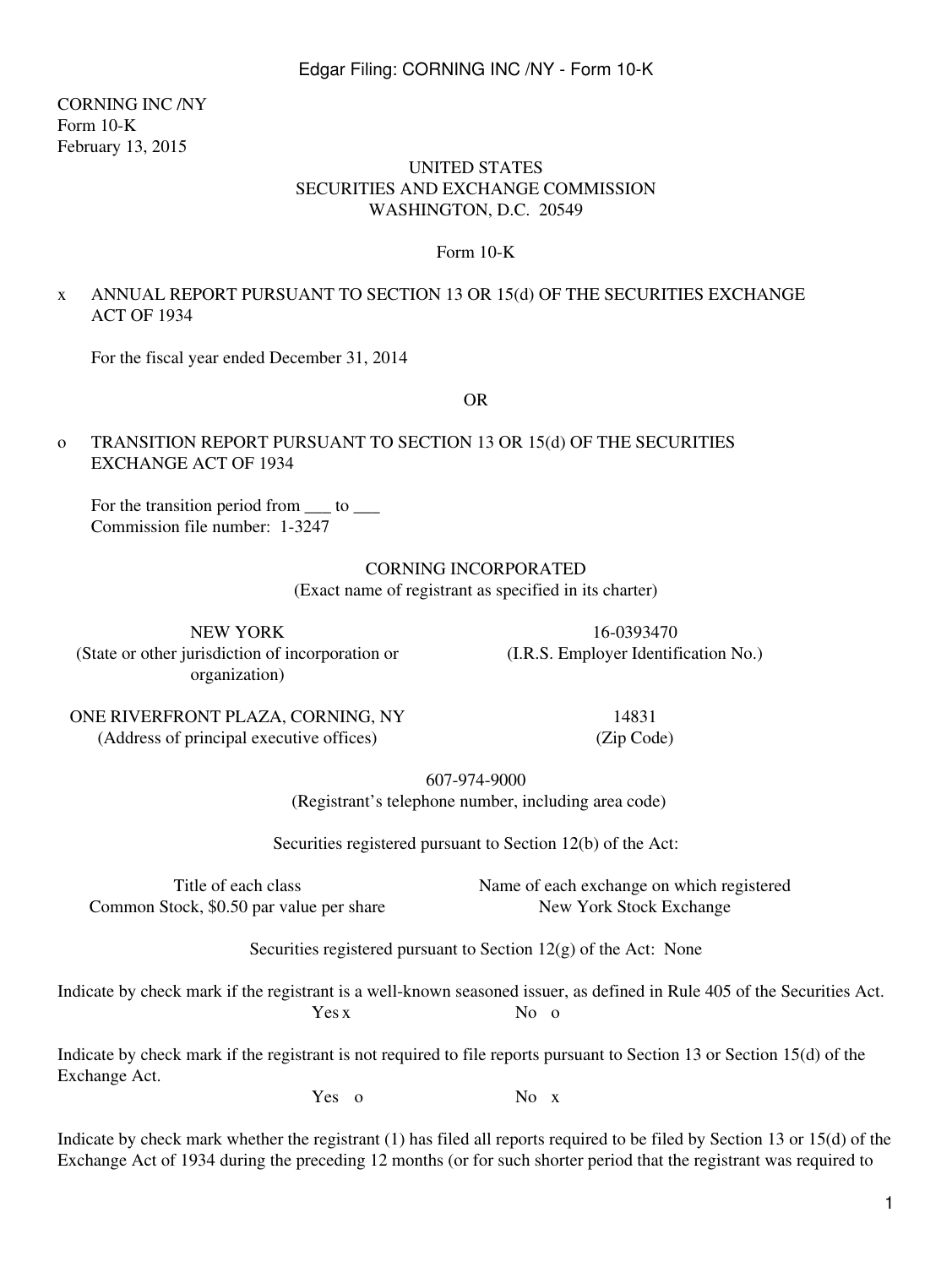file such reports), and (2) has been subject to such filing requirements for the past 90 days.

Yes x No o

Indicate by check mark whether the registrant has submitted electronically and posted on its corporate Web site, if any, every Interactive Data File required to be submitted and posted pursuant to Rule 405 of Regulation S-T (§ 232.405 of this chapter) during the preceding 12 months (or for such shorter period that the registrant was required to submit and post such files.)

Yes x No o

Indicate by check mark if disclosure of delinquent filers pursuant to Item 405 of Regulation S-K (§ 229.405 of this chapter) is not contained herein, and will not be contained, to the best of registrant's knowledge, in definitive proxy or information statements incorporated by reference in Part III of this Form 10-K or any amendment of this Form 10-K. x

Indicate by check mark whether the registrant is a large accelerated filer, an accelerated filer, a non-accelerated filer, or a smaller reporting company. See the definitions of "large accelerated filer," "accelerated filer" and "smaller reporting company" in Rule 12b-2 of the Exchange Act.

| Large accelerated<br>$\mathbf{x}$<br>filer |                                                                         | Accelerated filer            | $\Omega$ |
|--------------------------------------------|-------------------------------------------------------------------------|------------------------------|----------|
|                                            | Non-accelerated filero (Do not check if a smaller reporting<br>company) | Smaller reporting<br>company | $\Omega$ |

Indicate by check mark whether the registrant is a shell company (as defined in Rule 12b-2 of the Exchange Act). Yes o No x

As of June 30, 2014, the aggregate market value of the registrant's common stock held by non-affiliates of the registrant was \$28 billion based on the \$21.95 price as reported on the New York Stock Exchange.

There were 1,271,340,532 shares of Corning's common stock issued and outstanding as of January 30, 2015.

## DOCUMENTS INCORPORATED BY REFERENCE

Portions of the Registrant's Definitive Proxy Statement dated March 17, 2015, and filed for the Registrant's 2015 Annual Meeting of Shareholders are incorporated into Part III, as specifically set forth in Part III.

[Index](#page-155-0)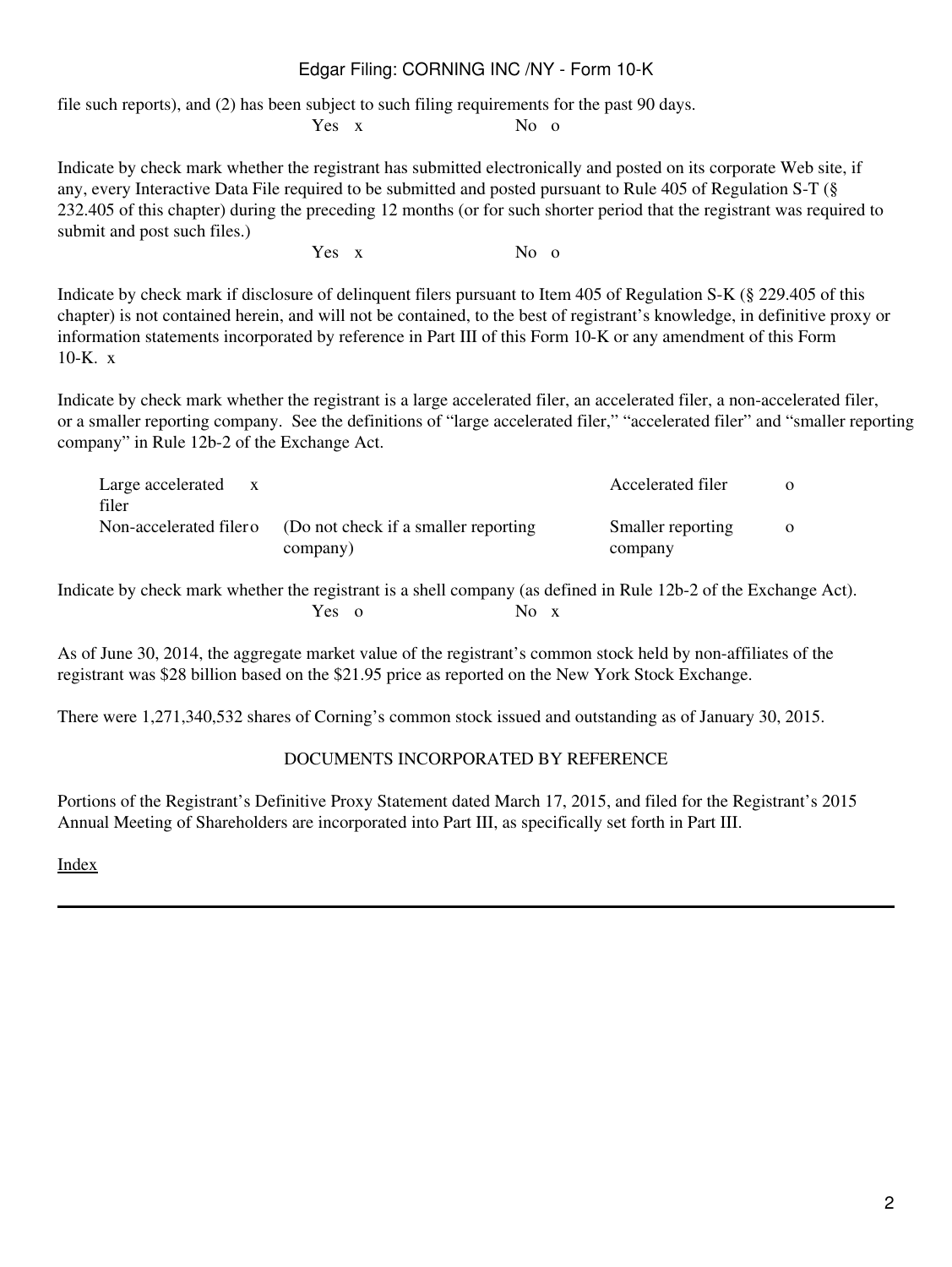### PART I

Corning Incorporated and its consolidated subsidiaries are hereinafter sometimes referred to as the "Company," the "Registrant," "Corning," or "we."

This report contains forward-looking statements that involve a number of risks and uncertainties. These statements relate to our future plans, objectives, expectations and estimates and may contain words such as "believes," "expects," "anticipates," "estimates," "forecasts," or similar expressions. Our actual results could differ materially from what is expressed or forecasted in our forward-looking statements. Some of the factors that could contribute to these differences include those discussed under "Forward-Looking Statements," "Risk Factors," "Management's Discussion and Analysis of Financial Condition and Results of Operations," and elsewhere in this report.

#### Item 1. Business

General

Corning traces its origins to a glass business established in 1851. The present corporation was incorporated in the State of New York in December 1936. The Company's name was changed from Corning Glass Works to Corning Incorporated on April 28, 1989.

Corning Incorporated is a world leader in the manufacture of specialty glass and ceramics. Drawing on more than 160 years of materials science and process engineering knowledge, Corning creates and makes keystone components that enable high-technology systems for consumer electronics, mobile emissions control, optical communications and life sciences. Corning operates in five reportable segments: Display Technologies, Optical Communications, Environmental Technologies, Specialty Materials and Life Sciences. Corning manufactures and processes products at approximately 90 plants in 17 countries.

#### Display Technologies Segment

Corning's Display Technologies segment manufactures glass substrates for active matrix liquid crystal displays ("LCDs") that are used primarily in LCD televisions, notebook computers and flat panel desktop monitors. This segment develops, manufactures and supplies high quality glass substrates using technology expertise and a proprietary fusion manufacturing process, which Corning invented and is the cornerstone of the Company's technology leadership in the LCD industry. The automated process yields high quality glass substrates with excellent dimensional stability and uniformity – essential attributes for the production of large, high performance active matrix LCDs. Corning's fusion process is scalable and is thought to be the most effective process in producing large size substrates. We are recognized for providing product innovations that help our customers produce larger, lighter, thinner and higher-resolution displays more affordably. In 2006, Corning launched EAGLE XG®, the industry's first LCD glass substrate that is free of heavy metals. In 2010, leveraging the EAGLE XG® composition, Corning introduced EAGLE XG® Slim glass, a line of slim glass substrates which enables lighter-weight portable devices and thinner televisions and monitors. In 2011, Corning launched Corning Lotus™ Glass, a high-performance display glass developed to enable cutting-edge technologies, including organic light-emitting diode ("OLED") displays and next generation LCDs. Corning Lotus Glass helps support the demanding manufacturing processes of both OLED and liquid crystal displays for high performance, portable devices such as smart phones, tablets, and notebook computers. In 2012, Corning introduced Corning® Willow™ Glass, our ultra-slim flexible glass for use in next-generation consumer electronic technologies. Not only does this technology support thinner backplanes for both OLED and LCD displays, it also allows for curved displays for immersive viewing or mounting on non-flat surfaces. In 2013, Corning announced the commercial launch of Corning Lotus™ XT Glass, a second-generation glass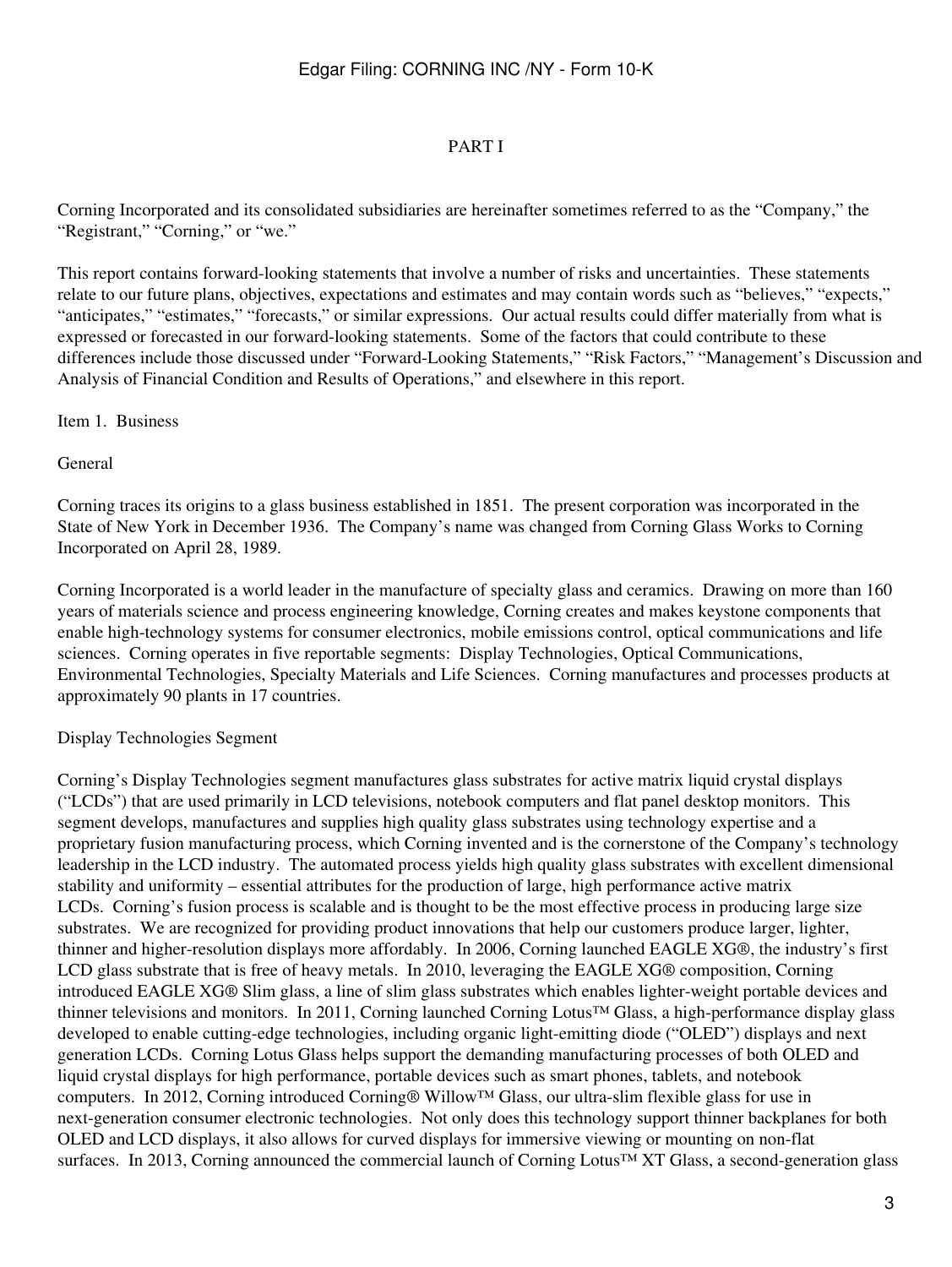substrate specially formulated for high-performance displays. The Corning Lotus Glass platform offers an energy-efficient, immersive display device that features high resolution, fast response times, and bright picture quality. In January 2015, Corning introduced Corning Iris™ Glass, a substrate that can significantly reduce the thickness of a liquid crystal display television set, making it as thin as a smartphone, as well as providing outstanding transmission quality.

Through the end of 2013, the Display Technologies segment also included the equity affiliate Samsung Corning Precision Materials Co., Ltd. ("Samsung Corning Precision Materials"), of which Corning owned 57.5% and Samsung Display Co., Ltd. ("Samsung Display") owned 42.5%. To extend Corning's leadership in specialty glass and drive earnings growth, Corning entered into a series of strategic and financial agreements with Samsung Display intended to strengthen product and technology collaborations between the two companies ("Acquisition"). Corning completed this transaction on January 15, 2014.

[Index](#page-155-0) -1-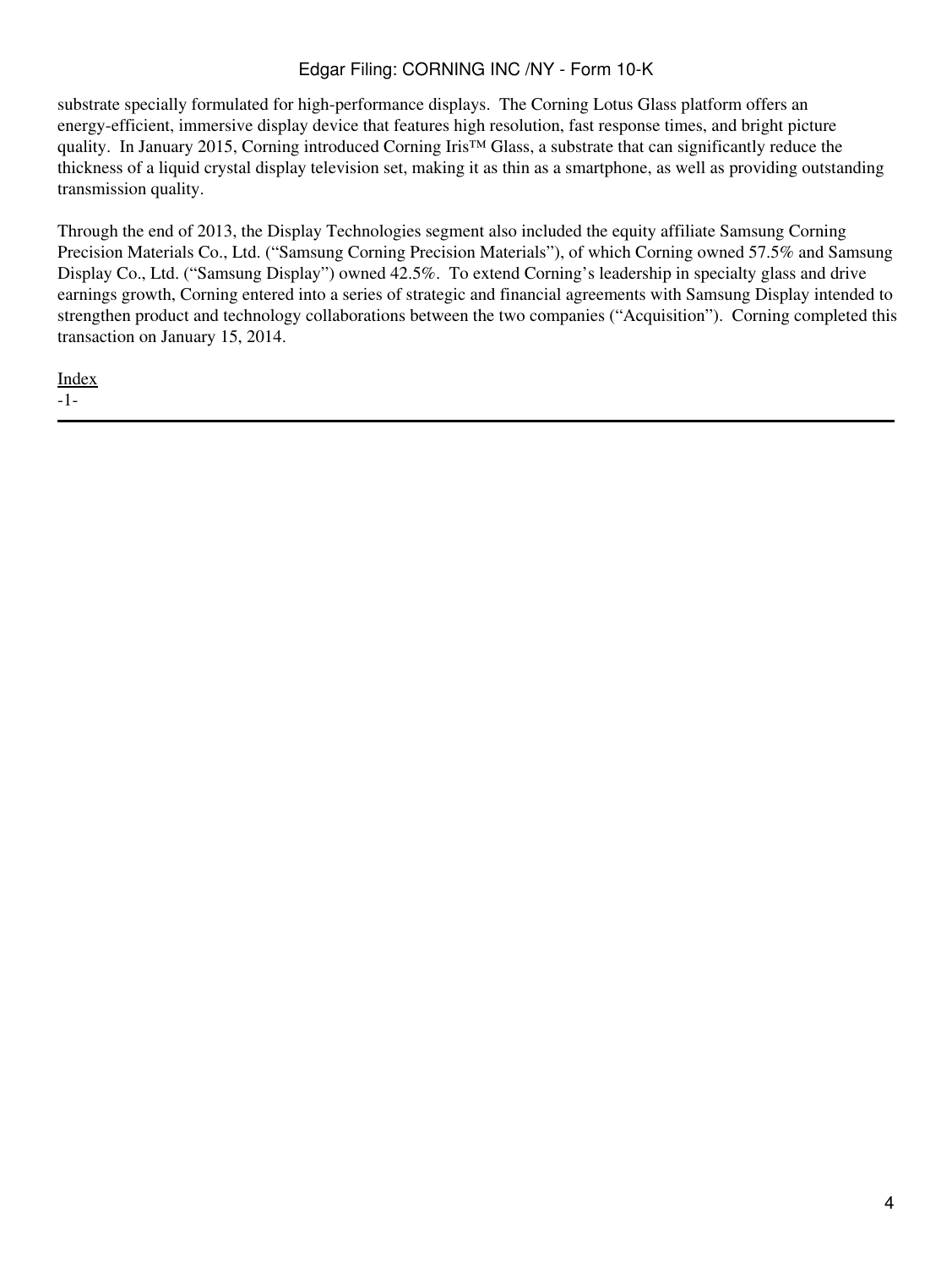The following is a summary of the series of transactions, and the impacts to the Display Technologies segment:

- Corning obtained full ownership of Samsung Corning Precision Materials. This organization, named Corning Precision Materials, was integrated into Corning's Display Technologies segment during 2014.
	- Corning and Samsung Display extended their long-term LCD display glass supply agreement through 2023.
- The two companies' strengthened their technology collaborations on strategic product development and commercialization initiatives.

In connection with these agreements, in the fourth quarter of 2013, Corning acquired the minority interests of three shareholders in Samsung Corning Precision Materials for \$506 million, which included payment for the transfer of non-operating assets and the pro-rata portion of cash on Samsung Corning Precision Materials' balance sheet at September 30, 2013. The resulting transfer of shares to Corning increased Corning's ownership percentage of Samsung Corning Precision Materials from 50% to 57.5%. Because this transaction did not result in a change in control based on the governing documents of this entity, Corning did not consolidate this entity as of December 31, 2013. The remaining transactions were completed on January 15, 2014, which increased Corning's ownership to 100% and resulted in consolidation of the entity beginning in the first quarter of 2014.

LCD glass manufacturing is a capital intensive business. Important attributes for success include efficient manufacturing, access to capital, technology know-how, and patents. As a result of the transactions with Samsung Display, Corning expects to realize increased flexibility in glass-melting capabilities, which will allow the company to re-evaluate the need for major capital expenditures for additional fusion glass manufacturing assets.

Corning has LCD glass manufacturing operations in the United States, South Korea, Japan, Taiwan and China. Following the Acquisition, Corning services all specialty glass customers in all regions directly, utilizing its manufacturing facilities throughout Asia.

Patent protection and proprietary trade secrets are important to the Display Technologies segment's operations. Corning has a growing portfolio of patents relating to its products, technologies and manufacturing processes. Corning licenses certain of its patents to third parties and generates royalty income from these licenses. Refer to the material under the heading "Patents and Trademarks" for information relating to patents and trademarks.

The Display Technologies segment represented 40% of Corning's sales in 2014.

## Optical Communications Segment

Corning invented the world's first low-loss optical fiber in 1970. Since that milestone, we have continued to pioneer optical fiber, cable and connectivity solutions. As global bandwidth demand driven by video usage grows exponentially, networks continue to migrate from copper to optical-based systems that can deliver the required cost-effective bandwidth-carrying capacity. Our unrivaled experience puts us in a unique position to design and deliver optical solutions that reach every edge of the communications network.

Our Optical Communications segment has recently evolved from being a manufacturer of optical fiber and cable, hardware and equipment to being a comprehensive provider of industry-leading optical solutions across the broader communications industry. This segment is classified into two main product groupings – carrier network and enterprise network. The carrier network product group consists primarily of products and solutions for optical-based communications infrastructure for services such as video, data and voice communications. The enterprise network product group consists primarily of optical-based communication networks sold to businesses, governments and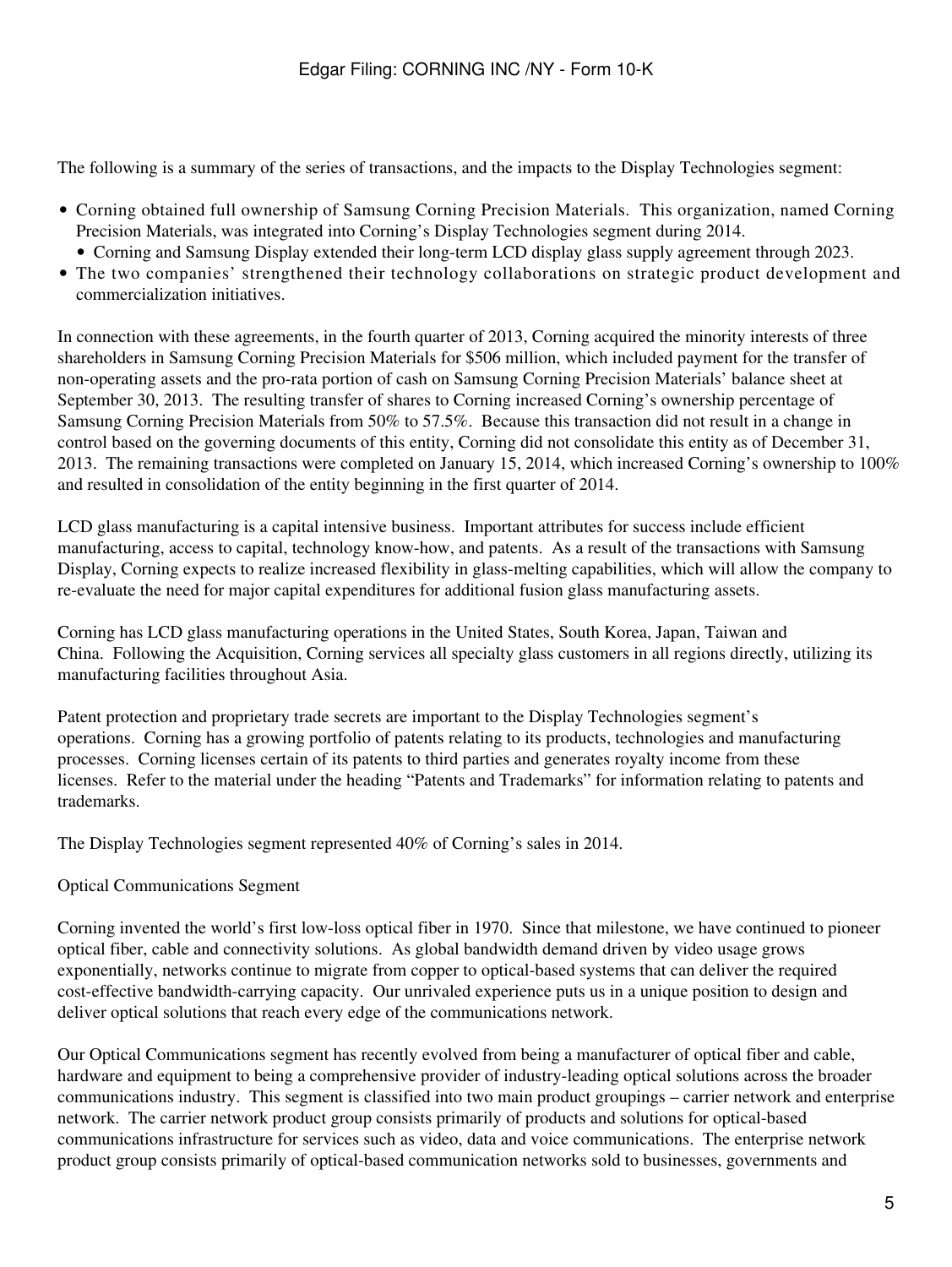individuals for their own use.

Our carrier network product portfolio begins with optical fiber products, including Vascade ® submarine optical fibers for use in submarine networks; LEAF® optical fiber for long-haul, regional and metropolitan networks; SMF-28® ULL fiber for more scalable long-haul and regional networks;  $SMF-28e+<sup>TM</sup>$  single-mode optical fiber that provides additional transmission wavelengths in metropolitan and access networks; ClearCurve® ultra-bendable single-mode fiber for use in multiple-dwelling units and fiber-to-the-home applications; and Corning® SMF-28® Ultra Fiber, designed for high performance across the range of long-haul, metro, access, and fiber-to-the-home network applications, combining the benefits of industry-leading attenuation and improved macrobend performance in one fiber. Our optical fiber is sold directly to end users or third-party cablers around the world. Corning's remaining fiber production is cabled internally and sold to end users as either bulk cable or as part of an integrated optical solution. Corning's cable products support various outdoor, indoor/outdoor and indoor applications and include a broad range of loose tube, ribbon and drop cable designs with flame-retardant versions available for indoor and indoor/outdoor use.

[Index](#page-155-0) -2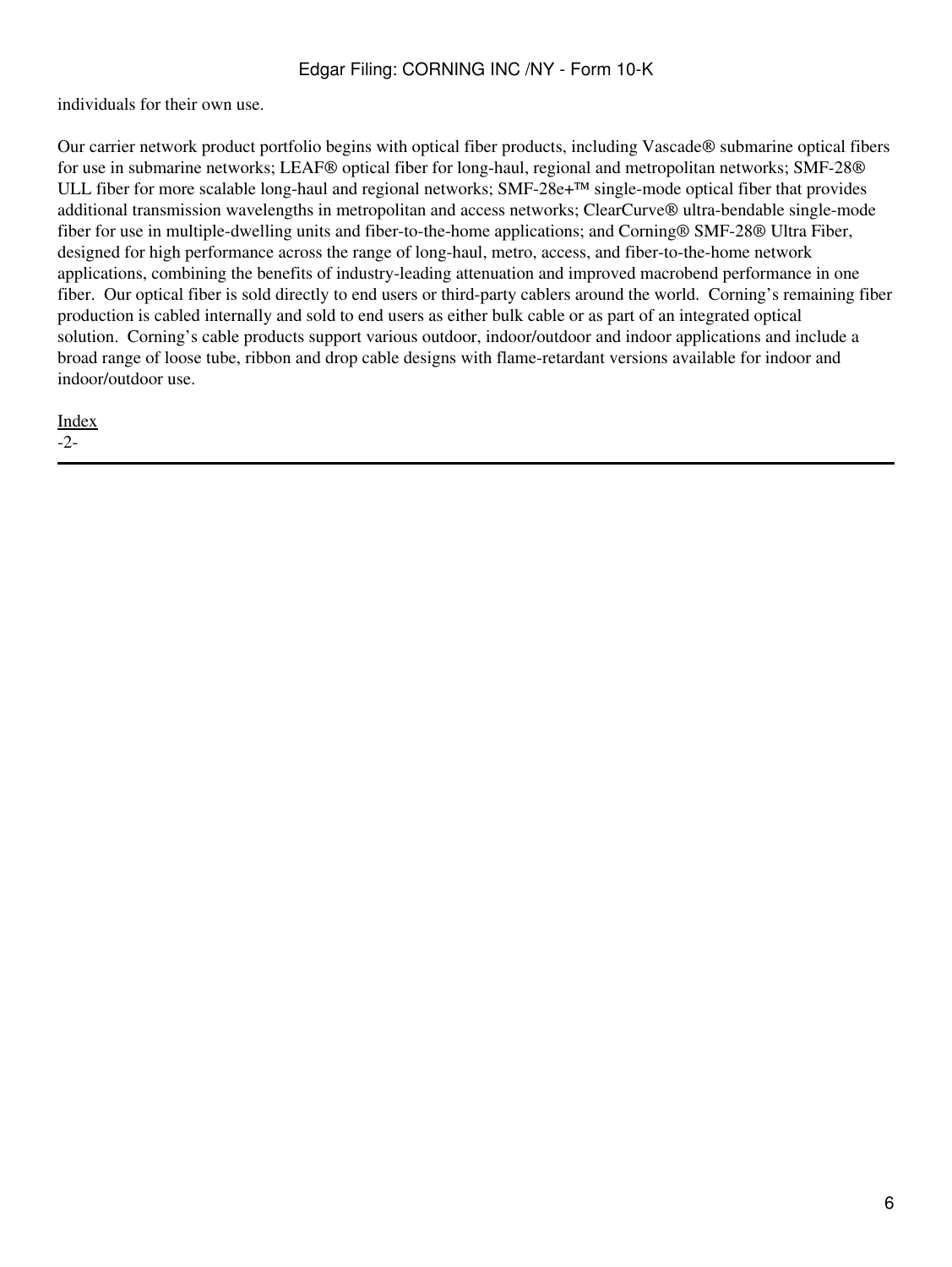In addition to optical fiber and cable, our carrier network product portfolio also includes hardware and equipment products, including cable assemblies, fiber optic hardware, fiber optic connectors, optical components and couplers, closures, network interface devices, and other accessories. These products may be sold as individual components or as part of integrated optical connectivity solutions designed for various carrier network applications. Examples of these solutions include our FlexNAPTM terminal distribution system, which provides pre-connectorized distribution and drop cable assemblies for cost-effectively deploying Fiber-to-the-Home ("FTTH") networks; and the CentrixTM platform, which provides a high-density fiber management system with industry-leading density and innovative jumper routing that can be deployed in a wide variety of carrier switching centers.

To keep pace with surging demand for mobile bandwidth, Corning has a full complement of operator-grade distributed antenna systems ("DAS"), including the recently developed Optical Network Evolution ("ONE") wireless platform. ONE is the first all-optical converged cellular and Wi-Fi® solution built on an all-optical backbone with modular service support. The ONE™ Wireless Platform provides virtually unlimited bandwidth, and meets all of the wireless service needs of large-scale enterprises at a lower cost than the typical DAS solution.

In addition to our optical-based portfolio, Corning's carrier network portfolio also contains select copper-based products including subscriber demarcation, connection and protection devices, xDSL (different variations of digital subscriber lines) passive solutions and outside plant enclosures. In addition, Corning offers coaxial RF interconnects for the cable television industry as well as for microwave applications for GPS, radars, satellites, manned and unmanned military vehicles, and wireless and telecommunications systems.

Our enterprise network product portfolio also includes optical fiber products, including ClearCurve® ultra-bendable multimode fiber for data centers and other enterprise network applications; InfiniCor® fibers for local area networks; and more recently ClearCurve® VSDN® ultra-bendable optical fiber designed to support emerging high-speed interconnects between computers and other consumer electronics devices. The remainder of Corning's fiber production is cabled internally and sold to end users as either bulk cable or as part of an integrated optical solution. Corning's cable products include a broad range of tight-buffered, loose tube and ribbon cable designs with flame-retardant versions available for indoor and indoor/outdoor applications that meet local building code requirements.

Corning's hardware and equipment products for enterprise network applications include cable assemblies, fiber optic hardware, fiber optic connectors, optical components and couplers, closures and other accessories. These products may be sold as individual components or as part of integrated optical connectivity solutions designed for various network applications. Examples of enterprise network solutions include the Pretium EDGE® platform, which provides high-density pre-connectorized solutions for data center applications, and continues to evolve with recent updates for upgrading to 40/100G applications and port tap modules for network monitoring; the previously mentioned ONE Wireless platform, which spans both carrier and enterprise network applications; and our recently introduced optical connectivity solutions to support customer initiatives.

In 2014, we introduced Corning® Fibrance™ Light-Diffusing Fiber, a glass optical fiber optimized for thin, colorful, aesthetic lighting. Fibrance Light-Diffusing Fiber enables decorative lighting to be designed or embedded into tight or small places where other bulky lighting elements cannot fit, thereby enhancing a product's overall aesthetics and user experience, and opening up new design possibilities for a variety of markets such as automotive, architecture, consumer electronics or appliances.

Corning operates manufacturing facilities worldwide. Our optical fiber manufacturing facilities are located in North Carolina, China and India. Cabling operations include facilities in North Carolina, Germany, Poland, China and smaller regional locations and equity affiliates. Our manufacturing operations for hardware and equipment products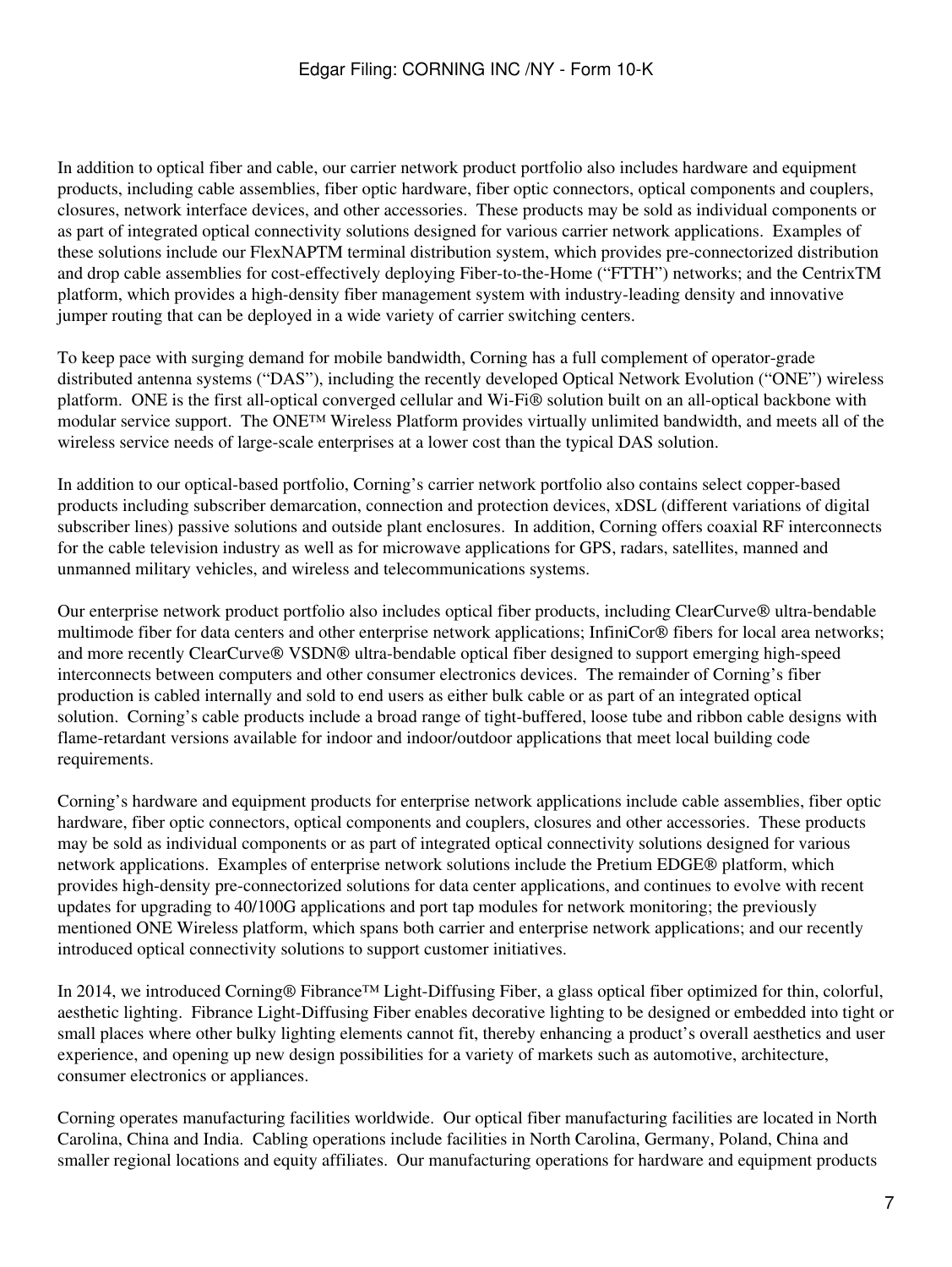are located in North Carolina, Texas, Arizona, Mexico, Brazil, Denmark, Germany, Poland, Israel, Australia and China.

Patent protection is important to the segment's operations. The segment has an extensive portfolio of patents relating to its products, technologies and manufacturing processes. The segment licenses certain of its patents to third parties and generates revenue from these licenses, although the royalty income is not currently material to this segment's operating results. Corning is licensed to use certain patents owned by others, which are considered important to the segment's operations. Refer to the material under the heading "Patents and Trademarks" for information relating to the Company's patents and trademarks.

The Optical Communications segment represented 27% of Corning's sales for 2014.

[Index](#page-155-0) -3-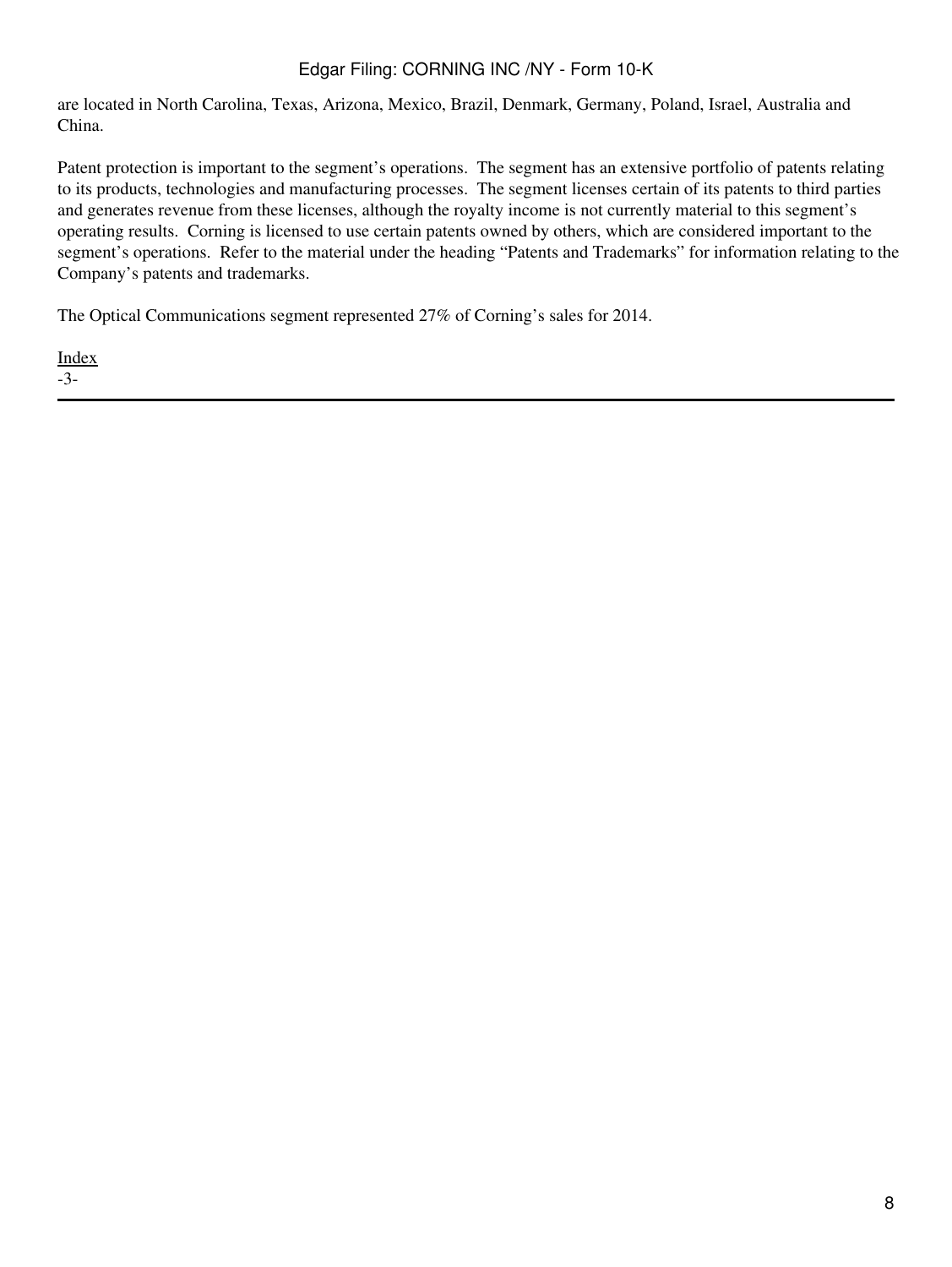### Environmental Technologies Segment

Corning's Environmental Technologies segment manufactures ceramic substrates and filter products for emissions control in mobile and stationary applications around the world. In the early 1970s, Corning developed an economical, high-performance cellular ceramic substrate that is now the standard for catalytic converters in vehicles worldwide. As global emissions control regulations tighten, Corning has continued to develop more effective and durable ceramic substrate and filter products for gasoline and diesel applications. Corning manufactures substrate and filter products in New York, Virginia, China, Germany and South Africa. Corning sells its ceramic substrate and filter products worldwide to catalyzers and manufacturers of emission control systems who then sell to automotive and diesel vehicle or engine manufacturers. Although most sales are made to the emission control systems manufacturers, the use of Corning substrates and filters is generally required by the specifications of the automotive and diesel vehicle or engine manufacturers.

Patent protection is important to the segment's operations. The segment has an extensive portfolio of patents relating to its products, technologies and manufacturing processes. Corning is licensed to use certain patents owned by others, which are also considered important to the segment's operations. Refer to the material under the heading "Patents and Trademarks" for information relating to the Company's patents and trademarks.

The Environmental Technologies segment represented 11% of Corning's sales for 2014.

### Specialty Materials Segment

The Specialty Materials segment manufactures products that provide more than 150 material formulations for glass, glass ceramics and fluoride crystals to meet demand for unique customer needs. Consequently, this segment operates in a wide variety of commercial and industrial markets that include display optics and components, semiconductor optics components, aerospace and defense, astronomy, ophthalmic products, telecommunications components and cover glass that is optimized for portable display devices.

Our cover glass, known as Corning® Gorilla® Glass, is a thin sheet glass designed specifically to function as a cover glass for display devices such as tablets, notebook PCs and mobile phones. Elegant and lightweight, Corning Gorilla Glass is durable enough to resist many real-world events that commonly cause glass failure, enabling exciting new applications in technology and design. Early in 2012, Corning launched Corning® Gorilla® Glass 2, the next generation in our Corning Gorilla Glass suite of products. Corning Gorilla Glass 2 enables up to a 20% reduction in glass thickness, while maintaining the industry-leading damage resistance, toughness and scratch-resistance. In 2013, we introduced Corning® Gorilla® Glass 3 with Native Damage Resistance and Corning® Gorilla® Glass NBT™, designed to help protect touch notebook displays from scratches and other forms of damage that come from everyday handling and use. And in the fourth quarter of 2014, Corning announced its latest breakthrough innovation in consumer electronics material design, Corning® Gorilla® Glass 4, which delivers the highest damage resistance performance versus all alternative compositions, and has the capability to significantly improve device drop performance.

Corning Gorilla Glass is manufactured in Kentucky, South Korea, Japan and Taiwan.

Semiconductor optics manufactured by Corning includes high-performance optical material products, optical-based metrology instruments, and optical assemblies for applications in the global semiconductor industry. Corning's semiconductor optics products are manufactured in New York.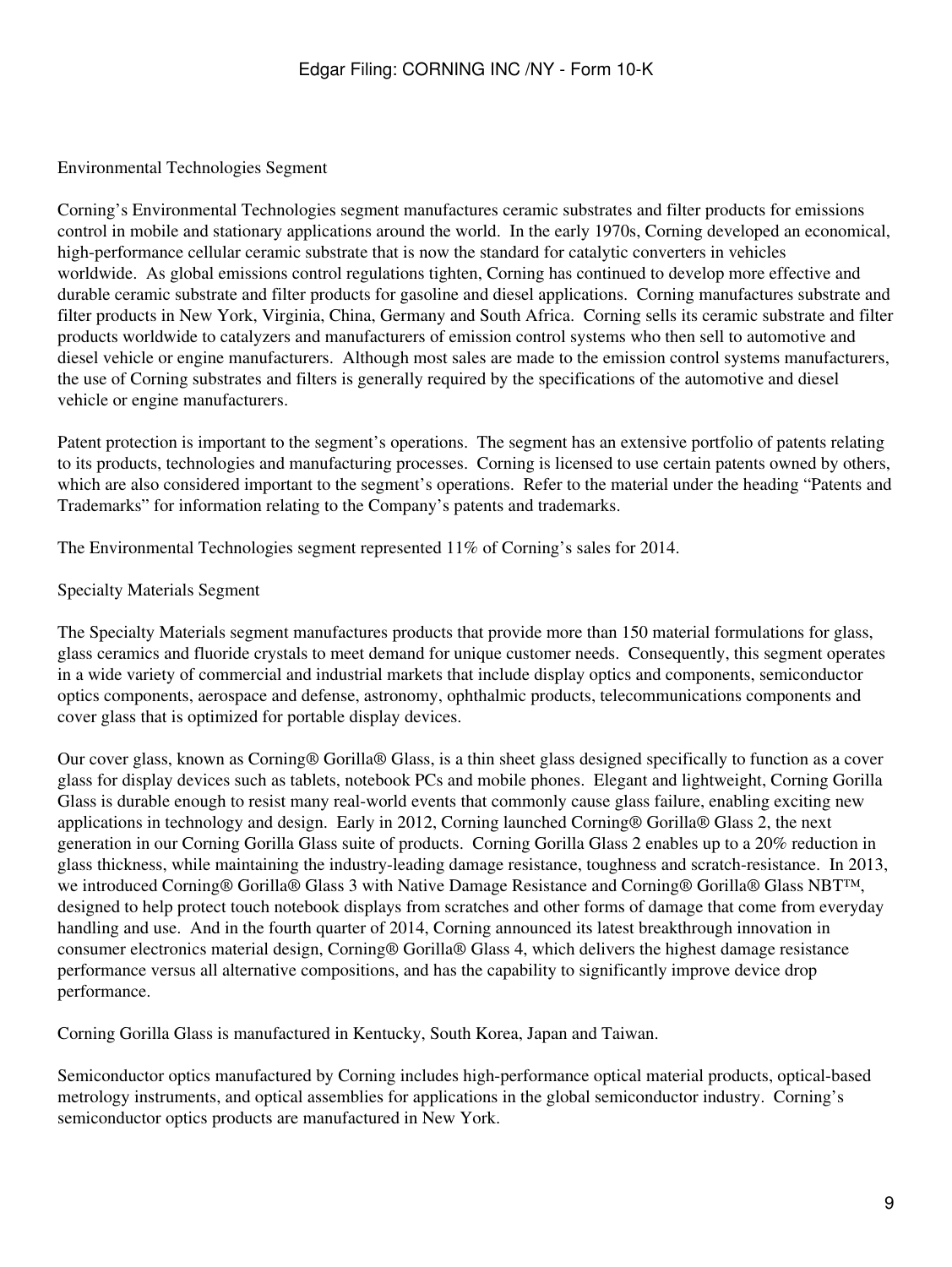Other specialty glass products include glass lens and window components and assemblies and are made in New York, New Hampshire, Kentucky and France or sourced from China.

Patent protection is important to the segment's operations. The segment has a growing portfolio of patents relating to its products, technologies and manufacturing processes. Brand recognition and loyalty, through well-known trademarks, are important to the segment. Refer to the material under the heading "Patents and Trademarks" for information relating to the Company's patents and trademarks.

The Specialty Materials segment represented approximately 12% of Corning's sales for 2014.

[Index](#page-155-0) -4-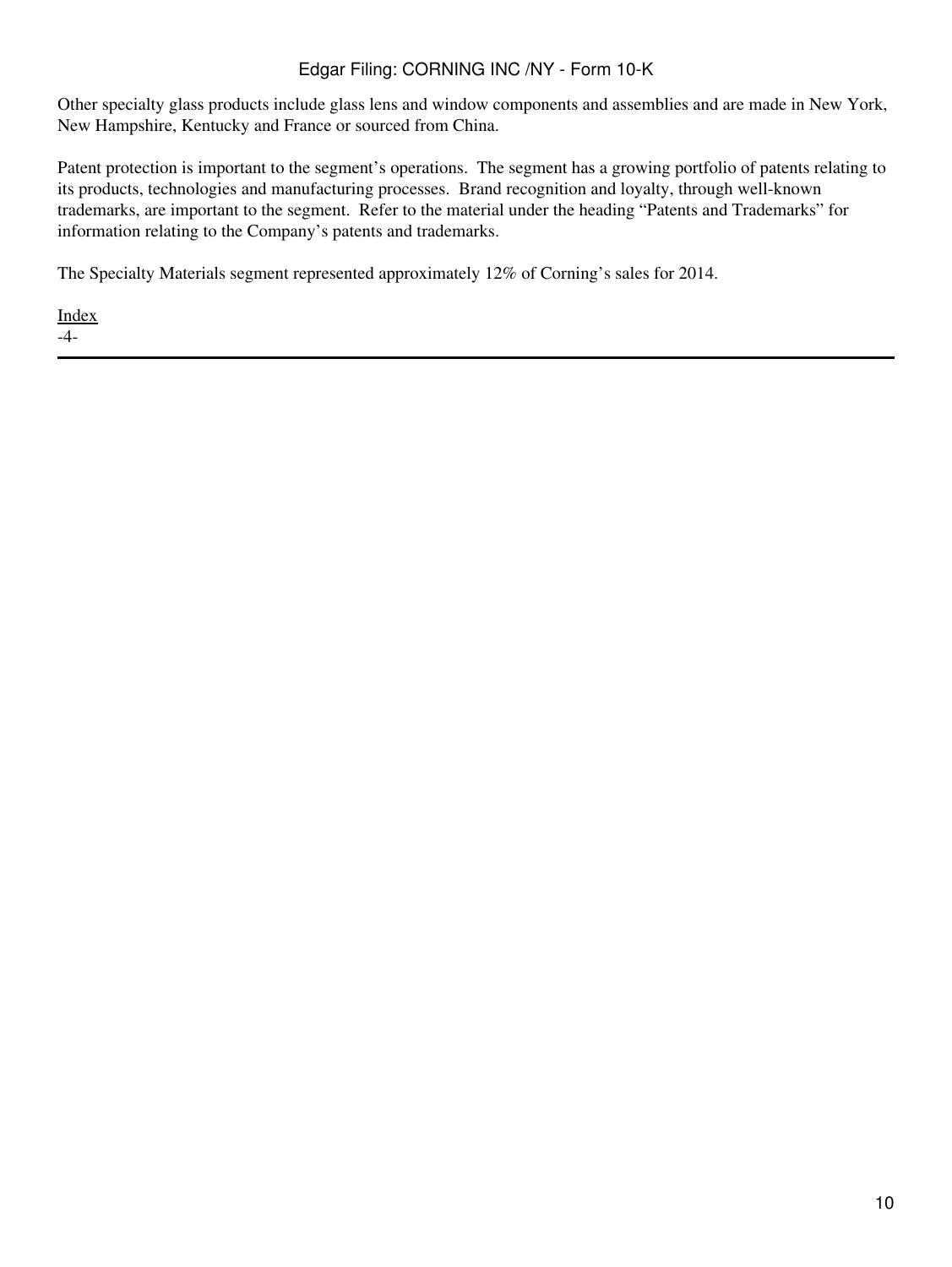### Life Sciences Segment

As a leading developer, manufacturer and global supplier of scientific laboratory products for 100 years, Corning's Life Sciences segment collaborates with researchers seeking new approaches to increase efficiencies, reduce costs and compress timelines in the drug discovery process. Using unique expertise in the fields of materials science, surface science, optics, biochemistry and biology, the segment provides innovative solutions that improve productivity and enable breakthrough discoveries.

Life Sciences laboratory products include general labware and equipment, as well as specialty surfaces, media and reagents that are used for cell culture research, bioprocessing, genomics, drug discovery, microbiology and chemistry. Corning sells life science products under these primary brands: Corning, Falcon, PYREX, Axygen, and Gosselin. The products are marketed worldwide, primarily through distributors to pharmaceutical and biotechnology companies, academic institutions, hospitals, government entities, and other research facilities. Corning manufactures these products in the United States in Maine, New York, New Jersey, California, Utah, Virginia, Massachusetts and North Carolina, and outside of the U.S. in Mexico, France, Poland, and China.

In addition to being a global leader in consumable glass and plastic laboratory tools for life science research, Corning continues to develop and produce unique technologies aimed at simplifying customer lab processes, or "workflows", through three key categories:

- Vessels Corning ® HYPER platform of vessels for increased cell yields; Corning ® Microcarriers for cell scale-up, therapy and vaccine applications;
- Surfaces Corning® CellBIND® Surface; Corning®Matrigel®; Corning®BioCoatTM; Corning Synthemax® II Surface;
	- Media Corning® stemgro®

Patent protection is important to the segment's operations. The segment has a growing portfolio of patents relating to its products, technologies and manufacturing processes. Brand recognition and loyalty, through well-known trademarks, are important to the segment. Refer to the material under the heading "Patents and Trademarks" for information relating to the Company's patents and trademarks.

The Life Sciences segment represented approximately 9% of Corning's sales for 2014.

#### All Other

All other segments that do not meet the quantitative threshold for separate reporting have been grouped as "All Other." This group is primarily comprised of the results of Corning Precision Materials' non-LCD business and new product lines and development projects such as advanced flow reactors and adjacency businesses in pursuit of thin, strong glass. This segment also includes certain corporate investments such as Eurokera and Keraglass equity affiliates, which manufacture smooth cooktop glass/ceramic products.

The All Other segment represented less than 1% of Corning's sales for 2014.

Additional explanation regarding Corning and its five reportable segments is presented in Management's Discussion and Analysis of Financial Condition and Results of Operations and Note 20 (Reportable Segments) to the Consolidated Financial Statements.

#### Corporate Investments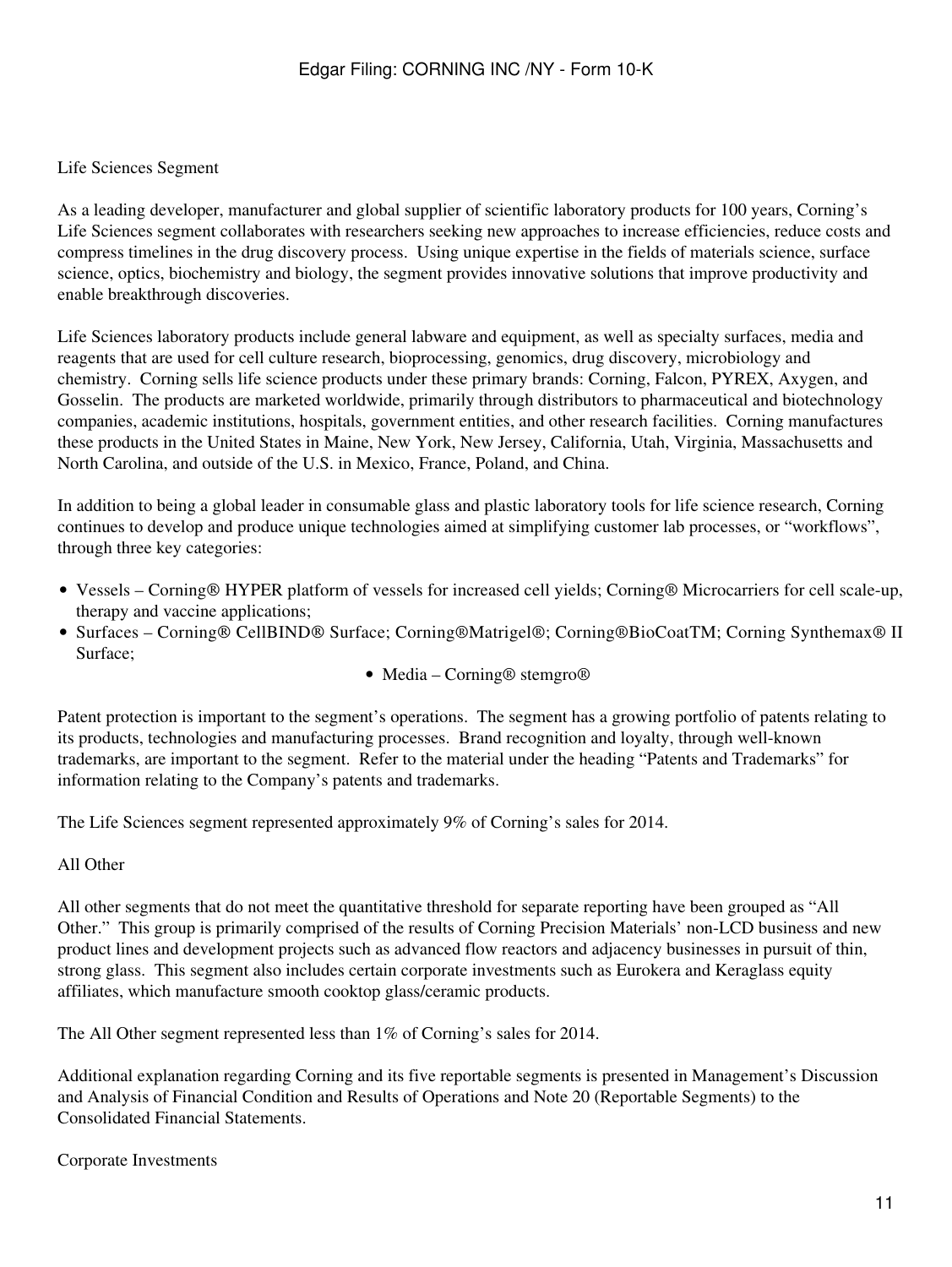Corning and The Dow Chemical Company ("Dow Chemical") each own half of Dow Corning Corporation ("Dow Corning"), an equity company headquartered in Michigan that manufactures silicone products worldwide. Dow Corning is a leader in silicon-based technology and innovation, offering more than 7,000 products and services. Dow Corning is the majority-owner of Hemlock Semiconductor Group ("Hemlock"), a market leader in the production of high purity polycrystalline silicon for the semiconductor and solar energy industries. Dow Corning's sales were \$6,221 million in 2014. Additional discussion about Dow Corning appears in the Legal Proceedings section. Dow Corning's financial statements are attached in Item 15, Exhibits and Financial Statement Schedules.

[Index](#page-155-0) -5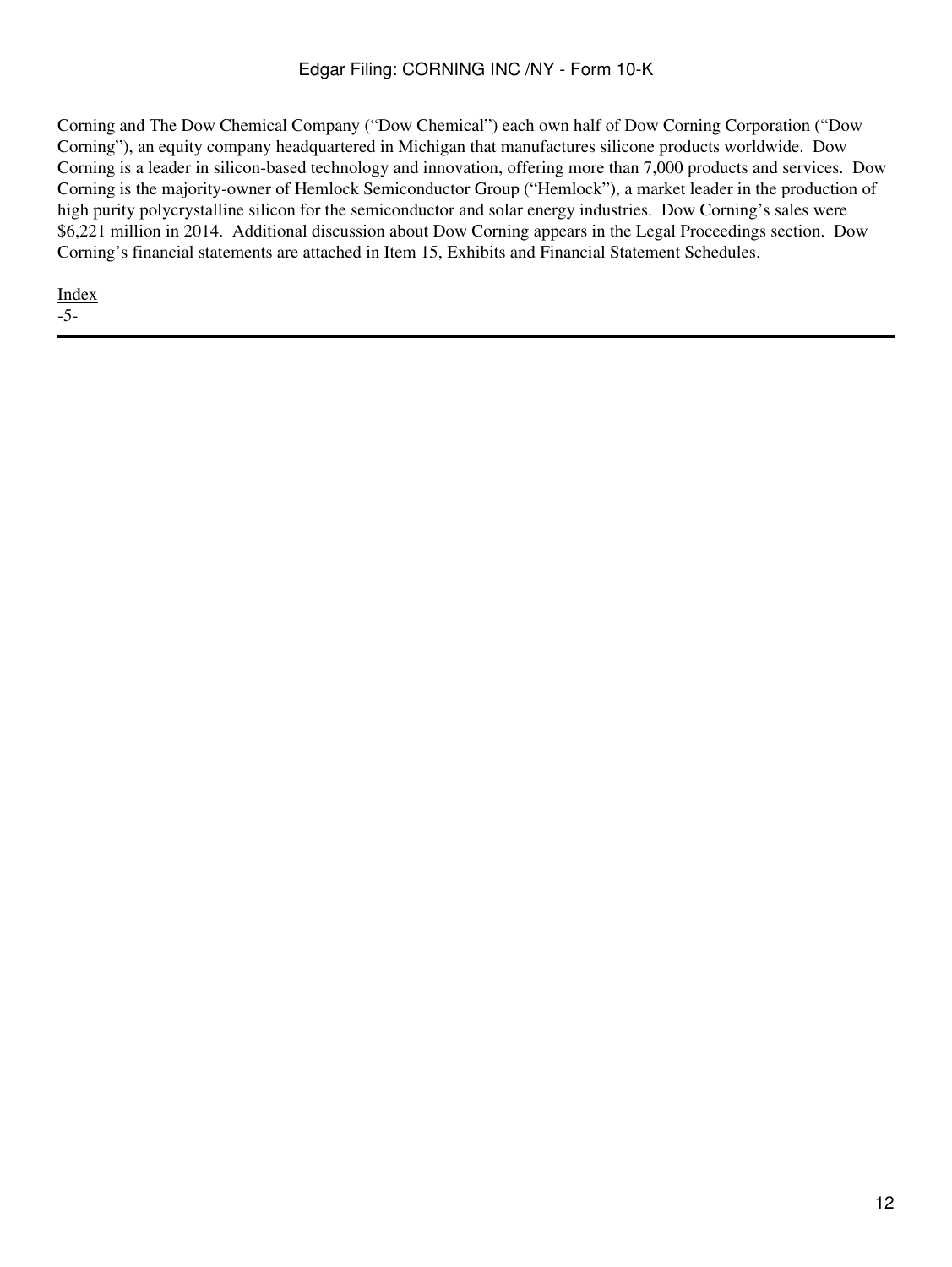Corning and PPG Industries, Inc. each own half of Pittsburgh Corning Corporation ("PCC"), an equity company in Pennsylvania that manufactures glass products for architectural and industrial uses. PCC filed for Chapter 11 bankruptcy reorganization in April 2000. Corning also owns half of Pittsburgh Corning Europe N.V. ("PCE"), a Belgian corporation that manufactures glass products for industrial uses primarily in Europe. Additional discussion about PCC and PCE appears in the Legal Proceedings section.

Additional information about corporate investments is presented in Note 7 (Investments) to the Consolidated Financial Statements.

## Competition

Corning competes across all of its product lines with many large and varied manufacturers, both domestic and foreign. Some of these competitors are larger than Corning, and some have broader product lines. Corning strives to sustain and improve its market position through technology and product innovation. For the future, Corning believes its competitive advantage lies in its commitment to research and development, and its commitment to quality. There is no assurance that Corning will be able to maintain or improve its market position or competitive advantage.

## Display Technologies Segment

We believe Corning is the largest worldwide producer of glass substrates for active matrix LCD displays. The environment for LCD glass substrate products is very competitive and Corning believes it has sustained its competitive advantages by investing in new products, providing a consistent and reliable supply, and using its proprietary fusion manufacturing process. This process allows us to deliver glass that is larger, thinner and lighter, with exceptional surface quality and without heavy metals. Asahi Glass Co. Ltd. and Nippon Electric Glass Co. Ltd. are Corning's principal competitors in display glass substrates.

## Optical Communications Segment

Competition within the communications equipment industry is intense among several significant companies. Corning is a leading competitor in the segment's principal product groups, which include carrier network and enterprise network. The competitive landscape includes industry consolidation, price pressure and competition for the innovation of new products. These competitive conditions are likely to persist. Corning believes its large scale manufacturing experience, fiber process, technology leadership and intellectual property yield cost advantages relative to several of its competitors.

The primary competing producers of the Optical Communications segment are TE Connectivity Ltd. and Prysmian Group.

## Environmental Technologies Segment

For worldwide automotive ceramic substrate products, Corning has a major market position that has remained relatively stable over the past year. Corning has also established a strong presence in the heavy duty and light duty diesel vehicle market and believes its competitive advantage in automotive ceramic substrate products for catalytic converters and diesel filter products for exhaust systems is based upon global presence, customer service, engineering design services and product innovation. Corning's Environmental Technologies products face principal competition from NGK Insulators, Ltd. and Ibiden Co. Ltd.

Specialty Materials Segment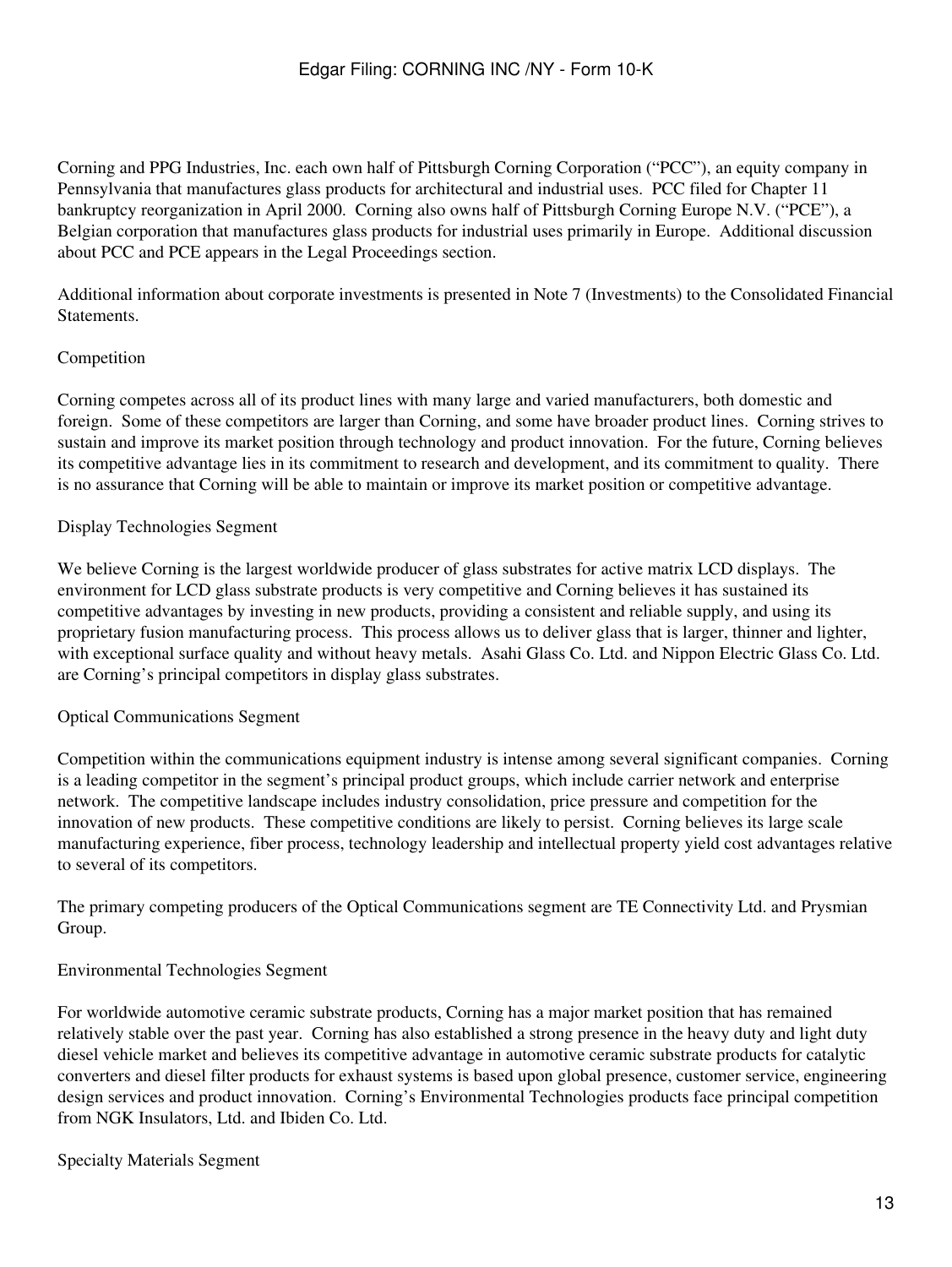Corning is one of very few manufacturers with deep capabilities in materials science, optical design, shaping, coating, finishing, metrology, and system assembly. Additionally, we are addressing emerging needs of the consumer electronics industry with the development of chemically strengthened glass. Corning Gorilla Glass is a thin-sheet glass that is better able to survive events that most commonly cause glass failure. Its advanced composition allows a deeper layer of chemical strengthening than is possible with most other chemically strengthened glasses, making it both durable and damage resistant. Our products and capabilities in this segment position the Company to meet the needs of a broad array of markets including display, semiconductor, aerospace/defense, astronomy, vision care, industrial/commercial, and telecommunications. For this segment, Schott, Asahi Glass Co. Ltd., Nippon Electric Glass Co. Ltd. and Heraeus are the main competitors.

## Life Sciences Segment

Corning seeks to maintain a competitive advantage by emphasizing product quality, product availability, supply chain efficiency, a wide product line and superior product attributes. Our principle worldwide competitors include Thermo Fisher Scientific, Inc. and Perkin Elmer. Corning also faces increasing competition from large distributors that have pursued backward integration or introduced private label products.

[Index](#page-155-0) -6-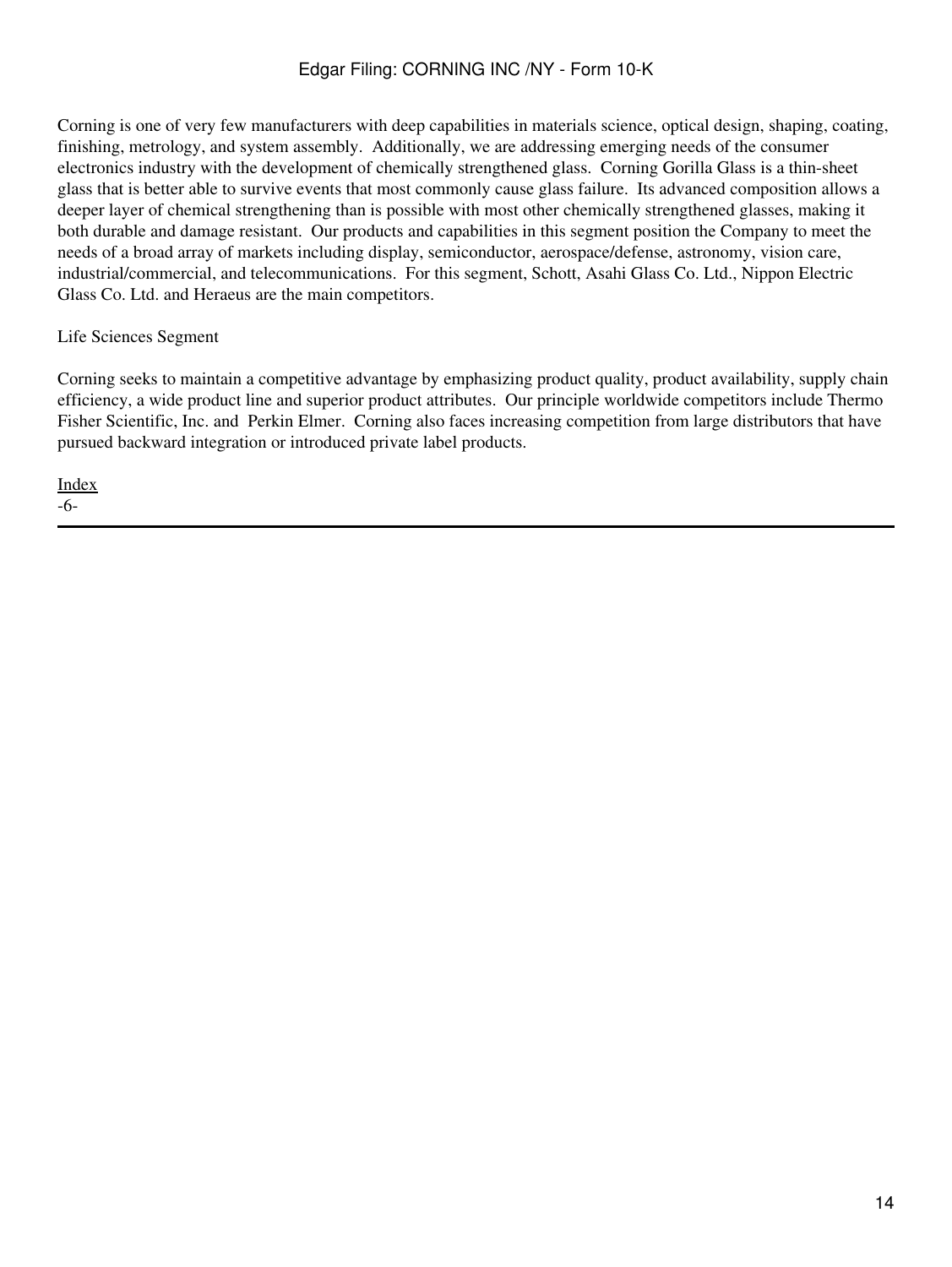#### Raw Materials

Corning's production of specialty glasses, ceramics, and related materials requires significant quantities of energy, uninterrupted power sources, certain precious metals, and various batch materials.

Although energy shortages have not been a problem recently, the cost of energy remains volatile. Corning has achieved flexibility through engineering changes to take advantage of low-cost energy sources in most significant processes. Specifically, many of Corning's principal manufacturing processes can be operated with natural gas, propane, oil or electricity, or a combination of these energy sources.

Availability of resources (ores, minerals, polymers, helium and processed chemicals) required in manufacturing operations, appears to be adequate. Corning's suppliers, from time to time, may experience capacity limitations in their own operations, or may eliminate certain product lines. Corning believes it has adequate programs to ensure a reliable supply of batch materials and precious metals. For many products, Corning has alternate glass compositions that would allow operations to continue without interruption in the event of specific materials shortages.

Certain key materials and proprietary equipment used in the manufacturing of products are currently sole-sourced or available only from a limited number of suppliers. Any future difficulty in obtaining sufficient and timely delivery of components could result in lost sales due to delays or reductions in product shipments, or reductions in Corning's gross margins.

#### Patents and Trademarks

Inventions by members of Corning's research and engineering staff have been, and continue to be, important to the Company's growth. Patents have been granted on many of these inventions in the United States and other countries. Some of these patents have been licensed to other manufacturers, including companies in which Corning has equity investments. Many of our earlier patents have now expired, but Corning continues to seek and obtain patents protecting its innovations. In 2014, Corning was granted about 400 patents in the U.S. and over 750 patents in countries outside the U.S.

Each business segment possesses a patent portfolio that provides certain competitive advantages in protecting Corning's innovations. Corning has historically enforced, and will continue to enforce, its intellectual property rights. At the end of 2014, Corning and its wholly-owned subsidiaries owned over 8,000 unexpired patents in various countries of which over 3,300 were U.S. patents. Between 2015 and 2016, approximately 7% of these patents will expire, while at the same time Corning intends to seek patents protecting its newer innovations. Worldwide, Corning has about 7,000 patent applications in process, with about 2,200 in process in the U.S. Corning believes that its patent portfolio will continue to provide a competitive advantage in protecting Corning's innovation, although Corning's competitors in each of its businesses are actively seeking patent protection as well.

The Display Technologies segment has over 1,200 patents in various countries, of which about 300 are U.S. patents. No one patent is considered material to this business segment. Some of the important U.S.-issued patents in this segment include patents relating to glass compositions and methods for the use and manufacture of glass substrates for display applications. There is no group of important Display Technologies segment patents set to expire between 2015 and 2017.

The Optical Communications segment has over 3,100 patents in various countries, of which over 1,200 are U.S. patents. No one patent is considered material to this business segment. Some of the important U.S.-issued patents in this segment include: (i) patents relating to optical fiber products including low loss optical fiber, high data rate optical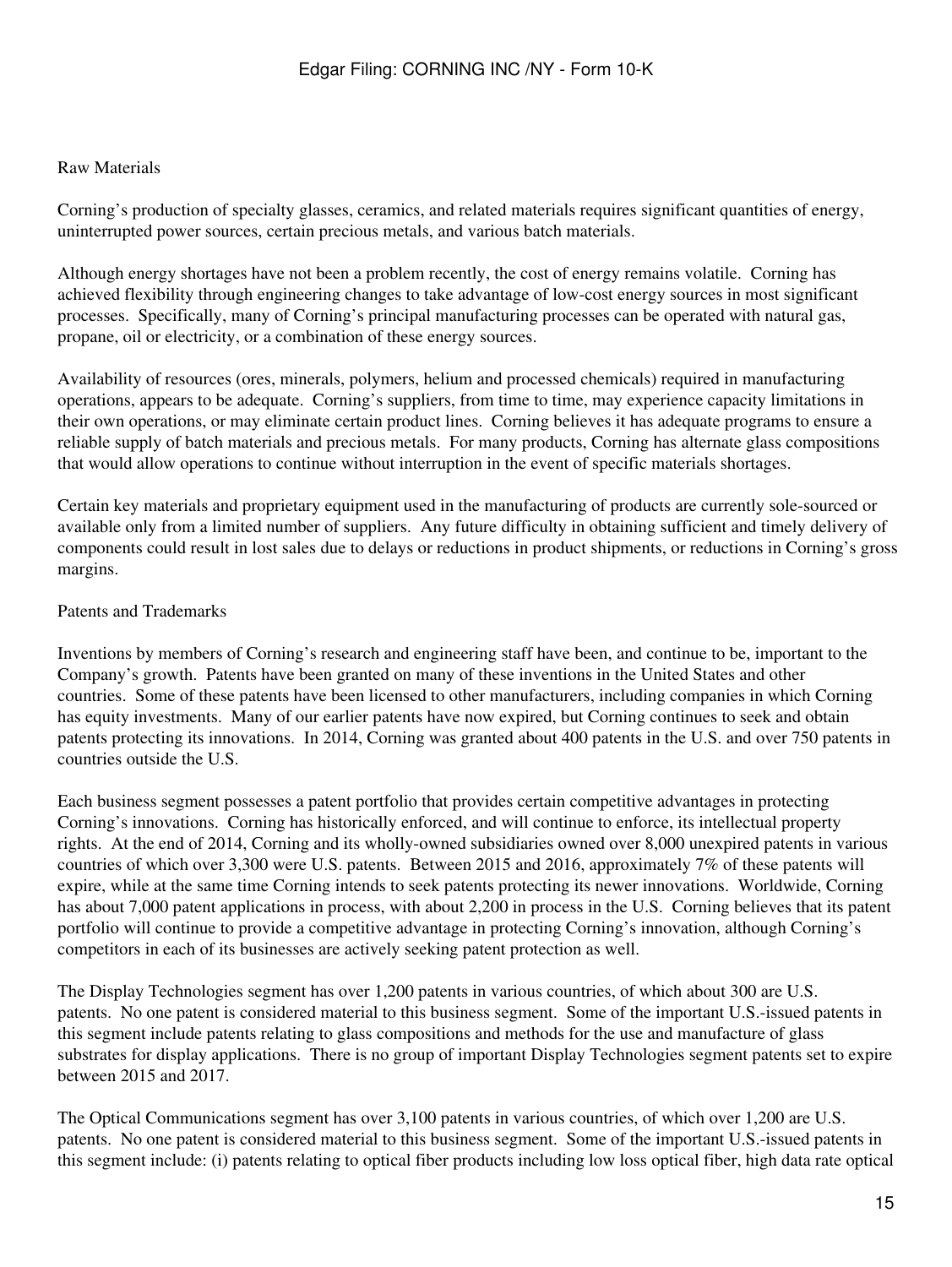fiber, and dispersion compensating fiber, and processes and equipment for manufacturing optical fiber, including methods for making optical fiber preforms and methods for drawing, cooling and winding optical fiber; (ii) patents relating to optical fiber ribbons and methods for making such ribbon, fiber optic cable designs and methods for installing optical fiber cable; (iii) patents relating to optical fiber connectors, termination and storage and associated methods of manufacture; and (iv) patents related to distributed communication systems. There is no group of important Optical Communications segment patents set to expire between 2015 and 2017.

The Environmental Technologies segment has over 600 patents in various countries, of which over 250 are U.S. patents. No one patent is considered material to this business segment. Some of the important U.S.-issued patents in this segment include patents relating to cellular ceramic honeycomb products, together with ceramic batch and binder system compositions, honeycomb extrusion and firing processes, and honeycomb extrusion dies and equipment for the high-volume, low-cost manufacture of such products. There is no group of important Environmental Technologies segment patents set to expire between 2015 and 2017.

[Index](#page-155-0) -7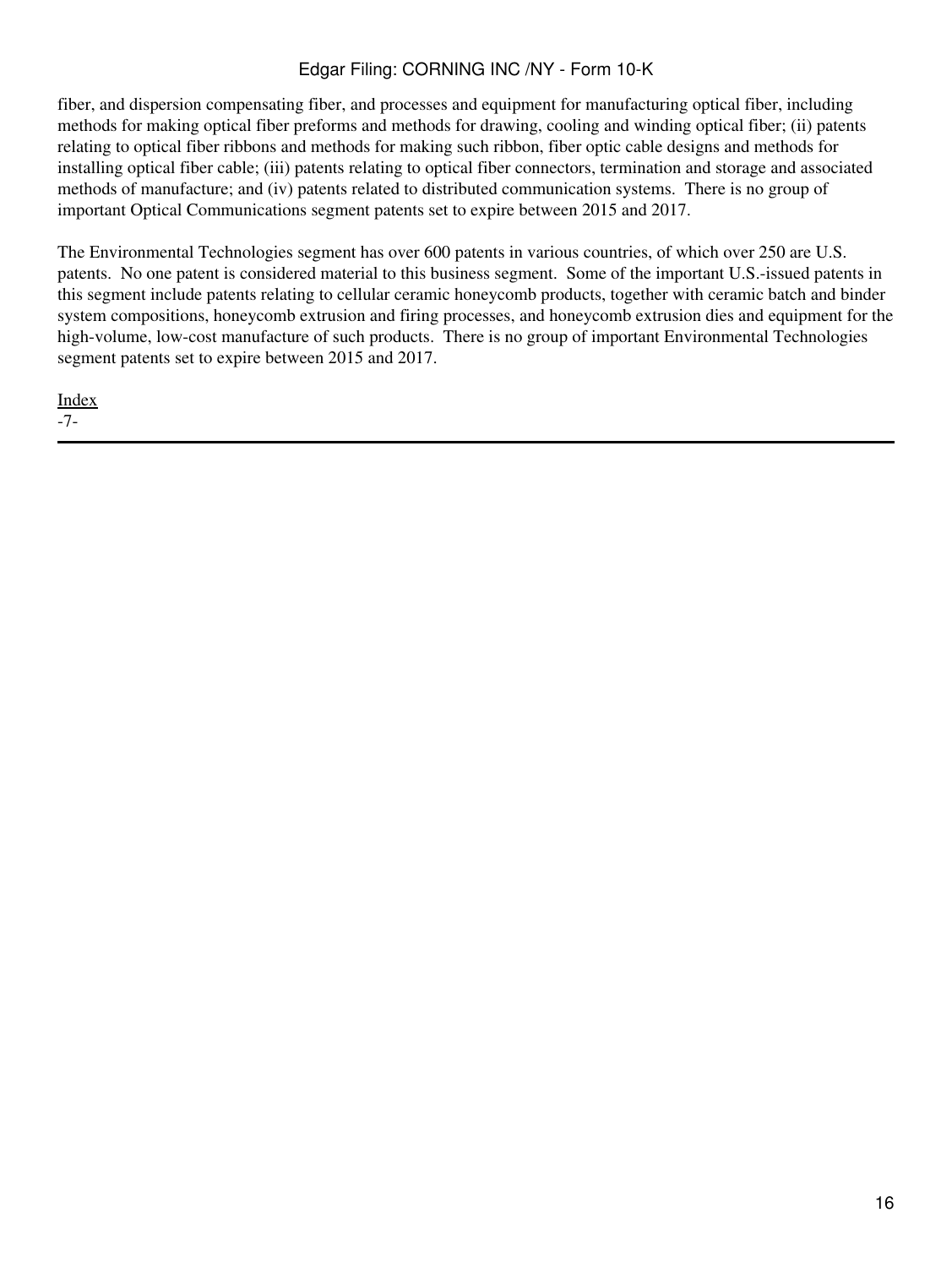The Specialty Materials segment has over 700 patents in various countries, of which over 350 are U.S. patents. No one patent is considered material to this business segment. Some of the important U.S.-issued patents in this segment include patents relating to protective cover glass, ophthalmic glasses and polarizing dyes, and semiconductor/microlithography optics and blanks, metrology instrumentation and laser/precision optics, glass polarizers, specialty fiber, and refractories. There is no group of important Specialty Materials segment patents set to expire between 2015 and 2017.

The Life Sciences segment has over 650 patents in various countries, of which about 250 are U.S. patents. No one patent is considered material to this business segment. Some of the important U.S.-issued patents in this segment include patents relating to methods and apparatus for the manufacture and use of scientific laboratory equipment including multiwell plates and cell culture products, as well as equipment and processes for label independent drug discovery. There is no group of important Life Sciences segment patents set to expire between 2015 and 2017.

Products reported in All Other include development projects, new product lines, and other businesses or investments that do not meet the threshold for separate reporting.

Many of the Company's patents are used in operations or are licensed for use by others, and Corning is licensed to use patents owned by others. Corning has entered into cross-licensing arrangements with some major competitors, but the scope of such licenses has been limited to specific product areas or technologies.

Corning's principal trademarks include the following: Axygen, Corning, Celcor, ClearCurve, DuraTrap, Eagle XG, Epic, Evolant, Gosselin, Gorilla, HPFS, Lanscape, Pretium, Pyrex, Steuben, Falcon, SMF-28e, and Willow.

Protection of the Environment

Corning has a program to ensure that its facilities are in compliance with state, federal and foreign pollution-control regulations. This program has resulted in capital and operating expenditures each year. In order to maintain compliance with such regulations, capital expenditures for pollution control in continuing operations were approximately \$10 million in 2014 and are estimated to be \$13 million in 2015.

Corning's 2014 consolidated operating results were charged with approximately \$49 million for depreciation, maintenance, waste disposal and other operating expenses associated with pollution control. Corning believes that its compliance program will not place it at a competitive disadvantage.

## Employees

At December 31, 2014, Corning had approximately 34,600 full-time employees, including approximately 11,500 employees in the United States. From time to time, Corning also retains consultants, independent contractors, temporary and part-time workers. Unions are certified as bargaining agents for approximately 24.1% of Corning's U.S. employees.

[Index](#page-155-0) -8-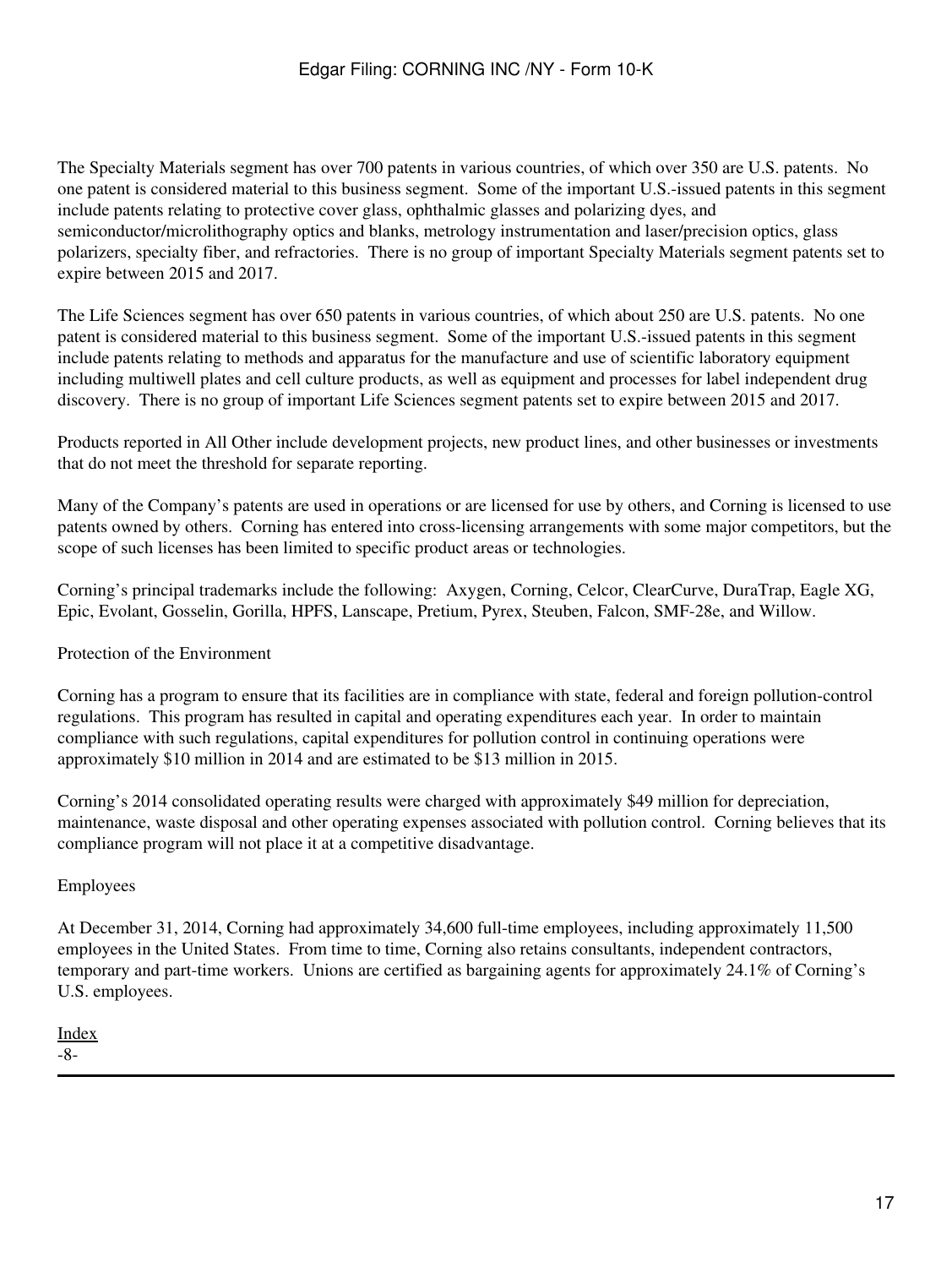### Executive Officers of the Registrant

James P. Clappin President, Corning Glass Technologies

Mr. Clappin joined Corning in 1980 as a process engineer. He transitioned to GTE Corporation in 1983 when the Central Falls facility was sold and returned to Corning in 1988. He began working in the display business in 1994. Mr. Clappin relocated to Japan in 1996, as plant manager at Corning Display Technologies (CDT) Shizuoka facility. In 2002, he was appointed as general manager of CDT worldwide business. He served as president of CDT from September 2005 through July 2010. He was appointed president, Corning Glass Technologies, in 2010. Age 57.

### Jeffrey W. Evenson Senior Vice President and Operations Chief of Staff

Dr. Evenson joined Corning in June 2011 and was elected to his current position at that time. He serves on the Management Committee and oversees a variety of strategic programs and growth initiatives. Prior to joining Corning, Dr. Evenson was a senior vice president with Sanford C. Bernstein, where he served as a senior analyst since 2004. Before that, Dr. Evenson was a partner at McKinsey & Company, where he led technology and market assessment for early-stage technologies. Age 49.

### James B. Flaws Vice Chairman and Chief Financial Officer

Mr. Flaws joined Corning in 1973 and served in a variety of controller and business management positions. Mr. Flaws was elected assistant treasurer of Corning in 1993, vice president and controller in 1997, vice president of finance and treasurer in May 1997, senior vice president and chief financial officer in December 1997, executive vice president and chief financial officer in 1999 and to his current position in 2002. Mr. Flaws is a director of Dow Corning Corporation. Mr. Flaws has been a member of Corning's Board of Directors since 2000. Age 66.

## Kirk P. Gregg Executive Vice President and Chief Administrative Officer

Mr. Gregg joined Corning in 1993 as director of Executive Compensation. He was named vice president of Executive Resources and Employee Benefits in 1994, senior vice president, Administration in December 1997 and to his current position in 2002. He is responsible for Human Resources, Information Technology, Procurement and Transportation, Aviation, Community Affairs, Government Affairs, Business Services and Corporate Security. Prior to joining Corning, Mr. Gregg was with General Dynamics Corporation as corporate director, Key Management Programs, and was responsible for executive compensation and benefits, executive development and recruiting. Age 55.

#### Clark S. Kinlin Executive Vice President, Corning Optical Communications

Mr. Kinlin joined Corning in 1981 in the Specialty Materials division. From 1985 to 1995 he worked in the Optical Fiber division. In 1995, he joined Corning Consumer Products (CCP). In 2000, Mr. Kinlin was named president, Corning International Corporation and, in 2003, he was appointed as general manager for Greater China. From April 2007 to March 2008, he was chief operating officer, Corning Cable Systems (now Corning Optical Communications) and was named president and chief executive officer in 2008. He was appointed executive vice president in 2012. Age 55.

## Lawrence D. McRae Executive Vice President, Strategy and Corporate Development

Mr. McRae joined Corning in 1985 and served in various financial, sales and marketing positions. He was elected vice president Corporate Development in 2000, senior vice president Corporate Development in 2003, and senior vice president Strategy and Corporate Development in October 2005. He was elected to his present position in October 2010. Mr. McRae is on the board of directors of Dow Corning Corporation. Age 56.

#### David L. Morse Executive Vice President and Chief Technology Officer

Dr. Morse joined Corning in 1976 in glass research and worked as a composition scientist in developing and patenting several major products. He served in a variety of product and materials research and technology director roles and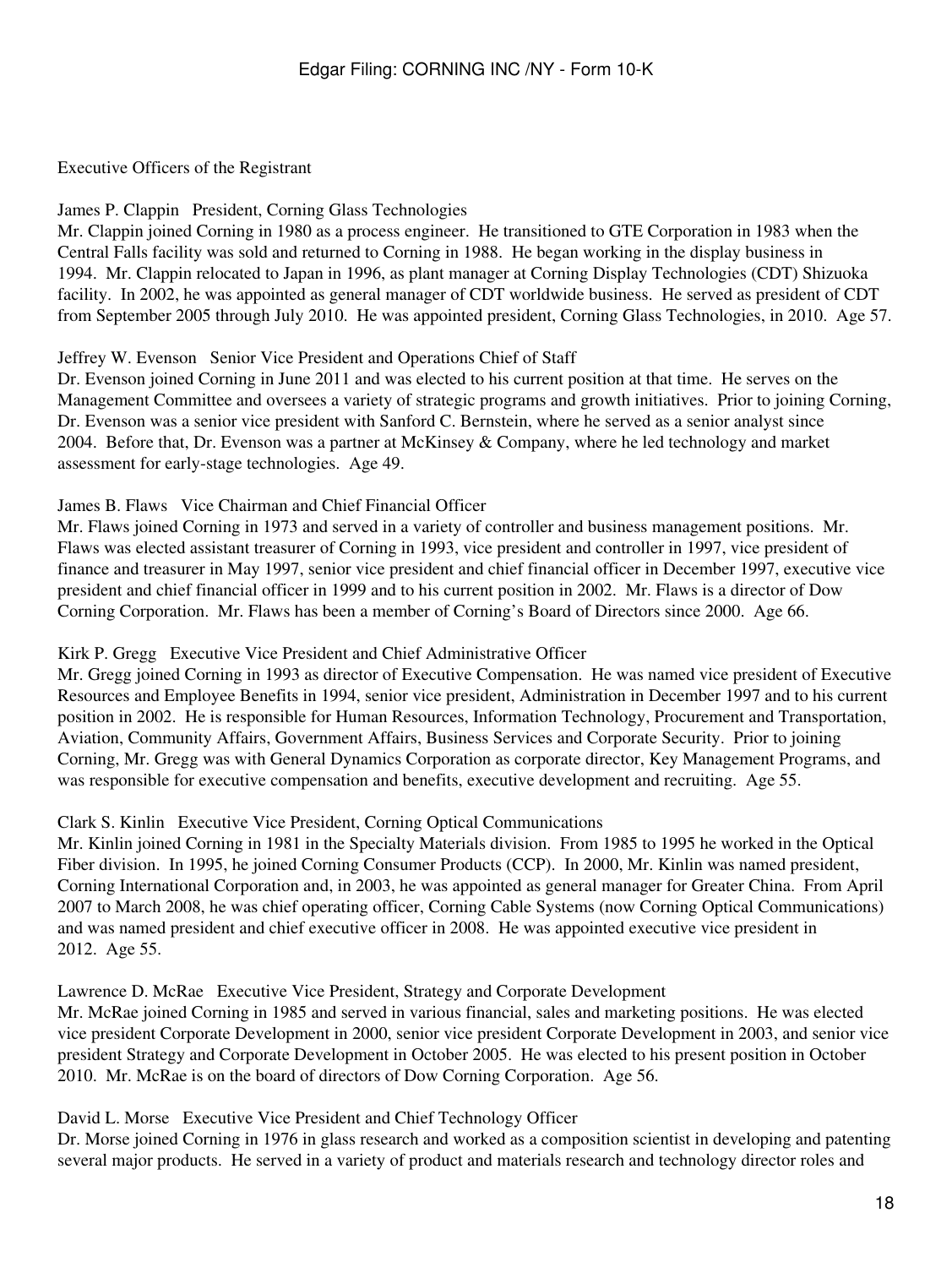was appointed division vice president and technology director for photonic technology groups beginning in March 1999. He became director of corporate research, science and technology in December 2001. He was elected vice president in January 2003, becoming senior vice president and director of corporate research in 2006. Dr. Morse was elected to his current position in May 2012. He is on the board of Dow Corning Corporation and a member of the National Academy of Engineering and the National Chemistry Board. Age 62.

Eric S. Musser Executive Vice President, Corning Technologies and International

Mr. Musser joined Corning in 1986 and served in a variety of manufacturing positions at fiber plants in Wilmington, N.C. and Melbourne, Australia, before becoming manufacturing strategist for the Optical Fiber business in 1996. Mr. Musser joined Corning Lasertron in 2000 and became president later that year. He was named director, manufacturing operations for Photonic Technologies in 2002. In 2003, he returned to Optical Fiber as division vice president, development and engineering and was named vice president and general manager in 2005. In 2007, he was appointed general manager of Corning Greater China and was named president of Corning International in 2012. Mr. Musser was appointed executive vice president in 2014. Age 55.

[Index](#page-155-0)

-9-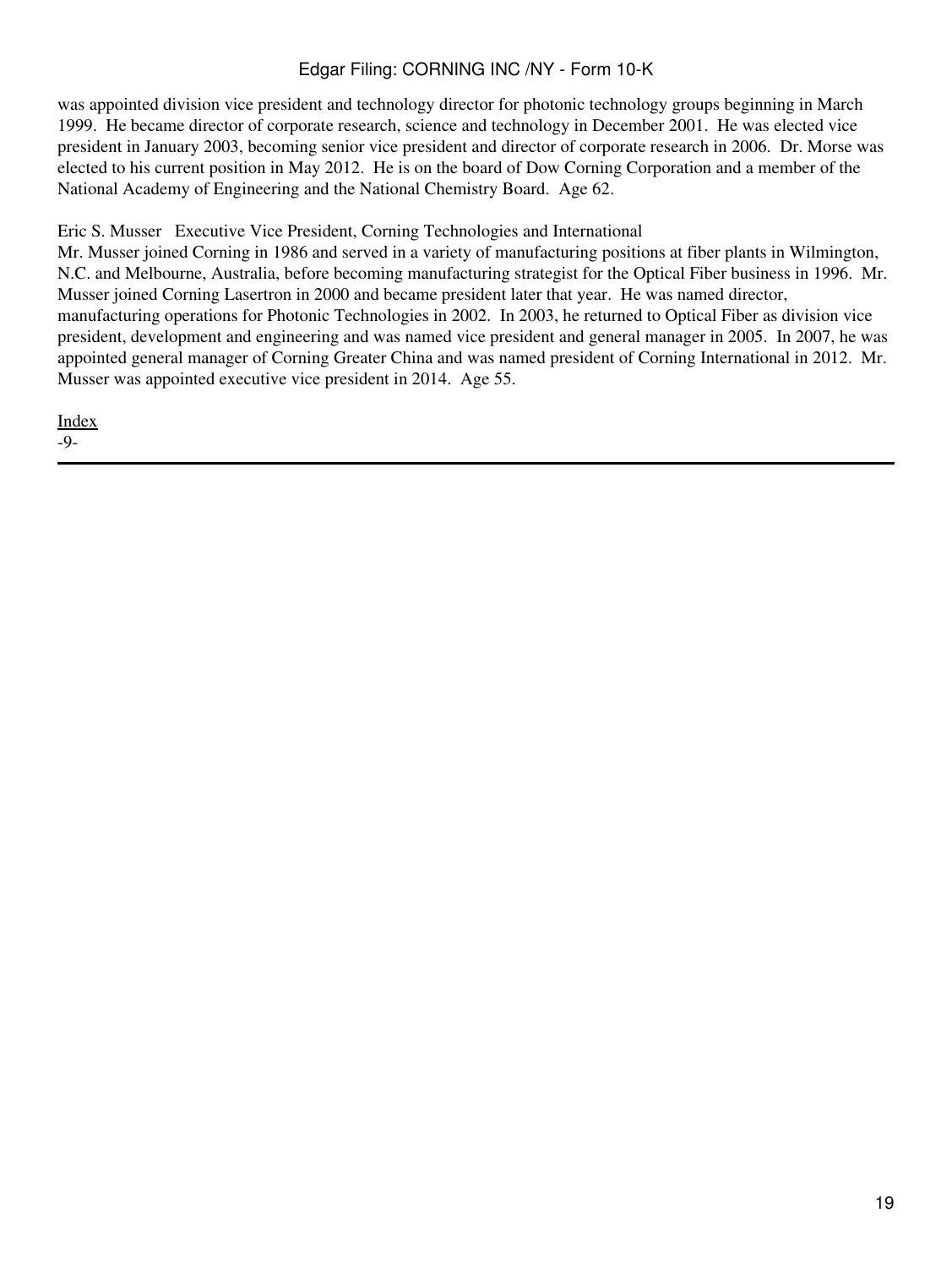### Christine M. Pambianchi Senior Vice President, Human Resources

Ms. Pambianchi joined Corning in 2000 as division human resource manager, Corning Optical Fiber, and later was named director, Human Resources, Corning Optical Communications. She has led the Human Resources function since January 2008 when she was named vice president, Human Resources. Ms. Pambianchi was appointed to senior vice president, Human Resources, in 2010, and is responsible for leading Corning's global human resource function. Age 46.

### Lewis A. Steverson Senior Vice President and General Counsel

Mr. Steverson joined Corning in June 2013 as Senior Vice President and General Counsel. Prior to joining Corning, Mr. Steverson served as senior vice president, general counsel, and secretary of Motorola Solutions, Inc. During his 18 years with Motorola, he held a variety of legal leadership roles across the company's numerous business units. Prior to Motorola, Mr. Steverson was in private practice at the law firm of Arnold & Porter. Age 51.

R. Tony Tripeny Senior Vice President, Corporate Controller and Principal Accounting Officer

Mr. Tripeny joined Corning in 1985 as the corporate accounting manager of Corning Cable Systems, and became the Keller, Texas facility's plant controller in 1989. In 1993, he was appointed equipment division controller of Corning Cable Systems and, in 1996 corporate controller. Mr. Tripeny was appointed chief financial officer of Corning Cable Systems in July 2000. In 2003, he took on the additional role of Telecommunications group controller. He was appointed division vice president, operations controller in August 2004, and vice president, corporate controller in October 2005. Mr. Tripeny was elected to his current position in April 2009. He is on the board of directors of Hardinge Inc. Age 55.

### Wendell P. Weeks Chairman, Chief Executive Officer and President

Mr. Weeks joined Corning in 1983. He was named vice president and general manager of the Optical Fiber business in 1996, senior vice president in 1997, senior vice president of Opto-Electronics in 1998, executive vice president in 1999, and president, Corning Optical Communications in 2001. Mr. Weeks was named president and chief operating officer of Corning in 2002, president and chief executive officer in 2005 and chairman and chief executive officer on April 26, 2007. He added the title of president in December 2010. Mr. Weeks is a director of Merck & Co. Inc. Mr. Weeks has been a member of Corning's Board of Directors since 2000. Age 55.

## Document Availability

A copy of Corning's 2014 Annual Report on Form 10-K filed with the Securities and Exchange Commission is available upon written request to Corporate Secretary, Corning Incorporated, Corning, NY 14831. The Annual Report on Form 10-K, quarterly reports on Form 10-Q, current reports on Form 8-K, and amendments pursuant to Section 13(a) or 15(d) of the Exchange Act of 1934 and other filings are available as soon as reasonably practicable after such material is electronically filed or furnished to the SEC, and can be accessed electronically free of charge, through the Investor Relations page on Corning's web site at www.corning.com. The information contained on the Company's website is not included in, or incorporated by reference into, this Annual Report on Form 10-K.

#### **Other**

Additional information in response to Item 1 is found in Note 20 (Reportable Segments) to the Consolidated Financial Statements and in Item 6 (Selected Financial Data).

#### Item 1A. Risk Factors

We operate in rapidly changing economic and technological environments that present numerous risks, many of which are driven by factors that we cannot control or predict. Our operations and financial results are subject to various risks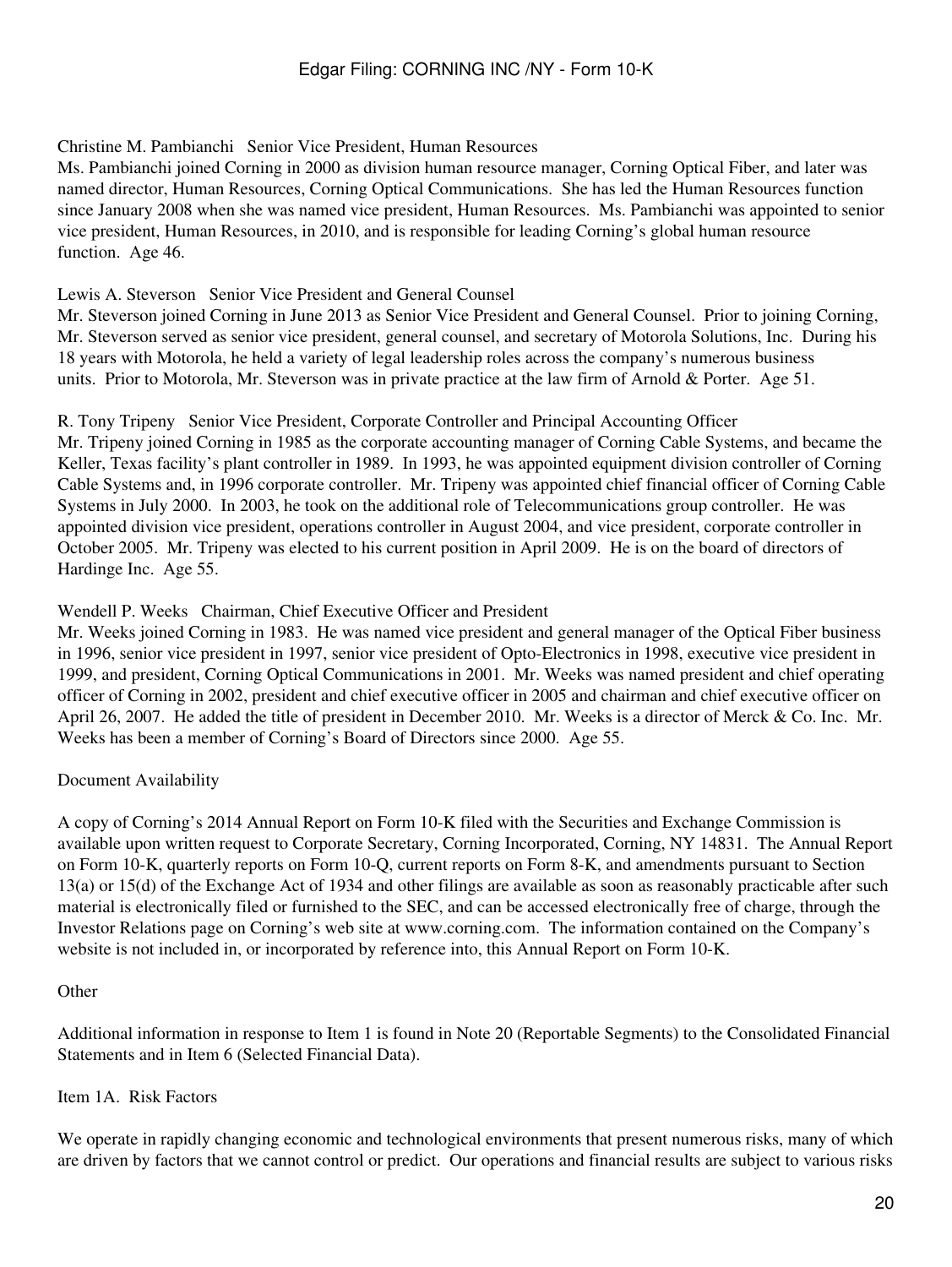and uncertainties, including those described below, that could adversely affect our business, financial condition, results of operations, cash flows, and the trading price of our common stock or debt. The following discussion of "risk factors" identifies the most significant factors that may adversely affect our business, operations, financial position or future financial performance. This information should be read in conjunction with MD&A and the consolidated financial statements and related notes incorporated by reference into this report. The following discussion of risks is not all inclusive but is designed to highlight what we believe are important factors to consider, as these factors could cause our future results to differ from those in the forward-looking statements and from historical trends.

[Index](#page-155-0) -10-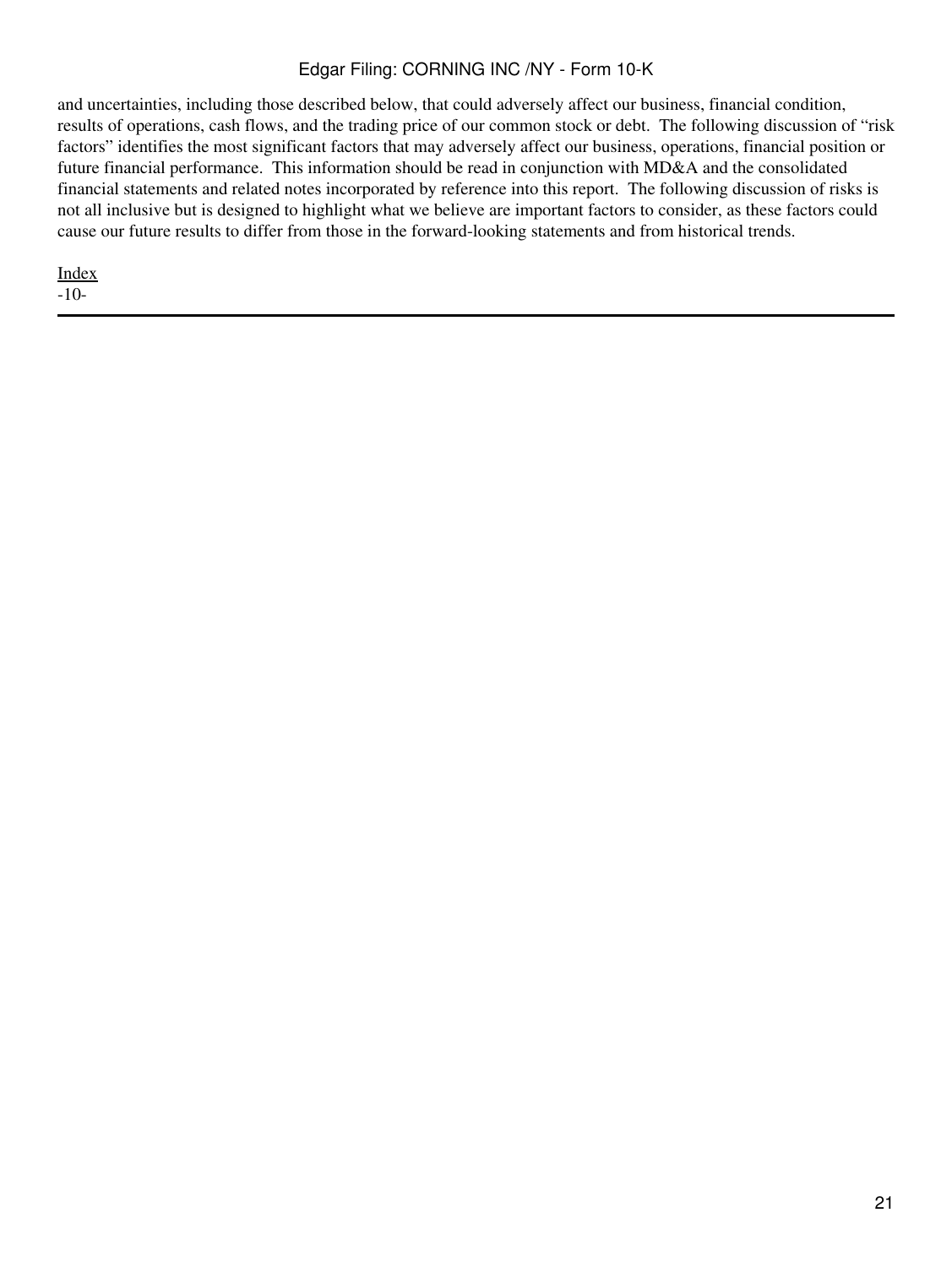As a global company, we face many risks which could adversely impact our ongoing operations and reported financial results

We operate in over 100 countries and derive a substantial portion of our revenues from, and have significant operations, outside of the United States. Our international operations include manufacturing, assembly, sales, customer support, and shared administrative service centers.

Compliance with laws and regulations increases our cost of doing business. These laws and regulations include U.S. laws and local laws which include data privacy requirements, employment and labor laws, tax laws, anti-competition regulations, prohibitions on payments to governmental officials, import and trade restrictions and export requirements. Non-compliance or violations could result in fines, criminal sanctions against us, our officers or our employees, and prohibitions on the conduct of our business. Such violations could result in prohibitions on our ability to offer our products and services in one or more countries and could also materially damage our reputation, our brand, our international expansion efforts, our ability to attract and retain employees, our business and our operating results. Our success depends, in part, on our ability to anticipate and manage these risks.

We are also subject to a variety of other risks in managing a global organization, including those related to:

- General economic conditions in each country or region;
- Many complex regulatory requirements affecting international trade and investment, including anti-dumping laws, export controls, the Foreign Corrupt Practices Act and local laws prohibiting improper payments. Our operations may be adversely affected by changes in the substance or enforcement of these regulatory requirements, and by actual or alleged violations of them;
- Fluctuations in currency exchange rates, convertibility of currencies and restrictions involving the movement of funds between jurisdictions and countries;
	- Sovereign and political risks that may adversely affect Corning's profitability and assets;
	- Geographical concentration of our factories and operations and regional shifts in our customer base;
		- Periodic health epidemic concerns;
- Political unrest, confiscation or expropriation of our assets by foreign governments, terrorism and the potential for other hostilities;
- Difficulty in protecting intellectual property, sensitive commercial and operations data, and information technology systems generally;
	- Differing legal systems, including protection and treatment of intellectual property and patents;
		- Complex or unclear tax regimes;
		- Complex tariffs, trade duties and other trade barriers including anti-dumping duties;
			- Difficulty in collecting obligations owed to us such as accounts receivable;
			- Natural disasters such as floods, earthquakes, tsunamis and windstorms; and
				- Potential power loss or disruption affecting manufacturing.

Our sales could be negatively impacted by the actions of one or more key customers, or the circumstances to which they are subject, leading to the substantial reduction in orders for our products

In 2014, Corning's ten largest customers accounted for 48% of our sales.

In addition, a relatively small number of customers accounted for a high percentage of net sales in our reportable segments. For 2014, three customers of the Display Technologies segment accounted for 61% of total segment net sales when combined. In the Optical Communications segment, one customer accounted for 11% of segment net sales. In the Environmental Technologies segment, three customers accounted for 88% of total segment sales in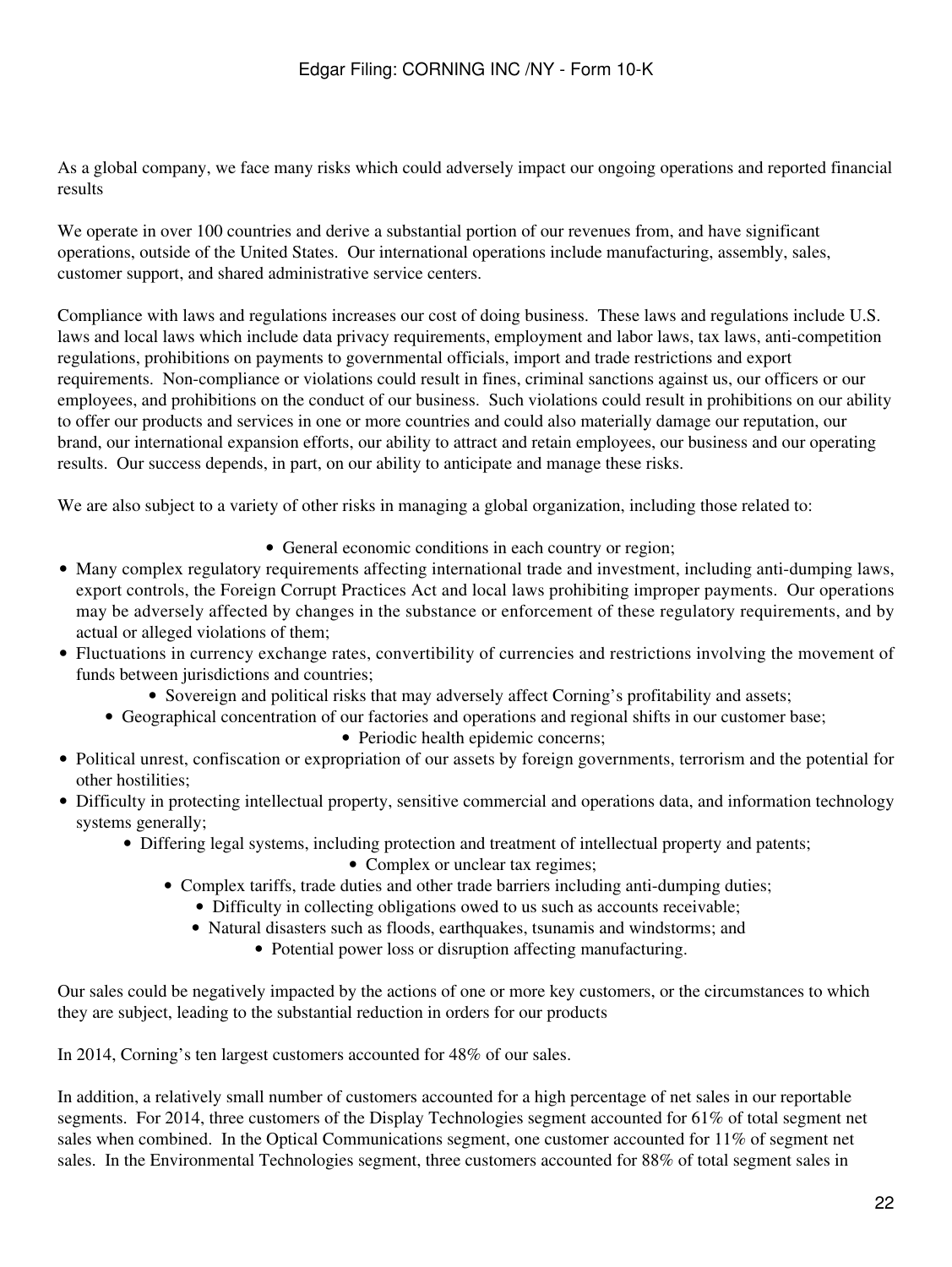aggregate. In the Specialty Materials segment, three customers accounted for 51% of segment sales in 2014. In the Life Sciences segment, two customers accounted for 45% of segment sales in 2014. As a result of mergers and consolidations between customers, Corning's customer base could become more concentrated.

Our Optical Communications segment customers' purchases of our products are affected by their capital expansion plans, general market and economic uncertainty and regulatory changes, including broadband policy. Sales in the Optical Communications segment are expected to be impacted by the pace of fiber-to-the-premises deployments. Our sales will be dependent on planned targets for homes passed and connected. Changes in our customers' deployment plans could adversely affect future sales.

[Index](#page-155-0) -11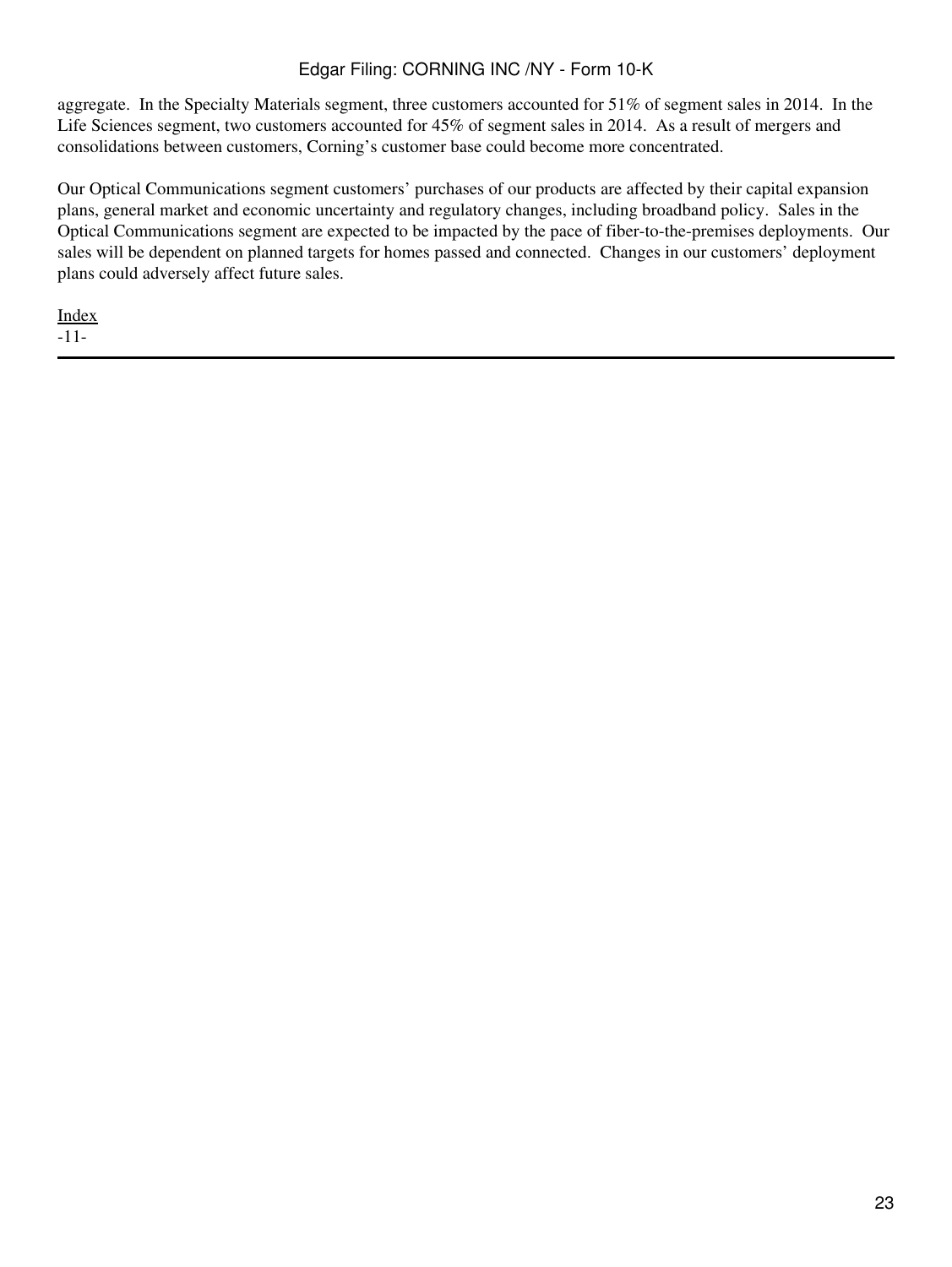In the Environmental Technologies segment, sales of our ceramic substrate and filter products for automotive and diesel emissions tend to fluctuate with vehicle production. Changes in laws and regulations for air quality and emission controls may also influence future sales. Sales in our Environmental Technologies segment are mainly to three catalyzers and emission system control manufacturers. Our customers sell these systems to automobile and diesel engine original equipment manufacturers. Sales in this segment may be affected by adverse developments in the global vehicle or freight hauling industries or by such factors as higher fuel prices that may affect vehicle sales or downturns in freight traffic.

Certain sales in our Specialty Materials segment track worldwide economic cycles and our customers' responses to those cycles. In addition, any positive trends in prior years in the sales of strengthened glass may not continue. We may experience losses relating to our inability to supply contracted quantities of this glass and processes planned to produce new versions of this glass may not be successful.

Sales in our Life Sciences segment are concentrated with two large distributors who are also competitors, and the balance is to a variety of pharmaceutical and biotechnology companies, hospitals, universities, and other research facilities. In 2014, our two largest distributors accounted for 45% of Life Sciences' segment sales. Changes in our distribution arrangements in this segment may adversely affect this segment's financial results.

Our operations and financial performance could be negatively impacted, if the markets for our products do not develop and expand as we anticipate

The markets for our products are characterized by rapidly changing technologies, evolving industry or regulatory standards and new product introductions. Our success is dependent on the successful introduction of new products, or upgrades of current products, and our ability to compete with new technologies. The following factors related to our products and markets, if they do not continue as in the recent past, could have an adverse impact on our operations:

- our ability to introduce advantaged products such as glass substrates for liquid crystal displays, optical fiber and cable and hardware and equipment, and environmental substrate and filter products at competitive prices;
- our ability to manufacture glass substrates and strengthened glass, to satisfy our customers' technical requirements and our contractual obligations; and
	- our ability to develop new products in response to government regulations and laws.

We face pricing pressures in each of our businesses that could adversely affect our financial performance

We face pricing pressure in each of our businesses as a result of intense competition, emerging technologies, or over-capacity. While we work consistently toward reducing our costs to offset pricing pressures, we may not be able to achieve proportionate reductions in costs or sustain our current rate of cost reduction. We anticipate pricing pressures will continue in the future in all our businesses.

Any of these items could cause our sales, profitability and cash flows to be significantly reduced.

We face risks due to foreign currency fluctuations

Because we have significant customers and operations outside the U.S., fluctuations in foreign currencies, especially the Japanese yen, New Taiwan dollar, Korean won, and Euro, will significantly impact our sales, profit and cash flows. Foreign exchange rates may make our products less competitive in countries where local currencies decline in value relative to the US dollar and Japanese yen. Sales in our Display Technologies segment, representing 40% of Corning's sales in 2014, are denominated in Japanese yen. Corning hedges significant translation, transaction and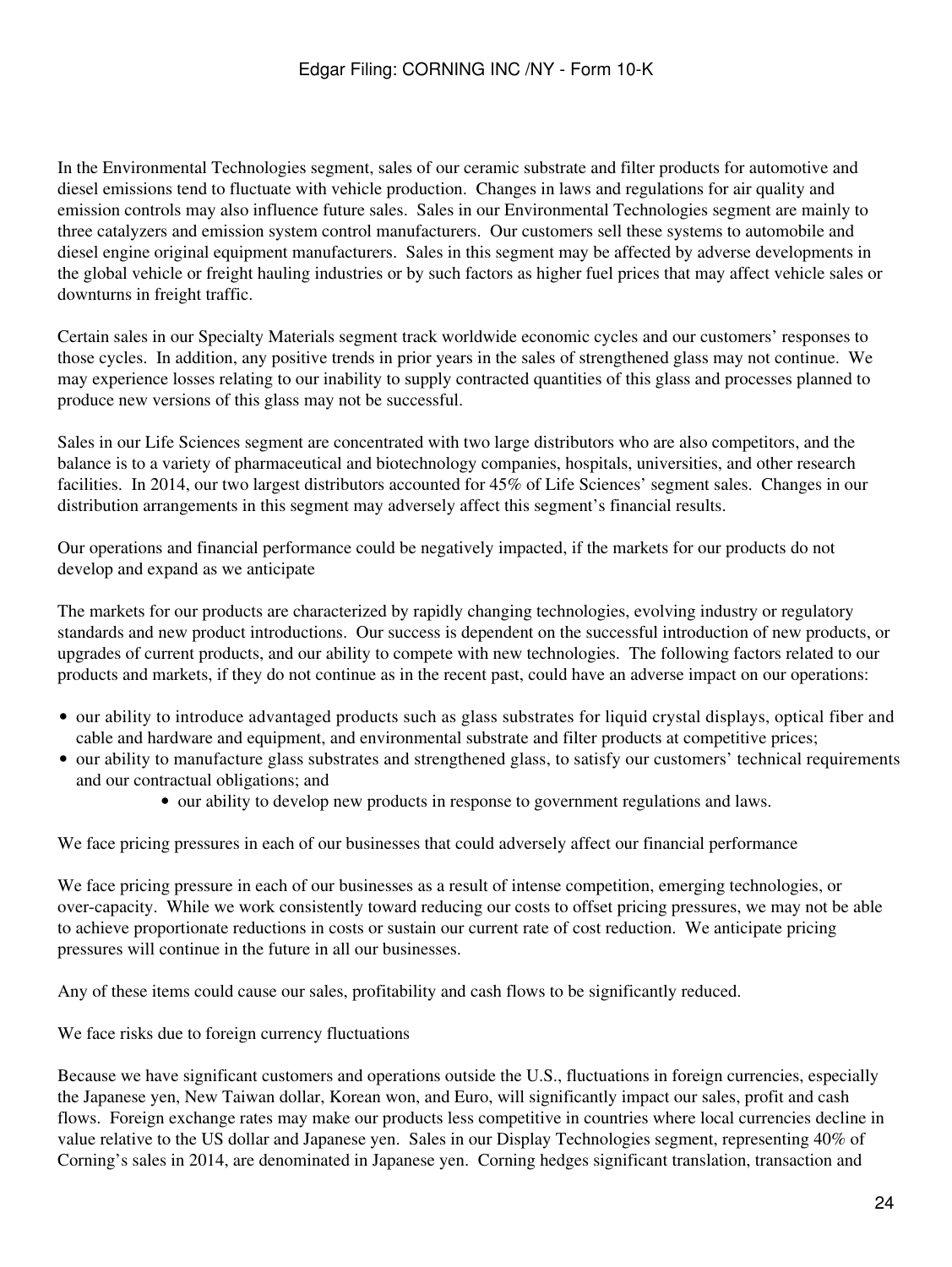balance sheet currency exposures and uses a variety of derivative instruments to reduce the impact of foreign currency fluctuations associated with certain monetary assets and liabilities as well as operating results including our net profits.

[Index](#page-155-0) -12-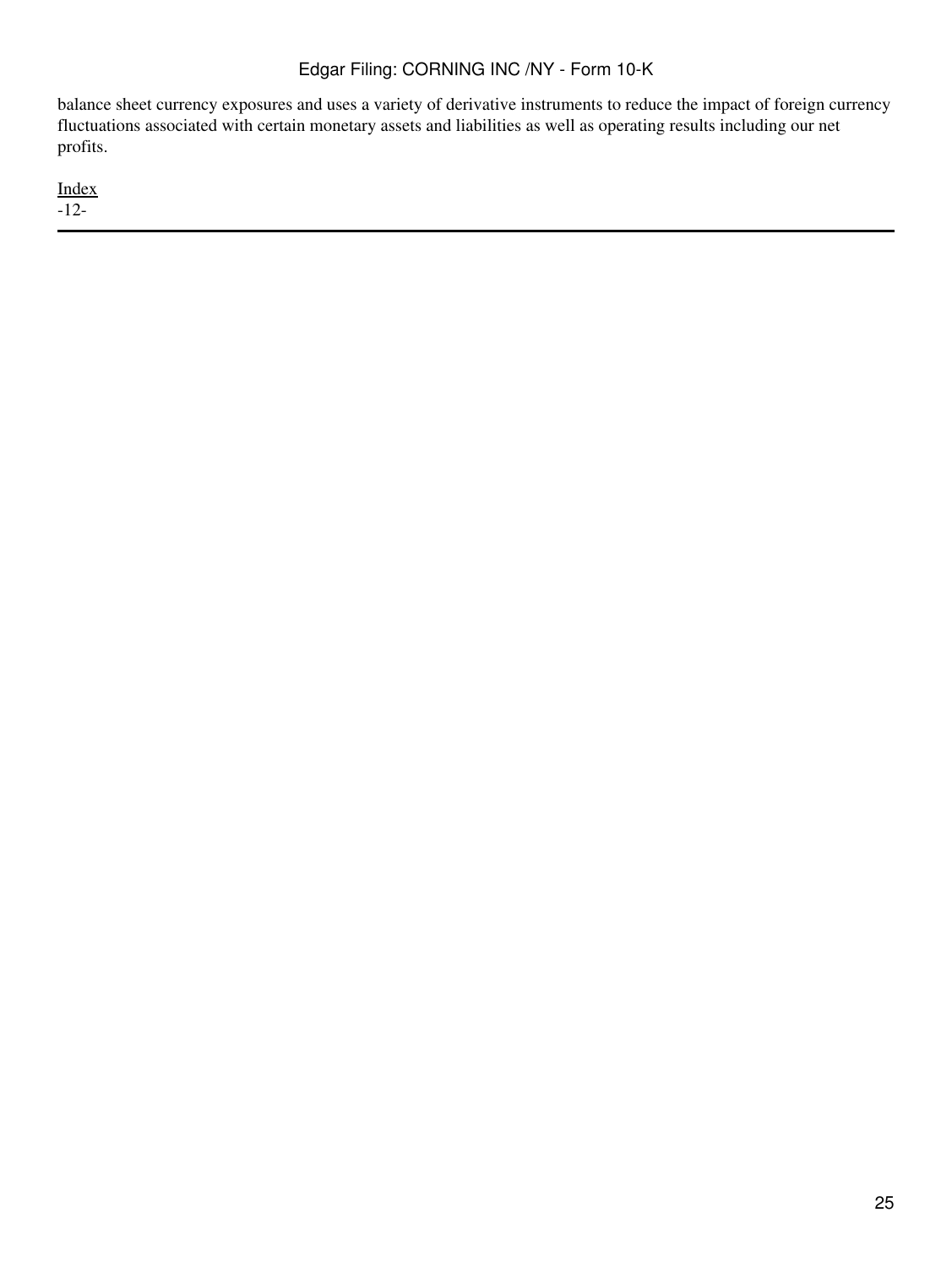A large portion of our sales, profit and cash flows are transacted in non-US dollar currencies and we expect that we will continue to realize gains or losses with respect to these exposures, net of gains or losses from our hedging programs. For example, we will experience foreign currency gains and losses in certain instances if it is not possible or cost effective to hedge our foreign currency exposures or should we elect not to hedge certain foreign currency exposures. Alternatively, we may experience gains or losses if the underlying exposure which we have hedged change (increases or decreases) and we are unable to reverse, unwind, or terminate the hedges concurrent with the change in the underlying notional exposure. The objective of our hedging activities is to mitigate the risk associated with foreign currency exposures. We are also exposed to potential losses in the event of non-performance by our counterparties to these derivative contracts. However, we minimize this risk by maintaining a diverse group of highly-rated major international financial institutions with which we have other financial relationships as our counterparties. We do not expect to record any losses as a result of such counterparty default. Neither we nor our counterparties are required to post collateral for these financial instruments. Our ultimate realized loss or gain with respect to currency fluctuations will generally depend on the size and type of cross-currency exposures that we enter into, the currency exchange rates associated with these exposures and changes in those rates, whether we have entered into foreign currency forward contracts to offset these exposures and other factors. All of these factors could materially impact our results of operations, anticipated future results, financial position and cash flows, the timing of which is variable and generally outside of our control.

If the financial condition of our customers declines, our credit risks could increase

Although we have a rigorous process to administer credit and believe our bad debt reserve is adequate, we have experienced, and in the future may experience, losses as a result of our inability to collect our accounts receivable. If our customers or our indirect customers fail to meet their payment obligations for our products, we could experience reduced cash flows and losses in excess of amounts reserved. Many customers of our Display Technologies and Specialty Materials segments are thinly capitalized and/or unprofitable. In our Optical Communications segment, certain large infrastructure projects are subject to governmental funding, which, if terminated, could adversely impact the financial strength of our customers. These factors may result in an inability to collect receivables or a possible loss in business.

The success of our business depends on our ability to develop and produce advantaged products that meet our customers' needs

Our business relies on continued global demand for our brands and products. To achieve business goals, we must develop and sell products that appeal to our customers, original equipment manufacturers and distributors. This is dependent on a number of factors, including our ability to manage and maintain key customer relationships, our ability to produce products that meet the quality, performance and price expectations of our customers. The manufacturing of our products involves complex and precise processes. In some cases, existing manufacturing may be insufficient to achieve the requirements of our customers. We will need to develop new manufacturing processes and techniques to maintain profitable operations. While we continue to fund projects to improve our manufacturing techniques and processes and lower our costs, we may not achieve satisfactory manufacturing costs that will fully enable us to meet our profitability targets.

In addition, our continued success in selling products that appeal to our customers is dependent on our ability to innovate, with respect to both products and operations, and on the availability and effectiveness of legal protection for our innovations. Failure to continue to deliver quality and competitive products to the marketplace, to adequately protect our intellectual property rights, to supply products that meet applicable regulatory requirements or to predict market demands for, or gain market acceptance of, our products, could have a negative impact on our business, results of operations and financial condition.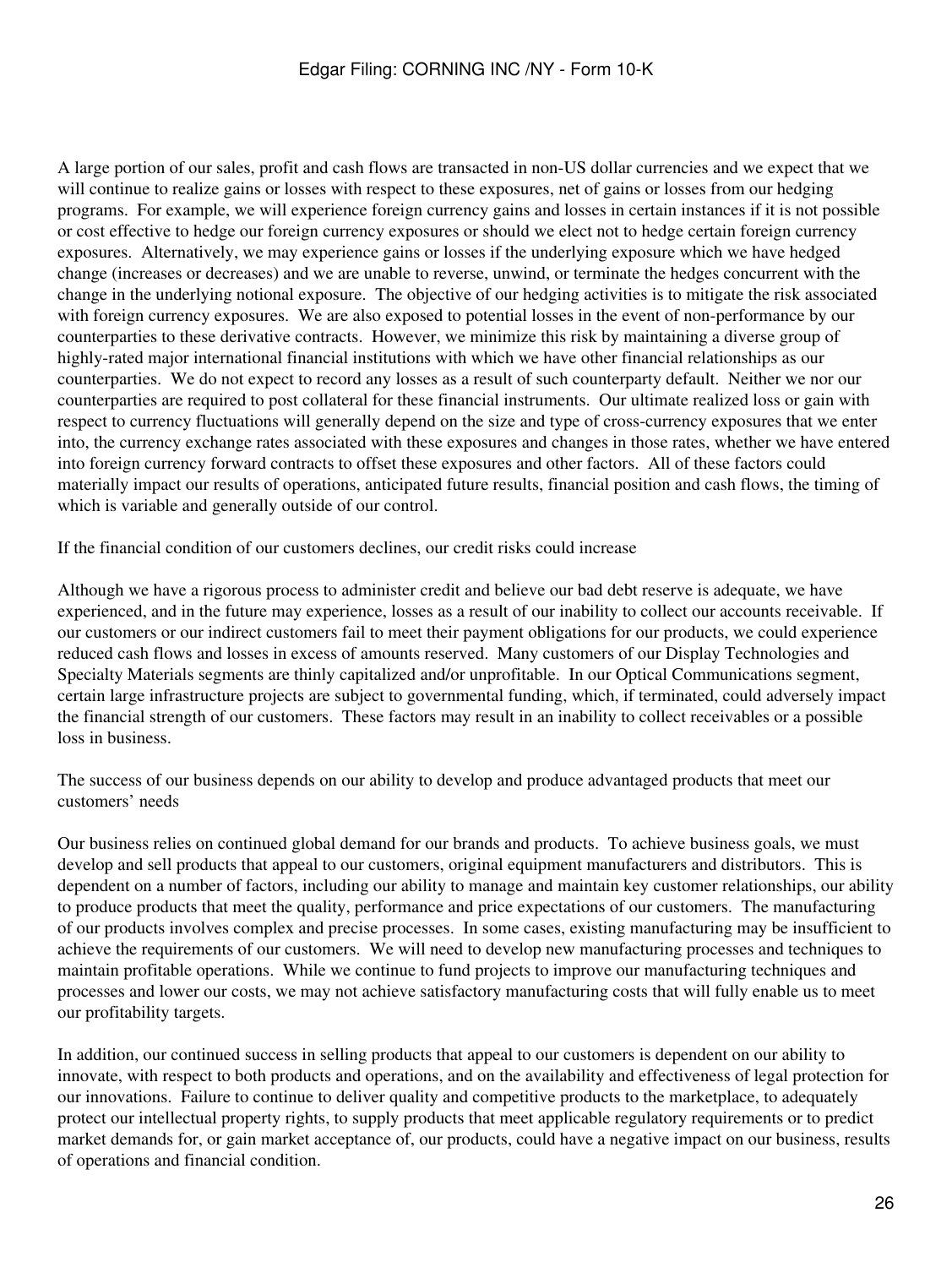Our future financial performance depends on our ability to purchase a sufficient amount of materials, precious metals, parts, and manufacturing equipment to meet the demands of our customers

Our ability to meet customer demand depends, in part, on our ability to obtain timely and adequate delivery of materials, precious metals, parts and components from our suppliers. We may experience shortages that could adversely affect our operations. Although we work closely with our suppliers to avoid shortages, there can be no assurances that we will not encounter problems in the future. Furthermore, certain manufacturing equipment, raw materials or components are available only from a single source or limited sources. We may not be able to find alternate sources in a timely manner. A reduction, interruption or delay of supply, or a significant increase in the price for supplies, such as manufacturing equipment, precious metals, raw materials or energy, could have a material adverse effect on our businesses.

[Index](#page-155-0) -13-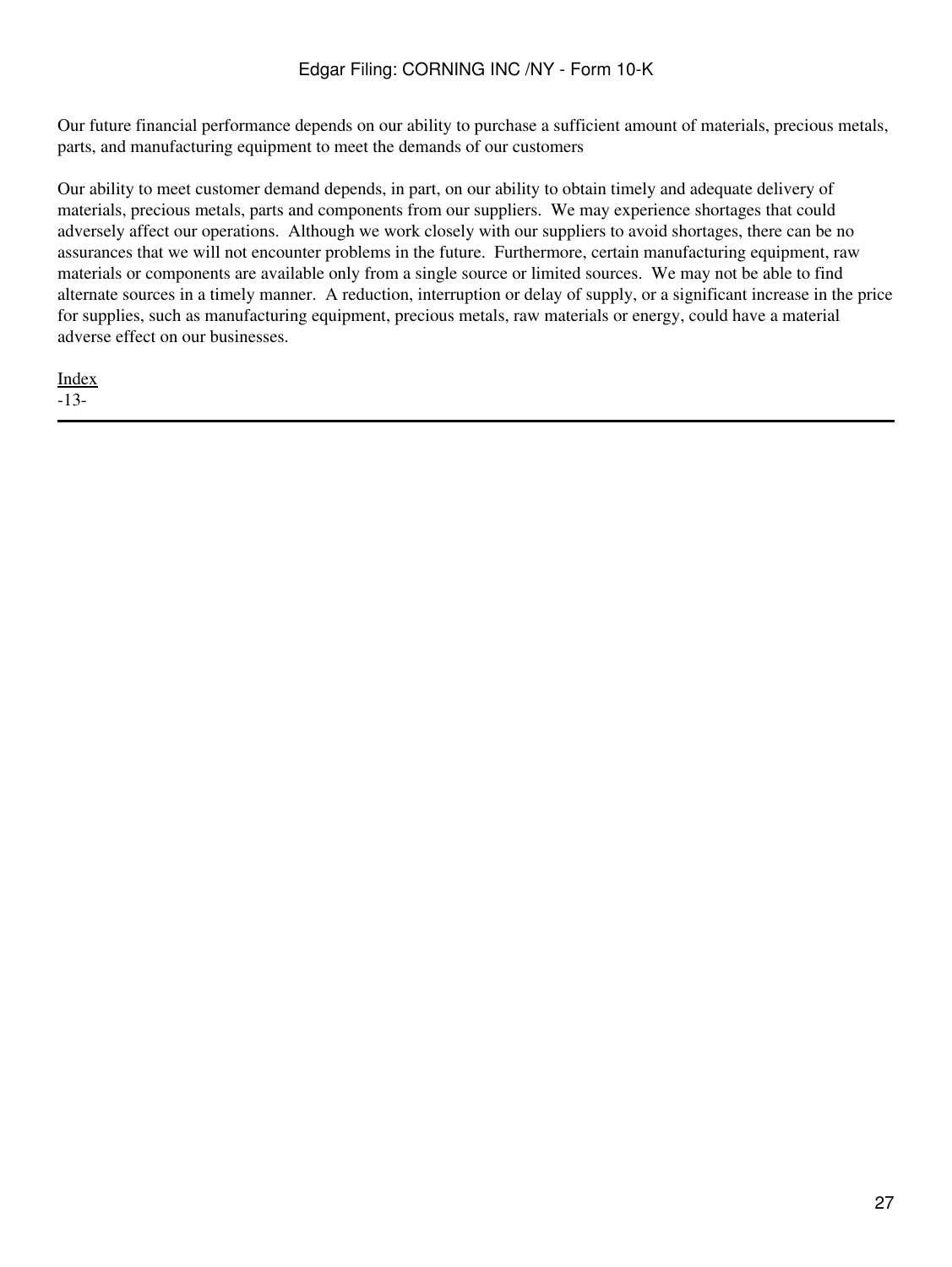If our products, including materials purchased from our suppliers, experience performance issues, our business will suffer

Our business depends on the production of products of consistently high quality. Our products, components and materials purchased from our suppliers, are typically tested for quality. These testing procedures are limited to evaluating our products under likely and foreseeable failure scenarios. For various reasons, our products, including materials purchased from our suppliers, may fail to perform as a customer expected. In some cases, product redesigns or additional expense may be required to address such issues. A significant or systemic quality issue could result in customer relations problems, lost sales, reduced volumes, product recalls and financial damages and penalties.

We have incurred, and may in the future incur, goodwill and other intangible asset impairment charges

At December 31, 2014, Corning had goodwill and other intangible assets of \$1,647 million. While we believe the estimates and judgments about future cash flows used in the goodwill impairment tests are reasonable, we cannot provide assurance that future impairment charges will not be required if the expected cash flow estimates as projected by management do not occur, especially if an economic recession occurs and continues for a lengthy period or becomes severe, or if acquisitions and investments made by the Company fail to achieve expected returns.

We operate in a highly competitive environment

We operate in a highly competitive environment, and our outlook depends on the company's share of industry sales based on our ability to compete with others in the marketplace. The Company competes on the basis of product attributes, customer service, quality and price. There can be no assurance that our products will be able to compete successfully with other companies' products. Our share of industry sales could be reduced due to aggressive pricing or product strategies pursued by competitors, unanticipated product or manufacturing difficulties, product performance failures, our failure to price our products competitively, our failure to produce our products at a competitive cost or unexpected, emerging technologies or products. We expect that we will face continuous competition from existing competitors, low cost manufacturers and new entrants. We believe we must invest in research and development, engineering, manufacturing and marketing capabilities, and continue to improve customer service in order to remain competitive. We cannot provide assurance that we will be able to maintain or improve our competitive position.

We may need to change our pricing models to compete successfully

We face intense competition in all of our businesses, particularly LCD glass, and general economic and business conditions can put pressure on us to change our prices. If our competitors offer significant discounts on certain products or develop products that the marketplace considers more valuable, we may need to lower prices or offer other favorable terms in order to retain our customers and market positions. Any such changes may reduce our profitability and cash flow. Any broad-based change to our prices and pricing policies could cause our revenues to decline or be delayed as we implement and our customers adjust to the new pricing policies. If we do not adapt our pricing models to reflect changes in customer use of our products or changes in customer demand, our revenues could decrease.

LCD glass generates a significant amount of the Company's profits and cash flow, and any events that adversely affect the market for LCD glass substrates could have a material and negative impact on our financial results

Corning's ability to generate profits and operating cash flow depends largely upon the level of profitability of our LCD glass business. As a result, any event that adversely affects our Display business could have a significant impact on our consolidated financial results. These events could include loss of patent protection, increased costs associated with manufacturing, and increased competition from the introduction of new, and more desirable products. If any of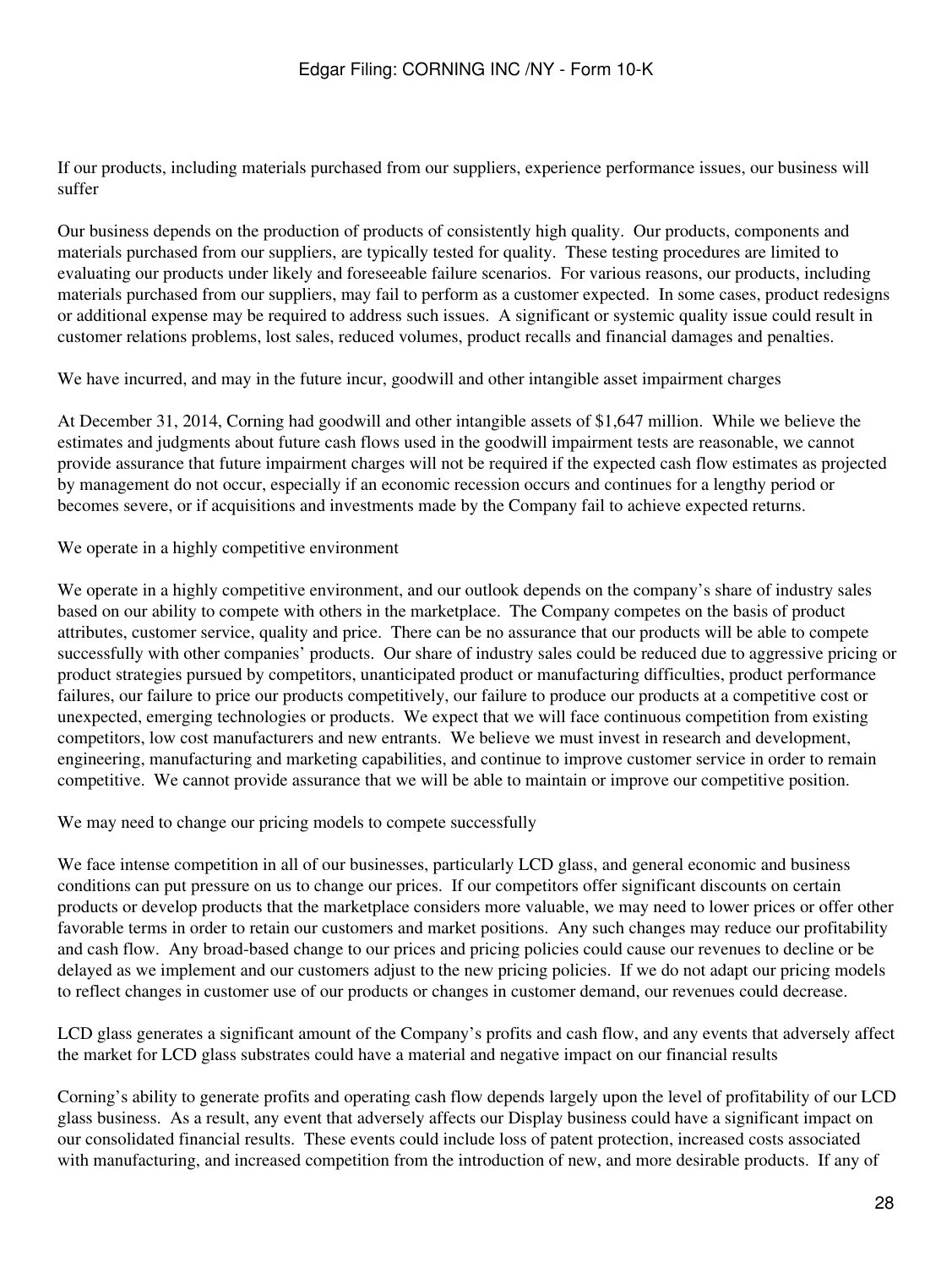these events had a material adverse effect on the sales of our LCD glass, such an event could result in material charges and a significant reduction in profitability.

Additionally, emerging material technologies could replace our glass substrates for certain applications, including display glass, cover glass and others, resulting in a decline in demand for our products. Existing or new production capacity for glass substrates may exceed the demand for them. Technologies for displays, cover glass and other applications in competition with our glass may reduce or eliminate the need for our glass substrates. New process technologies developed by our competitors may also place us at a cost or quality disadvantage. Our own process technologies may be acquired or used unlawfully by others, enabling them to compete with us. Our inability to manufacture glass substrates to the specifications required by our customers may result in loss of revenue, margins and profits or liabilities for failure to supply. A scarcity of resources, limitations on technology, personnel or other factors resulting in a failure to produce commercial quantities of glass substrates could have adverse financial consequences to us.

[Index](#page-155-0) -14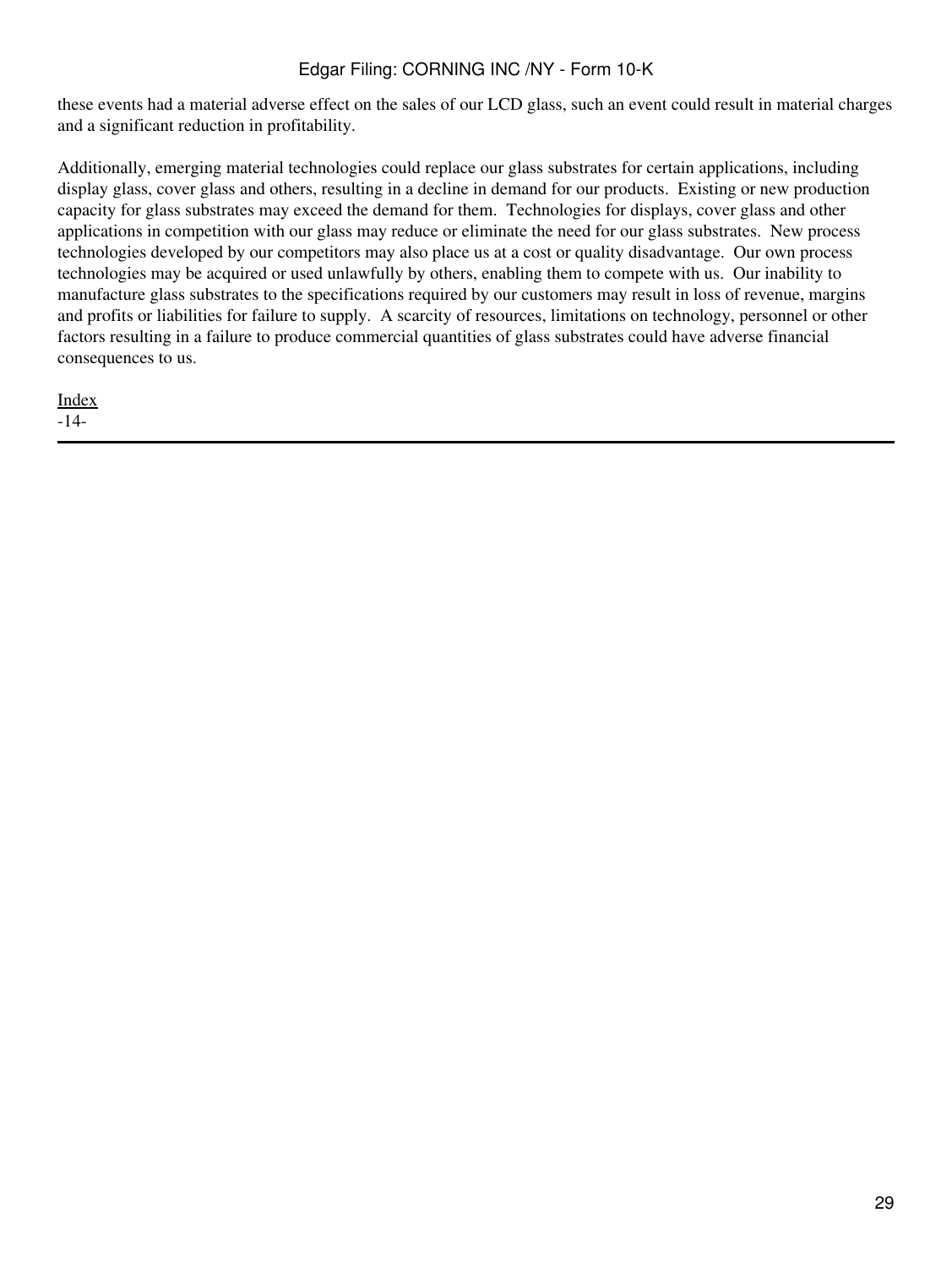Changes in our effective tax rate or tax liability may have an adverse effect on our results of operations

Our effective tax rate could be adversely impacted by several factors, including:

- changes in the relative amounts of income before taxes in the various jurisdictions in which we operate that have differing statutory tax rates;
	- changes in tax treaties and regulations or the interpretation of them;
- changes to our assessments about the realizability of our deferred tax assets that are based on estimates of our future results, the prudence and feasibility of possible tax planning strategies, and the economic environments in which we do business;
	- the outcome of current and future tax audits, examinations, or administrative appeals;
	- changes in generally accepted accounting principles that affect the accounting for taxes; and
		- limitations or adverse findings regarding our ability to do business in some jurisdictions.

We may have additional tax liabilities

We are subject to income taxes in the U.S. and many foreign jurisdictions and are commonly audited by various tax authorities. In the ordinary course of our business, there are many transactions and calculations where the ultimate tax determination is uncertain. Significant judgment is required in determining our worldwide provision for income taxes. Although we believe our tax estimates are reasonable, the final determination of tax audits and any related litigation could be materially different from our historical income tax provisions and accruals. The results of an audit or litigation could have a material effect on our financial statements in the period or periods for which that determination is made.

A significant amount of our net profits and cash flows are generated from outside the U.S., and certain repatriation of funds currently held in foreign jurisdictions may result in higher effective tax rates for the company. In addition, there have been proposals to change U.S. tax laws that could significantly impact how U.S. global corporations are taxed on foreign earnings. Although we cannot predict whether or in what form proposed legislation may pass, if enacted certain anti-deferral proposals could have a material adverse impact on our tax expense and cash flow.

Our business depends on our ability to attract and retain talented employees

The loss of the services of any member of our senior management team or key research and development or engineering personnel without adequate replacement, or the inability to attract new qualified personnel, could have a material adverse effect on our operations and financial performance.

We are subject to strict environmental regulations and regulatory changes that could result in fines or restrictions that interrupt our operations

Some of our manufacturing processes generate chemical waste, waste water, other industrial waste or greenhouse gases, and we are subject to numerous laws and regulations relating to the use, storage, discharge and disposal of such substances. We have installed anti-pollution equipment for the treatment of chemical waste and waste water at our facilities. We have taken steps to control the amount of greenhouse gases created by our manufacturing operations. However, we cannot provide assurance that environmental claims will not be brought against us or that government regulators will not take steps toward adopting more stringent environmental standards.

Any failure on our part to comply with any present or future environmental regulations could result in the assessment of damages or imposition of fines against us, or the suspension/cessation of production or operations. In addition,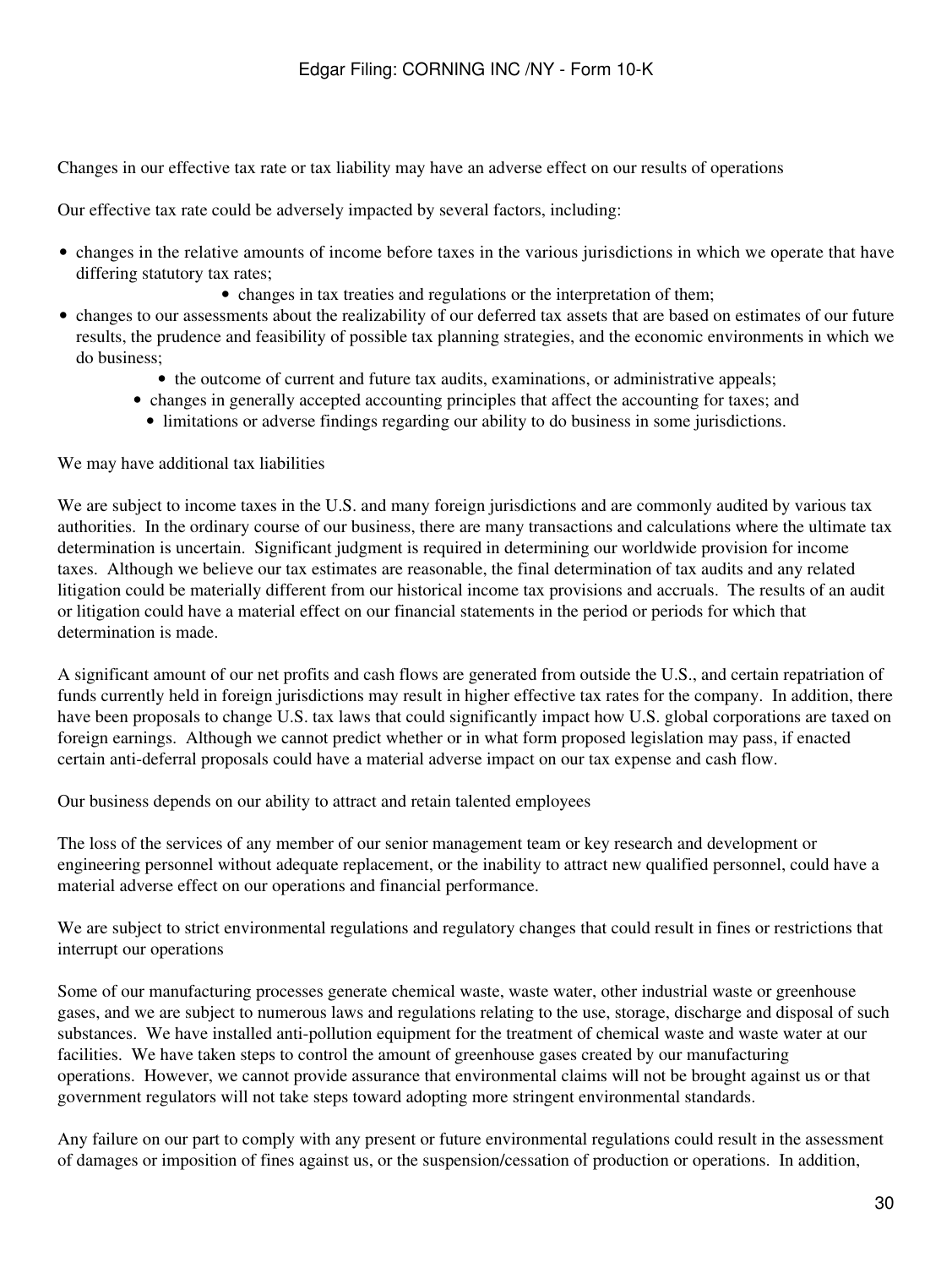environmental regulations could require us to acquire costly equipment, incur other significant compliance expenses or limit or restrict production or operations and thus materially and negatively affect our financial condition and results of operations.

Changes in regulations and the regulatory environment in the U.S. and other countries, such as those resulting from the regulation and impact of global warming and CO2 abatement, may affect our businesses and their results in adverse ways by, among other things, substantially increasing manufacturing costs, limiting availability of scarce resources, especially energy, or requiring limitations on production and sale of our products or those of our customers.

[Index](#page-155-0) -15-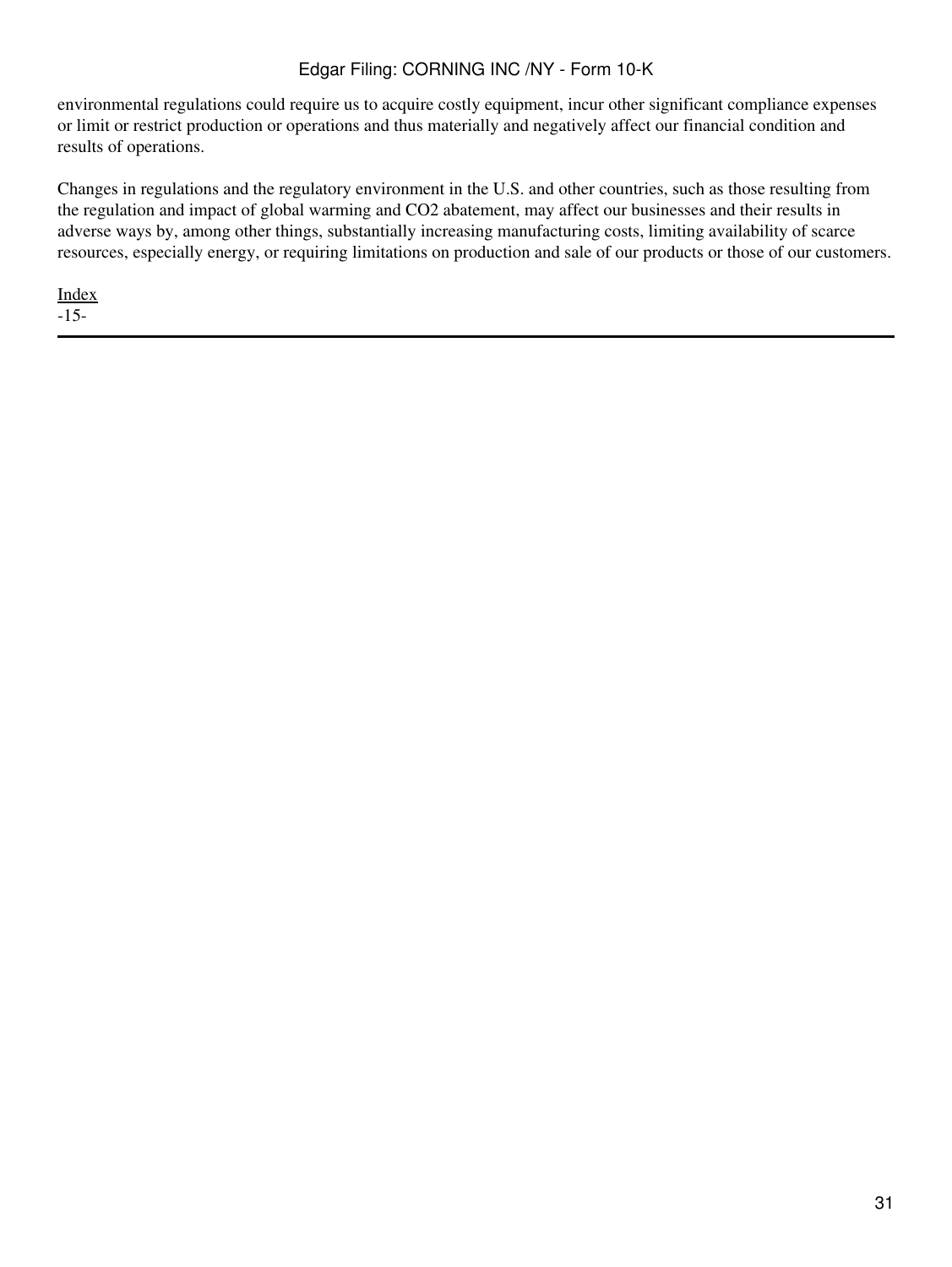We may experience difficulties in enforcing our intellectual property rights and we may be subject to claims of infringement of the intellectual property rights of others

We rely on patent and trade secret laws, copyright, trademark, confidentiality procedures, controls and contractual commitments to protect our intellectual property rights. Despite our efforts, these protections may be limited and we may encounter difficulties in protecting our intellectual property rights or obtaining rights to additional intellectual property necessary to permit us to continue or expand our businesses. We cannot provide assurance that the patents that we hold or may obtain will provide meaningful protection against our competitors. Changes in or enforcement of laws concerning intellectual property, worldwide, may affect our ability to prevent or address the misappropriation of, or the unauthorized use of, our intellectual property. Litigation may be necessary to enforce our intellectual property rights. Litigation is inherently uncertain and outcomes are often unpredictable. If we cannot protect our intellectual property rights against unauthorized copying or use, or other misappropriation, we may not remain competitive.

The intellectual property rights of others could inhibit our ability to introduce new products. Other companies hold patents on technologies used in our industries and are aggressively seeking to expand, enforce and license their patent portfolios. We periodically receive notices from, or have lawsuits filed against us by third parties claiming infringement, misappropriation or other misuse of their intellectual property rights and/or breach of our agreements with them. These third parties often include entities that do not have the capabilities to design, manufacture, or distribute products or that acquire intellectual property like patents for the sole purpose of monetizing their acquired intellectual property through asserting claims of infringement and misuse. Such claims of infringement or misappropriation may result in loss of revenue, substantial costs, or lead to monetary damages or injunctive relief against us.

Current or future litigation or regulatory investigations may harm our financial condition or results of operations

As described in Legal Proceedings in this Form 10-K, we are engaged in litigation and regulatory matters. Litigation and regulatory proceedings may be uncertain, and adverse rulings could occur, resulting in significant liabilities, penalties or damages. Such current or future substantial legal liabilities or regulatory actions could have a material adverse effect on our business, financial condition, cash flows and reputation.

We may not capture significant revenues from our current research and development efforts for several years, if at all

Developing our products through research and development is expensive and the investment often involves a long return on investment cycle. We have made and expect to continue to make significant investments in research and development and related product opportunities. Accelerated product introductions and short product life cycles require high levels of expenditures for research and development that could adversely affect our operating results if not offset by increases in our gross margin. We believe that we must continue to dedicate a significant amount of resources to our research and development efforts to maintain our competitive position.

Business disruptions could affect our operating results

A significant portion of our manufacturing, research and development activities and certain other critical business operations are concentrated in a few geographic areas. A major earthquake, fire or other catastrophic event that results in the destruction or disruption of any of our critical facilities could severely affect our ability to conduct normal business operations and, as a result, our future financial results could be materially and adversely affected.

Additionally, a significant amount of the specialized manufacturing capacity for our Display Technologies segment is concentrated in three overseas countries and it is reasonably possible that the operations of one or more such facilities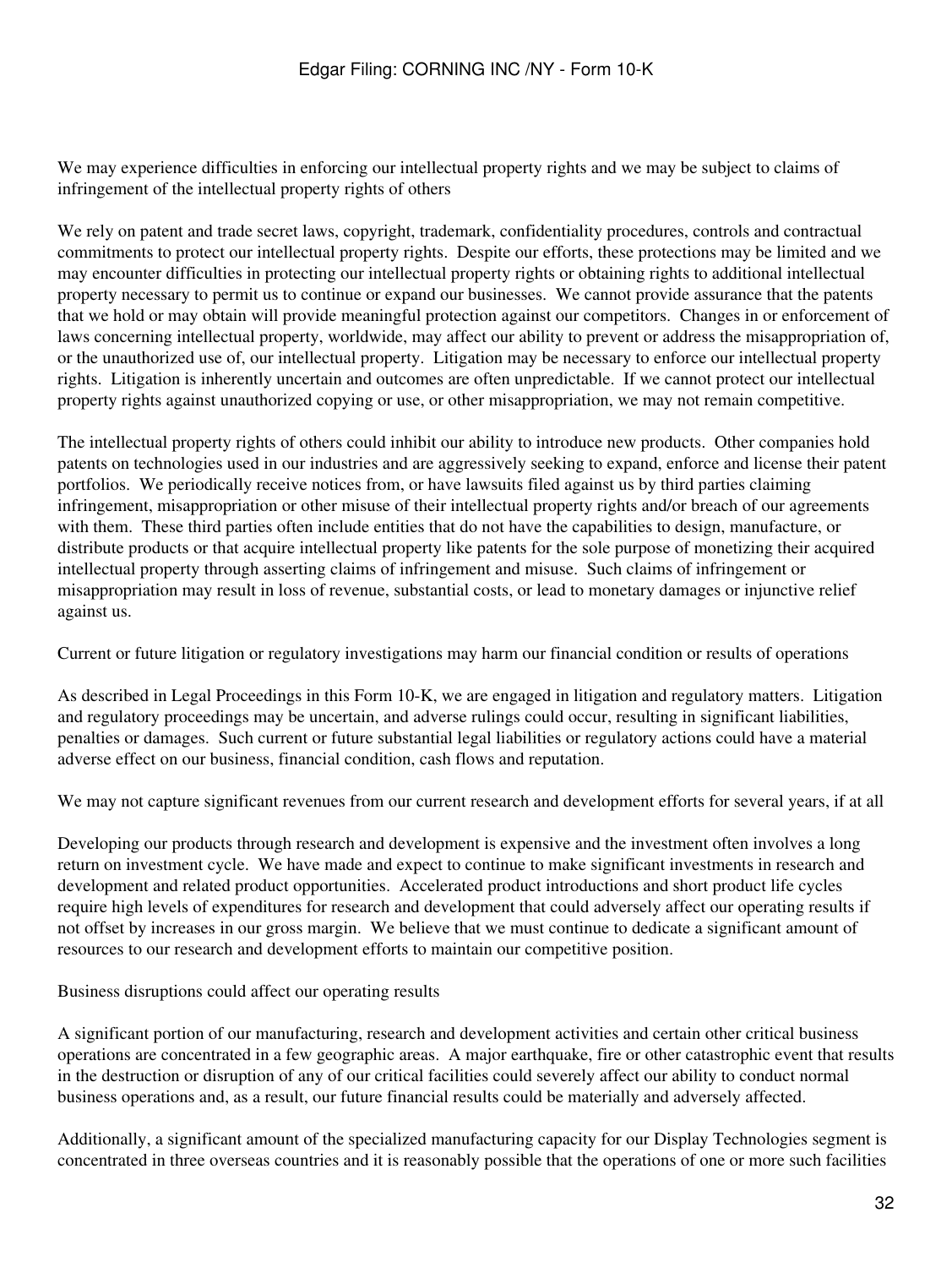could be disrupted. Due to the specialized nature of the assets and the customers' locations, it may not be possible to find replacement capacity quickly or substitute production from facilities in other countries. Accordingly, loss of these facilities could produce a near-term severe impact on our Display business and the Company as a whole.

We face risks through equity affiliates that we do not control

Corning's net income includes equity earnings from affiliated companies. For the year ended December 31, 2014, we recognized \$266 million of equity earnings, of which approximately 95% came from Dow Corning (which makes silicone and high purity polycrystalline products).

[Index](#page-155-0)

-16-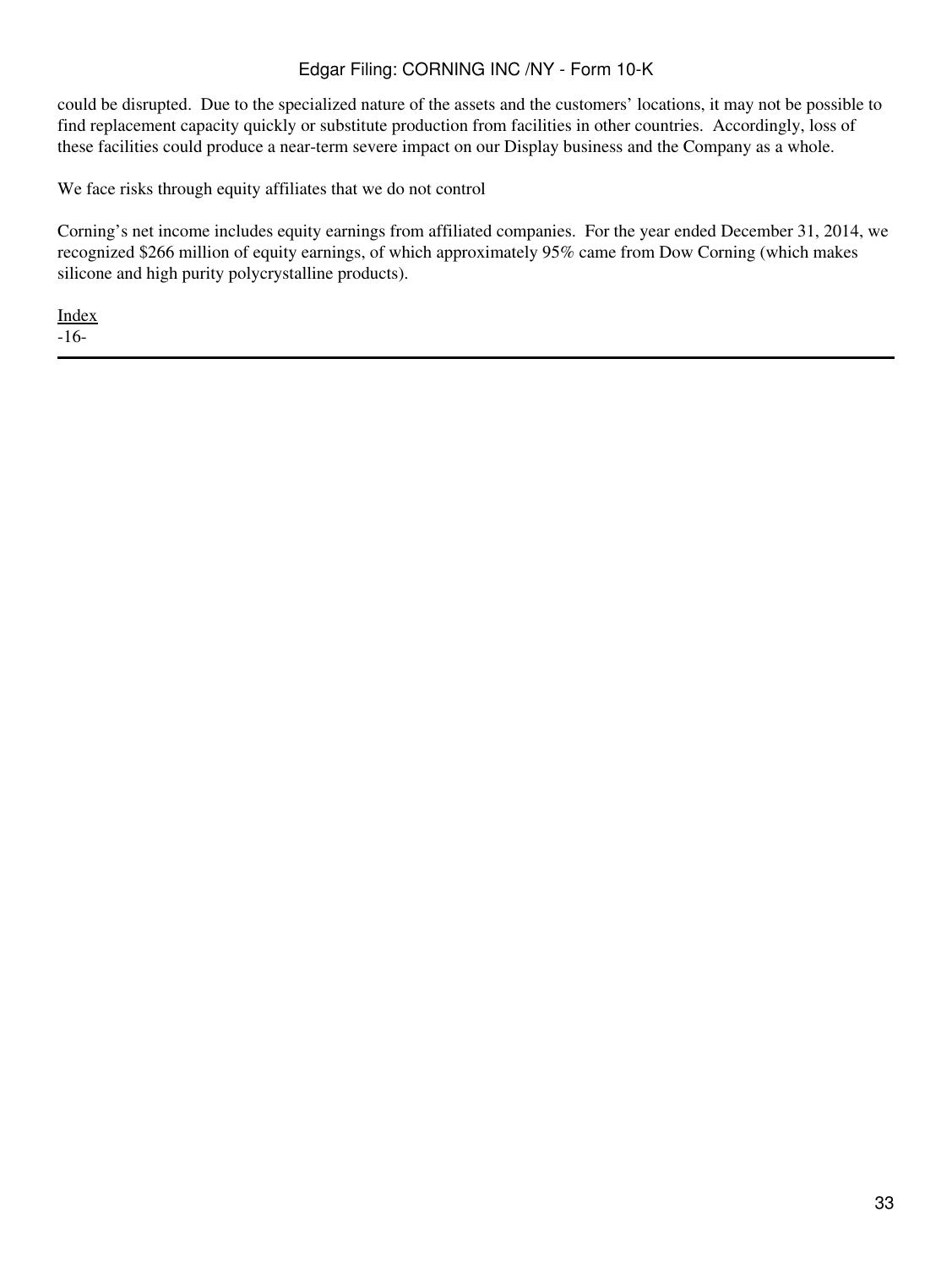Our equity investments may not continue to perform at the same levels as in recent years. Dow Corning emerged from Chapter 11 bankruptcy in 2004 and has certain obligations under its Plan of Reorganization to resolve and fund claims of its creditors and personal injury claimants. Dow Corning may incur further bankruptcy charges in the future, which may adversely affect its operations or assets. Dow Corning also could be adversely impacted by diminished performance at their consolidated subsidiary, Hemlock Semiconductor Group. In addition, we rely on the internal controls and financial reporting controls of these entities and their failure to maintain effectiveness or comply with applicable standards may adversely affect us.

We may not have adequate insurance coverage for claims against us

We face the risk of loss resulting from product liability, asbestos, securities, fiduciary liability, intellectual property, antitrust, contractual, warranty, environmental, fraud and other lawsuits, whether or not such claims are valid. In addition, our product liability, fiduciary, directors and officers, property policies including business interruption, natural catastrophe and comprehensive general liability insurance may not be adequate to cover such claims or may not be available to the extent we expect in the future. A successful claim that exceeds or is not covered by our policies could require us to make substantial unplanned payments. Some of the carriers in our historical primary and excess insurance programs are in liquidation and may not be able to respond if we should have claims reaching their policies. The financial health of other insurers may deteriorate. Several of our insurance carriers are litigating with us the extent, if any, of their obligation to provide insurance coverage for asbestos liabilities asserted against us. The results of that litigation may adversely affect our insurance coverage for those risks. In addition, we may not be able to obtain adequate insurance coverage for certain types of risk such as political risks, terrorism or war.

Our global operations are subject to extensive trade and anti-corruption laws and regulations

Due to the international scope of our operations, we are subject to a complex system of import- and export-related laws and regulations, including U.S. regulations issued by Customs and Border Protection, the Bureau of Industry and Security, the Office of Antiboycott Compliance, the Directorate of Defense Trade Controls and the Office of Foreign Assets Control, as well as the counterparts of these agencies in other countries. Any alleged or actual violations may subject us to government scrutiny, investigation and civil and criminal penalties, and may limit our ability to import or export our products or to provide services outside the United States. We cannot predict the nature, scope or effect of future regulatory requirements to which our operations might be subject or the manner in which existing laws might be administered or interpreted.

In addition, the U.S. Foreign Corrupt Practices Act and similar foreign anti-corruption laws generally prohibit companies and their intermediaries from making improper payments or providing anything of value to improperly influence foreign government officials for the purpose of obtaining or retaining business, or obtaining an unfair advantage. Recent years have seen a substantial increase in the global enforcement of anti-corruption laws. Our continued operation and expansion outside the United States, including in developing countries, could increase the risk of alleged violations. Violations of these laws may result in severe criminal or civil sanctions, could disrupt our business, and result in an adverse effect on our reputation, business and results of operations or financial condition.

Moreover, several of our related partners are domiciled in areas of the world with laws, rules and business practices that differ from those in the United States. Although we strive to select equity partners and affiliates who share our values and understand our reporting requirements as a U.S.-domiciled company and to ensure that an appropriate business culture exists within these ventures to minimize and mitigate our risk, we nonetheless face the reputational and legal risk that our equity partners and affiliates may violate applicable laws, rules and business practices.

Acquisitions, equity investments and strategic alliances may have an adverse effect on our business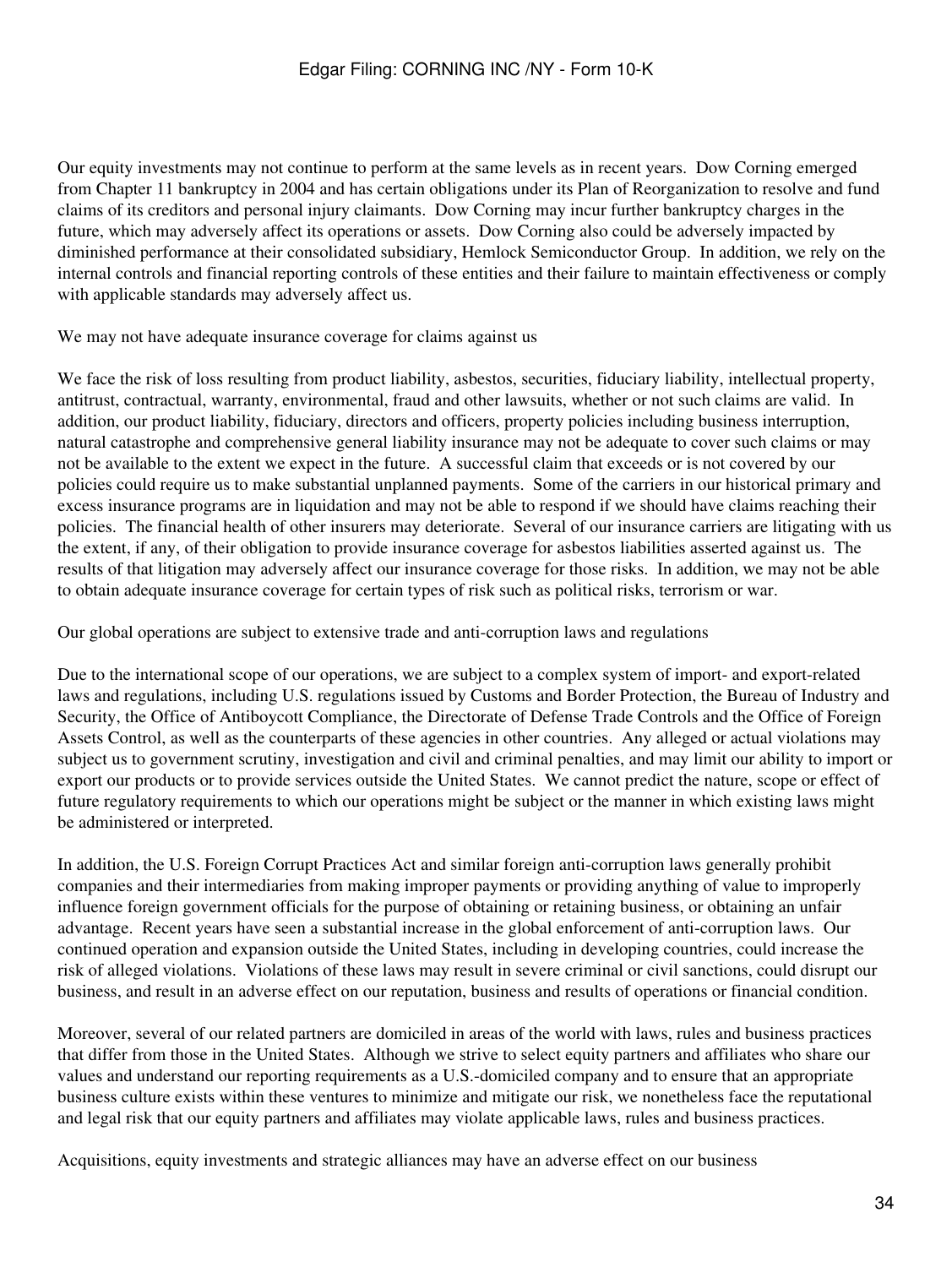We expect to continue making acquisitions and entering into equity investments and strategic alliances as part of our business strategy. These transactions involve significant challenges and risks including that a transaction may not advance our business strategy, that we do not realize a satisfactory return on our investment, or that we experience difficulty integrating new employees, business systems, and technology, or diversion of management's attention from our other businesses. It may take longer than expected to realize the full benefits, such as increased revenue and cash flow, enhanced efficiencies, or market share, or those benefits may ultimately be smaller than anticipated, or may not be realized. These events could harm our operating results or financial condition.

[Index](#page-155-0) -17-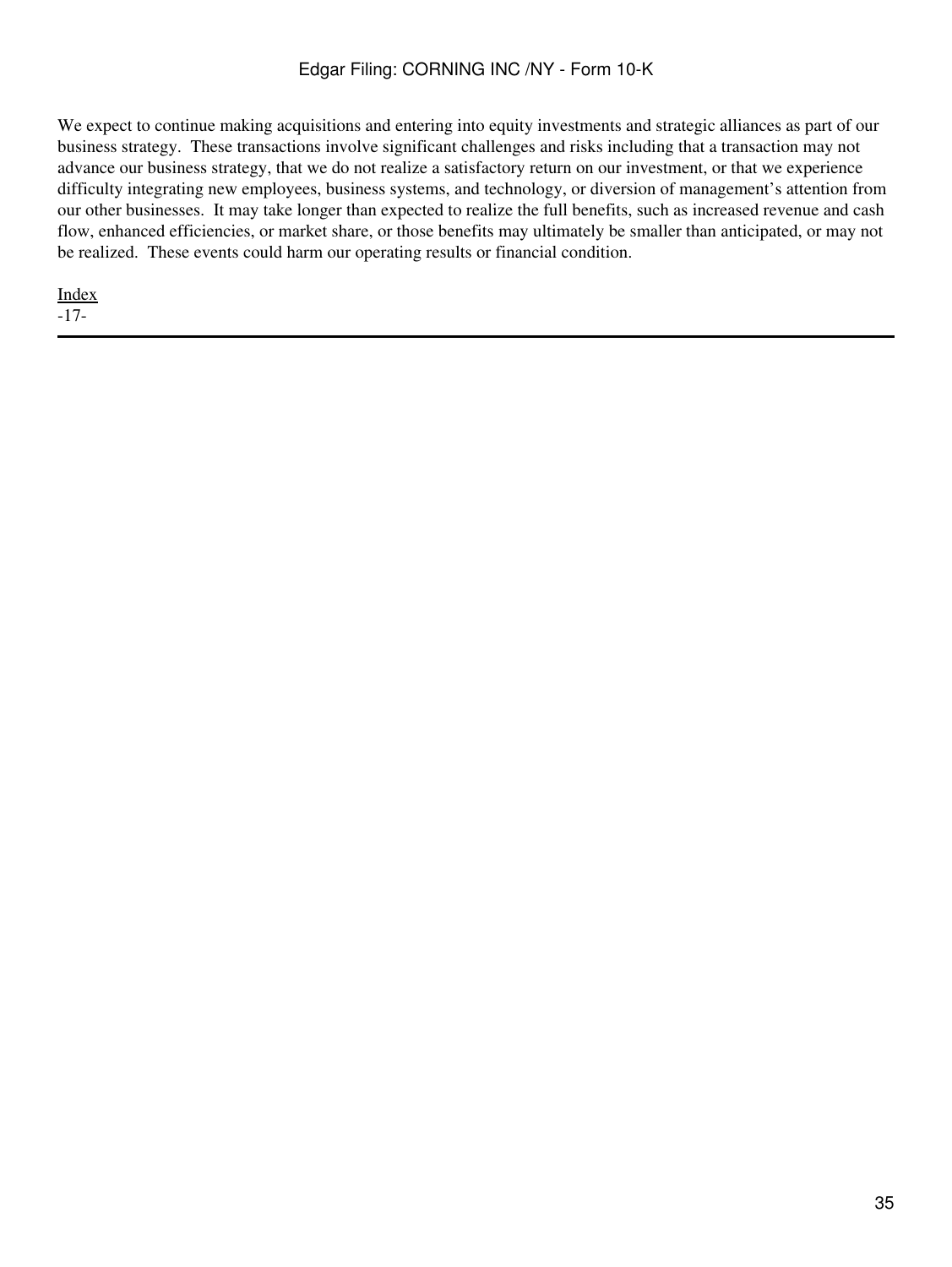Improper disclosure of personal data could result in liability and harm our reputation

We store and process personally-identifiable information of our employees and, in some case, our customers. At the same time, the continued occurrence of high-profile data breaches provides evidence of the increasingly hostile information security environment. This environment demands that we continuously improve our design and coordination of security controls across our business groups and geographies. Despite these efforts, it is possible our security controls over personal data, our training of employees and vendors on data security, and other practices we follow may not prevent the improper disclosure of personally identifiable information. Improper disclosure of this information could harm our reputation or subject us to liability under laws that protect personal data, resulting in increased costs or loss of revenue.

Significant macroeconomic events, changes in regulations, or a crisis in the financial markets could limit our access to capital

We utilize credit in both the capital markets and from banks to facilitate company borrowings, hedging transactions, leases and other financial transactions. We maintain a \$2 billion revolving credit agreement to fund potential liquidity needs and to backstop certain transactions. An adverse macroeconomic event or changes in bank regulations could limit our ability to gain access to credit or to renew the revolving credit agreement upon expiration. Additionally, a financial markets crisis may limit our ability to access liquidity.

Adverse economic conditions may adversely affect our cash investments

We maintain an investment portfolio of various types of securities with varying maturities and credit quality. These investments are subject to general credit, liquidity, market, and interest rate risks, which may be exacerbated by unusual events that have affected global financial markets. We also make significant investments in U.S. government securities, either directly, or through investment in money market funds. If global credit and equity markets experience prolonged periods of decline, or if the U.S. defaults on its debt obligations or its debt is downgraded, our investment portfolio may be adversely impacted and we could determine that more of our investments have experienced an other-than-temporary decline in fair value, requiring impairment charges that could adversely impact our financial results.

Information technology dependency and security vulnerabilities could lead to reduced revenue, liability claims, or competitive harm

The Company is increasingly dependent on sophisticated information technology and infrastructure. Any significant breakdown, intrusion, interruption or corruption of these systems or data breaches could have a material adverse effect on our business. Like other global companies, we have, from time to time, experienced incidents related to our information technology ("IT") systems, and expect that such incidents will continue, including malware and computer virus attacks, unauthorized access, systems failures and disruptions. We have measures and defenses in place against unauthorized access, but we may not be able to prevent, immediately detect, or remediate such events.

We use electronic IT in our manufacturing processes and operations and other aspects of our business. Despite our implementation of security measures, our IT systems are vulnerable to disruptions from computer viruses, natural disasters, unauthorized access, cyber-attack and other similar disruptions. A material breach in the security of our IT systems could include the theft of our intellectual property or trade secrets. Such disruptions or security breaches could result in the theft, unauthorized use or publication of our intellectual property and/or confidential business information, harm our competitive position, reduce the value of our investment in research and development and other strategic initiatives, or otherwise adversely affect our business.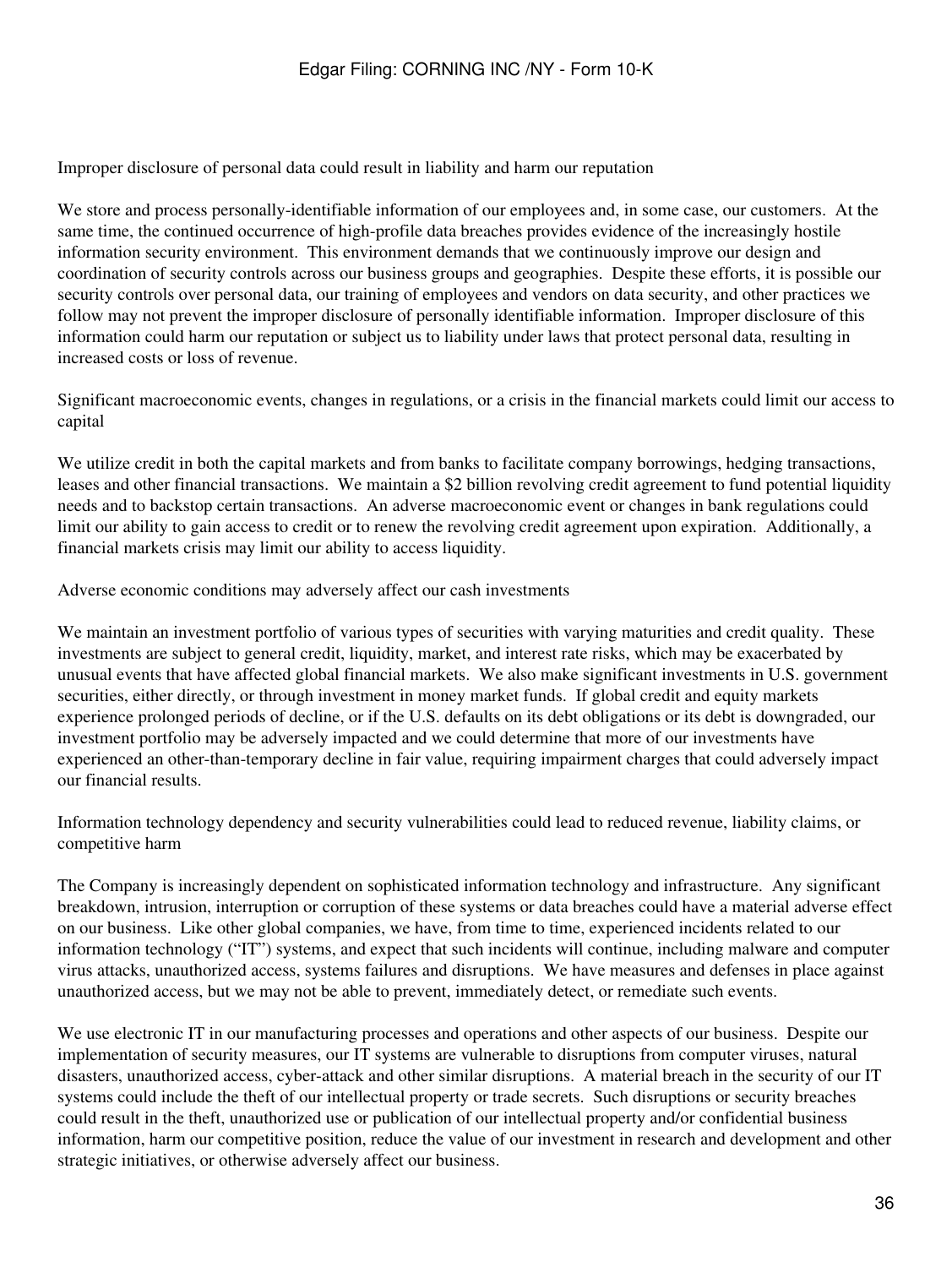Additionally, utilities and other operators of critical energy infrastructure that serve our facilities face heightened security risks, including cyber-attack. In the event of such an attack, disruption in service from our utility providers could disrupt our manufacturing operations which rely on a continuous source of power (electrical, gas, etc.).

International trade policies may impact demand for our products and our competitive position

Government policies on international trade and investment such as import quotas, capital controls or tariffs, whether adopted by individual governments or addressed by regional trade blocs, can affect the demand for our products and services, impact the competitive position of our products or prevent us (including our equity affiliates/joint ventures) from being able to sell products in certain countries. The implementation of more restrictive trade policies, such as higher tariffs or new barriers to entry, in countries in which we sell large quantities of products and services could negatively impact our business, results of operations and financial condition. For example, a government's adoption of "buy national" policies or retaliation by another government against such policies could have a negative impact on our results of operations. These policies also affect our equity companies.

[Index](#page-155-0) -18-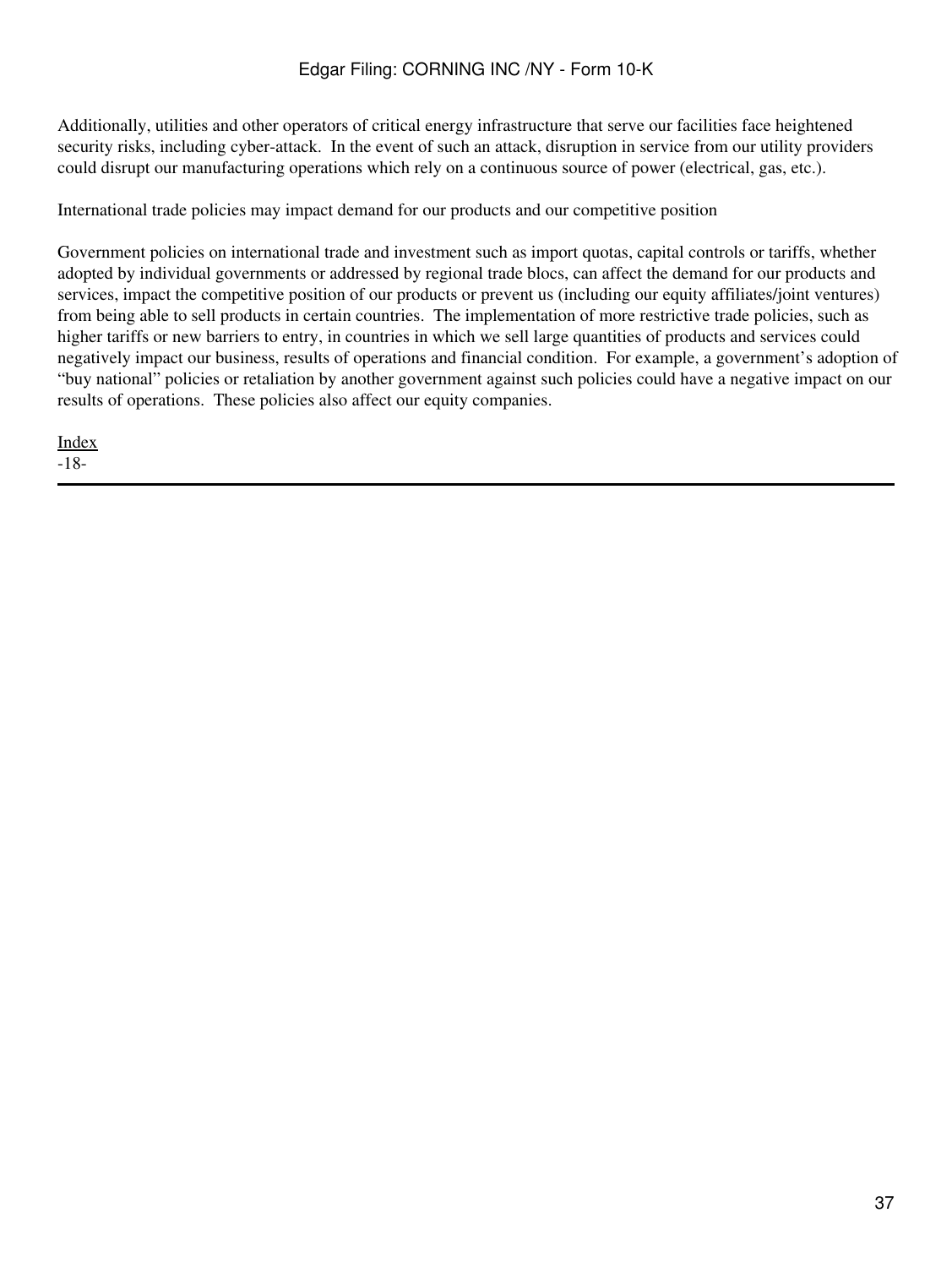#### Item 1B. Unresolved Staff Comments

None.

Item 2. Properties

We operate approximately 90 manufacturing plants and processing facilities in 17 countries, of which approximately 34% are located in the U.S. We own 71% of our executive and corporate buildings, which are mainly located in and around Corning, New York. We also own approximately 94% of our research and development facilities and the majority of our manufacturing facilities. We own approximately 71% of our sales and administrative facilities. The remaining facilities are leased.

For the years ended 2014, 2013 and 2012 we invested a total of \$3.9 billion, primarily in facilities outside of the U.S. in our Display Technologies segment. Of the \$1.1 billion spent in 2014, over \$650 million were for facilities outside the U.S.

Manufacturing, sales and administrative, and research and development facilities have an aggregate floor space of approximately 33.4 million square feet. Distribution of this total area follows:

| (million square feet)    | Total | Domestic | Foreign |
|--------------------------|-------|----------|---------|
| Manufacturing            | 26.7  | 7.6      | 19.1    |
| Sales and administrative | 2.5   | 2.1      | 0.4     |
| Research and development | 2.1   | 1.9      | 0.2     |
| Warehouse                | 2.1   | 1.6      | 0.5     |
| Total                    | 33.4  | 13.2     | 20.2    |

Total assets and capital expenditures by operating segment are included in Note 20 (Reportable Segments) to the Consolidated Financial Statements. Information concerning lease commitments is included in Note 14 (Commitments, Contingencies, and Guarantees) to the Consolidated Financial Statements.

#### Item 3. Legal Proceedings

Dow Corning Corporation. Corning and The Dow Chemical Company ("Dow") each own 50% of the common stock of Dow Corning Corporation ("Dow Corning").

#### Dow Corning Breast Implant Litigation

In May 1995, Dow Corning filed for bankruptcy protection to address pending and claimed liabilities arising from many thousands of breast implant product lawsuits. On June 1, 2004, Dow Corning emerged from Chapter 11 with a Plan of Reorganization (the "Plan") which provided for the settlement or other resolution of implant claims. The Plan also includes releases for Corning and Dow as shareholders in exchange for contributions to the Plan.

Under the terms of the Plan, Dow Corning has established and is funding a Settlement Trust and a Litigation Facility to provide a means for tort claimants to settle or litigate their claims. Inclusive of insurance, Dow Corning has paid approximately \$1.8 billion to the Settlement Trust. As of December 31, 2014, Dow Corning had recorded a reserve for breast implant litigation of \$400 million. See Note 7 (Investments) for additional detail.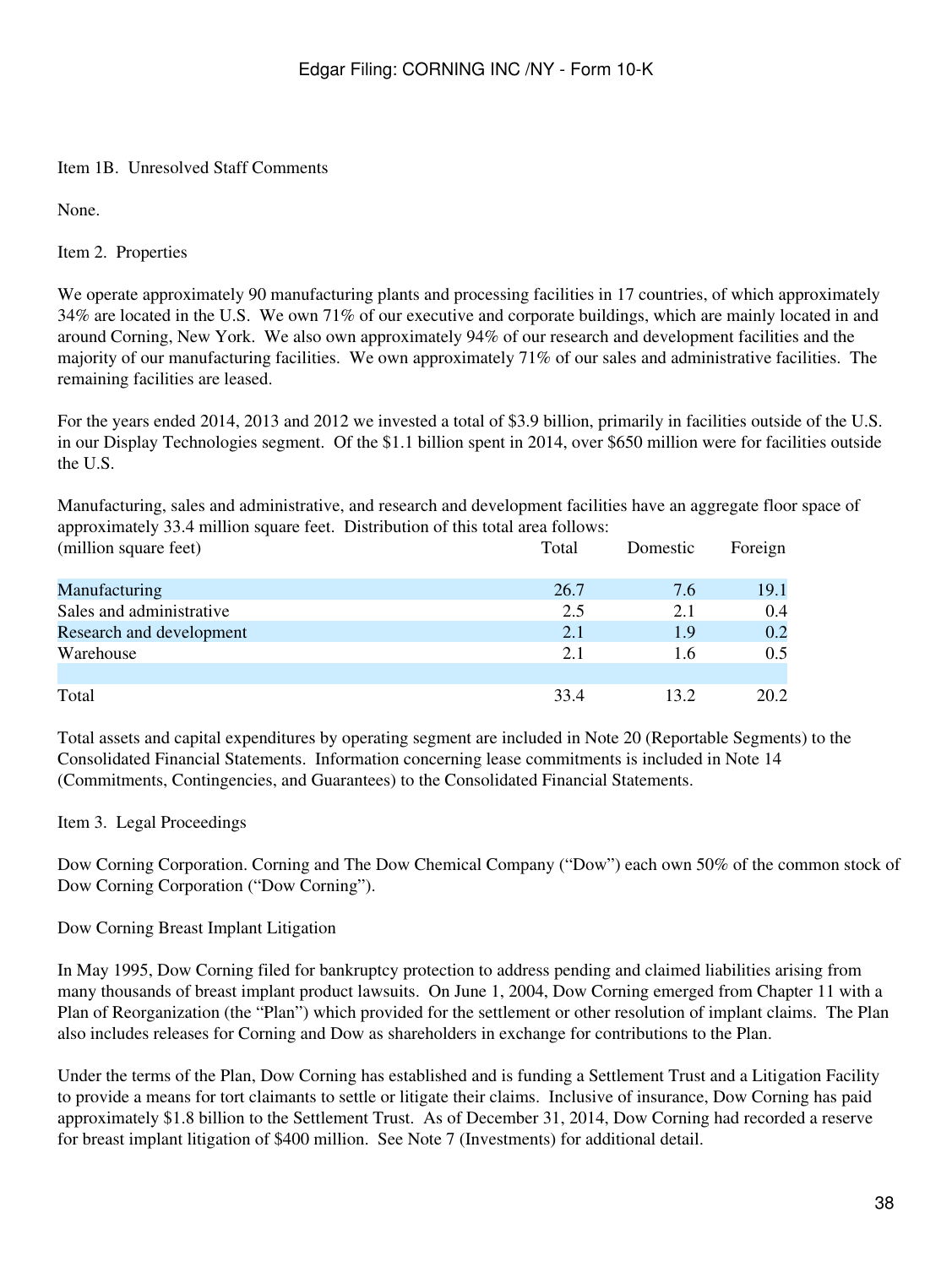Other Dow Corning Claims Arising From Bankruptcy Proceedings

As a separate matter arising from the bankruptcy proceedings, Dow Corning is defending claims asserted by a number of commercial creditors who claim additional interest at default rates and enforcement costs, during the period from May 1995 through June 2004. As of December 31, 2014, Dow Corning has estimated the liability to commercial creditors to be within the range of \$99 million to \$324 million. As Dow Corning management believes no single amount within the range appears to be a better estimate than any other amount within the range, Dow Corning has recorded the minimum liability within the range. Should Dow Corning not prevail in this matter, Corning's equity earnings would be reduced by its 50% share of the amount in excess of \$99 million, net of applicable tax benefits. There are a number of other claims in the bankruptcy proceedings against Dow Corning awaiting resolution by the U.S. District Court, and it is reasonably possible that Dow Corning may record bankruptcy-related charges in the future. The remaining tort claims against Dow Corning are expected to be channeled by the Plan into facilities established by the Plan or otherwise defended by the Litigation Facility.

[Index](#page-155-0) -19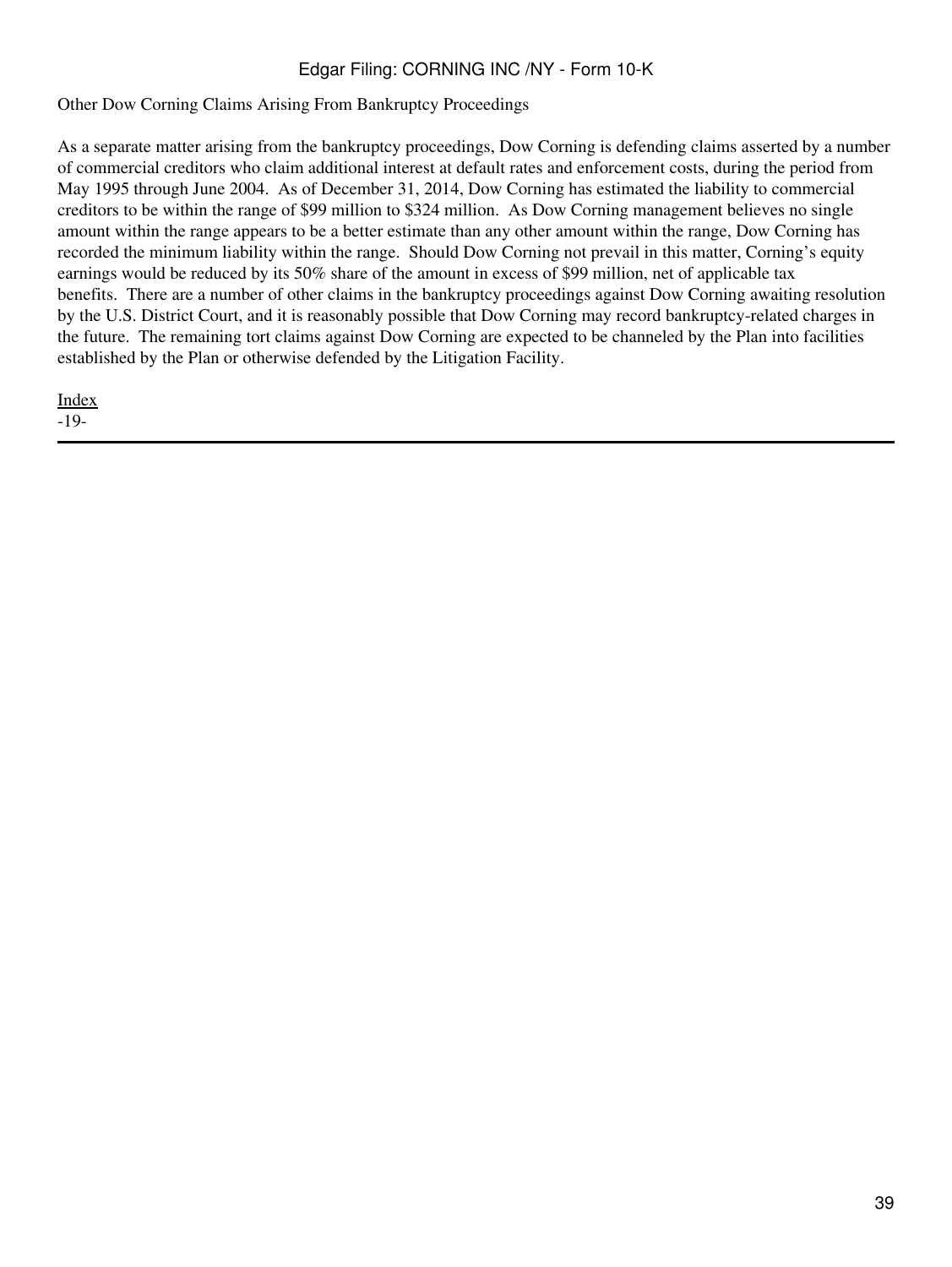Pittsburgh Corning Corporation and Asbestos Litigation. Corning and PPG Industries, Inc. ("PPG") each own 50% of the capital stock of Pittsburgh Corning Corporation ("PCC"). Over a period of more than two decades, PCC and several other defendants have been named in numerous lawsuits involving claims alleging personal injury from exposure to asbestos. On April 16, 2000, PCC filed for Chapter 11 reorganization in the U.S. Bankruptcy Court for the Western District of Pennsylvania. At the time PCC filed for bankruptcy protection, there were approximately 11,800 claims pending against Corning in state court lawsuits alleging various theories of liability based on exposure to PCC's asbestos products and typically requesting monetary damages in excess of one million dollars per claim. Corning has defended those claims on the basis of the separate corporate status of PCC and the absence of any facts supporting claims of direct liability arising from PCC's asbestos products.

## PCC Plan of Reorganization

Corning, with other relevant parties, has been involved in ongoing efforts to develop a Plan of Reorganization that would resolve the concerns and objections of the relevant courts and parties. On November 12, 2013, the Bankruptcy Court issued a decision finally confirming an Amended PCC Plan of Reorganization (the "Amended PCC Plan" or the "Plan"). On September 30, 2014, the United States District Court for the Western District of Pennsylvania (the "District Court") affirmed the Bankruptcy Court's decision confirming the Amended PCC Plan. On October 30, 2014, one of the objectors to the Plan appealed the District Court's affirmation of the Plan to the United States Court of Appeals for the Third Circuit (the "Third Circuit Court of Appeals"), and that appeal is currently being scheduled for briefing. It will likely take many months for the Third Circuit Court of Appeals to render its decision.

Under the Plan as affirmed by the Bankruptcy Court and affirmed by the District Court, Corning is required to contribute its equity interests in PCC and Pittsburgh Corning Europe N.V. ("PCE"), a Belgian corporation, and to contribute \$290 million in a fixed series of payments, recorded at present value. Corning has the option to use its shares rather than cash to make these payments, but the liability is fixed by dollar value and not the number of shares. The Plan requires Corning to make: (1) one payment of \$70 million one year from the date the Plan becomes effective and certain conditions are met; and (2) five additional payments of \$35 million, \$50 million, \$35 million, \$50 million, and \$50 million, respectively, on each of the five subsequent anniversaries of the first payment, the final payment of which is subject to reduction based on the application of credits under certain circumstances.

## Non-PCC Asbestos Litigation

In addition to the claims against Corning related to its ownership interest in PCC, Corning is also the defendant in approximately 9,700 other cases (approximately 37,300 claims) alleging injuries from asbestos related to its Corhart business and similar amounts of monetary damages per case. When PCC filed for bankruptcy protection, the Court granted a preliminary injunction to suspend all asbestos cases against PCC, PPG and Corning – including these non-PCC asbestos cases (the "stay"). The stay remains in place as of the date of this filing. Under the Bankruptcy Court's order confirming the Amended PCC Plan, the stay will remain in place until the Amended PCC Plan is finally affirmed by the District Court and the Third Circuit Court of Appeals. These non-PCC asbestos cases have been covered by insurance without material impact to Corning to date. As of December 31, 2014, Corning had received for these cases approximately \$19 million in insurance payments related to those claims. If and when the Bankruptcy Court's confirmation of the Amended PCC Plan is finally affirmed, these non-PCC asbestos claims would be allowed to proceed against Corning. Corning has recorded in its estimated asbestos litigation liability an additional \$150 million for these and any future non-PCC asbestos cases.

## [Index](#page-155-0)

-20-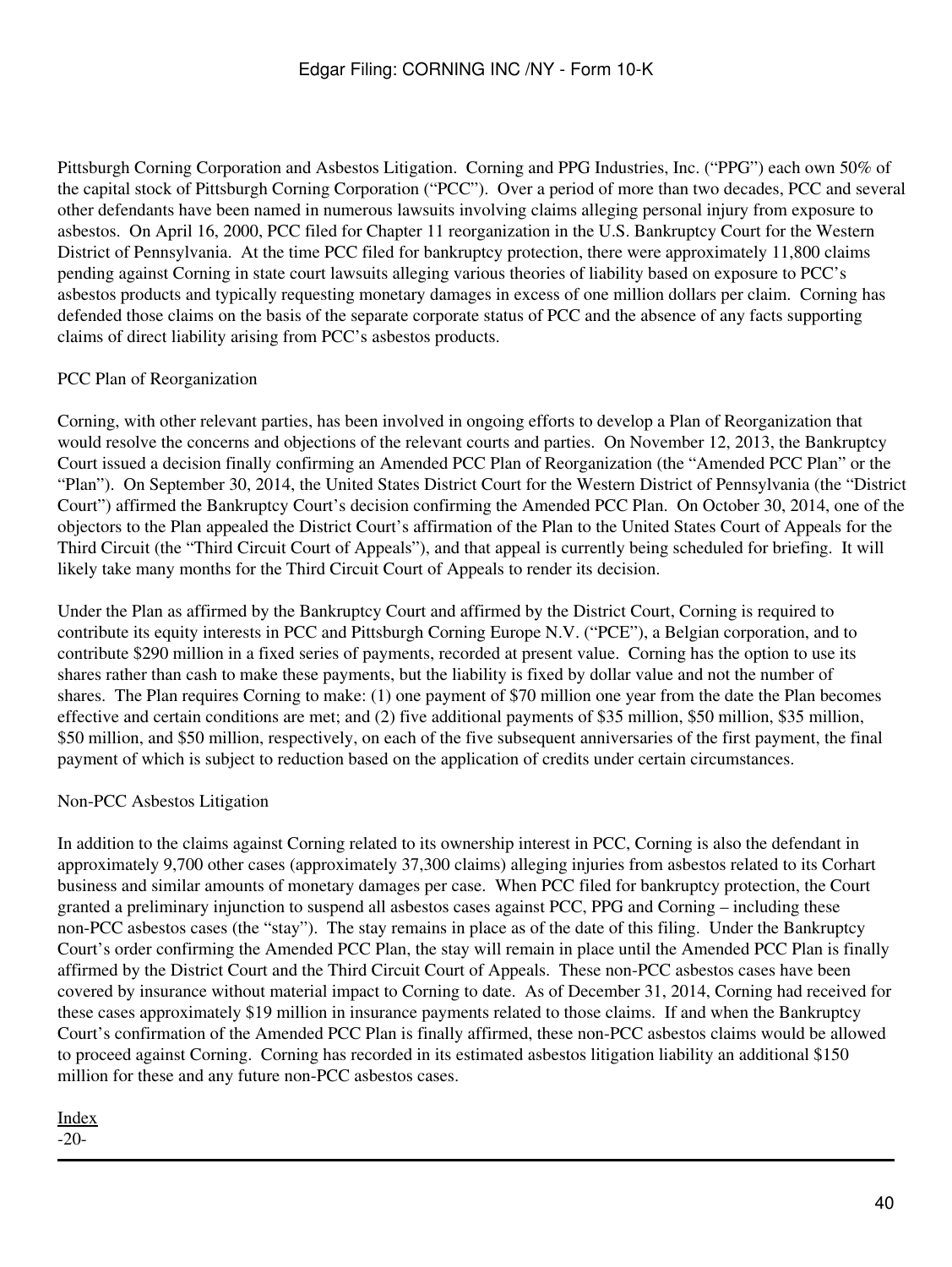Total Estimated Liability for the Amended PCC Plan and the Non-PCC Asbestos Claims

The liability for the Amended PCC Plan and the non-PCC asbestos claims was estimated to be \$681 million at December 31, 2014, compared with an estimate of liability of \$690 million at December 31, 2013. The \$681 million liability is comprised of \$241 million of the fair value of PCE, \$290 million for the fixed series of payments, and \$150 million for the non-PCC asbestos litigation, all referenced in the preceding paragraphs. With respect to the PCE liability, at December 31, 2014 and 2013, the fair value of \$241 million and \$250 million of our interest in PCE significantly exceeded its carrying value of \$162 million and \$167 million, respectively. There have been no impairment indicators for our investment in PCE and we continue to recognize equity earnings of this affiliate. At the time Corning recorded this liability, it determined it lacked the ability to recover the carrying amount of its investment in PCC and its investment was other than temporarily impaired. As a result, we reduced our investment in PCC to zero. As the fair value in PCE is significantly higher than book value, management believes that the risk of an additional loss in an amount materially higher than the fair value of the liability is remote. With respect to the liability for other asbestos litigation, the liability for non-PCC claims was estimated based upon industry data for asbestos claims since Corning does not have recent claim history due to the injunction issued by the Bankruptcy Court. The estimated liability represents the undiscounted projection of claims and related legal fees over the next 20 years. The amount may need to be adjusted in future periods as more data becomes available; however, we cannot estimate any additional losses at this time. For the years ended December 31, 2014 and 2013, Corning recorded asbestos litigation income of \$9 million and expense of \$19 million, respectively. The entire obligation is classified as a non-current liability, as installment payments for the cash portion of the obligation are not planned to commence until more than 12 months after the Amended PCC Plan becomes effective and the PCE portion of the obligation will be fulfilled through the direct contribution of Corning's investment in PCE (currently recorded as a non-current other equity method investment).

#### Non-PCC Asbestos Cases Insurance Litigation

Several of Corning's insurers have commenced litigation in state courts for a declaration of the rights and obligations of the parties under insurance policies, including rights that may be affected by the potential resolutions described above. Corning is vigorously contesting these cases, and management is unable to predict the outcome of the litigation.

Environmental Litigation. Corning has been named by the United States Environmental Protection Agency (the "EPA") under the Superfund Act or by state governments under similar state laws, as a potentially responsible party for 15 active hazardous waste sites. Under the Superfund Act, all parties who may have contributed any waste to a hazardous waste site, identified by the EPA, are jointly and severally liable for the cost of cleanup unless the EPA agrees otherwise. It is Corning's policy to accrue for its estimated liability related to Superfund sites and other environmental liabilities related to property owned by Corning based on expert analysis and continual monitoring by both internal and external consultants. At December 31, 2014 and 2013, Corning had accrued approximately \$42.5 million (undiscounted) and \$15 million (undiscounted), respectively, for the estimated liability for environmental cleanup and related litigation. Based upon the information developed to date, management believes that the accrued reserve is a reasonable estimate of the Company's liability and that the risk of an additional loss in an amount materially higher than that accrued is remote.

Chinese Anti-dumping Investigation Involving Single-Mode Optical Fiber Produced in India. In August 2013, China's Ministry of Commerce ("MOFCOM") initiated an anti-dumping proceeding involving single-mode optical fiber produced in India and exported to China. On August 13, 2014, MOFCOM announced its final determination in this investigation assessing a 24.5% dumping margin on Corning's Indian affiliate, CTIPL's, exports to China. The dumping margins will remain in effect until August 13, 2019 unless lowered, eliminated, or increased on interim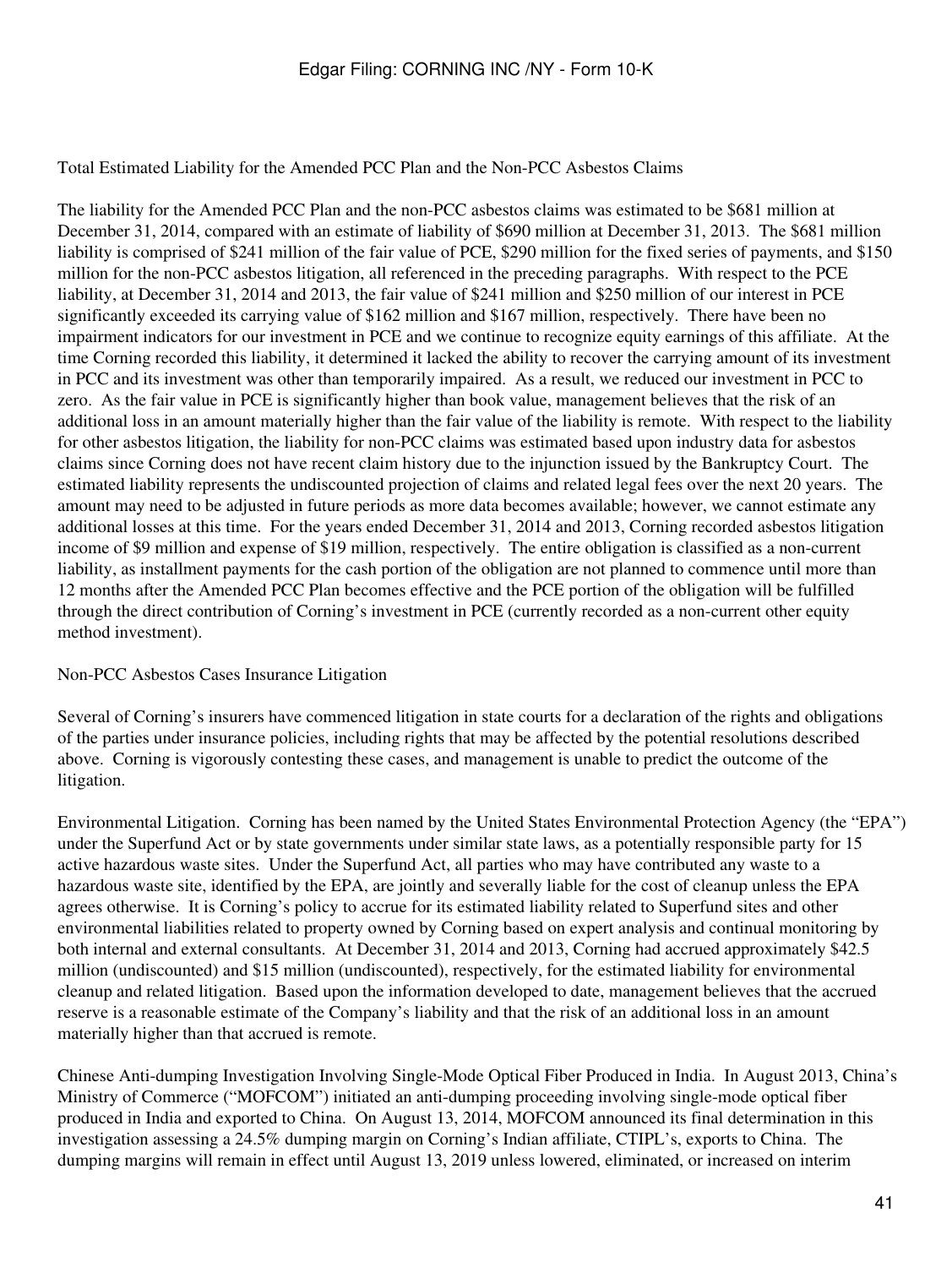review or extended by sunset review.

Chinese Anti-Dumping Investigation Involving Optical Fiber Preforms Produced in the United States. On March 19, 2014, China's MOFCOM initiated an anti-dumping investigation involving optical fiber preforms originating in the United States and Japan. The petition was submitted by China's domestic industry who is seeking to have anti-dumping duties in the range of 15-24% assessed against subject merchandise. On September 10, 2014, MOFCOM held an injury hearing, in which Corning participated and presented strong evidence of non-injury. We subsequently submitted a detailed non-injury brief and economic report further supporting the absence of threat of injury to the Chinese industry. We expect a final determination sometime in the first quarter of 2015.

[Index](#page-155-0) -21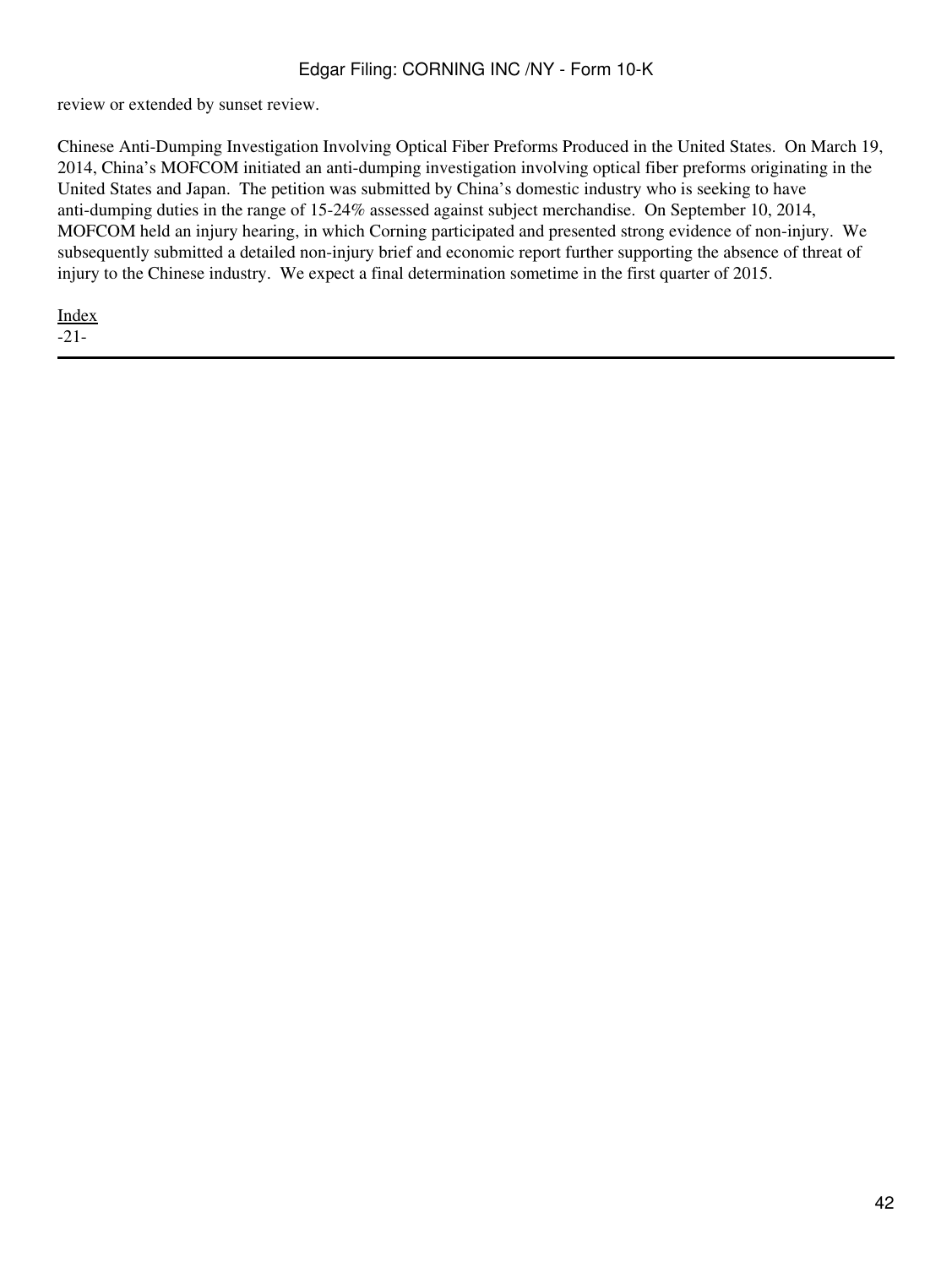Trade Secret Misappropriation Suits Concerning LCD Glass Technology. On July 18, 2011, in China, Corning Incorporated filed suit in the Beijing Second Intermediate People's Court against Hebei Dongxu Investment Group Co., Ltd., which changed its name to Dongxu Group Co., Ltd. ("Dongxu") for misappropriation of certain trade secrets related to the fusion draw process for manufacturing glass substrates used in active matrix liquid crystal displays ("LCDs"). On July 18, 2011, in South Korea, Corning Incorporated and Samsung Corning Precision Materials filed suits in the Daejeon District Court against Dongxu, one of its officers, and two other named individuals, for related trade secret misappropriation. On November 15, 2013, these cases were settled with Dongxu taking a license to the misappropriated technology for a royalty, broken up into two payments. Dongxu made the first payment in December 2013, and the second payment in November 2014.

Department of Justice Grand Jury Subpoena. In March 2012, Corning received a grand jury subpoena issued in the United States District Court for the Eastern District of Michigan from the U.S. Department of Justice in connection with an investigation into conduct relating to possible antitrust law violations involving certain automotive products, including catalytic converters, diesel particulate filters, substrates and monoliths. The subpoena required Corning to produce to the Department of Justice certain documents from the period January 1999 to March 2012. In November 2012, Corning received another subpoena from the Department of Justice, with the same scope, but extending the time frame for the documents to be produced back to January 1, 1988. Corning's policy is to comply with all laws and regulations, including all antitrust and competition laws. Antitrust investigations can result in substantial liability for the Company. Currently, Corning cannot estimate the ultimate financial impact, if any, resulting from the investigation. Such potential impact, if an antitrust violation by Corning is found, could however, be material to the results of operations of Corning in a particular period.

Item 4. Mine Safety Disclosure

None.

[Index](#page-155-0) -22-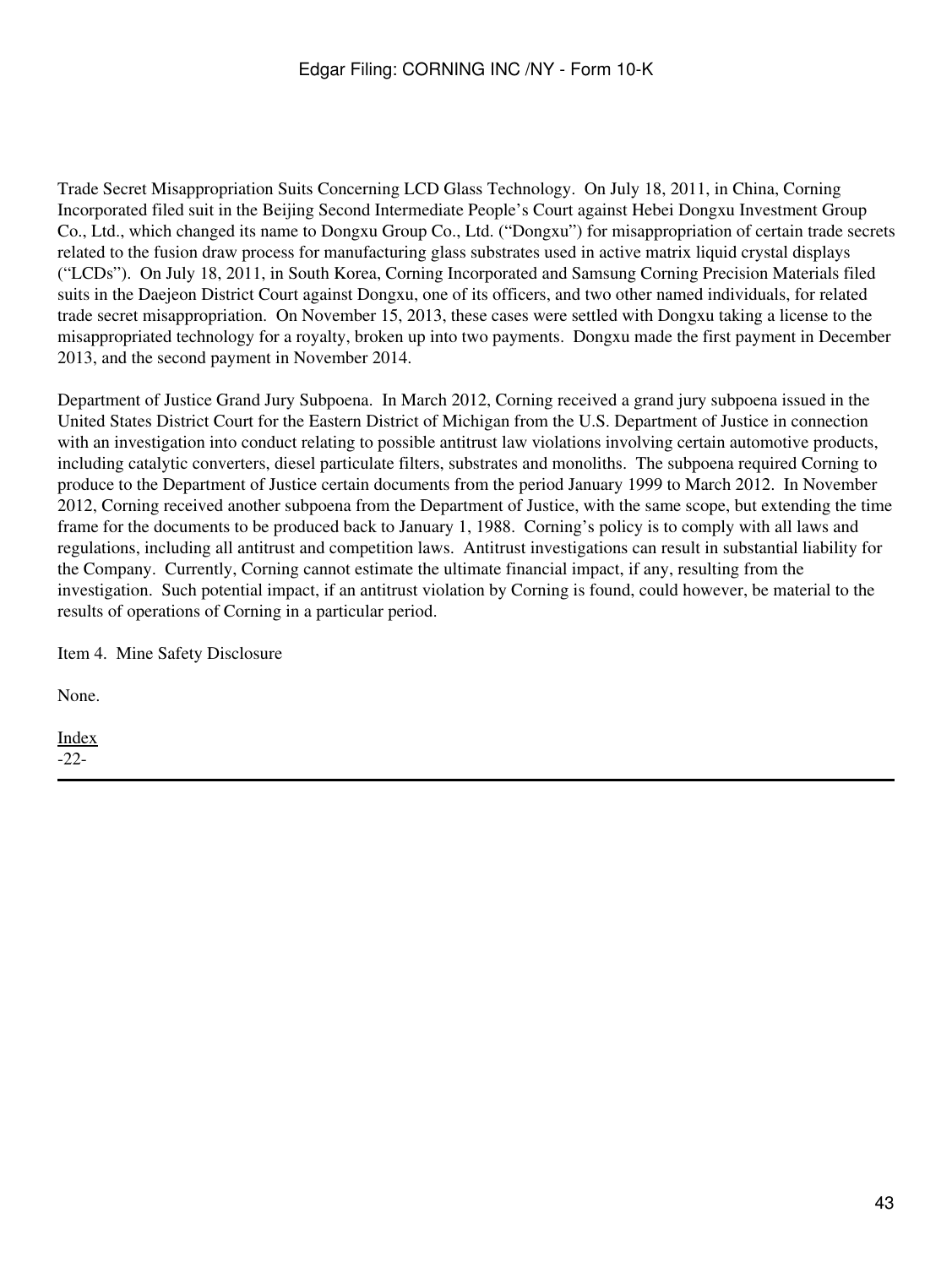#### PART II

Item 5. Market for Registrant's Common Equity, Related Stockholder Matters and Issuer Purchases of Equity **Securities** 

(a) Corning Incorporated common stock is listed on the New York Stock Exchange. In addition, it is traded on the Boston, Midwest, Pacific and Philadelphia stock exchanges. Common stock options are traded on the Chicago Board Options Exchange. The ticker symbol for Corning Incorporated is "GLW."

The following table sets forth the high and low sales price of Corning's common stock as reported on the Composite Tape.

|             | First   | Second  | Third   | Fourth      |
|-------------|---------|---------|---------|-------------|
|             | quarter | quarter | quarter | quarter     |
| 2014        |         |         |         |             |
| Price range |         |         |         |             |
| High        | \$20.99 | \$22.20 | \$22.37 | \$23.52     |
| Low         | \$16.55 | \$20.17 | \$19.23 | 17.03<br>S. |
| 2013        |         |         |         |             |
| Price range |         |         |         |             |
| High        | \$13.35 | \$16.43 | \$15.51 | \$18.07     |
| Low         | \$11.75 | \$12.64 | \$13.84 | 13.82<br>S. |

As of December 31, 2014, there were approximately 17,819 record holders of common stock and approximately 501,928 beneficial shareholders.

On October 3, 2012, Corning's Board of Directors declared a 20% increase in the Company's quarterly common stock dividend, increasing Corning's quarterly dividend to \$0.09 per share of common stock. On April 24, 2013, Corning's Board of Directors declared an 11% increase in the Company's quarterly common stock dividend, increasing Corning's quarterly dividend to \$0.10 per share of common stock. And on December 3, 2014, Corning's Board of Directors declared a 20% increase in the Company's quarterly common stock dividend, increasing Corning's quarterly dividend to \$0.12 per share of common stock.

Equity Compensation Plan Information

The following table shows the total number of outstanding options and shares available for other future issuances of options under our existing equity compensation plans as of December 31, 2014, including the 2010 Equity Plan for Non-Employee Directors and 2012 Long-Term Incentive Plan:

|                                       | A                 | B                 |                         |
|---------------------------------------|-------------------|-------------------|-------------------------|
|                                       | Number of         |                   | Number of securities    |
|                                       | securities to     |                   | remaining available for |
|                                       | be issued         | Weighted-average  | future issuance under   |
|                                       | upon exercise     | exercise price    | equity compensation     |
|                                       | of outstanding    | of outstanding    | plans (excluding        |
|                                       | options, warrants | options, warrants | securities reflected    |
| Plan category                         | and rights        | and rights        | in column A)            |
| Equity compensation plans approved by |                   |                   |                         |
| security holders (1)                  | 48,724,000        | \$18.94           | 75,235,046              |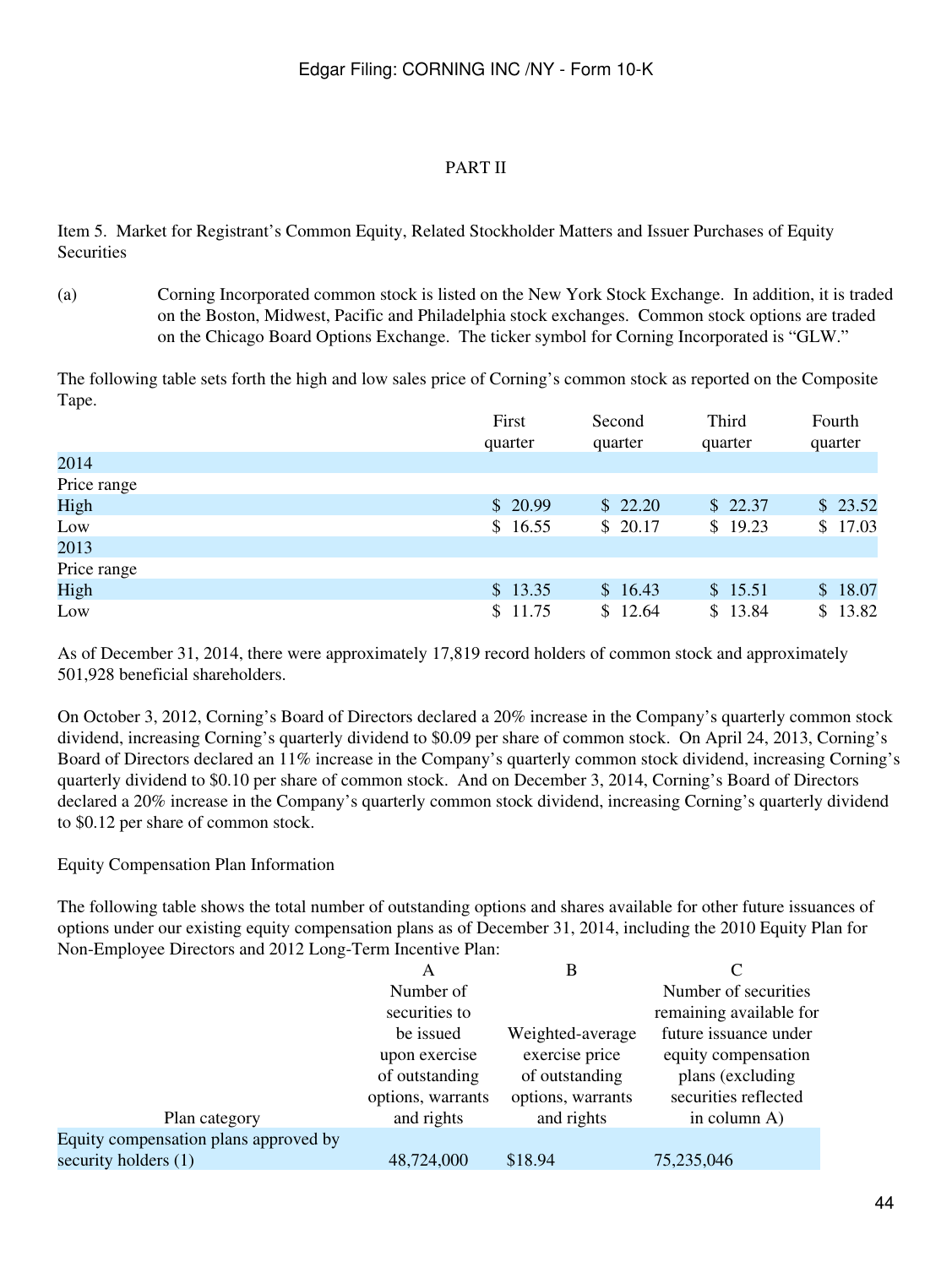Equity compensation plans not approved by

| security holders |            |         |            |  |
|------------------|------------|---------|------------|--|
| Total            | 48,724,000 | \$18.94 | 75,235,046 |  |

(1)Shares indicated are total grants under the most recent shareholder approved plans as well as any shares remaining outstanding from any prior shareholder approved plans.

[Index](#page-155-0)

-23-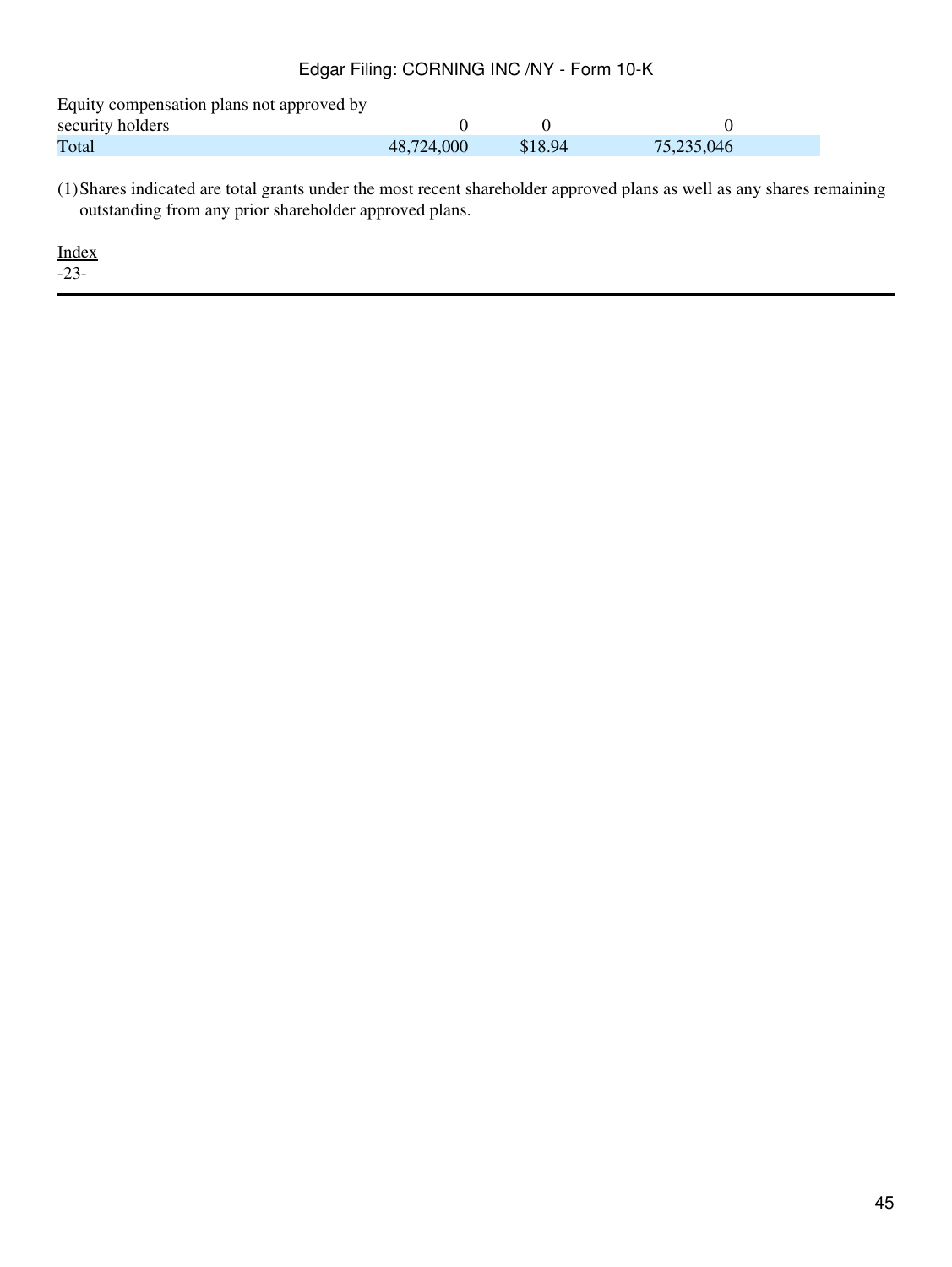#### Performance Graph

The following graph illustrates the cumulative total shareholder return over the last five years of Corning's common stock, the S&P 500 and the S&P Communications Equipment Companies (in which Corning is currently included). The graph includes the capital weighted performance results of those companies in the communications equipment company classification that are also included in the S&P 500.

#### (b) Not applicable.

(c)The following table provides information about our purchases of our common stock during the fiscal fourth quarter of 2014:

Issuer Purchases of Equity Securities

|                            |                 |                 | Number           | Approximate          |
|----------------------------|-----------------|-----------------|------------------|----------------------|
|                            |                 |                 | of shares        | dollar value of      |
|                            |                 |                 | purchased as     | shares that          |
|                            |                 |                 | part of publicly | may yet be           |
|                            | Number          | Average         | announced        | purchased            |
|                            | of shares       | price paid      | plans or         | under the plans      |
| Period                     | purchased $(1)$ | per share $(1)$ | programs $(2)$   | or programs $(2)(3)$ |
| October 1-31, 2014         | 4,374,592       | \$18.33         | 4,364,700        | \$102,845,099        |
| November 1-30, 2014        | 4,985,050       | \$20.63         | 4,984,411        | \$0                  |
| December 1-31, 2014        | 29,601          | \$21.21         | 0                | \$1,500,000,000      |
| Total at December 31, 2014 | 9,389,243       | \$19.56         | 9,349,111        | \$1,500,000,000      |

- (1)This column reflects the following transactions during the fiscal fourth quarter of 2014: (i) the deemed surrender to us of 878 shares of common stock to satisfy tax withholding obligations in connection with the vesting of employee restricted stock units; (ii) the surrender to us of 39,254 shares of common stock to satisfy tax withholding obligations in connection with the vesting of restricted stock issued to employees; and (iii) the purchase of 9,349,111 shares of common stock in conjunction with the repurchase program made effective concurrent with the closing of Corning's Acquisition of Samsung Corning Precision Materials on January 15, 2014.
- (2)On October 22, 2013, we announced authorization to repurchase up to \$2 billion of our common stock by December 31, 2015, through a repurchase program made effective on January 15, 2014. This program was finalized in the fourth quarter of 2014.
- (3)On December 3, 2014, Corning's Board of Directors authorized the repurchase of up to \$1.5 billion of our common stock between the date of announcement and December 31, 2016.

[Index](#page-155-0) -24-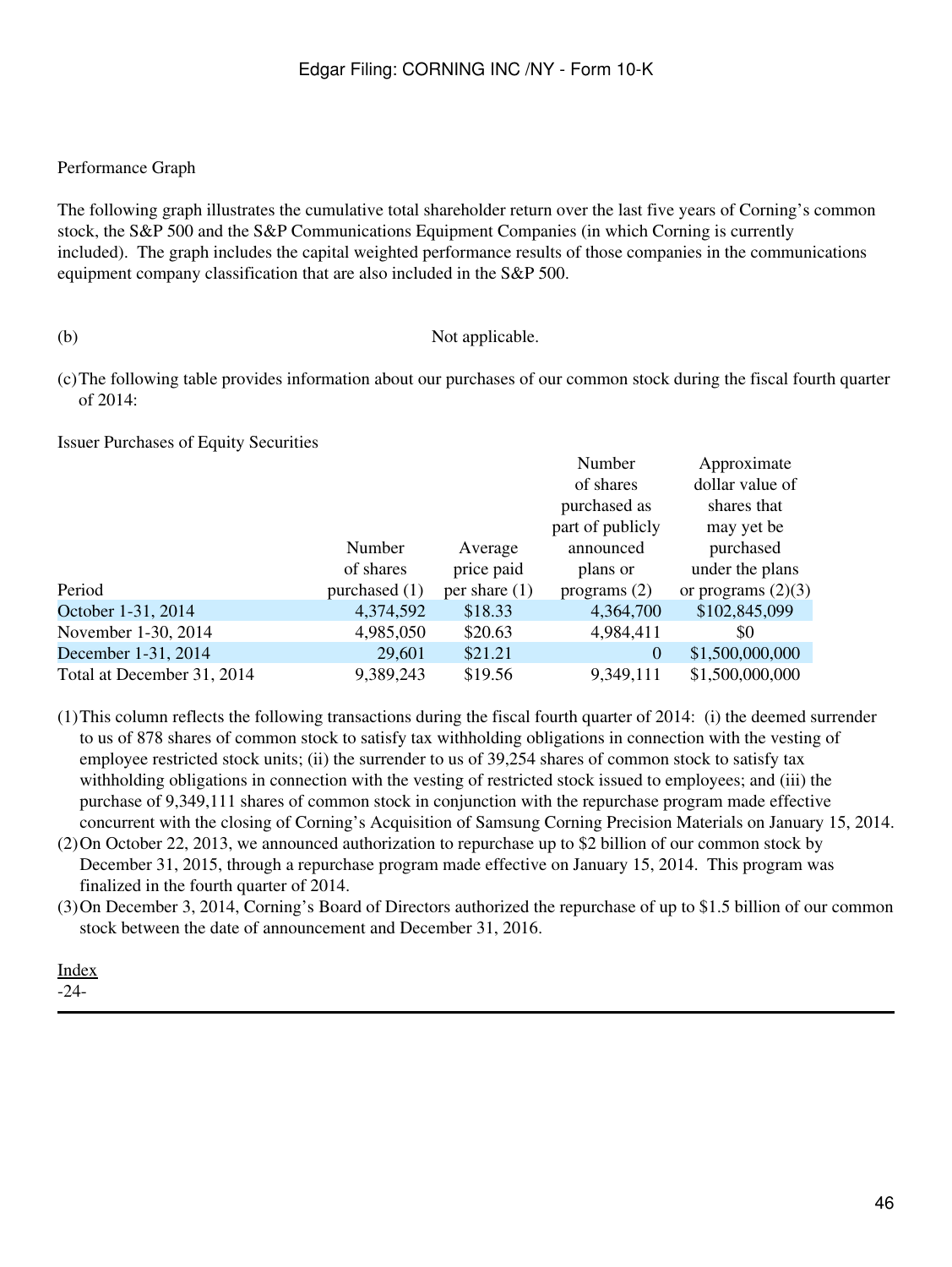## Item 6. Selected Financial Data (Unaudited)

(In millions, except per share amounts and number of employees)

|                                                                       | Years ended December 31, |        |                           |          |                           |          |               |          |    |          |
|-----------------------------------------------------------------------|--------------------------|--------|---------------------------|----------|---------------------------|----------|---------------|----------|----|----------|
|                                                                       |                          | 2014   |                           | 2013     |                           | 2012     |               | 2011     |    | 2010     |
| Results of operations                                                 |                          |        |                           |          |                           |          |               |          |    |          |
| Net sales                                                             | \$                       | 9,715  | \$                        | 7,819    | \$                        | 8,012    | \$            | 7,890    | \$ | 6,632    |
| Research, development and                                             |                          |        |                           |          |                           |          |               |          |    |          |
| engineering expenses                                                  | \$                       | 815    | \$                        | 710      | \$                        | 769      | \$            | 668      | \$ | 599      |
| Equity in earnings of affiliated                                      |                          |        |                           |          |                           |          |               |          |    |          |
| companies                                                             | $\$$                     | 266    | $\boldsymbol{\mathsf{S}}$ | 547      | $\boldsymbol{\mathsf{S}}$ | 810      | $\$\$         | 1,471    | \$ | 1,958    |
| Net income attributable to Corning                                    |                          |        |                           |          |                           |          |               |          |    |          |
| Incorporated                                                          | \$                       | 2,472  | \$                        | 1,961    | \$                        | 1,636    | \$            | 2,817    | \$ | 3,574    |
| Earnings per common share<br>attributable to Corning<br>Incorporated: |                          |        |                           |          |                           |          |               |          |    |          |
| <b>Basic</b>                                                          | \$                       | 1.82   | \$                        | 1.35     | $\$\$                     | 1.10     | $\$\$         | 1.80     | \$ | 2.29     |
| Diluted                                                               | \$                       | 1.73   | \$                        | 1.34     | \$                        | 1.09     | \$            | 1.78     | \$ | 2.26     |
|                                                                       |                          |        |                           |          |                           |          |               |          |    |          |
| Cash dividends declared per                                           |                          |        |                           |          |                           |          |               |          |    |          |
| common share                                                          | \$                       | 0.52   | \$                        | 0.39     | \$                        | 0.32     | \$            | 0.23     | \$ | 0.20     |
| Shares used in computing per share<br>amounts:                        |                          |        |                           |          |                           |          |               |          |    |          |
| Basic earnings per common share                                       |                          | 1,305  |                           | 1,452    |                           | 1,494    |               | 1,562    |    | 1,558    |
| Diluted earnings per common share                                     |                          | 1,427  |                           | 1,462    |                           | 1,506    |               | 1,583    |    | 1,581    |
| Financial position                                                    |                          |        |                           |          |                           |          |               |          |    |          |
| Working capital                                                       | \$                       | 7,914  | $\mathcal{S}$             | 7,145    | \$                        | 7,739    | $\$\$         | 6,580    | \$ | 6,873    |
| <b>Total assets</b>                                                   | \$                       | 30,063 | \$                        | 28,478   |                           | \$29,375 |               | \$27,848 |    | \$25,833 |
| Long-term debt                                                        | \$                       | 3,227  | \$                        | 3,272    | \$                        | 3,382    | $\frac{1}{2}$ | 2,364    | \$ | 2,262    |
| <b>Total Corning Incorporated</b>                                     |                          |        |                           |          |                           |          |               |          |    |          |
| shareholders' equity                                                  | \$                       | 21,579 |                           | \$21,162 |                           | \$21,486 |               | \$21,078 |    | \$19,375 |
| Selected data                                                         |                          |        |                           |          |                           |          |               |          |    |          |
| Capital expenditures                                                  | \$                       | 1,076  | \$                        | 1,019    | \$                        | 1,801    | \$            | 2,432    | \$ | 1,007    |
| Depreciation and amortization                                         | \$                       | 1,167  | $\mathbf{\$}$             | 1,002    | \$                        | 997      | \$            | 957      | \$ | 854      |
| Number of employees                                                   |                          | 34,600 |                           | 30,400   |                           | 28,700   |               | 28,800   |    | 26,200   |

Reference should be made to the Notes to the Consolidated Financial Statements and Management's Discussion and Analysis of Financial Condition and Results of Operations.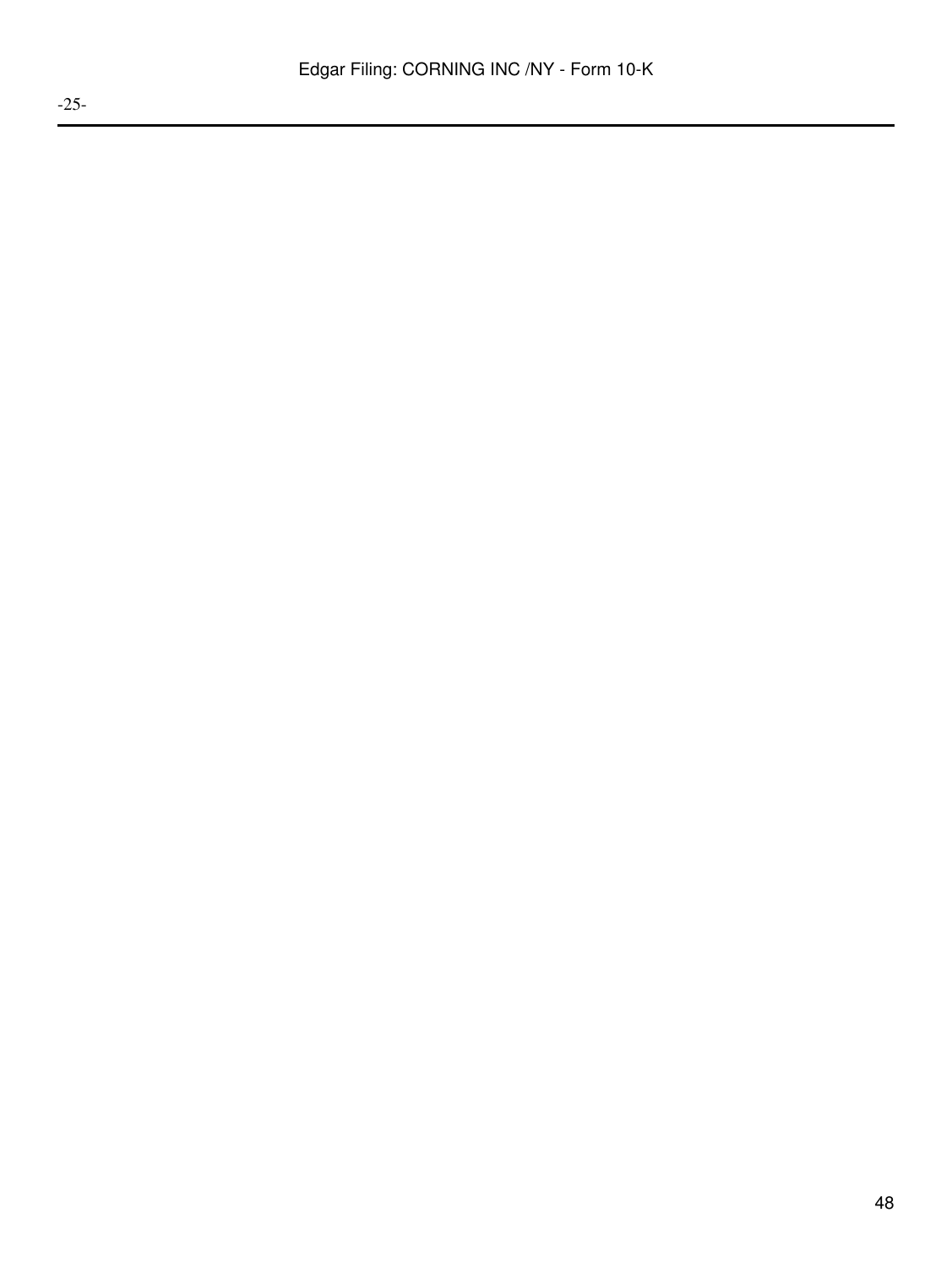Item 7. Management's Discussion and Analysis of Financial Condition and Results of Operations

Organization of Information

Management's Discussion and Analysis provides a historical and prospective narrative on the Company's financial condition and results of operations. This discussion includes the following sections:

- Overview
- Results of Operations
- Core Performance Measures
	- Reportable Segments
- Liquidity and Capital Resources
	- Environment
- Critical Accounting Estimates
- New Accounting Standards
- Forward-Looking Statements

#### **OVERVIEW**

The impact of the Acquisition of the remaining equity interests in our affiliate Samsung Corning Precision Materials, now known as Corning Precision Materials, combined with strong business performance in the Environmental Technologies and Optical Communications segments, drove an increase in sales of 24% in the year ended December 31, 2014, when compared to the same period last year. Net income increased significantly in 2014, up 26%, driven by the net gain on our yen-denominated hedging program, the consolidation of Corning Precision Materials, the positive impact of the change in the contingent consideration fair value resulting from the Acquisition, an increase in equity earnings from Dow Corning and higher net income in the Environmental Technologies and Optical Communications segments. The increase was offset somewhat by price declines outpacing volume increases in the Display Technologies segment, the negative impact of the depreciation of the Japanese yen against the U.S. dollar, several tax-related items and the net loss on several Acquisition-related items.

Net sales in the year ended December 31, 2014 were \$9,715 million, compared to \$7,819 million in the year ended December 31, 2013. When compared to 2013, the change in net sales was driven by the following items:

- An increase of \$1.3 billion in the Display Technologies segment, driven by the consolidation of Corning Precision Materials, which increased sales by \$1.8 billion, and an increase in volume that was slightly more than 10% in percentage terms, offset somewhat by price declines in the mid-teens in percentage terms and the negative impact of the Japanese yen versus the U.S. dollar exchange rate in the amount of \$373 million;
- An increase in net sales in the Optical Communications segment in the amount of \$326 million, driven by an increase in sales of carrier network products in the amount of \$254 million, largely due to growth in North America and Europe, the \$53 million impact of a small acquisition and the consolidation of an investment due to a change in control which occurred at the end of the second quarter of 2013 and an increase of \$72 million in enterprise network products. These increases were offset slightly by a \$52 million decrease in optical fiber sales in China; and
- An increase of \$173 million in the Environmental Technologies segment, due mainly to an increase in demand for our heavy duty diesel products, driven by new governmental regulations in Europe and China and increased demand for Class 8 vehicles in North America.

For the year ended December 31, 2014, we generated net income of \$2.5 billion or \$1.73 per share compared to net income of \$2 billion or \$1.34 per share for 2013. When compared to last year, the increase in net income was due to the following items (amounts presented after tax):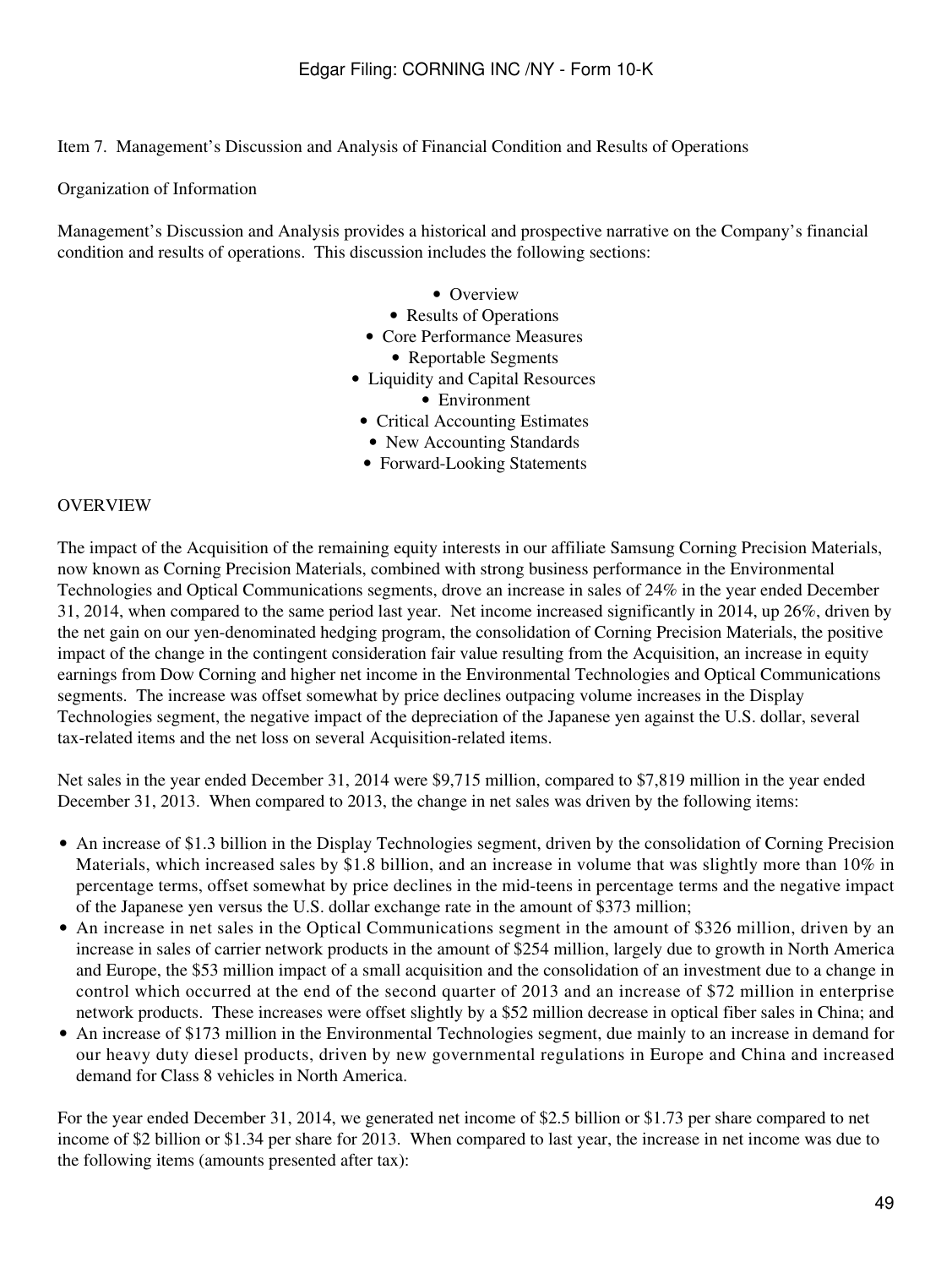- The positive net impact of our yen-denominated hedge programs, driven by the weakening of the Japanese yen in 2014, in the amount of \$560 million;
- The impact of the consolidation of Corning Precision Materials, as well as cost reductions and efficiencies gained through synergies;
- The change in the contingent consideration fair value resulting from the Acquisition in the amount of \$194 million;
- An increase of \$56 million in equity earnings from Dow Corning, driven by Corning's share of a gain in the amount of \$393 million from the reduction in the implant liability, favorable tax adjustments of \$46 million and an increase in business results in both the silicone and polysilicon segments, offset by Corning's share of a charge taken related to the abandonment of a polycrystalline silicon facility in the amount of \$465 million; and

[Index](#page-155-0) -26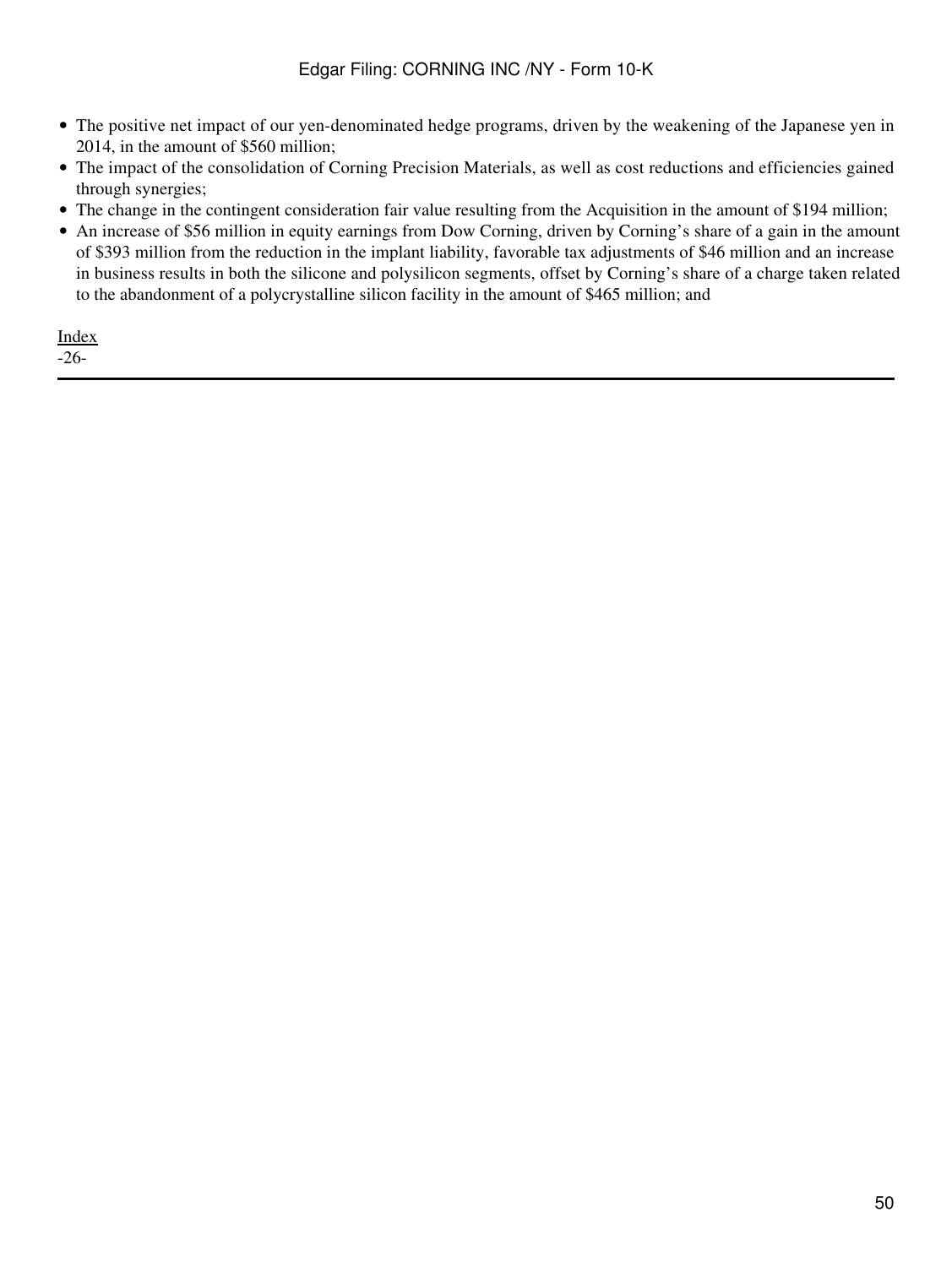• A \$50 million increase in net income in the Environmental Technologies segment, driven by an increase in demand for our diesel and automotive products and improved manufacturing efficiency.

The increase in net income for the year ended December 31, 2014 was offset somewhat by the following items (amounts presented after-tax):

- The impact of several tax-related items in the amount of \$231 million, including changes in deferred tax valuation allowances of \$150 million, \$46 million of tax expense related to out-of-period transfer pricing adjustments and the absence of a tax benefit in the amount of \$54 million recorded in the first quarter of 2013 related to the impact of the American Taxpayer Relief Act enacted on January 3, 2013 retroactive to 2012;
	- The net impact of several Acquisition-related items in the amount of \$72 million;
- The negative impact from the Japanese yen versus the U.S. dollar exchange rate in the amount of \$210 million; and
- In the Display Technologies segment, price declines in the mid-teens in percentage terms outpacing an increase in volume slightly higher than 10%.

Corning remains committed to a strategy of growing through global innovation. This strategy has served us well. Our key priorities for 2014 were similar to those in prior years: protect our financial health and invest in the future. During 2014, we made the following progress on these priorities:

#### Protecting Financial Health

Our financial position remained sound and we delivered strong cash flows from operating activities. Significant items in 2014 included the following:

- We ended the year with \$6.1 billion of cash, cash equivalents and short-term investments, an increase from the December 31, 2013 balance of \$5.2 billion, well above our debt balance at December 31, 2014 of \$3.3 billion. The increase in cash was driven by the consolidation of Corning Precision Materials, the cash received from Samsung Display for the additional issuance of Preferred Stock in connection with the Acquisition and strong operating cash flow, offset by the cash paid for our share repurchases.
	- Our debt to capital ratio of 13% at December 31, 2014 was consistent with our ratio at December 31, 2013.
- Operating cash flow for the year was \$4.7 billion, an increase of \$1.9 billion when compared to December 31, 2013, driven by a dividend in the amount of approximately \$1.6 billion from Samsung Corning Precision Materials distributed subsequent to the Acquisition of the remaining equity interests of the affiliate.

#### Investing in our Future

Corning is one of the world's leading innovators in materials science. For more than 160 years, Corning has applied its unparalleled expertise in specialty glass, ceramics, and optical physics to develop products that have created new industries and transformed people's lives. Although our spending level for research, development and engineering decreased slightly from 9% of sales in 2013 to 8% of sales in 2014, we maintained our innovation strategy focused on growing our existing businesses, developing opportunities adjacent or closely related to our existing technical and manufacturing capabilities, and investing in long-range opportunities in each of our market segments. We continue to work on new products, including glass substrates for high performance displays and LCD applications, precision glass for advanced displays, emissions control products for cars, trucks, and off-road vehicles, products that accelerate drug discovery and manufacturing and the optical fiber, cable and hardware and equipment that enable fiber-to-the-premises, and next generation data centers. In addition, we are focusing on wireless solutions for diverse venue applications, such as distributed antenna systems, fiber-to-the cell site and fiber-to-the antenna. We have focused our research, development and engineering spending to support the advancement of new product attributes for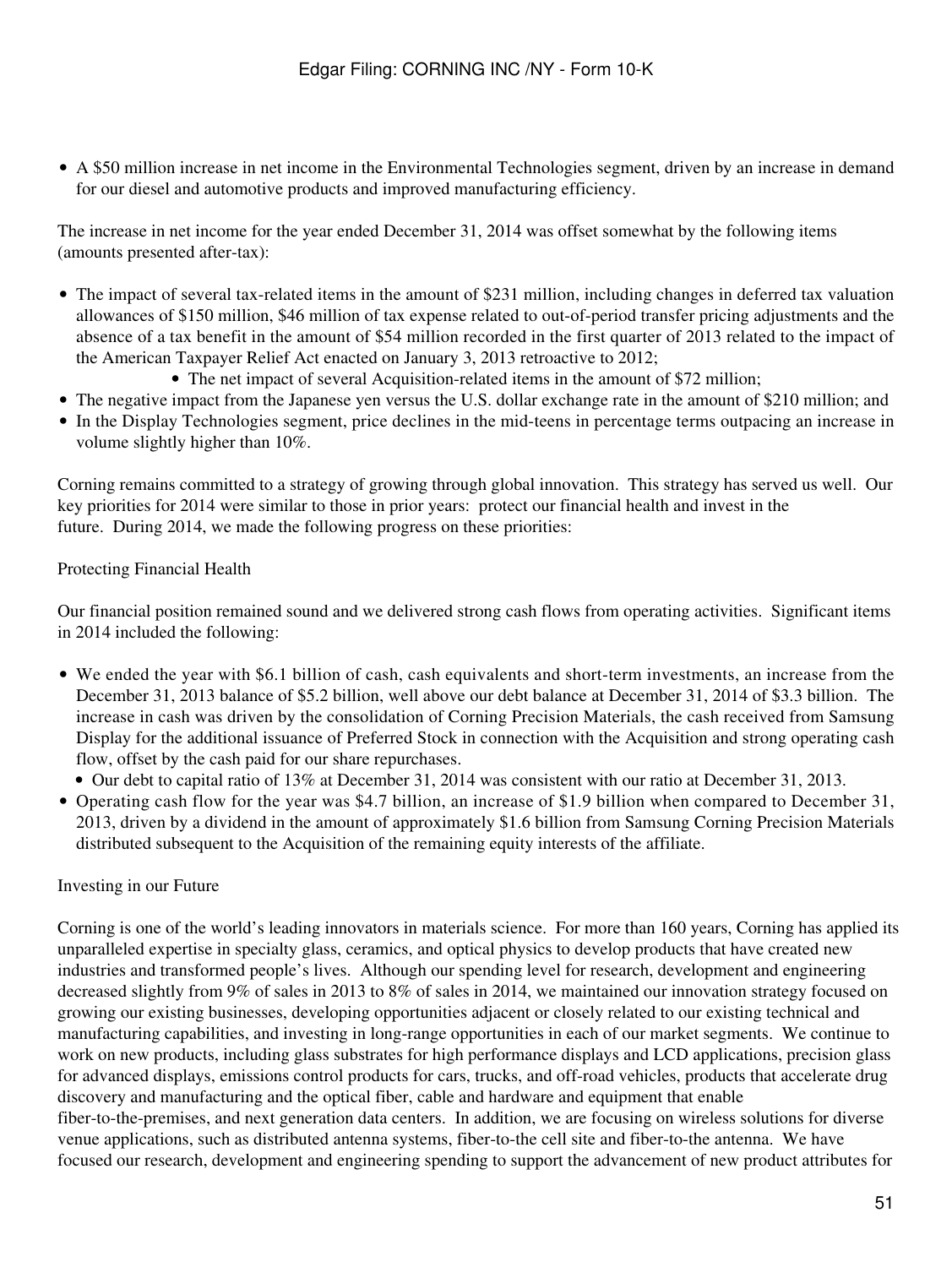our Corning® Gorilla® Glass suite of products. We will continue to focus on adjacent glass opportunities which leverage existing materials or manufacturing processes, including Corning® Willow™ Glass, our ultra-slim flexible glass substrate for use in next-generation consumer electronic technologies.

Capital spending totaled \$1.1 billion in 2014, slightly above the amount spent in 2013. Spending in 2014 was driven primarily by the Display Technologies segment, and focused on finishing line optimization and tank rebuilds. We expect our 2015 capital expenditures to be approximately \$1.3 billion to \$1.4 billion. We anticipate approximately \$650 million will be allocated to our Display Technologies segment.

[Index](#page-155-0) -27-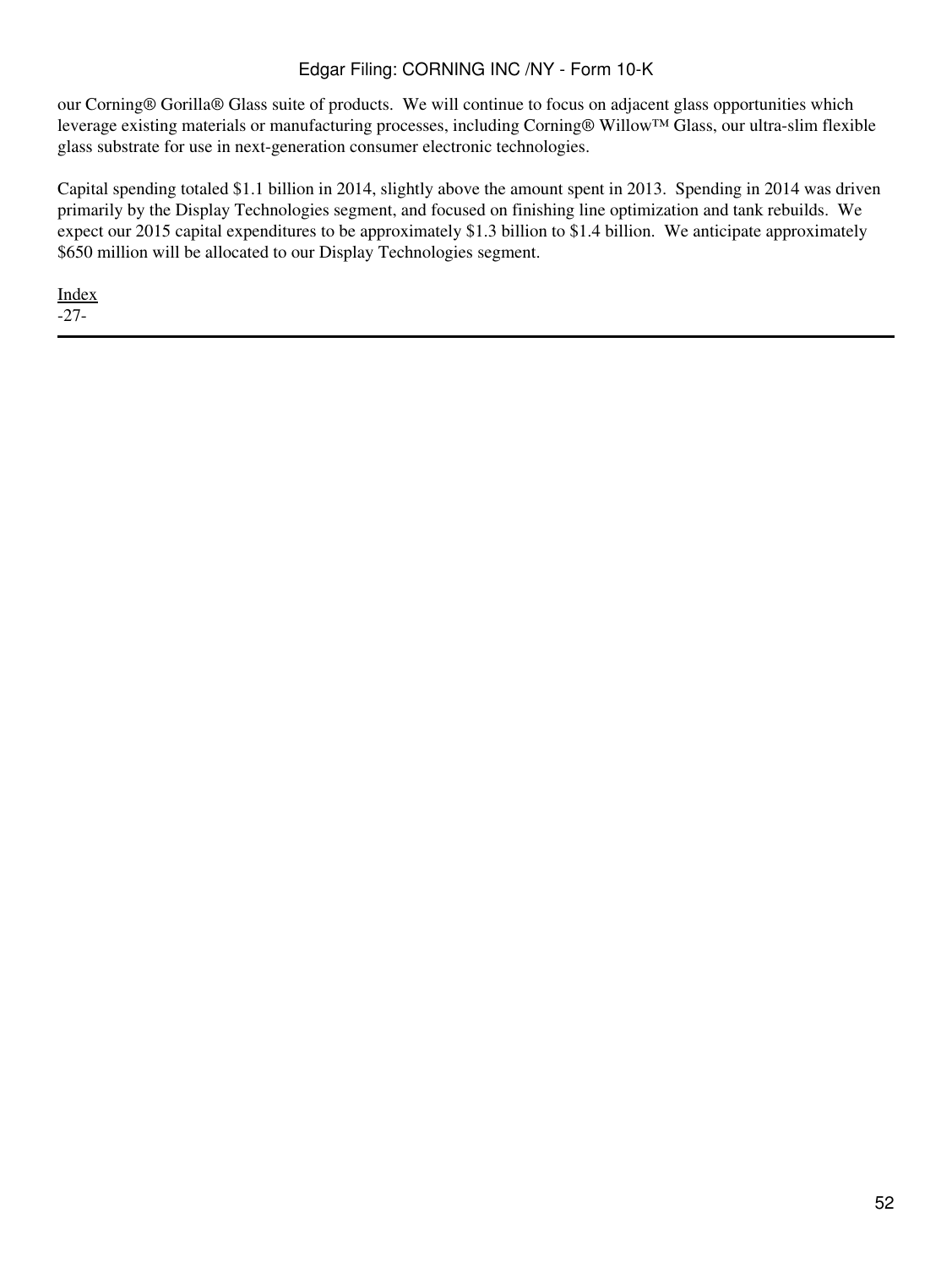#### Corporate Outlook

We expect 2015 to produce another year of sales increases in our Optical Communications, Life Sciences, Specialty Materials and Environmental Technologies segments, and for the LCD retail glass market and Corning's glass volume to grow. We believe the overall LCD glass retail market in 2015 will increase in the high-single digits, driven by the combination of an increase in retail sales of LCD televisions and the demand for larger television screen sizes. We anticipate a rise in global demand for Corning's carrier network products, combined with growth of enterprise network products, will increase sales in our Optical Communications segment. We believe sales of Corning Gorilla Glass will improve in 2015, as we expect price declines to be moderate and volume to improve in line with the increase in the handheld market. And we expect another strong year of manufacturing process improvements and cost reductions, which, in combination with sales growth, will deliver overall earnings growth for Corning. We remain confident that our strategy to grow through global innovation, while preserving our financial stability, will enable our continued long-term success.

#### RESULTS OF OPERATIONS

Selected highlights from our continuing operations follow (in millions):

|                                  |         |         |         | % change  |           |
|----------------------------------|---------|---------|---------|-----------|-----------|
|                                  | 2014    | 2013    | 2012    | 14 vs. 13 | 13 vs. 12 |
| Net sales                        | \$9,715 | \$7,819 | \$8,012 | 24        | (2)       |
| Gross margin                     | \$4,052 | \$3,324 | \$3,319 | 22        | $\ast$    |
| (gross margin %)                 | 42%     | 43%     | 41%     |           |           |
| Selling, general and             |         |         |         |           |           |
| administrative expense           | \$1,211 | \$1,126 | \$1,205 | $\, 8$    | (7)       |
| (as a % of net sales)            | 12%     | 14%     | 15%     |           |           |
| Research, development and        |         |         |         |           |           |
| engineering expenses             | \$815   | \$710   | \$769   | 15        | (8)       |
| (as a % of net sales)            | $8\%$   | $9\%$   | 10%     |           |           |
| Restructuring, impairment and    |         |         |         |           |           |
| other charges                    | \$71    | \$67    | \$133   | 6         | (50)      |
| (as a % of net sales)            | $1\%$   | $1\%$   | 2%      |           |           |
| Equity in earnings of affiliated |         |         |         |           |           |
| companies                        | \$266   | \$547   | \$810   | (51)      | (32)      |
| (as a % of net sales)            | 3%      | 7%      | 10%     |           |           |
| Transaction-related gain, net    | \$74    |         |         | $\ast$    |           |
| (as a % of net sales)            | $1\%$   |         |         |           |           |
| Other income, net                | \$1,394 | \$667   | \$83    | 109       | 704       |
| (as a % of net sales)            | 14%     | $9\%$   | $1\%$   |           |           |
| Income before income taxes       | \$3,568 | \$2,473 | \$1,975 | 44        | 25        |
|                                  |         |         |         |           |           |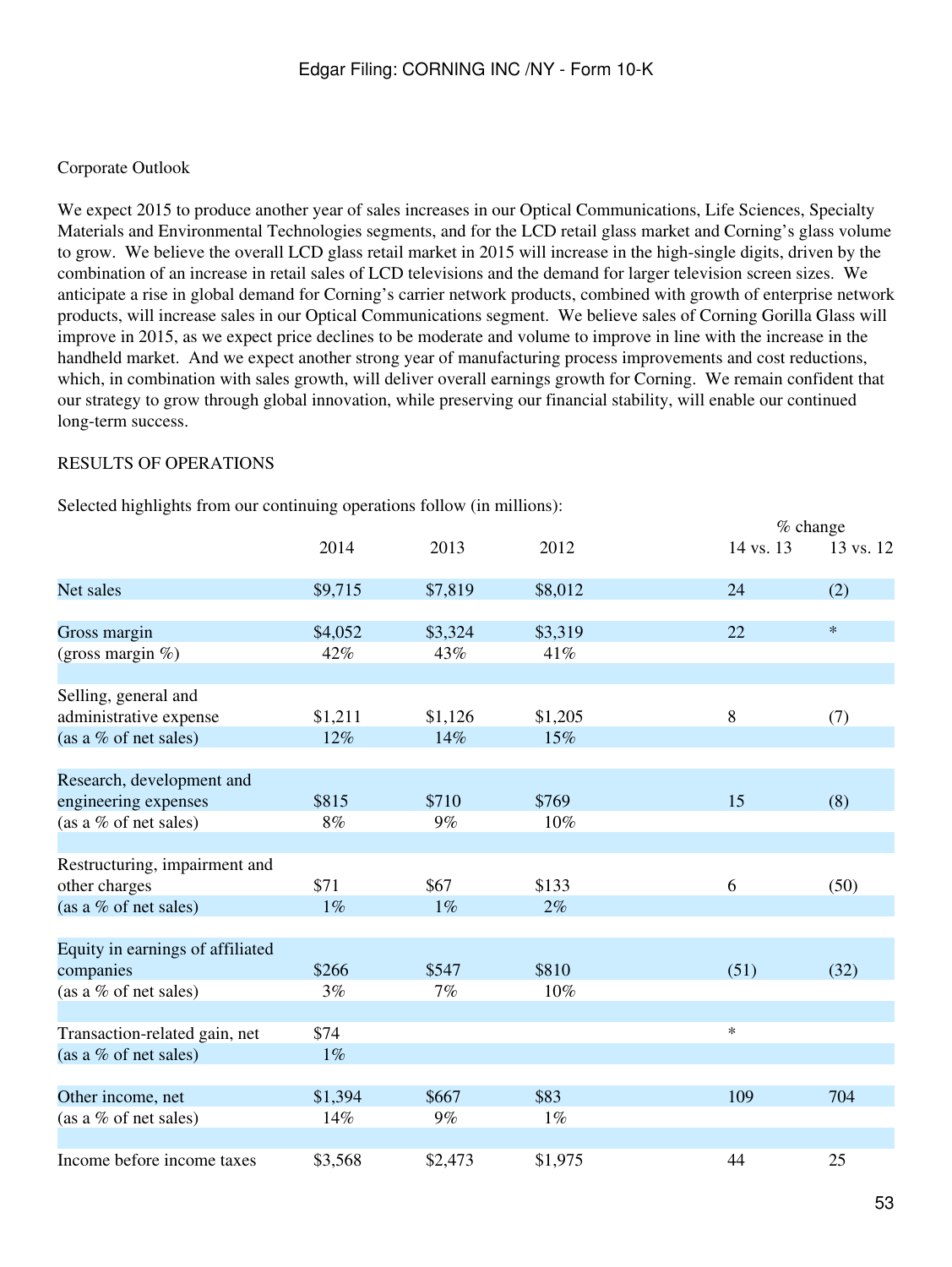| Edgar Filing: CORNING INC /NY - Form 10-K |           |         |         |     |    |
|-------------------------------------------|-----------|---------|---------|-----|----|
| (as a $\%$ of net sales)                  | 37%       | $32\%$  | 25%     |     |    |
|                                           |           |         |         |     |    |
| Provision for income taxes                | \$(1,096) | \$(512) | \$(339) | 114 | 51 |
| (as a % of net sales)                     | $(11)\%$  | (7)%    | (4)%    |     |    |
|                                           |           |         |         |     |    |
| Net income attributable to                |           |         |         |     |    |
| Corning Incorporated                      | \$2,472   | \$1,961 | \$1,636 | 26  | 20 |
| (as a $\%$ of net sales)                  | 25%       | 25%     | 20%     |     |    |
| $\ast$<br>Percent change not meaningful.  |           |         |         |     |    |
| <u>Index</u><br>$-28-$                    |           |         |         |     |    |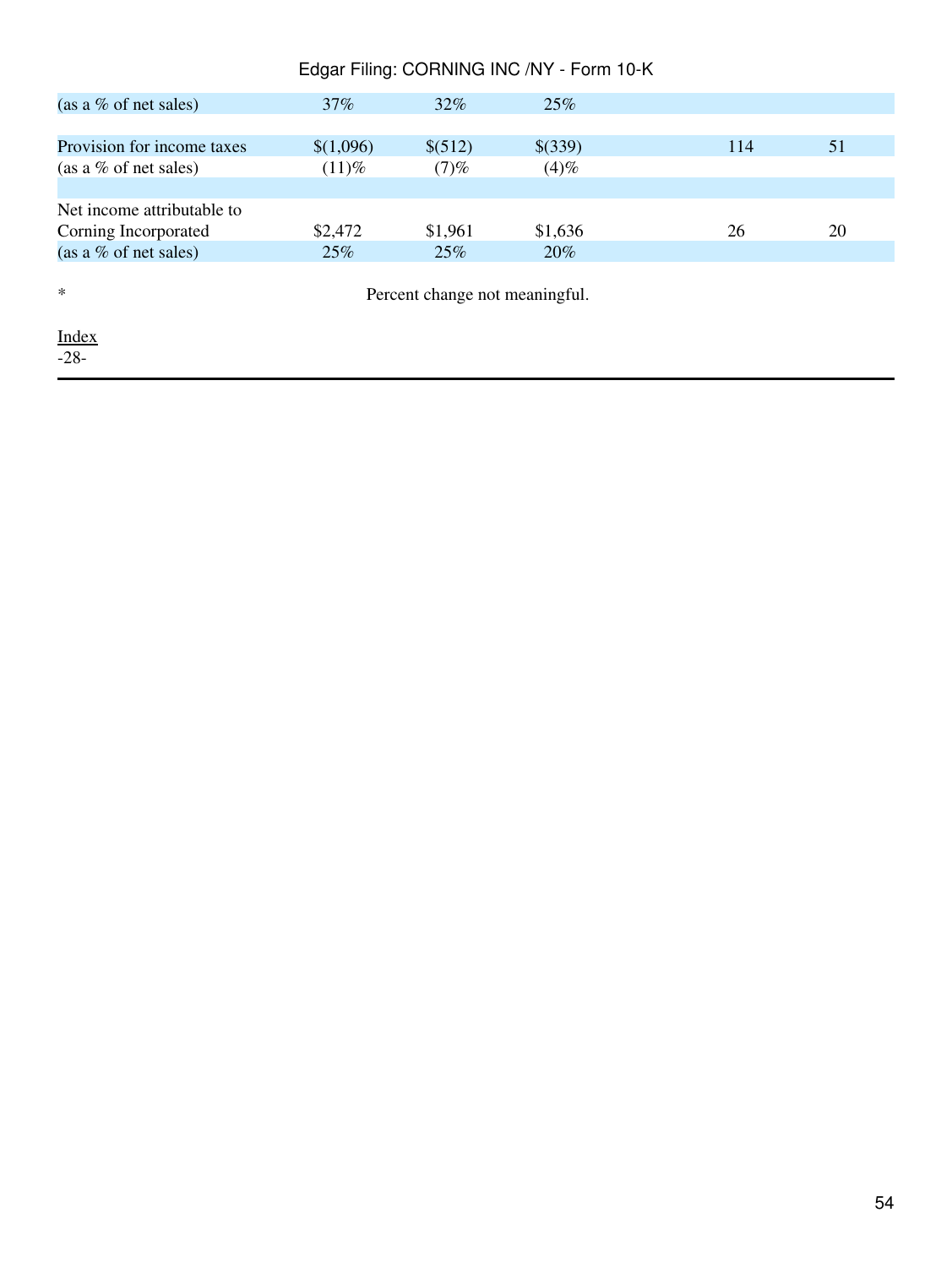#### Net Sales

Corning's net sales in the year ended December 31, 2014 improved in all of our segments, increasing by \$1,896 million to \$9,715 million, when compared to the same period in 2013, driven by the following events:

- Display Technologies increased by \$1.3 billion, due to the consolidation of Corning Precision Materials, which increased sales by \$1.8 billion, and an increase in volume that was slightly more than 10% in percentage terms, offset somewhat by price declines in the mid-teens and the negative impact of the Japanese yen versus the U.S. dollar exchange rate in the amount of \$373 million;
- Optical Communications increased by \$326 million, driven by an increase in sales of carrier network products in the amount of \$254 million, largely due to growth in North America and Europe, up \$113 million and \$46 million, respectively, the impact of a full year of sales from a small acquisition and the consolidation of an investment due to a change in control that occurred at the end of the second quarter of 2013, which added \$53 million, and an increase of \$72 million in enterprise network products. These increases were offset slightly by a \$52 million decrease in optical fiber sales in China;
- An increase of \$173 million in the Environmental Technologies segment, due mainly to an increase in demand for our heavy duty diesel products, driven by new governmental regulations in Europe and China, and increased demand for Class 8 vehicles in North America. Automotive substrate sales were also strong, increasing 9%, due to increased demand in Europe and China;
- Specialty Materials improved by \$35 million, driven by an increase in sales of advanced optics products. Corning Gorilla Glass sales remained consistent with the prior year, with volume increases offset by an unfavorable shift in product mix and price declines; and
- Life Science increased by \$11 million, driven by growth in North America and China, up \$12 million and \$5 million, respectively.

For the year ended December 31, 2013, net sales remained relatively consistent when compared to the year ended December 31, 2012, with higher sales in the Optical Communications and Life Sciences segments offset by declines in the Display Technologies, Environmental Technologies and Specialty Materials segments. The change in net sales was largely driven by the following:

- Optical Communications sales increased by \$196 million, driven by an increase in sales of our carrier products in the amount of \$163 million, largely due to the ramp-up of the fiber-to-the-premises initiative in Australia, which increased by \$28 million, an increase of \$23 million in sales of wireless products and higher sales of fiber and cable products in North America, China and Europe, up \$52 million, \$33 million and \$26 million, respectively. Also included in the increase in sales of carrier products is the impact of a small acquisition completed in the second quarter of 2013 and the consolidation of an investment due to a change in control, which added approximately \$53 million in 2013;
- Net sales increased by \$194 million in the Life Sciences segment, driven by the impact of the acquisition of the Discovery Labware business in the fourth quarter of 2012;
- Display Technologies segment sales were lower, driven by price declines in the mid-teens and the impact of the depreciation of the Japanese yen versus the U.S. dollar offsetting volume increases in the mid-twenties in percentage terms;
	- Environmental Technologies segment sales decreased, driven by a decline of 9% for diesel products;
- Net sales declined by \$176 million in the Specialty Materials segment, driven by a 17% decline in sales of Corning Gorilla Glass.

In 2014, 2013 and 2012, sales into international markets accounted for 77%, 74% and 77%, respectively, of total net sales.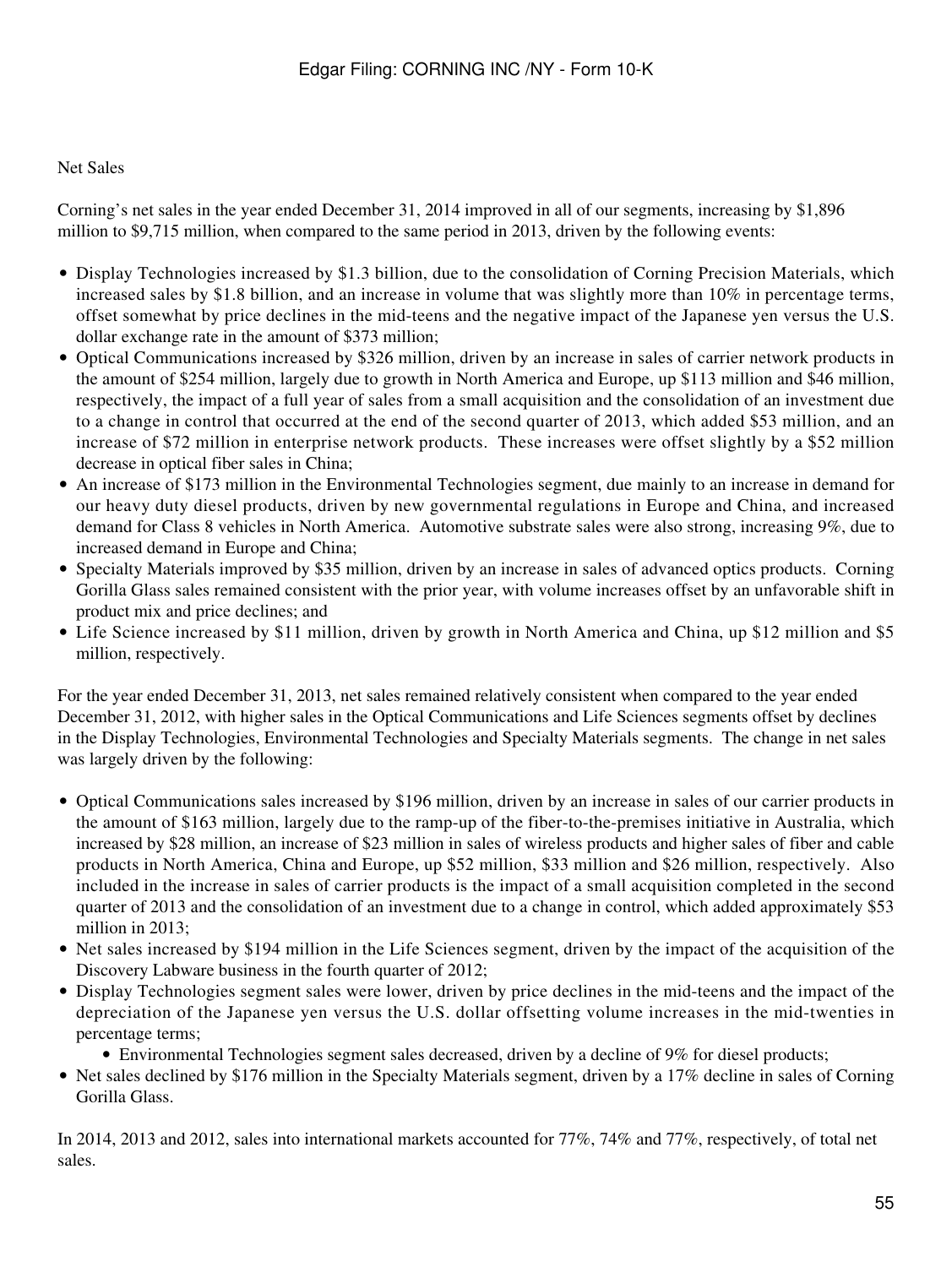#### Cost of Sales

The types of expenses included in the cost of sales line item are: raw materials consumption, including direct and indirect materials; salaries, wages and benefits; depreciation and amortization; production utilities; production-related purchasing; warehousing (including receiving and inspection); repairs and maintenance; inter-location inventory transfer costs; production and warehousing facility property insurance; rent for production facilities; and other production overhead.

[Index](#page-155-0) -29-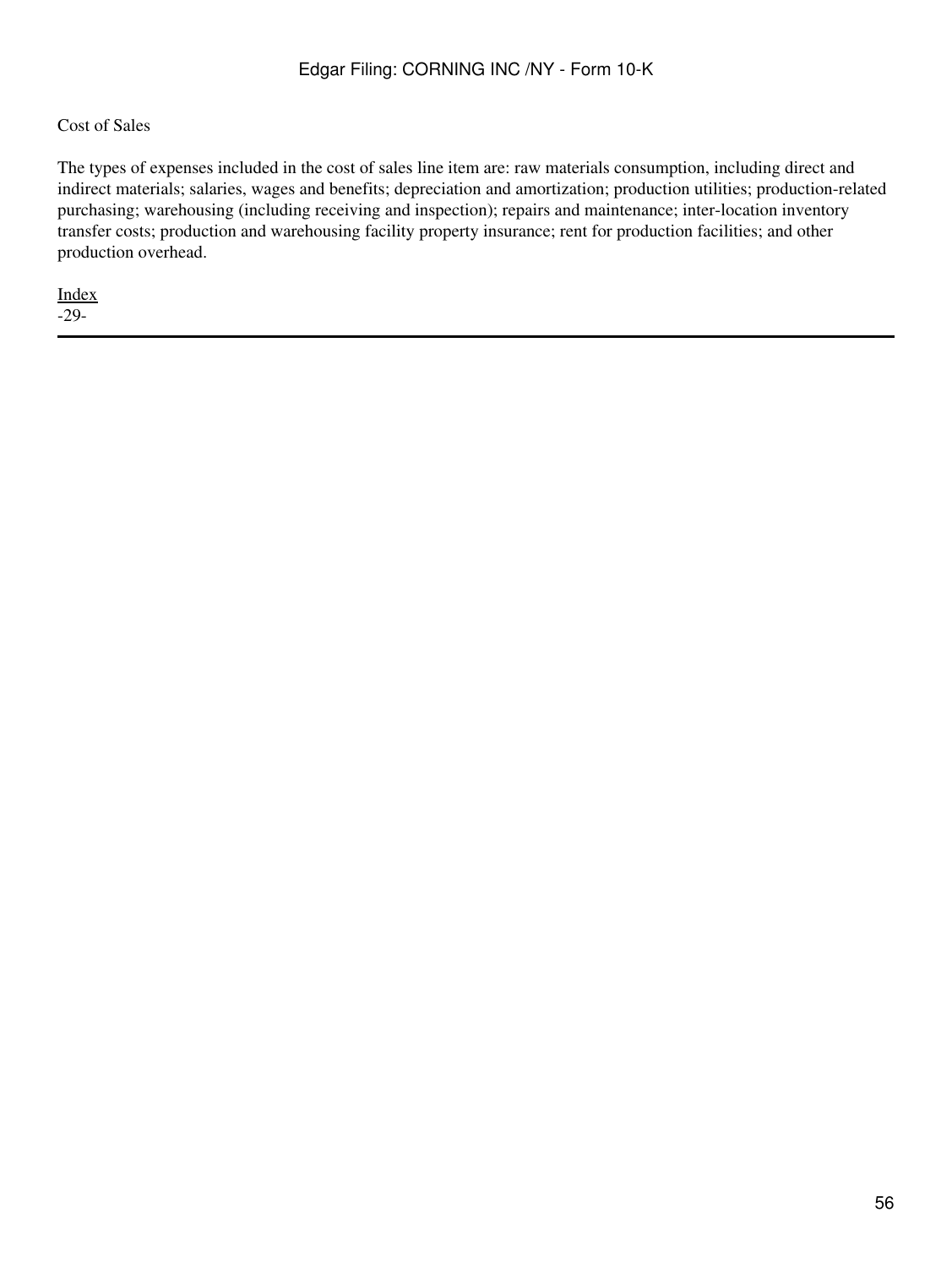#### Gross Margin

For 2014, gross margin dollars increased by \$728 million when compared to 2013, driven largely by the consolidation of Corning Precision Materials, combined with an increase of \$102 million in the Environmental Technologies segment from higher volume and improved manufacturing efficiencies. Gross margin as a percentage of net sales decreased when compared to the same period last year, due primarily to the impact of the depreciation of the Japanese yen versus the U.S. dollar in the amount of \$333 million, price declines in the mid-teens in percentage terms in our Display Technologies segment, higher pension expense of approximately \$50 million and the impact of inventory builds in 2013 in the Optical Communications and Specialty Materials segments that did not repeat in 2014.

For 2013, gross margin dollars and as a percentage of sales increased when compared to 2012, led by a decrease in pension expense in the amount of \$150 million driven by a 100 basis point increase in the discount rate used to value our U.S. pension liability and an increase of 6% in the Specialty Materials segment, resulting from improvements in manufacturing efficiency and cost reduction programs. The depreciation of the Japanese yen versus the U.S. dollar and price declines in the Display Technologies segment partially offset the increase.

#### Selling, General, and Administrative Expenses

Selling, general, and administrative expenses for the year ended December 31, 2014 increased by \$85 million when compared to 2013. The increase was largely driven by the consolidation of Corning Precision Materials, which added \$90 million, an increase in pension expense of approximately \$27 million, an increase of \$38 million in share-based and performance-based compensation expenses and an increase of approximately \$90 million in acquisition-related costs, including \$72 million of post-combination compensation expense, offset somewhat by the positive impact of a contingent consideration fair value adjustment of \$249 million. As a percentage of net sales, selling, general and administrative expenses were 12%, considerably lower than the same period in 2013, largely due to the contingent consideration fair value adjustment more than offsetting the increase in Selling, general, and administrative expenses resulting from the Acquisition.

Selling, general, and administrative expenses for 2013 decreased by \$79 million when compared to 2012. This decrease was largely driven by a decrease in pension expense in the amount of \$76 million driven by a 100 basis point increase in the discount rate used to value our U.S. pension liability, cost control measures implemented in our segments and a decline in variable compensation in the amount of \$27 million, offset somewhat by an increase in costs in the Optical Communications, Specialty Materials and Life Sciences segments. As a percentage of net sales, these expenses decreased when compared to the same period last year.

The types of expenses included in the selling, general and administrative expenses line item are: salaries, wages and benefits; travel; professional fees; and depreciation and amortization, utilities, and rent for administrative facilities.

#### Research, Development and Engineering Expenses

For the year ended December 31, 2014, research, development, and engineering expenses increased by \$105 million when compared to the same period last year, driven by the consolidation of Corning Precision Materials, which added \$69 million, an increase of approximately \$30 million in new business development spending and \$20 million of additional pension expense. We continue to focus on new product development in areas such as glass substrates for high performance displays in our Display Technologies segment, wireless solutions for diverse venue applications in the Optical Communications segment and advancement of new product attributes for our Corning Gorilla Glass suite of products in our Specialty Materials segment. As a percentage of net sales, research, development and engineering expenses declined slightly, from 9% in 2013 to 8% in 2014, reflecting cost control measures implemented in 2014.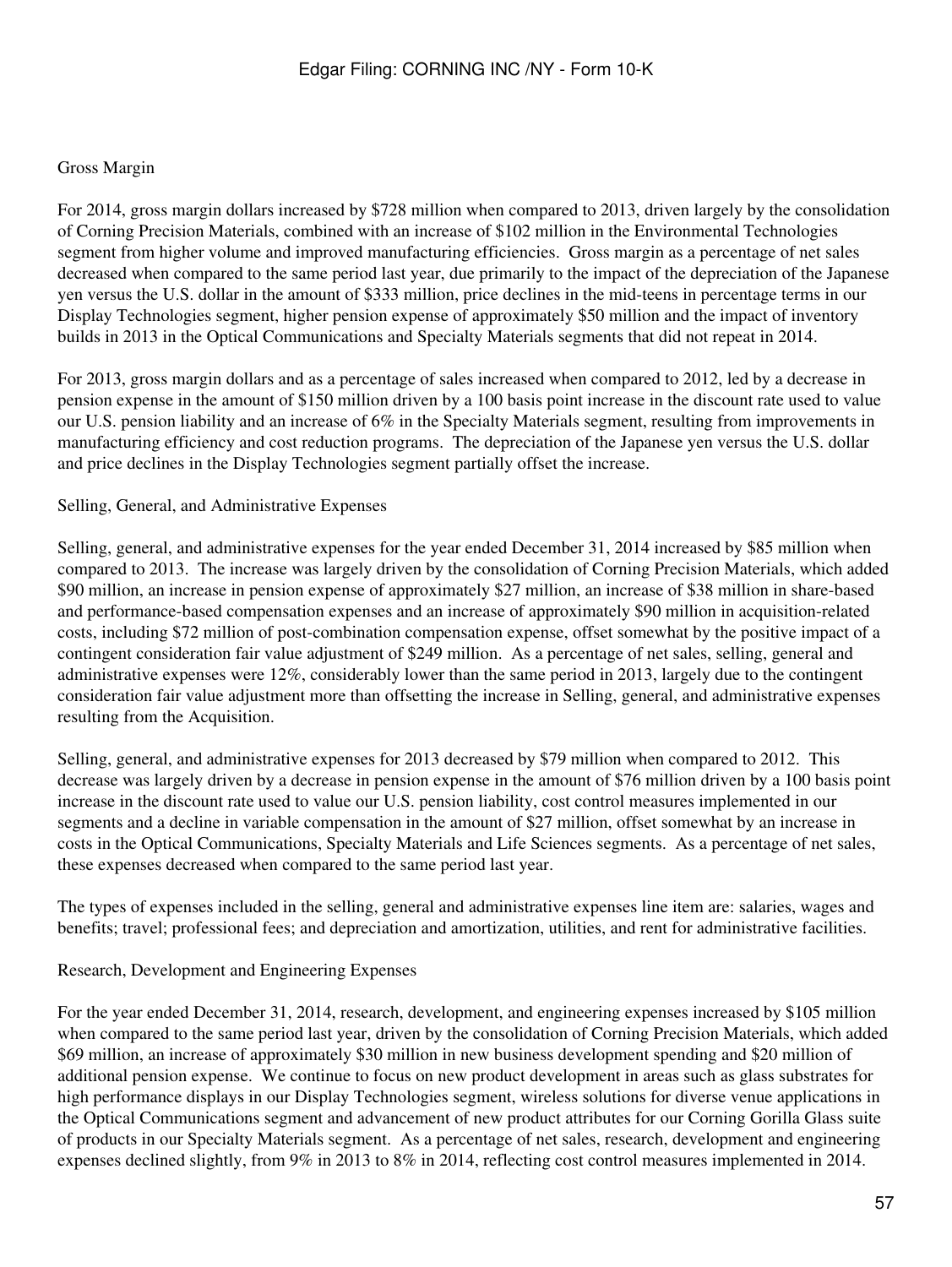For the year ended December 31, 2013, research, development, and engineering expenses decreased by \$59 million when compared to the same period last year, driven by a decrease in pension expense in the amount of \$47 million driven by a 100 basis point increase in the discount rate used to value our U.S. pension liability and declines in our Display Technologies and Environmental Technologies segments of \$19 million and \$11 million, respectively, offset slightly by higher costs in the Optical Communications, Specialty Materials and Life Sciences segments. As a percentage of net sales, research, development and engineering expenses declined slightly in the year ended December 31, 2013, when compared to the same period in 2012.

[Index](#page-155-0) -30-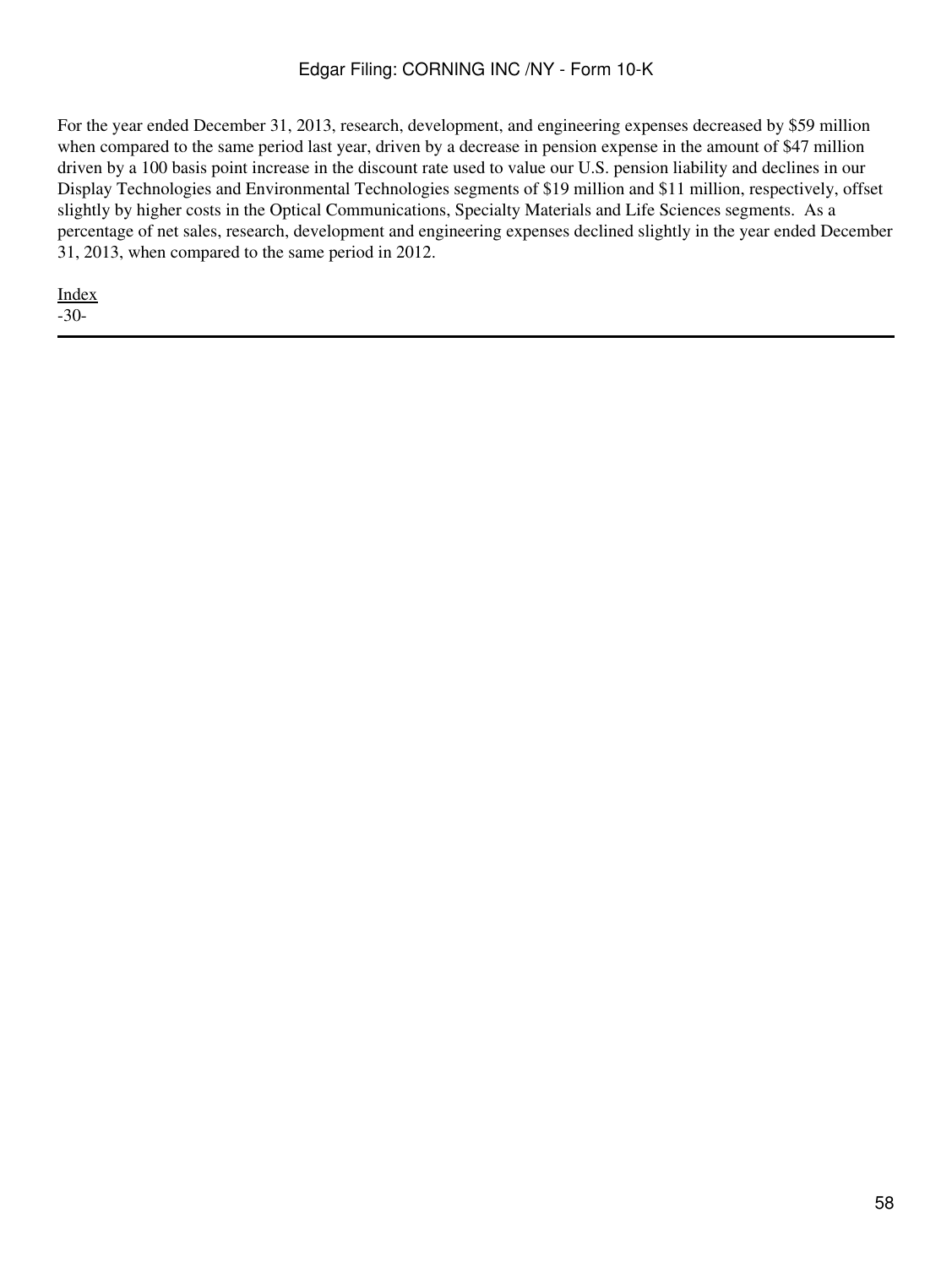#### Restructuring, Impairment, and Other Charges and Credits

Corning recorded restructuring, impairment, and other charges and credits in 2014, 2013 and 2012, which affect the comparability of our results for the periods presented. Additional information on restructuring and asset impairment is found in Note 2 (Restructuring, Impairment and Other Charges) to the Consolidated Financial Statements. A description of those charges and credits follows:

#### 2014 Activity

For the year ended December 31, 2014, we recorded charges of \$71 million for workforce reductions, asset disposals and write-offs, and exit costs for restructuring activities with total cash expenditures estimated to be \$51 million. Annualized savings from these actions are estimated to be approximately \$94 million and will be reflected largely in selling, general, and administrative expenses.

#### 2013 Activity

To better align our 2014 cost position in several of our businesses, Corning implemented a global restructuring plan within several of our segments in the fourth quarter of 2013, consisting of workforce reductions, asset disposals and write-offs, and exit costs. We recorded charges of \$67 million, before tax, associated with these actions, with total cash expenditures expected to be approximately \$40 million.

#### 2012 Activity

In response to uncertain global economic conditions, and the potential for slower growth in many of our businesses in 2013, Corning implemented a corporate-wide restructuring plan in the fourth quarter of 2012. We recorded charges of \$89 million, before tax, which included costs for workforce reductions, asset write-offs and exit costs. Total cash expenditures associated with these actions were approximately \$49 million, and spending for employee-related costs was completed in 2013.

The Specialty Materials segment recorded an impairment charge in the fourth quarter of 2011 in the amount of \$130 million, before tax, related to certain assets used in the production of large cover glass due to sales that were significantly below our expectations. In the fourth quarter of 2012, after reassessing the large cover glass business, Corning concluded that the large cover glass market was developing differently in 2012 than our expectations, demand for larger-sized cover glass was declining, and the market for this type of glass was instead targeting smaller gen size products. Additionally, in the fourth quarter of 2012, our primary customer of large cover glass notified Corning of its decision to exit from this display market. Based on these events, we recorded an additional impairment charge in the fourth quarter of 2012 in the amount of \$44 million, before tax. This impairment charge represents a write-down of assets specific to the glass-strengthening process for large size cover glass to their fair market values, and includes machinery and equipment used in the ion exchange process.

#### Asbestos Litigation

In 2014, we recorded a decrease to our asbestos litigation liability of \$9 million compared to an increase of \$19 million in 2013 and \$14 million in 2012.

Our asbestos litigation liability was estimated to be \$681 million at December 31, 2014, compared with an estimate of \$690 million at December 31, 2013. The entire obligation is classified as a non-current liability as installment payments for the cash portion of the obligation are not planned to commence until more than 12 months after the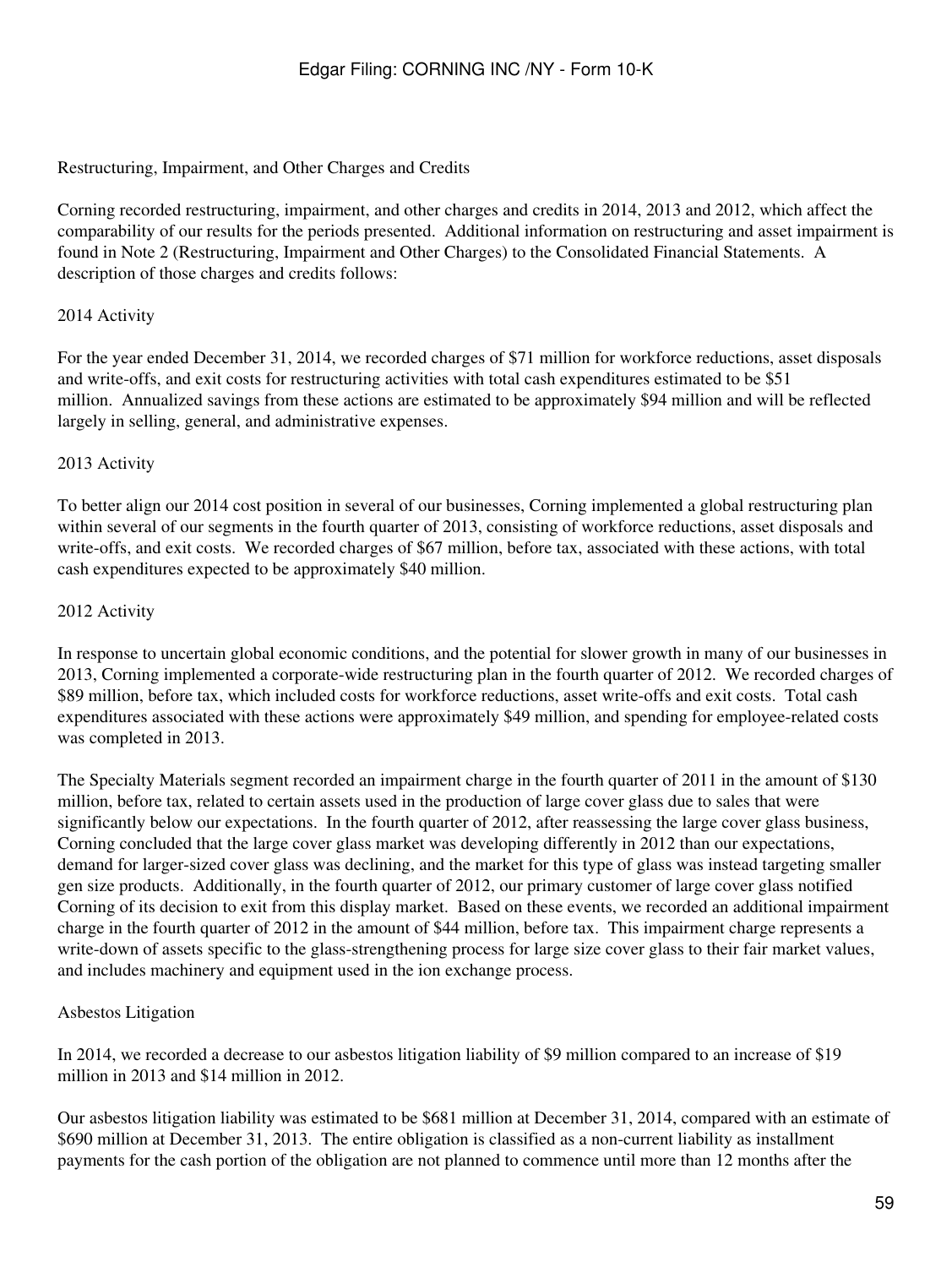proposed Amended PCC Plan is ultimately effective, and a portion of the obligation will be fulfilled through the direct contribution of Corning's investment in PCE (currently recorded as a non-current other equity method investment).

See Legal Proceedings for additional information about this matter.

[Index](#page-155-0) -31-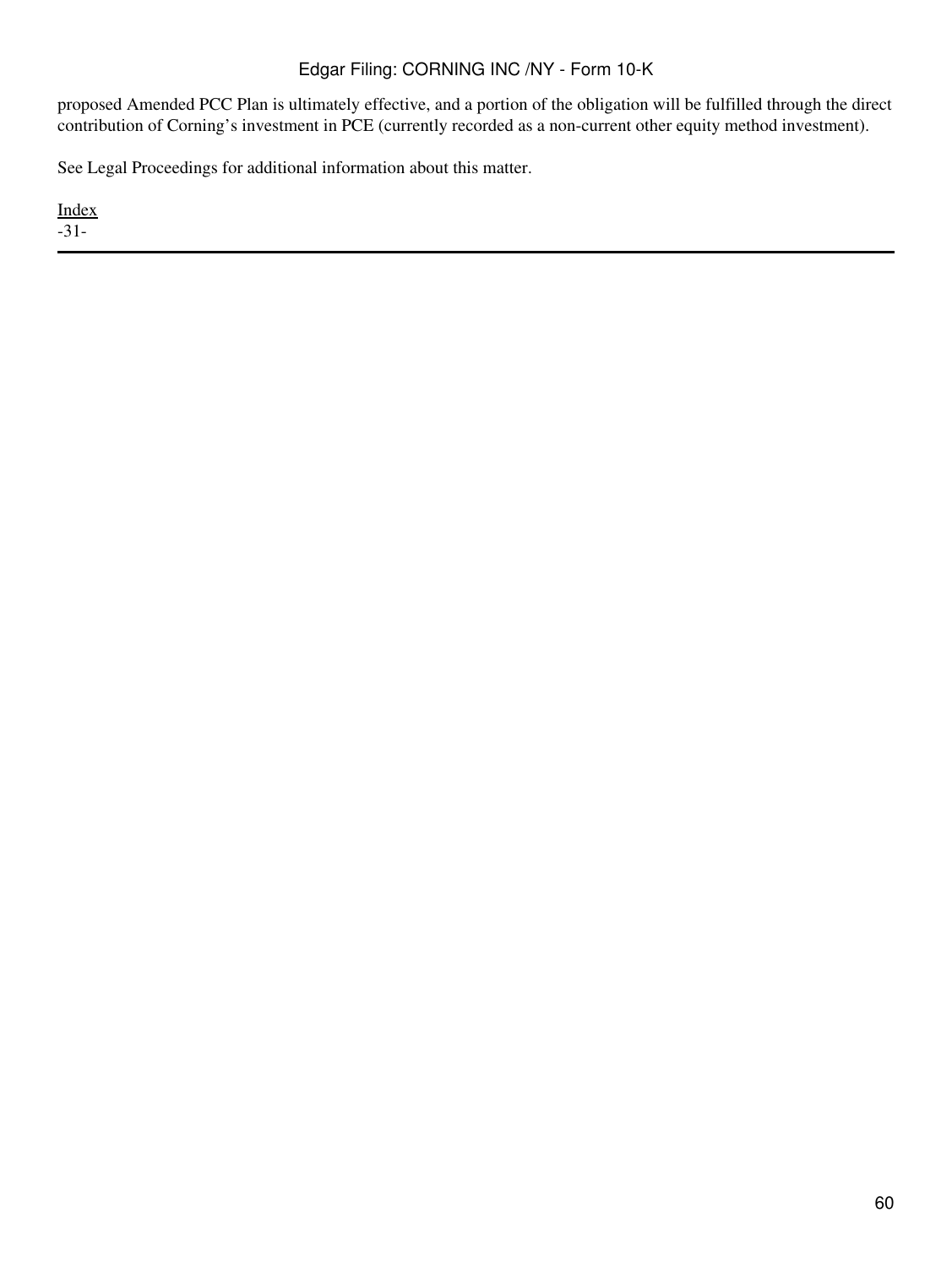#### Equity in Earnings of Affiliated Companies

The following provides a summary of equity earnings of affiliated companies (in millions):

|                                            |      | Years ended December 31, |      |     |  |      |
|--------------------------------------------|------|--------------------------|------|-----|--|------|
|                                            | 2014 |                          | 2013 |     |  | 2012 |
| <b>Samsung Corning Precision Materials</b> |      |                          |      | 320 |  | 699  |
| Dow Corning                                |      | 252                      |      | 196 |  | 90   |
| All other                                  |      | 14                       |      | 31  |  | 21   |
| Total equity earnings                      |      | 266                      |      | 547 |  | 810  |

Equity earnings of affiliated companies decreased in the twelve months ended December 31, 2014, when compared to the same period last year, reflecting the Acquisition and consolidation of Samsung Corning Precision Materials, offset somewhat by an increase in equity earnings from Dow Corning.

#### Dow Corning

The following table provides a summary of equity earnings from Dow Corning, by component (in millions):

|                                           | Year ended December 31, |                         |       |  |
|-------------------------------------------|-------------------------|-------------------------|-------|--|
|                                           | 2014                    | 2013                    | 2012  |  |
| <b>Silicones</b>                          | $\frac{1}{2}$ 653       | -166<br>$\mathcal{S}^-$ | \$122 |  |
| Polysilicon (Hemlock Semiconductor Group) | (401)                   | 30                      | (32)  |  |
| <b>Total Dow Corning</b>                  | -252                    | -196                    | 90    |  |

Beginning in the latter half of 2011, and continuing into 2012, Dow Corning began experiencing unfavorable industry conditions at its consolidated subsidiary Hemlock, a producer of high purity polycrystalline silicon for the semiconductor and solar industries, driven by over-capacity at all levels of the solar industry supply chain. This over-capacity led to significant declines in polycrystalline spot prices in the fourth quarter of 2011, and prices remained depressed throughout 2012. In 2013, markets stabilized, but prices remain significantly below historical levels.

Due to the conditions and uncertainties during 2012 described above, sales volume declined and production levels of certain operating assets were reduced. As a result, in the fourth quarter of 2012, Dow Corning determined that a polycrystalline silicon plant expansion previously delayed since the fourth quarter of 2011 would no longer be economically viable and made the decision to abandon this expansion activity. The abandonment resulted in an impairment charge of \$57 million, before tax, for Corning's share of the write down in the value of these construction-in-progress assets. Further, the startup of another polycrystalline silicon plant expansion that was expected to begin production in 2013 was delayed and its assets were idled.

In July 2012, the MOFCOM initiated antidumping and countervailing duty investigations of imports of solar-grade polycrystalline silicon products from the U.S. and South Korea based on a petition filed by Chinese solar-grade polycrystalline silicon producers. The petition alleged that producers within these countries exported solar-grade polycrystalline silicon to China at less than fair value and that production of solar-grade polycrystalline silicon in the U.S. has been subsidized by the U.S. government. On July 18, 2013, MOFCOM announced its preliminary determination that China's solar-grade polycrystalline silicon industry suffered material damage because of dumping by producers in the U.S. and Korea. The Chinese authorities imposed provisional antidumping duties on producers in the U.S. and Korea ranging from 2.4% to 57.0%, including duties of 53.3% on future imports of solar-grade polycrystalline silicon product from the Dow Corning subsidiary into China. On September 16, 2013, the Chinese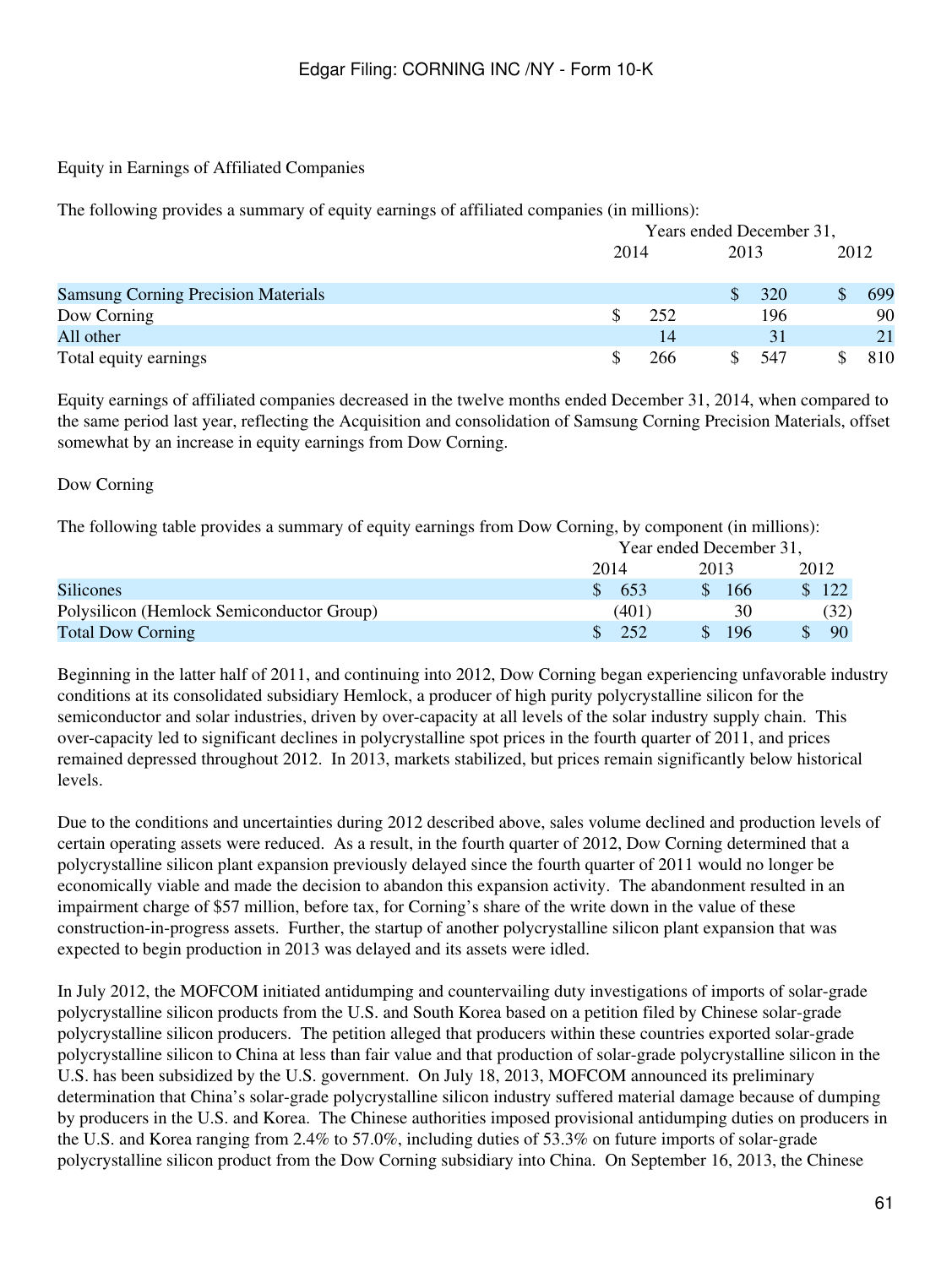authorities imposed provisional countervailing duties of 6.5% on solar grade polycrystalline silicon products from the Dow Corning subsidiary. On January 20, 2014, MOFCOM issued a final determination. The final determination resulted in no change to the antidumping duties, and the countervailing duties were reduced to 2.1%. The requirement for customers to pay provisional duties on imports from solar-grade polycrystalline silicon producers became effective on July 24, 2013 for the antidumping duties and on September 20, 2013 for the countervailing duties, adjusted for the final determination. Dow Corning will not be subject to duties for previous sales.

[Index](#page-155-0)

-32-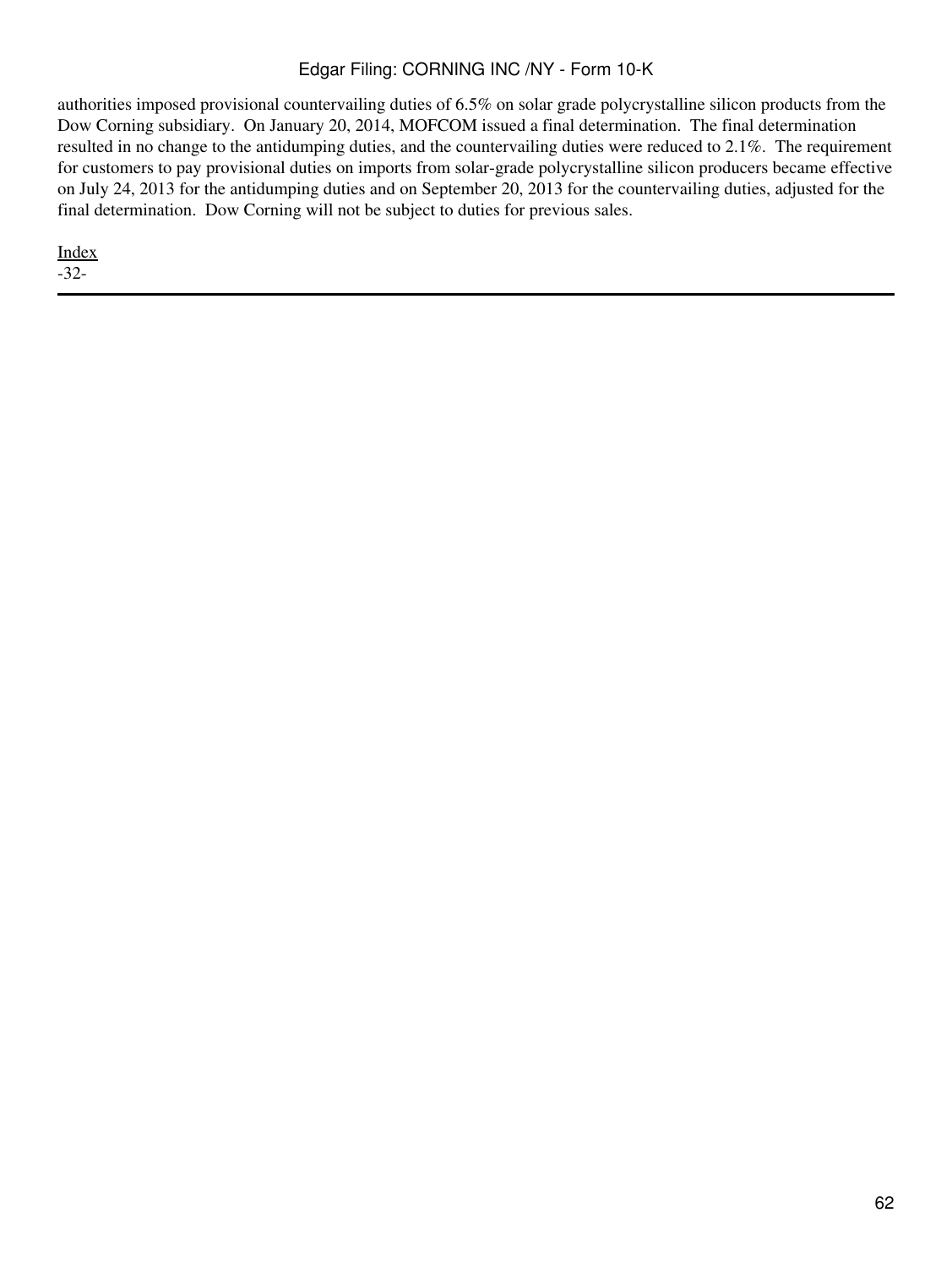In December 2014, Dow Corning determined its polycrystalline silicon plant expansion which was delayed in the fourth quarter of 2012, would not be economically viable and made the decision to permanently abandon the assets. This decision was made after review of sustained adverse market conditions and continued oversupply, the cost of operating the facility and the ongoing impact of tariffs on polycrystalline silicon imported into China. The decision to permanently cease use of these assets resulted in Dow Corning taking a pre-tax charge of approximately \$1.5 billion in the fourth quarter of 2014 (Corning's share after-tax: \$465 million). As a result of the significant change in the use of this asset, Dow Corning assessed whether the carrying value of all polycrystalline silicon assets might be impaired. Dow Corning's estimates of future undiscounted cash flows indicated the polycrystalline silicon asset group was recoverable.

In May 1995, Dow Corning filed for bankruptcy protection to address pending and claimed liabilities arising from breast implant product lawsuits. On June 1, 2004, Dow Corning emerged from Chapter 11 with a Plan of Reorganization (the "Plan") which provided for the settlement or other resolution of implant claims. Under the Plan, Dow Corning established and agreed to fund a products liability settlement program (the "Settlement Facility"). The Plan contains a cap on the amount of payments required from Dow Corning to fund the Settlement Facility. Inclusive of insurance, Dow Corning has paid approximately \$1.8 billion to the Settlement Facility, and approximately \$1.3 billion has been paid to claimants out of the Settlement Facility. Dow Corning's recorded liability related to implant matters ("Implant Liability") was approximately \$1.7 billion at September 30, 2014, representing Dow Corning's estimated remaining obligation for future funding of the Settlement Facility.

During the fourth quarter of 2014, Dow Corning, with the assistance of a third-party advisor, developed an estimate of the future Implant Liability based on evidence that the actual funding required for the Settlement Facility is expected to be lower than the full funding cap set forth in the Plan. On December 12, 2014, Dow Corning reduced its Implant Liability by approximately \$1.3 billion (Corning's share after-tax: \$393 million). Previously, the Implant Liability was based on the full funding cap set forth in the Plan. The revised Implant Liability reflects Dow Corning's best estimate of its remaining obligations under the Plan. Should events or circumstances occur in the future which change Dow Corning's estimate of the remaining funding obligations, the Implant Liability will be revised. This adjustment does not affect Dow Corning's commitment or ability to fulfill its obligations under the settlement, and all claims that qualify under the settlement will be paid according to the terms of the Plan.

#### 2014 vs. 2013

Equity earnings from Dow Corning increased by \$56 million in the twelve months ended December 31, 2014, when compared to the same period in 2013, driven by the following items:

- An increase in equity earnings of \$487 million in the silicones segment, driven by the gain resulting from the reduction of the Implant Liability in the amount of \$393 million, favorable tax adjustments in the amount of \$46 million and a decrease in tax expense, offset somewhat by a \$5 million decrease in the amount of gains recorded on the mark-to-market of a derivative instrument; and
- An decrease in equity earnings of \$431 million in the polysilicon segment, driven by Corning's share of Dow Corning's charge for the abandonment of a polycrystalline silicon plant expansion in the amount of \$465, offset slightly by higher volume, the absence of \$11 million in restructuring charges incurred in the first half of 2013, a gain in the amount of \$6 million related to energy tax credits and the settlement of a long-term sales agreement in the first quarter of 2014 in the amount of \$9 million.

#### 2013 vs. 2012

Equity earnings from Dow Corning increased by 118% in the twelve months ended December 31, 2013 when compared to the same period in 2012, due to the following items: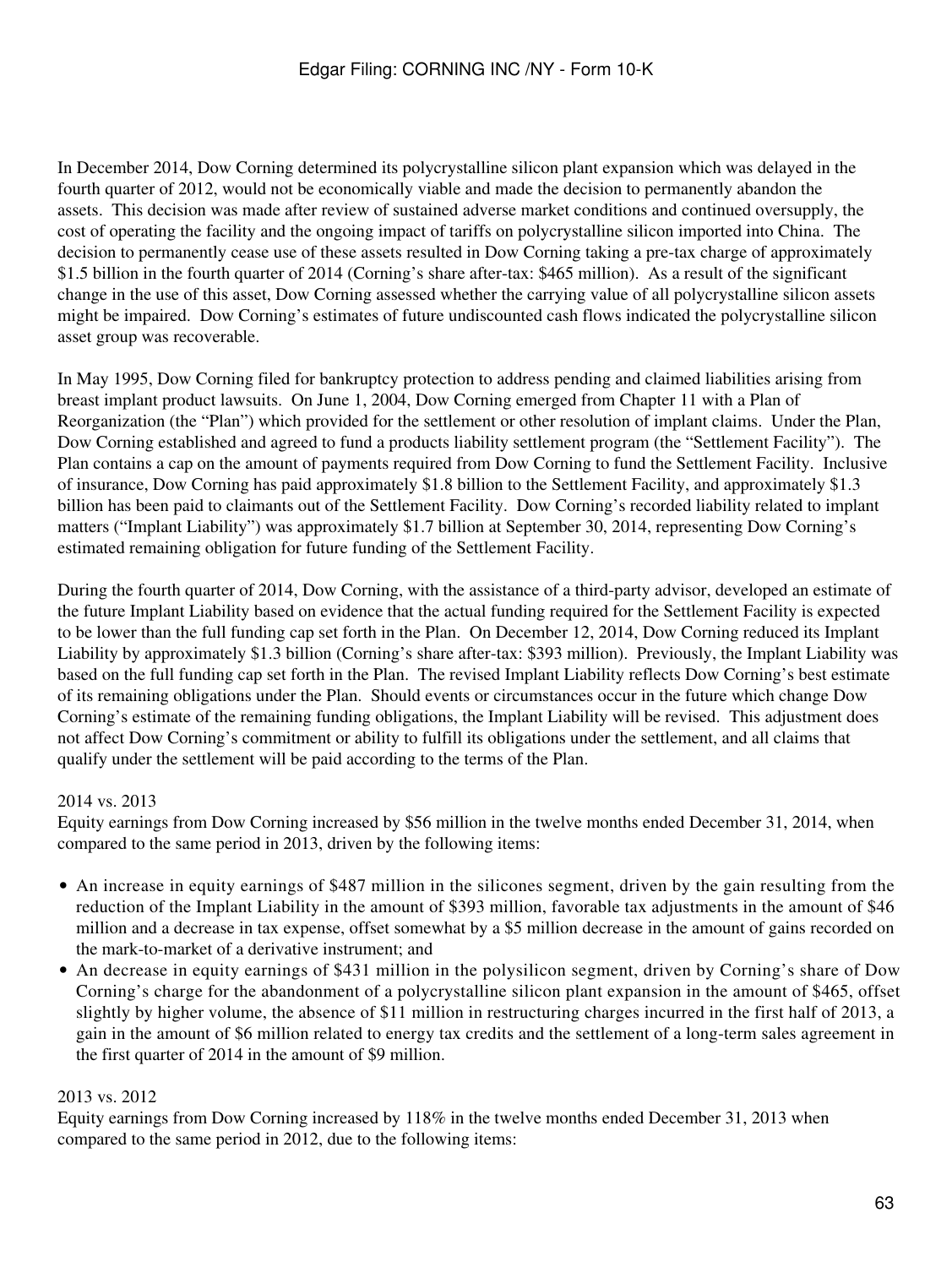- In the silicones segment, a gain of \$20 million associated with the termination of a long-term sales agreement, the positive impact of the recognition of a derivative instrument in the amount of \$16 million, the absence of the 2012 restructuring charge of \$30 million, coupled with cost reduction resulting from these actions, and lower variable compensation costs. The increase in earnings was partially offset by the negative impact of price declines and weaker demand in Asia and the Americas; and
- In the polysilicon segment, the absence of the impairment charge of \$57 million recorded in 2012 related to the abandonment of a polycrystalline silicon plant expansion, offset by Corning's share of restructuring charges at Hemlock in the amount of \$11 million and the absence of the gain of \$10 million associated with the resolution of a contract dispute.

[Index](#page-155-0) -33-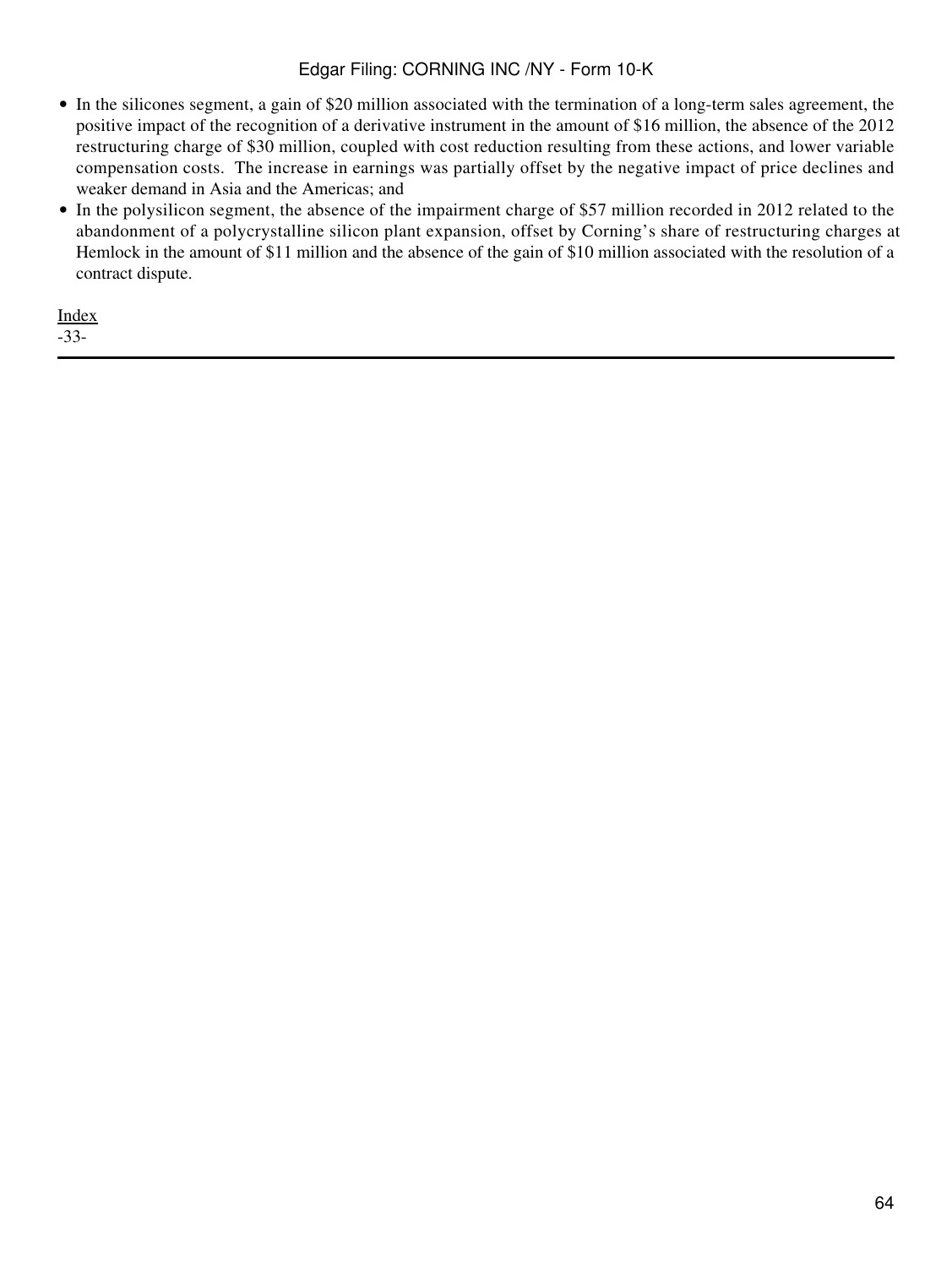#### Other Income, Net

"Other income, net" in Corning's consolidated statements of income includes the following (in millions): Years ended December 31,

|                                                         | 2014    | 2013 | 2012 |
|---------------------------------------------------------|---------|------|------|
| Royalty income from Samsung Corning Precision Materials |         | 56   | 83   |
| Foreign currency transaction and hedge gains, net       | \$1,352 | 500  |      |
| Loss on retirement of debt                              |         |      | (26) |
| Foreign government subsidy                              |         | 55   |      |
| Other, net                                              | 39      | 56   | 18   |
| Total                                                   | 1.394   | 667  | 83   |

Beginning in the first quarter of 2014, due to the Acquisition and consolidation of Samsung Corning Precision Materials (now Corning Precision Materials), royalty income from Corning Precision Materials is no longer recognized in Corning's consolidated statement of income.

Included in the line item Foreign currency transaction and hedge gains, net, for the years ended December 31, 2014 and 2013 is the impact of purchased collars and average forward contracts which hedge our translation exposure resulting from movements in the Japanese yen against the U.S. dollar and its impact on our net earnings. In the years ended December 31, 2014 and 2013, we recorded net pre-tax gains on our yen-denominated hedging programs in the amount of \$1,406 million and \$435 million, respectively, which included \$344 million and \$110 million of realized gains, respectively. These gains were driven by the mark-to-market valuation of the purchased collars and average forward contracts, and occurred due to the depreciation in the 2014 and 2013 exchange rates for the Japanese yen versus the U.S. dollar of 14% and 22%, respectively. The gross notional value outstanding for purchased collars and average rate forward contracts was \$9.8 billion at December 31, 2014 and \$6.8 billion at December 31, 2013. Refer to Item 7A Quantitative and Qualitative Disclosures About Market Risks for additional details.

In the second quarter of 2014, following the Acquisition, we entered into a portfolio of zero cost collars to hedge our exposure to movements in the Korean won and its impact on our net earnings. These zero cost collars have a gross notional value outstanding at December 31, 2014 of \$2.3 billion, and began settling quarterly in the third quarter of 2014 and will conclude at the end of 2015. The net pre-tax loss on these zero cost collars, which is also included in the line item Foreign currency transaction and hedge gains, net, was \$37 million for the twelve months ended December 31, 2014, and included \$6 million of realized losses.

#### Income Before Income Taxes

Income before income taxes for the year ended December 31, 2014, was negatively impacted by the depreciation of the Japanese yen versus the U.S. dollar in the amount of \$297 million.

#### Provision for Income Taxes

Our provision for income taxes and the related effective income tax rates were as follows (dollars in millions):

|                            | Years ended December 31, |       |          |  |
|----------------------------|--------------------------|-------|----------|--|
|                            | 2014                     | 2013  | 2012     |  |
| Provision for income taxes | \$1,096                  | \$512 | \$339    |  |
| Effective tax rate         | 30.7%                    | 20.7% | $17.2\%$ |  |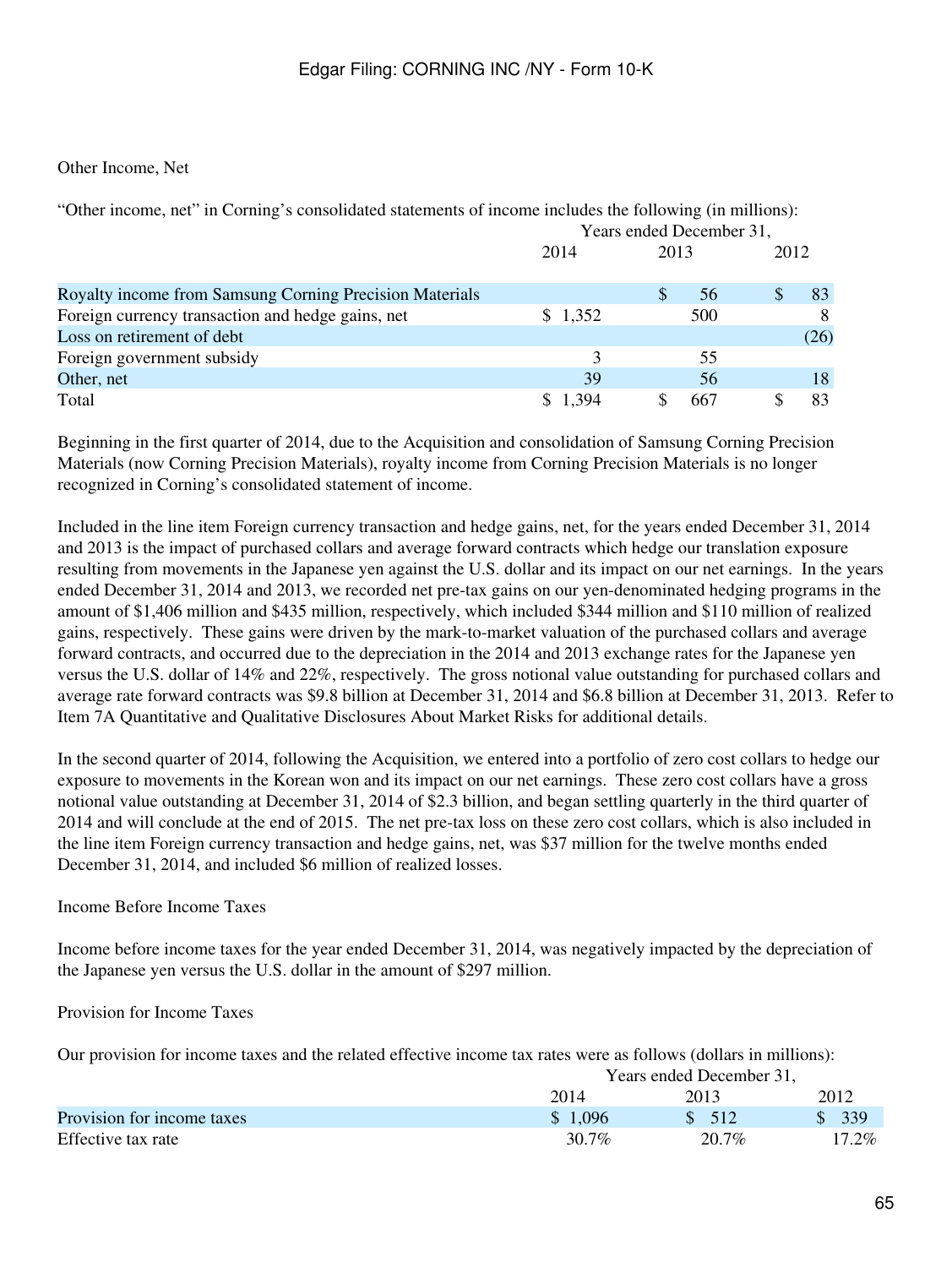The effective income tax rate for 2014 differed from the U.S. statutory rate of 35% primarily due to the following items:

- Rate differences on income (loss) of consolidated foreign companies, including the benefit of excess foreign tax credits attributable to a taxable intercompany loan made to the U.S., and
	- The impact of equity in earnings of nonconsolidated affiliates reported in the financials, net of tax.

Partially offsetting the benefits above is a \$177 million charge attributable to a change in judgment on the realizability of certain foreign deferred taxes assets in Germany and Japan.

[Index](#page-155-0) -34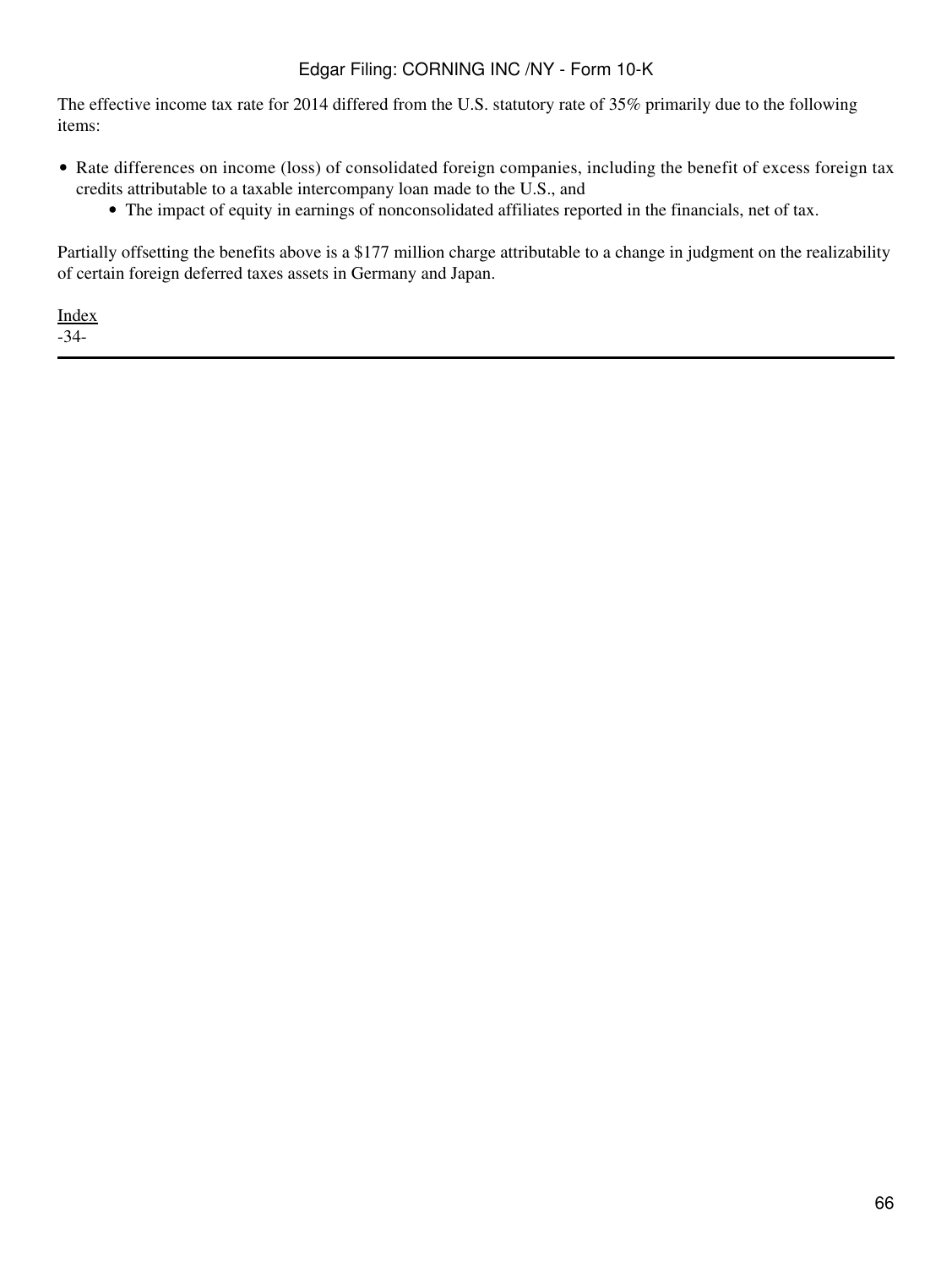The effective income tax rate for 2013 differed from the U.S. statutory rate of 35% primarily due to the following items:

- Rate differences on income (loss) of consolidated foreign companies;
- The impact of equity in earnings of nonconsolidated affiliates reported in the financials, net of tax;
	- The benefit of tax incentives in foreign jurisdictions, primarily Taiwan; and
- Tax benefit of \$54 million for the impact of the American Taxpayer Relieve Act enacted on January 3, 2013 and made retroactive to 2012.

Partially offsetting the benefits above is a \$48 million charge attributable to a change in the judgment regarding the realizability of certain foreign and state deferred tax assets.

Corning has valuation allowances on certain shorter-lived deferred tax assets such as those represented by capital loss and state tax net operating loss carry forwards, as well as other foreign net operating loss carryforwards, because we cannot conclude that it is more likely than not that we will earn income of the character or amount required to utilize these assets before they expire. The amount of U.S. and foreign deferred tax assets that have remaining valuation allowances at December 31, 2014 and 2013 was \$298 million and \$286 million, respectively.

Corning continues to indefinitely reinvest substantially all of its foreign earnings, with the exception of approximately \$10 million of current earnings that have very low or no tax cost associated with their repatriation. Our current analysis indicates that we have sufficient U.S. liquidity, including borrowing capacity, to fund foreseeable U.S. cash needs without requiring the repatriation of foreign cash. One time or unusual items that may impact our ability or intent to keep our foreign earnings and cash indefinitely reinvested include significant U.S. acquisitions, stock repurchases, shareholder dividends, changes in tax laws, derivative contract settlements or the development of tax planning ideas that allow us to repatriate earnings at minimal or no tax cost, and/or a change in our circumstances or economic conditions that negatively impact our ability to borrow or otherwise fund U.S. needs from existing U.S. sources. As of December 31, 2014, taxes have not been provided on approximately \$10.3 billion of accumulated foreign unremitted earnings that are expected to remain invested indefinitely. While it remains impracticable to calculate the tax cost of repatriating our total unremitted foreign earnings, such cost could be material to the results of operations of Corning in a particular period.

Our foreign subsidiary in Taiwan operates under various tax holiday arrangements. The nature and extent of such arrangements vary, and the benefits of such arrangements phase out through 2018. The impact of the tax holidays on our effective rate is a reduction in the rate of 0.4, 1.2 and 1.7 percentage points for 2014, 2013 and 2012, respectively.

While we expect the amount of unrecognized tax benefits to change in the next 12 months, we do not expect the change to have a significant impact on the results of operations or our financial position.

Refer to Note 6 (Income Taxes) to the Consolidated Financial Statements for further details regarding income tax matters.

Net Income Attributable to Corning Incorporated

As a result of the items discussed above, net income and per share data was as follows (in millions, except per share amounts):

> Years ended December 31, 2014 2013 2012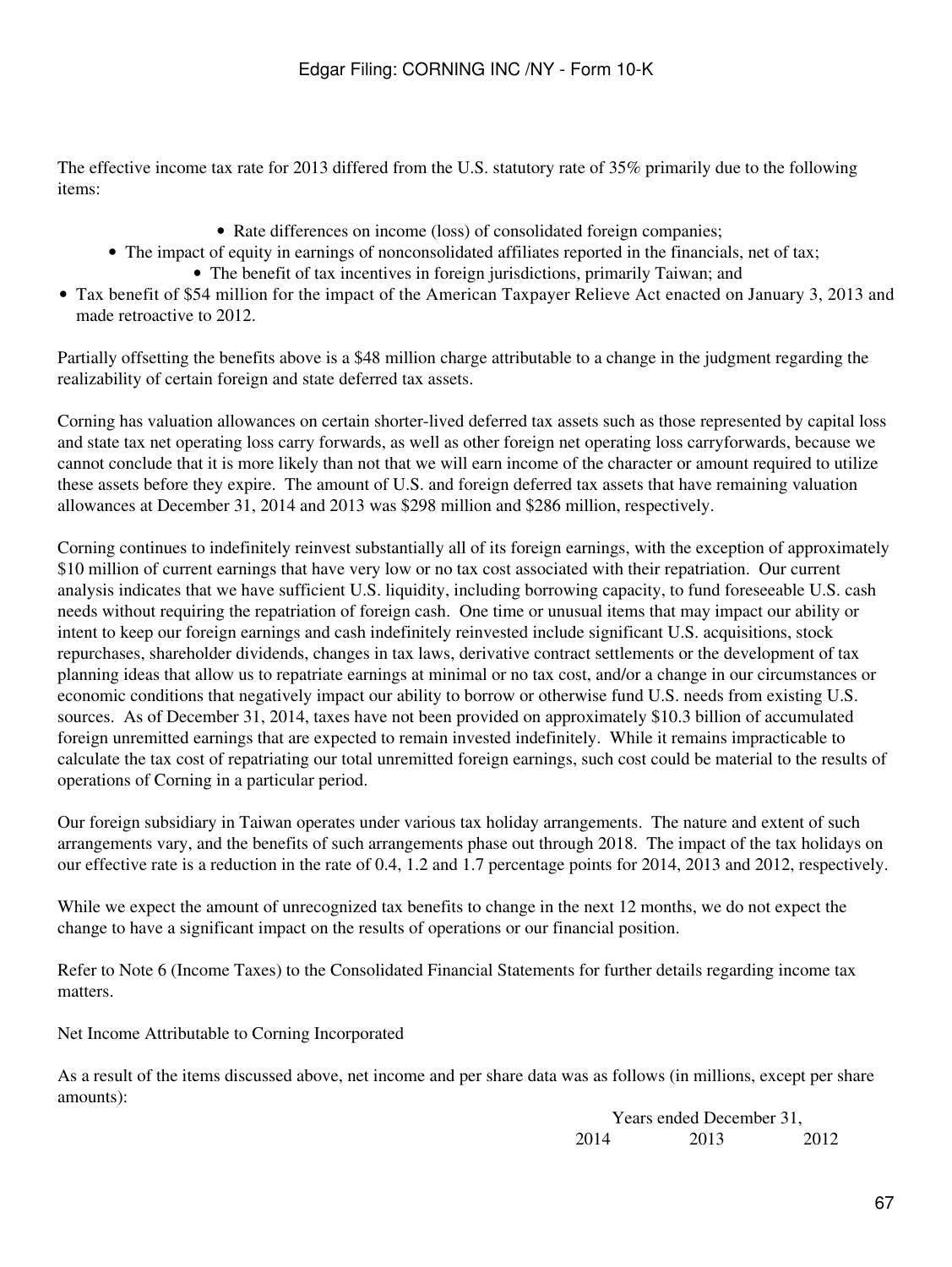| Net income attributable to Corning Incorporated | \$2,472               | \$1,961 | \$1,636 |
|-------------------------------------------------|-----------------------|---------|---------|
| Basic earnings per common share                 | 1.82                  | 1.35    | \$1.10  |
| Diluted earnings per common share               | 1.73<br>$\mathcal{S}$ | 1.34    | 1.09    |
| Shares used in computing per share amounts      |                       |         |         |
| Basic earnings per common share                 | 1,305                 | 1,452   | 1,494   |
| Diluted earnings per common share               | 1.427                 | 1.462   | 1,506   |

[Index](#page-155-0) -35-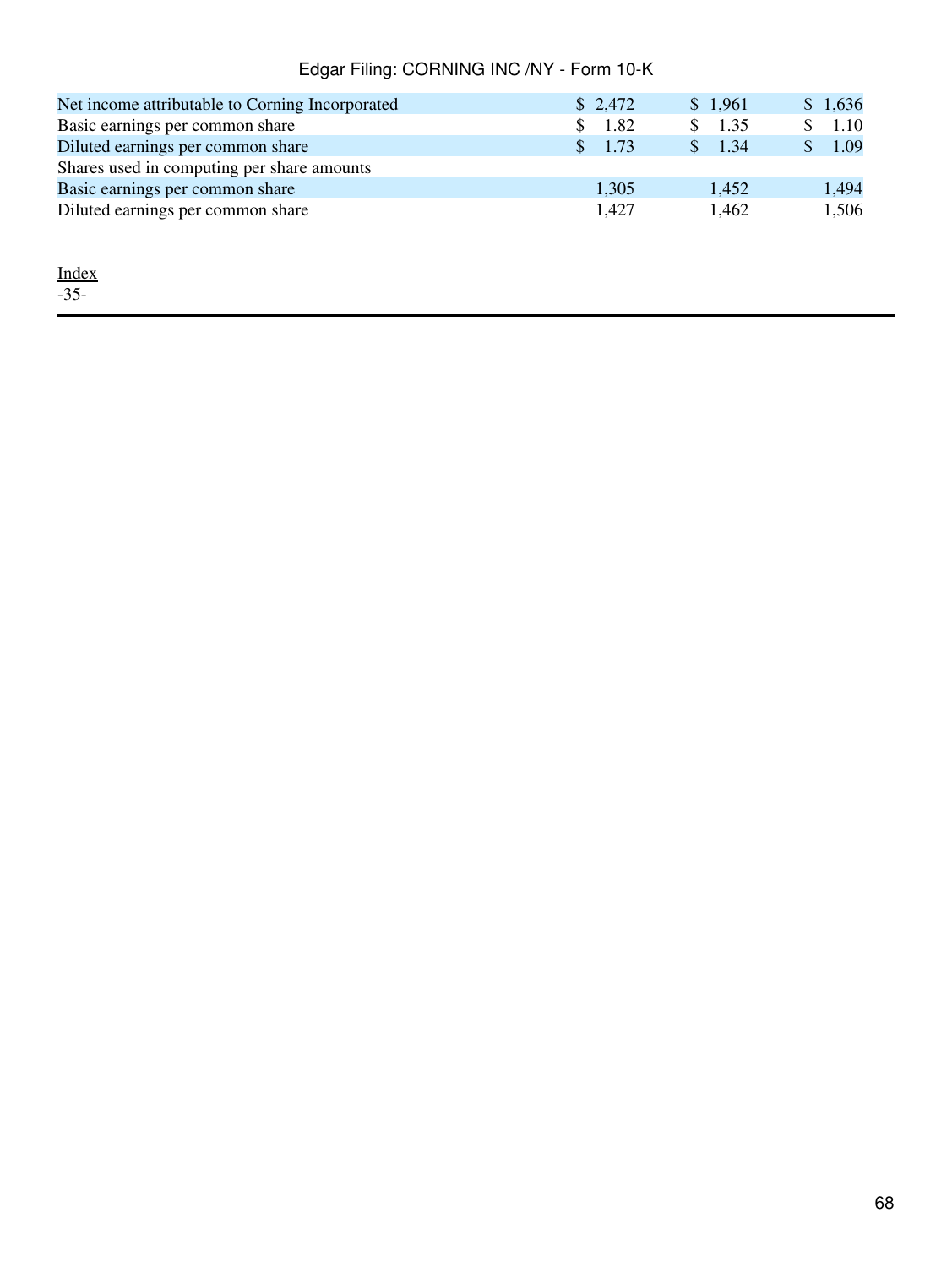### Comprehensive Income

|                                                           | Years ended December 31, |              |              |  |
|-----------------------------------------------------------|--------------------------|--------------|--------------|--|
| (In millions)                                             | 2014                     | 2013         | 2012         |  |
| Net income attributable to Corning Incorporated           | \$2,472                  | \$1,961      | 1,636<br>SS. |  |
| Foreign currency translation adjustments and other        | (1,073)                  | (682)        | (179)        |  |
| Net unrealized (losses) gains on investments              | (1)                      | 2            | 13           |  |
| Unamortized (losses) gains and prior service costs for    |                          |              |              |  |
| postretirement benefit plans                              | (281)                    | 392          | (1)          |  |
| Net unrealized gains (losses) on designated hedges        | 4                        | (24)         | 47           |  |
| Other comprehensive loss, net of tax (Note 17)            | (1,351)                  | (312)        | (120)        |  |
|                                                           |                          |              |              |  |
| Comprehensive income attributable to Corning Incorporated | \$1,121                  | 1.649<br>\$. | \$1,516      |  |

#### 2014 vs. 2013

For the year ended December 31, 2014, comprehensive income decreased by \$528 million when compared to the same period in 2013, driven by an increase in unamortized losses for postretirement benefit plans and the negative impact of the change in foreign currency translation adjustments, offset by an increase of \$511 million in net income attributable to Corning Incorporated.

The increase in unamortized losses for postretirement benefit plans in the amount of \$673 million is driven mainly by changes to the discount rate and mortality assumptions used to value Corning's U.S. pension and postretirement medical and life benefit plan ("OPEB") obligations and the benefit plan obligations of our equity affiliate Dow Corning at December 31, 2014. Corning and Dow Corning adopted the Society of Actuaries mortality table RP-2014 published in October, 2014, along with an updated improvement scale, and the discount rate for our U.S. benefit plans decreased between 75 and 100 basis points. At December 31, 2014, the decrease in discount rates and the change in the mortality assumption for our U.S. plans led to an actuarial after-tax loss of approximately \$281 million versus a gain in 2013 of \$392 million. The loss of \$281 million occurring in 2014 included the impact to our U.S. pension and OPEB plans from the mortality table change in the amount of \$88 million, the impact of \$89 million from changes in other actuarial assumptions and \$124 million from our equity affiliate Dow Corning, offset by reclassifications to the income statement of \$20 million after-tax related to U.S. non-qualified and international pension plans. Because the actuarial loss for our U.S qualified pension plan did not fall outside of the corridor, which is defined as equal to 10% of the greater of the benefit obligation or the market-related value of plan assets at the beginning of the year, it was recorded in accumulated other comprehensive income ("AOCI") and did not impact net income for the year ended December 31, 2014.

The increase in the loss on foreign currency translation adjustments for the year ended December 31, 2014 in the amount of \$391 million was driven by the following items: 1) the increase in the loss in the translation of Corning's consolidated subsidiaries in the amount of \$65 million, which resulted primarily from the depreciation of the Japanese yen to U.S. dollar translation rate during 2014; 2) the increase in the loss in the translation of Corning's equity method investments in the amount of \$190 million; and 3) the reclassification of a gain to net income in the amount of \$136 million related to the Acquisition of Samsung Corning Precision Materials.

#### 2013 vs. 2012

For the year ended December 31, 2013, comprehensive income increased by \$133 million, when compared to the same period in 2012, driven by an increase in net income attributable to Corning Incorporated and an increase in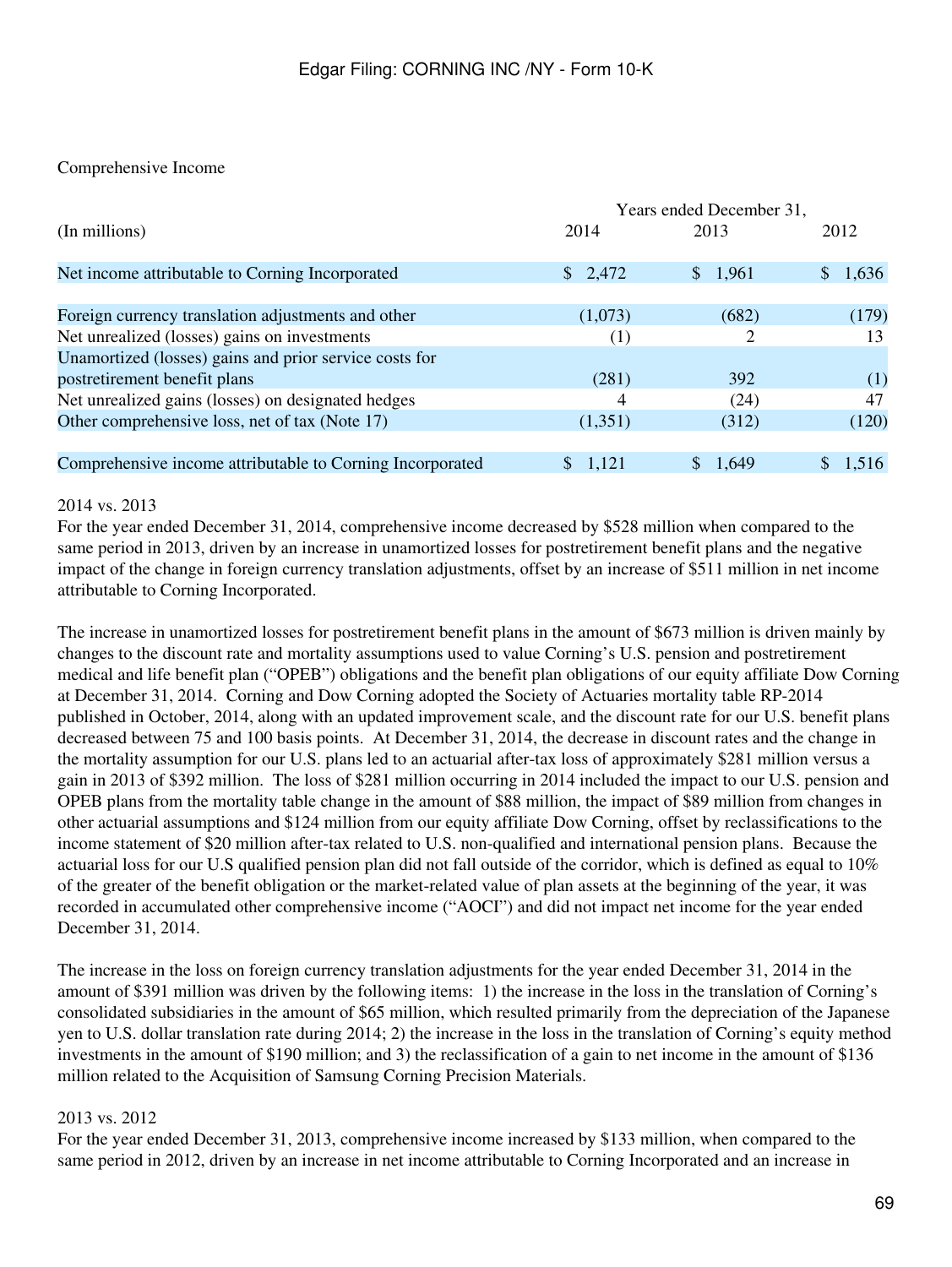unamortized gains for postretirement benefit plans, offset partially by the increase in the loss on foreign currency translation adjustments.

The increase in the amount of unamortized gains for postretirement benefit plans is due to an increase of between 75 and 100 basis points in the discount rates used to value Corning's U.S. pension and postretirement medical and life benefit plan ("OPEB") obligations and the benefit plan obligations of our equity affiliate Dow Corning. At December 31, 2013, the increase in discount rates led to an actuarial after-tax gain of \$392 million. Because this gain did not fall outside of the corridor, which is defined as equal to 10% of the greater of the benefit obligation or the market-related value of plan assets at the beginning of the year, the gain was recorded in AOCI and did not impact net income for the year ended December 31, 2013.

[Index](#page-155-0) -36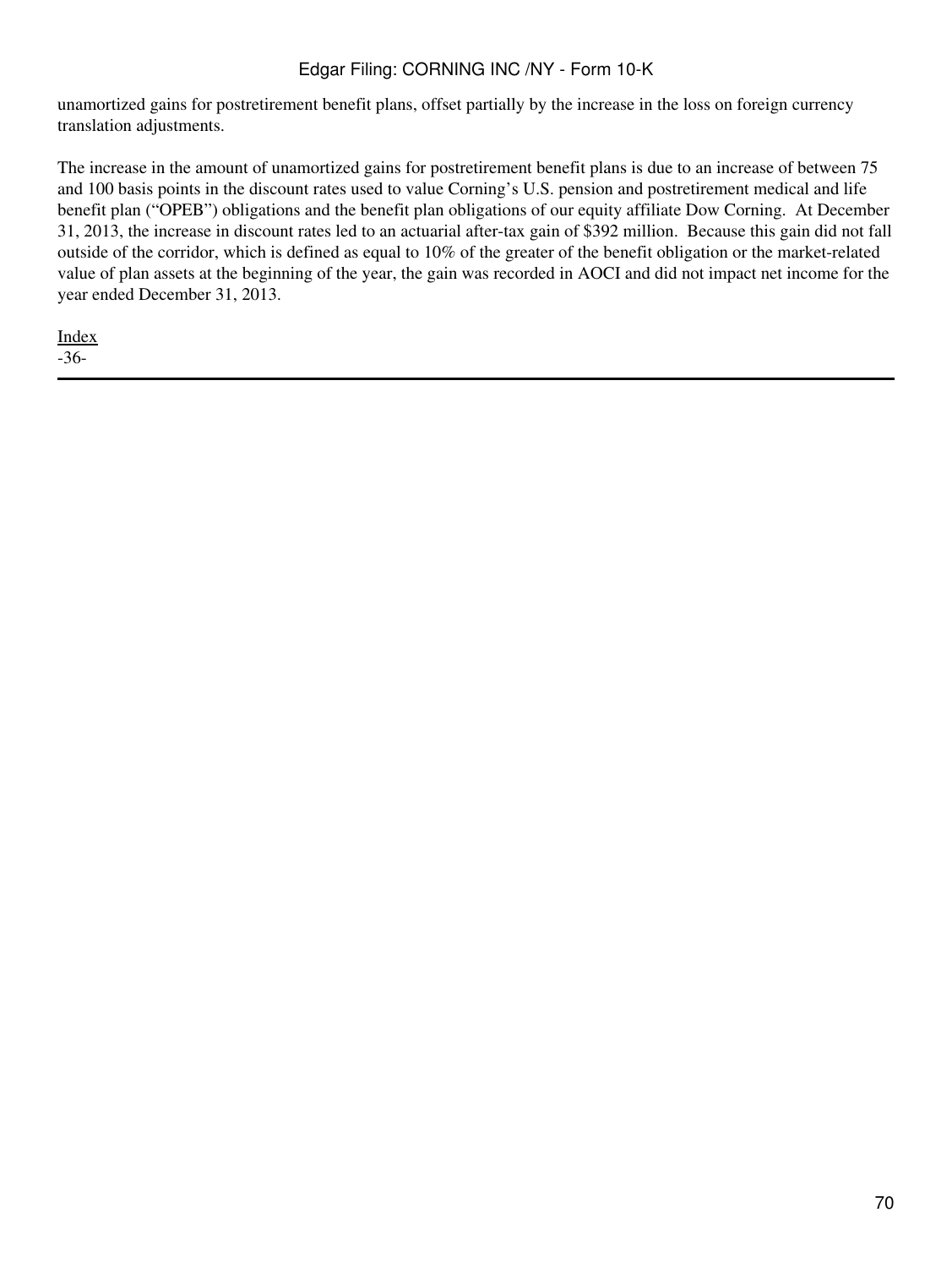The increase in the loss on foreign currency translation adjustments for the year ended December 31, 2013 in the amount of \$503 million was driven by the following items: 1) the increase in the loss in the translation of Corning's consolidated subsidiaries in the amount of \$317 million, which resulted primarily from the depreciation of the Japanese yen to U.S. dollar translation rate during 2013; 2) the increase in the loss in the translation of Corning's equity method investments in the amount of \$238 million, which is attributed to the change in the Korean won to U.S. dollar translation rate during 2013, which impacted our equity affiliate Samsung Corning Precision Materials; and 3) the absence of the 2012 reclassification of a gain to net income in the amount of \$52 million related to the gain on the liquidation of a foreign subsidiary.

See Note 13 (Employee Retirement Plans) and Note 17 (Shareholders' Equity) for additional details.

#### CORE PERFORMANCE MEASURES

In managing the Company and assessing our financial performance, we supplement certain measures provided by our consolidated financial statements with measures adjusted to exclude certain items, to arrive at Core Performance measures. We believe reporting Core Performance measures provides investors greater transparency to the information used by our management team to make financial and operational decisions. Net sales, equity in earnings of affiliated companies, and net income are adjusted to exclude the impacts of changes in the Japanese yen and Korean won, the impact of the purchased and zero cost collars, average forward contracts and other yen-related transactions, acquisition-related costs, the 2013 results of the polysilicon business of our equity affiliate Dow Corning Corporation, discrete tax items, restructuring and restructuring-related charges, certain litigation and regulatory expenses, pension mark-to-market adjustments, and other items which do not reflect on-going operating results of the Company or our equity affiliates. Management discussion and analysis on our reportable segments has also been adjusted for these items. These measures are not prepared in accordance with U.S. Generally Accepted Accounting Principles ("GAAP"). We believe investors should consider these non-GAAP measures in evaluating our results as they are more indicative of our core operating performance and how management evaluates our operational results and trends. These measures are not, and should not be viewed as a substitute for U.S. GAAP reporting measures. For a reconciliation of non-GAAP performance measures and a further discussion of the measures, please see "Reconciliation of Non-GAAP Measures" below.

#### RESULTS OF OPERATIONS – CORE PERFORMANCE MEASURES

Selected highlights from our continuing operations follow (in millions):

|                                       |          |                      | $\%$ change                     |           |           |
|---------------------------------------|----------|----------------------|---------------------------------|-----------|-----------|
|                                       | 2014     | 2013                 | 2012                            | 14 vs. 13 | 13 vs. 12 |
| Core net sales                        | \$10,217 | \$7,948              | \$7,605                         | 29        |           |
| Core equity in earnings of affiliated |          |                      |                                 |           |           |
| companies                             | 311      | 595<br><sup>\$</sup> | $\frac{\text{S}}{\text{S}}$ 713 | 48        | (17)      |
| Core earnings attributable to Corning |          |                      |                                 |           |           |
| Incorporated                          | \$2,185  | \$1,797              | \$1,595                         | 22        |           |

#### Core Net Sales

Corning's core net sales in the year ended December 31, 2014 improved in all of our segments, increasing by \$2,269 million to \$10,217 million, when compared to the same period in 2013. Driving the growth in core net sales are the following items: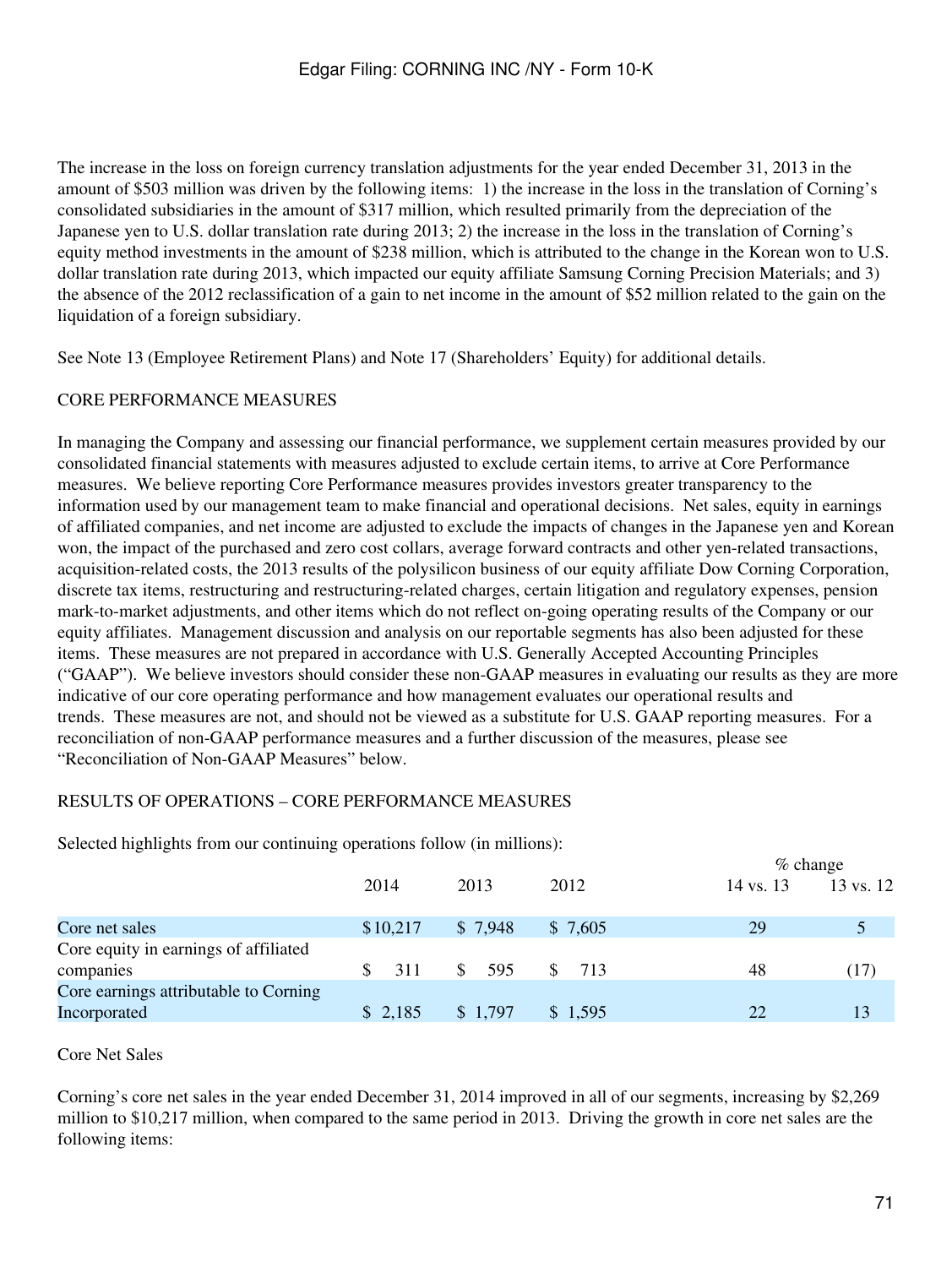- Display Technologies increased by \$1.7 billion, due to the consolidation of Corning Precision Materials, which increased sales by \$1.9 billion, and an increase in volume that was slightly more than 10% in percentage terms, offset somewhat by price declines in the mid-teens;
- Optical Communications increased by \$326 million, driven by an increase in sales of carrier network products in the amount of \$254 million, largely due to growth in North America and Europe, up \$113 million and \$46 million, respectively, the impact of a full year of sales from a small acquisition and the consolidation of an investment due to a change in control that occurred at the end of the second quarter of 2013, which added \$53 million, and an increase of \$72 million in enterprise network products. These increases were offset slightly by a \$52 million decrease in optical fiber sales in China;
	- An increase of \$173 million in the Environmental Technologies segment, due mainly to an increase in demand for our heavy duty diesel products, driven by new governmental regulations in Europe and China, and increased demand for Class 8 vehicles in North America. Automotive substrate sales were also strong, increasing 9%, on increased demand in Europe and China;
- Specialty Materials improved by \$35 million, driven by an increase in sales of advanced optics products. Corning Gorilla Glass sales remained consistent with the prior year, with volume increases offset by an unfavorable shift in product mix and price declines; and
- Life Sciences increased by \$11 million, driven by growth in North America and China, up \$12 million and \$5 million, respectively.

[Index](#page-155-0) -37-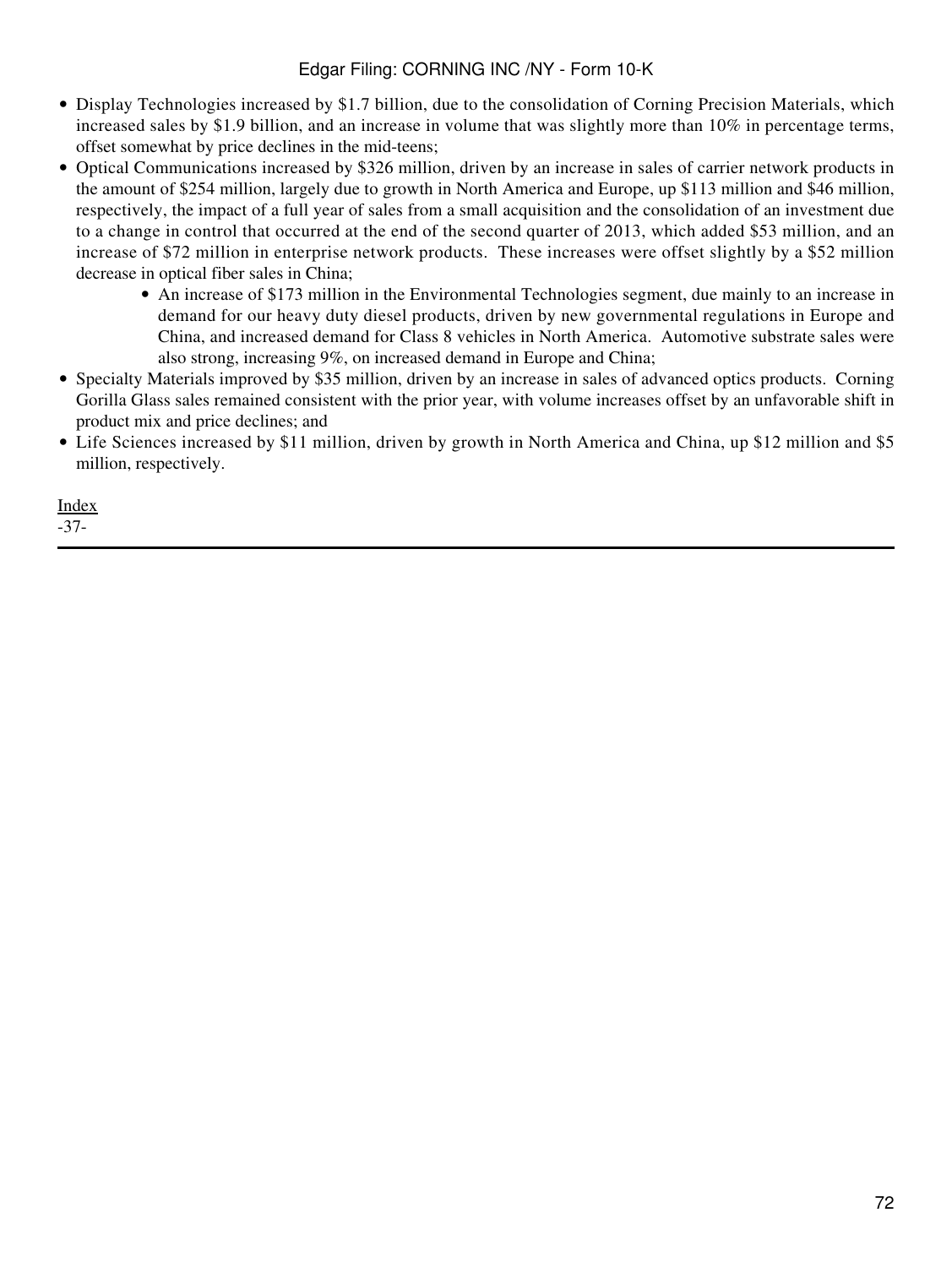For the year ended December 31, 2013, core net sales increased by 5% when compared to the same period in 2012. Higher net core sales in the Display Technologies, Optical Communications and Life Sciences segments were offset slightly by declines in the Environmental Technologies and Specialty Materials segments. The change in core net sales was driven by the following events:

- In the Display Technologies segment, volume increases in the mid-twenties in percentage terms more than offset price declines in the mid-teens, which drove an increase in core sales of \$173 million, or 7%;
- Optical Communications increased by \$196 million, driven by an increase in sales of our carrier products in the amount of \$163 million, largely due to the ramp-up of the fiber-to-the-premises initiative in Australia, which increased by \$28 million, an increase of \$23 million in sales of wireless products and higher sales of cable products in North America, China and Europe, up \$52 million, \$33 million and \$26 million, respectively;
- An increase in the Life Sciences segment of \$194 million, driven by the impact of the acquisition of the Discovery Labware business in the fourth quarter of 2012;
- In the Environmental Technologies segment, while automotive product sales remained relatively consistent with the prior year, core sales of our diesel products declined by 9%; and
- A decline of \$176 million in the Specialty Materials segment, due to a 17% decline in Corning Gorilla Glass sales.

Core Equity in Earnings of Affiliated Companies

The following provides a summary of core equity in earnings of affiliated companies (in millions):

|                                            |                      |       |               |           | $%$ change |
|--------------------------------------------|----------------------|-------|---------------|-----------|------------|
|                                            | 2014                 | 2013  | 2012          | 14 vs. 13 | 13 vs. 12  |
| <b>Samsung Corning Precision Materials</b> |                      | \$419 | 549           |           | (24)       |
| Dow Corning *                              | 287<br><sup>\$</sup> | \$145 | 143           | 98        |            |
| All other                                  | 24                   | 31    | <sup>21</sup> | (23)      | 48         |
| Total core equity earnings                 | 311                  | 595   | 713           | (48)      | (17)       |

\*In 2013 and 2012, we excluded the operating results of Dow Corning's consolidated subsidiary Hemlock Semiconductor, a producer of polycrystalline silicon, to remove the impact of the severe unpredictability and instability in the polysilicon market.

Core equity earnings of affiliated companies decreased in the twelve months ended December 31, 2014, when compared to the same period last year, reflecting the Acquisition and consolidation of Samsung Corning Precision Materials, offset somewhat by an increase in equity earnings from Dow Corning.

#### Dow Corning

The following table provides a summary of core equity earnings from Dow Corning, by component (in millions):

|                                           | Year ended December 31, |  |                 |    |      |  |
|-------------------------------------------|-------------------------|--|-----------------|----|------|--|
|                                           | 2014                    |  |                 |    | 2012 |  |
| <b>Silicones</b>                          | 197                     |  | $\frac{145}{ }$ | S. | 143  |  |
| Polysilicon (Hemlock Semiconductor Group) | 90                      |  |                 |    | 25   |  |
| <b>Total Dow Corning</b>                  | -287                    |  | \$ 176          |    | 168  |  |

The following table reconciles the non-GAAP financial measure of equity earnings from Dow Corning to its most directly comparable GAAP financial measure:

2014 2013 2012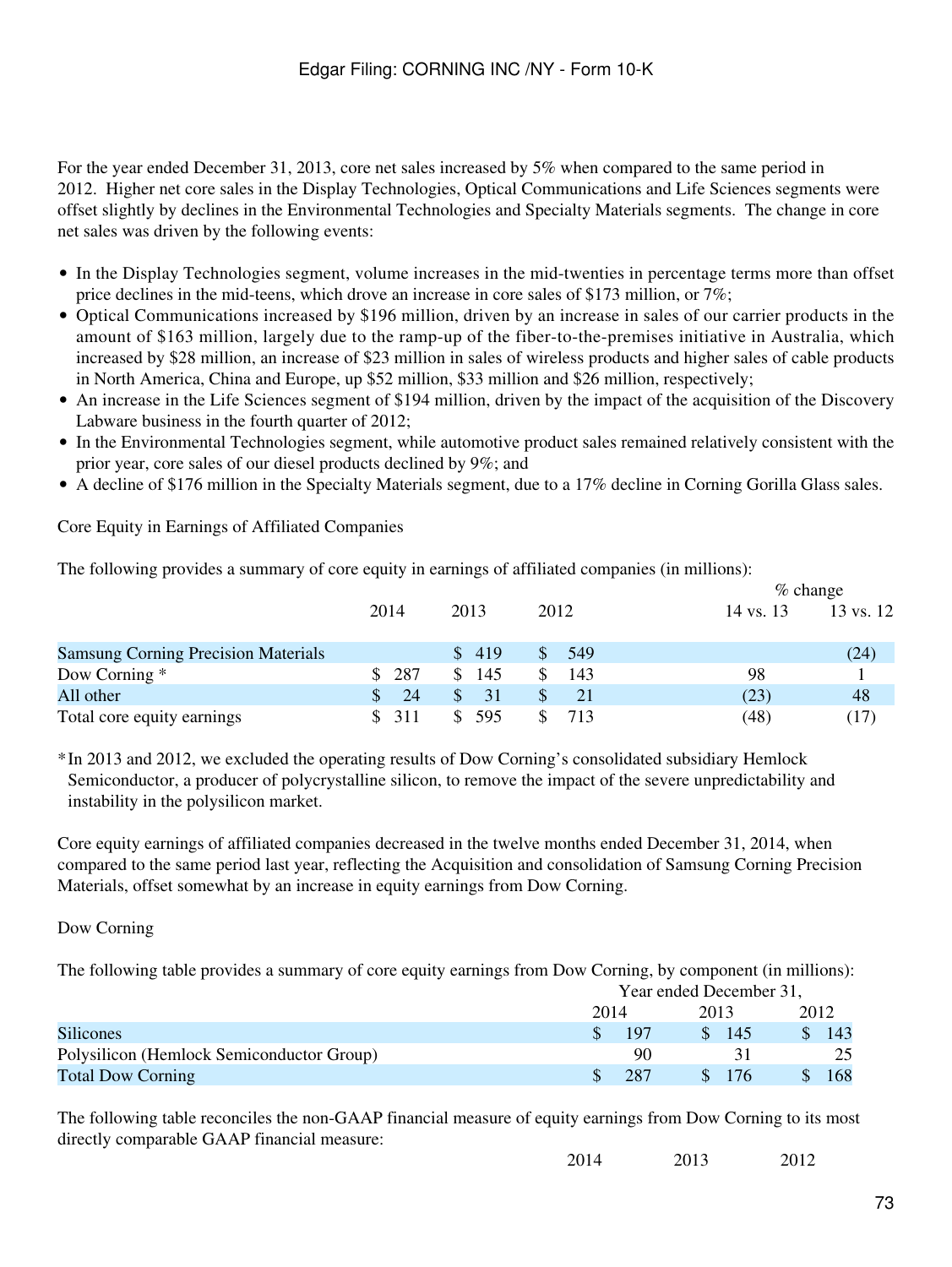| As reported                                                                                                  | 252 | 196  | 90  |  |
|--------------------------------------------------------------------------------------------------------------|-----|------|-----|--|
| Hemlock Semiconductor operating results (3)                                                                  |     | (31  | (25 |  |
| Hemlock Semiconductor non-operating results (3)                                                              |     | O    |     |  |
| Equity in earnings of affiliated companies (9)                                                               | 35  | (19) |     |  |
| Core Performance measures                                                                                    | 287 | 145  | 143 |  |
| See Dent 1, Item 7, Menogement's Discussion and Apolysic of Einengial Condition and Decults of One wations D |     |      |     |  |

See Part 1, Item 7. Management's Discussion and Analysis of Financial Condition and Results of Operations, Results of Operations – Core Performance Measures, "Items which we exclude from GAAP measures to arrive at Core Performance measures" for the descriptions of the footnoted reconciling items.

[Index](#page-155-0) -38-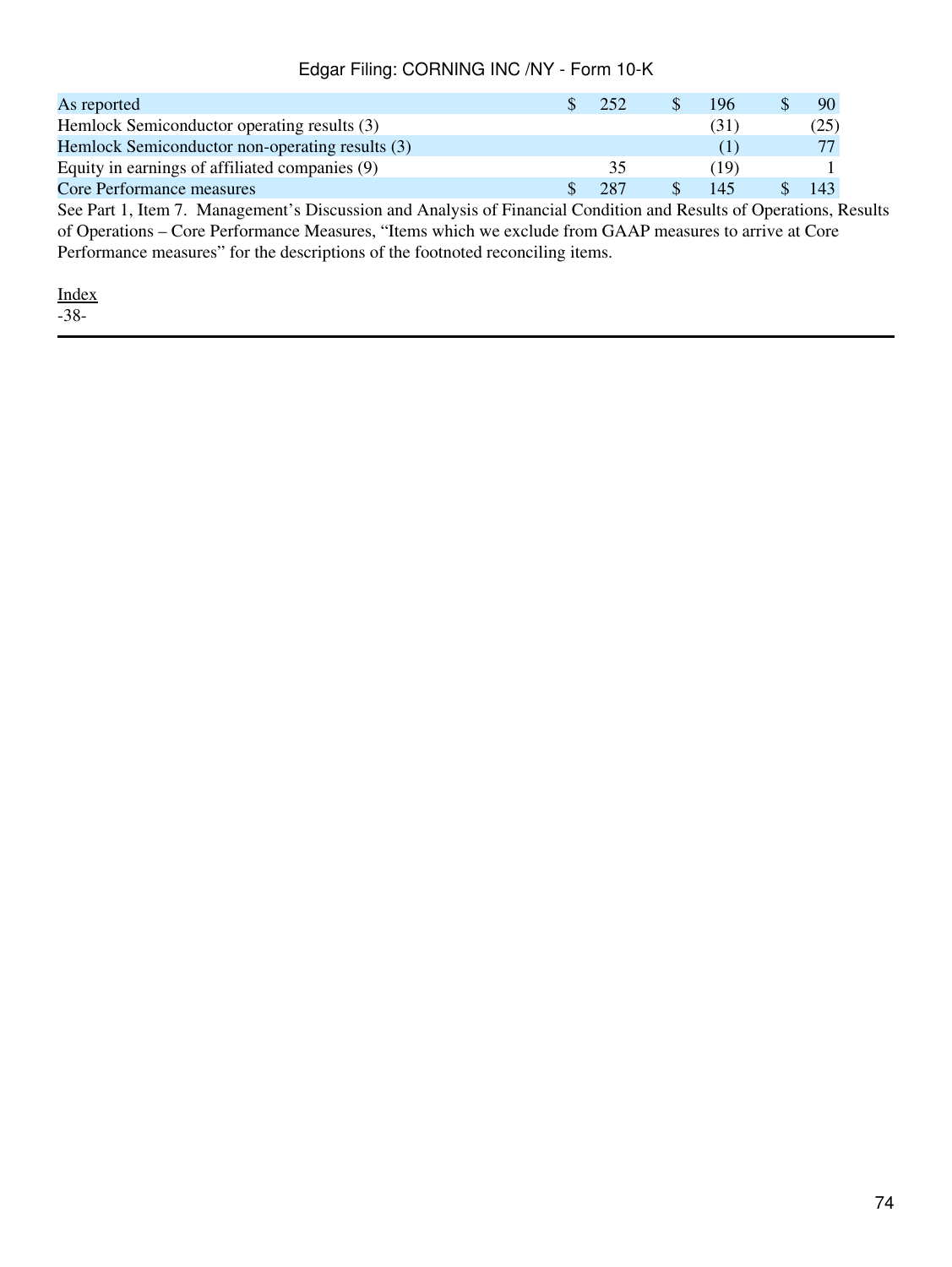### 2014 vs. 2013

Core equity earnings from Dow Corning increased in the twelve months ended December 31, 2014, when compared to the same period in 2013, driven by higher earnings in both the silicones and polysilicon segments. Driving the increase was a decrease in tax expense in the silicones segment and higher volume and improved manufacturing performance in the polysilicon segment.

#### 2013 vs. 2012

Core equity earnings of affiliated companies declined by 17% in the year ended December 31, 2013, when compared to the same period in 2012. Equity earnings from Samsung Corning Precision Materials decreased by \$130 million, or 24%, driven primarily by price declines in the mid-teens in percentage terms and higher taxes due to the expiration of tax holidays in the amount of \$54 million. Slightly offsetting the decline were manufacturing improvements in the amount of \$28 million. Core equity earnings from Dow Corning were relatively consistent in the twelve months ended December 31, 2013, when compared to the same period in 2012, with lower prices and weaker demand for silicone products in Europe and China and higher interest expense offset by a reduction in costs as a result of restructuring actions implemented in the fourth quarter of 2012.

#### Core Earnings

When compared to the same period last year, core earnings increased in the twelve months ended December 31, 2014 by \$388 million, or 22%, driven by the following items (amounts presented after-tax):

- The impact of the consolidation of Corning Precision Materials and the resulting cost reductions and efficiencies gained through synergies;
- An increase in core equity earnings from Dow Corning, driven by a decrease in tax expense, improved manufacturing efficiency and an increase in volume;
- An increase of \$57 million in the Environmental Technologies segment, driven by an increase in demand for our diesel products and improved manufacturing efficiency; and
- An increase of \$35 million in the Optical Communications segment, driven by higher sales of carrier network and enterprise network products.

The increase in core earnings for the year ended December 31, 2014 was offset somewhat by price declines in the mid-teens in percentage terms outpacing an increase in volume slightly higher than 10% in our Display Technologies segment.

When compared to the same period last year, core earnings increased in the twelve months ended December 31, 2013 by \$202 million, or 13%, driven by the following items:

- Higher core earnings in the Optical Communications, Life Sciences, Environmental Technologies and Display Technologies segments in the amounts of \$59 million, \$44 million, \$11 million and \$7 million, respectively; and
- Lower operating expenses in the amount of \$49 million, driven by a decrease in variable compensation and cost control measures implemented by our segments.

Included in core earnings for the years ended December 31, 2014, 2013 and 2012 is net periodic pension expense in the amount of \$74 million, \$37 million and \$63 million, respectively, which excludes the annual pension mark-to-market adjustments. In 2014, 2013 and 2012, the mark-to-market adjustments were a pre-tax loss in the amount of \$29 million, a gain in the amount of \$30 million and a loss in the amount of \$217 million, respectively. Refer to Note 13 (Employee Retirement Plans) to the Consolidated Financial Statements for additional information.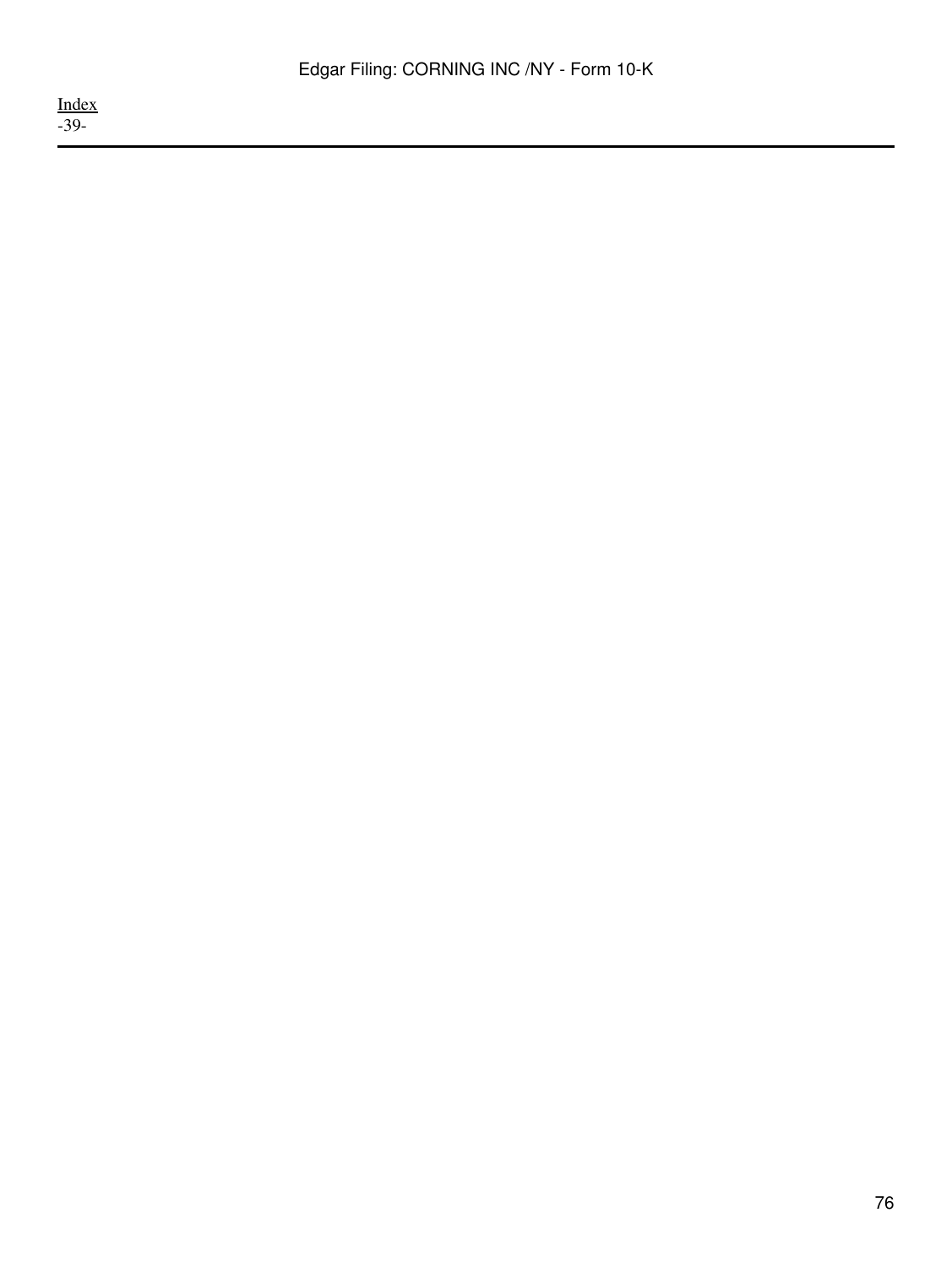### Core Earnings per Common Share

The following table sets forth the computation of core basic and core diluted earnings per common share (in millions, except per share amounts):

|                                                          | 2014         |       | 2013 |       | 2012 |       |
|----------------------------------------------------------|--------------|-------|------|-------|------|-------|
| Core earnings attributable to Corning Incorporated       | \$.          | 2,185 | \$   | 1,797 | \$   | 1,595 |
| Less: Series A convertible preferred stock dividend      |              | 94    |      |       |      |       |
| Core earnings available to common stockholders - basic   |              | 2,091 |      | 1,797 |      | 1,595 |
| Add: Series A convertible preferred stock dividend       |              | 94    |      |       |      |       |
| Core earnings available to common stockholders - diluted | <sup>S</sup> | 2,185 | \$   | 1,797 |      | 1,595 |
|                                                          |              |       |      |       |      |       |
| Weighted-average common shares outstanding - basic       |              | 1,305 |      | 1,452 |      | 1,494 |
| Effect of dilutive securities:                           |              |       |      |       |      |       |
| Stock options and other dilutive securities              |              | 12    |      | 10    |      | 12    |
| Series A convertible preferred stock                     |              | 110   |      |       |      |       |
| Weighted-average common shares outstanding - diluted     |              | 1,427 |      | 1,462 |      | 1,506 |
| Core basic earnings per common share                     | \$           | 1.60  | \$   | 1.24  | \$   | 1.07  |
| Core diluted earnings per common share                   |              | 1.53  | \$   | 1.23  | \$   | 1.06  |

#### Reconciliation of Non-GAAP Measures

We utilize certain financial measures and key performance indicators that are not calculated in accordance with GAAP to assess our financial and operating performance. A non-GAAP financial measure is defined as a numerical measure of a company's financial performance that (i) excludes amounts, or is subject to adjustments that have the effect of excluding amounts, that are included in the comparable measure calculated and presented in accordance with GAAP in the statement of income or statement of cash flows, or (ii) includes amounts, or is subject to adjustments that have the effect of including amounts, that are excluded from the comparable measure as calculated and presented in accordance with GAAP in the statement of income or statement of cash flows.

Core net sales, core equity earnings of affiliated companies and core earnings are non-GAAP financial measures utilized by our management to analyze financial performance without the impact of items that are driven by general economic conditions and events that do not reflect the underlying fundamentals and trends in the Company's operations.

[Index](#page-155-0) -40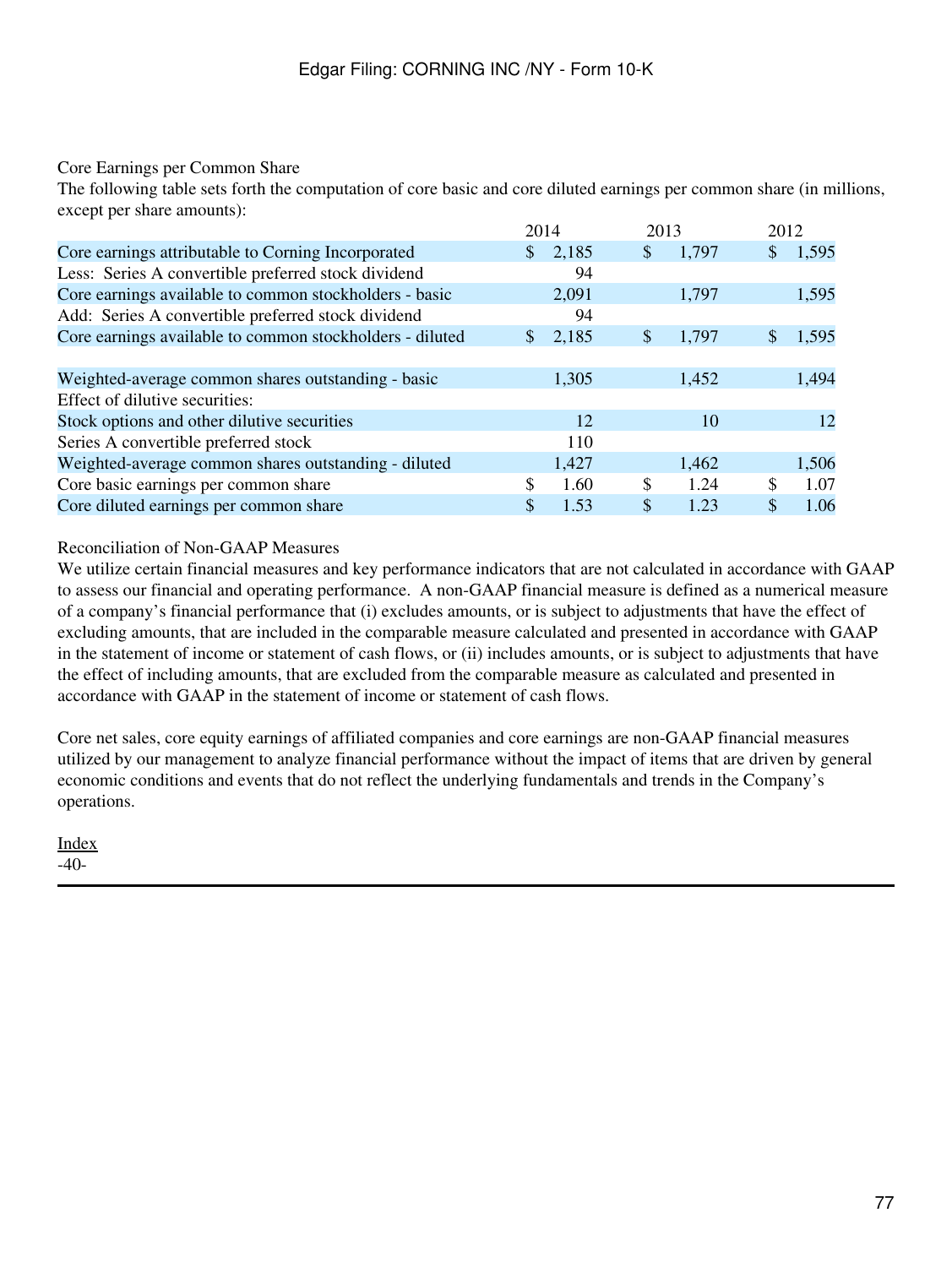The following tables reconcile our non-GAAP financial measures to their most directly comparable GAAP financial measure.

|                                                   |            | Year ended December 31, 2014 | Earnings         |             |                  |            |
|---------------------------------------------------|------------|------------------------------|------------------|-------------|------------------|------------|
|                                                   | <b>Net</b> | Equity                       | before<br>income | <b>Net</b>  | Effective<br>tax | per        |
|                                                   | sales      | earnings                     | taxes            | income      | rate             | share      |
| As reported                                       | \$9,715    | \$<br>266                    | \$3,568          | \$2,472     | 30.7%            | \$1.73     |
| Constant-yen (1)                                  | 502        | $\mathbf{2}$                 | 419              | 306         |                  | 0.22       |
| Constant-won (1)                                  |            |                              | 37               | 26          |                  | 0.02       |
| Purchased collars and<br>average forward          |            |                              |                  |             |                  |            |
| contracts (2)                                     |            |                              | (1,369)          | (916)       |                  | (0.64)     |
| Acquisition-related                               |            |                              |                  |             |                  |            |
| costs(4)                                          |            |                              | 74               | 57          |                  | 0.04       |
| Discrete tax items and<br>other tax-related       |            |                              |                  |             |                  |            |
| adjustments $(5)$                                 |            |                              |                  | 240         |                  | 0.17       |
| Litigation, regulatory and                        |            |                              |                  |             |                  |            |
| other legal matters (6)                           |            |                              | (1)              | (2)         |                  |            |
| Restructuring, impairment                         |            |                              |                  |             |                  |            |
| and other charges (7)                             |            |                              | 86               | 66          |                  | 0.05       |
| Liquidation of                                    |            |                              |                  |             |                  |            |
| subsidiary $(8)$                                  |            |                              |                  | (3)         |                  |            |
| Equity in earnings of<br>affiliated companies (9) |            | 43                           | 43               | 38          |                  | 0.03       |
| Gain on previously held                           |            |                              |                  |             |                  |            |
| equity investment (10)                            |            |                              | (394)            | (292)       |                  | (0.20)     |
| Settlement of pre-existing                        |            |                              |                  |             |                  |            |
| contract $(10)$                                   |            |                              | 320              | 320         |                  | 0.22       |
| Contingent consideration                          |            |                              |                  |             |                  |            |
| fair value adjustment (10)                        |            |                              | (249)            | (194)       |                  | (0.14)     |
| Post-combination                                  |            |                              |                  |             |                  |            |
| expenses (10)                                     |            |                              | 72               | 55          |                  | 0.04       |
| Other items related to the                        |            |                              |                  |             |                  |            |
| <b>Acquisition of Samsung</b>                     |            |                              |                  |             |                  |            |
| <b>Corning Precision</b>                          |            |                              |                  |             |                  |            |
| Materials (10)                                    |            |                              | (10)             | (12)        |                  | (0.01)     |
| Pension mark-to-market                            |            |                              |                  |             |                  |            |
| adjustment (11)                                   |            |                              | 29               | 24          |                  | $0.02\,$   |
| Core performance                                  |            |                              |                  |             |                  |            |
| measures                                          | \$10,217   | 311<br>\$                    | \$2,625          | 2,185<br>\$ | 16.8%            | \$<br>1.53 |

 $-41-$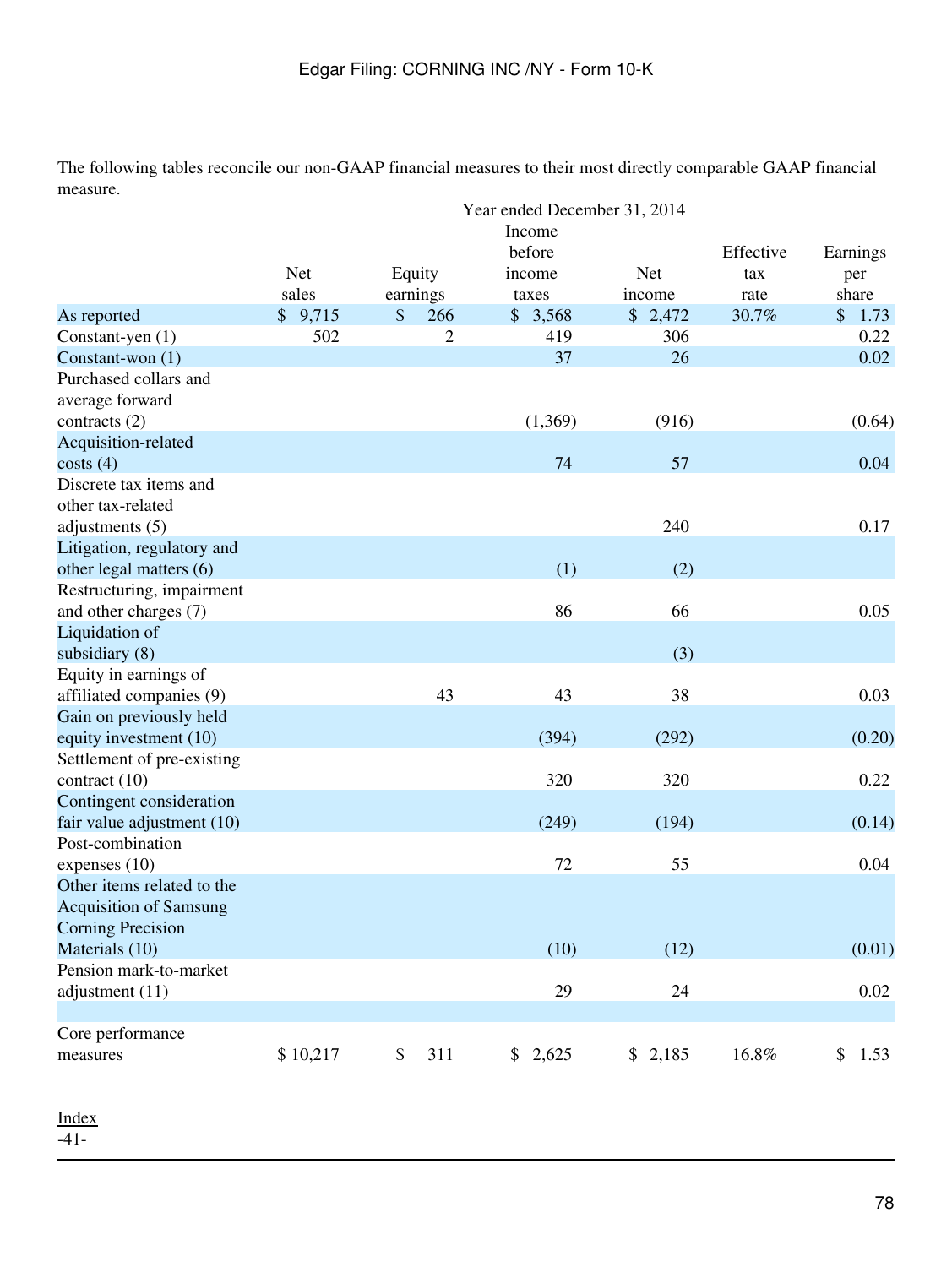|                                                               |            | Year ended December 31, 2013<br>Income<br>before |          |              |                  |                              |  |                      |             |    |              |
|---------------------------------------------------------------|------------|--------------------------------------------------|----------|--------------|------------------|------------------------------|--|----------------------|-------------|----|--------------|
|                                                               |            |                                                  |          |              |                  |                              |  |                      | Effective   |    |              |
| (in millions)                                                 |            | Net<br>sales                                     |          | Equity       |                  | income<br>taxes              |  | <b>Net</b><br>income | tax<br>rate |    | Per<br>share |
|                                                               |            |                                                  |          | earnings     |                  |                              |  |                      |             |    |              |
| As reported                                                   | \$         | 7,819                                            | $\$\$    | 547          |                  | \$2,473                      |  | \$1,961              | 20.7%       |    | \$1.34       |
| Constant-yen (1)                                              |            | 129                                              |          | 36           |                  | 122                          |  | 96                   |             |    | 0.07         |
| Purchased collars and average                                 |            |                                                  |          |              |                  |                              |  |                      |             |    |              |
| rate forwards (2)                                             |            |                                                  |          |              |                  | (435)                        |  | (287)                |             |    | (0.20)       |
| Other yen-related                                             |            |                                                  |          |              |                  |                              |  |                      |             |    |              |
| transactions (2)                                              |            |                                                  |          |              |                  | (99)                         |  | (69)                 |             |    | (0.05)       |
| <b>Hemlock Semiconductor</b>                                  |            |                                                  |          |              |                  |                              |  |                      |             |    |              |
| operating results (3)                                         |            |                                                  |          | (31)         |                  | (31)                         |  | (30)                 |             |    | (0.02)       |
| Hemlock                                                       |            |                                                  |          |              |                  |                              |  |                      |             |    |              |
| Semiconductor non-operating                                   |            |                                                  |          |              |                  |                              |  |                      |             |    |              |
| results $(3)$                                                 |            |                                                  |          | $\mathbf{1}$ |                  | 1<br>54                      |  | $\mathbf{1}$<br>40   |             |    |              |
| Acquisition-related costs (4)<br>Discrete tax items and other |            |                                                  |          |              |                  |                              |  |                      |             |    | 0.03         |
| tax-related adjustments (5)                                   |            |                                                  |          |              |                  |                              |  | 9                    |             |    | 0.01         |
| Certain litigation-related                                    |            |                                                  |          |              |                  |                              |  |                      |             |    |              |
| charges and credits (6)                                       |            |                                                  |          |              |                  | 19                           |  | 13                   |             |    | 0.01         |
| Restructuring, impairment and                                 |            |                                                  |          |              |                  |                              |  |                      |             |    |              |
| other charges (7)                                             |            |                                                  |          |              |                  | 67                           |  | 46                   |             |    | 0.03         |
| Equity in earnings of                                         |            |                                                  |          |              |                  |                              |  |                      |             |    |              |
| affiliated companies (9)                                      |            |                                                  |          | 42           |                  | 42                           |  | 44                   |             |    | 0.02         |
| Pension mark-to-market                                        |            |                                                  |          |              |                  |                              |  |                      |             |    |              |
| adjustment (11)                                               |            |                                                  |          |              |                  | (30)                         |  | (17)                 |             |    | (0.01)       |
| Gain on change in control of                                  |            |                                                  |          |              |                  |                              |  |                      |             |    |              |
| equity investment (12)                                        |            |                                                  |          |              |                  | (17)                         |  | (12)                 |             |    | (0.01)       |
| Other                                                         |            |                                                  |          |              |                  | $\overline{\mathcal{A}}$     |  | $\overline{2}$       |             |    |              |
|                                                               |            |                                                  |          |              |                  |                              |  |                      |             |    |              |
| Core performance measures                                     | \$         | 7,948                                            | \$       | 595          | \$               | 2,170                        |  | \$1,797              | 17.2%       | \$ | 1.23         |
|                                                               |            |                                                  |          |              |                  |                              |  |                      |             |    |              |
|                                                               |            |                                                  |          |              |                  | Year ended December 31, 2012 |  |                      |             |    |              |
|                                                               |            |                                                  |          |              | Income           |                              |  |                      |             |    |              |
|                                                               | <b>Net</b> |                                                  | Equity   |              | before<br>income |                              |  | Net                  | Effective   |    | Per          |
| (in millions)                                                 | sales      |                                                  | earnings |              | taxes            |                              |  | income               | tax<br>rate |    | share        |
|                                                               |            |                                                  |          |              |                  |                              |  |                      |             |    |              |
| As reported                                                   | \$8,012    |                                                  | $\$\$    | 810          |                  | \$1,975                      |  | \$1,636              | 17.2%       |    | \$1.09       |
| Constant-yen (1)                                              |            | (407)                                            |          | (167)        |                  | (434)                        |  | (353)                |             |    | (0.23)       |
| Other yen-related                                             |            |                                                  |          |              |                  |                              |  |                      |             |    |              |
| transactions (2)                                              |            |                                                  |          |              |                  | (22)                         |  | (16)                 |             |    | (0.01)       |
| <b>Hemlock Semiconductor</b>                                  |            |                                                  |          |              |                  |                              |  |                      |             |    |              |
| operating results (3)                                         |            |                                                  |          | (25)         |                  | (25)                         |  | (23)                 |             |    | (0.02)       |
| <b>Hemlock Semiconductor</b>                                  |            |                                                  |          |              |                  |                              |  |                      |             |    |              |
| non-operating results (3)                                     |            |                                                  |          | 77           |                  | $77\,$                       |  | 72                   |             |    | 0.05         |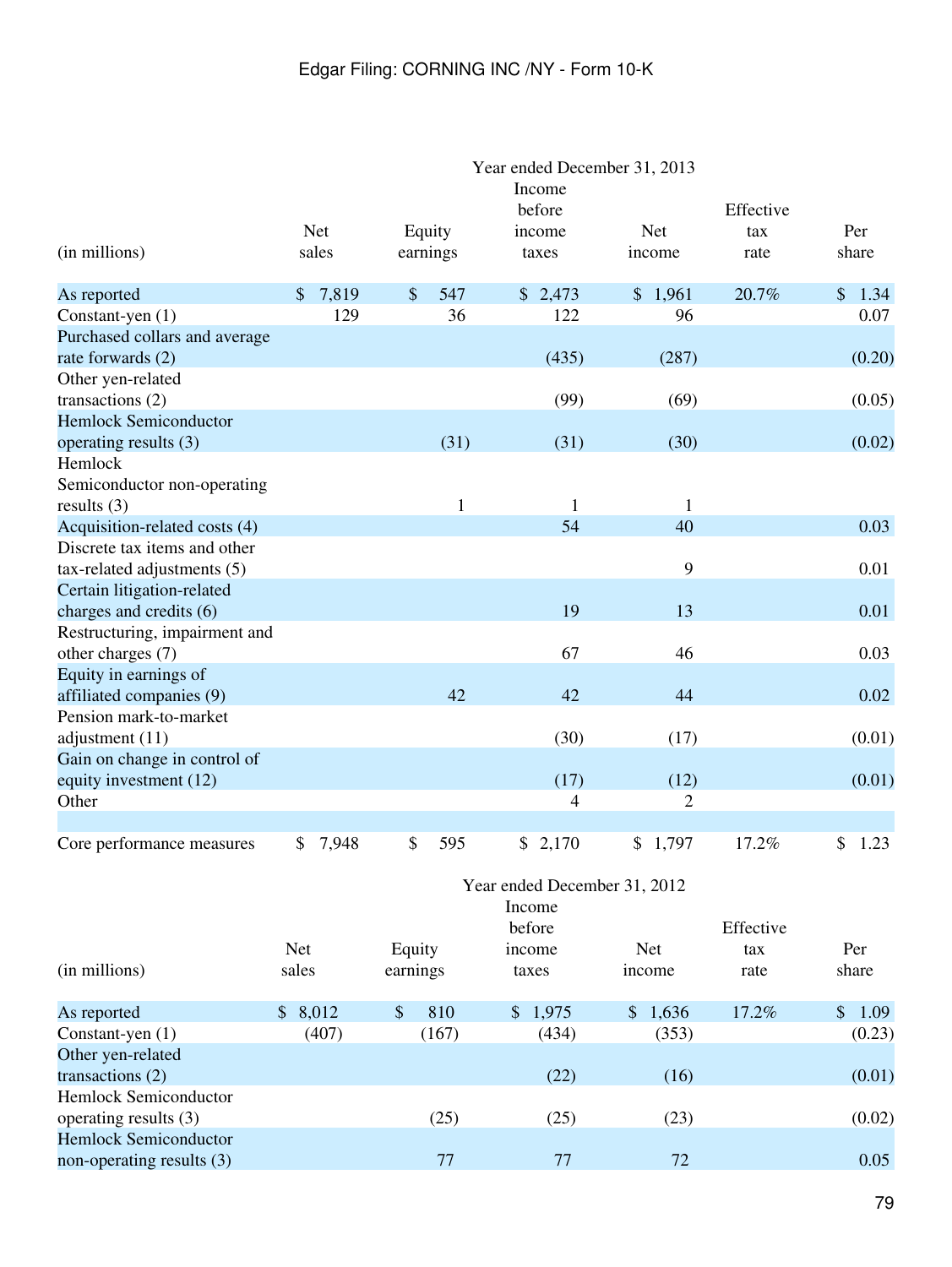|         |                           |    | 24      | 16      |       | 0.01                  |
|---------|---------------------------|----|---------|---------|-------|-----------------------|
|         |                           |    |         |         |       |                       |
|         |                           |    |         |         |       |                       |
|         |                           |    |         | 41      |       | 0.03                  |
|         |                           |    |         |         |       |                       |
|         |                           |    | 14      | 9       |       | 0.01                  |
|         |                           |    |         |         |       |                       |
|         |                           |    | 133     | 91      |       | 0.06                  |
|         |                           |    |         |         |       |                       |
|         |                           |    | 217     | 140     |       | 0.09                  |
|         |                           |    |         |         |       |                       |
|         |                           | 18 | 18      | 17      |       | 0.01                  |
|         |                           |    |         |         |       |                       |
|         |                           |    | 26      | 17      |       | 0.01                  |
|         |                           |    |         |         |       |                       |
|         |                           |    |         |         |       |                       |
|         |                           |    | (52)    | (52)    |       | (0.03)                |
|         |                           |    |         |         |       |                       |
|         |                           |    |         |         |       |                       |
| \$7,605 | $\boldsymbol{\mathsf{S}}$ |    | \$1,951 | \$1,595 | 18.2% | $\mathcal{S}$<br>1.06 |
|         |                           |    |         |         |       |                       |
|         |                           |    | 713     |         |       |                       |

[Index](#page-155-0)

-42-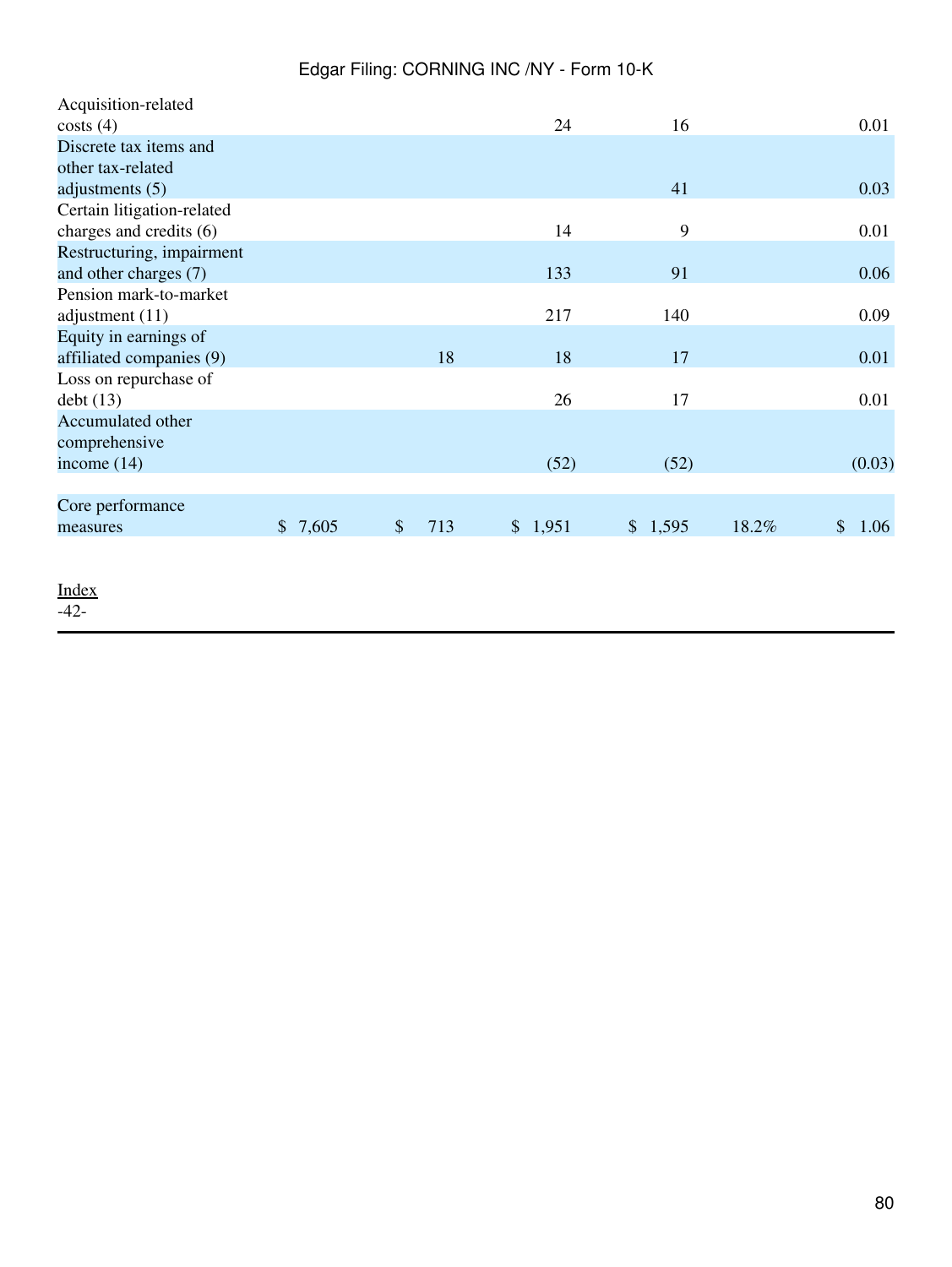Items which we exclude from GAAP measures to arrive at Core performance measures are as follows:

(1) Constant-currency adjustments:

Constant-yen: Because a significant portion of Corning's LCD glass business revenues and manufacturing costs are denominated in Japanese yen, management believes it is important to understand the impact on core earnings of translating yen into dollars. Presenting results on a constant-yen basis mitigates the translation impact of the Japanese yen, and allows management to evaluate performance period over period, analyze underlying trends in our businesses, and establish operational goals and forecasts. As of December 31, 2014, we used an internally derived management rate of ¥93, which is aligned to our yen portfolio of purchased collars and average rate forwards, and have recast all periods presented based on this rate in order to effectively remove the impact of changes in the Japanese yen.

Constant-won: Following the Acquisition of Samsung Corning Precision Materials and because a significant portion of Samsung Corning Precision Materials'(now Corning Precision Materials) costs are denominated in Korean won, management believes it is important to understand the impact on core earnings from translating won into dollars. Presenting results on a constant-won basis mitigates the translation impact of the Korean won, and allows management to evaluate performance period over period, analyze underlying trends in our businesses, and establish operational goals and forecasts without the variability caused by the fluctuations caused by changes in the rate of this currency. We use an internally derived management rate of 1,100, which is consistent with historical prior period averages of the won. We have not recast prior periods presented as the impact is not material to Corning in those periods.

- (2) Purchased and zero cost collars, average forward contracts and other yen-related transactions: We have excluded the impact of our yen-denominated purchased collars, average forward contracts, and other yen-related transactions for each period presented. Additionally, we are also excluding the impact of our portfolio of Korean won-denominated zero cost collars which we entered into in the second quarter of 2014. By aligning an internally derived rate with our portfolio of purchased collars and average forward contracts, and excluding other yen-related transactions and the constant-currency adjustments, we have materially mitigated the impact of changes in the Japanese yen and Korean won.
- (3) Results of Dow Corning's consolidated subsidiary, Hemlock Semiconductor: In 2013, we excluded the results of Dow Corning's consolidated subsidiary, Hemlock Semiconductor, a producer of polycrystalline silicon, to remove the operating and non-operating items and events which have caused severe unpredictability and instability in earnings beginning in 2012. These events were primarily driven by the macro-economic environment. Specifically, the negative impact of the determination by the Chinese Ministry of Commerce ("MOFCOM"), which imposed provisional anti-dumping duties on solar-grade polysilicon imports from the United States, and the impact of asset write-offs, offset by the benefit of large payments required under Hemlock Semiconductor customers' "take-or-pay" contracts, are events that are unrelated to Dow Corning's core operations, and that have, or could have, significant impacts to this business. Beginning in 2014, due to the stabilization of the polycrystalline silicon industry, we will no longer exclude the operating results of Hemlock Semiconductor from core performance measures.
- (4) Acquisition-related costs: These expenses include intangible amortization, inventory valuation adjustments and external acquisition-related deal costs.
- (5) Discrete tax items and other tax-related adjustments: This represents the removal of discrete adjustments attributable to changes in tax law and changes in judgment about the realizability of certain deferred tax assets, as well as other non-operational tax-related adjustments, including the tax effect of a transfer pricing out of period adjustment in 2014. This item also includes the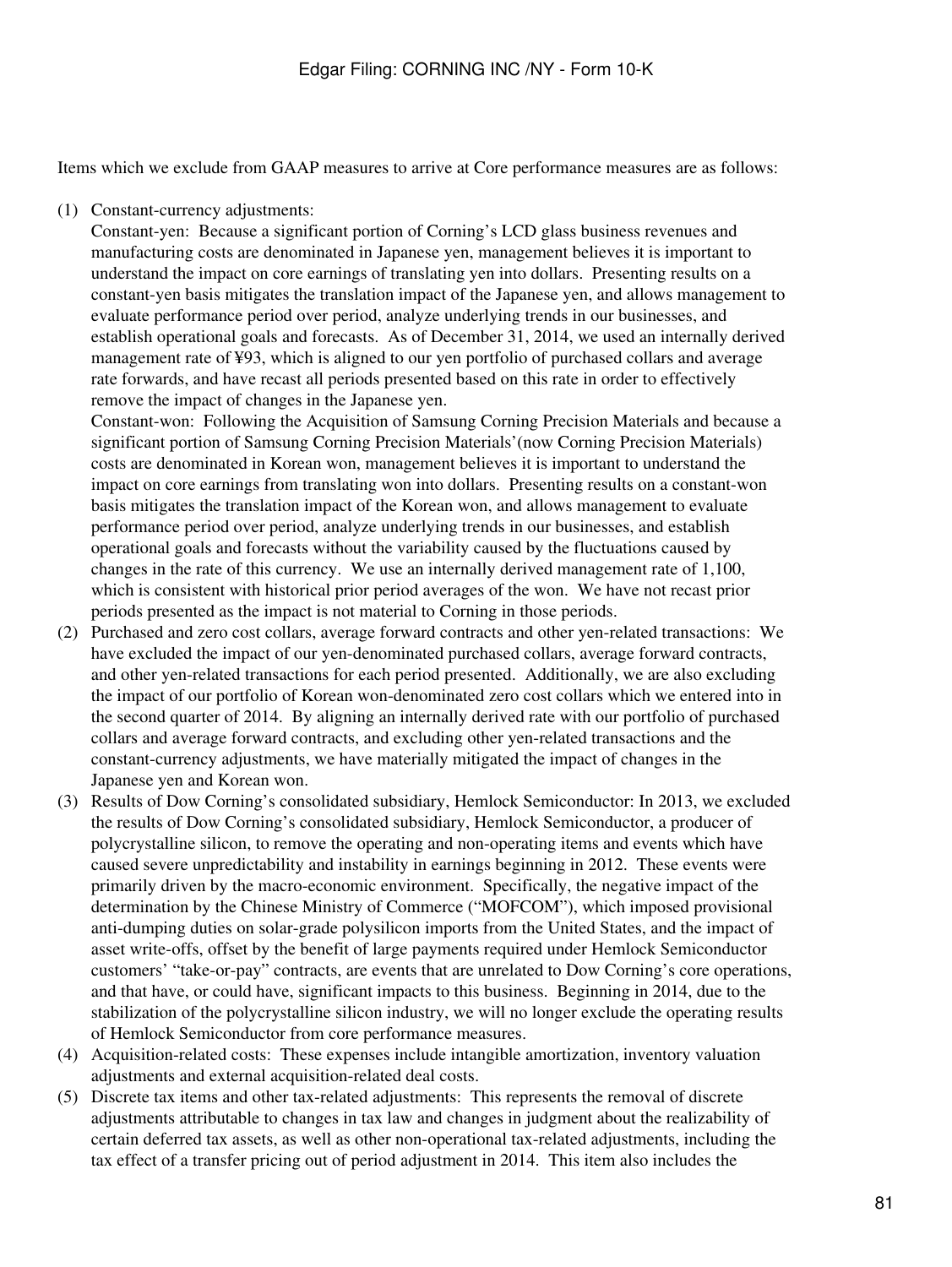income tax effects of adjusting from GAAP earnings to core earnings.

- (6) Litigation, regulatory and other legal matters: Includes amounts related to the Pittsburgh Corning Corporation (PCC) asbestos litigation, adjustments to our estimated liability for environmental-related items and the settlement of litigation related to a small acquisition.
- (7) Restructuring, impairment and other charges. This amount includes restructuring, impairment and other charges, as well as other expenses and disposal costs not classified as restructuring expense.
- (8) Liquidation of subsidiary: The partial impact of non-restructuring related items due to the decision to liquidate a consolidated subsidiary that is not significant.
- (9) Equity in earnings of affiliated companies: These adjustments relate to items which do not reflect expected on-going operating results of our affiliated companies, such as restructuring, impairment and other charges and settlements under "take-or-pay" contracts.
- (10) Impacts from the Acquisition of Samsung Corning Precision Materials: Pre-acquisition gains and losses on previously held equity investment and other gains and losses related to the Acquisition, including post-combination expenses, fair value adjustments to the indemnity asset related to contingent consideration and the impact of the withholding tax on a dividend from Samsung Corning Precision Materials.
- (11) Pension mark-to-market adjustment: Mark-to-market pension gains and losses, which arise from changes in actuarial assumptions and the difference between actual and expected returns on plan assets and discount rates. Management believes that pension actuarial gains and losses are primarily financing activities that are more reflective of changes in current conditions in global financial markets, and are not directly related to the underlying performance of our businesses. For further information on the actuarial assumptions and plan assets referenced above, see Management's Discussion and Analysis of Financial Condition and Results of Operations, under Critical Accounting Estimates - Employee Retirement Plans, and Note 13, Employee Retirement Plans, of Notes to the Consolidated Financial Statements.
- (12) Gain on change in control of equity investment: Gain as a result of certain changes to the shareholder agreement of an equity company, resulting in Corning having a controlling interest that requires consolidation of this investment.
- (13) Loss on repurchase of debt: In 2012, Corning recorded a loss on the repurchase of \$13 million of our 8.875% senior unsecured notes due 2021, \$11 million of our 8.875% senior unsecured notes due 2016, and \$51 million of our 6.75% senior unsecured notes due 2013.
- (14) Accumulated other comprehensive income: In 2012, Corning recorded a translation capital gain on the liquidation of a foreign subsidiary.

[Index](#page-155-0)

-43-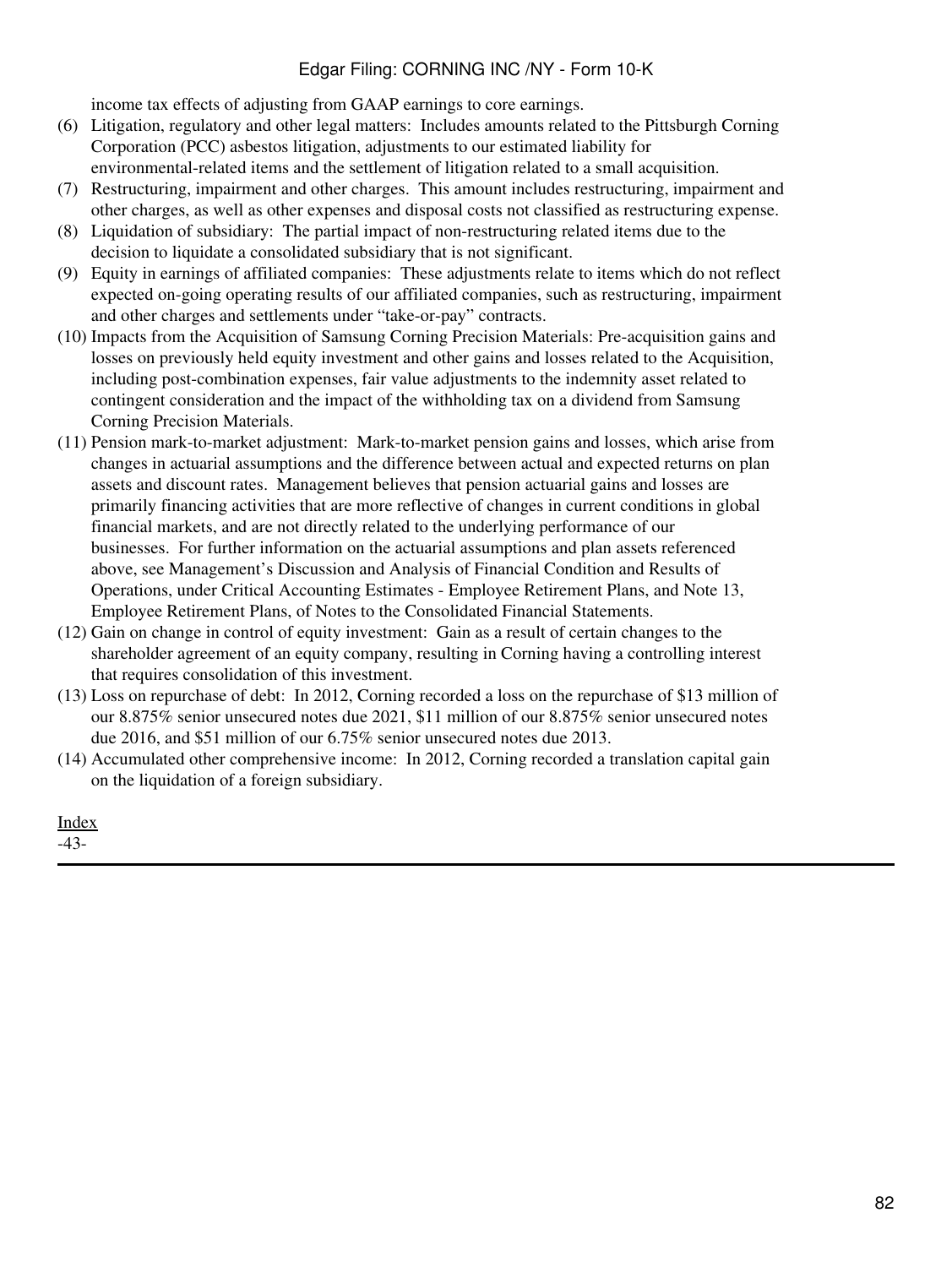# REPORTABLE SEGMENTS

Our reportable segments are as follows:

- Display Technologies manufactures glass substrates for flat panel liquid crystal displays.
- Optical Communications manufactures carrier network and enterprise network components for the telecommunications industry.
- Environmental Technologies manufactures ceramic substrates and filters for automotive and diesel applications.
- Specialty Materials manufactures products that provide more than 150 material formulations for glass, glass ceramics and fluoride crystals to meet demand for unique customer needs.
- Life Sciences manufactures glass and plastic labware, equipment, media and reagents to provide workflow solutions for scientific applications.

All other reportable segments that do not meet the quantitative threshold for separate reporting have been grouped as "All Other". This group is primarily comprised of development projects and results for new product lines.

We prepared the financial results for our segments on a basis that is consistent with the manner in which we internally disaggregate financial information to assist in making internal operating decisions. We included the earnings of equity affiliates that are closely associated with our reportable segments in the respective segment's net income. We have allocated certain common expenses among our reportable segments differently than we would for stand-alone financial information prepared in accordance with U.S. GAAP. The Display Technologies, Optical Communications, Environmental Technologies, Specialty Materials and Life Sciences segments include non-GAAP measures which are not prepared in accordance with GAAP. We believe investors should consider these non-GAAP measures in evaluating our results as they are more indicative of our core operating performance and with how management evaluates our operational results and trends. These measures are not, and should not be viewed as a substitute for GAAP reporting measures. For a reconciliation of non-GAAP performance measures to the most directly comparable GAAP financial measure, please see "Reconciliation of non-GAAP Measures" below. Segment net income may not be consistent with measures used by other companies. The accounting policies of our reportable segments are the same as those applied in the consolidated financial statements.

#### Display Technologies

| (in millions)                 |            |                        |           |           |            |
|-------------------------------|------------|------------------------|-----------|-----------|------------|
|                               |            |                        |           |           | $%$ change |
| As Reported                   | 2014       | 2013                   | 2012      | 14 vs. 13 | 13 vs. 12  |
| Net sales                     | \$3,851    | \$2,545                | \$2,909   | 51        | (13)       |
| Equity earnings of affiliated |            |                        |           |           |            |
| companies                     | \$<br>(20) | \$<br>357              | \$<br>692 | (106)     | (48)       |
| Net income                    | \$1,369    | $\mathsf{\$}$<br>1,267 | \$1,589   | 8         | (20)       |
| (in millions)                 |            |                        |           |           |            |
|                               |            |                        |           |           | $%$ change |
| Core Performance              | 2014       | 2013                   | 2012      | 14 vs. 13 | 13 vs. 12  |
| Net sales                     | \$4,354    | \$2,674                | \$2,501   | 63        | 7          |
|                               | \$<br>(10) | \$<br>420              | \$<br>544 | (102)     | (23)       |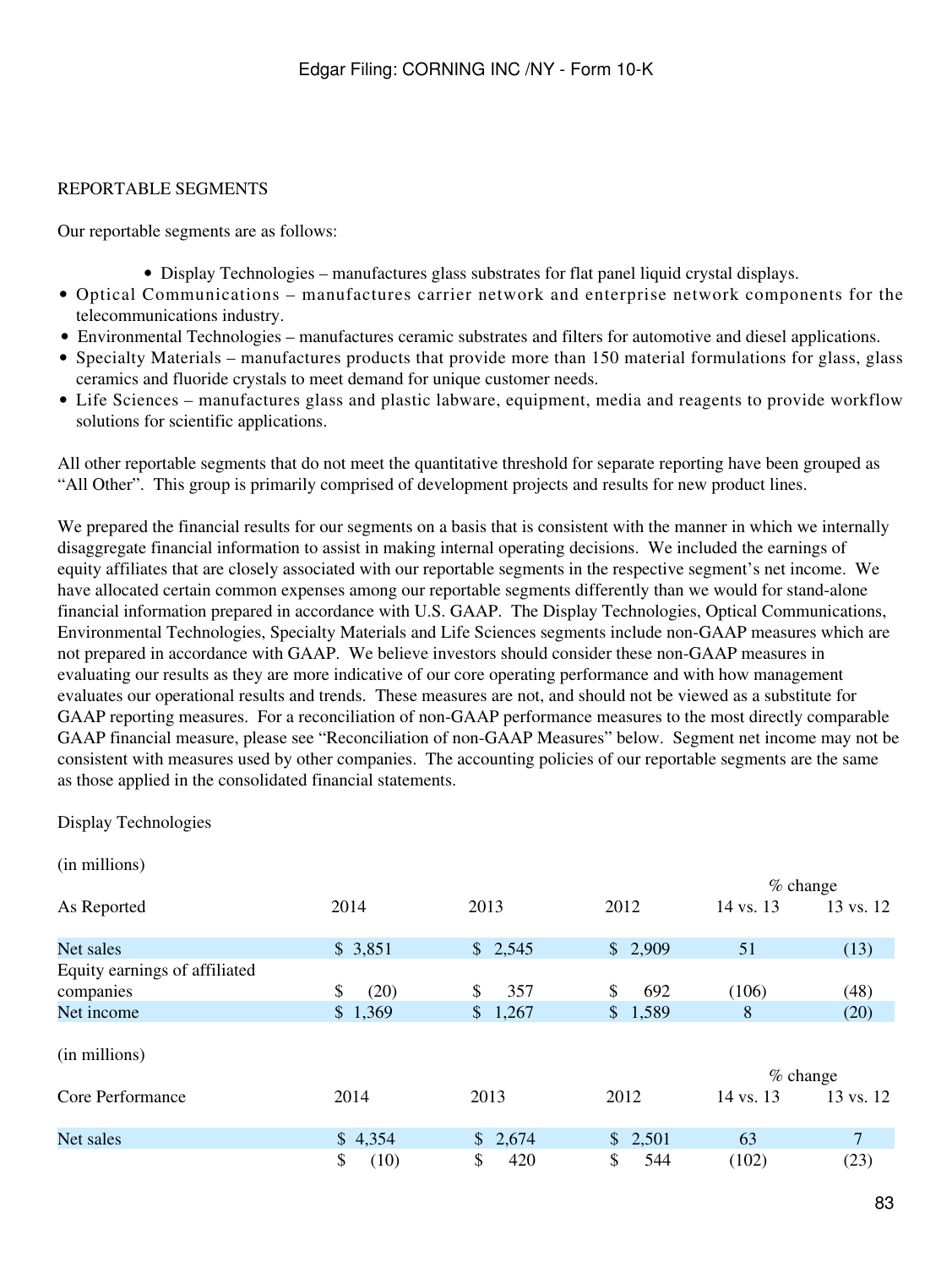| Equity earnings of affiliated |         |         |         |    |  |
|-------------------------------|---------|---------|---------|----|--|
| companies                     |         |         |         |    |  |
| Net income                    | \$1,390 | \$1,253 | \$1,246 | 11 |  |
|                               |         |         |         |    |  |
|                               |         |         |         |    |  |
| <b>Index</b>                  |         |         |         |    |  |
| $-44-$                        |         |         |         |    |  |
|                               |         |         |         |    |  |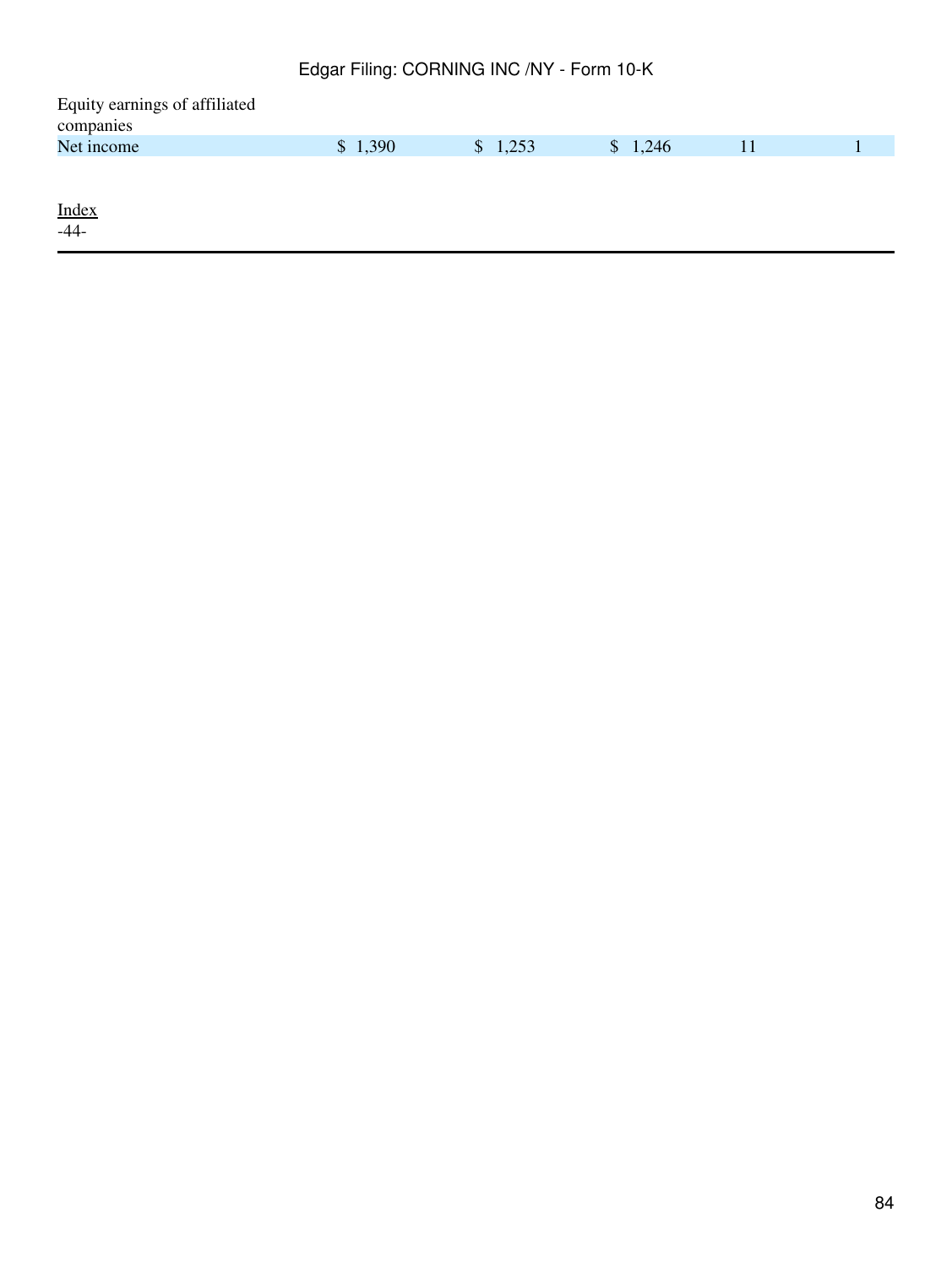The following table reconciles the non-GAAP financial measures for the Display Technologies segment with our financial statements presented in accordance with GAAP (in millions).

|                        | Year ended   |                   |                | Year ended |                   |            | Year ended   |                   |            |
|------------------------|--------------|-------------------|----------------|------------|-------------------|------------|--------------|-------------------|------------|
|                        |              | December 31, 2014 |                |            | December 31, 2013 |            |              | December 31, 2012 |            |
|                        |              | Equity            | <b>Net</b>     |            | Equity            | <b>Net</b> |              | Equity            | <b>Net</b> |
| (in millions)          | <b>Sales</b> | earnings          | income         | Sales      | earnings          | income     | <b>Sales</b> | earnings          | income     |
| As reported            | \$3,851      | \$(20)            | \$1,369        | \$2,545    | \$357             | \$1,267    | \$2,909      | \$692             | \$1,589    |
| Constant-yen (1)       | 502          | 3                 | 316            | 129        | 35                | 99         | (408)        | (166)             | (380)      |
| Constant-won (1)       |              |                   | 27             |            |                   |            |              |                   |            |
| Purchased collars      |              |                   |                |            |                   |            |              |                   |            |
| and average forward    |              |                   |                |            |                   |            |              |                   |            |
| contracts $(2)$        |              |                   | (290)          |            |                   | (90)       |              |                   |            |
| Other yen-related      |              |                   |                |            |                   |            |              |                   |            |
| transactions (2)       |              |                   |                |            |                   | (67)       |              |                   | (15)       |
| Acquisition-related    |              |                   |                |            |                   |            |              |                   |            |
| costs(4)               |              |                   | 37             |            |                   | 8          |              |                   |            |
| Discrete tax           |              |                   |                |            |                   |            |              |                   |            |
| items $(5)$            |              |                   | $\overline{4}$ |            |                   | 10         |              |                   |            |
| Restructuring,         |              |                   |                |            |                   |            |              |                   |            |
| impairment, and        |              |                   |                |            |                   |            |              |                   |            |
| other charges (7)      |              |                   | 40             |            |                   | 6          |              |                   | 17         |
| Equity in earnings of  |              |                   |                |            |                   |            |              |                   |            |
| affiliated             |              |                   |                |            |                   |            |              |                   |            |
| companies (9)          |              | $\overline{7}$    | 6              |            | 28                | 28         |              | 18                | 18         |
| Contingent             |              |                   |                |            |                   |            |              |                   |            |
| consideration fair     |              |                   |                |            |                   |            |              |                   |            |
| value                  |              |                   |                |            |                   |            |              |                   |            |
| adjustment (10)        |              |                   | (194)          |            |                   |            |              |                   |            |
| Other items related    |              |                   |                |            |                   |            |              |                   |            |
| to the Acquisition of  |              |                   |                |            |                   |            |              |                   |            |
| <b>Samsung Corning</b> |              |                   |                |            |                   |            |              |                   |            |
| Precision              |              |                   |                |            |                   |            |              |                   |            |
| Materials (10)         | $\mathbf{1}$ |                   | 73             |            |                   |            |              |                   |            |
| Pension                |              |                   |                |            |                   |            |              |                   |            |
| mark-to-market (11)    |              |                   | $\mathbf{2}$   |            |                   | (8)        |              |                   | 17         |
| Core performance       | \$4,354      | \$(10)            | \$1,390        | \$2,674    | \$420             | \$1,253    | \$2,501      | \$544             | \$1,246    |

See Item 7. Management's Discussion and Analysis of Financial Condition and Results of Operations, Results of Operations – Core Performance Measures, "Items which we exclude from GAAP measures to arrive at Core Performance measures" for an explanation of the reconciling items.

## As Reported

## 2014 vs. 2013

When compared to the same period last year, the increase of \$1,306 million in net sales in the year ended December 31, 2014, was due to the Acquisition of the remaining equity interests of our affiliate Samsung Corning Precision Materials, and the consolidation of this entity, which added \$1.8 billion in net sales. This impact was somewhat offset by price declines in the mid-teens in percentage terms, which more than offset an increase in volume that was slightly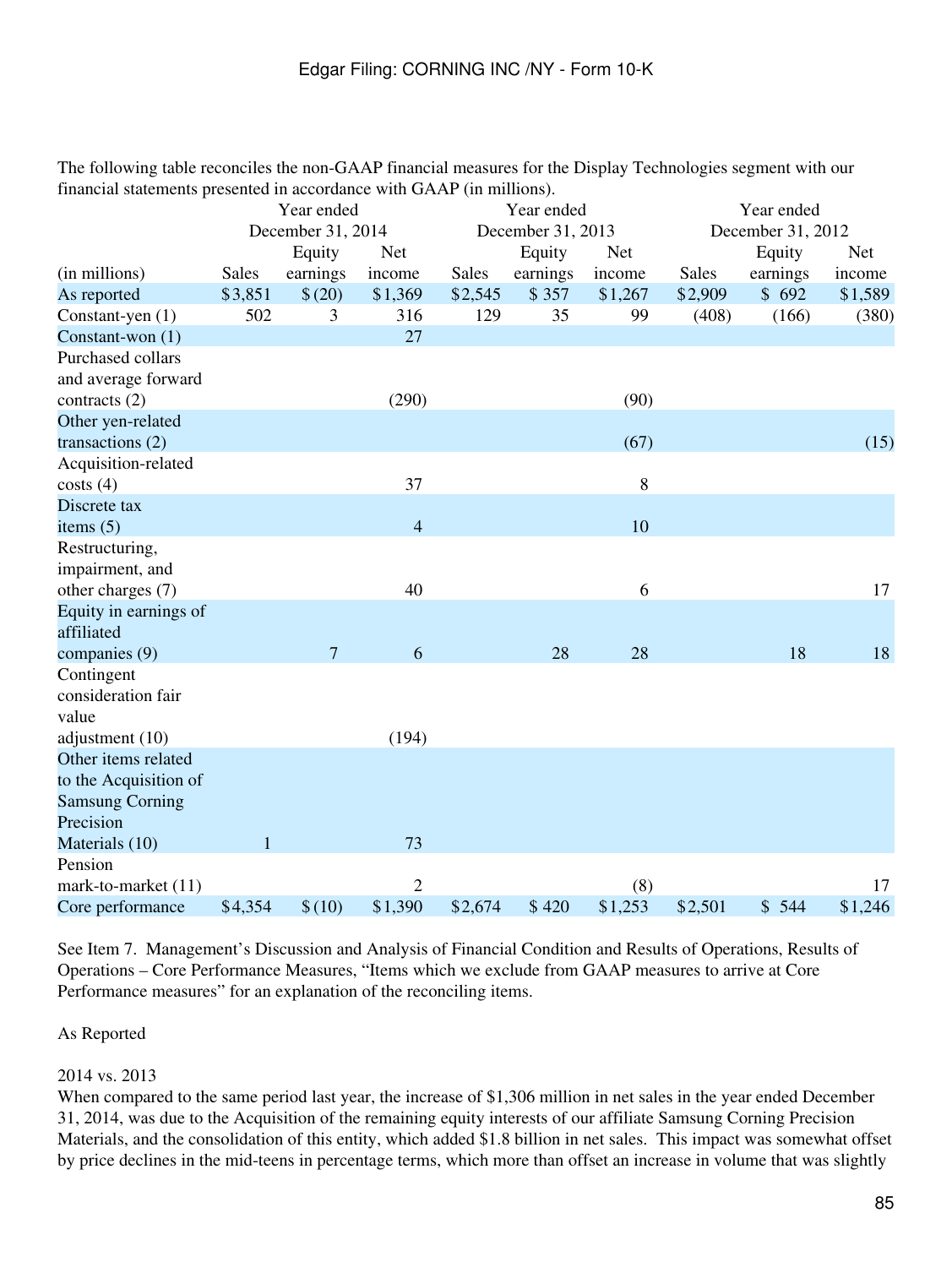more than 10% in percentage terms, and the depreciation of the Japanese yen versus the U.S. dollar, which adversely impacted net sales by \$373 million.

Net income in the Display Technologies segment increased by \$102 million, or 8%, in the year ended December 31, 2014, when compared to the same period last year. This increase was driven by the following items:

- The impact of the Acquisition of Corning Precision Materials and the resulting cost reductions gained through synergies;
- The fair value adjustment of the contingent consideration resulting from the Acquisition of Corning Precision Materials in the amount of \$194 million; and
	- Improvements in manufacturing efficiency of \$46 million.

The increase in net income was partially offset by the following items:

- The impact of price declines in the mid-teens in percentage terms that more than offset the increase in volume; • The absence of the \$67 million gain from our yen-denominated cash flow hedging program;
- The increase in transaction and acquisition-related costs related to the Acquisition of Corning Precision Materials in the amounts of \$73 million and \$29 million, respectively; and
	- An increase of \$34 million in restructuring, impairment and other charges.

[Index](#page-155-0) -45-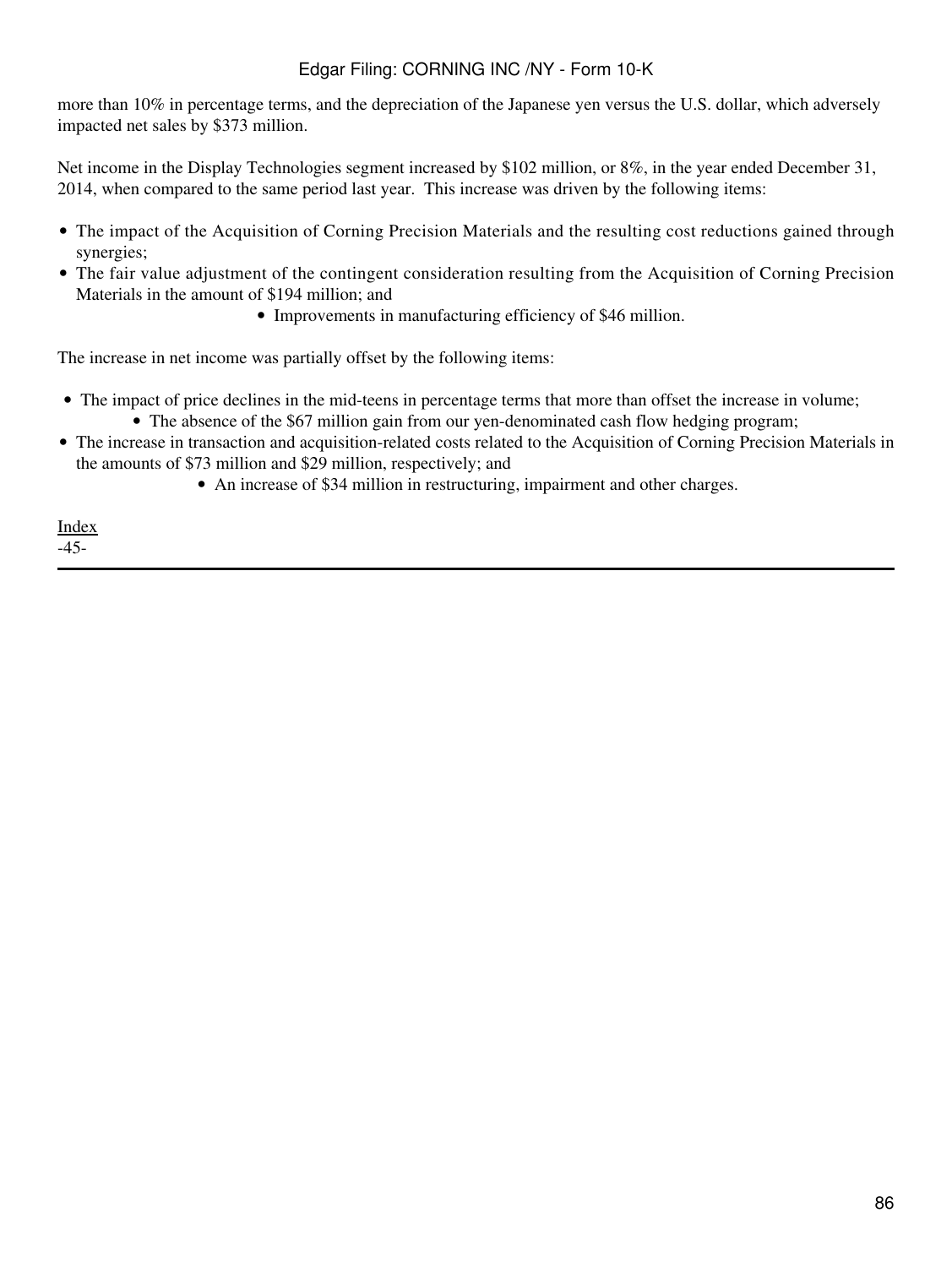#### 2013 vs. 2012

In 2013, net sales in the Display Technologies segment declined in the amount of \$364 million when compared to 2012, primarily due to the impact of the depreciation of the Japanese yen versus the U.S. dollar in the amount of \$537 million and price declines in the mid-teens in percentage terms, offset somewhat by an increase in volume in the mid-twenties. The increase in volume was driven by higher sales of larger-sized LCD televisions, defined as greater than 40 inches, which increased by nearly 100% in 2013, and higher sales in mobile computing products, including tablets and smart phones. Additionally, during the fourth quarter of 2013, we renewed the agreements with key customers that we had announced in the fourth quarter of 2012, which stabilize Corning's share at each of the customers and maintain a fixed relationship between Corning's pricing and competitive pricing at that customer.

When compared to 2012, the \$335 million decrease in equity earnings from Samsung Corning Precision Materials in 2013 reflected the impact of the depreciation of the Japanese yen versus the U.S. dollar in the amount of \$201 million and price declines in the mid-teens in percentage terms. Volume remained relatively consistent in 2013 when compared to the levels in 2012. Manufacturing improvements in the amount of \$28 million were more than offset by higher taxes in the amount of \$54 million, driven by the partial expiration of a Korean tax holiday and \$28 million of asset write-offs and disposals.

When compared to 2012, the decrease in net income of \$322 million in the Display Technologies segment in 2013 reflects the impact of the depreciation of the Japanese yen versus the U.S. dollar in the amount of \$479 million and the impact of price declines in the mid-teens in percentage terms. These declines were partially offset by an increase in volume in the mid-twenties in percentage terms, the impact of gains realized on our purchased collars and average rate forwards in the amount of \$90 million and cost reduction programs.

#### Core Performance

#### 2014 vs. 2013

When compared to the same period last year, the increase in core net sales of \$1,680 million, or 63%, in the year ended December 31, 2014, was due to the Acquisition of the remaining equity interests of our affiliate Corning Precision Materials, and the consolidation of this entity, which added \$1.9 billion in net sales. This impact was somewhat offset by price declines in the mid-teens in percentage terms, which more than offset an increase in volume that was slightly more than 10% in percentage terms.

Core earnings in the Display Technologies segment increased by \$137 million, or 11%, in the year ended December 31, 2014, when compared to the same period last year. The increase was driven by the positive impact of the Acquisition of Corning Precision Materials and the resulting cost reductions gained through synergies, coupled with improvements in manufacturing efficiency of \$46 million, partially offset by the impact of price declines in the mid-teens in percentage terms that more than offset the increase in volume.

#### 2013 vs. 2012

In 2013, our Display Technologies segment regained positive momentum, as demonstrated by the increase in core net sales of 7%, when compared to core net sales in 2012, which declined by 7% when compared to 2011. During 2013, volume improvements in the mid-twenties in percentage terms more than outpaced price declines in the mid-teens. The increase in volume was driven by higher sales of larger-sized LCD televisions, defined as greater than 40 inches, which increased by nearly 100% in 2013, and higher sales in mobile computing products, including tablets and smart phones. Additionally, during the fourth quarter of 2013, we renewed the agreements with key customers that we had announced in the fourth quarter of 2012, which stabilize Corning's share at each of the customers and maintain a fixed relationship between Corning's pricing and competitive pricing at that customer.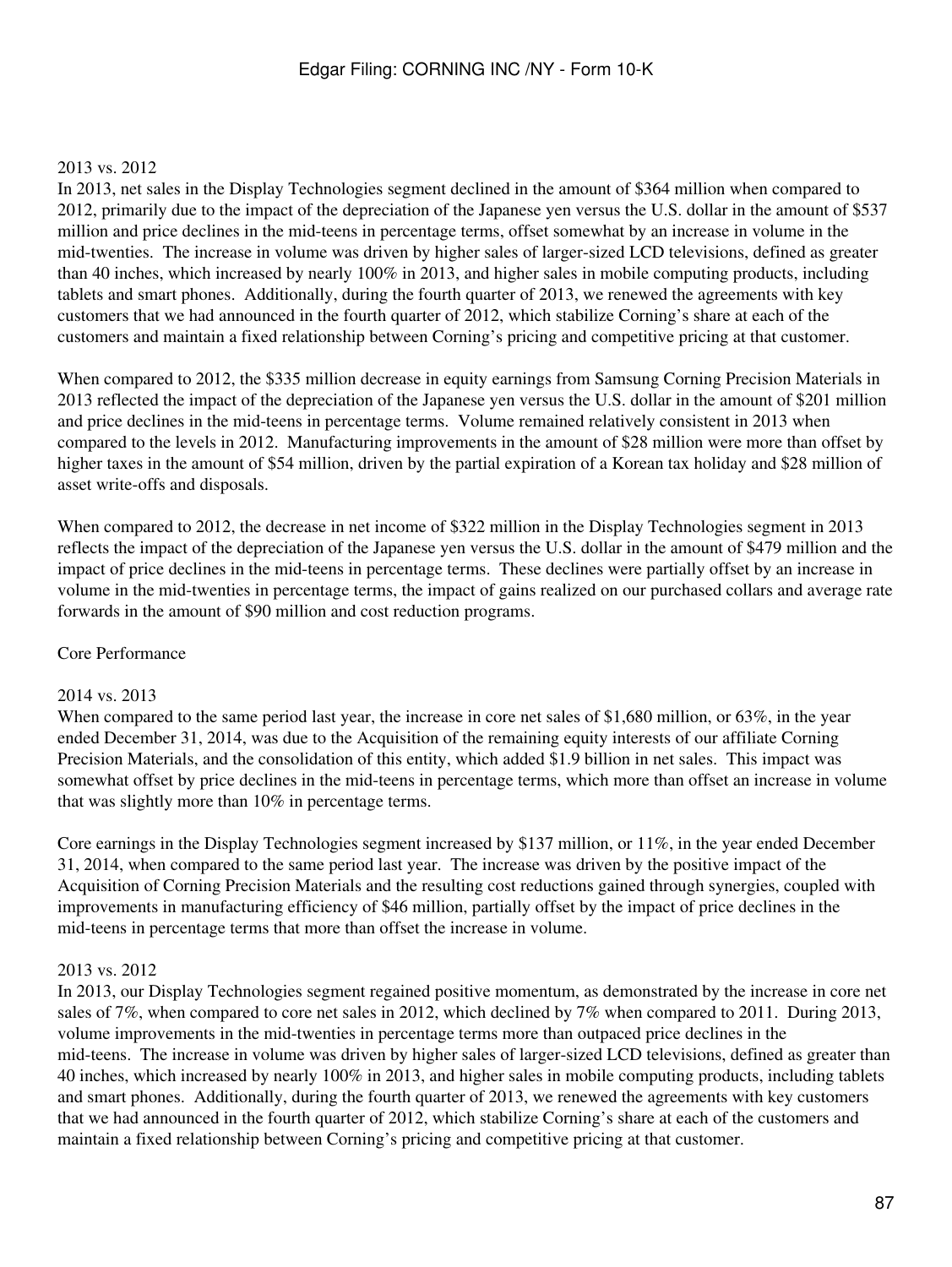When compared to 2012, the decrease in core equity earnings from Samsung Corning Precision Materials in 2013 reflected relatively consistent volume and price declines in the mid-teens in percentage terms. Manufacturing improvements in the amount of \$28 million were more than offset by higher taxes in the amount of \$54 million, driven by the partial expiration of a Korean tax holiday.

When compared to 2012, the increase in core earnings in the Display Technologies segment in 2013 reflects an increase in volume in the mid-twenties in percentage terms and the impact of cost reduction programs, partially offset by price declines in the mid-teens in percentage terms and the impact of lower equity earnings.

[Index](#page-155-0) -46-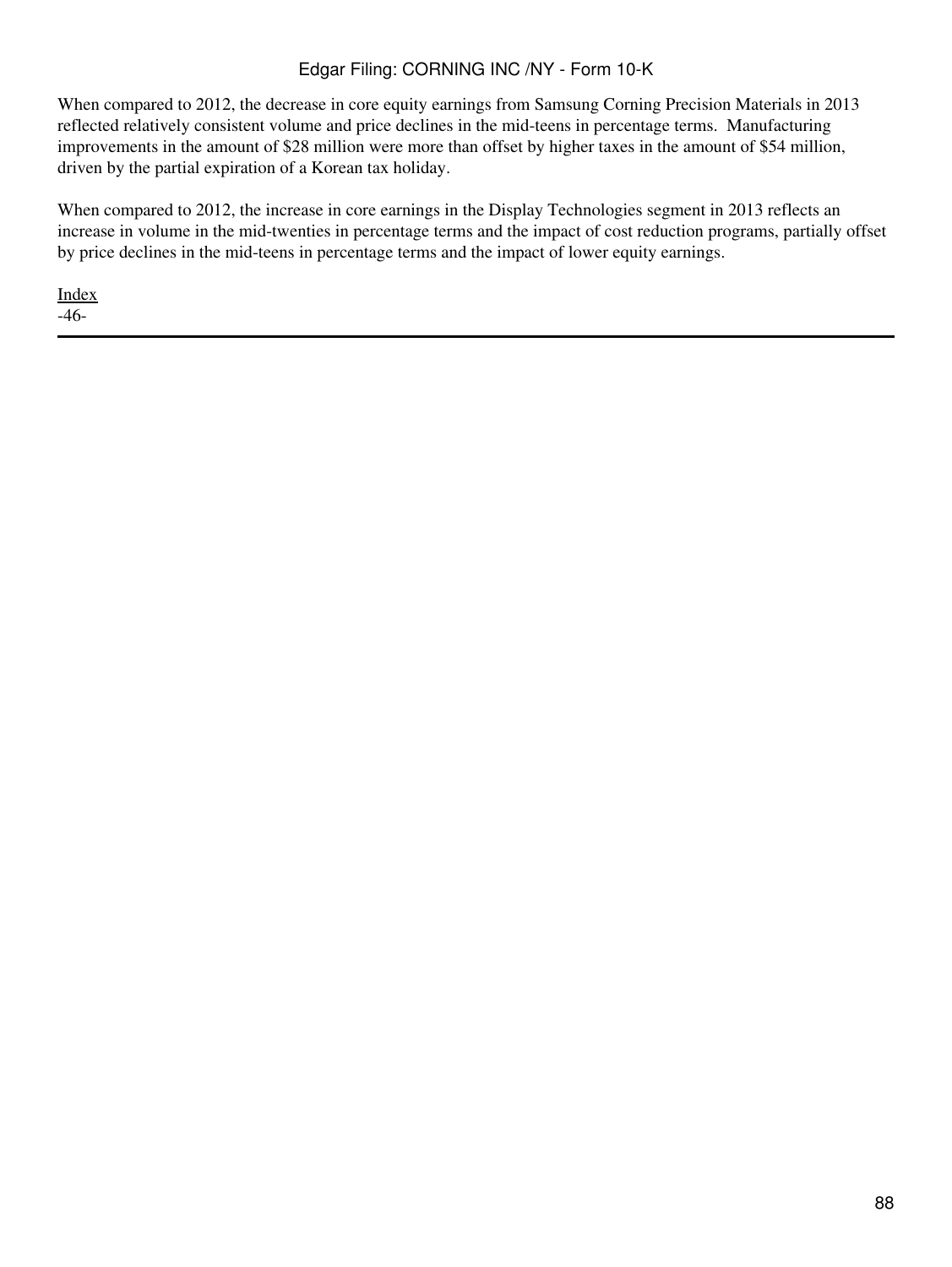## Other Information

The Display Technologies segment has a concentrated customer base comprised of LCD panel and color filter makers primarily located in Japan, South Korea, China and Taiwan. In 2014, three customers of the Display Technologies segment, which individually accounted for more than 10% of segment net sales, accounted for a combined 61% of total segment sales. In 2013, four customers of the Display Technologies segment, which individually accounted for more than 10% of segment net sales, accounted for a combined 94% of total segment sales. In 2012, three customers of the Display Technologies segment, which individually accounted for more than 10% of segment net sales, accounted for a combined 63% of total segment sales. Our customers face the same global economic dynamics as we do in this market. Our near-term sales and profitability would be impacted if any of these significant customers were unable to continue to purchase our products.

In addition, prior to consolidation, Samsung Corning Precision Materials' sales were concentrated across a small number of its customers. In 2013 and 2012, sales to two LCD panel makers located in South Korea accounted for approximately 93% of Samsung Corning Precision Materials sales in each of those two years.

Corning has invested to expand capacity to meet the projected demand for LCD glass substrates. In 2014, 2013 and 2012, capital spending in this segment was approximately \$400 million, \$350 million and \$850 million, respectively. We expect capital spending for 2015 to be approximately \$650 million.

#### Outlook:

Corning anticipates another year of growth in the LCD glass market in 2015, with retail demand up high-single digits in percentage terms, as measured in square feet. We believe that supply chain inventory levels remain healthy and industry glass supply appears aligned with overall demand.

In the first quarter of 2015, Corning anticipates LCD glass volume in its Display Technologies segment will be consistent to down slightly on a sequential basis, following a very strong fourth quarter performance. This is in line with normal seasonality in the business. Quarterly glass price declines are expected to be moderate again.

The end market demand for LCD televisions, monitors and notebooks is dependent on consumer retail spending, among other factors. We are cautious about the potential negative impact that economic conditions, particularly a global economic recession, excess market capacity and world political tensions could have on consumer demand. While the LCD industry has grown, economic volatility along with consumer preferences for panels of differing sizes, prices, or other factors may lead to pauses in market growth. Therefore, it is possible that glass manufacturing capacity may exceed demand from time to time but we believe that we have sufficient manufacturing flexibility to adjust to fluctuations in demand. We may incur further charges in this segment to reduce our workforce and consolidate capacity. In addition, changes in foreign exchange rates, principally the Japanese yen, will continue to impact the sales and profitability of this segment. In order to mitigate this risk, Corning entered into a series of foreign exchange contracts to hedge our exposure to movements in the Japanese yen and its impact on our earnings.

Optical Communications

(in millions)

|                 |         |         |         | $\%$ change |           |  |
|-----------------|---------|---------|---------|-------------|-----------|--|
| As Reported     | 2014    | 2013    | 2012    | 14 vs. 13   | 13 vs. 12 |  |
| Net sales:      |         |         |         |             |           |  |
| Carrier network | \$2,036 | \$1,782 | \$1,619 | 14          | 10        |  |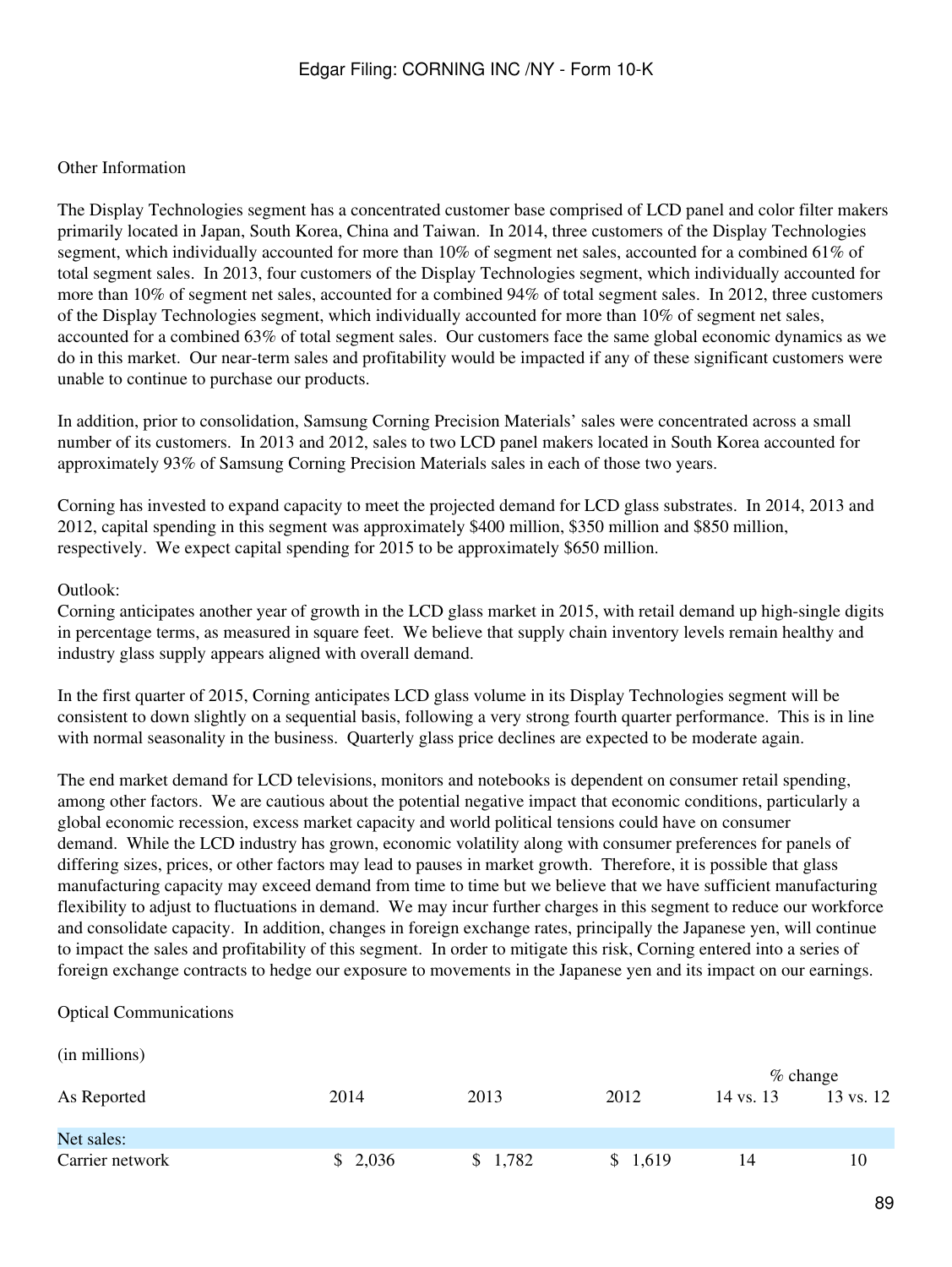| Edgar Filing: CORNING INC /NY - Form 10-K |           |           |           |    |    |  |  |  |
|-------------------------------------------|-----------|-----------|-----------|----|----|--|--|--|
| Enterprise network                        | 616       | 544       | 511       | 13 | 6  |  |  |  |
| Total net sales                           | \$2,652   | \$2,326   | \$2,130   | 14 | 9  |  |  |  |
|                                           |           |           |           |    |    |  |  |  |
| Net income                                | 205<br>\$ | \$<br>199 | 146<br>\$ | 3  | 36 |  |  |  |
|                                           |           |           |           |    |    |  |  |  |
| <b>Index</b>                              |           |           |           |    |    |  |  |  |
| $-47-$                                    |           |           |           |    |    |  |  |  |
|                                           |           |           |           |    |    |  |  |  |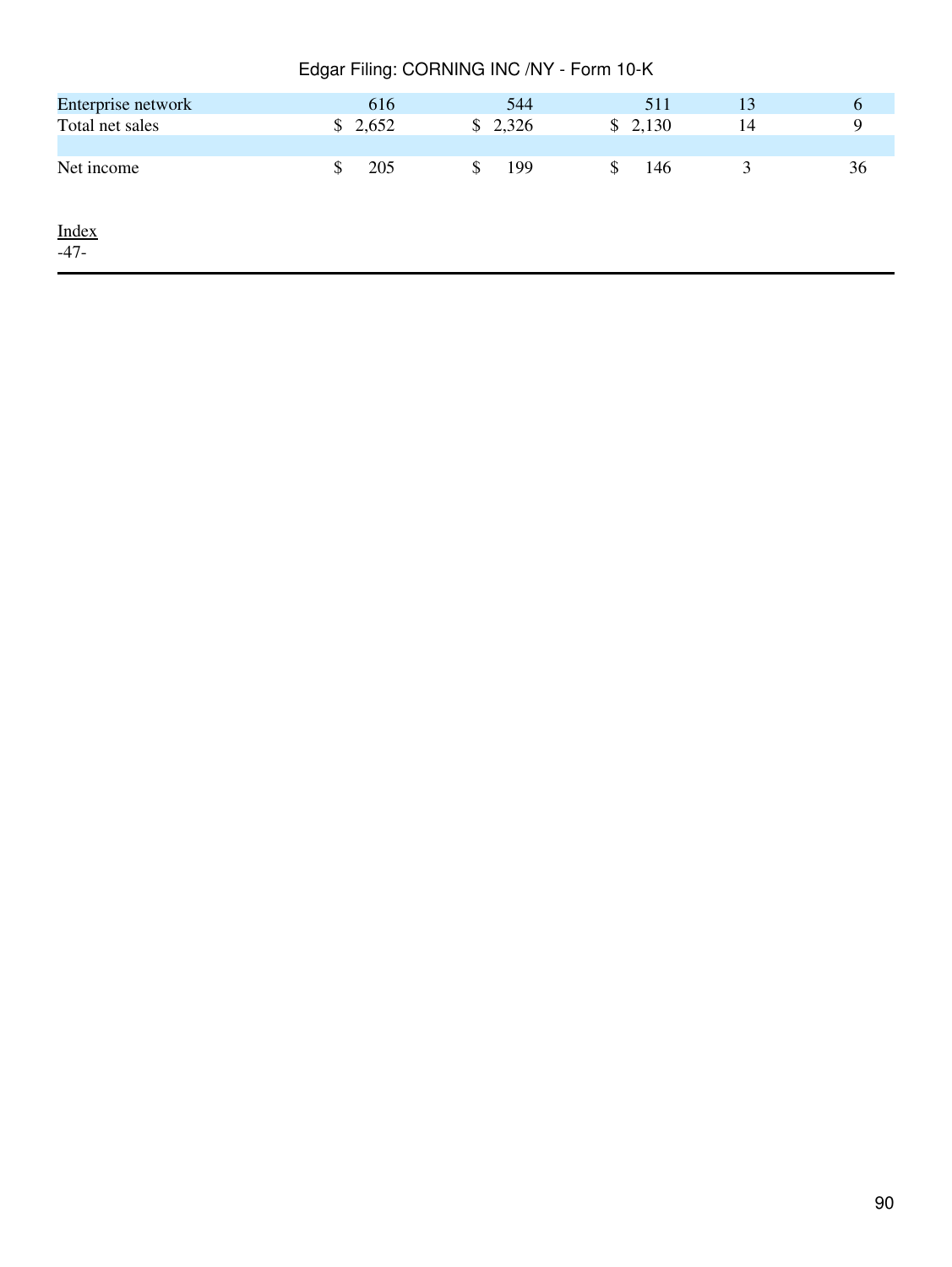#### (in millions)

|                    |         |         |         | $%$ change |                      |  |  |
|--------------------|---------|---------|---------|------------|----------------------|--|--|
| Core Performance   | 2014    | 2013    | 2012    | 14 vs. 13  | $13 \text{ vs. } 12$ |  |  |
| Net sales:         |         |         |         |            |                      |  |  |
| Carrier network    | \$2,036 | \$1,782 | \$1,619 | 14         | 10                   |  |  |
| Enterprise network | 616     | 544     | 511     | 13         | 6                    |  |  |
| Total net sales    | \$2,652 | \$2,326 | \$2,130 | 14         | 9                    |  |  |
| Net income         | 231     | 196     | 137     | 18         | 43                   |  |  |

The following table reconciles the non-GAAP financial measures for the Optical Communications segment with our financial statements presented in accordance with GAAP (in millions).

|                       | Year ended |                   |            | Year ended |    |                   | Year ended |            |                   |              |  |            |      |
|-----------------------|------------|-------------------|------------|------------|----|-------------------|------------|------------|-------------------|--------------|--|------------|------|
|                       |            | December 31, 2014 |            |            |    | December 31, 2013 |            |            | December 31, 2012 |              |  |            |      |
|                       |            |                   | <b>Net</b> |            |    |                   |            | <b>Net</b> |                   |              |  | <b>Net</b> |      |
| (in millions)         |            | <b>Sales</b>      | income     |            |    | Sales             |            | income     |                   | <b>Sales</b> |  | income     |      |
| As reported           |            | \$2,652           | $\$\$      | 205        |    | \$2,326           | \$         | 199        |                   | \$2,130      |  | \$         | 146  |
| Acquisition-related   |            |                   |            |            |    |                   |            |            |                   |              |  |            |      |
| costs(4)              |            |                   |            | (2)        |    |                   |            | 9          |                   |              |  |            | 1    |
| Restructuring,        |            |                   |            |            |    |                   |            |            |                   |              |  |            |      |
| impairment, and       |            |                   |            |            |    |                   |            |            |                   |              |  |            |      |
| other charges (7)     |            |                   |            | 17         |    |                   |            | 8          |                   |              |  |            | 31   |
| Pension               |            |                   |            |            |    |                   |            |            |                   |              |  |            |      |
| mark-to-market $(11)$ |            |                   |            | 13         |    |                   |            | (9)        |                   |              |  |            | 11   |
| Gain on change in     |            |                   |            |            |    |                   |            |            |                   |              |  |            |      |
| control $(12)$        |            |                   |            |            |    |                   |            | (11)       |                   |              |  |            |      |
| Accumulated other     |            |                   |            |            |    |                   |            |            |                   |              |  |            |      |
| comprehensive         |            |                   |            |            |    |                   |            |            |                   |              |  |            |      |
| income $(14)$         |            |                   |            |            |    |                   |            |            |                   |              |  |            | (52) |
| Liquidation of        |            |                   |            |            |    |                   |            |            |                   |              |  |            |      |
| subsidiary $(8)$      |            |                   |            | (2)        |    |                   |            |            |                   |              |  |            |      |
| Core performance      | \$         | 2,652             | \$         | 231        | \$ | 2,326             | \$         | 196        | $\mathbb{S}^-$    | 2,130        |  | \$         | 137  |

See Item 7. Management's Discussion and Analysis of Financial Condition and Results of Operations, Results of Operations – Core Performance Measures, "Items which we exclude from GAAP measures to arrive at Core Performance measures" for an explanation of the reconciling items.

## As Reported

## 2014 vs. 2013

In the twelve months ended December 31, 2014, net sales of the Optical Communications segment increased by \$326 million, or 14%, when compared to the same period in 2013, driven by a \$254 million increase in sales of our carrier network products. Specifically, the following items impacted sales within the carrier network products group in the year ended December 31, 2014:

• Higher sales of cable and hardware and equipment products primarily used in fiber-to-the-home solutions in North America and Europe, up \$113 million and \$46 million, respectively;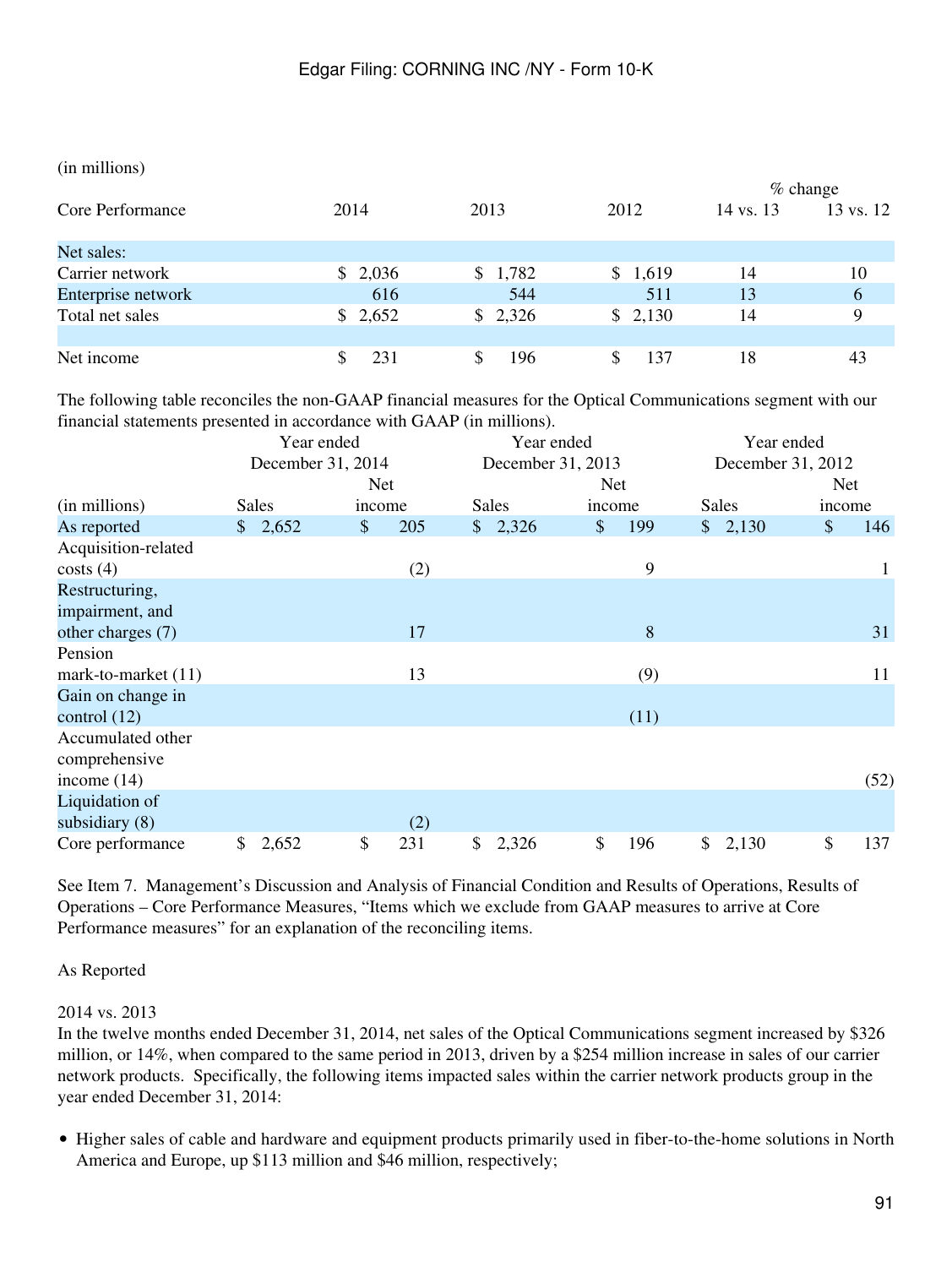- The impact of a full year of sales from a small acquisition and the consolidation of an investment due to a change in control which occurred at the end of the second quarter of 2013, which added approximately \$53 million; and
- An increase of \$11 million in sales of optical fiber, driven by higher sales in North America and Europe, partially offset by a decrease in China.

Sales of enterprise network products also increased in the twelve months ended December 31, 2014, up \$72 million, when compared to the same period in 2013, due to strong sales in all regions of the world, led by an increase in sales of data center and LAN products in Europe and North America, up \$21 million and \$20 million, respectively, and an increase of \$16 million in wireless products sales.

[Index](#page-155-0) -48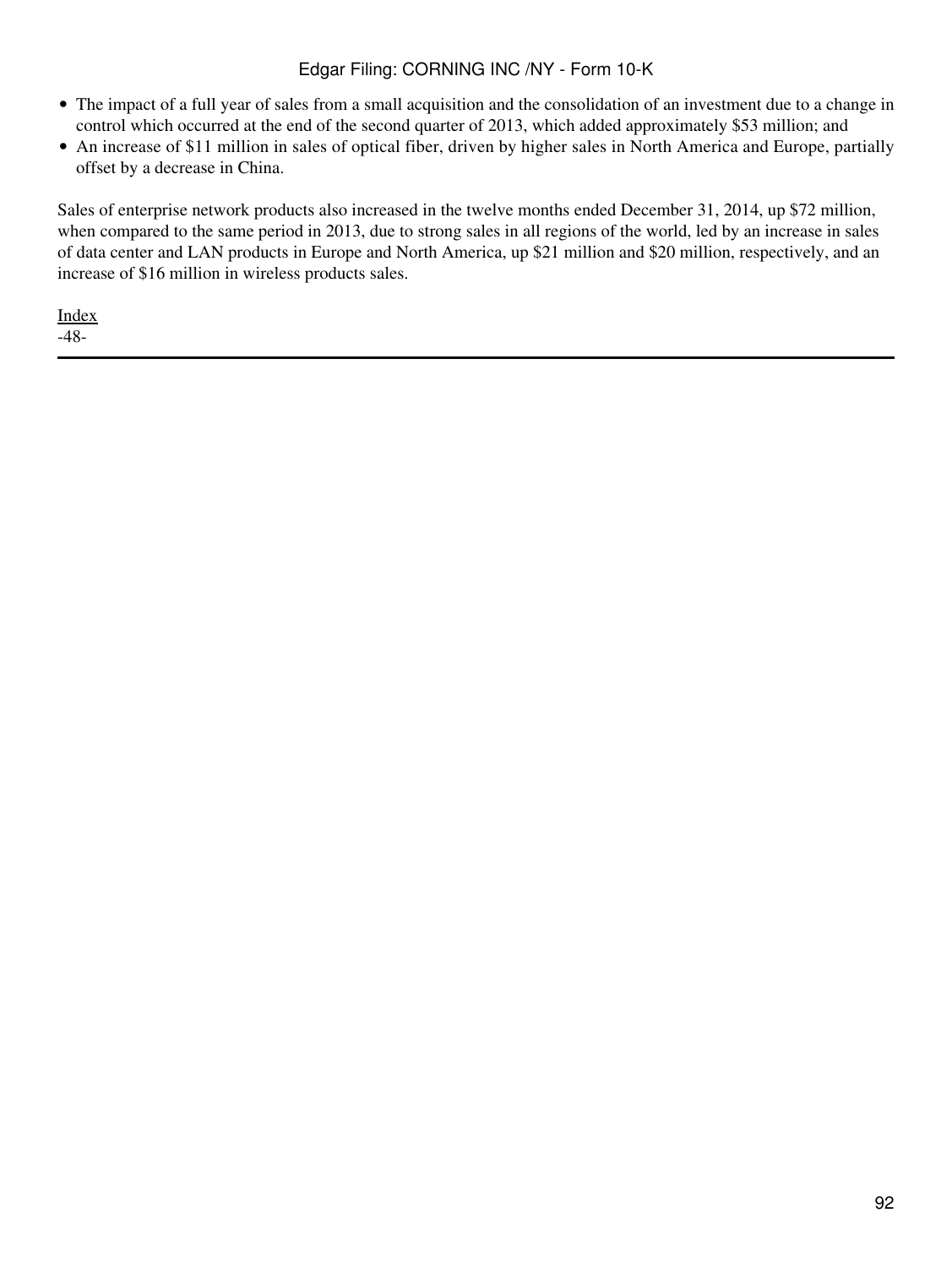Net income increased by \$6 million, or 3%, in 2014, when compared to 2013. The significant increase in volume for carrier network products in North America and Europe and an increase in worldwide enterprise network product volume were somewhat offset by price declines in fiber and cable products, \$17 million of additional operating expenses driven by two small acquisitions and the absence of the inventory build we experienced in the first half of 2013. An increase in restructuring charges of \$9 million, an increase of \$22 million in the amount of the pension mark-to-market adjustment and the absence of the \$11 million gain on change in control of an equity company that occurred in the second quarter of 2013 also negatively impacted the results of this segment.

# 2013 vs. 2012

In 2013, net sales of the Optical Communications segment increased when compared to 2012, driven by an increase of \$163 million in the carrier network market. Driving the growth in carrier network products are the following items:

- The ramp-up of the fiber-to-the-premises initiative in Australia, which increased sales by \$28 million; • An increase of \$23 million in sales of wireless products;
- Higher sales of cable products in North America, China and Europe, up \$52 million, \$33 million and \$26 million, respectively;
- The impact of a small acquisition and the consolidation of an investment due to a change in control, which added approximately \$53 million in 2013; and
- Offsetting the increase in sales of carrier network products in 2013 was a decline in sales of optical fiber, driven by lower demand for single-mode fiber in China, Europe and North America.

Sales in the enterprise network market increased by \$33 million in the year ended 2013, when compared to 2012, driven by higher sales of data center products in North America.

The increase in net income in 2013 when compared to 2012 reflects an increase in volume in carrier and enterprise network products, improved manufacturing performance and the implementation of strong spending controls and cost reduction initiatives, combined with an increase of \$20 million on the gain in 2013 versus a loss in 2012 on the mark-to-market of our defined benefit pension plans, a reduction of \$23 million in restructuring charges and a gain of \$11 million on the change in control of an equity company. This increase was somewhat offset by an increase in acquisition-related costs of \$8 million and lower volume in optical fiber, lower price and a less favorable mix of products sales in 2013.

Movements in foreign exchange rates did not significantly impact the results of this segment in the years ended December 31, 2014 and 2013.

## Core Performance

## 2014 vs. 2013

When compared to the same period last year, core earnings in the twelve months ended December 31, 2014 increased by \$35 million, or 18%, when compared to 2013. The significant increase in volume for carrier network products in North America and Europe and an increase in worldwide enterprise network product volume were somewhat offset by price declines in fiber and cable products, \$17 million of additional operating expenses driven by two small acquisitions and the absence of the inventory build we experienced in the first half of 2013.

## 2013 vs. 2012

The increase in core earnings in 2013 when compared to 2012 reflects an increase in volume in carrier and enterprise network products, improved manufacturing performance and the implementation of strong spending controls and cost reduction initiatives, offset by lower volume in optical fiber, lower price and a less favorable mix of products sales in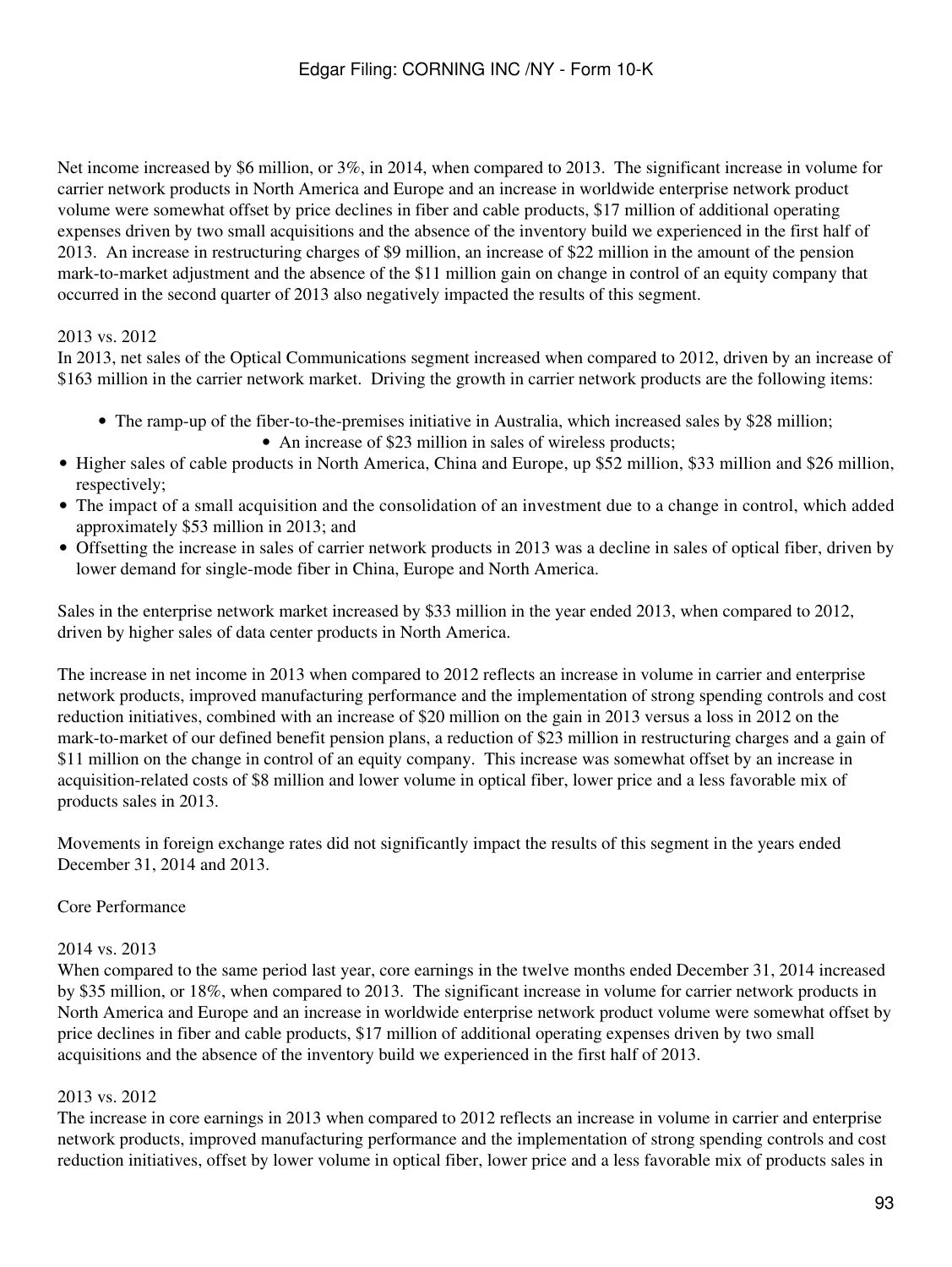2013. Movements in foreign exchange rates did not significantly impact the results of this segment.

The Optical Communications segment has a concentrated customer base. In the years ended December 31, 2014, 2013 and 2012, one customer, which individually accounted for more than 10% of segment net sales, accounted for 11%, 10% and 12%, respectively, of total segment net sales.

## Outlook:

Optical Communications segment sales in the first quarter of 2015 are expected to increase by more than 10 percent when compared to the first quarter of 2014, as the segment continues its strong overall performance.

[Index](#page-155-0) -49-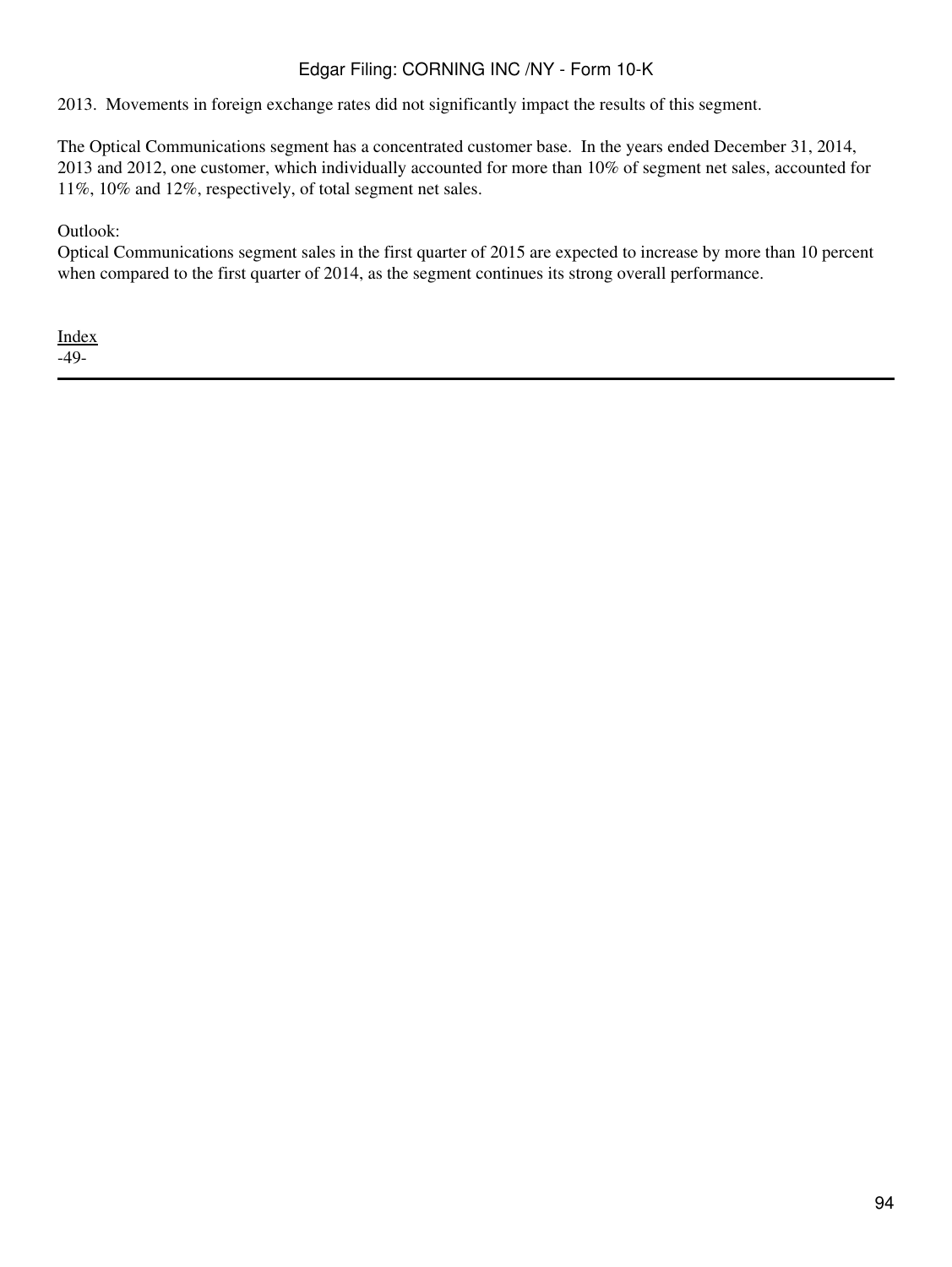## Environmental Technologies

(in millions)

|                  |             |           |                     |           | $%$ change |
|------------------|-------------|-----------|---------------------|-----------|------------|
| As Reported      | 2014        | 2013      | 2012                | 14 vs. 13 | 13 vs. 12  |
| Net sales:       |             |           |                     |           |            |
| Automotive       | \$<br>528   | \$<br>485 | $\mathbb{S}$<br>486 | 9         |            |
| Diesel           | 564         | 434       | 478                 | 30        | (9)        |
| Total net sales  | 1,092<br>\$ | 919<br>\$ | \$<br>964           | 19        | (5)        |
|                  |             |           |                     |           |            |
| Net income       | \$<br>182   | \$<br>132 | \$<br>112           | 38        | 18         |
| (in millions)    |             |           |                     |           |            |
|                  |             |           |                     |           | $%$ change |
| Core Performance | 2014        | 2013      | 2012                | 14 vs. 13 | 13 vs. 12  |
| Net sales:       |             |           |                     |           |            |
| Automotive       | \$<br>528   | \$<br>485 | \$<br>486           | 9         |            |
| Diesel           | 564         | 434       | 478                 | 30        | (9)        |
| Total net sales  | 1,092<br>\$ | \$<br>919 | \$<br>964           | 19        | (5)        |
|                  |             |           |                     |           |            |
| Net income       | \$<br>187   | \$<br>130 | \$<br>119           | 44        | 9          |

The following table reconciles the non-GAAP financial measures for the Environmental Technologies segment with our financial statements presented in accordance with GAAP (in millions).

|                                | Year ended  |                      |           | Year ended        | Year ended             |                     |  |  |
|--------------------------------|-------------|----------------------|-----------|-------------------|------------------------|---------------------|--|--|
|                                |             | December 31, 2014    |           | December 31, 2013 | December 31, 2012      |                     |  |  |
|                                |             | <b>Net</b>           |           | <b>Net</b>        |                        | <b>Net</b>          |  |  |
| (in millions)                  | Sales       | income               | Sales     | income            | Sales                  | income              |  |  |
| As reported                    | \$1,092     | 182<br><sup>\$</sup> | 919<br>\$ | \$132             | -964<br>$\mathbb{S}^-$ | 112<br><sup>S</sup> |  |  |
| Restructuring, impairment, and |             |                      |           |                   |                        |                     |  |  |
| other charges (7)              |             |                      |           |                   |                        | 2                   |  |  |
| Pension mark-to-market (11)    |             |                      |           | (3)               |                        |                     |  |  |
| Core performance               | 1,092<br>S. | 187<br>S.            | 919       | 130<br>S.         | 964                    | 119                 |  |  |

See Item 7. Management's Discussion and Analysis of Financial Condition and Results of Operations, Results of Operations – Core Performance Measures, "Items which we exclude from GAAP measures to arrive at Core Performance measures" for an explanation of the reconciling items.

#### As Reported

#### 2014 vs. 2013

In the twelve months ended December 31, 2014, net sales of this segment increased by \$173 million, or 19%, when compared to the same period in 2013, driven by higher sales across all product lines. Driving the increase was higher demand for our heavy duty diesel products propelled by new governmental regulations in Europe and China and increased demand for Class 8 vehicles in North America. Sales of light-duty diesel products also improved due to higher volume in Europe. Automotive substrate product sales increased due to higher demand in Europe and China.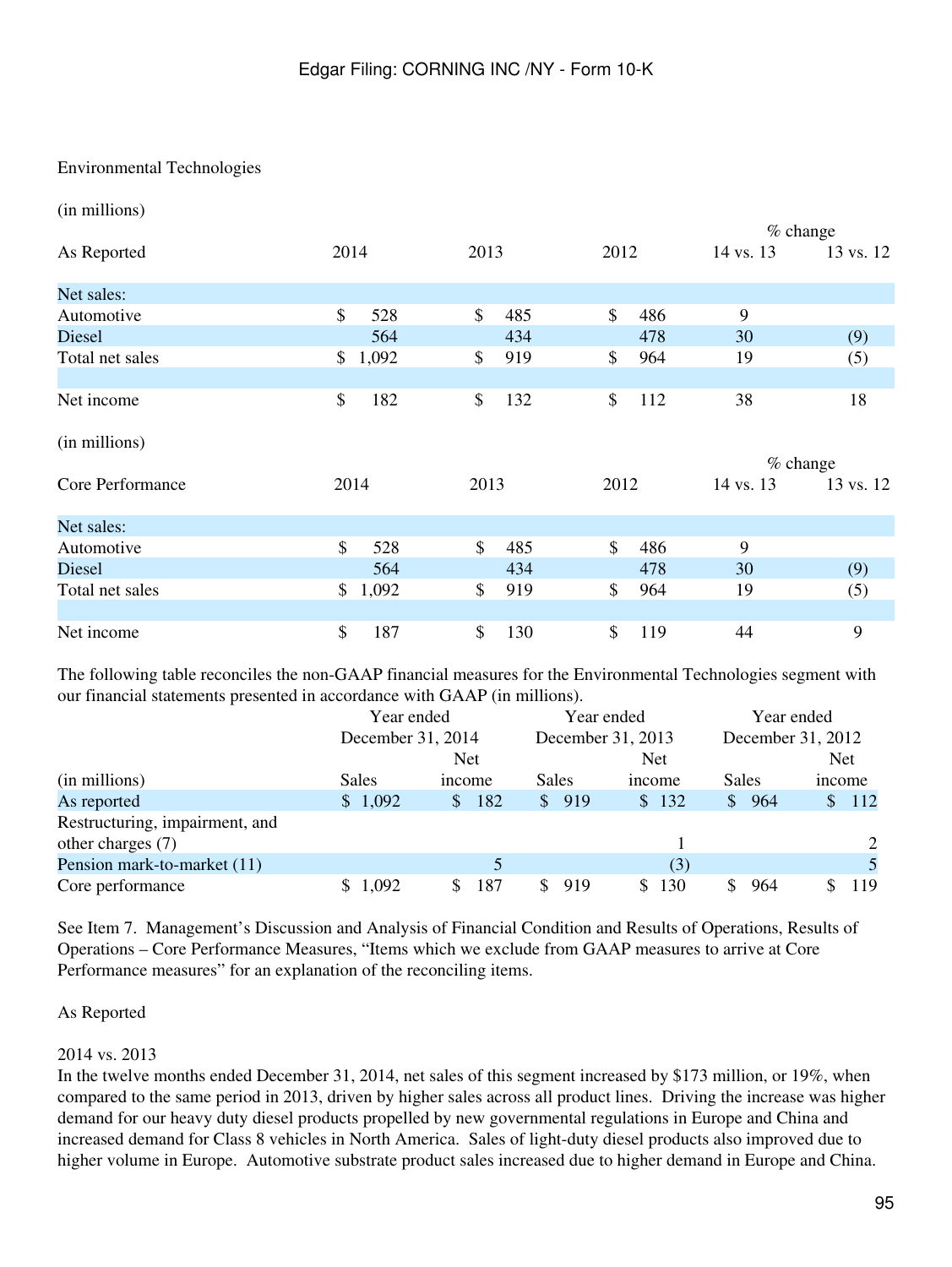When compared to the same period last year, net income in the twelve months ended December 31, 2014 improved significantly, up \$50 million, or 38%, driven by improvements in manufacturing efficiency and strong volume gains across both automotive and diesel product lines. Improving market conditions for heavy-duty diesel products in Europe, China and North America and higher European sales of light-duty diesel products, combined with an increase in automotive vehicle builds, drove the increase. Higher costs associated with facility expansion projects and an increase in the pension mark-to-market adjustment somewhat offset the increase in net income.

[Index](#page-155-0) -50-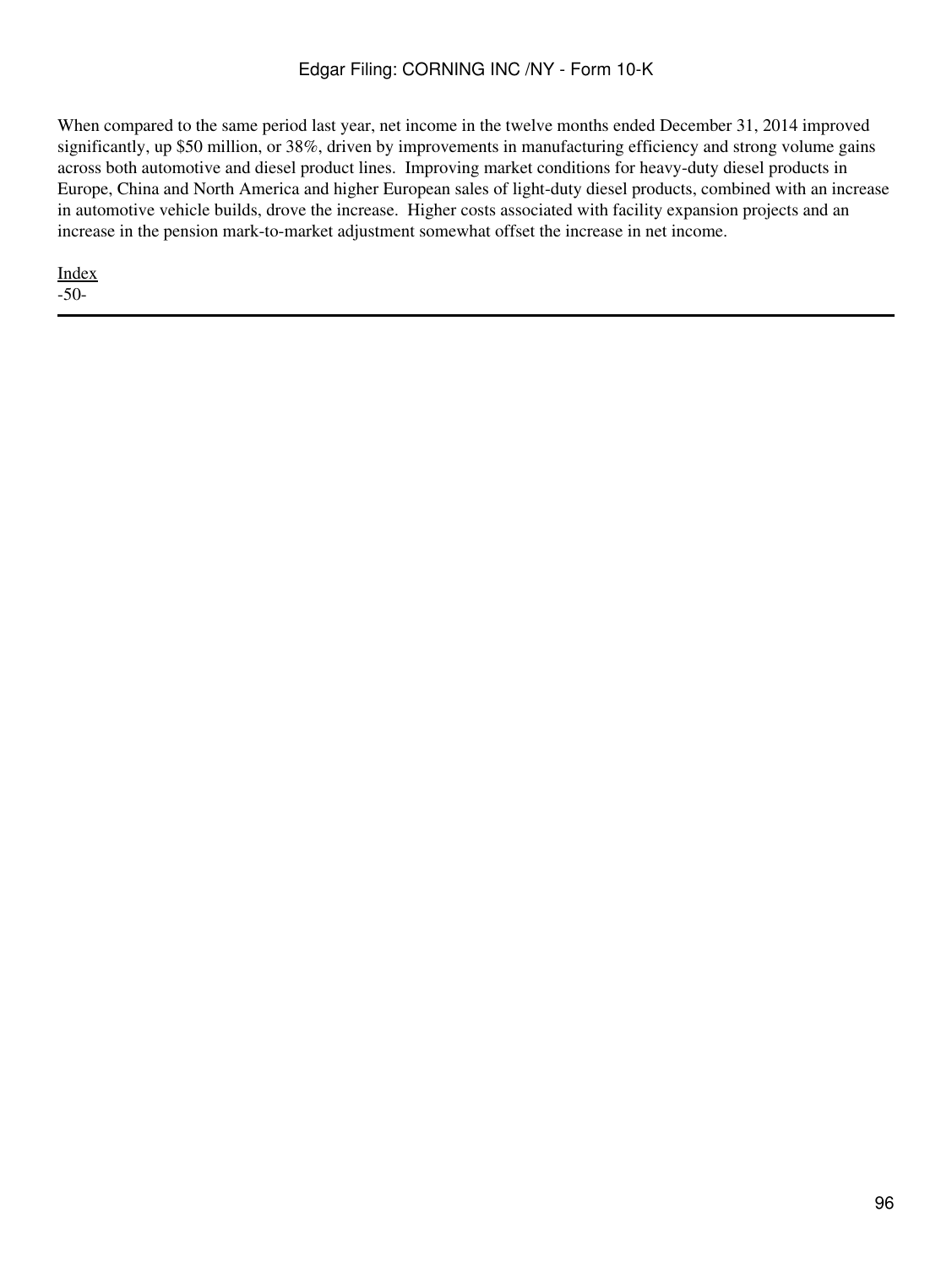#### 2013 vs. 2012

When compared to 2012, net sales in the Environmental Technologies segment decreased in 2013, due to lower sales of light-duty diesel filters and heavy-duty diesel products. Demand for light-duty diesel vehicles which use our filters declined due to weak economic conditions in Europe. Heavy-duty diesel product sales were lower due to the decline in the production of Class 8 vehicles in North America. Net sales of this segment in 2013 were not materially impacted by movements in foreign exchange rates when compared to 2012.

Although net sales declined in 2013 when compared to 2012, net income increased by 18%, driven by significantly improved manufacturing performance for our automotive and heavy-duty diesel products, and lower operating expenses. Net income also included an increase of \$8 million due to the positive change in the mark-to-market of our defined benefit pension plans.

Movements in foreign exchange rates did not significantly impact the results of this segment in the years ended December 31, 2014 and 2013.

#### Core Performance

#### 2014 vs. 2013

When compared to the same period last year, core earnings in the twelve months ended December 31, 2014 increased by \$57 million, or 44%, driven by improvements in manufacturing efficiency and strong volume gains across both automotive and diesel product lines. Improving market conditions for heavy-duty diesel products in Europe, China and North America and higher European sales of light-duty diesel products, combined with an increase in automotive vehicle builds, drove the increase. Higher costs associated with facility expansion projects somewhat offset the increase in net income

#### 2013 vs. 2012

Although net sales declined in 2013 when compared to 2012, core earnings increased by 9%, driven by significantly improved manufacturing performance for our automotive and heavy-duty diesel products, and lower operating expenses.

The Environmental Technologies segment sells to a concentrated customer base of catalyzer and emission control systems manufacturers, who then sell to automotive and diesel engine manufacturers. Although our sales are to the emission control systems manufacturers, the use of our substrates and filters is generally required by the specifications of the automotive and diesel vehicle or engine manufacturers. For 2014, 2013, and 2012, net sales to three customers, which individually accounted for more than 10% of segment sales, accounted for 88%, 87% and 86%, respectively, of total segment sales. While we are not aware of any significant customer credit issues with our direct customers, our near-term sales and profitability would be impacted if any individual customers were unable to continue to purchase our products.

#### Outlook:

We anticipate that Environmental Technologies sales in the first quarter of 2015 will be consistent when compared to the first quarter of 2014.

| <b>Specialty Materials</b> |      |      |      |           |             |
|----------------------------|------|------|------|-----------|-------------|
| (in millions)              |      |      |      |           |             |
|                            |      |      |      |           | $\%$ change |
| As Reported                | 2014 | 2013 | 2012 | 14 vs. 13 | 13 vs. 12   |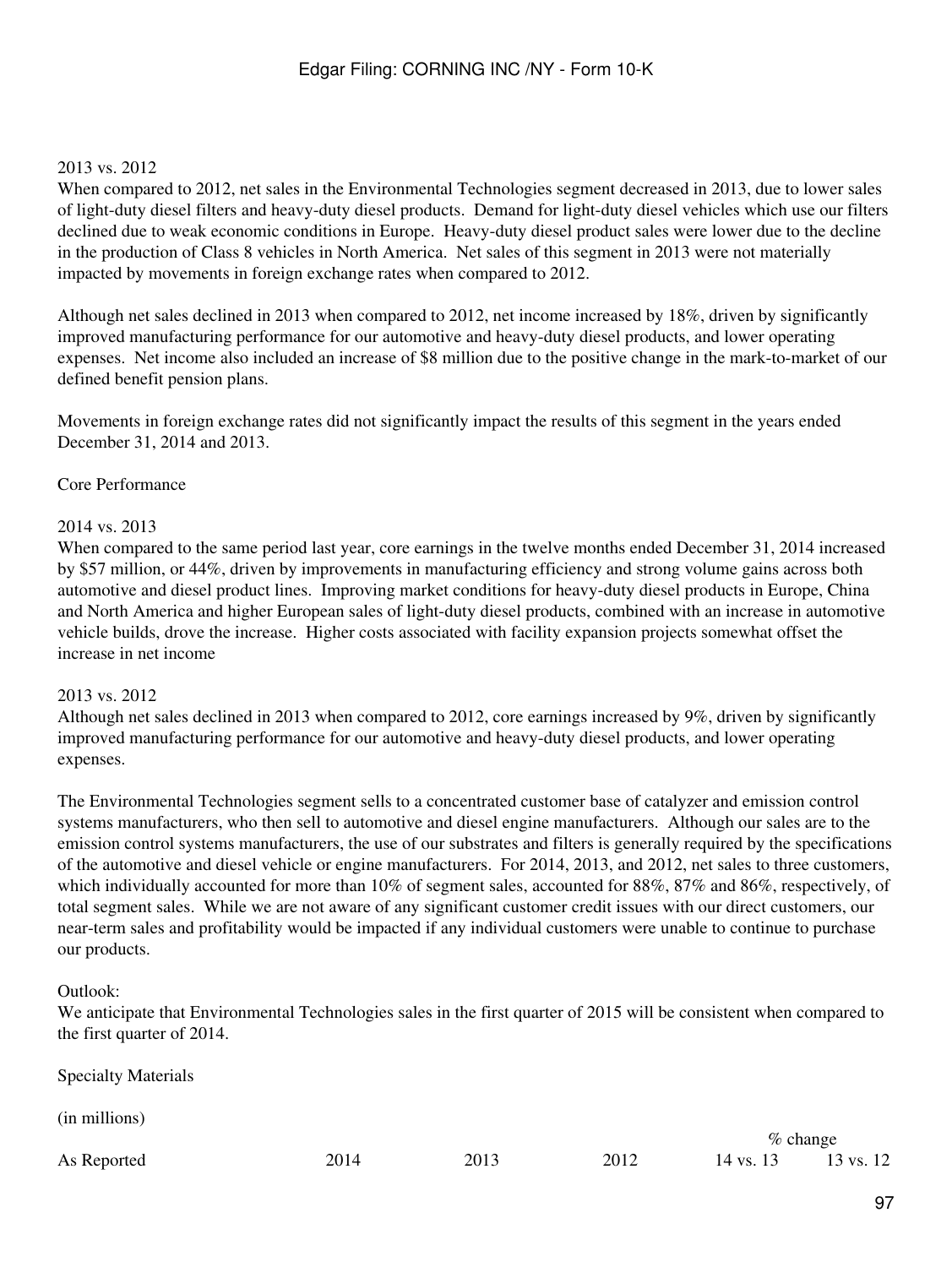| Net sales        | \$1,205   | \$1,170   | \$1,346   | 3         | (13)       |
|------------------|-----------|-----------|-----------|-----------|------------|
| Net income       | \$<br>144 | \$<br>187 | \$<br>137 | (23)      | 36         |
| (in millions)    |           |           |           |           |            |
|                  |           |           |           |           | $%$ change |
| Core Performance | 2014      | 2013      | 2012      | 14 vs. 13 | 13 vs. 12  |
| Net sales        | \$1,205   | \$1,170   | \$1,346   | 3         | (13)       |
| Net income       | \$<br>162 | \$<br>196 | \$<br>201 | (17)      | (2)        |
| Index<br>$-51-$  |           |           |           |           |            |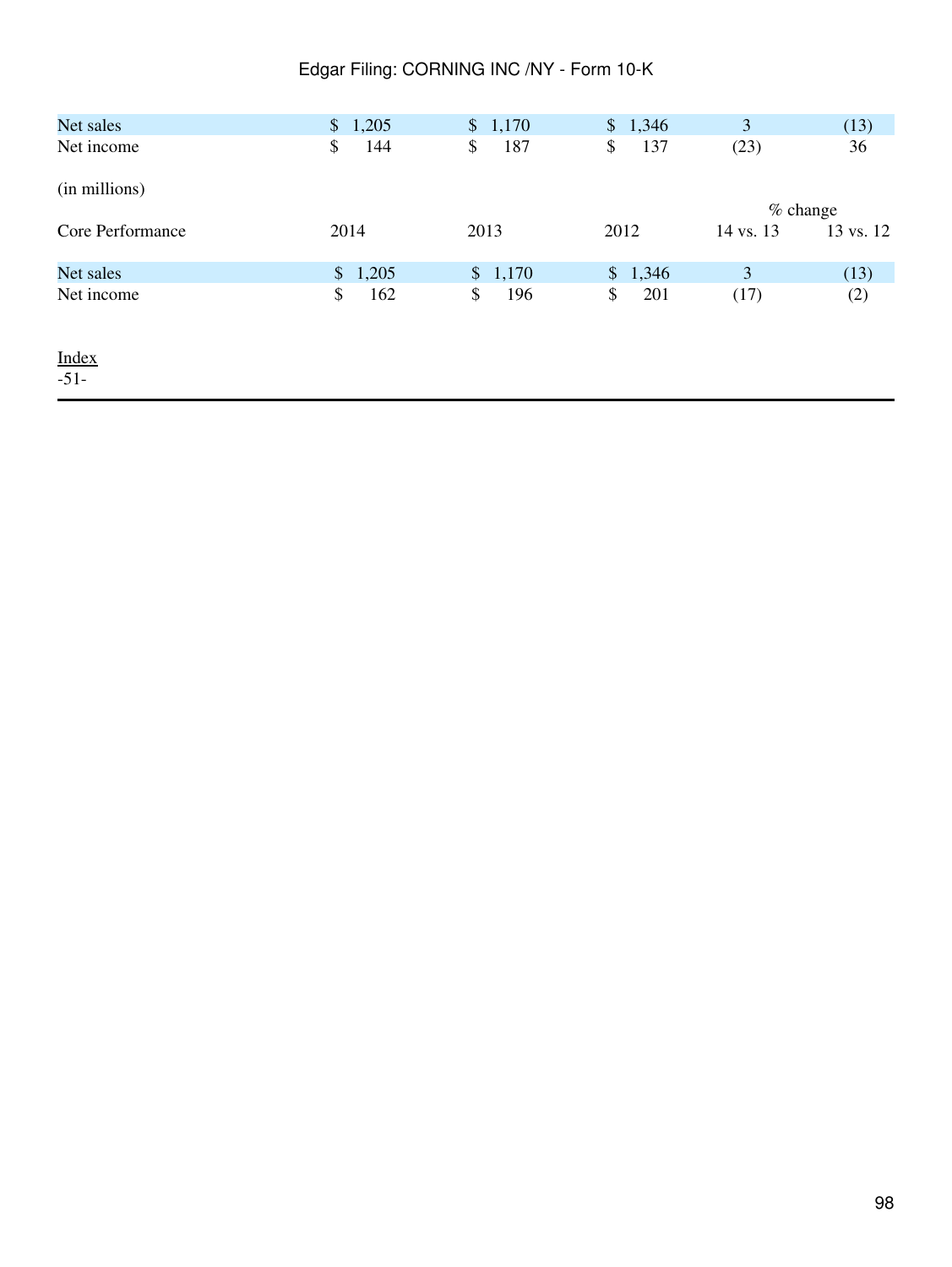The following table reconciles the non-GAAP financial measures for the Specialty Materials segment with our financial statements presented in accordance with GAAP (in millions).

|                                | Year ended        |           | Year ended        |                       | Year ended        |            |  |  |
|--------------------------------|-------------------|-----------|-------------------|-----------------------|-------------------|------------|--|--|
|                                | December 31, 2014 |           | December 31, 2013 |                       | December 31, 2012 |            |  |  |
|                                |                   | Net.      |                   | <b>Net</b>            |                   | <b>Net</b> |  |  |
| (in millions)                  | <b>Sales</b>      | income    | Sales             | income                | Sales             | income     |  |  |
| As reported                    | \$1,205           | \$144     | \$1,170           | 187<br>$\mathbb{S}^-$ | \$1,346           | \$<br>137  |  |  |
| Constant-yen $(1)$             |                   | (7)       |                   | (2)                   |                   | 25         |  |  |
| Purchased collars and average  |                   |           |                   |                       |                   |            |  |  |
| forward contracts (2)          |                   | 14        |                   |                       |                   |            |  |  |
| Acquisition-related costs (4)  |                   | (1)       |                   |                       |                   |            |  |  |
| Restructuring, impairment, and |                   |           |                   |                       |                   |            |  |  |
| other charges (7)              |                   | 12        |                   | 12                    |                   | 33         |  |  |
| Pension mark-to-market (11)    |                   |           |                   | (2)                   |                   | 6          |  |  |
| Core performance               | \$1,205           | 162<br>\$ | \$1,170           | 196<br>$\mathbb{S}^-$ | \$1,346           | 201        |  |  |

See Item 7. Management's Discussion and Analysis of Financial Condition and Results of Operations, Results of Operations – Core Performance Measures, "Items which we exclude from GAAP measures to arrive at Core Performance measures" for an explanation of the reconciling items.

# As Reported

## 2014 vs. 2013

The Specialty Materials segment manufactures products that provide more than 150 material formulations for glass, glass ceramics and fluoride crystals to meet demand for unique customer needs. Consequently, this segment operates in a wide variety of commercial and industrial markets that include display optics and components, semiconductor optics components, aerospace and defense, astronomy, ophthalmic products, telecommunications components and a protective cover glass that is optimized for portable display devices.

Net sales for the twelve months ended December 31, 2014 in the Specialty Materials segment increased by \$35 million, or 3%, when compared to the same period in 2013, driven by higher sales of our advanced optics and commercial optics products. Although Corning Gorilla Glass volume increased by 23%, net sales remained consistent with the prior year, driven by an unfavorable shift in product mix and price declines. Additionally, although volume increased in 2014 when compared to 2013, the growth did not meet our expectations due to the flat market for tablets.

When compared to the same period last year, the decrease in net income for the twelve months ended December 31, 2014 was driven by the absence of the inventory build we experienced in the first half of 2013, the write-off a trade receivable balance in the amount of \$8 million and price declines for Corning Gorilla Glass. Partially offsetting the decrease was an increase in volume for both Corning Gorilla Glass and advanced optics products and the impact of costs reductions as a result of restructuring actions.

# 2013 vs. 2012

Net sales for the year ended December 31, 2013 decreased in the Specialty Materials segment when compared to 2012, due to a 17% decline in sales of Corning Gorilla Glass. Although retail demand for products using our Corning Gorilla Glass has increased in 2013, supply chain variability, during which we experienced robust sales of this glass in the latter half of 2012, resulted in a supply chain contraction throughout 2013. Advanced optics products sales increased slightly in the year ended December 31, 2013, driven by the beginning of a business recovery.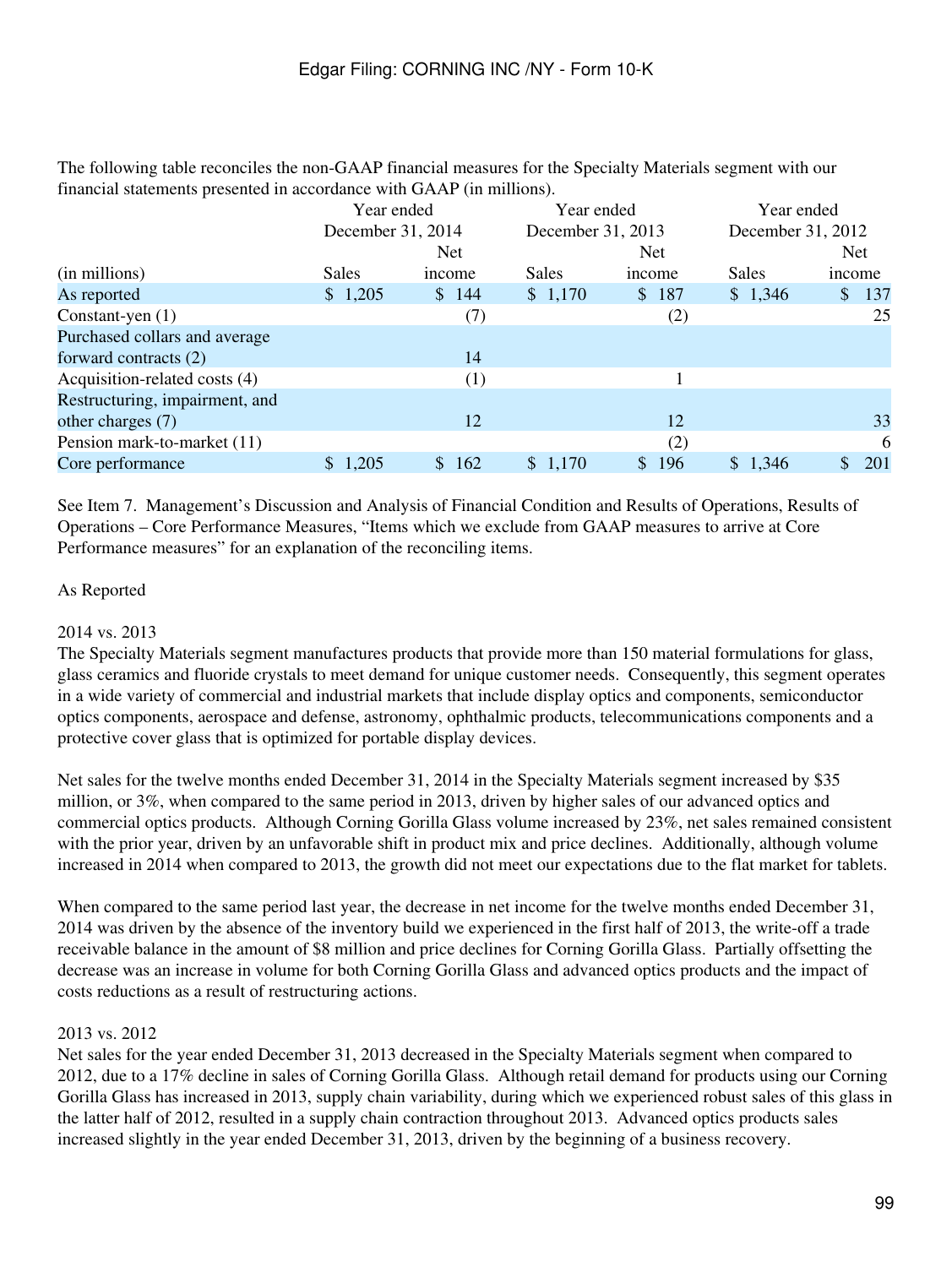Although net sales declined by 13% in the year ended December 31, 2013, net income increased by 36%, when compared to 2012, due to strong cost controls, lower restructuring charges, manufacturing cost reduction initiatives and the beginning of the advanced optics products business recovery, which partially offset the lower sales of Corning Gorilla Glass. The depreciation of the Japanese yen versus the U.S. dollar positively impacted net income by approximately \$27 million in the year ended December 31, 2013, when compared to the same period in the prior year.

Movements in foreign exchange rates did not significantly impact the results of this segment in the years ended December 31, 2014 and 2013.

[Index](#page-155-0) -52-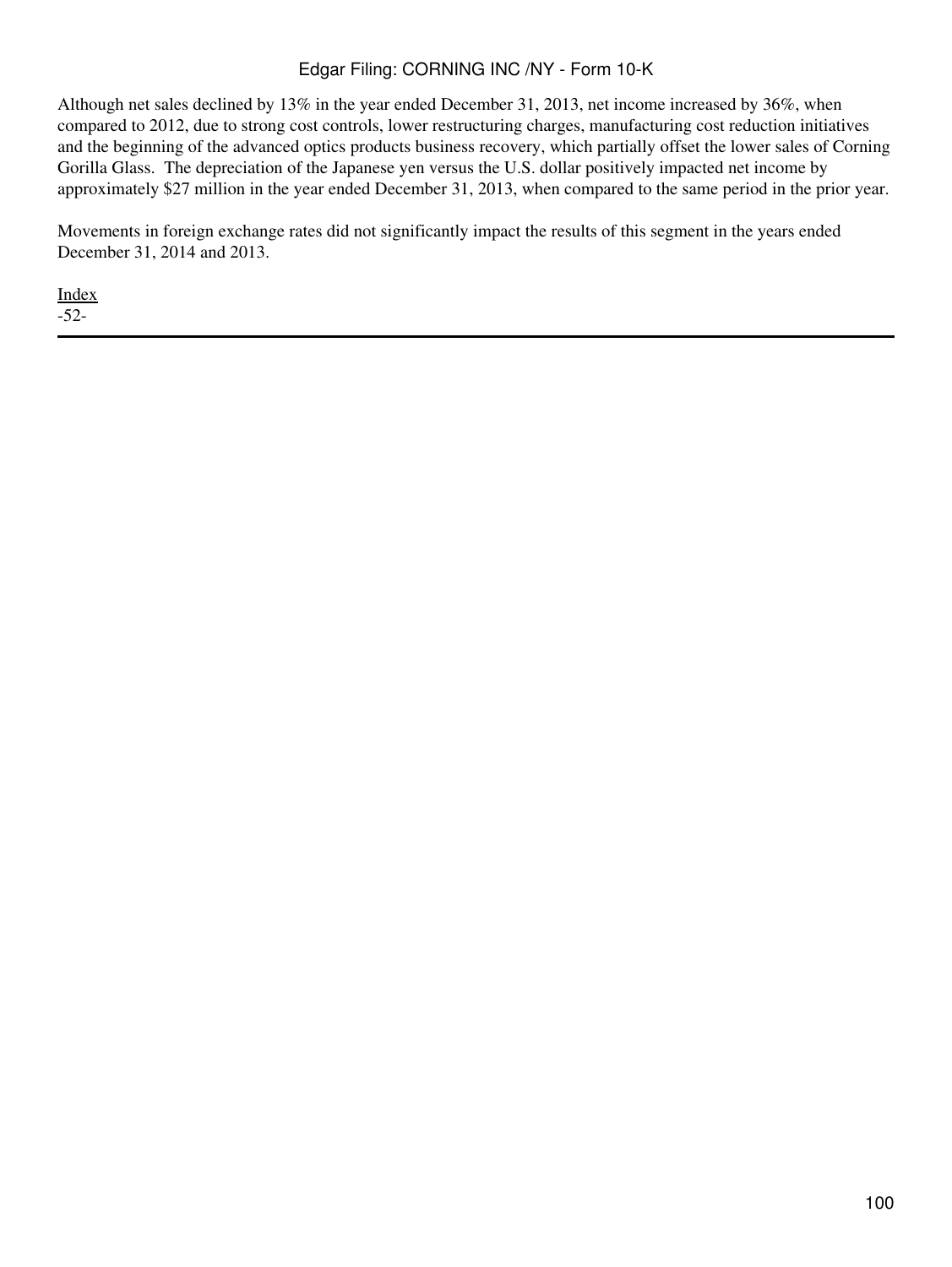## Core Performance

#### 2014 vs. 2013

When compared to the same period last year, the decrease in core earnings in the twelve months ended December 31, 2014 was driven by the absence of the inventory build we experienced in the first half of 2013, price declines for Corning Gorilla Glass and higher production costs. Partially offsetting the decrease was an increase in volume for both Corning Gorilla Glass and advanced optics products and the impact of costs reductions as a result of restructuring actions.

#### 2013 vs. 2012

Although core net sales declined by 13% in the year ended December 31, 2013, core earnings decreased by only 2%, when compared to 2012, due to strong cost controls, manufacturing cost reduction initiatives and the beginning of the advanced optics products business recovery, which partially offset the lower sales of Corning Gorilla Glass.

For 2014 and 2013, three customers of the Specialty Materials segment, which individually accounted for more than 10% of segment sales, accounted for 51% and 47%, respectively, of total segment sales. For 2012, two customers of the Specialty Materials segment, which individually accounted for more than 10% of segment sales, accounted for 54% of total segment sales.

#### Outlook:

In the first quarter of 2015, Specialty Materials segment sales are expected to increase by approximately 10% when compared to the first quarter of 2014, as a result of increased Gorilla Glass demand for products launched in the third and fourth quarters of 2014.

Life Sciences

(in millions)

|                  |                      |              |           | $%$ change |           |
|------------------|----------------------|--------------|-----------|------------|-----------|
| As Reported      | 2014                 | 2013         | 2012      | 14 vs. 13  | 13 vs. 12 |
| Net sales        | 862<br>$\mathcal{S}$ | 851<br>\$    | \$<br>657 |            | 30        |
| Net income       | \$<br>71             | \$<br>71     | \$<br>28  |            | 154       |
| (in millions)    |                      |              |           | $%$ change |           |
| Core Performance | 2014                 | 2013         | 2012      | 14 vs. 13  | 13 vs. 12 |
| Net sales        | \$<br>862            | $\$\$<br>851 | \$<br>657 |            | 30        |
| Net income       | \$<br>87             | \$<br>92     | \$<br>48  | (5)        | 92        |

The following table reconciles the non-GAAP financial measures for the Life Sciences segment with our financial statements presented in accordance with GAAP (in millions).

|                               | Year ended |                   |    | Year ended |                   |    | Year ended |       |                   |    |  |
|-------------------------------|------------|-------------------|----|------------|-------------------|----|------------|-------|-------------------|----|--|
|                               |            | December 31, 2014 |    |            | December 31, 2013 |    |            |       | December 31, 2012 |    |  |
|                               |            | Net               |    |            | <b>Net</b>        |    |            |       | <b>Net</b>        |    |  |
| (in millions)                 | Sales      | <i>n</i> come     |    | Sales      | <i>n</i> come     |    |            | Sales | <i>ncome</i>      |    |  |
| As reported                   | 862        | S                 | 71 | 851        |                   | 71 |            | 657   |                   | 28 |  |
| Acquisition-related costs (4) |            |                   | 14 |            |                   | 21 |            |       |                   | 15 |  |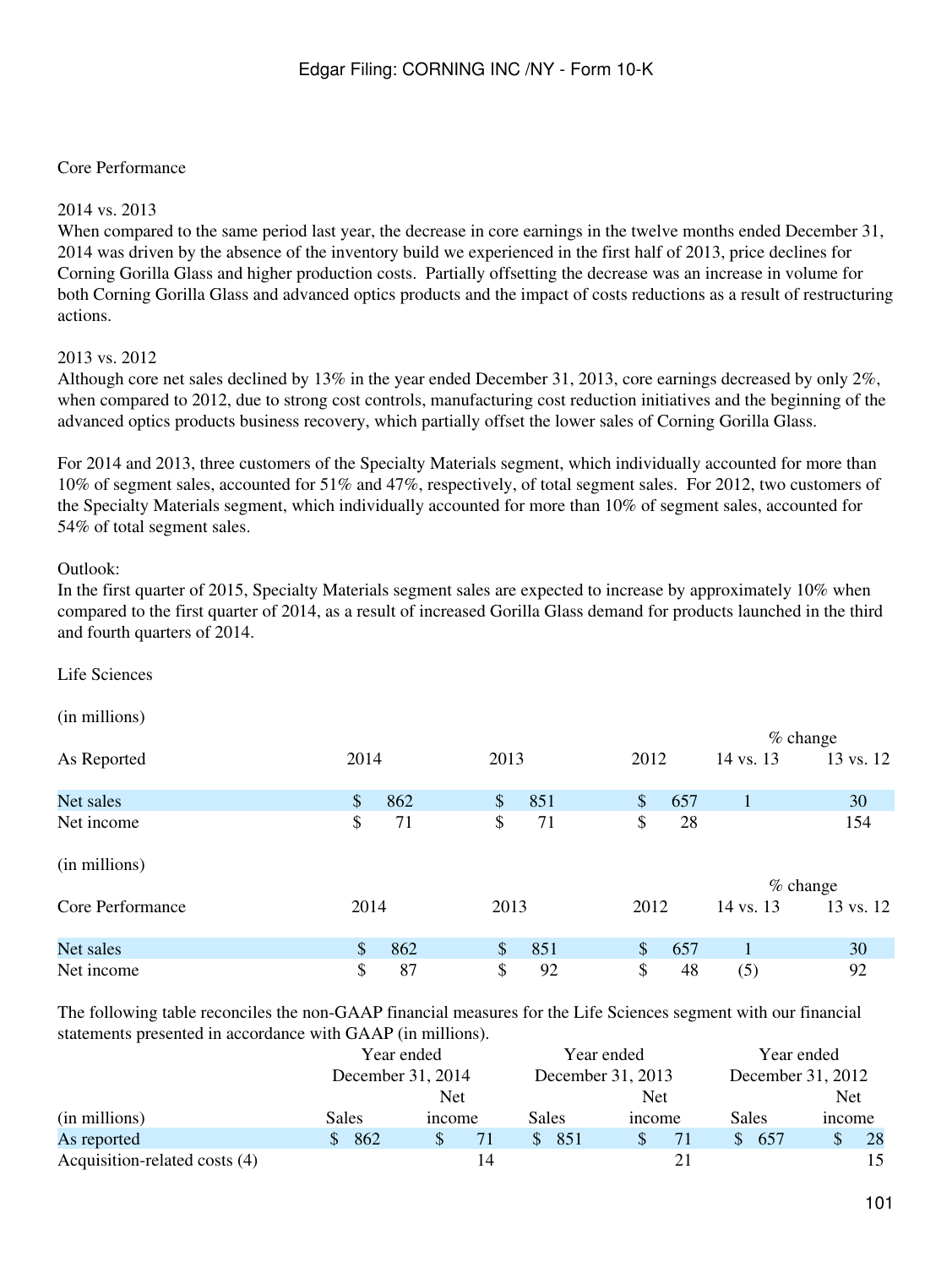| Restructuring, impairment, and |     |    |     |    |  |    |
|--------------------------------|-----|----|-----|----|--|----|
| other charges $(7)$            |     |    |     |    |  |    |
| Pension mark-to-market (11)    |     |    |     |    |  |    |
| Core performance               | 862 | 87 | 851 | 92 |  | 48 |

See Item 7. Management's Discussion and Analysis of Financial Condition and Results of Operations, Results of Operations – Core Performance Measures, "Items which we exclude from GAAP measures to arrive at Core Performance measures" for an explanation of the reconciling items.

[Index](#page-155-0) -53-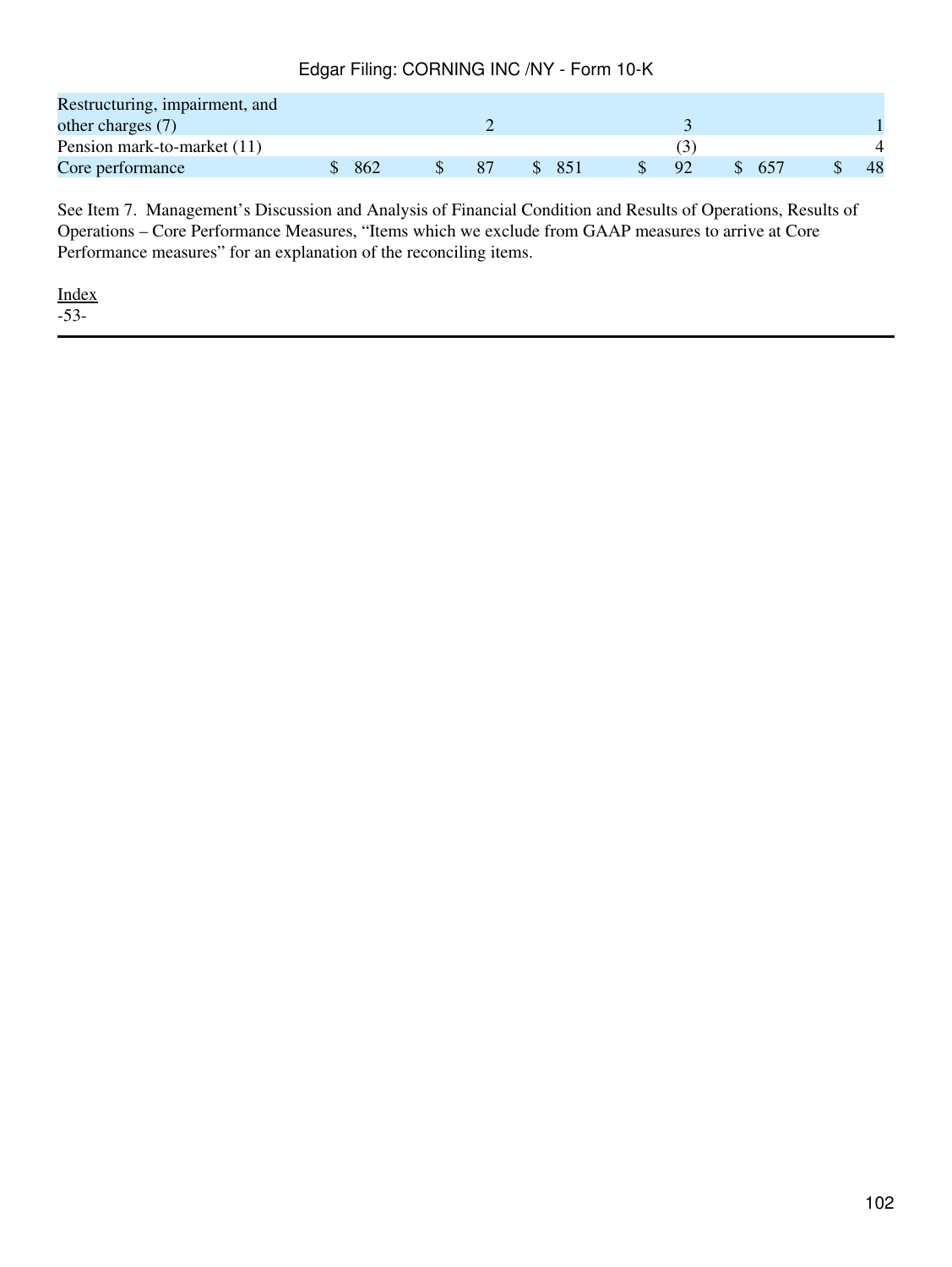### As Reported

#### 2014 vs. 2013

Net sales for the year ended December 31, 2014 increased by \$11 million when compared to the same period in the prior year. Higher sales in North America and China, up \$12 million and \$5 million, respectively, were offset slightly by lower sales in Australia. Net income remained consistent when compared to the same period in 2013, driven by less favorable product mix and higher operating expenses which were offset by higher volume and lower acquisition-related costs due to the completion of the integration of Discovery Labware business.

#### 2013 vs. 2012

Net sales for the year ended December 31, 2013 increased when compared to the same period last year, due to the impact of the acquisition of the Discovery Labware business completed in the fourth quarter of 2012, which increased net sales by \$192 million. Net sales of the segment's existing lines remained relatively consistent.

When compared to the same period in 2012, net income in the year ended December 31, 2013 increased substantially, driven by a \$38 million improvement attributable to the impact of the Discovery Labware acquisition and the positive impact of \$7 million on the change in the mark-to-market of our defined benefit pension plans. Offsetting the gains from Discovery Labware and the pension mark-to-market were an increase in acquisition-related costs of \$6 million and higher restructuring charges.

Movements in foreign exchange rates did not significantly impact the results of this segment in the years ended December 31, 2014 and 2013.

#### Core Performance

#### 2014 vs. 2013

Core earnings decreased slightly when compared to the same period in 2013, driven by less favorable product mix, offset somewhat by higher volume.

#### 2013 vs. 2012

When compared to the same period in 2012, core earnings in the year ended December 31, 2013 increased substantially, driven by the impact of the Discovery Labware acquisition in the amount of \$38 million. Movements in foreign exchange rates did not significantly impact the results of this segment in the year ended December 31, 2013.

For 2014, 2013 and 2012, two customers in the Life Sciences segment, which individually accounted for more than 10% of total segment net sales, collectively accounted for 45%, 44% and 38%, respectively, of total segment sales.

#### Outlook:

Sales in the Life Sciences segment are expected to remain relatively consistent in the first quarter of 2015, when compared to the same period in 2014.

| All Other     |          |        |         |           |                         |
|---------------|----------|--------|---------|-----------|-------------------------|
| (in millions) |          |        |         |           |                         |
| As Reported   | 2014     | 2013   | 2012    | 14 vs. 13 | $%$ change<br>13 vs. 12 |
| Net sales     | \$<br>53 | S<br>8 | \$<br>b | 563       | 33                      |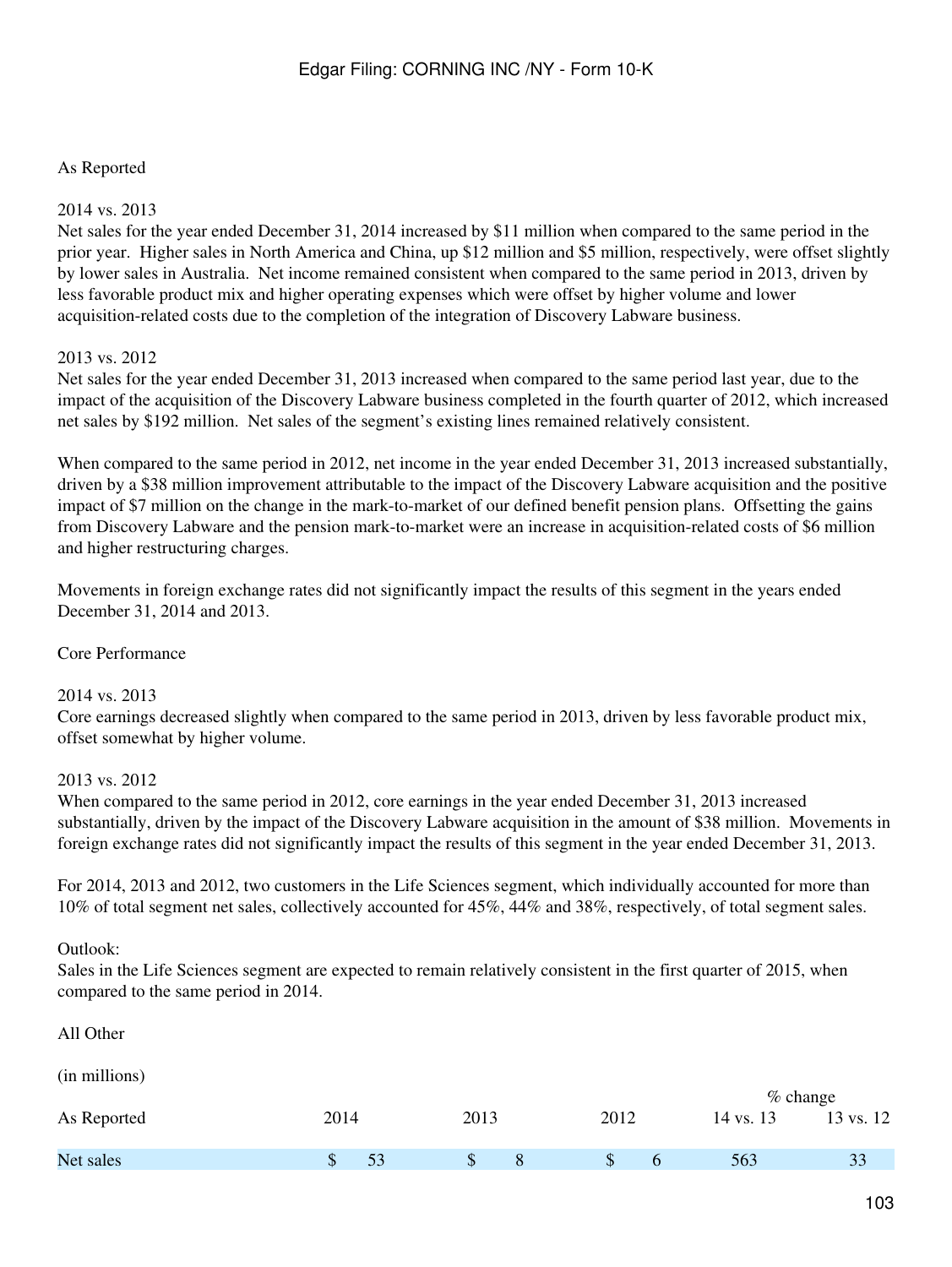| Research, development and     |    |       |    |                               |           |        |        |
|-------------------------------|----|-------|----|-------------------------------|-----------|--------|--------|
| engineering expenses          | S  | 177   | S. | 116                           | \$<br>123 | 53     | (6)    |
| Equity earnings of affiliated |    |       |    |                               |           |        | $\ast$ |
| companies                     | S  | 18    |    | (24)                          | 17        | $\ast$ |        |
| Net loss                      | \$ | (196) | \$ | (163)                         | (98)      | 20     | 66     |
| $\ast$                        |    |       |    | Percent change not meaningful |           |        |        |
| Index                         |    |       |    |                               |           |        |        |
| $-54-$                        |    |       |    |                               |           |        |        |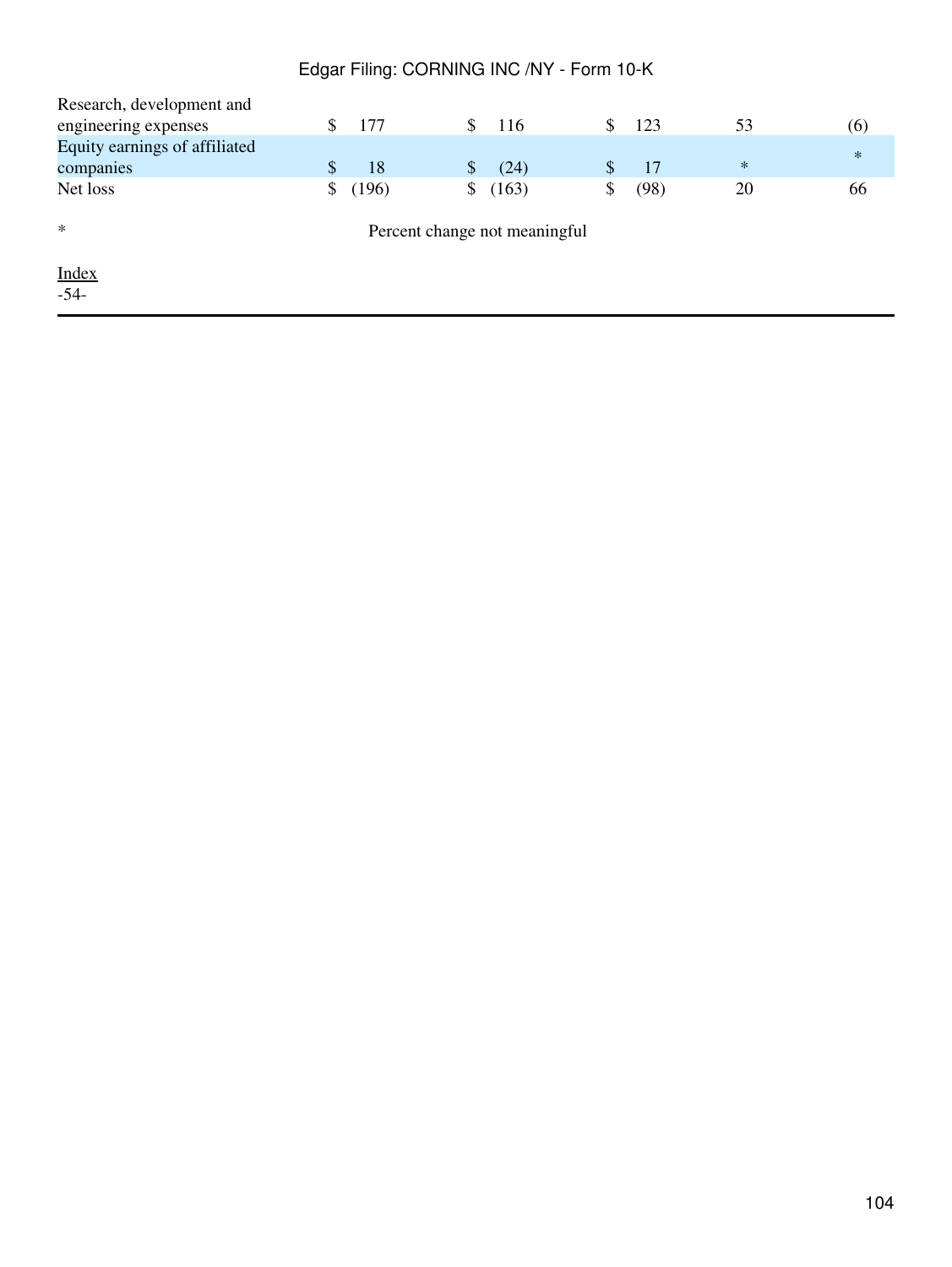#### (in millions)

|                               |       |        | $%$ change    |           |           |  |  |  |
|-------------------------------|-------|--------|---------------|-----------|-----------|--|--|--|
| Core Performance              | 2014  | 2013   | 2012          | 14 vs. 13 | 13 vs. 12 |  |  |  |
| Net sales                     | 53    | 8<br>S | S<br>$\sigma$ | 563       | 33        |  |  |  |
| Research, development and     |       |        |               |           |           |  |  |  |
| engineering expenses          | 177   | -116   | 123<br>S      | 53        | (6)       |  |  |  |
| Equity earnings of affiliated |       |        |               |           |           |  |  |  |
| companies                     | 18    | 12     | S.            | 50        | (29)      |  |  |  |
| Net loss                      | (193) | (122)  | (98)          | 58        | 24        |  |  |  |

The following table reconciles the non-GAAP financial measures for the All Other segment with our financial statements presented in accordance with GAAP (in millions).

|                                | Year ended<br>December 31, 2014 |        |               |    |              | Year ended        |    |              |               |          |              |        |  |
|--------------------------------|---------------------------------|--------|---------------|----|--------------|-------------------|----|--------------|---------------|----------|--------------|--------|--|
|                                |                                 |        |               |    |              | December 31, 2013 |    |              |               |          |              |        |  |
|                                |                                 | Equity |               |    | <b>Net</b>   |                   |    | Equity       |               |          | Net          |        |  |
| (in millions)                  | <b>Sales</b>                    |        | earnings      |    |              | <i>n</i> come     |    | <b>Sales</b> |               | earnings |              | income |  |
| As reported                    |                                 | 53     | <sup>\$</sup> | 18 | $\mathbb{S}$ | (196)             | \$ | 8            | $\mathcal{S}$ | (24)     | $\mathbb{S}$ | (163)  |  |
| Purchased collars and average  |                                 |        |               |    |              |                   |    |              |               |          |              |        |  |
| forward contracts (2)          |                                 |        |               |    |              | 2                 |    |              |               |          |              |        |  |
| Restructuring, impairment, and |                                 |        |               |    |              |                   |    |              |               |          |              |        |  |
| other charges (7)              |                                 |        |               |    |              |                   |    |              |               |          |              |        |  |
| Pension mark-to-market (11)    |                                 |        |               |    |              |                   |    |              |               | 36       |              | 41     |  |
| Core performance               |                                 | 53     | \$            | 18 |              | (193)             |    | 8            | \$            | 12       |              | 122)   |  |

See Item 7. Management's Discussion and Analysis of Financial Condition and Results of Operations, Results of Operations – Core Performance Measures, "Items which we exclude from GAAP measures to arrive at Core Performance measures" for an explanation of the reconciling items.

All other segments that do not meet the quantitative threshold for separate reporting have been grouped as "All Other." This group is primarily comprised of the results of Corning Precision Materials' non-LCD business and new product lines and development projects that involve the use of various technologies for new products such as advanced flow reactors and adjacency businesses in pursuit of thin, strong glass. This segment also includes results for certain corporate investments such as Eurokera and Keraglass equity affiliates, which manufacture smooth cooktop glass/ceramic products.

## 2014 vs. 2013

The increase in net sales of this segment in the year ended December 31, 2014 reflects the consolidation of the Corning Precision Materials' non-LCD business as a result of the Acquisition. The increase in the net loss of this segment reflects higher spending for development projects which were not part of the segment in the year ended December 31, 2013.

## 2013 vs. 2012

The increase in segment net loss in 2013 when compared to 2012 was driven by the write-down of assets to their fair value in the amount of \$36 million in Samsung Corning Precision Materials' non-LCD glass business, the absence of the 2012 gain on the sale of assets in Samsung Corning Precision Materials' non-LCD glass business, and restructuring costs of \$5 million associated with our global restructuring program implemented in the fourth quarter of 2013, partially offset by lower research, development and engineering expenses on development projects. The increase in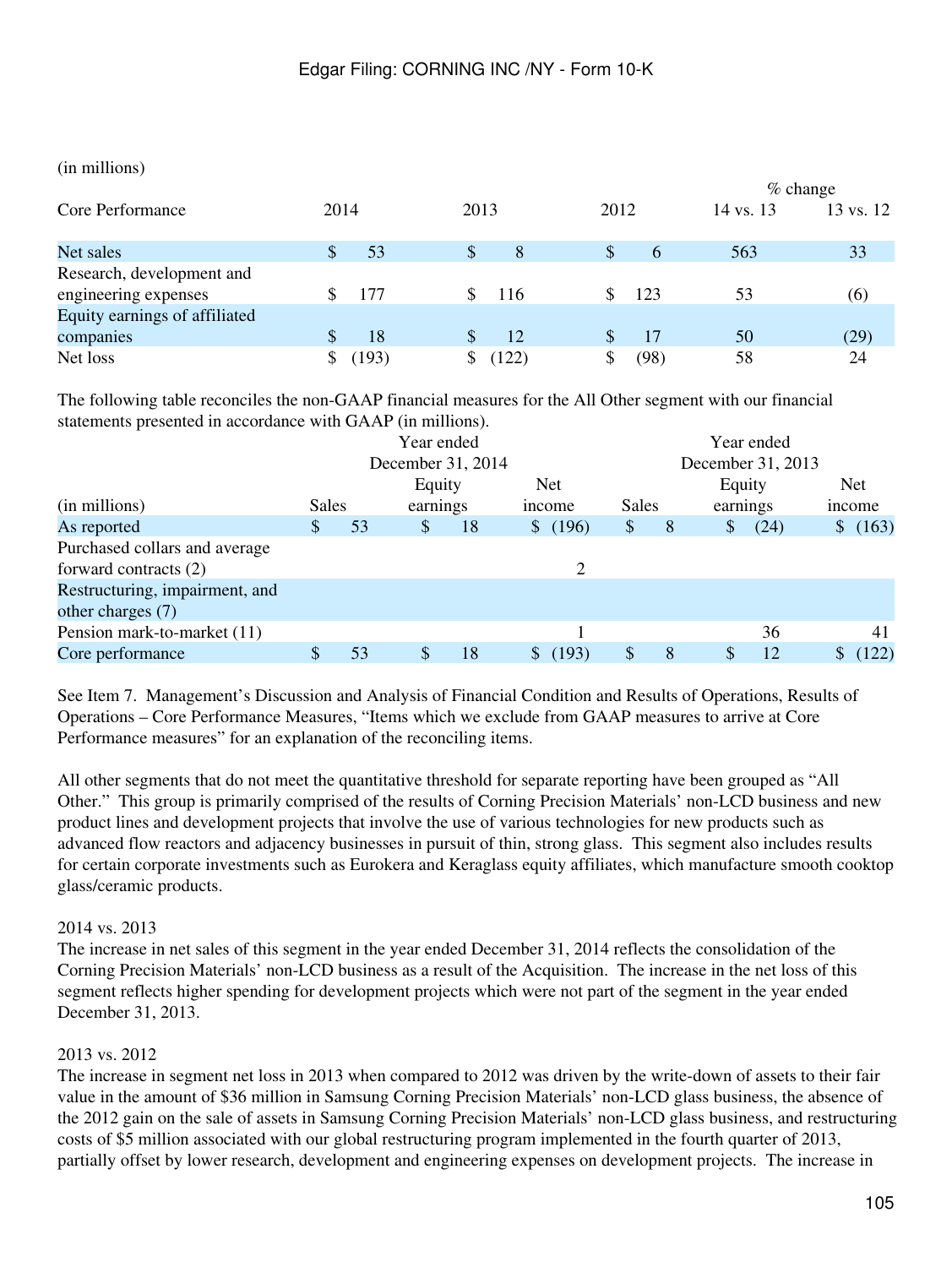core net loss in 2013 reflects the absence of the 2012 gain on the sale of assets in Samsung Corning Precision Materials' non-LCD glass business and a decline in research, development and engineering expenses for development projects.

# LIQUIDITY AND CAPITAL RESOURCES

Financing and Capital Structure

The following items impacted Corning's financing and capital structure during 2014 and 2013:

2014

• In the third quarter of 2014, we amended and restated our existing revolving credit facility. The amended facility provides a \$2 billion unsecured multi-currency line of credit and expires on September 30, 2019. At December 31, 2014, there were no outstanding amounts under this credit facility. The facility includes affirmative and negative covenants that Corning must comply with, including a leverage (debt to capital ratio) financial covenant. As of December 31, 2014, we were in compliance with all of the covenants.

[Index](#page-155-0)

-55-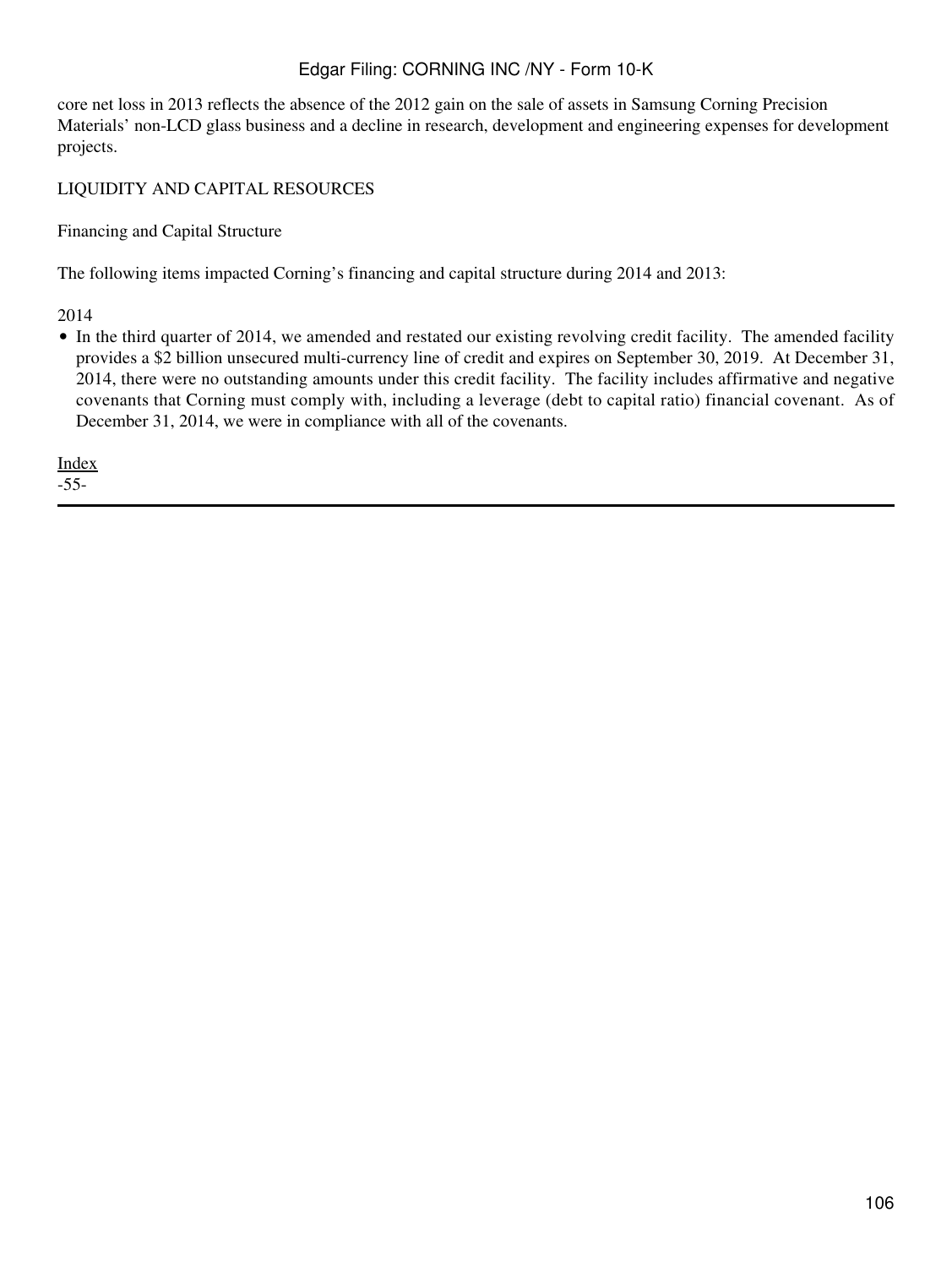# 2013

- In the first quarter of 2013, we amended and restated our then-existing revolving credit facility. The 2013 amended facility provided a \$1 billion unsecured multi-currency line of credit that would have expired in March 2018. This facility was terminated when we entered into the amended and restated \$2 billion facility in the third quarter of 2014.
- In the first quarter of 2013, Corning repaid the aggregate principal amount and accrued interest outstanding on the credit facility entered into in the second quarter of 2011 that allowed Corning to borrow up to Chinese renminbi (RMB) 4 billion. The total amount repaid was approximately \$500 million. Upon repayment, this facility was terminated.
- In the second quarter of 2013, the Company established a commercial paper program on a private placement basis, pursuant to which we may issue short-term, unsecured commercial paper notes up to a maximum aggregate principal amount outstanding at any time of \$1 billion. Under this program, the Company may issue the notes from time to time and will use the proceeds for general corporate purposes. The maturities of the notes will vary, but may not exceed 390 days from the date of issue. The interest rates will vary based on market conditions and the ratings assigned to the notes by credit rating agencies at the time of issuance. The Company's revolving credit facility is available to support obligations under the commercial paper program, if needed. At December 31, 2013, we did not have any outstanding commercial paper.
- In the fourth quarter of 2013, we issued \$250 million of 3.70% senior unsecured notes that mature on November 15, 2023. The net proceeds of approximately \$248 million were used for general corporate purposes.
- In the fourth quarter of 2013, we recorded a financing obligation in the approximate amount of \$230 million for a new LCD glass substrate facility in China.

# Common Stock Dividends

On December 3, 2014, Corning's Board of Directors declared a 20% increase in the quarterly common stock dividend, which increased the quarterly dividend from \$0.10 to \$0.12 per common share, beginning with the dividend to be paid in the first quarter of 2015. This increase marks the fourth dividend increase since October 2011.

Fixed Rate Cumulative Convertible Preferred Stock, Series A

On January 15, 2014, Corning designated a new series of its preferred stock as Fixed Rate Cumulative Convertible Preferred Stock, Series A, par value \$100 per share, and issued 1,900 shares of Preferred Stock at an issue price of \$1 million per share, for an aggregate issue price of \$1.9 billion, to Samsung Display in connection with the Acquisition of its equity interests in Samsung Corning Precision Materials. Corning also issued to Samsung Display an additional 400 shares of Fixed Rate Cumulative Convertible Preferred Stock at closing, for an aggregate issue price of \$400 million in cash.

Dividends on the Preferred Stock are cumulative and accrue at the annual rate of 4.25% on the per share issue price of \$1 million. The dividends are payable quarterly as and when declared by the Company's Board of Directors. The Preferred Stock ranks senior to our common stock with respect to payment of dividends and rights upon liquidation. The Preferred Stock is not redeemable except in the case of a certain deemed liquidation event, the occurrence of which is under the control of the Company. The Preferred Stock is convertible at the option of the holder and the Company upon certain events, at a conversion rate of 50,000 shares of Corning's common stock per one share of Preferred Stock, subject to certain anti-dilution provisions. As of December 31, 2014, the Preferred Stock has not been converted, and none of the anti-dilution provisions have been triggered. Following the seventh anniversary of the closing of the Acquisition, the Preferred Stock will be convertible, in whole or in part, at the option of the holder. The Company has the right, at its option, to cause some or all of the shares of Preferred Stock to be converted into Common Stock, if, for 25 trading days (whether or not consecutive) within any period of 40 consecutive trading days, the closing price of Common Stock exceeds \$35 per share. If the aforementioned right becomes exercisable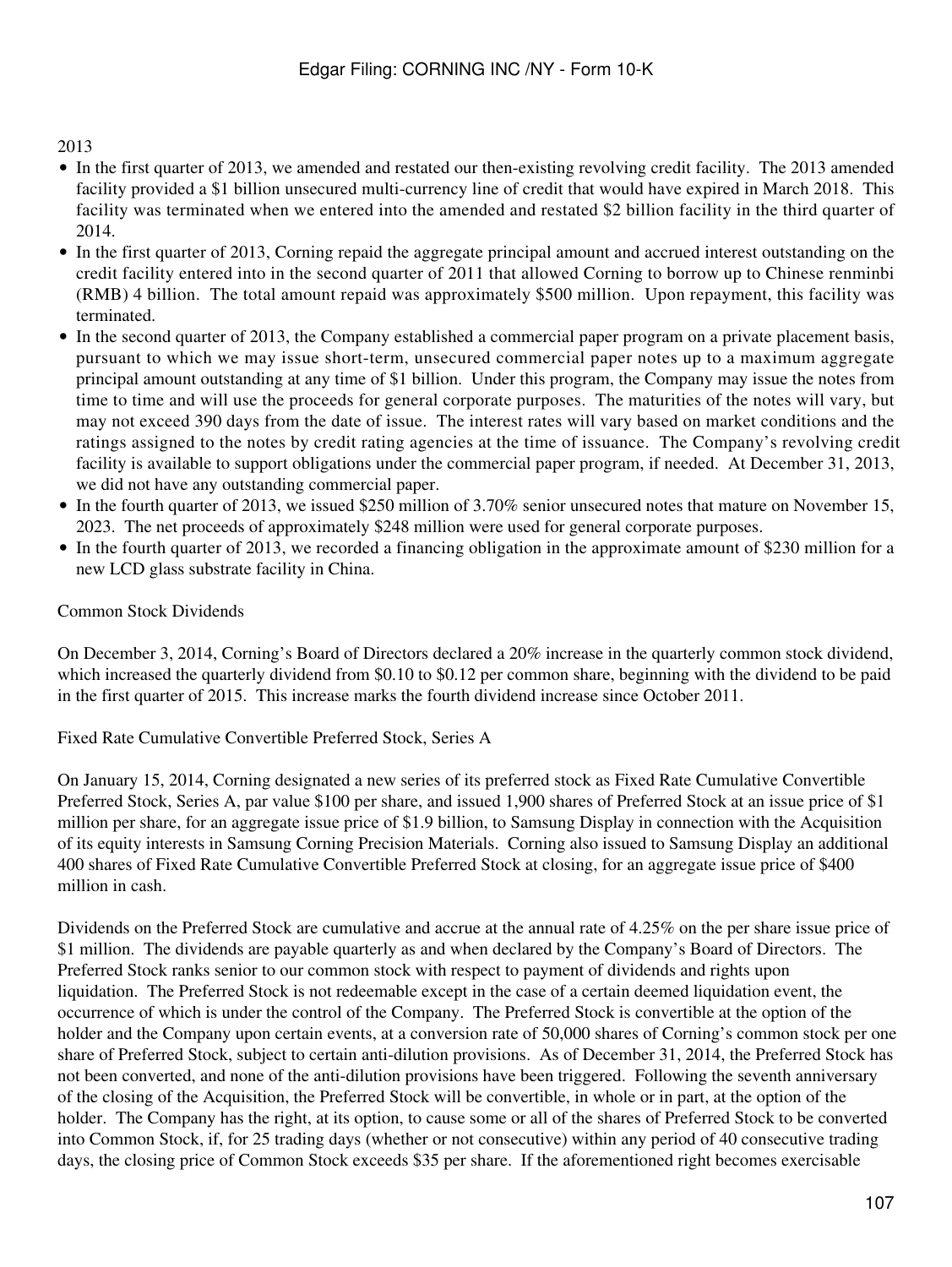before the seventh anniversary of the closing, the Company must first obtain the written approval of the holders of a majority of the Preferred Stock before exercising its conversion right. The Preferred Stock does not have any voting rights except as may be required by law.

Capital Spending

Capital spending totaled \$1.1 billion in 2014, slightly above the amount spent in 2013. Spending in 2014 was driven primarily by the Display Technologies segment, and focused on finishing line optimization and tank rebuilds. We expect our 2015 capital expenditures to be approximately \$1.3 billion to \$1.4 billion. Approximately \$650 million will be allocated to our Display Technologies segment.

[Index](#page-155-0) -56-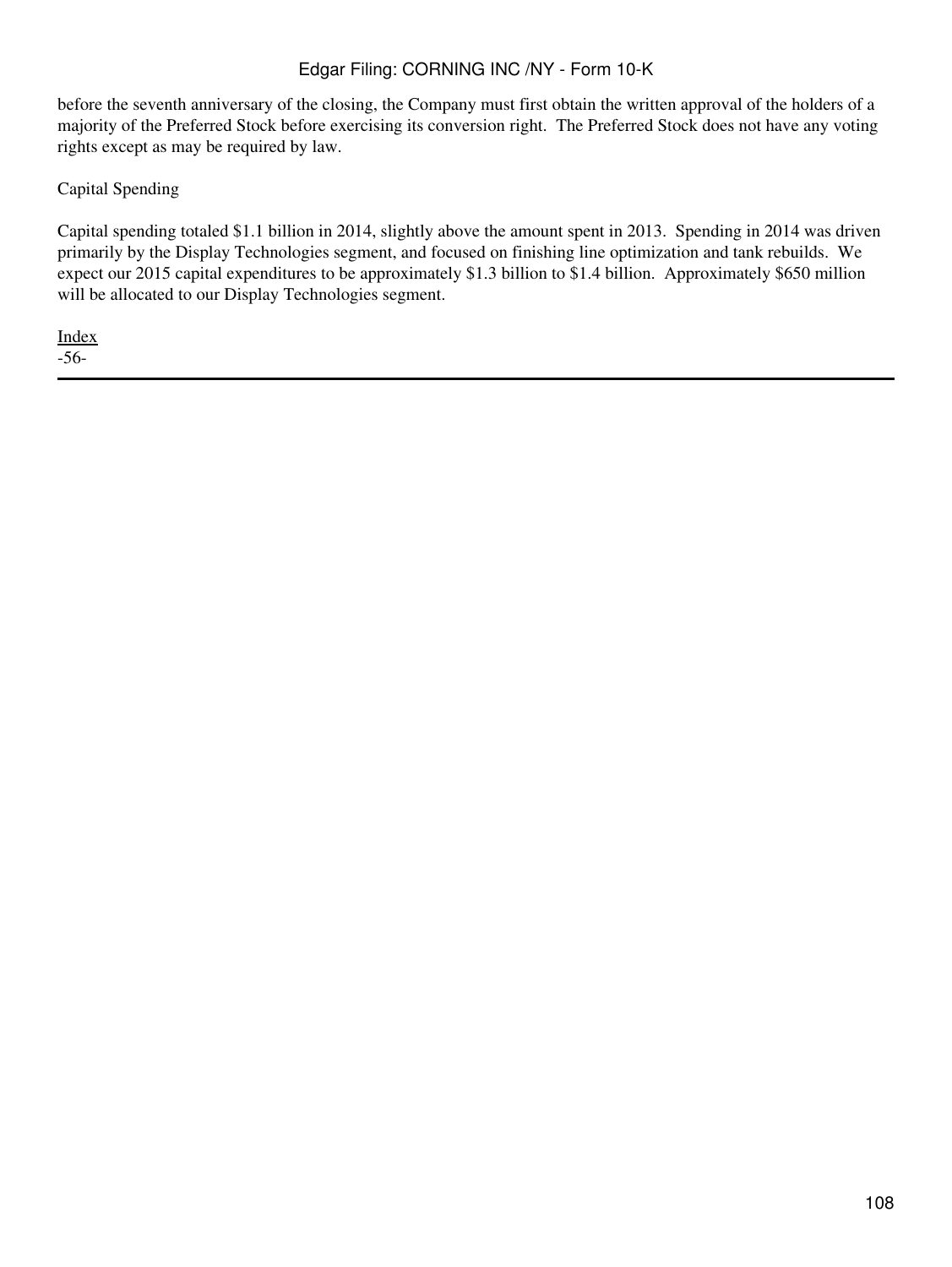# Cash Flows

Summary of cash flow data (in millions):

|                                           |         | Years ended December 31, |            |  |
|-------------------------------------------|---------|--------------------------|------------|--|
|                                           | 2014    | 2013                     | 2012       |  |
| Net cash provided by operating activities | \$4,709 | \$2,787                  | \$3,206    |  |
| Net cash used in investing activities     | (962)   | \$(1,004)                | \$ (2,628) |  |
| Net cash used in financing activities     | (2,586) | (2,063)                  | (115)      |  |

### 2014 vs. 2013

Net cash provided by operating activities increased significantly in the year ended December 31, 2014, when compared to the same period last year, due to a dividend of approximately \$1.6 billion received from Samsung Corning Precision Materials, an increase in net income of \$511 million and the cash inflows from inventory movements. Although net inventory increased by \$52 million due to the Acquisition, which added \$121 million, this inventory was acquired through the issuance of preferred stock. Cash outflows for inventory declined by \$120 million in the base Display Technologies and Specialty Materials segments in 2014 when compared to 2013, offset somewhat by an increase of approximately \$50 million, driven by spending for new business development, and increases in the Optical Communications and Life Sciences segments.

Net cash used in investing activities decreased slightly in the year ended December 31, 2014, when compared to the same period last year, driven by a decrease in investments in unconsolidated entities, the realized gains on our yen-denominated purchased collars and the absence of the premium paid for our yen-denominated purchased collars in 2013, offset by an increase in short-term investments.

Net cash used in financing activities in the year ended December 31, 2014 increased when compared to the same period last year, driven by our share repurchase programs and the absence of the proceeds received in 2013 from the issuance of long-term debt, somewhat offset by cash received from the issuance of preferred stock and the absence of the retirement of long-term debt in the first quarter of 2013.

#### 2013 vs. 2012

Net cash provided by operating activities decreased in the year ended December 31, 2013, when compared to the same period last year, largely due to a decrease in dividends received from affiliated companies and the unfavorable impact of changes in working capital, driven by the following items:

- Higher incentive compensation payments of approximately \$100 million, driven by the pay-out of the initial year of the executive cash-based performance plan and an increase in performance-driven incentives;
- An increase in foreign tax payments in the amount of \$114 million, driven by higher withholding tax in Taiwan; and
- An increase in fiber and cable inventory in the Optical Communications segment in the amount of \$111 million, due to a decline in sales in China, Europe and North America.

A decline in accounts receivable in the Display Technologies, Optical Communications and Specialty Materials segments somewhat offset these unfavorable impacts.

Net cash used in investing activities declined in 2013, when compared to 2012, due to a decrease in capital spending, lower business acquisition spending and the liquidation of short-term investments, offset by the premium related to our purchased collars.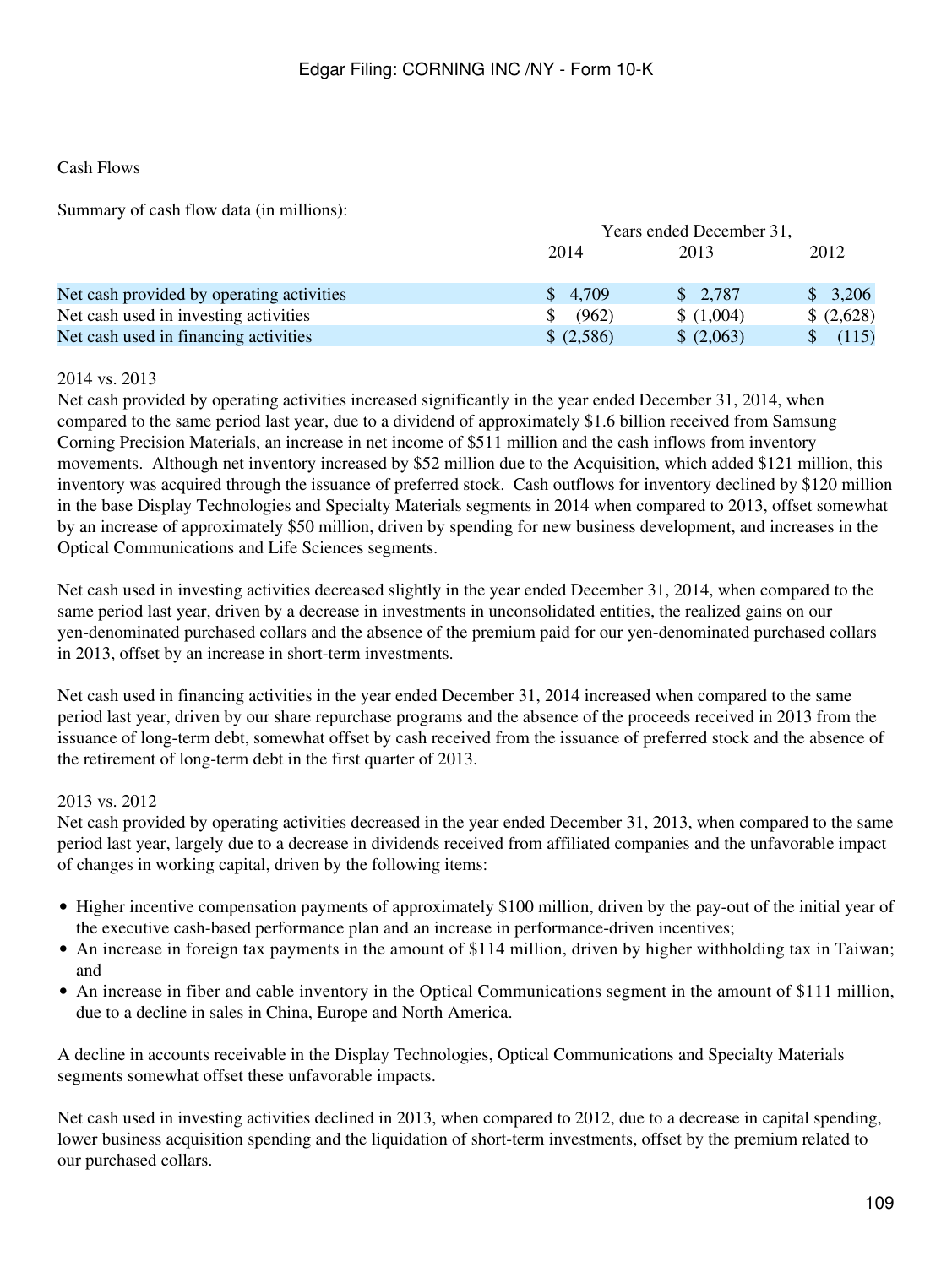Net cash used in financing activities increased in 2013 when compared to the same period last year, driven primarily by the absence of the issuance of long-term debt in the first quarter of 2012, higher share repurchases, the retirement of long-term debt in the first quarter of 2013, and higher dividend payments.

### Defined Benefit Pension Plans

We have defined benefit pension plans covering certain domestic and international employees. Our largest single pension plan is Corning's U.S. qualified plan. At December 31, 2014, this plan accounted for 77% of our consolidated defined benefit pension plans' projected benefit obligation and 86% of the related plans' assets.

[Index](#page-155-0) -57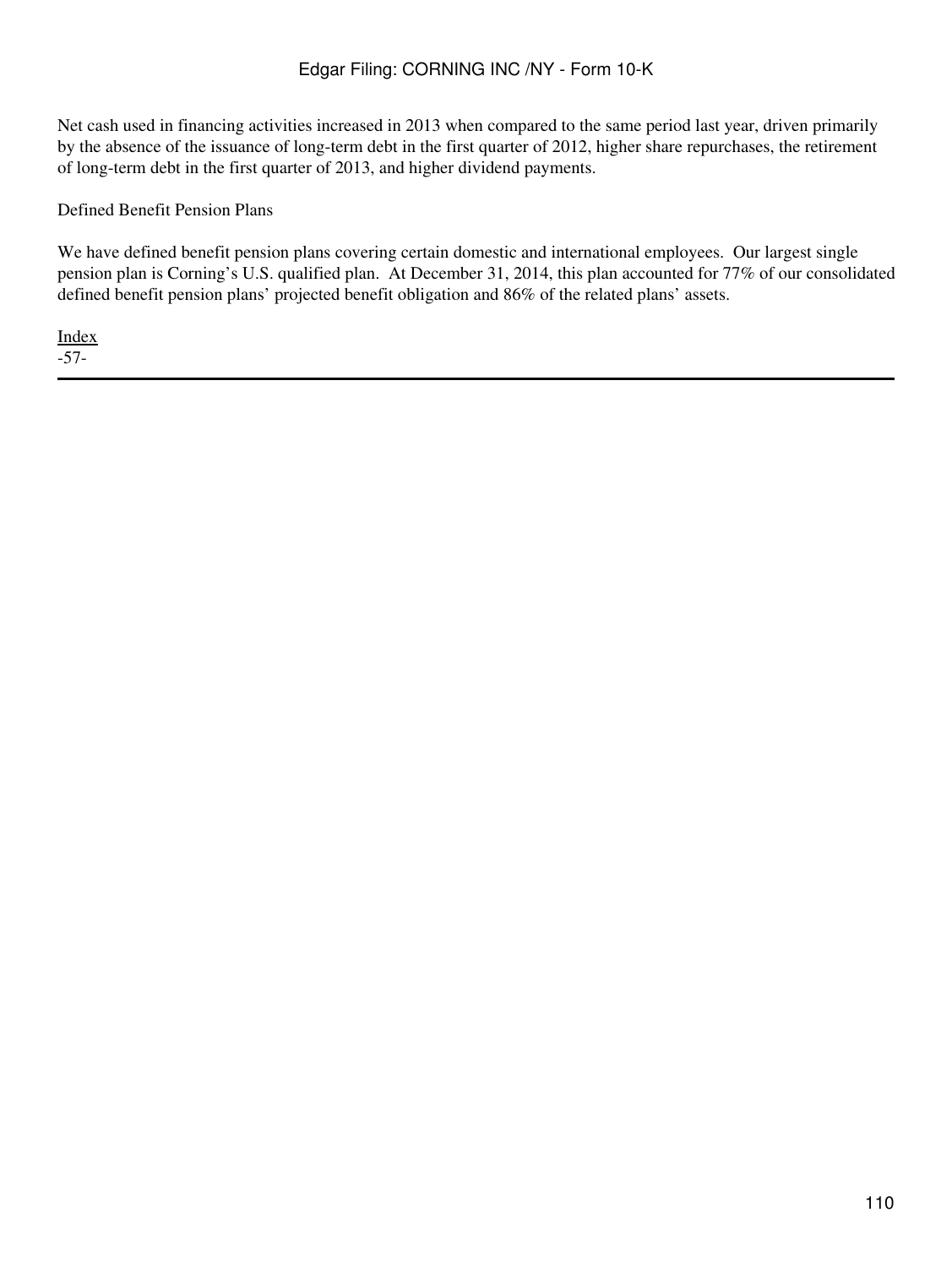We have historically contributed to the U.S. qualified pension plan on an annual basis in excess of the IRS minimum requirements. In 2014, we made voluntary cash contributions of \$85 million to our domestic defined benefit pension plan and \$45 million to our international pension plans. In 2013, we did not contribute to our domestic defined benefit pension plan and contributed \$5 million to our international pension plans. In 2012, we made voluntary cash contributions of \$75 million to our domestic defined benefit pension plan and \$30 million to our international pension plans. Although we will not be subject to any mandatory contributions in 2015, we anticipate making voluntary cash contributions of up to \$65 million to our U.S. pension plan and up to \$28 million to our international pension plans in 2015.

Refer to Note 13 (Employee Retirement Plans) to the Consolidated Financial Statements for additional information.

Restructuring

For the year ended December 31, 2014, we recorded charges of \$71 million for workforce reductions, asset disposals and write-offs, and exit costs for restructuring activities with total cash expenditures estimated to be \$51 million.

In the fourth quarter of 2013, Corning implemented a global restructuring plan within several of our segments, consisting of workforce reductions, asset disposals and write-offs, and exit costs. We recorded charges of \$67 million associated with these actions, with total cash expenditures expected to be approximately \$40 million.

In 2012, we recorded a charge of \$89 million associated with a corporate-wide restructuring plan to reduce our global workforce in response to anticipated lower sales in 2013. The charge included costs for workforce reductions, asset disposals and write-offs, and exit costs. Total cash expenditures associated with these actions are expected to be approximately \$49 million primarily related to termination benefits, and were largely finalized in 2013.

During 2014, 2013 and 2012, we made payments of \$39 million, \$35 million and \$15 million, respectively, related to employee severance and other exit costs resulting from restructuring actions. Refer to Note 2 (Restructuring, Impairment and Other Charges) to the Consolidated Financial Statements for additional information.

Key Balance Sheet Data

Balance sheet and working capital measures are provided in the following table (in millions):

|                                              |         | December 31, |  |  |
|----------------------------------------------|---------|--------------|--|--|
|                                              | 2014    | 2013         |  |  |
| Working capital                              | \$7,914 | \$7,145      |  |  |
| Current ratio                                | 4.4:1   | 5.1:1        |  |  |
| Trade accounts receivable, net of allowances | \$1,501 | \$1,253      |  |  |
| Days sales outstanding                       | 56      | 58           |  |  |
| Inventories                                  | \$1,322 | \$1,270      |  |  |
| Inventory turns                              | 4.2     | 3.6          |  |  |
| Days payable outstanding (1)                 | 41      | 47           |  |  |
| Long-term debt                               | \$3,227 | 3,272<br>S.  |  |  |
| Total debt to total capital                  | 13%     | 13%          |  |  |

(1) Includes trade payables only.

[Index](#page-155-0)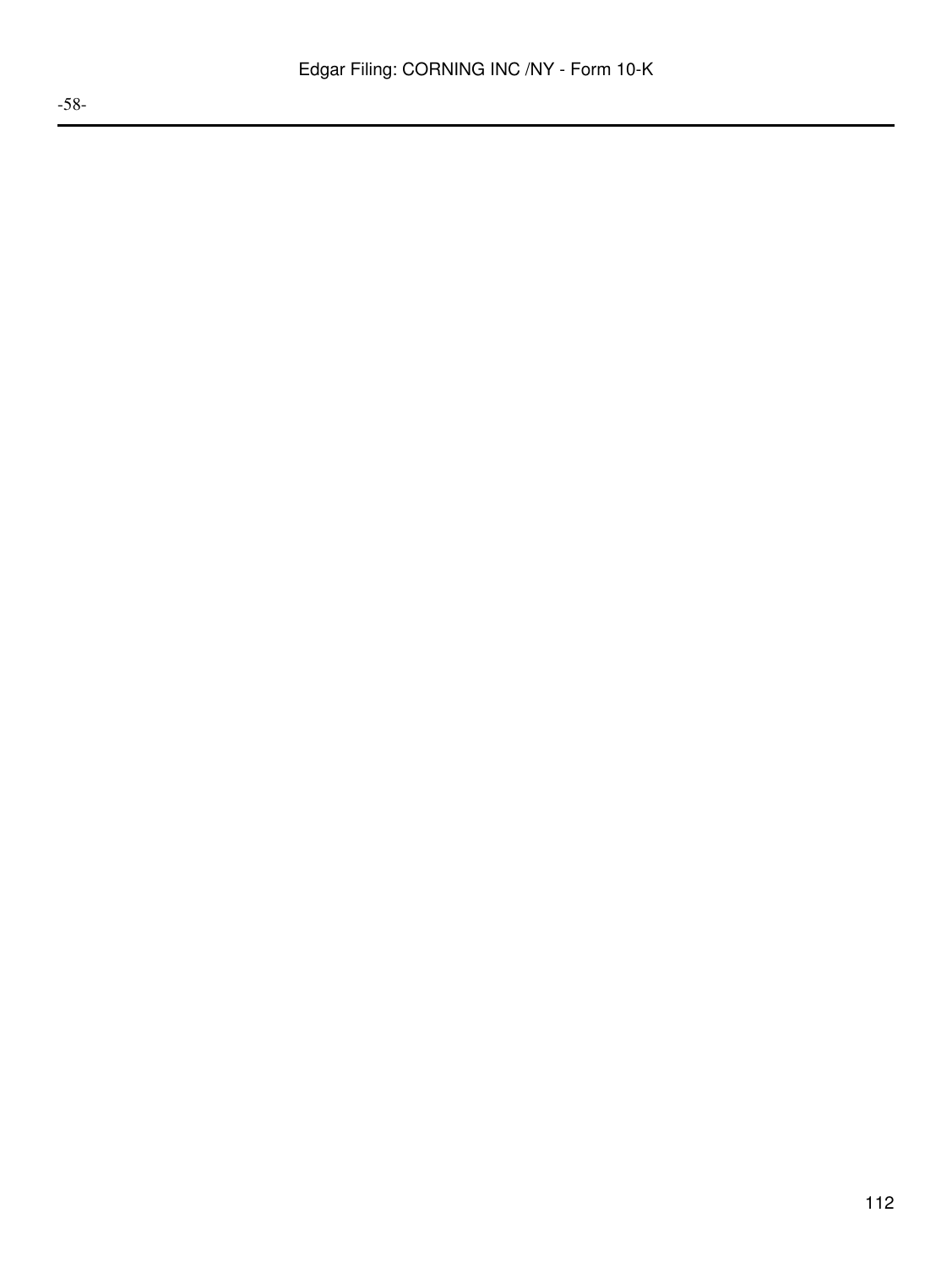# Credit Ratings

As of February 13, 2015, our credit ratings were as follows:

| <b>RATING AGENCY</b> | Rating<br>long-term debt | Outlook<br>last update |
|----------------------|--------------------------|------------------------|
| Fitch                | $A-$                     | Stable                 |
|                      |                          | May 17, 2011           |
|                      |                          |                        |
| Standard & Poor's    | $A-$                     | Stable                 |
|                      |                          | December 16, 2013      |
|                      |                          |                        |
| Moody's              | A <sub>3</sub>           | Stable                 |
|                      |                          | September 12, 2011     |

Management Assessment of Liquidity

We ended the fourth quarter of 2014 with approximately \$6.1 billion of cash, cash equivalents and short-term investments. The Company has adequate sources of liquidity and we are confident in our ability to generate cash to meet existing or reasonably likely future cash requirements. Our cash, cash equivalents, and short-term investments are held in various locations throughout the world and are generally unrestricted. Although approximately 68% of the consolidated amount was held outside of the U.S. at December 31, 2014, we have sufficient U.S. liquidity, including borrowing capacity, to fund foreseeable U.S. cash needs without requiring the repatriation of foreign cash. We utilize a variety of tax effective financing strategies to ensure that our worldwide cash is available in the locations in which it is needed.

From time to time, we may issue debt, the proceeds of which may be used for general corporate purposes or to refinance certain debt maturities. Additionally, to manage interest rate exposure, the Company, from time to time, enters into interest rate swap agreements. In the fourth quarter of 2014, the Company entered into interest rate swap agreements to hedge against the variability in cash flows due to changes in the benchmark interest rate related to an anticipated issuance. The instruments were designated as cash flow hedges.

On June 24, 2013, the Company established a commercial paper program on a private placement basis, pursuant to which we may issue short-term, unsecured commercial paper notes up to a maximum aggregate principal amount outstanding at any time of \$1 billion. Under this program, the Company may issue the notes from time to time and will use the proceeds for general corporate purposes. The maturities of the notes will vary, but may not exceed 390 days from the date of issue. The interest rates will vary based on market conditions and the ratings assigned to the notes by credit rating agencies at the time of issuance. The Company's revolving credit facility is available to support obligations under the commercial paper program, if needed. At December 31, 2014, we did not have any outstanding commercial paper under this program.

# Share Repurchase Programs

On October 31, 2013, as part of the share repurchase program announced on April 24, 2013 (the "2013 Repurchase Program"), Corning entered into an accelerated share repurchase ("ASR") agreement with JP Morgan Chase Bank, National Association, London Branch ("JPMC"). Under the ASR agreement with JPMC, Corning agreed to purchase \$1 billion of its common stock, in total, with an initial delivery by JPMC of 47.1 million shares based on the current market price, and payment of \$1 billion made by Corning to JPMC. The payment to JPMC was recorded as a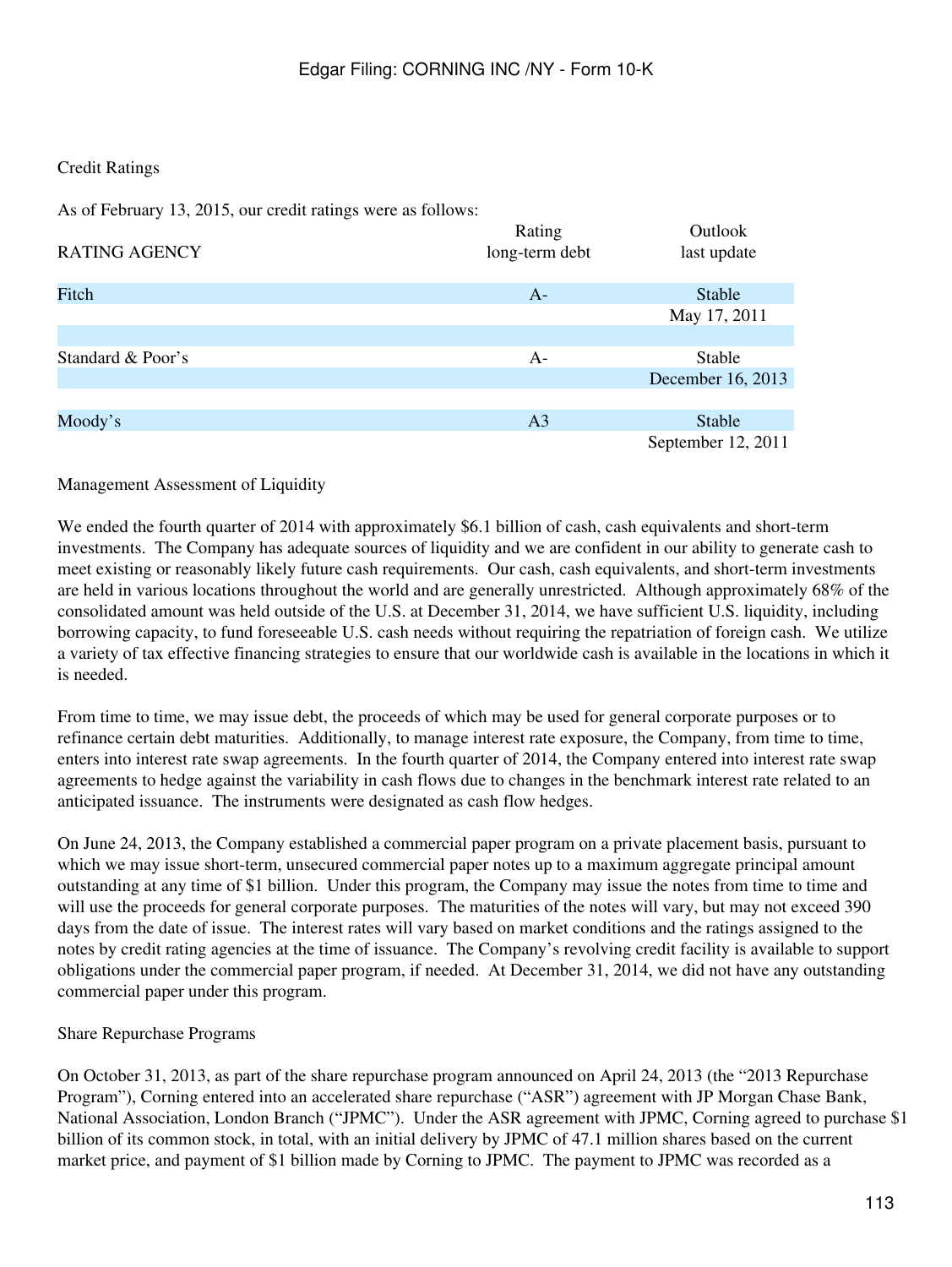reduction to shareholders' equity, consisting of an \$800 million increase in treasury stock, which reflects the value of the initial 47.1 million shares received upon execution, and a \$200 million decrease in other-paid-in capital, which reflects the value of the stock held back by JPMC pending final settlement. On January 28, 2014, the ASR agreement with JPMC was completed. Corning received an additional 10.5 million shares on January 31, 2014 to settle the ASR agreement. In total, Corning purchased 57.6 million shares based on the average daily volume weighted-average price of Corning's common stock during the term of the ASR agreement with JPMC, less a discount.

In addition to the shares repurchased through the ASR agreement, we repurchased 61.3 million shares of common stock on the open market for approximately \$1.0 billion, as part of the 2013 Repurchase Program. This program was executed between the second quarter of 2013 and the first quarter of 2014, with a total of 118.9 million shares repurchased for approximately \$2 billion.

[Index](#page-155-0) -59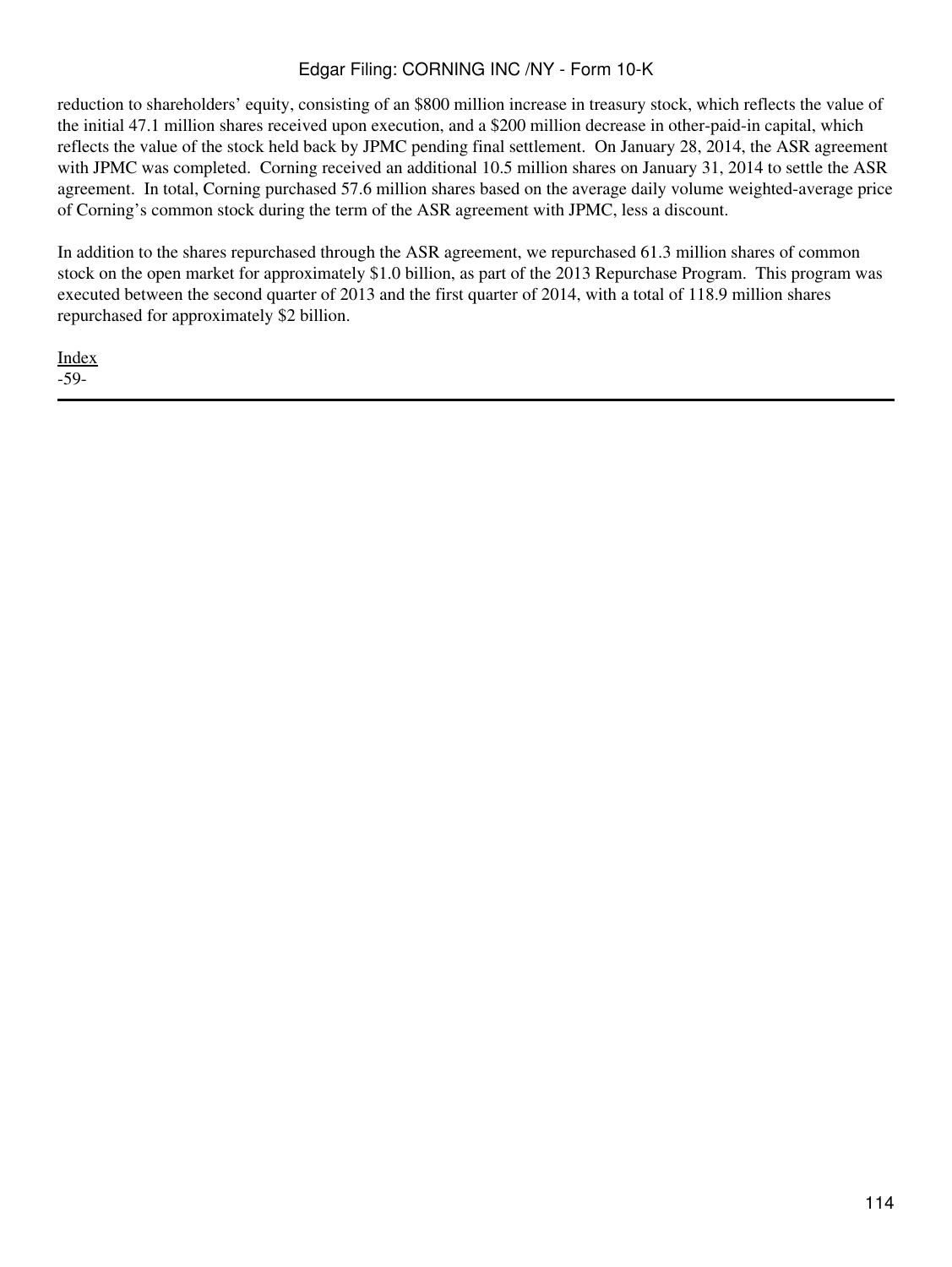On March 4, 2014, as part of the \$2 billion share repurchase program announced on October 22, 2013 and made effective concurrent with the closing of Corning's Acquisition of Samsung Corning Precision Materials on January 15, 2014 (the "2014 Repurchase Program"), Corning entered into an ASR agreement with Citibank N.A. ("Citi"). Under the ASR agreement with Citi, Corning agreed to purchase \$1.25 billion of its common stock, with an initial delivery by Citi of 52.5 million shares based on the current market price, and payment of \$1.25 billion made by Corning to Citi. On May 28, 2014, the ASR agreement with Citi was completed, and Corning received an additional 8.7 million shares to settle the ASR agreement. In total, Corning repurchased 61.2 million shares based on the average daily volume weighted-average price of Corning's common stock during the term of the ASR agreement with Citi, less a discount.

In addition to the shares repurchased through the ASR agreement, in the year ended December 31, 2014, we repurchased 36.9 million shares of common stock on the open market for approximately \$750 million, as part of the 2014 Repurchase Program. This program was completed in the fourth quarter of 2014, with a total of 98.2 million shares repurchased for approximately \$2 billion.

On December 3, 2014, Corning's Board of Directors authorized the repurchase of up to \$1.5 billion shares of common stock between the date of announcement and December 31, 2016. No shares were repurchased under this program between the date of authorization and December 31, 2014.

# **Other**

We complete comprehensive reviews of our significant customers and their creditworthiness by analyzing their financial strength at least annually or more frequently for customers where we have identified a measure of increased risk. We closely monitor payments and developments which may signal possible customer credit issues. We currently have not identified any potential material impact on our liquidity resulting from customer credit issues.

Our major source of funding for 2015 and beyond will be our operating cash flow and our existing balances of cash, cash equivalents, short-term investments and proceeds from any issuances of debt. We believe we have sufficient liquidity for the next several years to fund operations, share repurchase programs, acquisitions, the asbestos litigation, research and development, capital expenditures, scheduled debt repayments and dividend payments.

Corning also has access to a \$2 billion unsecured committed revolving credit facility. This credit facility includes a leverage ratio financial covenant. The required leverage ratio, which measures debt to total capital, is a maximum of 50%. At December 31, 2014, our leverage using this measure was 13% and we are in compliance with the financial covenant.

Our debt instruments contain customary event of default provisions, which allow the lenders the option of accelerating all obligations upon the occurrence of certain events. In addition, some of our debt instruments contain a cross default provision, whereby an uncured default in excess of a specified amount on one debt obligation of the Company, also would be considered a default under the terms of another debt instrument. As of December 31, 2014, we were in compliance with all such provisions.

Management is not aware of any known trends or any known demands, commitments, events or uncertainties that will result in or that are reasonably likely to result in a material increase or decrease in our liquidity. In addition, other than items discussed, there are no known material trends, favorable or unfavorable, in our capital resources and no expected material changes in the mix and relative cost of such resources.

Purchased Collars and Average Rate Forwards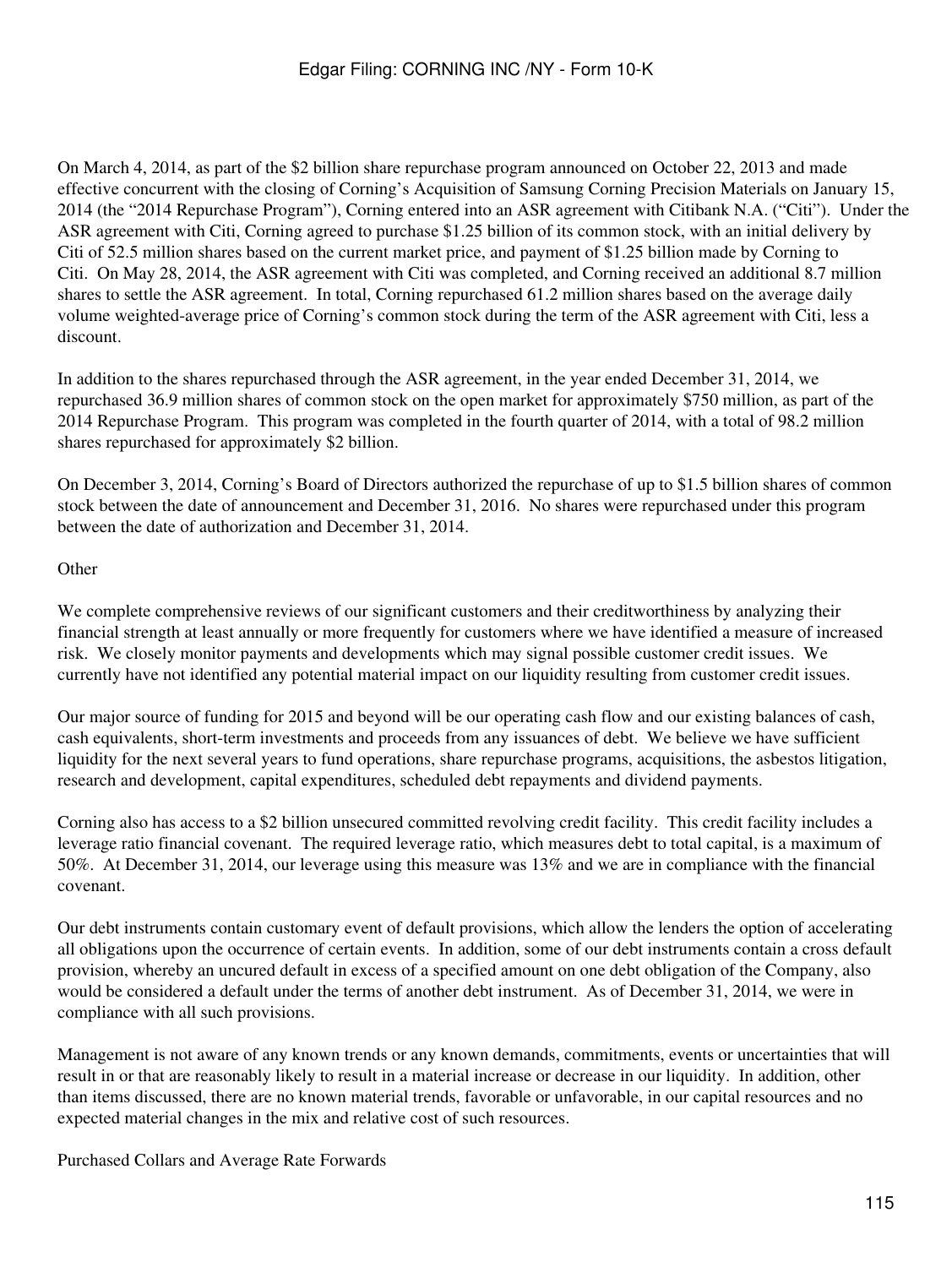In the first quarter of 2013, Corning executed a series of purchased collars that expire quarterly across a two-year period to hedge its translation exposure resulting from movements in the Japanese yen against the U.S. dollar. These derivatives are not designated as accounting hedges and changes in fair value are recorded in other income immediately. The fair value of these derivative contracts are recorded as either assets (gain position) or liabilities (loss position) on the Consolidated Balance Sheet.

[Index](#page-155-0) -60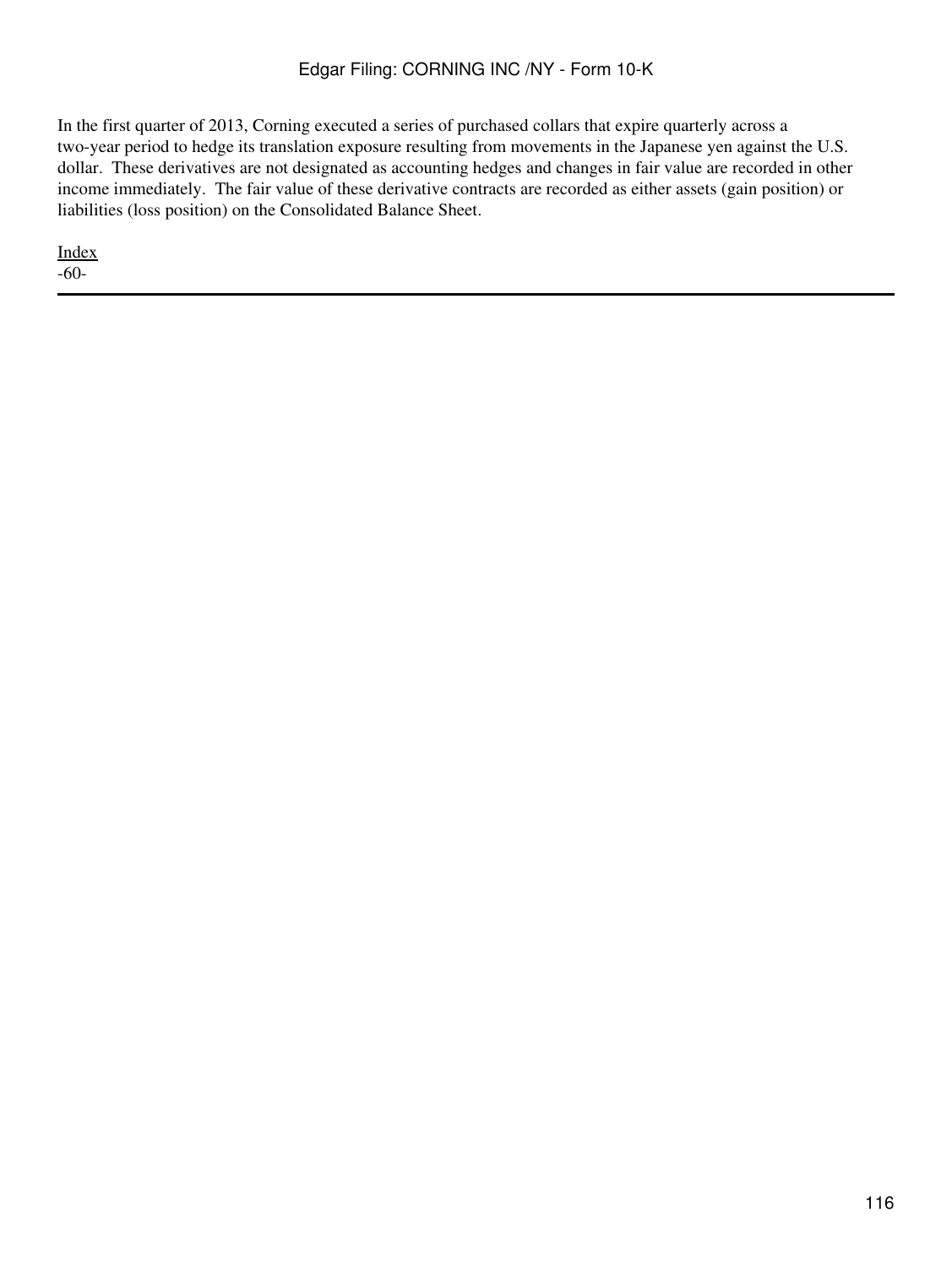Beginning in the second quarter of 2013 and continuing throughout 2014, Corning entered into a series of average rate forwards with no associated premium, which hedge the translation impact of Japanese yen on Corning's projected 2015 net income and a significant portion of Corning's projected 2016 and 2017 net income. Like the purchased collars, these contracts settle quarterly, and are not designated as accounting hedges. In the years ended December 31, 2014 and 2013, we recorded pre-tax net gains of \$1,406 million and \$435 million, respectively, related to changes in the fair value of the purchased collars and average rate forward contracts, offset slightly by premium expense. Included in these amounts are realized gains of \$344 million and \$110 million, respectively, for the years ended December 31, 2014 and 2013. The gross notional value outstanding for purchase collars and average rate forwards which hedge our exposure to the Japanese yen at December 31, 2014 and 2013 was \$9.8 billion and \$6.8 billion, respectively.

In the second quarter of 2014, following the Acquisition, we entered into a portfolio of zero cost collars to hedge our translation exposure resulting from movements in the Korean won and its impact on our net earnings. These zero cost collars have a gross notional value outstanding at December 31, 2014 of \$2.3 billion, and began settling quarterly in the third quarter of 2014 and will conclude at the end of 2015. In the year ended December 31, 2014, we recorded a pre-tax net loss of \$37 million related to changes in the fair value of these zero cost collars, which included \$6 million in realized losses.

Gains and losses related to purchased collars and average rate forwards are recorded in earnings in the Other income, net line of the Consolidated Statements of Income.

Off Balance Sheet Arrangements

Off balance sheet arrangements are transactions, agreements, or other contractual arrangements with an unconsolidated entity for which Corning has an obligation to the entity that is not recorded in our consolidated financial statements.

Corning's off balance sheet arrangements include guarantee contracts. At the time a guarantee is issued, the Company is required to recognize a liability for the fair value or market value of the obligation it assumes. In the normal course of our business, we do not routinely provide significant third-party guarantees. Generally, third-party guarantees provided by Corning are limited to certain financial guarantees, including stand-by letters of credit and performance bonds, and the incurrence of contingent liabilities in the form of purchase price adjustments related to attainment of milestones. These guarantees have various terms, and none of these guarantees are individually significant.

Refer to Note 14 (Commitments, Contingencies, and Guarantees) to the Consolidated Financial Statements for additional information.

For variable interest entities, we assess the terms of our interest in each entity to determine if we are the primary beneficiary. The primary beneficiary of a variable interest entity is the party that absorbs a majority of the entity's expected losses, receives a majority of its expected residual returns, or both, as a result of holding variable interests, which are the ownership, contractual, or other pecuniary interests in an entity that change with changes in the fair value of the entity's net assets excluding variable interests.

Corning has identified one entity that qualifies as a variable interest entity. This entity is not considered to be significant to Corning's consolidated statements of position.

Corning does not have retained interests in assets transferred to an unconsolidated entity that serve as credit, liquidity or market risk support to that entity.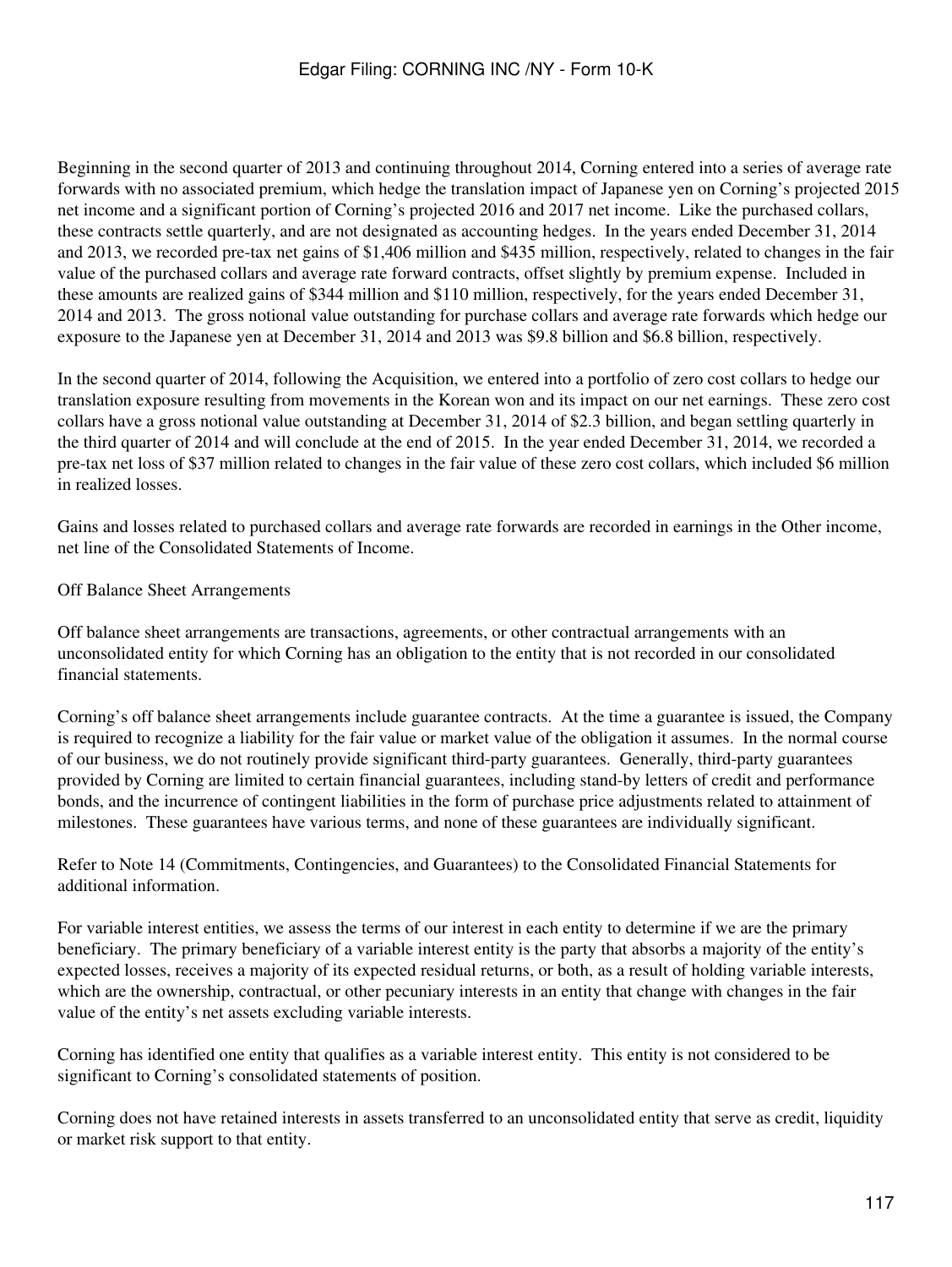[Index](#page-155-0) -61-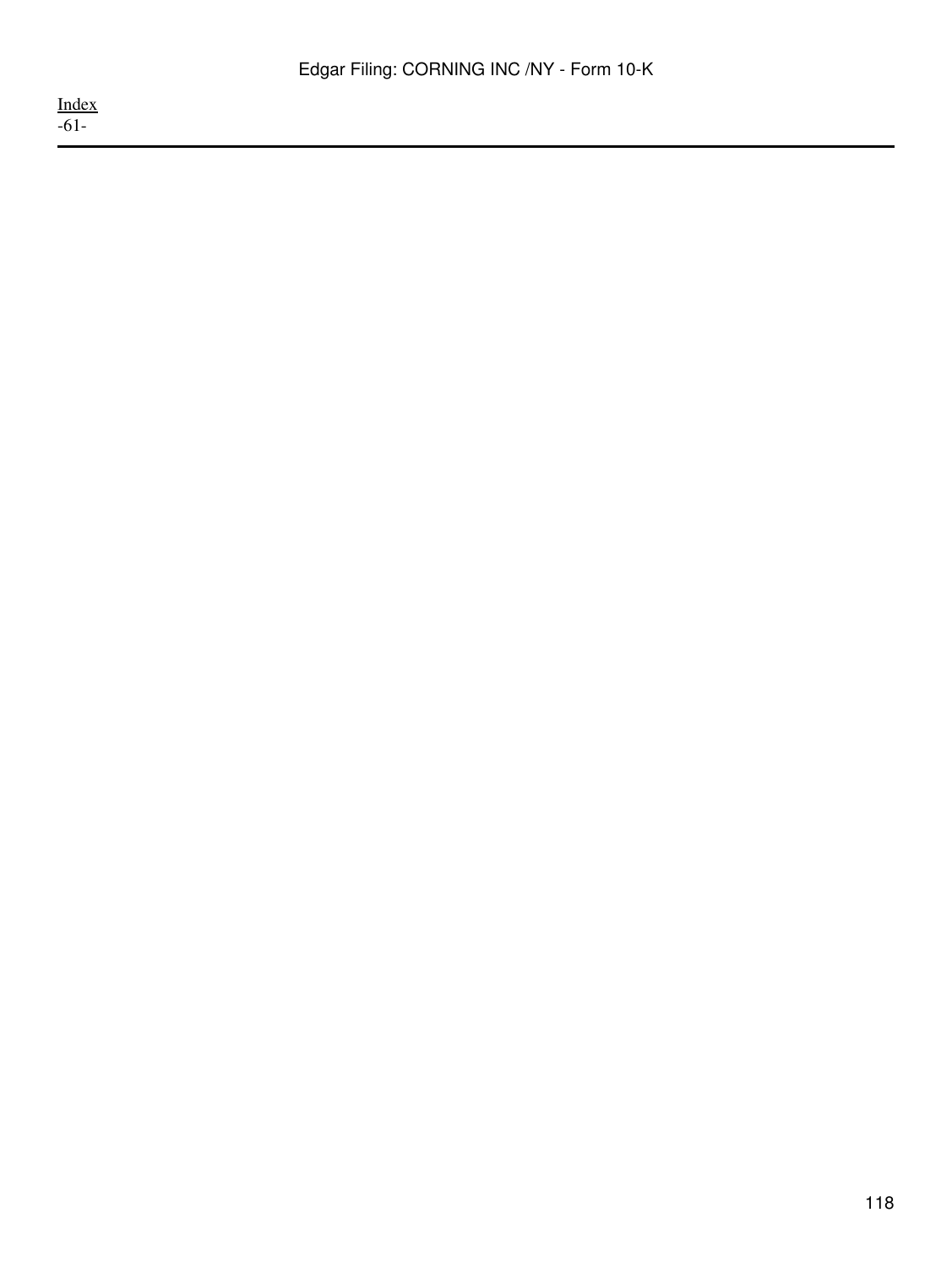# Contractual Obligations

The amounts of our obligations follow (in millions):

|                                  | Amount of commitment and contingency expiration per period |                |           |              |    |              |               |                  |               |                |
|----------------------------------|------------------------------------------------------------|----------------|-----------|--------------|----|--------------|---------------|------------------|---------------|----------------|
|                                  |                                                            |                | Less than |              |    | $1$ to $3$   | $3$ to $5$    |                  |               | 5 years and    |
|                                  |                                                            | Total          | 1 year    |              |    | years        | years         |                  |               | thereafter     |
| Performance bonds and            |                                                            |                |           |              |    |              |               |                  |               |                |
| guarantees                       | $\boldsymbol{\mathsf{S}}$                                  | 75             | \$        | 21           | \$ | 3            | $\mathcal{S}$ | $\mathbf{1}$     | $\mathcal{S}$ | 50             |
| Stand-by letters of credit (1)   |                                                            | 61             |           | 57           |    |              |               |                  |               | $\overline{4}$ |
| Loan guarantees                  |                                                            | 14             |           |              |    |              |               |                  |               | 14             |
| Subtotal of commitment           |                                                            |                |           |              |    |              |               |                  |               |                |
| expirations per period           | \$                                                         | 150            | \$        | 78           | \$ | 3            | \$            | $\mathbf{1}$     | \$            | 68             |
|                                  |                                                            |                |           |              |    |              |               |                  |               |                |
| Purchase obligations (6)         | \$                                                         | 287            | \$        | 152          | \$ | 105          | \$            | 15               | \$            | 15             |
| Capital expenditure              |                                                            |                |           |              |    |              |               |                  |               |                |
| obligations (2)                  |                                                            | 358            |           | 358          |    |              |               |                  |               |                |
| Total debt (3)                   |                                                            | 2,899          |           | 29           |    | 314          |               | 250              |               | 2,306          |
| Interest on long-term debt (4)   |                                                            | 2,451          |           | 151          |    | 293          |               | 274              |               | 1,733          |
| Capital leases and financing     |                                                            |                |           |              |    |              |               |                  |               |                |
| obligations (3)                  |                                                            | 360            |           | 7            |    | 14           |               | $\boldsymbol{7}$ |               | 332            |
| Imputed interest on capital      |                                                            |                |           |              |    |              |               |                  |               |                |
| leases and financing obligations |                                                            | 258            |           | 19           |    | 38           |               | 38               |               | 163            |
| Minimum rental commitments       |                                                            | 238            |           | 48           |    | 75           |               | 44               |               | 71             |
| Uncertain tax positions (5)      |                                                            | $\overline{2}$ |           | $\mathbf{1}$ |    | $\mathbf{1}$ |               |                  |               |                |
| Subtotal of contractual          |                                                            |                |           |              |    |              |               |                  |               |                |
| obligation payments due by       |                                                            |                |           |              |    |              |               |                  |               |                |
| period                           |                                                            | 6,853          |           | 765          |    | 840          |               | 628              |               | 4,620          |
| Total commitments and            |                                                            |                |           |              |    |              |               |                  |               |                |
| contingencies                    | \$                                                         | 7,003          | $\$$      | 843          | \$ | 843          | \$            | 629              | \$            | 4,688          |

(1)At December 31, 2014, \$41 million of the \$61 million was included in other accrued liabilities on our consolidated balance sheets.

(2) Capital expenditure obligations primarily reflect amounts associated with our capital expansion activities.

(3) Total debt above is stated at maturity value, and excludes interest rate swap gains and bond discounts.

(4)The estimate of interest payments assumes interest is paid through the date of maturity or expiration of the related debt, based upon stated rates in the respective debt instruments.

(5) At December 31, 2014, \$8 million was included on our balance sheet related to uncertain tax positions. Of this amount, we are unable to estimate when \$6 million of that amount will become payable.

(6)Purchase obligations are enforceable and legally binding obligations which primarily consist of raw material and energy-related take-or-pay contracts.

We are required, at the time a guarantee is issued, to recognize a liability for the fair value or market value of the obligation it assumes. In the normal course of our business, we do not routinely provide significant third-party guarantees. Generally, third-party guarantees provided by Corning are limited to certain financial guarantees, including stand-by letters of credit and performance bonds, and the incurrence of contingent liabilities in the form of purchase price adjustments related to attainment of milestones. These guarantees have various terms, and none of these guarantees are individually significant.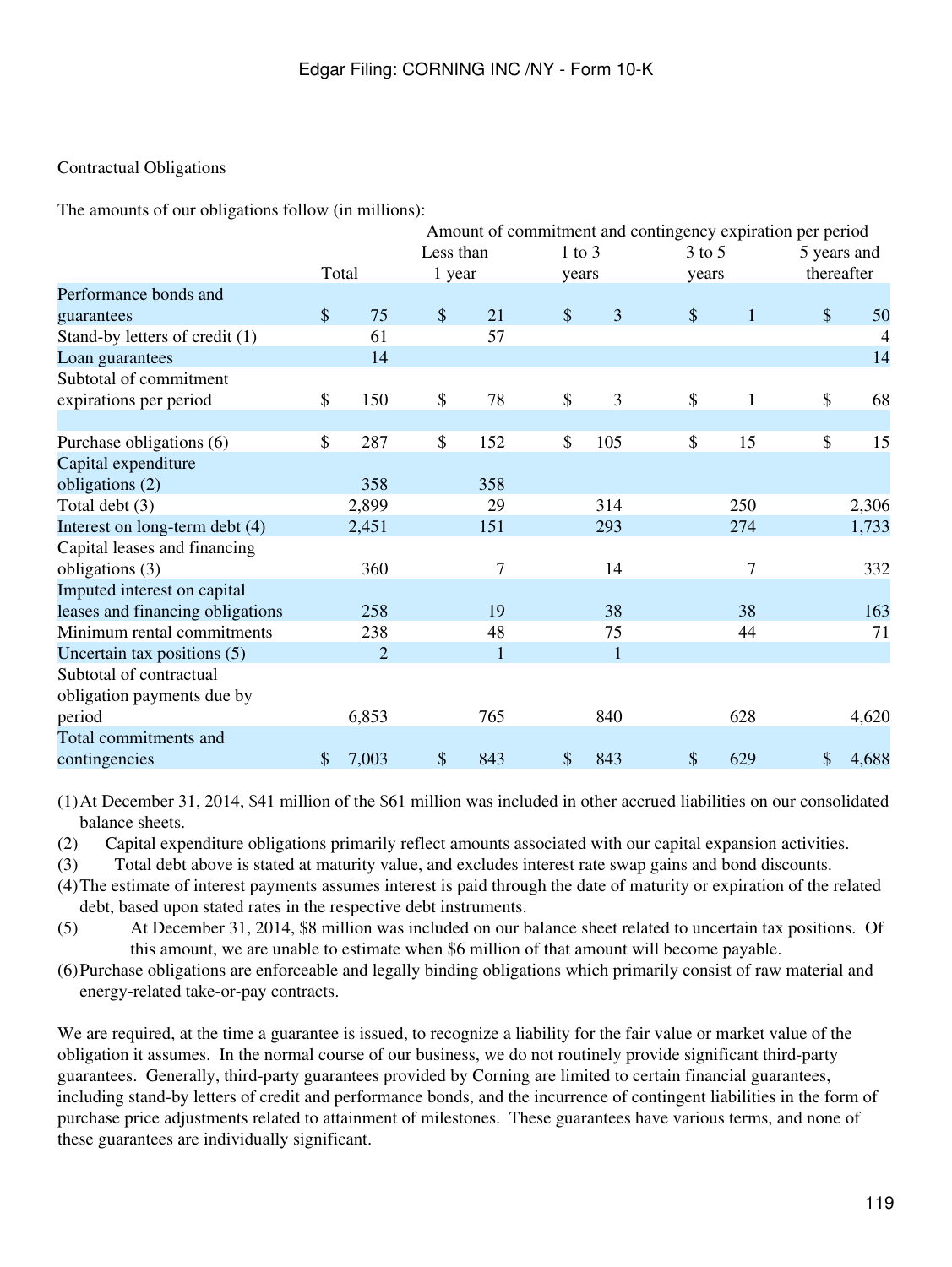We believe a significant majority of these guarantees and contingent liabilities will expire without being funded.

# ENVIRONMENT

Corning has been named by the Environmental Protection Agency (the Agency) under the Superfund Act, or by state governments under similar state laws, as a potentially responsible party for 15 active hazardous waste sites. Under the Superfund Act, all parties who may have contributed any waste to a hazardous waste site, identified by the Agency, are jointly and severally liable for the cost of cleanup unless the Agency agrees otherwise. It is Corning's policy to accrue for its estimated liability related to Superfund sites and other environmental liabilities related to property owned by Corning based on expert analysis and continual monitoring by both internal and external consultants. At December 31, 2014 and 2013, Corning had accrued approximately \$42.5 million (undiscounted) and \$15 million (undiscounted), respectively, for its estimated liability for environmental cleanup and related litigation. Based upon the information developed to date, management believes that the accrued reserve is a reasonable estimate of the Company's liability and that the risk of an additional loss in an amount materially higher than that accrued is remote.

[Index](#page-155-0) -62-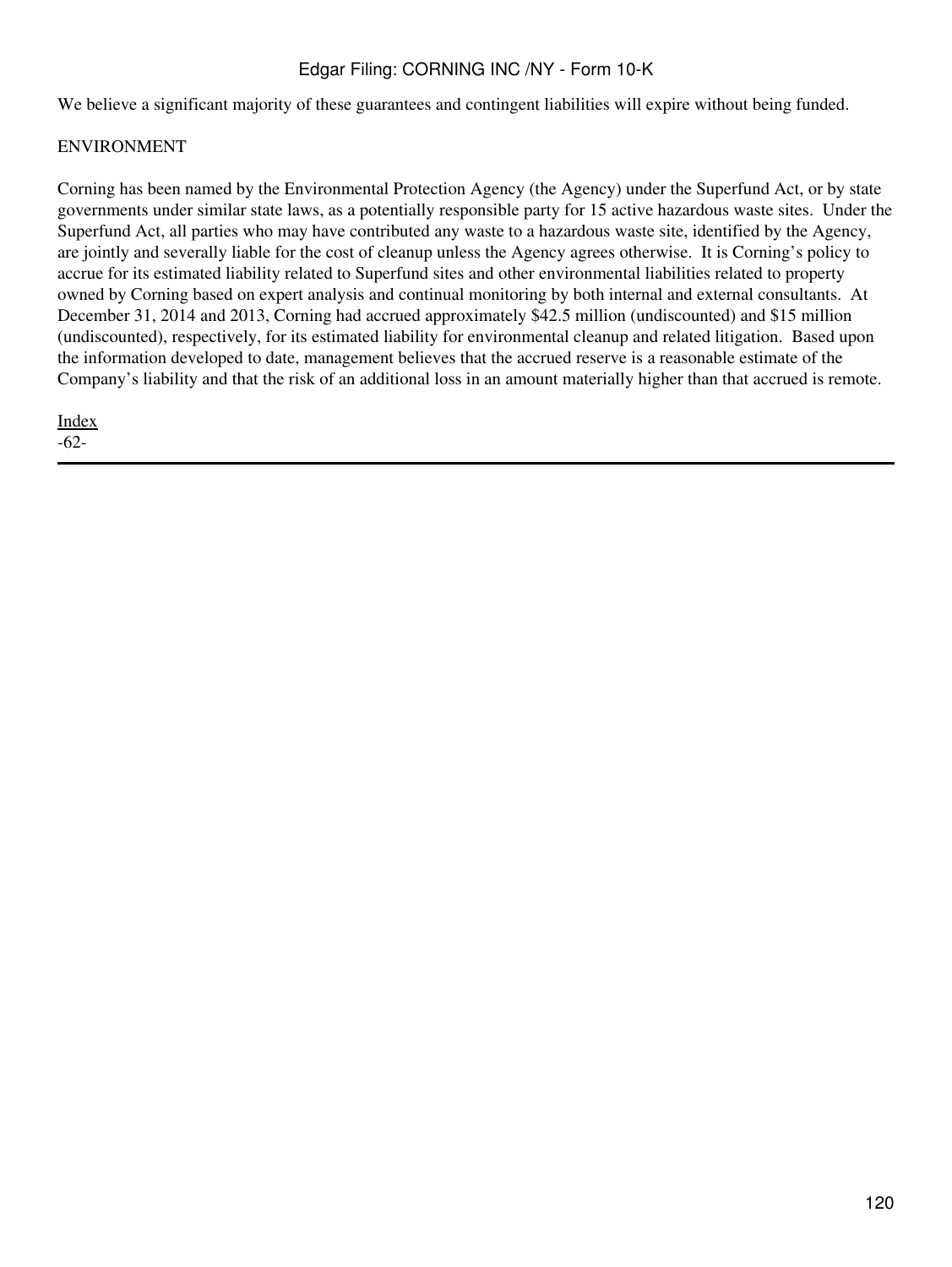# CRITICAL ACCOUNTING ESTIMATES

The preparation of financial statements requires us to make estimates and assumptions that affect amounts reported therein. The estimates that required us to make difficult, subjective or complex judgments, including future projections of performance and relevant discount rates, are set forth below.

Impairment of assets held for use

We are required to assess the recoverability of the carrying value of long-lived assets when an indicator of impairment has been identified. We review our long-lived assets in each quarter to assess whether impairment indicators are present. We must exercise judgment in assessing whether an event of impairment has occurred.

Manufacturing equipment includes certain components of production equipment that are constructed of precious metals, primarily platinum and rhodium. These metals are not depreciated because they have very low physical losses and are repeatedly reclaimed and reused in our manufacturing process over a very long useful life. Precious metals are reviewed for impairment as part of our assessment of long-lived assets. This review considers all of the Company's precious metals that are either in place in the production process; in reclamation, fabrication, or refinement in anticipation of re-use; or awaiting use to support increased capacity. Precious metals are only acquired to support our operations and are not held for trading or other non-manufacturing related purposes.

Examples of events or circumstances that may be indicative of impairments include, but are not limited to:

• A significant decrease in the market price of an asset;

- A significant change in the extent or manner in which a long-lived asset is being used or in its physical condition;
- A significant adverse change in legal factors or in the business climate that could affect the value of the asset, including an adverse action or assessment by a regulator;
- An accumulation of costs significantly in excess of the amount originally expected for the acquisition or construction of an asset;
- A current-period operating or cash flow loss combined with a history of operating or cash flow losses or a projection or forecast that demonstrates continuing losses associated with the use of an asset; and
- A current expectation that, more likely than not, an asset will be sold or otherwise disposed of significantly before the end of its previously estimated useful life.

For purposes of recognition and measurement of an impairment loss, a long-lived asset or assets is grouped with other assets and liabilities at the lowest level for which identifiable cash flows are largely independent of the cash flows of other assets and liabilities. We must exercise judgment in assessing the lowest level for which identifiable cash flows are largely independent of the cash flows of other assets and liabilities. For the majority of our reportable segments, we concluded that locations or businesses which share production along the supply chain must be combined in order to appropriately identify cash flows that are largely independent of the cash flows of other assets and liabilities.

For long-lived assets, when impairment indicators are present, we compare estimated undiscounted future cash flows, including the eventual disposition of the asset group at market value, to the assets' carrying value to determine if the asset group is recoverable. This assessment requires the exercise of judgment in assessing the future use of and projected value to be derived from the assets to be held and used. Assessments also consider changes in asset utilization, including the temporary idling of capacity and the expected timing for placing this capacity back into production. If there is an impairment, a loss is recorded to reflect the difference between the assets' fair value and carrying value. This may require judgment in estimating future cash flows and relevant discount rates and residual values in estimating the current fair value of the impaired assets to be held and used.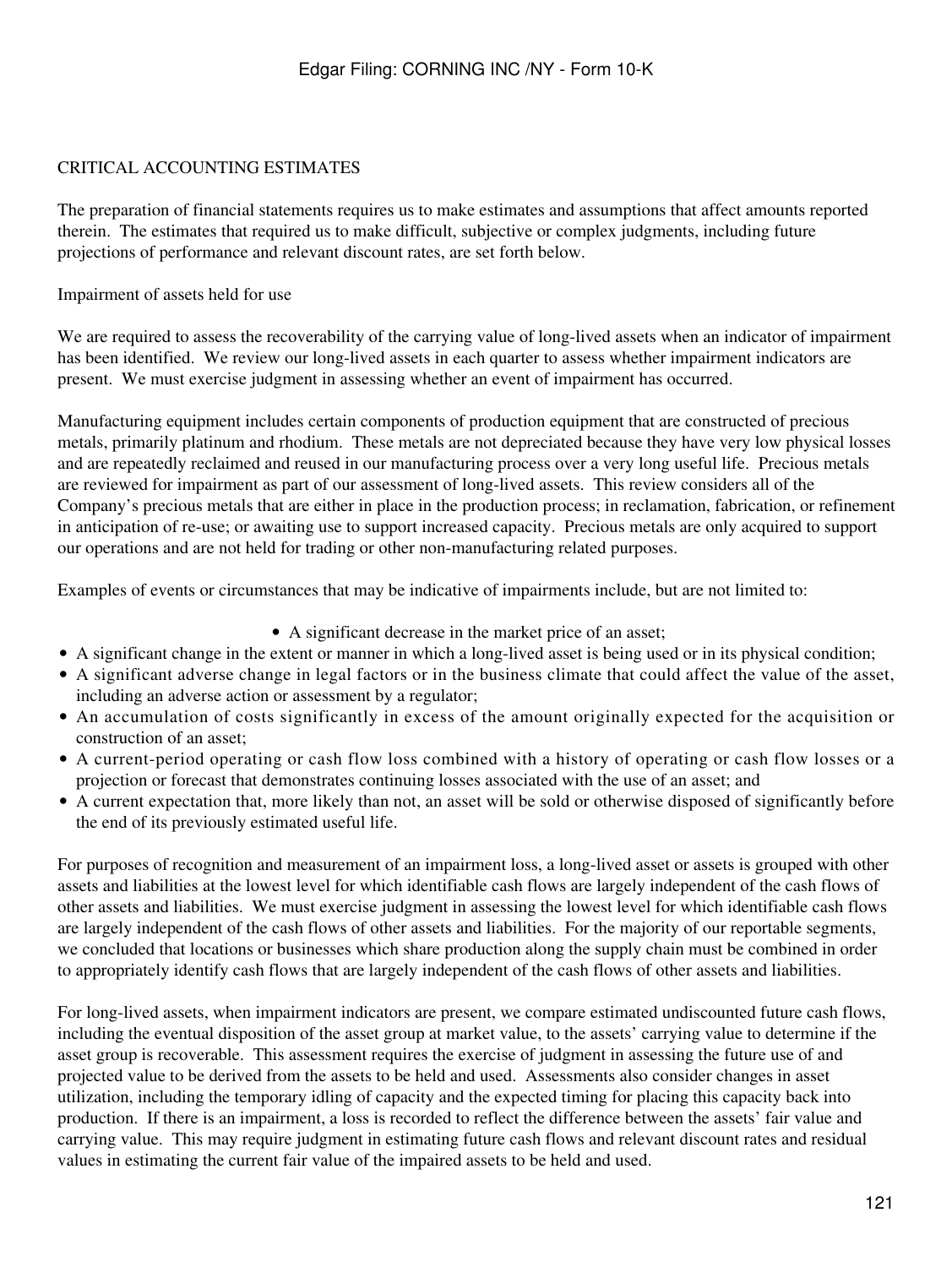For an asset group that fails the test of recoverability described above, the estimated fair value of long-lived assets is determined using an "income approach", "market approach", "cost approach", or a combination of one or more of these approaches as appropriate for the particular asset group being reviewed. All of these approaches start with the forecast of expected future net cash flows including the eventual disposition at market value of long-lived assets, and also considers the fair market value of all precious metals if appropriate for the asset group being reviewed. Some of the more significant estimates and assumptions in our analysis include: market size and growth, market share, projected selling prices, manufacturing cost and discount rate. Our estimates are based upon our historical experience, our commercial relationships, and available external information about future trends. We believe fair value assessments are most sensitive to market growth and the corresponding impact on volume and selling prices and that these are also more subjective than manufacturing cost and other assumptions. The Company believes its current assumptions and estimates are reasonable and appropriate.

[Index](#page-155-0) -63-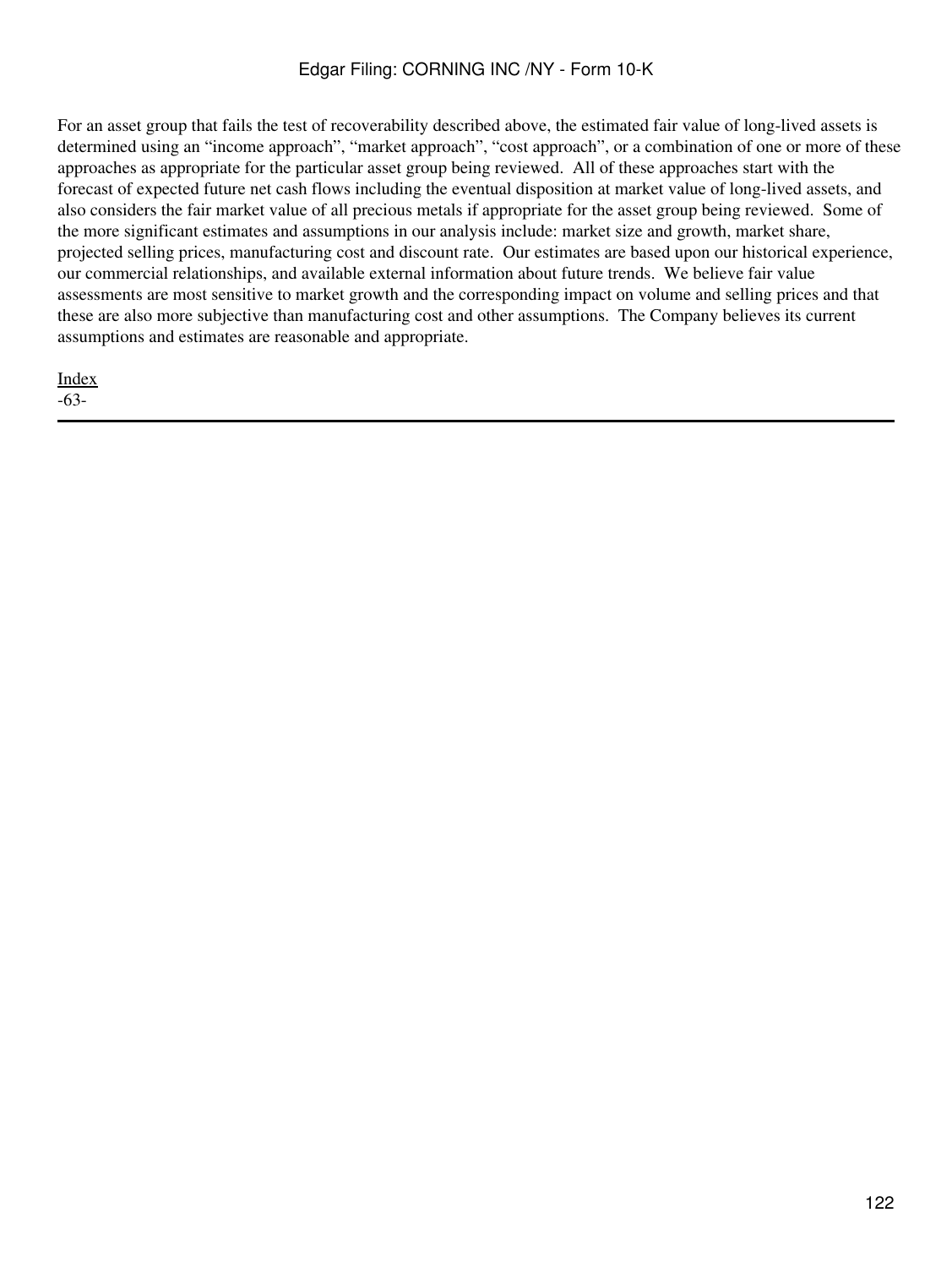In the event the current net book value of an asset group is found to be greater than the net present value of the cash flows derived from the asset group, we determine the actual fair market value of long-lived assets with the assistance from valuation appraisals conducted by third parties. The results of these valuations generally represent the fair market value of the asset group that will remain after any necessary impairment adjustments have been recorded. The impairment charge will be allocated to assets within the asset group on a relative fair value basis.

At December 31, 2014 and December 31, 2013, the carrying value of precious metals was higher than the fair market value by \$222 million and \$164 million, respectively. These precious metals are utilized by the Display Technologies and Specialty Materials segments. Corning believes these precious metal assets to be recoverable due to the significant positive cash flow in both segments. The potential for impairment exists in the future if negative events significantly decrease the cash flow of these segments. Such events include, but are not limited to, a significant decrease in demand for products or a significant decrease in profitability in our Display Technologies or Specialty Materials segments.

In the fourth quarter of 2011, the Specialty Materials segment recorded an impairment charge in the amount of \$130 million related to certain assets used in the production of large cover glass due to sales that were significantly below our expectations. In the fourth quarter of 2012, after reassessing the large cover glass business, Corning concluded that the large cover glass market was developing differently in 2012 than our expectations, and demand for larger-sized cover glass was declining, and the market for this type of glass was instead targeting smaller gen size products. Additionally, in the fourth quarter of 2012, our primary customer of large cover glass notified Corning of its decision to exit from this display market. Based on these events, we recorded an additional impairment charge in the fourth quarter of 2012 in the amount of \$44 million, before tax. This impairment charge represents a write-down of assets specific to the glass-strengthening process for large size cover glass to their fair market values, and includes machinery and equipment used in the ion exchange process. Additional information on the asset impairment is found in Note 2 (Restructuring, Impairment and Other Charges) to the Consolidated Financial Statements.

#### Impairment of Goodwill

We are required to make certain subjective and complex judgments in assessing whether an event of impairment of goodwill has occurred, including assumptions and estimates used to determine the fair value of our reporting units.

Corning's goodwill relates primarily to the Display Technologies, Optical Communications, Specialty Materials and Life Sciences operating segments. On a quarterly basis, management performs a qualitative assessment of factors in each reporting unit to determine whether there have been any triggering events. The two-step impairment test is required only if we conclude that it is more likely than not that a reporting unit's fair value is less than its carrying amount. We perform a detailed, two-step process every three years if no indicators suggest a test should be performed in the interim. We use this calculation as quantitative validation of the step-zero qualitative process that is performed during the intervening periods and does not represent an election to perform the two-step process in place of the step-zero review.

The following summarizes our qualitative process to assess our goodwill balances for impairment:

- We assess qualitative factors in each of our reporting units which carry goodwill to determine whether it is necessary to perform the first step of the two-step quantitative goodwill impairment test.
- The following events and circumstances are considered when evaluating whether it is more likely than not that the fair value of a reporting unit is less than its carrying amount:
- o Macroeconomic conditions, such as a deterioration in general economic conditions, fluctuations in foreign exchange rates and/or other developments in equity and credit markets;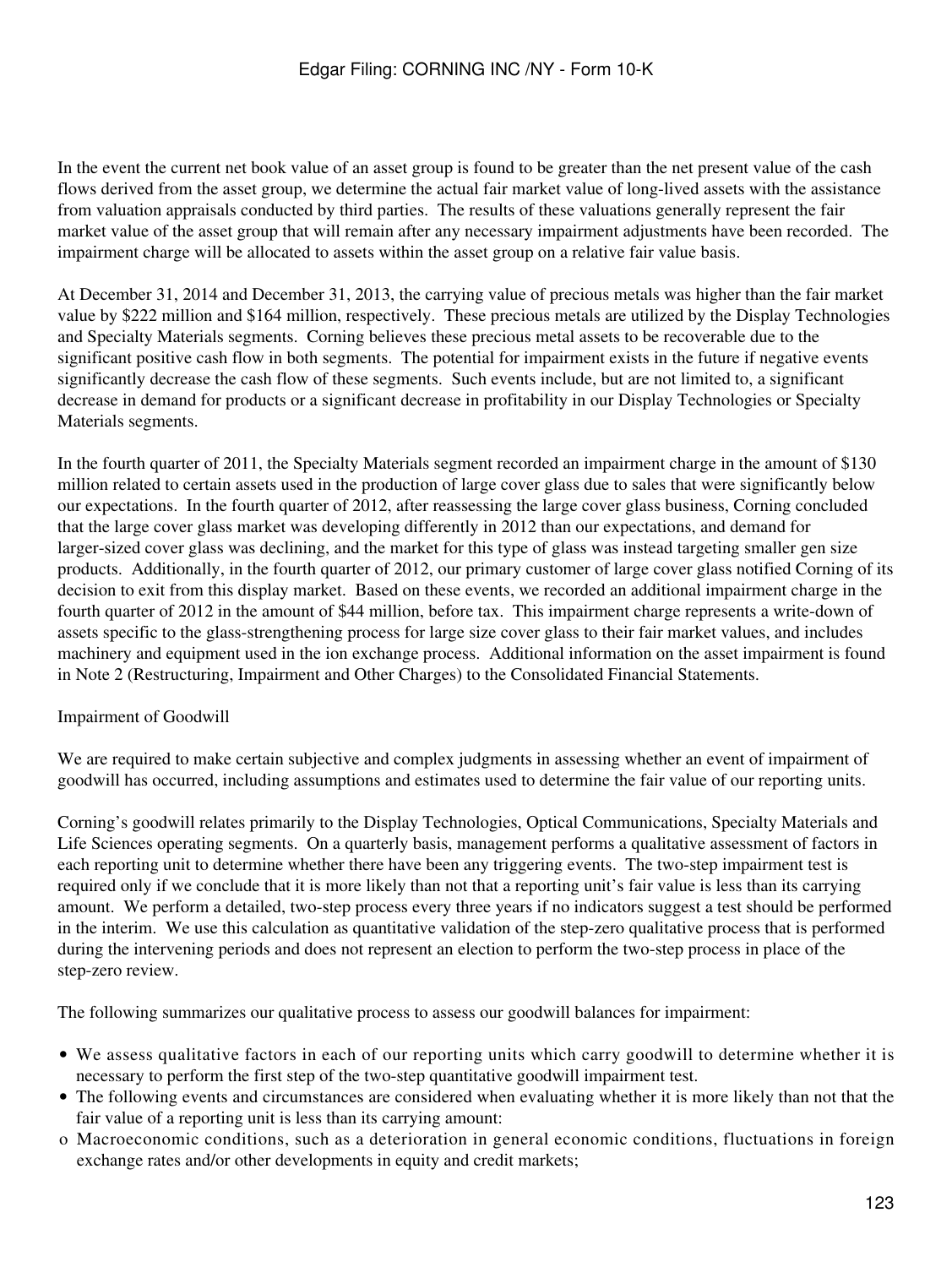o Market capital in relation to book value;

- o Industry and market considerations, such as a deterioration in the environment in which an entity operates, material loss in market share and significant declines in product pricing;
	- o Cost factors, such as an increase in raw materials, labor or other costs;
- o Overall financial performance, such as negative or declining cash flows or a decline in actual or forecasted revenue; o Other relevant entity-specific events, such as material changes in management or key personnel; and
- o Events affecting a reporting unit, such as a change in the composition or carrying amount of its net assets including acquisitions and dispositions.

The examples noted above are not all-inclusive, and the Company will consider other relevant events and circumstances that affect the fair value of a reporting unit in determining whether to perform the first step of the goodwill impairment test.

[Index](#page-155-0) -64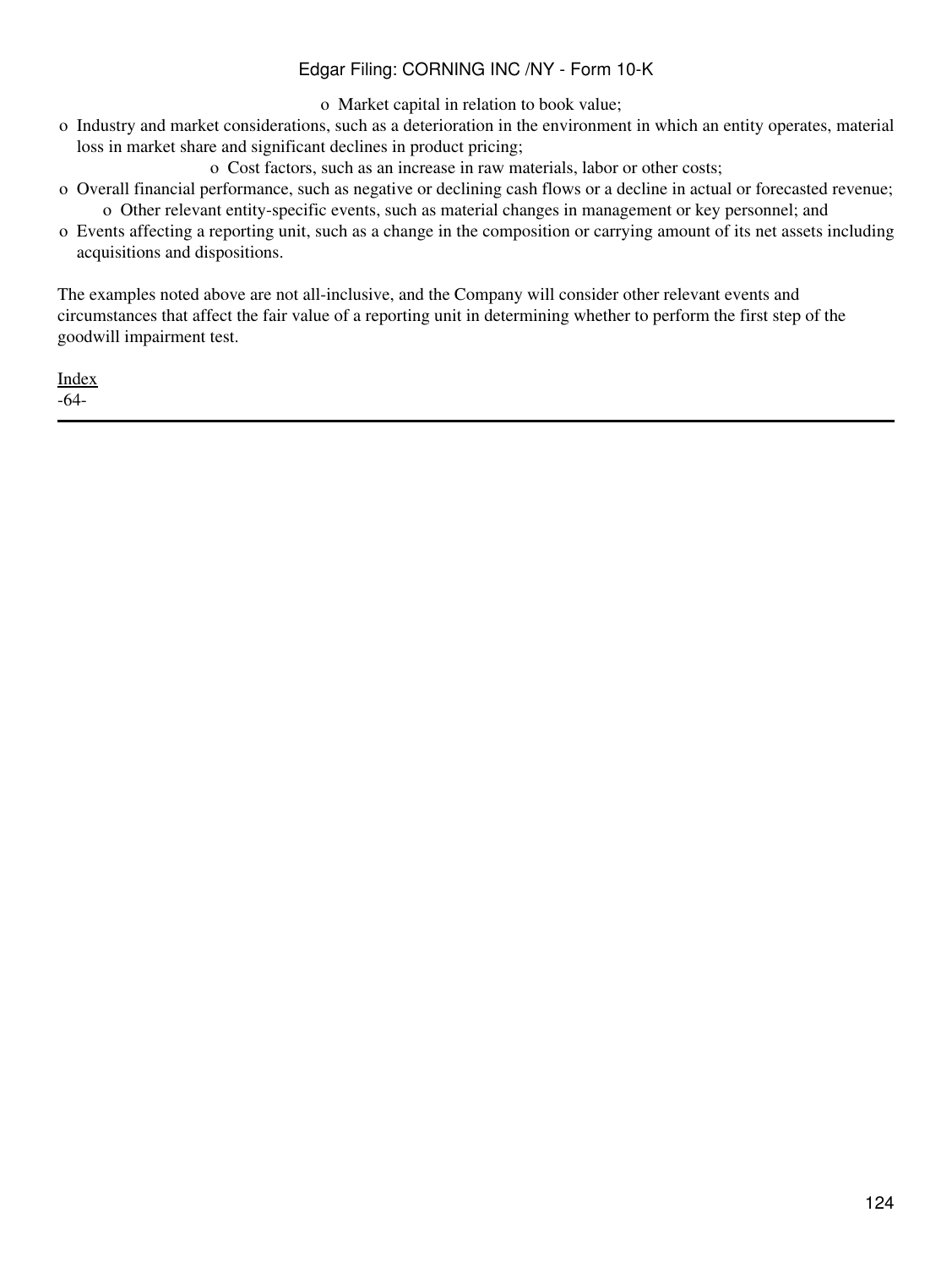Our two-step goodwill recoverability assessment is based on our annual strategic planning process. This process includes an extensive review of expectations for the long-term growth of our businesses and forecasted future cash flows. Our valuation method is an "income approach" using a discounted cash flow model in which cash flows anticipated over several periods, plus a terminal value at the end of that time horizon, are discounted to their present value using an appropriate rate of return. Our estimates are based upon our historical experience, our current knowledge from our commercial relationships, and available external information about future trends.

# Display Technologies

Goodwill for the Display Technologies segment is tested at the reporting unit level which is also the operating segment level. On a quarterly basis in 2014, management performed a qualitative assessment of factors and determined there had not been any triggering events which would indicate that the Display Technologies reporting unit's fair value is less than its carrying amount.

### Optical Communications

Goodwill for the Optical Communications segment is tested at the reporting unit level which is also the operating segment level. On a quarterly basis in 2014, management performed a qualitative assessment of factors and determined there had not been any triggering events which would indicate that the Optical Communications reporting unit's fair value is less than its carrying amount.

In addition to assessing qualitative factors each quarter, we performed a quantitative goodwill recoverability test in 2012 for this reporting unit. The results of our impairment test indicated that the fair value of the reporting unit exceeded its book value by a significant amount. A discount rate of 9% was used in 2012. We determined a range of discount rates between 7% and 11% would not have affected our conclusion.

#### Specialty Materials

Goodwill for the Specialty Materials segment is tested at the reporting unit level, which is one level below an operating segment, as goodwill is the result of transactions associated with certain businesses within this operating segment. There is only one reporting unit with goodwill within this operating segment. On a quarterly basis in 2014, management performed a qualitative assessment of factors and determined there had not been any triggering events which would indicate that the Specialty Materials reporting unit's fair value is less than its carrying amount.

In addition to assessing qualitative factors each quarter, we performed a quantitative goodwill recoverability test in 2012 for this reporting unit. The results of our impairment test indicated that the fair value of the reporting unit exceeded its book value by a significant amount. A discount rate of 8% was used in 2012. We determined a range of discount rates between 6% and 10% would not have affected our conclusion. Additionally, the asset impairment which occurred in the fourth quarter of 2012 did not cause a triggering event for goodwill impairment in this reporting unit because the cash flow related to this lower level asset group is not material to this reporting unit.

### Life Sciences

Goodwill for the Life Sciences segment is tested at the reporting unit level which is also the operating segment level. On a quarterly basis in 2014, management performed a qualitative assessment of factors and determined there had not been any triggering events which would indicate that the Life Sciences reporting unit's fair value is less than its carrying amount.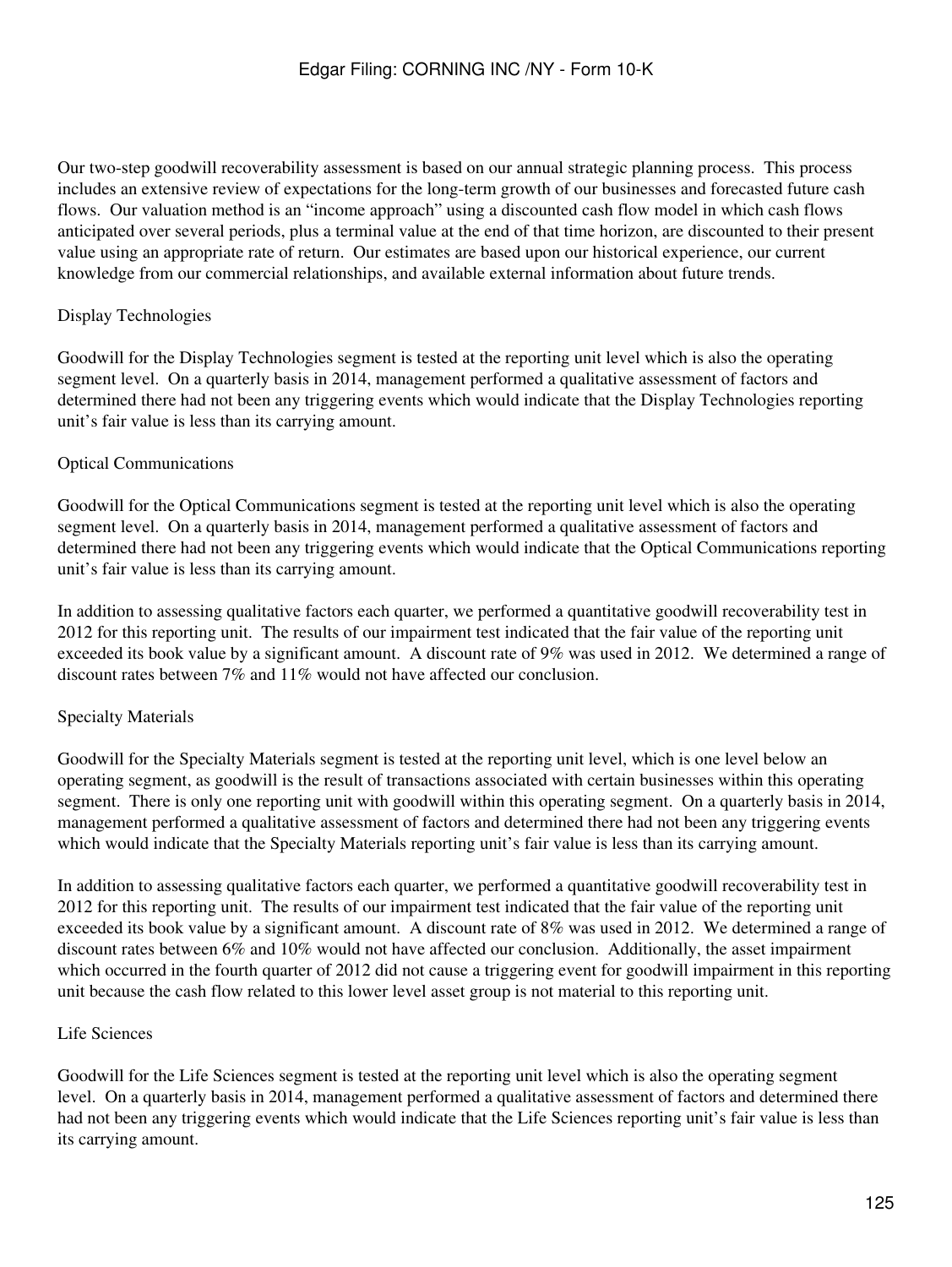In addition to assessing qualitative factors each quarter, we performed a quantitative goodwill recoverability test in 2012 for this reporting unit. The results of our impairment test indicated that the fair value of the reporting unit exceeded its book value by a significant amount. A discount rate of 7% was used in 2012. We determined a range of discount rates between 5% and 9% would not have affected our conclusion.

Restructuring charges and impairments resulting from restructuring actions

We are required to assess whether and when a restructuring event has occurred and in which periods charges related to such events should be recognized. We must estimate costs of plans to restructure including, for example, employee termination costs. Restructuring charges require us to exercise judgment about the expected future of our businesses, of portions thereof, their profitability, cash flows and in certain instances eventual outcome. The judgment involved can be difficult, subjective and complex in a number of areas, including assumptions and estimates used in estimating the future profitability and cash flows of our businesses.

**[Index](#page-155-0)** -65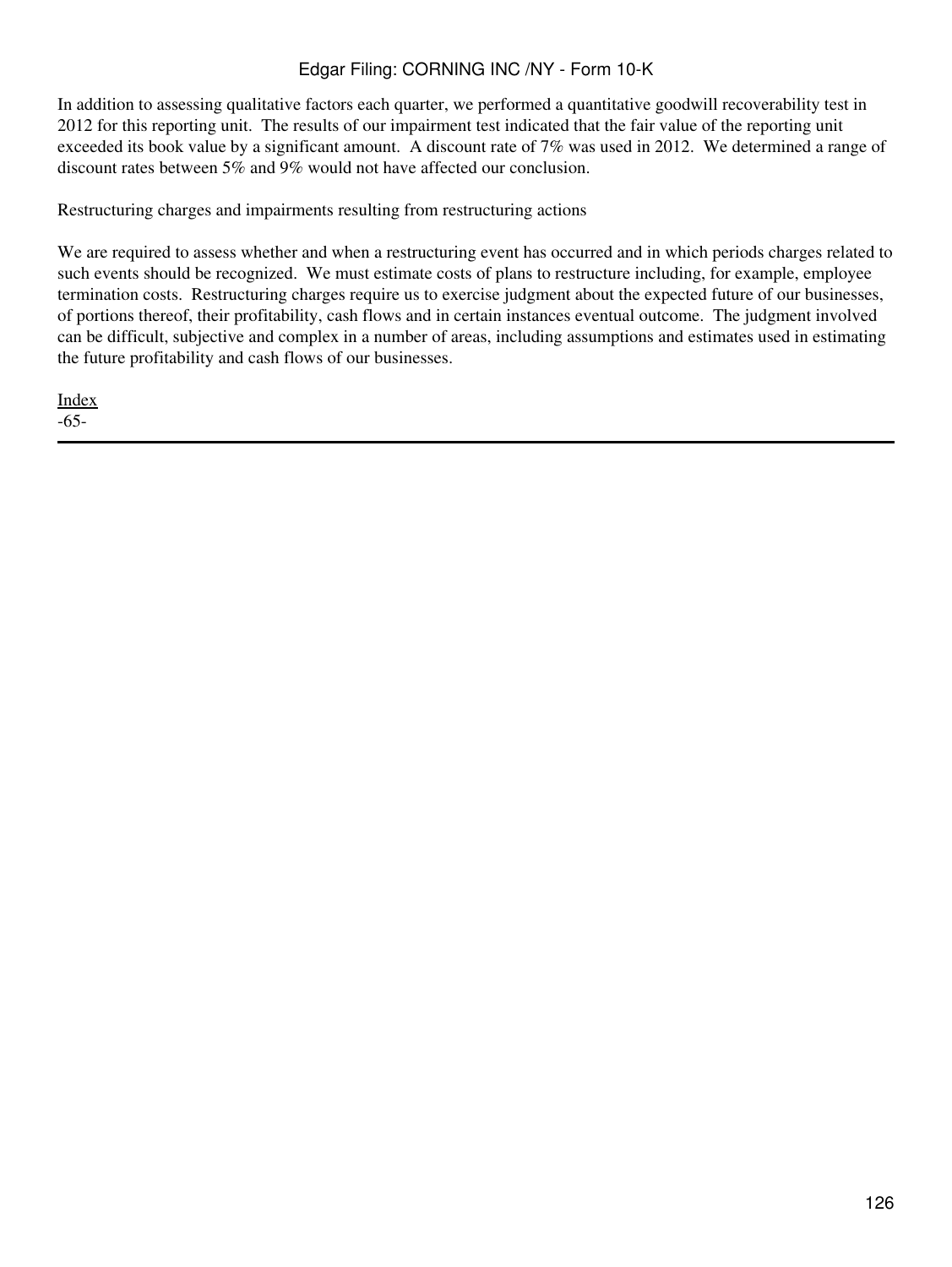Restructuring events often give rise to decisions to dispose of or abandon certain assets or asset groups which, as a result, require impairment. We are required to carry assets to be sold or abandoned at the lower of cost or fair value. We must exercise judgment in assessing the fair value of the assets to be sold or abandoned.

### Income taxes

We are required to exercise judgment about our future results in assessing the realizability of our deferred tax assets. Inherent in this estimation process is the requirement for us to estimate future book and taxable income and possible tax planning strategies. These estimates require us to exercise judgment about our future results, the prudence and feasibility of possible tax planning strategies, and the economic environments in which we do business. It is possible that actual results will differ from assumptions and require adjustments to allowances.

Corning accounts for uncertain tax positions in accordance with FASB ASC Topic 740, Income Taxes. As required under FASB ASC Topic 740, we only record tax benefits for technical positions that we believe have a greater than 50% likelihood of being sustained on their technical merits and then only to the extent of the amount of tax benefit that is greater than 50% likely of being realized upon settlement. In estimating these amounts, we must exercise judgment around factors such as the weighting of the tax law in our favor, the willingness of a tax authority to aggressively pursue a particular position, or alternatively, consider a negotiated compromise, and our willingness to dispute a tax authorities assertion to the level of appeal we believe is required to sustain our position. As a result, it is possible that our estimate of the benefits we will realize for uncertain tax positions may change when we become aware of new information affecting these judgments and estimates.

#### Equity method investments

In October 2013, Corning announced that it was entering into a series of strategic and financial agreements with Samsung Display which would result in Corning obtaining full ownership of Samsung Corning Precision Materials. As part of this agreement, in the fourth quarter of 2013, Corning acquired the minority interests of three shareholders in Samsung Corning Precision Materials for \$506 million, which included payment for the transfer of non-operating assets and the pro-rata portion of cash on Samsung Corning Precision Materials balance sheet at September 30, 2013. The resulting transfer of shares to Corning increased Corning's ownership percentage of Samsung Corning Precision Materials from 50% to 57.5%. Because this transaction did not result in a change in control based on the governing articles of this entity, Corning did not consolidate this entity as of December 31, 2013. The remaining transactions were completed on January 15, 2014, which increased Corning's ownership to 100% and resulted in consolidation of the entity beginning in the first quarter of 2014. This organization was integrated into Corning's Display Technologies segment in 2014. Refer to Note 8 (Acquisition) to the Consolidated Financial Statements for additional information.

At December 31, 2014 and 2013, the carrying value of our equity method investments was \$1.8 billion and \$5.5 billion, respectively. In 2014, our largest equity method investment, Dow Corning, comprised 74% of the balance. In 2013, prior to the Acquisition and consolidation of Samsung Corning Precision Materials, our largest equity method investments, Dow Corning and Samsung Corning Precision Materials, comprised approximately 93% of the balance. We review our equity method investments for indicators of impairment on a periodic basis or if events or circumstances change to indicate the carrying amount may be other-than-temporarily impaired. When such indicators are present, we then perform an in-depth review for impairment. An impairment assessment requires the exercise of judgment related to key assumptions such as forecasted revenue and profitability, forecasted tax rates, foreign currency exchange rate movements, terminal value assumptions, historical experience, our current knowledge from our commercial relationships, and available external information about future trends. As of December 31, 2014 and 2013, we have not identified any instances where the carrying values of our equity method investments were not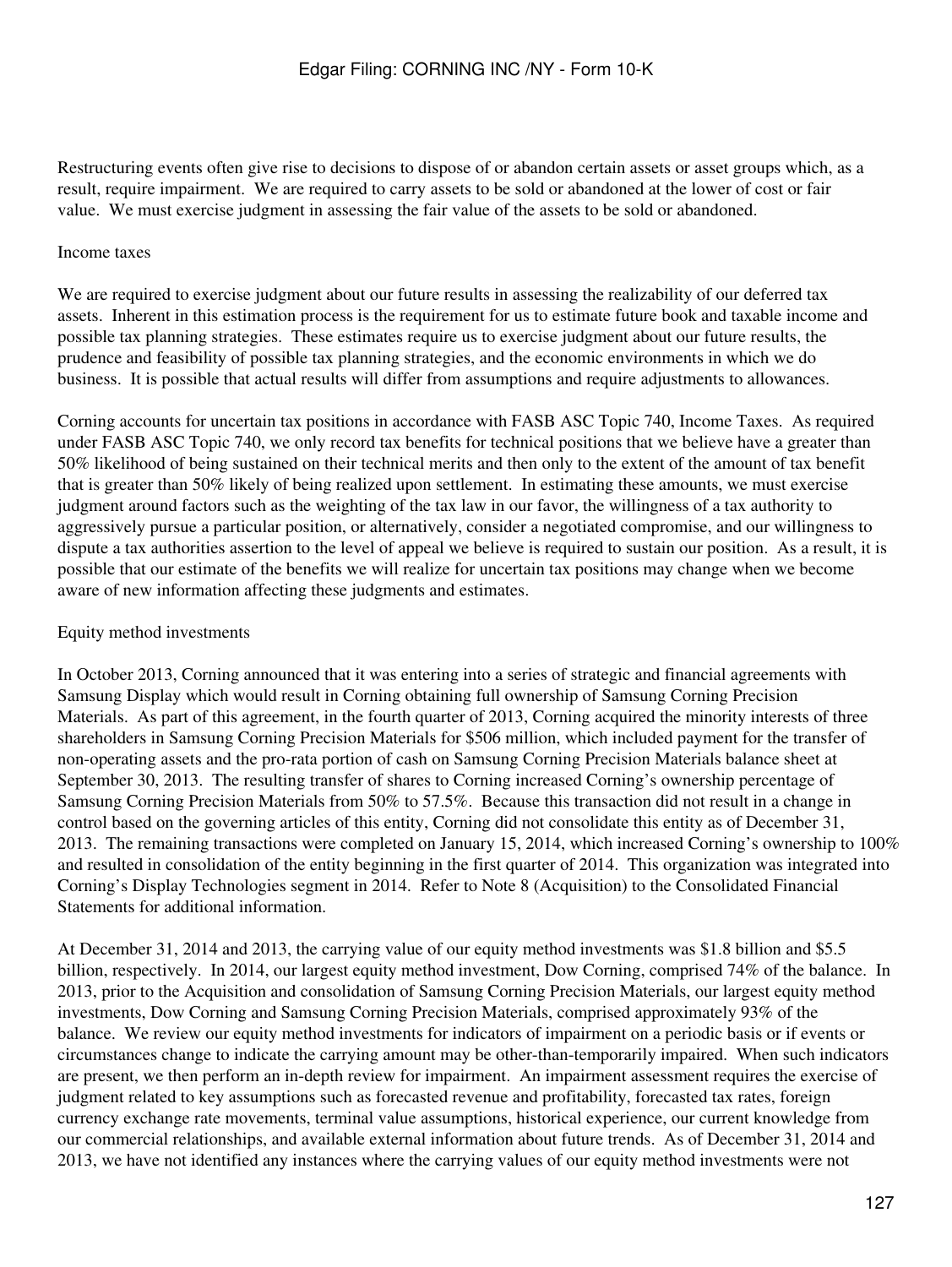recoverable.

Fair value measures

As required, Corning uses two kinds of inputs to determine the fair value of assets and liabilities: observable and unobservable. Observable inputs are based on market data or independent sources, while unobservable inputs are based on the Company's own market assumptions. Once inputs have been characterized, we prioritize the inputs used to measure fair value into one of three broad levels. Characterization of fair value inputs is required for those accounting pronouncements that prescribe or permit fair value measurement. In addition, observable market data must be used when available and the highest-and-best-use measure should be applied to non-financial assets. Corning's major categories of financial assets and liabilities required to be measured at fair value are short-term and long-term investments, certain pension asset investments and derivatives. These categories use observable inputs only and are measured using a market approach based on quoted prices in markets considered active or in markets in which there are few transactions.

[Index](#page-155-0) -66-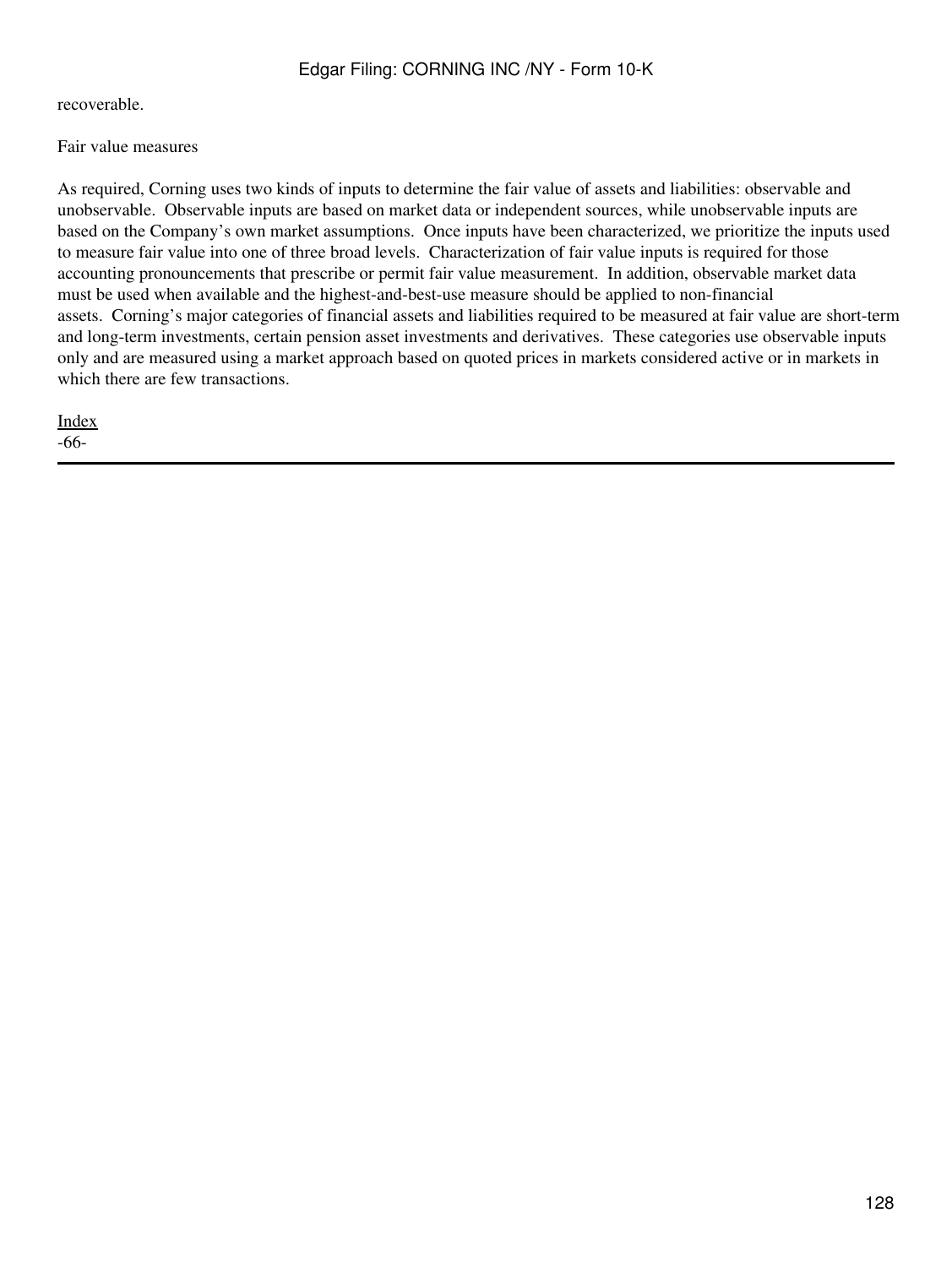Derivative assets and liabilities may include interest rate swaps and forward exchange contracts that are measured using observable quoted prices for similar assets and liabilities. In arriving at the fair value of Corning's derivative assets and liabilities, we have considered the appropriate valuation and risk criteria, including such factors as credit risk of the relevant party to the transaction. Amounts related to credit risk are not material.

As a result of the Acquisition of Samsung Corning Precision Materials, the Company has contingent consideration that was measured using unobservable (Level 3) inputs. This contingent consideration arrangement potentially requires additional consideration to be paid between the parties in 2018: one based on projections of future revenues generated by the business of Corning Precision Materials for the period between the acquisition date and December 31, 2017, which is subject to a cap of \$665 million; and another based on the volumes of certain sales during the same period, which is subject to a separate cap of \$100 million. The fair value of the potential receipt of the contingent consideration in 2018 in the amount of \$196 million recognized on the acquisition date was estimated by applying an option pricing model using the Company's projection of future revenues generated by Corning Precision Materials. Changes in the fair value of the contingent consideration in future periods are valued using an option pricing model and are recorded in Corning's results in the period of the change. As of December 31, 2014, the fair value of the potential receipt of the contingent consideration in 2018 is estimated to be \$445 million. Corning recorded a pre-tax adjustment in the year ended December 31, 2014 in the amount of \$249 million to reflect the increase in the fair value which is mainly due to the movement in foreign exchange rate.

#### Probability of litigation outcomes

We are required to make judgments about future events that are inherently uncertain. In making determinations of likely outcomes of litigation matters, we consider the evaluation of legal counsel knowledgeable about each matter, case law, and other case-specific issues. See Part II – Item 3. Legal Proceedings for a discussion of the material litigation matters we face. The most significant matter involving judgment is the liability for asbestos litigation. There are a number of factors bearing upon our potential liability, including the inherent complexity of a Chapter 11 filing, our history of success in defending asbestos claims, our assessment of the strength of our corporate veil defenses, and our continuing dialogue with our insurance carriers and the claimants' representatives. The proposed asbestos resolution (Amended PCC Plan) is subject to a number of contingencies. As noted in Part II – Item 3. Legal Proceedings, the District Court's affirmation of the Amended PCC Plan faces objections by certain parties. For these and other reasons, Corning's liability for these asbestos matters may be subject to changes in subsequent quarters. The estimate of the cost of resolving the non-PCC asbestos claims may also be subject to change as developments occur. Management continues to believe that the likelihood of the uncertainties surrounding these proceedings causing a material adverse impact to Corning's financial statements is remote.

#### Other possible liabilities

We are required to make judgments about future events that are inherently uncertain. In making determinations of likely outcomes of certain matters, including certain tax planning and environmental matters, these judgments require us to consider events and actions that are outside our control in determining whether probable or possible liabilities require accrual or disclosure. It is possible that actual results will differ from assumptions and require adjustments to accruals.

#### Pension and other postretirement employee benefits (OPEB)

Corning offers employee retirement plans consisting of defined benefit pension plans covering certain domestic and international employees and postretirement plans that provide health care and life insurance benefits for eligible retirees and dependents. The costs and obligations related to these benefits reflect the Company's assumptions related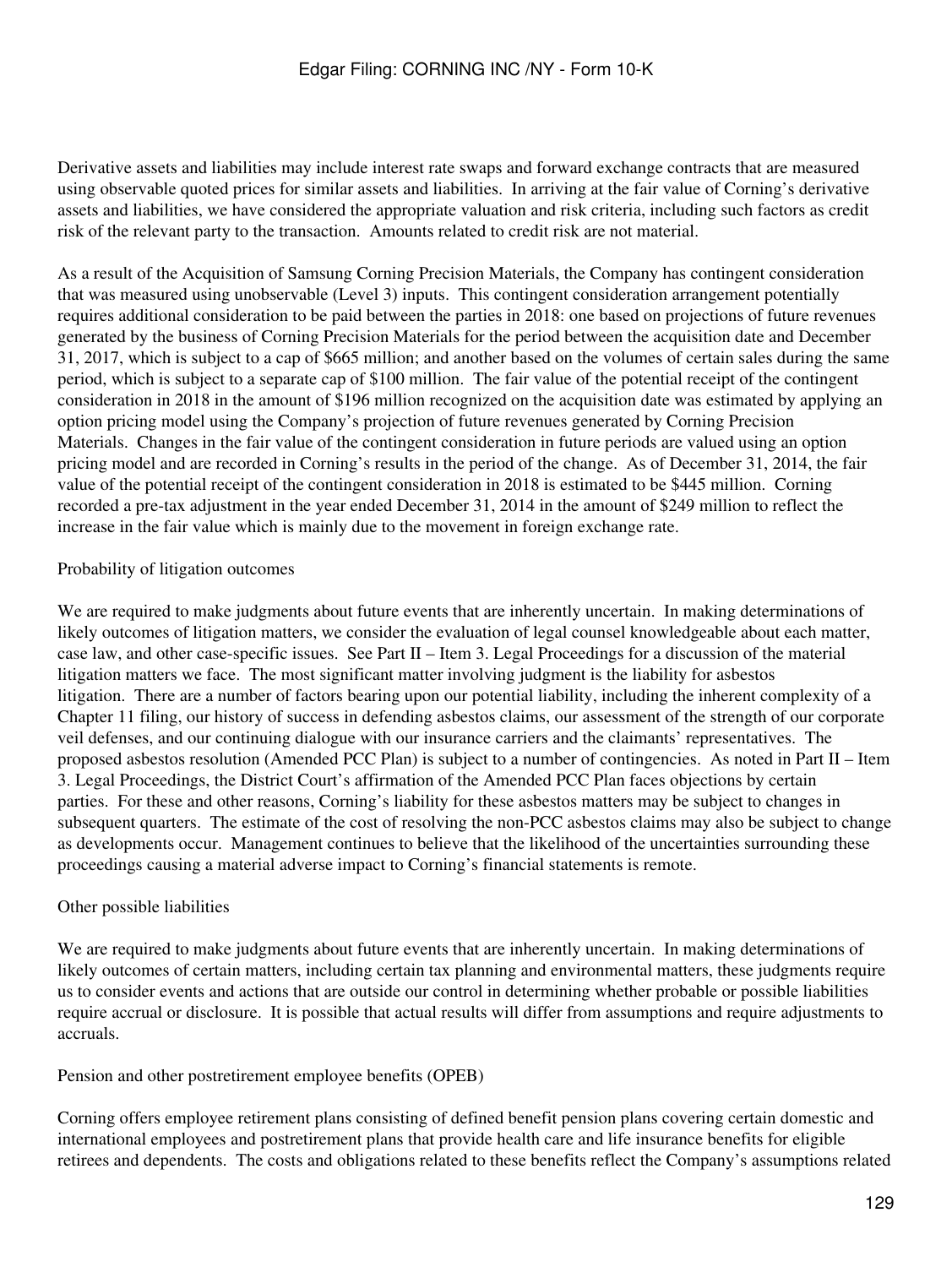to general economic conditions (particularly interest rates), expected return on plan assets, rate of compensation increase for employees and health care trend rates. The cost of providing plan benefits depends on demographic assumptions including retirements, mortality, turnover and plan participation.

Costs for our defined benefit pension plans consist of two elements: 1) on-going costs recognized quarterly, which are comprised of service and interest costs, expected return on plan assets and amortization of prior service costs; and 2) mark-to-market gains and losses outside of the corridor, where the corridor is equal to 10% of the greater of the benefit obligation or the market-related value of plan assets at the beginning of the year, which are recognized annually in the fourth quarter of each year. These gains and losses result from changes in actuarial assumptions for discount rates and the differences between actual and expected return on plan assets. Any interim remeasurements triggered by a curtailment, settlement or significant plan changes, as well as any true-up to the annual valuation, are recognized as a mark-to-market adjustment in the quarter in which such event occurs.

[Index](#page-155-0) -67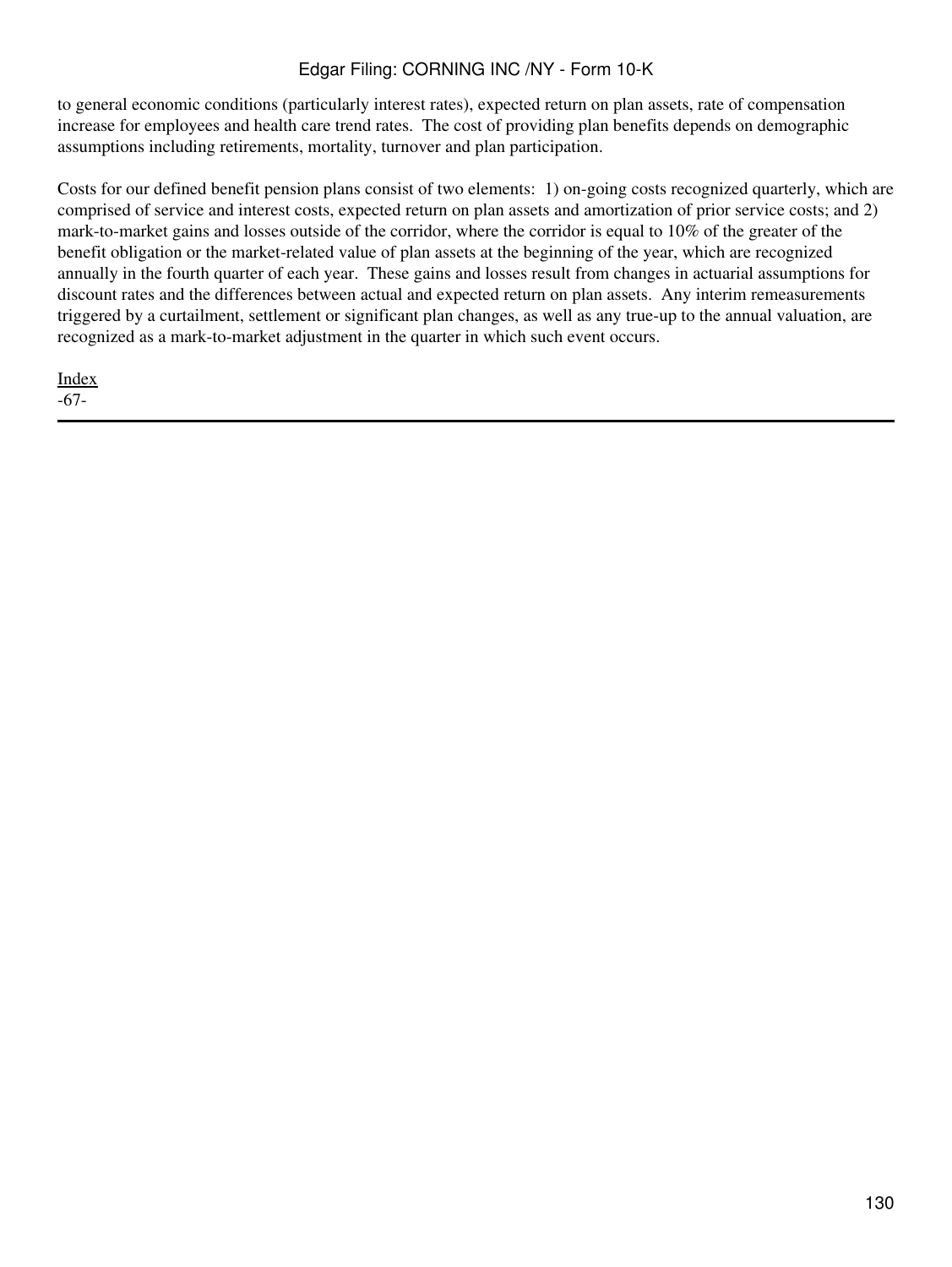Costs for our OPEB plans consist of on-going costs recognized quarterly, and are comprised of service and interest costs, amortization of prior service costs and amortization of actuarial gains and losses. We recognize the actuarial gains and losses resulting from changes in actuarial assumptions for discount rates as a component of Stockholders' Equity on our consolidated balance sheets on an annual basis and amortize them into our operating results over the average remaining service period of employees expected to receive benefits under the plans, to the extent such gains and losses are outside of the corridor.

While management believes that the assumptions used are appropriate, differences in actual experience or changes in assumptions may affect Corning's employee pension and other postretirement obligations, and current and future expense.

The following table presents our actual and expected return on assets, as well as the corresponding percentage, for the years ended 2014, 2013 and 2012:

|                                                        | December 31, |              |          |
|--------------------------------------------------------|--------------|--------------|----------|
| (In millions)                                          | 2014         | 2013         | 2012     |
| Actual return on plan assets – Domestic plans          | 287<br>\$    | \$<br>65     | 299      |
| Expected return on plan assets – Domestic plans        | 159          | 158          | 150      |
| Actual return on plan assets – International plans     | 68           | 6            | 10       |
| Expected return on plan assets - International plans   | 15           | 11           | 10       |
|                                                        |              |              |          |
|                                                        |              | December 31, |          |
|                                                        | 2014         | 2013         | 2012     |
| Weighted-average actual and expected return on assets: |              |              |          |
| Actual return on plan assets – Domestic plans          | $10.82\%$    | $2.67\%$     | 12.06%   |
| Expected return on plan assets – Domestic plans        | $6.25\%$     | $6.00\%$     | $6.00\%$ |
| Actual return on plan assets - International plans     | $17.15\%$    | $2.73\%$     | 6.01%    |
| Expected return on plan assets – International plans   | $4.12\%$     | 3.73%        | $6.01\%$ |

As of December 31, 2014, the Projected Benefit Obligation (PBO) for U.S. pension plans was \$3,222 million.

The following information illustrates the sensitivity to a change in certain assumptions for U.S. pension plans:

|                                                      | Effect on 2015  | Effect on         |
|------------------------------------------------------|-----------------|-------------------|
|                                                      | pre-tax pension | December 31, 2014 |
| Change in assumption                                 | expense         | <b>PBO</b>        |
|                                                      |                 |                   |
| 25 basis point decrease in discount rate             | - 2 million     | $+89$ million     |
| 25 basis point increase in discount rate             | $+2$ million    | - 87 million      |
| 25 basis point decrease in expected return on assets | $+7$ million    |                   |
| 25 basis point increase in expected return on assets | - 7 million     |                   |

The above sensitivities reflect the impact of changing one assumption at a time. Note that economic factors and conditions often affect multiple assumptions simultaneously and the effects of changes in key assumptions are not necessarily linear. These changes in assumptions would have no effect on Corning's funding requirements.

In addition, at December 31, 2014, a 25 basis point decrease in the discount rate would decrease stockholders' equity by \$116 million before tax, and a 25 basis point increase in the discount rate would increase stockholders' equity by \$113 million. In addition, the impact of greater than a 25 basis point decrease in discount rate would not be proportional to the first 25 basis point decrease in the discount rate.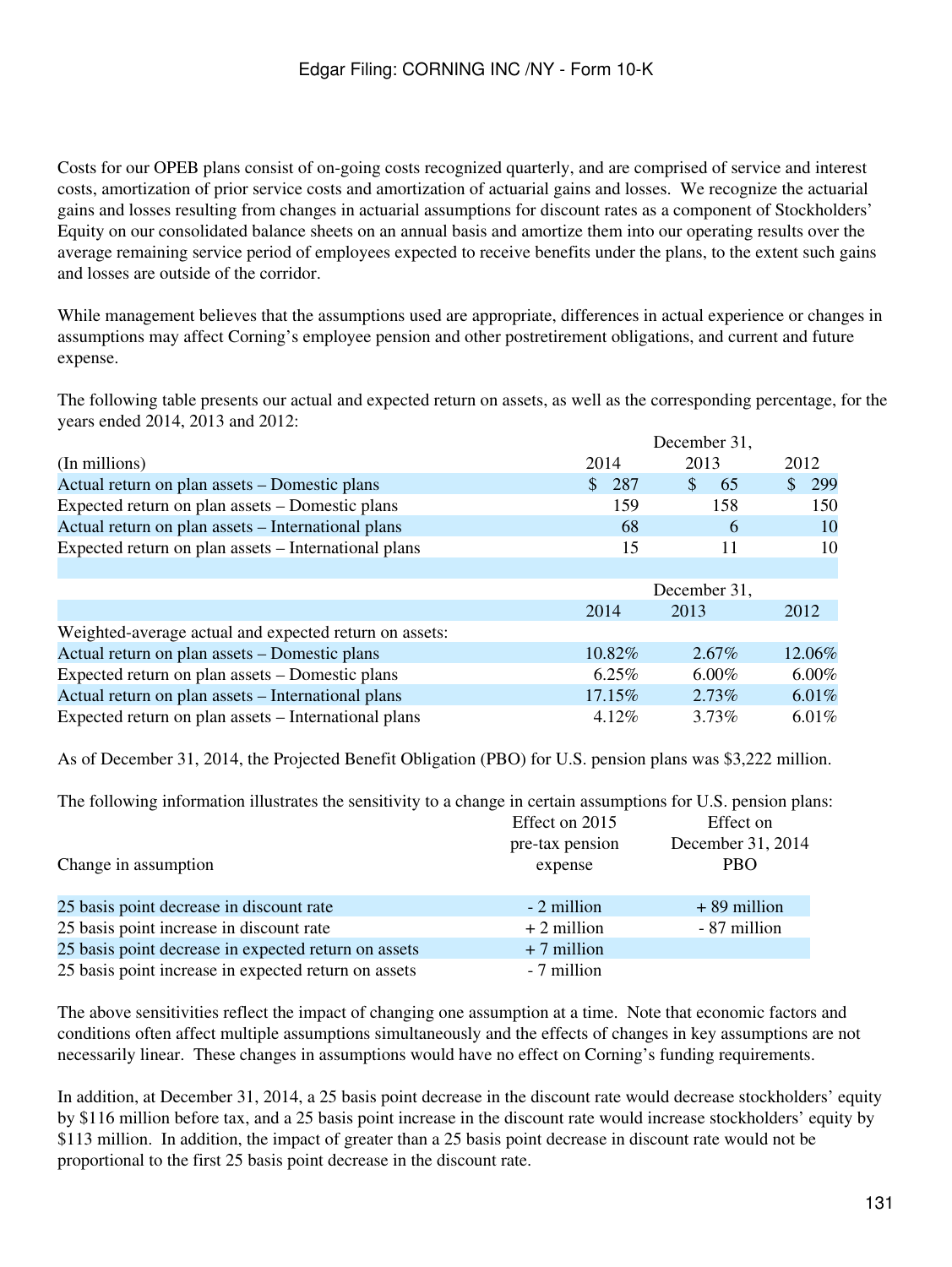The following table illustrates the sensitivity to a change in the discount rate assumption related to Corning's U.S. OPEB plans:

|                                          | Effect on 2015 | Effect on         |
|------------------------------------------|----------------|-------------------|
|                                          | pre-tax OPEB   | December 31, 2014 |
| Change in assumption                     | expense        | $APBO*$           |
|                                          |                |                   |
| 25 basis point decrease in discount rate | $+2$ million   | $+27$ million     |
| 25 basis point increase in discount rate | - 2 million    | - 26 million      |
|                                          |                |                   |

\* Accumulated Postretirement Benefit Obligation (APBO).

[Index](#page-155-0) -68-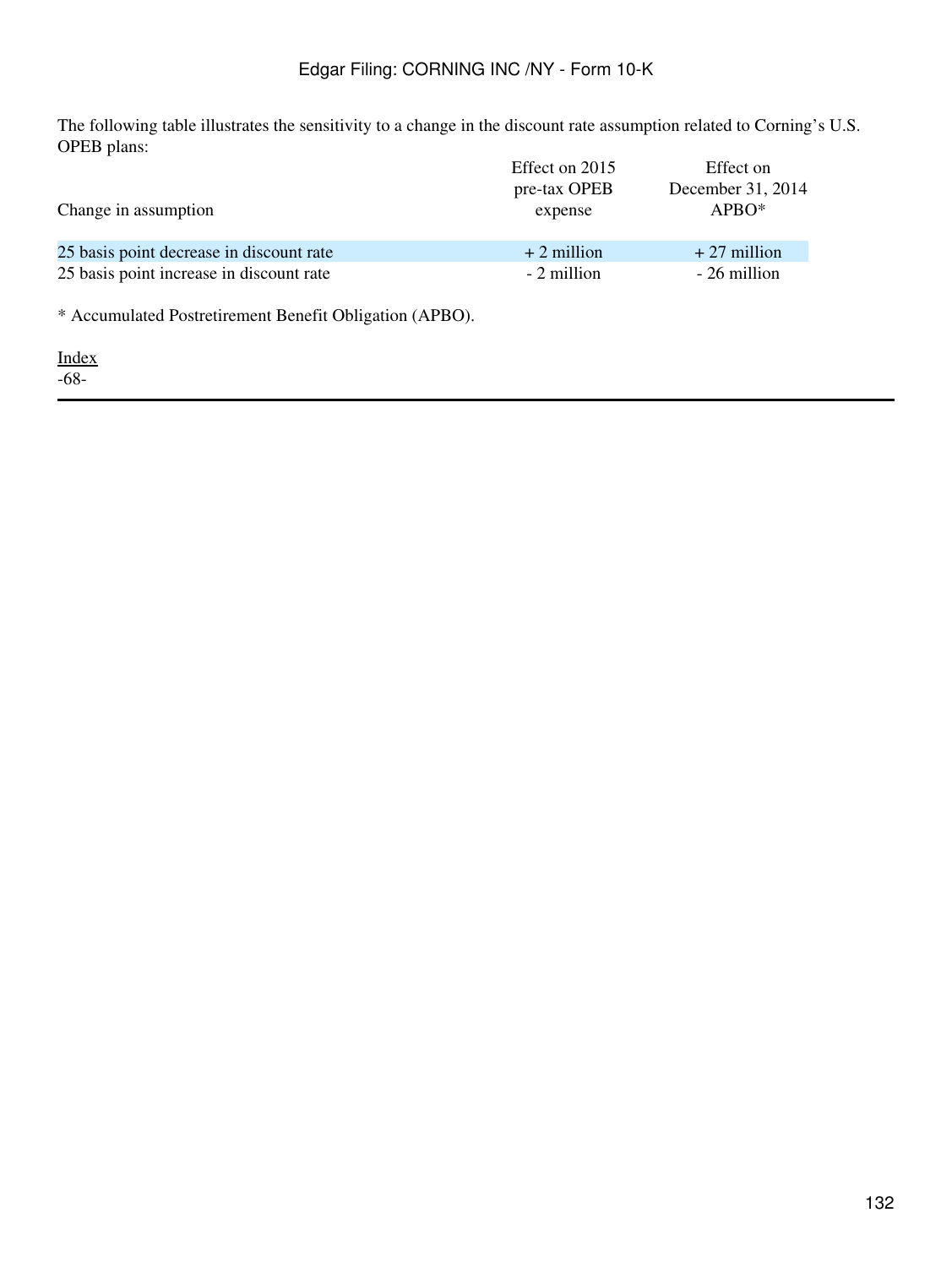The above sensitivities reflect the impact of changing one assumption at a time. Note that economic factors and conditions often affect multiple assumptions simultaneously and the effects of changes in key assumptions are not necessarily linear.

### Revenue recognition

The Company recognizes revenue when it is realized or realizable and earned. In certain instances, revenue recognition is based on estimates of fair value of deliverables as well as estimates of product returns, allowances, discounts, and other factors. These estimates are supported by historical data. Corning also has contractual arrangements with certain customers in which we recognize revenue on a completed contract basis. Revenues under the completed-contract method are recognized upon substantial completion, defined as acceptance by the customer and compliance with performance specifications as agreed upon in the contract, which in certain instances require estimates and judgments in the determining the timing of substantial completion of the contract. While management believes that the estimates used are appropriate, differences in actual experience or changes in estimates may affect Corning's future results.

#### Share-Based Compensation

Share-based compensation cost is measured at the grant date based on the fair value of the award and is recognized as expense over the requisite service period. Determining the fair value of stock-based awards at the grant date requires judgment, including estimating expected dividends. In addition, judgment is also required in estimating the amount of share-based awards that are expected to be forfeited. If actual results differ significantly from these estimates, share-based compensation expense and our results of operations could be impacted.

#### NEW ACCOUNTING STANDARDS

Refer to Note 1 (Summary of Significant Accounting Policies) to the Consolidated Financial Statements.

[Index](#page-155-0) -69-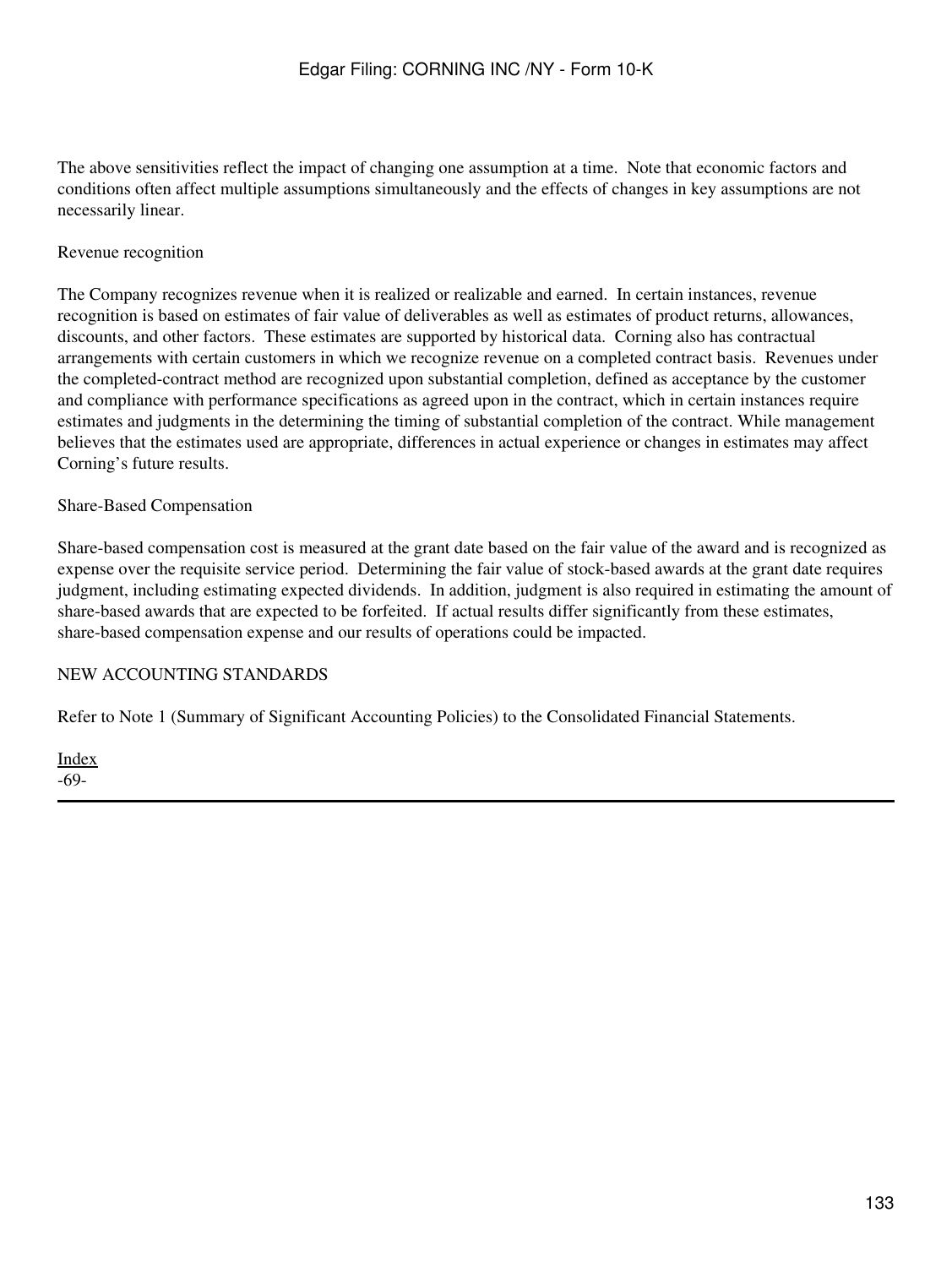# FORWARD-LOOKING STATEMENTS

The statements in this Annual Report on Form 10-K, in reports subsequently filed by Corning with the Securities and Exchange Commission (SEC) on Form 10-Q, Form 8-K, and related comments by management that are not historical facts or information and contain words such as "believes," "expects," "anticipates," "estimates," "forecasts," and similar expressions are forward-looking statements. These forward-looking statements involve risks and uncertainties that may cause the actual outcome to be materially different. Such risks and uncertainties include, but are not limited to:

| global business, financial, economic and political conditions;                                                                |
|-------------------------------------------------------------------------------------------------------------------------------|
| tariffs and import duties;                                                                                                    |
| -currency fluctuations between the U.S. dollar and other currencies, primarily the Japanese yen, New Taiwan dollar,           |
| Euro, Chinese renminbi and Korean won;                                                                                        |
| product demand and industry capacity;                                                                                         |
| competitive products and pricing;                                                                                             |
| availability and costs of critical components and materials;                                                                  |
| new product development and commercialization;                                                                                |
| order activity and demand from major customers;                                                                               |
| fluctuations in capital spending by customers;                                                                                |
| -possible disruption in commercial activities due to terrorist activity, cyber attack, armed conflict, political or financial |
| instability, natural disasters, or major health concerns;                                                                     |
| unanticipated disruption to equipment, facilities, or operations;                                                             |
| facility expansions and new plant start-up costs;                                                                             |
| effect of regulatory and legal developments;                                                                                  |
| ability to pace capital spending to anticipated levels of customer demand;                                                    |
| credit rating and ability to obtain financing and capital on commercially reasonable terms;                                   |
| adequacy and availability of insurance;                                                                                       |
| financial risk management;                                                                                                    |
| acquisition and divestiture activities;                                                                                       |
| rate of technology change;                                                                                                    |
| level of excess or obsolete inventory;                                                                                        |
| ability to enforce patents and protect intellectual property and trade secrets;                                               |
| adverse litigation;                                                                                                           |
| product and components performance issues;                                                                                    |
| retention of key personnel;                                                                                                   |
| stock price fluctuations;                                                                                                     |
| trends for the continued growth of the Company's businesses;                                                                  |
| the ability of research and development projects to produce revenues in future periods;                                       |
| a downturn in demand or decline in growth rates for LCD glass substrates;                                                     |
| -customer ability, most notably in the Display Technologies segment, to maintain profitable operations and obtain             |
| financing to fund their ongoing operations and manufacturing expansions and pay their receivables when due;                   |
| loss of significant customers;                                                                                                |
| fluctuations in supply chain inventory levels;                                                                                |
| equity company activities, principally at Dow Corning;                                                                        |
| changes in tax laws and regulations;                                                                                          |
| changes in accounting rules and standards;                                                                                    |
| the potential impact of legislation, government regulations, and other government action and investigations;                  |
| temporary idling of capacity or delaying expansion;                                                                           |
| - the ability to implement productivity, consolidation and cost reduction efforts, and to realize anticipated benefits;       |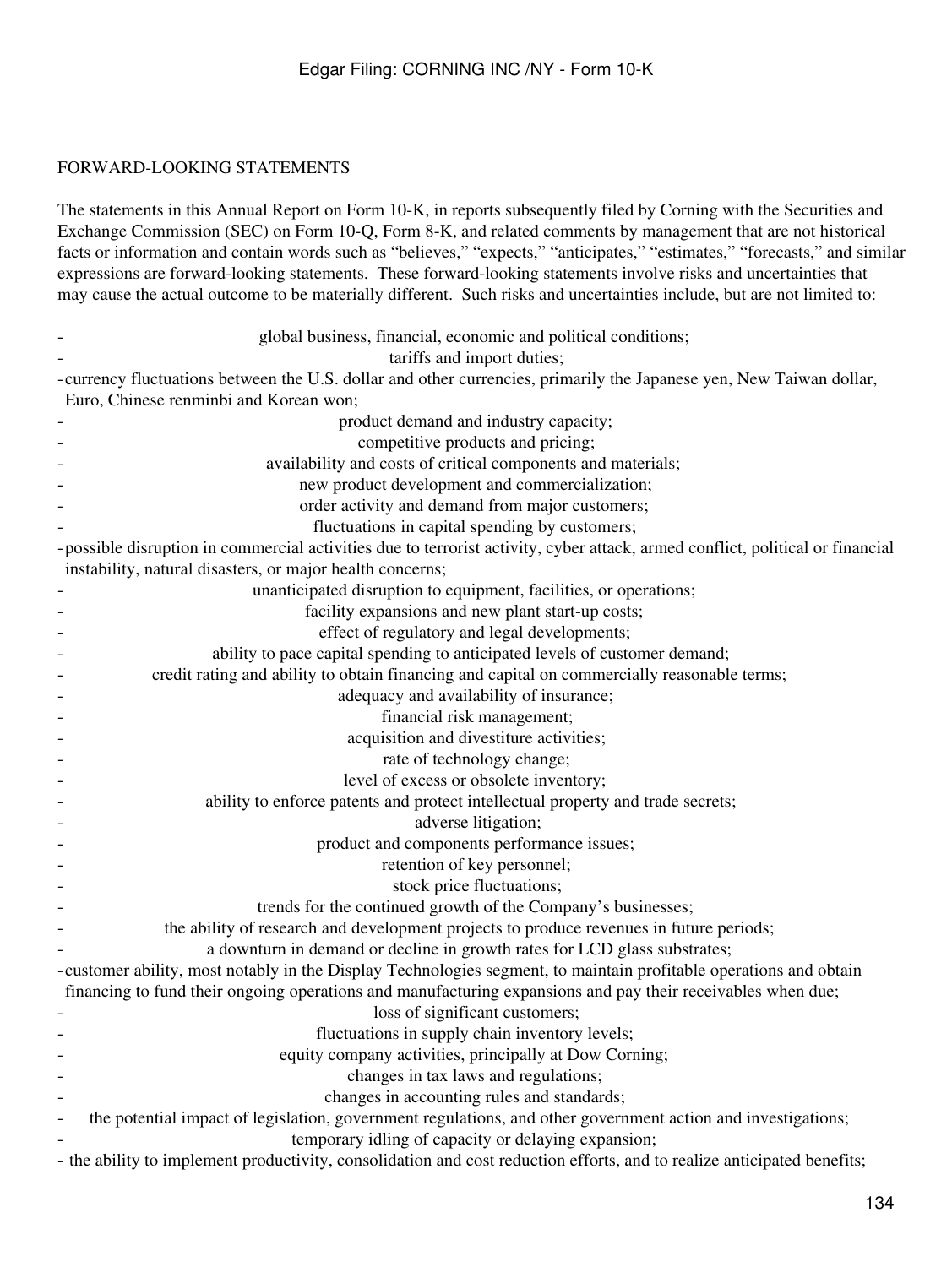- restructuring actions and charges; and - other risks detailed in Corning's SEC filings.

[Index](#page-155-0) -70-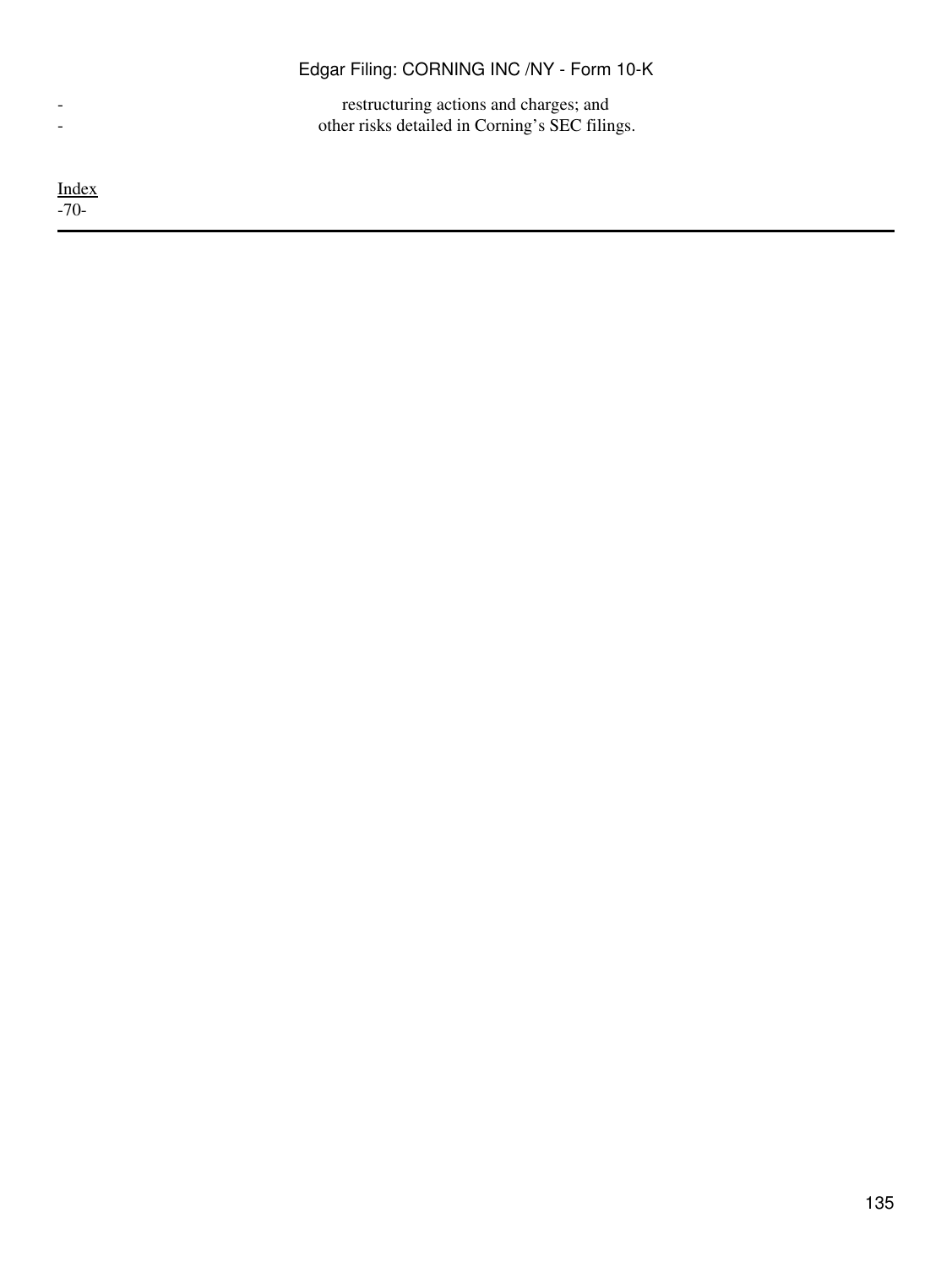### Item 7A. Quantitative and Qualitative Disclosures About Market Risks

We operate and conduct business in many foreign countries and as a result are exposed to movements in foreign currency exchange rates. Our exposure to exchange rates has the following effects:

- Exchange rate movements on financial instruments and transactions denominated in foreign currencies that impact earnings; and
- Exchange rate movements upon conversion of net assets and net income of foreign subsidiaries for which the functional currency is not the U.S. dollar, which impact our net equity.

Our most significant foreign currency exposures relate to the Japanese yen, South Korean won, New Taiwan dollar, Chinese renminbi, and the Euro. We seek to mitigate the impact of exchange rate movements in our income statement by using over-the-counter (OTC) derivative instruments including foreign exchange forward and option contracts typically with durations of 36 months or less. In general, these hedges expire coincident with the timing of the underlying foreign currency commitments and transactions.

We are exposed to potential losses in the event of non-performance by our counterparties to these derivative contracts. However, we minimize this risk by maintaining a diverse group of highly-rated major international financial institutions with which we have other financial relationships as our counterparties. We do not expect to record any losses as a result of such counterparty default. Neither we nor our counterparties are required to post collateral for these financial instruments.

Our cash flow hedging activities utilize OTC foreign exchange forward contracts to reduce the risk that movements in exchange rates will adversely affect the net cash flows resulting from the sale of products to foreign customers and purchases from foreign suppliers. We also use OTC foreign exchange forward and option contracts that are not designated as hedging instruments for accounting purposes. The undesignated hedges limit exposures to foreign functional currency fluctuations related to certain subsidiaries' monetary assets, monetary liabilities and net earnings in foreign currencies. A significant portion of the Company's non-U.S. revenues are denominated in Japanese yen. When these revenues are translated back to U.S. dollars, the Company is exposed to foreign exchange rate movements in the Japanese yen. To protect translated earnings against movements in the Japanese yen, the Company has entered into a series of purchased collars and average rate forwards.

We use a sensitivity analysis to assess the market risk associated with our foreign currency exchange risk. Market risk is defined as the potential change in fair value of assets and liabilities resulting from an adverse movement in foreign currency exchange rates. At December 31, 2014, with respect to open foreign exchange forward and option contracts, and foreign denominated debt with values exposed to exchange rate movements, a 10% adverse movement in quoted foreign currency exchange rates could result in a loss in fair value of these instruments of \$1,080 million compared to \$479 million at December 31, 2013. Specific to the Japanese yen, a 10% adverse movement in quoted yen exchange rates could result in a loss in fair value of these instruments of \$959 million compared to \$398 million at December 31, 2013. Specific to the South Korean won, a 10% adverse movement in quoted South Korean won exchange rates could result in a loss in fair value of these instruments of \$79 million compared to \$0 million at December 31, 2013.

As we derive approximately 73% of our net sales from outside the U.S., our sales and net income could be affected if the U.S. dollar significantly strengthens or weakens against foreign currencies, most notably the Japanese yen, South Korean won, and Euro. Our forecasts generally assume exchange rates during 2015 will remain constant at January 2015 levels. As an example of the impact that changes in foreign currency exchange rates could have on our financial results, we compare 2014 actual sales in yen, won and Euro transaction currencies at an average currency exchange rate during the year to a 10% change in the currency exchange rate. A plus or minus 10% movement in the U.S. dollar – Japanese yen exchange rate would result in a change to 2014 net sales of approximately \$384 million. A plus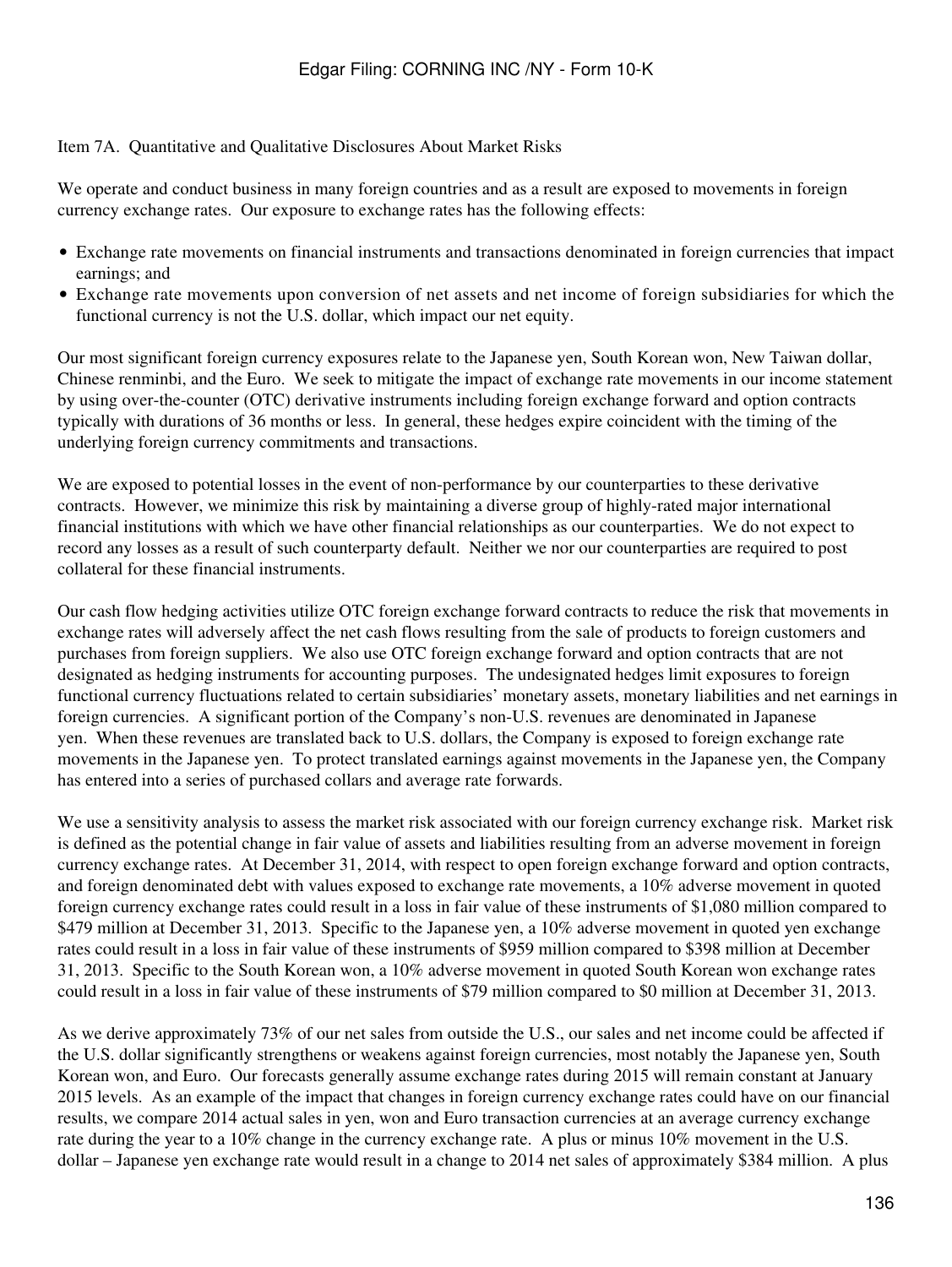or minus 10% movement in the U.S. dollar – South Korean won and U.S. dollar – euro exchange rates would result in a change to 2014 net sales of approximately \$4 million and \$100 million, respectively. We estimate that a plus or minus 10% movement in the U.S. dollar – Japanese yen exchange rate would result in a change to 2014 net income attributable to Corning Incorporated of approximately \$238 million. A plus or minus 10% movement in the U.S. dollar – South Korean won and U.S. dollar – euro exchange rates would result in a change to 2014 net income attributable to Corning Incorporated of approximately \$73 million and \$31 million, respectively.

Interest Rate Risk Management

It is our policy to conservatively manage our exposure to changes in interest rates. We are party to two interest rate swaps that are designated as fair value hedges and economically exchange a notional amount of \$550 million of previously issued fixed rate long-term debt to floating rate debt. Under the terms of the swap agreements, we pay the counterparty a floating rate that is indexed to the one-month LIBOR rate.

[Index](#page-155-0) -71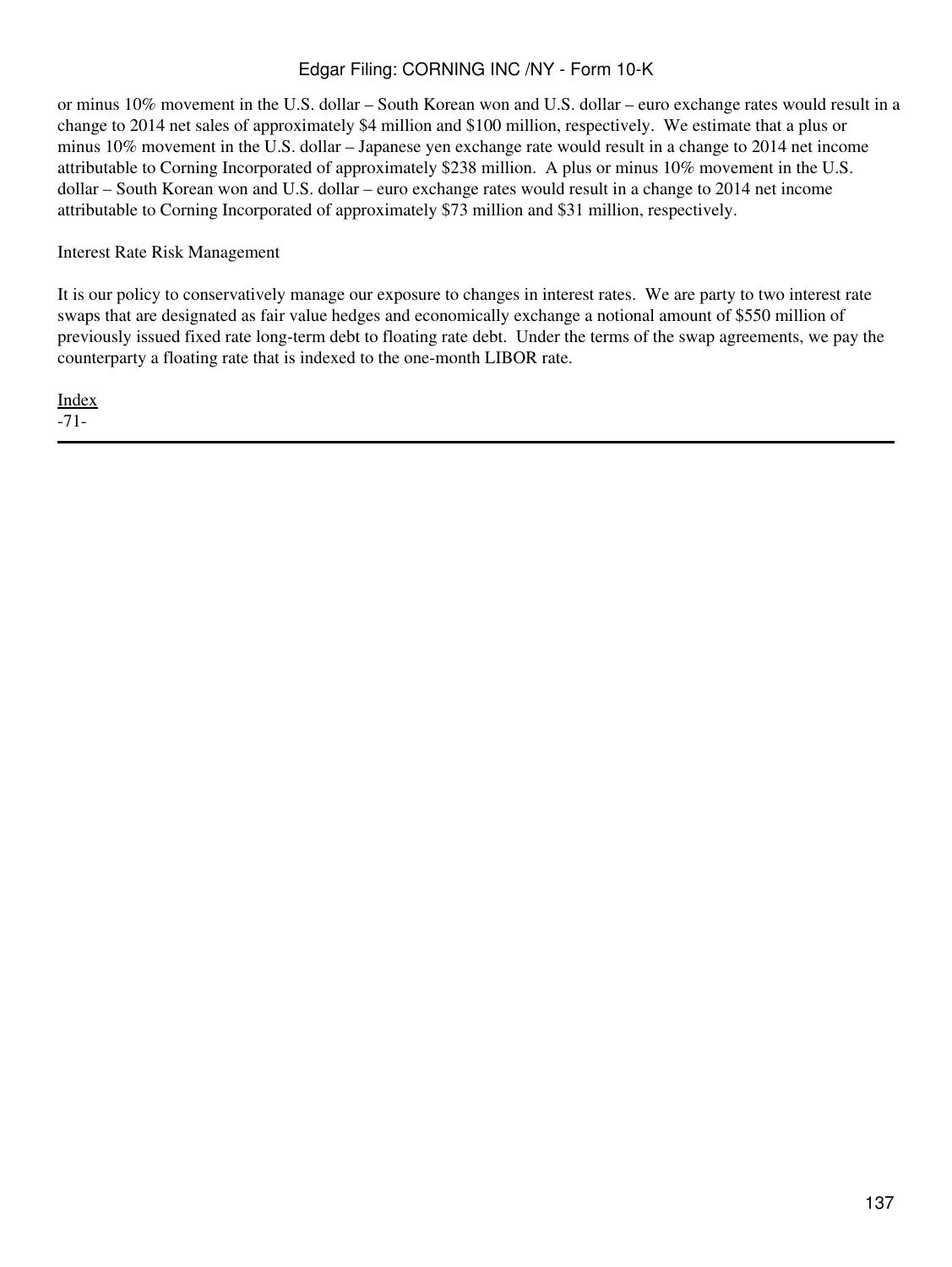From time to time, we may issue debt, the proceeds of which may be used for general corporate purposes or to refinance certain debt maturities. Additionally, to manage interest rate exposure, the Company, from time to time, enters into interest rate swap agreements. In the fourth quarter of 2014, the Company entered into interest rate swap agreements to hedge against the variability in cash flows due to changes in the benchmark interest rate related to an anticipated issuance. The instruments were designated as cash flow hedges.

Item 8. Financial Statements and Supplementary Data

See Item 15 (a) 1.

Item 9. Changes in and Disagreements with Accountants on Accounting and Financial Disclosure

None.

Item 9A. Controls and Procedures

### Disclosure Controls and Procedures

Our principal executive and principal financial officers, after evaluating the effectiveness of our disclosure controls and procedures (as defined in the Securities Exchange Act of 1934 (Exchange Act) Rules 13a-15(e) or 15d-15(e)) as of the end of the period covered by this report, have concluded that based on the evaluation of these controls and procedures required by paragraph (b) of Exchange Act Rules 13a-15 or 15d-15, that our disclosure controls and procedures were effective.

Internal Control Over Financial Reporting

(a) Management's Annual Report on Internal Control Over Financial Reporting

Management is responsible for establishing and maintaining adequate disclosure controls and procedures and adequate internal control over financial reporting for Corning. Management is also responsible for the assessment of the effectiveness of disclosure controls and procedures and the effectiveness of internal control over financial reporting.

Disclosure controls and procedures mean controls and other procedures of an issuer that are designed to ensure that information required to be disclosed by the issuer in the reports that it files or submits under the Exchange Act is recorded, processed, summarized, and reported, within the time periods specified in the SEC's rules and forms. Corning's disclosure controls and procedures include, without limitation, controls and procedures designed to ensure that information required to be disclosed by Corning in the reports that it files or submits under the Exchange Act is accumulated and communicated to Corning's management, including Corning's principal executive and principal financial officers, or other persons performing similar functions, as appropriate to allow timely decisions regarding required disclosure.

Corning's internal control over financial reporting is a process designed to provide reasonable assurance regarding the reliability of financial reporting and the preparation of financial statements for external purposes in accordance with accounting principles generally accepted in the United States of America. Corning's internal control over financial reporting includes those policies and procedures that (i) pertain to the maintenance of records that, in reasonable detail, accurately and fairly reflect the transactions and dispositions of Corning's assets; (ii) provide reasonable assurance that transactions are recorded as necessary to permit preparation of financial statements in accordance with accounting principles generally accepted in the United States of America, and that Corning's receipts and expenditures are being made only in accordance with authorizations of Corning's management and directors; and (iii) provide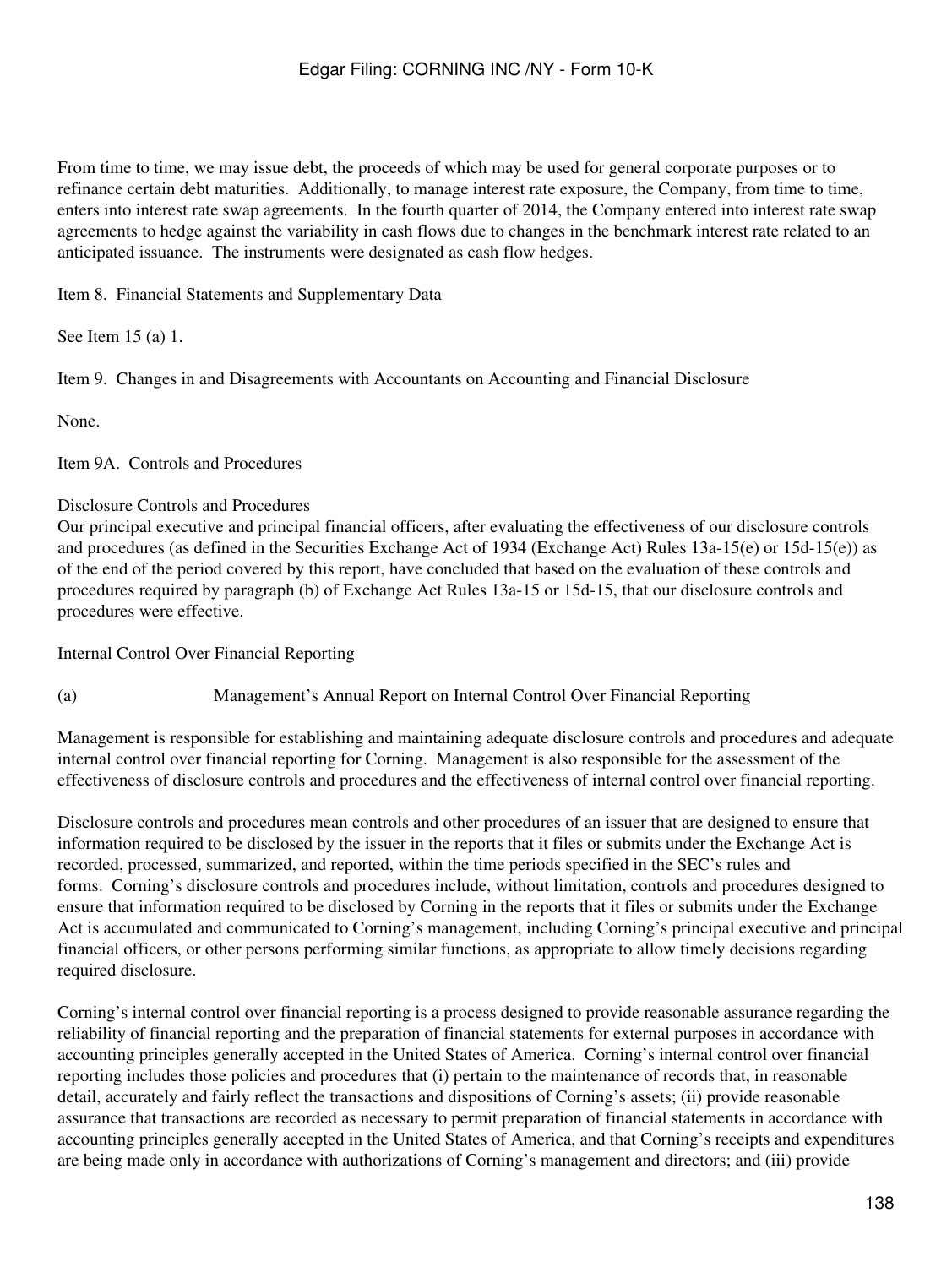reasonable assurance regarding prevention or timely detection of unauthorized acquisition, use, or disposition of Corning's assets that could have a material effect on the financial statements. Because of its inherent limitations, internal control over financial reporting may not prevent or detect misstatements. Also, projections of any evaluation of effectiveness to future periods are subject to the risk that controls may become inadequate because of changes in conditions, or that the degree of compliance with the policies and procedures may deteriorate.

[Index](#page-155-0) -72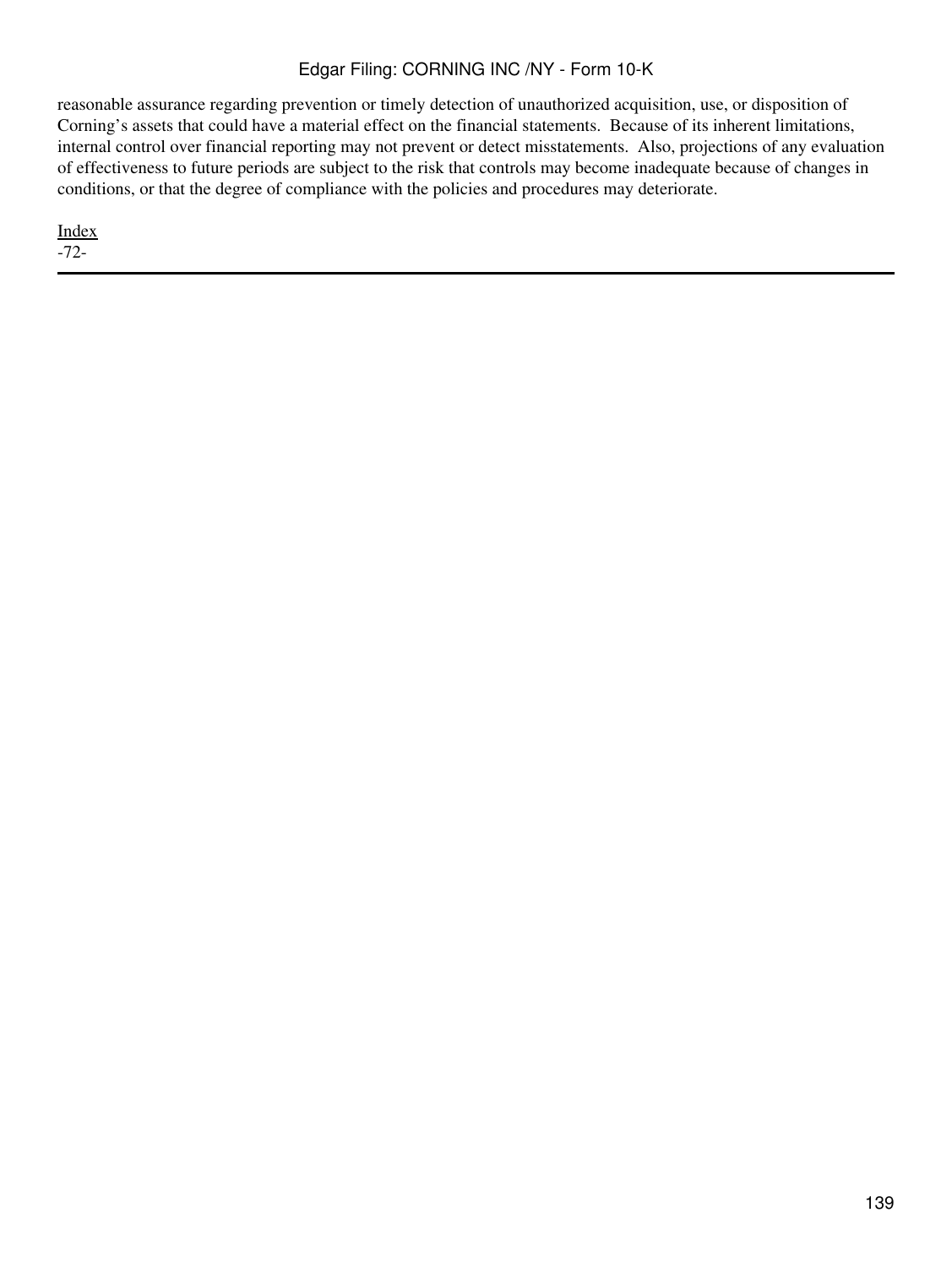Management conducted an evaluation of the effectiveness of the system of internal control over financial reporting based on the framework in Internal Control – Integrated Framework (2013) issued by the Committee of Sponsoring Organizations of the Treadway Commission. Management's assessment of internal control over financial reporting includes controls over recognition of equity earnings and equity investments by Corning. Internal control over financial reporting for Dow Corning is the responsibility of Dow Corning management. Based on this evaluation, management concluded that Corning's internal control over financial reporting was effective as of December 31, 2014. The effectiveness of Corning's internal control over financial reporting as of December 31, 2014, has been audited by PricewaterhouseCoopers LLP, an independent registered public accounting firm, as stated in their report which is included herein.

(b) Attestation Report of the Independent Registered Public Accounting Firm

Refer to Part IV, Item 15.

(c) Changes in Internal Control Over Financial Reporting

There were no changes in our internal control over financial reporting identified in connection with the evaluation required by paragraph (d) of Exchange Act Rules 13a-15 or 15d-15 that occurred during our last fiscal quarter that have materially affected, or are reasonably likely to materially affect, our internal control over financial reporting.

Item 9B. Other Information

None.

[Index](#page-155-0) -73-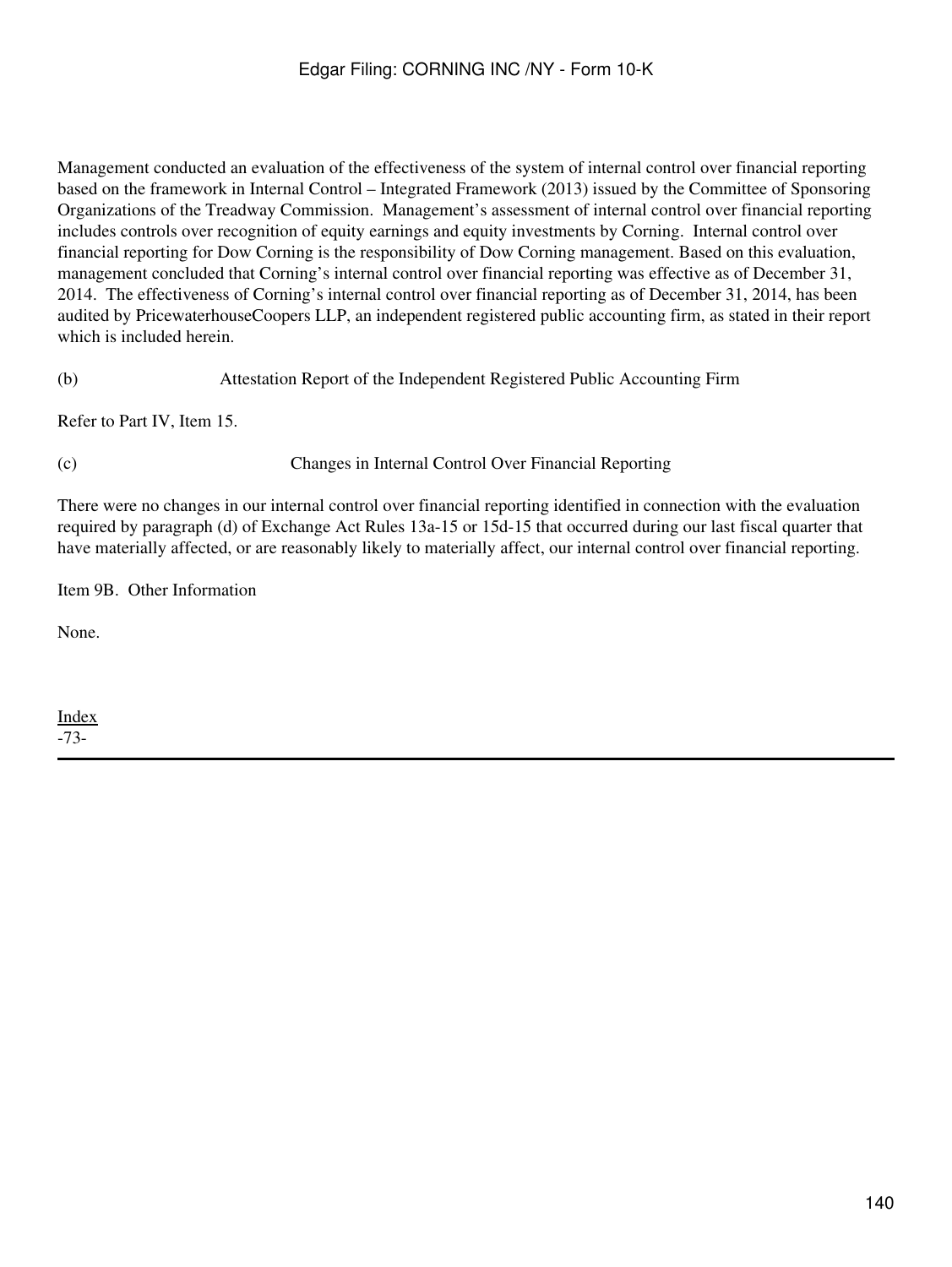# PART III

### Item 10. Directors, Executive Officers and Corporate Governance

#### Directors of the Registrant

The section entitled "Proposal 1 – Election of Directors" in our Definitive Proxy Statement relating to our annual meeting of shareholders to be held on April 30, 2015, is incorporated by reference in this Annual Report on Form 10-K. Information regarding executive officers is presented in Item I of this report on Form 10-K under the caption "Executive Officers of the Registrant."

Audit Committee and Audit Committee Financial Expert

Corning has an Audit Committee and has identified three members of the Audit Committee as Audit Committee financial experts. See sections entitled "Committees" and "Additional Information" in our Definitive Proxy Statement relating to our annual meeting of shareholders to be held on April 30, 2015, which are incorporated by reference in this Annual Report on Form 10-K.

Compliance with Section 16(a) of the Exchange Act

The section entitled "Section 16(a) Beneficial Ownership Reporting Compliance" in our Definitive Proxy Statement relating to our annual meeting of shareholders to be held on April 30, 2015, is incorporated by reference in this Annual Report on Form 10-K.

#### Code of Ethics

Our Board of Directors adopted the (i) Code of Ethics for the Chief Executive Officer and Financial Executives and the (ii) Code of Conduct for Directors and Executive Officers, which supplements the Code of Conduct. These Codes have been in existence for more than ten years and govern all employees and directors. During 2014, no amendments to or waivers of the provisions of the Code of Ethics were made with respect to any of our directors or executive officers. A copy of the Code of Ethics is available on our website at

www.corning.com/investor\_relations/corporate\_governance/codes\_of\_conduct.aspx. We will also provide a copy of the Code of Ethics to shareholders without charge upon written request to Corporate Secretary, Corning Incorporated, Corning, NY 14831. We will disclose future amendments to, or waivers from, the Code of Ethics on our website within four business days following the date of such amendment or waiver. See section entitled "Ethics and Conduct" in our Definitive Proxy Statement relating to our annual meeting of shareholders to be held on April 30, 2015, which are incorporated by reference in this Annual Report on Form 10-K.

Item 11. Executive Compensation

The sections entitled "Compensation Discussion and Analysis", "Compensation Tables", "Item 1 – Election of Directors – Director Compensation" and "Compensation Committee Report" in our Definitive Proxy Statement relating to the annual meeting of shareholders to be held on April 30, 2015, are incorporated by reference in this Annual Report on Form 10-K.

Item 12. Security Ownership of Certain Beneficial Owners and Management and Related Stockholder Matters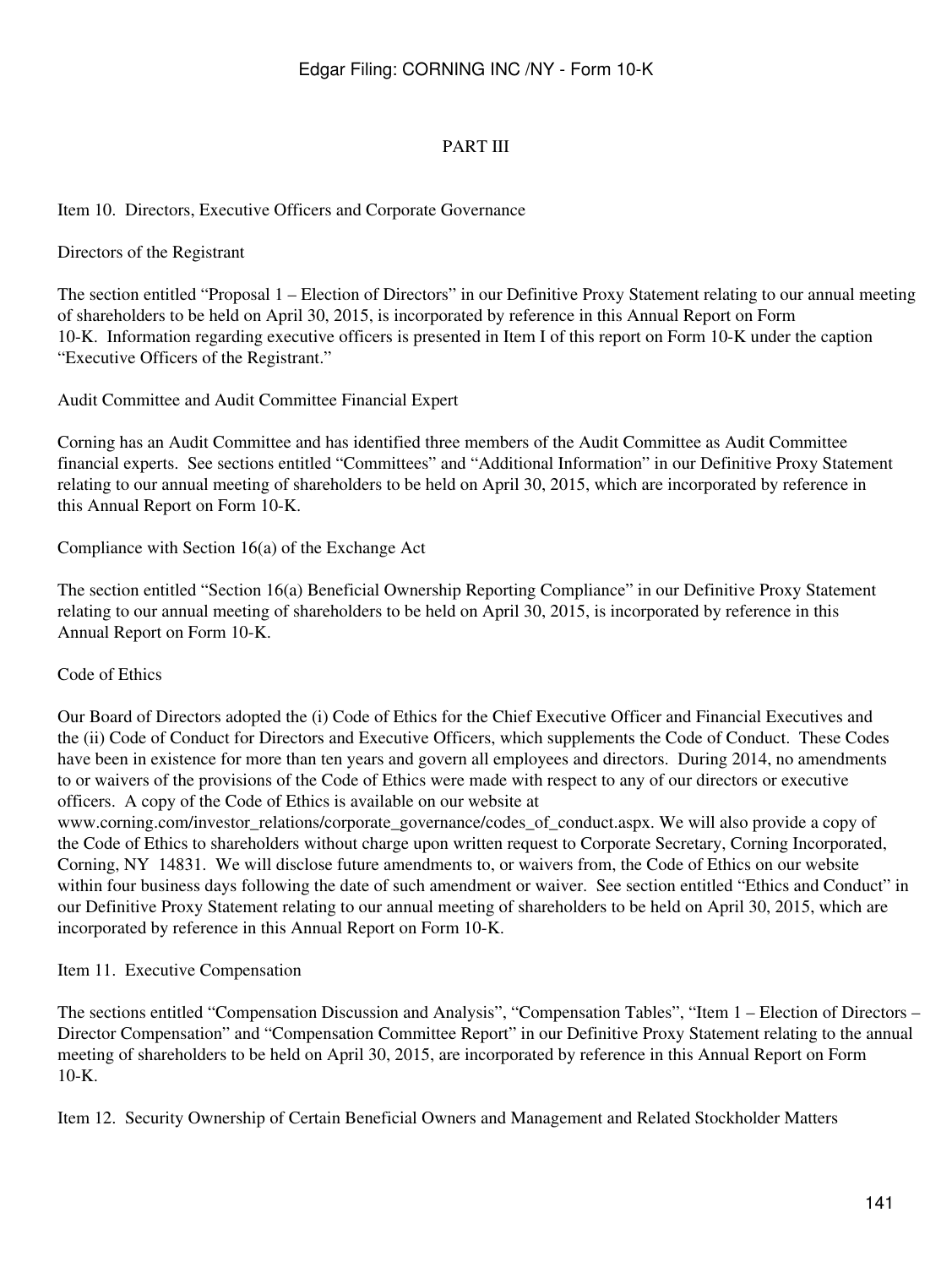The sections entitled "Stock Ownership Information – Beneficial Ownership of Directors and Officers" and "Stock Ownership Information-Beneficial Ownership of Corning's Largest Shareholders" in our Definitive Proxy Statement relating to the annual meeting of shareholders to be held on April 30, 2015, are incorporated by reference in this Annual Report on Form 10-K. The information required by this item related to the Company's securities authorized for issuance under equity compensation plans as of December 31, 2014 is included in Part I, "Item 5. Market for Registrant's Common Equity Related Stockholder Matters and Issuer Purchases of Equity Securities" of this Annual Report on Form 10-K.

Item 13. Certain Relationships and Related Transactions and Director Independence

The sections entitled "Policy on Transactions with Related Persons", "Director Independence and Transactions Considered in Independence Determinations" and "Committees" in our Definitive Proxy Statement relating to the annual meeting of shareholders to be held on April 30, 2015, are incorporated by reference in this Annual Report on Form 10-K.

[Index](#page-155-0) -74-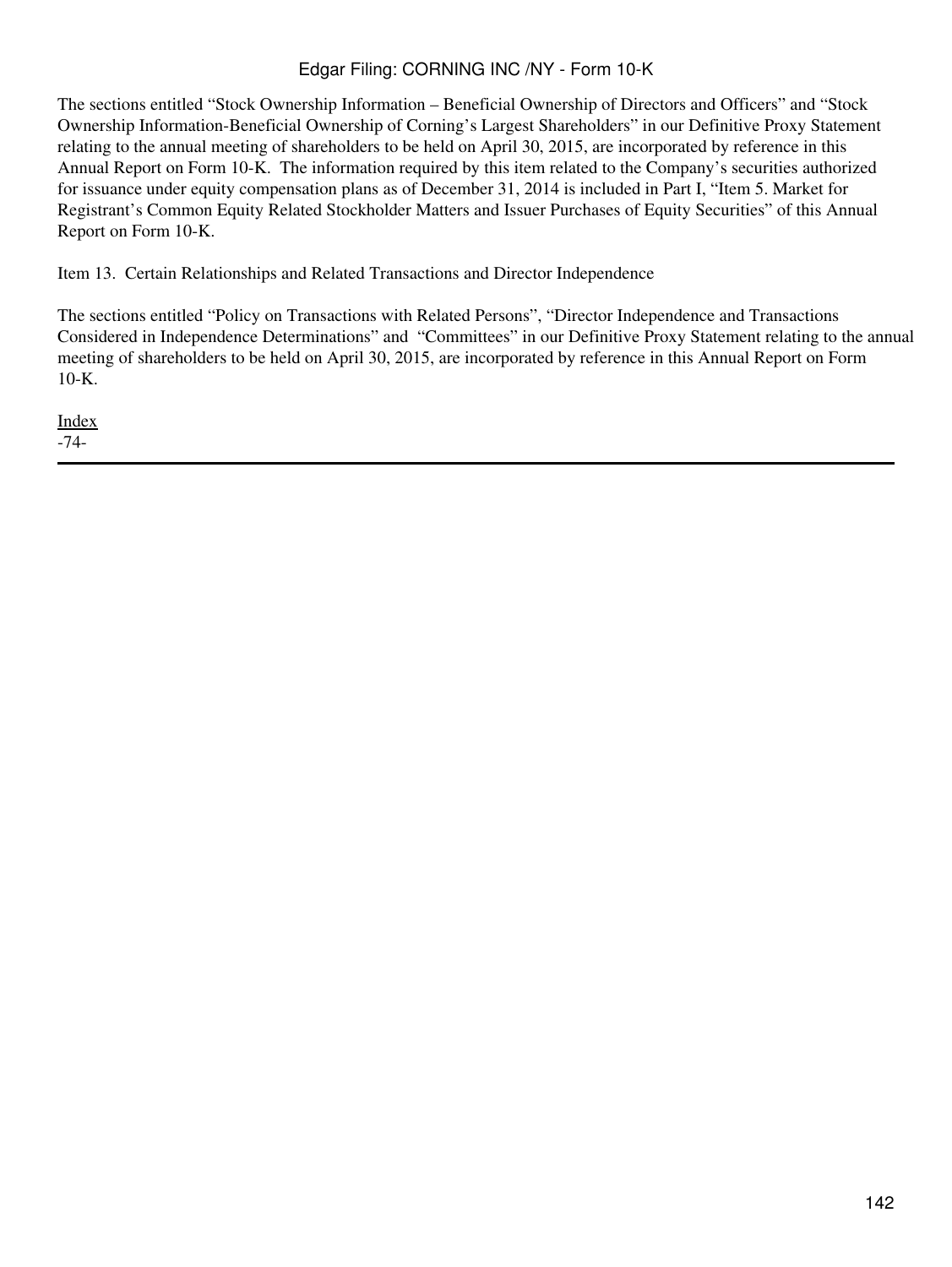# Item 14. Principal Accounting Fees and Services

The sections entitled "Ratification of Appointment of Independent Public Accounting Firm – Fees Paid to Independent Registered Public Accounting Firm" and "Ratification of Appointment of Independent Accounting Firm – Policy Regarding Audit Committee Pre-Approval of Audit and Permitted Non-Audit Services of Independent Registered Public Accounting Firm" in our Definitive Proxy Statement relating to the annual meeting of shareholders to be held on April 30, 2015, are incorporated by reference in this Annual Report on Form 10-K.

In June 2014, PricewaterhouseCoopers LLP (PwC) issued its annual Public Company Accounting Oversight Board Rule 3526 independence letter to the Audit Committee of our Board of Directors and therein reported that it is independent under applicable standards in connection with its audit opinion for the financial statements contained in this report. The Audit Committee has discussed with PwC its independence from Corning, and concurred with PwC.

[Index](#page-155-0) -75-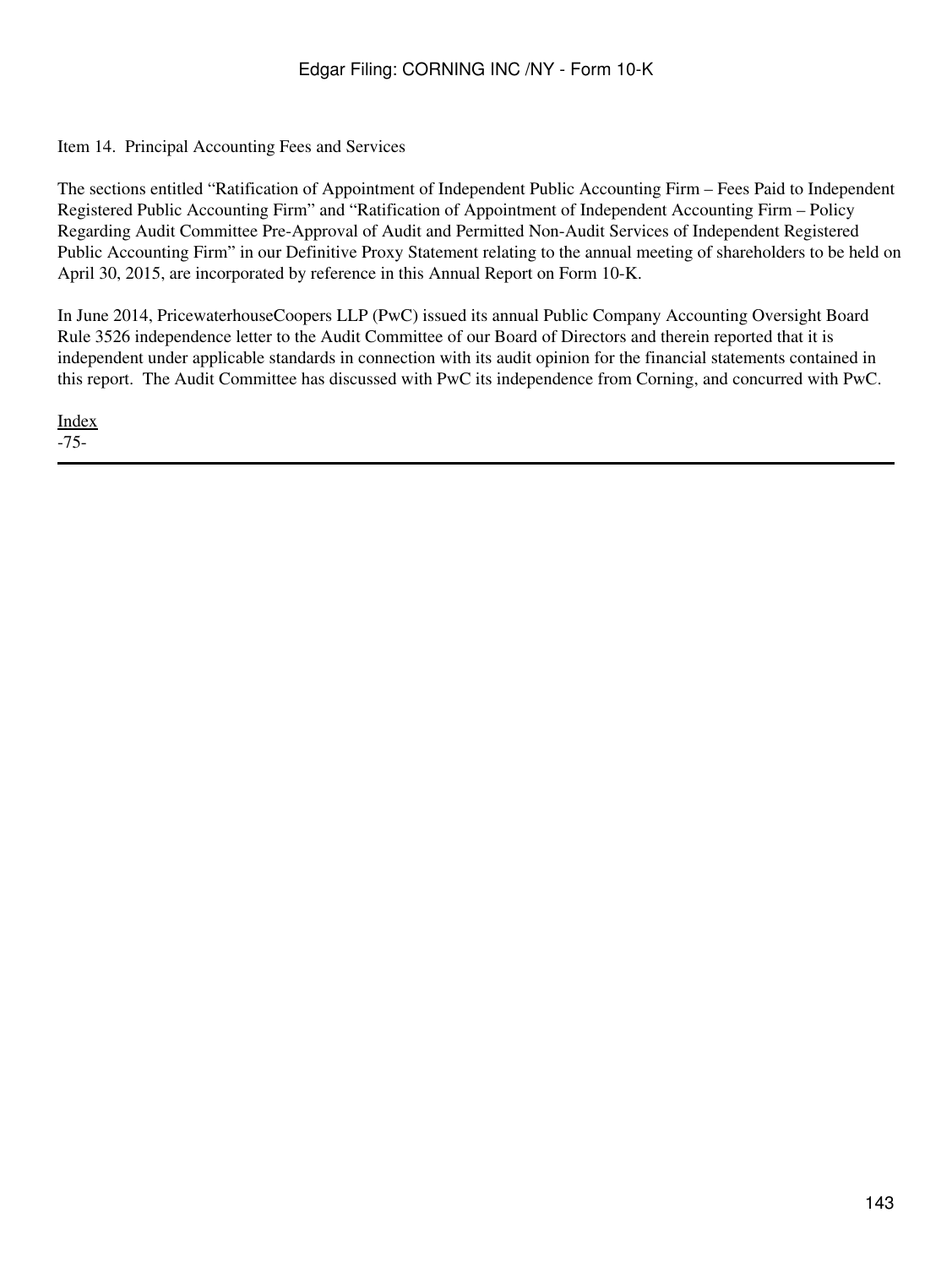# PART IV

|                                            | Item 15. Exhibits, Financial Statement Schedules                                                                                                                                                                                                 |                                                                                                                                                                                                                                                                                                                                                                                                                                                                                                                                                                    |                   |  |
|--------------------------------------------|--------------------------------------------------------------------------------------------------------------------------------------------------------------------------------------------------------------------------------------------------|--------------------------------------------------------------------------------------------------------------------------------------------------------------------------------------------------------------------------------------------------------------------------------------------------------------------------------------------------------------------------------------------------------------------------------------------------------------------------------------------------------------------------------------------------------------------|-------------------|--|
|                                            | (a) Documents filed as part of this report:                                                                                                                                                                                                      |                                                                                                                                                                                                                                                                                                                                                                                                                                                                                                                                                                    |                   |  |
|                                            | <b>Financial statements</b><br>1.<br>2.<br>Financial statement schedule:<br>(i)                                                                                                                                                                  | Valuation accounts and reserves<br>See separate index to financial statements and financial statement schedules                                                                                                                                                                                                                                                                                                                                                                                                                                                    | Page<br>85<br>142 |  |
| (b) Exhibits filed as part of this report: |                                                                                                                                                                                                                                                  |                                                                                                                                                                                                                                                                                                                                                                                                                                                                                                                                                                    |                   |  |
|                                            | 3(i)<br>Restated Certificate of Incorporation dated April 27, 2012, filed with the<br>Secretary of State of the State of New York on April 27, 2012 (Incorporated<br>by reference to Exhibit 3(i) 1 of Corning's Form 8-K filed on May 1, 2012). |                                                                                                                                                                                                                                                                                                                                                                                                                                                                                                                                                                    |                   |  |
|                                            | 3(i)(1)                                                                                                                                                                                                                                          | Certificate of Amendment to the Restated Certificate of Incorporation dated<br>January 14, 2014, filed with the Secretary of State of the State of New York<br>on January 14, 2014 (Incorporated by reference to Exhibit 3(i) of Corning's<br>Form 8-K filed on January 15, 2014).                                                                                                                                                                                                                                                                                 |                   |  |
|                                            | 3(i)                                                                                                                                                                                                                                             | By-Laws of Corning amended to and effective as of April 26, 2012<br>(Incorporated by reference to Exhibit $3(ii)(1)$ of Corning's Form 8-K filed<br>May 1, 2012).                                                                                                                                                                                                                                                                                                                                                                                                  |                   |  |
|                                            | 4.1                                                                                                                                                                                                                                              | Indenture, dated November 8, 2000, by and between the Company and of<br>The Bank of New York Mellon Trust Company, N.A. (successor to J. P.<br>Morgan Chase & Co., formerly The Chase Manhattan Bank), as trustee<br>(Incorporated by reference to Exhibit 4.01 to the Company's Registration<br>Statement on Form S-3, Registration Statement No. 333-57082). The<br>Company agrees to furnish to the Commission on request copies of other<br>instruments with respect to long-term debt.                                                                        |                   |  |
|                                            | 4.2                                                                                                                                                                                                                                              | Form of certificate for shares of the common stock (incorporated by<br>reference to Exhibit 4 to the Company's registration statement on Form S-8<br>dated May 7, 2010 (Registration Statement No. 333-166642)). The terms of<br>the Company's Fixed Rate Cumulative Convertible Preferred Stock, Series A<br>are reflected in the Certificate of Amendment to the Restated Certificate of<br>Incorporation dated January 14, 2014, filed with the Secretary of State of the<br>State of New York on January 14, 2014 and included as Exhibit $3(i)(1)$<br>hereto. |                   |  |
|                                            | 4.3                                                                                                                                                                                                                                              | Shareholder Agreement, dated as of October 22, 2013, by and between<br>Samsung Display Co., Ltd. and Corning Incorporated (Incorporated by<br>reference to Exhibit 10.66 to Corning's Form 10-K filed on February 10,<br>2014, as amended by its Form 10-K/A filed on March 21, 2014).                                                                                                                                                                                                                                                                             |                   |  |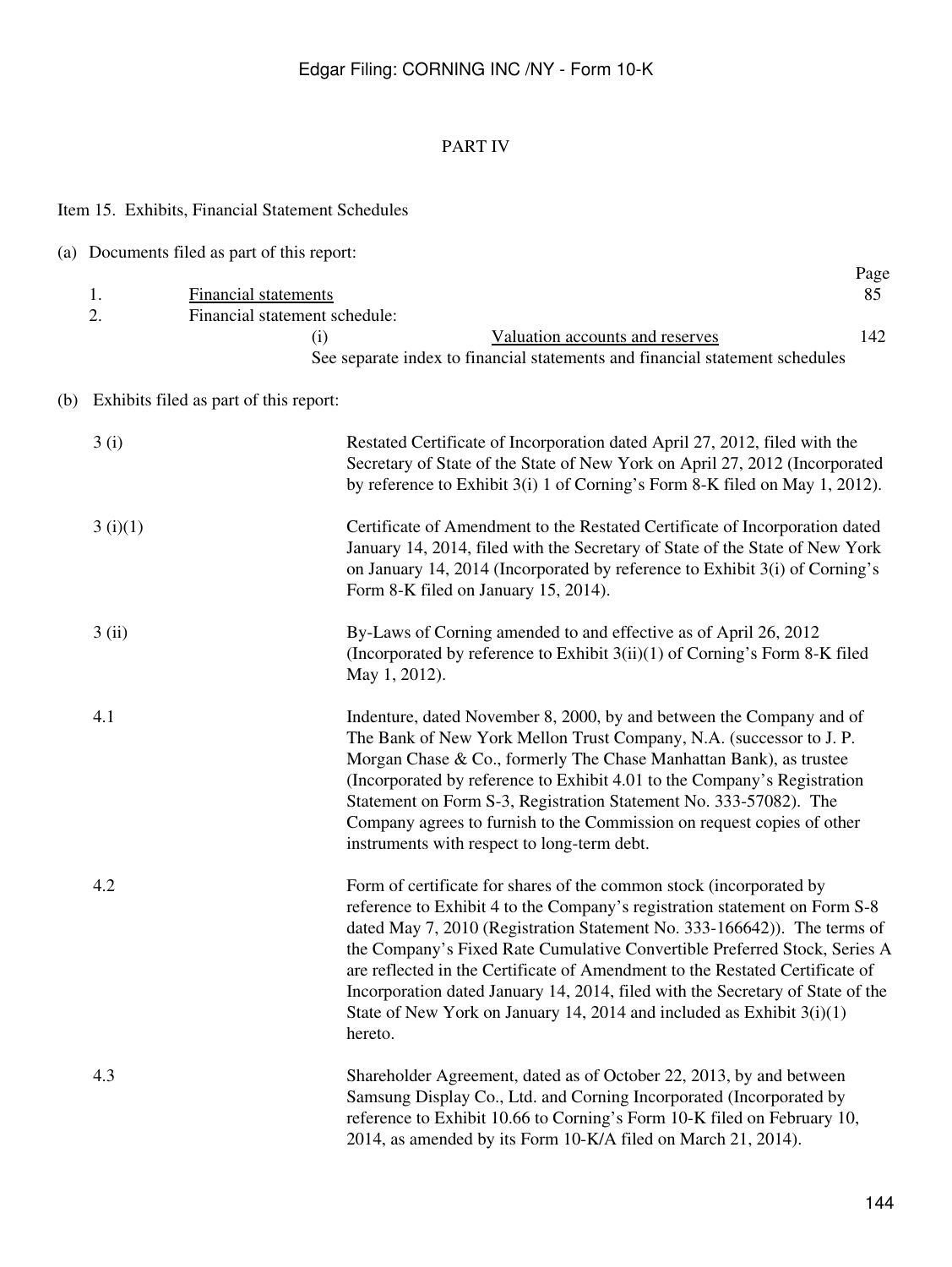|                        | Edgar Filing: CORNING INC /NY - Form 10-K                                                                                                                                                                                                                                                                                                      |
|------------------------|------------------------------------------------------------------------------------------------------------------------------------------------------------------------------------------------------------------------------------------------------------------------------------------------------------------------------------------------|
| 4.4                    | Standstill Agreement, dated as of October 22, 2013, by and among Samsung<br>Electronics Co., Ltd., Samsung Display Co., Ltd. and Corning Incorporated<br>(Incorporated by reference to Exhibit 10.67 to Corning's Form 10-K filed on<br>February 10, 2014, as amended by its Form 10-K/A filed on March 21,<br>2014).                          |
| 10.1                   | 2000 Employee Equity Participation Program and 2003 Amendments<br>(Incorporated by reference to Exhibit 1 of Corning Proxy Statement,<br>Definitive 14A filed March 10, 2003 for April 24, 2003 Annual Meeting of<br>Shareholders).                                                                                                            |
| 10.2                   | 2003 Variable Compensation Plan (Incorporated by reference to Exhibit 2 of<br>Corning Proxy Statement, Definitive 14A filed March 10, 2003 for April 24,<br>2003 Annual Meeting of Shareholders).                                                                                                                                              |
| 10.3                   | 2003 Equity Plan for Non-Employee Directors (Incorporated by reference to<br>Exhibit 3 of Corning Proxy Statement, Definitive 14A filed March 10, 2003<br>for April 24, 2003 Annual Meeting of Shareholders).                                                                                                                                  |
| 10.4                   | Form of Officer Severance Agreement dated as of February 1, 2004 between<br>Corning Incorporated and each of the following individuals: James P.<br>Clappin, James B. Flaws, Kirk P. Gregg, and Lawrence D. McRae<br>(Incorporated by reference to Exhibit 10.1 of Corning's Form 10-Q filed May<br>4, 2004).                                  |
| 10.5                   | Form of Amendment dated as of February 1, 2004 to Change In Control<br>Agreement dated as of October 4, 2000 between Corning Incorporated and<br>the following individuals: James P. Clappin, James B. Flaws, Kirk P. Gregg,<br>and Lawrence D. McRae (Incorporated by reference to Exhibit 10.4 of<br>Corning's Form 10-Q filed May 4, 2004). |
| <b>Index</b><br>$-76-$ |                                                                                                                                                                                                                                                                                                                                                |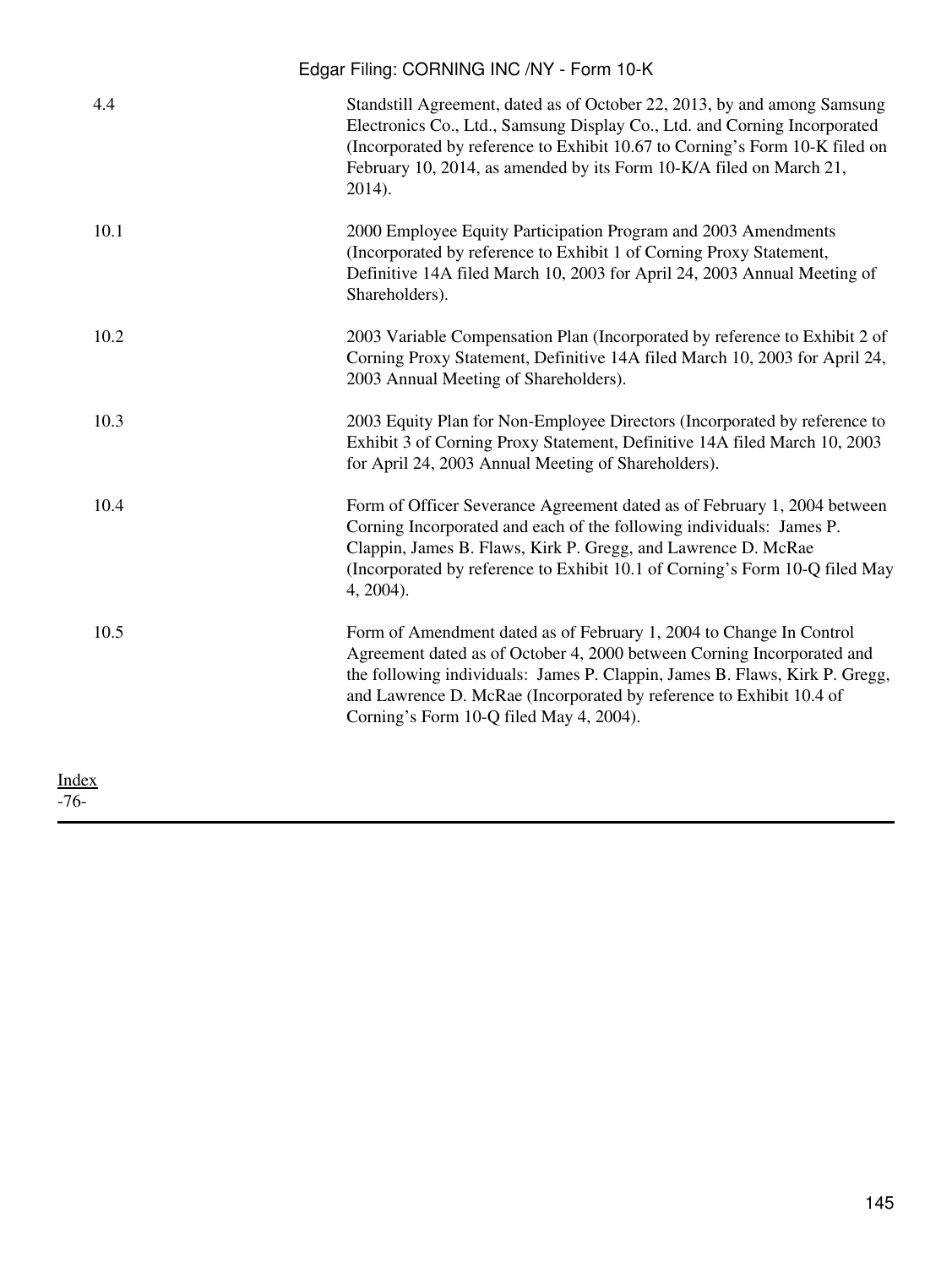10.6 Form of Change In Control Amendment dated as of October 4, 2000 between Corning Incorporated and the following individuals: James P. Clappin, James B. Flaws, Kirk P. Gregg and Lawrence D. McRae (Incorporated by reference to Exhibit 10.5 of Corning's Form 10-Q filed May 4, 2004).

- 10.7 Amendment dated as of February 1, 2004 to Change In Control Agreement dated as of April 23, 2002 between Corning Incorporated and Wendell P. Weeks (Incorporated by reference to Exhibit 10.8 of Corning's Form 10-Q filed May 4, 2004).
- 10.8 Change In Control Agreement dated as of April 23, 2002 between Corning Incorporated and Wendell P. Weeks (Incorporated by reference to Exhibit 10.9 of Corning's Form 10-Q filed May 4, 2004).
- 10.9 Form of Corning Incorporated Incentive Stock Plan Agreement for Restricted Stock Grants (Incorporated by reference to Exhibit 10.1 of Corning's Form 10-Q filed October 28, 2004).
- 10.10 Form of Corning Incorporated Incentive Stock Plan Agreement for Restricted Stock Retention Grants (Incorporated by reference to Exhibit 10.2 of Corning's Form 10-Q filed October 28, 2004).
- 10.11 Form of Corning Incorporated Incentive Stock Option Agreement (Incorporated by reference to Exhibit 10.3 of Corning's Form 10-Q filed October 28, 2004).
- 10.12 Form of Corning Incorporated Non-Qualified Stock Option Agreement (Incorporated by reference to Exhibit 10.4 of Corning's Form 10-Q filed October 28, 2004).
- 10.13 2005 Employee Equity Participation Program (Incorporated by reference to Exhibit I of Corning Proxy Statement, Definitive 14A filed March 1, 2005 for April 28, 2005 Annual Meeting of Shareholders).
- 10.14 2006 Variable Compensation Plan (Incorporated by reference to Appendix J of Corning Proxy Statement, Definitive 14A filed March 8, 2006 for April 27, 2006 Annual Meeting of Shareholders).
- 10.15 Amended 2003 Equity Plan for Non-Employee Directors (Incorporated by reference to Appendix K of Corning Proxy Statement, Definitive 14A filed March 8, 2006 for April 27, 2006 Annual Meeting of Shareholders).
- 10.16 Amended Corning Incorporated 2003 Equity Plan for Non-Employee Directors effective October 4, 2006 (Incorporated by reference to Exhibit 10.28 of Corning's Form 10-K filed February 25, 2007).
- 10.17 Amended Corning Incorporated 2005 Employee Equity Participation Program effective October 4, 2006 (Incorporated by reference to Exhibit 10.29 of Corning's Form 10-K filed February 25, 2007).
- 10.18 Form of Corning Incorporated Incentive Stock Plan Agreement for Restricted Stock Grants, amended effective December 6, 2006 (Incorporated by reference to Exhibit 10.30 of Corning's Form 10-K filed February 25, 2007).
- 10.19 Executive Supplemental Pension Plan effective February 7, 2007 and signed February 12, 2007 (Incorporated by reference to Exhibit 10.31 of Corning's Form 10-K filed February 25, 2007).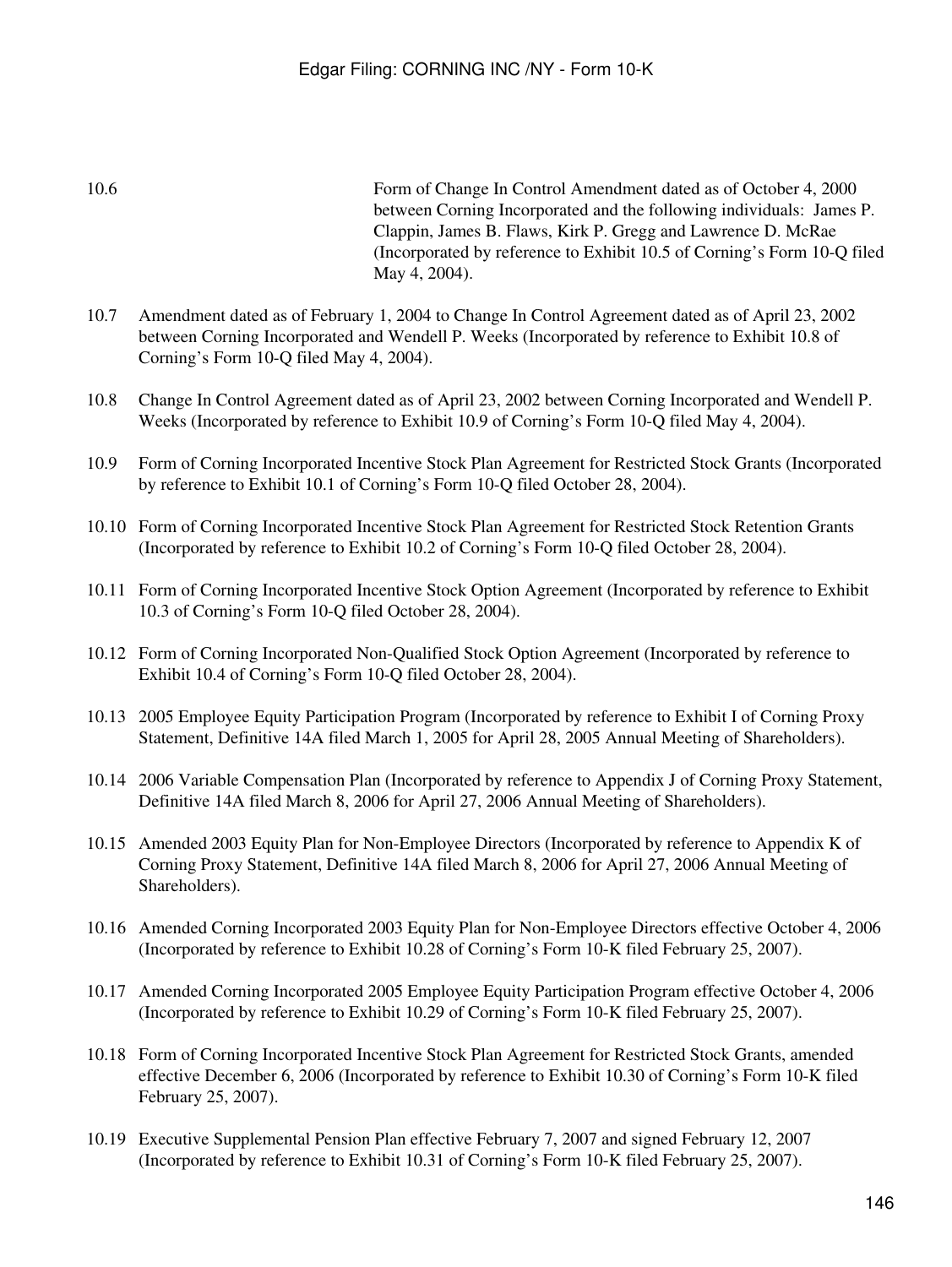- 10.20 Executive Supplemental Pension Plan as restated and signed April 10, 2007 (Incorporated by reference to Exhibit 10 of Corning's Form 10-Q filed April 27, 2007).
- 10.21 Amendment No. 1 to 2006 Variable Compensation Plan dated October 3, 2007 (Incorporated by reference to Exhibit 10.34 of Corning's Form 10-K filed February 15, 2008).
- 10.22 Corning Incorporated Goalsharing Plan dated October 3, 2007 (Incorporated by reference to Exhibit 10.35 of Corning's Form 10-K filed February 15, 2008).
- 10.23 Corning Incorporated Performance Incentive Plan dated October 3, 2007 (Incorporated by reference to Exhibit 10.36 of Corning's Form 10-K filed February 15, 2008).
- 10.24 Amendment No. 1 to Deferred Compensation Plan for Directors dated October 3, 2007 (Incorporated by reference to Exhibit 10.37 of Corning's Form 10-K filed February 15, 2008).
- 10.25 Corning Incorporated Supplemental Pension Plan dated October 3, 2007 (Incorporated by reference to Exhibit 10.38 of Corning's Form 10-K filed February 15, 2008).
- 10.26 Corning Incorporated Supplemental Investment Plan dated October 3, 2007 (Incorporated by reference to Exhibit 10.39 of Corning's Form 10-K filed February 15, 2008).
- 10.27 Form of Corning Incorporated Incentive Stock Plan Agreement for Restricted Stock Grants, amended effective December 5, 2007 (Incorporated by reference to Exhibit 10.40 of Corning's Form 10-K filed February 15, 2008).

[Index](#page-155-0) -77-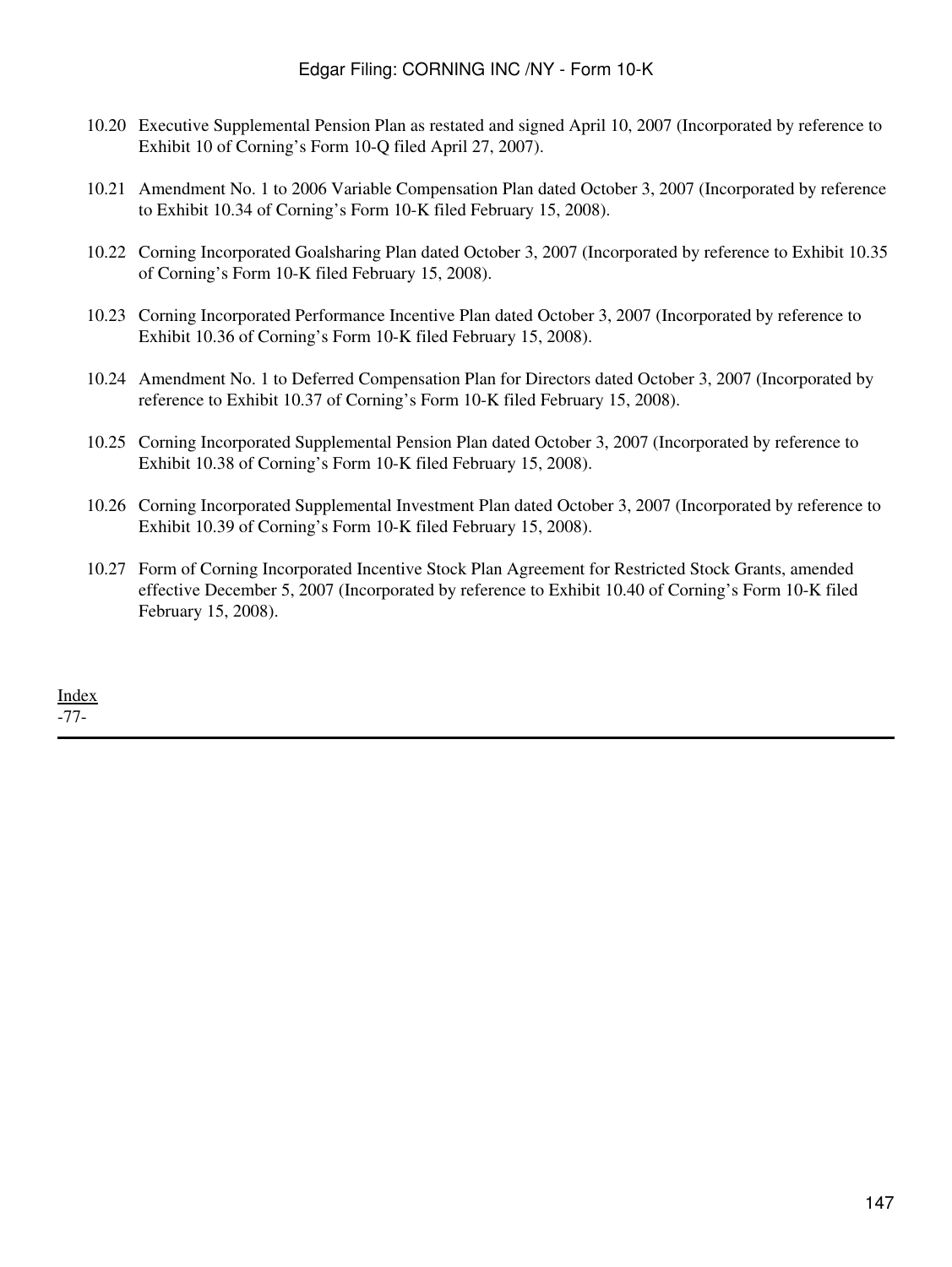- 10.28 Form of Corning Incorporated Non-Qualified Stock Option Agreement, amended effective December 5, 2007 (Incorporated by reference to Exhibit 10.41 of Corning's Form 10-K filed February 15, 2008).
- 10.29 Amendment No. 2 dated February 13, 2008 and Amendment dated as of February 1, 2004 to Letter of Understanding between Corning Incorporated and Wendell P. Weeks, and Letter of Understanding dated April 23, 2002 between Corning Incorporated and Wendell P. Weeks (Incorporated by reference to Exhibit 10.42 of Corning's Form 10-K filed February 15, 2008).
- 10.30 Form of Change in Control Agreement Amendment No. 2, effective December 5, 2007 (Incorporated by reference to Exhibit 10.43 of Corning's Form 10-K filed February 15, 2008).
- 10.31 Form of Officer Severance Agreement Amendment, effective December 5, 2007 (Incorporated by reference to Exhibit 10.44 of Corning's Form 10-K filed February 15, 2008).
- 10.32 Amendment No. 1 to Corning Incorporated Supplemental Investment Plan, approved December 17, 2007 (Incorporated by reference to Exhibit 10.45 of Corning's Form 10-K filed February 15, 2008).
- 10.33 Amendment No. 1 to Corning Incorporated Supplemental Pension Plan, approved December 17, 2007 (Incorporated by reference to Exhibit 10.46 of Corning's Form 10-K filed February 15, 2008).
- 10.34 Amendment No. 1 to Corning Incorporated Executive Supplemental Pension Plan, approved December 17, 2007 (Incorporated by reference to Exhibit 10.47 of Corning's Form 10-K filed February 15, 2008).
- 10.35 Second Amended 2005 Employee Equity Participation Program (Incorporated by reference to Exhibit 10 of Corning's Form 8-K filed April 25, 2008).
- 10.36 Amendment No. 2 to Executive Supplemental Pension Plan effective July 16, 2008 (Incorporated by reference to Exhibit 10 of Corning's Form 10-Q filed July 30, 2008).
- 10.37 Form of Corning Incorporated Non-Qualified Stock Option Agreement effective as of December 3, 2008 (Incorporated by reference to Exhibit 10.50 of Corning's Form 10-K filed February 24, 2009).
- 10.38 Form of Corning Incorporated Incentive Stock Right Agreement effective as of December 3, 2008 (Incorporated by reference to Exhibit 10.51 of Corning's Form 10-K filed February 24, 2009).
- 10.39 Form of Corning Incorporated Incentive Stock Plan Agreement for Restricted Stock Grants effective December 3, 2008 (Incorporated by reference to Exhibit 10.52 of Corning's Form 10-K filed February 24, 2009).
- 10.40 Form of Change of Control Agreement Amendment No. 3 effective December 19, 2008 (Incorporated by reference to Exhibit 10.53 of Corning's Form 10-K filed February 24, 2009).
- 10.41 Form of Officer Severance Agreement Amendment No. 2 effective December 19, 2008 (Incorporated by reference to Exhibit 10.54 of Corning's Form 10-K filed February 24, 2009).
- 10.42 Amendment No. 3 dated December 19, 2008 to Letter of Understanding dated April 23, 2002 between Corning Incorporated and Wendell P. Weeks (Incorporated by reference to Exhibit 10.55 of Corning's Form 10-K filed February 24, 2009).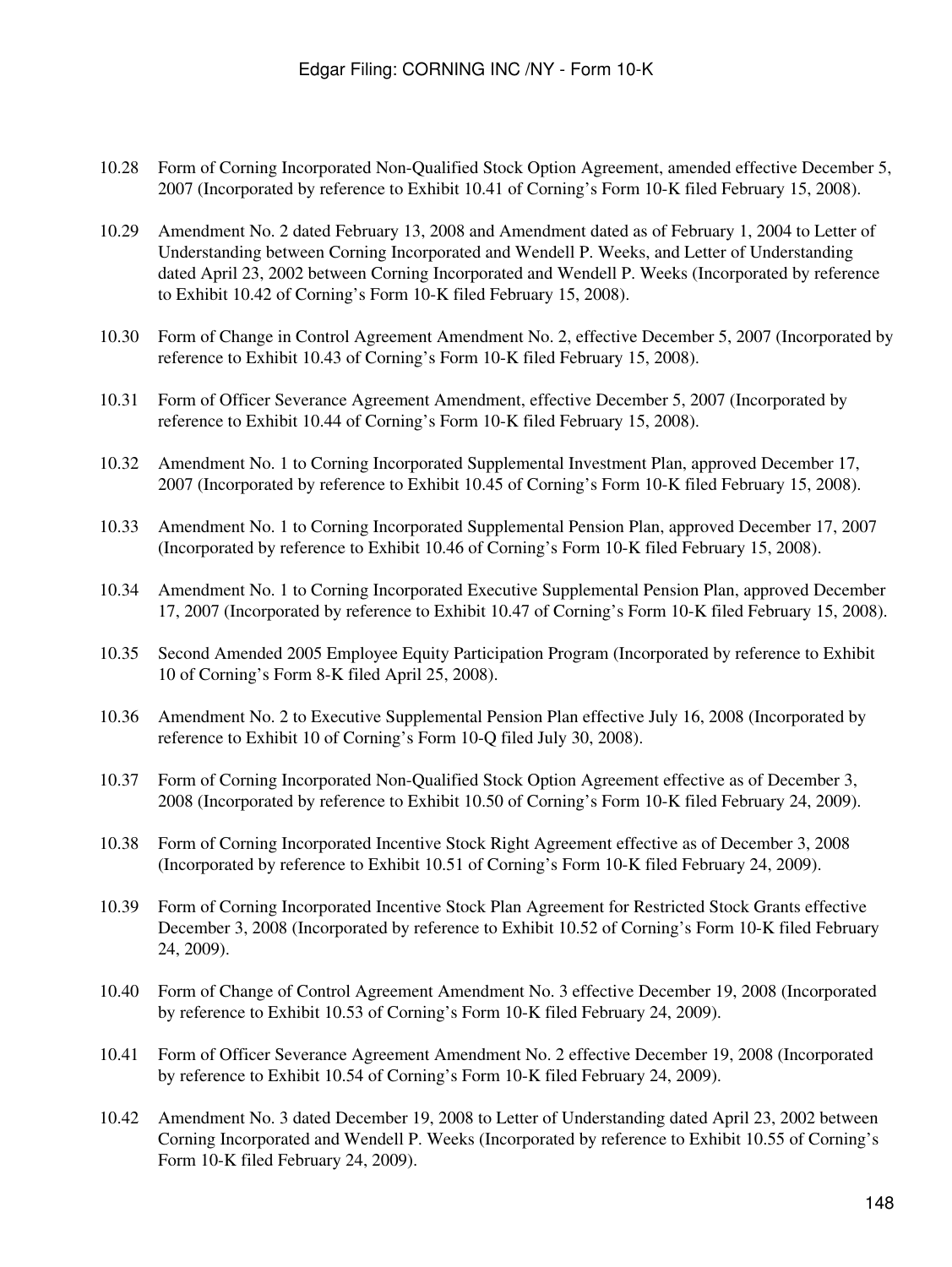| 10.43 Amendment No. 2 to Corning Incorporated Supplemental Investment Plan approved April 29, 2009 |
|----------------------------------------------------------------------------------------------------|
| (Incorporated by reference to Exhibit 10.1 of Corning's Form 10-Q filed July 29, 2009).            |

- 10.44 Amendment No. 2 to Deferred Compensation Plan dated April 29, 2009 (Incorporated by reference to Exhibit 10.2 of Corning's Form 10-Q filed July 29, 2009).
- 10.45 Amendment No. 2 to 2006 Variable Compensation Plan dated December 2, 2009 (Incorporated by reference to Exhibit 10.58 of Corning's Form 10-K filed February 10, 2010).
- 10.46 Form of Corning Incorporated Cash Performance Unit Agreement, effective December 2, 2009 (Incorporated by reference to Exhibit 10.59 of Corning's Form 10-K filed February 10, 2010).
- 10.47 Form of Corning Incorporated Incentive Stock Right Agreement for Time-Based Restricted Stock Units, effective December 2, 2009 (Incorporated by reference to Exhibit 10.60 of Corning's Form 10-K filed February 10, 2010).
- 10.48 2010 Variable Compensation Plan (Incorporated by reference to Appendix A of Corning's Proxy Statement, Definitive 14A filed March 15, 2010 for April 29, 2010 Annual Meeting of Shareholders).

[Index](#page-155-0) -78-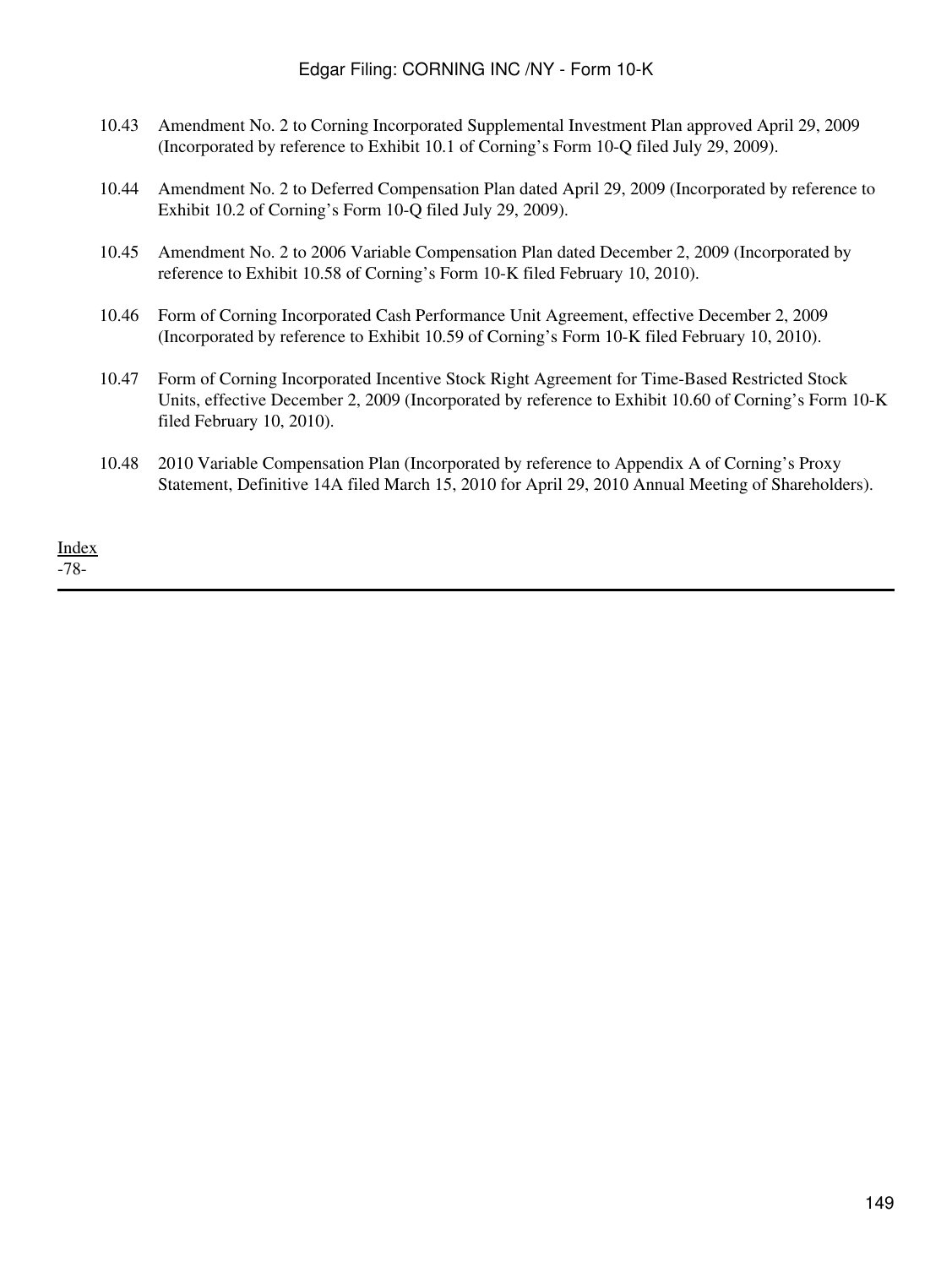- 10.49 2010 Equity Plan for Non-Employee Directors (Incorporated by reference to Appendix B of Corning Proxy Statement, Definitive 14A filed March 15, 2010 for April 29, 2010 Annual Meeting of Shareholders).
- 10.50 Compensation Arrangement for Retention of James B. Flaws approved by the Corning Board Compensation Committee on January 3, 2011 (Incorporated by reference to Corning's Form 8-K filed January 3, 2011).
- 10.51 Amendment No. 2 to Corning Incorporated Supplemental Pension Plan dated December 18, 2008 (Incorporated by reference to Exhibit 10.66 of Corning's Form 10-K filed February 10, 2011).
- 10.52 Form of Corning Incorporated Incentive Stock Right Agreement for Time-Based Incentive Stock Rights, effective January 3, 2011 (Incorporated by reference to Exhibit 10.67 of Corning's Form 10-K filed February 10, 2011).
- 10.53 Form of Corning Incorporated Cash Performance Unit Agreement, effective January 3, 2011 (Incorporated by reference to Exhibit 10.68 of Corning's Form 10-K filed February 10, 2011).
- 10.54 Amendment No. 2 to Deferred Compensation Plan for Directors dated February 1, 2012 (Incorporated by reference to Exhibit 10.62 of Corning's Form 10-K filed February 13, 2012).
- 10.55 Amendment No. 3 to Corning Incorporated Executive Supplemental Pension Plan effective December 31, 2008 (Incorporated by reference to Exhibit 10.59 of Corning's Form 10-K filed February 13, 2013).
- 10.56 2012 Long-Term Incentive Plan (Incorporated by reference to Appendix A of Corning Proxy Statement, Definitive 14A filed March 13, 2012, for April 26, 2012 Annual Meeting of Shareholders).
- 10.57 Amendment No. 3 to Deferred Compensation Plan for Directors dated December 28, 2012 (Incorporated by reference to Exhibit 10.61 of Corning's Form 10-K filed February 13, 2013).
- 10.58 Amendment No. 4 to Corning Incorporated Executive Supplemental Pension Plan effective December 31, 2012 (Incorporated by reference to Exhibit 10.62 of Corning's Form 10-K filed February 13, 2013).
- 10.59 Framework Agreement, dated as of October 22, 2013, by and among Samsung Display Co., Ltd.; Corning Incorporated and the other parties thereto. (Incorporated by reference to Exhibit 10.65 to Corning's Form 10-K filed on February 10, 2014, as amended by its Form 10-K/A filed on March 21, 2014). The Company has omitted certain schedules, exhibits and similar attachments to the Framework Agreement pursuant to Item 601(b)(2) of Regulation S-K.
- 10.60 Form of Corning Incorporated Cash Performance Unit Agreement, effective January 1, 2014 (Incorporated by reference to Exhibit 10.69 to Corning's Form 10-K filed on February 10, 2014, as amended by its Form 10-K/A filed on March 21, 2014.
- 10.61 Amendment No. 4 to Deferred Compensation Plan for Directors dated September 30, 2014. (Incorporated by reference to Exhibit 10.1 of Corning's Form 10-Q filed on October 29, 2014).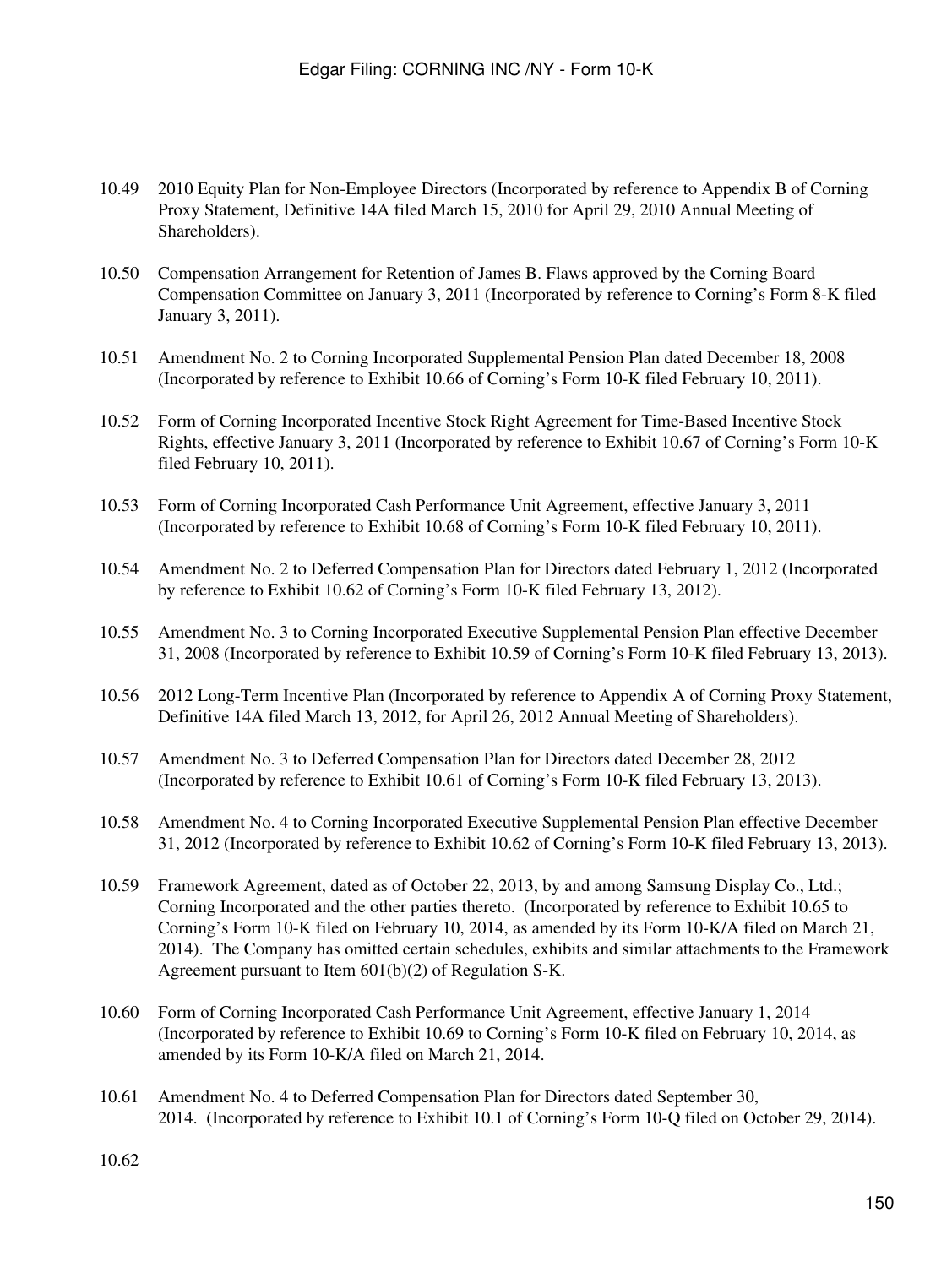Amended and Restated Credit Agreement dated as of September 30, 2014, among Corning Incorporated, JPMorgan Chase Bank, N.A., Citibank, N.A., Bank of America, N.A., Deutsche Bank AG New York Branch, The Bank of Tokyo-Mitsubishi UFJ, Ltd., HSBC Bank USA, National Association, Standard Chartered Bank, Sumitomo Mitsui Banking Corporation, Barclays Bank PLC, Goldman Sachs Bank USA, Wells Fargo Bank, National Association, Bank of China New York Branch, and The Bank of New York Mellon (Incorporated by reference to Exhibit 10.1 to Corning's Form 8-K filed on October 3, 2014).

- 10.63 2014 Variable Compensation Plan (Incorporated by reference to Appendix B of Corning's Proxy Statement, Definitive 14A filed March 13, 2014 for the April 29, 2014 Annual Meeting of Shareholders).
- 10.64 Form of Corning Incorporated Incentive Stock Rights Agreement, effective January 1, 2015.
- 10.65 Form of Corning Incorporated Cash Performance Unit Agreement, effective January 1, 2015.
- 12 Computation of Ratio of Earnings to Fixed Charges and Ratio of Earnings to Combined Fixed Charges and Preferred Stock Dividends.
- 14 Corning Incorporated Code of Ethics for Chief Executive Officer and Financial Executives, and Code of Conduct for Directors and Executive Officers (Incorporated by reference to Appendix G of Corning Proxy Statement, Definitive 14A filed March 13, 2012 for April 26, 2012 Annual Meeting of Shareholders).
- 21 Subsidiaries of the Registrant at December 31, 2014.

[Index](#page-155-0)

-79-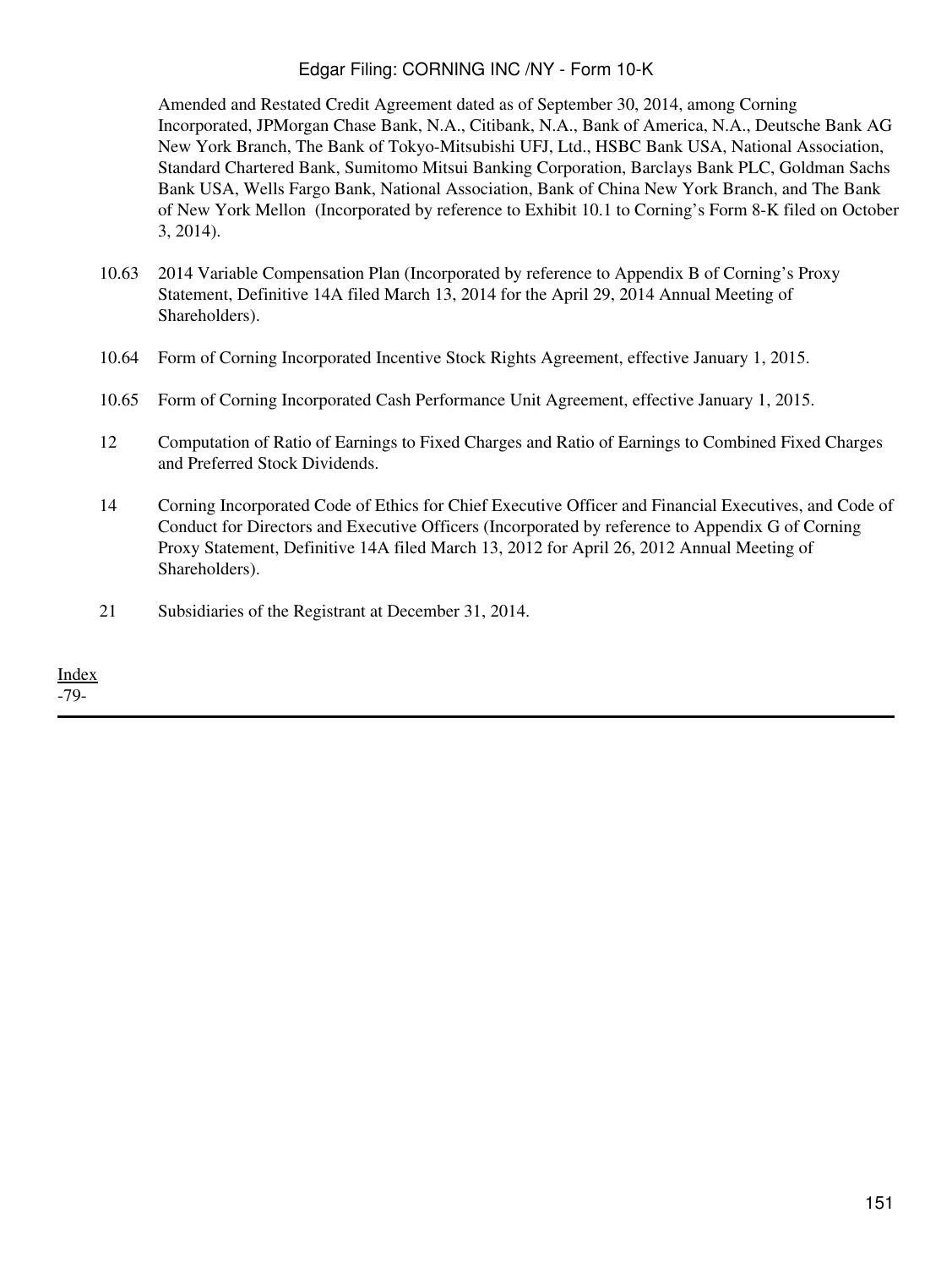- 23.1 Consent of PricewaterhouseCoopers LLP, Independent Registered Public Accounting Firm.
- 23.2 Consent of PricewaterhouseCoopers LLP.
- 23.3 Consent of Samil PricewaterhouseCoopers.
- 24 Powers of Attorney.
- 31.1 Certification Pursuant to Rule 13a-15(e) and 15d-15(e), As Adopted Pursuant to Section 302 of the Sarbanes-Oxley Act of 2002.
- 31.2 Certification Pursuant to Rule 13a-15(e) and 15d-15(e), As Adopted Pursuant to Section 302 of the Sarbanes-Oxley Act of 2002.
- 32 Certification Pursuant to 18 U.S.C. Section 1350, As Adopted Pursuant to Section 906 of the Sarbanes-Oxley Act of 2002.
- 101.INS XBRL Instance Document
- 101.SCH XBRL Taxonomy Extension Schema Document
- 101.CALXBRL Taxonomy Calculation Linkbase Document
- 101.LABXBRL Taxonomy Label Linkbase Document
- 101.PRE XBRL Taxonomy Presentation Linkbase Document
- 101.DEF XBRL Taxonomy Definition Document

#### (c) Financial Statements:

|  | Financial Statements of Dow Corning Corporation for the years ended |     |
|--|---------------------------------------------------------------------|-----|
|  | December 31, 2014, 2013 and 2012                                    | 144 |
|  | Financial Statements of Samsung Corning Precision Materials Co.,    |     |
|  | Ltd. for the years ended December 31, 2013, 2012 and 2011           | 181 |
|  |                                                                     |     |

[Index](#page-155-0) -80-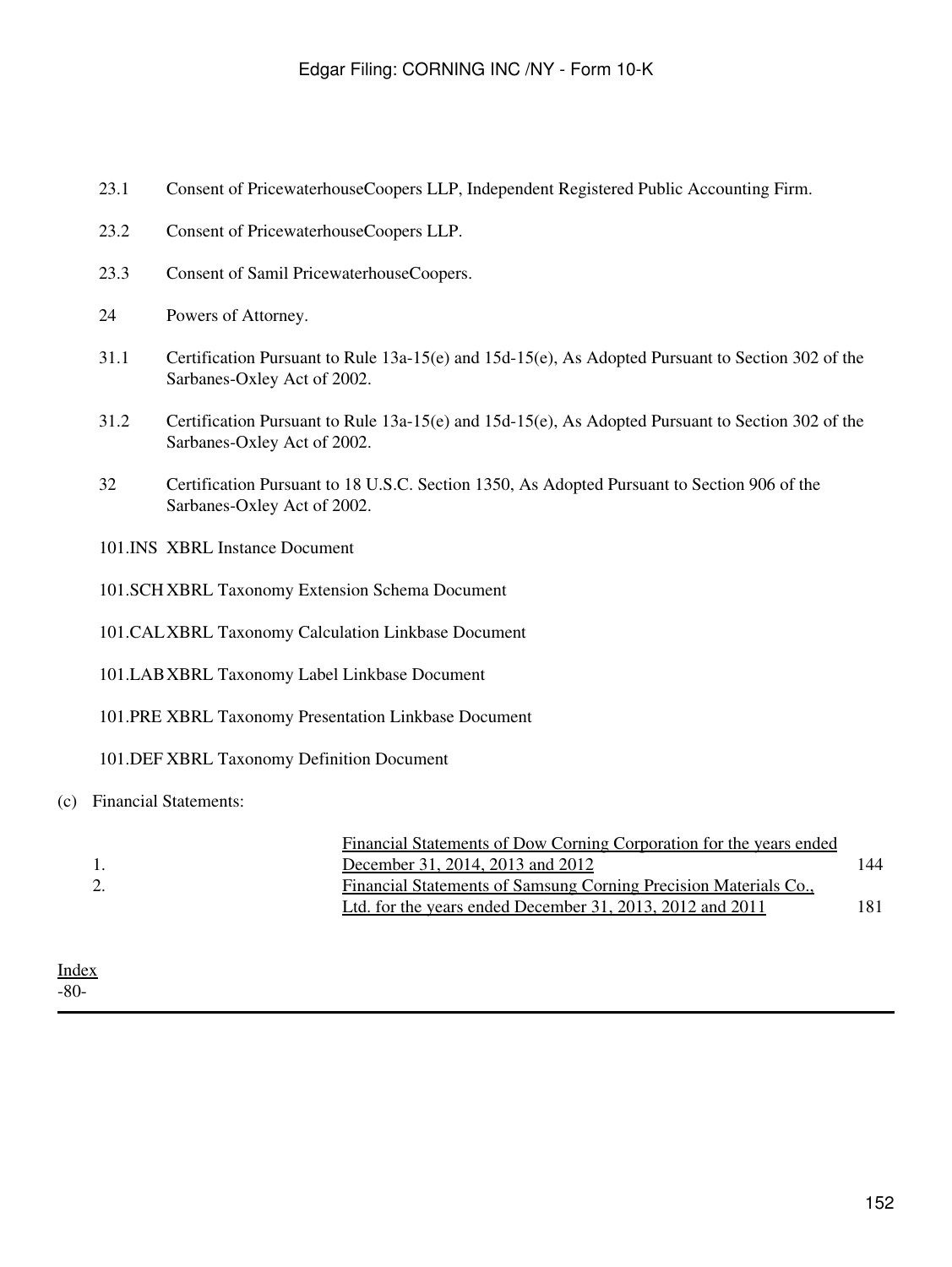#### Signatures

Pursuant to the requirements of Sections 13 or 15(d) of the Securities Exchange Act of 1934, the Registrant has duly caused his report to be signed on its behalf by the undersigned, thereunto duly authorized.

Corning Incorporated

By /s/ Wendell P. Weeks Chairman of the Board of Directors, Chief (Wendell P. Weeks) Executive Officer and President

February 13, 2015

Pursuant to the requirements of the Securities Exchange Act of 1934, this report has been signed below by the following persons on behalf of the Registrant and in the capacities and on the date indicated.

|                                            | Capacity                                                                                                                | Date                 |
|--------------------------------------------|-------------------------------------------------------------------------------------------------------------------------|----------------------|
| /s/ Wendell P. Weeks<br>(Wendell P. Weeks) | Chairman of the Board of<br>Directors, Chief Executive<br><b>Officer and President</b><br>(Principal Executive Officer) | February 13,<br>2015 |
| /s/ James B. Flaws<br>(James B. Flaws)     | Vice Chairman of the Board of<br>Directors and Chief Financial<br>Officer<br>(Principal Financial Officer)              | February 13,<br>2015 |
| /s/ R. Tony Tripeny<br>(R. Tony Tripeny)   | Senior Vice President -<br>Corporate Controller<br>(Principal Accounting Officer)                                       | February 13,<br>2015 |
| $\ast$<br>(Donald W. Blair)                | Director                                                                                                                | February 13,<br>2015 |
| $\ast$<br>(Stephanie A. Burns)             | Director                                                                                                                | February 13,<br>2015 |
| $\ast$<br>(John A. Canning, Jr.)           | Director                                                                                                                | February 13,<br>2015 |
| $\ast$<br>(Richard T. Clark)               | Director                                                                                                                | February 13,<br>2015 |
| $\ast$                                     | Director                                                                                                                |                      |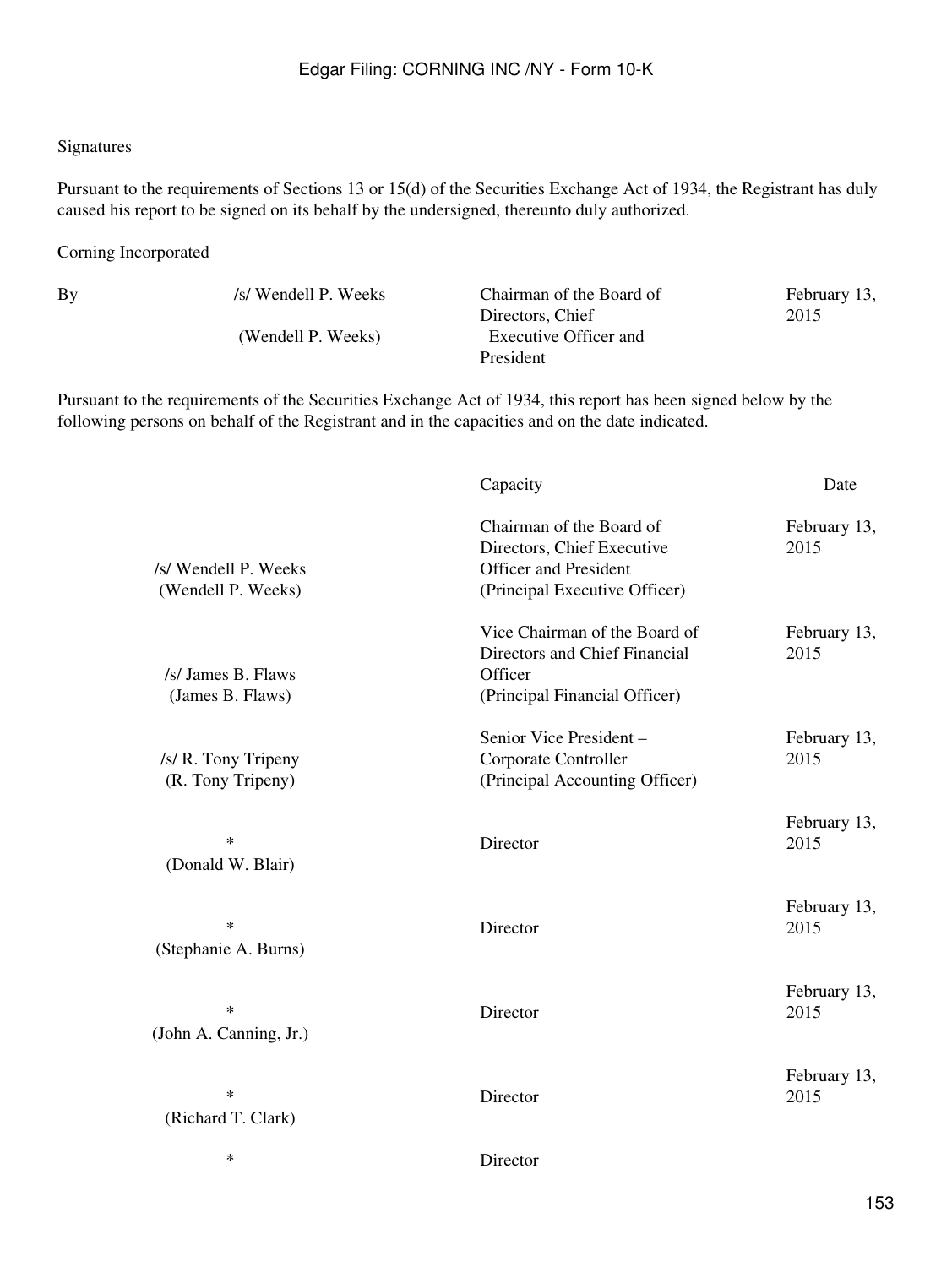| (Robert F. Cummings, Jr.)          |          | February 13,<br>2015 |
|------------------------------------|----------|----------------------|
| $\ast$<br>(James B. Flaws)         | Director | February 13,<br>2015 |
| $\ast$<br>(Deborah A. Henretta)    | Director | February 13,<br>2015 |
| $\ast$<br>(Daniel P. Huttenlocher) | Director | February 13,<br>2015 |
| $\ast$<br>(Kurt M. Landgraf)       | Director | February 13,<br>2015 |
| $\ast$<br>(Kevin J. Martin)        | Director | February 13,<br>2015 |
|                                    |          |                      |

[Index](#page-155-0) -81-

154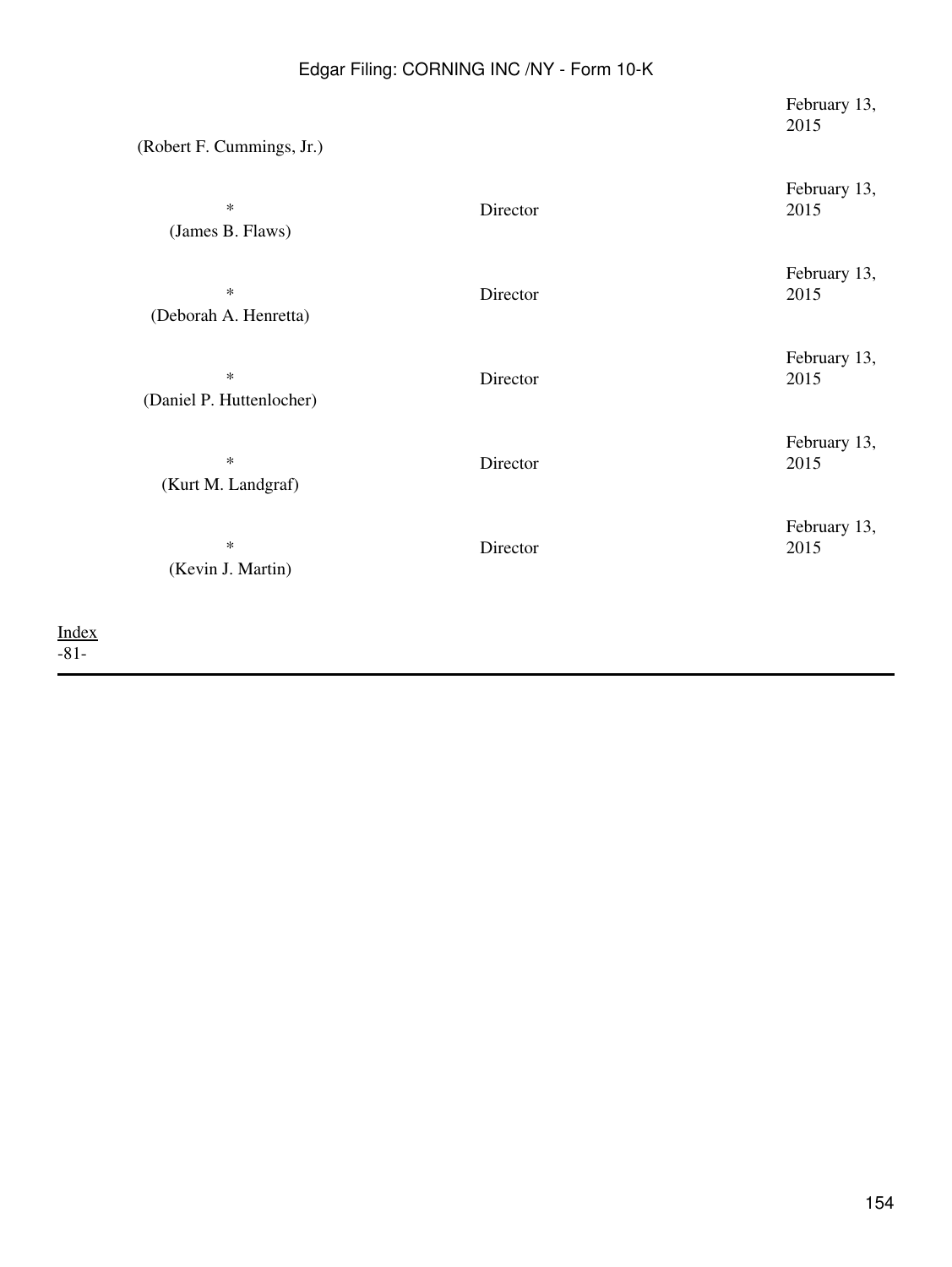|        | $\ast$<br>(Deborah D. Rieman)                  | Director | February 13,<br>2015 |
|--------|------------------------------------------------|----------|----------------------|
|        | $\ast$<br>(Hansel E. Tookes II)                | Director | February 13,<br>2015 |
|        | $\ast$<br>(Mark S. Wrighton)                   | Director | February 13,<br>2015 |
| $*$ By | /s/ Lewis A. Steverson<br>(Lewis A. Steverson, |          |                      |

Attorney-in-fact)

[Index](#page-155-0) -82-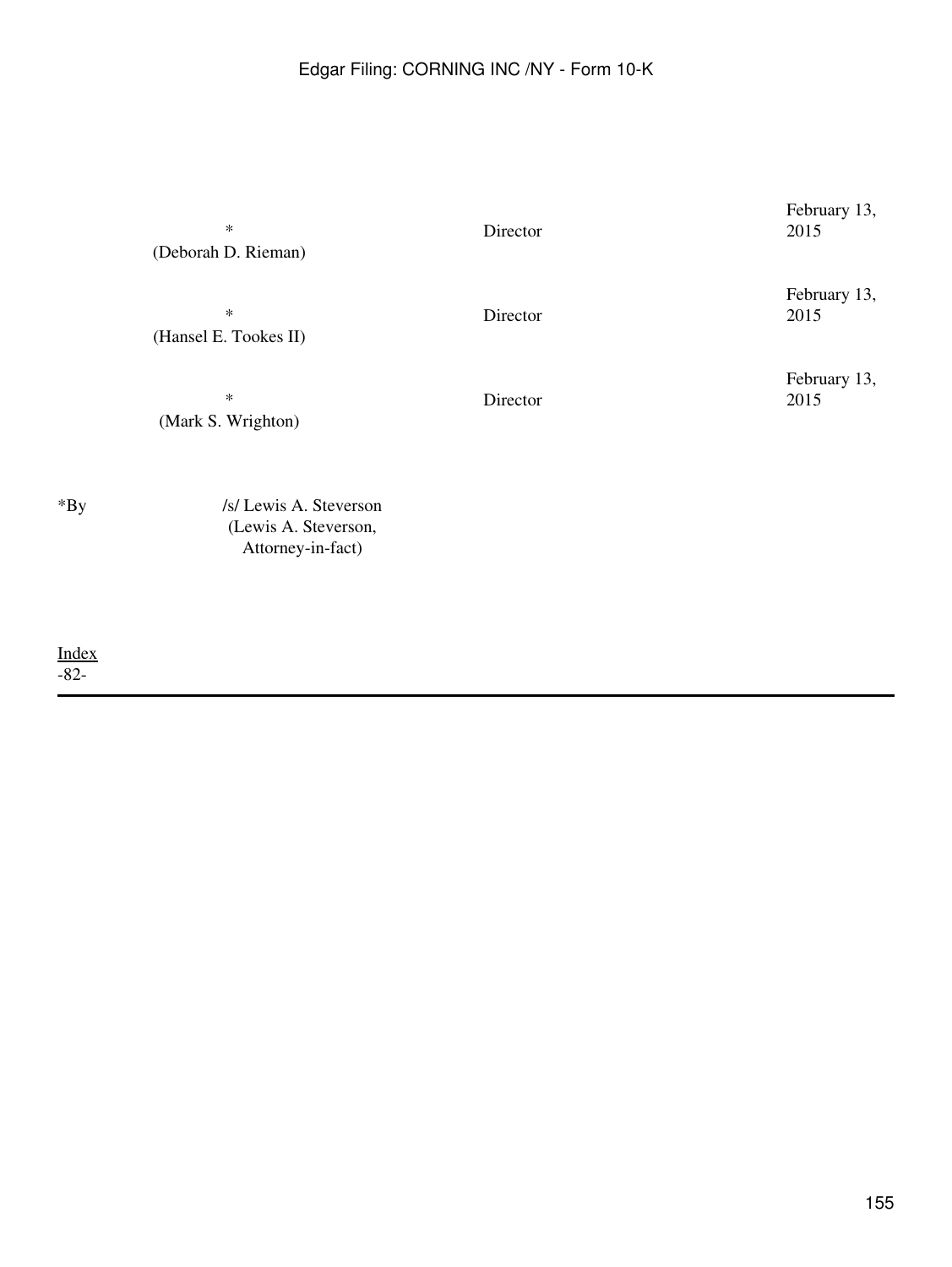# Corning Incorporated 2014 Annual Report Index to Financial Statements and Financial Statement Schedules

<span id="page-155-0"></span>

| Report of Independent Registered Public Accounting Firm    |                                                                | Page<br>84 |
|------------------------------------------------------------|----------------------------------------------------------------|------------|
| <b>Consolidated Statements of Income</b>                   |                                                                | 85         |
| <b>Consolidated Statements of Comprehensive Income</b>     |                                                                | 86         |
| <b>Consolidated Balance Sheets</b>                         |                                                                | 87         |
| <b>Consolidated Statements of Cash Flows</b>               |                                                                | 88         |
| Consolidated Statements of Changes in Shareholders' Equity |                                                                | 89         |
| <b>Notes to Consolidated Financial Statements</b>          |                                                                |            |
| 1.                                                         | <b>Summary of Significant Accounting Policies</b>              | 90         |
| 2.                                                         | <b>Restructuring, Impairment and Other Charges</b>             | 96         |
| 3.                                                         | <b>Available-for-Sale Investments</b>                          | 98         |
| 4.                                                         | <b>Significant Customers</b>                                   | 99         |
| 5.                                                         | <b>Inventories, Net of Inventory Reserves</b>                  | 99         |
| 6.                                                         | <b>Income Taxes</b>                                            | 99         |
| 7.                                                         | Investments                                                    | 103        |
| 8.                                                         | <b>Acquisition</b>                                             | 107        |
| 9.                                                         | Property, Plant and Equipment, Net of Accumulated Depreciation | 111        |
| 10.                                                        | Goodwill and Other Intangible Assets                           | 112        |
| 11.                                                        | <b>Other Liabilities</b>                                       | 113        |
| 12                                                         | Debt                                                           | 114        |
| 13.                                                        | <b>Employee Retirement Plans</b>                               | 115        |
| 14.                                                        | Commitments, Contingencies, and Guarantees                     | 124        |

15. [Hedging Activities](#page-236-0) 125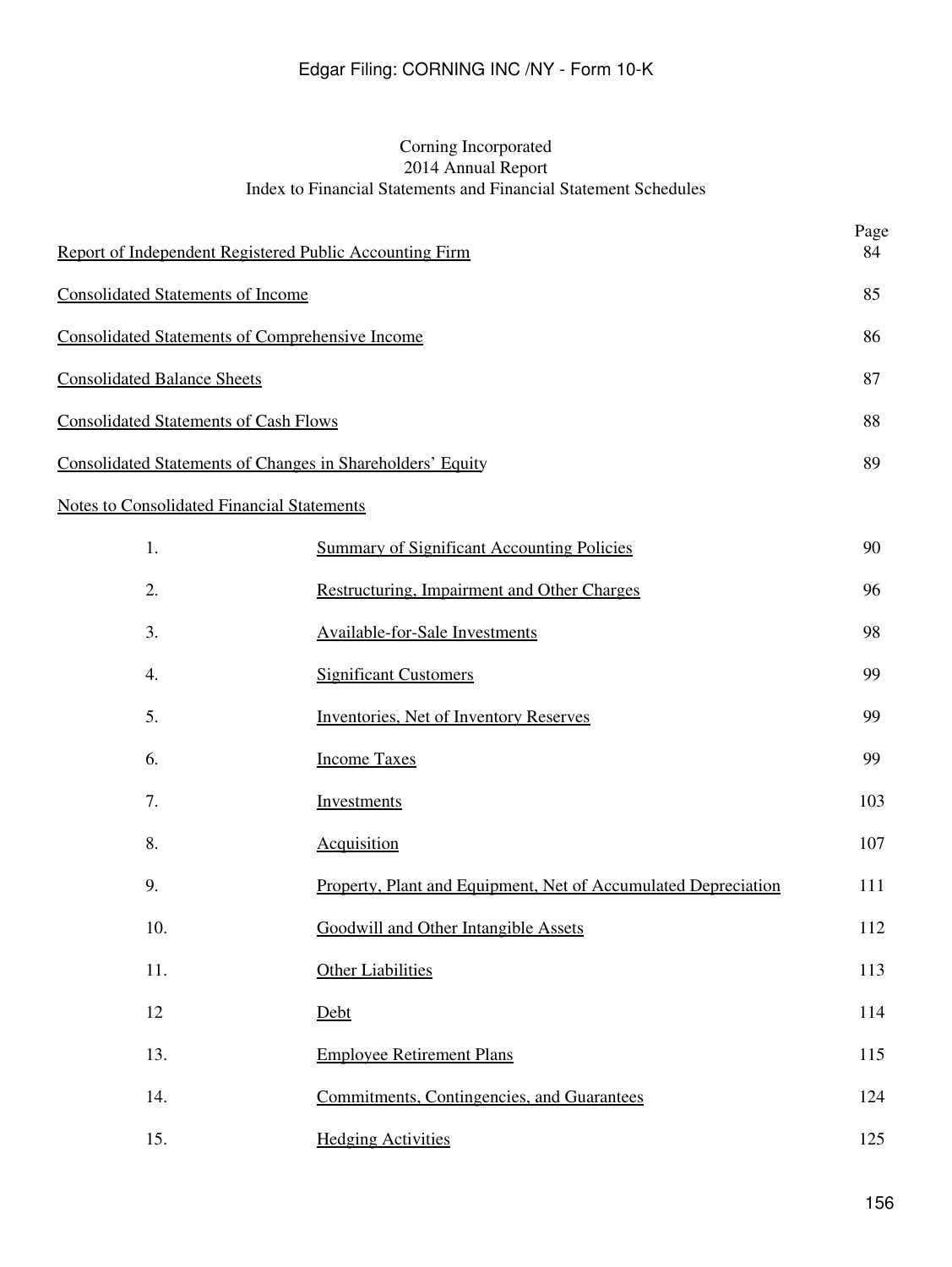|                                                | Edgar Filing: CORNING INC /NY - Form 10-K                                                                    |     |
|------------------------------------------------|--------------------------------------------------------------------------------------------------------------|-----|
| 16.                                            | <b>Fair Value Measurements</b>                                                                               | 128 |
| 17.                                            | <b>Shareholders' Equity</b>                                                                                  | 130 |
| 18.                                            | <b>Earnings Per Common Share</b>                                                                             | 133 |
| 19.                                            | <b>Share-based Compensation</b>                                                                              | 134 |
| 20.                                            | <b>Reportable Segments</b>                                                                                   | 137 |
| <b>Financial Statement Schedule</b><br>П.      | <b>Valuation Accounts and Reserves</b>                                                                       | 142 |
| <b>Ouarterly Operating Results (unaudited)</b> |                                                                                                              | 143 |
|                                                |                                                                                                              |     |
|                                                | Financial Statements of Dow Corning Corporation for the years ended December 31, 2014, 2013 and 2012         | 144 |
| 2012 and 2011                                  | Financial Statements of Samsung Corning Precision Materials Co., Ltd. for the years ended December 31, 2013, | 181 |
| <u>Index</u>                                   |                                                                                                              |     |

-83-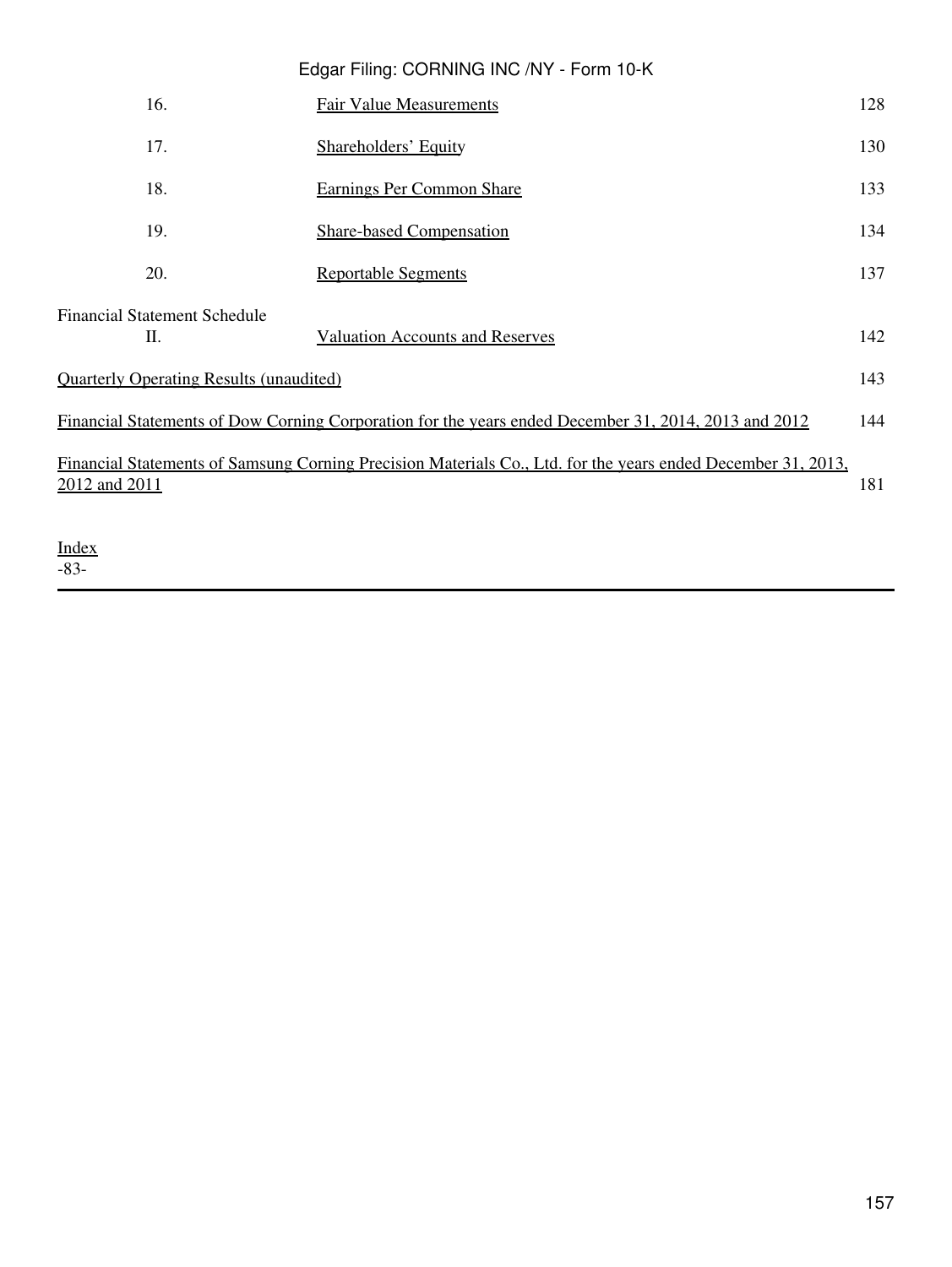<span id="page-157-0"></span>Report of Independent Registered Public Accounting Firm

To the Board of Directors and Shareholders of Corning Incorporated:

In our opinion, the consolidated financial statements listed in the accompanying index present fairly, in all material respects, the financial position of Corning Incorporated and its subsidiaries at December 31, 2014 and 2013, and the results of its operations and its cash flows for each of the three years in the period ended December 31, 2014 in conformity with accounting principles generally accepted in the United States of America. In addition, in our opinion, the financial statement schedule listed in the accompanying index presents fairly, in all material respects, the information set forth therein when read in conjunction with the related consolidated financial statements. Also in our opinion, the Company maintained, in all material respects, effective internal control over financial reporting as of December 31, 2014, based on criteria established in Internal Control - Integrated Framework (2013) issued by the Committee of Sponsoring Organizations of the Treadway Commission (COSO). The Company's management is responsible for these financial statements and financial statement schedule, for maintaining effective internal control over financial reporting and for its assessment of the effectiveness of internal control over financial reporting, included in "Management's Annual Report on Internal Control Over Financial Reporting," appearing under Item 9A. Our responsibility is to express opinions on these financial statements, on the financial statement schedule and on the Company's internal control over financial reporting based on our integrated audits. We conducted our audits in accordance with the standards of the Public Company Accounting Oversight Board (United States). Those standards require that we plan and perform the audits to obtain reasonable assurance about whether the financial statements are free of material misstatement and whether effective internal control over financial reporting was maintained in all material respects. Our audits of the financial statements included examining, on a test basis, evidence supporting the amounts and disclosures in the financial statements, assessing the accounting principles used and significant estimates made by management, and evaluating the overall financial statement presentation. Our audit of internal control over financial reporting included obtaining an understanding of internal control over financial reporting, assessing the risk that a material weakness exists, and testing and evaluating the design and operating effectiveness of internal control based on the assessed risk. Our audits also included performing such other procedures as we considered necessary in the circumstances. We believe that our audits provide a reasonable basis for our opinions.

A company's internal control over financial reporting is a process designed to provide reasonable assurance regarding the reliability of financial reporting and the preparation of financial statements for external purposes in accordance with generally accepted accounting principles. A company's internal control over financial reporting includes those policies and procedures that (i) pertain to the maintenance of records that, in reasonable detail, accurately and fairly reflect the transactions and dispositions of the assets of the company; (ii) provide reasonable assurance that transactions are recorded as necessary to permit preparation of financial statements in accordance with generally accepted accounting principles, and that receipts and expenditures of the company are being made only in accordance with authorizations of management and directors of the company; and (iii) provide reasonable assurance regarding prevention or timely detection of unauthorized acquisition, use, or disposition of the company's assets that could have a material effect on the financial statements.

Because of its inherent limitations, internal control over financial reporting may not prevent or detect misstatements. Also, projections of any evaluation of effectiveness to future periods are subject to the risk that controls may become inadequate because of changes in conditions, or that the degree of compliance with the policies or procedures may deteriorate.

/s/ PricewaterhouseCoopers LLP New York, New York February 13, 2015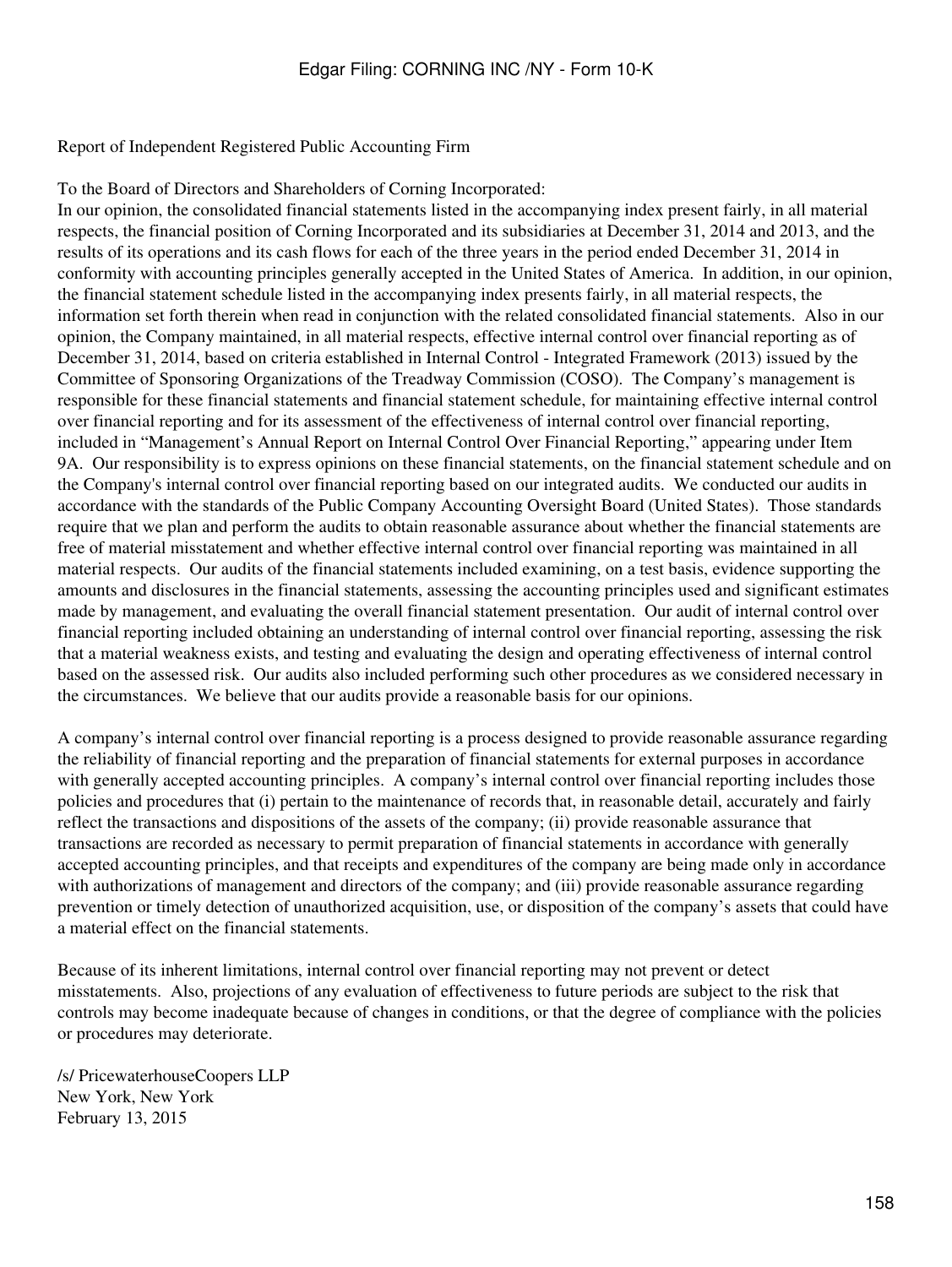[Index](#page-155-0) -84-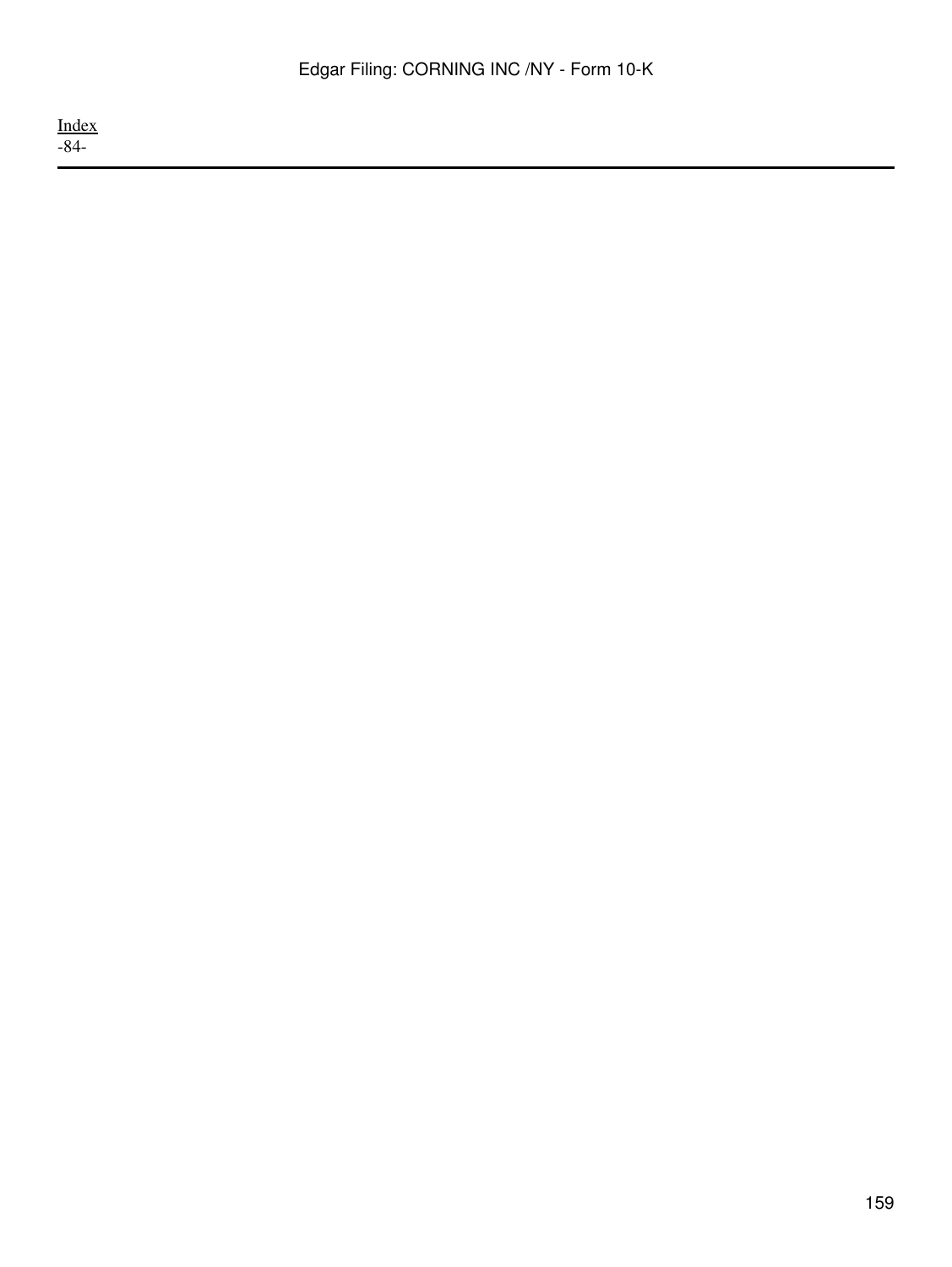# <span id="page-159-0"></span>Consolidated Statements of Income Corning Incorporated and Subsidiary Companies

|                                                                 |               | Years ended December 31, |                       |
|-----------------------------------------------------------------|---------------|--------------------------|-----------------------|
| (In millions, except per share amounts)                         | 2014          | 2013                     | 2012                  |
| Net sales                                                       | \$9,715       | 7,819<br>$\mathcal{S}$   | $\mathbb{S}$<br>8,012 |
| Cost of sales                                                   | 5,663         | 4,495                    | 4,693                 |
| Gross margin                                                    | 4,052         | 3,324                    | 3,319                 |
| Operating expenses:                                             |               |                          |                       |
| Selling, general and administrative expenses                    | 1,211         | 1,126                    | 1,205                 |
| Research, development and engineering expenses                  | 815           | 710                      | 769                   |
| Amortization of purchased intangibles                           | 33            | 31                       | 19                    |
| Restructuring, impairment and other charges (Note 2)            | 71            | 67                       | 133                   |
| Asbestos litigation (credit) charges (Note 7)                   | (9)           | 19                       | 14                    |
| Operating income                                                | 1,931         | 1,371                    | 1,179                 |
| Equity in earnings of affiliated companies (Note 7)             | 266           | 547                      | 810                   |
| Interest income                                                 | 26            | 8                        | 14                    |
| Interest expense                                                | (123)         | (120)                    | (111)                 |
| Transaction-related gain, net (Note 8)                          | 74            |                          |                       |
| Other income, net                                               | 1,394         | 667                      | 83                    |
| Income before income taxes                                      | 3,568         | 2,473                    | 1,975                 |
| Provision for income taxes (Note 6)                             | (1,096)       | (512)                    | (339)                 |
| Net income attributable to Corning Incorporated                 | \$2,472       | 1,961<br>\$              | \$<br>1,636           |
| Earnings per common share attributable to Corning Incorporated: |               |                          |                       |
| Basic (Note 18)                                                 | $\$\$<br>1.82 | \$<br>1.35               | \$<br>1.10            |
| Diluted (Note 18)                                               | \$<br>1.73    | \$<br>1.34               | \$<br>1.09            |
| Dividends declared per common share                             | \$<br>0.52    | \$<br>0.39               | \$<br>0.32            |

The accompanying notes are an integral part of these consolidated financial statements.

[Index](#page-155-0) -85-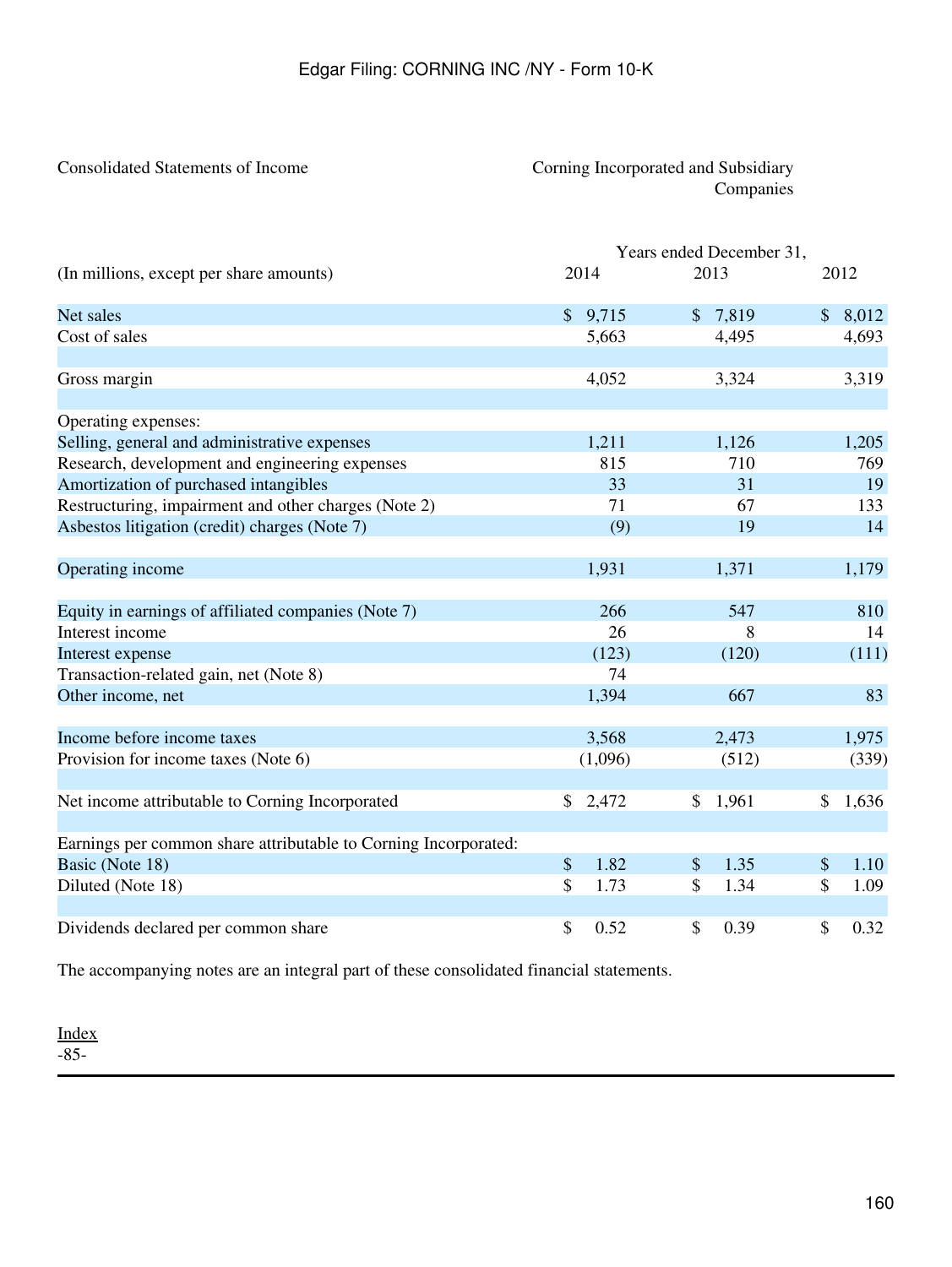# <span id="page-160-0"></span>Consolidated Statements of Comprehensive Income Corning Incorporated and Subsidiary

# Companies

|                                                           |                  | Years ended December 31, |       |
|-----------------------------------------------------------|------------------|--------------------------|-------|
| (In millions)                                             | 2014             | 2013                     | 2012  |
| Net income attributable to Corning Incorporated           | \$2,472          | \$1,961                  | 1,636 |
| Foreign currency translation adjustments and other        | (1,073)          | (682)                    | (179) |
| Net unrealized (losses) gains on investments              | $\left(1\right)$ | 2                        | 13    |
| Unamortized (losses) gains and prior service costs for    |                  |                          |       |
| postretirement benefit plans                              | (281)            | 392                      | (1)   |
| Net unrealized gains (losses) on designated hedges        | 4                | (24)                     | 47    |
| Other comprehensive loss, net of tax (Note 17)            | (1,351)          | (312)                    | (120) |
| Comprehensive income attributable to Corning Incorporated | \$1,121          | 1.649                    | 1,516 |

The accompanying notes are an integral part of these consolidated financial statements.

[Index](#page-155-0) -86-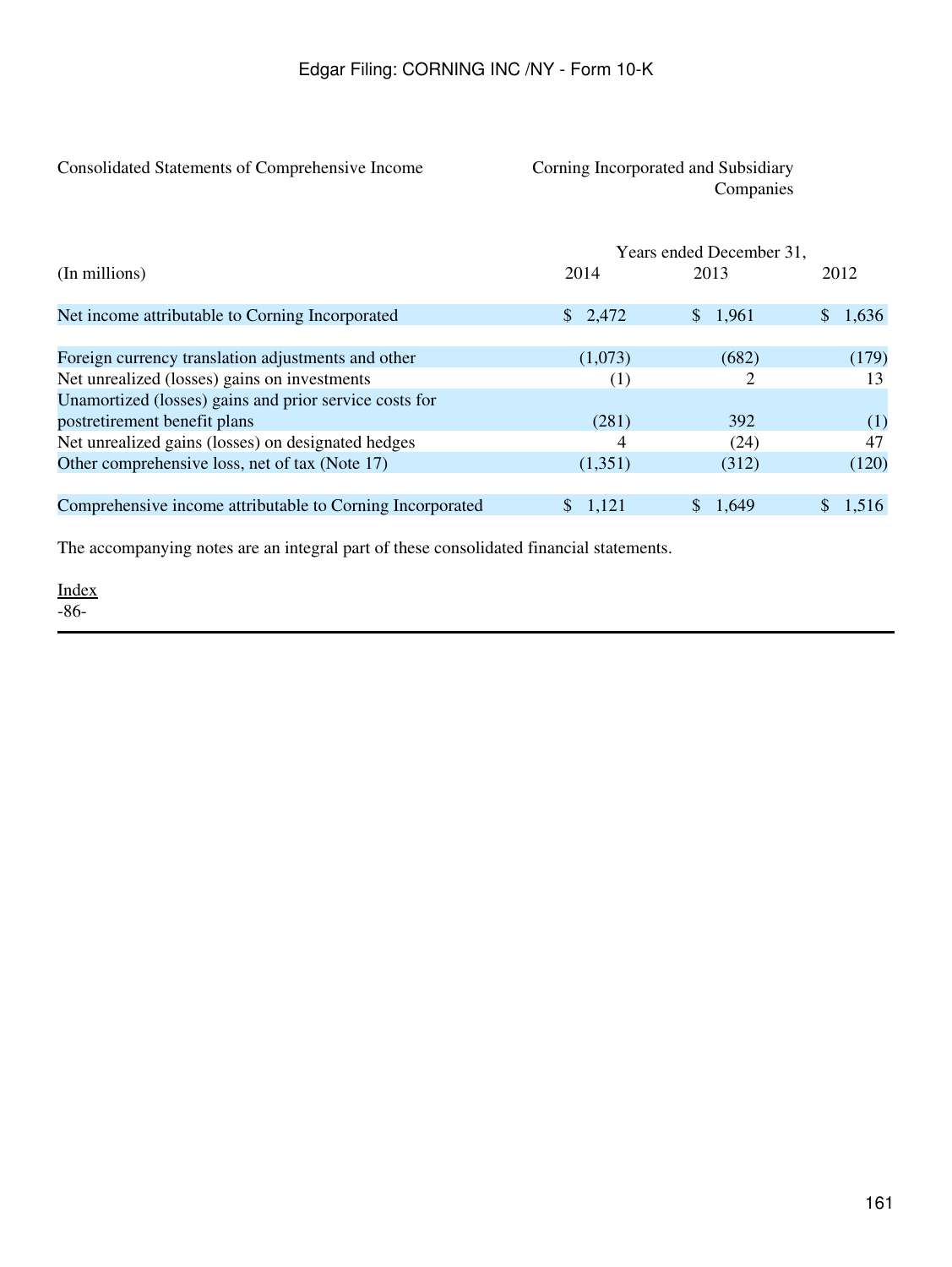<span id="page-161-0"></span>

| <b>Consolidated Balance Sheets</b>                                                                                                       |             | Corning Incorporated and Subsidiary<br>Companies |  |  |
|------------------------------------------------------------------------------------------------------------------------------------------|-------------|--------------------------------------------------|--|--|
|                                                                                                                                          |             | December 31,                                     |  |  |
| (In millions, except share and per share amounts)                                                                                        | 2014        | 2013                                             |  |  |
| <b>Assets</b>                                                                                                                            |             |                                                  |  |  |
| Current assets:                                                                                                                          |             |                                                  |  |  |
| Cash and cash equivalents                                                                                                                | \$<br>5,309 | 4,704<br>\$                                      |  |  |
| Short-term investments, at fair value (Note 3)                                                                                           | 759         | 531                                              |  |  |
|                                                                                                                                          | 6,068       | 5,235                                            |  |  |
| Total cash, cash equivalents and short-term investments<br>Trade accounts receivable, net of doubtful accounts and allowances - \$47 and |             |                                                  |  |  |
| \$28                                                                                                                                     | 1,501       | 1,253                                            |  |  |
| Inventories, net of inventory reserves - \$127 and \$94 (Note 5)                                                                         | 1,322       | 1,270                                            |  |  |
| Deferred income taxes (Note 6)                                                                                                           | 248         | 278                                              |  |  |
| Other current assets (Note 11 and 15)                                                                                                    | 1,099       | 855                                              |  |  |
| Total current assets                                                                                                                     | 10,238      | 8,891                                            |  |  |
|                                                                                                                                          |             |                                                  |  |  |
| Investments (Note 7)                                                                                                                     | 1,801       | 5,537                                            |  |  |
| Property, plant and equipment, net of accumulated depreciation - \$8,332 and                                                             |             |                                                  |  |  |
| \$7,865 (Note 9)                                                                                                                         | 12,766      | 9,801                                            |  |  |
| Goodwill, net (Note 10)                                                                                                                  | 1,150       | 1,002                                            |  |  |
| Other intangible assets, net (Note 10)                                                                                                   | 497         | 540                                              |  |  |
| Deferred income taxes (Note 6)                                                                                                           | 1,889       | 2,234                                            |  |  |
| Other assets (Note 8, 11 and 15)                                                                                                         | 1,722       | 473                                              |  |  |
|                                                                                                                                          |             |                                                  |  |  |
| <b>Total Assets</b>                                                                                                                      | \$30,063    | \$28,478                                         |  |  |
| Liabilities and Equity                                                                                                                   |             |                                                  |  |  |
| Current liabilities:                                                                                                                     |             |                                                  |  |  |
| Current portion of long-term debt (Note 12)                                                                                              | \$<br>36    | \$<br>21                                         |  |  |
| Accounts payable                                                                                                                         | 997         | 771                                              |  |  |
| Other accrued liabilities (Note 11 and 14)                                                                                               | 1,291       | 954                                              |  |  |
| <b>Total current liabilities</b>                                                                                                         | 2,324       | 1,746                                            |  |  |
|                                                                                                                                          |             |                                                  |  |  |
| Long-term debt (Note 12)                                                                                                                 | 3,227       | 3,272                                            |  |  |
| Postretirement benefits other than pensions (Note 13)                                                                                    | 814         | 766                                              |  |  |
| Other liabilities (Note 11 and 14)                                                                                                       | 2,046       | 1,483                                            |  |  |
| <b>Total liabilities</b>                                                                                                                 | 8,411       | 7,267                                            |  |  |
| Commitments and contingencies (Note 14)                                                                                                  |             |                                                  |  |  |
| Shareholders' equity (Note 17):                                                                                                          |             |                                                  |  |  |
| Convertible preferred stock, Series A – Par value \$100 per share; Shares                                                                |             |                                                  |  |  |
| authorized 3,100; Shares issued: 2,300                                                                                                   | 2,300       |                                                  |  |  |
| Common stock - Par value \$0.50 per share; Shares authorized: 3.8 billion;                                                               |             |                                                  |  |  |
| Shares issued: 1,672 million and 1,661 million                                                                                           | 836         | 831                                              |  |  |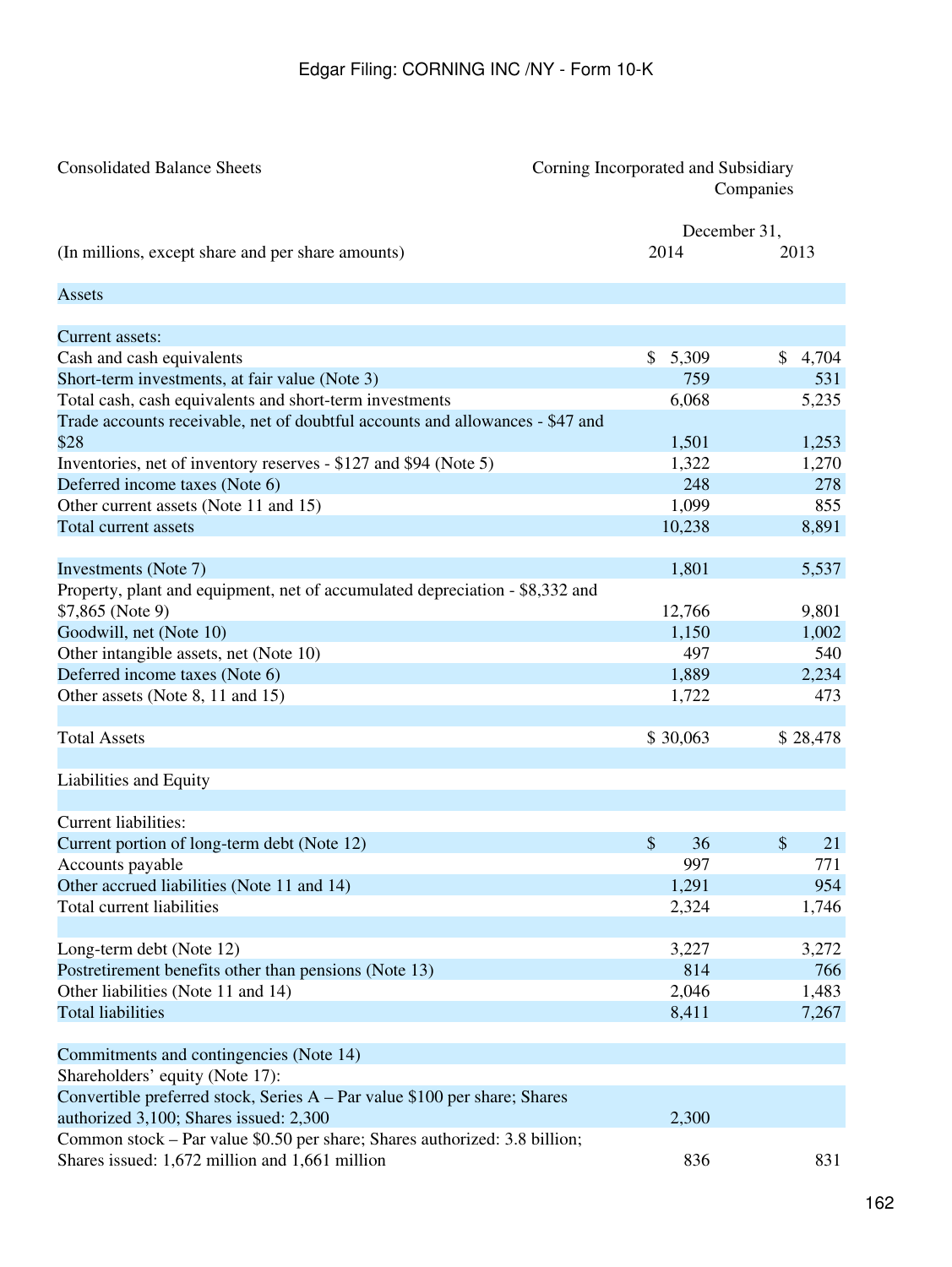| Additional paid-in capital – common stock                         | 13,456   | 13,066   |
|-------------------------------------------------------------------|----------|----------|
| Retained earnings                                                 | 13,021   | 11,320   |
| Treasury stock, at cost; shares held: 398 million and 262 million | (6,727)  | (4,099)  |
| Accumulated other comprehensive (loss) income                     | (1,307)  | 44       |
| Total Corning Incorporated shareholders' equity                   | 21,579   | 21,162   |
| Noncontrolling interests                                          | 73       | 49       |
| Total equity                                                      | 21,652   | 21,211   |
|                                                                   |          |          |
| <b>Total Liabilities and Equity</b>                               | \$30,063 | \$28,478 |

The accompanying notes are an integral part of these consolidated financial statements.

[Index](#page-155-0) -87-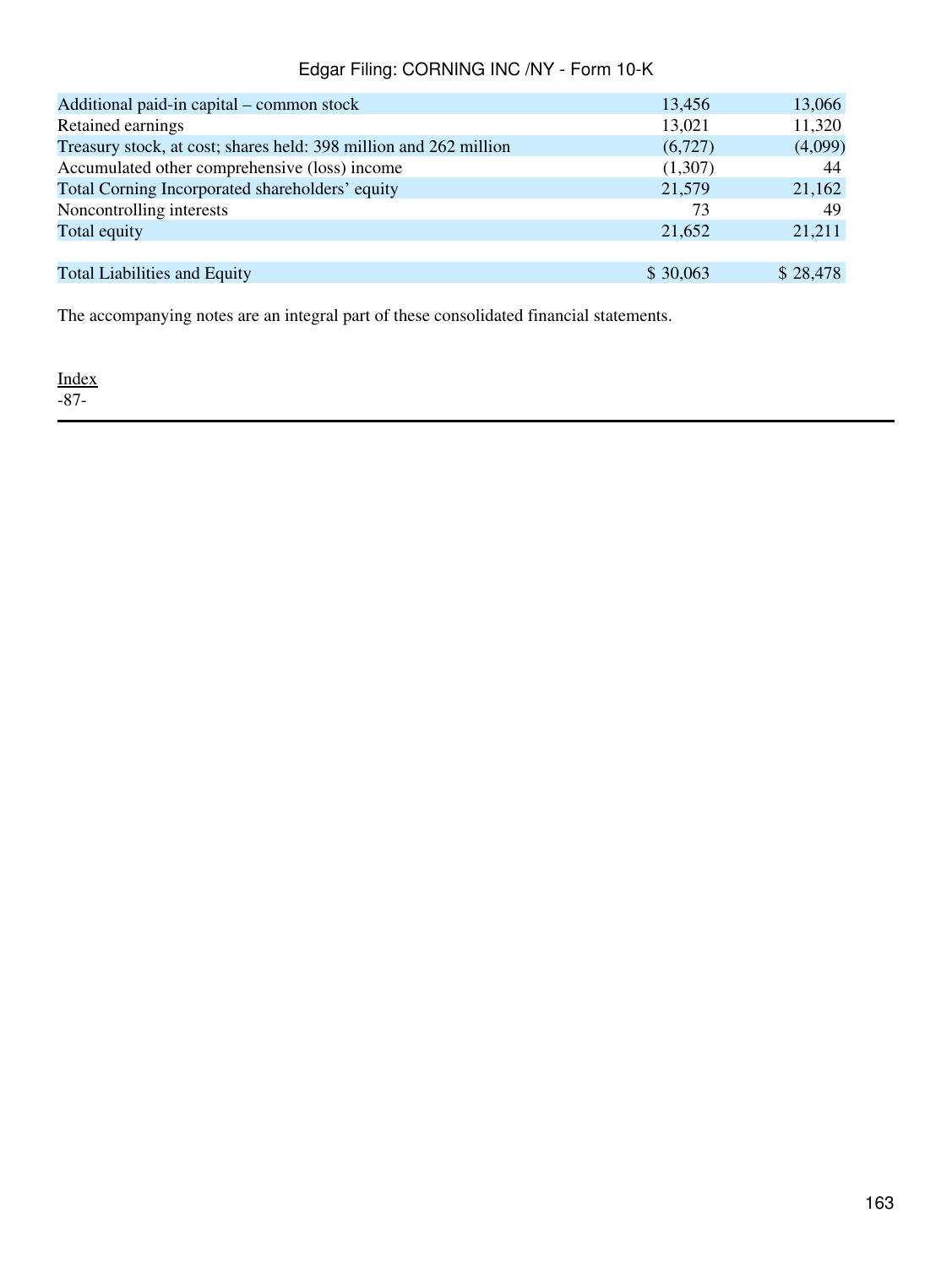# <span id="page-163-0"></span>Consolidated Statements of Cash Flows Corning Incorporated and Subsidiary Companies

|                                                                |                | Years ended December 31, |             |
|----------------------------------------------------------------|----------------|--------------------------|-------------|
| (In millions)                                                  | 2014           | 2013                     | 2012        |
| Cash Flows from Operating Activities:                          |                |                          |             |
| Net income                                                     | \$2,472        | 1,961<br>\$              | \$<br>1,636 |
| Adjustments to reconcile net income to net cash provided by    |                |                          |             |
| operating activities:                                          |                |                          |             |
| Depreciation                                                   | 1,167          | 971                      | 978         |
| Amortization of purchased intangibles                          | 33             | 31                       | 19          |
| Restructuring, impairment and other charges                    | 71             | 67                       | 133         |
| Loss on retirement of debt                                     |                |                          | 26          |
| Stock compensation charges                                     | 58             | 54                       | 70          |
| Equity in earnings of affiliated companies                     | (266)          | (547)                    | (810)       |
| Dividends received from affiliated companies                   | 1,704          | 630                      | 1,090       |
| Deferred tax provision                                         | 612            | 189                      | 18          |
| Restructuring payments                                         | (39)           | (35)                     | (15)        |
| Employee benefit payments (in excess of) less than expense     | (52)           | 52                       | 178         |
| Gains on translated earnings contracts                         | (1,369)        | (435)                    |             |
| Unrealized translation losses on transactions                  | 431            | 96                       | 241         |
| Contingent consideration fair value adjustment                 | (249)          |                          |             |
| Changes in certain working capital items:                      |                |                          |             |
| Trade accounts receivable                                      | (16)           | (29)                     | (272)       |
| Inventories                                                    | $\overline{2}$ | (247)                    | (23)        |
| Other current assets                                           | (16)           | 34                       | (81)        |
| Accounts payable and other current liabilities                 | (3)            | (23)                     | 189         |
| Other, net                                                     | 169            | 18                       | (171)       |
| Net cash provided by operating activities                      | 4,709          | 2,787                    | 3,206       |
| Cash Flows from Investing Activities:                          |                |                          |             |
| Capital expenditures                                           | (1,076)        | (1,019)                  | (1,801)     |
| Acquisitions of businesses, net of cash received               | 66             | (68)                     | (723)       |
| Investment in unconsolidated entities                          | (109)          | (526)                    | (111)       |
| Proceeds from loan repayments from unconsolidated entities     | 23             | 8                        |             |
| Short-term investments – acquisitions                          | (1,398)        | (1,406)                  | (2,270)     |
| Short-term investments - liquidations                          | 1,167          | 2,026                    | 2,269       |
| Premium on purchased collars                                   |                | (107)                    |             |
| Realized gains on translated earnings contracts                | 361            | 87                       |             |
| Other, net                                                     | 4              |                          | 8           |
| Net cash used in investing activities                          | (962)          | (1,004)                  | (2,628)     |
| Cash Flows from Financing Activities:                          |                |                          |             |
| Retirement of long-term debt, net                              |                | (498)                    | (280)       |
| Net repayments of short-term borrowings and current portion of |                |                          |             |
| long-term debt                                                 | (52)           | (71)                     | (26)        |
| Proceeds from issuance of long-term debt, net                  |                | 248                      | 1,362       |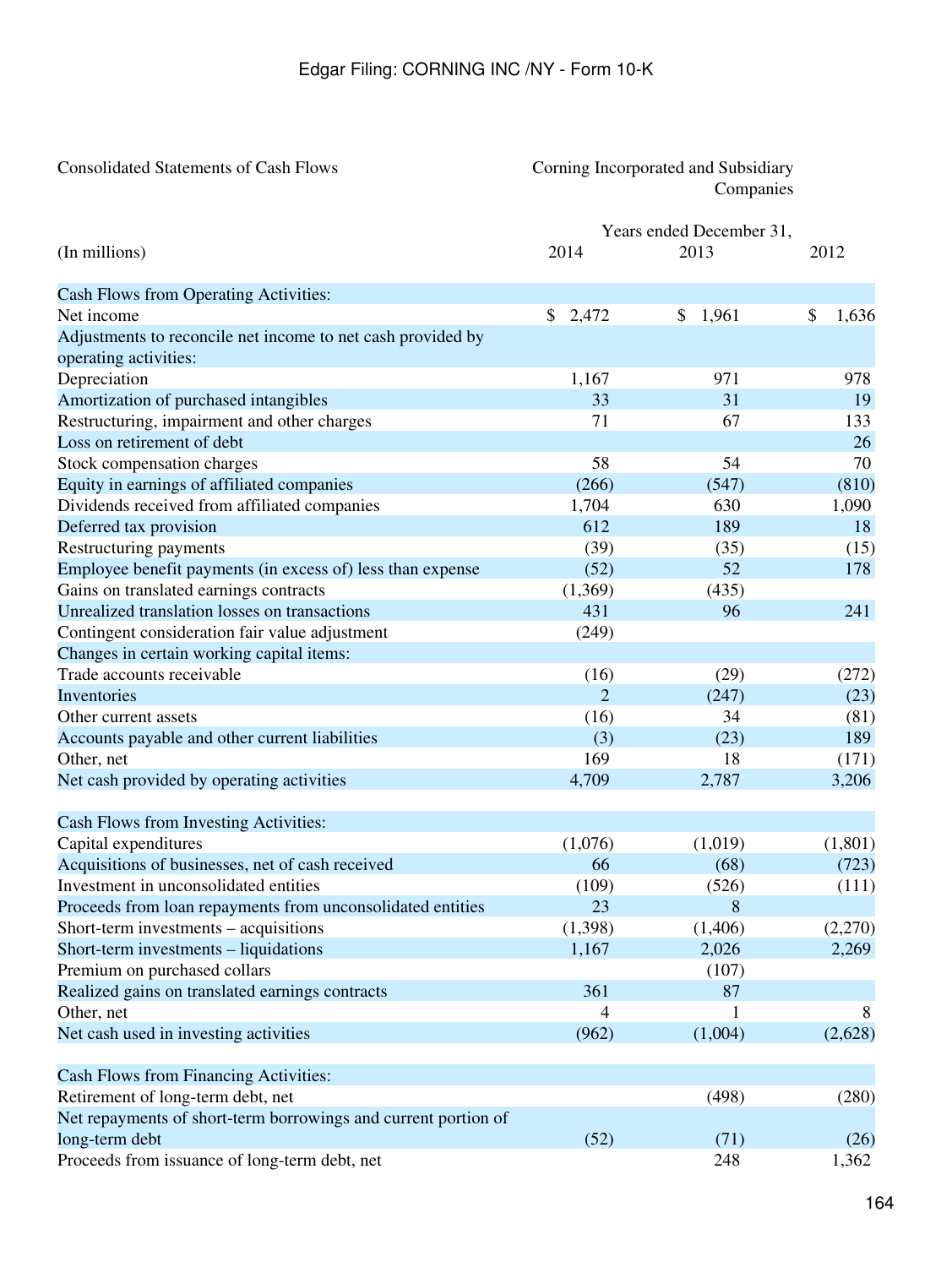| Proceeds from issuance of short-term debt, net                    | 29          |         |             |
|-------------------------------------------------------------------|-------------|---------|-------------|
| Proceeds (payments) from the settlement of interest rate swap     |             |         |             |
| agreements                                                        |             | 33      | (18)        |
| Principal payments under capital lease obligations                | (6)         | (7)     | (1)         |
| Proceeds from issuance of preferred stock (1)                     | 400         |         |             |
| Proceeds received for asset financing and related incentives, net |             | 276     |             |
| Payments to acquire noncontrolling interest                       |             | (47)    |             |
| Proceeds from the exercise of stock options                       | 116         | 85      | 38          |
| Repurchases of common stock for treasury                          | (2,483)     | (1,516) | (720)       |
| Dividends paid                                                    | (591)       | (566)   | (472)       |
| Other, net                                                        |             |         | 2           |
| Net cash used in financing activities                             | (2,586)     | (2,063) | (115)       |
| Effect of exchange rates on cash                                  | (556)       | (4)     | (136)       |
| Net increase (decrease) in cash and cash equivalents              | 605         | (284)   | 327         |
| Cash and cash equivalents at beginning of year                    | 4,704       | 4,988   | 4,661       |
|                                                                   |             |         |             |
| Cash and cash equivalents at end of year                          | 5,309<br>S. | \$4,704 | 4,988<br>S. |

(1) In the first quarter of 2014, Corning issued 1,900 shares of Preferred Stock to Samsung Display Co., Ltd. in connection with the acquisition of their equity interests in Samsung Corning Precision Materials Co., Ltd. (Note 8). Corning also issued to Samsung Display an additional 400 shares of Preferred Stock at closing, for an issue price of \$400 million in cash (Note 17).

The accompanying notes are an integral part of these consolidated financial statements.

[Index](#page-155-0) -88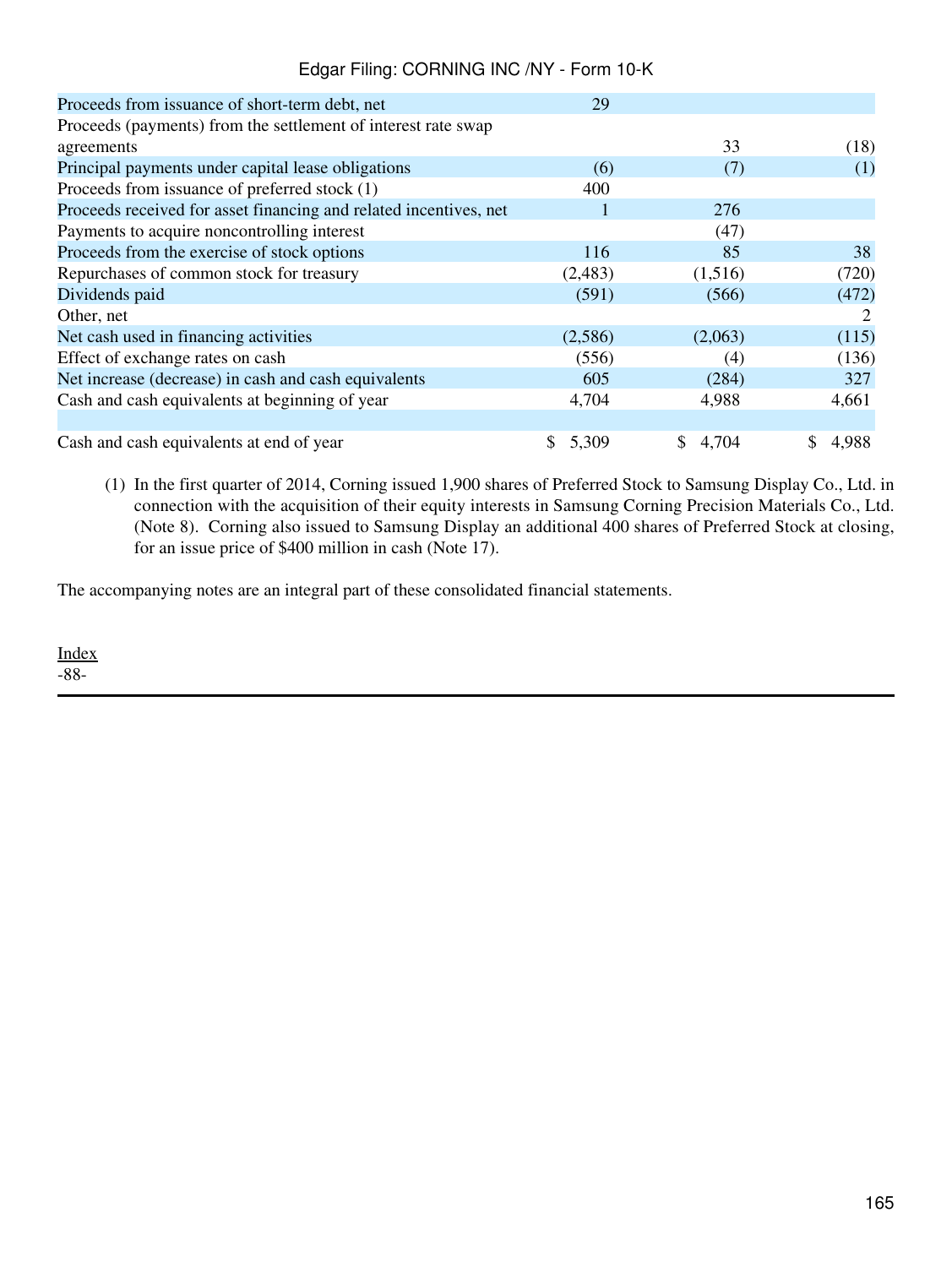<span id="page-165-0"></span>Consolidated Statements of Changes in Shareholders' Equity

# Corning Incorporated and Subsidiary Companies

|                   |                 |       |                              |          |       |                     |                           |       | Accumulated otal Corning                   |               |              |          |
|-------------------|-----------------|-------|------------------------------|----------|-------|---------------------|---------------------------|-------|--------------------------------------------|---------------|--------------|----------|
|                   | Convertible     |       | Additional                   |          |       |                     |                           | other | Incorporated Non-                          |               |              |          |
|                   | preferredCommon |       | paid-in                      | Retained |       |                     |                           |       | Treasurycomprehensivehareholdersontrolling |               |              |          |
| (In millions)     | stock           |       | stockcapital-common earnings |          |       | stock income (loss) |                           |       | equity                                     |               | interests    | Total    |
| Balance,          |                 |       |                              |          |       |                     |                           |       |                                            |               |              |          |
| December 31,      |                 |       |                              |          |       |                     |                           |       |                                            |               |              |          |
| 2011              |                 | \$818 | \$13,041                     | \$8,767  |       | \$(2,024)           | $\sqrt$                   | 476   | \$21,078                                   | $\frac{1}{2}$ | 51           | \$21,129 |
|                   |                 |       |                              |          |       |                     |                           |       |                                            |               |              |          |
| Net income        |                 |       |                              |          | 1,636 |                     |                           |       | 1,636                                      |               | (5)          | 1,631    |
| Other             |                 |       |                              |          |       |                     |                           |       |                                            |               |              |          |
| comprehensive     |                 |       |                              |          |       |                     |                           |       |                                            |               |              |          |
| loss              |                 |       |                              |          |       |                     |                           | (120) | (120)                                      |               | $\mathbf{1}$ | (119)    |
| Purchase of       |                 |       |                              |          |       |                     |                           |       |                                            |               |              |          |
| common stock for  |                 |       |                              |          |       |                     |                           |       |                                            |               |              |          |
| treasury          |                 |       |                              |          |       | (719)               |                           |       | (719)                                      |               |              | (719)    |
| Shares issued to  |                 |       |                              |          |       |                     |                           |       |                                            |               |              |          |
| benefit plans and |                 |       |                              |          |       |                     |                           |       |                                            |               |              |          |
| for option        |                 |       |                              |          |       |                     |                           |       |                                            |               |              |          |
| exercises         |                 | 7     | 105                          |          |       | (1)                 |                           |       | 111                                        |               |              | 111      |
| Dividends on      |                 |       |                              |          |       |                     |                           |       |                                            |               |              |          |
| shares            |                 |       |                              |          | (472) |                     |                           |       | (472)                                      |               |              | (472)    |
| Other, net        |                 |       |                              |          | 1     | (29)                |                           |       | (28)                                       |               |              | (28)     |
| Balance,          |                 |       |                              |          |       |                     |                           |       |                                            |               |              |          |
| December 31,      |                 |       |                              |          |       |                     |                           |       |                                            |               |              |          |
| 2012              |                 | \$825 | \$13,146                     | \$9,932  |       | \$(2,773)           | $\boldsymbol{\mathsf{S}}$ | 356   | \$21,486                                   | $\mathcal{S}$ | 47           | \$21,533 |
|                   |                 |       |                              |          |       |                     |                           |       |                                            |               |              |          |
| Net income        |                 |       |                              |          | 1,961 |                     |                           |       | 1,961                                      |               |              | 1,961    |
| Other             |                 |       |                              |          |       |                     |                           |       |                                            |               |              |          |
| comprehensive     |                 |       |                              |          |       |                     |                           |       |                                            |               |              |          |
| loss              |                 |       |                              |          |       |                     |                           | (312) | (312)                                      |               |              | (312)    |
| Purchase of       |                 |       |                              |          |       |                     |                           |       |                                            |               |              |          |
| common stock for  |                 |       |                              |          |       |                     |                           |       |                                            |               |              |          |
| treasury          |                 |       | (200)                        |          |       | (1,316)             |                           |       | (1,516)                                    |               |              | (1,516)  |
| Shares issued to  |                 |       |                              |          |       |                     |                           |       |                                            |               |              |          |
| benefit plans and |                 |       |                              |          |       |                     |                           |       |                                            |               |              |          |
| for option        |                 |       |                              |          |       |                     |                           |       |                                            |               |              |          |
| exercises         |                 | 6     | 139                          |          |       | (1)                 |                           |       | 144                                        |               |              | 144      |
| Dividends on      |                 |       |                              |          |       |                     |                           |       |                                            |               |              |          |
| shares            |                 |       |                              |          | (566) |                     |                           |       | (566)                                      |               |              | (566)    |
| Other, net        |                 |       | (19)                         |          | (7)   | (9)                 |                           |       | (35)                                       |               | $\sqrt{2}$   | (33)     |
| Balance,          |                 |       |                              |          |       |                     |                           |       |                                            |               |              |          |
| December 31,      |                 |       |                              |          |       |                     |                           |       |                                            |               |              |          |
| 2013              |                 | \$831 | \$13,066                     | \$11,320 |       | \$(4,099)           | $\$\,$                    | 44    | \$21,162                                   | $\frac{1}{2}$ | 49           | \$21,211 |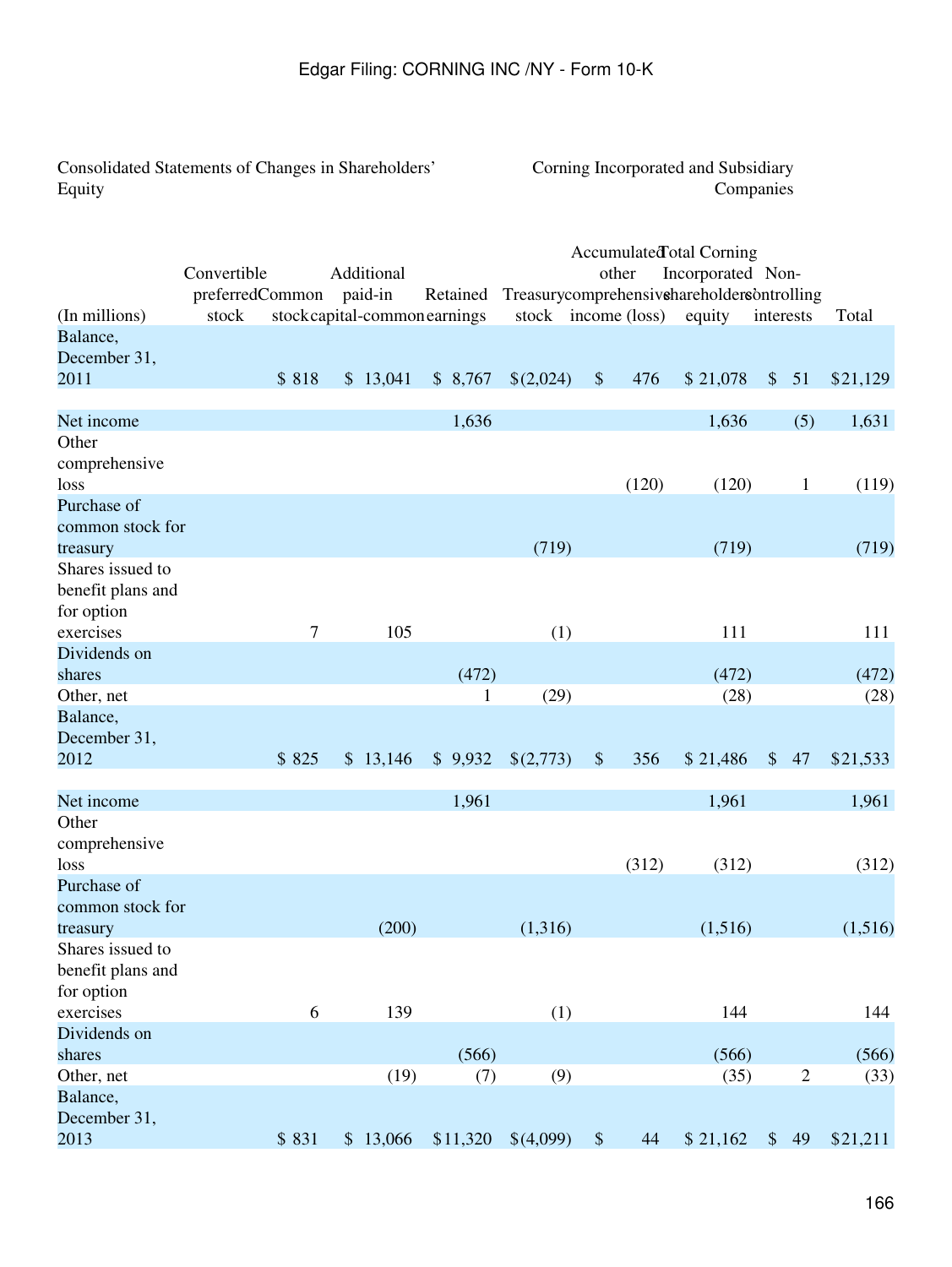| Edgar Filing: CORNING INC /NY - Form 10-K |  |  |  |  |
|-------------------------------------------|--|--|--|--|
|-------------------------------------------|--|--|--|--|

| Net income        |         |       |          | 2,472    |           |         | 2,472    |               | 3              | 2,475    |
|-------------------|---------|-------|----------|----------|-----------|---------|----------|---------------|----------------|----------|
| Other             |         |       |          |          |           |         |          |               |                |          |
| comprehensive     |         |       |          |          |           |         |          |               |                |          |
| loss              |         |       |          |          |           | (1,351) | (1,351)  |               | (1)            | (1,352)  |
| Shares issued for |         |       |          |          |           |         |          |               |                |          |
| acquisition of    |         |       |          |          |           |         |          |               |                |          |
| equity investment |         |       |          |          |           |         |          |               |                |          |
| company           | \$1,900 |       |          |          |           |         | 1,900    |               | 15             | 1,915    |
| Shares issued for |         |       |          |          |           |         |          |               |                |          |
| cash              | 400     |       |          |          |           |         | 400      |               |                | 400      |
| Purchase of       |         |       |          |          |           |         |          |               |                |          |
| common stock for  |         |       |          |          |           |         |          |               |                |          |
| treasury          |         |       | 129      |          | (2,612)   |         | (2,483)  |               |                | (2,483)  |
| Shares issued to  |         |       |          |          |           |         |          |               |                |          |
| benefit plans and |         |       |          |          |           |         |          |               |                |          |
| for option        |         |       |          |          |           |         |          |               |                |          |
| exercises         |         | 5     | 261      |          | (2)       |         | 264      |               |                | 264      |
| Dividends on      |         |       |          |          |           |         |          |               |                |          |
| shares            |         |       |          | (771)    |           |         | (771)    |               |                | (771)    |
| Other, net        |         |       |          |          | (14)      |         | (14)     |               | $\overline{7}$ | (7)      |
| Balance,          |         |       |          |          |           |         |          |               |                |          |
| December 31,      |         |       |          |          |           |         |          |               |                |          |
| 2014              | \$2,300 | \$836 | \$13,456 | \$13,021 | \$(6,727) | (1,307) | \$21,579 | $\mathcal{S}$ | 73             | \$21,652 |

The accompanying notes are an integral part of these consolidated financial statements.

<u>[Index](#page-155-0)</u>

-89-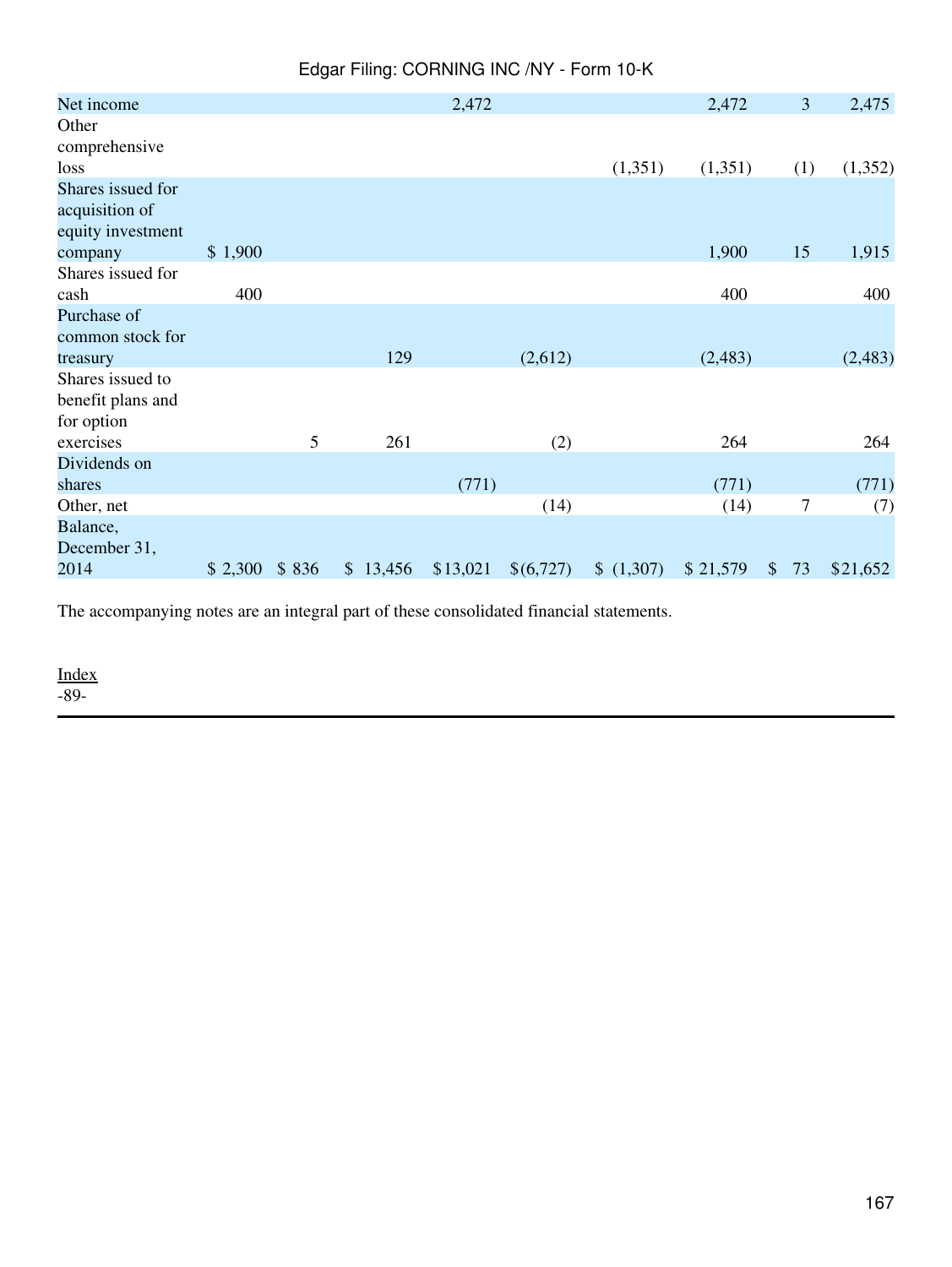<span id="page-167-0"></span>Notes to Consolidated Financial Statements Corning Incorporated and Subsidiary

Companies

#### <span id="page-167-1"></span>1. Summary of Significant Accounting Policies

Organization

Corning Incorporated is a provider of high-performance glass for notebook computers, flat panel desktop monitors, LCD televisions, and other information display applications; carrier network and enterprise network products for the telecommunications industry; ceramic substrates for gasoline and diesel engines in automotive and heavy duty vehicle markets; laboratory products for the scientific community and specialized polymer products for biotechnology applications; advanced optical materials for the semiconductor industry and the scientific community; and other technologies. In these notes, the terms "Corning," "Company," "we," "us," or "our" mean Corning Incorporated and subsidiar companies.

Basis of Presentation and Principles of Consolidation

Our consolidated financial statements were prepared in conformity with generally accepted accounting principles in the U.S. and include the assets, liabilities, revenues and expenses of all majority-owned subsidiaries over which Corning exercises control.

The equity method of accounting is used for investments in affiliated companies that are not controlled by Corning and in which our interest is generally between 20% and 50% and we have significant influence over the entity. Our share of earnings or losses of affiliated companies, in which at least 20% of the voting securities is owned and we have significant influence but not control over the entity, is included in consolidated operating results. In the fourth quarter of 2013, Corning acquired the minority interests of three shareholders in one of our affiliated companies, Samsung Corning Precision Materials, which increased Corning's ownership percentage from 50% to 57.5%. Because this transaction did not result in a change in control based on the governing articles of this entity, Corning did not consolidate this entity as of December 31, 2013. Corning acquired the remaining ownership interests of Samsung Corning Precision Materials on January 15, 2014, which increased Corning's ownership to 100% and resulted in consolidation of the entity beginning in the first quarter of 2014.

We use the cost method to account for our investments in companies that we do not control and for which we do not have the ability to exercise significant influence over operating and financial policies. In accordance with the cost method, these investments are recorded at cost or fair value, as appropriate.

All material intercompany accounts, transactions and profits are eliminated in consolidation.

Certain prior year amounts have been reclassified to conform to the current-year presentation. These reclassifications had no impact on our results of operations, financial position, or changes in shareholders' equity.

Samsung Corning Precision Materials Co., Ltd. ("Samsung Corning Precision Materials")

As further discussed in Note 8 (Acquisition), on January 15, 2014, Corning completed a series of strategic and financial agreements to acquire the common shares of Samsung Corning Precision Materials previously held by Samsung Display Co., Ltd. ("Samsung Display"). As a result of these transactions, Corning is now the owner of 100% of the common shares of Samsung Corning Precision Materials, which we have consolidated into our results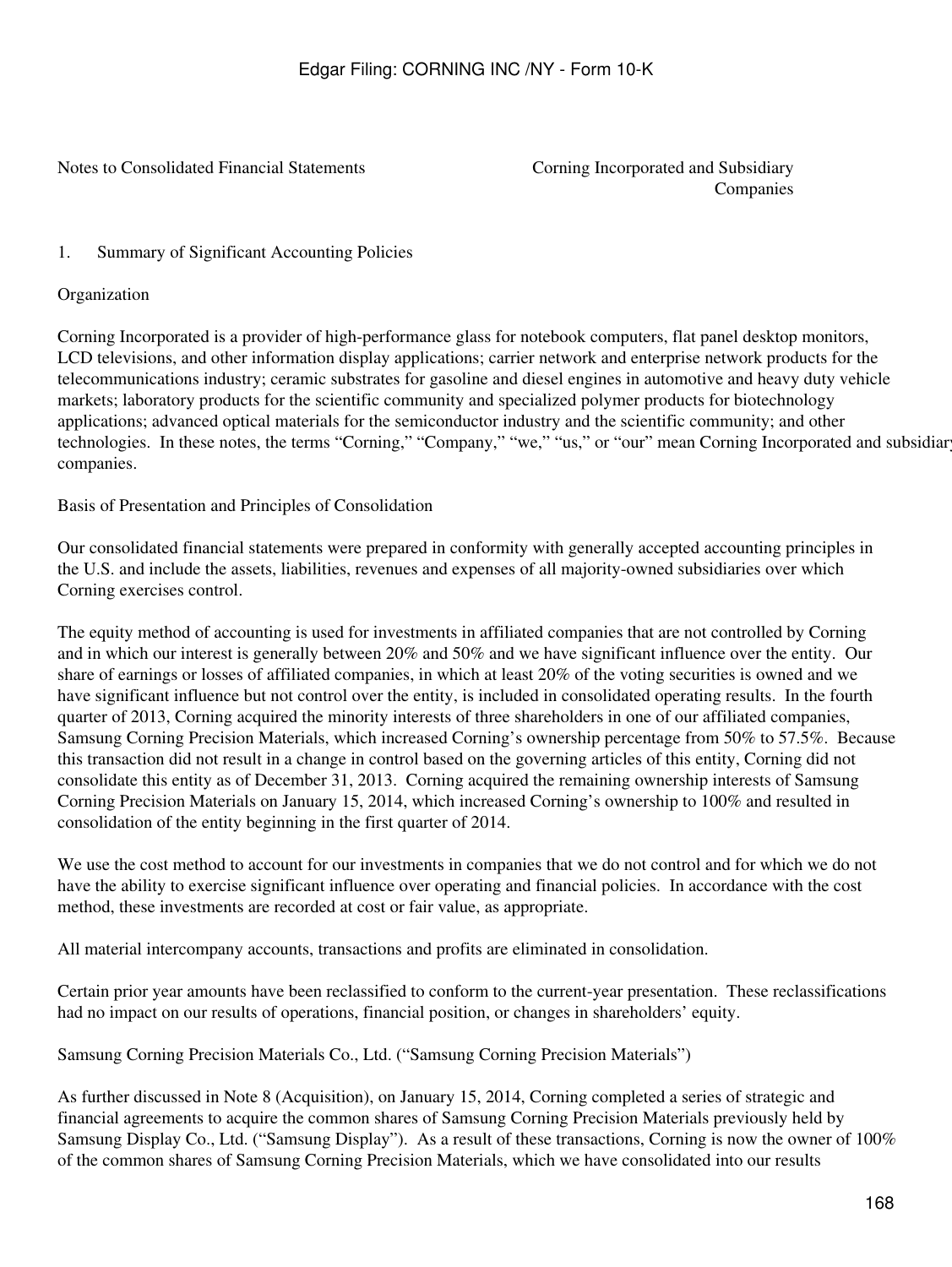beginning in the first quarter of 2014. Operating under the name of Corning Precision Materials Co., Ltd. ("Corning Precision Materials"), the former Samsung Corning Precision Materials organization and operations were integrated into the Display Technologies segment in the first quarter of 2014.

Use of Estimates

The preparation of financial statements requires management to make estimates and assumptions that affect amounts reported in the consolidated financial statements and related notes. Significant estimates and assumptions in these consolidated financial statements include estimates of fair value associated with revenue recognition, restructuring charges, goodwill and long-lived asset impairment tests, estimates of acquired assets and liabilities, estimates of fair value of investments, equity interests, environmental and legal liabilities, income taxes and deferred tax valuation allowances, assumptions used in calculating pension and other postretirement employee benefit expenses and the fair value of stock based compensation. Due to the inherent uncertainty involved in making estimates, actual results reported in future periods may be different from these estimates.

[Index](#page-155-0) -90-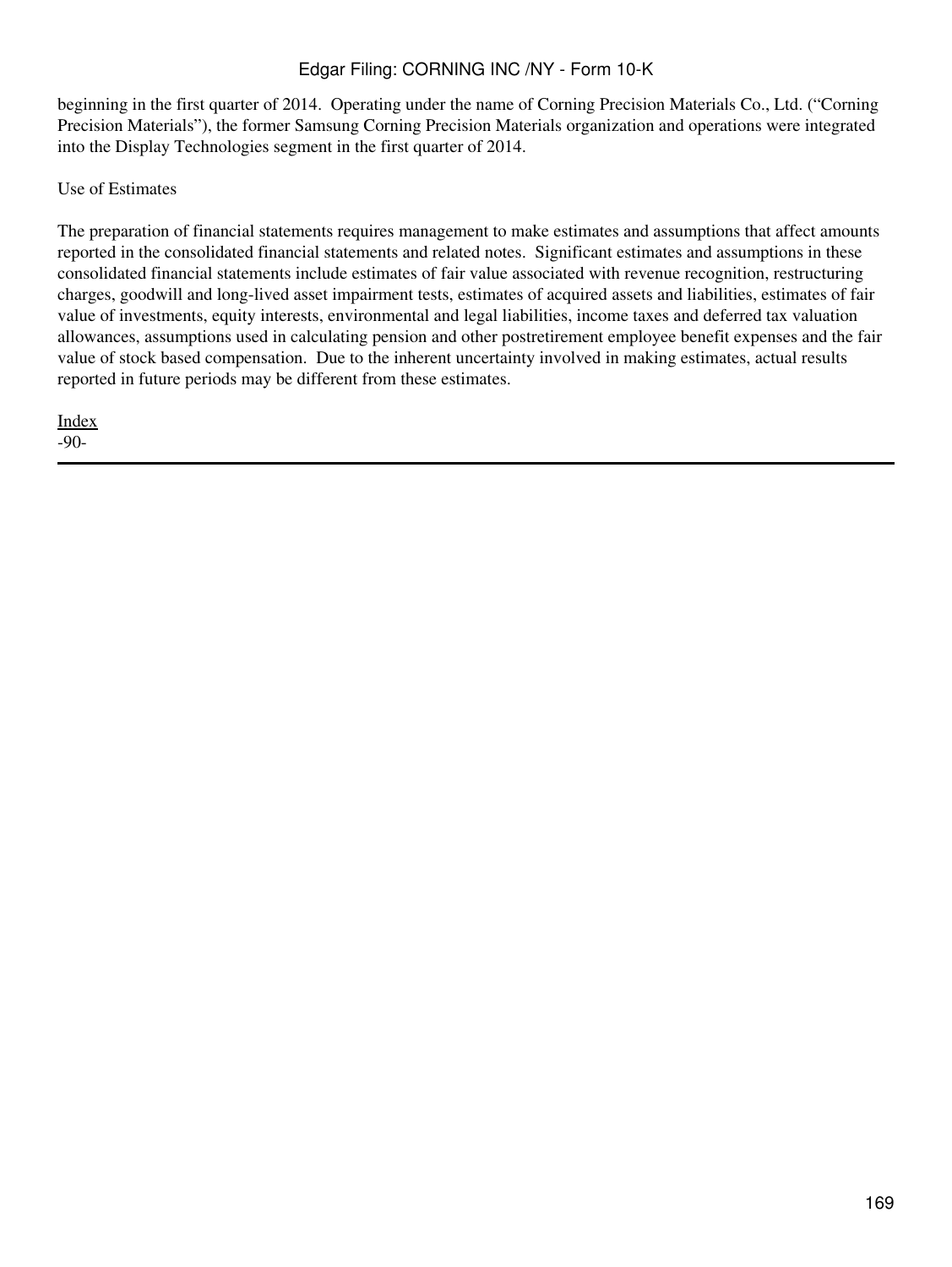#### 1. Summary of Significant Accounting Policies (continued)

#### Revenue Recognition

Revenue for sales of goods is recognized when a firm sales agreement is in place, delivery has occurred and sales price is fixed or determinable and collection is reasonably assured. If customer acceptance of products is not reasonably assured, sales are recorded only upon formal customer acceptance. Sales of goods typically do not include multiple product and/or service elements.

At the time revenue is recognized, allowances are recorded, with the related reduction to revenue, for estimated product returns, allowances and price discounts based upon historical experience and related terms of customer arrangements. Where we have offered product warranties, we also establish liabilities for estimated warranty costs based upon historical experience and specific warranty provisions. Warranty liabilities are adjusted when experience indicates the expected outcome will differ from initial estimates of the liability.

In addition, Corning also has contractual arrangements with certain customers in which we recognize revenue on a completed contract basis. Revenues under the completed-contract method are recognized upon substantial completion, defined as acceptance by the customer and compliance with performance specifications as agreed upon in the contract. The Company acts as a principal under the contracts, and recognizes revenues with corresponding cost of revenues on a gross basis for the full amount of the contract.

#### Other Income, Net

"Other income, net" in Corning's consolidated statements of income includes the following (in millions):

|                                                         | Years ended December 31, |       |      |     |      |      |
|---------------------------------------------------------|--------------------------|-------|------|-----|------|------|
|                                                         | 2014                     |       | 2013 |     | 2012 |      |
| Royalty income from Samsung Corning Precision Materials |                          |       |      | 56  |      | 83   |
| Foreign currency transaction and hedge gains, net       |                          | 1,352 |      | 500 |      | 8    |
| Loss on retirement of debt                              |                          |       |      |     |      | (26) |
| Foreign government subsidy                              |                          |       |      | 55  |      |      |
| Other, net                                              |                          | 39    |      | 56  |      | 18   |
| Total                                                   |                          | 394   |      | 667 |      | 83   |

Beginning in the first quarter of 2014, due to the Acquisition and consolidation of Samsung Corning Precision Materials (now Corning Precision Materials), royalty income from Corning Precision Materials is no longer recognized in Corning's consolidated statements of income.

Included in the line item Foreign currency transaction and hedge gains, net, for the years ended December 31, 2014 and 2013 is the impact of purchased collars and average forward contracts which hedge our translation exposure resulting from movements in the Japanese yen and its impact on our net earnings. In the years ended December 31, 2014 and 2013, we recorded net pre-tax gains on our yen-denominated hedging programs in the amount of \$1,406 million and \$435 million, respectively, which included \$344 million and \$110 million of realized gains, respectively. These gains were driven by the mark-to-market of the purchased collars and average forward contracts, and occurred due to the depreciation in the 2014 and 2013 exchange rates for the Japanese yen versus the U.S. dollar of 14% and 22%, respectively. The gross notional value outstanding for purchased collars and average rate forward contracts was \$9.8 billion at December 31, 2014 and \$6.8 billion at December 31, 2013.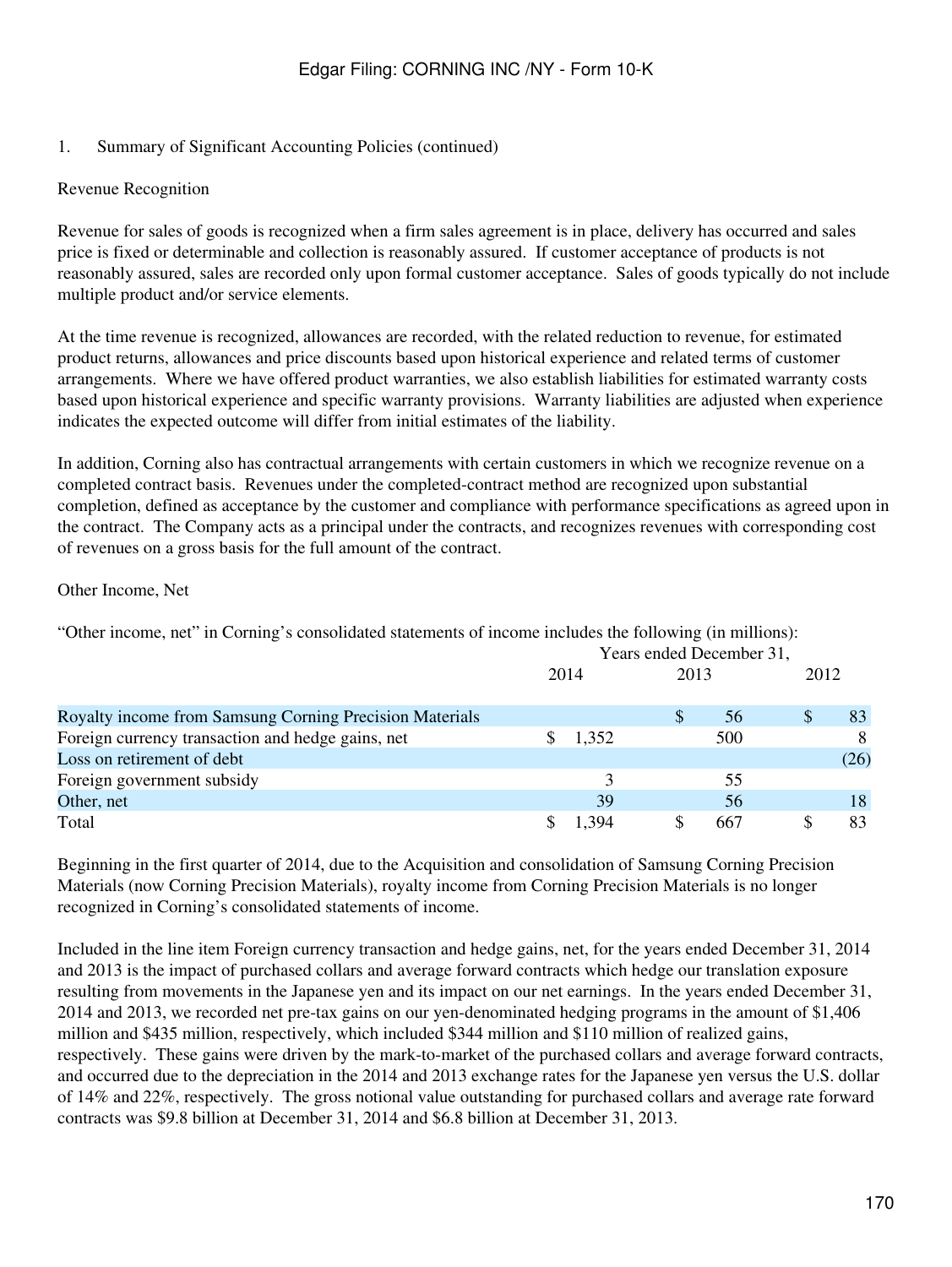In the second quarter of 2014, following the Acquisition, we entered into a portfolio of zero cost collars to hedge our exposure to movements in the Korean won and its impact on our net earnings. These zero cost collars have a gross notional value outstanding at December 31, 2014 of \$2.3 billion, and began settling quarterly in the third quarter of 2014 and will conclude at the end of 2015. The net pre-tax loss on these zero cost collars, which is also included in the line item Foreign currency transaction and hedge gains, net, was \$37 million for the twelve months ended December 31, 2014, and included \$6 million of realized losses.

Research and Development Costs

Research and development costs are charged to expense as incurred. Research and development costs totaled \$701 million in 2014, \$613 million in 2013 and \$651 million in 2012.

[Index](#page-155-0) -91-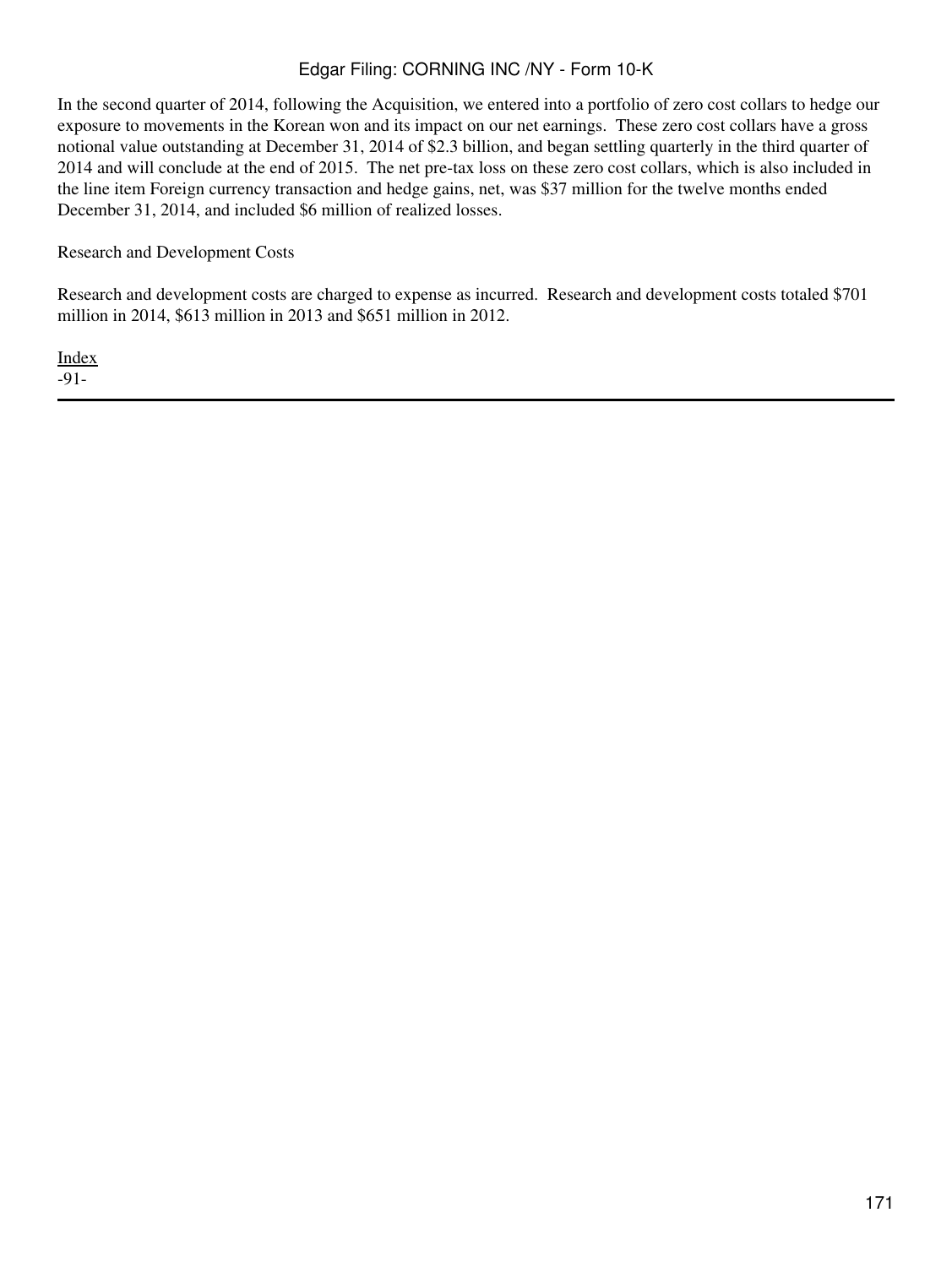#### 1. Summary of Significant Accounting Policies (continued)

#### Foreign Currency Translation and Transactions

The determination of the functional currency for Corning's foreign subsidiaries is made based on the appropriate economic factors. For most foreign operations, the local currencies are generally considered to be the functional currencies. Corning's most significant exception is our Taiwanese subsidiary, which uses the Japanese yen as its functional currency. For all transactions denominated in a currency other than a subsidiary's functional currency, exchange rate gains and losses are included in income for the period in which the exchange rates changed.

Foreign subsidiary functional currency balance sheet accounts are translated at current exchange rates, and statement of operations accounts are translated at average exchange rates for the year. Translation gains and losses are recorded as a separate component of accumulated other comprehensive income in shareholders' equity. The effects of remeasuring non-functional currency assets and liabilities into the functional currency are included in current earnings, except for those related to intra-entity foreign currency transactions of a long-term investment nature, which are recorded together with translation gains and losses in other comprehensive income in shareholders' equity. Upon sale or substantially complete liquidation of an investment in a foreign entity, the amount of net translation gains or losses that have been accumulated in other comprehensive income attributable to that investment are reported as a gain or loss for the period in which the sale or liquidation occurs.

#### Stock-Based Compensation

Corning's stock-based compensation programs include employee stock option grants, time-based restricted stock awards, time-based restricted stock units, performance based restricted stock awards and performance-based restricted stock units, as more fully described in Note 19 (Share-based Compensation) to the Consolidated Financial Statements.

The cost of stock-based compensation awards is equal to the fair value of the award at the date of grant and compensation expense is recognized for those awards earned over the vesting period. Corning estimates the fair value of stock based awards using a multiple-point Black-Scholes option valuation model, which incorporates assumptions including expected volatility, dividend yield, risk-free rate, expected term and departure rates.

#### Cash and Cash Equivalents

Cash equivalents consist of highly liquid investments that are readily convertible into cash. We consider securities with contractual maturities of three months or less, when purchased, to be cash equivalents. The carrying amount of these securities approximates fair value because of the short-term maturity of these instruments.

Supplemental disclosure of cash flow information follows (in millions):

|                                          |     | Years ended December 31, |  |                  |      |     |  |  |
|------------------------------------------|-----|--------------------------|--|------------------|------|-----|--|--|
|                                          |     | 2014                     |  |                  | 2012 |     |  |  |
| Non-cash transactions:                   |     |                          |  |                  |      |     |  |  |
| Accruals for capital expenditures        |     | -358                     |  | $\frac{\$}{185}$ |      | 240 |  |  |
| Cash paid for interest and income taxes: |     |                          |  |                  |      |     |  |  |
| Interest $(1)$                           | SS. | 171                      |  | -182             |      | 178 |  |  |
| Income taxes, net of refunds received    | S.  | -577                     |  | 469              |      | 355 |  |  |

(1)Included in this amount are approximately \$40 million, \$35 million and \$74 million of interest costs that were capitalized as part of property, plant and equipment, net in 2014, 2013 and 2012, respectively.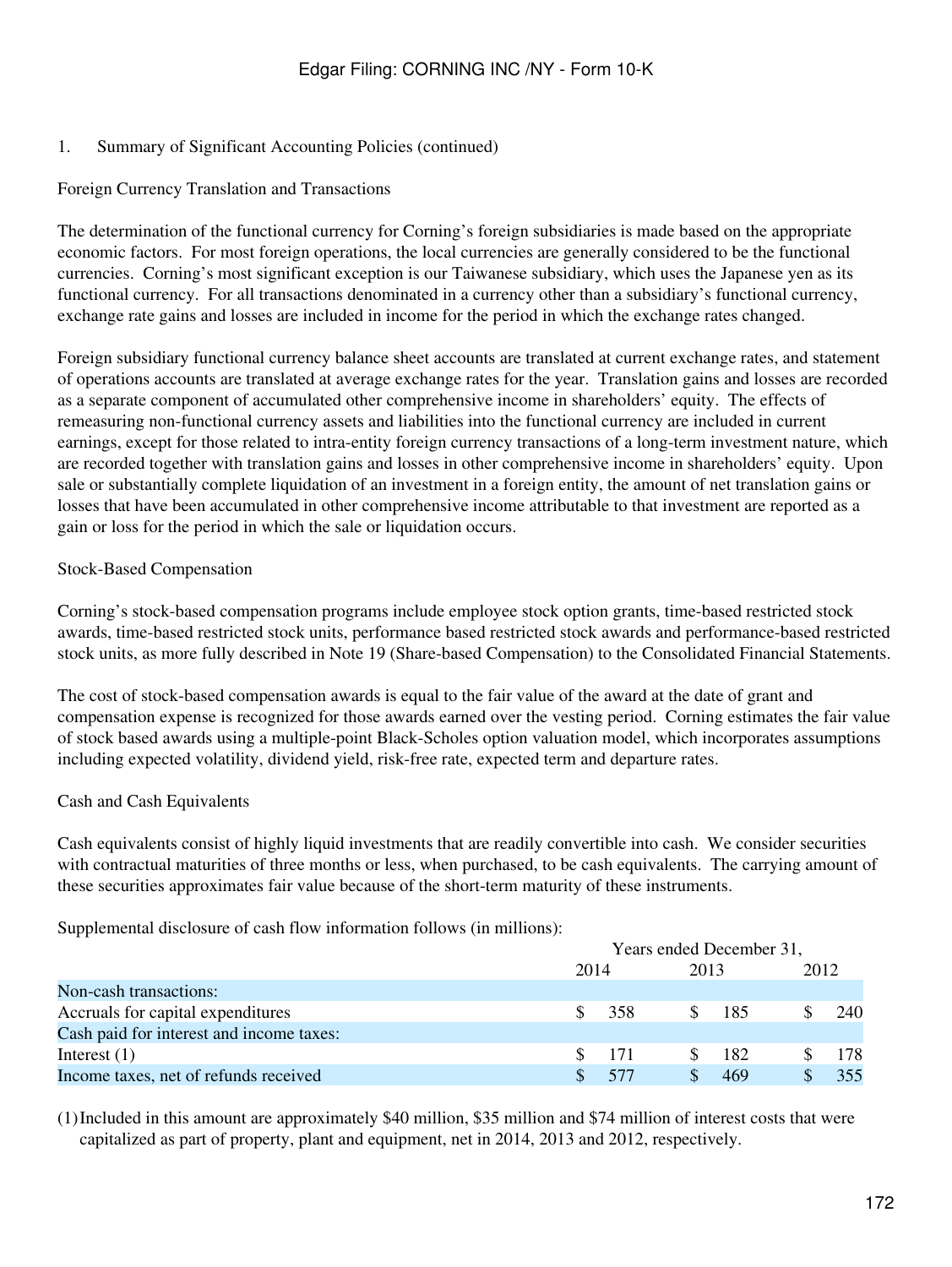#### Short-Term Investments

Our short-term investments consist of available-for-sale securities that are stated at fair value. Consistent with Corning's cash investment policy, our short-term investments consist primarily of fixed-income securities. Preservation of principal is the primary principle of our cash investment policy that is carried out by limiting interest rate, reinvestment, security, quality and event risk. Our investments are generally liquid and all are investment grade quality. The portfolio is invested predominantly in U.S. Treasury securities and quality money market funds. Unrealized gains and losses, net of tax, are computed on a specific identification basis and are reported as a separate component of accumulated other comprehensive loss in shareholders' equity until realized. Realized gains and losses are recorded in other income (expense), net.

[Index](#page-155-0) -92-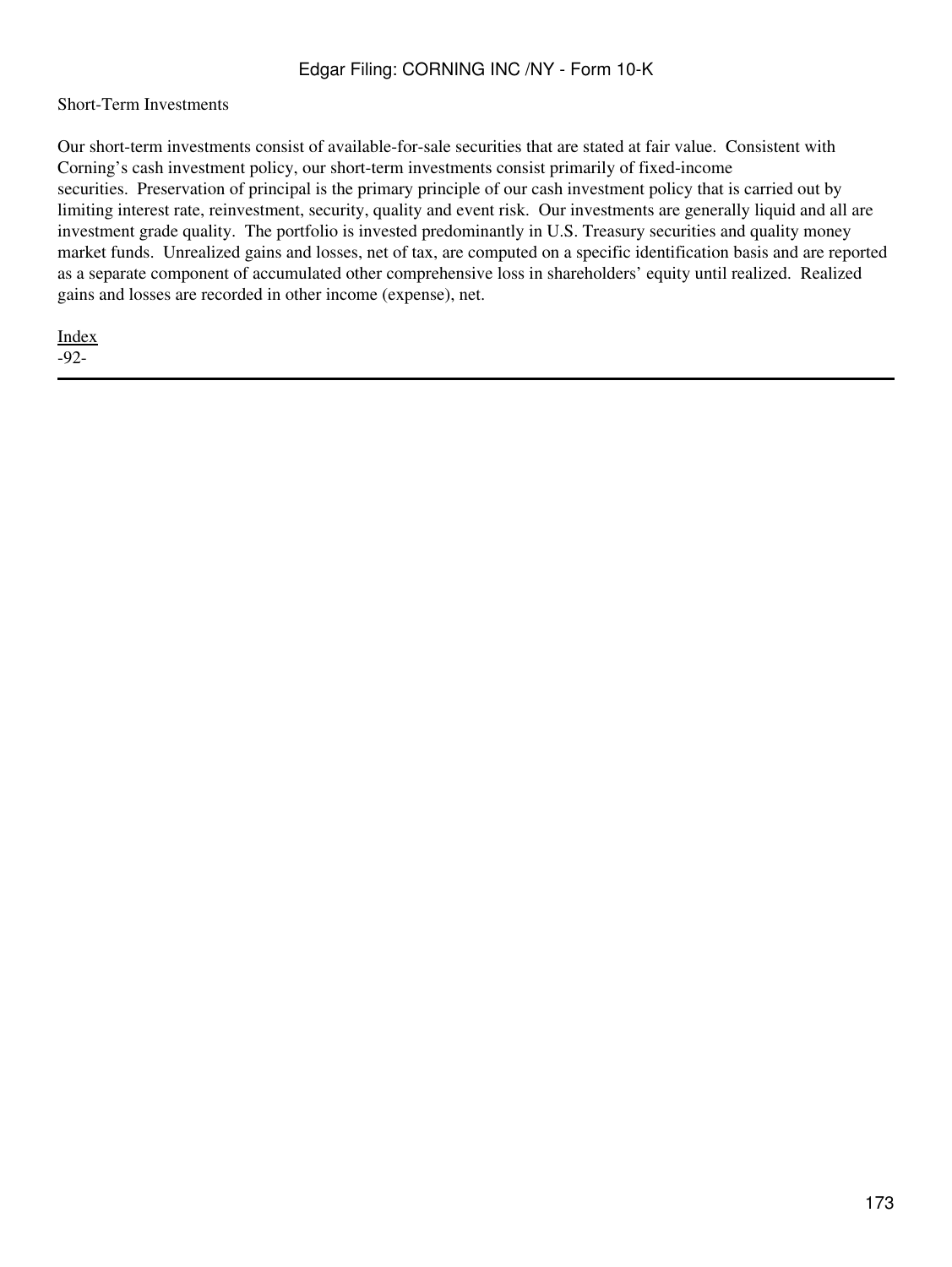#### 1. Summary of Significant Accounting Policies (continued)

#### Allowance for Doubtful Accounts

The Company's allowance for doubtful accounts is determined based on a variety of factors that affect the potential collectability of the related receivables, including length of time receivables are past due, customer credit ratings, financial stability of customers, specific one-time events and past customer history. In addition, in circumstances where the Company is made aware of a specific customer's inability to meet its financial obligations, a specific allowance is established. The majority of accounts are individually evaluated on a regular basis and appropriate reserves are established as deemed appropriate based on the above criteria.

#### Environmental Liabilities

The Company accrues for its environmental investigation, remediation, operating, and maintenance costs when it is probable that a liability has been incurred and the amount can be reasonably estimated. For environmental matters, the most likely cost to be incurred is accrued based on an evaluation of currently available facts with respect to each individual site, current laws and regulations and prior remediation experience. For sites with multiple potential responsible parties, the Company considers its likely proportionate share of the anticipated remediation costs and the ability of the other parties to fulfill their obligations in establishing a provision for those costs. Where no amount within a range of estimates is more likely to occur than another, the minimum amount is accrued. When future liabilities are determined to be reimbursable by insurance coverage, an accrual is recorded for the potential liability and a receivable is recorded related to the insurance reimbursement when reimbursement is virtually certain.

The uncertain nature inherent in such remediation and the possibility that initial estimates may not reflect the final outcome could result in additional costs being recognized by the Company in future periods.

#### Inventories

Inventories are stated at the lower of cost (first-in, first-out basis) or market.

#### Property, Plant and Equipment, Net of Accumulated Depreciation

Land, buildings, and equipment, including precious metals, are recorded at cost. Depreciation is based on estimated useful lives of properties using the straight-line method. Except as described in Note 2 (Restructuring, Impairment and Other Charges) to the Consolidated Financial Statements related to accelerated depreciation arising from restructuring programs and Note 9 (Property, Plant and Equipment, Net of Accumulated Depreciation) of the Consolidated Financial Statements related to the depletion of precious metals, the estimated useful lives range from 10 to 40 years for buildings and 2 to 20 years for equipment.

Included in the subcategory of equipment are the following types of assets (excluding precious metals): Asset type Range of useful life

| Computer hardware and software |  | 3 to 7 years      |
|--------------------------------|--|-------------------|
| Manufacturing equipment        |  | 2 to 15 years     |
| Furniture and fixtures         |  | $5$ to 10 years   |
| Transportation equipment       |  | $3$ to $20$ years |

Manufacturing equipment includes certain components of production equipment that are constructed of precious metals. These assets are not depreciated because they have very low physical losses and are repeatedly reclaimed and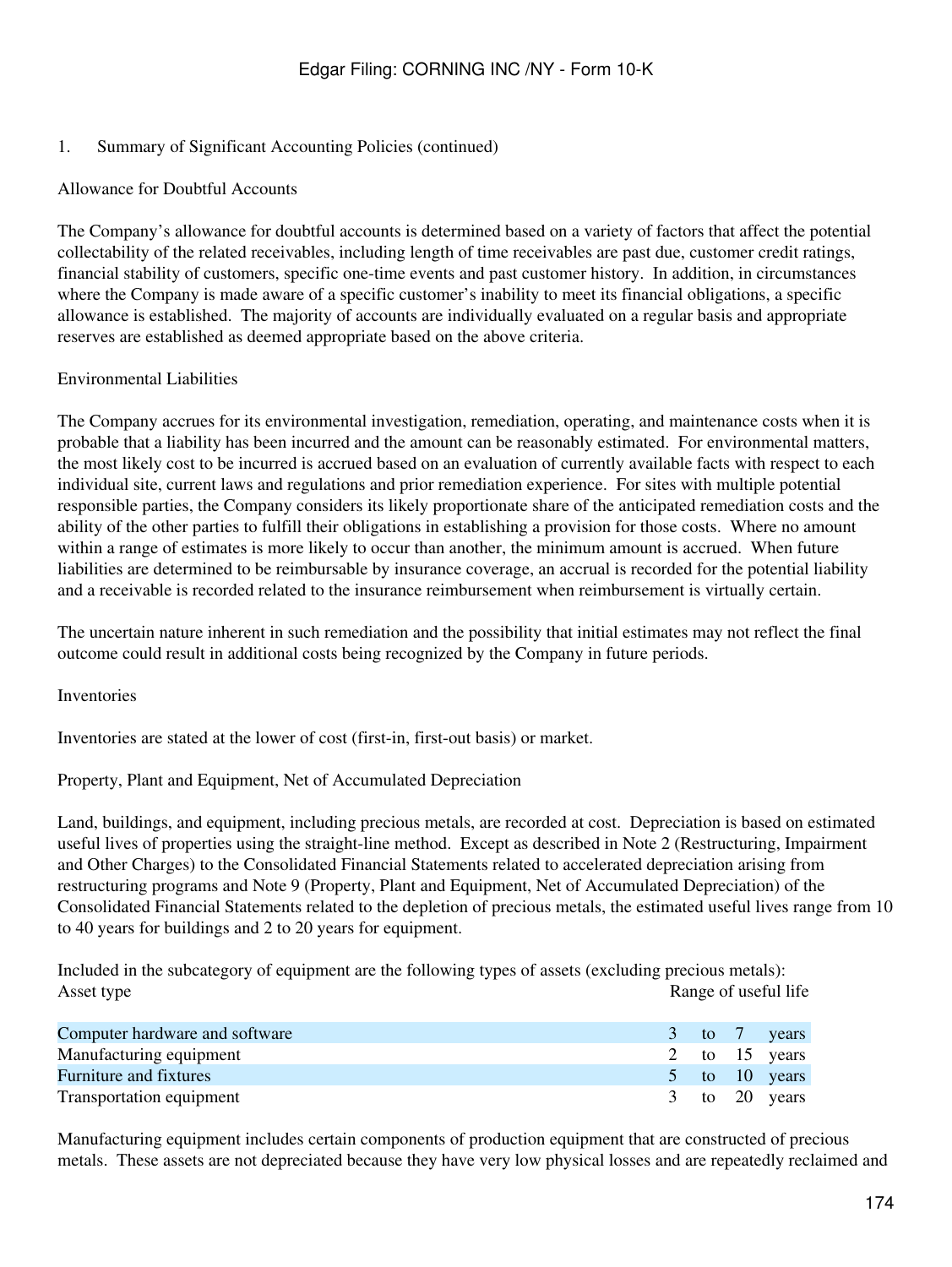reused in our manufacturing process over a very long useful life. We treat the physical loss of precious metals in the manufacturing and reclamation process as depletion and account for these losses as a period expense based on actual units lost. Precious metals are integral to many of our glass production processes. They are only acquired to support our operations and are not held for trading or other purposes.

[Index](#page-155-0) -93-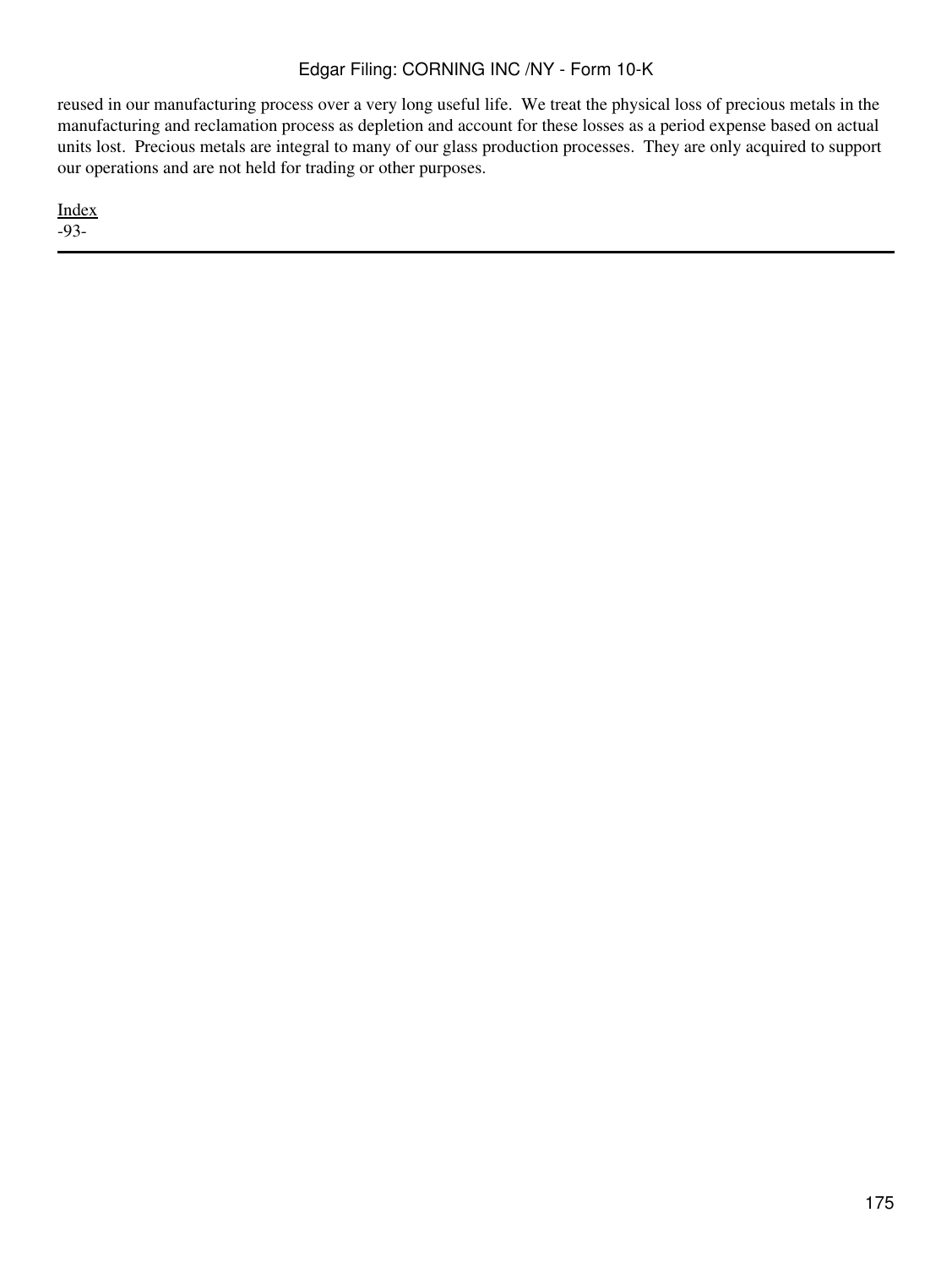#### 1. Summary of Significant Accounting Policies (continued)

#### Goodwill and Other Intangible Assets

Goodwill is the excess of cost of an acquired entity over the amounts assigned to assets acquired and liabilities assumed in a business combination. Goodwill relates to and is assigned directly to a specific reporting unit. Reporting units are either operating segments or one level below the operating segment. Impairment testing for goodwill is done at a reporting unit level. Goodwill is reviewed for indicators of impairment quarterly or if an event occurs or circumstances change that indicate the carrying amount may be impaired. Corning also performs a detailed, two-step process every three years if no indicators suggest a test should be performed in the interim. We use this calculation as quantitative validation of the step-zero qualitative process; this process does not represent an election to perform the two-step process in place of the step-zero review.

The qualitative process includes an extensive review of expectations for the long-term growth of our businesses and forecasting future cash flows. If we are required to perform the two-step impairment analysis, our valuation method is an "income approach" using a discounted cash flow model in which cash flows anticipated over several periods, plus a terminal value at the end of that time horizon, are discounted to their present value using an appropriate rate of return. Our estimates are based upon our historical experience, our current knowledge from our commercial relationships, and available external information about future trends. If the fair value is less than the carrying value, a loss is recorded to reflect the difference between the fair value and carrying value.

Other intangible assets include patents, trademarks, and other intangible assets acquired from an independent party. Such intangible assets have a definite life and are amortized on a straight-line basis over estimated useful lives ranging from 4 to 50 years.

#### Impairment of Long-Lived Assets

We review the recoverability of our long-lived assets, such as plant and equipment and intangible assets, when events or changes in circumstances occur that indicate the carrying value of the asset or asset group may not be recoverable. When impairment indicators are present, we compare estimated undiscounted future cash flows, including the eventual disposition of the asset group at market value, to the assets' carrying value to determine if the asset group is recoverable. For an asset group that fails the test of recoverability, the estimated fair value of long-lived assets is determined using an "income approach" that starts with the forecast of all the expected future net cash flows including the eventual disposition at market value of long-lived assets, and also considers the fair market value of all precious metals. We assess the recoverability of the carrying value of long-lived assets at the lowest level for which identifiable cash flows are largely independent of the cash flows of other assets and liabilities. If there is an impairment, a loss is recorded to reflect the difference between the assets' fair value and carrying value. Refer to Note 2 (Restructuring, Impairment and Other Charges) to the Consolidated Financial Statements for more detail.

### Employee Retirement Plans

Corning offers employee retirement plans consisting of defined benefit pension plans covering certain domestic and international employees and postretirement plans that provide health care and life insurance benefits for eligible retirees and dependents. The costs and obligations related to these benefits reflect the Company's assumptions related to general economic conditions (particularly interest rates), expected return on plan assets, rate of compensation increase for employees and health care trend rates. The cost of providing plan benefits depends on demographic assumptions including retirements, mortality, turnover and plan participation.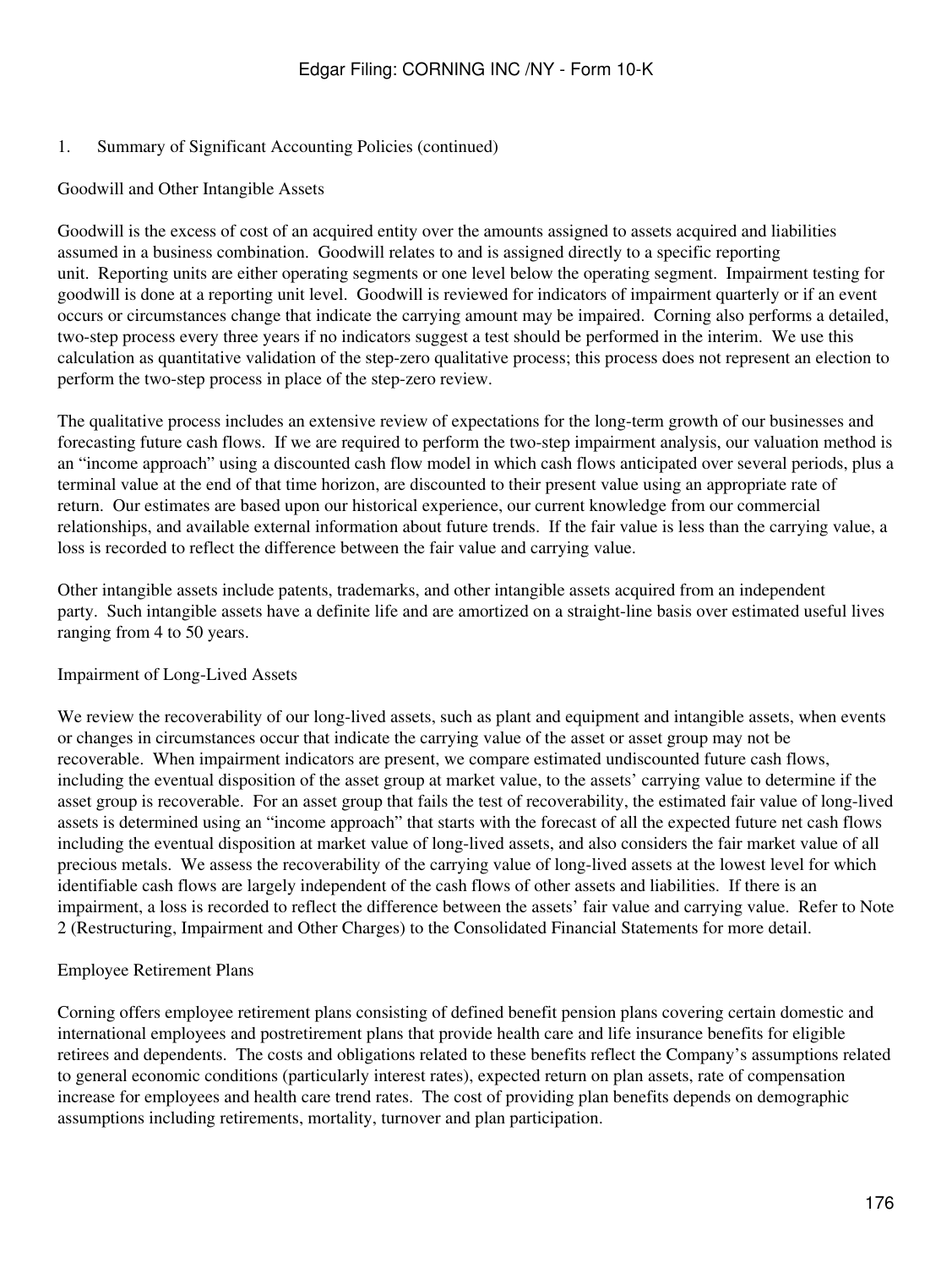Costs for our defined benefit pension plans consist of two elements: 1) on-going costs recognized quarterly, which are comprised of service and interest costs, expected return on plan assets and amortization of prior service costs; and 2) mark-to-market gains and losses outside of the corridor, where the corridor is equal to 10% of the greater of the benefit obligation or the market-related value of plan assets at the beginning of the year, which are recognized annually in the fourth quarter of each year. These gains and losses result from changes in actuarial assumptions for discount rates and the differences between actual and expected return on plan assets. Any interim remeasurements triggered by a curtailment, settlement or significant plan changes, as well as any true-up to the annual valuation, are recognized as a mark-to-market adjustment in the quarter in which such event occurs.

Costs for our postretirement benefit plans consist of on-going costs recognized quarterly, and are comprised of service and interest costs, amortization of prior service costs and amortization of actuarial gains and losses. We recognize the actuarial gains and losses resulting from changes in actuarial assumptions for discount rates as a component of Stockholders' Equity on our consolidated balance sheets on an annual basis and amortize them into our operating results over the average remaining service period of employees expected to receive benefits under the plans, to the extent such gains and losses are outside of the corridor.

[Index](#page-155-0) -94-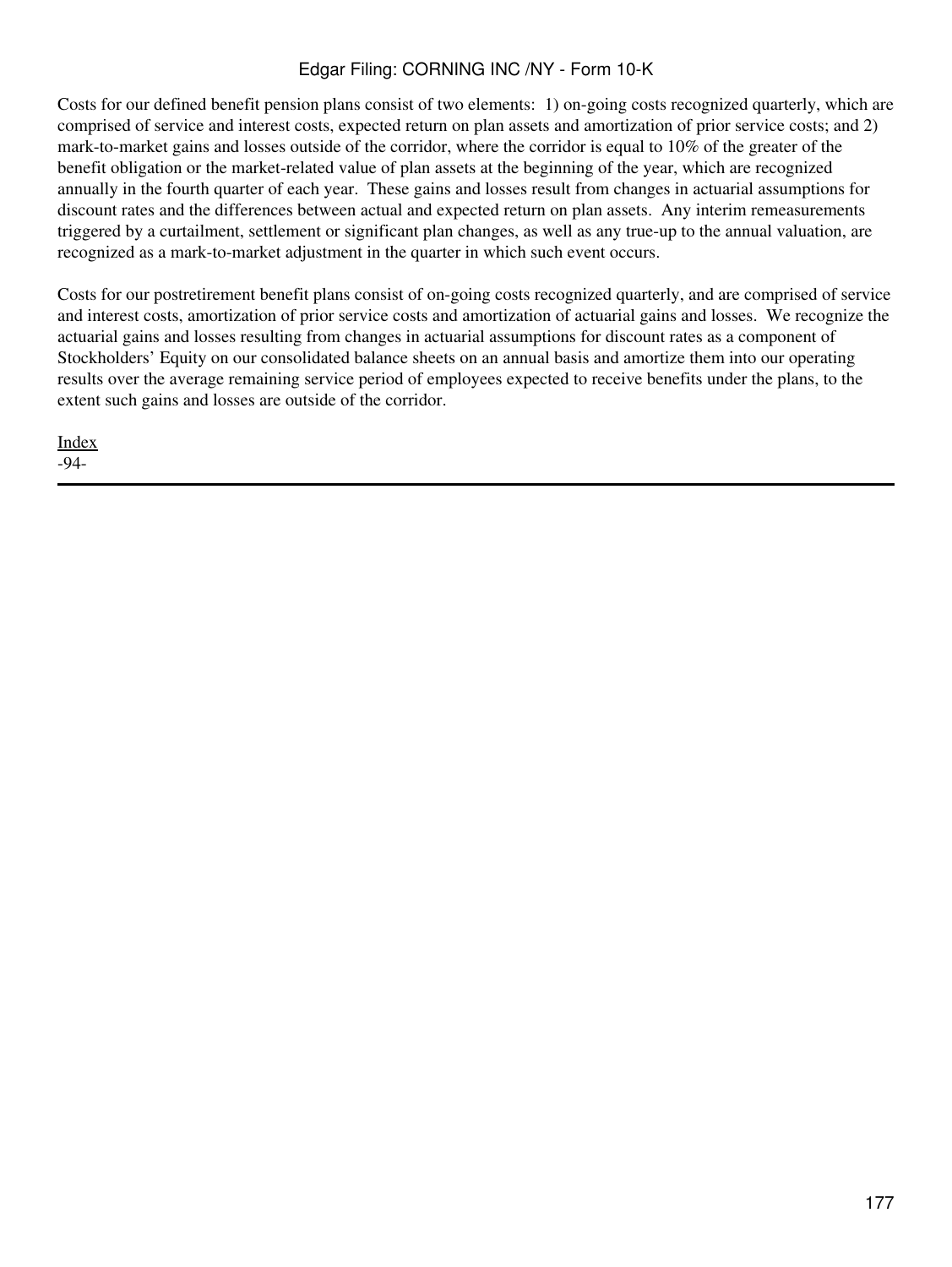#### 1. Summary of Significant Accounting Policies (continued)

Refer to Note 13 (Employee Retirement Plans) to the Consolidated Financial Statements for more detail.

#### Treasury Stock

Shares of common stock repurchased by us are recorded at cost as treasury stock and result in a reduction of shareholders' equity in the consolidated balance sheets. From time to time, treasury shares may be reissued as contributions to our employee benefit plans and for the retirement or conversion of certain debt instruments. When shares are reissued, we use an average cost method for determining cost. The difference between the cost of the shares and the reissuance price is added to or deducted from additional paid-in capital.

#### Income Taxes

The Company accounts for income taxes using the asset and liability method. Under this method, deferred tax assets and liabilities are recognized for the future tax consequences attributable to operating loss and tax credit carry forwards and for differences between the carrying amounts of existing assets and liabilities and their respective tax bases.

The effective income tax rate reflects our assessment of the ultimate outcome of tax audits. In evaluating the tax benefits associated with our various tax filing positions, we record a tax benefit for uncertain tax positions using the highest cumulative tax benefit that is more likely than not to be realized. Adjustments are made to our liability for unrecognized tax benefits in the period in which we determine the issue is effectively settled with the tax authorities, the statute of limitations expires for the return containing the tax position or when new information becomes available. Our liability for unrecognized tax benefits, including accrued penalties and interest, is included in other accrued liabilities and other long-term liabilities on our consolidated balance sheets and in income tax expense in our consolidated statements of earnings.

Discrete events such as audit settlements or changes in tax laws are recognized in the period in which they occur. Valuation allowances are established when management is unable to conclude that it is more likely than not that some portion, or all, of the deferred tax asset will ultimately be realized.

The Company is subject to income taxes in the United States and in numerous foreign jurisdictions. With minor exceptions, no provision is made for U.S. income taxes on the undistributed earnings of wholly-owned foreign subsidiaries because substantially all such earnings are indefinitely reinvested in those companies. Provision for the tax consequences of distributions, if any, from consolidated foreign subsidiaries is recorded in the year in which the earnings are no longer indefinitely reinvested in those subsidiaries.

### Equity Method Investments

Our equity method investments are reviewed for impairment on a periodic basis or if an event occurs or circumstances change that indicate the carrying amount may be impaired. This assessment is based on a review of the equity investments' performance and a review of indicators of impairment to determine if there is evidence of a loss in value of an equity investment. Factors we consider include:

- Absence of our ability to recover the carrying amount;
- Inability of the equity affiliate to sustain an earnings capacity which would justify the carrying amount of the investment; and
	- Significant litigation, bankruptcy or other events that could impact recoverability.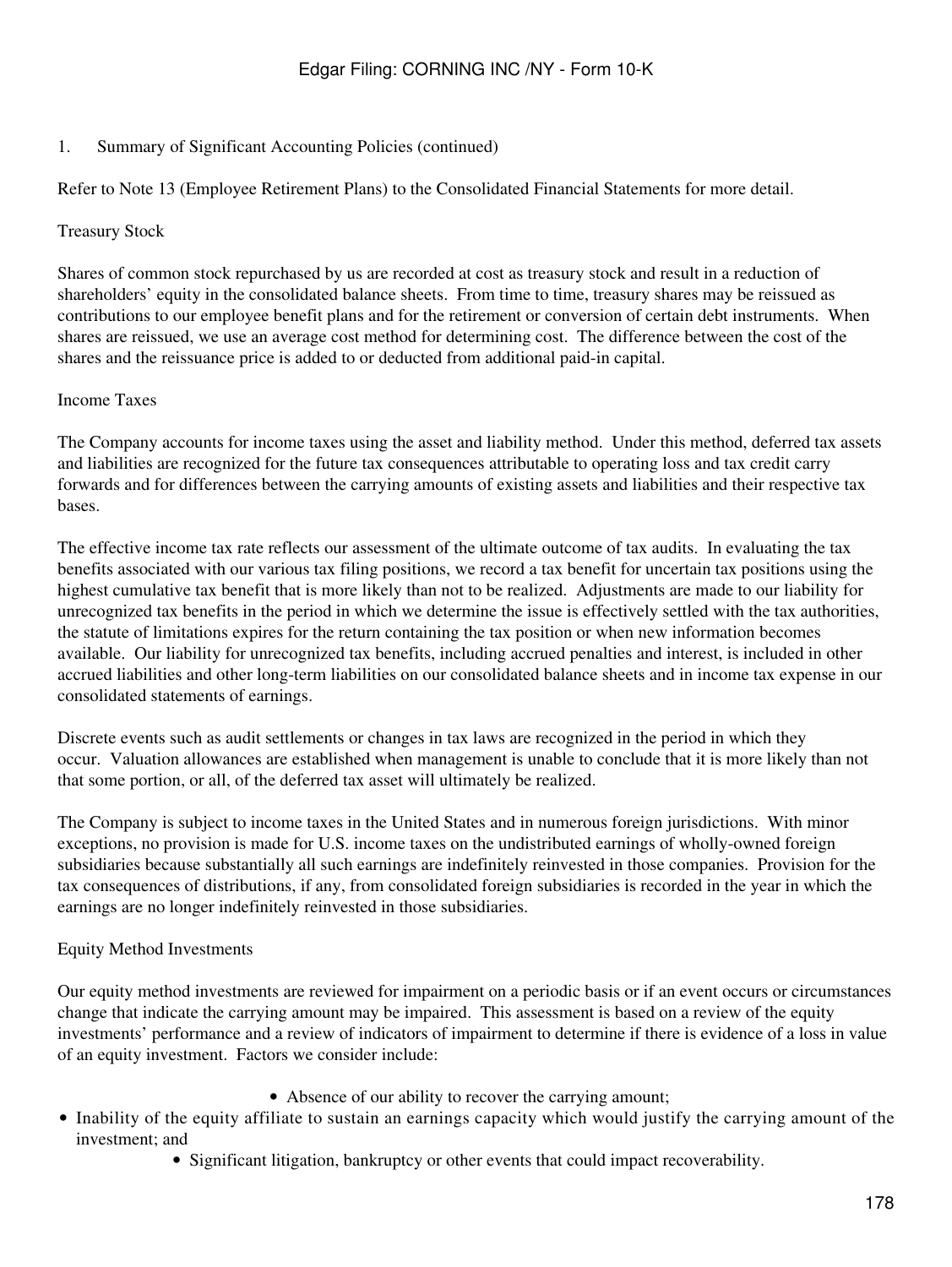For an equity investment with impairment indicators, we measure fair value on the basis of discounted cash flows or other appropriate valuation methods, depending on the nature of the company involved. If it is probable that we will not recover the carrying amount of our investment, the impairment is considered other-than-temporary and recorded in earnings, and the equity investment balance is reduced to its fair value accordingly. We require our material equity method affiliates to provide audited financial statements. Consequently, adjustments for asset recoverability are included in equity earnings. We also utilize these financial statements in our recoverability assessment.

Fair Value of Financial Instruments

Major categories of financial assets and liabilities, including short-term investments, other assets and derivatives are measured at fair value on a recurring basis. Certain assets and liabilities including long-lived assets, goodwill, asset retirement obligations, and cost and equity investments are measured at fair value on a nonrecurring basis.

[Index](#page-155-0) -95-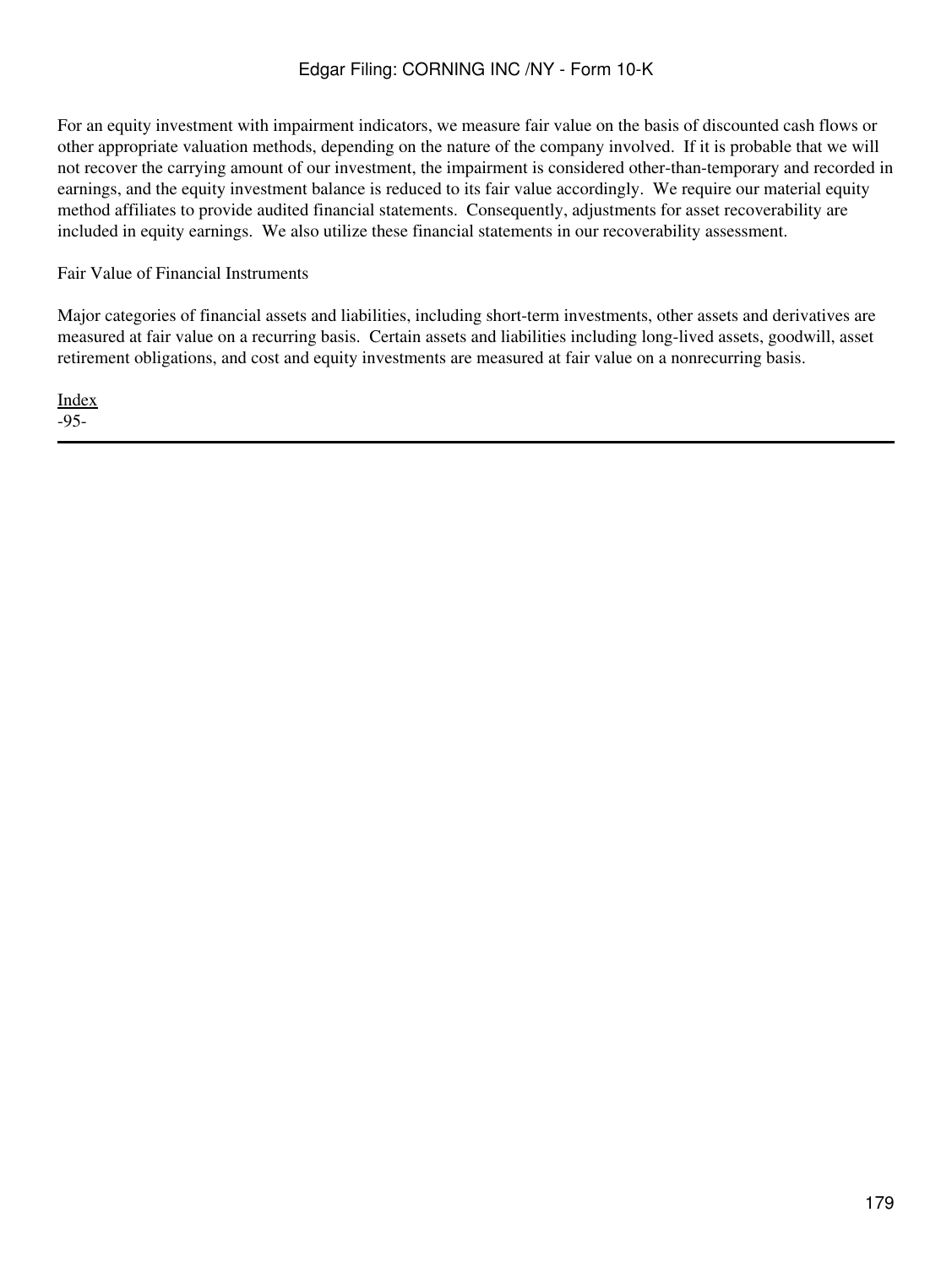#### 1. Summary of Significant Accounting Policies (continued)

Fair value is the price that would be received from selling an asset or paid to transfer a liability in an orderly transaction between market participants at the measurement date. When determining the fair value measurements for assets and liabilities required to be recorded at fair value, we consider the principal or most advantageous market in which we would transact and consider assumptions that market participants would use when pricing the asset or liability, such as inherent risk, transfer restrictions, and risk of nonperformance.

#### Derivative Instruments

We participate in a variety of foreign exchange forward contracts and foreign exchange option contracts entered into in connection with the management of our exposure to fluctuations in foreign exchange rates. We utilize interest rate swaps to reduce the risk of changes in a benchmark interest rate from the probable forecasted issuance of debt and to swap fixed rate interest payments into floating rate interest payments. These financial exposures are managed in accordance with corporate policies and procedures.

All derivatives are recorded at fair value on the balance sheet. Changes in the fair value of derivatives designated as cash flow hedges and hedges of net investments in foreign operations are not recognized in current operating results but are recorded in accumulated other comprehensive income. Amounts related to cash flow hedges are reclassified from accumulated other comprehensive income when the underlying hedged item impacts earnings. This reclassification is recorded in the same line item of the consolidated statement of operations as where the effects of the hedged item are recorded, typically sales, royalties, or cost of sales. Changes in the fair value of derivatives designated as fair value hedges are recorded currently in earnings offset, to the extent the derivative was effective, by the change in the fair value of the hedged item. Changes in the fair value of derivatives not designated as hedging instruments are recorded currently in earnings in the other income, net line of the consolidated statement of operations.

#### New Accounting Standards

In May 2014, the Financial Accounting Standards Board (FASB) issued Accounting Standards Update No. (ASU) 2014-09, Revenue from Contracts with Customers, as a new Topic, Accounting Standards Codification (ASC) Topic 606. The new revenue recognition standard provides a five-step analysis of transactions to determine when and how revenue is recognized. The core principle is that a company should recognize revenue to depict the transfer of promised goods or services to customers in an amount that reflects the consideration to which the entity expects to be entitled in exchange for those goods or services. This ASU is effective for annual periods beginning after December 15, 2016, including interim periods within that reporting period, and shall be applied retrospectively to each period presented or as a cumulative-effect adjustment as of the date of adoption. Early adoption is not permitted. We are currently assessing the potential impact of adopting this ASU on our financial statements and related disclosures.

#### <span id="page-179-0"></span>2. Restructuring, Impairment and Other Charges

#### 2014 Activity

For the year ended December 31, 2014, we recorded charges of \$71 million for workforce reductions, asset disposals and write-offs, and exit costs for restructuring activities with total cash expenditures estimated to be \$51 million.

The following table summarizes the restructuring, impairment and other charges as of and for the year ended December 31, 2014 (in millions):

| Reserve at | Net | Non cash | Cash | Reserve at |
|------------|-----|----------|------|------------|
|------------|-----|----------|------|------------|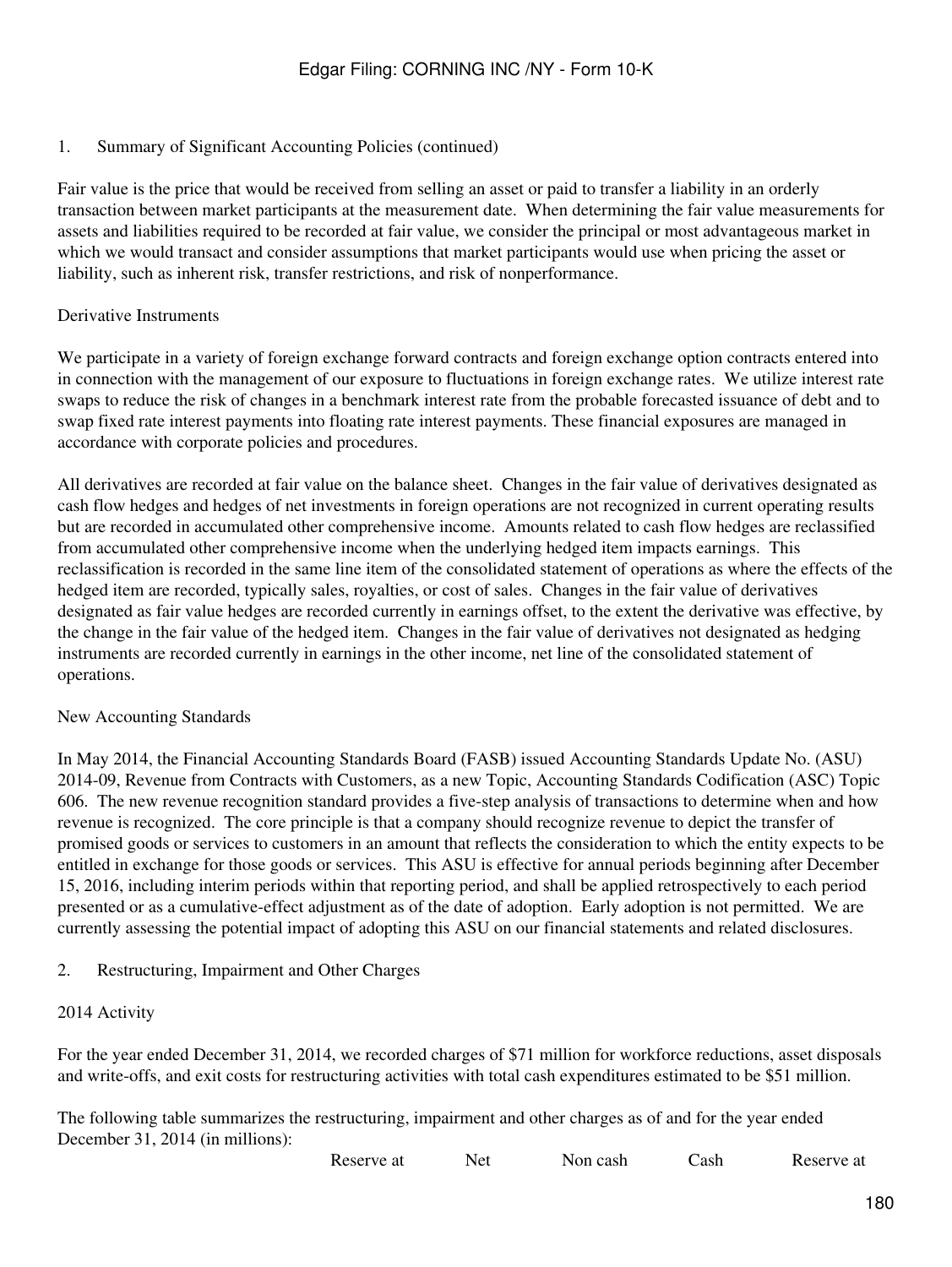|                                     | January 1,<br>2014 |    | Charges/<br>Reversals |    | adjustments |      | payments |      | December 31,<br>2014 |    |
|-------------------------------------|--------------------|----|-----------------------|----|-------------|------|----------|------|----------------------|----|
| Restructuring:                      |                    |    |                       |    |             |      |          |      |                      |    |
| Employee related costs              | \$                 | 36 | \$                    | 48 | \$          | (9)  | \$       | (31) | \$                   | 44 |
| Other charges (credits)             |                    | 8  |                       |    |             | (1)  |          | (8)  |                      |    |
| Total restructuring activity        | \$                 | 44 | \$                    | 49 | \$          | (10) | \$       | (39) | \$                   | 44 |
|                                     |                    |    |                       |    |             |      |          |      |                      |    |
| Impairment charges and disposal of  |                    |    |                       |    |             |      |          |      |                      |    |
| long-lived assets                   |                    |    | \$                    | 22 |             |      |          |      |                      |    |
|                                     |                    |    |                       |    |             |      |          |      |                      |    |
| Total restructuring, impairment and |                    |    |                       |    |             |      |          |      |                      |    |
| other charges                       |                    |    | \$                    | 71 |             |      |          |      |                      |    |
| <b>Index</b>                        |                    |    |                       |    |             |      |          |      |                      |    |
| $-96-$                              |                    |    |                       |    |             |      |          |      |                      |    |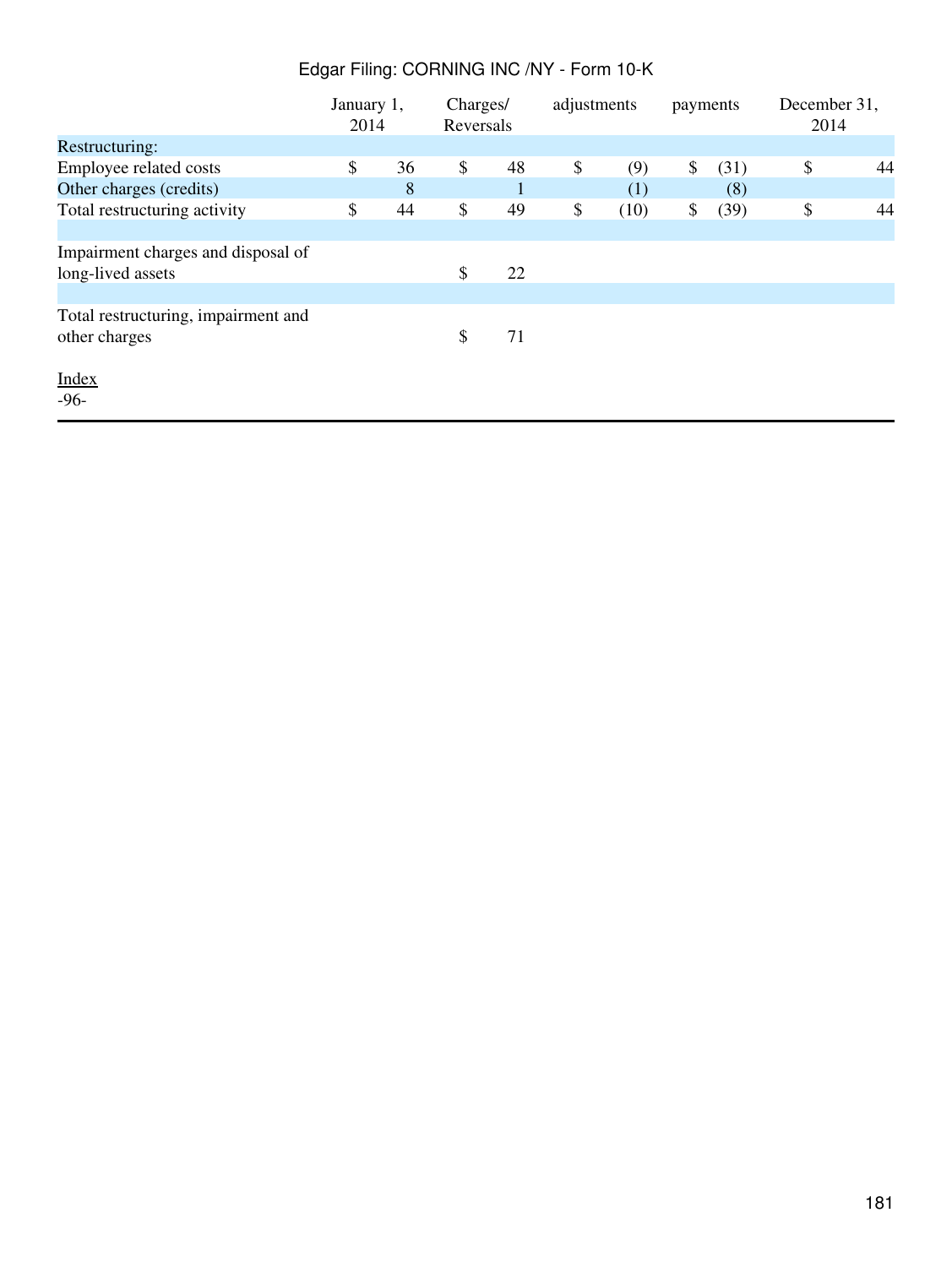2. Restructuring, Impairment and Other Charges (continued)

Cash payments for employee-related and exit activity related to the 2014 restructuring actions are expected to be substantially completed in 2015.

The year-to-date cost of these plans for each of our reportable segments was as follows (in millions):

|                                                   | Employee-                 |               |
|---------------------------------------------------|---------------------------|---------------|
|                                                   | related                   |               |
|                                                   | and other                 |               |
| Operating segment                                 | charges                   |               |
| Display Technologies                              | $\boldsymbol{\mathsf{S}}$ | 50            |
| <b>Optical Communications</b>                     |                           | 17            |
| <b>Specialty Materials</b>                        |                           |               |
| Life Sciences                                     |                           |               |
| Corporate and All Other                           |                           | $\mathcal{D}$ |
| Total restructuring, impairment and other charges |                           | 71            |

### 2013 Activity

Corning implemented a corporate-wide restructuring plan within several of our segments in the fourth quarter of 2013, consisting of workforce reductions, asset disposals and write-offs, and exit costs. We recorded charges of \$67 million associated with these actions, with total cash expenditures expected to be approximately \$40 million.

The following table summarizes the restructuring, impairment and other charges as of and for the year ended December 31, 2013 (in millions):

|                                                      | Reserve at<br>January 1,<br>2013 |    | <b>Net</b><br>Charges/<br>Reversals |    | Non cash<br>Cash<br>adjustments<br>payments |     |    |      | Reserve at<br>December 31,<br>2013 |    |
|------------------------------------------------------|----------------------------------|----|-------------------------------------|----|---------------------------------------------|-----|----|------|------------------------------------|----|
| Restructuring:                                       |                                  |    |                                     |    |                                             |     |    |      |                                    |    |
| Employee related costs                               | \$                               | 38 | \$                                  | 34 | \$                                          | (4) | \$ | (32) | \$                                 | 36 |
| Other charges (credits)                              |                                  | 4  |                                     |    |                                             |     |    | (3)  |                                    | 8  |
| Total restructuring activity                         | \$                               | 42 | \$                                  | 41 | \$                                          | (4) | \$ | (35) | \$                                 | 44 |
| Impairment charges and disposal of                   |                                  |    |                                     |    |                                             |     |    |      |                                    |    |
| long-lived assets:                                   |                                  |    | \$                                  | 26 |                                             |     |    |      |                                    |    |
| Total restructuring, impairment and<br>other charges |                                  |    | \$                                  | 67 |                                             |     |    |      |                                    |    |

Cash payments for employee-related and exit activity related to the 2013 corporate-wide restructuring plan were substantially completed in 2014.

#### 2012 Activity

Corning implemented a corporate-wide restructuring plan in the fourth quarter of 2012 due to uncertain global economic conditions, and the potential for slower growth in many of our businesses in 2013. We recorded charges of \$89 million, before tax, which included costs for workforce reductions, asset write-offs and exit costs. Total cash expenditures associated with these actions are expected to be approximately \$49 million.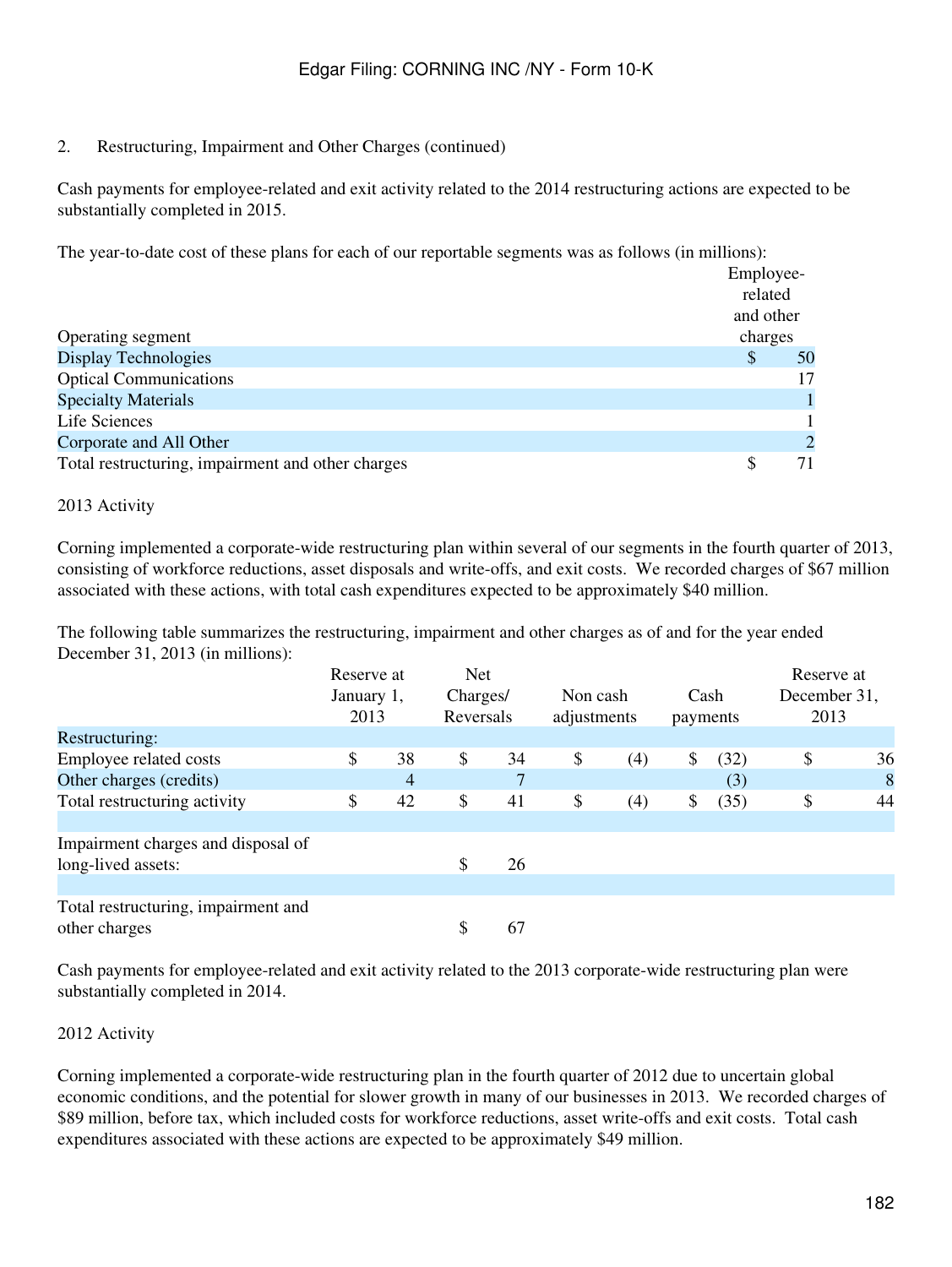The Specialty Materials segment recorded an impairment charge in the fourth quarter of 2011 in the amount of \$130 million related to certain assets used in the production of large cover glass due to sales that were significantly below our expectations. In the fourth quarter of 2012, after reassessing the large cover glass business, Corning concluded that the large cover glass market was developing differently in 2012 than our expectations, demand for larger-sized cover glass was declining, and the market for this type of glass was instead targeting smaller gen size products. Additionally, in the fourth quarter of 2012, our primary customer of large cover glass notified Corning of its decision to exit from this display market. Based on these events, we recorded an additional impairment charge in the fourth quarter of 2012 in the amount of \$44 million, before tax. This impairment charge represents a write-down of assets specific to the glass-strengthening process for large size cover glass to their fair market values, and includes machinery and equipment used in the ion exchange process.

**[Index](#page-155-0)** -97-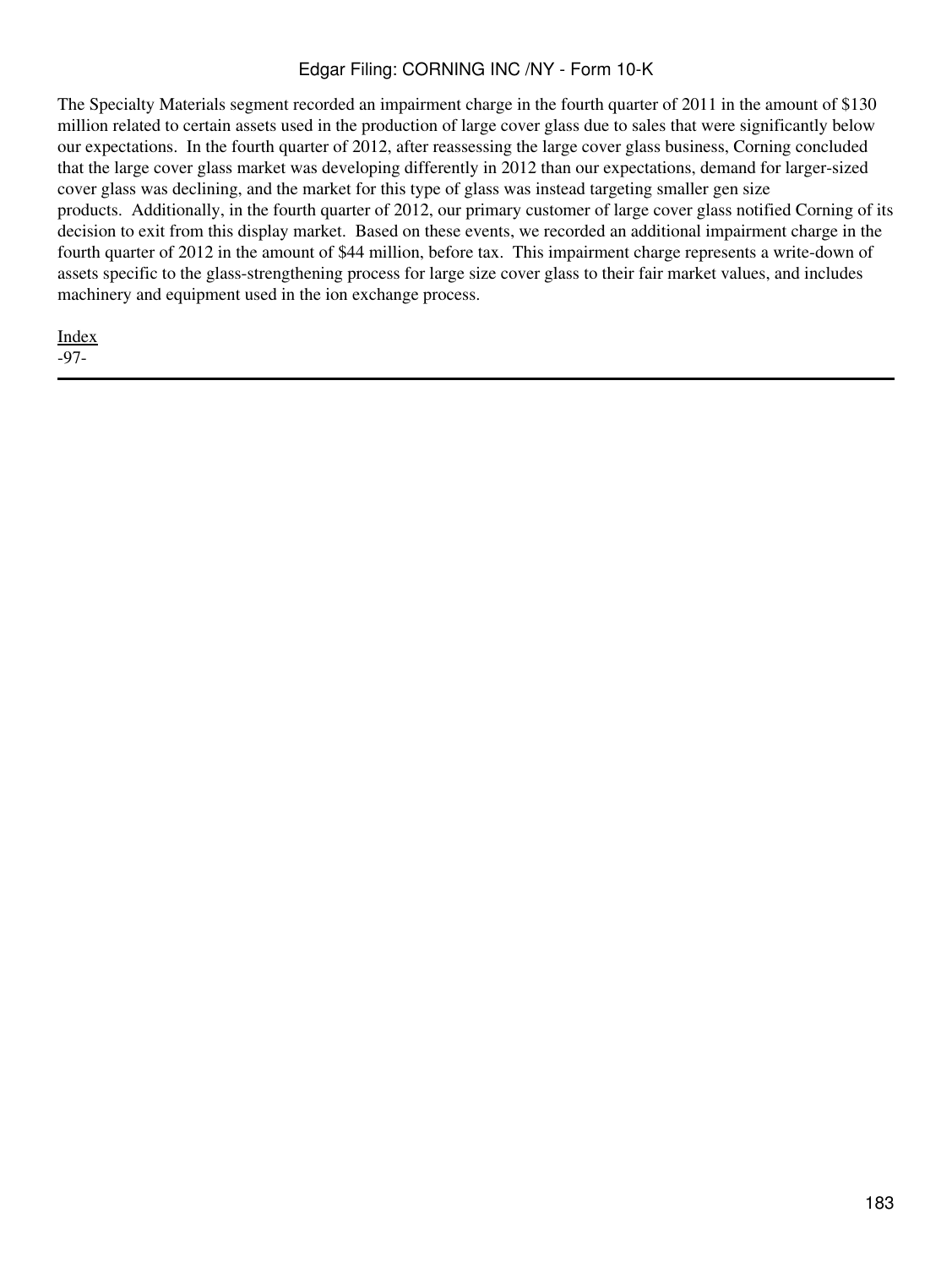# 2. Restructuring, Impairment and Other Charges (continued)

The following table summarizes the restructuring, impairment and other charges as of and for the year ended December 31, 2012 (in millions):

|                                     | Reserve at |    | <b>Net</b> |     |             |      |          |     | Reserve at   |                |
|-------------------------------------|------------|----|------------|-----|-------------|------|----------|-----|--------------|----------------|
|                                     | January 1, |    | Charges/   |     | Non cash    |      | Cash     |     | December 31, |                |
|                                     | 2012       |    | Reversals  |     | adjustments |      | payments |     | 2012         |                |
| Restructuring:                      |            |    |            |     |             |      |          |     |              |                |
| Employee related costs              | \$         | 2  | \$         | 47  | \$          | (7)  | \$       | (4) | \$           | 38             |
| Other charges (credits)             |            | 8  |            | 5   |             | (5)  |          | (4) |              | $\overline{4}$ |
| Total restructuring activity        | \$         | 10 | \$         | 52  | \$          | (12) | \$       | (8) | \$           | 42             |
|                                     |            |    |            |     |             |      |          |     |              |                |
| Impairment charges and disposal of  |            |    |            |     |             |      |          |     |              |                |
| long-lived assets:                  |            |    |            |     |             |      |          |     |              |                |
| Assets to be held and used          |            |    |            | 44  |             |      |          |     |              |                |
| Assets to be disposed of            |            |    |            | 37  |             |      |          |     |              |                |
|                                     |            |    |            |     |             |      |          |     |              |                |
| Total asset impairment charges and  |            |    |            |     |             |      |          |     |              |                |
| disposals                           |            |    | \$         | 81  |             |      |          |     |              |                |
|                                     |            |    |            |     |             |      |          |     |              |                |
| Total restructuring, impairment and |            |    |            |     |             |      |          |     |              |                |
| other charges                       |            |    | \$         | 133 |             |      |          |     |              |                |

Cash payments for employee-related costs related to the 2012 corporate-wide restructuring plan were substantially completed in 2013. Cash payments for exit activities were completed in 2012.

# 3. Available-for-Sale Investments

The following is a summary of the fair value of available-for-sale securities (in millions):

|                                    | Amortized cost<br>December 31, |     |      |     | Fair value<br>December 31, |     |      |     |
|------------------------------------|--------------------------------|-----|------|-----|----------------------------|-----|------|-----|
|                                    |                                |     |      |     |                            |     |      |     |
|                                    | 2014                           |     | 2013 |     | 2014                       |     | 2013 |     |
| Bonds, notes and other securities: |                                |     |      |     |                            |     |      |     |
| U.S. government and agencies       |                                | 759 | S    | 530 |                            | 759 |      | 531 |
| Total short-term investments       | \$.                            | 759 | S    | 530 | <sup>\$</sup>              | 759 |      | 531 |
| Asset-backed securities            | S                              | 42  | \$   | 46  |                            | 38  | \$   | 38  |
| Total long-term investments        |                                | 42  | S    | 46  |                            | 38  | S    | 38  |

We do not intend to sell, nor do we believe it is more likely than not that we would be required to sell, the long-term investment asset-backed securities (which are collateralized by mortgages) before recovery of their amortized cost basis. It is possible that a significant degradation in the delinquency or foreclosure rates in the underlying assets could cause further temporary or other-than-temporary impairments in the future.

The following table summarizes the contractual maturities of available-for-sale securities at December 31, 2014 (in millions):

| Less than one year       | \$440 |
|--------------------------|-------|
| Due in 1-5 years         | 319   |
| Due in $5-10$ years      |       |
| Due after 10 years $(1)$ |       |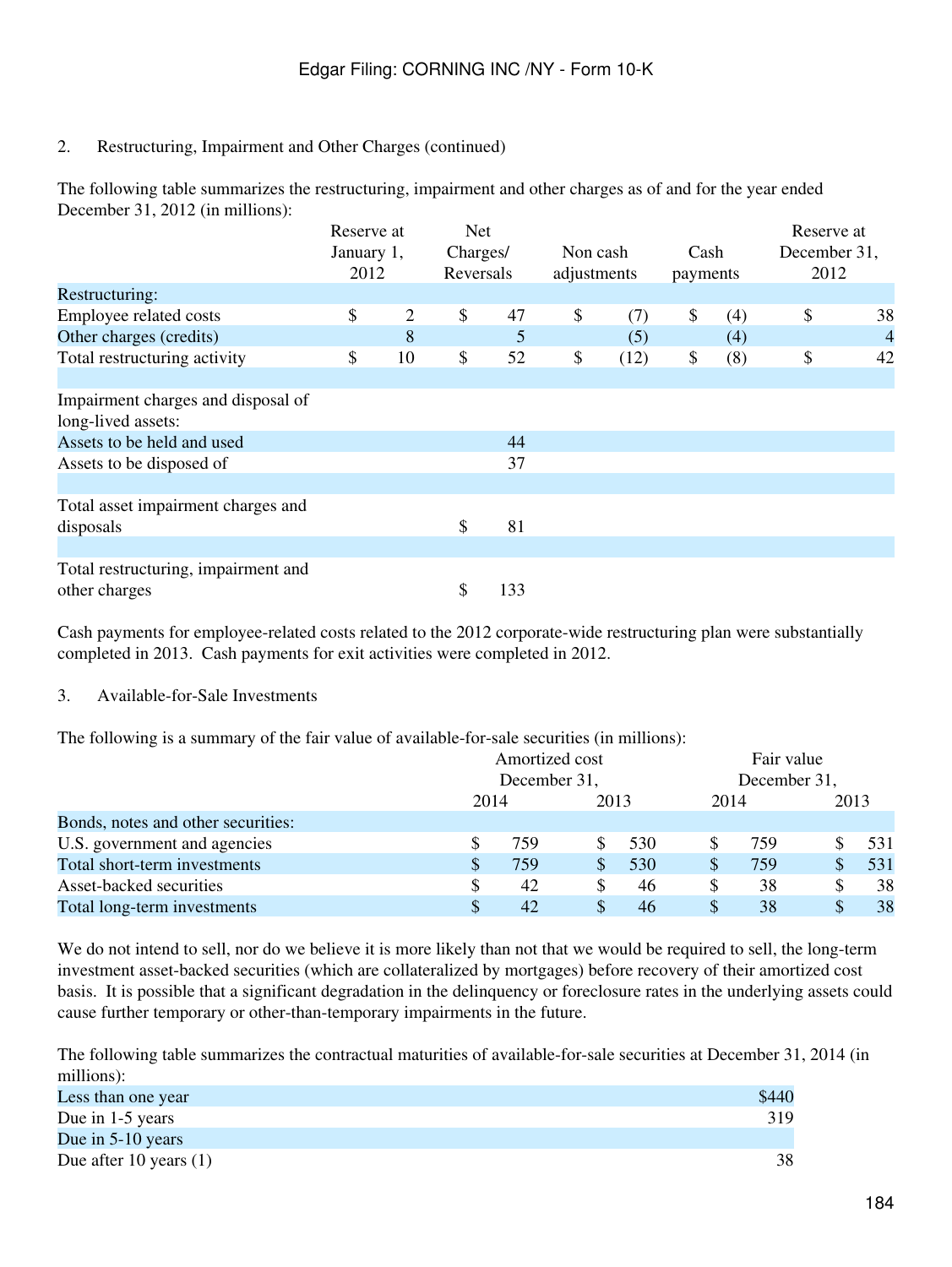# $\text{Total}$   $$797$

(1) Included in the maturity table is \$38 million of asset-based securities that mature over time.

Unrealized gains and losses, net of tax, are computed on a specific identification basis and are reported as a separate component of accumulated other comprehensive loss in shareholders' equity until realized.

[Index](#page-155-0)

-98-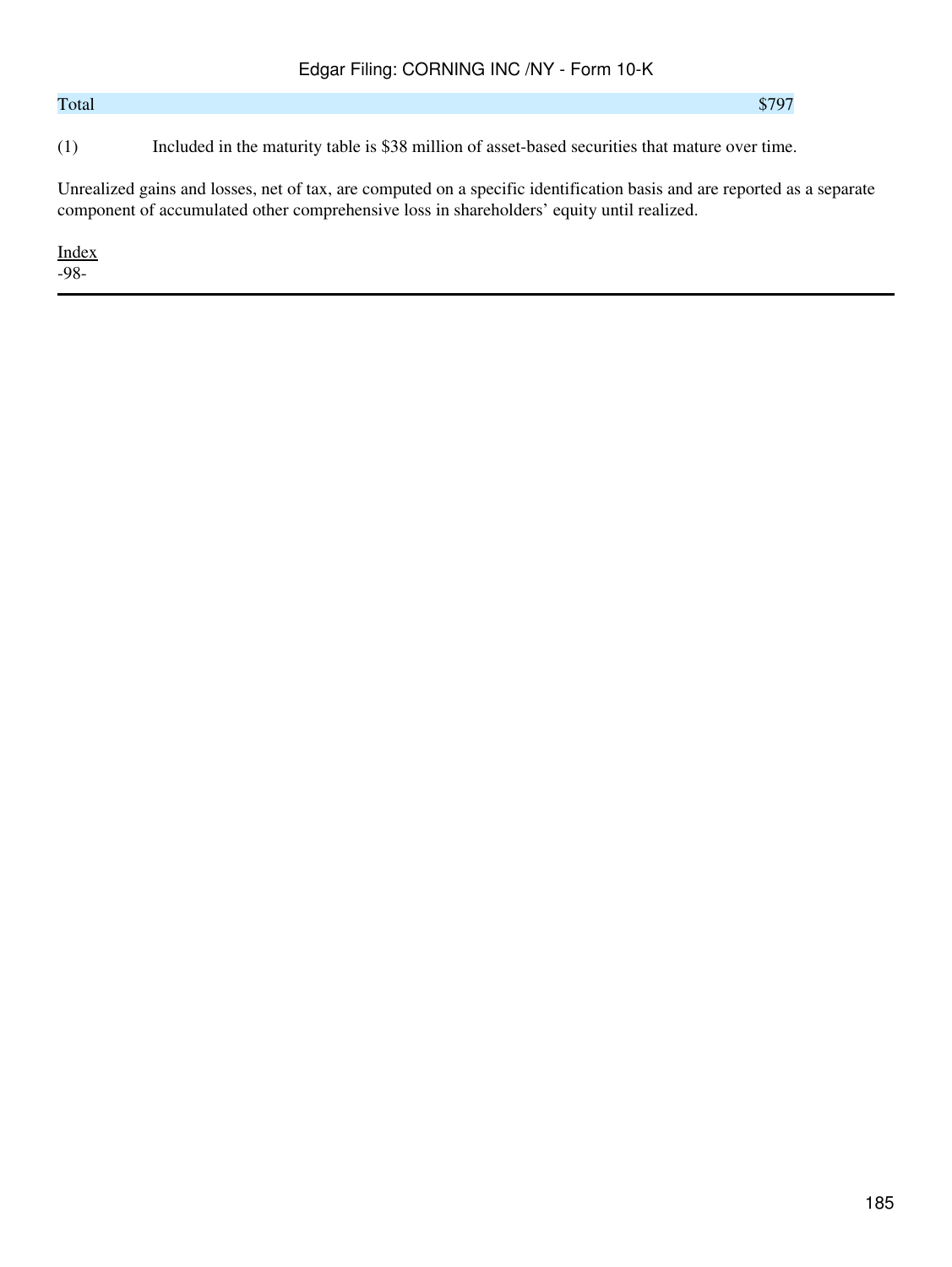### 3. Available-for-Sale Investments (continued)

The following tables provide the fair value and gross unrealized losses of the Company's investments and unrealized losses that are not deemed to be other-than-temporarily impaired, aggregated by investment category and length of time that individual securities have been in a continuous unrealized loss position at December 31, 2014 and 2013:

|                         | Number of  | December 31, 2014    |    |              |     |              |       |    |            |
|-------------------------|------------|----------------------|----|--------------|-----|--------------|-------|----|------------|
|                         | securities | 12 months or greater |    |              |     |              | Total |    |            |
|                         | in a loss  | Fair                 |    | Unrealized   |     | Fair         |       |    | Unrealized |
| (in millions)           | position   | value                |    | losses $(1)$ |     | value        |       |    | losses     |
| Asset-backed securities | 21         | \$                   | 37 |              | (4) | $\mathbb{S}$ | 37    | \$ | (4)        |
| Total long-term         |            |                      |    |              |     |              |       |    |            |
| investments             |            |                      |    |              | (4) |              |       |    | (4)        |

(1) Unrealized losses in securities less than 12 months were not significant.

|                         | Number of  |                      | December 31, 2013 |              |       |       |    |    |            |
|-------------------------|------------|----------------------|-------------------|--------------|-------|-------|----|----|------------|
|                         | securities | 12 months or greater |                   |              | Total |       |    |    |            |
|                         | in a loss  | Fair                 |                   | Unrealized   |       | Fair  |    |    | Unrealized |
| (in millions)           | position   | value                |                   | losses $(1)$ |       | value |    |    | losses     |
| Asset-backed securities | 20         | \$                   | 38                |              | (8)   | \$    | 38 | \$ | (8)        |
| Total long-term         |            |                      |                   |              |       |       |    |    |            |
| investments             | 20         | S                    | 38                |              | (8)   |       | 38 |    | (8)        |

(1) Unrealized losses in securities less than 12 months were not significant.

As of December 31, 2014 and 2013, for securities that have credit losses, an unrealized loss on other than temporary impaired securities of \$4 million and \$6 million, respectively, is recognized in accumulated other comprehensive income.

Proceeds from sales and maturities of short-term investments totaled \$1.2 billion, \$2 billion and \$2.3 billion in 2014, 2013 and 2012, respectively.

#### 4. Significant Customers

For 2014, Corning's sales to Samsung Display Co. Ltd., a customer of our Display Technologies segment, represented 14% of the Company's consolidated net sales. In 2013, Corning's sales to AU Optronics Corporation, a customer of our Display Technologies segment, represented 10% of the Company's consolidated net sales. In 2012, no customers met or exceeded 10% of Corning's consolidated net sales.

#### 5. Inventories, Net of Inventory Reserves

Inventories, net of inventory reserves comprise the following (in millions):

|                                              |         | December 31, |         |  |  |
|----------------------------------------------|---------|--------------|---------|--|--|
|                                              | 2014    |              | 2013    |  |  |
| Finished goods                               | \$.     | 486          | 486     |  |  |
| Work in process                              |         | 255          | 234     |  |  |
| Raw materials and accessories                |         | 302          | 311     |  |  |
| Supplies and packing materials               |         | 279          | 239     |  |  |
| Total inventories, net of inventory reserves | \$1,322 |              | \$1,270 |  |  |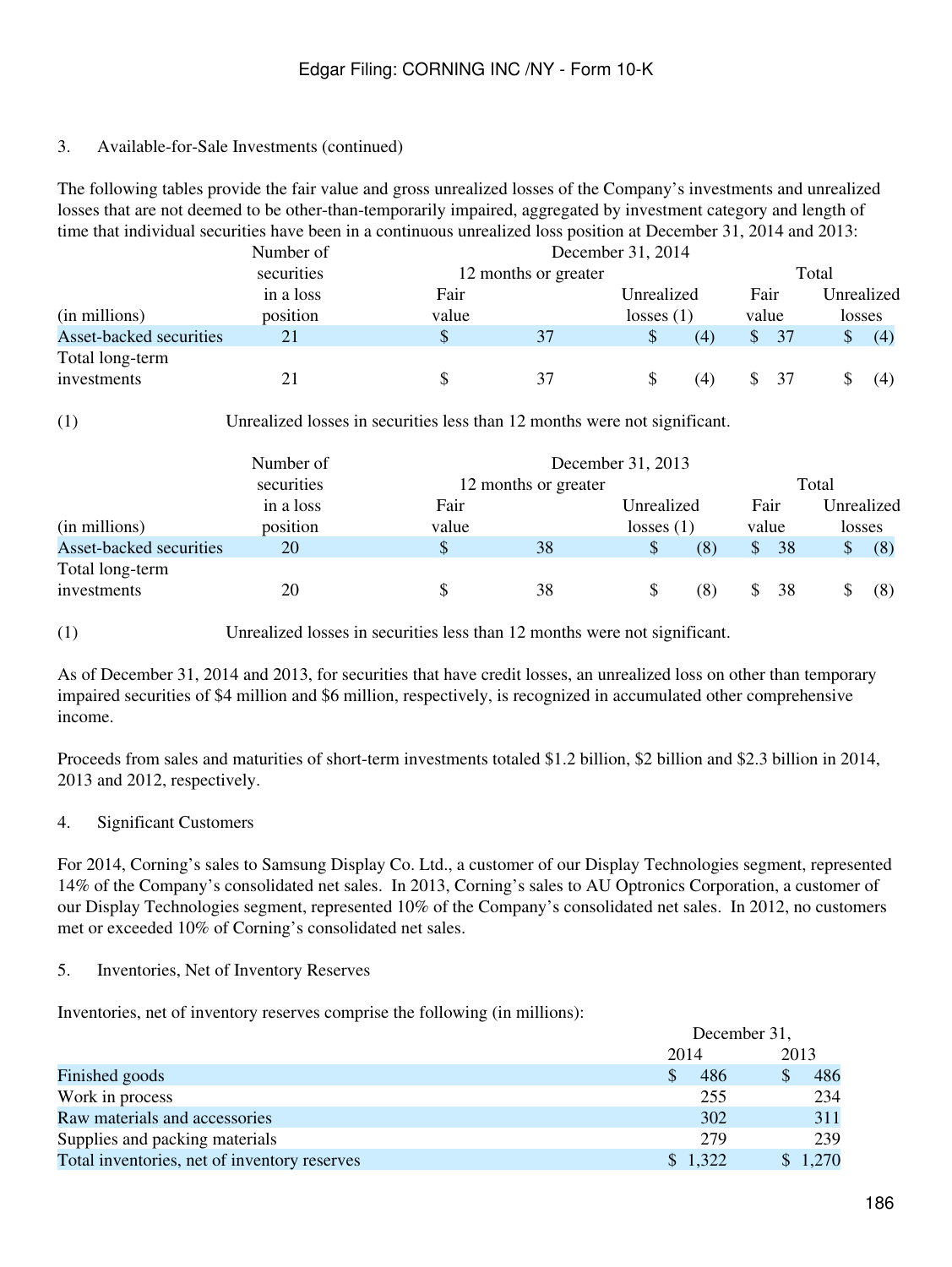# 6. Income Taxes

Income before income taxes follows (in millions):

| <u>modino ovedeto modino milioso lonio do (in militidno)</u> |                          |                       |         |  |  |  |  |
|--------------------------------------------------------------|--------------------------|-----------------------|---------|--|--|--|--|
|                                                              | Years ended December 31, |                       |         |  |  |  |  |
|                                                              | 2014                     | 2013                  | 2012    |  |  |  |  |
|                                                              |                          |                       |         |  |  |  |  |
| U.S. companies                                               | \$2,384                  | $\frac{1,274}{ }$     | 382     |  |  |  |  |
| Non-U.S. companies                                           | 1,184                    | 1,199                 | 1,593   |  |  |  |  |
| Income before income taxes                                   | \$3,568                  | $\frac{1}{2}$ , 2,473 | \$1,975 |  |  |  |  |
|                                                              |                          |                       |         |  |  |  |  |

[Index](#page-155-0) -99-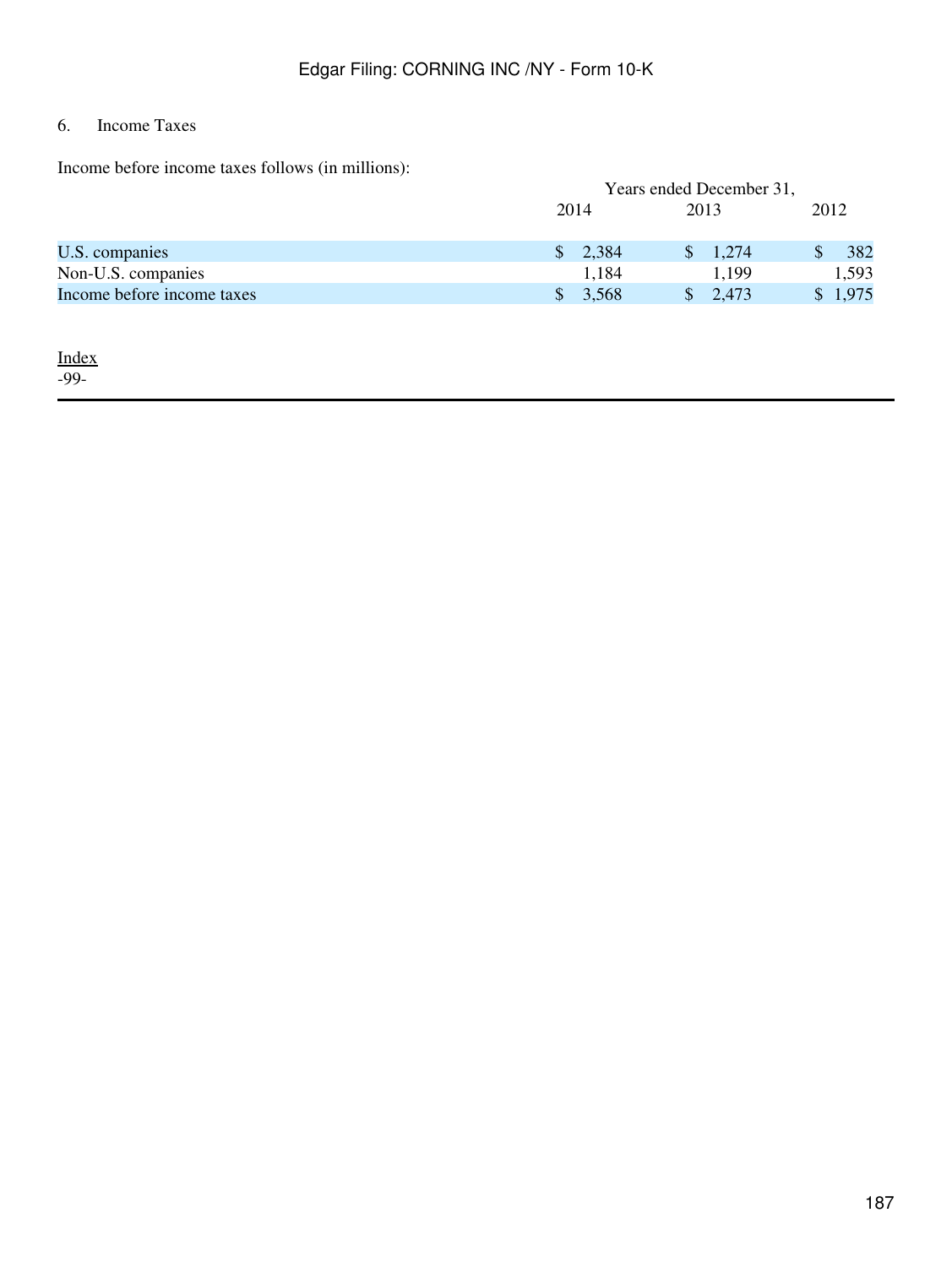# 6. Income Taxes (continued)

|                            |             | Years ended December 31, |           |  |  |  |  |  |
|----------------------------|-------------|--------------------------|-----------|--|--|--|--|--|
|                            | 2014        | 2013                     | 2012      |  |  |  |  |  |
| Current:                   |             |                          |           |  |  |  |  |  |
| Federal                    | \$<br>38    | 3<br>\$                  | \$<br>(4) |  |  |  |  |  |
| State and municipal        | 32          | 12                       | 3         |  |  |  |  |  |
| Foreign                    | 414         | 308                      | 321       |  |  |  |  |  |
| Deferred:                  |             |                          |           |  |  |  |  |  |
| Federal                    | 411         | 112                      | 143       |  |  |  |  |  |
| State and municipal        | (9)         | 50                       | (8)       |  |  |  |  |  |
| Foreign                    | 210         | 27                       | (116)     |  |  |  |  |  |
| Provision for income taxes | \$<br>1,096 | 512                      | 339       |  |  |  |  |  |

The current and deferred amounts of the provision (benefit) for income taxes follow (in millions):

Amounts are reflected in the preceding tables based on the location of the taxing authorities.

Reconciliation of the U.S. statutory income tax rate to our effective tax rate for continuing operations follows:

| Years ended December 31, |          |               |  |  |  |  |
|--------------------------|----------|---------------|--|--|--|--|
| 2014                     | 2013     | 2012          |  |  |  |  |
| 35.0%                    | 35.0%    | 35.0%         |  |  |  |  |
| 4.9(8)                   | 0.6      | 0.2           |  |  |  |  |
| (0.4)                    | (1.2)    | (1.7)         |  |  |  |  |
| (0.3)                    | (2.0)    | (1.1)         |  |  |  |  |
| (8.3)                    | (7.9)(4) | (2.0)         |  |  |  |  |
| (2.0)                    | (6.6)    | (13.6)        |  |  |  |  |
| 0.7(6)                   | 3.1(5)   | (0.1)         |  |  |  |  |
| 1.1(7)                   | (0.3)    | $0.5^{\circ}$ |  |  |  |  |
| 30.7%                    | 20.7%    | 17.2%         |  |  |  |  |
|                          |          |               |  |  |  |  |

(1)Primarily related to a subsidiary in Taiwan operating under tax holiday arrangements. The nature and extent of such arrangements vary, and the benefits of existing arrangements phase out in future years (through 2018). The impact of tax holidays on net income per share on a diluted basis was \$0.01 in 2014, \$0.02 in 2013 and \$0.02 in 2012.

(2) Primarily related to research and development and other credits in the U.S.

- (3)Equity in earnings of nonconsolidated affiliates reported in the financials net of tax. The decrease from 2012-2013 was driven by significantly lower earnings from Samsung Corning Precision Materials and from 2013-2014 the change of Samsung Corning Precision Materials from an equity company to a consolidated entity.
- (4)In 2013, \$74 million of tax benefit increase was due to \$37 million expense recorded in 2012 that was reversed in the first quarter of 2013 as a result of the retroactive application of the American Taxpayer Relief Act enacted on January 3, 2013. In 2013, the additional increase in the benefit was attributable to excess foreign tax credits realized in U.S. from a taxable intercompany loan.
- (5) Primarily related to change in judgment on the realizability of Australia and certain state deferred tax assets.
- (6)\$177 million tax expense related to change in judgment on the realizability of Germany and Japan deferred tax assets is partially offset with benefit from state deferred tax asset valuation allowance reductions, including the valuation allowance relating to the New York State attribute reduction discussed in (8) below.
- (7)Includes in 2014, \$9 million benefit for domestic manufacturing deduction and \$46 million of tax expense related to out of period transfer pricing adjustments. The impact of these corrections is not material to any individual period previously presented.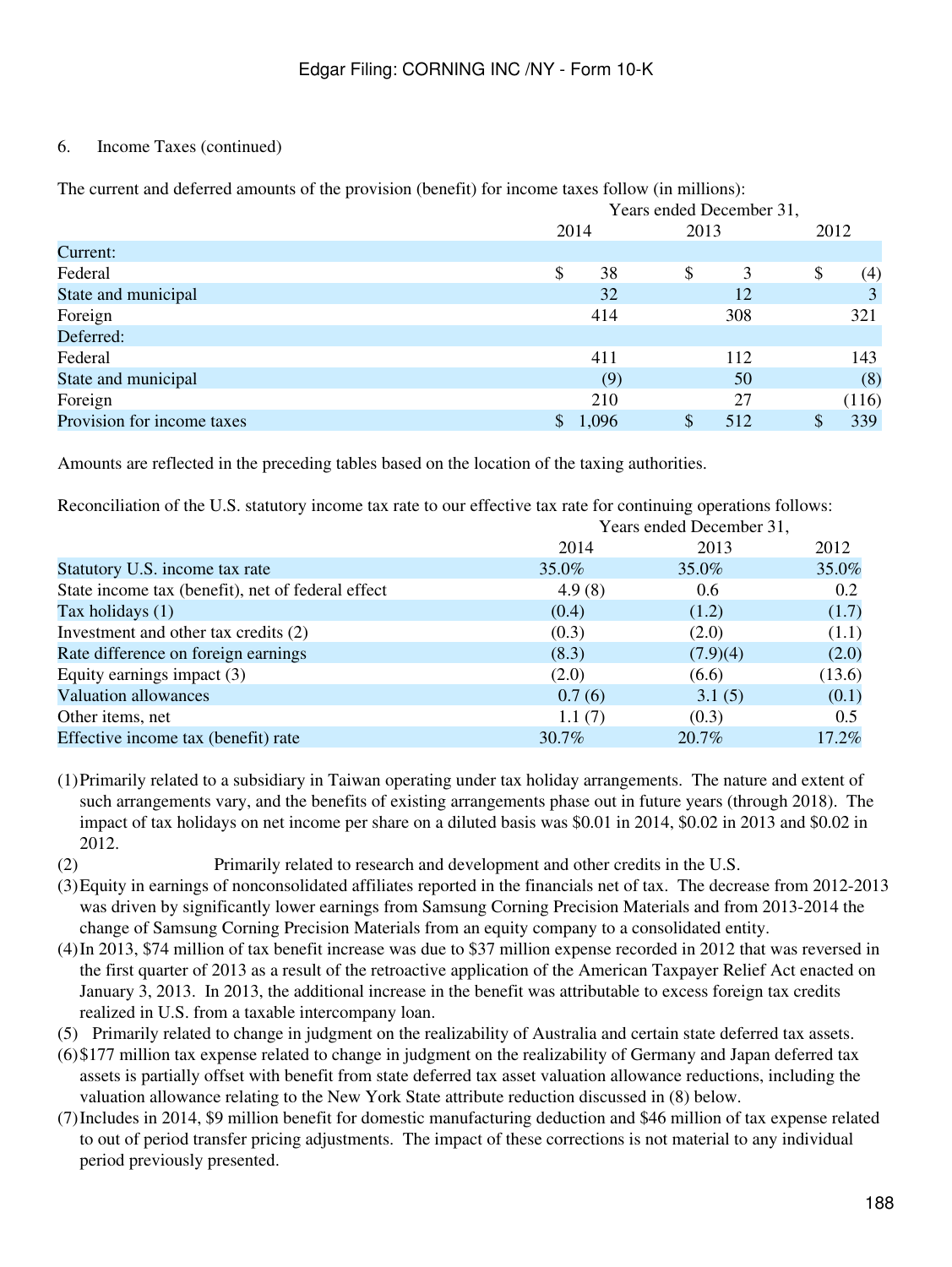(8)Includes \$100 million tax expense related to the write-off of New York State tax attributes for a state law change that were offset with full valuation allowance.

[Index](#page-155-0) -100-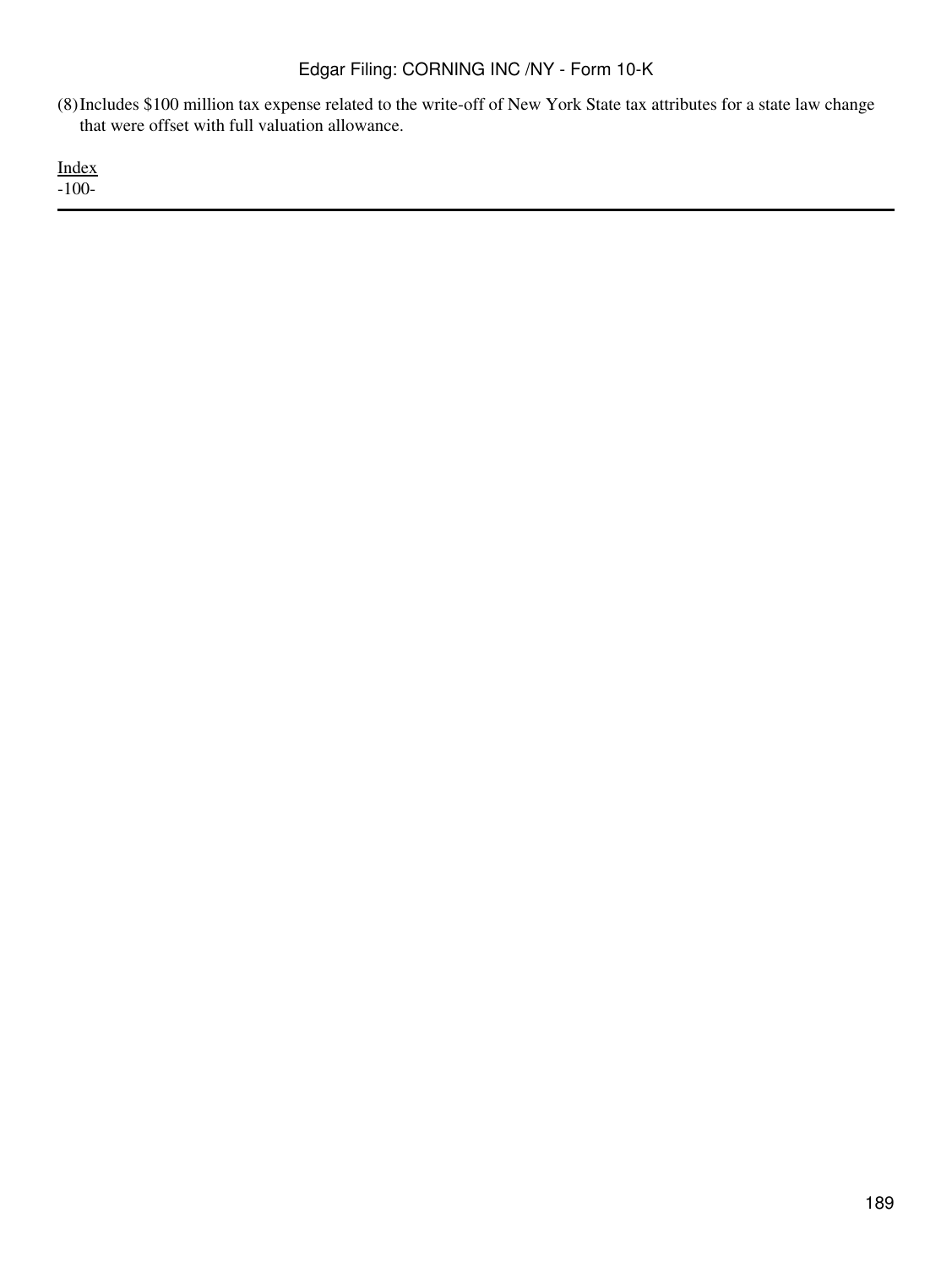### 6. Income Taxes (continued)

The tax effects of temporary differences and carryforwards that gave rise to significant portions of the deferred tax assets and liabilities follows (in millions):

|                                              |         | December 31, |
|----------------------------------------------|---------|--------------|
|                                              | 2014    | 2013         |
| Loss and tax credit carryforwards            | \$1,235 | \$1,788      |
| Other Assets                                 | 69      | 63           |
| Asset impairments and restructuring reserves | 170     | 172          |
| Postretirement medical and life benefits     | 312     | 290          |
| Fixed assets                                 |         | 85           |
| Other accrued liabilities                    | 246     | 320          |
| Other employee benefits                      | 473     | 387          |
| Gross deferred tax assets                    | 2,505   | 3,105        |
| Valuation allowance                          | (298)   | (286)        |
| Total deferred tax assets                    | 2,207   | 2,819        |
| Intangible and other assets                  | (152)   | (321)        |
| Fixed assets                                 | (299)   |              |
| Total deferred tax liabilities               | (451)   | (321)        |
| Net deferred tax assets                      | \$1,756 | \$2,498      |

The net deferred tax assets are classified in our consolidated balance sheets as follows (in millions):

|                                      | December 31,        |                       |
|--------------------------------------|---------------------|-----------------------|
|                                      | 2014                | 2013                  |
| Current deferred tax assets          | 248<br><sup>S</sup> | 278<br>$\mathbb{S}^-$ |
| Non-current deferred tax assets      | 1,889               | 2,234                 |
| Current deferred tax liabilities     | (5)                 | (1)                   |
| Non-current deferred tax liabilities | (376)               | (13)                  |
| Net deferred tax assets              | \$1.756             | \$2,498               |

Details on deferred tax assets for loss and tax credit carryforwards at December 31, 2014 follow (in millions):

|                                | Expiration |           |     |           |     |           |    |            |     |
|--------------------------------|------------|-----------|-----|-----------|-----|-----------|----|------------|-----|
|                                | Amount     | 2015-2019 |     | 2020-2024 |     | 2025-2034 |    | Indefinite |     |
| Net operating losses           | 423        |           | 92  |           | 120 |           | 20 |            | 191 |
| Capital losses                 |            |           |     |           |     |           |    |            |     |
| Tax credits                    | 803        |           | 62  |           | 672 |           | 38 |            | 31  |
| Totals as of December 31, 2014 | ,235       |           | 163 |           | 792 |           | 58 |            | 222 |

The recognition of windfall tax benefits from stock-based compensation deducted on the tax return is prohibited until realized through a reduction of income tax payable. Cumulative tax benefits totaling \$236 million will be recorded in additional paid-in-capital when credit carry forwards are utilized and the windfall tax benefit can be realized.

Deferred tax assets are to be reduced by a valuation allowance if, based on the weight of available positive and negative evidence, it is more likely than not (a likelihood of greater than 50 percent) that some portion or all of the deferred tax assets will not be realized. Corning has valuation allowances on certain shorter-lived deferred tax assets such as those represented by capital loss and state tax net operating loss carry forwards, as well as other foreign net operating loss carryforwards, because we cannot conclude that it is more likely than not that we will earn income of the character required to utilize these assets before they expire. U.S. profits of approximately \$5.1 billion will be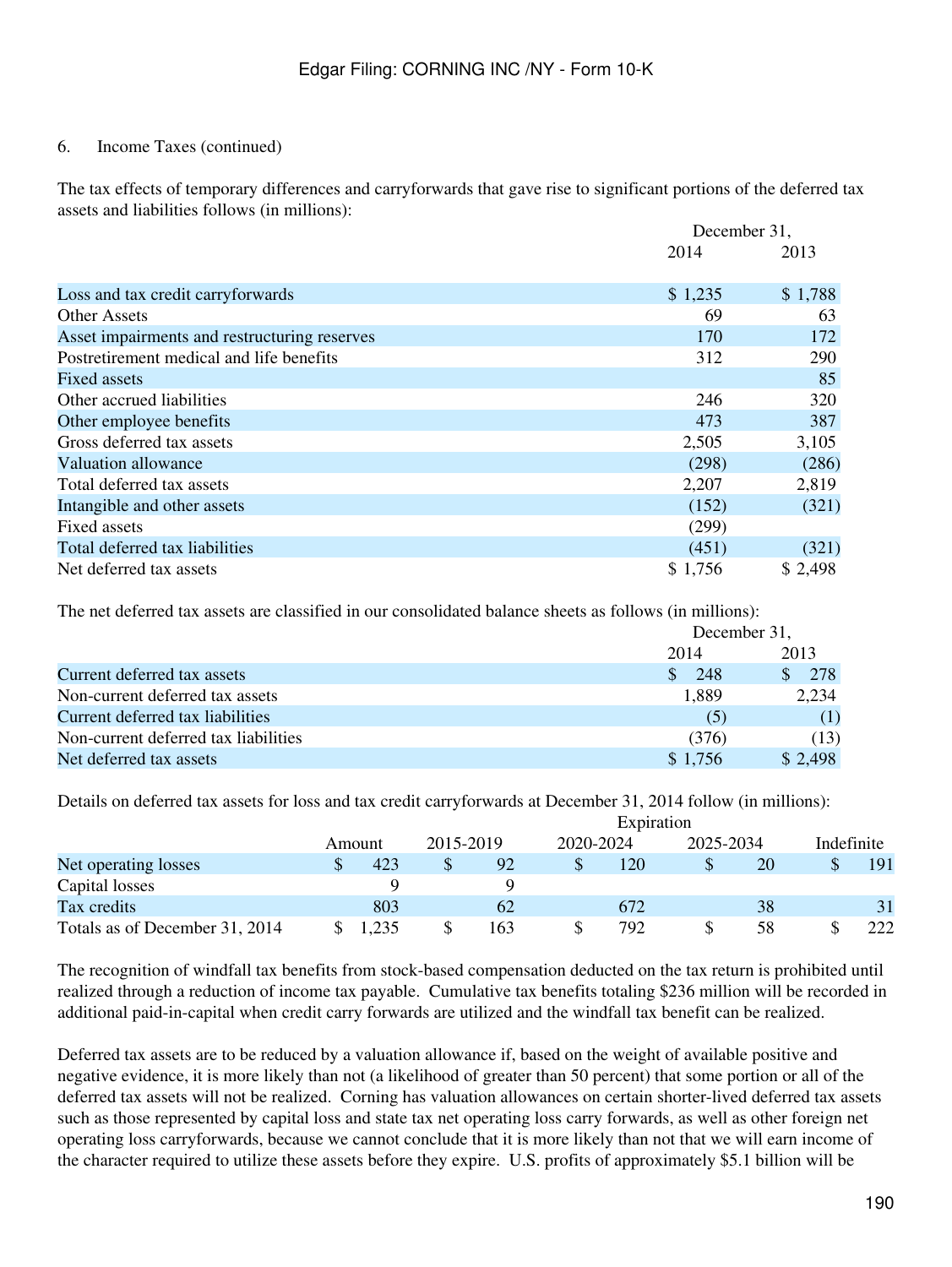required to fully realize the U.S. deferred tax assets as of December 31, 2014, of which \$110.3 million will be required over the next 20 years to realize the deferred tax assets related to general business credits and \$2.1 billion of foreign sourced income will be required over the next 10 years to fully realize the deferred tax assets associated with foreign tax credits. The amount of U.S. and foreign deferred tax assets that have remaining valuation allowances at December 31, 2014 and 2013 was \$298 million and \$286 million, respectively.

[Index](#page-155-0) -101-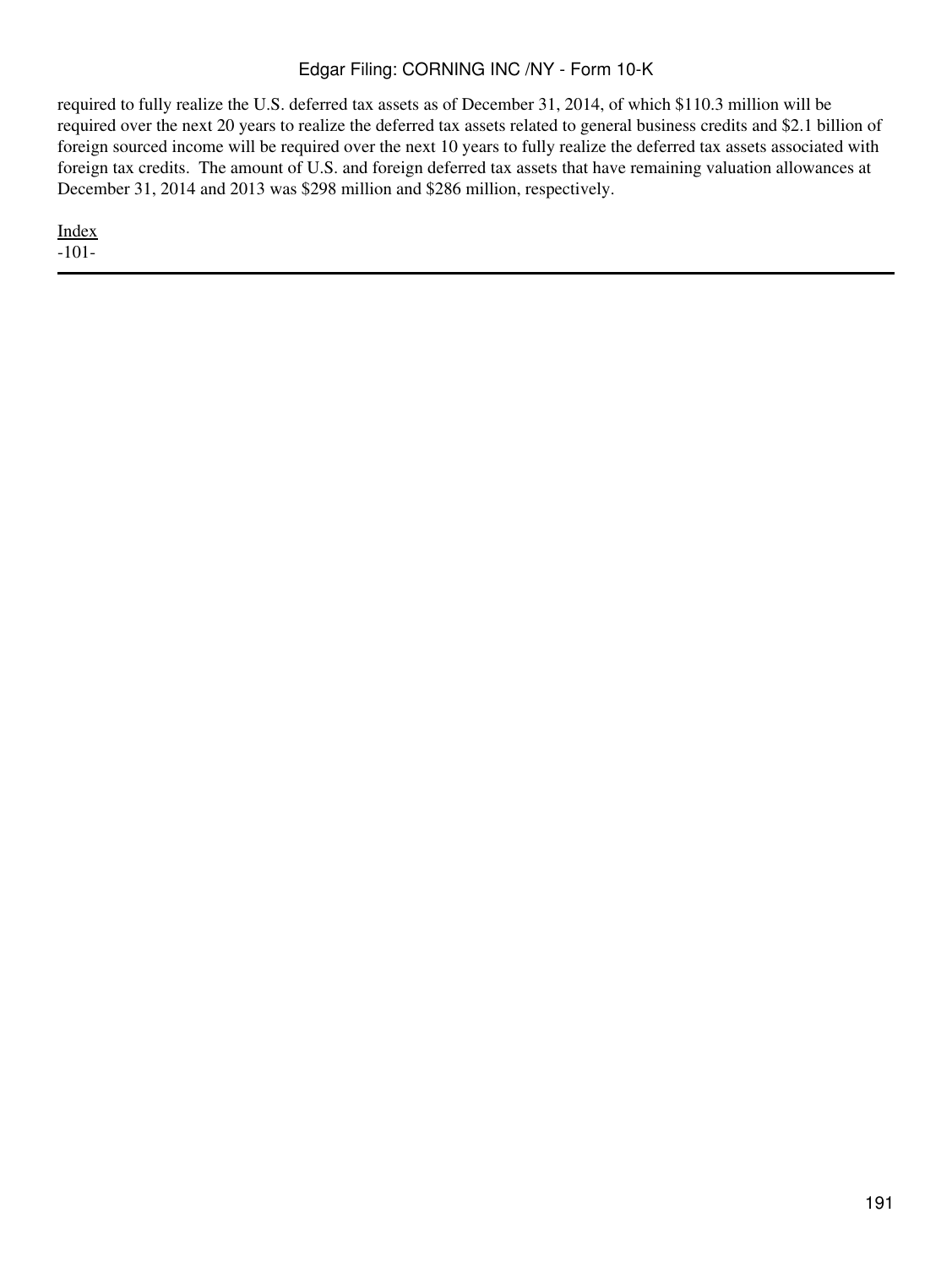### 6. Income Taxes (continued)

The following is a tabular reconciliation of the total amount of unrecognized tax benefits (in millions):

|                                                              |  | 2014           | 2013         |     |
|--------------------------------------------------------------|--|----------------|--------------|-----|
| <b>Balance at January 1</b>                                  |  | $\frac{15}{2}$ | $\mathbb{S}$ | 16  |
| Additions based on tax positions related to the current year |  |                |              |     |
| Additions for tax positions of prior years                   |  |                |              |     |
| Reductions for tax positions of prior years                  |  |                |              |     |
| Settlements and lapse of statute of limitations              |  | (10)           |              | (2) |
| Balance at December 31                                       |  | 10             |              |     |

Included in the balance at December 31, 2014 and 2013 are \$5 million and \$7 million, respectively, of unrecognized tax benefits that would impact our effective tax rate if recognized.

We recognize accrued interest and penalties associated with uncertain tax positions as part of tax expense. For the years ended December 31, 2014, 2013 and 2012, the amounts recognized in interest expense and income were immaterial. The amounts accrued at December 31, 2014 and 2013 for the payment of interest and penalties were not significant.

While we expect the amount of unrecognized tax benefits to change in the next 12 months, we do not expect the change to have a significant impact on the results of operations or our financial position.

Corning Incorporated, as the common parent company, and all 80%-or-more-owned of its U.S. subsidiaries join in the filing of consolidated U.S. federal income tax returns. All such returns for periods ended through December 31, 2004, have been audited by and settled with the Internal Revenue Service (IRS). The statute for all years from 2004 forward will remain open until the statute closes for the return in which the NOL carryovers generated in 2004 and 2005 are fully utilized. The statute for U.S. foreign tax and research and experimentation credit carryforwards generated through 2013 will also remain open until the statute closes for the returns in which the credits are utilized.

Corning Incorporated and its U.S. subsidiaries file income tax returns on a combined, unitary or stand-alone basis in multiple state and local jurisdictions, which generally have statutes of limitations ranging from 3 to 5 years. Various state income tax returns are currently in the process of examination or administrative appeal.

Our foreign subsidiaries file income tax returns in the countries in which they have operations. Generally, these countries have statutes of limitations ranging from 3 to 7 years. Years still open to examination by foreign tax authorities in major jurisdictions include Japan (2009 onward), Taiwan (2013 onward) and South Korea (2010 onward).

Corning continues to indefinitely reinvest substantially all of its foreign earnings, with the exception of approximately \$10 million of current earnings that have very low or no tax cost associated with their repatriation. Our current analysis indicates that we have sufficient U.S. liquidity, including borrowing capacity, to fund foreseeable U.S. cash needs without requiring the repatriation of foreign cash. One time or unusual items that may impact our ability or intent to keep our foreign earnings and cash indefinitely reinvested include significant U.S. acquisitions, stock repurchases, shareholder dividends, changes in tax laws, derivative contract settlements or the development of tax planning ideas that allow us to repatriate earnings at minimal or no tax cost, and/or a change in our circumstances or economic conditions that negatively impact our ability to borrow or otherwise fund U.S. needs from existing U.S. sources. As of December 31, 2014, taxes have not been provided on approximately \$10.3 billion of accumulated foreign unremitted earnings that are expected to remain invested indefinitely. While it remains impracticable to calculate the tax cost of repatriating our total unremitted foreign earnings, such cost could be material to the results of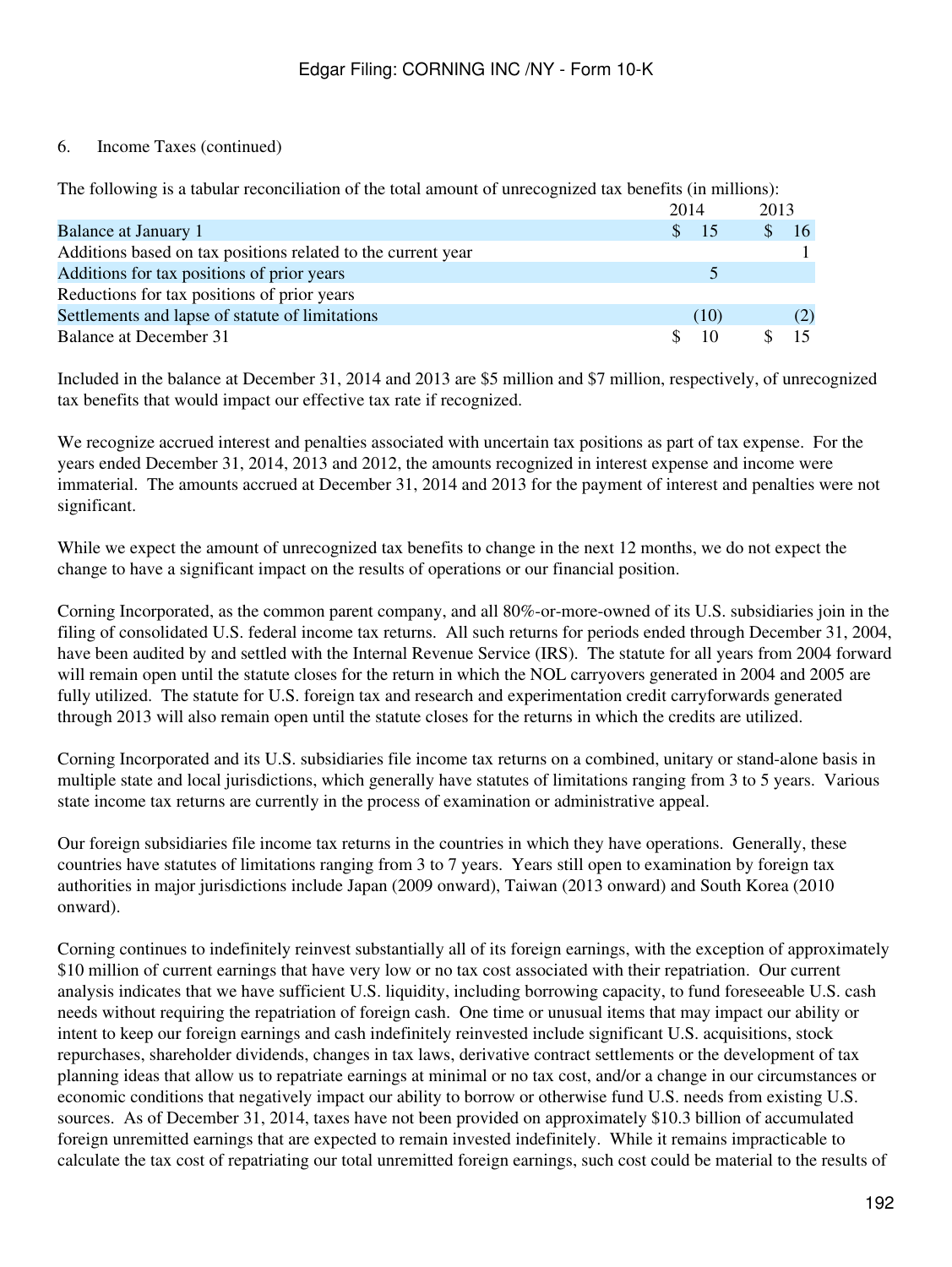operations of Corning in a particular period.

[Index](#page-155-0) -102-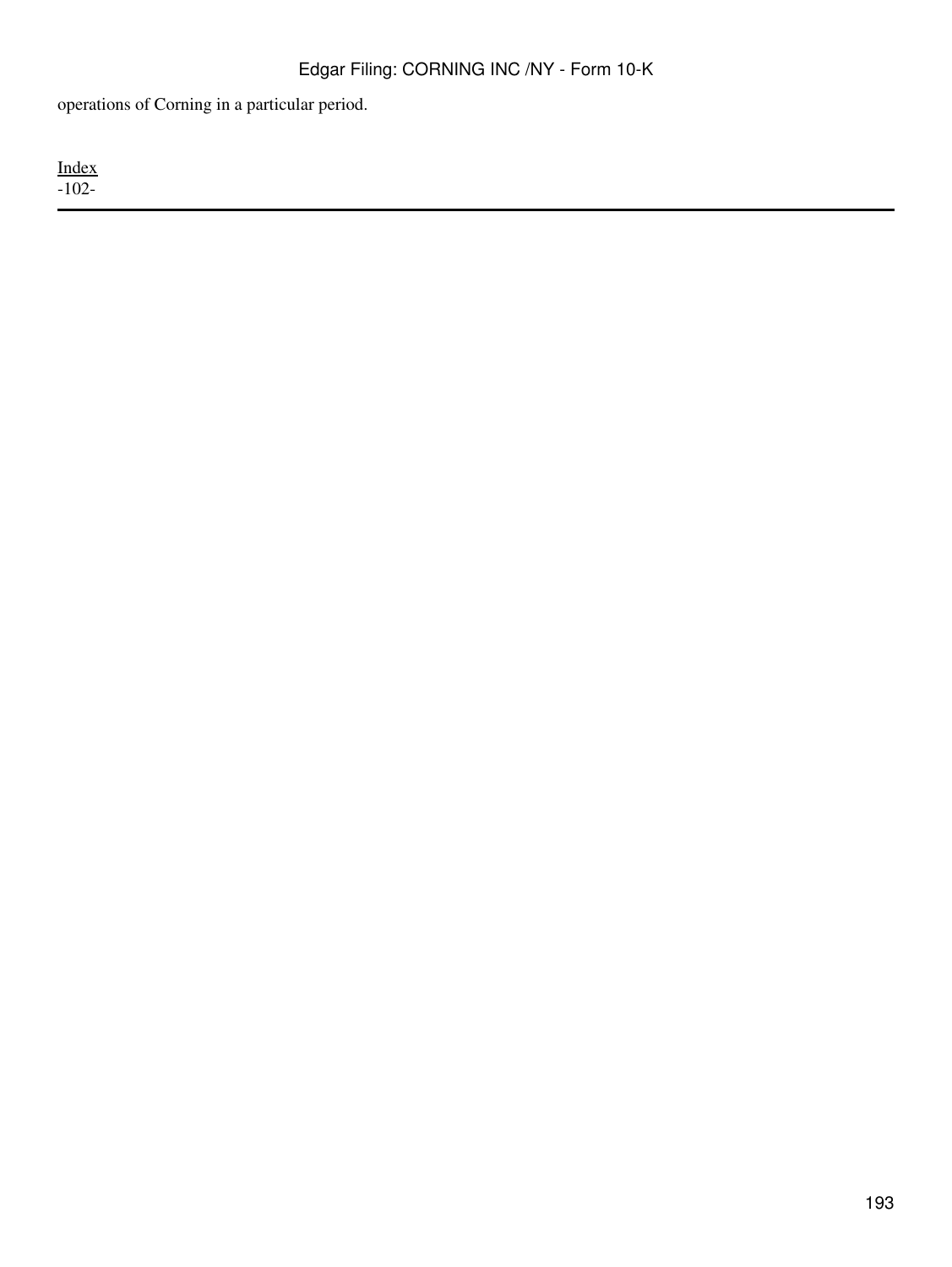# 7. Investments

Investments comprise the following (in millions):

|                                                  |                | Ownership |     |      | December 31, |  |       |  |
|--------------------------------------------------|----------------|-----------|-----|------|--------------|--|-------|--|
|                                                  | interest $(1)$ |           |     | 2014 |              |  | 2013  |  |
| Affiliated companies accounted for by the equity |                |           |     |      |              |  |       |  |
| method                                           |                |           |     |      |              |  |       |  |
| Samsung Corning Precision Materials (2)          |                |           |     |      |              |  | 3,709 |  |
| Dow Corning                                      |                | 50%       |     |      | 1,325        |  | 1,420 |  |
| All other                                        | 20%            | to        | 50% |      | 452          |  | 390   |  |
|                                                  |                |           |     |      | 1,777        |  | 5,519 |  |
| Other investments                                |                |           |     |      | 24           |  | 18    |  |
| Total                                            |                |           |     |      | 1,801        |  | 5,537 |  |
|                                                  |                |           |     |      |              |  |       |  |

(1) Amounts reflect Corning's direct ownership interests in the respective affiliated companies at December 31, 2014. Corning does not control any of such entities.

(2) On January 15, 2014 Corning acquired the remaining equity interests of Samsung Corning Precision Materials, resulting in 100% ownership of this entity.

#### Affiliated Companies at Equity

The results of operations and financial position of the investments accounted for under the equity method follow (in millions):

|                                                                   | Years ended December 31, |       |    |       |    |         |  |
|-------------------------------------------------------------------|--------------------------|-------|----|-------|----|---------|--|
|                                                                   |                          | 2014  |    | 2013  |    | 2012    |  |
| Statement of operations $(1)(2)$ :                                |                          |       |    |       |    |         |  |
| Net sales                                                         | \$                       | 7,124 | \$ | 8,526 |    | \$9,957 |  |
| Gross profit                                                      |                          | 1,701 | \$ | 2,655 |    | \$3,628 |  |
| Net income                                                        | \$                       | 647   | \$ | 1,135 | \$ | 1,541   |  |
| Corning's equity in earnings of affiliated companies              | \$                       | 266   | \$ | 547   | \$ | 810     |  |
| Related party transactions:                                       |                          |       |    |       |    |         |  |
| Corning sales to affiliated companies                             | \$                       | 13    | \$ | 13    | \$ | 50      |  |
| Corning purchases from affiliated companies                       | \$                       | 25    | \$ | 189   | \$ | 167     |  |
| Corning transfers of assets, at cost, to affiliated companies (3) | \$                       |       | \$ | 37    | \$ | 55      |  |
| Dividends received from affiliated companies                      | \$                       | 130   | \$ | 629   | \$ | 1,089   |  |
| Royalty income from affiliated companies                          | \$                       | 2     | \$ | 57    | S  | 84      |  |
| Corning services to affiliates                                    |                          |       | \$ | 2     | \$ | 24      |  |

|                                                               | December 31, |       |      |        |  |  |  |
|---------------------------------------------------------------|--------------|-------|------|--------|--|--|--|
|                                                               | 2014         |       | 2013 |        |  |  |  |
| Balance sheet $(1)(2)$ :                                      |              |       |      |        |  |  |  |
| Current assets                                                |              | 5,432 |      | 8,416  |  |  |  |
| Noncurrent assets                                             | \$           | 6,864 |      | 12,220 |  |  |  |
| Short-term borrowings, including current portion of long-term |              |       |      |        |  |  |  |
| debt                                                          | S            |       |      | 79     |  |  |  |
| Other current liabilities                                     |              | 1,630 |      | 1,886  |  |  |  |
| Long-term debt                                                |              | 950   |      | 937    |  |  |  |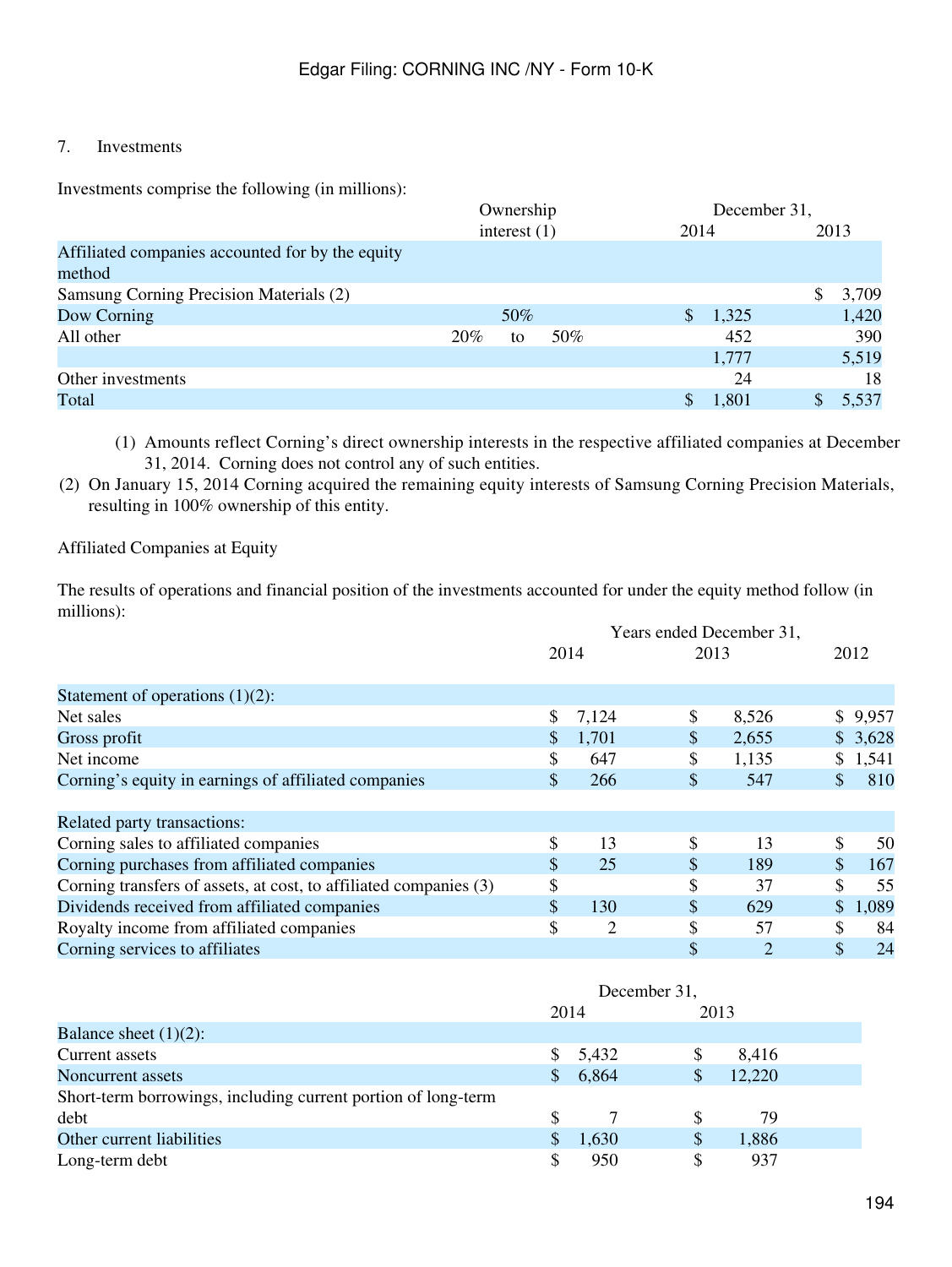| Other long-term liabilities            | 5,143 | S | 6,502 |  |
|----------------------------------------|-------|---|-------|--|
| Non-controlling interest               | 634   |   | 619   |  |
|                                        |       |   |       |  |
| Related party transactions:            |       |   |       |  |
| Balances due from affiliated companies | 19    |   | 45    |  |
| Balances due to affiliated companies   |       |   |       |  |
|                                        |       |   |       |  |

(1) 2013 and 2012 amounts include Samsung Corning Precision Materials.

(2)As a result of the series of strategic and financial agreements with Samsung Display entered into on October 22, 2013, certain non-operating assets of Samsung Corning Precision Materials were held for sale as of December 31, 2013 and are reported as discontinued operations in Samsung Corning Precision Materials financial statements, which are attached in Item 15, Exhibits and Financial Statement Schedules. Previous period amounts have been conformed for comparative purposes.

(3)In 2013 and 2012, Corning purchased machinery and equipment on behalf of Samsung Corning Precision Materials to support its capital expansion initiatives.

[Index](#page-155-0)

-103-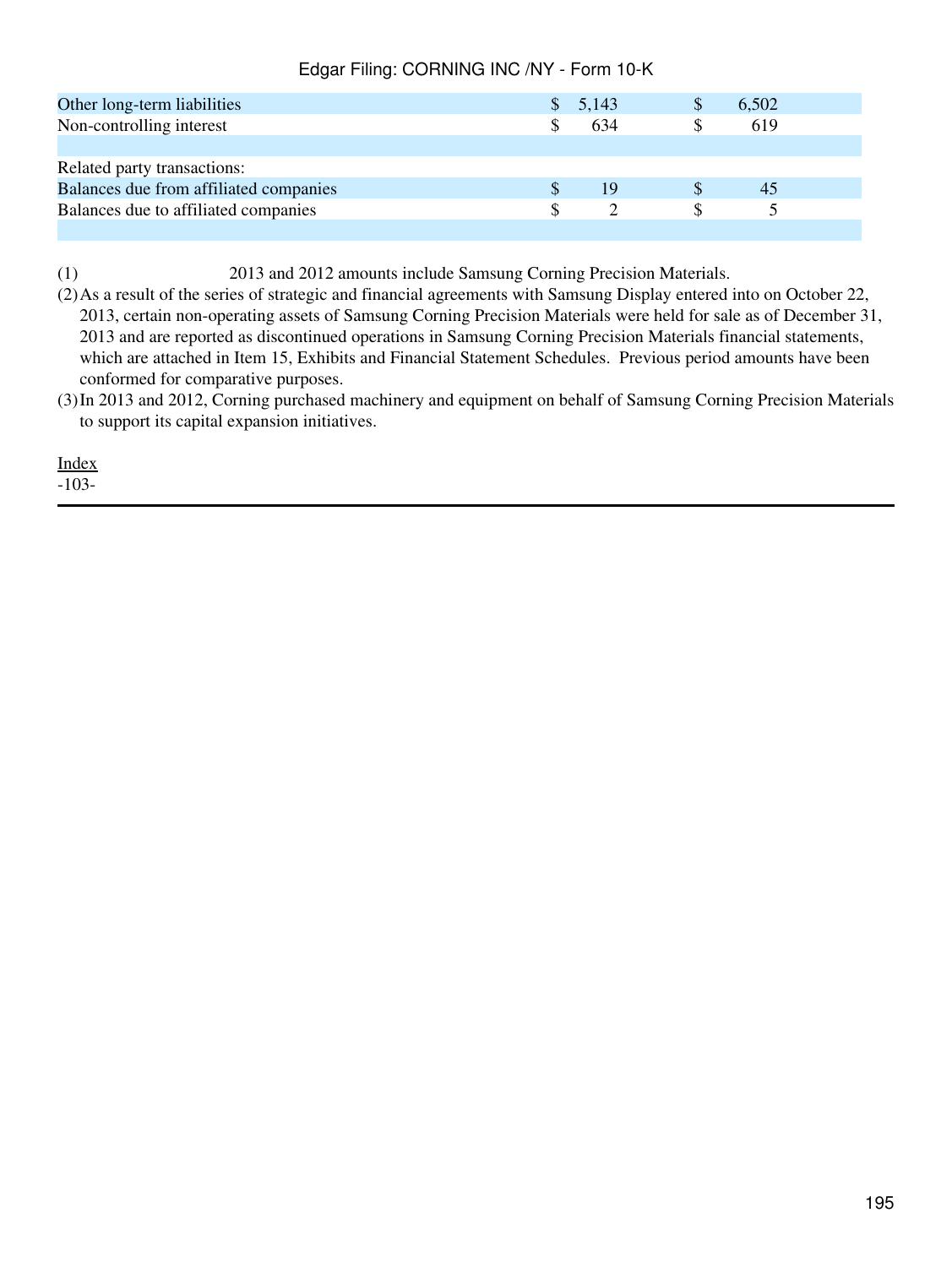#### 7. Investments (continued)

We have contractual agreements with several of our equity affiliates which include sales, purchasing, licensing and technology agreements.

At December 31, 2014, approximately \$1.9 billion of equity in undistributed earnings of equity companies was included in our retained earnings.

Samsung Corning Precision Materials

Prior to December 2013, Corning owned 50% of its equity affiliate, Samsung Corning Precision Materials, Samsung Display owned 42.5% and three shareholders owned the remaining 7%. In the fourth quarter of 2013, in connection with a series of agreements with Samsung Display announced in October 2013, Corning acquired the minority interests of three shareholders in Samsung Corning Precision Materials for \$506 million, which included payment for the transfer of non-operating assets and the pro-rata portion of cash on the Samsung Corning Precision Materials balance sheet at September 30, 2013. The resulting transfer of shares to Corning increased Corning's ownership percentage of Samsung Corning Precision Materials from 50% to 57.5%. Because this transaction did not result in a change in control based on the governing documents of this entity, Corning did not consolidate this entity as of December 31, 2013.

As further discussed in Note 8 (Acquisition), on January 15, 2014, Corning completed the acquisition of the common shares of Samsung Corning Precision Materials previously held by Samsung Display. As a result of these transactions, Corning became the owner of 100% of the common shares of Samsung Corning Precision Materials, which was consolidated into our results beginning in the first quarter of 2014. Operating under the name of Corning Precision Materials, the former Samsung Corning Precision Materials organization and operations were integrated into the Display Technologies segment in the first quarter of 2014.

#### Dow Corning

Dow Corning is a U.S.-based manufacturer of silicone products. Corning and Dow Chemical each own half of Dow Corning.

Dow Corning's financial position and results of operations follow (in millions):

|                                             | Years ended December 31, |              |       |       |    |         |  |
|---------------------------------------------|--------------------------|--------------|-------|-------|----|---------|--|
|                                             | 2014                     |              | 2013  |       |    | 2012    |  |
| Statement of operations:                    |                          |              |       |       |    |         |  |
| Net sales                                   | \$                       | 6,221        | \$    | 5,711 |    | \$6,119 |  |
| Gross profit $(1)$                          | \$                       | 1,543        | $\$\$ | 1,280 |    | \$1,413 |  |
| Net income attributable to Dow Corning      | \$                       | 513          | \$    | 376   | \$ | 181     |  |
| Corning's equity in earnings of Dow Corning | \$                       | 252          | \$    | 196   | \$ | 90      |  |
|                                             |                          |              |       |       |    |         |  |
| Related party transactions:                 |                          |              |       |       |    |         |  |
| Corning purchases from Dow Corning          | \$                       | 15           | \$    | 22    | \$ | 23      |  |
| Dividends received from Dow Corning         | \$                       | 125          | \$    | 100   | \$ | 100     |  |
|                                             |                          |              |       |       |    |         |  |
|                                             |                          | December 31, |       |       |    |         |  |
|                                             | 2014                     |              | 2013  |       |    |         |  |
| <b>Balance sheet:</b>                       |                          |              |       |       |    |         |  |

Current assets  $\frac{1}{2}$   $\frac{4,712}{3,996}$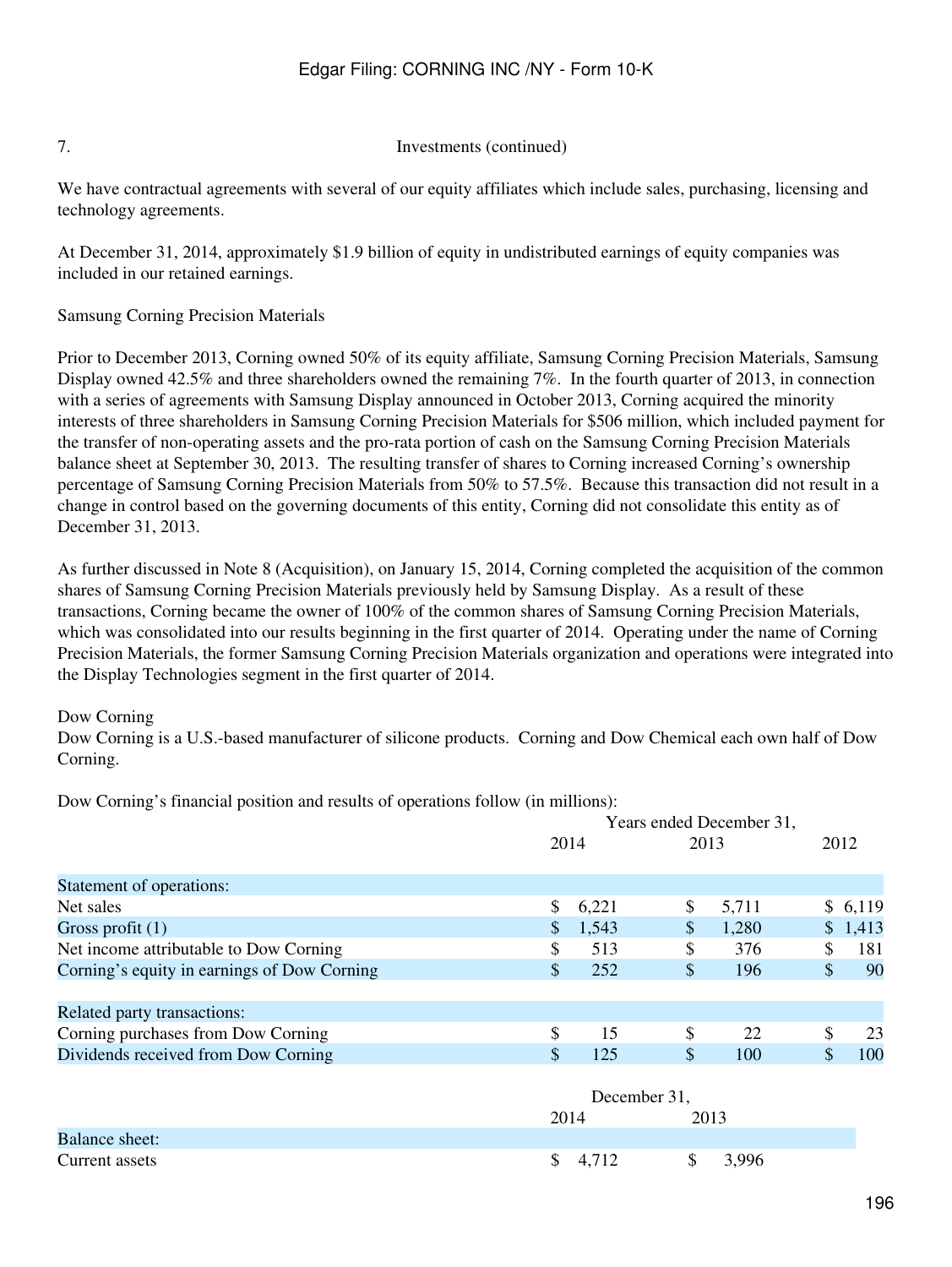| Noncurrent assets                                             |   | 6,433 | 8,306 |  |
|---------------------------------------------------------------|---|-------|-------|--|
| Short-term borrowings, including current portion of long-term |   |       |       |  |
| debt                                                          | S |       | 79    |  |
| Other current liabilities                                     |   | 1,441 | 1,267 |  |
| Long-term debt                                                | S | 945   | 937   |  |
| Other long-term liabilities                                   |   | 5,125 | 6,240 |  |
| Non-controlling interest                                      | S | 634   | 606   |  |
|                                                               |   |       |       |  |

(1)Gross profit for the year ended December 31, 2014 includes R&D cost of \$273 million (2013: \$248 million and 2012: \$281 million).

[Index](#page-155-0)

-104-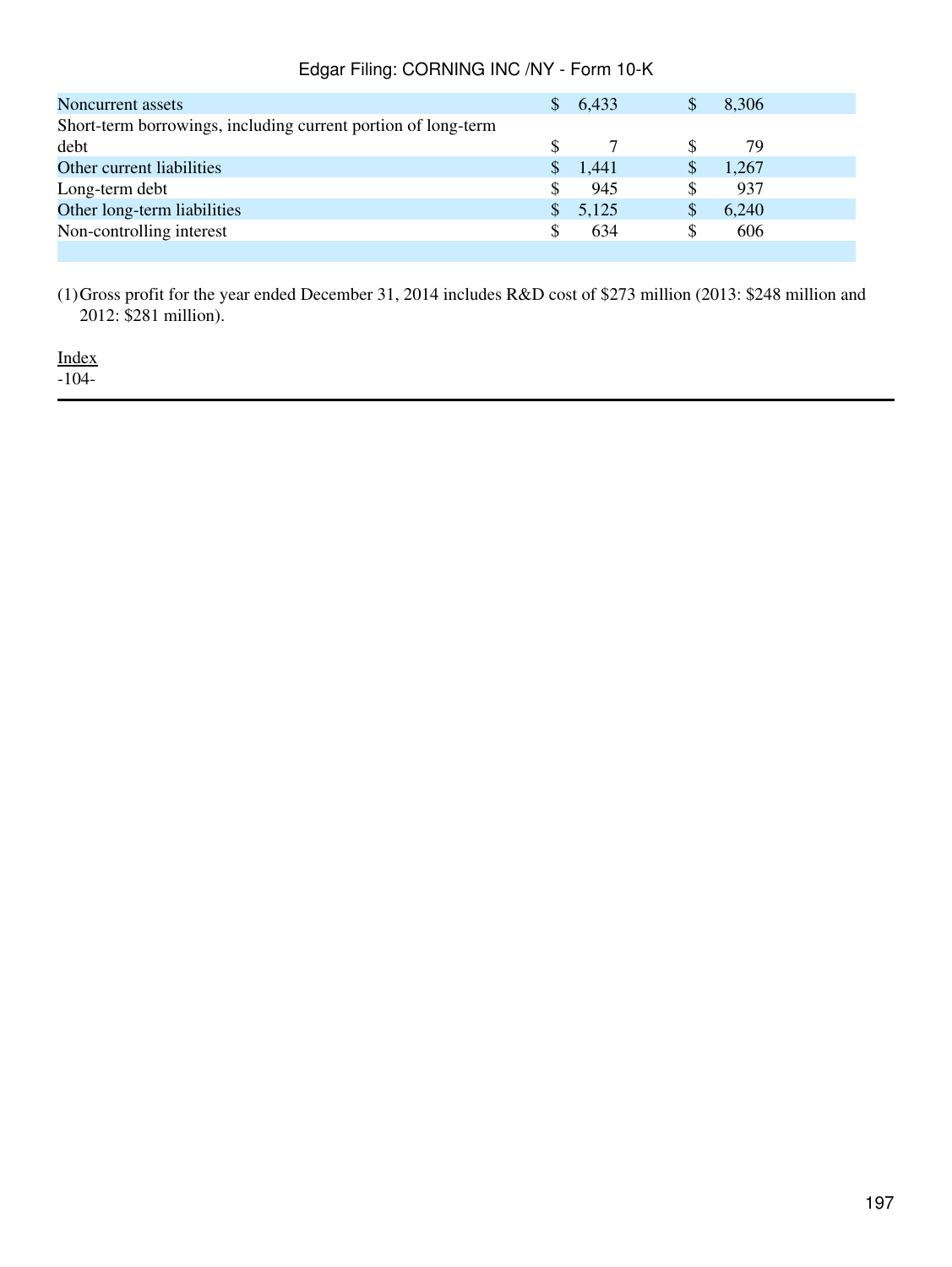7. Investments (continued)

Beginning in the latter half of 2011, and continuing into 2012, Dow Corning began experiencing unfavorable industry conditions at its consolidated subsidiary Hemlock, a producer of high purity polycrystalline silicon for the semiconductor and solar industries, driven by over-capacity at all levels of the solar industry supply chain. This over-capacity led to significant declines in polycrystalline spot prices in the fourth quarter of 2011, and prices remained depressed throughout 2012. In 2013, markets stabilized, but prices remain significantly below historical levels.

Due to the conditions and uncertainties during 2012 described above, sales volume declined and production levels of certain operating assets were reduced. As a result, in the fourth quarter of 2012, Dow Corning determined that a polycrystalline silicon plant expansion previously delayed since the fourth quarter of 2011 would no longer be economically viable and made the decision to abandon this expansion activity. The abandonment resulted in an impairment charge of \$57 million, before tax, for Corning's share of the write down in the value of these construction-in-progress assets. Further, the startup of another polycrystalline silicon plant expansion that was expected to begin production in 2013 was delayed and its assets were idled.

In July 2012, the MOFCOM initiated antidumping and countervailing duty investigations of imports of solar-grade polycrystalline silicon products from the U.S. and Korea based on a petition filed by Chinese solar-grade polycrystalline silicon producers. The petition alleged that producers within these countries exported solar-grade polycrystalline silicon to China at less than fair value and that production of solar-grade polycrystalline silicon in the U.S. has been subsidized by the U.S. government. On July 18, 2013, MOFCOM announced its preliminary determination that China's solar-grade polycrystalline silicon industry suffered material damage because of dumping by producers in the U.S. and Korea. The Chinese authorities imposed provisional antidumping duties on producers in the U.S. and Korea ranging from 2.4% to 57.0%, including duties of 53.3% on future imports of solar-grade polycrystalline silicon product from the Dow Corning subsidiary into China. On September 16, 2013, the Chinese authorities imposed provisional countervailing duties of 6.5% on solar grade polycrystalline silicon products from the Dow Corning subsidiary. On January 20, 2014, MOFCOM issued a final determination. The final determination resulted in no change to the antidumping duties, and the countervailing duties were reduced to 2.1%. The requirement for customers to pay provisional duties on imports from solar-grade polycrystalline silicon producers became effective on July 24, 2013 for the antidumping duties and on September 20, 2013 for the countervailing duties, adjusted for the final determination. Dow Corning will not be subject to duties for previous sales.

In December 2014, Dow Corning determined its polycrystalline silicon plant expansion which was delayed in the fourth quarter of 2012, would not be economically viable and made the decision to permanently abandon the assets. This decision was made after review of sustained adverse market conditions and continued oversupply, the cost of operating the facility and the ongoing impact of tariffs on polycrystalline silicon imported into China. The decision to permanently cease use of these assets resulted in Dow Corning taking a pre-tax charge of approximately \$1.5 billion in the fourth quarter of 2014 (Corning's share after-tax: \$465 million). As a result of the significant change in the use of this asset, Dow Corning assessed whether the carrying value of all polycrystalline silicon assets might be impaired. Dow Corning's estimates of future undiscounted cash flows indicated the polycrystalline silicon asset group was recoverable.

In May 1995, Dow Corning filed for bankruptcy protection to address pending and claimed liabilities arising from breast implant product lawsuits. In 1995, Corning fully impaired its investment in Dow Corning after it filed for bankruptcy protection. Corning did not recognize net equity earnings from the second quarter of 1995 through the end of 2002. Corning began recognizing equity earnings in the first quarter of 2003 when management concluded that Dow Corning's emergence from bankruptcy was probable. Corning considers the \$171 million difference between the carrying value of its investment in Dow Corning and its 50% share of Dow Corning's equity to be permanent.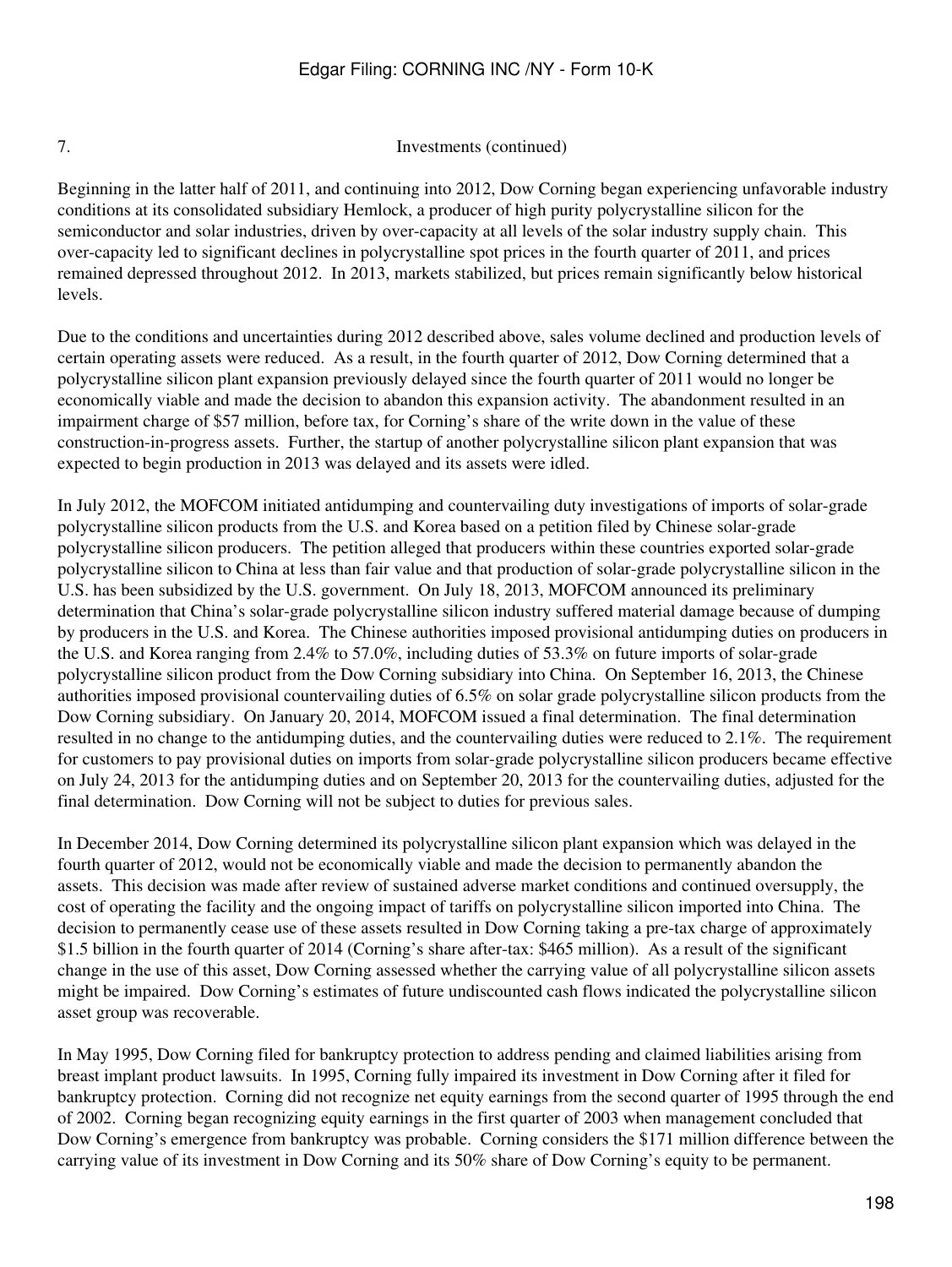On June 1, 2004, Dow Corning emerged from Chapter 11 with a Plan of Reorganization (the "Plan") which provided for the settlement or other resolution of implant claims. Under the Plan, Dow Corning established and agreed to fund a products liability settlement program (the "Settlement Facility"). The Plan contains a cap on the amount of payments required from Dow Corning to fund the Settlement Facility. Inclusive of insurance, Dow Corning has paid approximately \$1.8 billion to the Settlement Facility, and approximately \$1.3 billion has been paid to claimants out of the Settlement Facility. Dow Corning's recorded liability related to implant matters ("Implant Liability") was approximately \$1.7 billion at September 30, 2014, representing Dow Corning's estimated remaining obligation for future funding of the Settlement Facility.

[Index](#page-155-0) -105-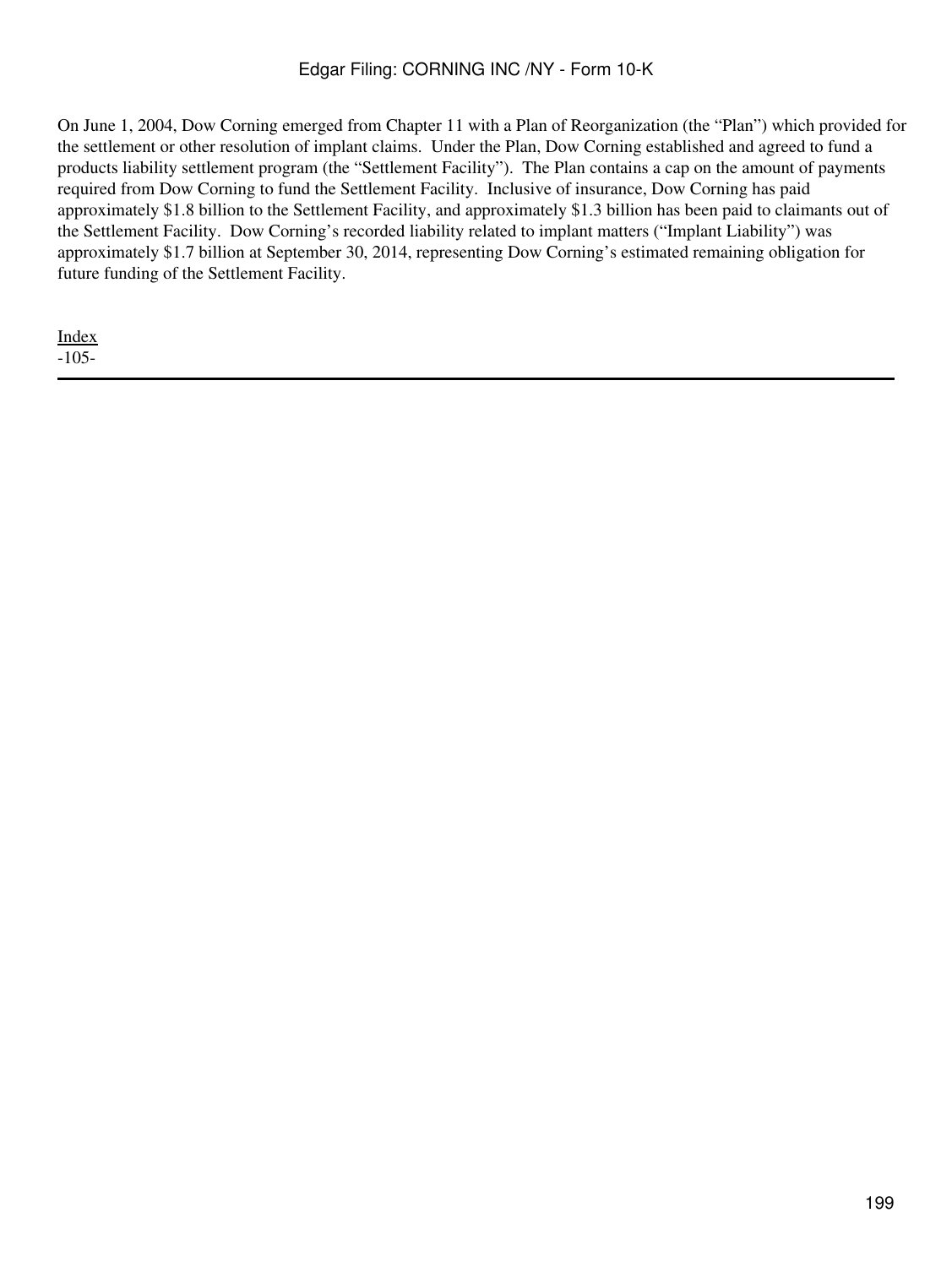7. Investments (continued)

During the fourth quarter of 2014, Dow Corning, with the assistance of a third-party advisor, developed an estimate of the future Implant Liability based on evidence that the actual funding required for the Settlement Facility is expected to be lower than the full funding cap set forth in the Plan. On December 12, 2014, Dow Corning reduced its Implant Liability by approximately \$1.3 billion (Corning's share after-tax: \$393 million). Previously, the Implant Liability was based on the full funding cap set forth in the Plan. The revised Implant Liability reflects Dow Corning's best estimate of its remaining obligations under the Plan. Should events or circumstances occur in the future which change Dow Corning's estimate of the remaining funding obligations, the Implant Liability will be revised. This adjustment does not affect Dow Corning's commitment or ability to fulfill its obligations under the settlement, and all claims that qualify under the settlement will be paid according to the terms of the Plan.

As a separate matter arising from its bankruptcy proceedings, Dow Corning is defending claims asserted by a number of commercial creditors who claim additional interest at default rates and enforcement costs, during the period from May 1995 through June 2004. As of December 31, 2014, Dow Corning has estimated the potential liability to these creditors to be within the range of \$99 million to \$324 million. As Dow Corning management believes no single amount within the range appears to be a better estimate than any other amount within the range, Dow Corning has recorded the minimum liability within the range. Should Dow Corning not prevail in this matter, Corning's equity earnings would be reduced by its 50% share of the amount in excess of \$99 million, net of applicable tax benefits. There are a number of other claims in the bankruptcy proceedings against Dow Corning awaiting resolution by the U.S. District Court, and it is reasonably possible that Dow Corning may record bankruptcy-related charges in the future. The remaining tort claims against Dow Corning are expected to be channeled by the Plan into facilities established by the Plan or otherwise defended by the Litigation Facility.

Pittsburgh Corning Corporation and Asbestos Litigation. Corning and PPG Industries, Inc. ("PPG") each own 50% of the capital stock of Pittsburgh Corning Corporation ("PCC"). Over a period of more than two decades, PCC and several other defendants were named in numerous lawsuits involving claims alleging personal injury from exposure to asbestos. On April 16, 2000, PCC filed for Chapter 11 reorganization in the U.S. Bankruptcy Court for the Western District of Pennsylvania. At the time PCC filed for bankruptcy protection, there were approximately 11,800 claims pending against Corning in state court lawsuits alleging various theories of liability based on exposure to PCC's asbestos products and typically requesting monetary damages in excess of one million dollars per claim. Corning has defended those claims on the basis of the separate corporate status of PCC and the absence of any facts supporting claims of direct liability arising from PCC's asbestos products.

# PCC Plan of Reorganization

Corning, with other relevant parties, has been involved in ongoing efforts to develop a Plan of Reorganization that would resolve the concerns and objections of the relevant courts and parties. On November 12, 2013, the Bankruptcy Court issued a decision finally confirming an Amended PCC Plan of Reorganization (the "Amended PCC Plan" or the "Plan"). On September 30, 2014, the United States District Court for the Western District of Pennsylvania (the "District Court") affirmed the Bankruptcy Court's decision confirming the Amended PCC Plan. On October 30, 2014, one of the objectors to the Plan appealed the District Court's affirmation of the Plan to the United States Court of Appeals for the Third Circuit (the "Third Circuit Court of Appeals"), and that appeal is currently being scheduled for briefing. It will likely take many months for the Third Circuit Court of Appeals to render its decision.

Under the Plan as affirmed by the Bankruptcy Court and affirmed by the District Court, Corning is required to contribute its equity interests in PCC and Pittsburgh Corning Europe N.V. ("PCE"), a Belgian corporation, and to contribute \$290 million in a fixed series of payments, recorded at present value. Corning has the option to use its shares rather than cash to make these payments, but the liability is fixed by dollar value and not the number of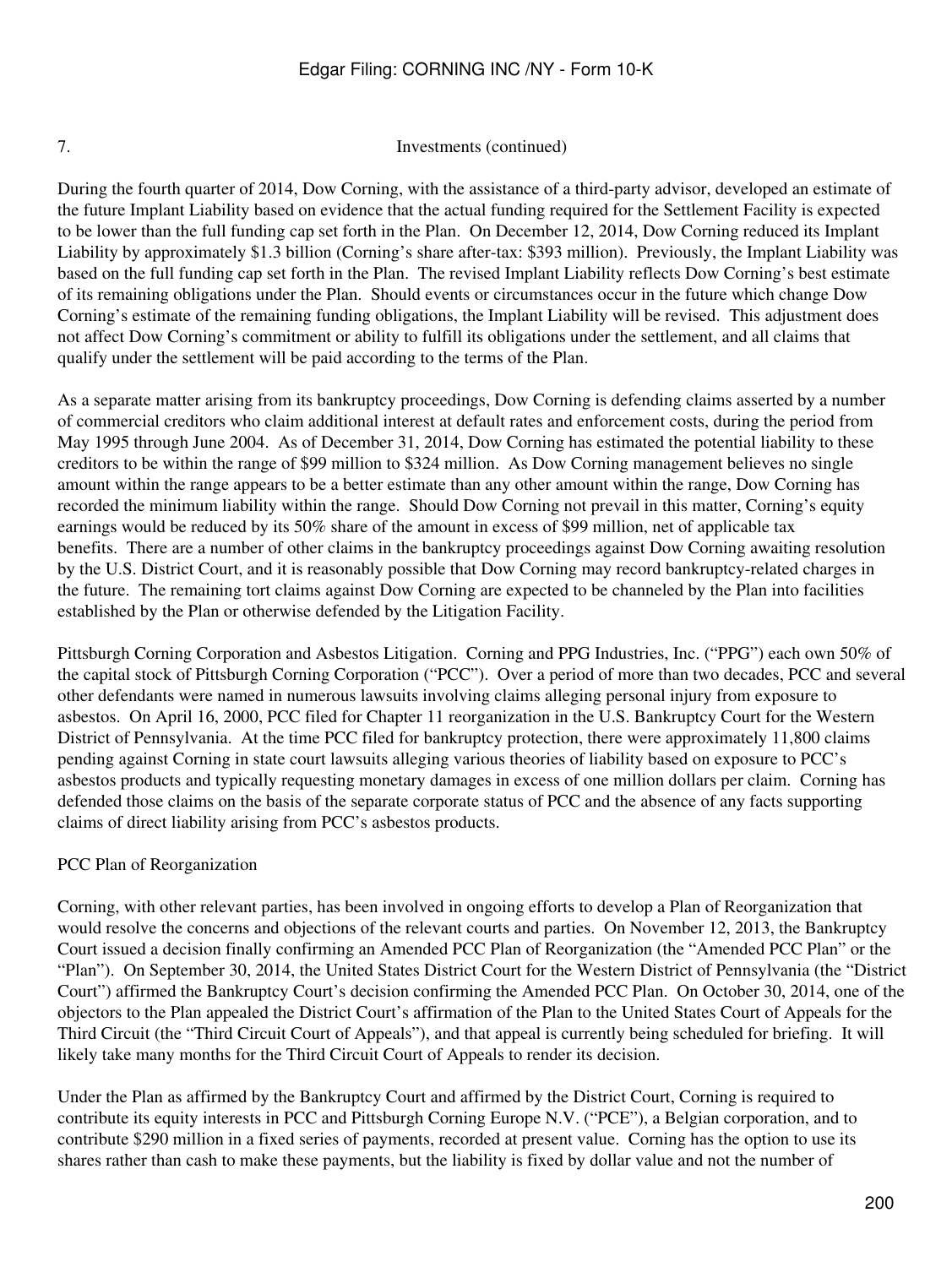shares. The Plan requires Corning to make: (1) one payment of \$70 million one year from the date the Plan becomes effective and certain conditions are met; and (2) five additional payments of \$35 million, \$50 million, \$35 million, \$50 million, and \$50 million, respectively, on each of the five subsequent anniversaries of the first payment, the final payment of which is subject to reduction based on the application of credits under certain circumstances.

[Index](#page-155-0)

-106-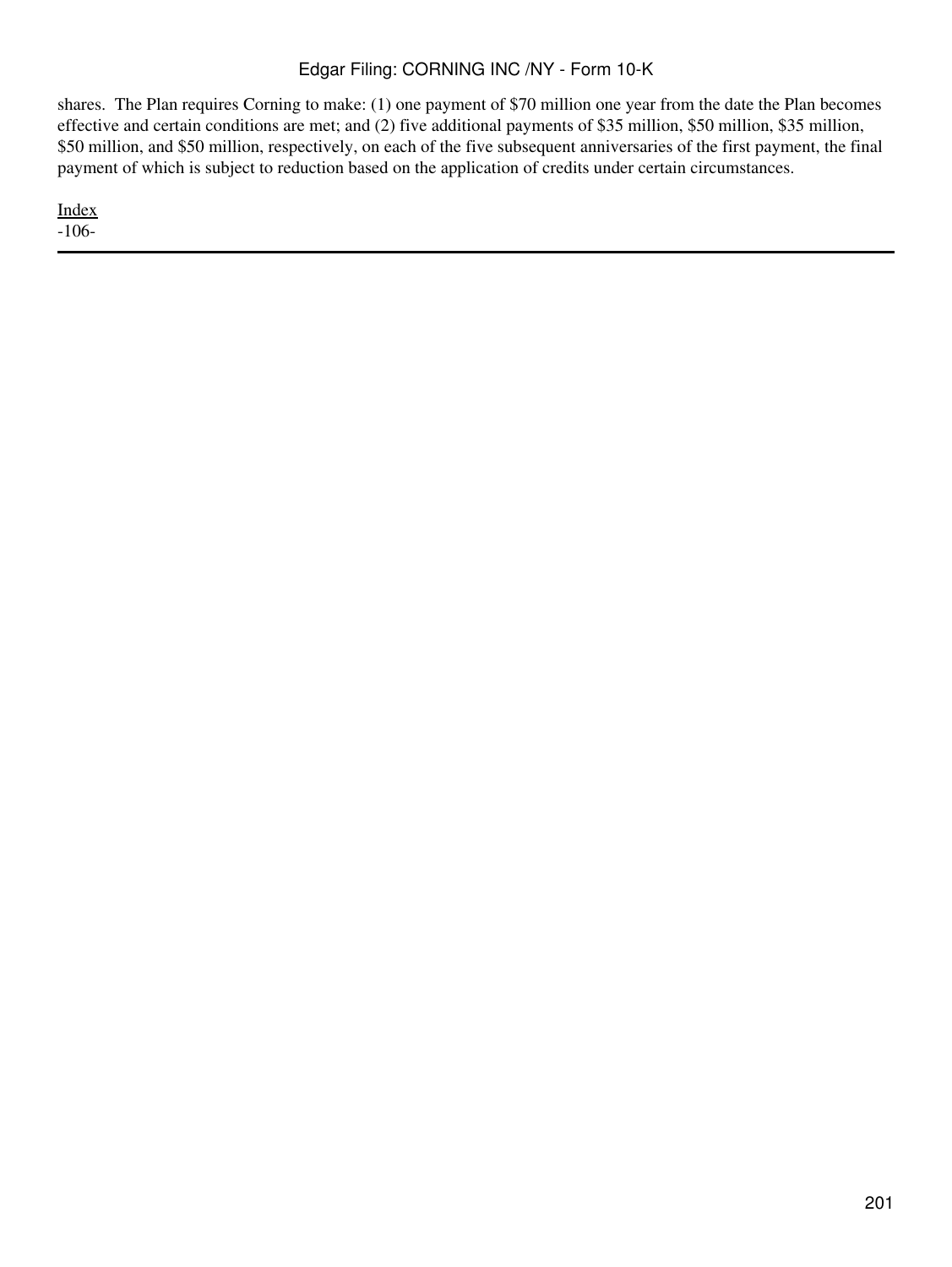7. Investments (continued)

# Non-PCC Asbestos Litigation

In addition to the claims against Corning related to its ownership interest in PCC, Corning is also the defendant in approximately 9,700 other cases (approximately 37,300 claims) alleging injuries from asbestos related to its Corhart business and similar amounts of monetary damages per case. When PCC filed for bankruptcy protection, the Court granted a preliminary injunction to suspend all asbestos cases against PCC, PPG and Corning – including these non-PCC asbestos cases (the "stay"). The stay remains in place as of the date of this filing. Under the Bankruptcy Court's order confirming the Amended PCC Plan, the stay will remain in place until the Amended PCC Plan is finally affirmed by the District Court and the Third Circuit Court of Appeals. These non-PCC asbestos cases have been covered by insurance without material impact to Corning to date. As of December 31, 2014, Corning had received for these cases approximately \$19 million in insurance payments related to those claims. If and when the Bankruptcy Court's confirmation of the Amended PCC Plan is finally affirmed, these non-PCC asbestos claims would be allowed to proceed against Corning. Corning has recorded in its estimated asbestos litigation liability an additional \$150 million for these and any future non-PCC asbestos cases.

Total Estimated Liability for the Amended PCC Plan and the Non-PCC Asbestos Claims

The liability for the Amended PCC Plan and the non-PCC asbestos claims was estimated to be \$681 million at December 31, 2014, compared with an estimate of liability of \$690 million at December 31, 2013. The \$681 million liability is comprised of \$241 million of the fair value of PCE, \$290 million for the fixed series of payments, and \$150 million for the non-PCC asbestos litigation, all referenced in the preceding paragraphs. With respect to the PCE liability, at December 31, 2014 and 2013, the fair value of \$241 million and \$250 million of our interest in PCE significantly exceeded its carrying value of \$162 million and \$167 million, respectively. There have been no impairment indicators for our investment in PCE and we continue to recognize equity earnings of this affiliate. At the time Corning recorded this liability, it determined it lacked the ability to recover the carrying amount of its investment in PCC and its investment was other than temporarily impaired. As a result, we reduced our investment in PCC to zero. As the fair value in PCE is significantly higher than book value, management believes that the risk of an additional loss in an amount materially higher than the fair value of the liability is remote. With respect to the liability for other asbestos litigation, the liability for non-PCC claims was estimated based upon industry data for asbestos claims since Corning does not have recent claim history due to the injunction issued by the Bankruptcy Court. The estimated liability represents the undiscounted projection of claims and related legal fees over the next 20 years. The amount may need to be adjusted in future periods as more data becomes available; however, we cannot estimate any additional losses at this time. For the years ended December 31, 2014 and 2013, Corning recorded asbestos litigation income of \$9 million and expense of \$19 million, respectively. The entire obligation is classified as a non-current liability, as installment payments for the cash portion of the obligation are not planned to commence until more than 12 months after the Amended PCC Plan becomes effective and the PCE portion of the obligation will be fulfilled through the direct contribution of Corning's investment in PCE (currently recorded as a non-current other equity method investment).

# Non-PCC Asbestos Cases Insurance Litigation

Several of Corning's insurers have commenced litigation in state courts for a declaration of the rights and obligations of the parties under insurance policies affecting the non-PCC asbestos cases, including rights that may be affected by the potential resolutions described above. Corning is vigorously contesting these cases, and management is unable to predict the outcome of the litigation.

8. Acquisition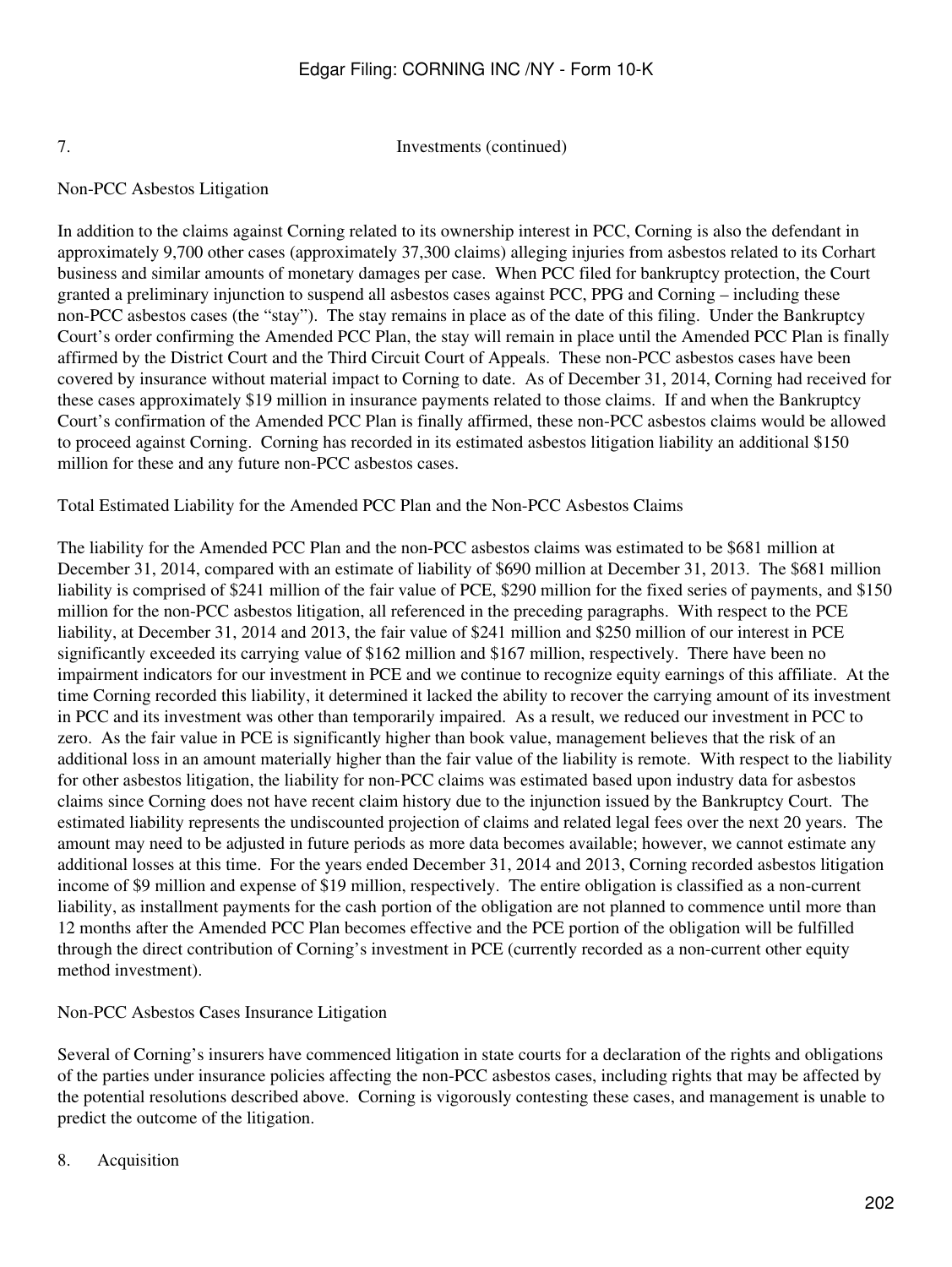On January 15, 2014, Corning consummated a series of strategic and financial agreements pursuant to the Framework Agreement with Samsung Display, previously announced on October 22, 2013, to acquire the remaining common shares of Samsung Corning Precision Materials. The transaction is expected to strengthen product and technology collaborations between the two companies and allow Corning to extend its leadership in specialty glass and drive earnings growth.

The Acquisition was accounted for under the purchase method of accounting in accordance with business combination accounting guidance. Accordingly, the purchase price was allocated to the assets acquired and liabilities assumed, based on their fair value on the date of Acquisition. The fair value was determined based on the fair value of consideration transferred for the remaining equity interest of Samsung Display's shares.

[Index](#page-155-0) -107-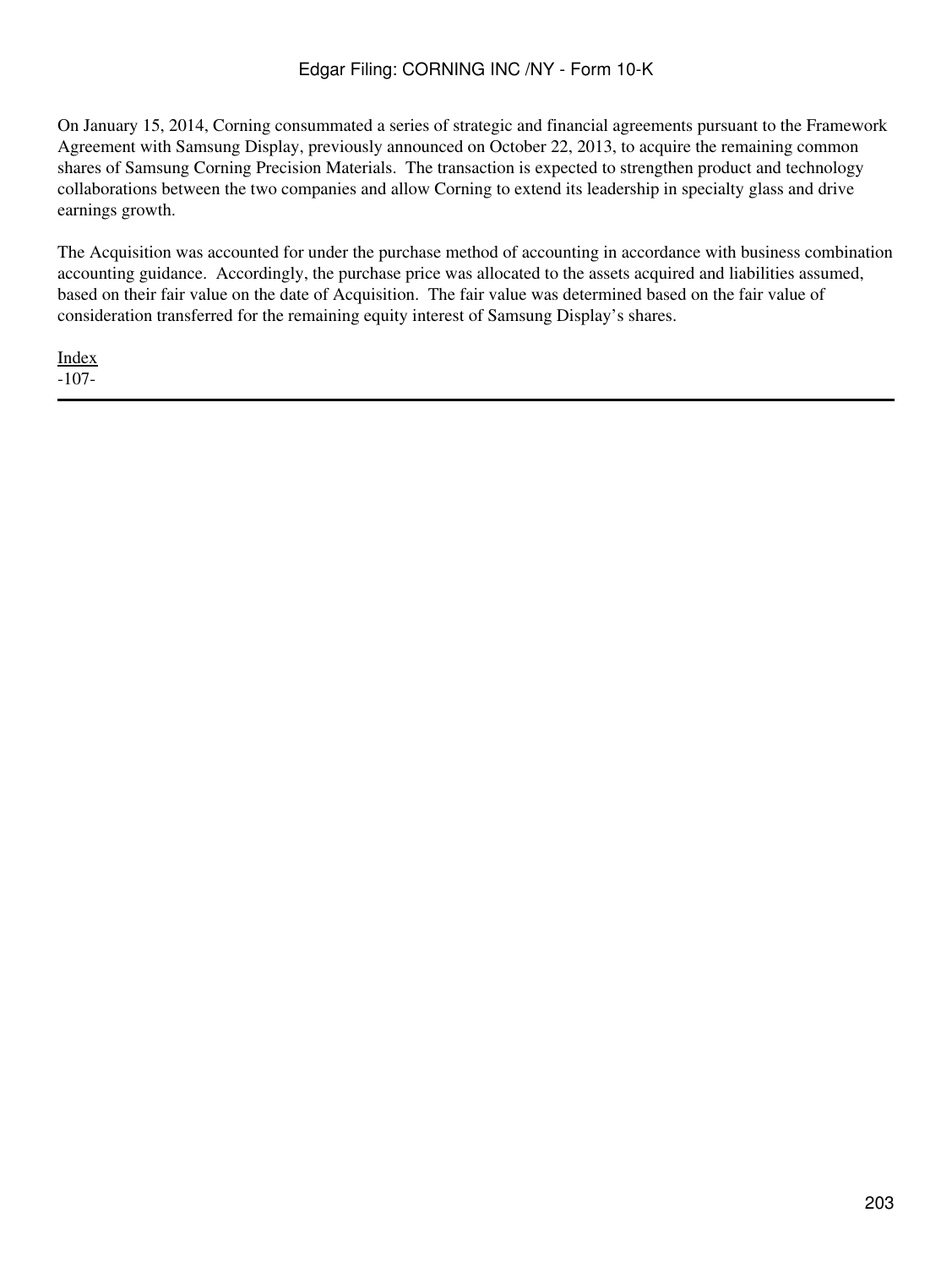# 8. Acquisition (continued)

In connection with the purchase of Samsung Display's equity interest in Samsung Corning Precision Materials pursuant to the Framework Agreement, the Company designated a new series of its preferred stock as Fixed Rate Cumulative Convertible Preferred Stock, Series A, par value \$100 per share ("Preferred Stock"). As contemplated by the Framework Agreement, Samsung Display became the owner of 2,300 shares of Preferred Stock (with an issue price of \$1 million per share), of which 1,900 shares were issued in connection with the Acquisition and 400 shares were issued for cash.

Corning issued 1,900 shares of Preferred Stock as consideration in the Acquisition of Samsung Corning Precision Materials which had a fair value of \$1.9 billion on the acquisition date. The fair value was determined using an option pricing model based on the features of the Preferred Stock. That measure is based on Level 2 inputs observable in the market such as Corning's common stock price and dividend yield.

The Acquisition also includes a contingent consideration arrangement that potentially requires additional consideration to be paid between the parties in 2018: one based on projections of future revenues generated by the business of Samsung Corning Precision Materials for the period between the acquisition date and December 31, 2017, which is subject to a cap of \$665 million; and another based on the volumes of certain sales during the same period, which is subject to a separate cap of \$100 million. The fair value of the potential receipt of the contingent consideration in 2018 in the amount of \$196 million at date of acquisition and \$445 million at December 31, 2014 was estimated by applying an option pricing model using the Company's projections of Corning Precision Materials' future revenues. Changes in the fair value of the contingent consideration in future periods are valued using an option pricing model and are recorded in Corning's results in the period of the change. Corning recorded \$249 million of pre-tax reductions in Selling, general and administrative expenses for the year ended December 31, 2014 to reflect the increase in the fair value of the potential receipt of the contingent consideration.

The following table summarizes the total fair value of Samsung Corning Precision Materials at the acquisition date including the net consideration transferred to acquire the remaining 42.5% of Samsung Corning Precision Materials, the fair value of Corning's non-controlling interest in Samsung Corning Precision Materials pre- and post-acquisition and the amount of the implied fair value of the total entity for the purpose of allocating the purchase price to the acquired net assets.

| Net consideration applied to acquired assets    | Corning<br>Samsung<br>Incorporated<br>Display |          | Samsung<br>Corning<br>Precision<br><b>Materials</b> |   |       |
|-------------------------------------------------|-----------------------------------------------|----------|-----------------------------------------------------|---|-------|
| Ownership percentage                            |                                               | $42.5\%$ | 57.5%                                               |   | 100%  |
| Fair value based on \$1.9 billion consideration |                                               |          |                                                     |   |       |
| transferred                                     | \$                                            | 1,911    | \$<br>2,588                                         | S | 4,499 |
| Less contingent consideration - receivable      |                                               | (196)    | (265)                                               |   | (461) |
| Net fair value of consideration @ 100%          |                                               | 1,715    | 2,323                                               |   | 4,038 |
|                                                 |                                               |          |                                                     |   |       |
| Corning's loss on royalty contract              |                                               | (136)    | (184)                                               |   | (320) |
| Fair value post-acquisition                     | \$                                            | 1,579    | \$<br>2,139                                         | S | 3,718 |
|                                                 |                                               |          |                                                     |   |       |
| Corning's fair value 57.5% post-acquisition     |                                               | 2,139    |                                                     |   |       |
| Total fair value at January 15, 2014            | \$                                            | 3,718    |                                                     |   |       |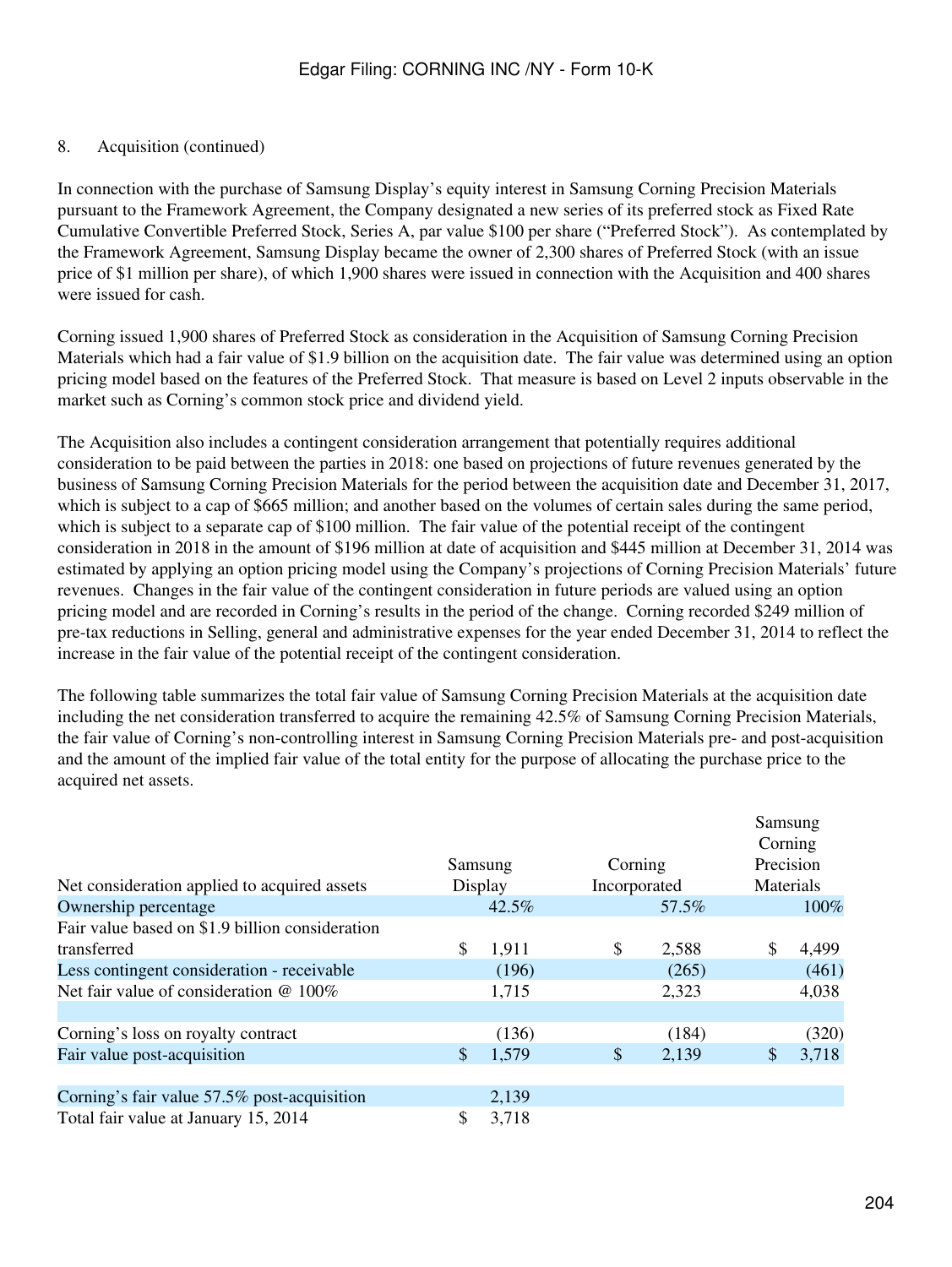The \$1.9 billion fair value of consideration transferred for the remaining 42.5% interest in Samsung Corning Precision Materials plus the fair value of Corning's pre-acquisition fair value less the contingent consideration due Corning as of the acquisition date results in a net fair value for the total entity of \$4 billion.

As a result of the acquisition of Samsung Corning Precision Materials, Corning reacquired its technology license rights and effectively settled its pre-existing royalty contract with the acquired entity, Samsung Corning Precision Materials. With regard to the reacquired right, Corning engaged a third-party specialist to assist in assessing the fair value of this right and determined that the reacquired right had a value of zero. In addition, the Company assessed whether this royalty contract was favorable or unfavorable to Corning. It was determined that the contractual royalty rate of 3% as compared to the then current market rate of 12% was unfavorable to Corning. The effective settlement of the contract was valued using the Income Approach; specifically, a relief from royalty method. The amount by which the contract was unfavorable to Corning when compared to current market transactions for similar items resulted in a loss of \$320 million which was recorded on the acquisition date, representing 100% of the loss on the effective settlement of the contract. There were no stated contractual settlement provisions or previously recorded assets or liabilities to consider when determining the value associated with the settlement.

[Index](#page-155-0) -108-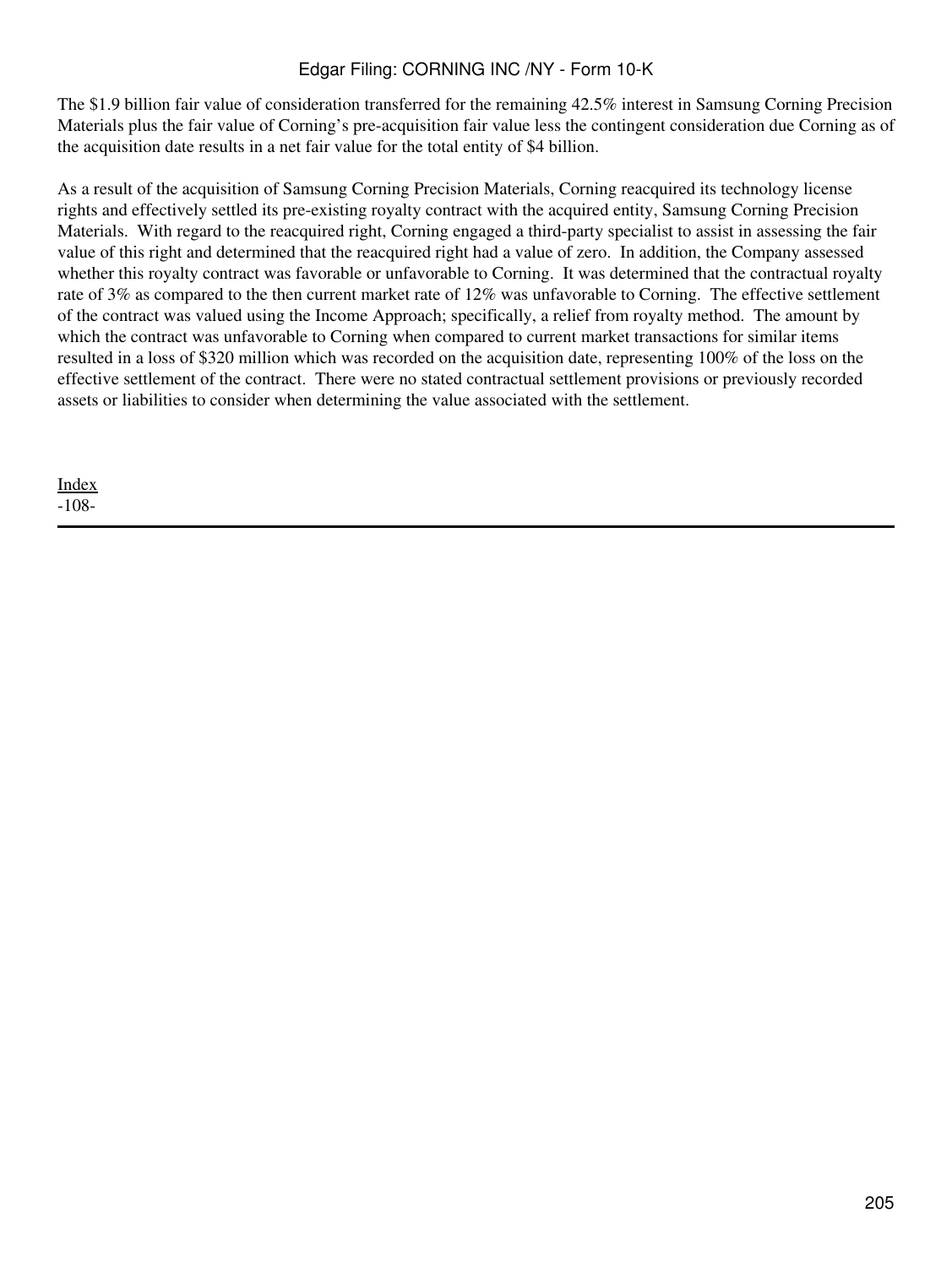# 8. Acquisition (continued)

Because the pre-existing contract was unfavorable to Corning, a portion of the consideration transferred was deemed to be applicable to the effective settlement of the royalty contract between Corning and the acquiree, Samsung Corning Precision Materials. The \$320 million loss attributable to the settlement of the pre-existing arrangement was accounted for as a separate transaction from the business combination as follows:

- At acquisition, since the contract with Samsung Corning Precision Materials was effectively settled, Corning recognized a loss of \$320 million. Of the \$320 million, \$184 million effectively offset the portion of the gain on previously held equity investment attributable to Corning's interest in the royalty contract. As a result, the pre-acquisition fair value of Corning's 57.5% share of \$2.3 billion decreased to the fair value of \$2.1 billion post-acquisition; and
- At acquisition, since the seller, Samsung Display, was a 42.5% shareholder of Samsung Corning Precision Materials, 42.5%, or \$136 million, of the \$320 million loss to effectively settle the contract reduced the consideration transferred to acquire Samsung Display's interest in Samsung Corning Precision Materials. Accordingly, \$136 million of the consideration transferred was treated separately from the purchase price, resulting in the implied consideration transferred of approximately \$1.6 billion.

The net economic effect to Corning following the transaction was a net loss of \$136 million, constituting a \$320 million loss due to Corning's unfavorable contract and its share of the favorable contract in Samsung Corning Precision Materials of \$184 million.

The gain on the previously held equity investment was calculated based on the fair value of the entity immediately preceding the Acquisition. As the pre-existing contract was treated as a separate transaction, the pre-existing contract was not taken into consideration when calculating the gain on the previously held equity interest.

The net gain on previously owned equity was calculated as follows:

| December 2013 Investment Balance                  | $\mathcal{S}$             | 3,709   |
|---------------------------------------------------|---------------------------|---------|
| Dividend $(1)$                                    |                           | (1,574) |
| Other                                             |                           | (18)    |
| Net investment book balance at 1/15/2014          | S.                        | 2,117   |
|                                                   |                           |         |
| Fair value Samsung Corning Precision Materials    | <sup>\$</sup>             | 4,038   |
| 57.5% of Samsung Corning Precision Materials (2)  |                           | 2,323   |
| Working capital adjustment and other              |                           | 52      |
| 57.5% of the pre-acquisition fair value of assets |                           | 2,375   |
|                                                   |                           |         |
| Gain on previously held equity investment (2)     | $\boldsymbol{\mathsf{S}}$ | 258     |
| Translation gain                                  |                           | 136     |
| Net gain                                          | S                         | 394     |

(1)In conjunction with the Framework Agreement, the parties agreed to have Samsung Corning Precision Materials distribute all cash and cash equivalents as a dividend to the shareholders of record as of December 31, 2013. The dividend was not part of the purchase price as the agreement was to distribute cash and cash equivalents as a dividend to the shareholders as soon as practicable. As such, at acquisition Corning did not have legal title to the cash to be distributed, although the dividend was distributed subsequent to the acquisition date. Therefore, the portion of Corning's share of the \$1.6 billion dividend received was accounted for in Corning's consolidated financial statements as if the dividend occurred at or immediately prior to the date of acquisition at which time Samsung Corning Precision Materials was still an equity method investment in Corning's consolidated financial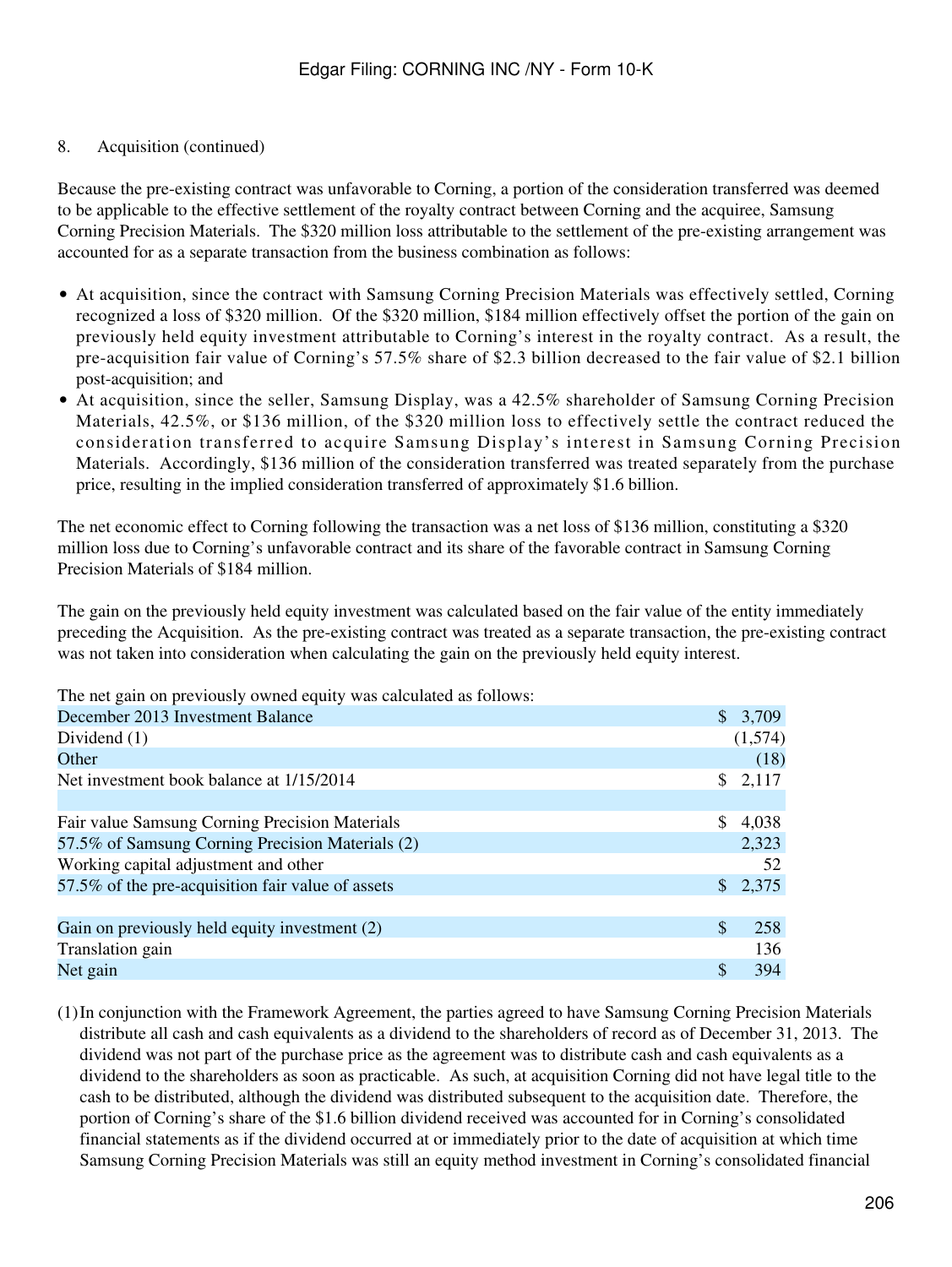statements.

(2) As Corning was a 57.5% shareholder at the date of acquisition, immediately preceding the acquisition of Samsung Corning Precision Materials, Corning recognized an asset and respective gain as part of the calculation of its previously held equity investment which included approximately \$184 million attributed to its economic interest in the royalty contract.

[Index](#page-155-0) -109-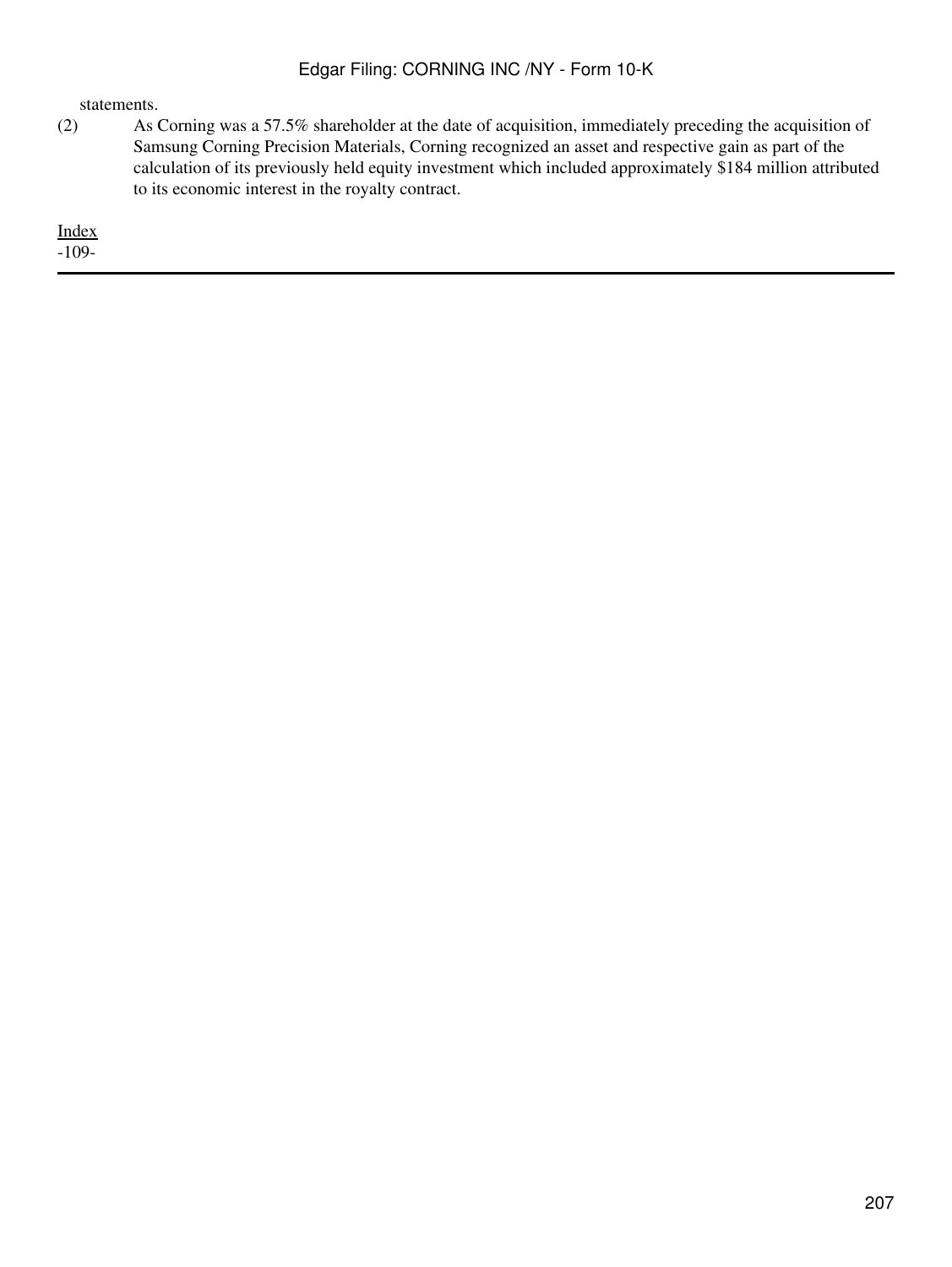# 8. Acquisition (continued)

The following table summarizes the amounts of identified assets acquired and liabilities assumed at acquisition date and recorded measurement period adjustments. Corning has completed its accounting for the Acquisition and its review of deferred taxes.

Recognized amounts of identified assets acquired and liabilities assumed (in millions):

| Cash and cash equivalents (1)                                         | <sup>\$</sup> | 133     |
|-----------------------------------------------------------------------|---------------|---------|
| Trade receivables (3)                                                 |               | 357     |
| Inventory $(3)$                                                       |               | 105     |
| Property, plant and equipment (3)                                     |               | 3,595   |
| Other current and non-current assets (3)                              |               | 71      |
| $Debt$ – current                                                      |               | (32)    |
| Accounts payable and accrued expenses (3)                             |               | (357)   |
| Other current and non-current liabilities (3)                         |               | (294)   |
| Total identified net assets (3)                                       |               | 3,578   |
| Non-controlling interests                                             |               | 15      |
| Fair value of Samsung Corning Precision Materials on acquisition date |               | (3,718) |
| Goodwill $(2)(3)$                                                     |               | 125.    |

- (1)Cash and cash equivalents are presented net of the 2014 dividend distributed subsequent to the Acquisition, in the amount of \$2.8 billion.
- (2)The goodwill recognized is not deductible for U.S. income tax purposes. The goodwill was allocated to the Display Technologies segment.
- (3)During 2014, the Company recorded total measurement period adjustments of \$60 million for the Acquisition of Corning Precision Materials primarily related to accrual of contingent liabilities and employee benefit obligations.

The goodwill is primarily attributable to the workforce of the acquired business and the synergies expected to result from the integration of Corning Precision Materials. Acquisition-related costs of \$93 million in the year ended December 31, 2014 included costs for post-Acquisition compensation expense, legal, accounting, valuation and other professional services and were included in selling, general and administrative expenses in the Consolidated Statements of Income. Since the date of acquisition, the consolidation of Corning Precision Materials added \$1,761 million to Net sales. The impact to Net income of the consolidation of Corning Precision Materials is impracticable to calculate due to the level of integration within the Display Technologies segment and the significant amount of estimates that would be required.

# Unaudited Pro Forma Financial Information

The unaudited pro forma combined consolidated statement of income for the year ended December 31, 2013, was derived from the unaudited financial statements of Corning and Samsung Corning Precision Materials for the year ended December 31, 2013, and is presented to show how Corning might have appeared had the Acquisition occurred as of January 1, 2013.

The unaudited pro forma combined consolidated financial information was prepared pursuant to the rules and regulations of the SEC. The unaudited pro forma adjustments reflecting the Acquisition have been prepared in accordance with the business combination accounting guidance and reflect the allocation of the purchase price to the acquired assets and liabilities based upon the fair values, using the assumptions set forth above.

Unaudited Pro Forma Financial Information (in millions, except per share data):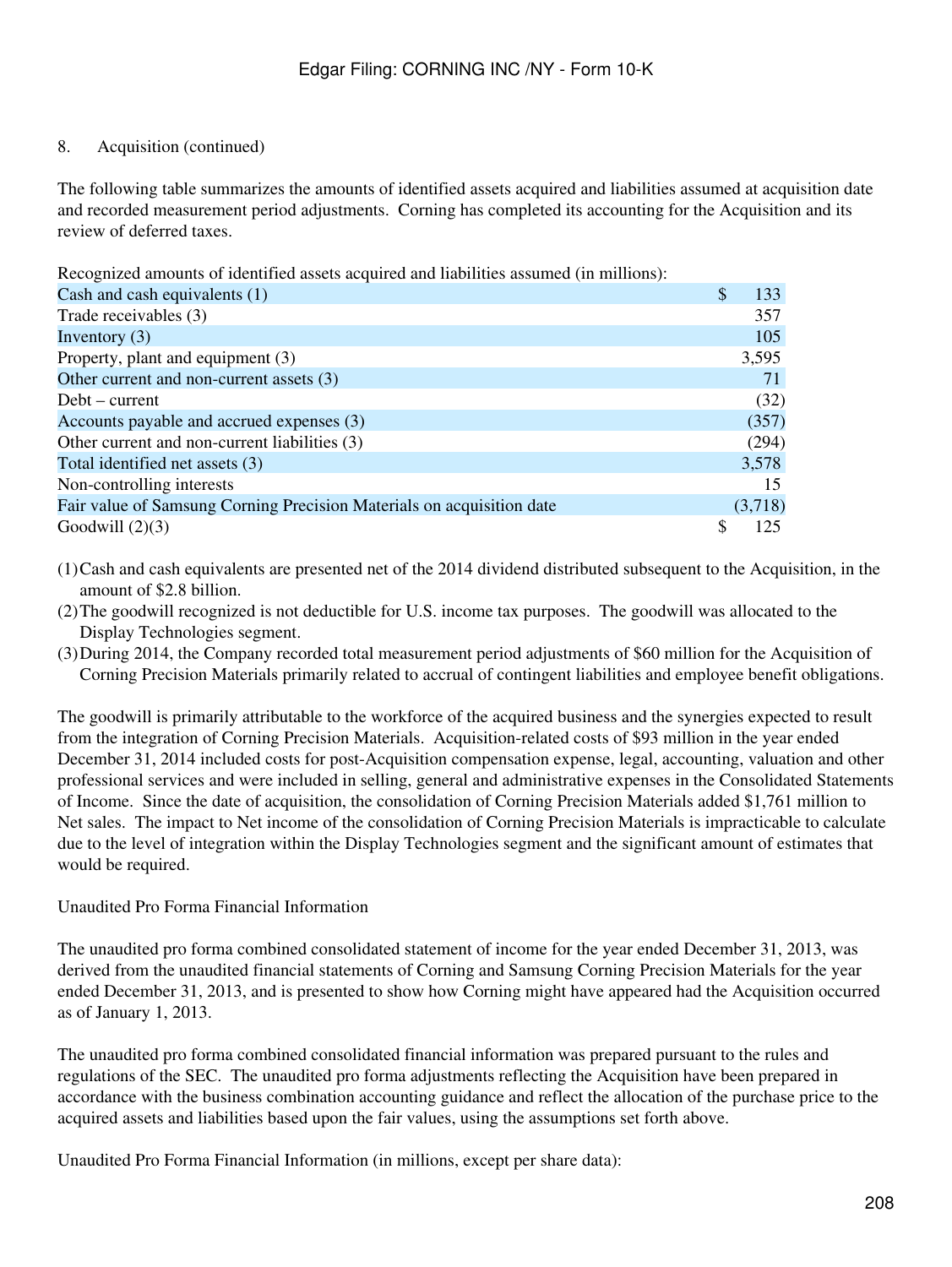|                                                                                | Twelve months |       |
|--------------------------------------------------------------------------------|---------------|-------|
|                                                                                | ended         |       |
|                                                                                | December 31,  |       |
|                                                                                | 2013          |       |
| Net sales                                                                      | \$            | 9,871 |
| Net income attributable to Corning Incorporated – basic earnings per share     | \$            | 2,327 |
| Net income – attributable to Corning Incorporated – diluted earnings per share | \$            | 2,425 |
| Earnings per common share attributable to common shareholders                  |               |       |
| Basic                                                                          | \$            | 1.60  |
| Diluted                                                                        | \$            | 1.54  |
| Shares used in computing per share amounts                                     |               |       |
| <b>Basic</b>                                                                   |               | 1,452 |
| Diluted                                                                        |               | 1,577 |

There were no other significant acquisitions for the year ended December 31, 2014.

[Index](#page-155-0)  $-110-$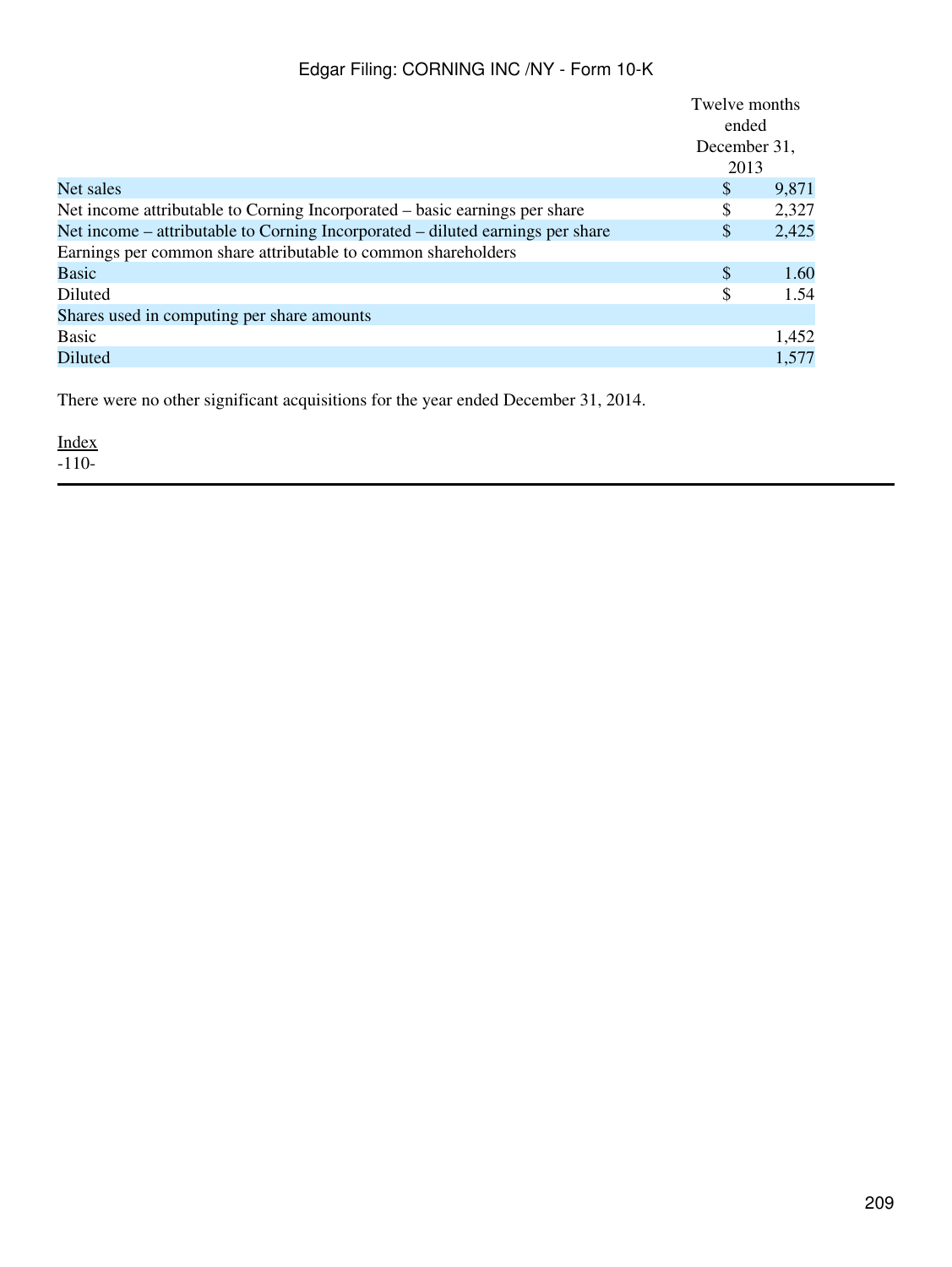# 8. Acquisition (continued)

On October 31, 2012, Corning acquired all of the shares of Discovery Labware, Inc. and Plasso Technology Limited and certain other assets (collectively referred to as "Purchased Assets") from Becton Dickinson and Company for approximately \$739 million. The Purchased Assets constitute a business; therefore, the acquisition was accounted for as a business combination. The business, referred to as Discovery Labware, designs, manufactures, markets and supplies cell culture, other laboratory reagents, core and advanced consumables for basic and applied research for life scientists, clinical researchers, and laboratory professionals globally.

The purchase price of the acquisition was allocated to the net tangible and other intangible assets acquired, with the remainder recorded as goodwill on the basis of fair value as follows (in millions):

| Inventory and other current assets | 74  |
|------------------------------------|-----|
| <b>Fixed Assets</b>                | 81  |
| Other intangible assets            | 279 |
| Net tangible and intangible assets | 434 |
| Purchase price                     | 739 |
| Goodwill (1)                       | 305 |
|                                    |     |

(1)The goodwill recognized is deductible for U.S. income tax purposes. The goodwill was allocated to the Life Sciences segment.

Goodwill is primarily related to the value of the Discovery Labware product portfolio and distribution network and its combination with Corning's existing life sciences platform, as well as synergies and other intangibles that do not qualify for separate recognition. Other intangible assets consist mainly of distributor relationships, trademark and trade names and are amortized over a useful life of 20 years. Acquisition-related costs of \$22 million in the twelve months ended December 31, 2012 included costs for legal, accounting, valuation and other professional services and were included in selling, general and administrative expense in the Consolidated Statements of Income. Supplemental pro forma information was not provided because the purchased assets are not material to Corning's consolidated financial statements.

#### 9. Property, Plant and Equipment, Net of Accumulated Depreciation

Property, plant and equipment, net of accumulated depreciation follow (in millions):

|                          | December 31, |                       |
|--------------------------|--------------|-----------------------|
|                          | 2014         | 2013                  |
| Land                     | \$<br>458    | 121<br>S              |
| <b>Buildings</b>         | 5,470        | 4,175                 |
| Equipment                | 13,848       | 12,286                |
| Construction in progress | 1,322        | 1,084                 |
|                          | 21,098       | 17,666                |
| Accumulated depreciation | (8,332)      | (7,865)               |
| Total                    | \$12,766     | 9,801<br>$\mathbb{S}$ |

The increase in Property, plant and equipment, net of accumulated depreciation in 2014 is primarily driven by the Acquisition of Samsung Corning Precision Materials, which added \$3.6 billion to this balance at acquisition.

Approximately \$40 million, \$35 million and \$74 million of interest costs were capitalized as part of Property, plant and equipment, net of accumulated depreciation, in 2014, 2013 and 2012, respectively.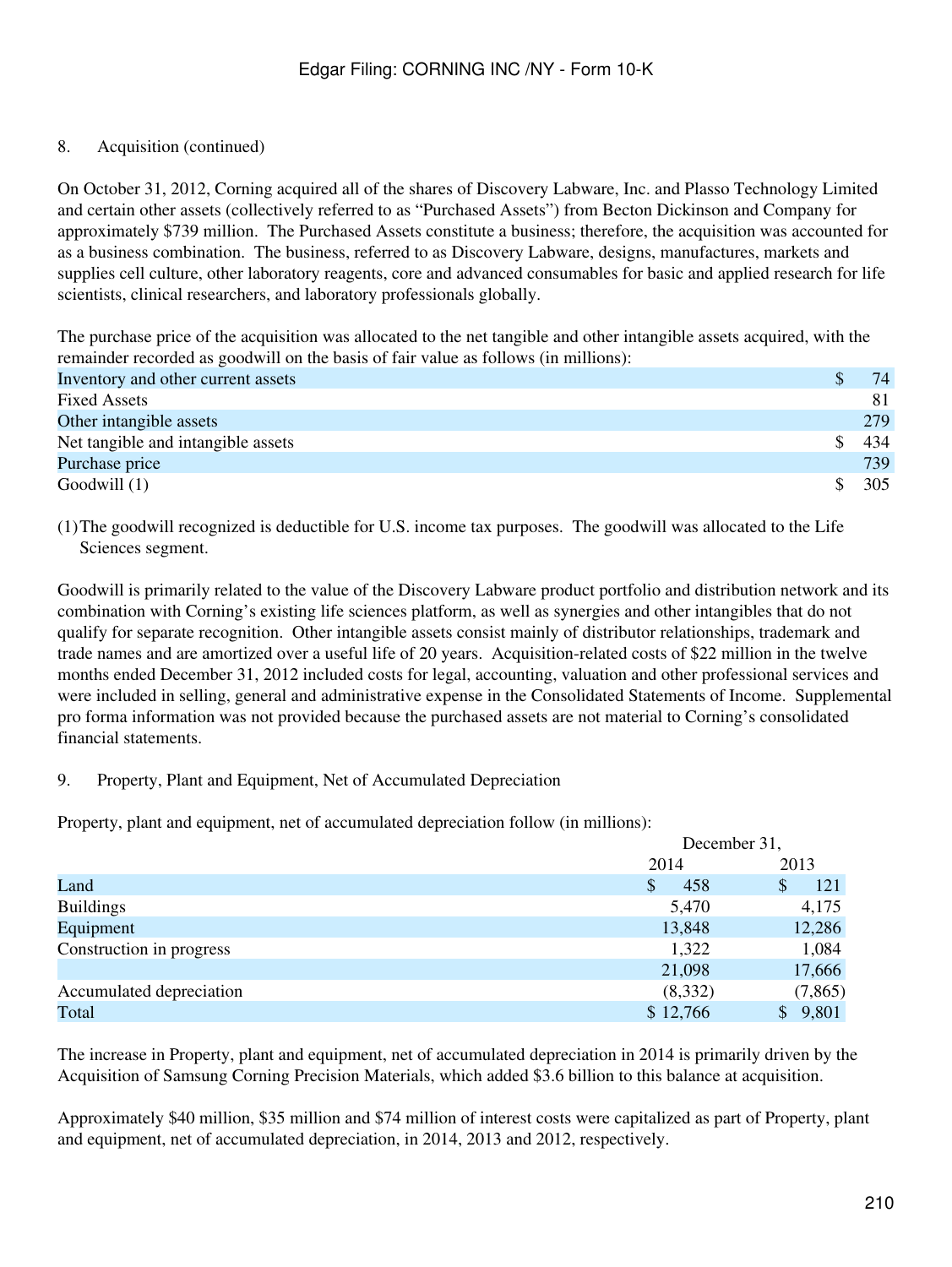Manufacturing equipment includes certain components of production equipment that are constructed of precious metals. At December 31, 2014 and 2013, the recorded value of precious metals totaled \$3.1 billion and \$2.2 billion, respectively. Depletion expense for precious metals in the years ended December 31, 2014, 2013 and 2012 was \$21 million, \$20 million and \$20 million, respectively. The consolidation of Corning Precision Materials added approximately \$1.1 billion in precious metals and approximately \$4 million of depletion expense for the year ended December 31, 2014.

[Index](#page-155-0) -111-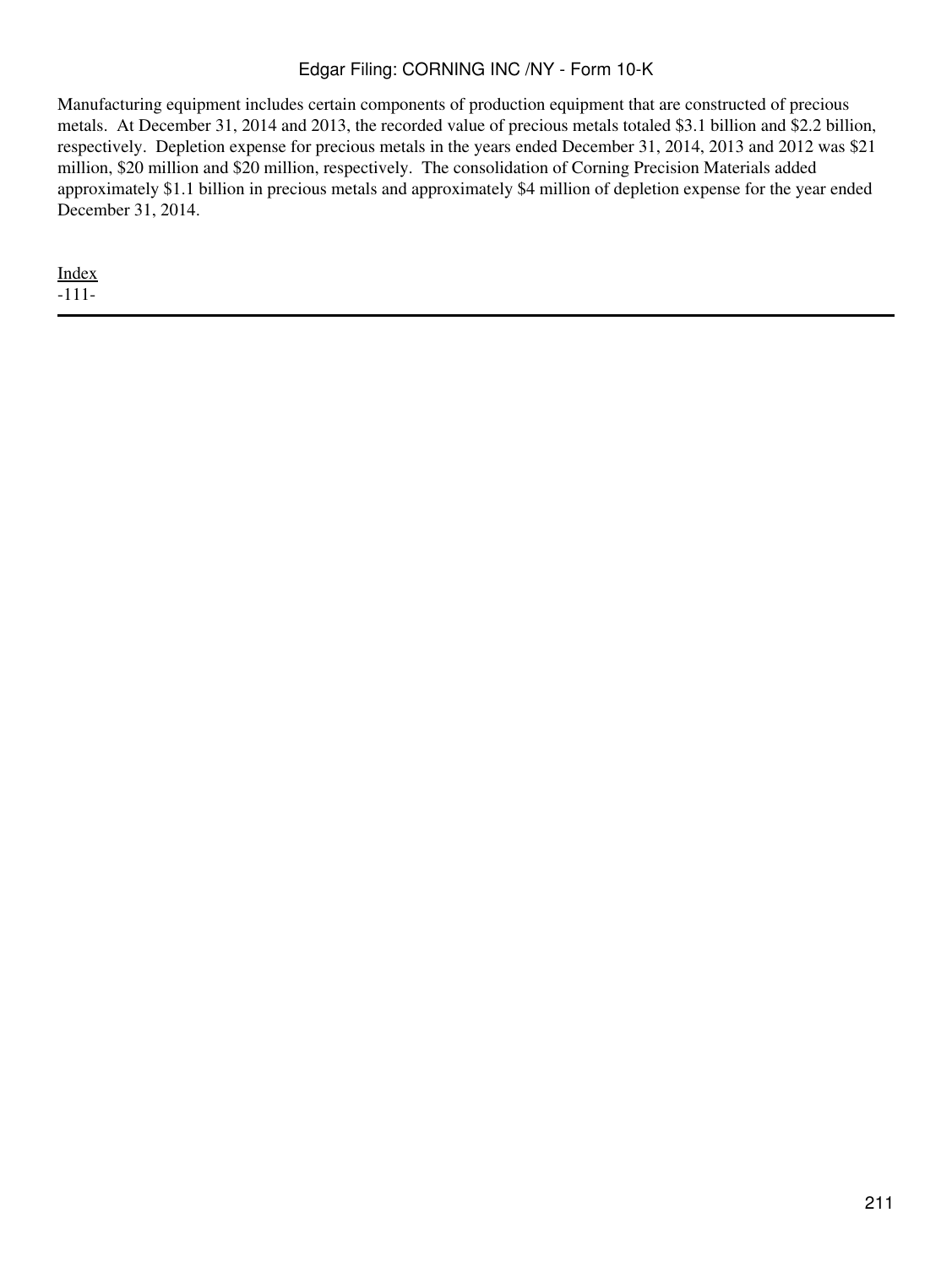### 10. Goodwill and Other Intangible Assets

#### Goodwill

Changes in the carrying amount of goodwill for the twelve months ended December 31, 2014 and 2013 were as follows (in millions):

|                                            | Optical<br>Communications |     | Display<br>Technologies |     | Specialty<br>Materials |     | Life<br>Sciences          |      |               | Total |
|--------------------------------------------|---------------------------|-----|-------------------------|-----|------------------------|-----|---------------------------|------|---------------|-------|
| Balance at December 31, 2012               | \$                        | 209 | \$                      | 9   | $\mathcal{S}$          | 150 | $\boldsymbol{\mathsf{S}}$ | 606  | $\mathcal{S}$ | 974   |
| Acquired goodwill (2)                      |                           | 32  |                         |     |                        |     |                           |      |               | 32    |
| Measurement period<br>adjustment $(1)$     |                           |     |                         |     |                        |     |                           | (4)  |               | (4)   |
| Foreign currency translation<br>adjustment |                           | (1) |                         |     |                        |     |                           |      |               |       |
| Balance at December 31, 2013               | \$                        | 240 | $\sqrt[6]{\frac{1}{2}}$ | 9   | $\mathbb{S}$           | 150 | $\mathcal{S}$             | 603  | $\mathbb{S}$  | 1,002 |
| Acquired goodwill (3)                      |                           |     |                         | 68  |                        | 54  |                           |      |               | 122   |
| Measurement period<br>adjustment (4)       |                           |     |                         | 60  |                        |     |                           |      |               | 60    |
| Foreign currency translation<br>adjustment |                           | (2) |                         | (3) |                        | (6) |                           | (23) |               | (34)  |
| Balance at December 31, 2014               | \$                        | 238 | \$                      | 134 | \$                     | 198 | \$                        | 580  |               | 1,150 |

(1)The Company recorded the acquisition of the Discovery Labware business of Becton Dickinson and Company in the fourth quarter of 2012. In the second quarter of 2013, Corning recorded measurement period adjustments. Refer to Note 8 (Acquisition) to the Consolidated Financial Statements for additional information.

(2)The company recorded a small acquisition and consolidated an equity company due to a change in control in the second quarter of 2013.

(3)The Company recorded the Acquisition of Samsung Corning Precision Materials and a small acquisition in the Specialty Materials segment in the first quarter of 2014. Refer to Note 8 (Acquisition) to the Consolidated Financial Statements for additional information on the Acquisition of Samsung Corning Precision Materials.

(4)In the year ended December 31, 2014, the Company recorded measurement period adjustments of \$60 million for the Acquisition of Samsung Corning Precision Materials primarily related to the accrual of contingent liabilities and employee benefit obligations.

Corning's gross goodwill balance for the fiscal years ended December 31, 2014 and 2013 were \$7.6 billion and \$7.5 billion, respectively. Accumulated impairment losses were \$6.5 billion for the fiscal years ended December 31, 2014 and 2013, respectively, and were generated entirely through goodwill impairments related to the Optical Communications segment.

Other Intangible Assets

Other intangible assets follow (in millions):

|       |              | December 31, |       |              |     |
|-------|--------------|--------------|-------|--------------|-----|
|       | 2014         |              |       | 2013         |     |
|       | Accumulated  |              |       | Accumulated  |     |
| Gross | amortization | Net          | Gross | amortization | Net |
|       |              |              |       |              |     |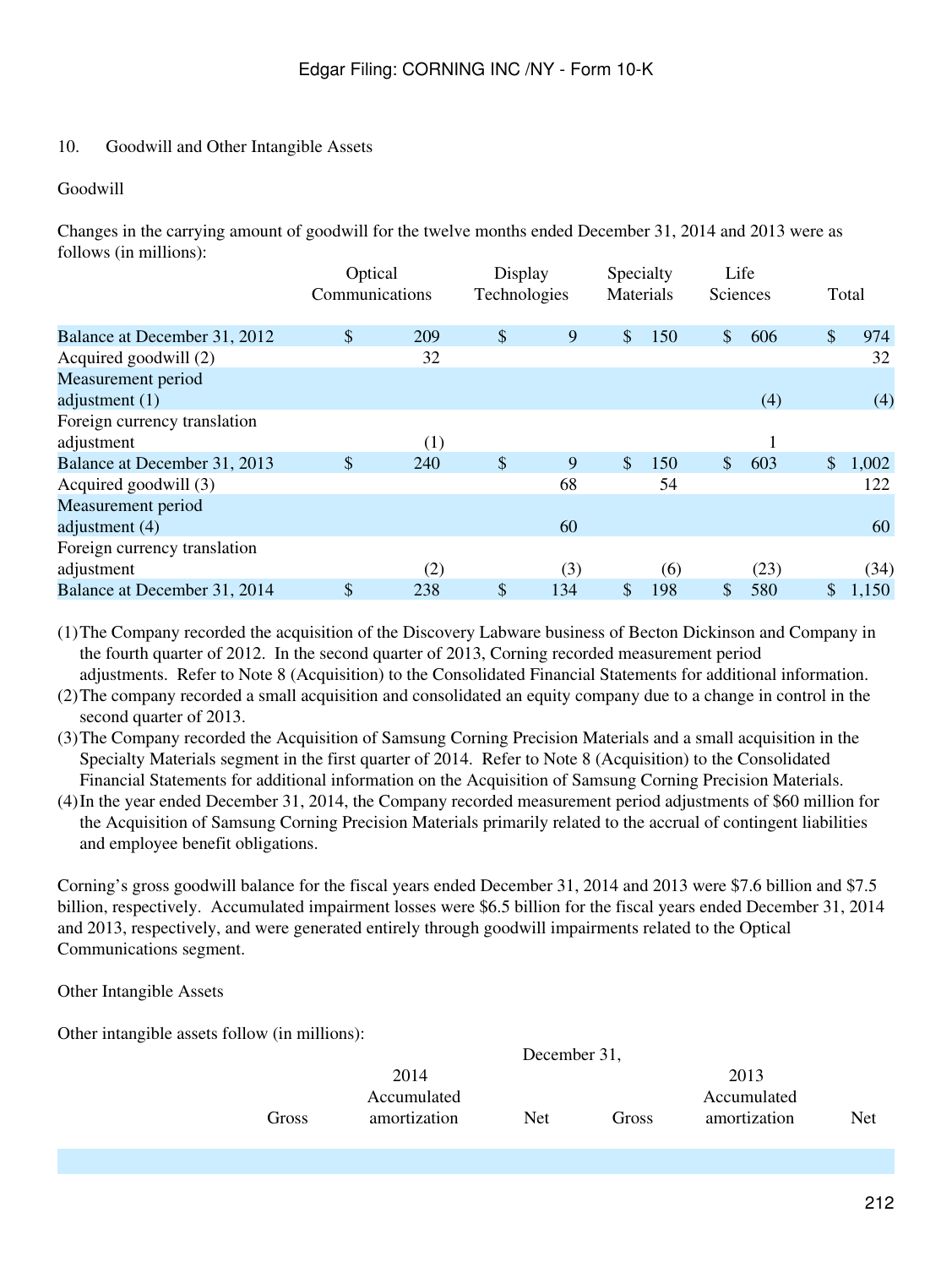| Amortized intangible    |     |   |     |     |            |   |     |       |
|-------------------------|-----|---|-----|-----|------------|---|-----|-------|
| assets:                 |     |   |     |     |            |   |     |       |
| Patents, trademarks &   |     |   |     |     |            |   |     |       |
| trade names             | 302 | S | 149 | 153 | 290<br>SS. | S | 138 | \$152 |
| Customer list and other | 411 |   | 67  | 344 | 436        |   | 48  | 388   |
|                         |     |   |     |     |            |   |     |       |
| Total                   | 713 | S | 216 | 497 | 726        |   | 186 | \$540 |

Amortized intangible assets are primarily related to the Optical Communications and Life Sciences segments. The net carrying amount of intangible assets decreased by \$43 million during the year ended December 31, 2014, primarily due to amortization of \$33 million and foreign currency translation adjustments of \$17 million, offset by a small acquisition.

Amortization expense related to these intangible assets is estimated to be \$33 million for 2015 and \$32 million annually from 2016 to 2019.

[Index](#page-155-0)

-112-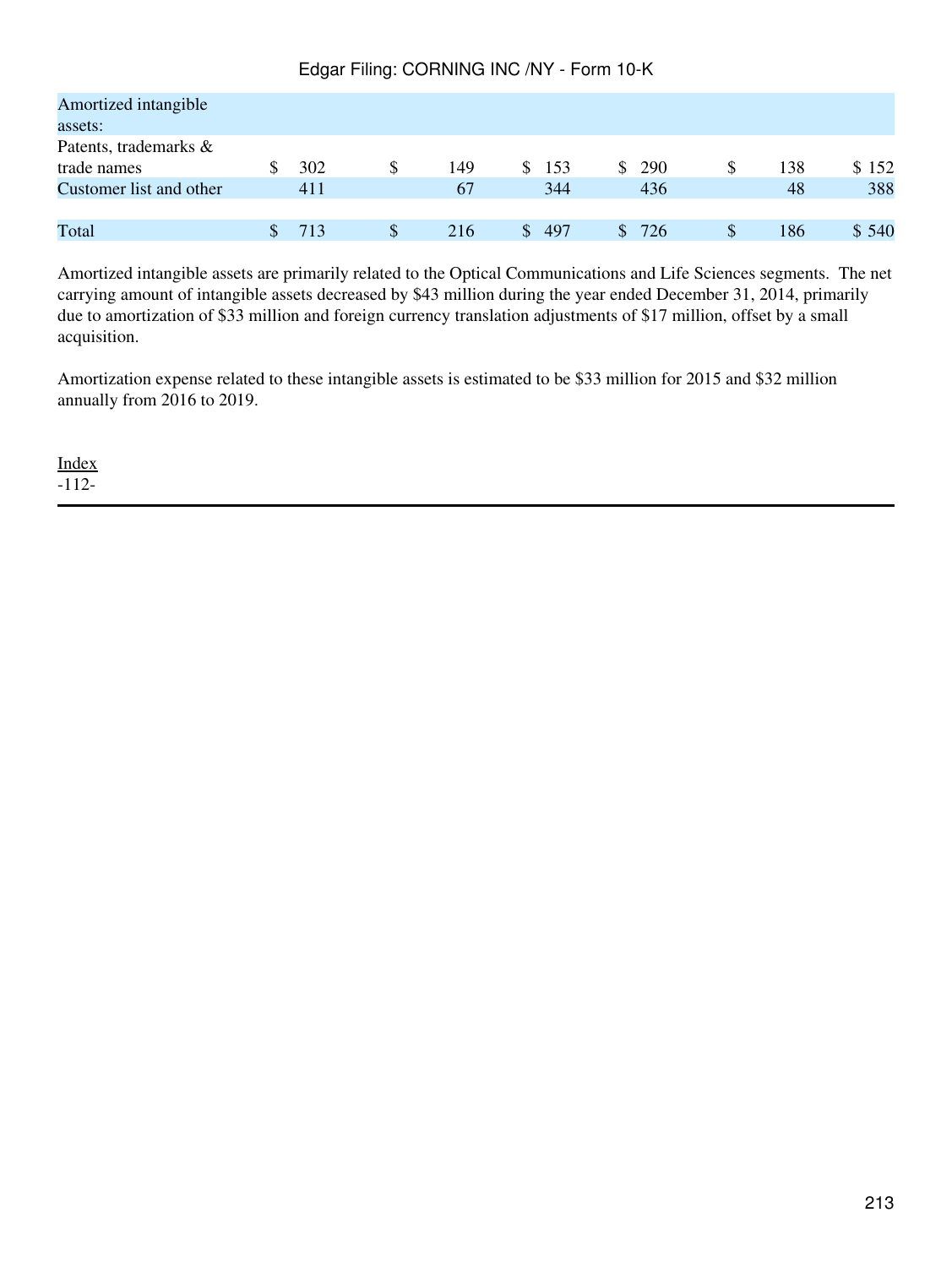#### 11. Other Assets and Other Liabilities

Other assets follow (in millions):

|                                         |               | December 31, |               |         |
|-----------------------------------------|---------------|--------------|---------------|---------|
|                                         |               | 2014         |               | 2013    |
| Current assets:                         |               |              |               |         |
| Derivative instruments                  | $\mathcal{S}$ | 687          | \$            | 372     |
| Other current assets                    |               | 412          |               | 483     |
| Other current assets                    |               | \$1,099      | \$            | 855     |
|                                         |               |              |               |         |
| Non-current assets:                     |               |              |               |         |
| Derivative instruments                  | $\mathcal{S}$ | 847          | $\$\$         | 90      |
| Contingent consideration asset          |               | 445          |               |         |
| Other non-current assets                |               | 430          |               | 383     |
| Other assets                            |               | \$1,722      | \$            | 473     |
| Other liabilities follow (in millions): |               |              |               |         |
|                                         |               | December 31, |               |         |
|                                         | 2014          |              |               | 2013    |
| <b>Current liabilities:</b>             |               |              |               |         |
| Wages and employee benefits             | \$            | 562          | \$            | 445     |
| Income taxes                            |               | 106          |               | 139     |
| Other current liabilities               |               | 623          |               | 370     |
| Other accrued liabilities               |               | \$1,291      | $\mathcal{S}$ | 954     |
|                                         |               |              |               |         |
| Non-current liabilities:                |               |              |               |         |
| Asbestos litigation                     | $\mathcal{S}$ | 681          | \$            | 690     |
| Other non-current liabilities           |               | 1,365        |               | 793     |
| Other liabilities                       |               | \$2,046      |               | \$1,483 |

Asbestos Litigation

Corning and PPG each own 50% of the capital stock of PCC. Over a period of more than two decades, PCC and several other defendants were named in numerous lawsuits involving claims alleging personal injury from exposure to asbestos. The liability for the Amended PCC Plan and the non-PCC asbestos claims was estimated to be \$681 million at December 31, 2014, compared with an estimate of liability of \$690 million at December 31, 2013. The \$681 million liability is comprised of \$241 million of the fair value of PCE, \$290 million for the fixed series of payments, and \$150 million for the non-PCC asbestos litigation, all referenced in the preceding paragraphs. With respect to the liability for other asbestos litigation, the estimated liability for non-PCC claims represents the undiscounted projection of claims and related legal fees over the next 20 years. The amount may need to be adjusted in future periods as more data becomes available; however, we cannot estimate any additional losses at this time. The entire obligation is classified as a non-current liability, as installment payments for the cash portion of the obligation are not planned to commence until more than 12 months after the Amended PCC Plan becomes effective and the PCE portion of the obligation will be fulfilled through the direct contribution of Corning's investment in PCE (currently recorded as a non-current other equity method investment). Refer to Note 7 (Investments) to the Consolidated Financial Statements for additional information on the asbestos litigation.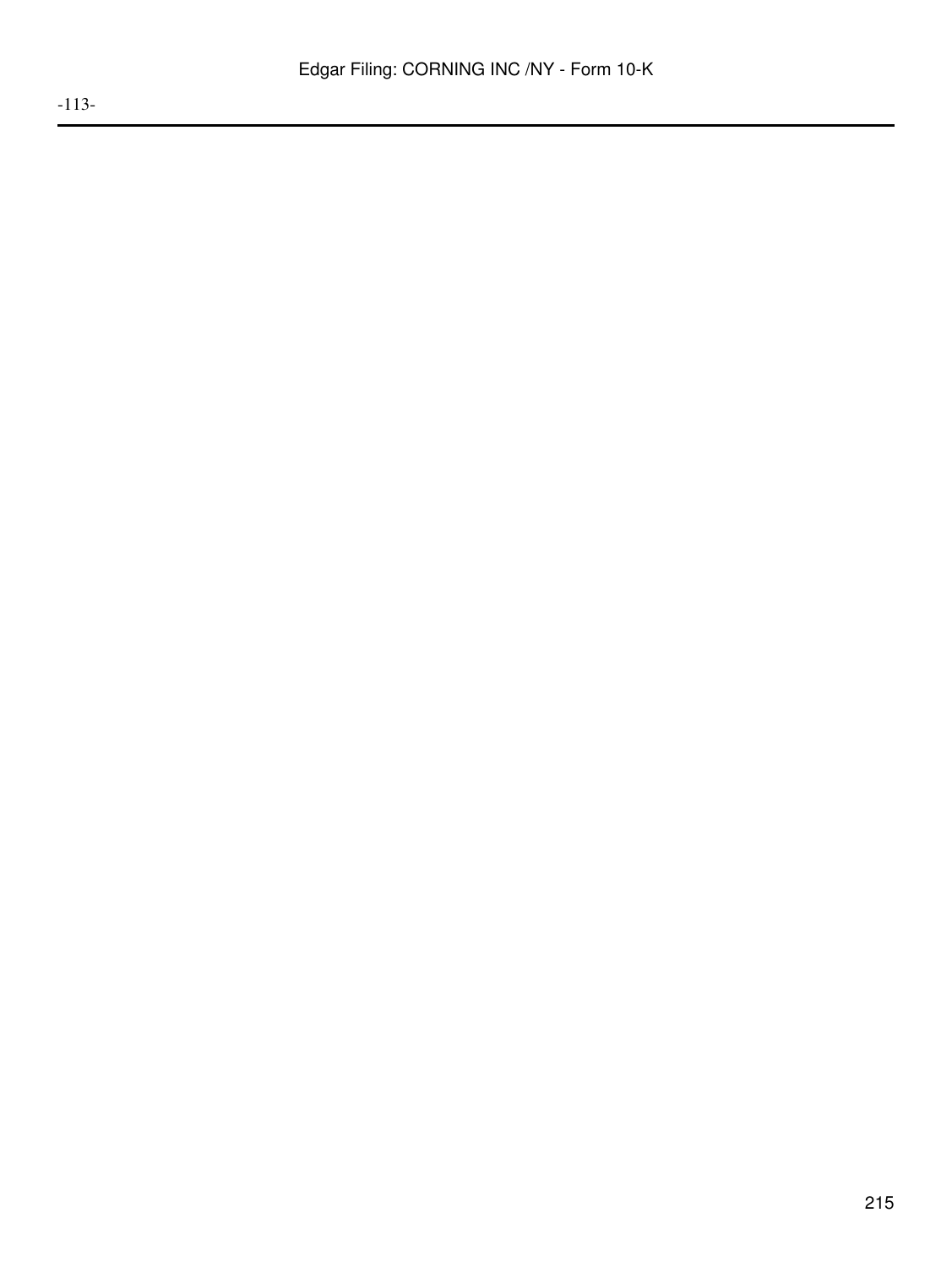| 12.                                                     | Debt |              |      |         |
|---------------------------------------------------------|------|--------------|------|---------|
| (In millions)                                           |      |              |      |         |
|                                                         |      | December 31, |      |         |
|                                                         |      | 2014         | 2013 |         |
| Current portion of long-term debt                       | \$   | 36           | \$   | 21      |
| Long term debt                                          |      |              |      |         |
| Debentures, 8.875%, due 2016                            | \$   | 66           | \$   | 67      |
| Debentures, 1.45%, due 2017                             |      | <b>250</b>   |      | 250     |
| Debentures, 6.625%, due 2019                            |      | 243          |      | 238     |
| Debentures, 4.25%, due 2020                             |      | 287          |      | 276     |
| Debentures, 8.875%, due 2021                            |      | 69           |      | 70      |
| Debentures, 3.70%, due 2023                             |      | 249          |      | 249     |
| Medium-term notes, average rate 7.66%, due through 2023 |      | 45           |      | 45      |
| Debentures, 7.00%, due 2024                             |      | 99           |      | 99      |
| Debentures, 6.85%, due 2029                             |      | 170          |      | 172     |
| Debentures, callable, 7.25%, due 2036                   |      | 249          |      | 249     |
| Debentures, 4.70%, due 2037                             |      | 250          |      | 250     |
| Debentures, 5.75%, due 2040                             |      | 398          |      | 398     |
| Debentures, 4.75%, due 2042                             |      | 499          |      | 499     |
| Other, average rate 4.94%, due through 2042             |      | 389          |      | 431     |
| Total long term debt                                    |      | 3,263        |      | 3,293   |
| Less current portion of long-term debt                  |      | 36           |      | 21      |
| Long-term debt                                          |      | \$3,227      |      | \$3,272 |

At December 31, 2014 and 2013, the weighted-average interest rate on current portion of long-term debt was 2.5% and 2.6%, respectively.

Based on borrowing rates currently available to us for loans with similar terms and maturities, the fair value of long-term debt was \$3.6 billion at December 31, 2014 and \$3.5 billion at December 31, 2013. The measurement of the fair value of long term debt was determined using Level 2 inputs.

The following table shows debt maturities by year at December 31, 2014 (in millions)\*:

| 2015 | 2016         | 2017  | 2018    | 2019  | Thereafter |
|------|--------------|-------|---------|-------|------------|
| \$36 | ድ 7<br>J / 1 | \$257 | ጦ<br>ΦJ | \$253 |            |

\*Excludes interest rate swap gains and bond discounts.

Debt Issuances and Retirements

2014

• In the third quarter of 2014, we amended and restated our existing revolving credit facility. The amended facility provides a \$2 billion unsecured multi-currency line of credit and expires on September 30, 2019. At December 31, 2014, there were no outstanding amounts on this credit facility. The facility includes affirmative and negative covenants that Corning must comply with, including a leverage (debt to capital ratio) financial covenant. As of December 31, 2014, we were in compliance with all of the covenants.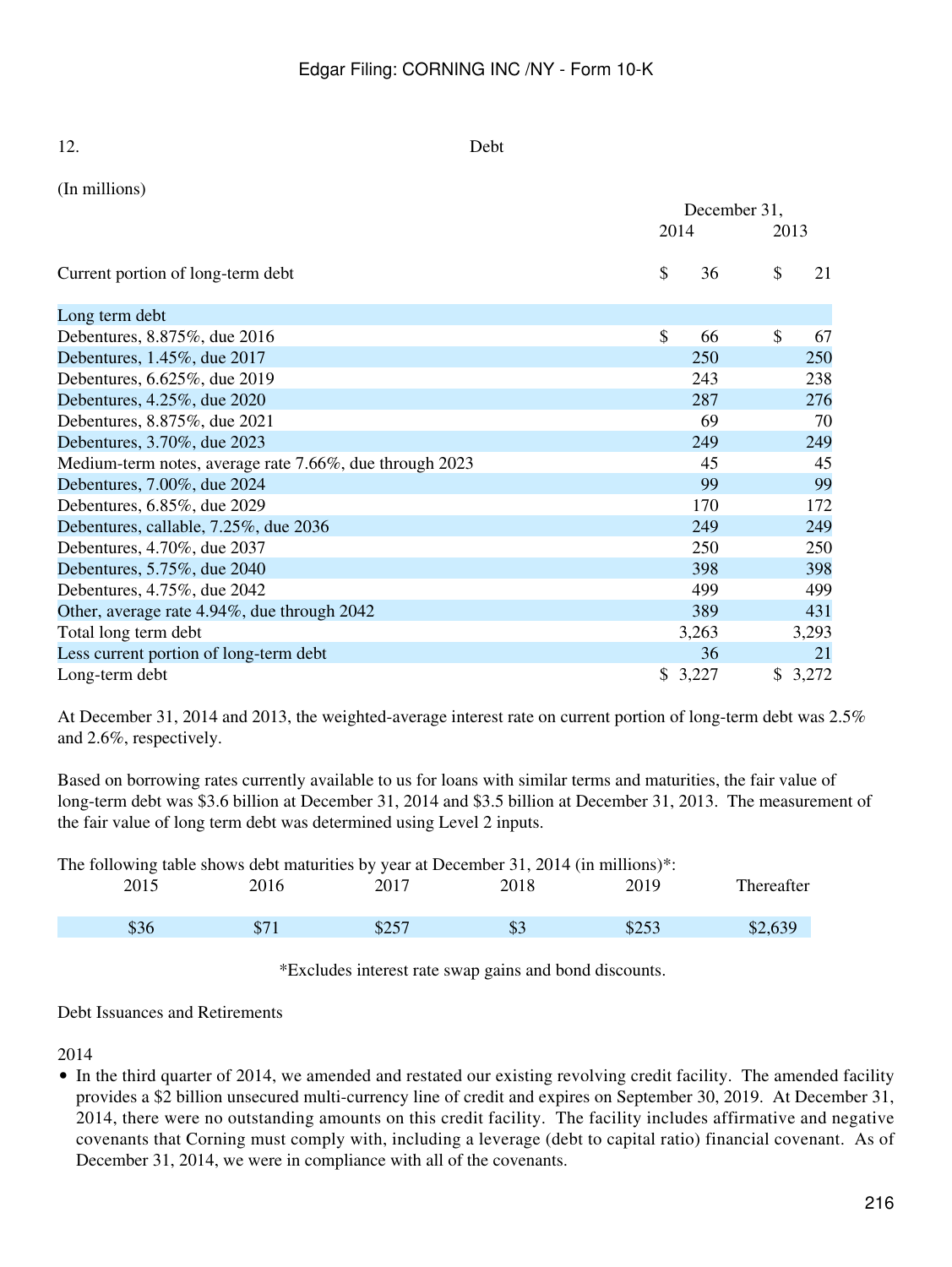### 2013

- In the first quarter of 2013, we amended and restated our then-existing revolving credit facility. The 2013 amended facility provided a \$1 billion unsecured multi-currency line of credit that would have expired in March 2018. This facility was amended and restated by the \$2 billion facility entered into in the third quarter of 2014.
- In the first quarter of 2013, Corning repaid the aggregate principal amount and accrued interest outstanding on the credit facility entered into in the second quarter of 2011 that allowed Corning to borrow up to Chinese renminbi (RMB) 4 billion. The total amount repaid was approximately \$500 million. Upon repayment, this facility was terminated.

[Index](#page-155-0) -114-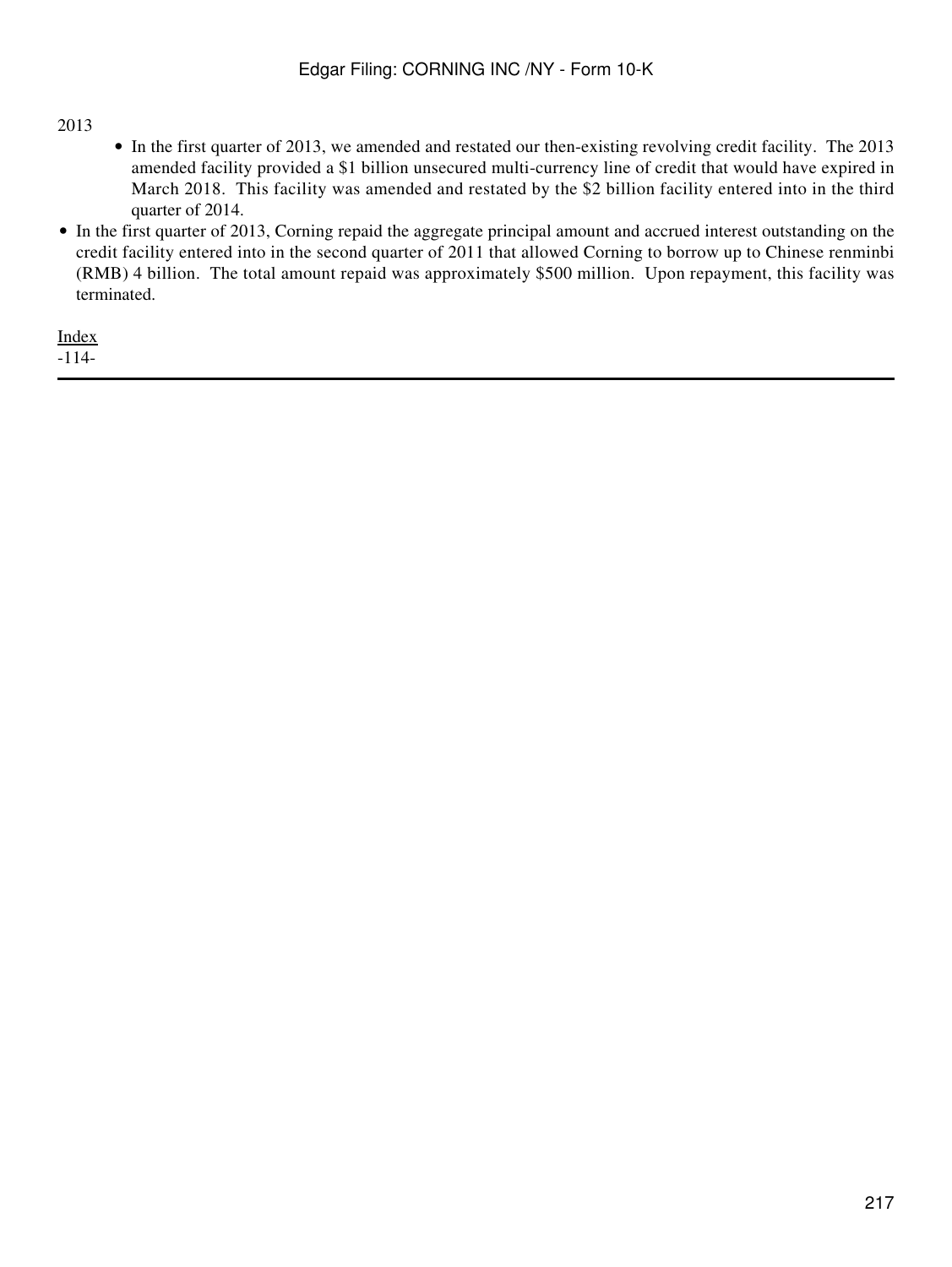### 12. Debt (continued)

- In the second quarter of 2013, the Company established a commercial paper program on a private placement basis, pursuant to which we may issue short-term, unsecured commercial paper notes up to a maximum aggregate principal amount outstanding at any time of \$1 billion. Under this program, the Company may issue the notes from time to time and will use the proceeds for general corporate purposes. The maturities of the notes will vary, but may not exceed 390 days from the date of issue. The interest rates will vary based on market conditions and the ratings assigned to the notes by credit rating agencies at the time of issuance. The Company's revolving credit facility is available to support obligations under the commercial paper program, if needed. At December 31, 2013, we did not have any outstanding commercial paper.
- In the fourth quarter of 2013, we issued \$250 million of 3.70% senior unsecured notes that mature on November 15, 2023. The net proceeds of approximately \$248 million were used for general corporate purposes.
- In the fourth quarter of 2013, we recorded a financing obligation in the approximate amount of \$230 million for a new LCD glass substrate facility in China.

2012

- In the first quarter of 2012, we issued \$500 million of 4.75% senior unsecured notes that mature on March 15, 2042 and \$250 million of 4.70% senior unsecured notes that mature on March 15, 2037. The net proceeds of \$742 million were used for general corporate purposes.
	- In the fourth quarter of 2012, we completed the following debt-related transactions:
- o We issued \$250 million of 1.45% senior unsecured notes that mature on November 15, 2017. The net proceeds of \$248 million from the offering were used for general corporate purposes.
- o We repurchased \$13 million of our 8.875% senior unsecured notes due 2021, \$11 million of our 8.875% senior unsecured notes due 2016, and \$51 million of our 6.75% senior unsecured notes due 2013. Additionally, we redeemed \$100 million of our 5.90% senior unsecured notes due 2014 and \$74 million of our 6.20% senior unsecured notes due 2016. We recognized a pre-tax loss of \$26 million upon the early redemption of these notes.
- In 2012, we borrowed the equivalent of approximately \$377 million from a Chinese renminbi credit facility that a wholly-owned subsidiary entered into in the second quarter of 2011.

13. Employee Retirement Plans

Defined Benefit Plans

We have defined benefit pension plans covering certain domestic and international employees. Our funding policy has been to contribute, as necessary, an amount in excess of the minimum requirements in order to achieve the Company's long-term funding targets. In 2014, we made voluntary cash contributions of \$85 million to our domestic defined benefit pension plan and contributed \$45 million to our international pension plans. In 2013, we did not contribute to our domestic defined benefit pension plan and contributed \$5 million to our international pension plans. Although we will not be subject to any mandatory contributions in 2015, we anticipate making voluntary cash contributions of up to \$65 million to our domestic pension plan and up to \$28 million to our international pension plans in 2015.

Corning offers postretirement plans that provide health care and life insurance benefits for retirees and eligible dependents. Certain employees may become eligible for such postretirement benefits upon reaching retirement age and service requirements. For current retirees (including surviving spouses) and active employees eligible for the salaried retiree medical program, we have placed a "cap" on the amount we will contribute toward retiree medical coverage in the future. The cap is equal to 120% of our 2005 contributions toward retiree medical benefits. Once our contributions toward salaried retiree medical costs reach this cap, impacted retirees will have to pay the excess amount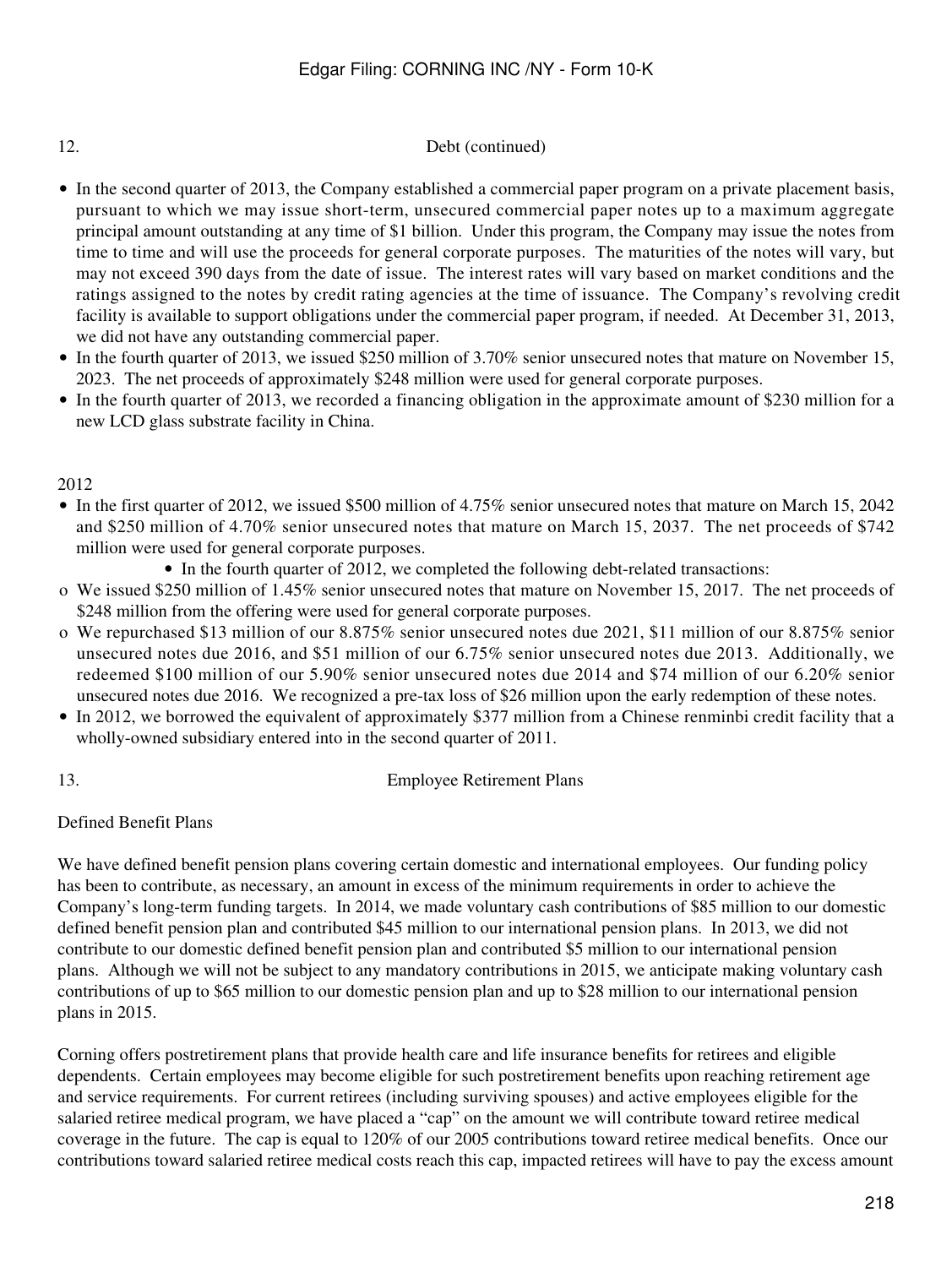in addition to their regular contributions for coverage. This cap was attained for post-65 retirees in 2008 and has impacted their contribution rate in 2009 and going forward. The pre-65 retirees triggered the cap in 2010, which has impacted their contribution rate in 2011 and going forward. Furthermore, employees hired or rehired on or after January 1, 2007 will be eligible for Corning retiree medical benefits upon retirement; however, these employees will pay 100% of the cost.

[Index](#page-155-0) -115-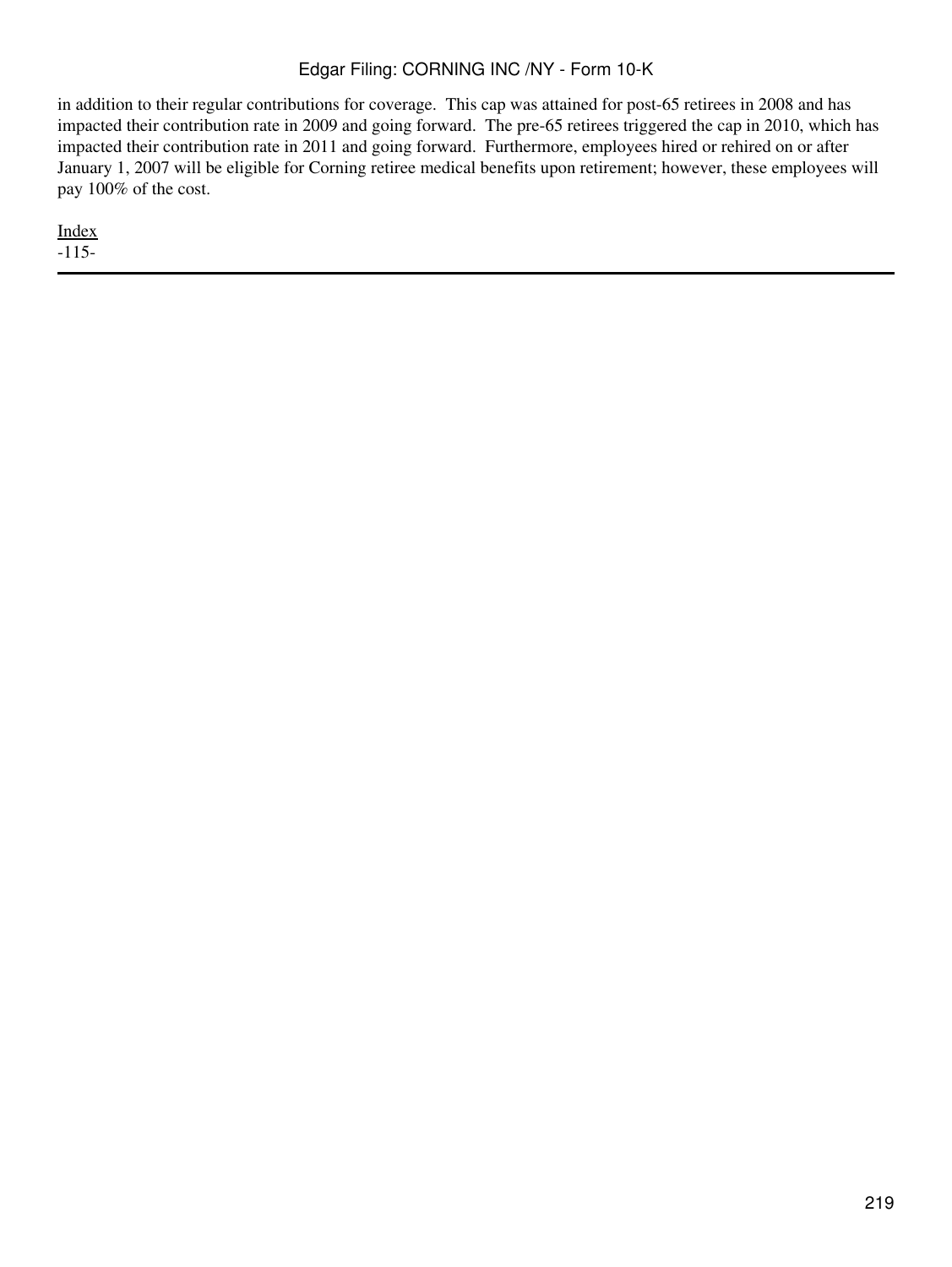# Obligations and Funded Status

The change in benefit obligation and funded status of our employee retirement plans follows (in millions):

|                               | Total                  |                        | Domestic               |                | International    |             |  |
|-------------------------------|------------------------|------------------------|------------------------|----------------|------------------|-------------|--|
|                               | pension benefits       |                        | pension benefits       |                | pension benefits |             |  |
| December 31,                  | 2014                   | 2013                   | 2014                   | 2013           | 2014             | 2013        |  |
| Change in benefit             |                        |                        |                        |                |                  |             |  |
| obligation                    |                        |                        |                        |                |                  |             |  |
| Benefit obligation at         |                        |                        |                        |                |                  |             |  |
| beginning of year             | 3,300<br>\$            | \$<br>3,630            | 2,844<br>\$            | \$<br>3,198    | \$<br>456        | \$<br>432   |  |
| Service cost                  | 82                     | 70                     | 55                     | 60             | 27               | 10          |  |
| Interest cost                 | 160                    | 131                    | 137                    | 115            | 23               | 16          |  |
| Plan participants'            |                        |                        |                        |                |                  |             |  |
| contributions                 | $\mathbf{1}$           | $\mathbf{1}$           | $\mathbf{1}$           | $\mathbf{1}$   |                  |             |  |
| Acquisitions                  | 103                    |                        |                        |                | 103              |             |  |
| <b>Amendments</b>             | 25                     |                        | 25                     |                |                  |             |  |
| Actuarial loss (gain)         | 394                    | (362)                  | 327                    | (368)          | 67               | 6           |  |
| Other                         | (3)                    | $\overline{2}$         |                        | $\overline{2}$ | (3)              |             |  |
| Benefits paid                 | (207)                  | (177)                  | (167)                  | (164)          | (40)             | (13)        |  |
| Foreign currency              |                        |                        |                        |                |                  |             |  |
| translation                   | (46)                   | 5                      |                        |                | (46)             | 5           |  |
| Benefit obligation at end     |                        |                        |                        |                |                  |             |  |
| of year                       | \$<br>3,809            | \$3,300                | \$3,222                | 2,844<br>\$    | \$587            | \$<br>456   |  |
| Change in plan assets         |                        |                        |                        |                |                  |             |  |
| Fair value of plan assets     |                        |                        |                        |                |                  |             |  |
| at beginning of year          | 2,896<br>$\frac{1}{2}$ | 2,975<br>$\frac{1}{2}$ | 2,596<br>$\frac{1}{2}$ | \$<br>2,684    | \$300            | \$<br>291   |  |
| Actual gain on plan           |                        |                        |                        |                |                  |             |  |
| assets                        | 355                    | 71                     | 287                    | 65             | 68               | 6           |  |
| <b>Employer contributions</b> | 147                    | 20                     | 97                     | 10             | 50               | 10          |  |
| Plan participants'            |                        |                        |                        |                |                  |             |  |
| contributions                 | 1                      | 1                      | $\mathbf{1}$           | $\mathbf{1}$   |                  |             |  |
| Acquisitions                  | 97                     |                        |                        |                | 97               |             |  |
| Benefits paid                 | (207)                  | (177)                  | (167)                  | (164)          | (40)             | (13)        |  |
| Foreign currency              |                        |                        |                        |                |                  |             |  |
| translation                   | (26)                   | 6                      |                        |                | (26)             | 6           |  |
| Fair value of plan assets     |                        |                        |                        |                |                  |             |  |
| at end of year                | \$3,263                | \$2,896                | \$2,814                | \$2,596        | \$449            | \$<br>300   |  |
| Funded status at end of       |                        |                        |                        |                |                  |             |  |
| year                          |                        |                        |                        |                |                  |             |  |
| Fair value of plan assets     | \$3,263                | \$2,896                | \$2,814                | \$2,596        | \$449            | \$<br>300   |  |
| Benefit obligations           | (3,809)                | (3,300)                | (3,222)                | (2,844)        | (587)            | (456)       |  |
| Funded status of plans        | (546)<br>\$            | (404)<br>\$            | (408)<br>\$            | (248)<br>\$    | \$(138)          | \$<br>(156) |  |
|                               |                        |                        |                        |                |                  |             |  |

Amounts recognized in

the consolidated balance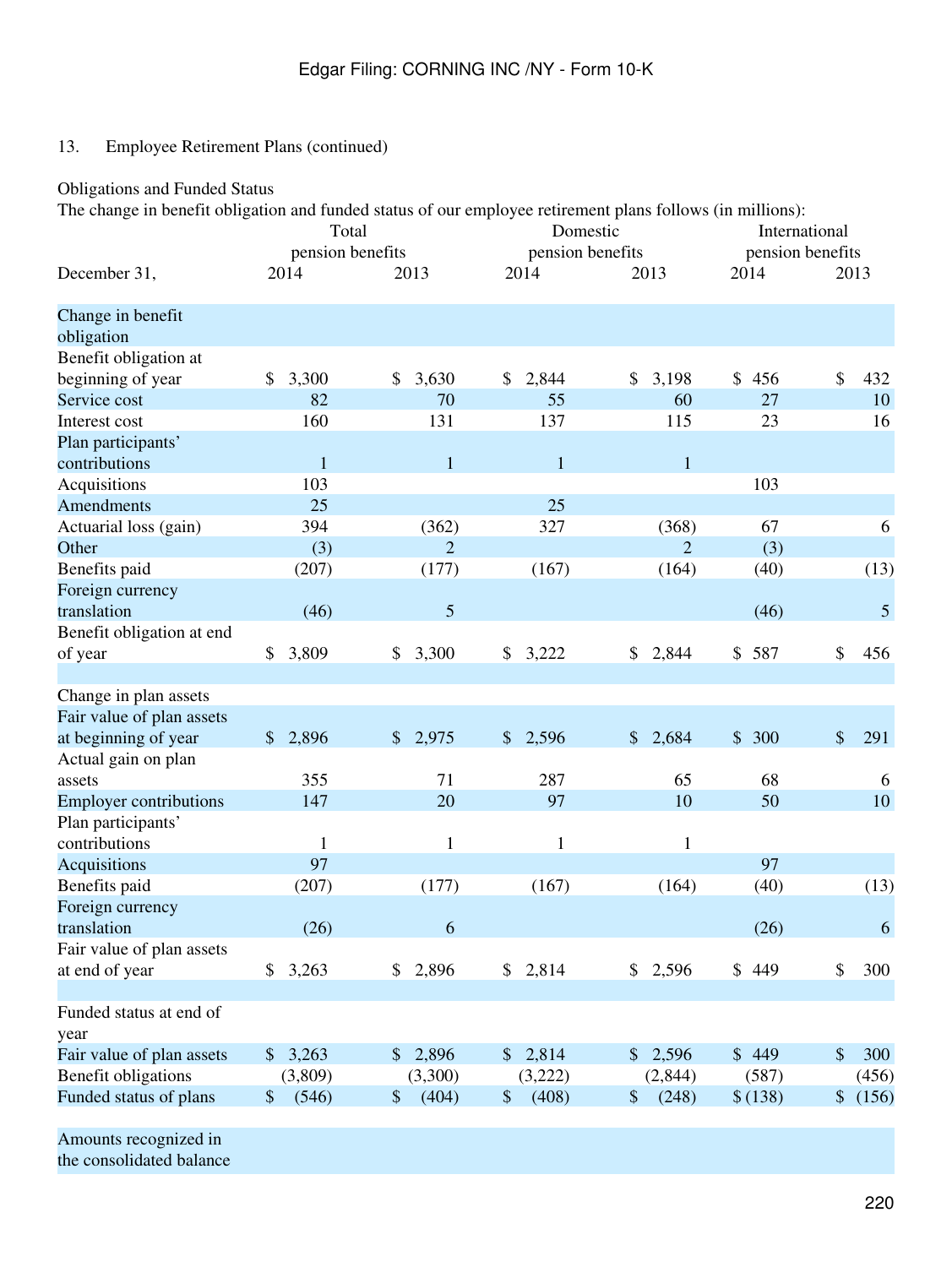| sheets consist of:          |    |       |    |       |    |       |    |       |          |             |
|-----------------------------|----|-------|----|-------|----|-------|----|-------|----------|-------------|
| Noncurrent asset            | \$ | 47    | \$ | 23    |    |       | \$ | 15    | \$<br>47 | \$<br>8     |
| Current liability           |    | (41)  |    | (15)  | \$ | (30)  |    | (10)  | (11)     | (5)         |
| Noncurrent liability        |    | (552) |    | (412) |    | (378) |    | (253) | (174)    | (159)       |
| Recognized liability        | \$ | (546) | \$ | (404) | \$ | (408) | \$ | (248) | \$(138)  | \$<br>(156) |
|                             |    |       |    |       |    |       |    |       |          |             |
| Amounts recognized in       |    |       |    |       |    |       |    |       |          |             |
| accumulated other           |    |       |    |       |    |       |    |       |          |             |
| comprehensive income        |    |       |    |       |    |       |    |       |          |             |
| consist of:                 |    |       |    |       |    |       |    |       |          |             |
| Net actuarial loss          | \$ | 308   | \$ | 132   | \$ | 278   | \$ | 83    | \$<br>30 | \$<br>49    |
| Prior service cost (credit) |    | 41    |    | 21    |    | 44    |    | 27    | (3)      | (6)         |
| Amount recognized at        |    |       |    |       |    |       |    |       |          |             |
| end of year                 | S  | 349   | S  | 153   | S  | 322   | S  | 110   | 27       | \$<br>43    |

The accumulated benefit obligation for defined benefit pension plans was \$3.6 billion and \$3.2 billion at December 31, 2014 and 2013, respectively.

[Index](#page-155-0)  $-116-$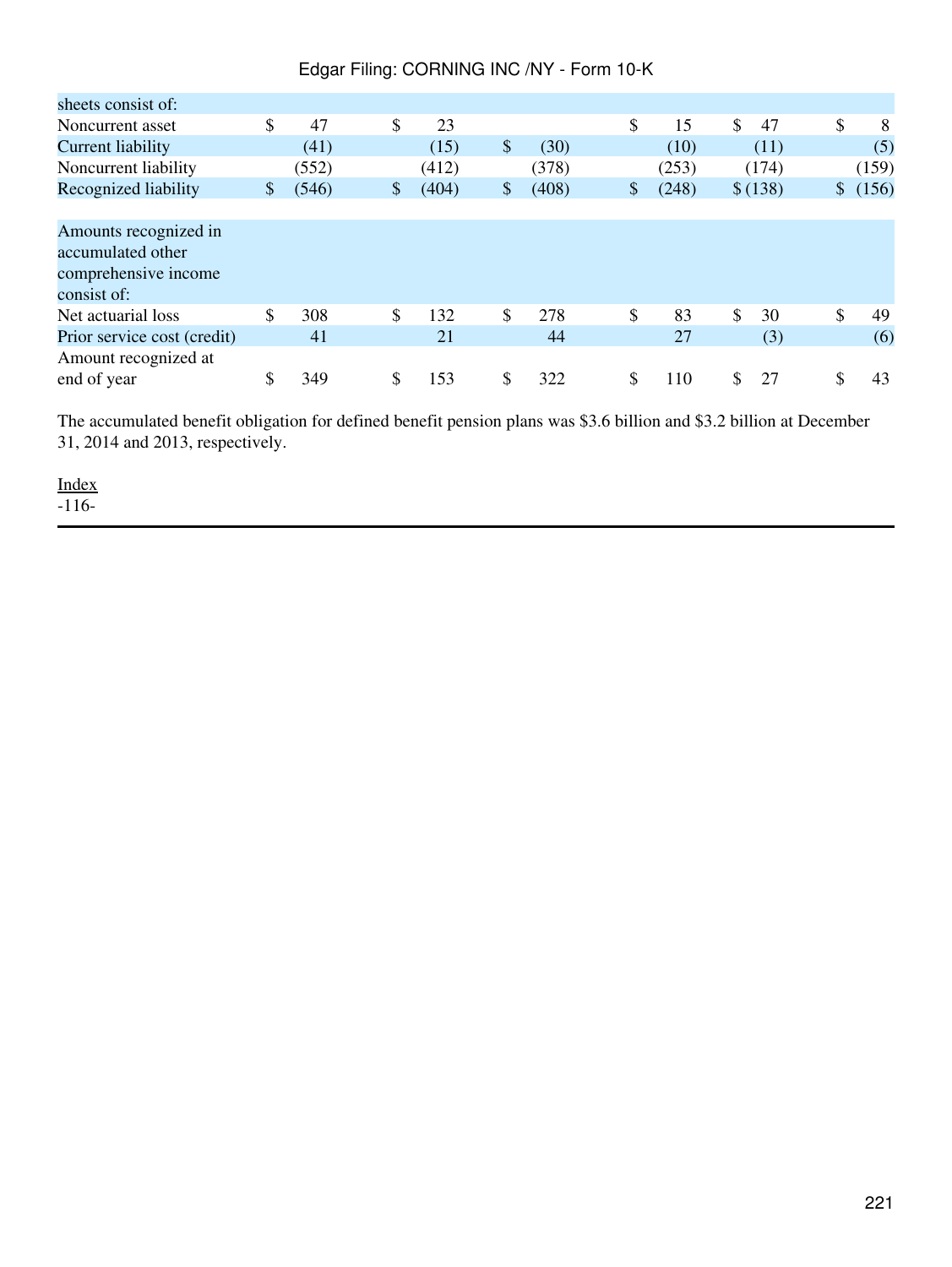|                                                                          | Postretirement benefits   |                |               |              |  |
|--------------------------------------------------------------------------|---------------------------|----------------|---------------|--------------|--|
| December 31,                                                             | 2014                      |                | 2013          |              |  |
| Change in benefit obligation                                             |                           |                |               |              |  |
| Benefit obligation at beginning of year                                  | \$                        | 815            | $\mathcal{S}$ | 987          |  |
| Service cost                                                             |                           | 11             |               | 13           |  |
| Interest cost                                                            |                           | 38             |               | 39           |  |
| Plan participants' contributions                                         |                           | 7              |               | 14           |  |
| Amendments                                                               |                           | (5)            |               | (4)          |  |
| Actuarial loss (gain)                                                    |                           | 49             |               | (178)        |  |
| Other                                                                    |                           |                |               | 5            |  |
| Benefits paid                                                            |                           | (56)           |               | (61)         |  |
| Medicare subsidy received                                                |                           | 3              |               |              |  |
| Foreign currency translation                                             |                           |                |               | (1)          |  |
| Benefit obligation at end of year                                        | \$                        | 862            | \$            | 815          |  |
|                                                                          |                           |                |               |              |  |
| Funded status at end of year                                             |                           |                |               |              |  |
| Fair value of plan assets                                                | $\mathcal{S}$             | $\overline{0}$ | $\mathcal{S}$ | $\mathbf{0}$ |  |
| Benefit obligations                                                      |                           | (862)          |               | (815)        |  |
| Funded status of plans                                                   | $\boldsymbol{\mathsf{S}}$ | (862)          | $\mathcal{S}$ | (815)        |  |
|                                                                          |                           |                |               |              |  |
| Amounts recognized in the consolidated balance sheets consist of:        |                           |                |               |              |  |
| Current liability                                                        | \$                        | (48)           | \$            | (49)         |  |
| Noncurrent liability                                                     |                           | (814)          |               | (766)        |  |
| Recognized liability                                                     | \$                        | (862)          | \$            | (815)        |  |
|                                                                          |                           |                |               |              |  |
| Amounts recognized in accumulated other comprehensive income consist of: |                           |                |               |              |  |
| Net actuarial loss                                                       | $\boldsymbol{\mathsf{S}}$ | 132            | $\mathcal{S}$ | 82           |  |
| Prior service credit                                                     |                           | (27)           |               | (29)         |  |
| Amount recognized at end of year                                         | \$                        | 105            | \$            | 53           |  |

The following information is presented for pension plans where the projected benefit obligation as of December 31, 2014 and 2013 exceeded the fair value of plan assets (in millions):

|                              | December 31, |      |     |
|------------------------------|--------------|------|-----|
|                              | 2014         | 2013 |     |
| Projected benefit obligation | \$3,425      |      | 447 |
| Fair value of plan assets    | \$2,831      |      | 20  |

In 2014, the fair value of plan assets exceeded the projected benefit obligation for the United Kingdom, the South Korea and one of the France pension plans.

The following information is presented for pension plans where the accumulated benefit obligation as of December 31, 2014 and 2013 exceeded the fair value of plan assets (in millions):

> December 31, 2014 2013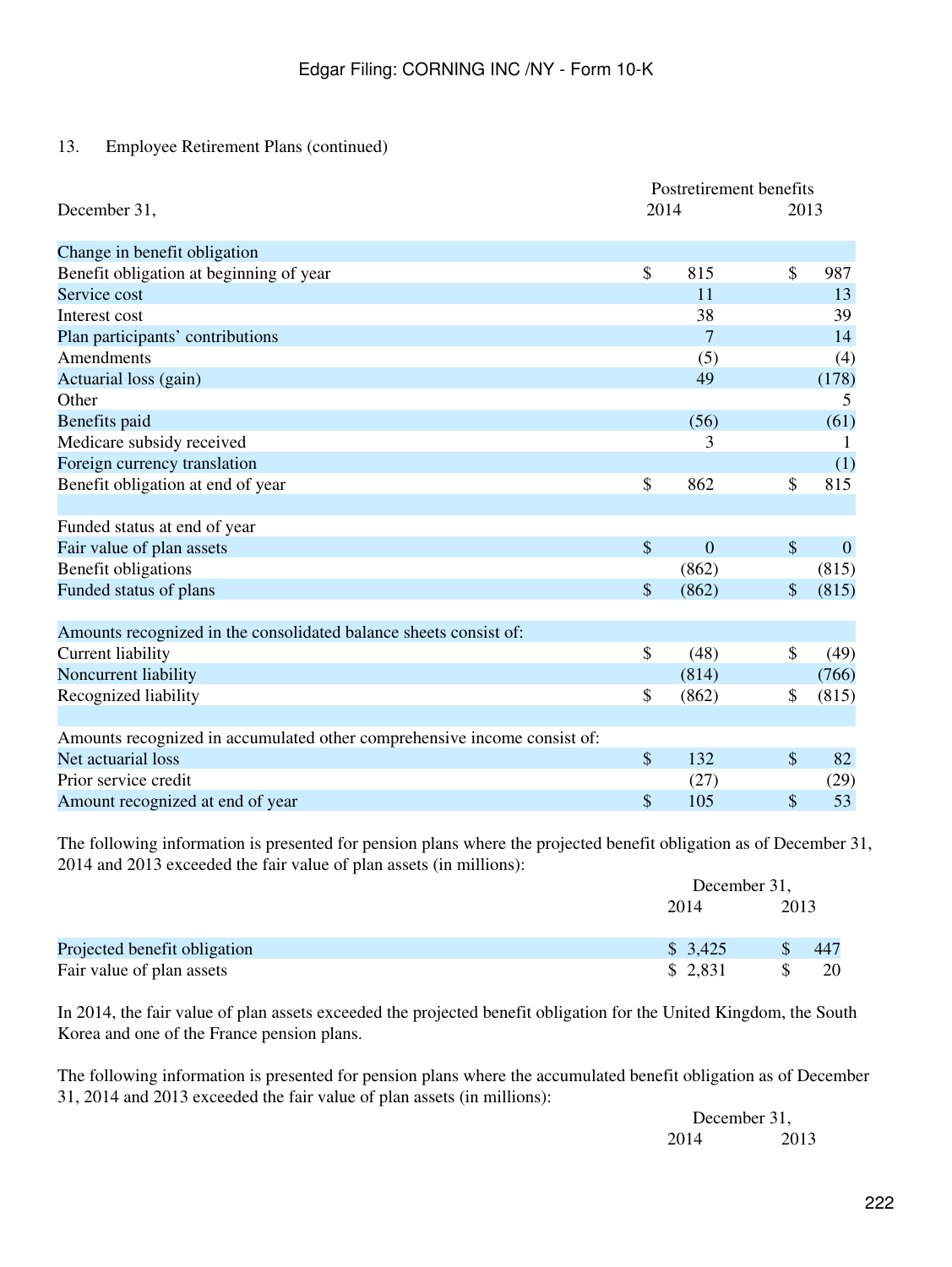| Accumulated benefit obligation |  | $\frac{1}{2}$ \$ 417 |  |
|--------------------------------|--|----------------------|--|
| Fair value of plan assets      |  |                      |  |

In 2014, the fair value of plan assets exceeded the accumulated benefit obligation for the United States, the United Kingdom, the South Korea and one of the France pension plans.

[Index](#page-155-0)  $-117-$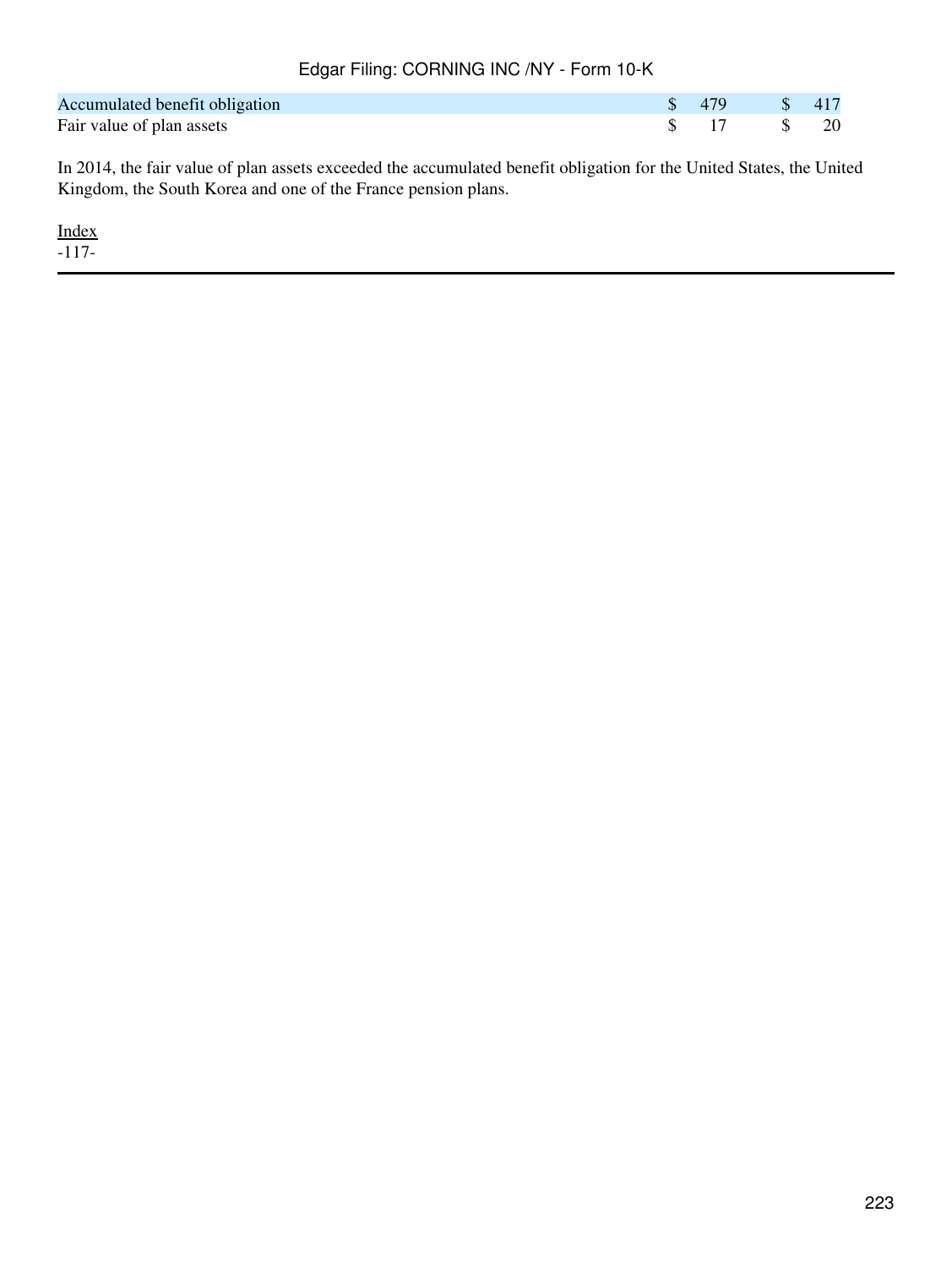| The components of net periodic benefit expense for our employee retirement plans follow (in millions):              |        | Total pension benefits |                |                  | Domestic pension benefits |                  |              | International pension benefits |              |
|---------------------------------------------------------------------------------------------------------------------|--------|------------------------|----------------|------------------|---------------------------|------------------|--------------|--------------------------------|--------------|
| December 31,                                                                                                        | 2014   | 2013                   | 2012           | 2014             | 2013                      | 2012             | 2014         | 2013                           | 2012         |
| Service cost                                                                                                        | \$82   | \$70                   | \$62           | \$55             | \$60                      | \$53             | \$27         | \$10                           | \$9          |
| Interest cost                                                                                                       | 160    | 131                    | 154            | 137              | 115                       | 138              | 23           | 16                             | 16           |
| <b>Expected return</b>                                                                                              |        |                        |                |                  |                           |                  |              |                                |              |
| on plan assets<br>Amortization<br>of prior service                                                                  | (174)  | (169)                  | (161)          | (159)            | (158)                     | (151)            | (15)         | (11)                           | (10)         |
| cost (credit)                                                                                                       | 6      | 5                      | $\,8\,$        | $\boldsymbol{7}$ | 6                         | $\boldsymbol{9}$ | (1)          | (1)                            | (1)          |
| Recognition of<br>actuarial (gain)                                                                                  |        |                        |                |                  |                           |                  |              |                                |              |
| loss                                                                                                                | 29     | (30)                   | 217            | $\overline{4}$   | (41)                      | 187              | 25           | 11                             | 30           |
| Total net<br>periodic benefit<br>expense                                                                            | \$103  | \$<br>$\overline{7}$   | \$280          | \$44             | \$(18)                    | \$236            | \$59         | \$25                           | \$44         |
|                                                                                                                     |        |                        |                |                  |                           |                  |              |                                |              |
| Other changes<br>in plan assets<br>and benefit<br>obligations<br>recognized in<br>other<br>comprehensive<br>income: |        |                        |                |                  |                           |                  |              |                                |              |
| Curtailment                                                                                                         |        |                        |                |                  |                           |                  |              |                                |              |
| effects                                                                                                             | \$ (3) |                        |                |                  |                           |                  | \$ (3)       |                                |              |
| Settlements<br>Current year<br>actuarial loss                                                                       | (2)    |                        |                |                  |                           |                  | (2)          |                                |              |
| (gain)                                                                                                              | 212    | \$(264)                | \$257          | \$198            | \$(274)                   | \$218            | 14           | \$10                           | \$39         |
| Recognition of<br>actuarial gain<br>$(\text{loss})$                                                                 | (29)   | 30                     | (217)          | (4)              | 41                        | (187)            | (25)         | (11)                           | (30)         |
| Current year<br>prior service                                                                                       |        |                        |                |                  |                           |                  |              |                                |              |
| cost                                                                                                                | 25     |                        | $\mathfrak{Z}$ | 25               |                           | $\mathfrak{Z}$   |              |                                |              |
| Amortization<br>of prior service<br>(cost) credit                                                                   | (6)    | (5)                    | (8)            | (7)              | (6)                       | (9)              | $\mathbf{1}$ | $\mathbf{1}$                   | $\mathbf{1}$ |
| Total<br>recognized in<br>other<br>comprehensive<br>(income) loss                                                   | \$197  | \$(239)                | \$35           | \$212            | \$(239)                   | \$25             | \$(15)       | \$0                            | \$10         |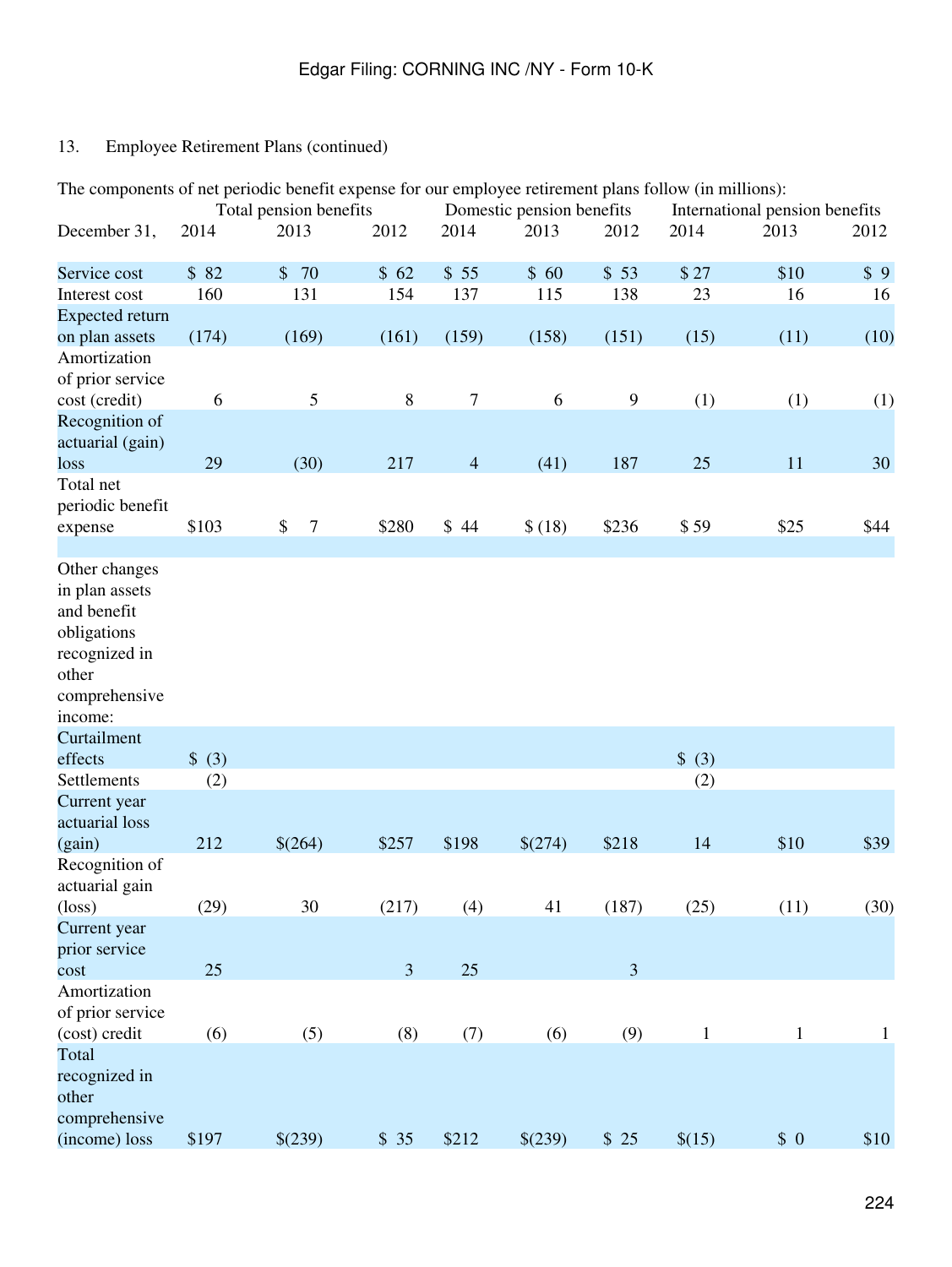| Total            |       |         |       |       |         |       |      |      |      |
|------------------|-------|---------|-------|-------|---------|-------|------|------|------|
| recognized in    |       |         |       |       |         |       |      |      |      |
| net periodic     |       |         |       |       |         |       |      |      |      |
| benefit cost and |       |         |       |       |         |       |      |      |      |
| other            |       |         |       |       |         |       |      |      |      |
| comprehensive    |       |         |       |       |         |       |      |      |      |
| (income) loss    | \$300 | \$(232) | \$315 | \$256 | \$(257) | \$261 | \$44 | \$25 | \$54 |

|                                                                 | Postretirement benefits |     |               |       |              |      |
|-----------------------------------------------------------------|-------------------------|-----|---------------|-------|--------------|------|
|                                                                 | 2014                    |     | 2013          |       | 2012         |      |
| Service cost                                                    | $\mathbb{S}$            | 11  | $\mathbb{S}$  | 13    | $\mathbb{S}$ | 13   |
| Interest cost                                                   |                         | 38  |               | 39    |              | 45   |
| Amortization of net loss                                        |                         |     |               | 15    |              | 15   |
| Amortization of prior service credit                            |                         | (6) |               | (6)   |              | (6)  |
| Total net periodic benefit expense                              | \$                      | 43  | \$            | 61    | \$           | 67   |
|                                                                 |                         |     |               |       |              |      |
| Other changes in plan assets and benefit obligations recognized |                         |     |               |       |              |      |
| in other comprehensive income:                                  |                         |     |               |       |              |      |
| Current year actuarial loss (gain)                              | \$                      | 49  | $\mathcal{S}$ | (178) | \$           | 20   |
| Amortization of actuarial loss                                  |                         |     |               | (15)  |              | (16) |
| Current year prior service credit                               |                         | (5) |               | (5)   |              |      |
| Amortization of prior service credit                            |                         | 6   |               | 6     |              | 6    |
| Total recognized in other comprehensive (income) loss           | \$                      | 50  | \$            | (192) | \$           | 10   |
|                                                                 |                         |     |               |       |              |      |
| Total recognized in net periodic benefit cost and other         |                         |     |               |       |              |      |
| comprehensive (income) loss                                     | \$                      | 93  | <sup>\$</sup> | (131) | \$           | 77   |
|                                                                 |                         |     |               |       |              |      |
| Index                                                           |                         |     |               |       |              |      |

-118-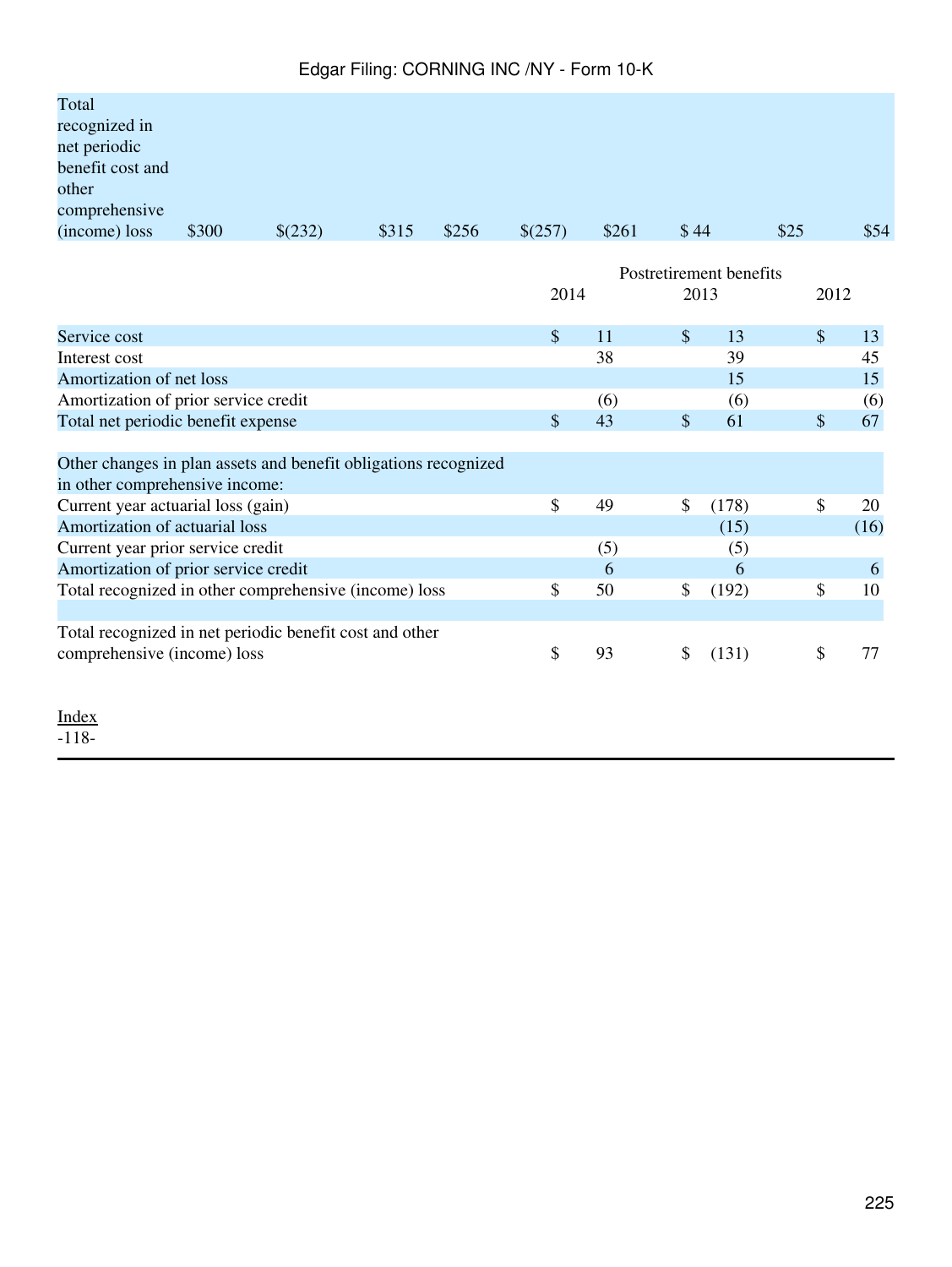The Company expects to recognize \$6 million of net prior service cost as a component of net periodic pension cost in 2015 for its defined benefit pension plans. The Company expects to recognize \$5 million of net loss and \$6 million of net prior service credit as components of net periodic postretirement benefit cost in 2015.

Corning uses a hypothetical yield curve and associated spot rate curve to discount the plan's projected benefit payments. Once the present value of projected benefit payments is calculated, the suggested discount rate is equal to the level rate that results in the same present value. The yield curve is based on actual high-quality corporate bonds across the full maturity spectrum, which also includes private placements as well as Eurobonds that are denominated in U.S. currency. The curve is developed from yields on approximately 350-375 bonds from four grading sources, Moody's, S&P, Fitch and the Dominion Bond Rating Service. A bond will be included if at least half of the grades from these sources are Aa, non-callable bonds. The very highest 10% yields and the lowest 40% yields are excluded from the curve to eliminate outliers in the bond population.

Mortality is one of the key assumptions used in valuing liabilities of retirement plans. It is used to assign a probability of payment for future plan benefits that are contingent upon participants' survival. To make this assumption, benefit plan sponsors typically use a base mortality table and an improvement scale that adjusts the rates of mortality for future anticipated changes to historical death rates. For the past seven years, Corning has utilized the RP 2000 mortality table with improvement Scale AA in performing valuations of its U.S. pension and OPEB liabilities. On October 27, 2014, the Society of Actuaries ("SOA") published new mortality tables for benefit plan sponsors to consider when measuring their benefit plan costs and obligations. These tables reflect the fact that life expectancies have improved since the last comprehensive study of mortality data was released in 2000. In the fourth quarter of 2014, Corning undertook a review of its mortality assumption for its U.S. benefit plans to determine if an update to our current mortality table was appropriate. Based on the findings of this analysis, Corning believes that the RP-2014 table adjusted for Corning's experience with future improvements projected using scale BB-2D represents the best estimate of future mortality improvement for Corning's U.S. benefit plans. The impact of the mortality table change was an increase of \$88 million to our pension obligation.

Measurement of postretirement benefit expense is based on assumptions used to value the postretirement benefit obligation at the beginning of the year.

The weighted-average assumptions used to determine benefit obligations at December 31 follow:

|               |          |          |          | Pension benefits |               |       |                         |          |          |
|---------------|----------|----------|----------|------------------|---------------|-------|-------------------------|----------|----------|
|               | Domestic |          |          |                  | International |       | Postretirement benefits |          |          |
|               | 2014     | 2013     | 2012     | 2014             | 2013          | 2012  | 2014                    | 2013     | 2012     |
| Discount rate | $4.00\%$ | 4.75%    | $3.75\%$ | $3.21\%$         | 4.08%         | 4.48% | $4.00\%$                | $4.75\%$ | $4.00\%$ |
| Rate of       |          |          |          |                  |               |       |                         |          |          |
| compensation  |          |          |          |                  |               |       |                         |          |          |
| increase      | $3.50\%$ | $4.00\%$ | $4.00\%$ | 3.88%            | 3.85%         | 3.45% |                         |          |          |

The weighted-average assumptions used to determine net periodic benefit cost for years ended December 31 follow: Pension benefits

|                 |          |          |          | Pension denemis |               |          |          |                         |          |  |
|-----------------|----------|----------|----------|-----------------|---------------|----------|----------|-------------------------|----------|--|
|                 | Domestic |          |          |                 | International |          |          | Postretirement benefits |          |  |
|                 | 2014     | 2013     | 2012     | 2014            | 2013          | 2012     | 2014     | 2013                    | 2012     |  |
| Discount rate   | 4.75%    | $3.75\%$ | $4.75\%$ | $4.08\%$        | 4.48%         | $4.40\%$ | $4.75\%$ | $4.00\%$                | $4.75\%$ |  |
| Expected return |          |          |          |                 |               |          |          |                         |          |  |
| on plan assets  | $6.25\%$ | $6.00\%$ | $6.00\%$ | 4.12%           | $3.73\%$      | 6.01%    |          |                         |          |  |
|                 | $4.00\%$ | $4.00\%$ | $4.25\%$ | $3.85\%$        | $3.45\%$      | $3.44\%$ |          |                         |          |  |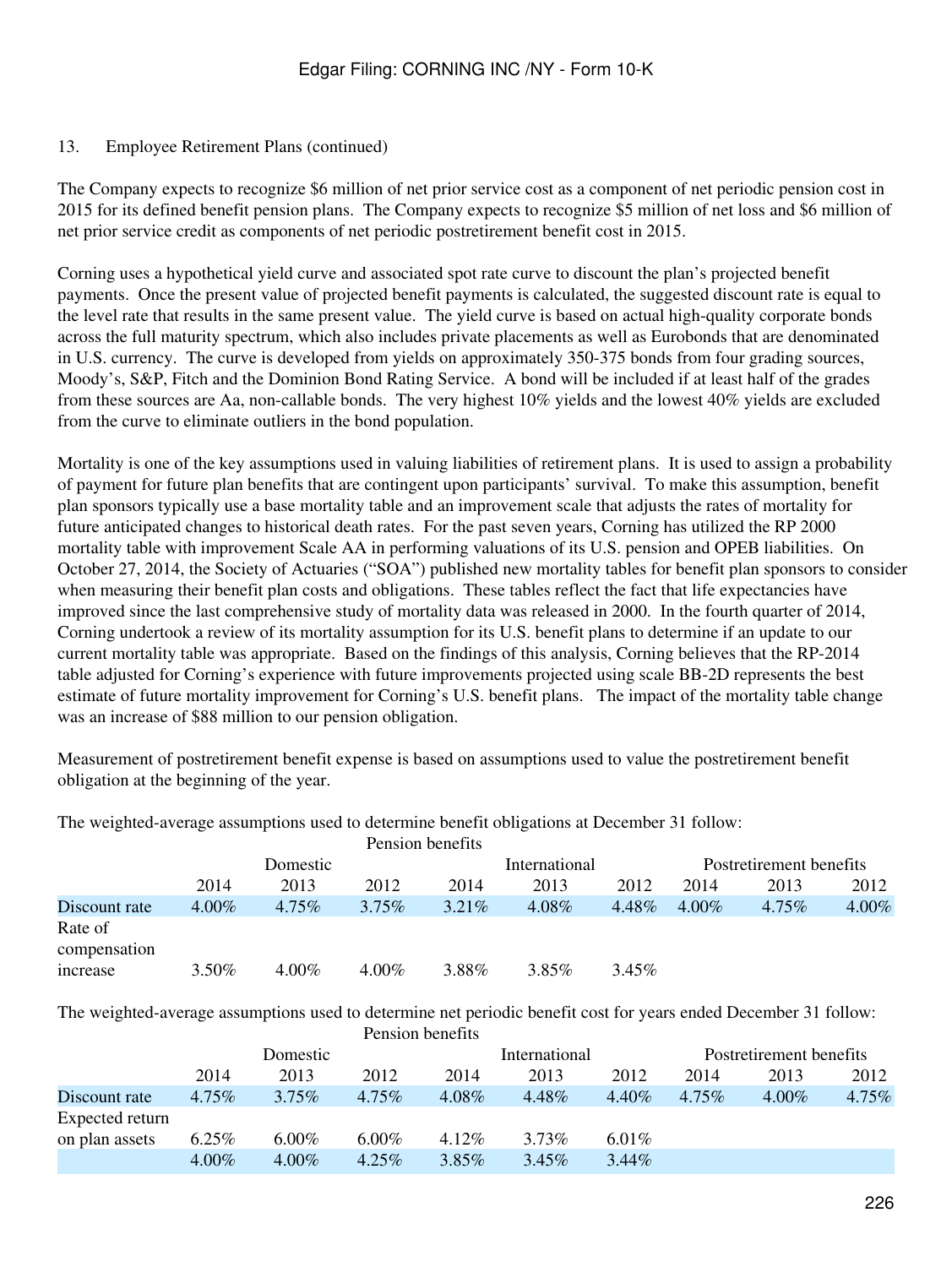Rate of compensation increase

The assumed rate of return was determined based on the current interest rate environment and historical market premiums relative to fixed income rates of equities and other asset classes. Reasonableness of the results is tested using models provided by the plan actuaries.

| Assumed health care trend rates at December 31      | 2014     | 2013  |
|-----------------------------------------------------|----------|-------|
| Health care cost trend rate assumed for next year   | $6.67\%$ | $7\%$ |
| Rate that the cost trend rate gradually declines to | 5%       | 5%    |
| Year that the rate reaches the ultimate trend rate  | 2020     | 2020  |

[Index](#page-155-0) -119-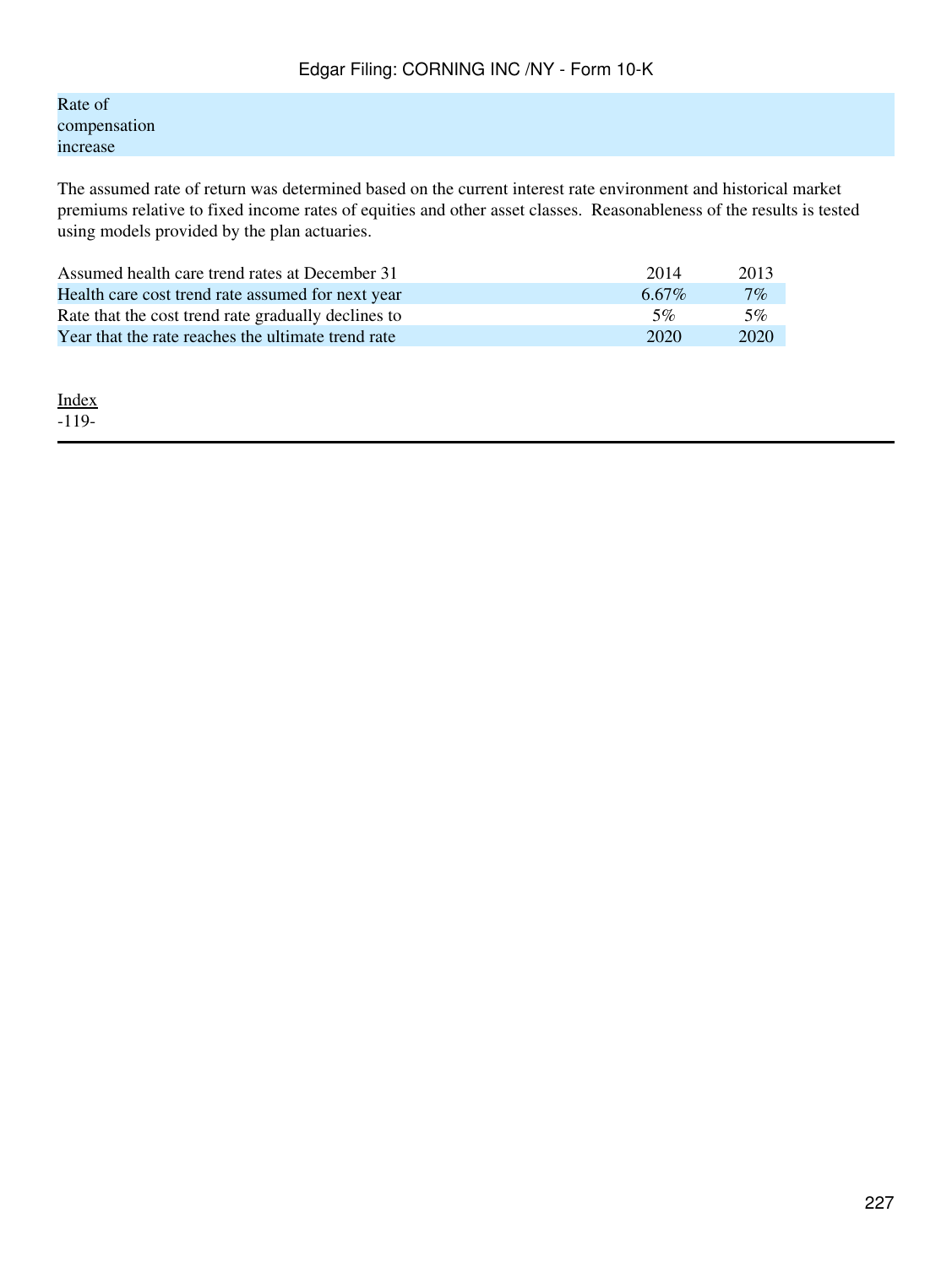Assumed health care cost trend rates have a significant effect on the amounts reported for the health care plans. A one-percentage-point change in assumed health care cost trend rates would have the following effects (in millions):

|                                                     | One-percentage-point | One-percentage-point |
|-----------------------------------------------------|----------------------|----------------------|
|                                                     | <i>ncrease</i>       | decrease             |
| Effect on annual total of service and interest cost | $\sqrt{3}$ 4         | \$ (3)               |
| Effect on postretirement benefit obligation         | \$49                 | \$(41)               |

Plan Assets

Corning's expected long-term rates of return on plan assets reflect the average rates of earnings expected on the funds invested to provide for the benefits included in our domestic and international projected benefit obligations. We based these rates on asset/liability forecast modeling, which is based on our current asset allocation, the return and standard deviation for each asset class, current market conditions and transitions from current conditions to long-term returns.

The Company's overall investment strategy is to obtain sufficient return to offset or exceed inflation and provide adequate liquidity to meet the benefit obligations of the pension plan. Investments are made in public securities to ensure adequate liquidity to support benefit payments. Domestic and international stocks and bonds provide diversification to the portfolio. The target allocation range for global equity investment is 20%-25% which includes large, mid and small cap companies and investments in both developed and emerging markets. The target allocation for bond investments is 60%, which predominately includes corporate bonds. Long duration fixed income assets are utilized to mitigate the sensitivity of funding ratios to changes in interest rates. The target allocation range for non-public investments in private equity and real estate is  $5\%$ -15%, and is used to enhance returns and offer additional asset diversification. The target allocation range for commodities is 0%-5%, which provides some inflation protection to the portfolio.

The following tables provide fair value measurement information for the Company's major categories of our domestic defined benefit plan assets:

|                         |              |       |                  | Fair value measurements at reporting date using |                  |       |              |     |
|-------------------------|--------------|-------|------------------|-------------------------------------------------|------------------|-------|--------------|-----|
|                         |              |       | Quoted prices in |                                                 | Significant      |       | Significant  |     |
|                         |              |       | active markets   |                                                 | other            |       | unobservable |     |
|                         | December 31, |       | for identical    |                                                 | observable       |       | inputs       |     |
| (in millions)           | 2014         |       | assets (Level 1) |                                                 | inputs (Level 2) |       | (Level 3)    |     |
| Equity securities:      |              |       |                  |                                                 |                  |       |              |     |
| U.S. companies          | \$           | 310   | \$               | 49                                              | \$               | 261   |              |     |
| International companies |              | 327   |                  | 78                                              |                  | 249   |              |     |
|                         |              |       |                  |                                                 |                  |       |              |     |
| Fixed income:           |              |       |                  |                                                 |                  |       |              |     |
| U.S. corporate bonds    |              | 1,720 |                  | 166                                             |                  | 1,554 |              |     |
|                         |              |       |                  |                                                 |                  |       |              |     |
| Private equity $(1)$    |              | 192   |                  |                                                 |                  |       | \$           | 192 |
| Real estate $(2)$       |              | 84    |                  |                                                 |                  |       |              | 84  |
| Cash equivalents        |              | 80    |                  | 80                                              |                  |       |              |     |
| Commodities (3)         |              | 101   |                  |                                                 |                  | 101   |              |     |
| Total                   | \$           | 2,814 | \$               | 373                                             | \$               | 2,165 | \$           | 276 |

(1) This category includes venture capital, leverage buyouts and distressed debt limited partnerships invested primarily in U.S. companies. The inputs are valued by discounted cash flow analysis and comparable sale analysis.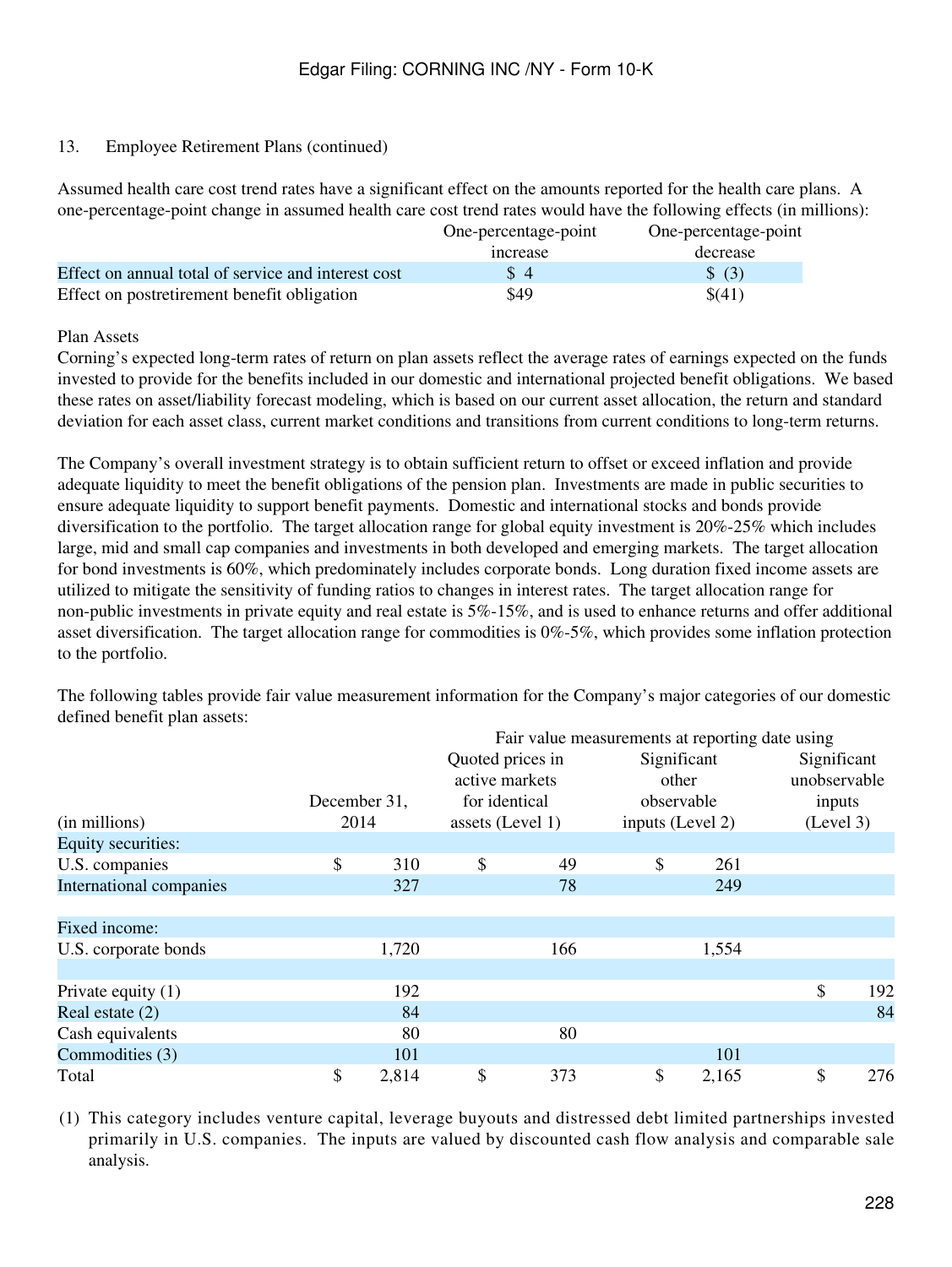- (2) This category includes industrial, office, apartments, hotels, infrastructure, and retail investments which are limited partnerships predominately in the U.S. The inputs are valued by discounted cash flow analysis; comparable sale analysis and periodic external appraisals.
- (3) This category includes investments in energy, industrial metals, precious metals, agricultural and livestock primarily through futures, options, swaps, and exchange traded funds.

[Index](#page-155-0) -120-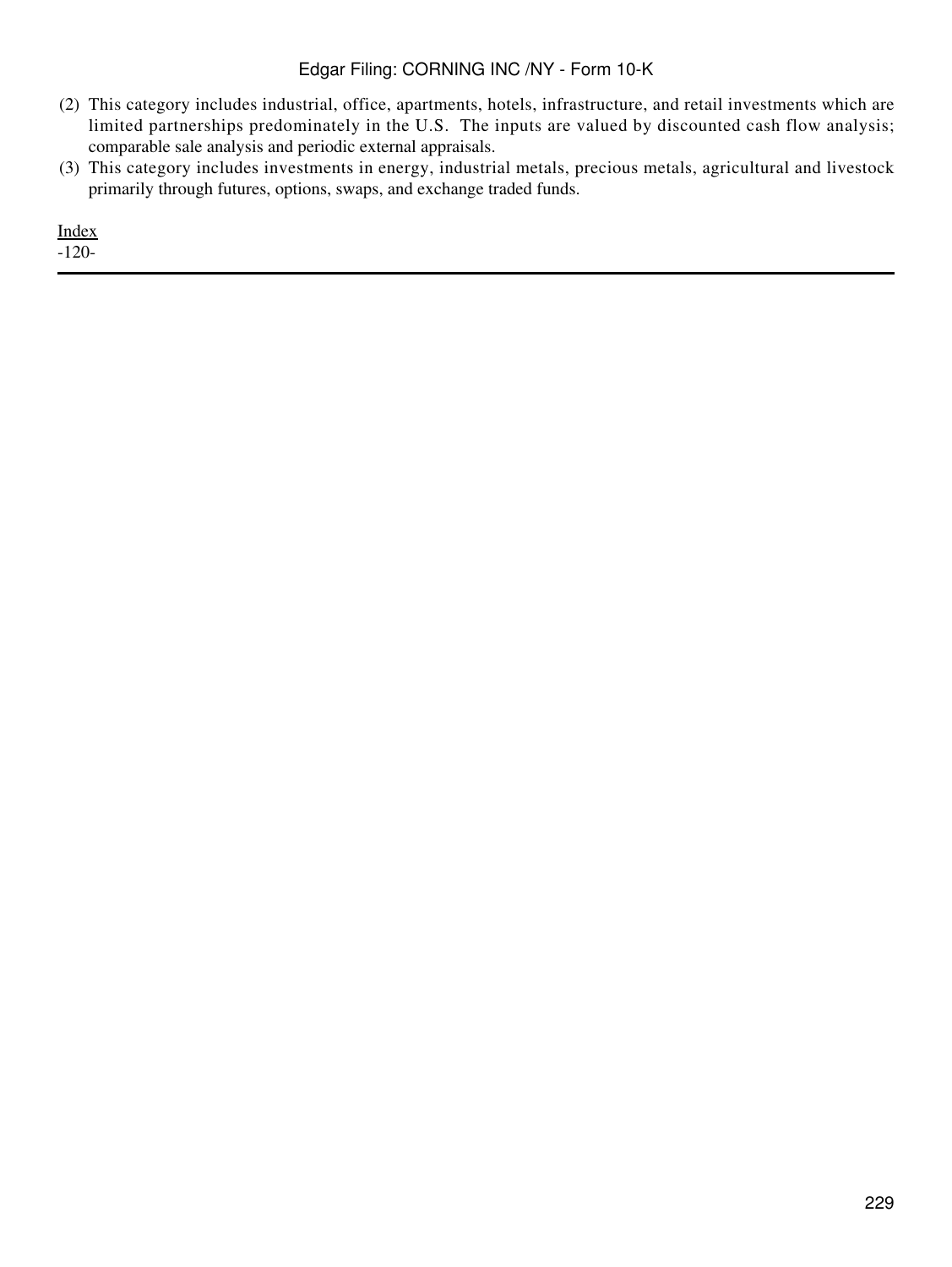|                         |              |       |                  |     | Fair value measurements at reporting date using |       |              |     |  |
|-------------------------|--------------|-------|------------------|-----|-------------------------------------------------|-------|--------------|-----|--|
|                         |              |       | Quoted prices in |     | Significant                                     |       | Significant  |     |  |
|                         |              |       | active markets   |     | other                                           |       | unobservable |     |  |
|                         | December 31, |       | for identical    |     | observable                                      |       | inputs       |     |  |
| (in millions)           | 2013         |       | assets (Level 1) |     | inputs (Level 2)                                |       | (Level 3)    |     |  |
| Equity securities:      |              |       |                  |     |                                                 |       |              |     |  |
| U.S. companies          | \$           | 325   | \$               | 216 | \$                                              | 109   |              |     |  |
| International companies |              | 294   |                  | 118 |                                                 | 176   |              |     |  |
|                         |              |       |                  |     |                                                 |       |              |     |  |
| Fixed income:           |              |       |                  |     |                                                 |       |              |     |  |
| U.S. corporate bonds    |              | 1,538 |                  | 142 |                                                 | 1,396 |              |     |  |
| Private equity $(1)$    |              | 207   |                  |     |                                                 |       | \$           | 207 |  |
| Real estate $(2)$       |              | 93    |                  |     |                                                 |       |              | 93  |  |
| Cash equivalents        |              | 39    |                  | 39  |                                                 |       |              |     |  |
| Commodities (3)         |              | 100   |                  |     |                                                 | 100   |              |     |  |
| Total                   | \$           | 2,596 | \$               | 515 | \$                                              | 1,781 | \$           | 300 |  |

(1)This category includes venture capital, leverage buyouts and distressed debt limited partnerships invested primarily in U.S. companies. The inputs are valued by discounted cash flow analysis and comparable sale analysis.

(2)This category includes industrial, office, apartments, hotels, infrastructure, and retail investments which are limited partnerships predominately in the U.S. The inputs are valued by discounted cash flow analysis; comparable sale analysis and periodic external appraisals.

(3)This category includes investments in energy, industrial metals, precious metals, agricultural and livestock primarily through futures, options, swaps, and exchange traded funds.

The following tables provide fair value measurement information for the Company's major categories of our international defined benefit plan assets:

|                            |              |     |                  |     | Fair value measurements at reporting date using |    |              |    |
|----------------------------|--------------|-----|------------------|-----|-------------------------------------------------|----|--------------|----|
|                            |              |     | Quoted prices in |     | Significant                                     |    | Significant  |    |
|                            |              |     | active markets   |     | other                                           |    | unobservable |    |
|                            | December 31, |     | for identical    |     | observable                                      |    | inputs       |    |
| (in millions)              | 2014         |     | assets (Level 1) |     | inputs (Level 2)                                |    | (Level 3)    |    |
| Equity securities:         |              |     |                  |     |                                                 |    |              |    |
| U.S. companies             | \$           | 6   |                  |     | \$                                              | 6  |              |    |
| International companies    |              | 22  |                  |     |                                                 | 22 |              |    |
|                            |              |     |                  |     |                                                 |    |              |    |
| Fixed income:              |              |     |                  |     |                                                 |    |              |    |
| International fixed income |              | 361 | \$               | 293 |                                                 | 68 |              |    |
|                            |              |     |                  |     |                                                 |    |              |    |
| Insurance contracts        |              | 5   |                  |     |                                                 |    | \$           |    |
| Mortgages                  |              | 7   |                  |     |                                                 |    |              | 7  |
| Cash equivalents           |              | 48  |                  | 48  |                                                 |    |              |    |
| Total                      | \$           | 449 | \$               | 341 | \$                                              | 96 | \$           | 12 |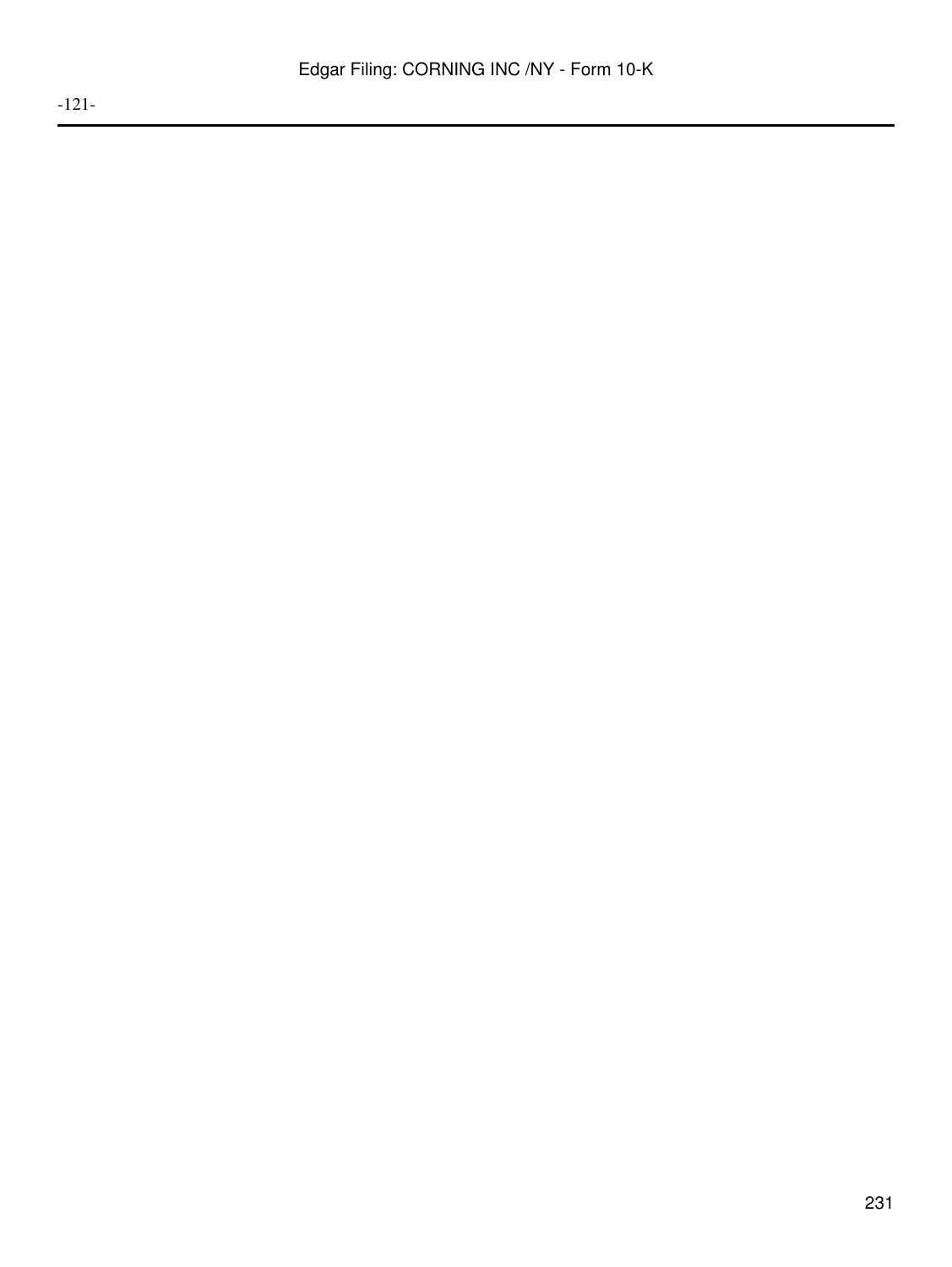|                            |              |     |                  |     | Fair value measurements at reporting date using |    |              |   |
|----------------------------|--------------|-----|------------------|-----|-------------------------------------------------|----|--------------|---|
|                            |              |     | Quoted prices in |     | Significant                                     |    | Significant  |   |
|                            |              |     | active markets   |     | other                                           |    | unobservable |   |
|                            | December 31, |     | for identical    |     | observable                                      |    | inputs       |   |
| (in millions)              | 2013         |     | assets (Level 1) |     | inputs (Level 2)                                |    | (Level 3)    |   |
| Equity securities:         |              |     |                  |     |                                                 |    |              |   |
| U.S. companies             | \$           | 6   |                  |     | \$                                              | 6  |              |   |
| International companies    |              | 22  |                  |     |                                                 | 22 |              |   |
|                            |              |     |                  |     |                                                 |    |              |   |
| Fixed income:              |              |     |                  |     |                                                 |    |              |   |
| International fixed income |              | 245 | \$               | 185 |                                                 | 60 |              |   |
|                            |              |     |                  |     |                                                 |    |              |   |
| Insurance contracts        |              | 6   |                  |     |                                                 |    | \$           | 6 |
| Mortgages                  |              |     |                  |     |                                                 |    |              |   |
| Cash equivalents           |              | 21  |                  | 21  |                                                 |    |              |   |
| Total                      | \$           | 300 | \$               | 206 | \$                                              | 88 | \$           | 6 |

The tables below set forth a summary of changes in the fair value of the defined benefit plans Level 3 assets for the years ended December 31, 2014 and 2013:

|                                                 |                           | Level 3 assets – Domestic<br>Year ended December 2014 |               |      | Level 3 assets – International<br>Year ended December 2014 |                  |                                |           |  |
|-------------------------------------------------|---------------------------|-------------------------------------------------------|---------------|------|------------------------------------------------------------|------------------|--------------------------------|-----------|--|
|                                                 | Private                   |                                                       | Real          |      |                                                            |                  | Insurance                      |           |  |
| (in millions)                                   | equity                    |                                                       | estate        |      |                                                            | Mortgages        |                                | contracts |  |
| Beginning balance at December 31, 2013          | \$.                       | 207                                                   | $\frac{1}{2}$ | 93   | \$                                                         | $\boldsymbol{0}$ | \$                             | 6         |  |
| Actual return on plan assets relating to assets |                           |                                                       |               |      |                                                            |                  |                                |           |  |
| still held at the reporting date                |                           | 31                                                    |               | 8    |                                                            |                  |                                |           |  |
| Transfers in and/or out of level 3              |                           | (46)                                                  |               | (17) |                                                            | 7                |                                | (2)       |  |
| Ending balance at December 31, 2014             | \$                        | 192                                                   | \$            | 84   | \$                                                         | $\overline{7}$   | \$                             | 5         |  |
|                                                 | Level 3 assets – Domestic |                                                       |               |      |                                                            |                  | Level 3 assets – International |           |  |
|                                                 |                           | Year ended December 2013                              |               |      |                                                            |                  | Year ended December 2013       |           |  |
|                                                 | Private                   |                                                       | Real          |      |                                                            |                  | Insurance                      |           |  |
| (in millions)                                   | equity                    |                                                       | estate        |      | Mortgages                                                  |                  | contracts                      |           |  |
| Beginning balance at December 31, 2012          | \$.                       | 221                                                   | \$            | 103  | $\boldsymbol{\mathsf{S}}$                                  | $\boldsymbol{0}$ | \$                             | 6         |  |
| Actual return on plan assets relating to assets |                           |                                                       |               |      |                                                            |                  |                                |           |  |
| still held at the reporting date                |                           | 25                                                    |               | 9    |                                                            |                  |                                |           |  |
| Transfers in and/or out of level 3              |                           | (39)                                                  |               | (19) |                                                            |                  |                                |           |  |
| Ending balance at December 31, 2013             | \$                        | 207                                                   | \$            | 93   | \$                                                         | $\boldsymbol{0}$ | \$                             | 6         |  |

Credit Risk

61% of domestic plan assets are invested in long duration bonds. The average rating for these bonds is A. These bonds are subject to credit risk, such that a decline in credit ratings for the underlying companies, countries or assets (for asset-backed securities) would result in a decline in the value of the bonds. These bonds are also subject to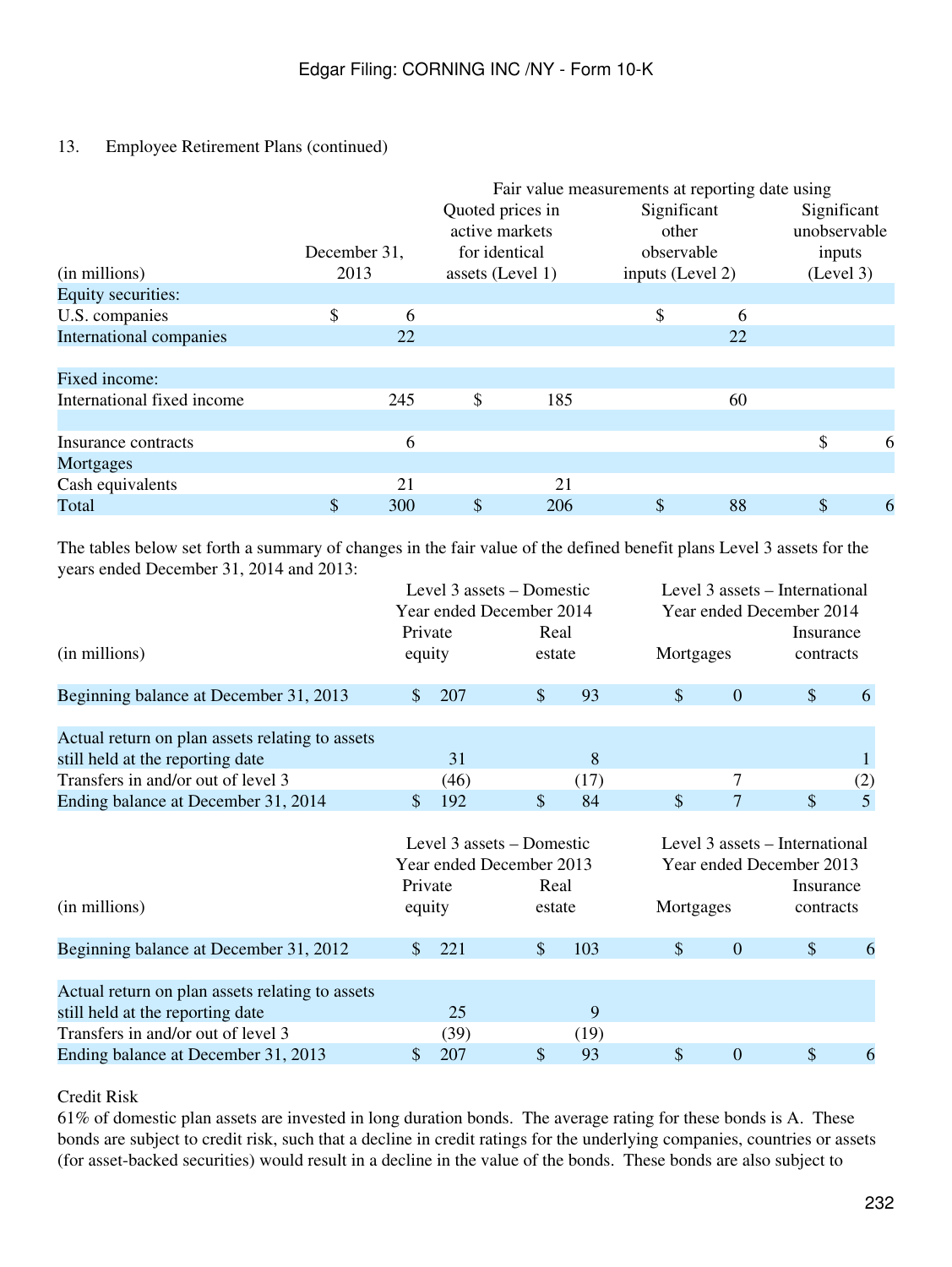default risk.

Currency Risk

12% of domestic assets are valued in non-U.S. dollar denominated investments that are subject to currency fluctuations. The value of these securities will decline if the U.S. dollar increases in value relative to the value of the currencies in which these investments are denominated.

[Index](#page-155-0)

-122-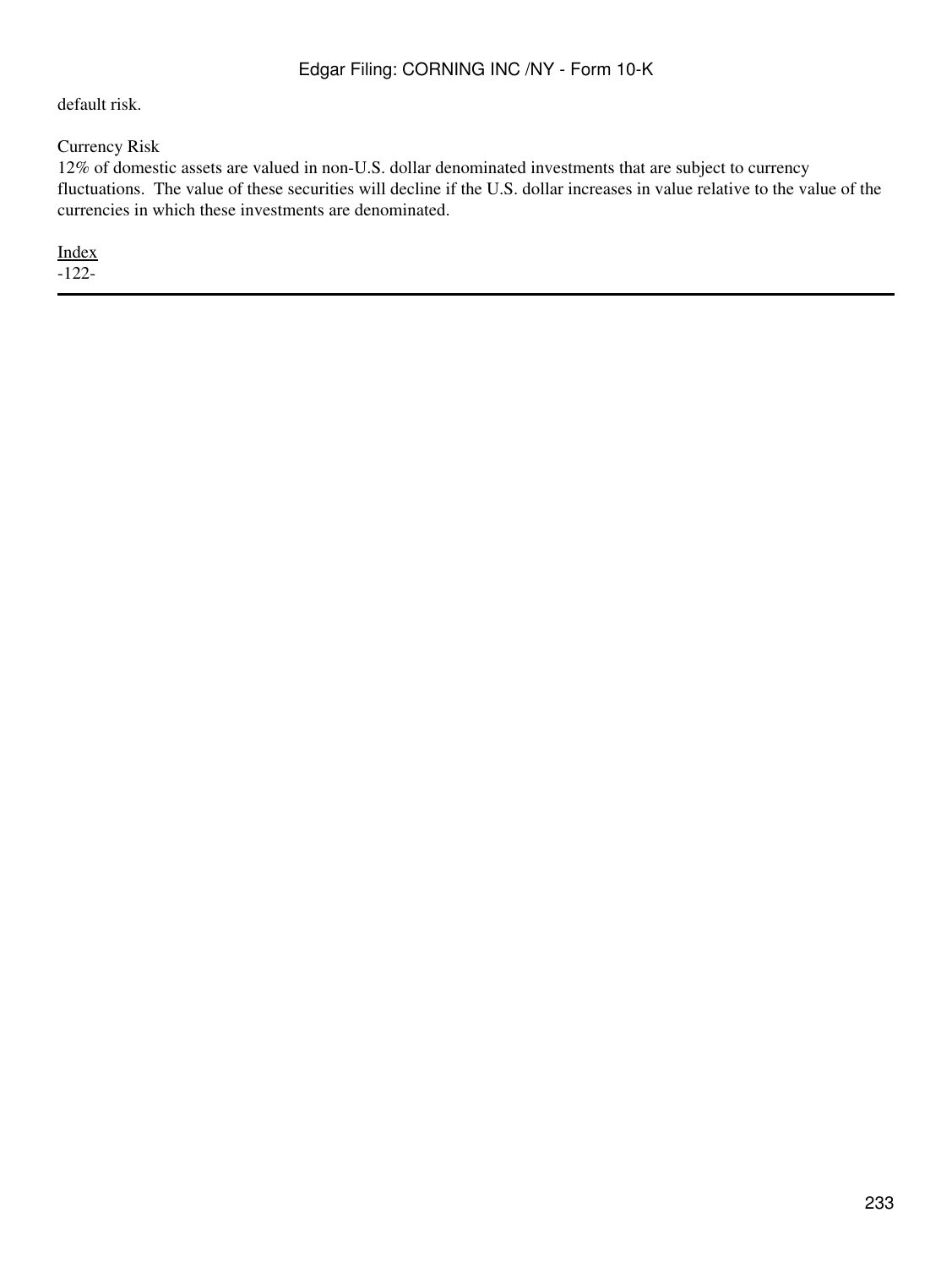#### Liquidity Risk

10% of the domestic securities are invested in Level 3 securities. These are long-term investments in private equity and private real estate investments that may not mature or be sellable in the near-term without significant loss.

At December 31, 2014 and 2013, the amount of Corning common stock included in equity securities was not significant.

#### Cash Flow Data

In 2015, we anticipate making voluntary cash contributions of approximately \$65 million to our domestic defined benefit plan and approximately \$28 million to our international defined benefit plans.

The following reflects the gross benefit payments that are expected to be paid for our domestic and international defined benefit pension plans, the postretirement medical and life plans and the gross amount of annual Medicare Part D federal subsidy expected to be received (in millions):

| Expected benefit payments |          |               |                |                                   |  |  |  |  |  |  |  |  |
|---------------------------|----------|---------------|----------------|-----------------------------------|--|--|--|--|--|--|--|--|
|                           | Domestic | International |                |                                   |  |  |  |  |  |  |  |  |
|                           | pension  | pension       | Postretirement | Expected federal subsidy payments |  |  |  |  |  |  |  |  |
|                           | benefits | benefits      | benefits       | postretirement benefits           |  |  |  |  |  |  |  |  |
| 2015                      | \$202    | \$27          | \$48           | \$2                               |  |  |  |  |  |  |  |  |
| 2016                      | \$185    | \$22          | \$49           | \$2                               |  |  |  |  |  |  |  |  |
| 2017                      | \$189    | \$23          | \$49           | \$3                               |  |  |  |  |  |  |  |  |
| 2018                      | \$ 194   | \$26          | \$48           | \$3                               |  |  |  |  |  |  |  |  |
| 2019                      | \$199    | \$26          | \$48           | \$3                               |  |  |  |  |  |  |  |  |
| 2020-2024                 | \$1,091  | \$165         | \$239          | \$15                              |  |  |  |  |  |  |  |  |

#### Other Benefit Plans

We offer defined contribution plans covering employees meeting certain eligibility requirements. Total consolidated defined contribution plan expense was \$62 million, \$63 million and \$50 million for the years ended December 31, 2014, 2013 and 2012, respectively.

#### **[Index](#page-155-0)** -123-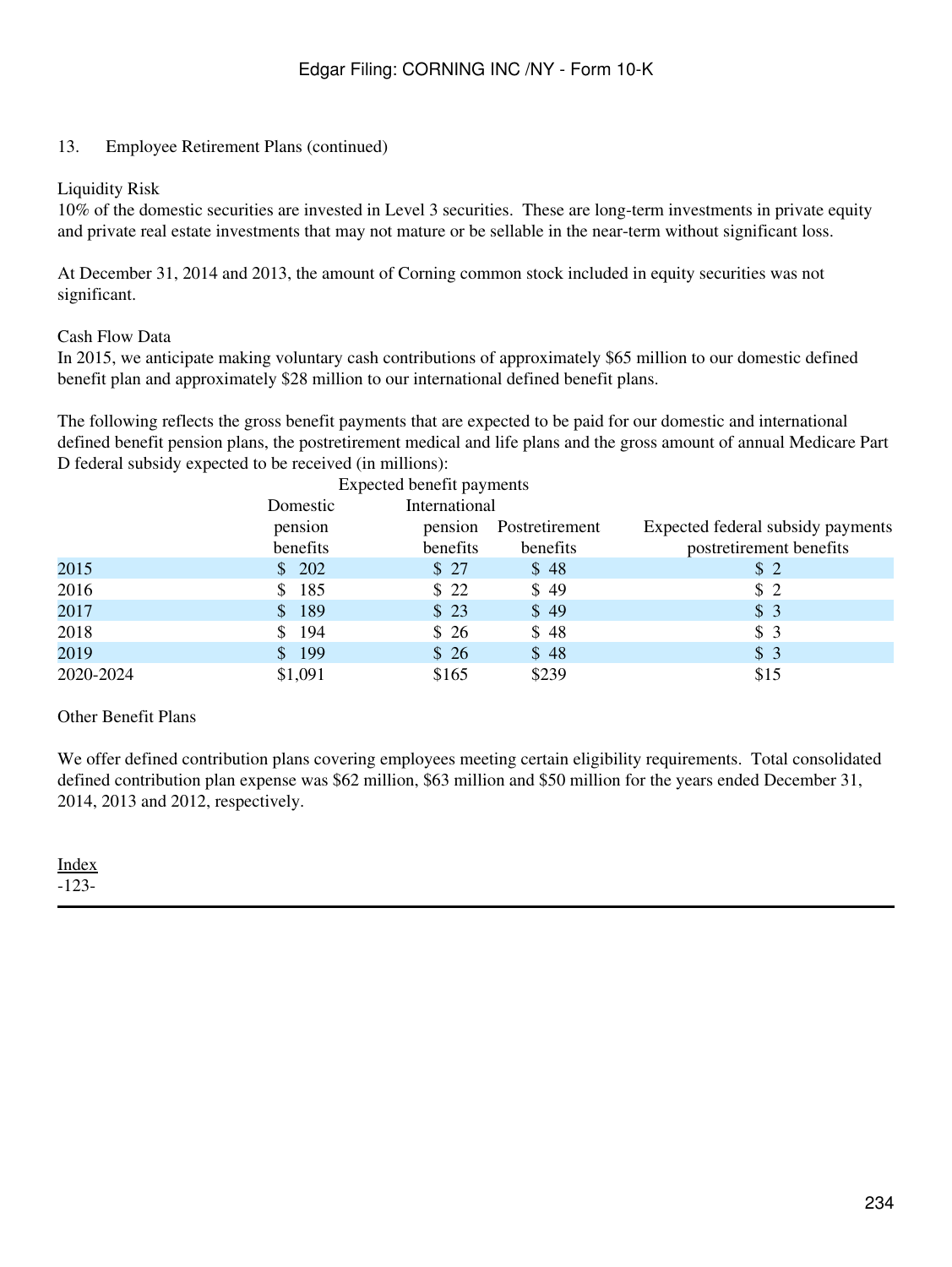### 14. Commitments, Contingencies, and Guarantees

The amounts of our obligations follow (in millions):

|                                  |               |                |           |              |               |              | Amount of commitment and contingency expiration per period |                     |
|----------------------------------|---------------|----------------|-----------|--------------|---------------|--------------|------------------------------------------------------------|---------------------|
|                                  |               |                | Less than |              |               | $1$ to $3$   | $3$ to $5$                                                 | 5 years and         |
|                                  |               | Total          | 1 year    |              |               | years        | years                                                      | thereafter          |
| Performance bonds and            |               |                |           |              |               |              |                                                            |                     |
| guarantees                       | $\frac{1}{2}$ | 75             | $\$\$     | 21           | $\mathcal{S}$ | 3            | $\mathcal{S}$<br>$\mathbf{1}$                              | $\mathcal{S}$<br>50 |
| Stand-by letters of credit (1)   |               | 61             |           | 57           |               |              |                                                            | $\overline{4}$      |
| Loan guarantees                  |               | 14             |           |              |               |              |                                                            | 14                  |
| Subtotal of commitment           |               |                |           |              |               |              |                                                            |                     |
| expirations per period           | \$            | 150            | \$        | 78           | \$            | 3            | \$<br>1                                                    | \$<br>68            |
|                                  |               |                |           |              |               |              |                                                            |                     |
| Purchase obligations (6)         | $\mathsf{\$}$ | 287            | \$        | 152          | \$            | 105          | \$<br>15                                                   | \$<br>15            |
| Capital expenditure              |               |                |           |              |               |              |                                                            |                     |
| obligations (2)                  |               | 358            |           | 358          |               |              |                                                            |                     |
| Total debt (3)                   |               | 2,899          |           | 29           |               | 314          | 250                                                        | 2,306               |
| Interest on long-term debt (4)   |               | 2,451          |           | 151          |               | 293          | 274                                                        | 1,733               |
| Capital leases and financing     |               |                |           |              |               |              |                                                            |                     |
| obligations (3)                  |               | 360            |           | 7            |               | 14           | 7                                                          | 332                 |
| Imputed interest on capital      |               |                |           |              |               |              |                                                            |                     |
| leases and financing obligations |               | 258            |           | 19           |               | 38           | 38                                                         | 163                 |
| Minimum rental commitments       |               | 238            |           | 48           |               | 75           | 44                                                         | 71                  |
| Uncertain tax positions (5)      |               | $\overline{2}$ |           | $\mathbf{1}$ |               | $\mathbf{1}$ |                                                            |                     |
| Subtotal of contractual          |               |                |           |              |               |              |                                                            |                     |
| obligation payments due by       |               |                |           |              |               |              |                                                            |                     |
| period                           |               | 6,853          |           | 765          |               | 840          | 628                                                        | 4,620               |
| Total commitments and            |               |                |           |              |               |              |                                                            |                     |
| contingencies                    | \$            | 7,003          | \$        | 843          | \$            | 843          | \$<br>629                                                  | \$<br>4,688         |

(1)At December 31, 2014, \$41 million of the \$61 million was included in other accrued liabilities on our consolidated balance sheets.

(2) Capital expenditure obligations primarily reflect amounts associated with our capital expansion activities.

(3) Total debt above is stated at maturity value, and excludes interest rate swap gains and bond discounts.

- (4)The estimate of interest payments assumes interest is paid through the date of maturity or expiration of the related debt, based upon stated rates in the respective debt instruments.
- (5) At December 31, 2014, \$8 million was included on our balance sheet related to uncertain tax positions. Of this amount, we are unable to estimate when \$6 million of that amount will become payable.
- (6)Purchase obligations are enforceable and legally binding obligations which primarily consist of raw material and energy-related take-or-pay contracts.

We are required, at the time a guarantee is issued, to recognize a liability for the fair value or market value of the obligation it assumes. In the normal course of our business, we do not routinely provide significant third-party guarantees. Generally, third-party guarantees provided by Corning are limited to certain financial guarantees, including stand-by letters of credit and performance bonds, and the incurrence of contingent liabilities in the form of purchase price adjustments related to attainment of milestones. These guarantees have various terms, and none of these guarantees are individually significant.

We believe a significant majority of these guarantees and contingent liabilities will expire without being funded.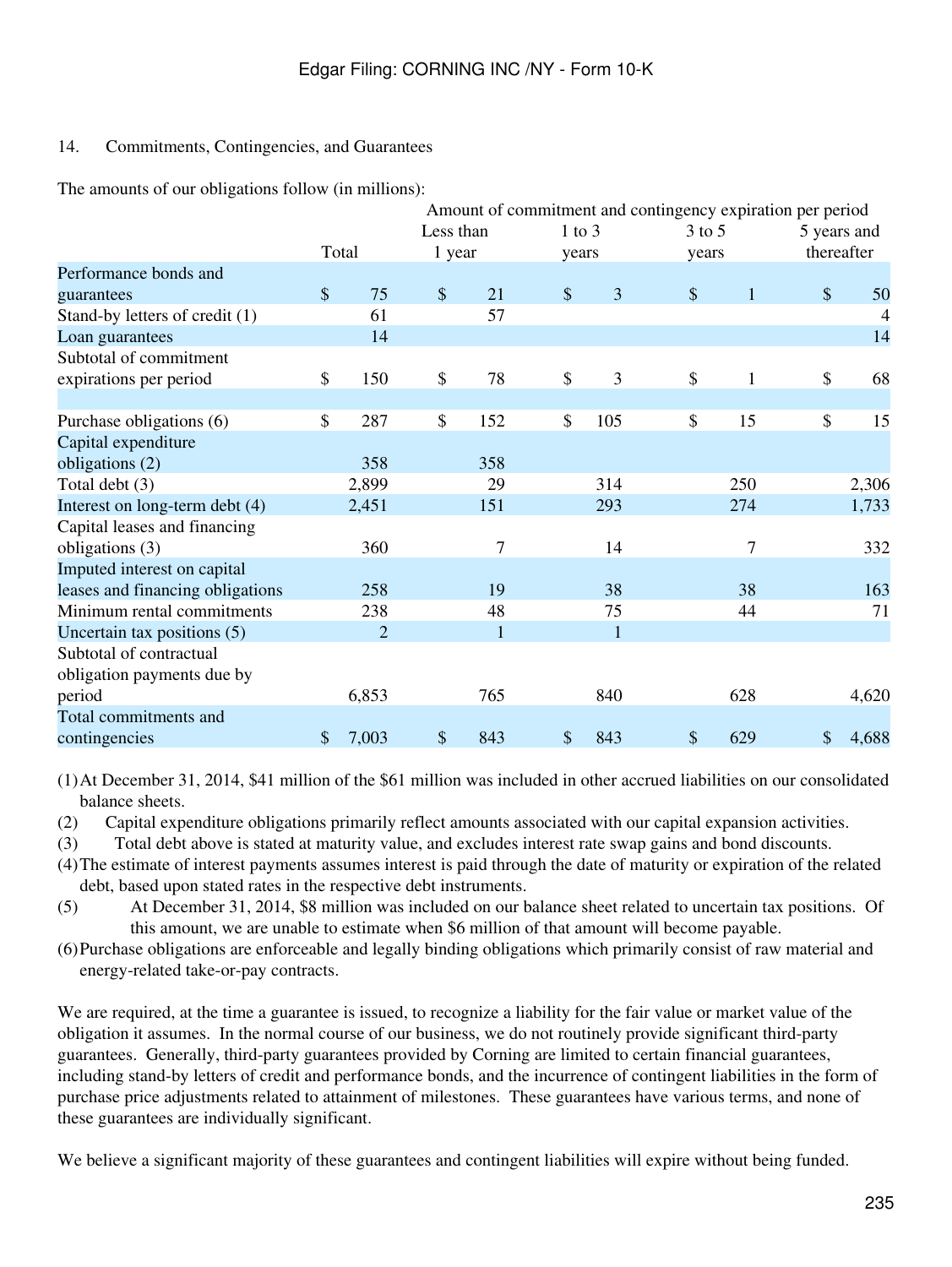| Minimum rental commitments under leases outstanding at December 31, 2014 follow (in millions): |      |      |      |      |                          |  |  |  |  |
|------------------------------------------------------------------------------------------------|------|------|------|------|--------------------------|--|--|--|--|
| 2015                                                                                           | 2016 | 2017 | 2018 | 2019 | $2020$ and<br>thereafter |  |  |  |  |
|                                                                                                |      |      |      |      |                          |  |  |  |  |
| \$48                                                                                           | \$45 | \$30 | \$25 | \$19 | \$71                     |  |  |  |  |

Total rental expense was \$92 million for 2014, \$85 million for 2013 and \$80 million for 2012.

[Index](#page-155-0)  $-124-$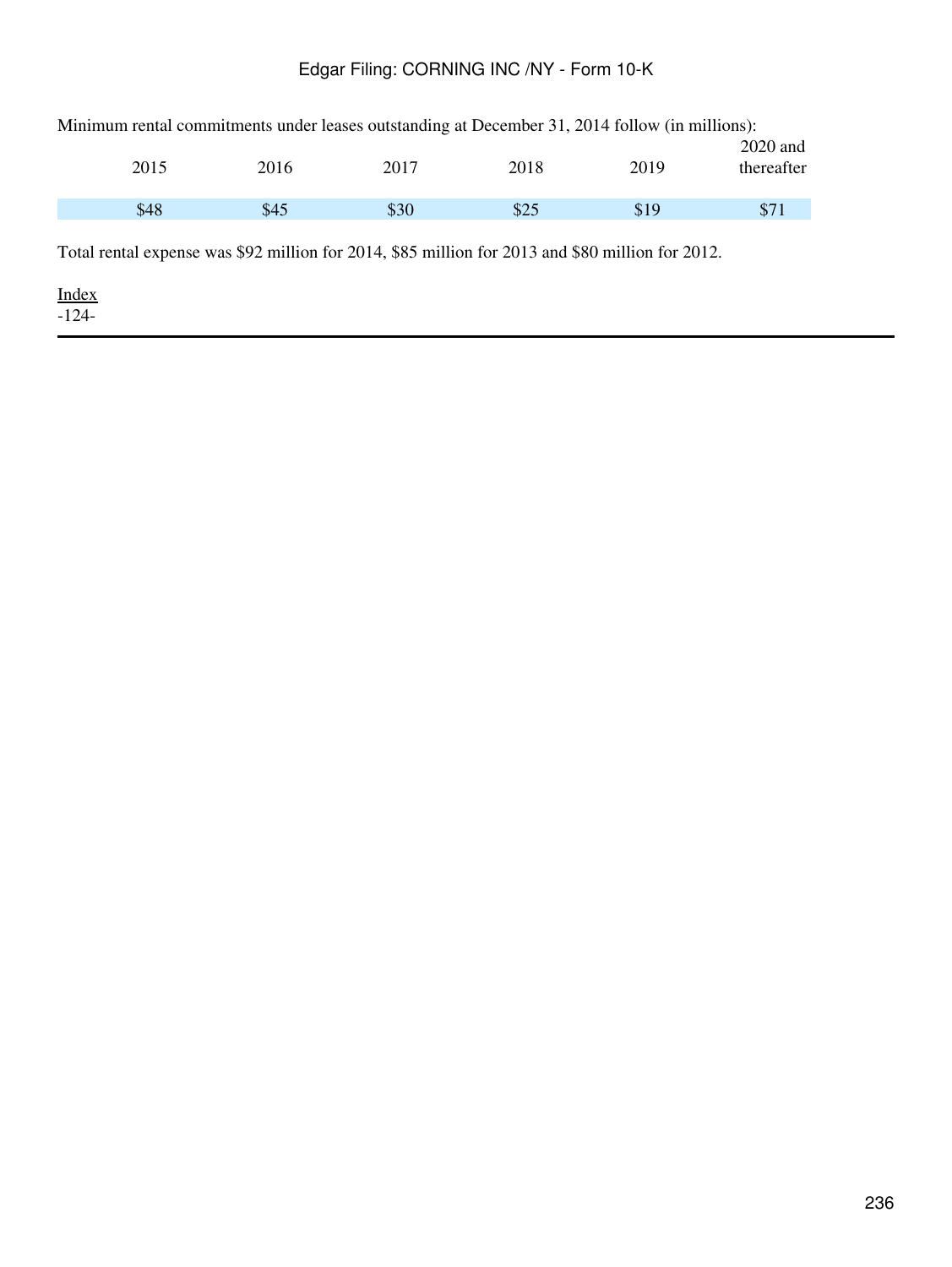#### 14. Commitments, Contingencies, and Guarantees (continued)

Product warranty liability accruals at December 31, 2014 and December 31, 2013 are insignificant.

Corning is a defendant in various lawsuits, including environmental, product-related suits, the Dow Corning and PCC matters discussed in Note 7 (Investments) to the Consolidated Financial Statements, and is subject to various claims that arise in the normal course of business. In the opinion of management, the likelihood that the ultimate disposition of these matters will have a material adverse effect on Corning's consolidated financial position, liquidity, or results of operations, is remote. Other than certain asbestos related claims, there are no other material loss contingencies related to litigation.

Corning has been named by the Environmental Protection Agency (the Agency) under the Superfund Act, or by state governments under similar state laws, as a potentially responsible party for 15 active hazardous waste sites. Under the Superfund Act, all parties who may have contributed any waste to a hazardous waste site, identified by the Agency, are jointly and severally liable for the cost of cleanup unless the Agency agrees otherwise. It is Corning's policy to accrue for its estimated liability related to Superfund sites and other environmental liabilities related to property owned by Corning based on expert analysis and continual monitoring by both internal and external consultants. At December 31, 2014 and December 31, 2013, Corning had accrued approximately \$42.5 million (undiscounted) and \$15 million (undiscounted), respectively, for the estimated liability for environmental cleanup and related litigation. Based upon the information developed to date, management believes that the accrued reserve is a reasonable estimate of the Company's liability and that the risk of an additional loss in an amount materially higher than that accrued is remote.

The ability of certain subsidiaries and affiliated companies to transfer funds is limited by provisions of foreign government regulations, affiliate agreements and certain loan agreements. At December 31, 2014, the amount of equity subject to such restrictions for consolidated subsidiaries and affiliated companies was not significant. While this amount is legally restricted, it does not result in operational difficulties since we have generally permitted subsidiaries to retain a majority of equity to support their growth programs.

#### 15. Hedging Activities

Corning is exposed to interest rate and foreign currency risks due to the movement of these rates.

The areas in which exchange rate fluctuations affect us include:

- Financial instruments and transactions denominated in foreign currencies, which impact earnings; and
- The translation of net assets in foreign subsidiaries for which the functional currency is not the U.S. dollar, which impacts our net equity.

Our most significant foreign currency exposures relate to the Japanese yen, South Korean won, New Taiwan dollar, Chinese renminbi, and the Euro. We seek to mitigate the impact of exchange rate movements in our income statement by using over-the-counter (OTC) derivative instruments including foreign exchange forward and option contracts typically with durations of 36 months or less. In general, these hedges expire coincident with the timing of the underlying foreign currency commitments and transactions.

We are exposed to potential losses in the event of non-performance by our counterparties to these derivative contracts. However, we minimize this risk by maintaining a diverse group of highly-rated major international financial institutions with which we have other financial relationships as our counterparties. We do not expect to record any losses as a result of such counterparty default. Neither we nor our counterparties are required to post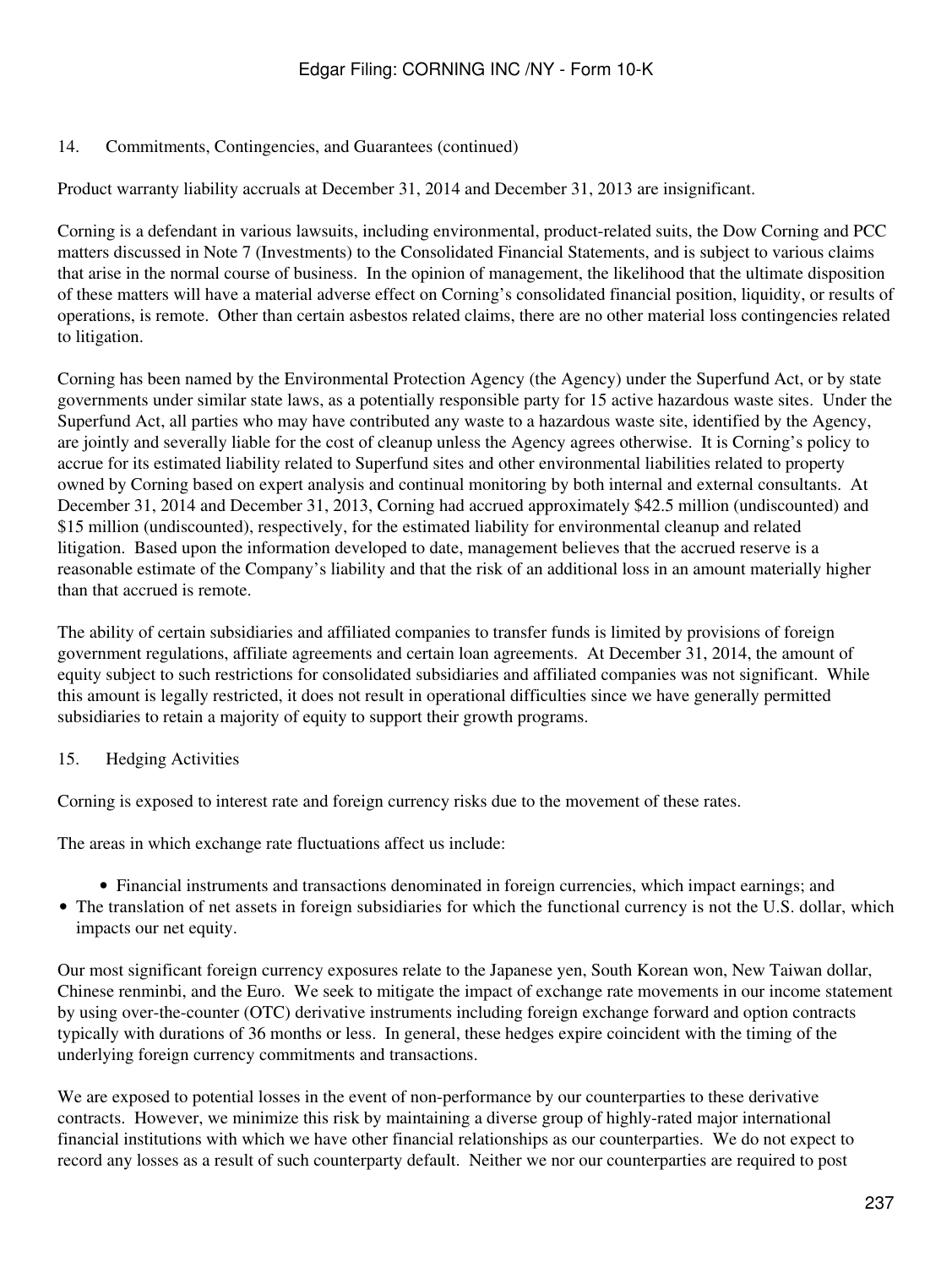collateral for these financial instruments. In April 2014, the Finance Committee of the Board of Directors approved the Company's qualification for and election of the end-user exception to the mandatory swap clearing requirement of the Dodd-Frank Act.

[Index](#page-155-0) -125-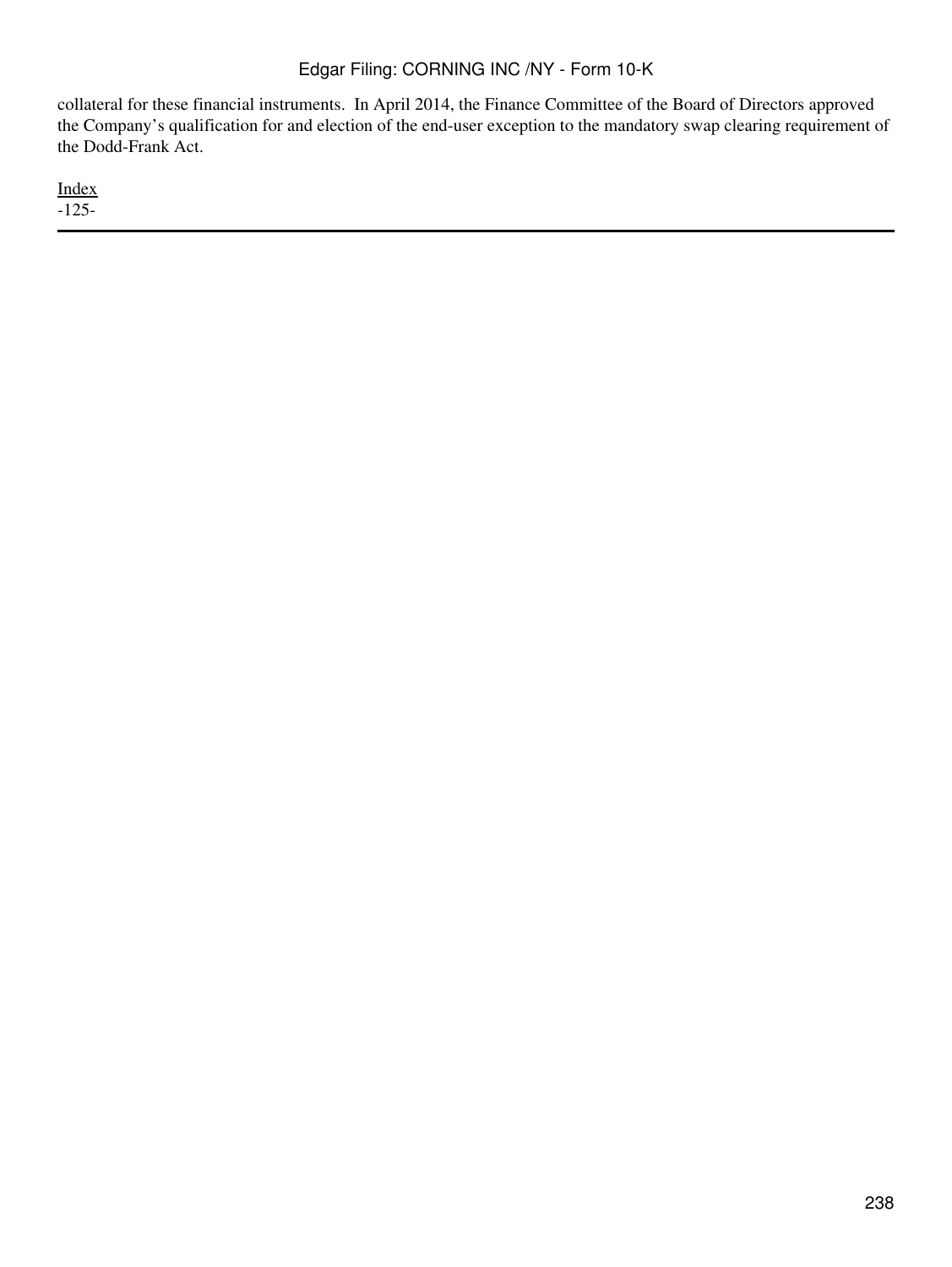### 15. Hedging Activities (continued)

#### Cash Flow Hedges

Our cash flow hedging activities utilize OTC foreign exchange forward contracts to reduce the risk that movements in exchange rates will adversely affect the net cash flows resulting from the sale of products to foreign customers and purchases from foreign suppliers. Our cash flow hedging activity also uses interest rate swaps to reduce the risk of increases in benchmark interest rates on the probable issuance of debt and associated interest payments. In the fourth quarter of 2014, the Company entered into interest rate swap agreements to hedge against the variability in cash flows due to changes in the benchmark interest rate related to an anticipated issuance. The instruments were designated as cash flow hedges.

Corning uses a regression analysis to monitor the effectiveness of its cash flow hedges both prospectively and retrospectively. Through December 31, 2014, the hedge ineffectiveness related to these instruments is not material. Corning defers net gains and losses related to effective portion of cash flow hedges into accumulated other comprehensive (loss) income on the consolidated balance sheet until such time as the hedged item impacts earnings. At December 31, 2014, the amount expected to be reclassified into earnings within the next 12 months is a pre-tax net gain of \$15.2 million.

#### Fair Value Hedges

In October of 2012, we entered into two interest rate swaps that are designated as fair value hedges and economically exchange a notional amount of \$550 million of previously issued fixed rate long-term debt to floating rate debt. Under the terms of the swap agreements, we pay the counterparty a floating rate that is indexed to the one-month LIBOR rate.

Corning utilizes the long haul method for effectiveness analysis, both retrospectively and prospectively. The analysis excludes the impact of credit risk from the assessment of hedge effectiveness. The amount recorded in current period earnings in the other income, net component, relative to ineffectiveness, is nominal for the year ended December 31, 2013. There were no outstanding fair value hedges in 2012.

Net gains and losses from fair value hedges and the effects of the corresponding hedged item are recorded on the same line item of the consolidated statement of operations.

#### Undesignated Hedges

Corning also uses OTC foreign exchange forward and option contracts that are not designated as hedging instruments for accounting purposes. The undesignated hedges limit exposures to foreign functional currency fluctuations related to certain subsidiaries' monetary assets, monetary liabilities and net earnings in foreign currencies.

A significant portion of the Company's non-U.S. revenues are denominated in Japanese yen. When these revenues are translated back to U.S. dollars, the Company is exposed to foreign exchange rate movements in the Japanese yen. To protect translated earnings against movements in the Japanese yen, the Company has entered into a series of purchased collars and average rate forwards.

The Company also uses these types of contracts to reduce the potential for unfavorable changes in foreign exchange rates to decrease the U.S. dollar value of translated earnings. With a purchased collar structure, the Company writes a local currency call option and purchases a local currency put option or vice versa. The purchased collars offset the impact of translated earnings above the put price and below the call strike price and that offset is reported in other income, net. The Company entered into a series of purchased collars, settling quarterly, to hedge the effect of translation impact for each respective quarter, and span up to the fourth quarter of 2014. Due to the nature of the instruments, only either the put option or the call option can be exercised at maturity. As of December 31, 2014, the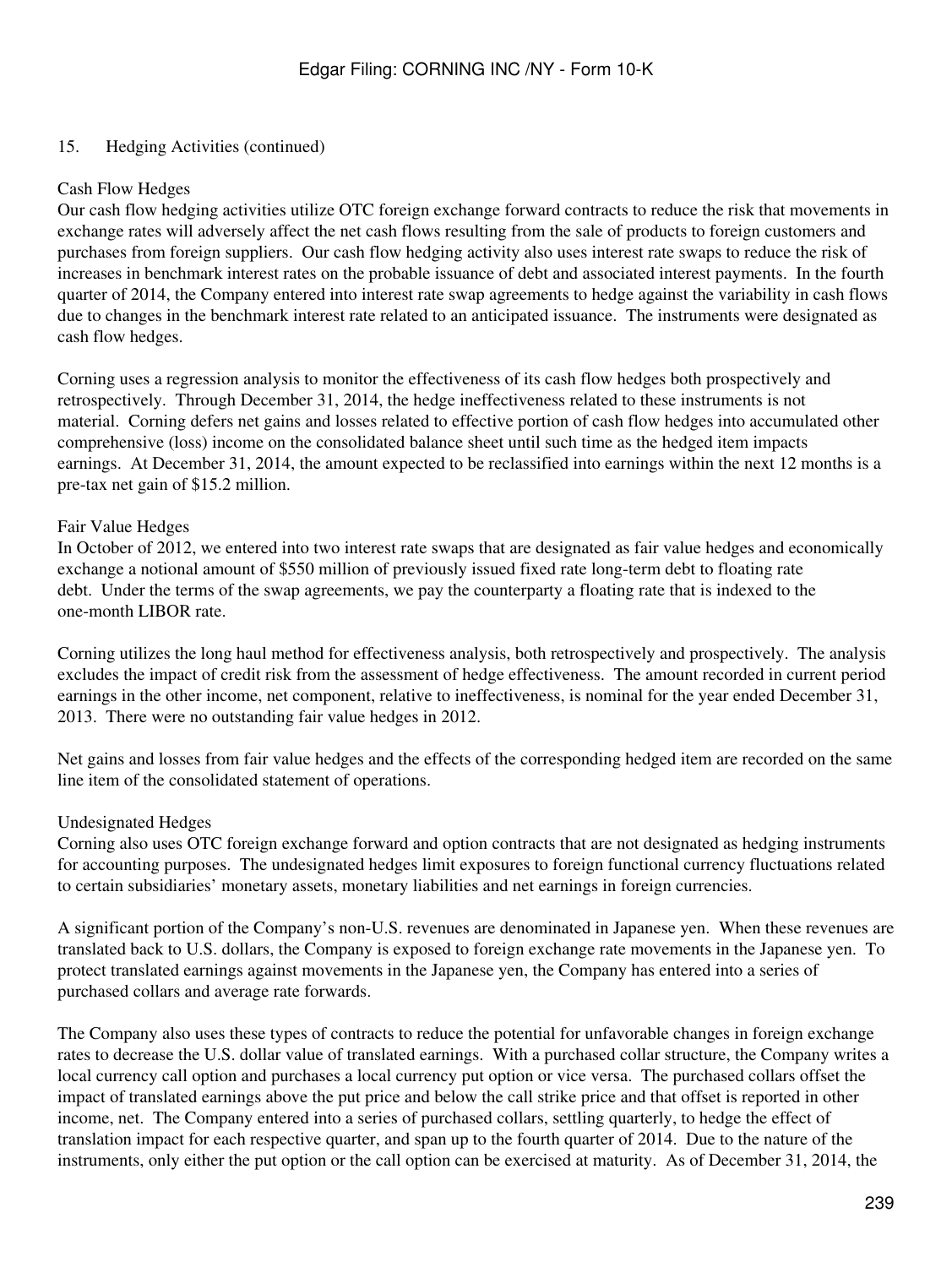U.S. dollar net notional value of the Korean won purchased collars is \$1.2 billion. The Company entered into a series of average rate forwards with no associated premium, which will partially hedge the impact of Japanese yen translation on the Company's projected 2015 through 2017 net income. These forwards have a notional value of \$9.8 billion and will settle net without obligation to deliver Japanese yen.

The Company benefits from the increase in the U.S. dollar equivalent value of its foreign currency earnings in translation. The purchased collar, within other income, would cap the benefit at the strike price of the written call or offset the decline from translation above the strike price of the purchased put.

The fair value of these derivative contracts are recorded as either assets (gain position) or liabilities (loss position) on the Consolidated Balance Sheet. Changes in the fair value of the derivative contracts are recorded currently in earnings in the other income line of the Consolidated Statement of Operations.

[Index](#page-155-0) -126-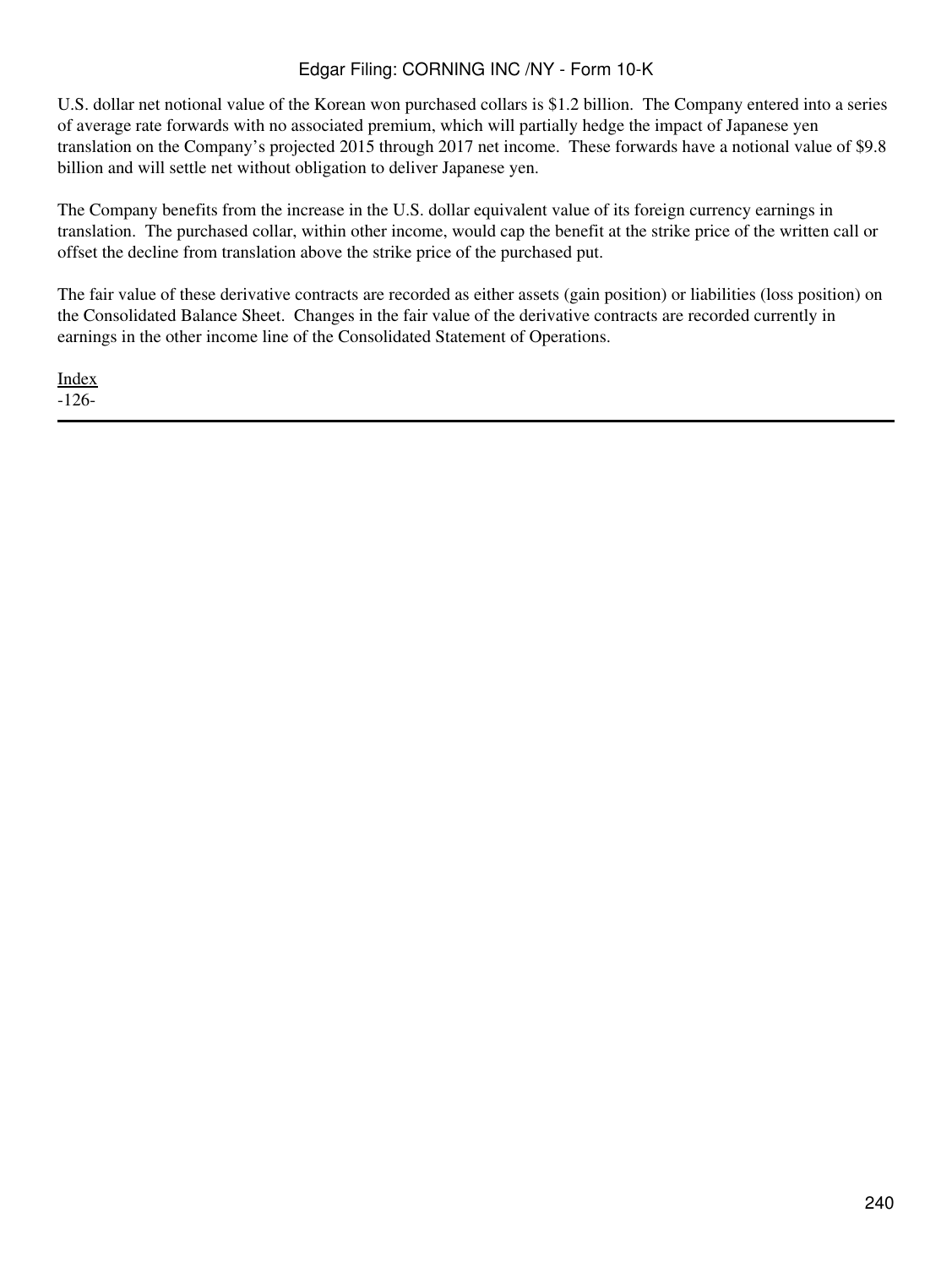# 15. Hedging Activities (continued)

The following table summarizes the notional amounts and respective fair values of Corning's derivative financial instruments on a gross basis for December 31, 2014 and December 31, 2013 (in millions):

|                                                                |               |              |                 |            | Asset derivatives                             |               |                    |               |       | Liability derivatives                                   |                           |             |            |             |
|----------------------------------------------------------------|---------------|--------------|-----------------|------------|-----------------------------------------------|---------------|--------------------|---------------|-------|---------------------------------------------------------|---------------------------|-------------|------------|-------------|
|                                                                |               |              | Notional amount |            | <b>Balance</b><br>sheet                       |               |                    | Fair value    |       | <b>Balance</b><br>sheet                                 |                           |             | Fair value |             |
|                                                                | 2014          |              |                 | 2013       | location                                      |               | 2014               |               | 2013  | location                                                | 2014                      |             |            | 2013        |
| Derivatives<br>designated as<br>hedging<br>instruments         |               |              |                 |            |                                               |               |                    |               |       |                                                         |                           |             |            |             |
| Foreign<br>exchange<br>contracts<br>Interest rate<br>contracts | $\frac{1}{2}$ | 487<br>1,300 | \$              | 433<br>550 | Other<br>current<br>assets<br>Other<br>assets | $\mathcal{S}$ | 22<br>$\mathbf{1}$ | $\frac{1}{2}$ | 8     | Other<br>accrued<br>liabilities<br>Other<br>liabilities | $\boldsymbol{\mathsf{S}}$ | (6)<br>(15) | $\sqrt$    | (3)<br>(28) |
| Derivatives<br>not designated<br>as hedging<br>instruments     |               |              |                 |            |                                               |               |                    |               |       |                                                         |                           |             |            |             |
| Foreign<br>exchange<br>contracts                               |               | 1,285        |                 | 804        | Other<br>current<br>assets                    |               | 17                 |               | 20    | Other<br>accrued<br>liabilities                         |                           | (5)         |            | (3)         |
| Translated<br>earnings<br>contracts                            | 12,126        |              |                 | 6,826      | Other<br>current<br>assets                    |               | 649                |               | 344   | Other<br>accrued<br>liabilities                         |                           | (33)        |            | (3)         |
|                                                                |               |              |                 |            | Other<br>assets                               |               | 846                |               | 90    |                                                         |                           |             |            |             |
| Total<br>derivatives                                           | \$15,198      |              |                 | \$8,613    |                                               |               | \$1,535            |               | \$462 |                                                         |                           | \$ (59)     |            | \$ (37)     |
| $-1$                                                           |               |              |                 |            |                                               |               |                    |               |       |                                                         |                           |             |            |             |

[Index](#page-155-0) -127-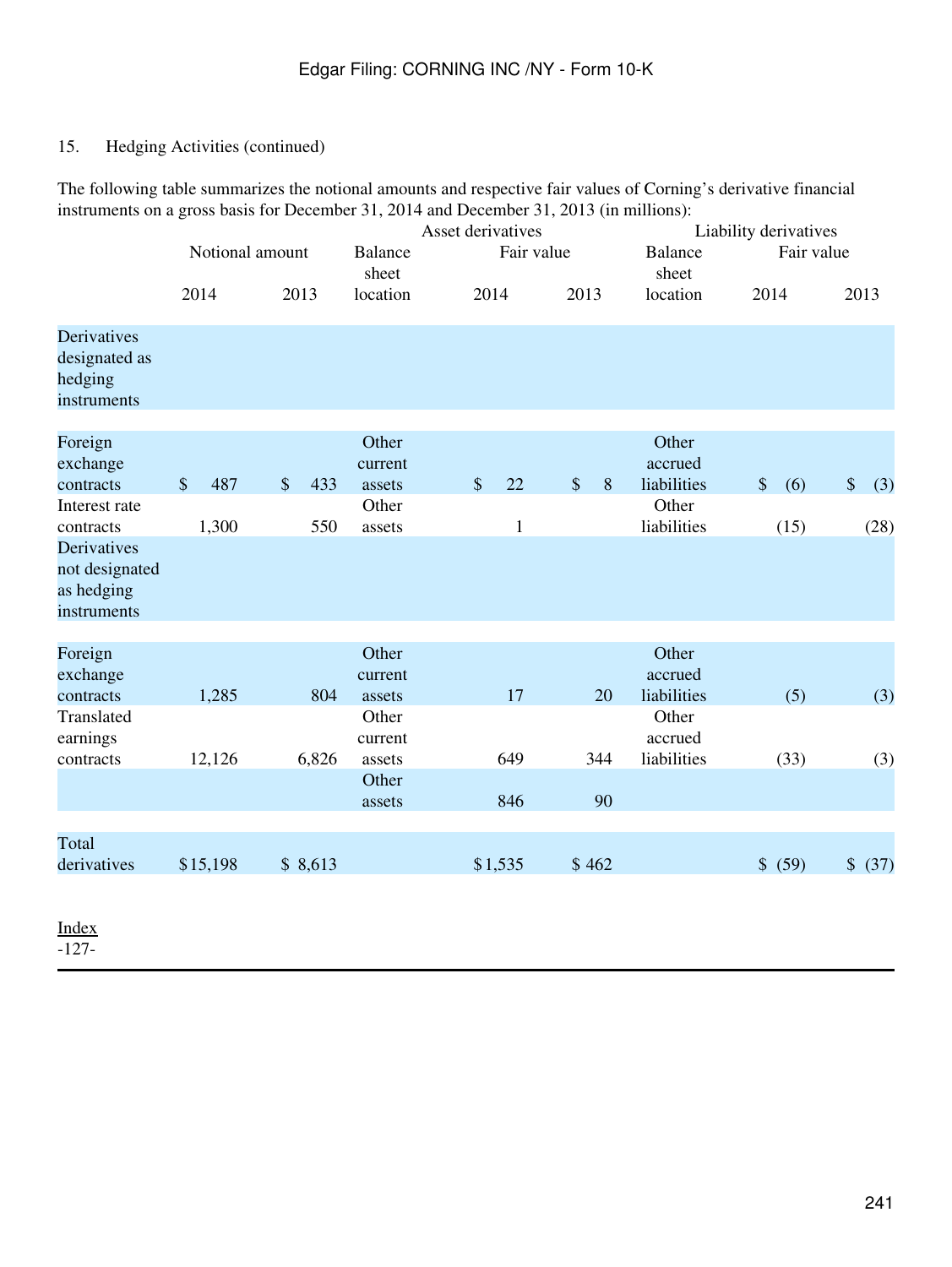### 15. Hedging Activities (continued)

The following tables summarize the effect on the consolidated financial statements relating to Corning's derivative financial instruments (in millions):

|                                                                                                                             |                           |      |                   |       |               |         | Effect of derivative instruments on the consolidated financial statements for the years ended December 31 |       |               |                | Gain/(loss) reclassified from                            |      |
|-----------------------------------------------------------------------------------------------------------------------------|---------------------------|------|-------------------|-------|---------------|---------|-----------------------------------------------------------------------------------------------------------|-------|---------------|----------------|----------------------------------------------------------|------|
| DerivativeGain/(loss) recognized in other Location of gain/(loss) reclassified from<br>in hedgingcomprehensive income (OCI) |                           |      |                   |       |               |         | accumulated OCI into income                                                                               |       |               |                | accumulated OCI into income<br>ineffective/effective (1) |      |
| relationships 2014                                                                                                          |                           |      | 2013              | 2012  |               |         | effective/ineffective                                                                                     |       | 2014          |                | 2013                                                     | 2012 |
| Cash flow<br>hedges                                                                                                         |                           |      |                   |       |               |         |                                                                                                           |       |               |                |                                                          |      |
|                                                                                                                             |                           |      |                   |       |               |         | Net sales                                                                                                 |       | \$            | 3              |                                                          | \$1  |
| Interest rate<br>hedge                                                                                                      | $\boldsymbol{\mathsf{S}}$ | (3)  | \$33              | \$15  |               |         | Cost of sales                                                                                             |       |               | $\overline{7}$ | $\frac{1}{2}$<br>38                                      | 16   |
| Foreign<br>exchange                                                                                                         |                           |      |                   |       |               |         |                                                                                                           |       |               |                |                                                          |      |
| contracts                                                                                                                   |                           | 20   | 56                | 85    |               |         | Other income, net                                                                                         |       |               |                | 91                                                       | 11   |
|                                                                                                                             |                           |      |                   |       |               |         |                                                                                                           |       |               |                |                                                          |      |
| Total cash<br>flow hedges                                                                                                   |                           | \$17 | \$89              | \$100 |               |         |                                                                                                           |       | $\mathcal{S}$ | 10             | \$129                                                    | \$28 |
|                                                                                                                             |                           |      |                   |       |               |         | Gain (loss) recognized in income                                                                          |       |               |                |                                                          |      |
| Undesignated<br>derivatives                                                                                                 |                           |      | Location          |       | 2014          |         | 2013                                                                                                      | 2012  |               |                |                                                          |      |
| Foreign<br>exchange                                                                                                         |                           |      |                   |       |               |         |                                                                                                           |       |               |                |                                                          |      |
| contracts –                                                                                                                 |                           |      |                   |       |               | 29      |                                                                                                           |       |               |                |                                                          |      |
| balance sheet<br>Foreign<br>exchange<br>contracts -                                                                         |                           |      | Other income, net |       | $\mathcal{S}$ |         | \$100                                                                                                     | \$82  |               |                |                                                          |      |
| loans                                                                                                                       |                           |      | Other income, net |       |               | 13      | 87                                                                                                        | 141   |               |                |                                                          |      |
| Translated<br>earnings                                                                                                      |                           |      |                   |       |               |         |                                                                                                           |       |               |                |                                                          |      |
| contracts                                                                                                                   |                           |      | Other income, net |       |               | 1,369   | 435                                                                                                       |       |               |                |                                                          |      |
| Total                                                                                                                       |                           |      |                   |       |               | \$1,411 | \$622                                                                                                     | \$223 |               |                |                                                          |      |
| undesignated                                                                                                                |                           |      |                   |       |               |         |                                                                                                           |       |               |                |                                                          |      |

(1) There was no amount of ineffectiveness for 2014 and the amount of hedge ineffectiveness for the year ended December 31, 2013 was \$24 million related to interest rate swaps settled in the fourth quarter. The amount of ineffectiveness for 2012 was insignificant.

16. Fair Value Measurements

Fair value standards under U.S. GAAP define fair value, establish a framework for measuring fair value in applying generally accepted accounting principles, and require disclosures about fair value measurements. The standards also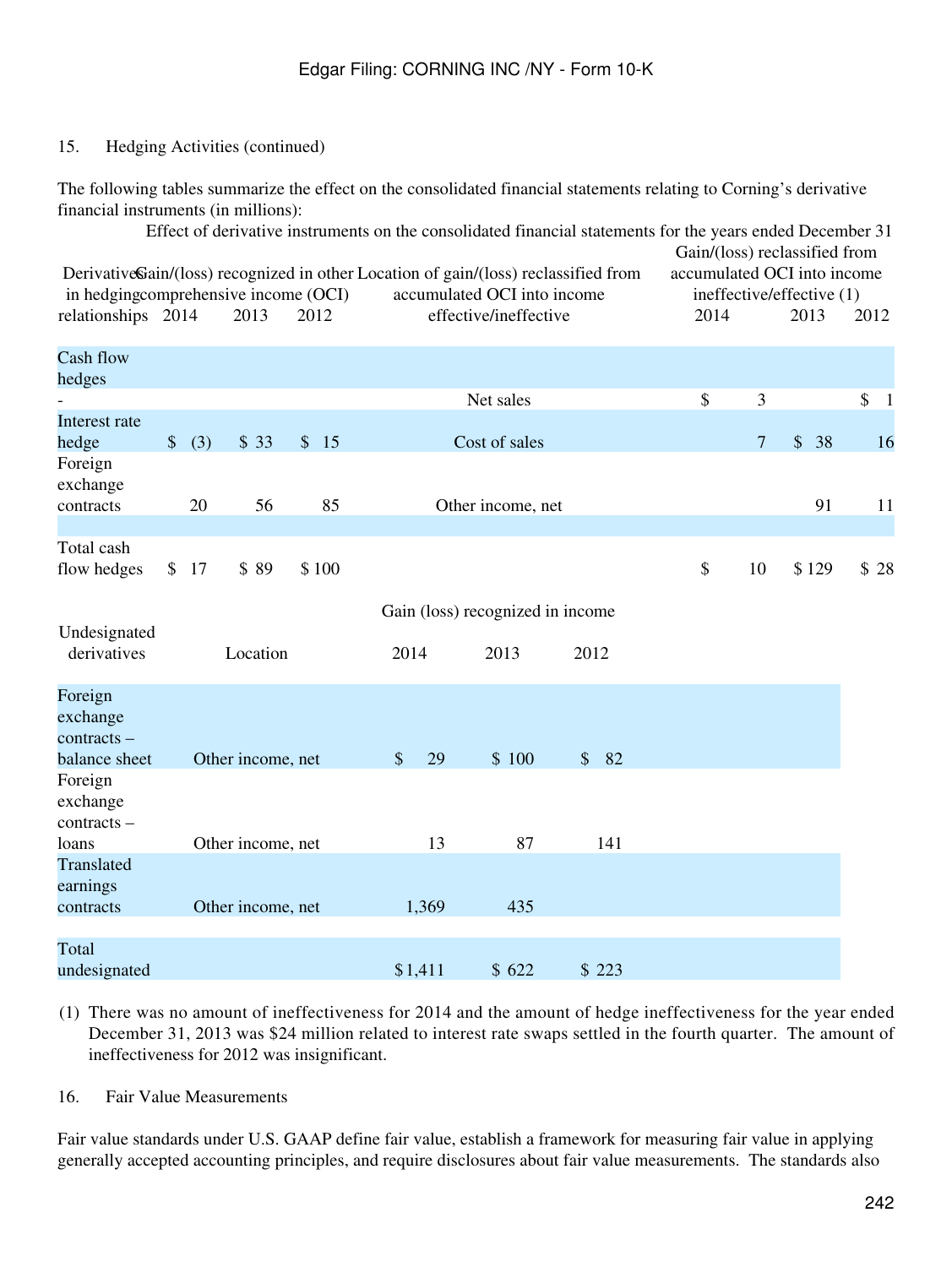identify two kinds of inputs that are used to determine the fair value of assets and liabilities: observable and unobservable. Observable inputs are based on market data or independent sources while unobservable inputs are based on the Company's own market assumptions. Once inputs have been characterized, the inputs are prioritized into one of three broad levels (provided in the table below) used to measure fair value. Fair value standards apply whenever an entity is measuring fair value under other accounting pronouncements that require or permit fair value measurement and require the use of observable market data when available.

[Index](#page-155-0)

-128-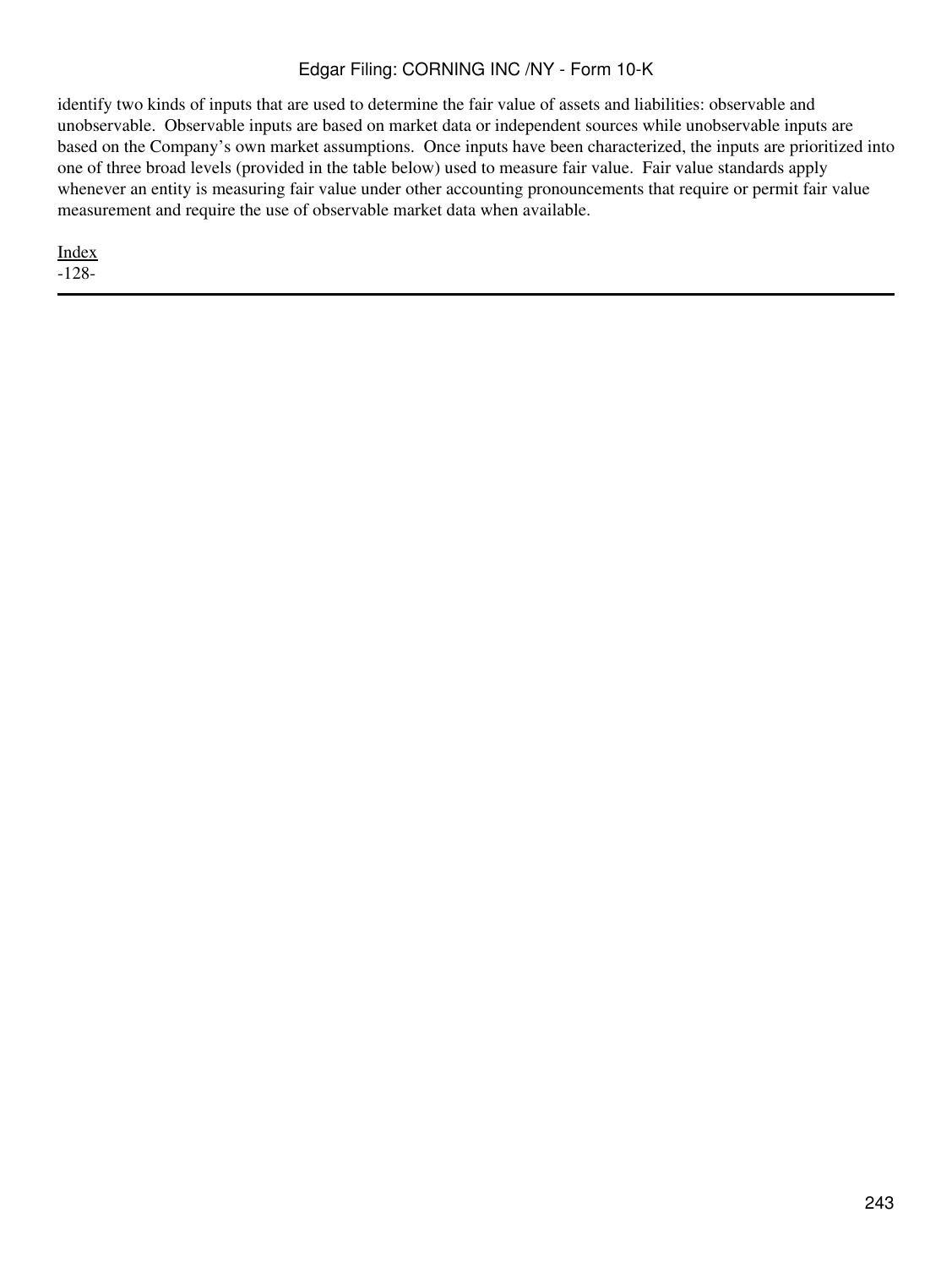#### 16. Fair Value Measurements (continued)

The following tables provide fair value measurement information for the Company's major categories of financial assets and liabilities measured on a recurring basis:

|                               |              |                    | Fair value measurements at reporting date using |              |
|-------------------------------|--------------|--------------------|-------------------------------------------------|--------------|
|                               |              | Quoted prices in   | Significant other                               | Significant  |
|                               |              | active markets for | observable                                      | unobservable |
|                               | December 31, | identical assets   | inputs                                          | inputs       |
| (in millions)                 | 2014         | (Level 1)          | (Level 2)                                       | (Level 3)    |
| Current assets:               |              |                    |                                                 |              |
| Short-term investments        | \$759        | \$759              |                                                 |              |
| Other current assets (1)      | \$687        |                    | \$687                                           |              |
| Non-current assets:           |              |                    |                                                 |              |
| Other assets $(2)$            | \$1,330      |                    | \$885                                           | \$445        |
| <b>Current liabilities:</b>   |              |                    |                                                 |              |
| Other accrued liabilities (1) | \$<br>44     |                    | \$44                                            |              |
| Non-current liabilities:      |              |                    |                                                 |              |
| Other liabilities (1)         | 15<br>\$     |                    | \$15                                            |              |

(1)Derivative assets and liabilities include foreign exchange contracts which are measured using observable quoted prices for similar assets and liabilities.

(2)Other assets include asset-backed securities which are measured using observable quoted prices for similar assets and a contingent consideration asset which was measured by applying an option pricing model using projected future Corning Precision Materials' revenue.

|                               |              |                                        | Fair value measurements at reporting date using |                             |
|-------------------------------|--------------|----------------------------------------|-------------------------------------------------|-----------------------------|
|                               |              | Quoted prices in<br>active markets for | Significant other<br>observable                 | Significant<br>unobservable |
|                               | December 31, | identical assets                       | inputs                                          | inputs                      |
| (in millions)                 | 2013         | (Level 1)                              | (Level 2)                                       | (Level 3)                   |
| Current assets:               |              |                                        |                                                 |                             |
| Short-term investments        | \$531        | \$531                                  |                                                 |                             |
| Other current assets (1)      | \$372        |                                        | \$372                                           |                             |
| Non-current assets:           |              |                                        |                                                 |                             |
| Other assets $(2)$            | \$128        |                                        | \$128                                           |                             |
| <b>Current liabilities:</b>   |              |                                        |                                                 |                             |
| Other accrued liabilities (1) | \$<br>-9     |                                        | $\mathbb{S}$<br>9                               |                             |
| Non-current liabilities:      |              |                                        |                                                 |                             |
| Other liabilities (1)         | \$28         |                                        | \$28                                            |                             |

(1)Derivative assets and liabilities include foreign exchange contracts which are measured using observable quoted prices for similar assets and liabilities.

(2)Other assets include asset-backed securities which are measured using observable quoted prices for similar assets.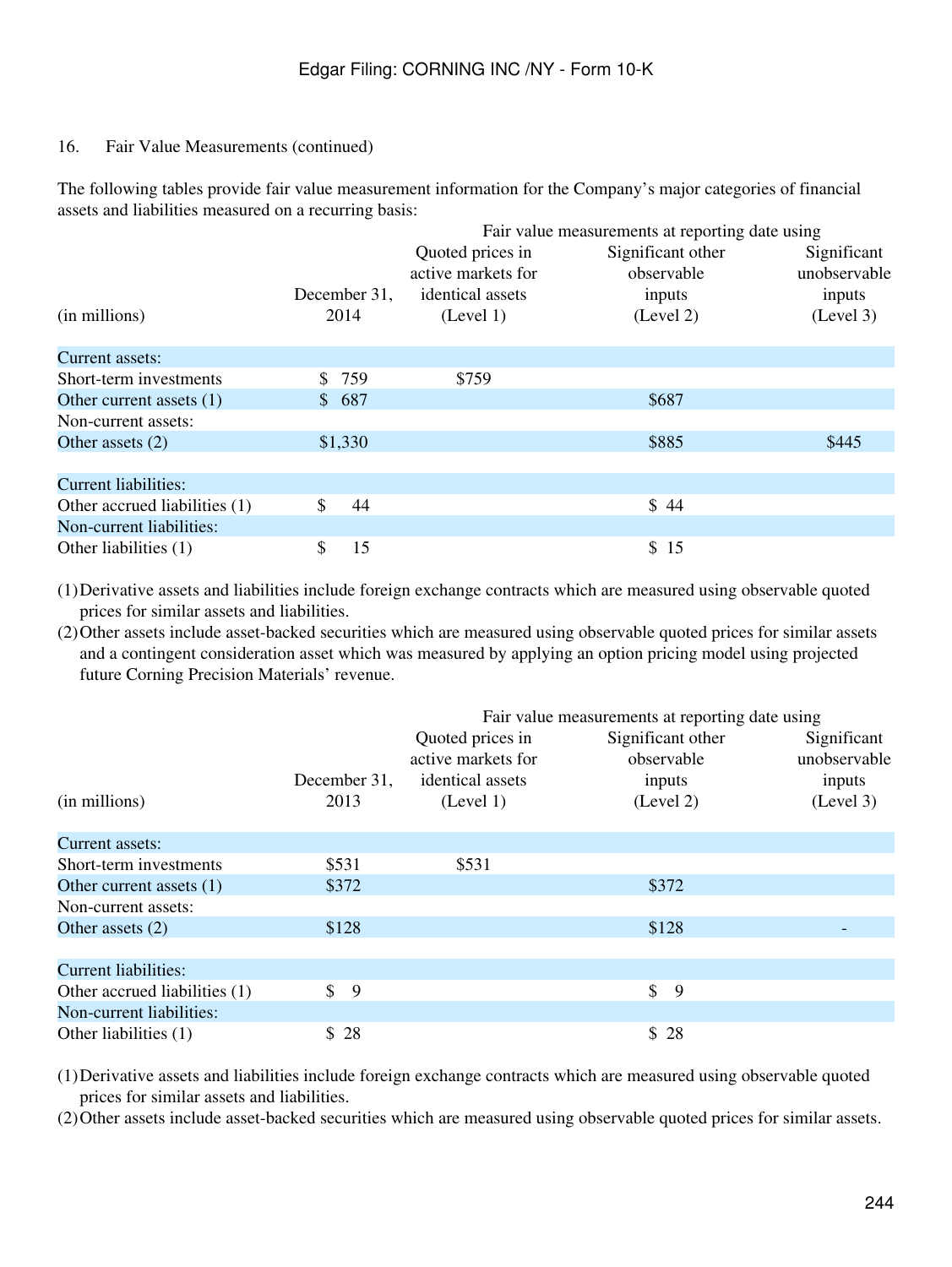As a result of the Acquisition of Samsung Corning Precision Materials in January 2014, the Company has contingent consideration that was measured using unobservable (Level 3) inputs. This contingent consideration arrangement potentially requires additional consideration to be paid between the parties in 2018: one based on projections of future revenues generated by the business of Corning Precision Materials for the period between the acquisition date and December 31, 2017, which is subject to a cap of \$665 million; and another based on the volumes of certain sales during the same period, which is subject to a separate cap of \$100 million. The fair value of the potential receipt of the contingent consideration in 2018 in the amount of \$196 million recognized on the acquisition date was estimated by applying an option pricing model using the Company's projection of future revenues generated by Corning Precision Materials. Changes in the fair value of the contingent consideration in future periods are valued using an option pricing model and are recorded in Corning's results in the period of the change. As of December 31, 2014, the fair value of the potential receipt of the contingent consideration in 2018 is \$445 million. Corning recorded a pre-tax adjustment in the amount of \$249 million to reflect the increase in the fair value which is mainly due to the movement in foreign exchange rate.

There were no significant financial assets and liabilities measured on a nonrecurring basis during the years ended December 31, 2014 and 2013.

[Index](#page-155-0) -129-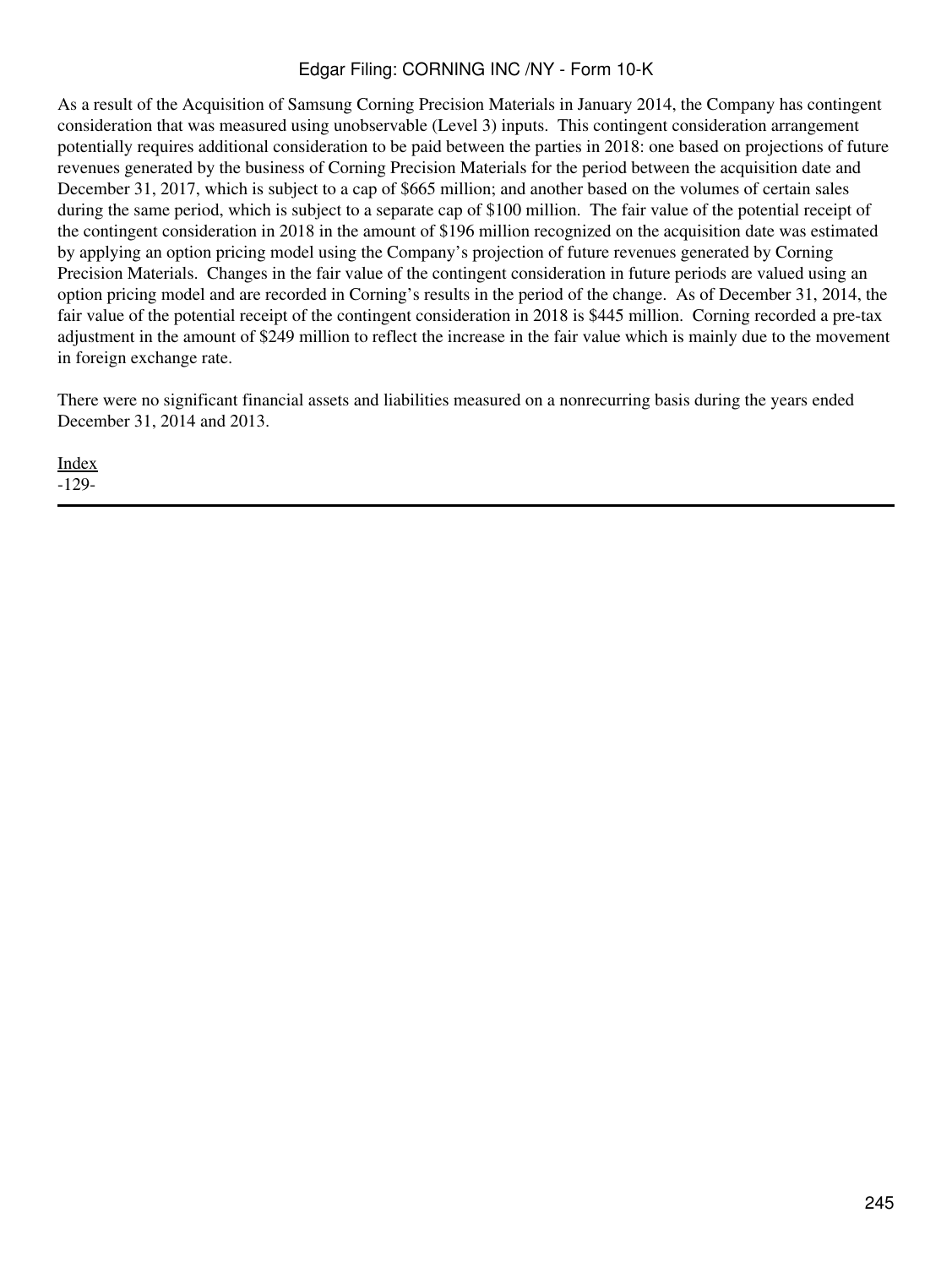### 17. Shareholders' Equity

Fixed Rate Cumulative Convertible Preferred Stock, Series A

On January 15, 2014, Corning designated a new series of its preferred stock as Fixed Rate Cumulative Convertible Preferred Stock, Series A, par value \$100 per share, and issued 1,900 shares of Preferred Stock at an issue price of \$1 million per share, for an aggregate issue price of \$1.9 billion, to Samsung Display in connection with the Acquisition of its equity interests in Samsung Corning Precision Materials. Corning also issued to Samsung Display an additional amount of Preferred Stock at closing, for an aggregate issue price of \$400 million in cash.

Dividends on the Preferred Stock are cumulative and accrue at the annual rate of 4.25% on the per share issue price of \$1 million. The dividends are payable quarterly as and when declared by the Company's Board of Directors. The Preferred Stock ranks senior to our common stock with respect to payment of dividends and rights upon liquidation. The Preferred Stock is not redeemable except in the case of a certain deemed liquidation event, the occurrence of which is under the control of the Company. The Preferred Stock is convertible at the option of the holder and the Company upon certain events, at a conversion rate of 50,000 shares of Corning's common stock per one share of Preferred Stock, subject to certain anti-dilution provisions. As of December 31, 2014, the Preferred Stock has not been converted, and none of the anti-dilution provisions have been triggered. Following the seventh anniversary of the closing of the Acquisition, the Preferred Stock will be convertible, in whole or in part, at the option of the holder. The Company has the right, at its option, to cause some or all of the shares of Preferred Stock to be converted into Common Stock, if, for 25 trading days (whether or not consecutive) within any period of 40 consecutive trading days, the closing price of Common Stock exceeds \$35 per share. If the aforementioned right becomes exercisable before the seventh anniversary of the closing, the Company must first obtain the written approval of the holders of a majority of the Preferred Stock before exercising its conversion right. The Preferred Stock does not have any voting rights except as may be required by law.

#### Share Repurchases

During 2012, we repurchased 56 million shares of common stock on the open market for \$719 million as part of the share repurchase program announced on October 5, 2011.

On October 31, 2013, as part of the share repurchase program announced on April 24, 2013 (the "2013 Repurchase Program"), Corning entered into an accelerated share repurchase ("ASR") agreement with JP Morgan Chase Bank, National Association, London Branch ("JPMC"). Under the ASR agreement with JPMC, Corning agreed to purchase \$1 billion of its common stock, in total, with an initial delivery by JPMC of 47.1 million shares based on the current market price, and payment of \$1 billion made by Corning to JPMC. The payment to JPMC was recorded as a reduction to shareholders' equity, consisting of an \$800 million increase in treasury stock, which reflects the value of the initial 47.1 million shares received upon execution, and a \$200 million decrease in other-paid-in capital, which reflects the value of the stock held back by JPMC pending final settlement. On January 28, 2014, the ASR agreement with JPMC was completed. Corning received an additional 10.5 million shares on January 31, 2014 to settle the ASR agreement. In total, Corning purchased 57.6 million shares based on the average daily volume weighted-average price of Corning's common stock during the term of the ASR agreement with JPMC, less a discount.

In addition to the shares repurchased through the ASR agreement, we repurchased 61.3 million shares of common stock on the open market for approximately \$1 billion, as part of the 2013 Repurchase Program. This program was executed between the second quarter of 2013 and the first quarter of 2014, with a total of 118.9 million shares repurchased for approximately \$2 billion.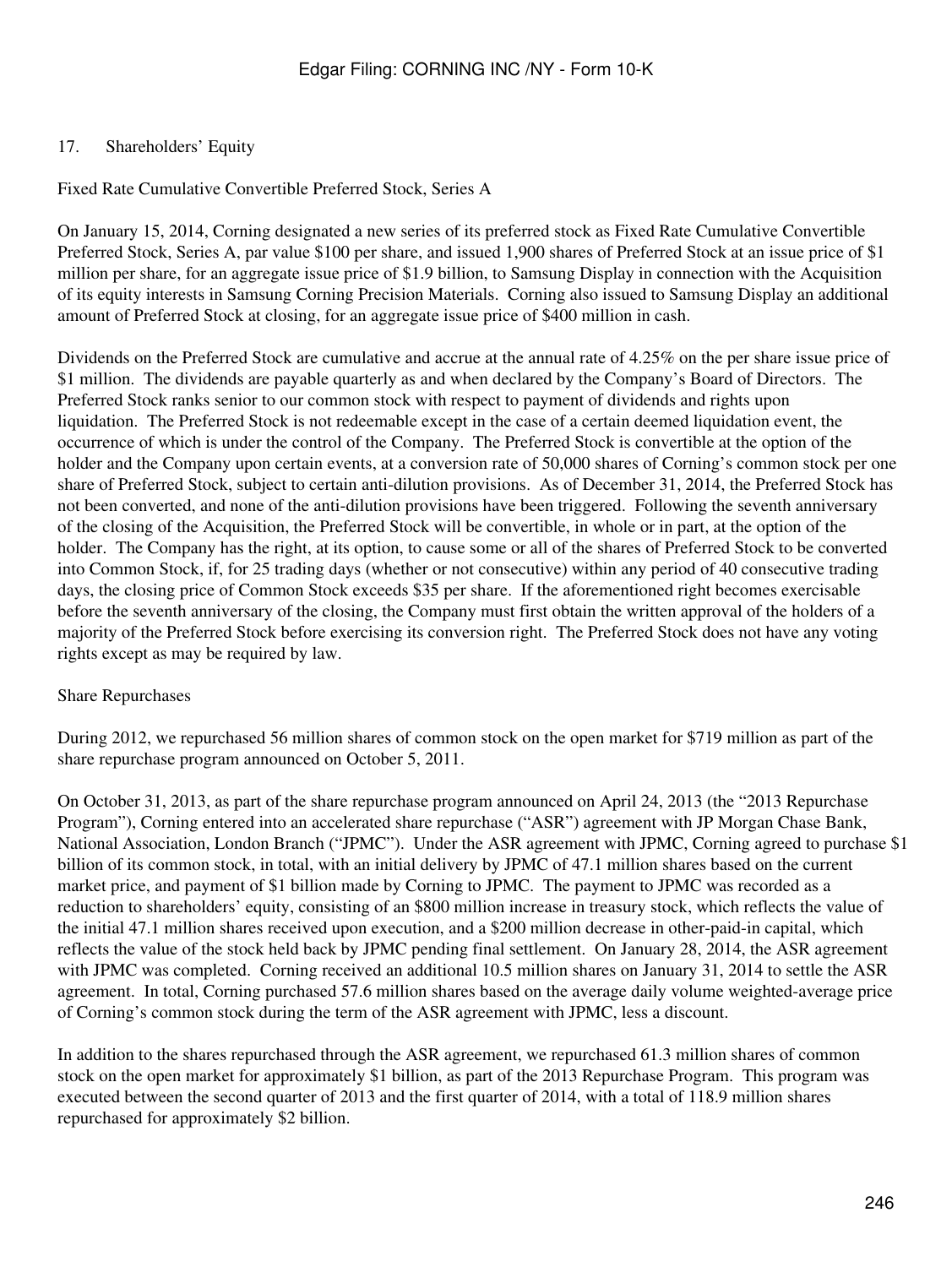On March 4, 2014, as part of the \$2 billion share repurchase program announced on October 22, 2013 and made effective concurrent with the closing of Corning's Acquisition of Samsung Corning Precision Materials on January 15, 2014 (the "2014 Repurchase Program"), Corning entered into an ASR agreement with Citibank N.A. ("Citi"). Under the ASR agreement with Citi, Corning agreed to purchase \$1.25 billion of its common stock, with an initial delivery by Citi of 52.5 million shares based on the current market price, and payment of \$1.25 billion made by Corning to Citi. On May 28, 2014, the ASR agreement with Citi was completed, and Corning received an additional 8.7 million shares to settle the ASR agreement. In total, Corning repurchased 61.2 million shares based on the average daily volume weighted-average price of Corning's common stock during the term of the ASR agreement with Citi, less a discount.

In addition to the shares repurchased through the ASR agreement, in the year ended December 31, 2014, we repurchased 36.9 million shares of common stock on the open market for approximately \$750 million, as part of the 2014 Repurchase Program. This program was completed in the fourth quarter of 2014, with a total of 98.2 million shares repurchased for approximately \$2 billion.

[Index](#page-155-0) -130-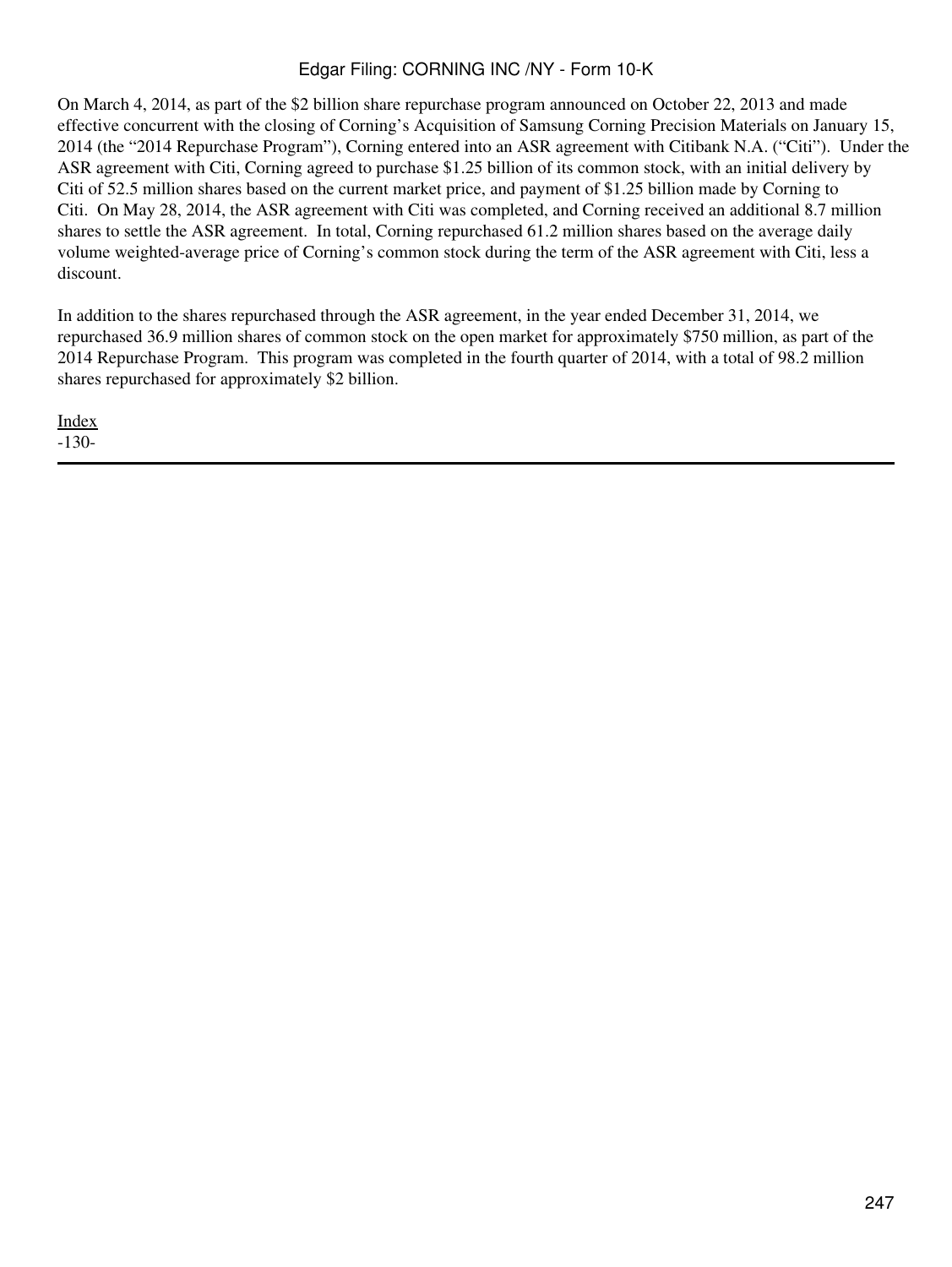### 17. Shareholders' Equity (continued)

The following table presents changes in capital stock for the period from January 1, 2012 to December 31, 2014 (in millions):

|                                                         |               | Common stock         |               | <b>Treasury stock</b> |  |  |
|---------------------------------------------------------|---------------|----------------------|---------------|-----------------------|--|--|
|                                                         | <b>Shares</b> | Par value            | <b>Shares</b> | Cost                  |  |  |
| Balance at December 31, 2011                            | 1,636         | $\mathcal{S}$<br>818 | (121)         | (2,024)               |  |  |
|                                                         |               |                      |               |                       |  |  |
| Shares issued to benefit plans and for option exercises | 13            | 7                    |               | (1)                   |  |  |
| Shares purchased for treasury                           |               |                      | (56)          | (719)                 |  |  |
| Other, net                                              |               |                      | (2)           | (29)                  |  |  |
| Balance at December 31, 2012                            | 1,649         | \$<br>825            | (179)         | (2,773)               |  |  |
|                                                         |               |                      |               |                       |  |  |
| Shares issued to benefit plans and for option exercises | 12            | 6                    |               | (1)                   |  |  |
| Shares purchased for treasury                           |               |                      | (82)          | (1,316)               |  |  |
| Other, net                                              |               |                      | (1)           | (9)                   |  |  |
| Balance at December 31, 2013                            | 1,661         | $\mathcal{S}$<br>831 | (262)         | \$ (4,099)            |  |  |
|                                                         |               |                      |               |                       |  |  |
| Shares issued to benefit plans and for option exercises | 11            | 5                    |               | (2)                   |  |  |
| Shares purchased for treasury                           |               |                      | (135)         | (2,612)               |  |  |
| Other, net                                              |               |                      | (1)           | (14)                  |  |  |
| Balance at December 31, 2014 (1)                        | 1,672         | \$<br>836            | (398)         | \$ (6,727)            |  |  |

(1)On January 15, 2014, in conjunction with the Acquisition of Corning Precision Materials, Corning issued 2,300 Fixed Rate Cumulative Convertible Preferred Stock, Series A ("Preferred Stock"), par value \$100 per share, at an issue price of \$1 million per share, for an aggregate issue price of \$2.3 billion. There have been no further issuances or conversions of Preferred Stock during 2014.

[Index](#page-155-0)

-131-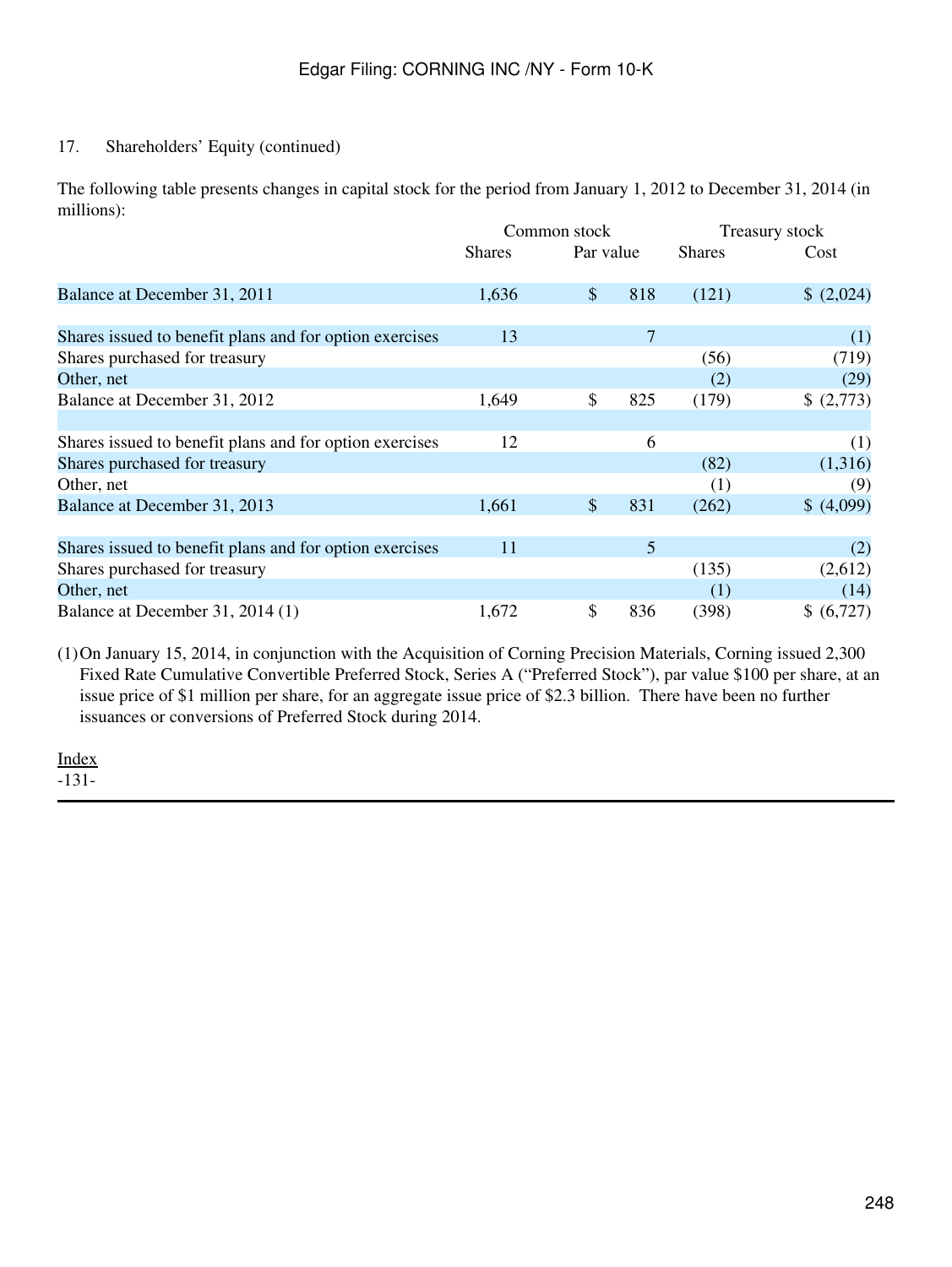17. Shareholders' Equity (continued)

Accumulated Other Comprehensive Income

A summary of changes in the components of accumulated other comprehensive income (loss), including our proportionate share of equity method investee's accumulated other comprehensive income (loss), is as follows (in millions) (1):  $N_{\alpha t}$ 

|                                                | Foreign<br>currency<br>translation<br>adjustments<br>and other |         | Unamortized<br>actuarial gains<br>(losses) and<br>prior service<br>costs |       | <b>Net</b><br>unrealized<br>gains<br>(losses) on<br>investments |                | <b>Net</b><br>unrealized<br>gains<br>(losses) on<br>designated<br>hedges |                | Accumulated<br>other<br>comprehensive<br>income (loss) |          |
|------------------------------------------------|----------------------------------------------------------------|---------|--------------------------------------------------------------------------|-------|-----------------------------------------------------------------|----------------|--------------------------------------------------------------------------|----------------|--------------------------------------------------------|----------|
| Balance at December 31, 2011                   | \$                                                             | 1,353   | $\$\,$                                                                   | (819) | \$                                                              | (29)           | \$                                                                       | (29)           | $\boldsymbol{\mathsf{S}}$                              | 476      |
| Other comprehensive income                     |                                                                |         |                                                                          |       |                                                                 |                |                                                                          |                |                                                        |          |
| before reclassifications (4)                   | \$                                                             | (439)   | \$                                                                       | (181) | \$                                                              | 11             | \$                                                                       | 63             | \$                                                     | (546)    |
| Amounts reclassified from<br>accumulated other |                                                                |         |                                                                          |       |                                                                 |                |                                                                          |                |                                                        |          |
| comprehensive income (2)                       |                                                                | (52)    |                                                                          | 149   |                                                                 | (6)            |                                                                          | (18)           |                                                        | 73       |
| Equity method affiliates (3)                   |                                                                | 312     |                                                                          | 31    |                                                                 | 8              |                                                                          | $\overline{2}$ |                                                        | 353      |
| Net current-period other                       |                                                                |         |                                                                          |       |                                                                 |                |                                                                          |                |                                                        |          |
| comprehensive income (loss)                    |                                                                | (179)   |                                                                          | (1)   |                                                                 | 13             |                                                                          | 47             |                                                        | (120)    |
| Balance at December 31, 2012                   | \$                                                             | 1,174   | \$                                                                       | (820) | \$                                                              | (16)           | \$                                                                       | 18             | $\boldsymbol{\$}$                                      | 356      |
| Other comprehensive income                     |                                                                |         |                                                                          |       |                                                                 |                |                                                                          |                |                                                        |          |
| before reclassifications (5)                   | \$                                                             | (756)   | $\boldsymbol{\$}$                                                        | 283   | $\boldsymbol{\mathsf{S}}$                                       | $\mathbf{1}$   | \$                                                                       | 56             | $\$$                                                   | (416)    |
| Amounts reclassified from<br>accumulated other |                                                                |         |                                                                          |       |                                                                 |                |                                                                          |                |                                                        |          |
| comprehensive income (2)                       |                                                                |         |                                                                          | (10)  |                                                                 | (1)            |                                                                          | (81)           |                                                        | (92)     |
| Equity method affiliates (3)                   |                                                                | 74      |                                                                          | 119   |                                                                 | 2              |                                                                          | 1              |                                                        | 196      |
| Net current-period other                       |                                                                |         |                                                                          |       |                                                                 |                |                                                                          |                |                                                        |          |
| comprehensive income (loss)                    |                                                                | (682)   |                                                                          | 392   |                                                                 | $\overline{2}$ |                                                                          | (24)           |                                                        | (312)    |
| Balance at December 31, 2013                   | \$                                                             | 492     | $\$$                                                                     | (428) | \$                                                              | (14)           | \$                                                                       | (6)            | \$                                                     | 44       |
| Other comprehensive income                     |                                                                |         |                                                                          |       |                                                                 |                |                                                                          |                |                                                        |          |
| before reclassifications (6)                   | \$                                                             | (821)   | $\$\,$                                                                   | (172) | \$                                                              | $\overline{4}$ | \$                                                                       | 10             | $\$$                                                   | (979)    |
| Amounts reclassified from<br>accumulated other |                                                                |         |                                                                          |       |                                                                 |                |                                                                          |                |                                                        |          |
| comprehensive income (2)                       |                                                                | (136)   |                                                                          | 18    |                                                                 | $\mathbf{1}$   |                                                                          | (6)            |                                                        | (123)    |
| Equity method affiliates (3)                   |                                                                | (116)   |                                                                          | (127) |                                                                 | (6)            |                                                                          |                |                                                        | (249)    |
| Net current-period other                       |                                                                |         |                                                                          |       |                                                                 |                |                                                                          |                |                                                        |          |
| comprehensive income (loss)                    |                                                                | (1,073) |                                                                          | (281) |                                                                 | (1)            |                                                                          | $\overline{4}$ |                                                        | (1, 351) |
| Balance at December 31, 2014                   | \$                                                             | (581)   | \$                                                                       | (709) | \$                                                              | (15)           | \$                                                                       | (2)            | \$                                                     | (1,307)  |

(1) All amounts are after tax. Amounts in parentheses indicate debits to accumulated other comprehensive income.

- (2) Tax effects of reclassifications are disclosed separately in this Note 17.
- 

(3) Tax effects related to equity method affiliates are not significant.

(4)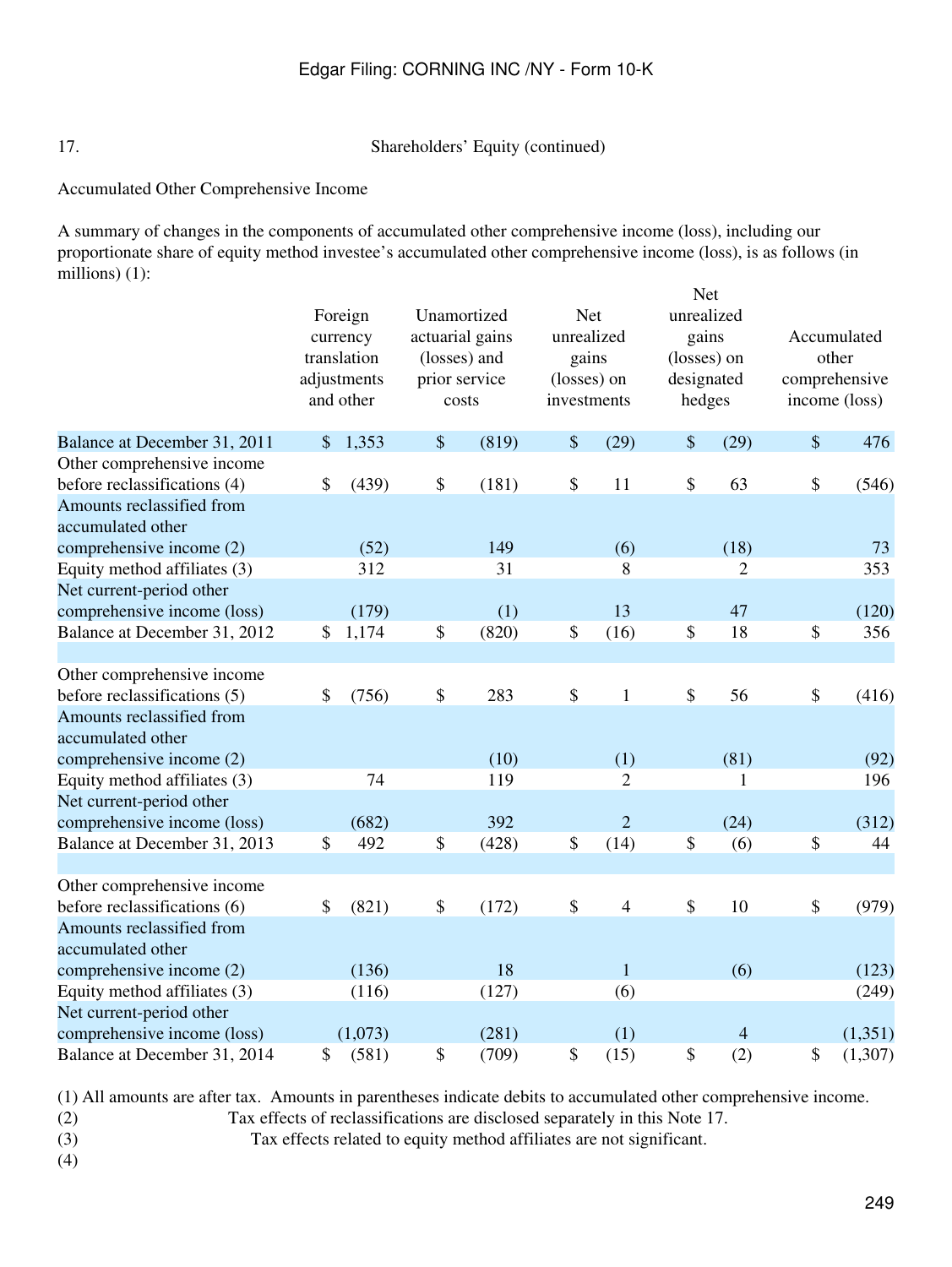Amounts are net of total tax benefit of \$56 million, including \$(37) million related to the hedges component, \$99 million related to the retirement plans component and \$(6) million related to the investments component.

- (5)Amounts are net of total tax expense of \$(197) million, including \$(33) million related to the hedges component and \$(164) million related to the retirement plans component.
- (6)Amounts are net of total tax benefit of \$96 million, including \$(7) million related to the hedges component and \$104 million related to the retirement plans component and \$(1) million related to the investments component.

[Index](#page-155-0)

-132-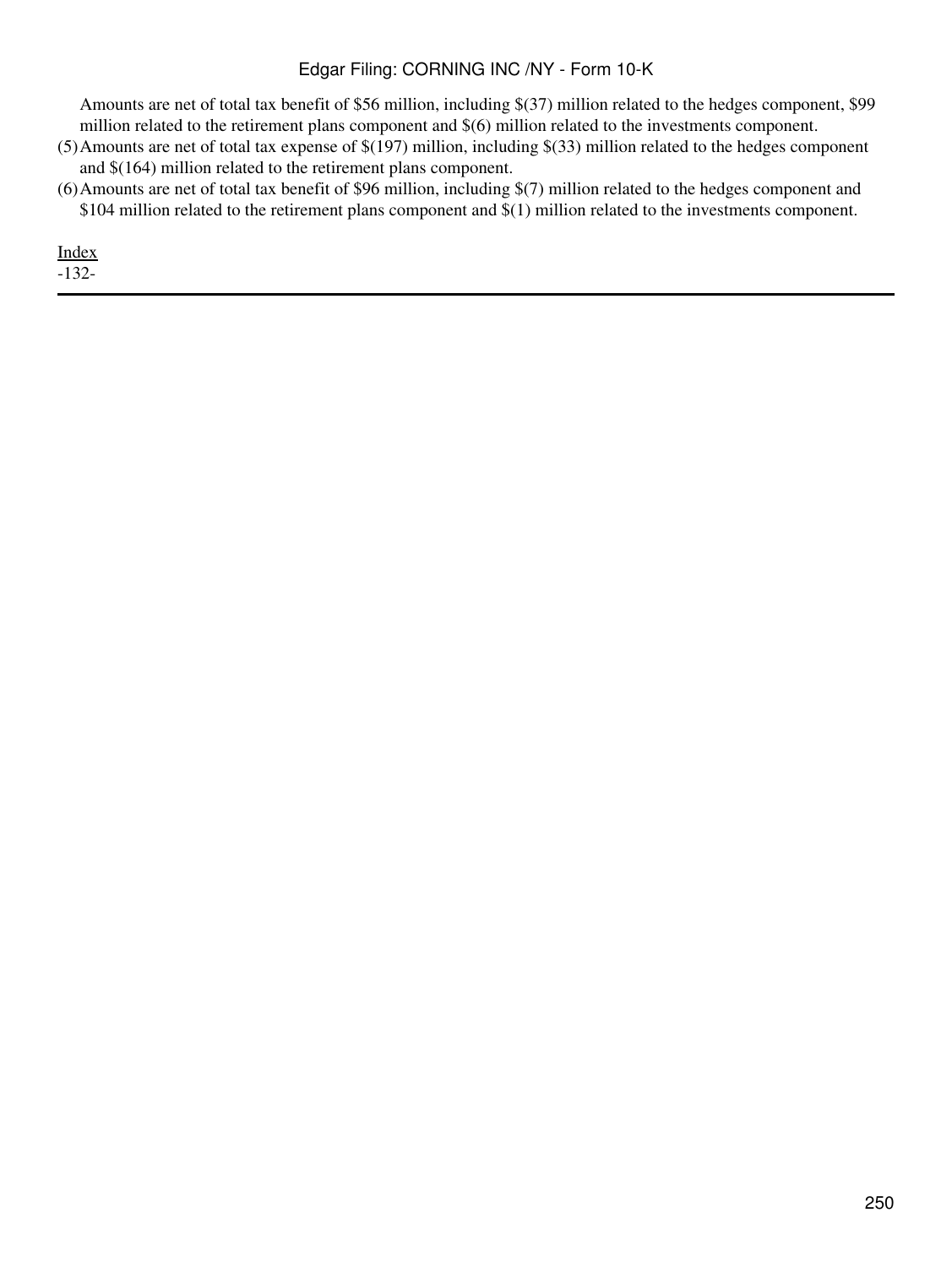# 17. Shareholders' Equity (continued)

(In millions)

|  | Reclassifications Out of Accumulated Other Comprehensive Income (AOCI) by Component (1) |  |
|--|-----------------------------------------------------------------------------------------|--|
|  |                                                                                         |  |

|                                              | Amount reclassified from AOCI<br>Years ended December 31, |                |                           |              |                           |              | Affected line item<br>in the consolidated |
|----------------------------------------------|-----------------------------------------------------------|----------------|---------------------------|--------------|---------------------------|--------------|-------------------------------------------|
| Details about AOCI Components                | 2014                                                      |                | 2013                      |              | 2012                      |              | statements of income                      |
| Foreign currency translation<br>adjustment   | $\mathcal{S}$                                             | 136            |                           |              |                           |              | Transaction-related<br>gain, net          |
|                                              |                                                           |                |                           |              | $\boldsymbol{\mathsf{S}}$ | 52           | Other income, net                         |
|                                              |                                                           | 136            |                           |              |                           | 52           | Net of tax                                |
|                                              |                                                           |                |                           |              |                           |              |                                           |
| Amortization of net actuarial (loss)<br>gain | \$                                                        | (29)           | $\boldsymbol{\mathsf{S}}$ | 15           | $\frac{1}{2}$             | (233)        | (2)                                       |
| Amortization of prior service cost           |                                                           |                |                           | $\mathbf{1}$ |                           | (2)          | (2)                                       |
|                                              |                                                           | (29)           |                           | 16           |                           | (235)        | Total before tax                          |
|                                              |                                                           | 11             |                           | (6)          |                           | 86           | Tax benefit (expense)                     |
|                                              | \$                                                        | (18)           | \$                        | 10           | $\mathcal{S}$             | (149)        | Net of tax                                |
|                                              |                                                           |                |                           |              |                           |              |                                           |
| Realized (losses) gains on                   |                                                           |                |                           |              |                           |              |                                           |
| investments                                  | \$                                                        | (1)            | \$                        | $\mathbf{1}$ | $\boldsymbol{\mathsf{S}}$ | 10           | Other income, net                         |
|                                              |                                                           |                |                           |              |                           | (4)          | Tax expense                               |
|                                              | \$                                                        | (1)            | $\mathcal{S}$             | $\mathbf{1}$ | $\mathsf{\$}$             | 6            | Net of tax                                |
|                                              |                                                           |                |                           |              |                           |              |                                           |
| Realized gains on designated                 |                                                           |                |                           |              |                           |              |                                           |
| hedges                                       | \$                                                        | $\overline{3}$ |                           |              | $\sqrt$                   | $\mathbf{1}$ | <b>Sales</b>                              |
|                                              |                                                           | $\overline{7}$ | \$                        | 38           |                           | 16           | Cost of sales                             |
|                                              |                                                           |                |                           | 91           |                           | 11           | Other income, net                         |
|                                              |                                                           | 10             |                           | 129          |                           | 28           | Total before tax                          |
|                                              |                                                           | (4)            |                           | (48)         |                           | (10)         | Tax expense                               |
|                                              | \$                                                        | 6              | \$                        | 81           | \$                        | 18           | Net of tax                                |
|                                              |                                                           |                |                           |              |                           |              |                                           |
| Total reclassifications for the              |                                                           |                |                           |              |                           |              |                                           |
| period                                       | \$                                                        | 123            | \$                        | 92           | \$                        | (73)         | Net of tax                                |

(1) Amounts in parentheses indicate debits to the statement of income.

(2)These accumulated other comprehensive income components are included in net periodic pension cost. See Note 13 – Employee Retirement Plans for additional details.

18. Earnings Per Common Share

Basic earnings per common share are computed by dividing income attributable to common shareholders by the weighted-average number of common shares outstanding for the period. Diluted earnings per common share assumes the issuance of common shares for all potentially dilutive securities outstanding.

[Index](#page-155-0) -133-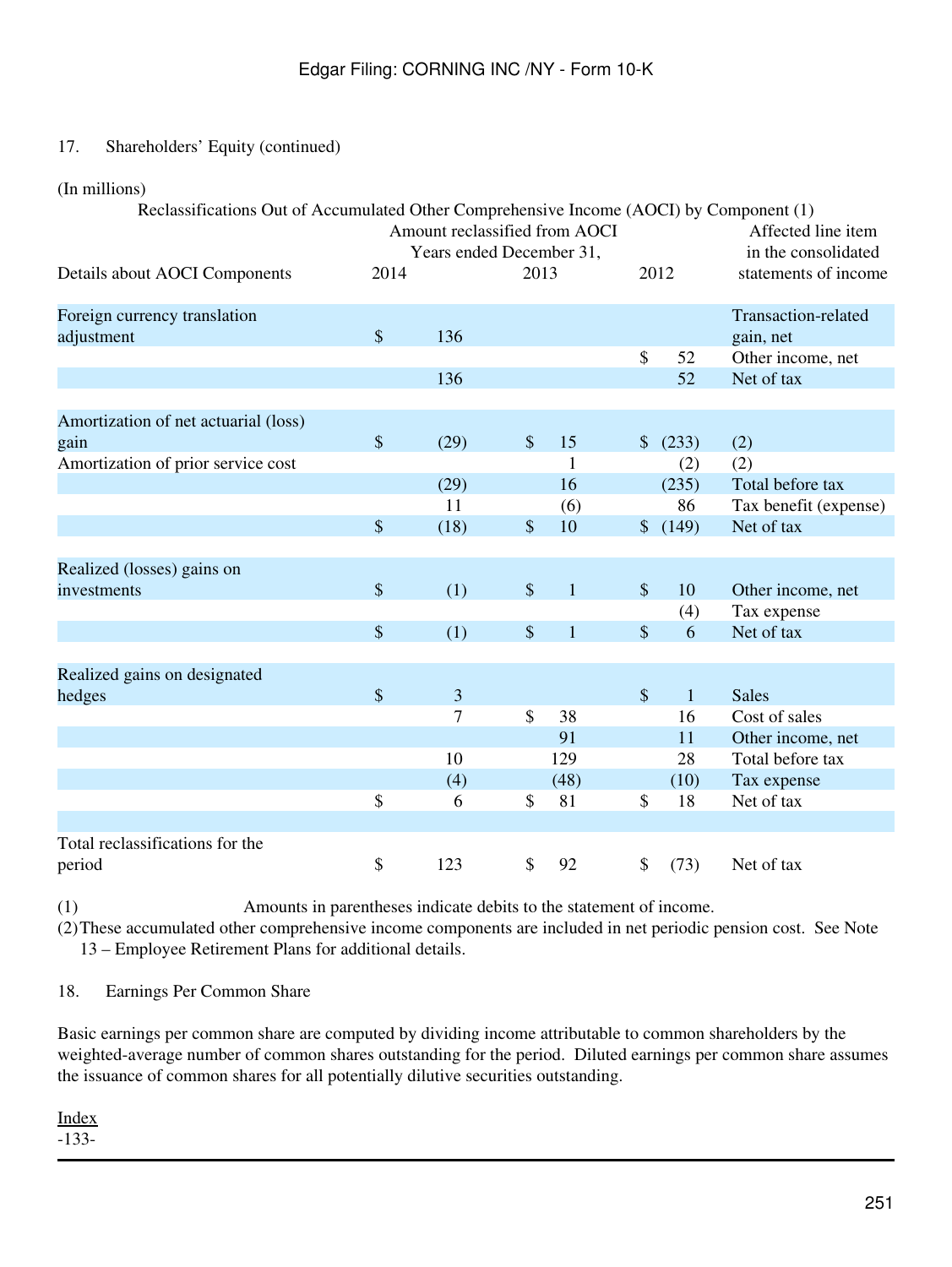### 18. Earnings Per Common Share (continued)

The reconciliation of the amounts used to compute basic and diluted earnings per common share from continuing operations follows (in millions, except per share amounts):

|                                                               | Years ended December 31, |       |               |       |              |       |  |
|---------------------------------------------------------------|--------------------------|-------|---------------|-------|--------------|-------|--|
|                                                               |                          | 2014  |               | 2013  |              | 2012  |  |
| Net income attributable to Corning Incorporated               | $\mathbb{S}$             | 2,472 | $\mathcal{S}$ | 1,961 | \$           | 1,636 |  |
| Less: Series A convertible preferred stock dividend           |                          | 94    |               |       |              |       |  |
| Net income available to common stockholders - basic           |                          | 2,378 |               | 1,961 |              | 1,636 |  |
| Plus: Series A convertible preferred stock dividend           |                          | 94    |               |       |              |       |  |
| Net income available to common stockholders - diluted         | $\mathcal{S}$            | 2,472 | $\mathbb{S}$  | 1,961 | $\mathbb{S}$ | 1,636 |  |
| Weighted-average common shares outstanding - basic            |                          | 1,305 |               | 1,452 |              | 1,494 |  |
| Effect of dilutive securities:                                |                          |       |               |       |              |       |  |
| Stock options and other dilutive securities                   |                          | 12    |               | 10    |              | 12    |  |
| Series A convertible preferred stock dividend                 |                          | 110   |               |       |              |       |  |
| Weighted-average common shares outstanding - diluted          |                          | 1,427 |               | 1,462 |              | 1,506 |  |
| Basic earnings per common share                               | \$                       | 1.82  | \$            | 1.35  | \$           | 1.10  |  |
| Diluted earnings per common share                             | \$                       | 1.73  | \$            | 1.34  | \$           | 1.09  |  |
| Anti-dilutive potential shares excluded from diluted earnings |                          |       |               |       |              |       |  |
| per common share:                                             |                          |       |               |       |              |       |  |
| Employee stock options and awards                             |                          | 24    |               | 39    |              | 43    |  |
| Accelerated share repurchase forward contract                 |                          | 3     |               | 3     |              |       |  |
| Total                                                         |                          | 27    |               | 42    |              | 43    |  |

#### 19. Share-based Compensation

#### Stock Compensation Plans

We maintain long-term incentive plans (the Plans) for key team members and non-employee members of our Board of Directors. The Plans allow us to grant equity-based compensation awards, including stock options, stock appreciation rights, performance share units, restricted stock units, restricted stock awards or a combination of awards (collectively, share-based awards). At December 31, 2014, there were approximately 75 million unissued common shares available for future grants under the Plans.

The Company measures and recognizes compensation cost for all share-based payment awards made to employees and directors based on estimated fair values.

The fair value of awards granted subsequent to January 1, 2006 that are expected to ultimately vest is recognized as expense over the requisite service periods. The number of options expected to vest equals the total options granted less an estimation of the number of forfeitures expected to occur prior to vesting. The forfeiture rate is calculated based on 15 years of historical data and is adjusted if actual forfeitures differ significantly from the original estimates. The effect of any change in estimated forfeitures would be recognized through a cumulative adjustment that would be included in compensation cost in the period of the change in estimate.

Total share-based compensation cost of \$58 million, \$54 million and \$70 million was disclosed in operating activities on the Company's Consolidated Statements of Cash Flows for the years ended December 31, 2014, 2013 and 2012, respectively.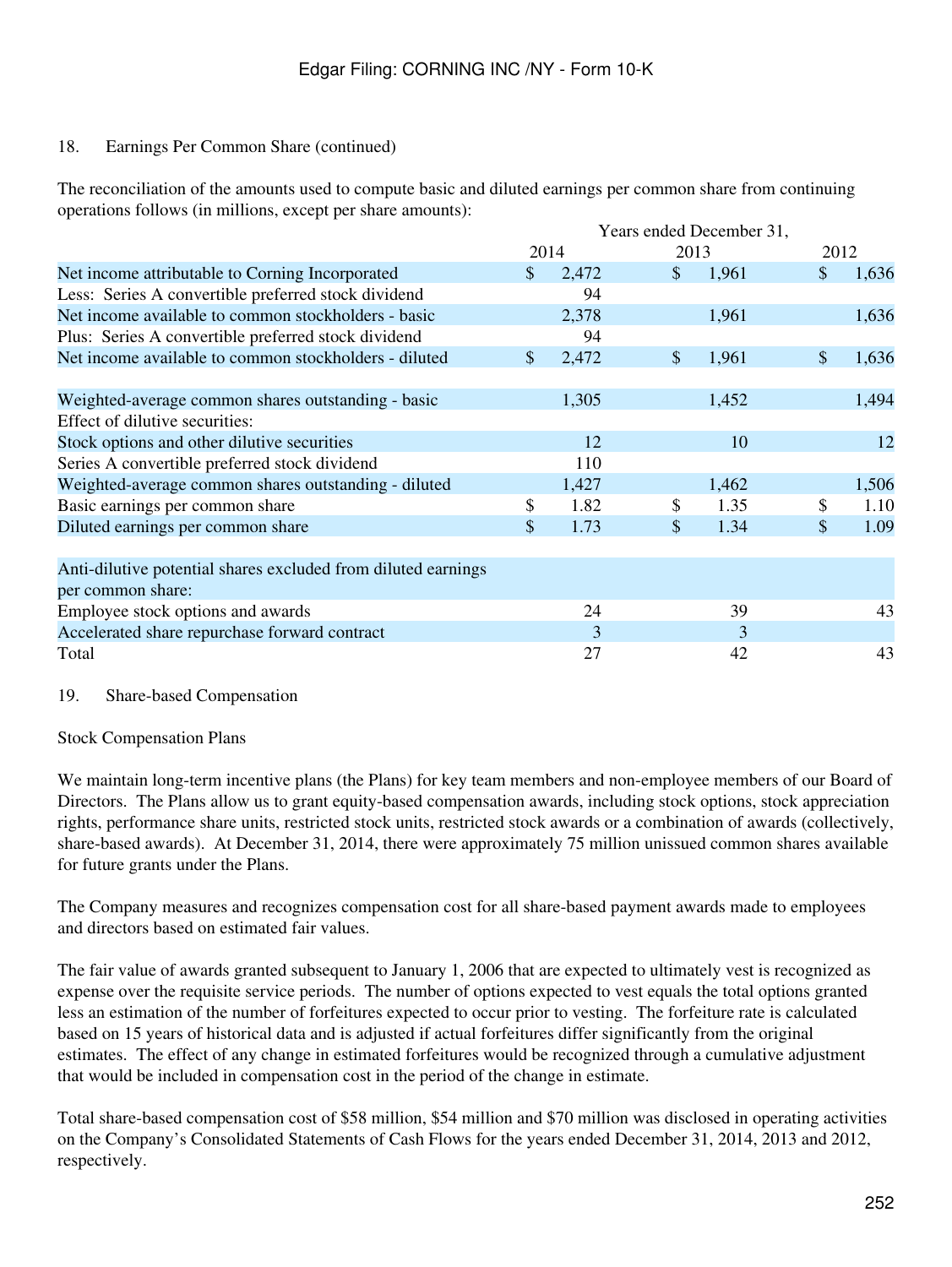## Stock Options

Our stock option plans provide non-qualified and incentive stock options to purchase authorized but unissued, or treasury shares, at the market price on the grant date and generally become exercisable in installments from one to five years from the grant date. The maximum term of non-qualified and incentive stock options is 10 years from the grant date.

[Index](#page-155-0) -134-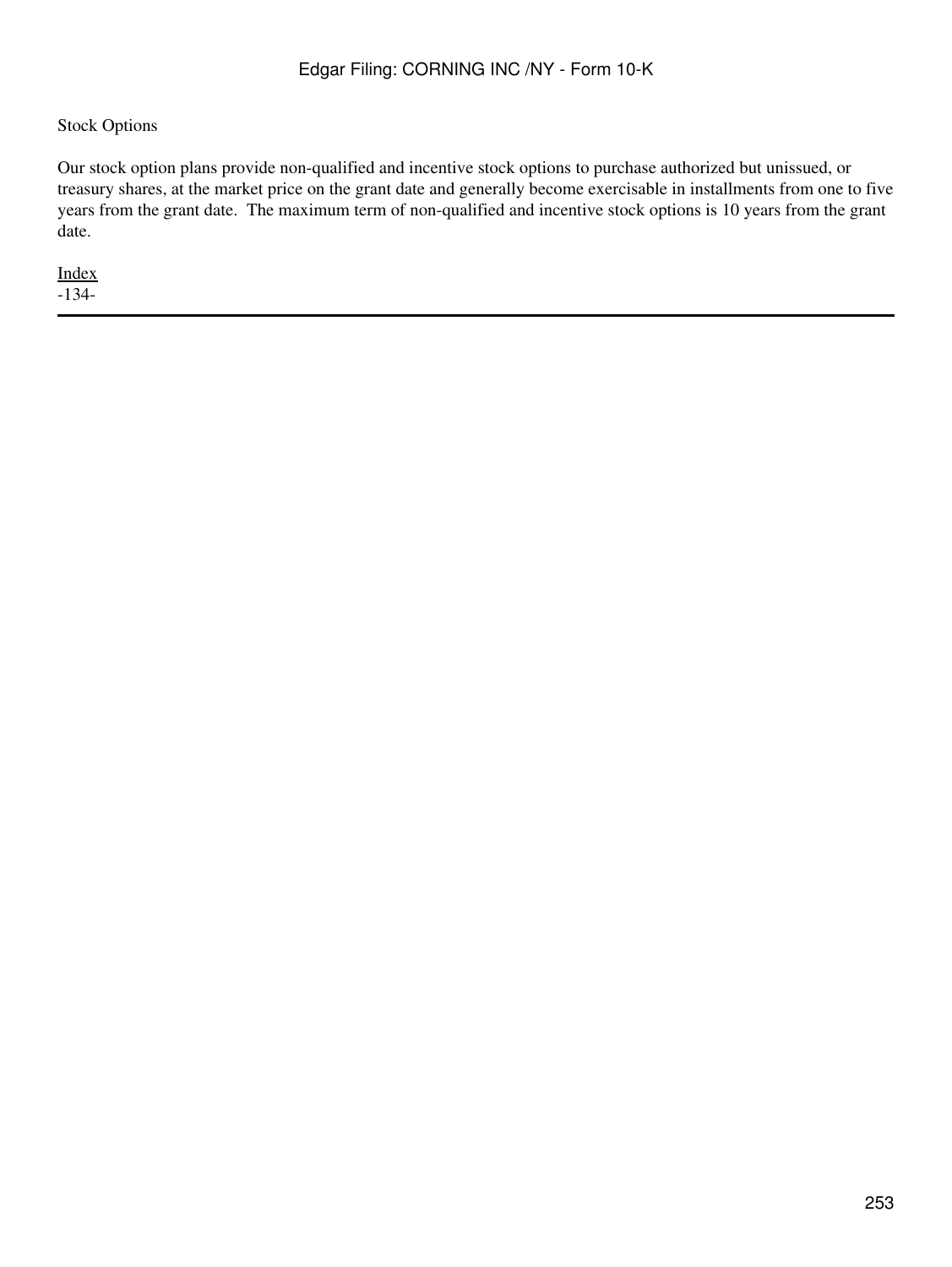## 19. Share-based Compensation (continued)

The following table summarizes information concerning options outstanding including the related transactions under the stock option plans for the year ended December 31, 2014:

 $W_{\alpha}$ ighted

|                                         | Number of<br>shares<br>(in thousands) | Weighted-<br>average<br>exercise price | $\mathbf{v}$ cignica-<br>average<br>remaining<br>contractual<br>term in years | Aggregate<br>intrinsic<br>value<br>(in thousands) |
|-----------------------------------------|---------------------------------------|----------------------------------------|-------------------------------------------------------------------------------|---------------------------------------------------|
| Options outstanding as of December 31,  |                                       |                                        |                                                                               |                                                   |
| 2013                                    | 57,139                                | \$17.83                                |                                                                               |                                                   |
| Granted                                 | 1,606                                 | 20.99                                  |                                                                               |                                                   |
| Exercised                               | (9,338)                               | 12.60                                  |                                                                               |                                                   |
| Forfeited and expired                   | (683)                                 | 17.19                                  |                                                                               |                                                   |
| Options outstanding as of December 31,  |                                       |                                        |                                                                               |                                                   |
| 2014                                    | 48,724                                | 18.94                                  | 4.49                                                                          | \$229,808                                         |
| Options expected to vest as of December |                                       |                                        |                                                                               |                                                   |
| 31, 2014                                | 48,562                                | 18.95                                  | 4.49                                                                          | 228,602                                           |
| Options exercisable as of December 31,  |                                       |                                        |                                                                               |                                                   |
| 2014                                    | 35,445                                | 20.63                                  | 3.27                                                                          | 117,170                                           |

The aggregate intrinsic value (market value of stock less option exercise price) in the preceding table represents the total pretax intrinsic value, based on the Company's closing stock price on December 31, 2014, which would have been received by the option holders had all option holders exercised their "in-the-money" options as of that date. The total number of "in-the-money" options exercisable on December 31, 2014, was approximately 22 million.

The weighted-average grant-date fair value for options granted for the years ended December 31, 2014, 2013 and 2012 was \$8.29, \$5.02 and \$4.95, respectively. The total fair value of options that vested during the years ended December 31, 2014, 2013 and 2012 was approximately \$16 million, \$29 million and \$47 million, respectively. Compensation cost related to stock options for the years ended December 31, 2014, 2013 and 2012, was approximately \$22 million, \$25 million and \$37 million, respectively.

As of December 31, 2014, there was approximately \$8 million of unrecognized compensation cost related to stock options granted under the Plans. The cost is expected to be recognized over a weighted-average period of 1.7 years.

Proceeds received from the exercise of stock options were \$116 million for the year ended December 31, 2014, which were included in financing activities on the Company's Consolidated Statements of Cash Flows. The total intrinsic value of options exercised for the years ended December 31, 2014, 2013 and 2012 was approximately \$69 million, \$55 million and \$51 million, respectively. The income tax benefit realized from share-based compensation was not significant for the year ended December 31, 2014. There were no income tax benefits realized from share-based compensation for the years ended December 31, 2013 and 2012, due to net operating loss and credit carryforwards available to the Company. Refer to Note 6 (Income Taxes) to the Consolidated Financial Statements.

An award is considered vested when the employee's retention of the award is no longer contingent on providing subsequent service (the "non-substantive vesting period approach"). Awards to retirement eligible employees are fully vested at the date of grant, and the related compensation expense is recognized immediately upon grant or over the period from the grant date to the date of retirement eligibility for employees that become age 55 during the vesting period.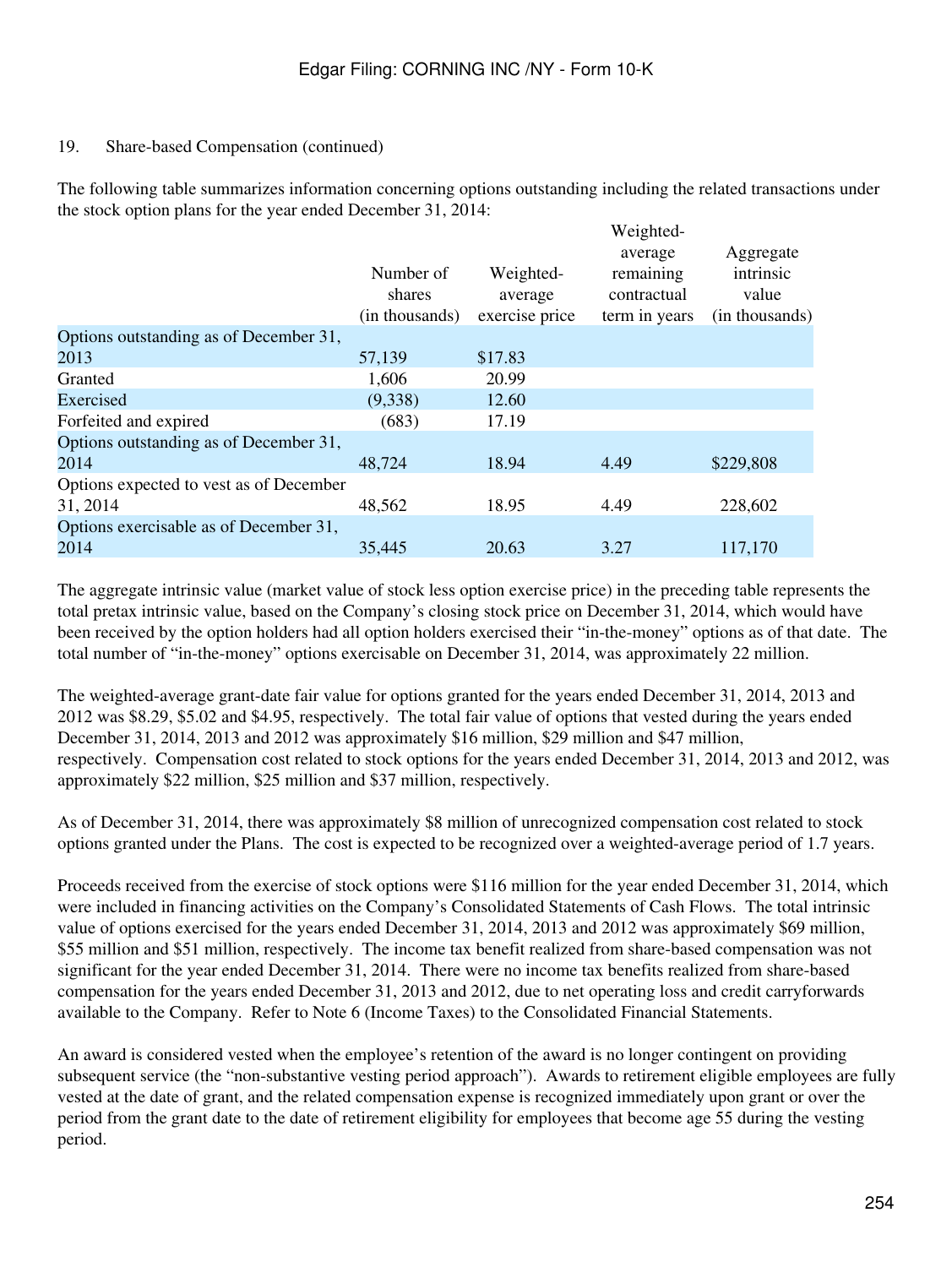Corning uses a multiple-point Black-Scholes valuation model to estimate the fair value of stock option grants. Corning utilizes a blended approach for calculating the volatility assumption used in the multiple-point Black-Scholes valuation model defined as the weighted average of the short-term implied volatility, the most recent volatility for the period equal to the expected term, and the most recent 15-year historical volatility. The expected term assumption is the period of time the options are expected to be outstanding, and is calculated using a combination of historical exercise experience adjusted to reflect the current vesting period of options being valued, and partial life cycles of outstanding options. The risk-free rates used in the multiple-point Black-Scholes valuation model are the implied rates for a zero-coupon U.S. Treasury bond with a term equal to the option's expected term. The ranges given below reflect results from separate groups of employees exhibiting different exercise behavior.

[Index](#page-155-0)

-135-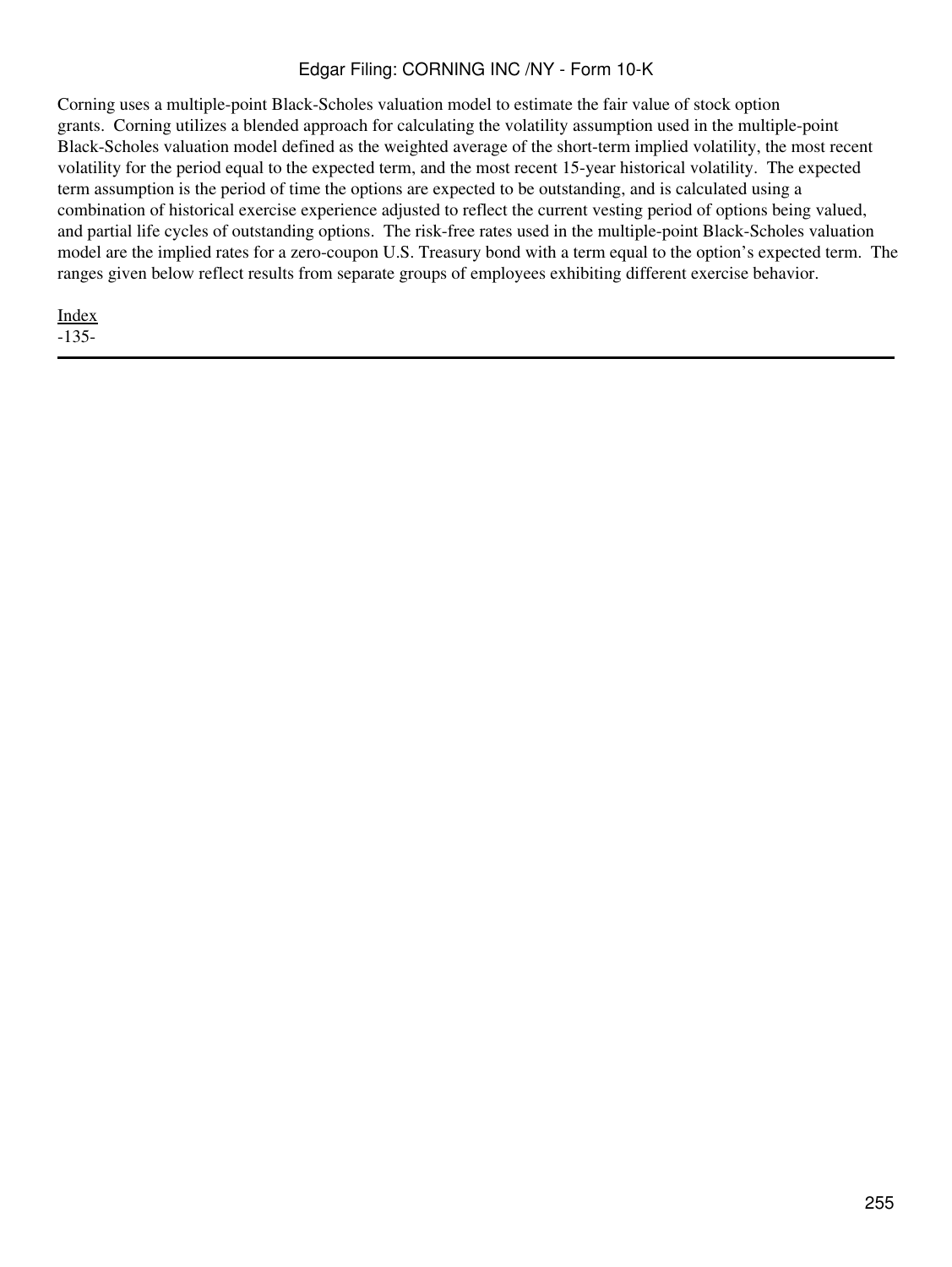# 19. Share-based Compensation (continued)

|                             |      | 2014                     |          |      | 2013                     |          |      | 2012                     |          |  |
|-----------------------------|------|--------------------------|----------|------|--------------------------|----------|------|--------------------------|----------|--|
| Expected volatility         | 45.4 | $\overline{\phantom{a}}$ | $46.2\%$ | 46.5 | $\qquad \qquad -$        | 47.4%    | 47.8 | $\qquad \qquad -$        | 48.9%    |  |
| Weighted-average volatility | 45.4 | $\overline{\phantom{a}}$ | $46.2\%$ | 46.6 | $\overline{\phantom{a}}$ | $47.3\%$ | 48.0 | $\overline{\phantom{a}}$ | 48.5%    |  |
| Expected dividends          | 1.90 | $\sim$                   | $2.09\%$ | 2.35 | $\overline{\phantom{a}}$ | $3.02\%$ | 2.28 | $\qquad \qquad -$        | $3.31\%$ |  |
| Risk-free rate              | 2.0  | $\overline{\phantom{0}}$ | $2.2\%$  | 0.8  | -                        | $2.2\%$  | 0.8  | $\overline{\phantom{a}}$ | $1.3\%$  |  |
| Average risk-free rate      | 2.0  | $\overline{\phantom{a}}$ | $2.2\%$  | 1.1  | -                        | $2.2\%$  | 1.0  | $\overline{\phantom{a}}$ | $1.3\%$  |  |
| Expected term (in years)    | 7.2  | $\overline{\phantom{a}}$ | 7.2      | 5.8  | $\overline{\phantom{a}}$ | 7.2      | 5.7  | $\overline{\phantom{a}}$ | 7.1      |  |
| Pre-vesting departure rate  | 0.5  |                          | $0.5\%$  | 0.4  | -                        | $4.1\%$  | 0.4  | $\overline{\phantom{0}}$ | $4.2\%$  |  |

The following inputs were used for the valuation of option grants under our Stock Option Plans:

Incentive Stock Plans

The Corning Incentive Stock Plan permits restricted stock and restricted stock unit grants, either determined by specific performance goals or issued directly, in most instances, subject to the possibility of forfeiture and without cash consideration. Restricted stock and restricted stock units under the Incentive Stock Plan are granted at the closing market price on the grant date, contingently vest over a period of generally one to ten years, and generally have contractual lives of one to ten years. The fair value of each restricted stock grant or restricted stock unit awarded under the Incentive Stock Plan was estimated on the date of grant.

Time-Based Restricted Stock and Restricted Stock Units:

Time-based restricted stock and restricted stock units are issued by the Company on a discretionary basis, and are payable in shares of the Company's common stock upon vesting. The fair value is based on the closing market price of the Company's stock on the grant date. Compensation cost is recognized over the requisite vesting period and adjusted for actual forfeitures before vesting.

The following table represents a summary of the status of the Company's non-vested time-based restricted stock and restricted stock units as of December 31, 2013, and changes which occurred during the year ended December 31, 2014:

|                                                        |               | Weighted-  |
|--------------------------------------------------------|---------------|------------|
|                                                        |               | average    |
|                                                        | <b>Shares</b> | grant-date |
|                                                        | (000's)       | fair value |
| Non-vested shares at December 31, 2013                 | 6,108         | \$14.58    |
| Granted                                                | 1,566         | 20.46      |
| Vested                                                 | (1,803)       | 16.95      |
| Forfeited                                              | (134)         | 14.90      |
| Non-vested shares and share units at December 31, 2014 | 5.737         | 15.43      |

As of December 31, 2014, there was approximately \$22 million of unrecognized compensation cost related to nonvested time-based restricted stock and restricted stock units compensation arrangements granted under the Plan. The cost is expected to be recognized over a weighted-average period of 2.0 years. The total fair value of time-based restricted stock that vested during the years ended December 31, 2014, 2013 and 2012 was approximately \$32 million, \$29 million and \$13 million, respectively. Compensation cost related to time-based restricted stock and restricted stock units was approximately \$36 million, \$29 million and \$31 million for the years ended December 31, 2014, 2013 and 2012, respectively.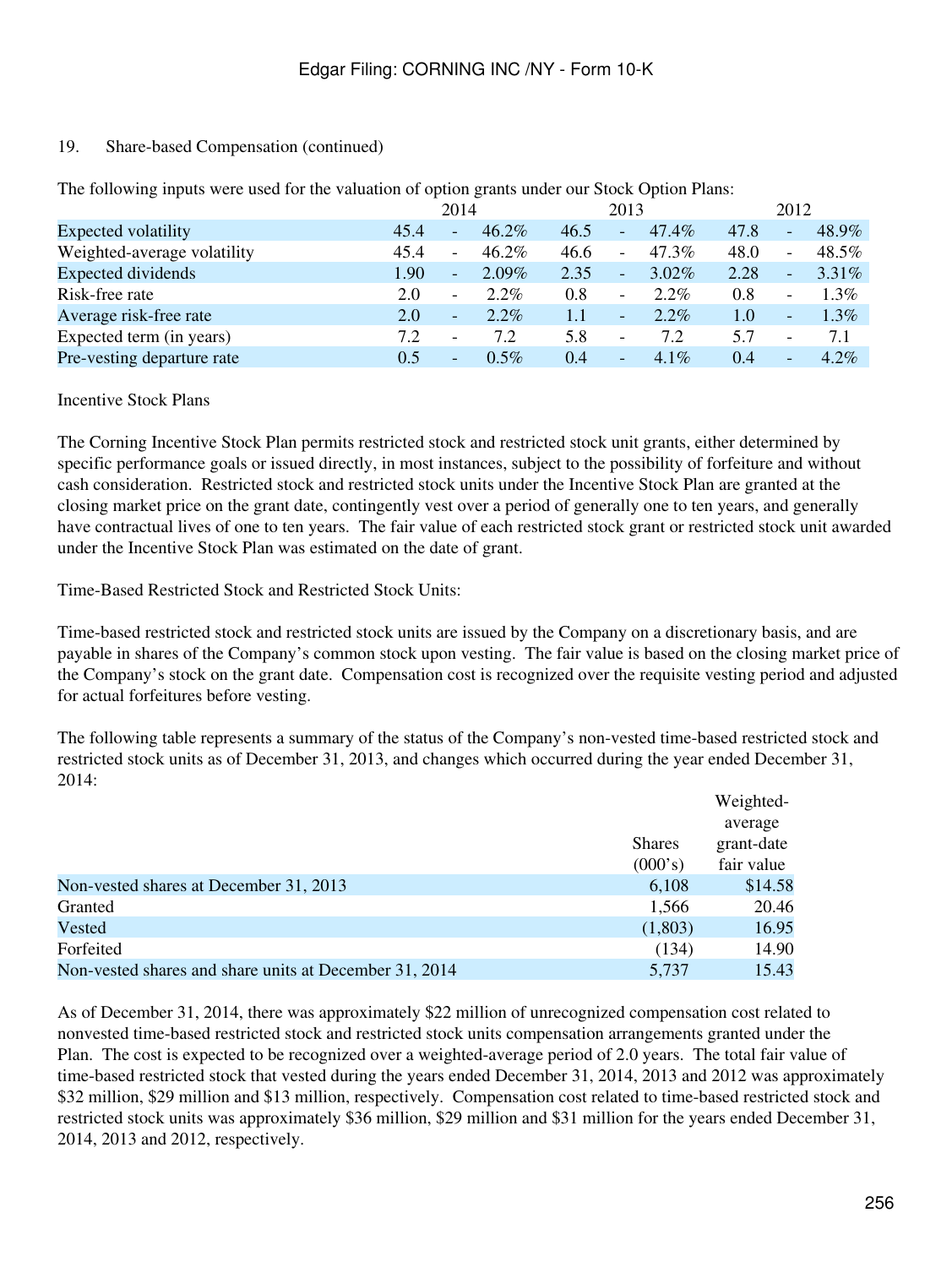Performance-Based Restricted Stock and Restricted Stock Units:

The performance-based restricted stock and restricted stock unit compensation program was terminated in 2010. All performance-based restricted stock and restricted stock units were fully vested in the first quarter of 2012.

Performance-based restricted stock and restricted stock units were earned upon the achievement of certain targets, and were payable in shares of the Company's common stock upon vesting, typically over a three-year period. The fair value was based on the closing market price of the Company's stock on the grant date and assumed that the target payout level will be achieved. Compensation cost was recognized over the requisite vesting period and adjusted for actual forfeitures before vesting. During the performance period, compensation cost was adjusted based on changes in the expected outcome of the performance-related target.

[Index](#page-155-0) -136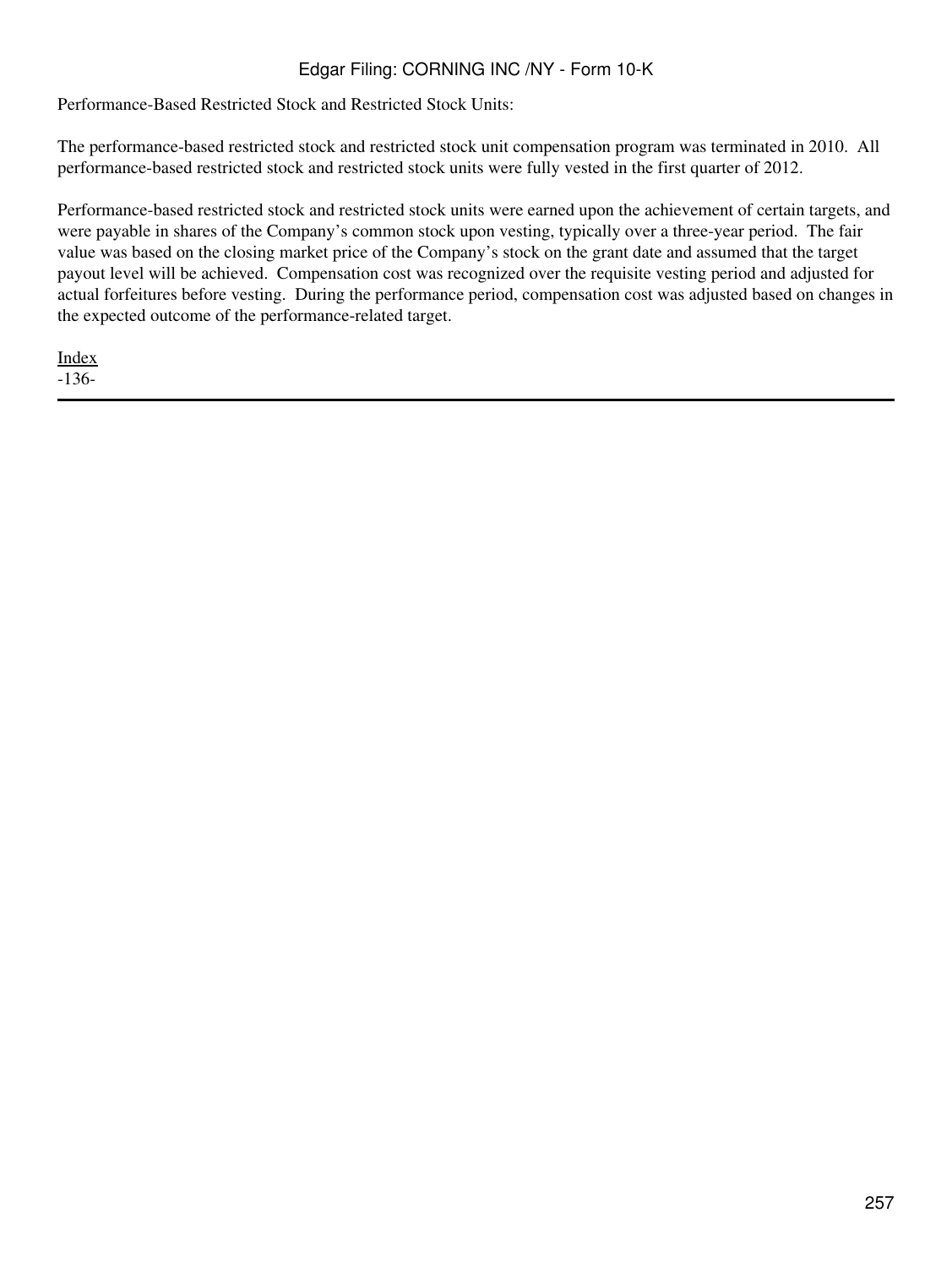19. Share-based Compensation (continued)

As of December 31, 2014, there is no unrecognized compensation cost related to non-vested performance-based restricted stock and restricted stock units compensation arrangements granted under the Plan. The total fair value of performance-based restricted stock that vested during the year ended December 31, 2012, was approximately \$45 million. Compensation cost related to performance-based restricted stock and restricted stock units was approximately \$2 million for the year ended December 31, 2012.

### 20. Reportable Segments

Our reportable segments are as follows:

- Display Technologies manufactures glass substrates for flat panel liquid crystal displays.
- Optical Communications manufactures carrier network and enterprise network components for the telecommunications industry.
- Environmental Technologies manufactures ceramic substrates and filters for automotive and diesel applications.
- Specialty Materials manufactures products that provide more than 150 material formulations for glass, glass ceramics and fluoride crystals to meet demand for unique customer needs.
- Life Sciences manufactures glass and plastic labware, equipment, media and reagents to provide workflow solutions for scientific applications.

All other reportable segments that do not meet the quantitative threshold for separate reporting have been grouped as "All Other." This group is primarily comprised of development projects and results for new product lines.

We prepared the financial results for our reportable segments on a basis that is consistent with the manner in which we internally disaggregate financial information to assist in making internal operating decisions. We included the earnings of equity affiliates that are closely associated with our reportable segments in the respective segment's net income. We have allocated certain common expenses among reportable segments differently than we would for stand-alone financial information. Segment net income may not be consistent with measures used by other companies. The accounting policies of our reportable segments are the same as those applied in the consolidated financial statements.

[Index](#page-155-0) -137-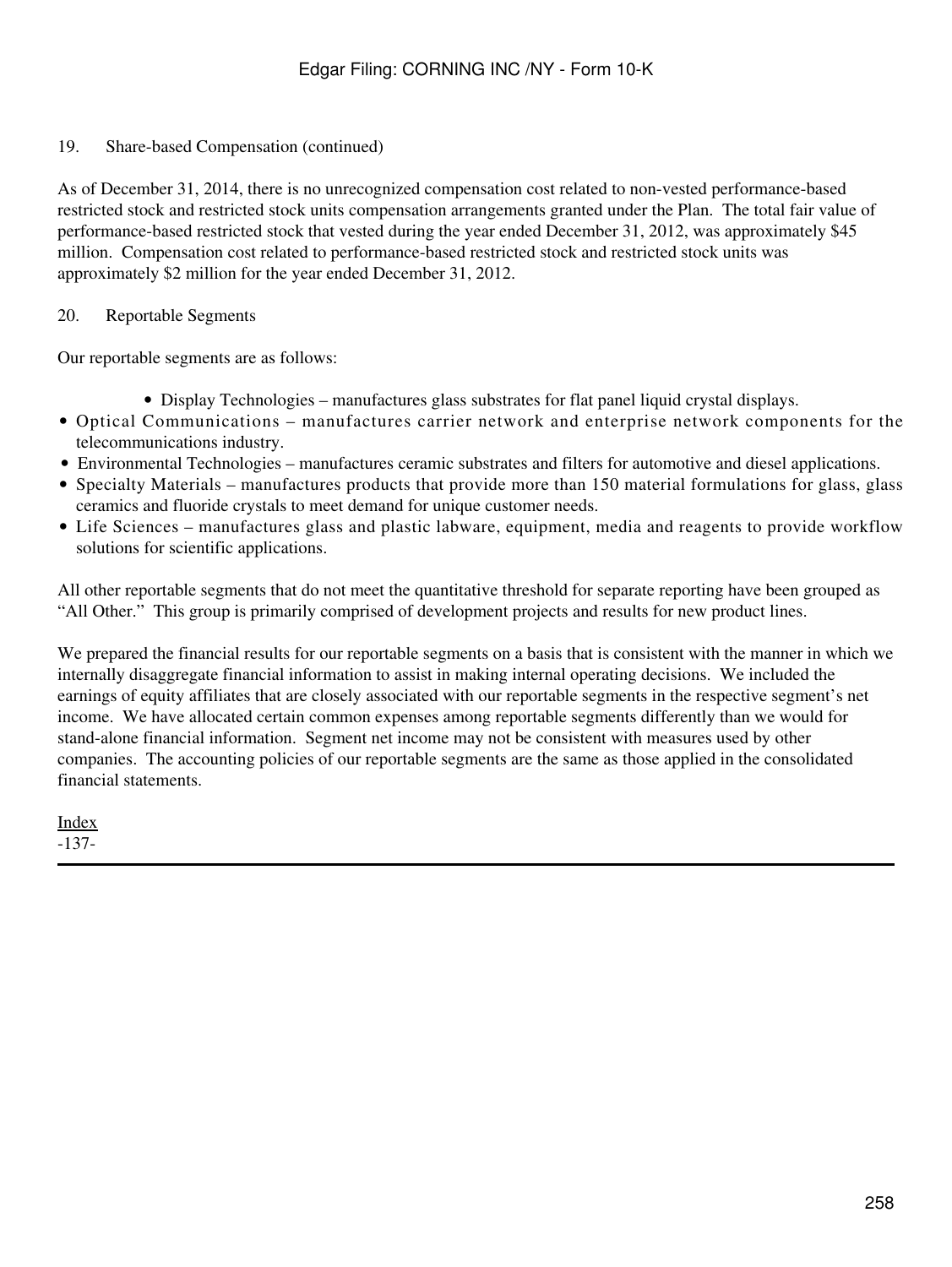# 20. Reportable Segments (continued)

The following provides historical segment information as described above:

| Segment Information (in millions)   |               |                                          |                           |                |       |                |               |         |                   |              |               |         |               |          |
|-------------------------------------|---------------|------------------------------------------|---------------------------|----------------|-------|----------------|---------------|---------|-------------------|--------------|---------------|---------|---------------|----------|
|                                     |               | Display                                  |                           | Optical        |       | Environmental  | Specialty     |         |                   | Life         |               | All     |               |          |
|                                     |               | Technologies Communications Technologies |                           |                |       |                | Materials     |         |                   | Sciences     |               | Other   |               | Total    |
| For the year ended                  |               |                                          |                           |                |       |                |               |         |                   |              |               |         |               |          |
| December 31, 2014                   |               |                                          |                           |                |       |                |               |         |                   |              |               |         |               |          |
| Net sales                           | \$            | 3,851                                    | $\boldsymbol{\mathsf{S}}$ | 2,652          | \$    | 1,092          |               | \$1,205 | \$                | 862          | \$            | 53      |               | \$9,715  |
| Depreciation (1)                    | \$            | 676                                      | \$                        | 154            | \$    | 119            | \$            | 113     | \$                | 60           | \$            | 31      | \$            | 1,153    |
| Amortization of                     |               |                                          |                           |                |       |                |               |         |                   |              |               |         |               |          |
| purchased                           |               |                                          |                           |                |       |                |               |         |                   |              |               |         |               |          |
| intangibles                         |               |                                          | $\boldsymbol{\mathsf{S}}$ | 10             |       |                |               |         | \$                | 22           |               |         | \$            | 32       |
| Research,                           |               |                                          |                           |                |       |                |               |         |                   |              |               |         |               |          |
| development and                     |               |                                          |                           |                |       |                |               |         |                   |              |               |         |               |          |
| engineering                         |               |                                          |                           |                |       |                |               |         |                   |              |               |         |               |          |
| expenses $(2)$                      | \$            | 138                                      | \$                        | 141            | \$    | 91             | \$            | 140     | \$                | 22           | \$            | 177     | \$            | 709      |
| Restructuring,                      |               |                                          |                           |                |       |                |               |         |                   |              |               |         |               |          |
| impairment and                      |               |                                          |                           |                |       |                |               |         |                   |              |               |         |               |          |
| other charges                       | $\$\$         | 54                                       | $\boldsymbol{\mathsf{S}}$ | 17             |       |                | $\$\$         | (1)     | $\boldsymbol{\$}$ | $\mathbf{1}$ | $\$\,$        | (3)     | \$            | 68       |
| Equity in earnings<br>of affiliated |               |                                          |                           |                |       |                |               |         |                   |              |               |         |               |          |
| companies                           | \$            | (20)                                     |                           |                | \$    | $\overline{2}$ |               |         |                   |              | \$            | 18      |               |          |
| Income tax                          |               |                                          |                           |                |       |                |               |         |                   |              |               |         |               |          |
| (provision) benefit                 | \$            | (599)                                    | $\$\,$                    | (116)          | \$    | (91)           | $\$\,$        | (78)    | \$                | (34)         | \$            | 85      | \$            | (833)    |
| Net income                          |               |                                          |                           |                |       |                |               |         |                   |              |               |         |               |          |
| $\left($ loss $\right)$ $(5)$       | \$            | 1,369                                    | \$                        | 205            | \$    | 182            | \$            | 144     | \$                | 71           |               | \$(196) | \$            | 1,775    |
| Investment in<br>affiliated         |               |                                          |                           |                |       |                |               |         |                   |              |               |         |               |          |
| companies, at<br>equity             | \$            | 63                                       | $\boldsymbol{\$}$         | $\overline{2}$ | $\$$  | 32             |               |         |                   |              | \$            | 214     | \$            | 311      |
| Segment assets (6)                  | \$            | 8,863                                    | \$                        | 1,737          | \$    | 1,297          |               | \$1,288 | \$                | 553          | \$            | 518     |               | \$14,256 |
| Capital                             |               |                                          |                           |                |       |                |               |         |                   |              |               |         |               |          |
| expenditures                        | \$            | 492                                      | $\boldsymbol{\mathsf{S}}$ | 145            | \$    | 173            | \$            | 104     | \$                | 30           | \$            | 101     |               | \$1,045  |
|                                     |               |                                          |                           |                |       |                |               |         |                   |              |               |         |               |          |
| For the year ended                  |               |                                          |                           |                |       |                |               |         |                   |              |               |         |               |          |
| December 31, 2013                   |               |                                          |                           |                |       |                |               |         |                   |              |               |         |               |          |
| Net sales                           | $\mathcal{S}$ | 2,545                                    | \$                        | 2,326          | \$    | 919            |               | \$1,170 | \$                | 851          | \$            | $8\,$   | \$            | 7,819    |
| Depreciation (1)                    | $\mathcal{S}$ | 481                                      | $\frac{1}{2}$             | 147            | \$    | 120            | $\mathbb{S}$  | 137     | $\frac{1}{2}$     | 57           | $\frac{1}{2}$ | 18      | \$            | 960      |
| Amortization of                     |               |                                          |                           |                |       |                |               |         |                   |              |               |         |               |          |
| purchased                           |               |                                          |                           |                |       |                |               |         |                   |              |               |         |               |          |
| intangibles                         |               |                                          | $\boldsymbol{\mathsf{S}}$ | 10             |       |                |               |         | \$                | 21           |               |         | \$            | 31       |
| Research,                           |               |                                          |                           |                |       |                |               |         |                   |              |               |         |               |          |
| development and<br>engineering      |               |                                          |                           |                |       |                |               |         |                   |              |               |         |               |          |
| expenses (2)                        | $\mathcal{S}$ | 84                                       | $\boldsymbol{\mathsf{S}}$ | 140            | $\$\$ | 89             | $\mathcal{S}$ | 144     | $\$\$             | 20           |               | \$116   | $\mathcal{S}$ | 593      |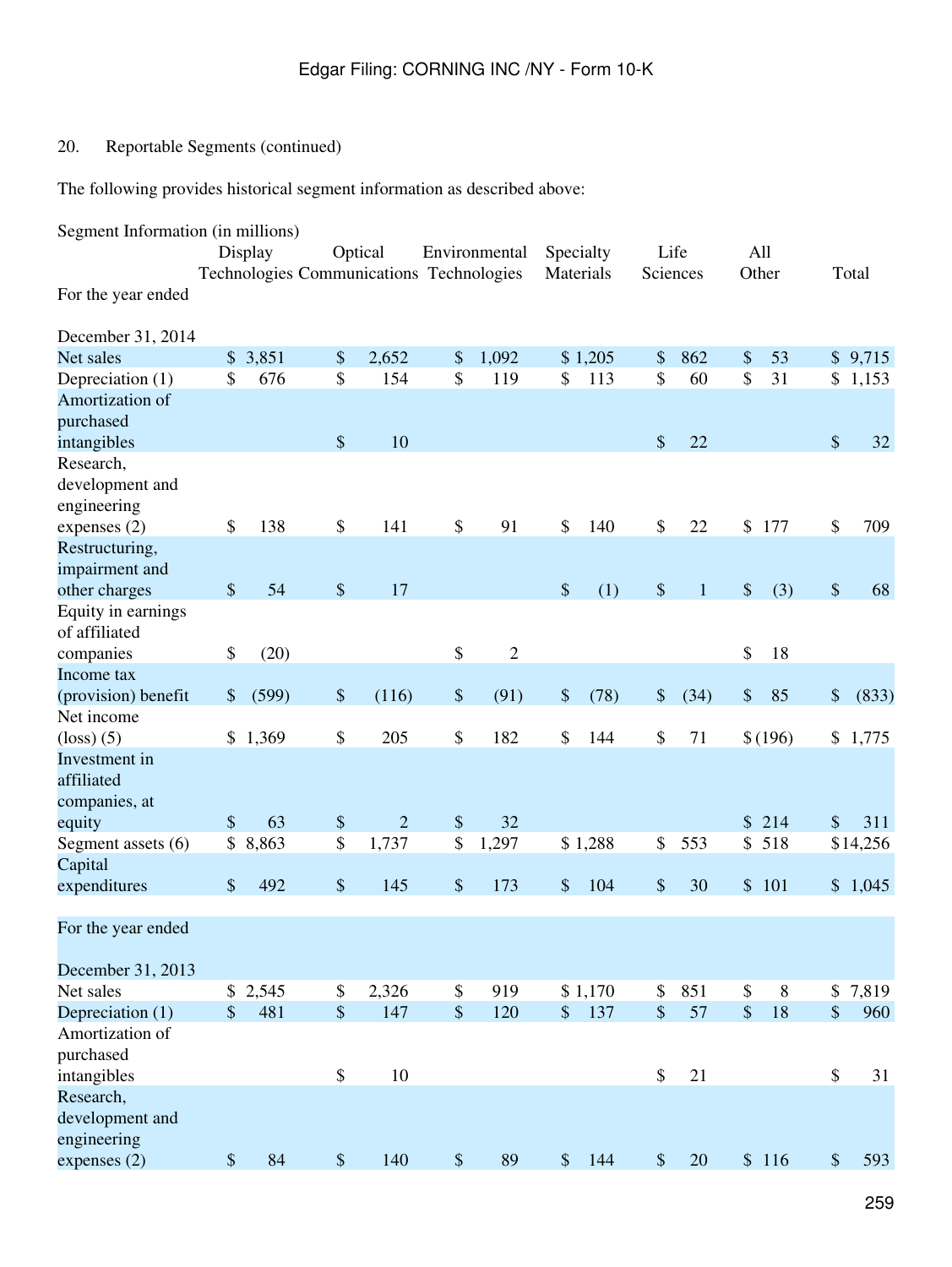| Restructuring,                               |               |         |                           |                |                   |              |        |                |       |                |        |         |             |
|----------------------------------------------|---------------|---------|---------------------------|----------------|-------------------|--------------|--------|----------------|-------|----------------|--------|---------|-------------|
| impairment and                               |               |         |                           |                |                   |              |        |                |       |                |        |         |             |
| other charges                                | \$            | 7       | $\boldsymbol{\mathsf{S}}$ | 12             | \$                | $\mathbf{1}$ | \$     | 19             | \$    | $\overline{4}$ | \$     | 8       | \$<br>51    |
| Equity in earnings<br>of affiliated          |               |         |                           |                |                   |              |        |                |       |                |        |         |             |
| companies (4)                                | \$            | 357     | \$                        | $\overline{2}$ | \$                | $\mathbf{1}$ | \$     | $\overline{4}$ |       |                | \$     | (24)    | \$<br>340   |
| Income tax                                   |               |         |                           |                |                   |              |        |                |       |                |        |         |             |
| (provision) benefit                          | \$            | (327)   | \$                        | (101)          | \$                | (65)         | \$     | (91)           | \$    | (36)           | \$     | 61      | \$<br>(559) |
| Net income                                   |               |         |                           |                |                   |              |        |                |       |                |        |         |             |
| $\left( \text{loss} \right)$ (5)             |               | \$1,267 | \$                        | 199            | $\boldsymbol{\$}$ | 132          | \$     | 187            | \$    | 71             |        | \$(163) | \$1,693     |
| Investment in<br>affiliated<br>companies, at |               |         |                           |                |                   |              |        |                |       |                |        |         |             |
| equity                                       |               | \$3,666 | \$                        | 3              | \$                | 31           | \$     | 10             |       |                | \$     | 232     | \$3,942     |
| Segment assets (6)                           |               | \$9,501 | \$                        | 1,654          | \$                | 1,230        |        | \$1,333        | \$    | 551            | \$     | 422     | \$14,691    |
| Capital                                      |               |         |                           |                |                   |              |        |                |       |                |        |         |             |
| expenditures                                 | \$            | 350     | \$                        | 105            | \$                | 196          | \$     | 62             | \$    | 51             | \$     | 55      | \$<br>819   |
|                                              |               |         |                           |                |                   |              |        |                |       |                |        |         |             |
| For the year ended                           |               |         |                           |                |                   |              |        |                |       |                |        |         |             |
| December 31, 2012                            |               |         |                           |                |                   |              |        |                |       |                |        |         |             |
| Net sales                                    | $\mathsf{\$}$ | 2,909   | \$                        | 2,130          | \$                | 964          |        | \$1,346        | \$    | 657            | \$     | 6       | \$<br>8,012 |
| Depreciation (1)                             | \$            | 514     | \$                        | 130            | \$                | 117          | \$     | 153            | \$    | 44             | \$     | 14      | \$<br>972   |
| Amortization of                              |               |         |                           |                |                   |              |        |                |       |                |        |         |             |
| purchased                                    |               |         |                           |                |                   |              |        |                |       |                |        |         |             |
| intangibles                                  |               |         | \$                        | 9              |                   |              |        |                | \$    | 10             |        |         | \$<br>19    |
| Research,<br>development and<br>engineering  |               |         |                           |                |                   |              |        |                |       |                |        |         |             |
| expenses $(2)$                               | \$            | 103     | \$                        | 137            | \$                | 100          | \$     | 143            | \$    | 22             | \$     | 123     | \$<br>628   |
| Restructuring,<br>impairment and             |               |         |                           |                |                   |              |        |                |       |                |        |         |             |
| other charges (3)                            | $\$\$         | 21      | \$                        | 39             | \$                | 3            | \$     | 54             | \$    | $\overline{2}$ |        |         | \$<br>119   |
| Equity in earnings<br>of affiliated          | \$            |         |                           |                |                   |              |        |                |       |                |        |         |             |
| companies (4)<br>Income tax                  |               | 692     |                           |                | \$                | $\mathbf{1}$ |        |                |       |                | \$     | 17      | \$<br>710   |
| (provision) benefit                          | $\frac{1}{2}$ | (367)   | $\$$                      | (58)           | $\$$              | (58)         | $\$\,$ | (69)           | $\$\$ | (14)           | $\$\,$ | 53      | \$<br>(513) |
| Net income                                   |               |         |                           |                |                   |              |        |                |       |                |        |         |             |
| $\left($ loss $\right)$ $(5)$                |               | \$1,589 | \$                        | 146            | \$                | 112          | \$     | 137            | \$    | 28             | \$     | (98)    | \$1,914     |
| Investment in<br>affiliated<br>companies, at |               |         |                           |                |                   |              |        |                |       |                |        |         |             |
| equity                                       |               | \$3,262 | $\boldsymbol{\mathsf{S}}$ | 17             | \$                | 30           | \$     | $\overline{4}$ |       |                | \$     | 262     | \$3,575     |
| Segment assets (6)                           |               | \$9,953 | \$                        | 1,435          | \$                | 1,103        |        | \$1,707        | \$    | 552            |        | \$351   | \$15,101    |
| Capital                                      |               |         |                           |                |                   |              |        |                |       |                |        |         |             |
| expenditures                                 | \$            | 845     | \$                        | 311            | $\boldsymbol{\$}$ | 154          | \$     | 93             | \$    | 47             | \$     | 52      | \$1,502     |

(1)Depreciation expense for Corning's reportable segments includes an allocation of depreciation of corporate property not specifically identifiable to a segment.

(2)Research, development and engineering expenses include direct project spending that is identifiable to a segment.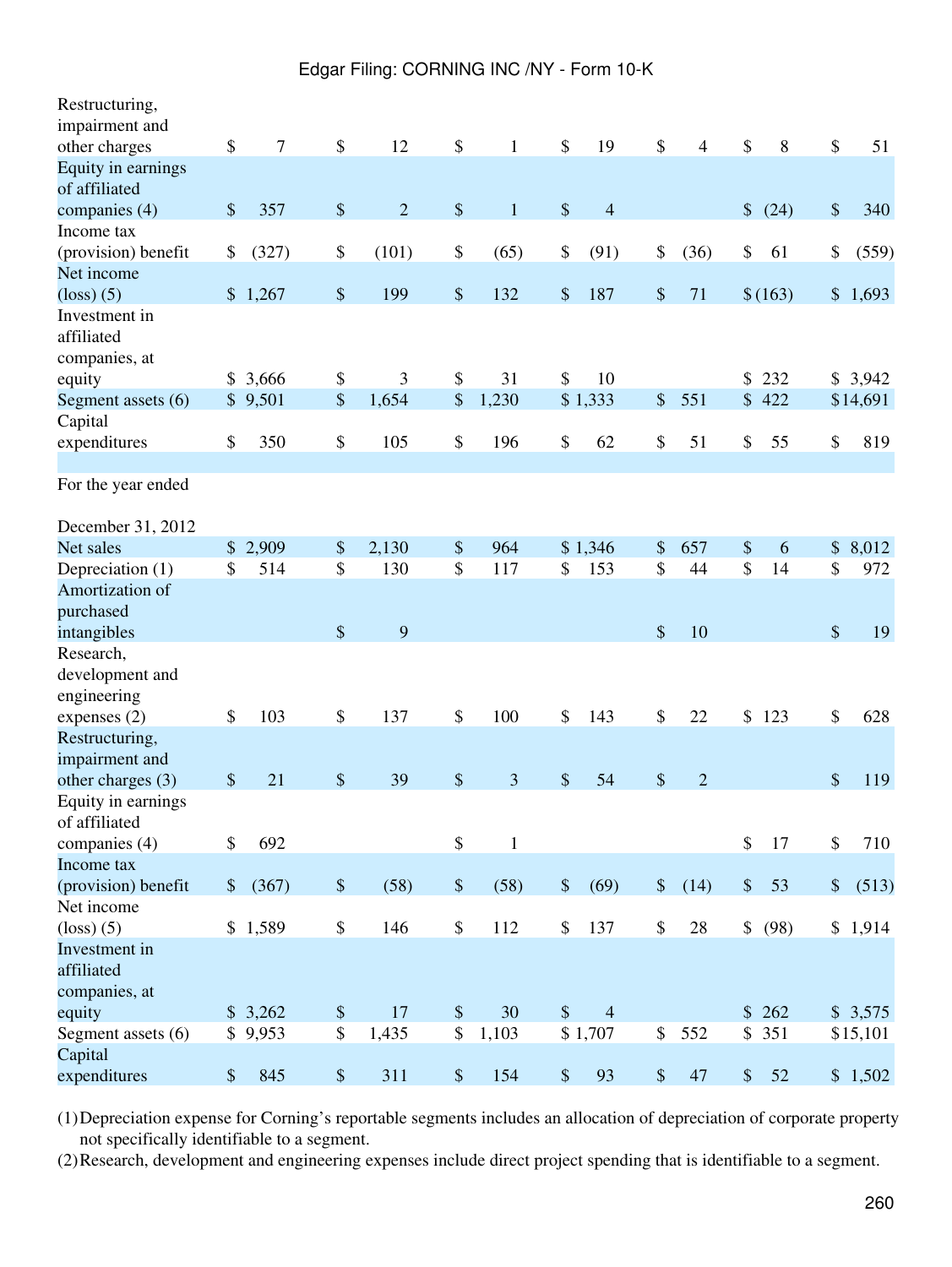- (3)In 2012, Corning recorded a \$44 million impairment charge in the Specialty Materials segment related to certain assets located in Japan used for the production of large cover glass.
- (4) In 2013, equity in earnings of affiliated companies in the Display Technologies segment included a \$28 million restructuring charge for our share of costs for headcount reductions and asset write-offs. In 2012, equity in earnings of affiliated companies in the Display Technologies segment included a \$18 million restructuring charge for our share of costs for headcount reductions and asset write-offs.
- (5)Many of Corning's administrative and staff functions are performed on a centralized basis. Where practicable, Corning charges these expenses to segments based upon the extent to which each business uses a centralized function. Other staff functions, such as corporate finance, human resources and legal are allocated to segments, primarily as a percentage of sales.
- (6)Segment assets include inventory, accounts receivable, property, plant and equipment, net, and associated equity companies and cost investments.

[Index](#page-155-0)

-138-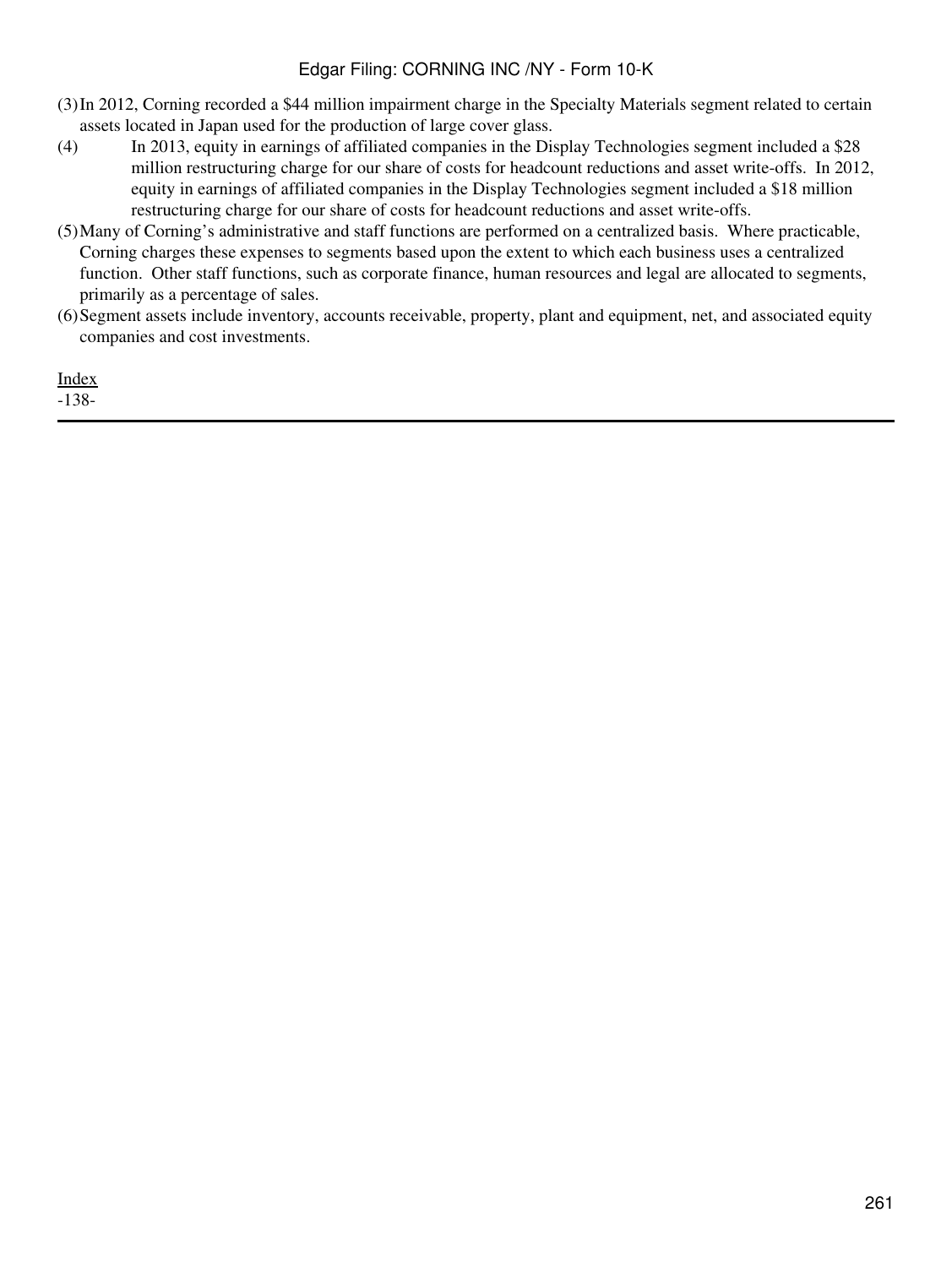#### 20. Reportable Segments (continued)

For the year ended December 31, 2014, the following number of customers, which individually accounted for 10% or more of each segment's sales, represented the following concentration of segment sales:

- In the Display Technologies segment, three customers accounted for 61% of total segment sales.
- In the Optical Communications segment, one customer accounted for 11% of total segment sales.
- In the Environmental Technologies segment, three customers accounted for 88% of total segment sales.
	- In the Specialty Materials segment, three customers accounted for 51% of total segment sales.
		- In the Life Sciences segment, two customers accounted for 45% of total segment sales.

A significant amount of specialized manufacturing capacity for our Display Technologies segment is concentrated in Asia. It is at least reasonably possible that the use of a facility located outside of an entity's home country could be disrupted. Due to the specialized nature of the assets, it would not be possible to find replacement capacity quickly. Accordingly, loss of these facilities could produce a near-term severe impact to our display business and the Company as a whole.

A reconciliation of reportable segment net income (loss) to consolidated net income (loss) follows (in millions):

| 2014    | 2013    | 2012                     |
|---------|---------|--------------------------|
| \$1,971 | \$1,856 | \$2,012                  |
| (196)   | (163)   | (98)                     |
|         |         |                          |
| (113)   | (66)    | (196)                    |
| (58)    | (54)    | (70)                     |
| (102)   | (112)   | (89)                     |
| (43)    | (42)    | (44)                     |
| 269     | 207     | 82                       |
| (13)    | (19)    | (14)                     |
| 639     | 197     |                          |
| 118     | 157     | 53                       |
| \$2,472 | \$1,961 | \$1,636                  |
|         |         | Years ended December 31, |

(1)Net financing costs include interest expense, interest income, and interest costs and investment gains and losses associated with benefit plans.

- (2)Equity in earnings of affiliated companies is primarily equity in earnings of Dow Corning, which includes the following items:
- In 2014, Dow Corning's net income includes an after-tax gain of \$365 million from the reduction of the Implant Liability, an after-tax gain on a derivative instrument of \$29 million, foreign tax credits of approximately \$99 million, and an energy tax credit of approximately \$13 million, offset partially by the after-tax charge of \$432 million for the abandonment of a polycrystalline silicon plant expansion.
- In 2013, gains in the amount of approximately \$30 million for the resolution of contract disputes against customers relating to enforcement of long-term supply agreements and \$16 million for the positive impact of the settlement of a derivative, along with a charge of \$4 million related to the impact of a tax valuation allowance. Also included are restructuring charges in the amount of \$11 million.
- In 2012, restructuring and impairment charges in the amount of \$87 million for our share of a charge related to workforce reductions and asset write-offs at Dow Corning, and a \$10 million credit for Corning's share of Dow Corning's settlement of a dispute related to long term supply agreements.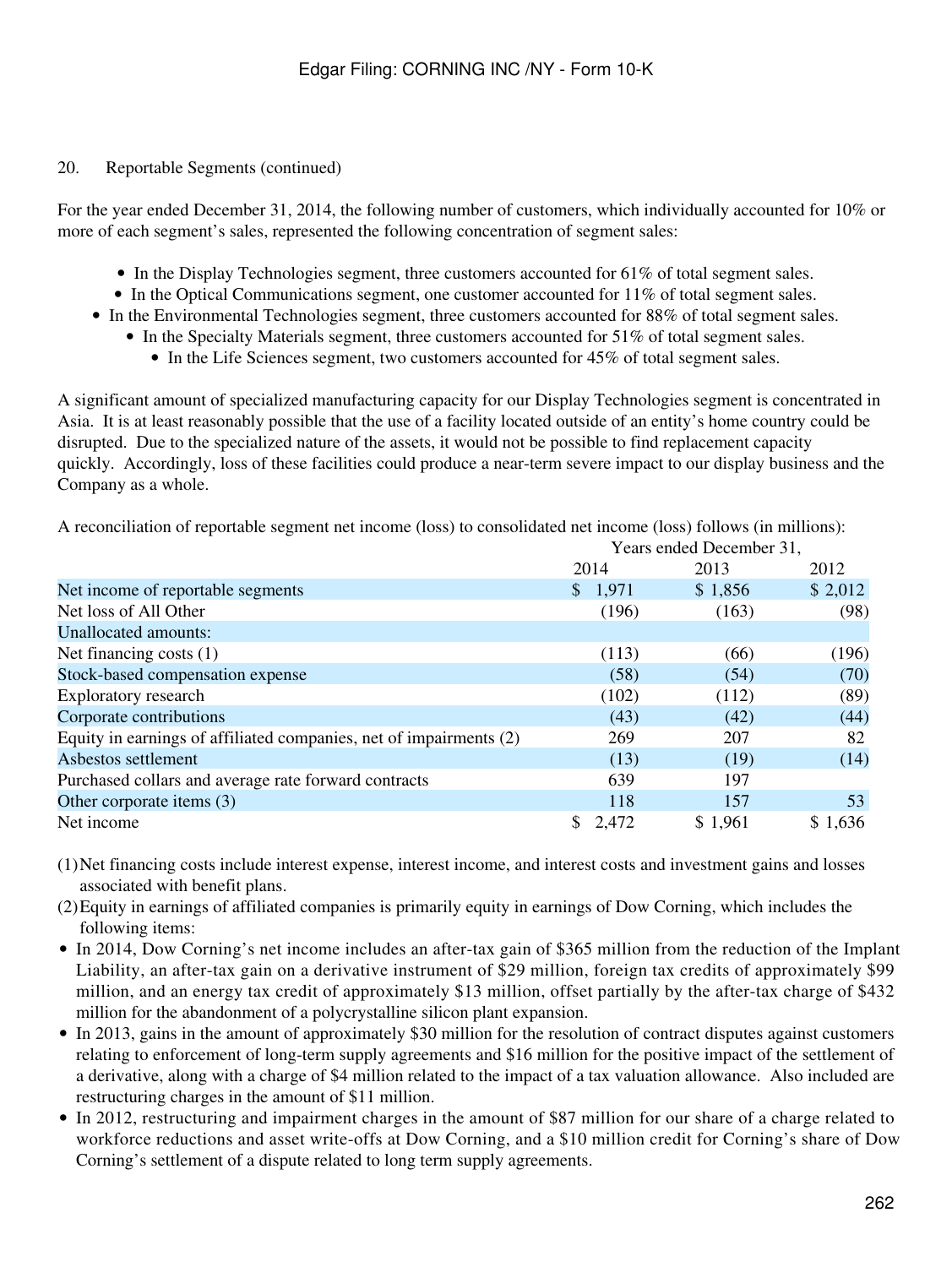- (3)Other corporate items include the tax impact of the unallocated amounts, excluding purchased collars and average rate forward contracts, and the following significant items:
- In 2014, Corning recorded \$150 million from changes in deferred tax valuation allowances and \$46 million of tax expense related to out-of-period transfer pricing adjustments.
- In 2013, Corning recorded a \$54 million tax benefit for the impact of the American Taxpayer Relief Act enacted on January 3, 2013 and made retroactive to 2012.
- In 2012, Corning recorded a \$52 million translation gain on the liquidation of a foreign subsidiary; a loss of \$26 million (\$17 million after tax) from the repurchase of \$13 million principal amount of our 8.875% senior unsecured notes due 2021, \$11 million of our 8.875% senior unsecured notes due 2016, and \$51 million principal amount of our 6.75% senior unsecured notes due 2013; and a \$37 million tax expense resulting from the delay of the passage of the American Taxpayer Relief Act of 2012 until January 2013, that was reversed in the first quarter of 2013.

[Index](#page-155-0) -139-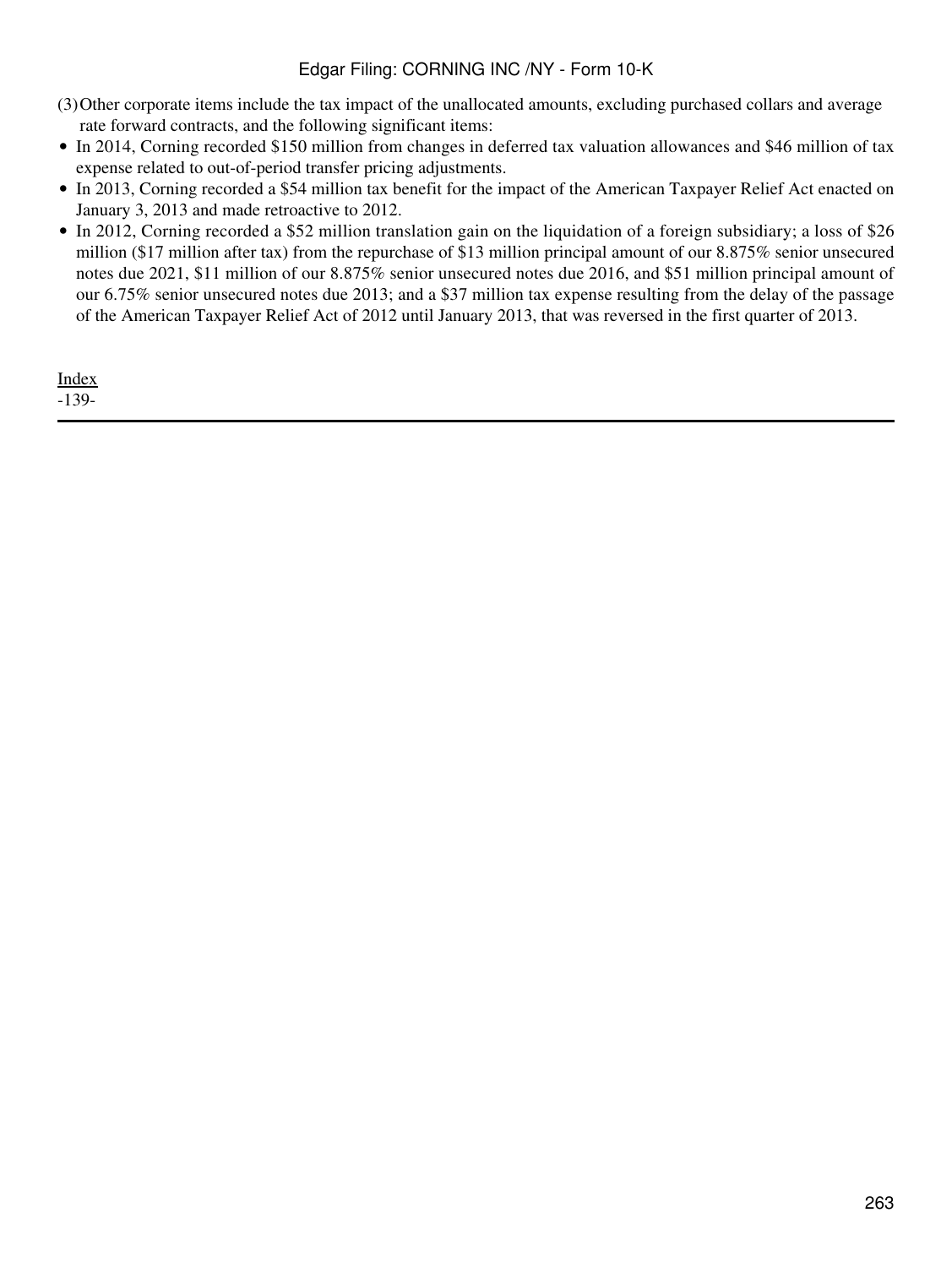## 20. Reportable Segments (continued)

A reconciliation of reportable segment net assets to consolidated net assets follows (in millions):

|                                        | December 31, |          |          |  |  |  |  |
|----------------------------------------|--------------|----------|----------|--|--|--|--|
|                                        | 2014         | 2013     | 2012     |  |  |  |  |
| Total assets of reportable segments    | \$13,738     | \$14,269 | \$14,750 |  |  |  |  |
| Non-reportable segments                | 518          | 422      | 351      |  |  |  |  |
| <b>Unallocated amounts:</b>            |              |          |          |  |  |  |  |
| Current assets $(1)$                   | 7,402        | 6,349    | 7,300    |  |  |  |  |
| Investments $(2)$                      | 1,490        | 1,595    | 1,340    |  |  |  |  |
| Property, plant and equipment, net (3) | 1,657        | 1,594    | 1,494    |  |  |  |  |
| Other non-current assets (4)           | 5,258        | 4,249    | 4,140    |  |  |  |  |
| Total assets                           | \$30,063     | \$28,478 | \$29,375 |  |  |  |  |

(1)Includes current corporate assets, primarily cash, short-term investments, current portion of long-term derivative assets and deferred taxes.

(2) Represents corporate investments in affiliated companies, at both cost and equity (primarily Dow Corning).

(3) Represents corporate property not specifically identifiable to an operating segment.

(4) Includes non-current corporate assets, pension assets, long-term derivative assets and deferred taxes.

Selected financial information concerning the Company's product lines and reportable segments follow (in millions): Fiscal Years Ended December 31,

|                                           |                        | I Iscar I cars Ended December 91, |                        |  |  |  |
|-------------------------------------------|------------------------|-----------------------------------|------------------------|--|--|--|
| <b>Revenues from External Customers</b>   | 2014                   | 2013                              | 2012                   |  |  |  |
| <b>Display Technologies</b>               | $\mathsf{\$}$<br>3,851 | \$2,545                           | $\mathcal{S}$<br>2,909 |  |  |  |
|                                           |                        |                                   |                        |  |  |  |
| <b>Optical Communications</b>             |                        |                                   |                        |  |  |  |
| Carrier network                           | 2,036                  | 1,782                             | 1,619                  |  |  |  |
| Enterprise network                        | 616                    | 544                               | 511                    |  |  |  |
| <b>Total Optical Communications</b>       | 2,652                  | 2,326                             | 2,130                  |  |  |  |
| <b>Environmental Technologies</b>         |                        |                                   |                        |  |  |  |
| Automotive and other                      | 528                    | 485                               | 486                    |  |  |  |
| Diesel                                    | 564                    | 434                               | 478                    |  |  |  |
| <b>Total Environmental Technologies</b>   | 1,092                  | 919                               | 964                    |  |  |  |
| <b>Specialty Materials</b>                |                        |                                   |                        |  |  |  |
| <b>Corning Gorilla Glass</b>              | 846                    | 848                               | 1,027                  |  |  |  |
| Advanced optics and other specialty glass | 359                    | 322                               | 319                    |  |  |  |
| <b>Total Specialty Materials</b>          | 1,205                  | 1,170                             | 1,346                  |  |  |  |
| <b>Life Sciences</b>                      |                        |                                   |                        |  |  |  |
| Labware                                   | 536                    | 529                               | 430                    |  |  |  |
| Cell culture products                     | 326                    | 322                               | 227                    |  |  |  |
| <b>Total Life Science</b>                 | 862                    | 851                               | 657                    |  |  |  |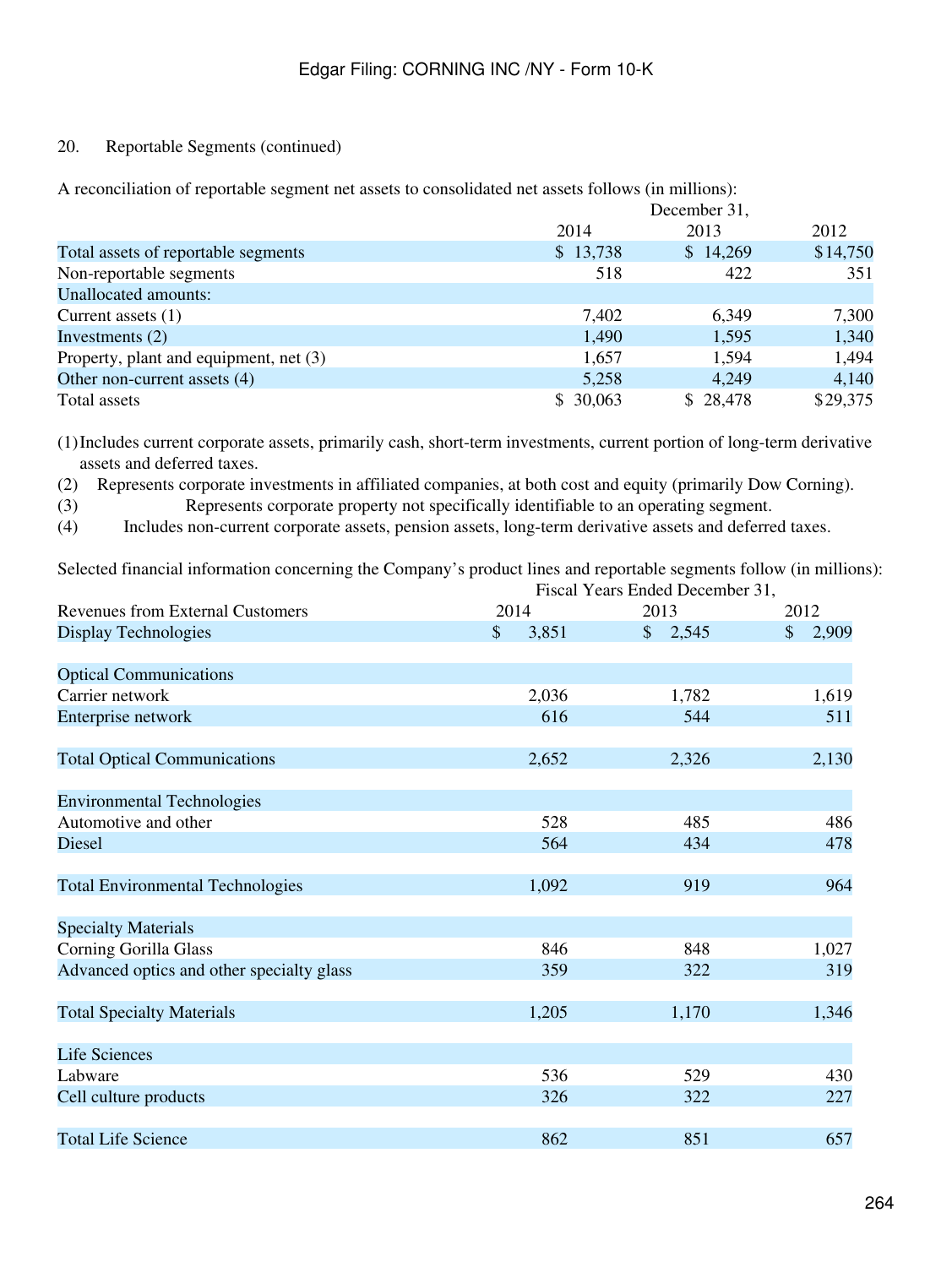| All Other    | 53          | 8       |             |
|--------------|-------------|---------|-------------|
|              | \$<br>9,715 | \$7,819 | \$<br>8,012 |
|              |             |         |             |
|              |             |         |             |
| $Index-140-$ |             |         |             |
|              |             |         |             |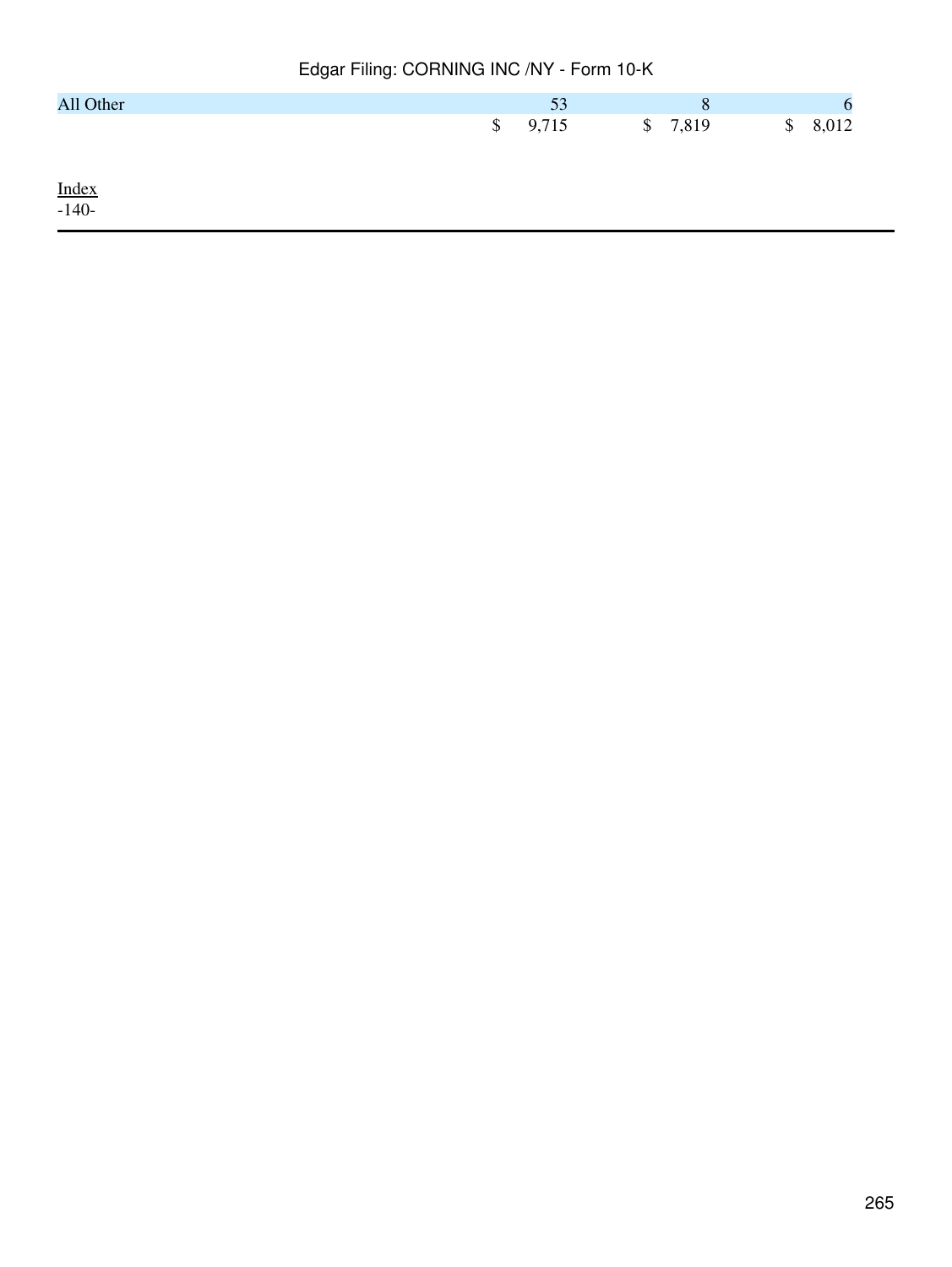# 20. Reportable Segments (continued)

|  | Information concerning principal geographic areas was as follows (in millions): |  |
|--|---------------------------------------------------------------------------------|--|
|  |                                                                                 |  |
|  |                                                                                 |  |
|  |                                                                                 |  |

|                            |             | 2014         |             | 2013           | 2012        |                |  |  |
|----------------------------|-------------|--------------|-------------|----------------|-------------|----------------|--|--|
|                            |             | Long-        |             | Long-          |             | Long-          |  |  |
|                            | <b>Net</b>  | lived        | <b>Net</b>  | lived          | <b>Net</b>  | lived          |  |  |
|                            | sales $(2)$ | assets $(1)$ | sales $(2)$ | assets $(1)$   | sales $(2)$ | assets $(1)$   |  |  |
| North America              |             |              |             |                |             |                |  |  |
| <b>United States</b>       | \$2,275     | 7,998<br>\$  | \$2,061     | \$<br>7,170    | \$<br>1,859 | \$<br>6,771    |  |  |
| Canada                     | 311         |              | 308         |                | 246         |                |  |  |
| Mexico                     | 35          | 50           | 23          | 36             | 24          | 87             |  |  |
| <b>Total North America</b> | 2,621       | 8,048        | 2,392       | 7,206          | 2,129       | 6,858          |  |  |
| Asia Pacific               |             |              |             |                |             |                |  |  |
| Japan                      | 608         | 1,311        | 621         | 1,548          | 751         | 1,949          |  |  |
| Taiwan                     | 1,092       | 2,005        | 1,376       | 2,277          | 1,708       | 2,836          |  |  |
| China                      | 1,893       | 1,115        | 1,916       | 1,218          | 2,103       | 1,215          |  |  |
| Korea                      | 1,882       | 3,595        | 96          | 3,234          | 94          | 3,342          |  |  |
| Other                      | 308         | 109          | 278         | 127            | 243         | 84             |  |  |
| <b>Total Asia Pacific</b>  | 5,783       | 8,135        | 4,287       | 8,404          | 4,899       | 9,426          |  |  |
| Europe                     |             |              |             |                |             |                |  |  |
| Germany                    | 397         | 217          | 337         | 171            | 264         | 139            |  |  |
| France                     | 81          | 277          | 79          | 287            | 57          | 267            |  |  |
| <b>United Kingdom</b>      | 187         | 176          | 165         | 6              | 134         | 14             |  |  |
| Other                      | 369         | 980          | 280         | 1,147          | 274         | 550            |  |  |
| <b>Total Europe</b>        | 1,034       | 1,650        | 861         | 1,611          | 729         | 970            |  |  |
| Latin America              |             |              |             |                |             |                |  |  |
| <b>Brazil</b>              | 67          | 36           | 77          | 66             | 29          | $\mathbf{1}$   |  |  |
| Other                      | 35          |              | 37          | 6              | 33          | 6              |  |  |
| <b>Total Latin America</b> | 102         | 36           | 114         | 72             | 62          | $\overline{7}$ |  |  |
| All Other                  | 175         | 19           | 165         | 25             | 193         | 35             |  |  |
| Total                      | \$9,715     | \$17,888     | \$7,819     | $\$$<br>17,318 | \$<br>8,012 | \$17,296       |  |  |

(1)Long-lived assets primarily include investments, plant and equipment, goodwill and other intangible assets. In 2014, assets in the U.S. include the investment in Dow Corning. In 2013 and 2012, assets in the U.S. and South Korea include investments in Dow Corning and Samsung Corning Precision Materials.

(2) Net sales are attributed to countries based on location of customer.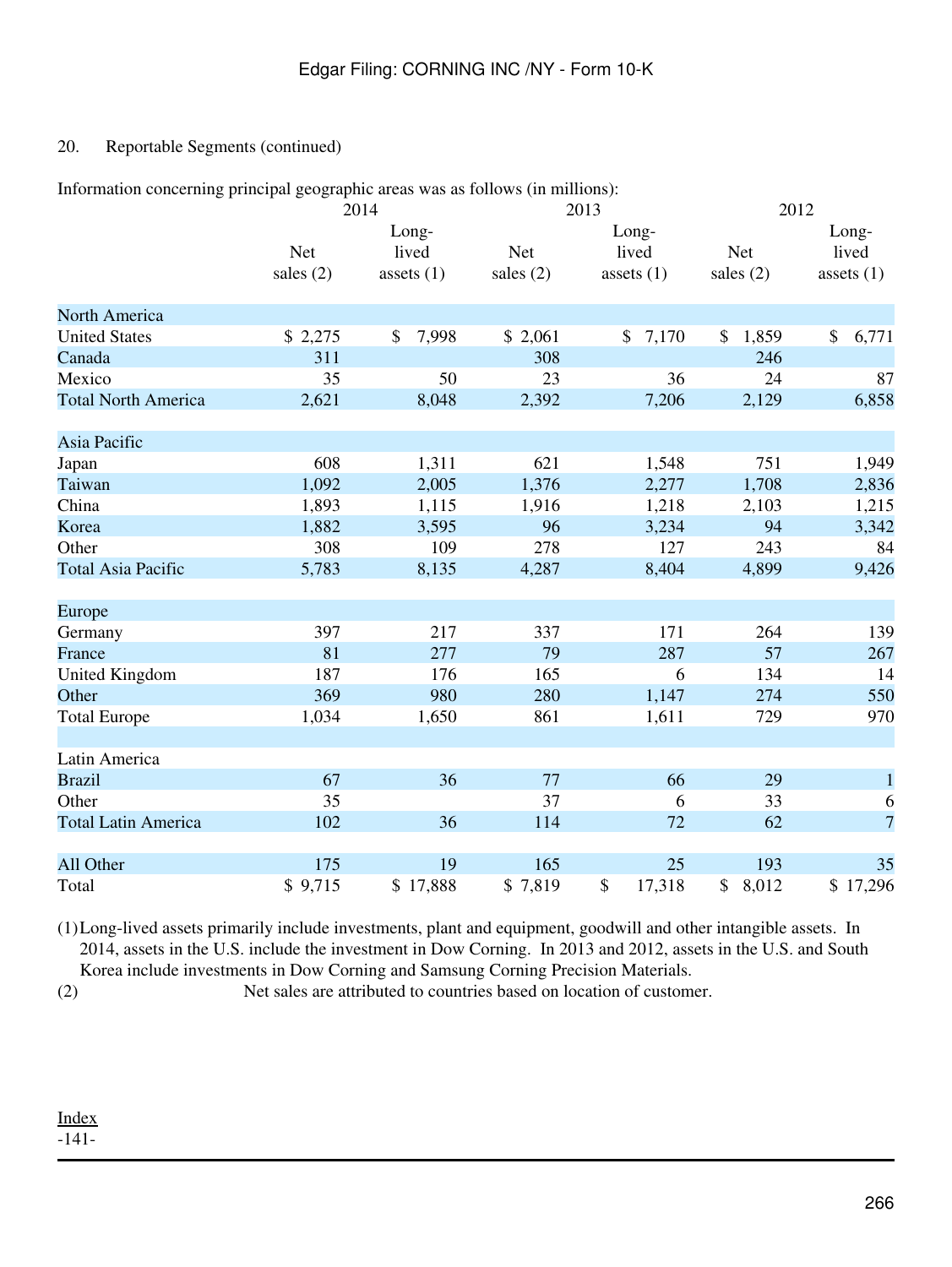# Corning Incorporated and Subsidiary Companies Schedule II – Valuation Accounts and Reserves (in millions)

| Year ended December 31, 2014                                                                         | <b>Balance</b> at<br>beginning<br>of period | Additions |                   | <b>Net</b><br>deductions<br>and other |               | <b>Balance</b> at<br>end<br>of period |               |                                       |  |
|------------------------------------------------------------------------------------------------------|---------------------------------------------|-----------|-------------------|---------------------------------------|---------------|---------------------------------------|---------------|---------------------------------------|--|
| Doubtful accounts and allowances                                                                     | \$                                          | 28        | $\frac{1}{2}$     | 19                                    |               |                                       | \$            | 47                                    |  |
| Deferred tax assets valuation allowance                                                              | \$                                          | 286       | \$                | 186                                   | $\mathcal{S}$ | 174                                   | \$            | 298                                   |  |
| Accumulated amortization of purchased<br>intangible assets                                           | \$                                          | 185       | \$                | 31                                    |               |                                       | \$            | 216                                   |  |
| Reserves for accrued costs of business<br>restructuring                                              | \$                                          | 44        | $\mathcal{S}$     | 49                                    | \$            | 49                                    | \$            | 44                                    |  |
| Year ended December 31, 2013                                                                         | <b>Balance</b> at<br>beginning<br>of period |           | Additions         |                                       |               | <b>Net</b><br>deductions<br>and other |               | <b>Balance</b> at<br>end<br>of period |  |
| Doubtful accounts and allowances                                                                     | $\frac{1}{2}$                               | 26        | \$                | $\overline{2}$                        |               |                                       | \$            | 28                                    |  |
| Deferred tax assets valuation allowance                                                              | \$                                          | 210       | $\mathcal{S}$     | 80                                    | $\mathcal{S}$ | $\overline{4}$                        | \$            | 286                                   |  |
| Accumulated amortization of purchased<br>intangible assets                                           | \$                                          | 154       | \$                | 31                                    |               |                                       | $\$\$         | 185                                   |  |
| Reserves for accrued costs of business<br>restructuring                                              | \$                                          | 42        | \$                | 41                                    | \$            | 39                                    | \$            | 44                                    |  |
| Year ended December 31, 2012                                                                         | <b>Balance</b> at<br>beginning<br>of period |           | Additions         |                                       |               | <b>Net</b><br>deductions<br>and other |               | Balance at<br>end<br>of period        |  |
| Doubtful accounts and allowances                                                                     | \$                                          | 19        | $\boldsymbol{\$}$ | $\overline{7}$                        |               |                                       | $\$$          | 26                                    |  |
| Deferred tax assets valuation allowance                                                              | \$                                          | 219       | $\mathcal{S}$     | 10                                    | $\mathcal{S}$ | 19                                    | $\mathsf{\$}$ | 210                                   |  |
| Accumulated amortization of purchased<br>intangible assets<br>Reserves for accrued costs of business | $\boldsymbol{\$}$                           | 135       | \$                | 19                                    |               |                                       | $\$\$         | 154                                   |  |
| restructuring                                                                                        | \$                                          | 10        | $\mathcal{S}$     | 52                                    | $\mathcal{S}$ | 20                                    | \$            | 42                                    |  |
|                                                                                                      |                                             |           |                   |                                       |               |                                       |               |                                       |  |

[Index](#page-155-0)

-142-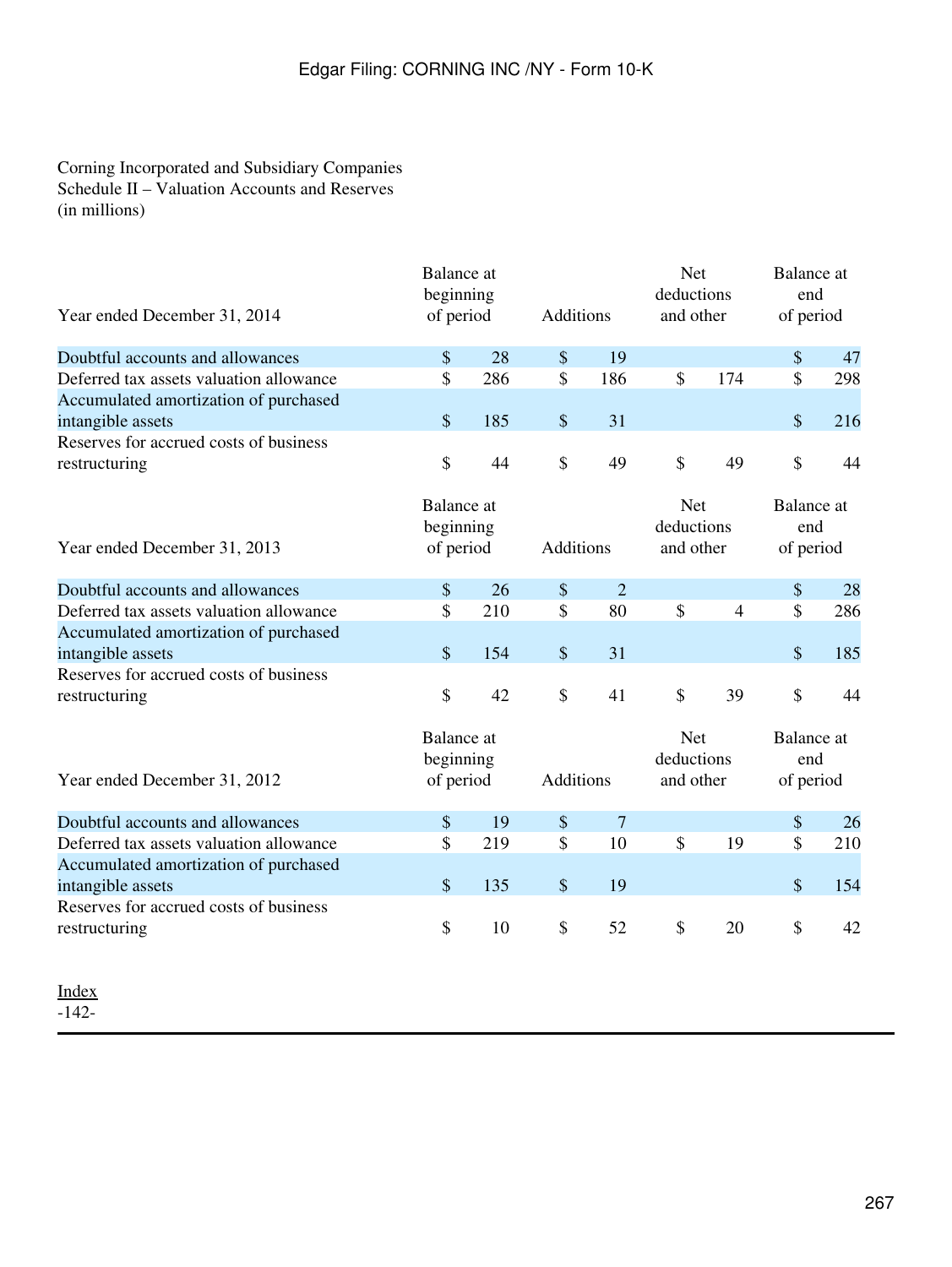# Quarterly Operating Results (unaudited)

(In millions, except per share amounts)

| 2014                                |                | First<br>quarter |                           | Second<br>quarter |               | Third<br>quarter | Fourth<br>quarter |         |              | Total<br>year |
|-------------------------------------|----------------|------------------|---------------------------|-------------------|---------------|------------------|-------------------|---------|--------------|---------------|
| Net sales                           | $\mathbb{S}^-$ | 2,289            |                           | \$2,482           |               | \$2,540          |                   | \$2,404 | $\mathbb{S}$ | 9,715         |
| Gross margin                        | \$             | 935              | \$                        | 1,032             |               | \$1,089          | \$                | 996     | \$           | 4,052         |
| Restructuring, impairment and other |                |                  |                           |                   |               |                  |                   |         |              |               |
| credits                             | $\mathcal{S}$  | 17               | \$                        | 34                |               |                  | <sup>\$</sup>     | 20      | \$           | 71            |
| Asbestos litigation charges         | \$             | $\overline{2}$   | \$                        | 4                 | \$            | 5                | \$                | (20)    | \$           | (9)           |
| Equity in earnings of affiliated    |                |                  |                           |                   |               |                  |                   |         |              |               |
| companies                           | $\mathbb{S}$   | 86               | $\boldsymbol{\mathsf{S}}$ | 62                | $\mathcal{S}$ | 95               | <sup>\$</sup>     | 23      | \$           | 266           |
| Provision for income taxes          | \$             | (180)            | \$                        | (172)             | \$            | (395)            | \$                | (349)   |              | \$(1,096)     |
| Net income attributable to Corning  |                |                  |                           |                   |               |                  |                   |         |              |               |
| Incorporated                        | $\mathcal{S}$  | 301              | \$                        | 169               |               | \$1,014          | \$                | 988     |              | \$2,472       |
|                                     |                |                  |                           |                   |               |                  |                   |         |              |               |
| Basic earnings per common share     | \$             | 0.21             | $\boldsymbol{\mathsf{S}}$ | 0.11              | $\mathbb{S}$  | 0.77             | $\mathbb{S}^-$    | 0.76    | \$           | 1.82          |
| Diluted earnings per common share   | S.             | 0.20             | \$                        | 0.11              | S             | 0.72             | S.                | 0.70    | \$           | 1.73          |

| 2013                                |               | First<br>quarter |                           | Second<br>quarter |               | Third<br>quarter | Fourth<br>quarter |         |               | Total<br>year |
|-------------------------------------|---------------|------------------|---------------------------|-------------------|---------------|------------------|-------------------|---------|---------------|---------------|
| Net sales                           | $\frac{1}{2}$ | 1,814            | \$                        | 1,982             |               | \$2,067          |                   | \$1,956 | $\mathbb{S}$  | 7,819         |
| Gross margin                        | \$            | 770              | \$                        | 883               | \$            | 901              | S.                | 770     | \$            | 3,324         |
| Restructuring, impairment and other |               |                  |                           |                   |               |                  |                   |         |               |               |
| charges                             |               |                  |                           |                   |               |                  | \$                | 67      | $\mathcal{S}$ | 67            |
| Asbestos litigation charges         | \$            | 2                | \$                        | 6                 | \$            | 5                | $\mathbb{S}$      | 6       | \$            | 19            |
| Equity in earnings of affiliated    |               |                  |                           |                   |               |                  |                   |         |               |               |
| companies                           | $\mathcal{S}$ | 173              | $\boldsymbol{\mathsf{S}}$ | 166               | $\mathcal{S}$ | 138              | $\mathcal{S}$     | 70      | \$            | 547           |
| Provision for income taxes          | \$            | (34)             | \$                        | (191)             | $\frac{1}{2}$ | (141)            | \$                | (146)   | \$            | (512)         |
| Net income attributable to Corning  |               |                  |                           |                   |               |                  |                   |         |               |               |
| Incorporated                        | $\mathcal{S}$ | 494              | \$                        | 638               | $\mathcal{S}$ | 408              | $\mathbb{S}$      | 421     | $\mathbb{S}$  | 1,961         |
|                                     |               |                  |                           |                   |               |                  |                   |         |               |               |
| Basic earnings per common share     | \$            | 0.33             | \$                        | 0.43              | $\frac{1}{2}$ | 0.28             | $\mathbb{S}^-$    | 0.30    | \$            | 1.35          |
| Diluted earnings per common share   | \$            | 0.33             | \$                        | 0.43              | \$            | 0.28             | S.                | 0.30    | \$            | 1.34          |

[Index](#page-155-0)  $-143-$ 

.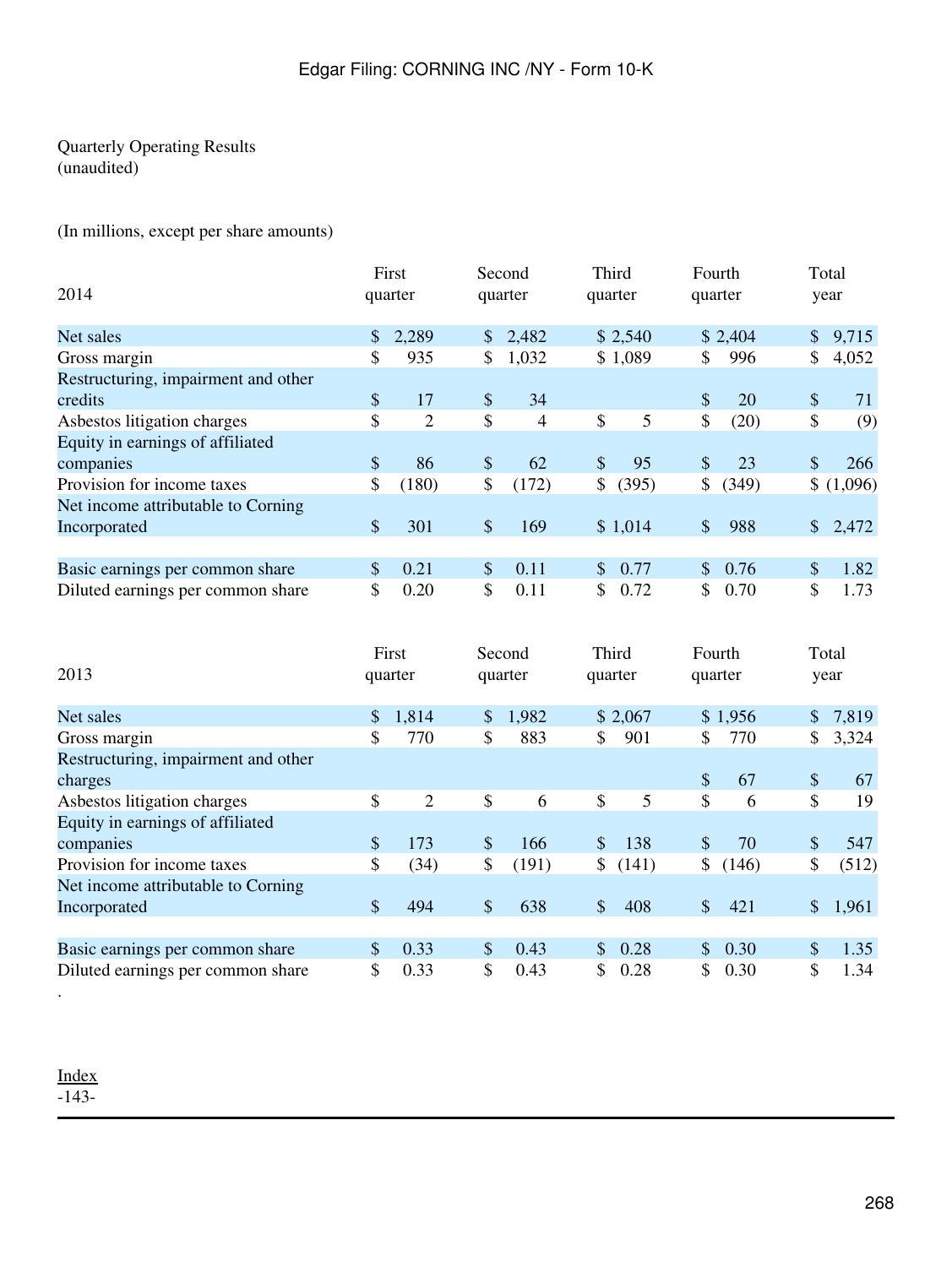DOW CORNING CORPORATION AND SUBSIDIARIES CONSOLIDATED FINANCIAL STATEMENTS For the period ended December 31, 2014

[Index](#page-269-0) -144-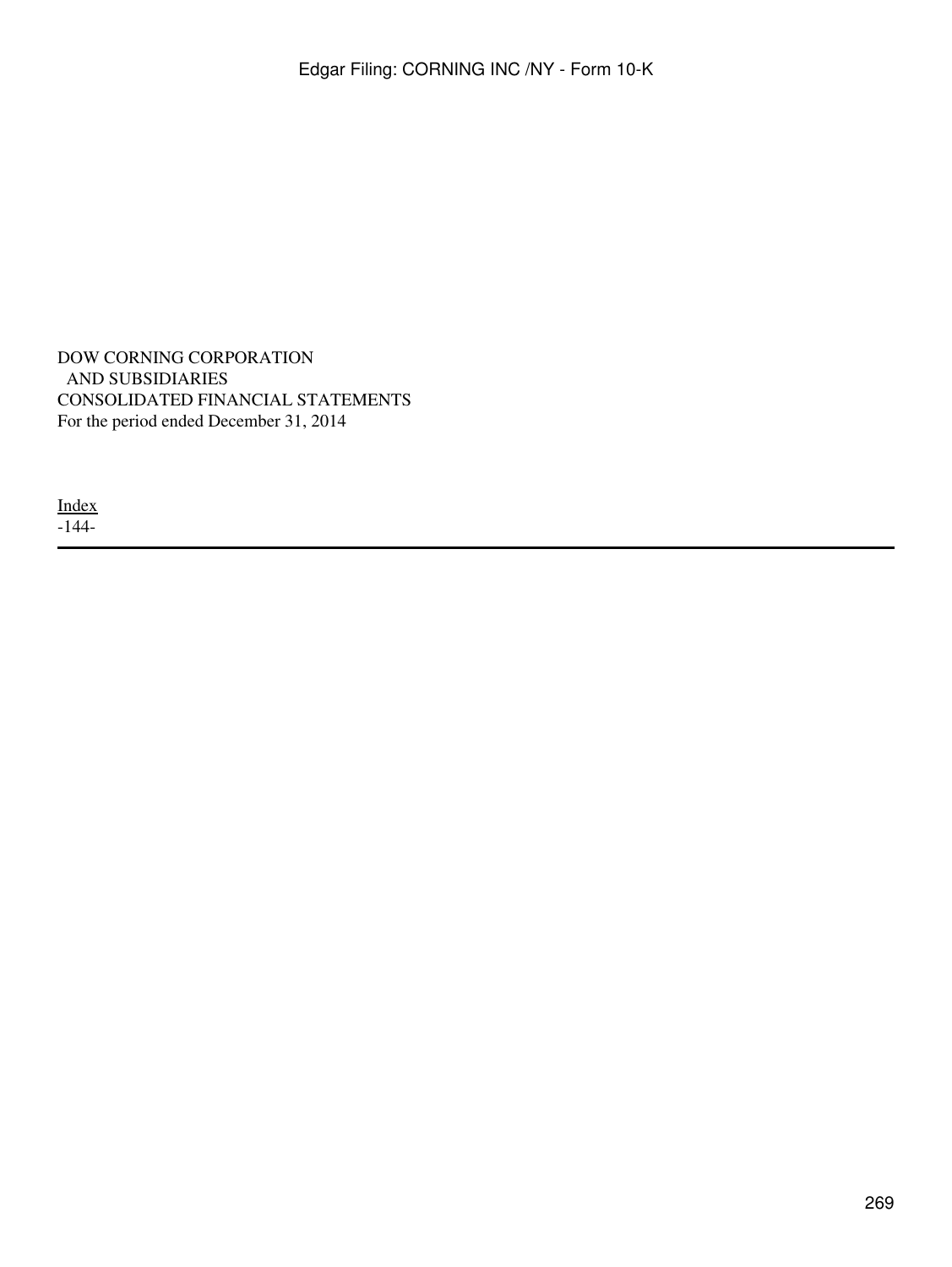# DOW CORNING CORPORATION AND SUBSIDIARIES

# INDEX TO CONSOLIDATED FINANCIAL STATEMENTS

<span id="page-269-0"></span>

|                                                                                                                 | Page |
|-----------------------------------------------------------------------------------------------------------------|------|
| <b>Independent Auditors' Report</b>                                                                             | 146  |
| <b>Consolidated Statements of Income</b><br>for the years ended December 31, 2014, 2013, and 2012               | 147  |
| <b>Consolidated Statements of Comprehensive Income</b><br>for the years ended December 31, 2014, 2013, and 2012 | 148  |
| Consolidated Balance Sheets as of December 31, 2014 and 2013                                                    | 149  |
| <b>Consolidated Statements of Cash Flows</b><br>for the years ended December 31, 2014, 2013, and 2012           | 151  |
| <b>Consolidated Statements of Equity</b><br>for the years ended December 31, 2014, 2013, and 2012               | 152  |
| <b>Notes to Consolidated Financial Statements</b>                                                               | 154  |

[Index](#page-269-0)  $-145-$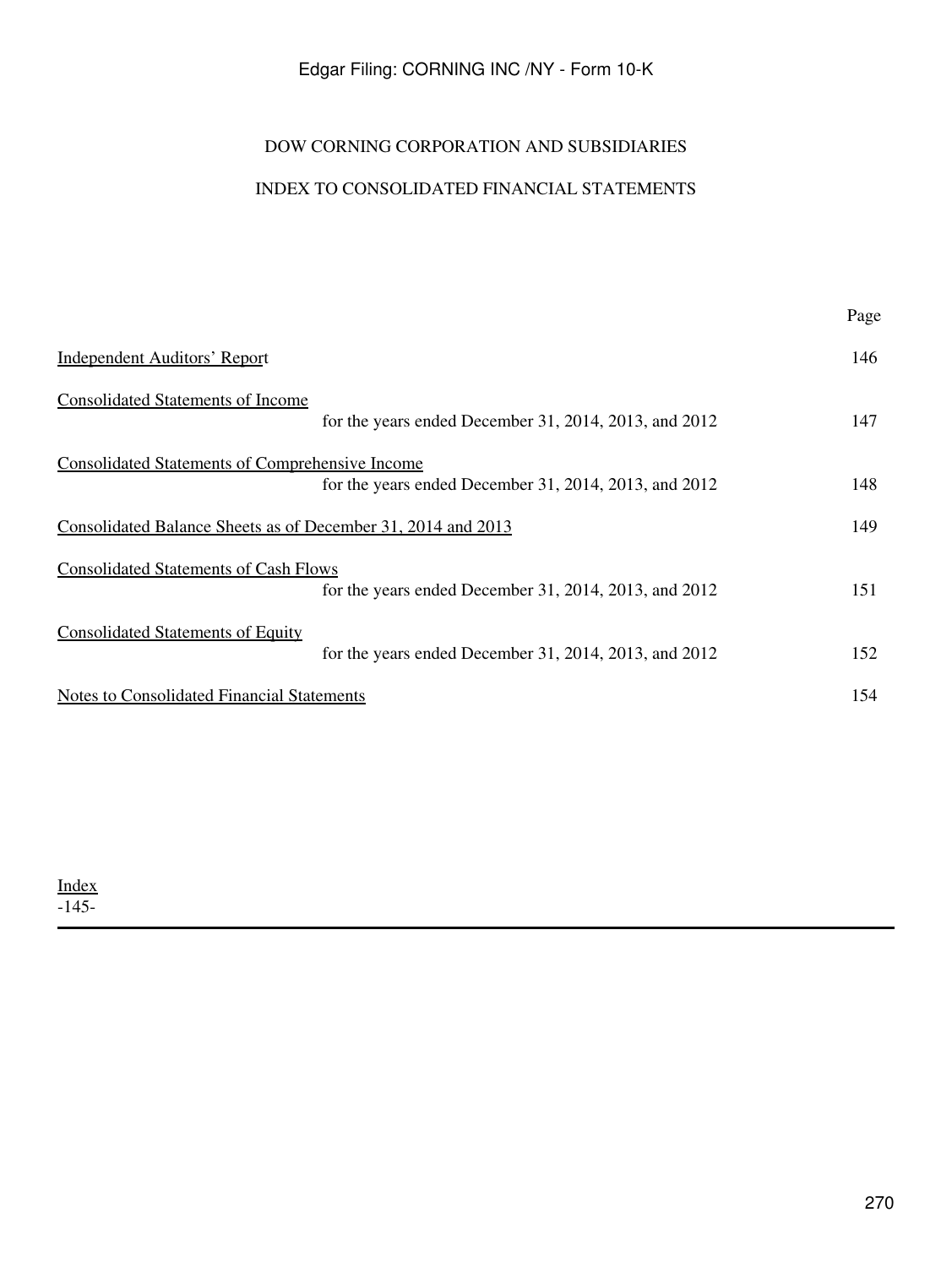#### Independent Auditor's Report

<span id="page-270-0"></span>To the Board of Directors of Dow Corning Corporation

We have audited the accompanying consolidated financial statements of Dow Corning Corporation and its subsidiaries, which comprise the consolidated balance sheets as of December 31, 2014 and 2013, and the related consolidated statements of income, comprehensive income, equity and cash flows for each of the three years in the period ended December 31, 2014.

Management's Responsibility for the Consolidated Financial Statements

Management is responsible for the preparation and fair presentation of the consolidated financial statements in accordance with accounting principles generally accepted in the United States of America; this includes the design, implementation, and maintenance of internal control relevant to the preparation and fair presentation of consolidated financial statements that are free from material misstatement, whether due to fraud or error.

## Auditor's Responsibility

Our responsibility is to express an opinion on the consolidated financial statements based on our audits. We conducted our audits in accordance with auditing standards generally accepted in the United States of America and in accordance with the auditing standards of the Public Company Accounting Oversight Board (United States). Those standards require that we plan and perform the audit to obtain reasonable assurance about whether the consolidated financial statements are free from material misstatement.

An audit involves performing procedures to obtain audit evidence about the amounts and disclosures in the consolidated financial statements. The procedures selected depend on our judgment, including the assessment of the risks of material misstatement of the consolidated financial statements, whether due to fraud or error. In making those risk assessments, we consider internal control relevant to the Company's preparation and fair presentation of the consolidated financial statements in order to design audit procedures that are appropriate in the circumstances. An audit also includes evaluating the appropriateness of accounting policies used and the reasonableness of significant accounting estimates made by management, as well as evaluating the overall presentation of the consolidated financial statements. We believe that the audit evidence we have obtained is sufficient and appropriate to provide a basis for our audit opinion.

#### Opinion

In our opinion, the consolidated financial statements referred to above present fairly, in all material respects, the financial position of Dow Corning Corporation and its subsidiaries at December 31, 2014 and 2013, and the results of their operations and their cash flows for each of the three years in the period ended December 31, 2014 in accordance with accounting principles generally accepted in the United States of America.

/s/ PricewaterhouseCoopers LLP Detroit, Michigan February 4, 2015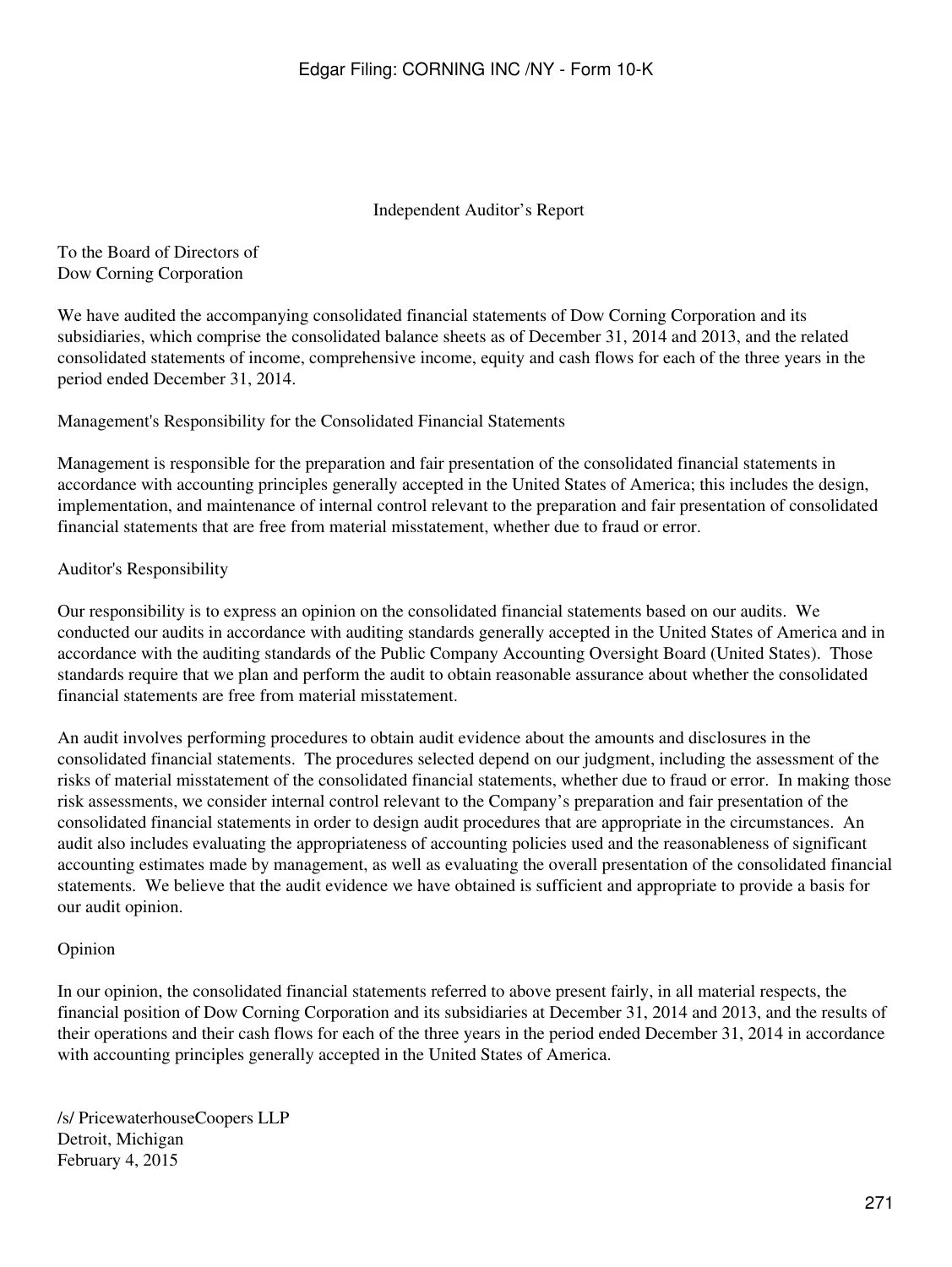[Index](#page-269-0) -146-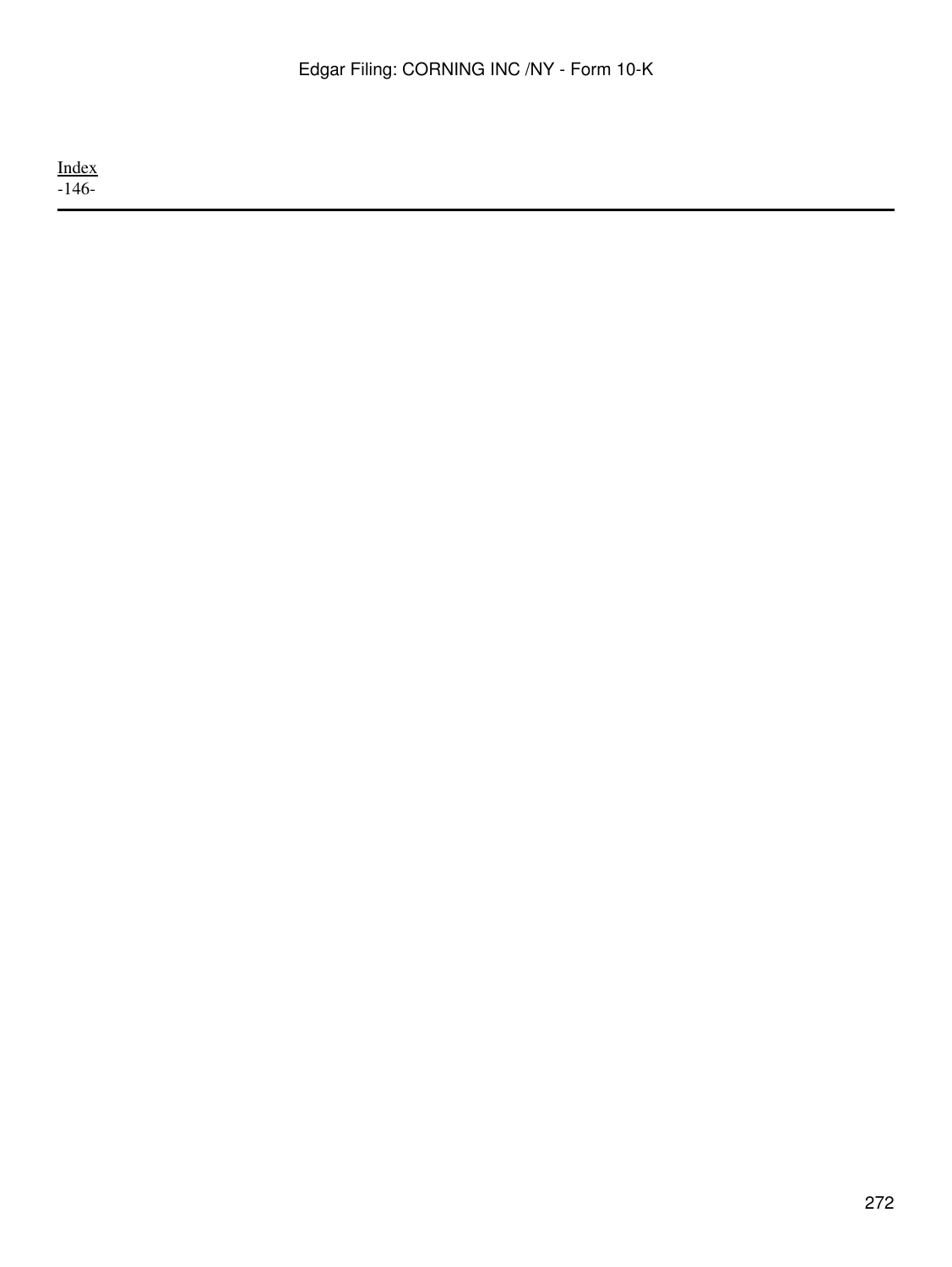# DOW CORNING CORPORATION AND SUBSIDIARIES CONSOLIDATED STATEMENTS OF INCOME (in millions of U.S. dollars, except for per share amounts)

<span id="page-272-0"></span>

|                                                                   | Years Ended December 31, |                |                                    |  |  |  |
|-------------------------------------------------------------------|--------------------------|----------------|------------------------------------|--|--|--|
|                                                                   | 2014                     | 2013           | 2012                               |  |  |  |
| <b>Net Sales</b>                                                  | \$6,221.3                | \$5,710.5      | \$6,118.5                          |  |  |  |
| <b>Operating Costs and Expenses</b>                               |                          |                |                                    |  |  |  |
| Cost of sales                                                     | 4,678.1                  | 4,430.6        | 4,705.1                            |  |  |  |
| Marketing and administrative expenses                             | 663.1                    | 699.5          | 787.3                              |  |  |  |
| Gains on long-term sales agreements                               | (39.0)                   | (228.5)        | (48.2)                             |  |  |  |
| Asset charges and restructuring expenses                          | 1,481.0                  | 165.5          | 365.0                              |  |  |  |
| Total operating costs and                                         |                          |                |                                    |  |  |  |
| expenses                                                          | 6,783.2                  | 5,067.1        | 5,809.2                            |  |  |  |
|                                                                   |                          |                |                                    |  |  |  |
| Operating Income (Loss)                                           | (561.9)                  | 643.4          | 309.3                              |  |  |  |
|                                                                   |                          |                |                                    |  |  |  |
| Interest income                                                   | 9.3                      | 7.9            | 11.9                               |  |  |  |
| Interest expense                                                  | (49.0)                   | (45.7)         | (3.9)                              |  |  |  |
| Other nonoperating income, net                                    | 8.4                      | 61.9           | 30.9                               |  |  |  |
| Implant liability adjustment                                      | 1,299.8                  |                |                                    |  |  |  |
| Income before Income Taxes                                        | 706.6                    | 667.5          | 348.2                              |  |  |  |
| Income tax provision                                              | 132.0                    | 233.8          | 162.9                              |  |  |  |
| Net Income                                                        | 574.6                    | 433.7          | 185.3                              |  |  |  |
|                                                                   |                          |                |                                    |  |  |  |
| Less: Noncontrolling interests' share in net<br>income            | 61.8                     | 57.4           | (2.4)                              |  |  |  |
| Net Income Attributable to Dow Corning Corporation                | \$<br>512.8              | $\$\$<br>376.3 | $\boldsymbol{\mathsf{S}}$<br>187.7 |  |  |  |
| Weighted-Average Common Shares Outstanding<br>(basic and diluted) | 2.5                      | 2.5            | 2.5                                |  |  |  |
| Net Income per Share (basic and diluted)                          | \$205.12                 | 150.52<br>\$   | 75.08<br>\$                        |  |  |  |
|                                                                   |                          |                |                                    |  |  |  |
| Dividends Declared per Common Share                               | \$100.00                 | 80.00<br>\$    | 80.00<br>\$                        |  |  |  |

(See Notes to the Consolidated Financial Statements)

[Index](#page-269-0) -147-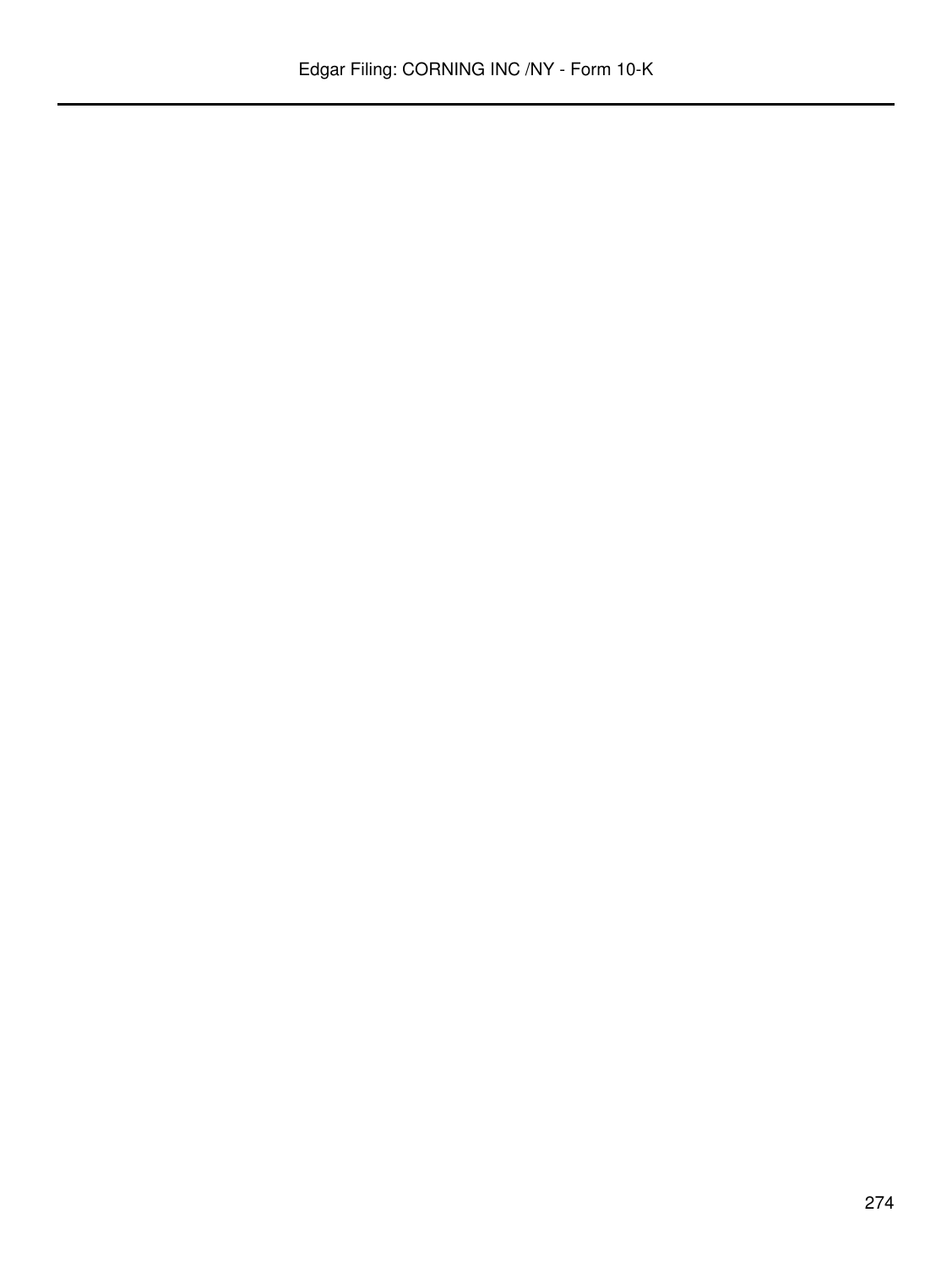# DOW CORNING CORPORATION AND SUBSIDIARIES CONSOLIDATED STATEMENTS OF COMPREHENSIVE INCOME (in millions of U.S. dollars)

<span id="page-274-0"></span>

|                                                              | Years Ended December 31, |         |                        |  |
|--------------------------------------------------------------|--------------------------|---------|------------------------|--|
|                                                              | 2014                     | 2013    | 2012                   |  |
| Net Income                                                   | \$574.6                  | \$433.7 | \$185.3                |  |
| Other comprehensive income (loss), before tax:               |                          |         |                        |  |
| Foreign currency translation adjustments                     | (170.8)                  | (2.7)   | (26.9)                 |  |
| Unrealized net gain (loss) on securities:                    |                          |         |                        |  |
| Unrealized holding gain arising<br>during the period         | 8.2                      | 4.8     | 22.7                   |  |
| Reclassificaton adjustment for gain<br>included in income    | (17.6)                   |         | (3.4)                  |  |
| Net gain (loss) on cash flow hedges:                         |                          |         |                        |  |
| Unrealized gain (loss) arising during<br>the period          |                          | 0.2     | (2.9)                  |  |
| Reclassification adjustment for loss<br>included in income   |                          | 5.4     | 9.4                    |  |
| Defined benefit plan adjustments:                            |                          |         |                        |  |
| Gain (loss) arising during the period                        | (467.7)                  | 292.7   | 23.8                   |  |
| Amortization of pension adjustments<br>included in income    | 49.0                     | 81.5    | 84.2                   |  |
| Other comprehensive income (loss), before tax                | (598.9)                  | 381.9   | 106.9                  |  |
| Income tax (expense) benefit related to items of OCI1        | 141.9                    | (130.1) | (40.3)                 |  |
| Other comprehensive income (loss), net of tax                | (457.0)                  | 251.8   | 66.6                   |  |
| Comprehensive Income                                         | 117.6                    | 685.5   | 251.9                  |  |
| Less: Noncontrolling interests' share                        |                          |         |                        |  |
| in comprehensive income                                      | 47.4                     | 44.4    | (16.5)                 |  |
| Comprehensive Income Attributable to Dow Corning Corporation | 70.2<br>\$               | \$641.1 | 268.4<br>$\frac{1}{2}$ |  |

(See Notes to the Consolidated Financial Statements)

1Other Comprehensive Income/(Loss) ("OCI")

[Index](#page-269-0)

-148-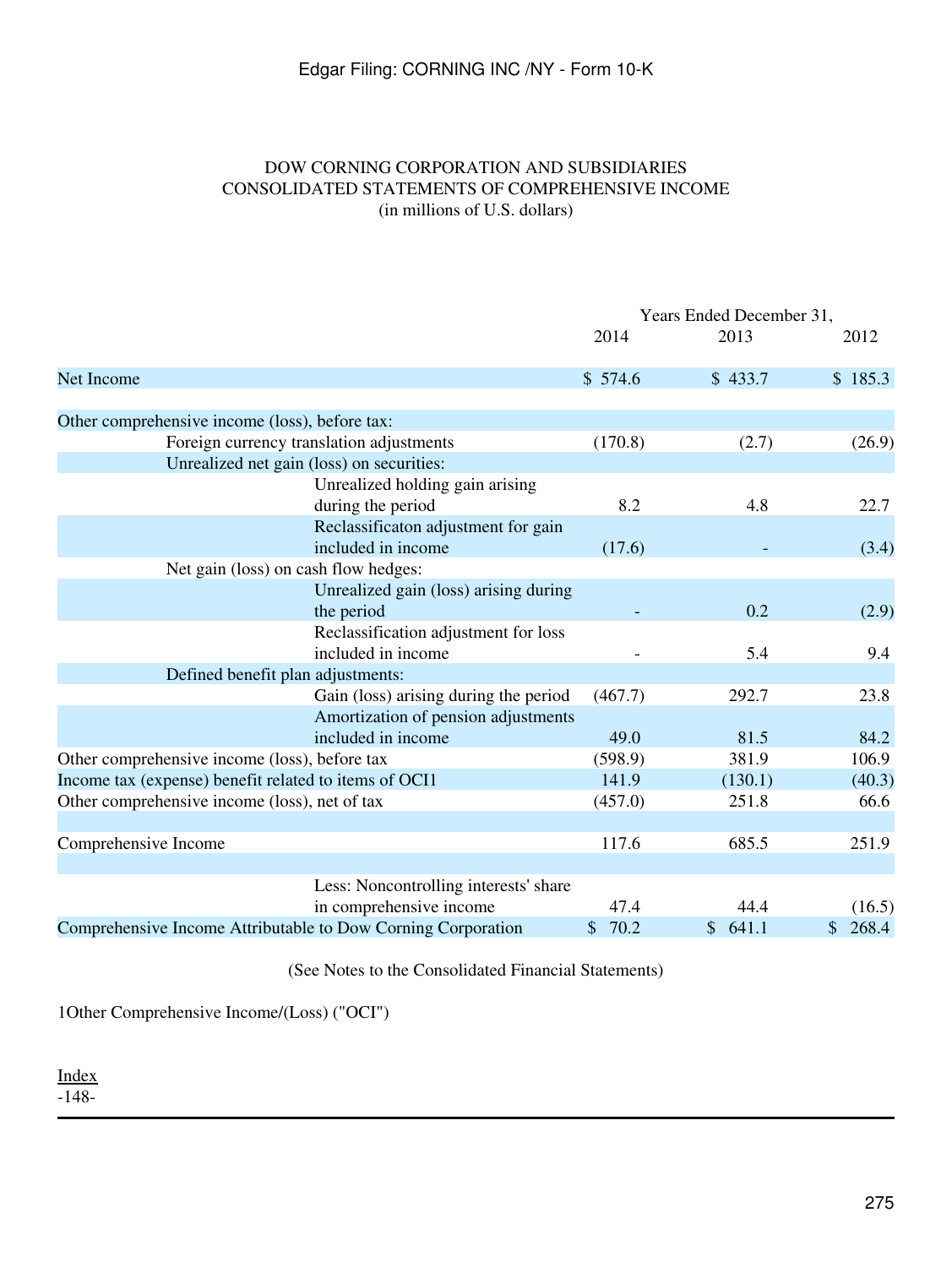# DOW CORNING CORPORATION AND SUBSIDIARIES CONSOLIDATED BALANCE SHEETS (in millions of U.S. dollars)

<span id="page-275-0"></span>

| <b>ASSETS</b>                          |                                                       |                      |                      |
|----------------------------------------|-------------------------------------------------------|----------------------|----------------------|
|                                        |                                                       | December 31,<br>2014 | December 31,<br>2013 |
| <b>Current Assets</b>                  |                                                       |                      |                      |
|                                        | Cash and cash equivalents                             | \$2,291.2            | 1,826.1<br>S.        |
|                                        | Accounts receivable (net of allowance for doubtful    |                      |                      |
|                                        | accounts of \$10.4 in 2014 and 2013)                  | 745.9                | 721.4                |
|                                        | Notes and other receivables                           | 246.0                | 225.7                |
|                                        | Inventories                                           | 1,083.8              | 1,003.8              |
|                                        | Deferred income taxes - current                       | 263.7                | 106.0                |
|                                        | Other current assets                                  | 81.4                 | 112.7                |
|                                        | Total current assets                                  | 4,712.0              | 3,995.7              |
|                                        |                                                       |                      |                      |
| Property, Plant and Equipment          |                                                       | 10,683.1             | 12,538.4             |
| <b>Less - Accumulated Depreciation</b> |                                                       | (5,276.3)            | (5,307.3)            |
|                                        | Net property, plant and equipment                     | 5,406.8              | 7,231.1              |
|                                        |                                                       |                      |                      |
| <b>Other Assets</b>                    |                                                       |                      |                      |
|                                        | Marketable securities                                 | 86.1                 | 96.3                 |
|                                        | Deferred income taxes - noncurrent                    | 311.0                | 362.1                |
|                                        | Intangible assets (net of accumulated amortization of |                      |                      |
|                                        | \$58.4 in 2014 and 2013)                              | 70.9                 | 77.1                 |
|                                        | Goodwill                                              | 61.9                 | 70.3                 |
|                                        | Other noncurrent assets                               | 496.4                | 469.5                |
|                                        | Total other assets                                    | 1,026.3              | 1,075.3              |
| <b>Total Assets</b>                    |                                                       | \$11,145.1           | \$12,302.1           |
|                                        |                                                       |                      |                      |

(See Notes to the Consolidated Financial Statements)

[Index](#page-269-0) -149-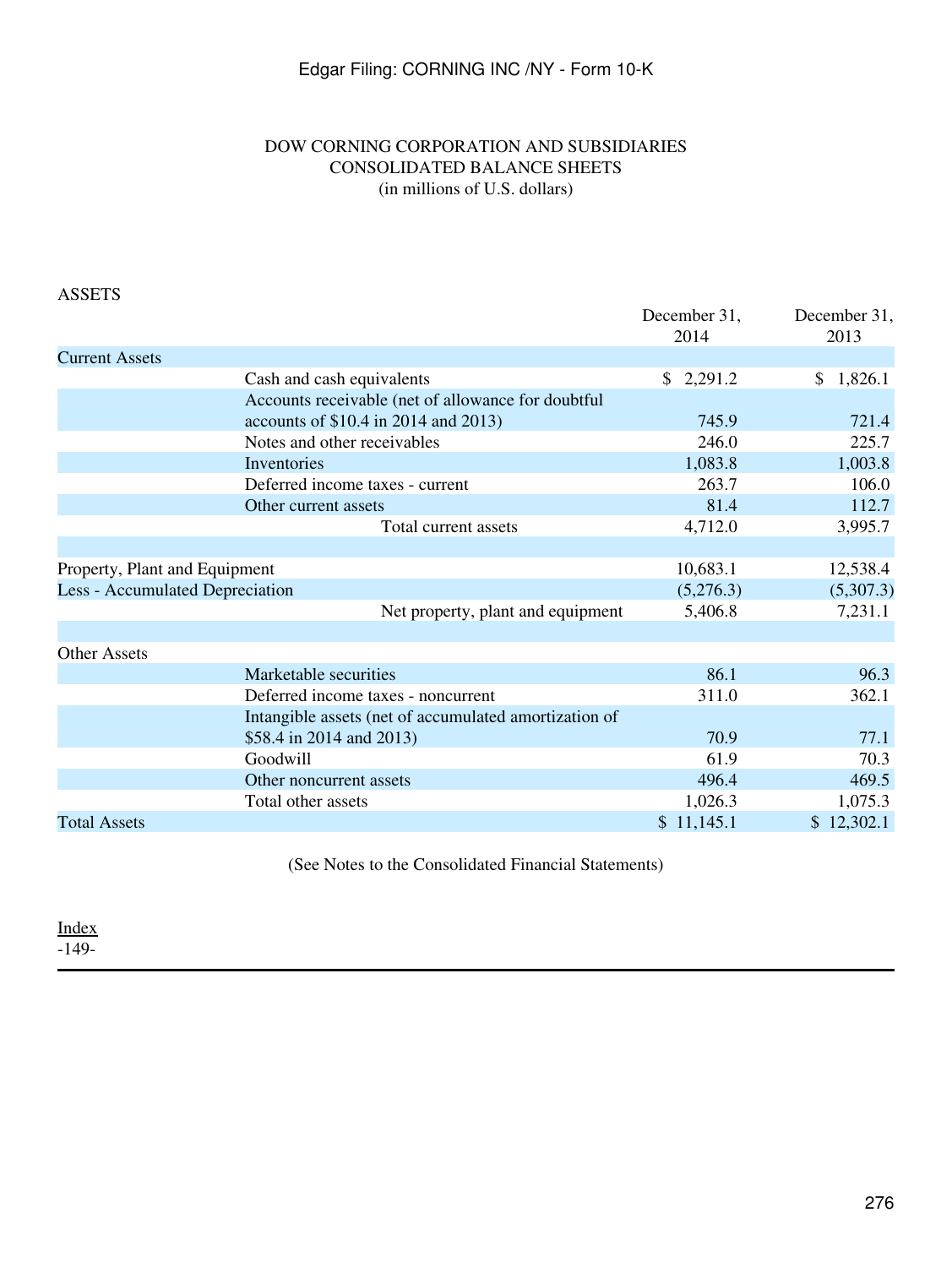# DOW CORNING CORPORATION AND SUBSIDIARIES CONSOLIDATED BALANCE SHEETS (in millions of U.S. dollars)

# LIABILITIES AND STOCKHOLDERS' EQUITY

| December 31, 2014                       | December 31, 2013                                                                                      |
|-----------------------------------------|--------------------------------------------------------------------------------------------------------|
|                                         |                                                                                                        |
|                                         |                                                                                                        |
| $\mathcal{S}$<br>7.0                    | $\mathsf{\$}$<br>79.3                                                                                  |
| 522.9                                   | 460.0                                                                                                  |
| 207.0                                   | 149.6                                                                                                  |
|                                         | 87.7                                                                                                   |
| 106.8                                   | 101.4                                                                                                  |
| 319.6                                   | 305.2                                                                                                  |
| 185.7                                   | 162.8                                                                                                  |
| 1,448.2                                 | 1,346.0                                                                                                |
|                                         |                                                                                                        |
|                                         | 937.1                                                                                                  |
|                                         | 1,616.4                                                                                                |
|                                         | 1,137.0                                                                                                |
|                                         | 20.3                                                                                                   |
|                                         | 3,137.4                                                                                                |
| 284.3                                   | 329.3                                                                                                  |
| 6,070.2                                 | 7,177.5                                                                                                |
|                                         |                                                                                                        |
|                                         |                                                                                                        |
|                                         |                                                                                                        |
|                                         |                                                                                                        |
|                                         | 12.5                                                                                                   |
|                                         | 3,531.8                                                                                                |
|                                         | (371.8)                                                                                                |
|                                         |                                                                                                        |
|                                         | 3,172.5                                                                                                |
|                                         |                                                                                                        |
|                                         | 606.1                                                                                                  |
| 3,626.7                                 | 3,778.6                                                                                                |
|                                         |                                                                                                        |
| \$11,145.1                              | \$12,302.1                                                                                             |
| 2,500,000 shares authorized, issued and | 99.2<br>945.4<br>363.6<br>1,552.0<br>42.2<br>2,882.7<br>12.5<br>3,794.6<br>(814.4)<br>2,992.7<br>634.0 |

(See Notes to the Consolidated Financial Statements)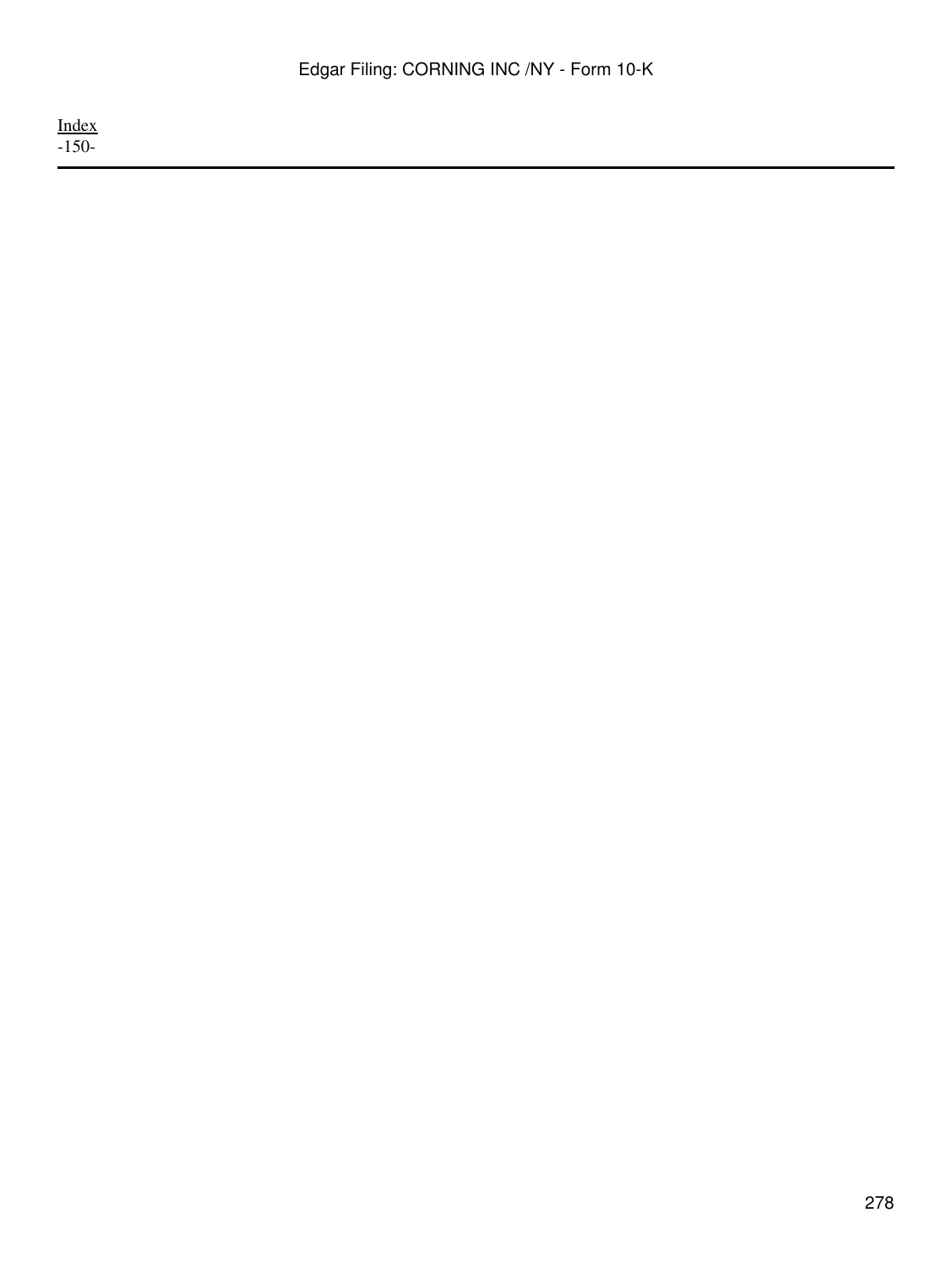# DOW CORNING CORPORATION AND SUBSIDIARIES CONSOLIDATED STATEMENTS OF CASH FLOWS (in millions of U.S. dollars)

<span id="page-278-0"></span>

|                                                                | Years ended December 31, |             |             |  |
|----------------------------------------------------------------|--------------------------|-------------|-------------|--|
|                                                                | 2014                     | 2013        | 2012        |  |
| <b>Cash Flows from Operating Activities</b>                    |                          |             |             |  |
| Net income                                                     | \$<br>574.6              | \$<br>433.7 | \$<br>185.3 |  |
| Depreciation and amortization                                  | 491.3                    | 490.1       | 398.6       |  |
| Gains on long-term sales agreements                            | (39.0)                   | (228.5)     | (48.2)      |  |
| Cash flows related to gains on long-term sales agreements      |                          | 183.2       | 213.7       |  |
| Asset charges and restructuring expenses                       | 1,481.0                  | 113.9       | 365.0       |  |
| Changes in restructuring accrual                               | (14.3)                   | (53.1)      |             |  |
| Changes in deferred revenue, net                               | (201.2)                  | (77.8)      | (35.8)      |  |
| Changes in deferred taxes, net                                 | 45.7                     | (68.7)      | 66.2        |  |
| Tax-related bond deposits, net                                 | 29.2                     | 17.9        | 112.2       |  |
| Other, net                                                     | 83.8                     | 119.3       | 109.1       |  |
| Changes in operating assets and liabilities                    |                          |             |             |  |
| Changes in accounts and notes receivable                       | (46.1)                   | 29.9        | 169.6       |  |
| Changes in accounts payable                                    | 36.7                     | 11.5        | (110.4)     |  |
| Changes in inventory                                           | (123.6)                  | 3.1         | 69.3        |  |
| Changes in other operating assets and liabilities              | 98.6                     | 14.6        | 35.0        |  |
| Cash flows related to reorganization, net                      | (0.4)                    | (24.4)      | (26.8)      |  |
| Implant liability adjustment                                   | (1,299.8)                |             |             |  |
| Cash provided by operating                                     |                          |             |             |  |
| activities                                                     | 1,116.5                  | 964.7       | 1,502.8     |  |
|                                                                |                          |             |             |  |
| Cash Flows from Investing Activities                           |                          |             |             |  |
| Capital expenditures                                           | (249.8)                  | (363.3)     | (1,042.0)   |  |
| Proceeds from sales, maturities, and redemptions of securities | 18.9                     |             | 117.3       |  |
| Other, net                                                     | (58.5)                   | (29.9)      | (6.2)       |  |
| Cash used in investing activities                              | (289.4)                  | (393.2)     | (930.9)     |  |
| <b>Cash Flows from Financing Activities</b>                    |                          |             |             |  |
| Increase in short-term borrowings                              |                          | 99.0        | 71.2        |  |
| Payments of short-term borrowings                              | (73.2)                   | (99.0)      | (134.4)     |  |
| Increase in long-term debt                                     | 16.3                     | 166.1       |             |  |
| Payments of long-term debt                                     | (12.6)                   | (202.6)     | (655.2)     |  |
| Loans from noncontrolling shareholders                         |                          |             | 112.2       |  |
| Distributions to shareholders of noncontrolling interests      | (19.5)                   | (14.0)      | (63.6)      |  |
| Acquisition of additional shares of noncontrolling interests   |                          | (266.0)     |             |  |
| Dividends paid to stockholders                                 | (250.0)                  | (200.0)     | (200.0)     |  |
| Cash used in financing activities                              | (339.0)                  | (516.5)     | (869.8)     |  |
|                                                                |                          |             |             |  |
| Effect of Exchange Rate Changes on Cash                        | (23.0)                   | 0.7         | 2.2         |  |
|                                                                |                          |             |             |  |
| Changes in Cash and Cash Equivalents                           |                          |             |             |  |
| Net increase (decrease) in cash and cash equivalents           | 465.1                    | 55.7        | (295.7)     |  |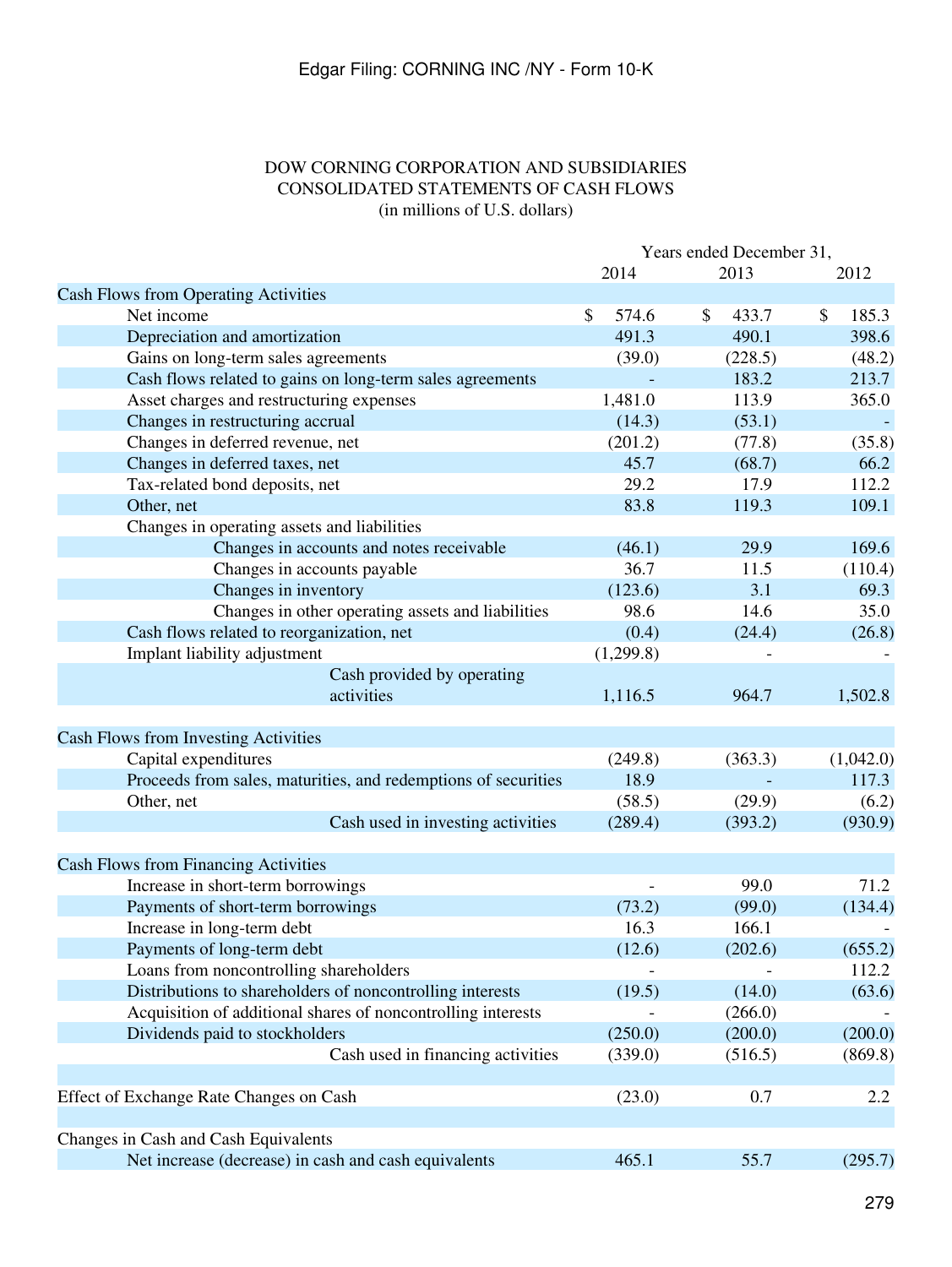|              | Edgar Filing: CORNING INC /NY - Form 10-K            |           |           |           |
|--------------|------------------------------------------------------|-----------|-----------|-----------|
|              | Cash and cash equivalents at beginning of period     | 1,826.1   | 1,770.4   | 2,066.1   |
|              |                                                      |           |           |           |
|              | Cash and cash equivalents at end                     |           |           |           |
|              | of period                                            | \$2,291.2 | \$1,826.1 | \$1,770.4 |
|              | (See Notes to the Consolidated Financial Statements) |           |           |           |
| <b>Index</b> |                                                      |           |           |           |
| $-151-$      |                                                      |           |           |           |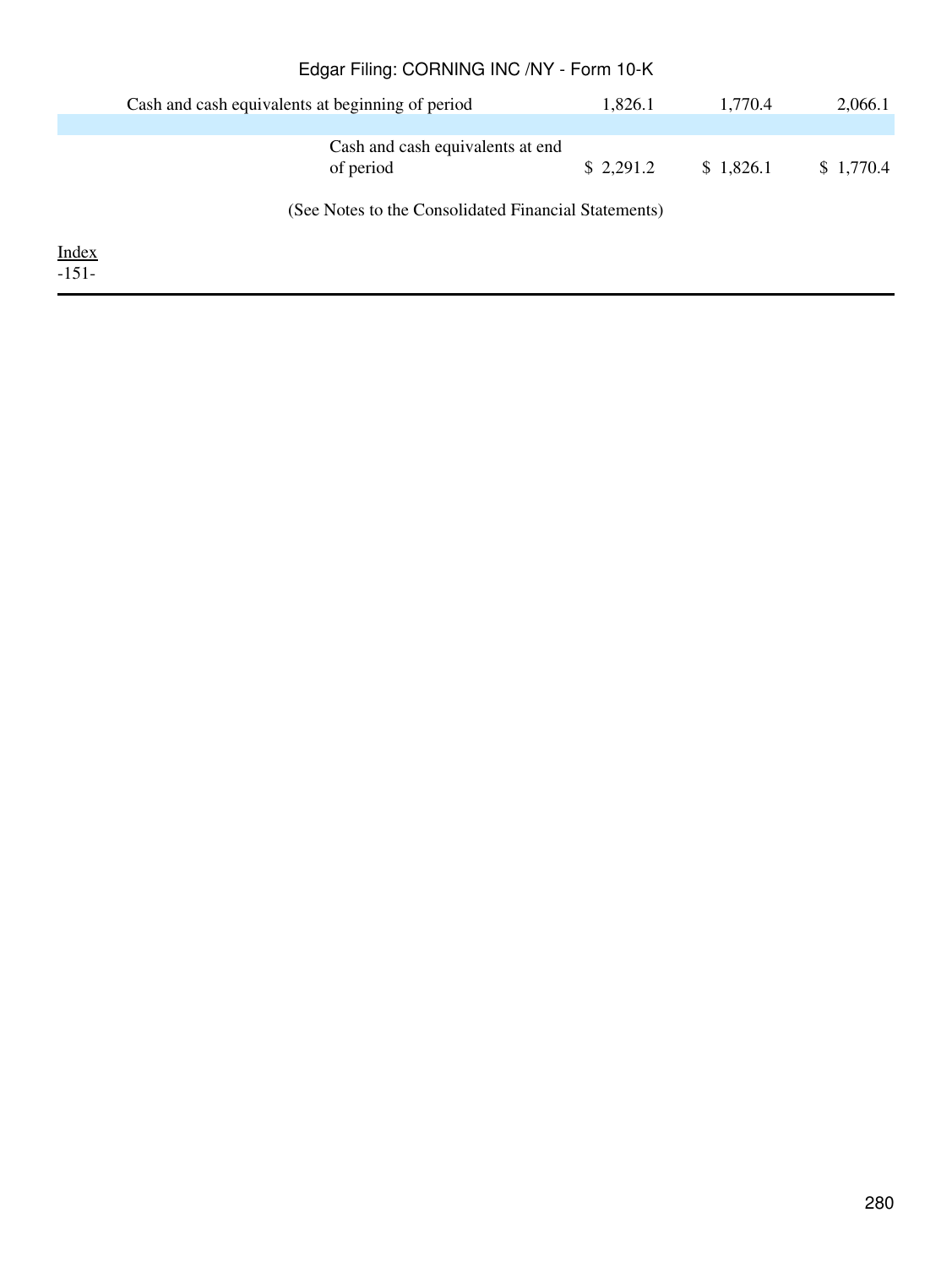# DOW CORNING CORPORATION AND SUBSIDIARIES CONSOLIDATED STATEMENTS OF EQUITY (in millions of U.S. dollars)

<span id="page-280-0"></span>

|                                                                                  |               |                            | Dow Corning Corporation Stockholders' Equity<br>Total |                      |            |                 |
|----------------------------------------------------------------------------------|---------------|----------------------------|-------------------------------------------------------|----------------------|------------|-----------------|
|                                                                                  | Total         | Noncontrolling<br>Interest | Stockholders'<br>Equity                               | Retained<br>Earnings | AOCI1      | Common<br>Stock |
| Balance as of<br>December 31, 2011                                               | \$<br>3,584.9 | \$767.1                    | \$2,817.8                                             | \$3,522.6            | \$(717.3)  | \$12.5          |
|                                                                                  |               |                            |                                                       |                      |            |                 |
| Net Income                                                                       | 185.3         | (2.4)                      | 187.7                                                 | 187.7                |            |                 |
| Other comprehensive<br>income (loss), net of<br>tax                              |               |                            |                                                       |                      |            |                 |
| Foreign currency<br>translation                                                  |               |                            |                                                       |                      |            |                 |
| adjustments                                                                      | (26.9)        | (16.3)                     | (10.6)                                                |                      | (10.6)     |                 |
| Unrealized net<br>gain on available                                              |               |                            |                                                       |                      |            |                 |
| for sale securities<br>Net loss on cash                                          | 19.3          | 1.8                        | 17.5                                                  |                      | 17.5       |                 |
| flow hedges                                                                      | 4.1           |                            | 4.1                                                   |                      | 4.1        |                 |
| Pension and<br>other<br>postretirement<br>benefit                                |               |                            |                                                       |                      |            |                 |
| adjustments                                                                      | 70.1          | 0.4                        | 69.7                                                  |                      | 69.7       |                 |
| Total comprehensive<br>income (loss)                                             | 251.9         | (16.5)                     | 268.4                                                 |                      |            |                 |
| Dividends declared on                                                            |               |                            |                                                       |                      |            |                 |
| common stock,<br>distributions to<br>shareholders of<br>noncontrolling interests |               |                            |                                                       |                      |            |                 |
| and other                                                                        | (263.6)       | (63.6)                     | (200.0)                                               | (200.0)              |            |                 |
| Balance as of<br>December 31, 2012                                               | \$<br>3,573.2 | \$687.0                    | \$2,886.2                                             | \$3,510.3            | \$ (636.6) | \$12.5          |
| Net Income                                                                       | 433.7         | 57.4                       | 376.3                                                 | 376.3                |            |                 |
| Other comprehensive<br>income (loss), net of<br>tax                              |               |                            |                                                       |                      |            |                 |
| Foreign currency                                                                 |               |                            |                                                       |                      |            |                 |
| translation                                                                      |               |                            |                                                       |                      |            |                 |
| adjustments                                                                      | (2.7)         | (14.2)                     | 11.5                                                  |                      | 11.5       |                 |
|                                                                                  | 4.8           | 1.1                        | 3.7                                                   |                      | 3.7        |                 |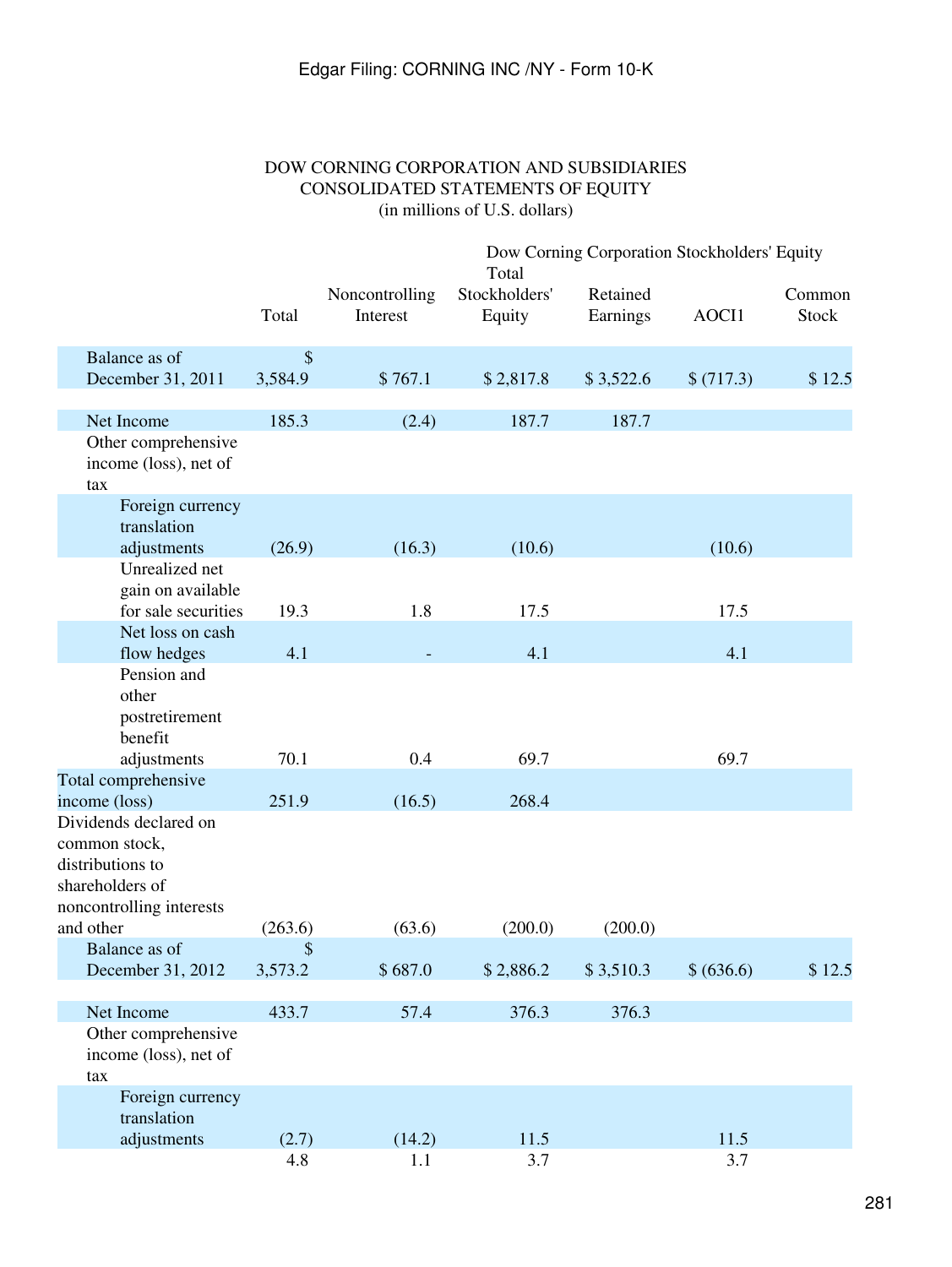| Unrealized net<br>gain on available<br>for sale securities                                                |               |         |           |           |            |        |
|-----------------------------------------------------------------------------------------------------------|---------------|---------|-----------|-----------|------------|--------|
| Net gain on cash<br>flow hedges                                                                           | 3.6           |         | 3.6       |           | 3.6        |        |
| Pension and<br>other<br>postretirement<br>benefit                                                         |               |         |           |           |            |        |
| adjustments                                                                                               | 246.1         | 0.1     | 246.0     |           | 246.0      |        |
| Total comprehensive                                                                                       |               |         |           |           |            |        |
| income<br>Dividends declared on                                                                           | 685.5         | 44.4    | 641.1     |           |            |        |
| common stock,<br>distributions to<br>shareholders of<br>noncontrolling interests                          |               |         |           |           |            |        |
| and other                                                                                                 | (214.0)       | (14.0)  | (200.0)   | (200.0)   |            |        |
| Acquisition of additional<br>shares of noncontrolling<br>interests                                        | (266.1)       | (111.3) | (154.8)   | (154.8)   |            |        |
| Balance as of                                                                                             | \$            |         |           |           |            |        |
| December 31, 2013                                                                                         | 3,778.6       | \$606.1 | \$3,172.5 | \$3,531.8 | \$ (371.8) | \$12.5 |
| Net Income                                                                                                | 574.6         |         |           |           |            |        |
| Other                                                                                                     |               | 61.8    | 512.8     | 512.8     |            |        |
| comprehensive<br>income (loss), net<br>of tax                                                             |               |         |           |           |            |        |
| Foreign currency<br>translation<br>adjustments                                                            | (170.8)       | (12.7)  | (158.1)   |           | (158.1)    |        |
| Unrealized net<br>(loss) on                                                                               |               |         |           |           |            |        |
| available for sale<br>securities                                                                          | (9.4)         | (1.6)   | (7.8)     |           | (7.8)      |        |
| Pension and<br>other<br>postretirement<br>benefit                                                         |               |         |           |           |            |        |
| adjustments                                                                                               | (276.8)       | (0.1)   | (276.7)   |           | (276.7)    |        |
| Total comprehensive                                                                                       |               |         |           |           |            |        |
| income                                                                                                    | 117.6         | 47.4    | 70.2      |           |            |        |
| Dividends declared on<br>common stock,<br>distributions to<br>shareholders of<br>noncontrolling interests |               |         |           |           |            |        |
| and other                                                                                                 | (269.5)       | (19.5)  | (250.0)   | (250.0)   |            |        |
| Balance as of<br>December 31, 2014                                                                        | \$<br>3,626.7 | \$634.0 | \$2,992.7 | \$3,794.6 | \$ (814.4) | \$12.5 |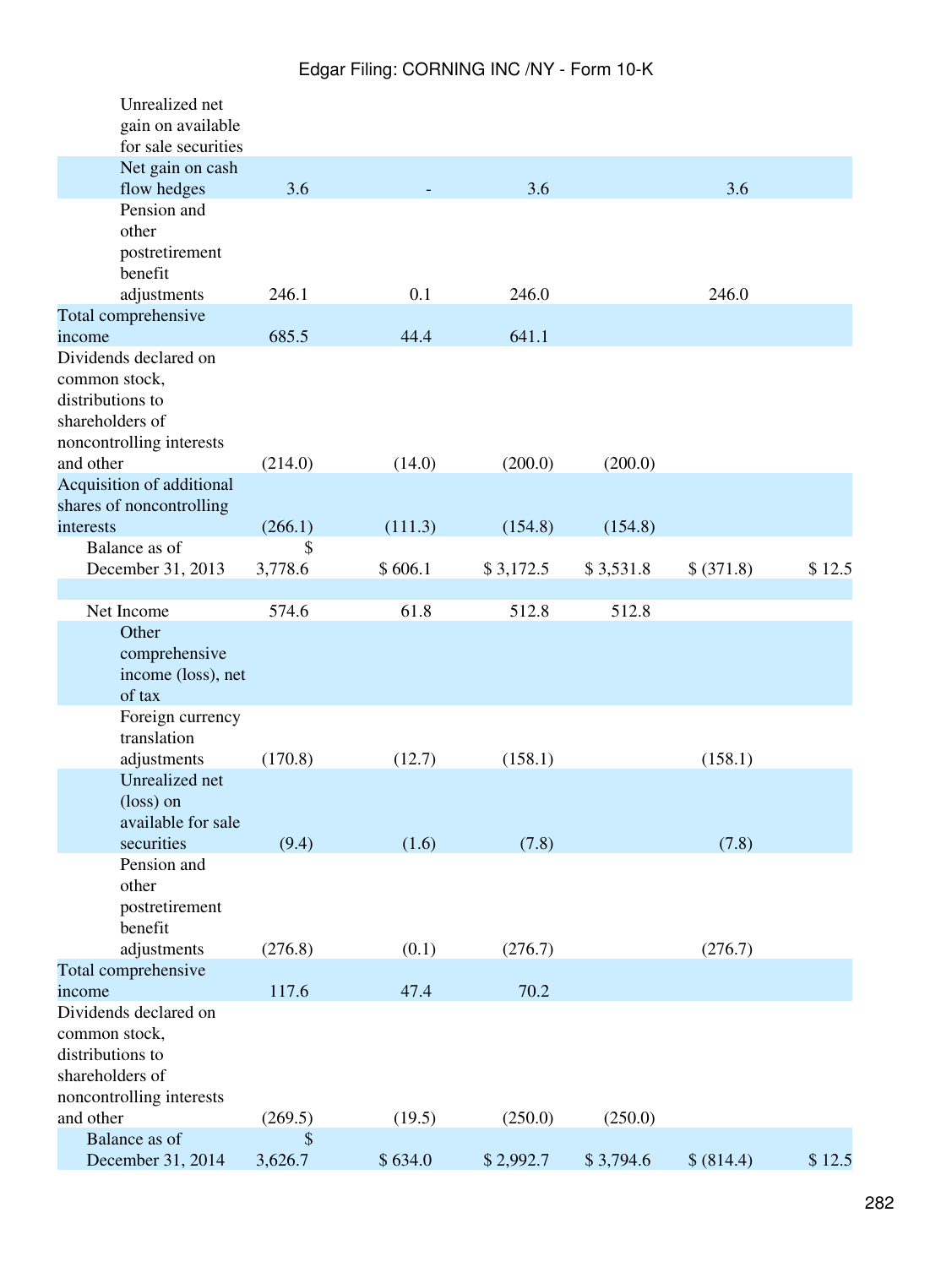(See Notes to the Consolidated Financial Statements)

1Accumulated Other Comprehensive Income/(Loss) ("AOCI")

[Index](#page-269-0) -152-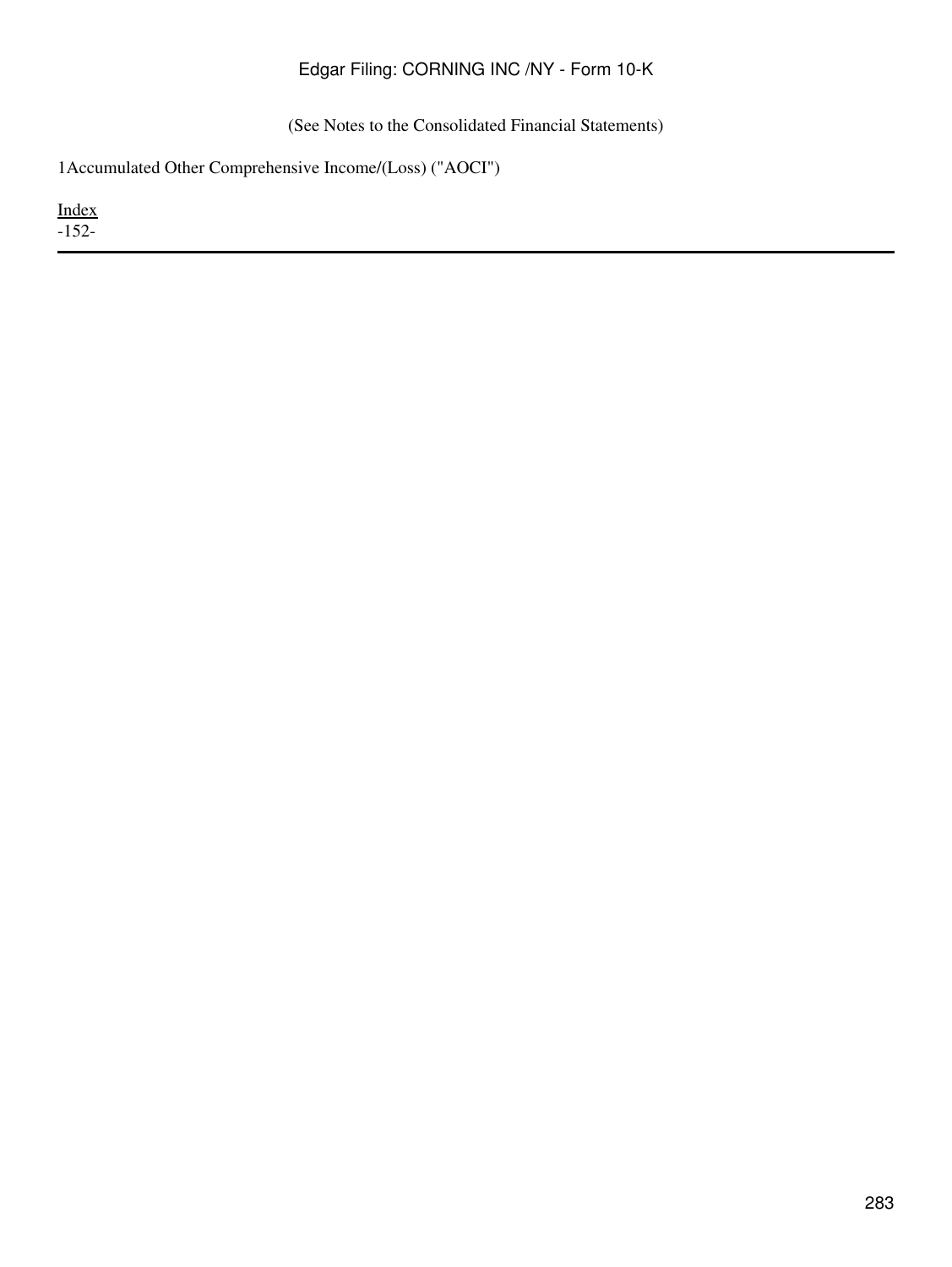# DOW CORNING CORPORATION AND SUBSIDIARIES NOTES TO CONSOLIDATED FINANCIAL STATEMENTS

# <span id="page-283-0"></span>TABLE OF CONTENTS Note Page [BUSINESS AND BASIS OF PRESENTATION](#page-285-1) 154 [SUMMARY OF SIGNIFICANT ACCOUNTING POLICIES](#page-285-2) 154 [GAINS ON LONG-TERM SALES AGREEMENTS](#page-295-0) 159 [POLYCRYSTALLINE SILICON MARKET CONDITIONS AND](#page-297-0) [CHINA TRADE MATTERS](#page-297-0) 160 [RESTRUCTURING](#page-299-0) 161 [INVESTMENTS](#page-299-1) 161 [INVENTORIES](#page-301-0) 162 [INCOME TAXES](#page-303-0) 163 [DERIVATIVES](#page-307-0) 165 [VARIABLE INTEREST ENTITIES](#page-309-0) 166 [PROPERTY, PLANT AND EQUIPMENT](#page-309-1) 166 [GOODWILL AND OTHER INTANGIBLE ASSETS](#page-309-2) 166 [NOTES PAYABLE AND CREDIT FACILITIES](#page-311-0) 167 [DEFERRED REVENUE](#page-314-0) 168 [PENSION AND OTHER POSTRETIREMENT BENEFITS](#page-315-0) 169 [ACCUMULATED OTHER COMPREHENSIVE LOSS](#page-326-0) 175 [COMMITMENTS AND CONTINGENCIES](#page-328-0) 176 [CHANGES IN OWNERSHIP OF CONSOLIDATED](#page-334-0) [SUBSIDIARIES](#page-334-0) 179 [RELATED PARTY TRANSACTIONS](#page-336-0) 180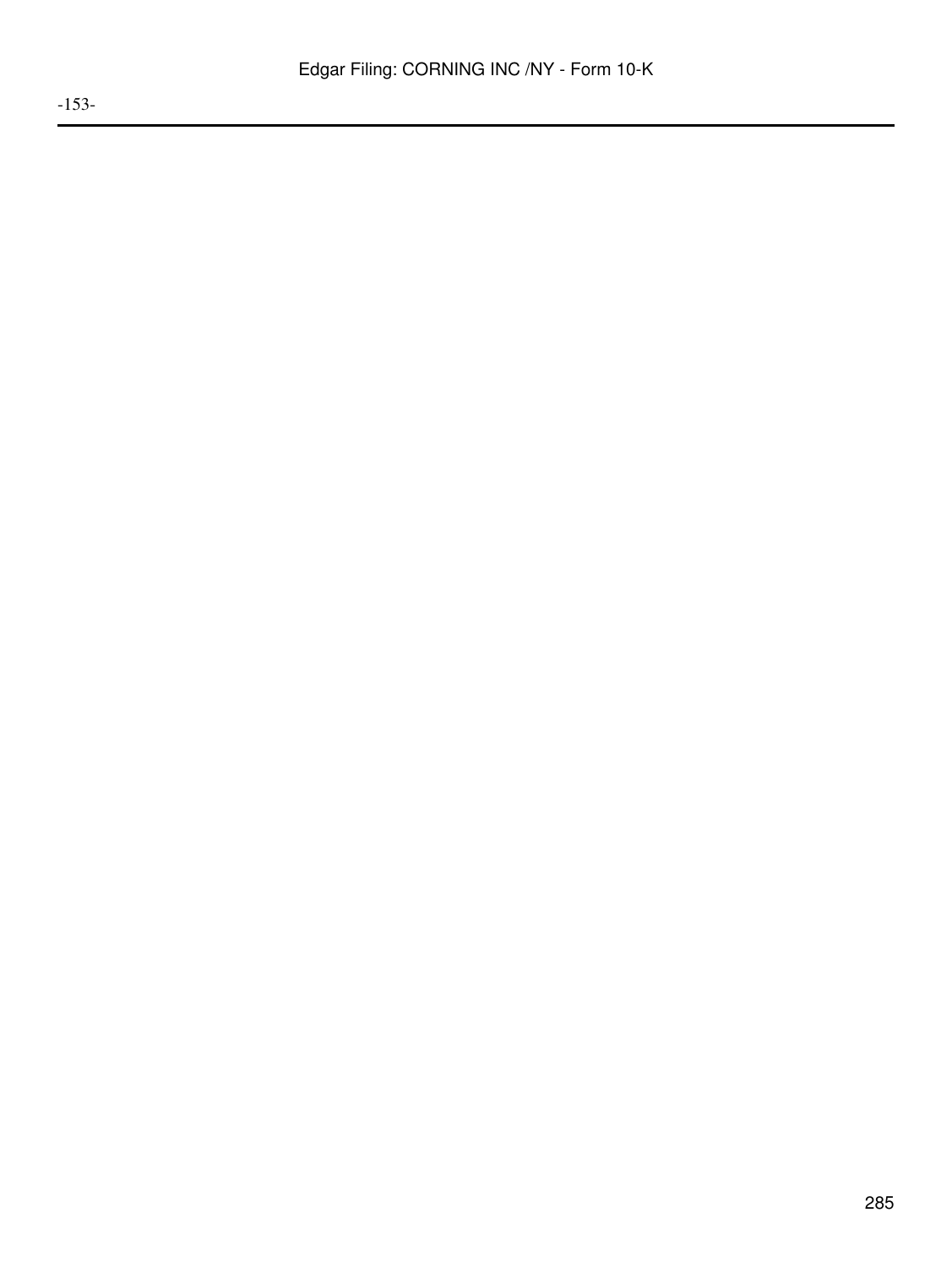# DOW CORNING CORPORATION AND SUBSIDIARIES NOTES TO CONSOLIDATED FINANCIAL STATEMENTS (in millions of U.S. dollars, except where noted)

## <span id="page-285-1"></span><span id="page-285-0"></span>NOTE 1 – BUSINESS AND BASIS OF PRESENTATION

Dow Corning Corporation ("Dow Corning") was incorporated in 1943 and is equally owned by Corning Incorporated ("Corning") and The Dow Chemical Company ("Dow Chemical"). Its main purpose is to develop and produce polymers and other materials based on silicon chemistry. Dow Corning operates in various countries around the world through numerous wholly owned or majority owned subsidiary corporations (hereinafter, the consolidated operations of Dow Corning and its subsidiaries may be referred to as the "Company").

Dow Corning built its business based on silicon chemistry. Silicon is one of the most abundant elements in the world. Most of Dow Corning's products are based on polymers known as silicones, which have a silicon-oxygen-silicon backbone. Through various chemical processes, Dow Corning manufactures silicones that have an extremely wide variety of characteristics, in forms ranging from fluids, gels, greases, and elastomeric materials to resins and other rigid materials. Silicones combine the temperature and chemical resistance of glass with the versatility of plastics. Regardless of form or application, silicones generally possess such qualities as electrical resistance, resistance to extreme temperatures, resistance to deterioration from aging, water repellency, lubricating characteristics, relative chemical and physiological inertness, and resistance to ultraviolet radiation.

The Company engages primarily in the discovery, development, manufacturing, marketing, and distribution of silicon-based materials. Since its inception, Dow Corning has been engaged in a continuous program of basic and applied research on silicon-based materials to develop new products and processes, to improve and refine existing products and processes, and to develop new applications for existing products. The Company manufactures over 7,000 products and serves approximately 25,000 customers worldwide, with no single customer accounting for more than five percent of the Company's sales in any of the past three years. Dow Corning's silicon-based materials are used in a broad range of products and applications across multiple sectors such as electronics, automotive, construction, textiles, and healthcare. The Company, through its Hemlock Semiconductor Group subsidiaries, is a provider of polycrystalline silicon used in semiconductor and solar applications. Principal United States manufacturing plants are located in Kentucky and Michigan. Principal foreign manufacturing plants are located in Belgium, Brazil, China, France, Germany, Japan, South Korea, and the United Kingdom. The Company operates research and development facilities and/or technical service centers in the United States, Belgium, Brazil, China, Germany, Japan, Singapore, South Korea, Taiwan, and the United Kingdom.

The consolidated financial statements include the accounts of the Company and its subsidiaries. Management has evaluated subsequent events through February 4, 2015, the date the financial statements were available to be issued. Certain prior period items have been reclassified to conform to the current presentation.

# <span id="page-285-2"></span>NOTE 2 – SUMMARY OF SIGNIFICANT ACCOUNTING POLICIES

#### Principles of Consolidation

The consolidated financial statements include the accounts of Dow Corning and all of its wholly owned and majority owned domestic and foreign subsidiaries. The Company's interests in 20% to 50% owned subsidiaries are carried on the equity basis and are included in "Other noncurrent assets" in the consolidated balance sheets. Intercompany transactions and balances have been eliminated in consolidation. The Company's policy is to include the accounts of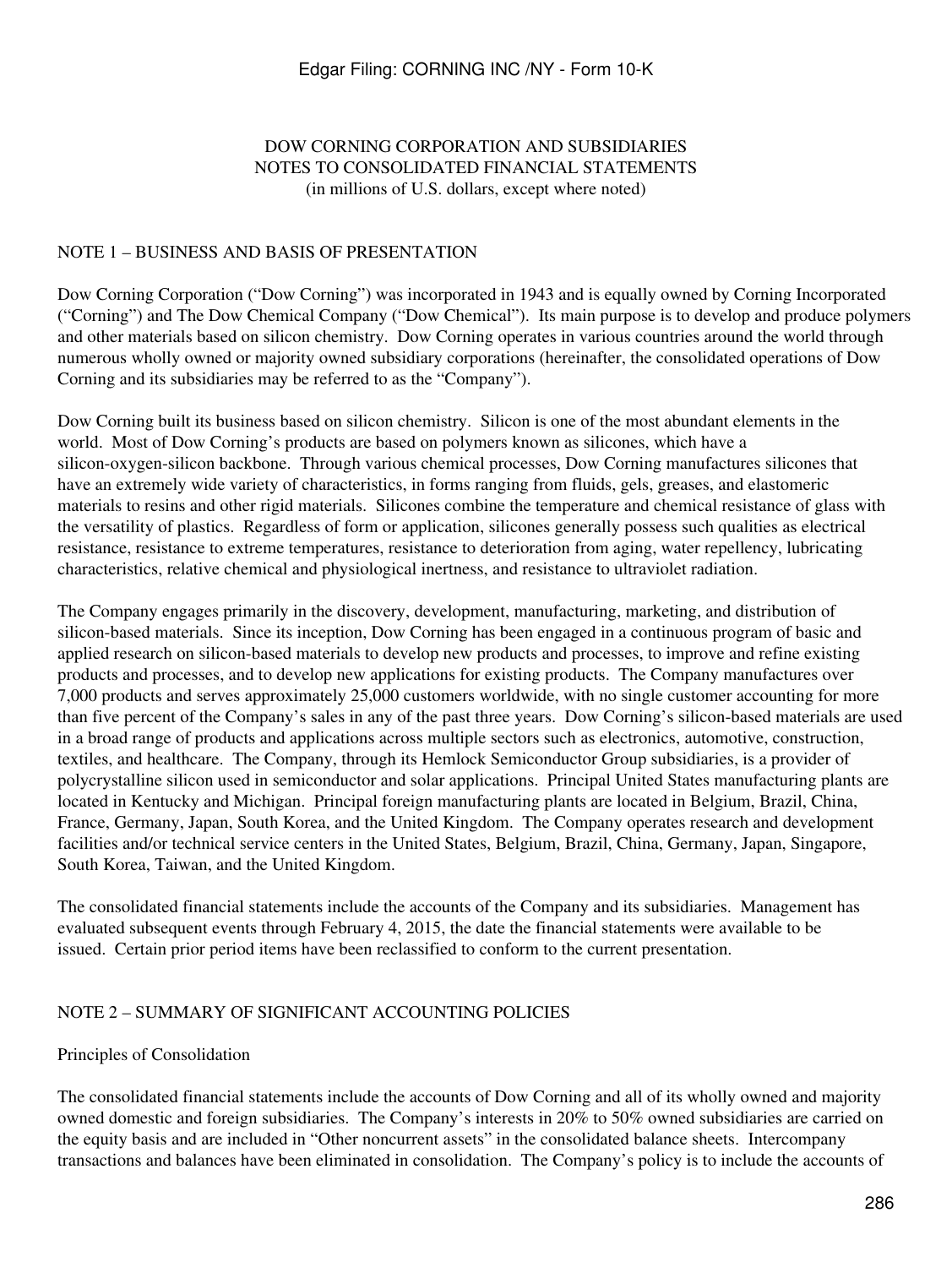entities in which the Company holds a controlling interest based on exposure to economic risks and potential rewards (variable interests), and for which it is the primary beneficiary, in the Company's consolidated financial statements.

Use of Estimates

The preparation of financial statements in conformity with accounting principles generally accepted in the United States ("U.S. GAAP") requires management to make estimates and assumptions that affect the reported amounts of assets and liabilities, the reported amounts of revenues and expenses during the reporting period, and disclosure of contingent assets and liabilities as of the date of the financial statements. Actual results could differ from those estimates.

[Index](#page-283-0) -154-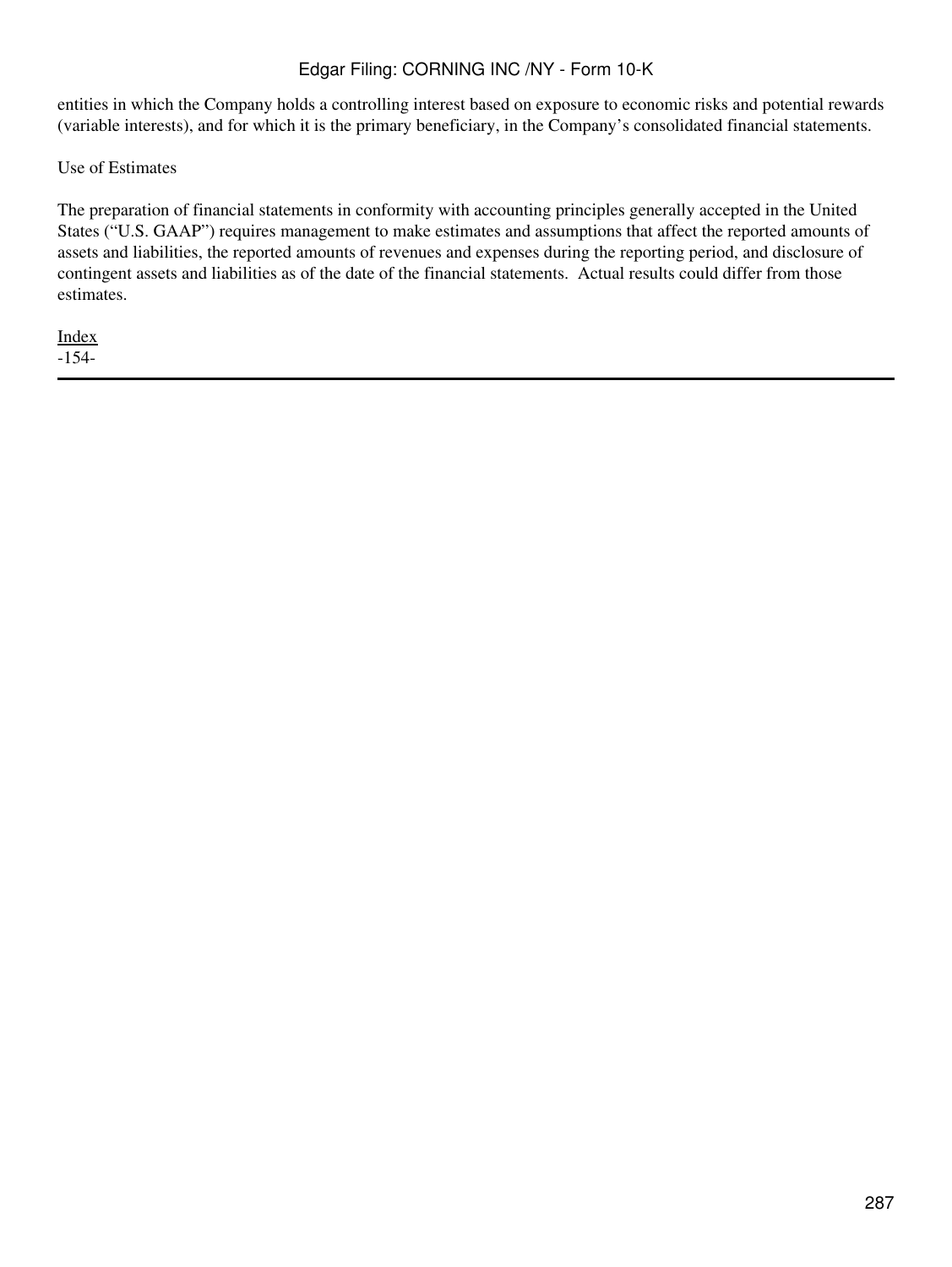## Fair Value Measurements

Assets and liabilities measured at fair value are classified in their entirety based on the lowest level of input that is significant to the fair value measurement. Fair value is defined as the price that would be received to sell an asset or paid to transfer a liability in an orderly transaction between market participants. Level 1 inputs are unadjusted, quoted prices for identical assets or liabilities in active markets. Level 2 inputs are quoted prices, not included in Level 1, that are either directly or indirectly observable, including quoted prices for similar assets or liabilities in active markets or quoted prices for identical assets or liabilities in inactive markets. Level 3 inputs are unobservable inputs and include the Company's assumptions that may be used by market participants.

## Cash and Cash Equivalents

Cash equivalents include all highly liquid investments with an original maturity of ninety days or less. The carrying amounts for cash equivalents approximate their fair values. Cash equivalents are measured at fair value using Level 1 inputs.

## Accounts Receivable

The Company maintains an allowance for doubtful accounts that reduces receivables to amounts that are expected to be collected. In estimating the allowance, management considers factors such as current overall geographic and industry-specific economic conditions, statutory requirements, historical and anticipated customer performance, historical experience with write-offs, and the level of past-due amounts. Changes in these conditions may result in additional allowances. After all attempts to collect a receivable have failed and local legal requirements are met, the receivable is written off against the allowance.

#### Inventories

The value of inventories is determined using the lower of cost or market as the basis. Produced goods are valued using a first-in, first-out cost flow methodology, while purchased materials and supplies are valued using an average cost flow methodology.

#### Property and Depreciation

Property, plant and equipment are carried at cost less any impairment and are depreciated over estimated useful lives using the straight-line method. Engineering and other costs directly related to the construction of property, plant and equipment are capitalized as construction-in-progress until construction is complete and such property, plant and equipment is ready and available to perform its specifically assigned function. Upon retirement or other disposal, the asset cost and related accumulated depreciation are removed from the accounts and the net amount, less any proceeds, is charged or credited to income.

The Company reviews the recoverability of property, plant and equipment when events or changes in circumstances occur that indicate that the carrying value of an asset (or asset group) may not be recoverable. The recoverability of the carrying value of property, plant and equipment is assessed at the lowest level for which identifiable cash flows are largely independent of the cash flows of other assets and liabilities. When impairment indicators are present, the Company compares estimated undiscounted future cash flows, including estimated proceeds from the eventual disposition of the asset, to the assets' carrying value to determine if the asset (or asset group) is recoverable. For an asset that fails the test of recoverability, the estimated fair value of property, plant and equipment is determined and the carrying amount of the asset is reduced to its fair value and the difference is charged to income in the period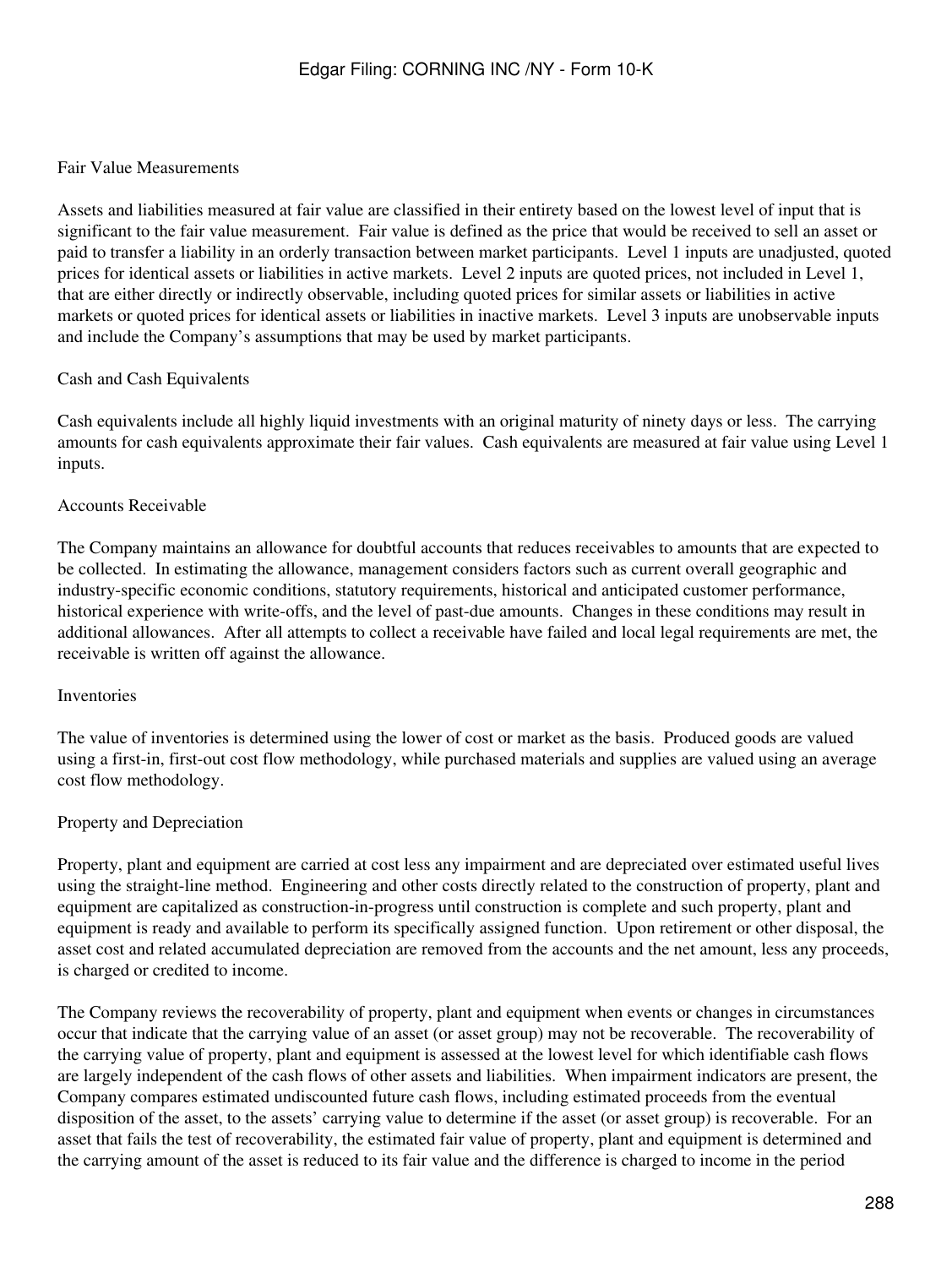#### incurred.

The Company capitalizes the costs of internal-use software and includes the costs in "Property, Plant and Equipment" in the consolidated balance sheets. The amounts capitalized and subsequently amortized do not have a material impact on the Company's consolidated financial position or results of operations.

Expenditures for maintenance and repairs are charged against income as incurred. Expenditures that significantly increase asset value, extend asset useful lives, or adapt property to a new or different use are capitalized.

The Company capitalizes interest as a component of the cost of capital assets constructed for its own use. The Company includes interest expense incurred on all liabilities, including interest related to commercial creditor obligations, in the amount of interest expense subject to capitalization. See Note 17 for additional details on interest payable to the Company's commercial creditors.

[Index](#page-283-0) -155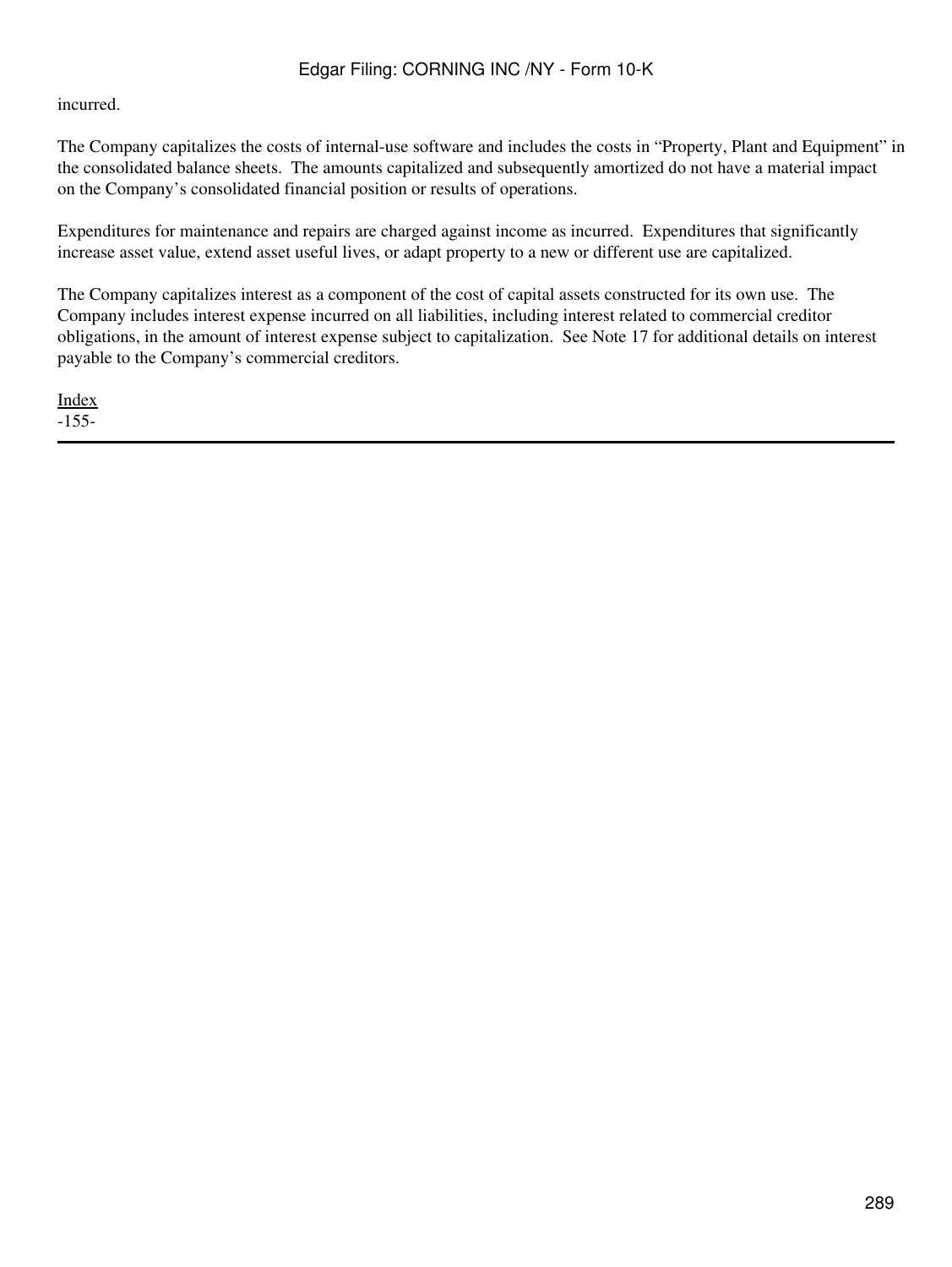The Company accounts for asset retirement obligations by recording an asset and related liability for the costs associated with the retirement of long-lived tangible assets when a legal liability to retire the assets exists. These obligations may result from acquisition, construction, or the normal operation of a long-lived asset. The Company records asset retirement obligations at fair value in the period incurred. The Company's asset retirement obligations do not have a material impact on the Company's consolidated financial position or results of operations.

In addition, the Company has identified conditional asset retirement obligations, such as for the removal of asbestos and records such obligations when there are plans in place to undertake major renovations or plans to exit a facility. Due to the nature of the Company's operations, the Company believes that there is an indeterminate settlement date for the existing conditional asset retirement obligations as the range of time over which the Company may settle the obligation is unknown or cannot be estimated. Therefore, the Company cannot reasonably estimate the fair value of the liability.

## Marketable Securities

The Company accounts for investments in debt and equity securities at fair value for trading or available for sale securities. The amortized cost method is used to account for investments in debt securities that the Company has the positive intent and ability to hold to maturity. Investments in debt and equity securities are included in "Marketable securities" in the current or noncurrent sections of the consolidated balance sheets, as appropriate. All such investments are considered to be available for sale. The Company regularly evaluates whether it intends to sell, or if it is more likely than not it will be forced to sell its available for sale securities to determine if an other-than-temporary impairment loss has occurred. In addition, the Company regularly evaluates available evidence to determine whether or not it will be able to recover the cost of these securities. If the Company is unable to recover the cost of the securities, an other-than-temporary impairment has occurred and credit losses are charged to income in the period incurred. Temporary declines in the fair value of investments are included in "Accumulated other comprehensive loss" in the consolidated balance sheets. For the purpose of computing realized gain or loss on the disposition of investments, the specific identification method is used. The Company's policy is to purchase investment grade securities.

## Credit Risk

Financial instruments that potentially subject the Company to concentrations of credit risk consist principally of cash, investments, derivative financial instruments, and trade receivables. The Company's policies limit the amount of credit exposure to any single counterparty for cash and investments. The Company uses major financial institutions with high credit ratings to engage in transactions involving investments and derivative financial instruments. The Company minimizes credit risk in its receivables from customers through its sale of products to a wide variety of customers and markets in locations throughout the world. The Company performs ongoing credit evaluations of its customers and generally does not require collateral. The Company maintains reserves for potential credit losses and, historically, such losses have been within expectations.

#### Intangibles

Intangible assets of the Company include goodwill, patents and licenses, and other assets acquired by the Company that are separable and measurable apart from goodwill. Goodwill, representing the excess of cost over the fair value of net assets of businesses acquired, is tested at least annually for impairment. The Company completed its annual test for impairment of the goodwill balance as of June 30, 2014 and noted no impairment. Other intangible assets with finite lives are amortized on a straight-line basis over their estimated useful lives.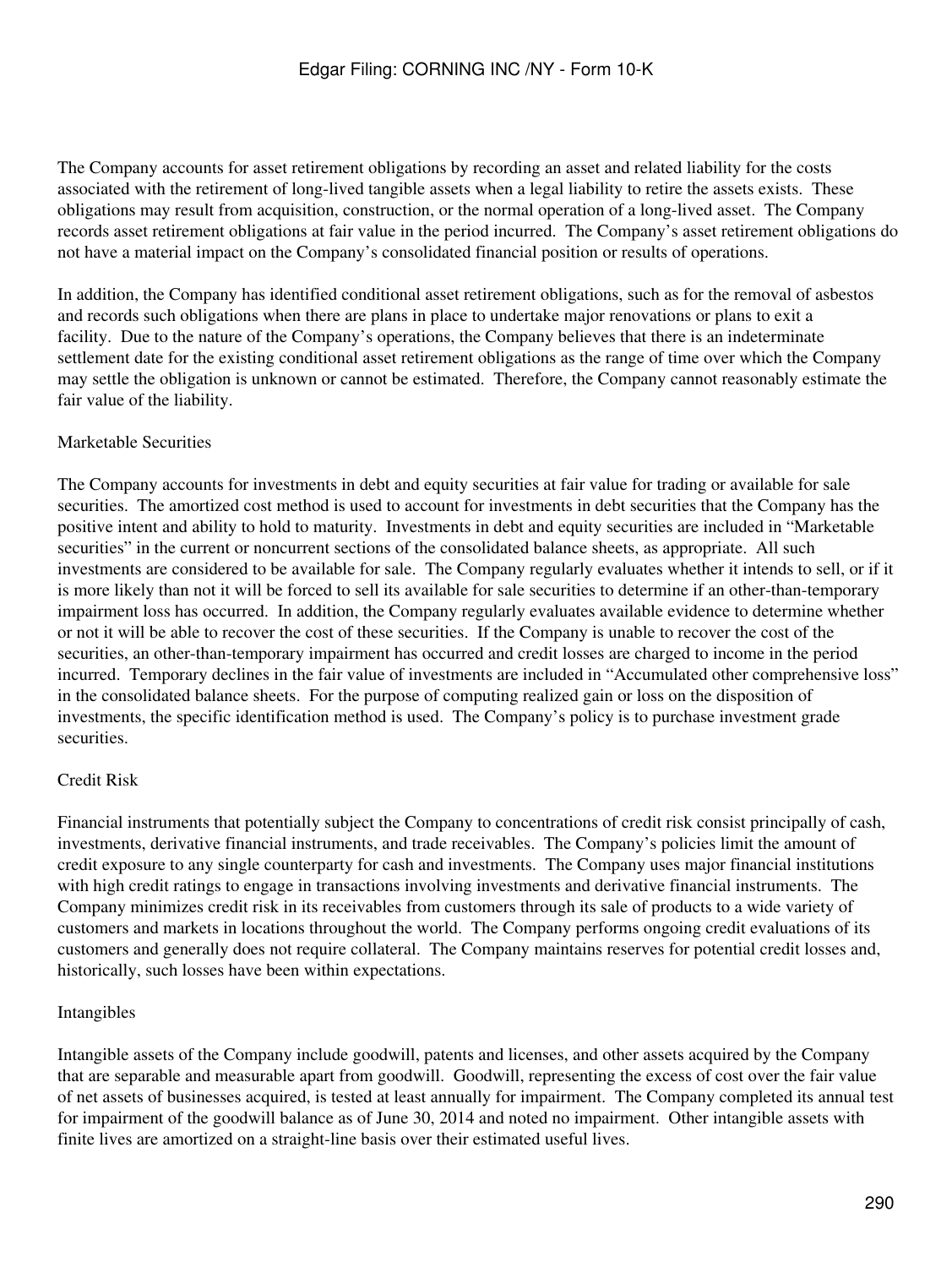#### Revenue

The Company recognizes revenue only when persuasive evidence of an arrangement exists, delivery has occurred or services have been rendered, the price to the customer is fixed or determinable, and collectability is reasonably assured. Revenue is recognized when title and risk of loss transfer to the customer for products and as work is performed for professional services. Amounts billed to a customer in a sale transaction related to shipping costs are classified as revenue. The Company reduces revenue for product returns, allowances, and price discounts at the time the sale is recognized. Amounts billed to customers in excess of amounts recognized as revenue are reported as deferred revenue in the consolidated balance sheets.

[Index](#page-283-0)

-156-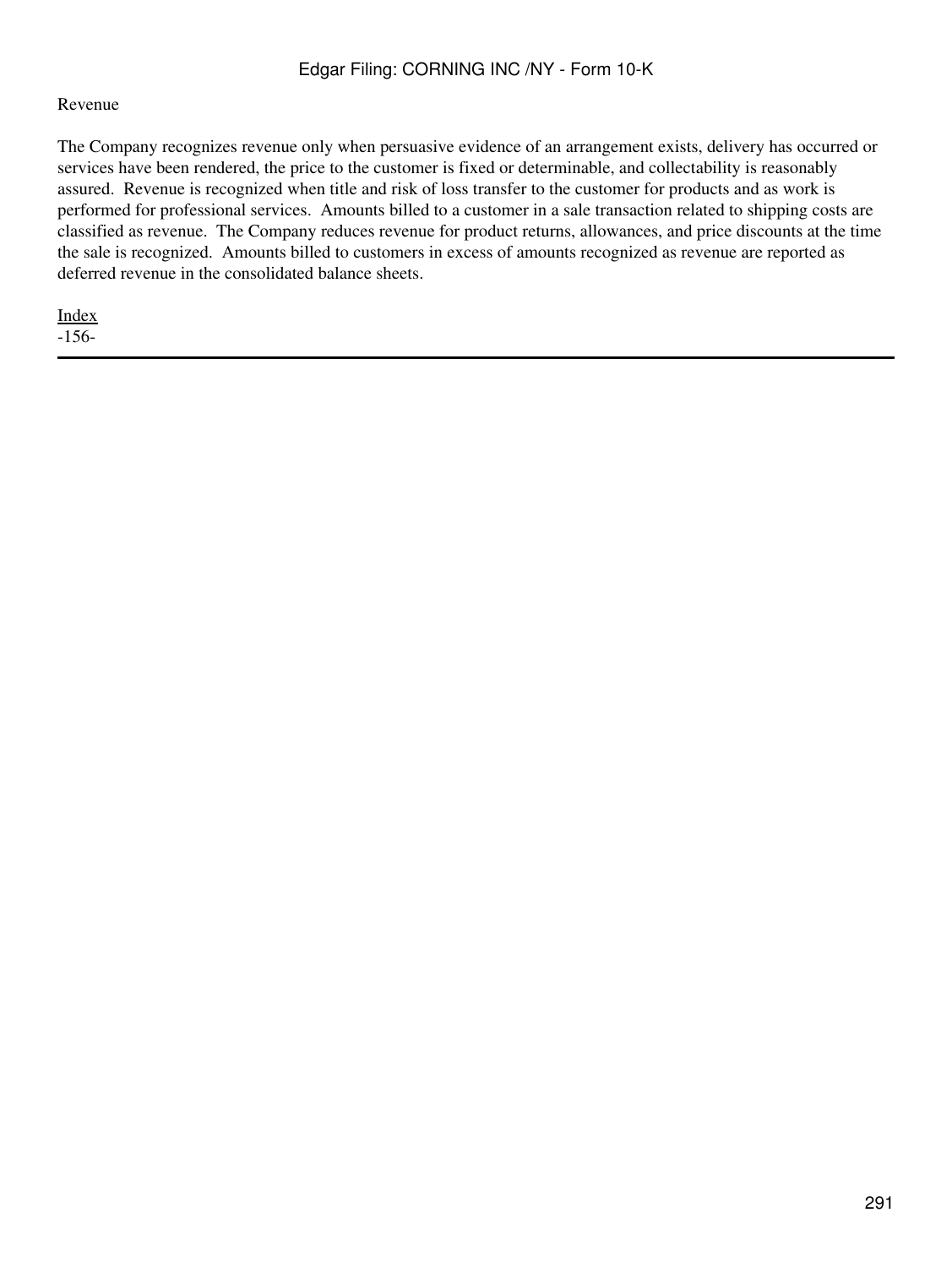### Cost of Sales

Cost of sales includes material, labor, and overhead costs associated with the manufacture and shipment of the Company's products, as well as research and development costs. Shipping costs are primarily comprised of payments to third party freight carriers. Research and development costs are primarily comprised of labor costs, outside services, and depreciation. Research and development costs were \$273.3, \$247.6, and \$281.2 for the years ended December 31, 2014, 2013, and 2012, respectively.

## Income Taxes

The income tax provision includes federal, state and foreign income taxes that are both currently payable and deferred. The Company records deferred tax assets and liabilities for the expected future tax consequences of events that have been recognized in the Company's financial statements or tax returns. Deferred tax assets and liabilities are determined based on the difference between the financial statement carrying amount and tax base of assets and liabilities using enacted tax rates in effect in the years in which the differences are expected to reverse. The Company records a valuation allowance on deferred tax assets when it is more likely than not that the expected future tax benefits will not be realized. In determining the appropriate valuation allowance, certain judgments are made relating to recoverability of deferred tax assets, use of tax loss carryforwards, level of expected future taxable income, and available tax planning strategies. These judgments are routinely reviewed by management. Further, the Company recognizes the financial statement effects of uncertain tax liabilities stemming from uncertain tax positions when it is more likely than not that those positions will not be sustained upon examination.

The Company recognizes interest and penalties related to uncertain tax positions in income tax expense. Interest and penalties were not material to the Company's consolidated financial position or results of operations.

## Foreign Currency Translation

The value of the U.S. dollar fluctuates against foreign currencies. Because the Company conducts business in many countries, these fluctuations affect the Company's consolidated financial position and results of operations.

For foreign subsidiaries where the local currency is the functional currency, assets and liabilities, stated in their functional currency, are translated into U.S. dollars at exchange rates in effect at the end of the current period. The resulting gains or losses are reflected in "Accumulated other comprehensive loss" in the stockholders' equity section of the consolidated balance sheets. The revenues and expenses of these foreign subsidiaries, stated in their functional currency, are translated into U.S. dollars at the average exchange rates that prevailed during the period.

For foreign subsidiaries where the U.S. dollar is the functional currency, inventories, property, plant and equipment, and other non-monetary assets, together with their related elements of expense, are translated at historical exchange rates. All monetary assets and liabilities are remeasured at current exchange rates with gains and losses recognized in "Other nonoperating income, net" in the consolidated statements of income. All other revenues and expenses are translated at average exchange rates. Therefore, the reported U.S. dollar results included in the consolidated statements of income fluctuate from period to period, depending on the value of the U.S. dollar against foreign currencies.

## Derivative Financial Instruments

The Company uses derivative financial instruments to reduce the impact of changes in foreign exchange rates on its earnings, cash flows, and fair values of assets and liabilities. In addition, the Company may use derivative financial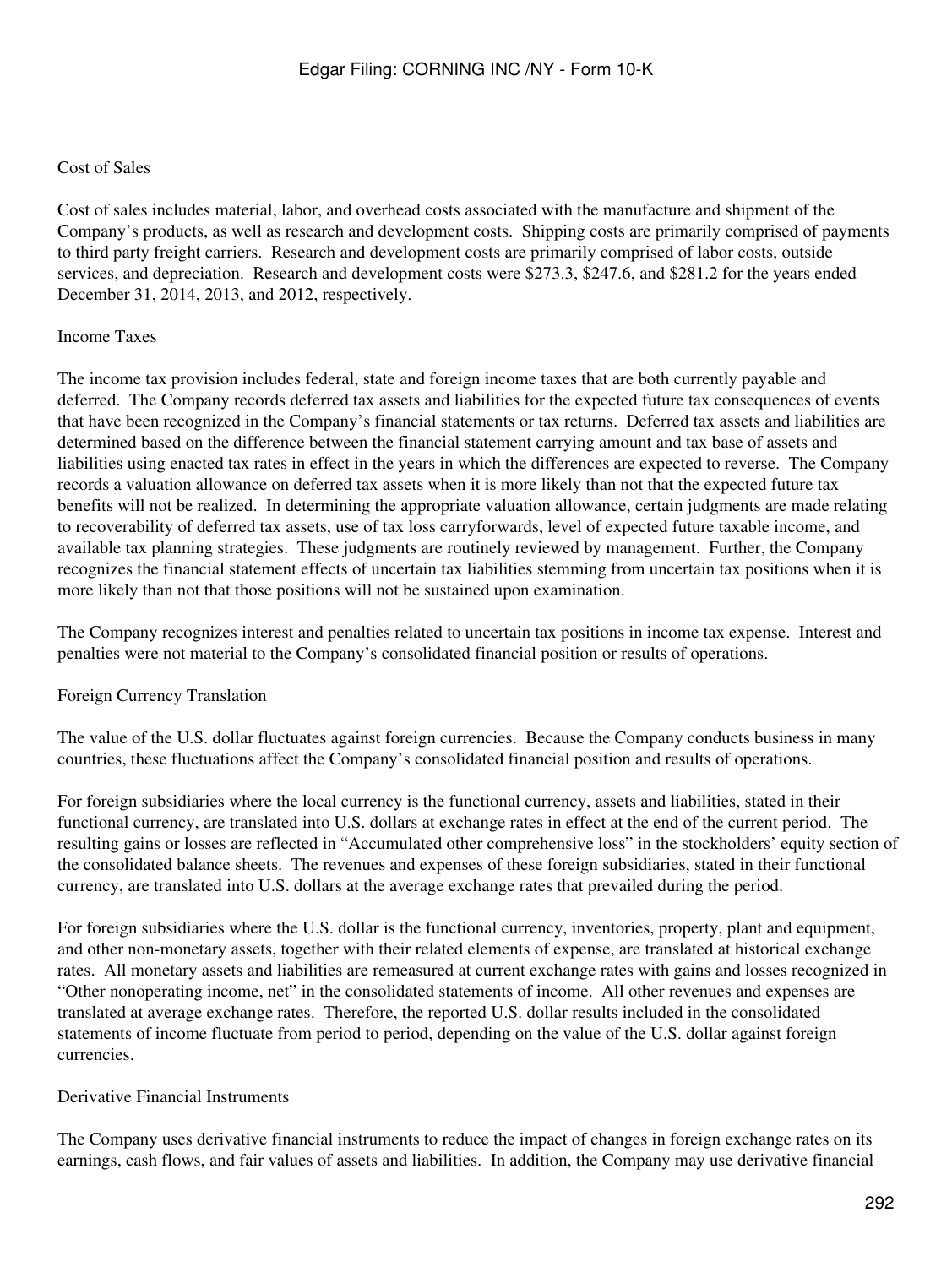instruments to reduce the impact of changes in natural gas and other commodity prices on its earnings and cash flows.

The Company designates derivatives as either (1) a hedge of the exposure to changes in the fair value of a recognized asset or liability or an unrecognized firm commitment (fair value hedge), (2) a hedge of the exposure to variability in cash flows of a forecasted transaction (cash flow hedge), or (3) a hedge of the foreign currency exposure of a net investment in a foreign operation. Where an instrument is designated as a hedge, the Company formally documents all relationships between the hedging instruments and hedged items, as well as its risk management objective and strategy for undertaking various hedge transactions. This process includes relating all derivatives that are designated as fair value or cash flow hedges to specific assets and liabilities on the balance sheet or to specific firm commitments or forecasted transactions. The Company also formally assesses, both at the inception of the hedge and on an ongoing basis, whether each derivative is highly effective in offsetting changes in fair values or cash flows of the hedged item. If it is determined that a derivative is not highly effective as a hedge, or if a derivative ceases to be a highly effective hedge, the Company will discontinue hedge accounting with respect to that derivative prospectively.

[Index](#page-283-0) -157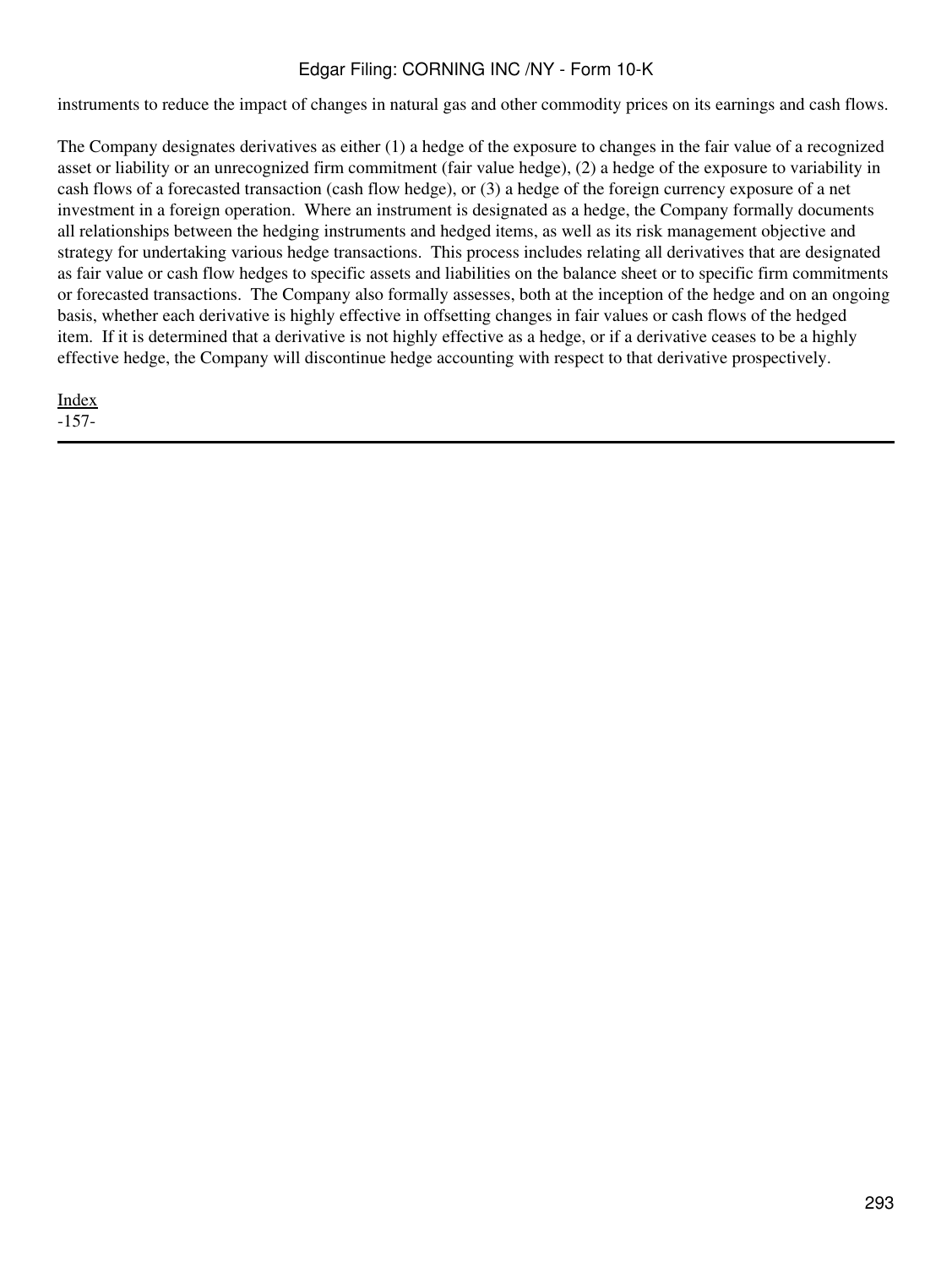The Company measures derivative financial instruments at fair value and classifies them as "Other current assets," "Other noncurrent assets," "Other current liabilities," or "Other noncurrent liabilities" in the consolidated balance sheets. Unrealized gains and losses related to the Company's derivatives designated as cash flow hedges are recorded in "Accumulated other comprehensive loss" in the consolidated balance sheets. These gains and losses are reclassified from "Accumulated other comprehensive loss" as the underlying hedged item affects earnings. Realized derivative gains and losses related to cash flow hedges, foreign exchange contracts and commodity contracts are recognized in the Company's income statement in "Other nonoperating income, net" or "Cost of sales," as appropriate. Both unrealized and realized gains and losses related to derivative instruments used to hedge the economic exposure to foreign currency fluctuations and not designated as hedging instruments are recognized in "Other nonoperating income, net."

Cash flows from derivatives designated as hedges are classified in the same category of the consolidated statements of cash flows as the items being hedged. Cash flows from derivatives not designated as hedging instruments are classified according to the activity in which they relate.

## Litigation

The Company is subject to legal proceedings and claims arising out of the normal course of business. The Company routinely assesses the likelihood of any adverse judgments or outcomes to these matters, as well as ranges of probable losses. A determination of the amount of the reserves required, if any, for these contingencies is made after analysis of each known issue and an analysis of historical claims experience for incurred but not reported matters. The Company expenses legal costs, including those related to loss contingencies, as incurred. The Company has an active risk management program consisting of numerous insurance policies secured from many carriers. These policies provide coverage that is utilized to mitigate the impact, if any, of certain of the legal proceedings. The required reserves may change in the future due to new developments in each matter.

## Environmental Matters

The Company determines the costs of environmental remediation for its facilities, facilities formerly owned by the Company, and third party waste disposal facilities based on evaluations of current law and existing technologies. Inherent uncertainties exist in these evaluations primarily due to unknown conditions, changing governmental regulations and legal standards regarding liability, and evolving technologies. The Company records a charge to earnings for environmental matters when it is probable that a liability has been incurred and the Company's costs can be reasonably estimated. The liabilities recorded are adjusted periodically as remediation efforts progress, or as additional technical or legal information becomes available.

## Warranties

In the normal course of business, to facilitate sales of its products, the Company issues product warranties, and it enters into contracts and purchase orders that often contain standard terms and conditions that typically include a warranty. The Company's warranty activities do not have a material impact on the Company's consolidated financial position or results of operations.

## Guarantees

Guarantees arise in the normal course of business from relationships with customers, employees, and nonconsolidated affiliates when the Company undertakes an obligation to guarantee the performance of others (via delivery of cash or other assets) if specified triggering events occur. Non-performance under a contract by the guaranteed party triggers the obligation of the Company. The Company's potential obligation under its guarantees is not material to the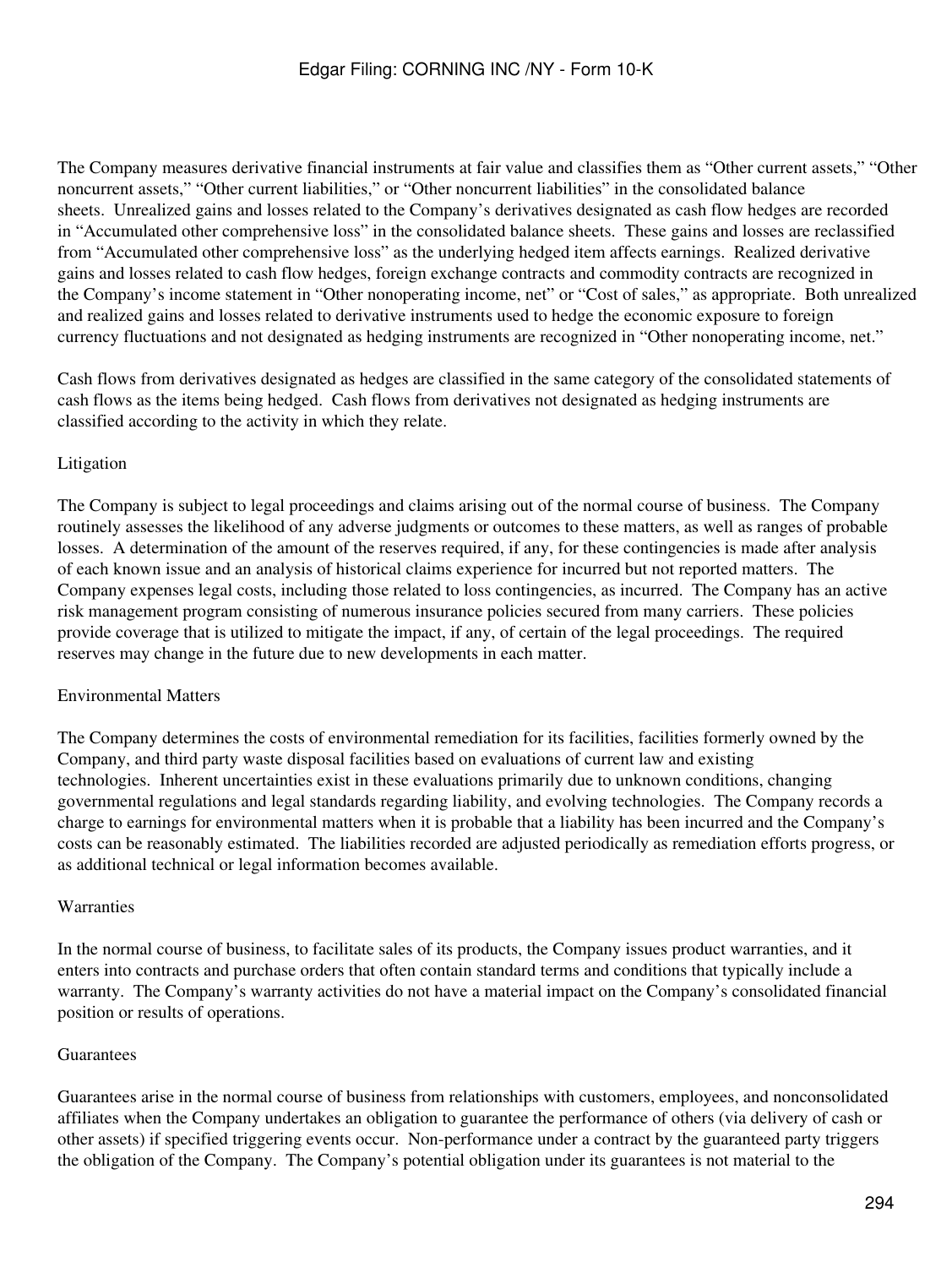Company's consolidated financial position or results of operations.

New Accounting Standards

In February 2013, the FASB issued guidance to amend the requirements for the recognition, measurement, and disclosure of obligations resulting from joint and several liability arrangements for which the total amount of the obligation within the scope of this guidance is fixed at the reporting date, except for obligations addressed within existing guidance in U.S. GAAP. The guidance was effective for annual periods beginning after December 15, 2013, with early adoption permitted. The adoption did not impact the Company's financial position or results of operations.

[Index](#page-283-0)

-158-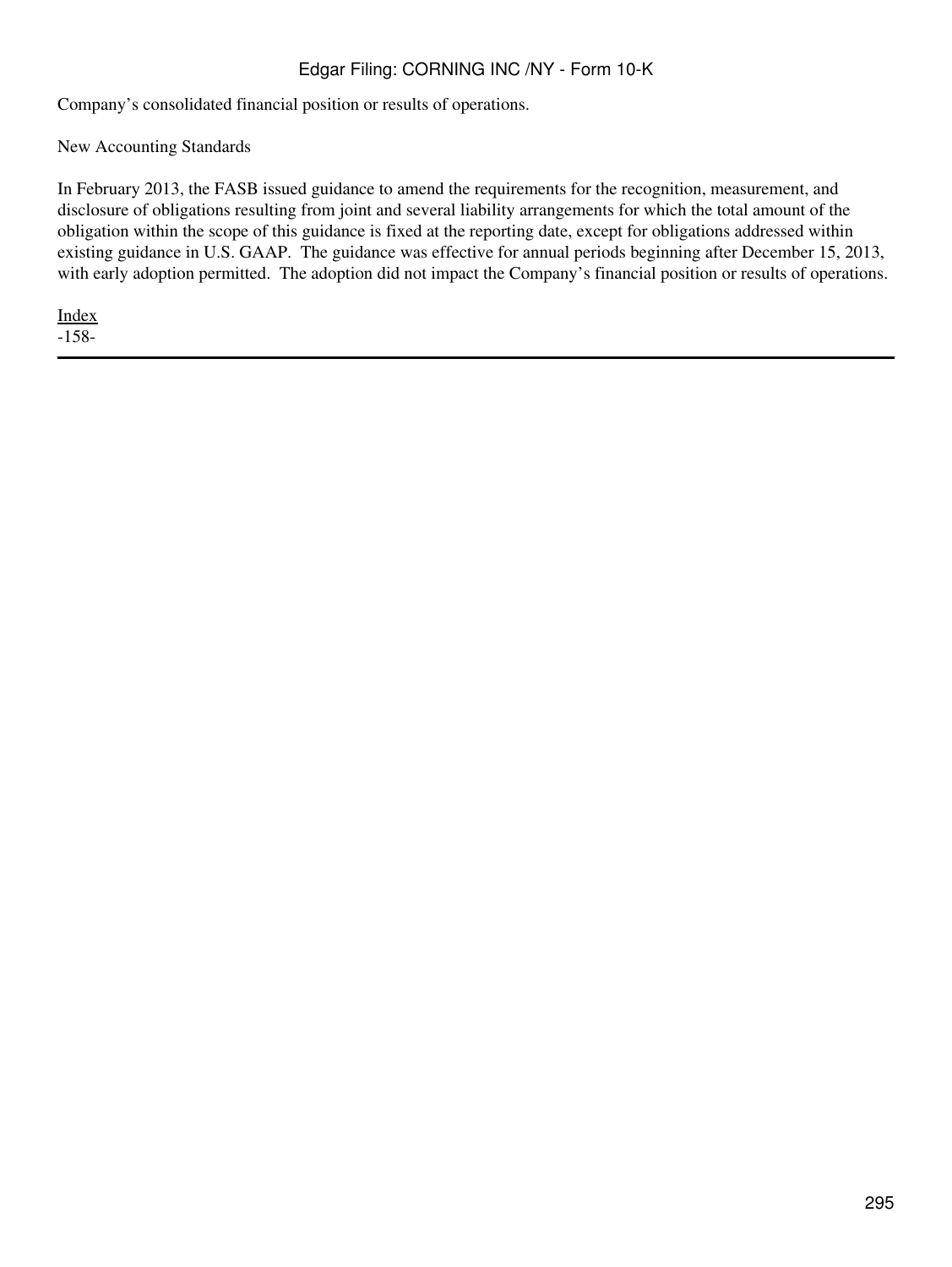In March 2013, the FASB issued guidance that resolves the diversity in practice about whether consolidation accounting guidance or foreign currency accounting guidance applies to the release of the cumulative translation adjustment into net income when a parent either sells a part or all of its investment in a foreign entity or no longer holds a controlling financial interest in a subsidiary or a certain group of assets within a foreign entity. In addition, the guidance also resolves the diversity in practice for the treatment of business combinations achieved in stages. The guidance was effective for annual periods beginning after December 15, 2013, with early adoption permitted. The adoption did not impact the Company's financial position or results of operations.

In April 2013, the FASB issued guidance that requires an entity to prepare its financial statements using the liquidation basis of accounting when liquidation is imminent and disclose the entity's plan for liquidation, the methods and significant assumptions used to measure assets and liabilities, the type and amount of costs and income accrued, and the expected duration of the liquidation process. The guidance was effective for annual and interim periods beginning after December 15, 2013, with early adoption permitted. The adoption did not impact the Company's financial position or results of operations.

In December 2013, the FASB issued guidance to define Public Business Entities ("PBE") in the FASB Master Glossary. The definition of a PBE will be used by the FASB to determine the scope of new accounting and reporting guidance and to identify the types of companies that are excluded from the scope of the Private Company Decision-Making Framework. Under the new definition, the Company is a PBE. The definition of PBE did not impact the Company's financial statement disclosures, financial position, or results of operations.

In April 2014, the FASB issued guidance to update the definition of discontinued operations by limiting reporting to disposals of components of an entity that represent strategic shifts that have (or will have) a major effect on an entity's operations and financial results. This guidance is effective for interim and annual periods beginning after December 15, 2014, with early adoption permitted. The adoption is not expected to impact the Company's financial position and results of operations.

In May 2014, the FASB issued guidance which supersedes the revenue recognition requirements in Accounting Standards Codification ("ASC") 605, Revenue Recognition. The new revenue recognition standard requires entities to recognize revenue in a way that depicts the transfer of promised goods or services to customers in an amount that reflects the consideration to which the entity expects to be entitled in exchange for those goods or services. This guidance is effective for interim and annual reporting periods beginning after December 15, 2016 and is to be applied using either a full retrospective approach or a modified retrospective approach. The Company is currently evaluating the effect that adopting this new accounting guidance will have on its financial position, results of operations, and financial statement disclosures.

In August 2014, the FASB issued guidance that requires management of all entities to evaluate whether there are conditions and events that raise substantial doubt about the entity's ability to continue as a going concern within one year after the financial statements are issued. The guidance is effective for annual periods ending after December 15, 2016, and interim periods thereafter, with early adoption permitted. The adoption is not expected to impact the Company's financial statement disclosures.

## NOTE 3 – GAINS ON LONG-TERM SALES AGREEMENTS

In 2014, the Company recognized a gain associated with the termination of a long-term sales agreement with a customer. The long-term sales agreement required the customer to make initial non-refundable advanced cash payments, which were recorded as deferred revenue. During the term of the contract, the customer ceased taking its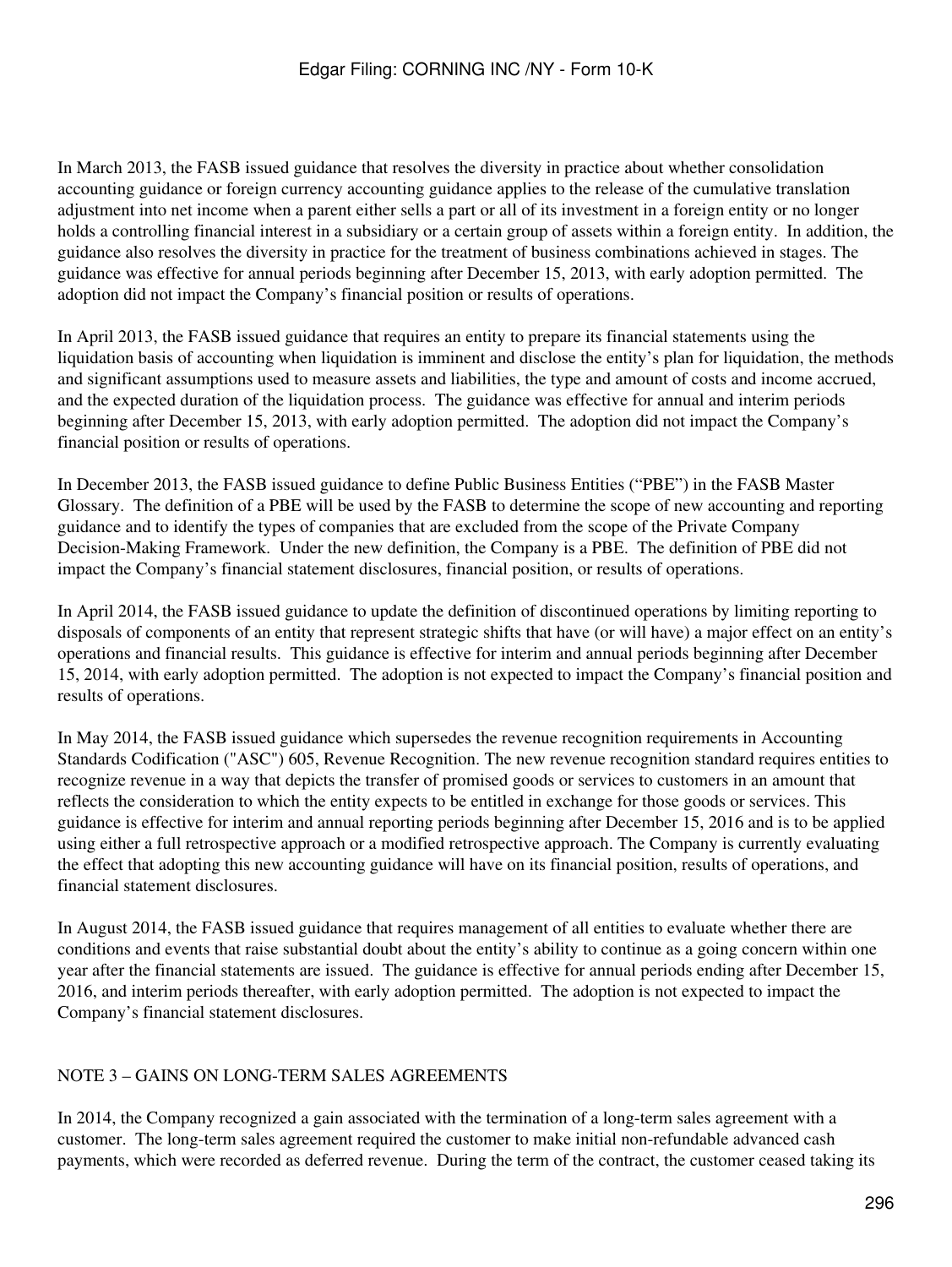contractually required minimum supply of product resulting in a termination of the contract and legal actions to recover damages associated with the customer's failure to perform. The termination and related actions resulted in recognition of \$32.7 of previously recorded deferred revenue. The Company has no remaining obligation to perform under the agreement. The pre-tax impact of the resolution was reflected in "Gains on long-term sales agreements" in the consolidated statements of income. After income taxes and amounts attributable to noncontrolling interests, net income attributable to the Company for the year ended December 31, 2014 increased by \$17.2.

[Index](#page-283-0)

-159-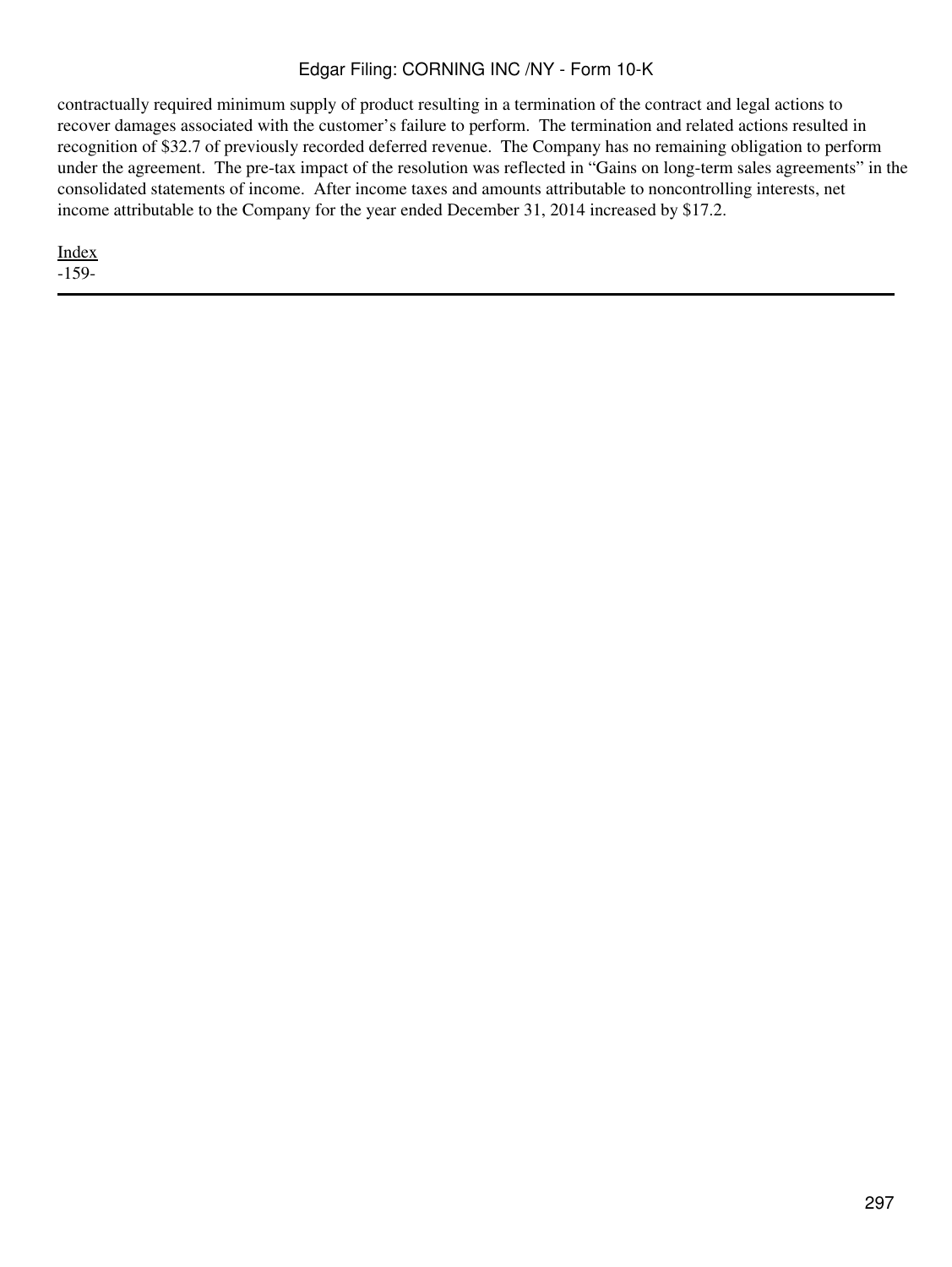In 2013, the Company recognized a gain associated with the termination of a long-term sales agreement with a customer. The Company received a cash payment of \$183.2, of which, \$176.5 was recognized and reflected in "Gains on long-term sales agreements" in the consolidated statements of income. The remaining amount was applied to outstanding receivables or was deferred. The Company considered the settlement to be a triggering event for a held-and-used impairment test as production assets were dedicated solely to supplying this customer contract. As such, the Company evaluated the recoverability of the long-lived assets. Based on this evaluation, the Company determined that the long-lived assets with a carrying amount of \$122.2 were impaired, and as a result, were written down to their estimated fair value of \$8.3. Fair value was based on the liquidation value of these assets. As the liquidation value exceeded the fair value based on future cash flows, the assets were written down to the liquidation value. The impairment charge was reflected in "Asset charges and restructuring expenses" in the consolidated statements of income. As a result of the gain and impairment, net income attributable to the Company for the year ended December 31, 2013 increased by \$40.7, after income taxes.

Also during 2013, the Company recognized a gain associated with the termination of multiple long-term sales agreements with a customer. The long-term sales agreements required the customer to make initial non-refundable advanced cash payments, which were recorded as deferred revenue. During the term of the contract, the customer ceased taking its contractually required minimum supply of product resulting in a decision by the Company to terminate the contracts and initiate legal actions to recover damages associated with the customer's failure to perform. The termination and related actions resulted in recognition of \$52.0 of previously recorded deferred revenue. The Company has no remaining obligation to perform under the agreements. The pre-tax impact of the resolution was reflected in "Gains on long-term sales agreements" in the consolidated statements of income. After income taxes and amounts attributable to noncontrolling interests, net income attributable to the Company for the year ended December 31, 2013 increased by \$23.1.

In 2012, the Company resolved a contract dispute related to certain long-term sales agreements. The resolution was mainly comprised of a cash payment of \$18.5 and recognition of previously recorded deferred revenue of \$24.7. The Company has no remaining obligation to perform under the agreements. The pre-tax impact of the resolution was reflected in "Gains on long-term sales agreements" in the consolidated statements of income. After income taxes and amounts attributable to noncontrolling interests, net income attributable to the Company for the year ended December 31, 2012 increased by \$19.7.

In 2011, the Company resolved a contract dispute related to certain long-term sales agreements. The resolution included a cash payment of \$195.2, which was received by the Company in January 2012.

## NOTE 4 – POLYCRYSTALLINE SILICON MARKET CONDITIONS AND CHINA TRADE MATTERS

The Company is a provider of polycrystalline silicon and other silicon-based products used in the manufacturing of semiconductor devices and solar cells and modules. These products account for a significant portion of the Company's operating results. Pricing for these products declined sharply during the fourth quarter of 2011. As a result, management made a decision to temporarily delay ongoing construction activities associated with the second phase of a polycrystalline silicon plant expansion.

In July 2012, the Chinese Ministry of Commerce ("MOFCOM") initiated antidumping and countervailing duty investigations of imports of solar-grade polycrystalline silicon products from the U.S. and Korea based on a petition filed by Chinese solar-grade polycrystalline silicon producers. Solar-grade polycrystalline sales volumes declined and the production levels of certain of the Company's existing operating assets were reduced. During the fourth quarter of 2012, management determined the additional planned capacity of the second phase plant expansion was no longer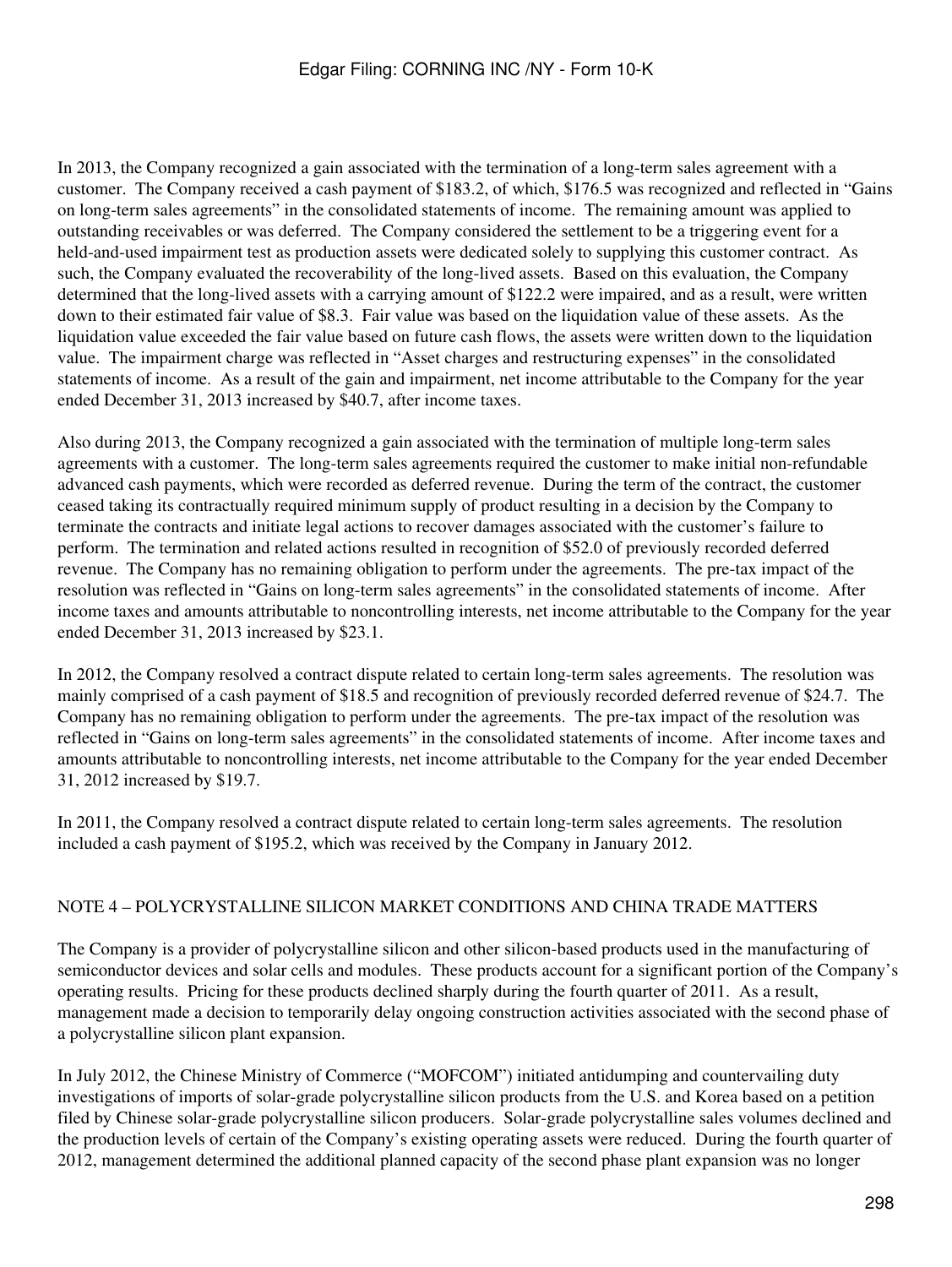economically viable due to the market conditions and made the decision to abandon the partially constructed assets. The construction-in-progress assets were written down to scrap values, resulting in a charge of \$283.2 on assets with a carrying value of \$312.4.

As a result of the ongoing market conditions and the trade matter, the planned first quarter 2013 startup of the first phase of a polycrystalline silicon plant expansion was delayed. In the third quarter of 2013, MOFCOM imposed provisional antidumping and countervailing duties, and the requirement for customers to pay provisional duties on imports of solar-grade polycrystalline silicon became effective. Accounting standards require that if an impairment indicator is present, the Company must assess whether the carrying amount of the asset group is recoverable by estimating the sum of future undiscounted cash flows expected to be generated by the asset. If the estimated undiscounted cash flows are less than the carrying amount of the asset group, an impairment charge must be recognized for the difference between the carrying value and the fair value of the asset. As a result of the notice of provisional duties received from MOFCOM during the third quarter of 2013, the Company assessed whether the carrying value of all polycrystalline silicon assets might be impaired. The Company's estimates of future undiscounted cash flows indicated the polycrystalline silicon asset group was recoverable.

[Index](#page-283-0) -160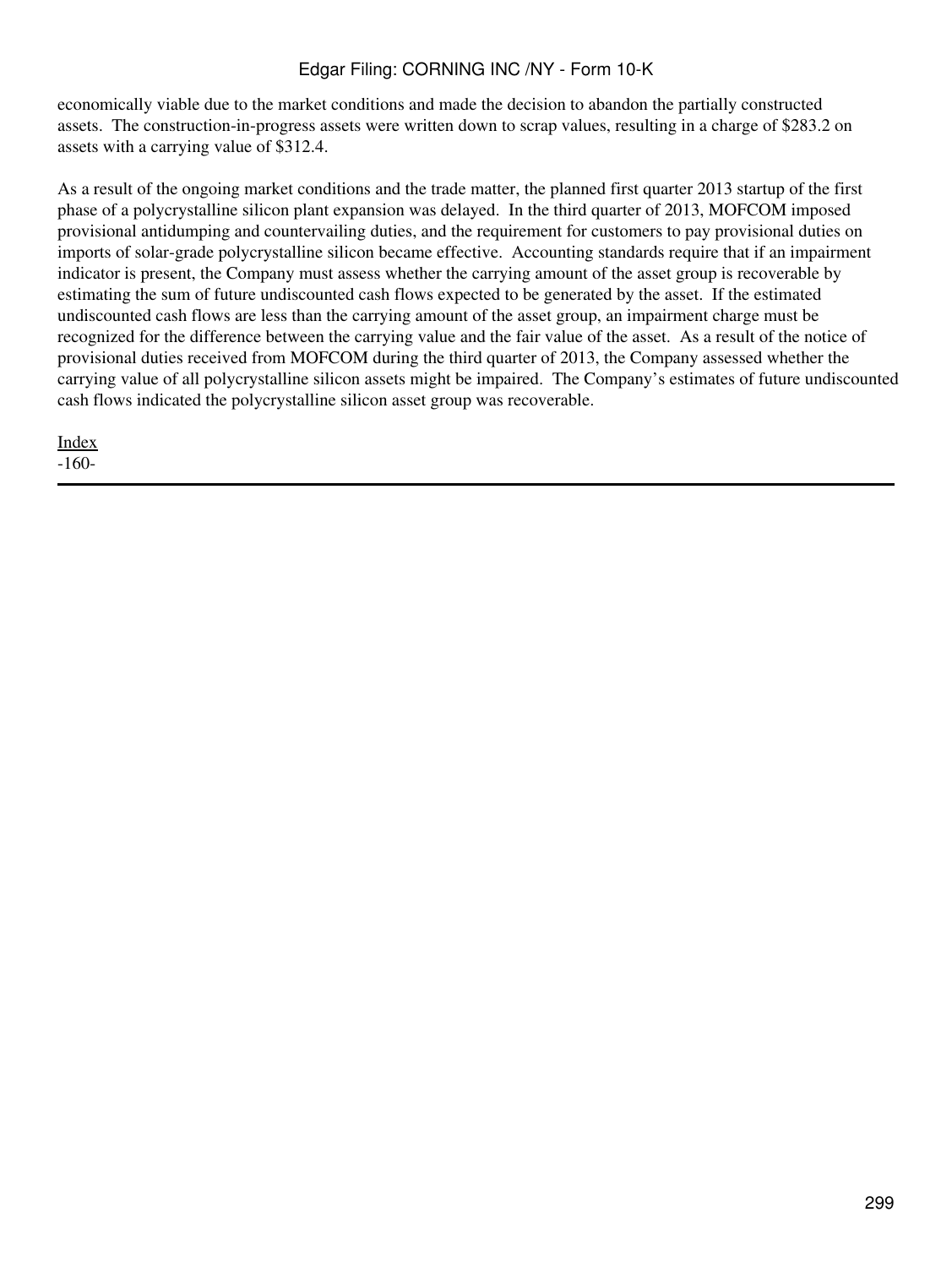In January 2014, MOFCOM issued a final determination that China's solar-grade polycrystalline silicon industry suffered material damage because of dumping. The determination resulted in antidumping duties of 53.3% and countervailing duties of 2.1% on future imports from the Company into China. During the fourth quarter of 2014, due to sustained adverse market conditions created by industry oversupply, ongoing challenges presented by global trade disputes, and the cost of operating the facility, management concluded that future operation of the first phase of the polycrystalline silicon plant expansion would not be economically viable and decided to permanently abandon the assets. The decision was approved by the Company's Board of Directors on December 15, 2014. The decision to permanently abandon the assets resulted in a charge of \$1,481.0, reflected in "Asset charges and restructuring expenses" in the consolidated statements of income. The charge consisted of \$1,434.6 relating to the write-down to fair value on assets with a carrying value of \$1,489.4. The fair value was determined based on liquidation value of the assets. The charge also included other contract cancellation, employee separation, and related exit costs of \$46.4, of which a \$34.0 liability remained at December 31, 2014. As a result of the significant change in the use of this asset, the Company assessed whether the carrying value of all polycrystalline silicon assets might be impaired. The Company's estimates of future undiscounted cash flows indicated the polycrystalline silicon asset group was recoverable. After write-down for the abandonment, the total carrying value of polycrystalline silicon fixed assets was \$2.0 billion as of December 31, 2014.

## NOTE 5 – RESTRUCTURING

In 2013, the Company initiated a plan of restructuring that included the involuntary termination of professional and production employees, primarily in domestic manufacturing locations where operations had declined. During the year ended December 31, 2013, the Company recorded \$9.0 for employee-related costs and recognized a charge of \$30.5 associated with the termination of a long-term supply contract. This restructuring liability was settled as of December 31, 2013.

In 2012, the Company initiated a plan of restructuring that included the involuntary termination of professional employees worldwide and capital asset disposals. As of December 31, 2012, the Company recorded \$67.5 for employee-related costs associated with ongoing benefit arrangements and \$297.5 for asset disposals, including charges for the polycrystalline silicon asset abandonments discussed in Note 4. During the year ended December 31, 2013, the Company recorded an additional \$11.2 for asset charges and decreased employee-related costs by \$1.2. This restructuring liability was settled as of December 31, 2014.

#### NOTE 6 – INVESTMENTS

Investments reflected in "Marketable securities" in the consolidated balance sheets as of December 31, 2014 and 2013 were \$86.1 and \$96.3, respectively. These investments have been classified as available for sale.

The cost, gross unrealized gains, gross unrealized losses, and fair value of the investments by classification were as follows:

|                                          | December 31, 2014 |        |                          |            |        |
|------------------------------------------|-------------------|--------|--------------------------|------------|--------|
|                                          |                   |        | Gross                    | Gross      |        |
|                                          |                   |        | Unrealized               | Unrealized | Fair   |
|                                          | Level             | Cost   | Gains                    | (Losses)   | Value  |
| Debt Securities - Auction rate preferred |                   |        |                          |            |        |
| securities                               | Level 3           | \$76.0 | $\overline{\phantom{0}}$ | \$ (3.1)   | \$72.9 |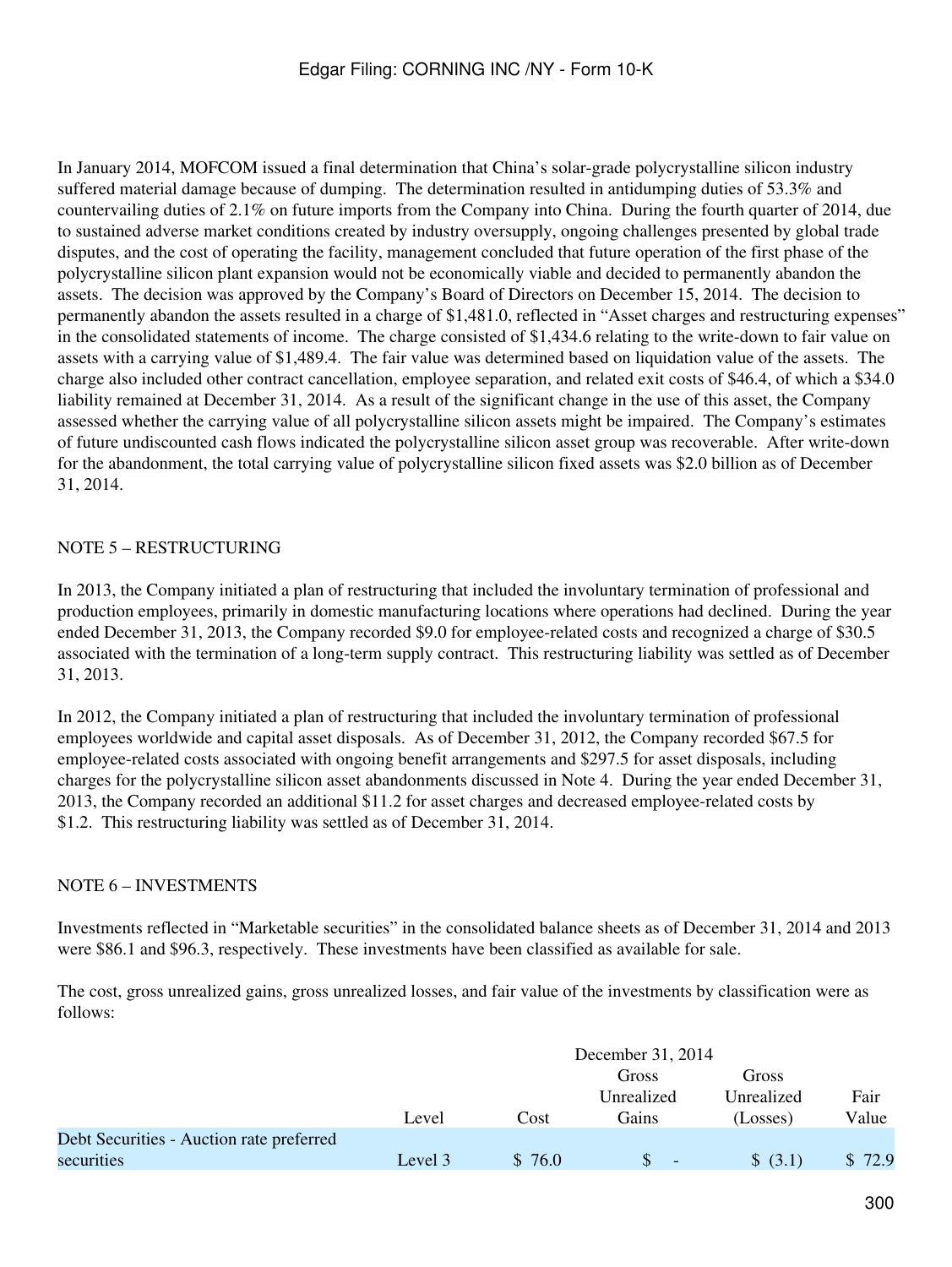| <b>Foreign Equity Securities</b>   | Level 1 |                          |   | $\overline{\phantom{0}}$ | 2.6    |
|------------------------------------|---------|--------------------------|---|--------------------------|--------|
| <b>Preferred Equity Securities</b> | Level 2 | $\overline{\phantom{0}}$ |   | $\overline{\phantom{0}}$ |        |
| Other                              | Level 1 | 10.6                     | - | $\overline{\phantom{a}}$ | 10.6   |
| <b>Total Marketable Securities</b> |         | \$ 87.1                  |   | \$ (3.1)                 | \$86.1 |

|                                          | December 31, 2013 |         |                                 |             |        |
|------------------------------------------|-------------------|---------|---------------------------------|-------------|--------|
|                                          |                   |         | Gross                           | Gross       |        |
|                                          |                   |         | Unrealized                      | Unrealized  | Fair   |
|                                          | Level             | Cost    | Gains                           | (Losses)    | Value  |
| Debt Securities - Auction rate preferred |                   |         |                                 |             |        |
| securities                               | Level 3           | \$76.0  | <sup>\$</sup><br>$\overline{a}$ | \$(7.0)     | \$69.0 |
| Foreign Equity Securities                | Level 1           | 1.0     | 2.1                             |             | 3.1    |
| <b>Preferred Equity Securities</b>       | Level 2           | 0.9     | 13.3                            |             | 14.2   |
| Other                                    | Level 1           | 10.0    | $\overline{\phantom{0}}$        | -           | 10.0   |
| <b>Total Marketable Securities</b>       |                   | \$ 87.9 | \$15.4                          | S.<br>(7.0) | 96.3   |

#### <u>[Index](#page-283-0)</u>

-161-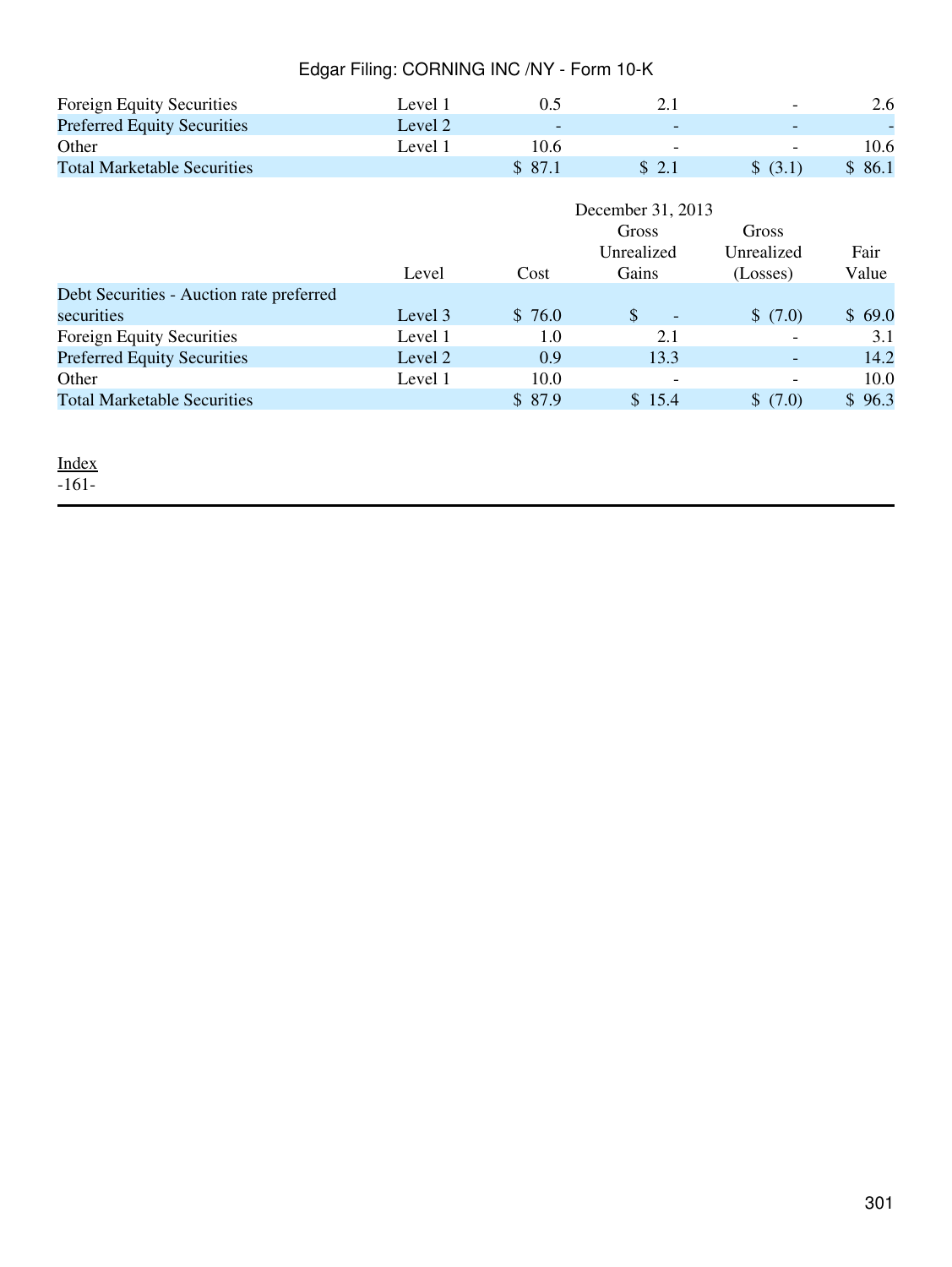As of December 31, 2014, securities in an unrealized loss position for 12 months or more were valued at \$15.4, net of unrealized losses of \$1.2. As of December 31, 2013, the Company did not have any securities in an unrealized loss position for more than 12 months.

#### Level 3 Assets

The changes in fair value of Level 3 assets were as follows:

|                                                         | 2014    | 2013   |
|---------------------------------------------------------|---------|--------|
|                                                         |         |        |
| Beginning balance as of January 1                       | \$69.0  | \$75.7 |
| Transfers out of Level 3                                |         |        |
| Change in unrealized losses in other comprehensive loss | 3.9     | (6.7)  |
| Realized gains/(losses) included in earnings            |         |        |
| Sales/redemptions of assets classified as Level 3       |         |        |
| Ending balance as of December 31                        | \$ 72.9 | \$69.0 |

In 2013, the Company reached a settlement relating to losses incurred by the Company associated with its auction rate securities portfolio and the failure of the auction market. The total settlement reached was a \$29.5 gain and was reflected in "Other nonoperating income, net" in the consolidated statements of income.

The Company held the following securities classified as Level 3 assets based upon valuation using significant unobservable inputs:

|                                      | December 31, 2014 |                        |                                               |                 |
|--------------------------------------|-------------------|------------------------|-----------------------------------------------|-----------------|
|                                      | Fair<br>Value     | Valuation<br>Technique | Unobservable<br>Input                         | Range           |
| Auction rate preferred<br>securities | \$72.9            | Effective interest     | Market required<br>effective interest<br>rate | $4.0\% - 5.0\%$ |

#### Auction Rate Preferred Securities

As of December 31, 2014 and 2013, the Company held auction rate preferred securities valued at \$72.9 and \$69.0, respectively. The interest rates reset on these variable rate instruments quarterly through an auction process. Since the auctions have failed, default dividend allocation methods are in effect. While 84% of the securities were rated below investment grade as of December 31, 2014, all of the issuers of the underlying preferred equity securities have continued to remit dividends consistent with historical practices.

## NOTE 7 – INVENTORIES

The components of inventories were as follows:

|                |          | December 31, 2014 December 31, 2013 |
|----------------|----------|-------------------------------------|
| Produced goods | \$ 777.8 | \$738.0                             |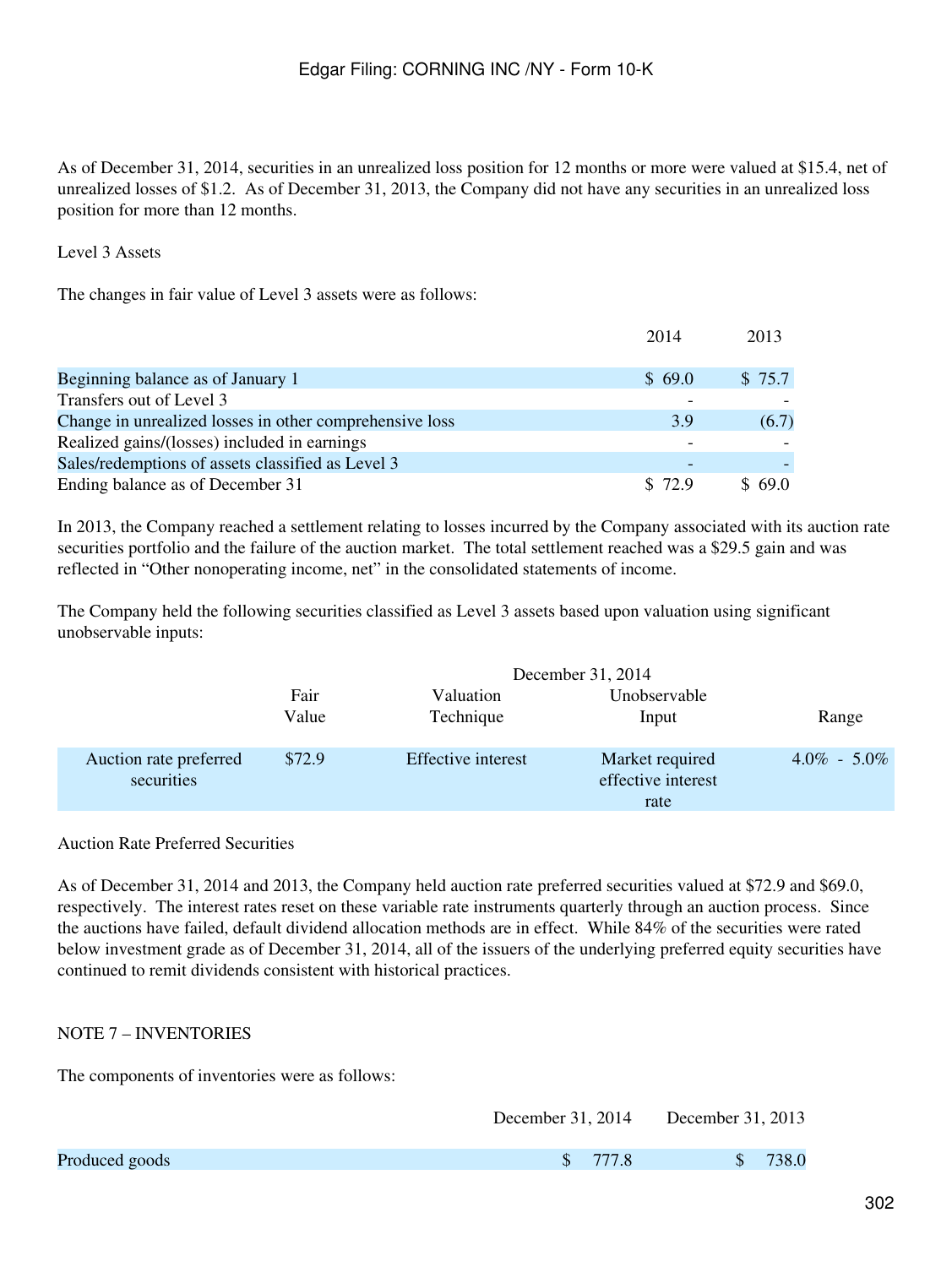| Purchased materials      | 181.5     | 134.1     |
|--------------------------|-----------|-----------|
| Maintenance and supplies | 124.5     | 131.7     |
| Total Inventory          | \$1,083.8 | \$1,003.8 |

Produced goods include both work-in-process and finished goods. Due to the nature of the Company's operations, it is not practical to classify inventory between work-in-process and finished goods as such classifications can be interchangeable for certain items. Purchased materials primarily consist of the Company's raw material inventories. Maintenance and supplies included in inventory primarily represent spare component parts that are used in the Company's manufacturing processes.

[Index](#page-283-0) -162-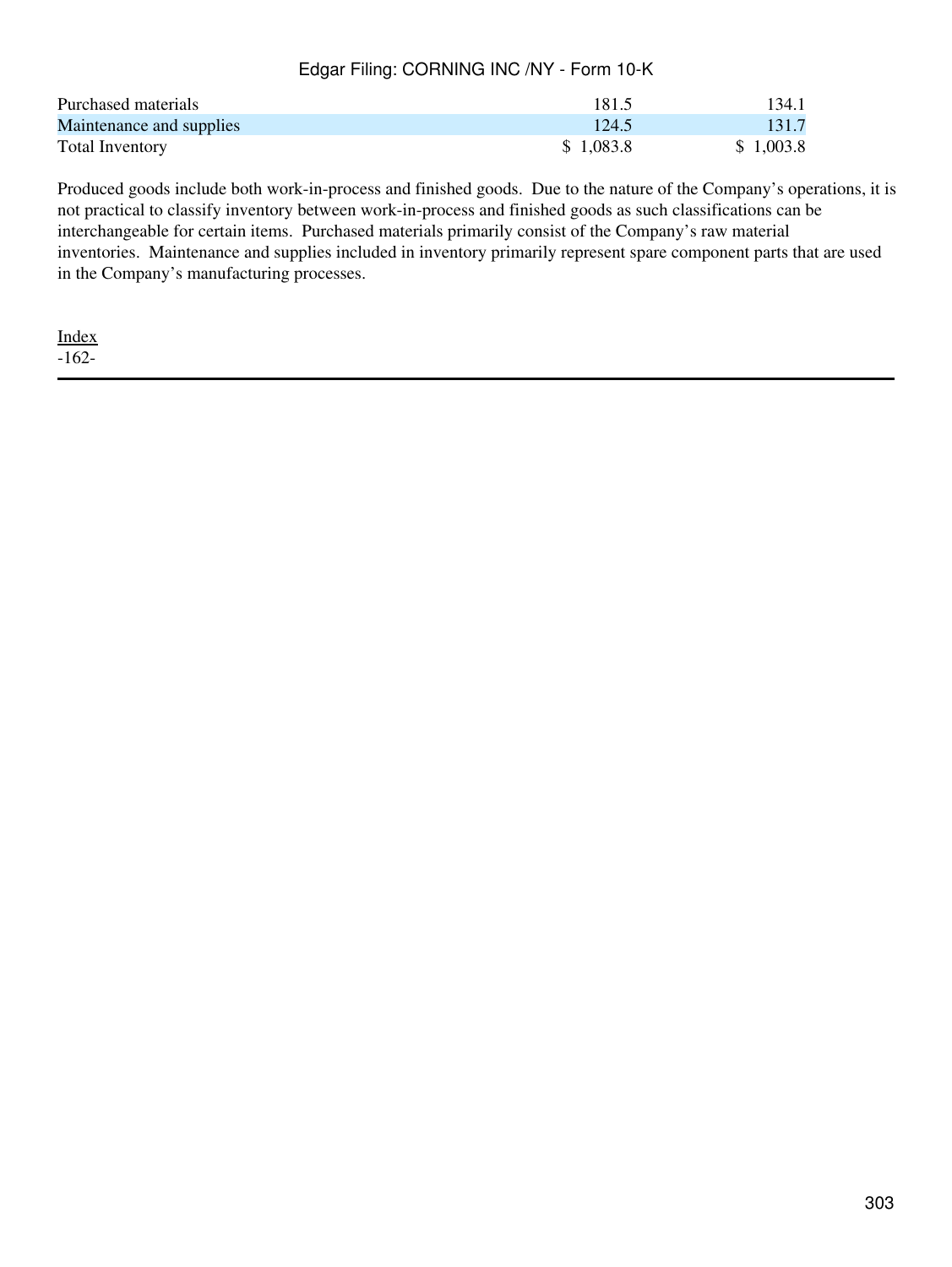#### NOTE 8 – INCOME TAXES

The components of income before income taxes and noncontrolling interests were as follows:

|          |         | Years ended December 31, |         |  |  |
|----------|---------|--------------------------|---------|--|--|
|          | 2014    | 2013                     | 2012    |  |  |
| Domestic | \$358.5 | \$276.5                  | \$175.5 |  |  |
| Foreign  | 348.1   | 391.0                    | 172.7   |  |  |
| Total    | \$706.6 | \$667.5                  | \$348.2 |  |  |

The components of the income tax provision were as follows:

|          | Years Ended December 31, |                        |                   |         |                         |         |                       |                         |                       |
|----------|--------------------------|------------------------|-------------------|---------|-------------------------|---------|-----------------------|-------------------------|-----------------------|
|          |                          | 2014                   |                   |         | 2013                    |         |                       | 2012                    |                       |
|          | Current                  | Deferred               | Total             | Current | Deferred                | Total   | Current               | Deferred                | Total                 |
| Domestic | (30.3)<br>$\mathbb{S}$   | 33.0<br>$\mathbb{S}^-$ | $\sim$ \$7<br>2.7 | \$213.1 | \$(154.8)               | \$58.3  | \$ (61.2)             | \$104.2                 | $\mathcal{S}$<br>43.0 |
| Foreign  | 113.4                    | 15.9                   | 129.3             | 114.6   | 60.9                    | 175.5   | 115.1                 | 4.8                     | 119.9                 |
| Total    | 83.1<br>SS.              | 48.9<br>S.             | \$132.0           | \$327.7 | (93.9)<br>$\mathcal{S}$ | \$233.8 | 53.9<br>$\mathcal{S}$ | 109.0<br>$\mathbb{S}^-$ | \$162.9               |

The tax effects of the principal temporary differences giving rise to deferred tax assets and liabilities were as follows:

|                                                      |                                    |           | December 31, |
|------------------------------------------------------|------------------------------------|-----------|--------------|
|                                                      |                                    | 2014      | 2013         |
| <b>Deferred Tax Assets:</b>                          |                                    |           |              |
|                                                      | Implant costs                      | \$132.4   | 592.4<br>S.  |
|                                                      | Postretirement benefit obligations | 513.1     | 382.2        |
|                                                      | Tax loss carryforwards             | 151.4     | 143.8        |
|                                                      | Tax credit carryforwards           | 427.5     | 159.2        |
|                                                      | Accruals and other                 | 135.8     | 147.4        |
|                                                      | Inventories                        | 18.9      | 3.7          |
|                                                      | Long-term debt                     | 45.5      | 44.3         |
|                                                      | Deferred revenue                   | 172.6     | 120.8        |
| Total deferred tax assets                            |                                    | \$1,597.2 | \$1,593.8    |
| Deferred tax liabilities:                            |                                    |           |              |
|                                                      | Property, plant and equipment      | (868.1)   | (981.7)      |
| Net deferred tax assets prior to valuation allowance |                                    | \$729.1   | \$612.1      |
| Less: Valuation allowance                            |                                    | (197.9)   | (169.7)      |
| <b>Net Deferred Tax Assets</b>                       |                                    | \$531.2   | \$442.4      |

The Company believes that it is more likely than not that the overall net deferred tax assets will be realized. However, valuation allowances of \$197.9 have been recorded as of December 31, 2014 where the Company believes it is not more likely than not that the deferred tax assets in certain jurisdictions will be realized. The criteria that management considered in making this determination were historical and projected operating results, the ability to utilize tax planning strategies, and the period of time over which the tax benefits can be utilized. Of the total valuation allowance amount, \$28.2 is attributable to realized and unrealized capital losses on marketable securities; \$96.1 from a state investment tax credit; \$18.4 primarily due to net operating losses in Brazil; and \$37.8 from state net operating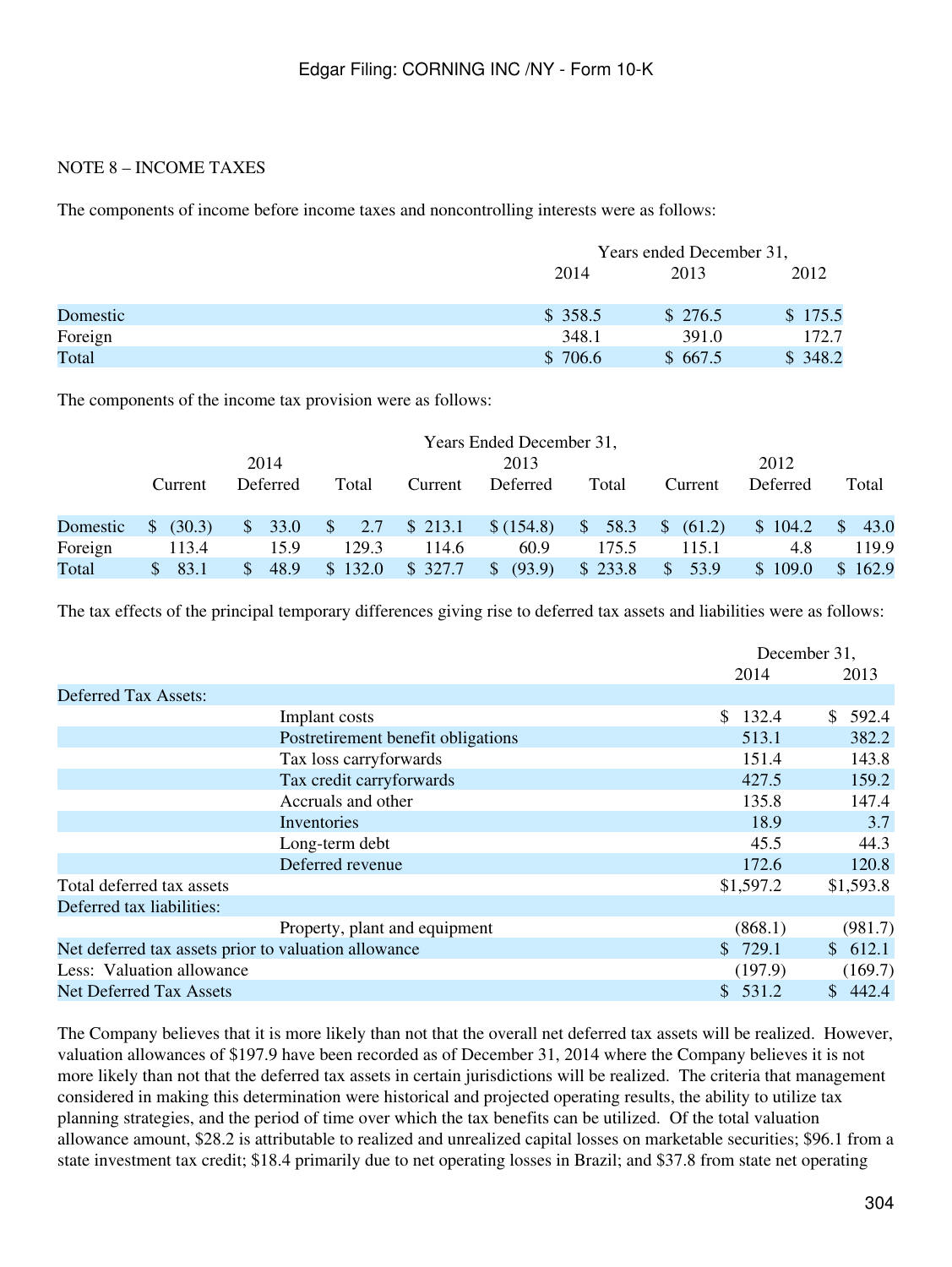losses in the U.S.

As of December 31, 2013, the Company's "Implant liability" recorded in the consolidated balance sheets was \$1,616.4 with an associated "Implant costs" deferred tax asset of \$592.4. As of December 31, 2014, the Company revised its estimate of liability associated with the plan and reduced the "Implant liability" to \$363.6, which decreased the deferred tax asset to \$132.4. See Note 17 for further discussion of the revised liability estimate.

The Company has tax credit carryforwards of \$427.5 as of December 31, 2014 attributable to foreign tax credits in the U.S. of \$298.8, general business credits in the U.S. of \$32.6, and state investment tax credits of \$96.1. The foreign tax credits expire between 2019 and 2024; the general business credits expire between 2031 and 2034; and the state investment tax credit has an indefinite carryforward period.

[Index](#page-283-0) -163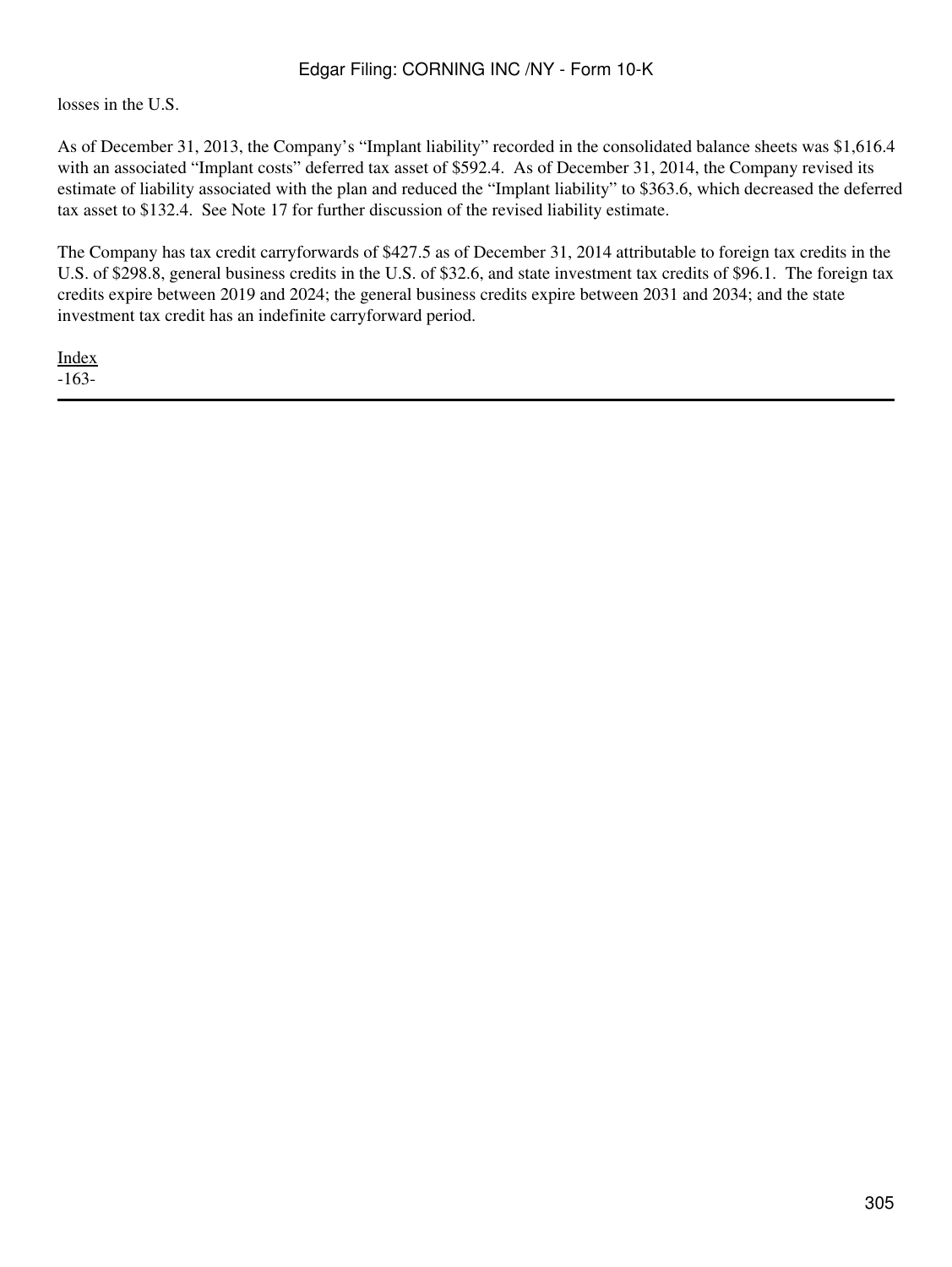Tax effected operating loss carryforwards as of December 31, 2014 were \$151.4. Of the tax effected operating loss carryforwards, \$92.8 are subject to an indefinite carryforward period and were generated by the Company's subsidiaries in Brazil and the United Kingdom and \$49.6 are state net operating losses which are subject to various carryforward periods.

Cash paid for income taxes, net of refunds received, was \$109.6, \$155.8, and \$160.8 for the years ended December 31, 2014, 2013, and 2012, respectively.

The effective rate of the income tax provision may differ from the United States federal statutory tax rate. A reconciliation of the tax rate was as follows:

|                                                     | Years Ended December 31, |         |         |
|-----------------------------------------------------|--------------------------|---------|---------|
|                                                     | 2014                     | 2013    | 2012    |
| <b>Income Tax Provision at Statutory Rate</b>       | \$247.3                  | \$233.6 | \$121.9 |
|                                                     |                          |         |         |
| Increase/(Decrease) in Income Tax Provision due to: |                          |         |         |
| Foreign provisions and related items                | (16.8)                   | 6.7     | (25.0)  |
| Domestic manufacturing deduction                    | 8.5                      | (20.7)  | 4.9     |
| <b>Valuation allowances</b>                         | (4.3)                    | 11.7    | (1.4)   |
| Change in foreign tax rates                         |                          | 13.1    | 10.2    |
| Tax reserves                                        |                          | (8.1)   | 8.6     |
| Noncontrolling interest losses                      |                          | 4.5     | 46.0    |
| U.S. tax effect of foreign earnings and dividends   | (93.6)                   | 2.9     | 4.0     |
| Other, net                                          | (9.1)                    | (9.9)   | (6.3)   |
| Total Income Tax Provision at Effective Rate        | \$132.0                  | \$233.8 | \$162.9 |
| <b>Effective Rate</b>                               | 18.7%                    | 35.0%   | 46.8%   |

During 2014, the Company paid a dividend from a subsidiary in Luxembourg to the U.S. The Company recorded a reduction of \$99.2 to the income tax provision for the year ended December 31, 2014. This repatriation of earnings does not change the Company's ability and intent to continue to permanently reinvest undistributed earnings of foreign subsidiaries.

During 2012, management determined a polycrystalline silicon plant expansion would no longer be economically viable due to challenging market conditions and abandoned this activity. The impact of the abandonment write-down was \$36.3, included in "Noncontrolling interest losses" within the table above. The impact of the write-down increased the effective tax rate as the Company does not receive the full tax benefit from the portion of tax losses attributable to the noncontrolling shareholders. As the Company had acquired the remaining interest in the majority owned subsidiary since 2012, the 2014 abandonment of a polycrystalline silicon plant expansion did not impact noncontrolling interest losses.

As of December 31, 2014, income and remittance taxes have not been recorded on \$814.0 of undistributed earnings of foreign subsidiaries, as the Company intends to reinvest those earnings indefinitely. If the Company did not intend to reinvest those earnings indefinitely, the Company would have a deferred tax liability of \$89.5 related to the outside basis difference of its foreign subsidiaries.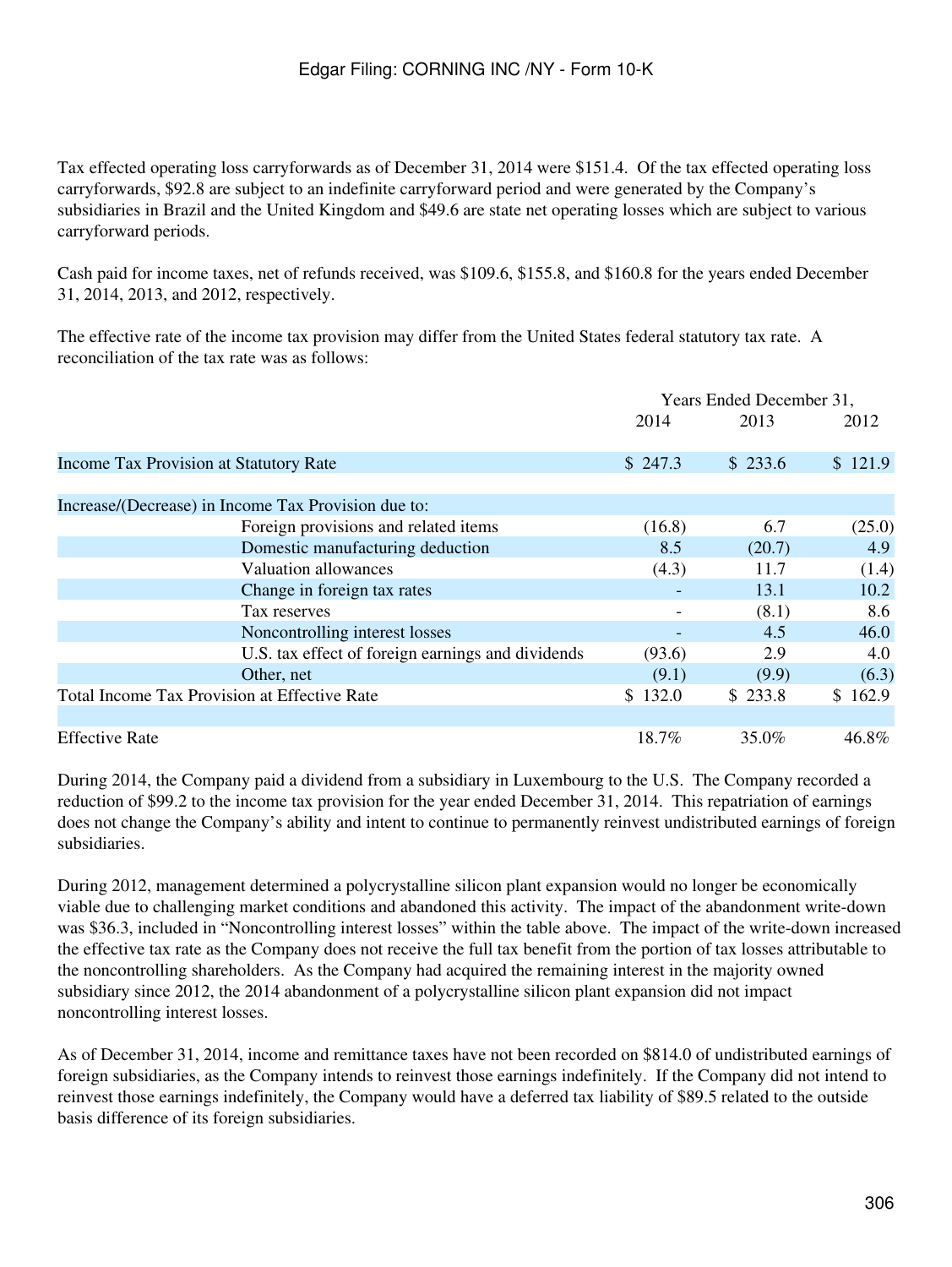The Company files income tax returns in the U.S. federal jurisdiction and various state, local and foreign jurisdictions. With few exceptions, the Company is no longer subject to U.S. federal, state, local or non-U.S. income tax examination by tax authorities for years before 2006.

The following table indicates, for each significant jurisdiction, the earliest tax year that remains subject to examination:

|                | Year |                      | Year |
|----------------|------|----------------------|------|
| United Kingdom | 2013 | Korea                | 2013 |
| Belgium        | 2012 | <b>Brazil</b>        | 2009 |
| Japan          | 2010 | China                | 2009 |
| Germany        | 2011 | <b>United States</b> | 2006 |

[Index](#page-283-0)

-164-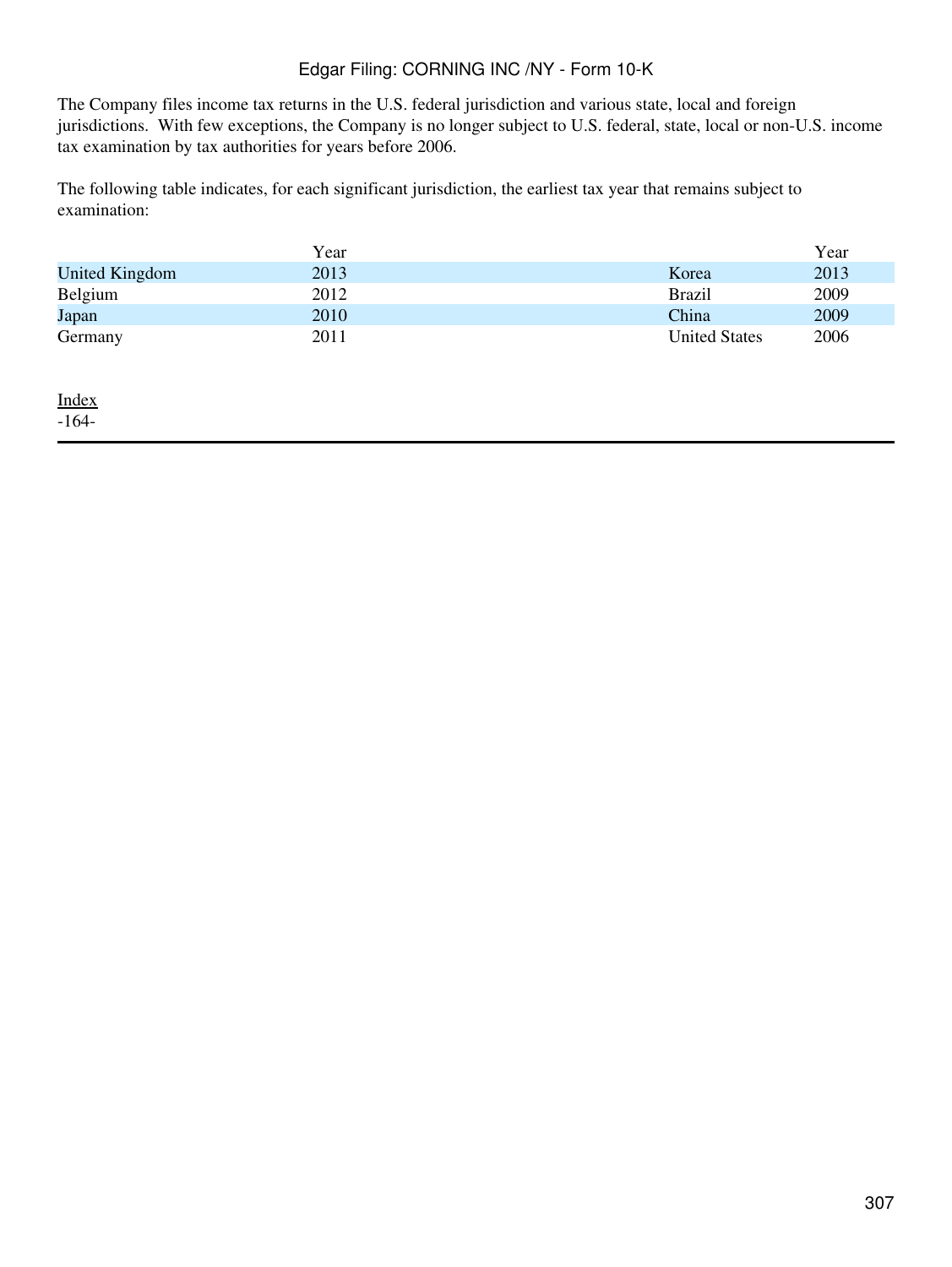During 2010, the Company received proposed adjustments from the IRS related to the Company's consolidated federal income tax returns for 2006, 2007, 2008, and 2009. The Company filed protests and appeals in response to the proposed adjustments for the years 2006 through 2009. The Company also made voluntary protective bond deposits of \$112.2 in 2010 and subsequently redeemed \$112.2 of the deposits in 2012 due to management's belief that the IRS assertions would not be sustained. If the IRS prevails on the proposed adjustments for the remaining years under audit, the resulting tax deficiency will be \$115.3. However, due to the temporary nature of the proposed adjustments, management believes that the resolution of the remaining issues will not have a material impact on the Company's consolidated financial position or results of operations.

During 2014, the Company received proposed adjustments from the IRS related to the Company's consolidated federal income tax returns for 2011 and 2012. Management plans to contest the proposed adjustments and believes the adjustments will not be sustained. If the IRS prevails on the proposed adjustments, the estimated tax deficiency is approximately \$709.6 for 2011 and \$326.2 for 2012. Future proposed adjustments related to the same matter are possible. However, due to the temporary nature of the proposed adjustments, management believes that resolution of the claims will not have a material impact on the Company's consolidated results of operations.

As of December 31, 2014, no jurisdiction has proposed any other significant adjustments to the Company's tax returns that management believes would be sustained and would materially affect the Company's financial position. In addition, the Company does not anticipate that any material adjustments will result from settlements, closing of tax examinations, or expiration of applicable statutes of limitation in various jurisdictions within the next 12 months.

A reconciliation of the beginning and ending amount of unrecognized gross tax benefits, excluding any indirect tax benefit of these unrecognized gross tax benefits in another jurisdiction, interest, and penalties, was as follows:

|                                                              |         | Years Ended December 31, |        |
|--------------------------------------------------------------|---------|--------------------------|--------|
|                                                              | 2014    | 2013                     | 2012   |
| Unrecognized tax benefits as of January 1                    | \$89.5  | \$16.9                   | \$3.7  |
| Additions based on tax positions related to the current year | 11.2    | 70.6                     |        |
| Additions for tax positions of prior years                   |         | 33.7                     | 27.8   |
| Reductions to tax positions related to the current year      | 16.7    |                          |        |
| Reductions for tax positions of prior years                  | (2.1)   | (5.6)                    | (0.3)  |
| Settlements                                                  | (12.9)  | (26.1)                   | (14.3) |
| Balance as of December 31                                    | \$102.4 | \$89.5                   | \$16.9 |

The Company had approximately \$102.4 of total gross unrecognized tax benefits as of December 31, 2014. Of this total, \$21.8 (including interest, penalties, and net of the federal benefit on state items) represents the amounts of unrecognized tax benefits that, if recognized, would impact the effective income tax rate in any future period.

## NOTE 9 – DERIVATIVES

In 2013, the Company recognized a favorable long-term supply contract at fair value. The contract provides for the supply of electricity, which is expected to be used in the normal course of business. The contract requires the purchase of minimum volumes and any unused volumes are liquidated on a net basis when minimum volumes are not taken. The contract is a derivative, but was previously unrecognized under the normal purchase normal sale scope exception within the derivative accounting guidance. Due to operational matters and uncertainty regarding the level of future physical deliveries and net settlements under the contract, the Company determined that the normal purchase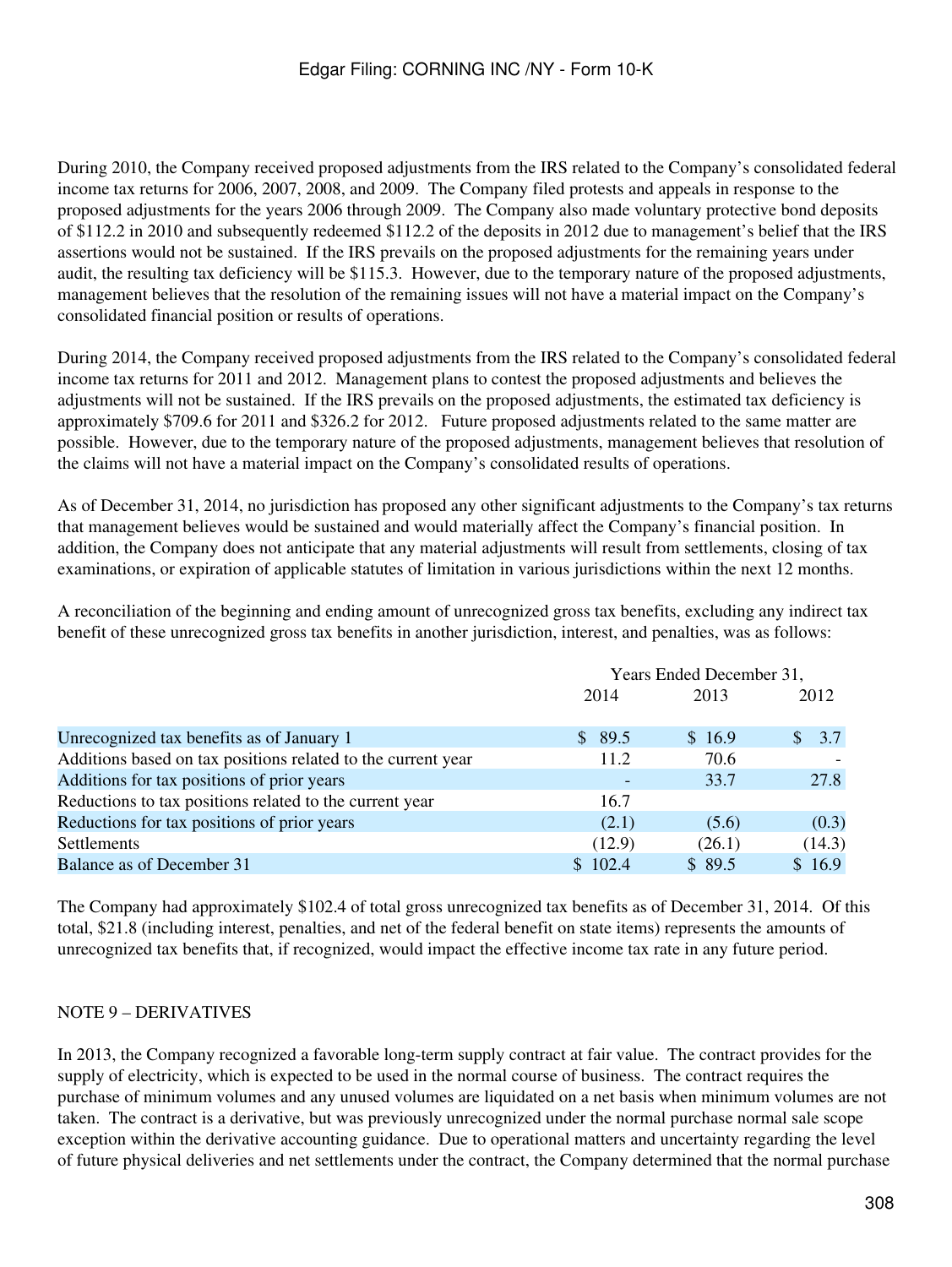normal sale scope exception could no longer be applied.

Under a discounted cash flow method, the fair value of the supply contract was determined by using market prices from the Brazilian Intercontinental Exchange ("BRIX") for the years 2014 through 2017 and extrapolating them over the remaining periods where market prices are not observable. Since the BRIX curve only provides forward pricing until May 2017, the inputs used in the valuation of the contract were considered Level 3. Electricity prices used in the valuation ranged from \$68 to \$136 U.S. dollars per megawatt hour for the years 2014 through 2017. The Company used the observable price from 2017 of \$68 U.S. dollars per megawatt hour as the basis for the price in the final year, 2018. Changes in the fair value of the contract are reflected in "Other nonoperating income, net" in the consolidated statements of income. During the years ended December 31, 2014 and 2013, the Company recognized \$47.6 and \$63.3 of income, respectively. The derivative asset was reflected in "Other noncurrent assets" in the consolidated balance sheets as of December 31, 2014 and December 31, 2013, at \$110.9 and \$63.3, respectively. Cash flows related to this derivative are reflected in "Cash flows from operating activities" in the consolidated statements of cash flows.

[Index](#page-283-0) -165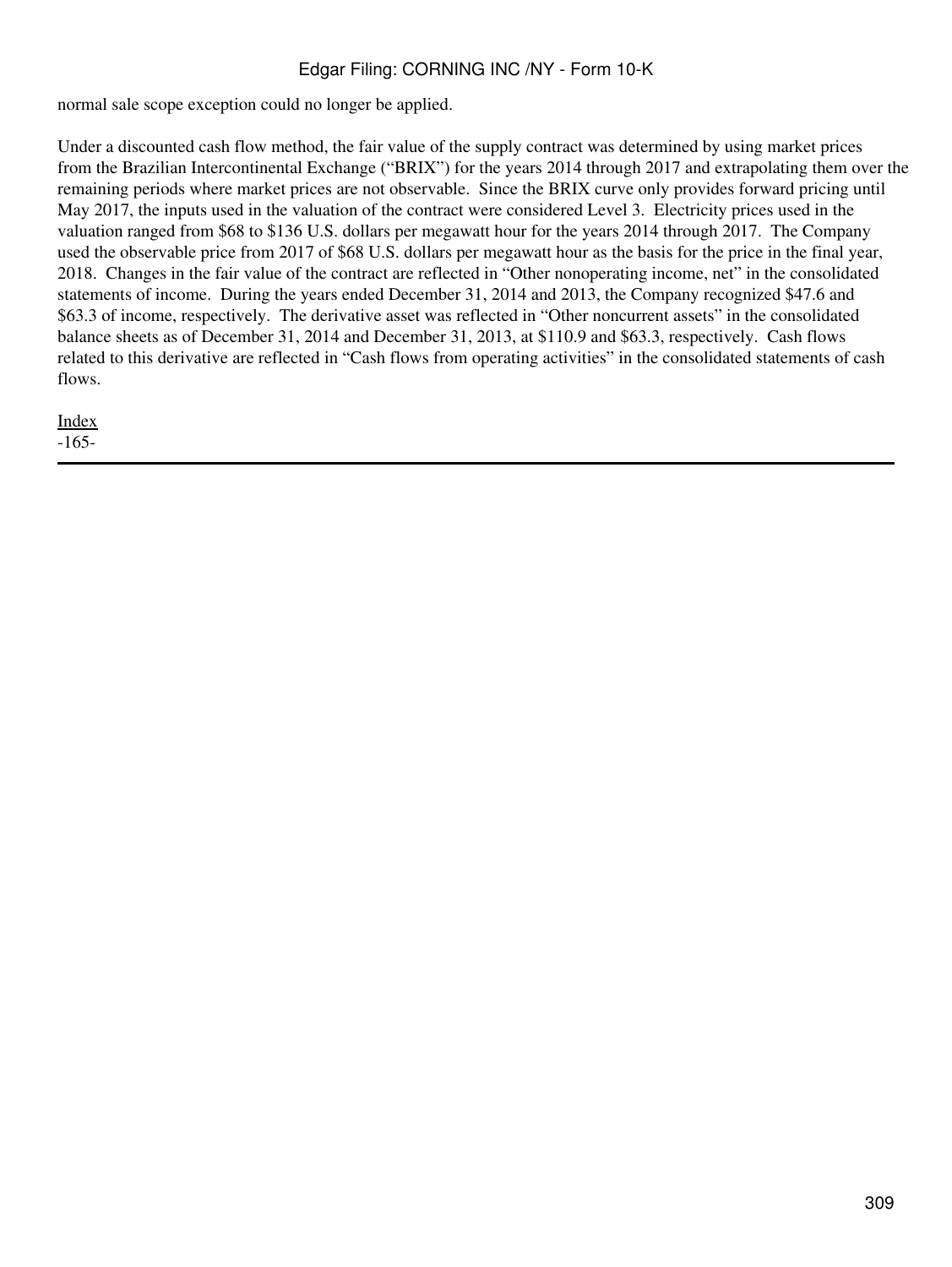Other derivative balances and hedging activities were not material to the financial position or results of operations of the Company.

## NOTE 10 – VARIABLE INTEREST ENTITIES

The Company holds minority voting interests in certain joint ventures that produce key raw material inputs for the Company. These joint ventures operate under supply agreements that sell inventory to the equity owners using pricing mechanisms that guarantee a return, therefore shielding the joint ventures from the right or ability to absorb expected gains or losses. As a result of the pricing mechanisms of these agreements, these entities are determined to be variable interest entities. As the Company does not hold the power to direct the activities that most significantly impact the economic performance of these entities, it is not the primary beneficiary and therefore does not consolidate the results of these entities.

The Company accounts for its investment in these entities under the equity method of accounting. The Company's maximum exposure to loss as a result of its involvement with these variable interest entities is determined to be the carrying value of the investment in these entities plus the maximum amount of potential future payments under the Company's guarantees of nonconsolidated subsidiaries' debt. As of December 31, 2014, the maximum exposure to loss was \$155.8.

## NOTE 11 – PROPERTY, PLANT AND EQUIPMENT

The components of property, plant and equipment were as follows:

|                                     | <b>Estimated Useful</b> | December 31,          |                                 |
|-------------------------------------|-------------------------|-----------------------|---------------------------------|
|                                     | Life (Years)            | 2014                  | 2013                            |
| Land                                |                         | 138.8<br>$\mathbb{S}$ | 204.3<br>$\sqrt{\frac{2}{\pi}}$ |
| Land improvements                   | 11-20                   | 355.3                 | 545.4                           |
| <b>Buildings</b>                    | 18-33                   | 2,248.4               | 2,918.7                         |
| Machinery and equipment             | $3 - 25$                | 7,774.8               | 8,735.9                         |
| Construction-in-progress            |                         | 165.8                 | 134.1                           |
| Total property, plant and equipment |                         | \$10,683.1            | \$12,538.4                      |
| Accumulated depreciation            |                         | (5,276.3)             | (5,307.3)                       |
| Net property, plant and equipment   |                         | \$5,406.8             | \$7,231.1                       |

The Company recorded depreciation expense of \$486.0, \$484.0, and \$391.5 for the years ended December 31, 2014, 2013, and 2012, respectively.

The amount of interest capitalized as a component of the cost of capital assets constructed for the years ended December 31, 2014, 2013, and 2012 was \$5.1, \$16.5, and \$94.5, respectively.

## NOTE 12 – GOODWILL AND OTHER INTANGIBLE ASSETS

As of December 31, 2014 and 2013, the Company had gross goodwill of \$61.9 and \$70.3, respectively. Changes in the carrying amount of goodwill related to currency translation. The gross and net amounts of intangible assets, excluding goodwill, were as follows: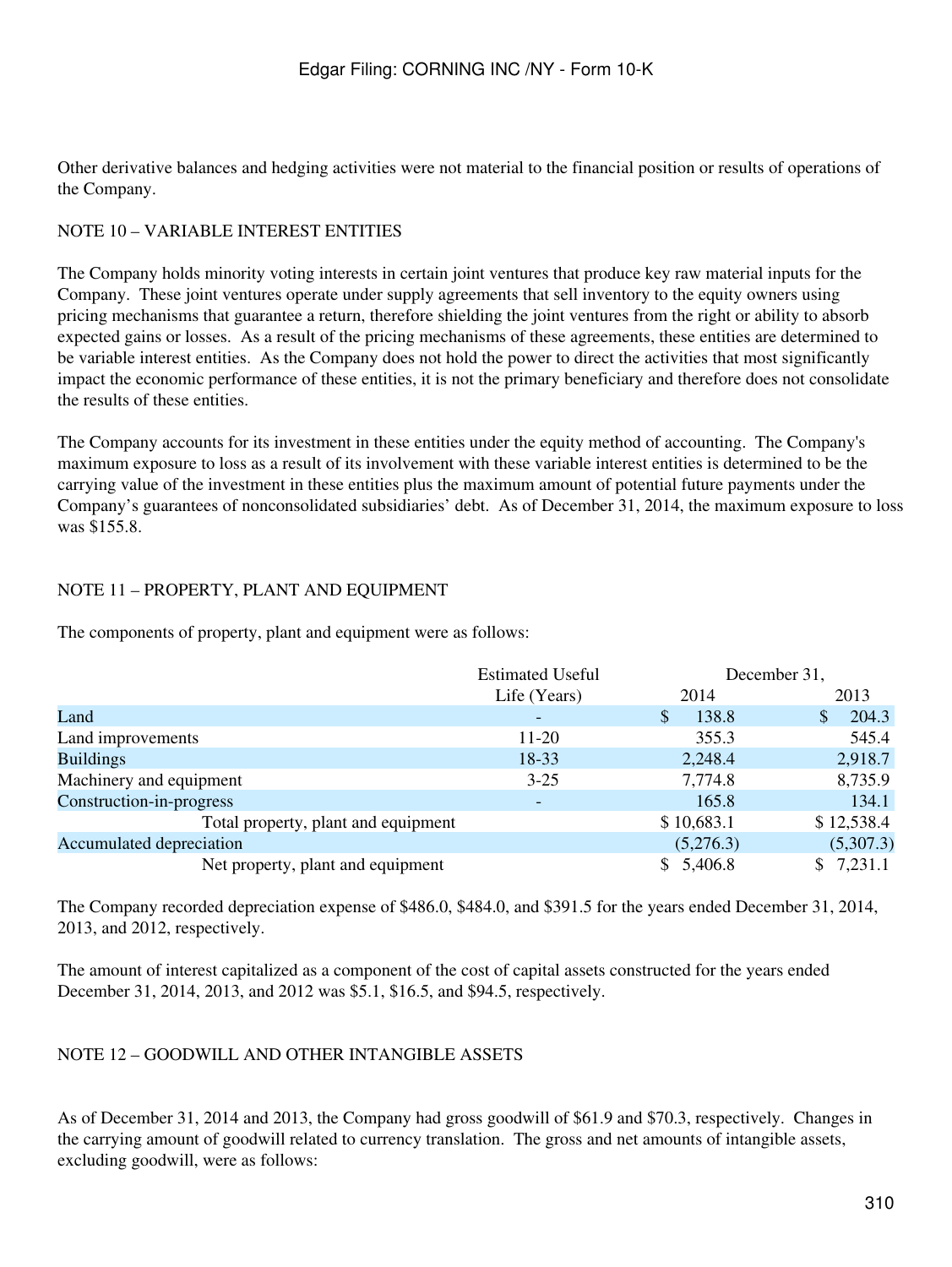|                             |                        | December 31, 2014 |                        |
|-----------------------------|------------------------|-------------------|------------------------|
|                             | Gross                  | Accumulated       | Net                    |
|                             | <b>Carrying Amount</b> | Amortization      | <b>Carrying Amount</b> |
| Patents and licenses        | \$<br>5.6              | (4.2)             | 1.4<br>$\mathbb{S}$    |
| Completed technology        | 13.3                   | (9.8)             | 3.5                    |
| <b>Electricity contract</b> | 35.3                   | (15.8)            | 19.5                   |
| Land use rights             | 52.4                   | (7.5)             | 44.9                   |
| Other                       | 22.7                   | (21.1)            | 1.6                    |
| Total                       | \$129.3                | \$ (58.4)         | \$70.9                 |

<u>[Index](#page-283-0)</u>

-166-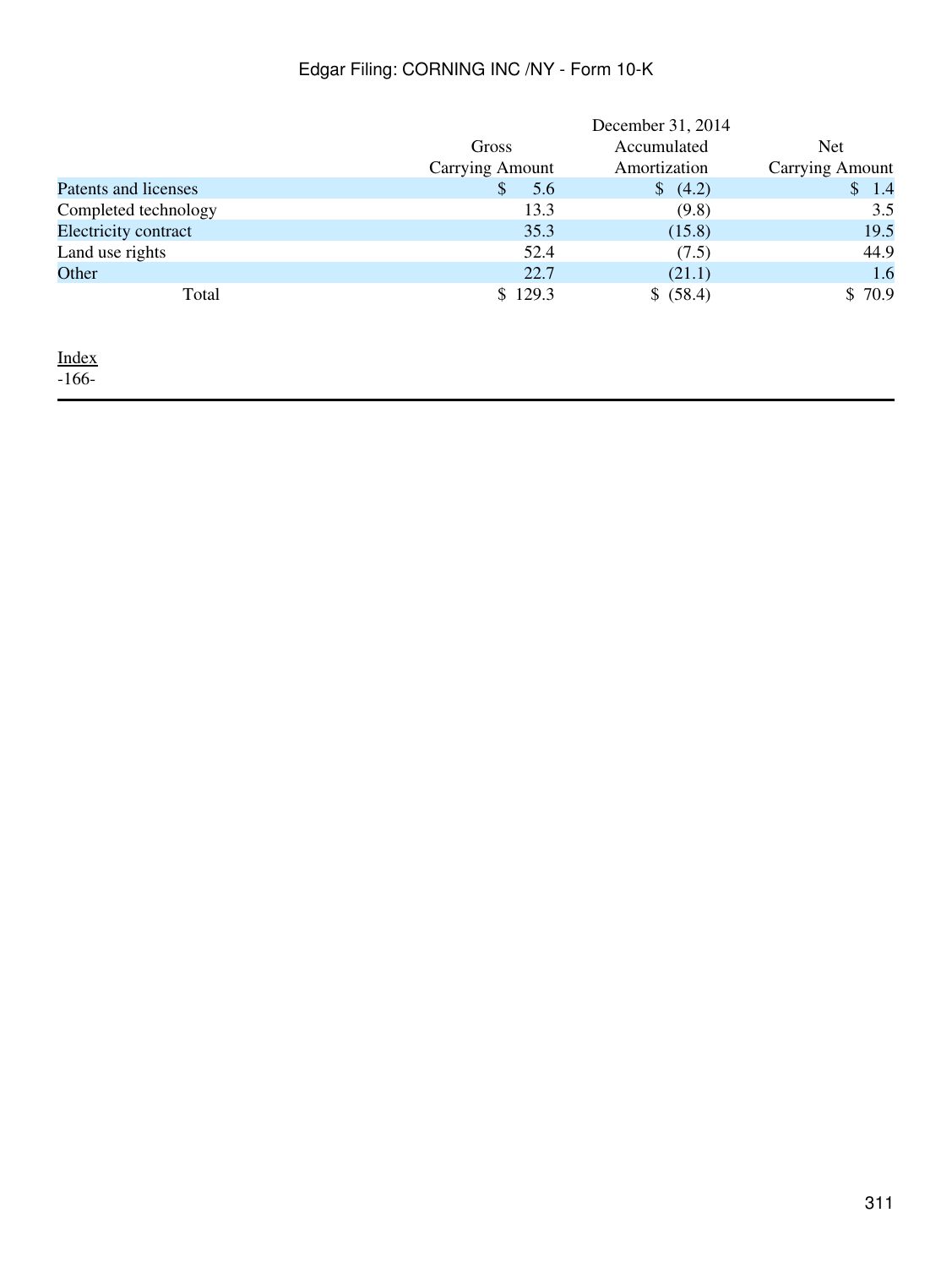|                      |                        | December 31, 2013 |                        |
|----------------------|------------------------|-------------------|------------------------|
|                      | Gross                  | Accumulated       | <b>Net</b>             |
|                      | <b>Carrying Amount</b> | Amortization      | <b>Carrying Amount</b> |
| Patents and licenses | 6.5                    | \$ (0.2)          | \$6.3                  |
| Completed technology | 15.2                   | (14.2)            | 1.0                    |
| Electricity contract | 35.3                   | (13.2)            | 22.1                   |
| Land use rights      | 52.6                   | (6.5)             | 46.1                   |
| Other                | 25.9                   | (24.3)            | 1.6                    |
| Total                | \$135.5                | \$ (58.4)         | \$77.1                 |

The Company recorded amortization expense related to these intangible assets of \$5.3, \$6.1, and \$7.1 for the years ended December 31, 2014, 2013, and 2012, respectively. The estimated aggregate amortization expense to be recorded in each of the next five years is as follows: 2015 - \$5.2, 2016 - \$5.2, 2017 - \$5.2, 2018 - \$5.2, and 2019 - \$4.0.

## NOTE 13 – NOTES PAYABLE AND CREDIT FACILITIES

#### Short-Term Borrowings

Amounts reflected in "Short-term borrowings and current maturities of long-term debt" in the consolidated balance sheets contain current maturities of the long-term debt instruments disclosed below when repayment is due within the next 12 months. Such amounts were \$7.0 and \$5.5 as of December 31, 2014 and 2013, respectively.

Additionally, the Company had outstanding short-term debt of \$73.8 in China as of December 31, 2013. The borrowings in China were primarily denominated in Renminbi with an interest rate generally set by the People's Bank of China at the time of borrowing. Since the interest rates for the borrowings in China were reset regularly based on market conditions, management believed the carrying value of the debt approximated its fair value for these borrowings and classified them as a Level 2 measurement due to use of valuation inputs based on similar liabilities in the market. The borrowings in China were fully repaid during 2014.

## Credit Facilities

In March 2011, the Company entered into a five-year \$1.0 billion revolving credit facility agreement with various U.S. and foreign banks. In November 2013, the facility was extended through 2018. The facility allows for borrowing in multiple currencies for working capital needs and general corporate purposes of the Company. Borrowings bear interest at a LIBOR-plus rate or an alternate rate based on LIBOR, the Prime Rate or the Federal Funds Effective rate plus various spreads based on the terms of the agreement. As of December 31, 2014, the Company had no outstanding balance on the facility.

In addition, the Company had unused and committed credit facilities with various U.S. and foreign banks of \$60.2 and \$67.9 as of December 31, 2014 and 2013, respectively. These credit facilities may require the payment of commitment fees. The Company intends to renew these facilities at their respective maturities. These facilities are available to support working capital requirements.

## Long-Term Debt

Long-term debt consisted of the following: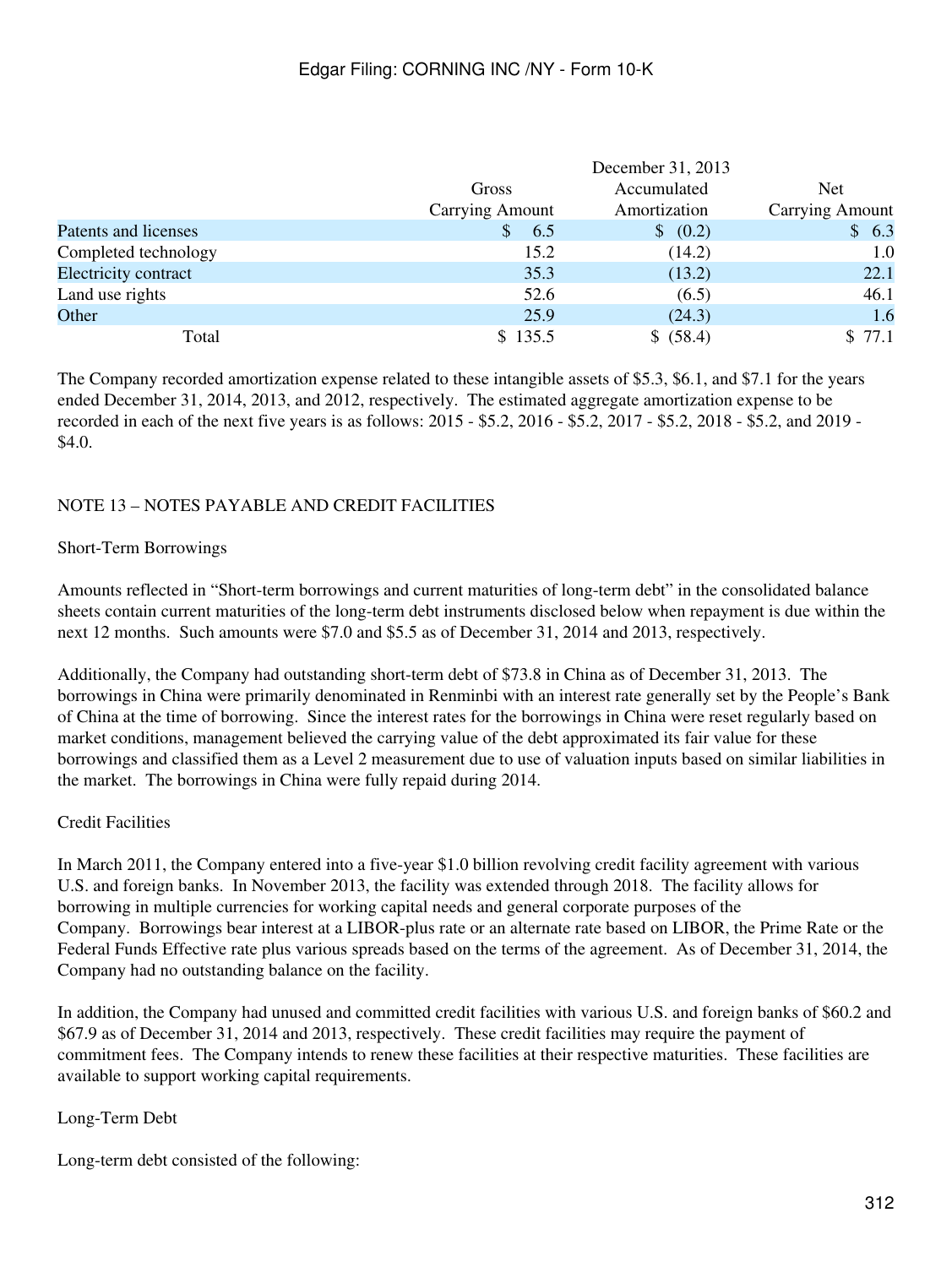|                                         |                                      |         | Years Ended December 31, |         |               |
|-----------------------------------------|--------------------------------------|---------|--------------------------|---------|---------------|
|                                         |                                      | 2014    | Rates                    | 2013    | Rates         |
| Long-term debt                          |                                      |         |                          |         |               |
|                                         | Variable rate notes due 2016         | \$150.0 | $1.3\%$                  | \$150.0 | 1.3%          |
|                                         | Fixed rate notes due 2018            | 350.0   | $4.1\%$                  | 350.0   | 4.1%          |
|                                         | Variable rate bonds due 2019         | 2.0     | $0.2\%$                  | 2.5     | 0.2%          |
|                                         | Fixed rate notes due 2021            | 350.0   | $4.8\%$                  | 350.0   | 4.8%          |
|                                         | Other obligations and capital leases | 100.4   | $2.6 - 9.0\%$            | 90.1    | $3.5 - 9.0\%$ |
| Total long-term debt                    |                                      | \$952.4 |                          | \$942.6 |               |
|                                         | Less current maturities of long-term |         |                          |         |               |
|                                         | debt                                 | 7.0     |                          | 5.5     |               |
| Total long-term debt due after one year |                                      | \$945.4 |                          | \$937.1 |               |
|                                         |                                      |         |                          |         |               |

[Index](#page-283-0)

-167-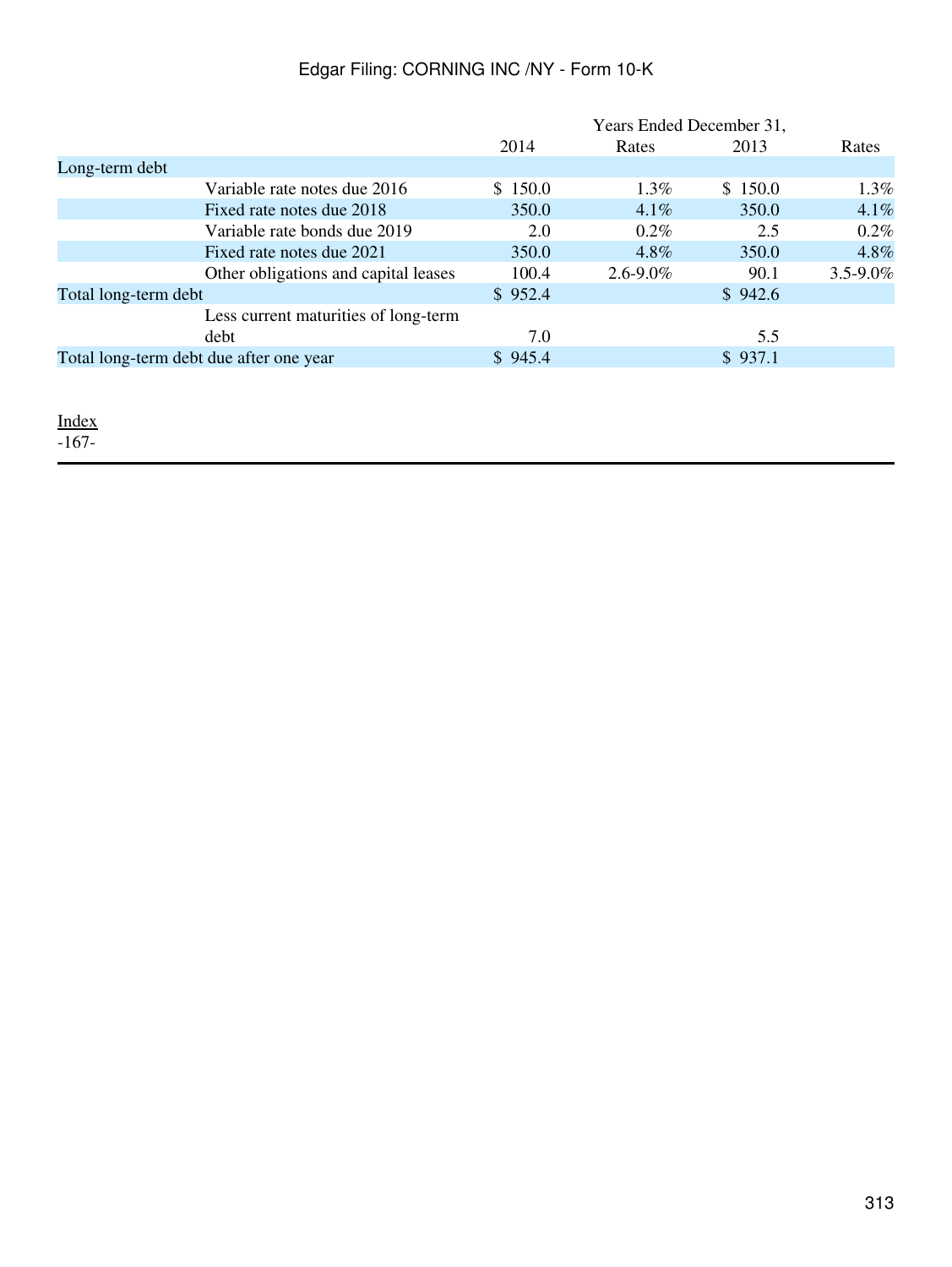In February 2013, a wholly owned subsidiary of the Company entered into a \$150.0 unsecured term loan, due in February 2016, with a U.S. branch of a Japanese bank. Subsequent to December 31, 2014, the Company committed to prepay \$50.0 of the loan in February 2015. Since the interest rate for the borrowing under the loan agreement is reset regularly based on market conditions, management believes the carrying value of the debt approximates the fair value of the borrowing and is classified as a Level 2 measurement due to use of valuation inputs based on similar liabilities in the market.

In March 2011, the Company issued senior unsecured fixed rate notes at par with an aggregate principal amount of \$700.0, including \$350.0 of 4.1% Series A Notes due March 2018 and \$350.0 of 4.8% Series B notes due March 2021. Valuation of the senior notes is conducted on a quarterly basis using the benchmark risk-free interest rate with a credit spread based on comparable companies with similar credit risk profiles and considering business-specific risks. Because the fixed rate notes were valued using inputs based on similar liabilities observed in the market, the Company's fixed rate notes were classified as a Level 2 measurement. As of December 31, 2014, the fair values of Series A Notes and Series B Notes were \$361.0 and \$380.1, respectively.

In April 2009, a majority owned subsidiary of the Company entered into an unsecured five-year term loan facility with a syndicate of commercial banks in China. The amount of the facility was 4.2 billion Renminbi (\$688.9 U.S. dollars). The facility permitted borrowing in U.S. dollars and Renminbi with required repayments commencing two years after the drawdown date. Repayments of \$198.1 and \$394.7 were made in 2013 and 2012, respectively. The full amount was repaid as of December 31, 2013. No further borrowings are available under this facility.

The Company and its subsidiaries are in compliance with its debt covenants, including leverage ratios and interest coverage ratios.

Annual aggregate maturities of the long-term debt of the Company are: 2015 - \$7.0, 2016 - \$156.2, 2017 - \$20.0, 2018 - \$355.6, and \$413.6 for 2019 and beyond.

Cash paid for interest during the year ended December 31, 2014, 2013, and 2012 was \$50.1, \$57.8, and \$95.4, respectively.

## Sales of Receivables

The Company maintains an accounts receivable facility with a bank in Japan which expires in March 2015. The discount rate under this facility is the equivalent of TIBOR plus 0.25%. The Company sold receivables in the amount of \$77.2 and \$244.7 to this bank in exchange for cash proceeds of \$77.2 and \$244.6 during the years ended December 31, 2014 and 2013, respectively. Under the facility, the Company continues to collect the receivables from the customer but retains no interest in the receivables. The facility agreement does not permit the Company to transfer the receivables to any other institution and the Company is not permitted to repurchase the transferred receivables. The transfer of receivables provides additional liquidity to the Company. The counterparty for the receivables facility is a financial institution that specializes in receivables securitization transactions and is financed through the issuance of commercial paper.

Additionally, the Company has access to a short term borrowing facility securitized by receivables in the U.S. which expires in October 2015. The interest rate under this facility is based on LIBOR. As of December 31, 2014 and 2013, there were no outstanding amounts under this facility. The facility agreement does not permit the Company to transfer the receivables to any other institution and the Company is not permitted to repurchase the transferred receivables.

## Letters of Credit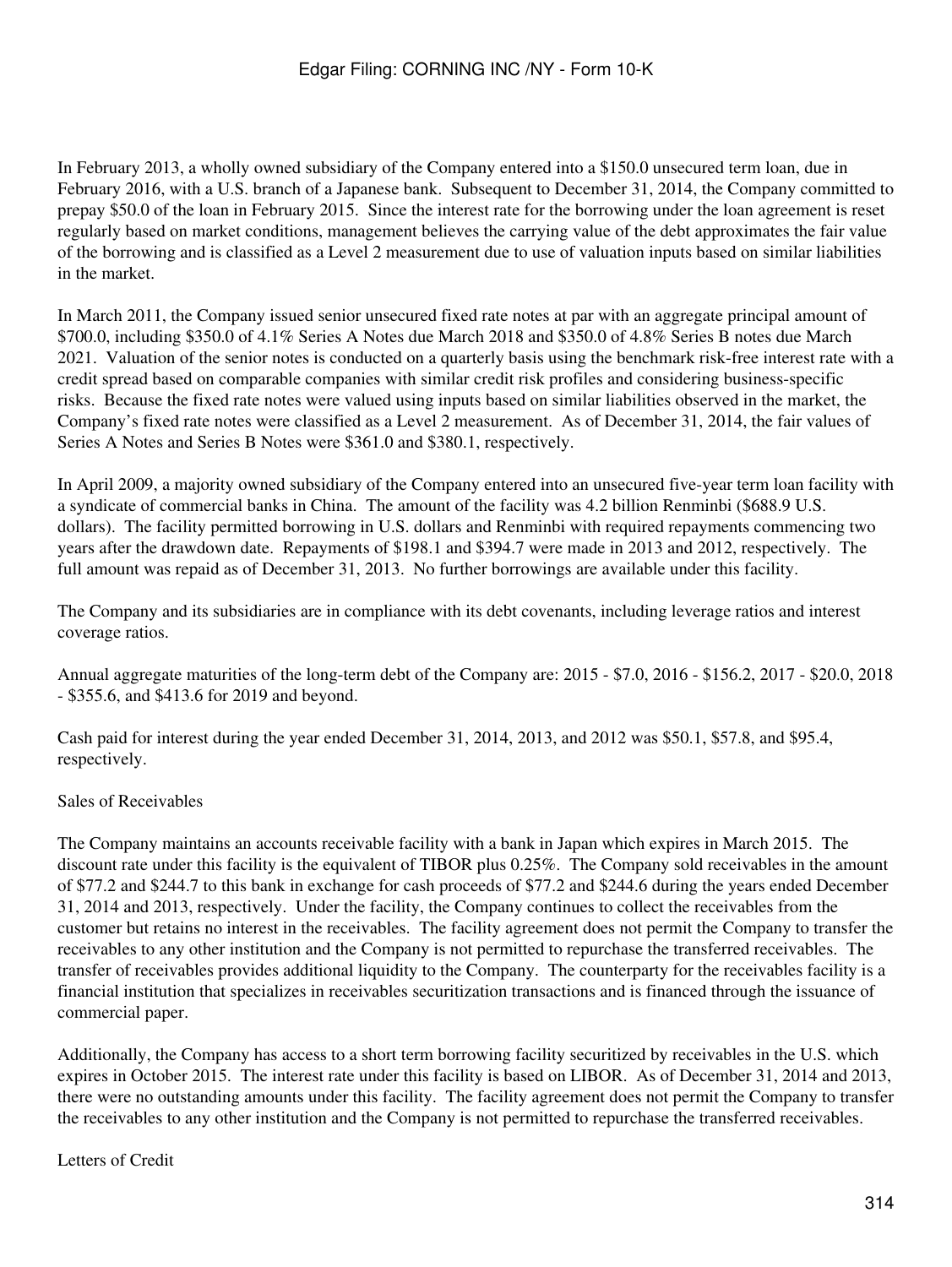The Company had outstanding letters of credit of \$37.2 and \$52.8 as of December 31, 2014 and 2013, respectively.

#### NOTE 14 – DEFERRED REVENUE

The Company has historically entered into long-term product sales agreements with certain customers. Under certain agreements, customers are obligated to purchase minimum quantities of product and make specified payments. Most of these product sales agreements extend over various periods and, prior to 2012, the revenue associated with the agreements had been recognized using the average sales price over the life of the agreements. Under the average price methodology, differences between amounts invoiced to customers under the agreements and amounts recognized using the average price methodology were reported as deferred revenue in the consolidated balance sheets. After a series of amendments to the agreements in 2012, the Company concluded that future sales prices were no longer fixed and determinable and discontinued the use of the average price methodology. For the year ended December 31, 2012 and periods thereafter, the revenue associated with these product sales agreements is recognized using invoice-based pricing with a ratable recognition of existing deferred revenue amounts.

[Index](#page-283-0) -168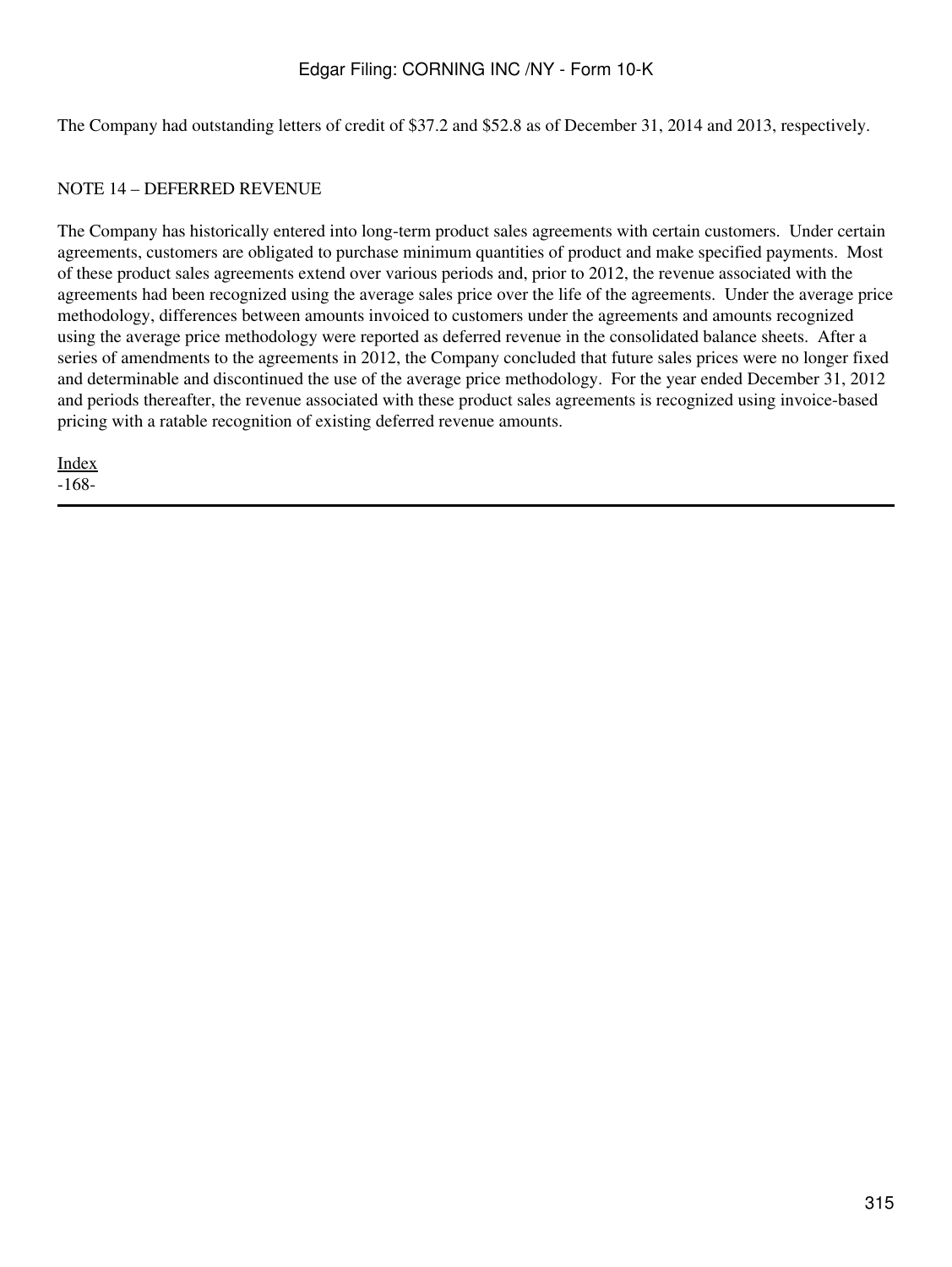Under certain agreements, customers were required to make initial non-refundable advanced cash payments. During the years ended December 31, 2014 and 2013, the Company received advanced payments of \$65.8 and \$111.2, respectively. The Company does not expect to receive any advanced payments in the next twelve months. Advanced cash payments received are recorded as deferred revenue and are typically applied ratably on a per kilogram basis as products are shipped over the life of the agreements. Modification to terms of the agreements may alter the timing of future advanced payments receipts or their application to future purchases. In the event that certain product delivery timelines are not met, subject to specific conditions outlined in the agreements, customers may be entitled to damages up to the amount of the advanced cash payments. The advanced payments received are reflected in "Cash flows from operating activities" in the consolidated statements of cash flows.

Total deferred revenue reflected in "Current deferred revenue" and "Deferred revenue" in the consolidated balance sheets as of December 31, 2014 and 2013, was \$3,202.3 and \$3,442.6, respectively. The changes in deferred revenue were as follows:

|                                   | 2014      | 2013      | 2012      |
|-----------------------------------|-----------|-----------|-----------|
|                                   |           |           |           |
| Beginning balance as of January 1 | \$3,442.6 | \$3,572.3 | \$3,632.7 |
| Average price revenue generated   |           |           | 1.9       |
| Average price revenue recognized  | (19.4)    | (15.8)    | (26.1)    |
| Advanced payments received        | 65.8      | 111.2     | 95.3      |
| Advanced payments applied         | (246.6)   | (175.4)   | (88.7)    |
| Contract resolution / other       | (40.1)    | (49.7)    | (42.8)    |
| Ending balance as of December 31  | \$3,202.3 | \$3,442.6 | \$3,572.3 |

Current deferred revenue of \$319.6 and \$305.2 was recorded in the consolidated balance sheets as of December 31, 2014 and 2013, respectively. The current portion was determined based on the Company's estimate of advanced payments to be applied to customer purchases in the next 12 months.

## NOTE 15 – PENSION AND OTHER POSTRETIREMENT BENEFITS

#### Defined Benefit Pension Plans

The Company maintains defined benefit employee retirement plans covering most domestic and certain non-U.S. employees. The components of net periodic benefit cost for the Company's U.S. and non-U.S. plans were as follows:

|                      |        | U.S. Plans |        |        | Non-U.S. Plans |        |         | Total   |         |
|----------------------|--------|------------|--------|--------|----------------|--------|---------|---------|---------|
| <b>Years Ended</b>   |        |            |        |        |                |        |         |         |         |
| December 31,         | 2014   | 2013       | 2012   | 2014   | 2013           | 2012   | 2014    | 2013    | 2012    |
| Net Periodic Benefit |        |            |        |        |                |        |         |         |         |
| Cost                 |        |            |        |        |                |        |         |         |         |
| Service cost         | \$49.9 | \$61.6     | \$63.3 | \$13.2 | \$26.0         | \$26.1 | \$63.1  | \$87.6  | \$89.4  |
| Interest cost on     |        |            |        |        |                |        |         |         |         |
| projected benefit    |        |            |        |        |                |        |         |         |         |
| obligations          | 90.3   | 83.1       | 85.1   | 33.7   | 30.5           | 33.5   | 124.0   | 113.6   | 118.6   |
| Expected return on   |        |            |        |        |                |        |         |         |         |
| plan assets          | (74.8) | (71.6)     | (74.5) | (34.8) | (30.6)         | (30.8) | (109.6) | (102.2) | (105.3) |
|                      | 2.4    | 2.4        | 2.7    | 1.0    | 1.2            | 1.4    | 3.4     | 3.6     | 4.1     |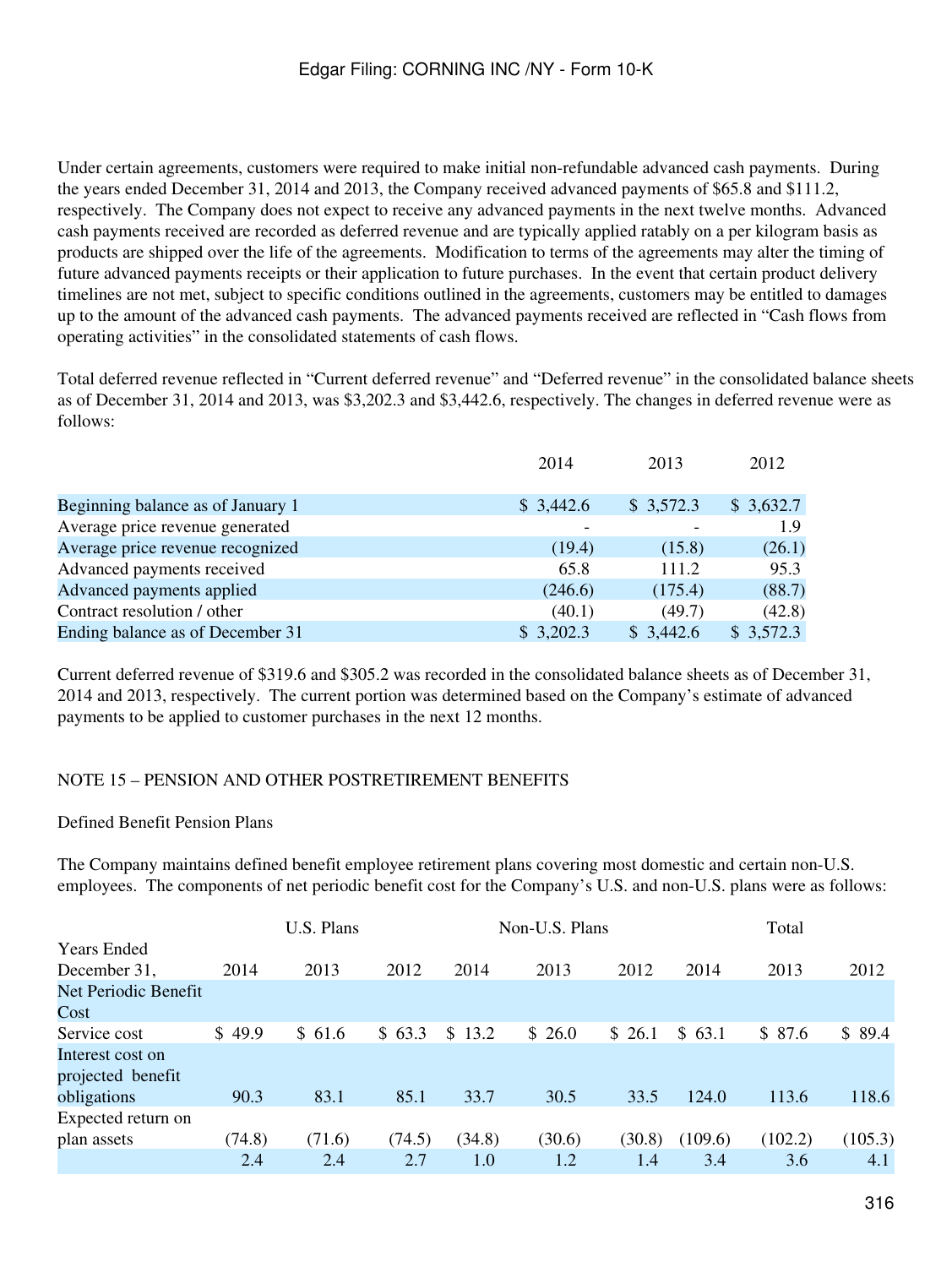| Amortization of net<br>prior service costs |         |         |      |                  |        |        |                          |         |         |
|--------------------------------------------|---------|---------|------|------------------|--------|--------|--------------------------|---------|---------|
| Amortization of net                        |         |         |      |                  |        |        |                          |         |         |
| losses                                     | 39.4    | 59.1    | 65.9 | 4.2              | 11.9   | 12.2   | 43.6                     | 71.0    | 78.1    |
| Other adjustments                          |         | -       |      | ٠                | 2.6    | -      | $\overline{\phantom{0}}$ | 2.6     |         |
| Total                                      | \$107.2 | \$134.6 |      | $$142.5$ $$17.3$ | \$41.6 | \$42.4 | \$124.5                  | \$176.2 | \$184.9 |

Other changes in plan assets and benefit obligations that were recognized in or reclassified from other comprehensive income as of December 31 were as follows:

|                                         |                | U.S. Plans  | Non-U.S. Plans |           | Total    |            |
|-----------------------------------------|----------------|-------------|----------------|-----------|----------|------------|
|                                         | 2014           | 2013        | 2014           | 2013      | 2014     | 2013       |
| Amortization of net prior service costs | $\{8, (2.4)\}$ | (2.4)<br>\$ | \$ (0.6)       | \$ (0.8)  | \$ (3.0) | (3.2)      |
| Amortization of net losses or           |                |             |                |           |          |            |
| settlement recognition                  | (39.4)         | (59.1)      | (4.0)          | (12.1)    | (43.4)   | (71.2)     |
| Net loss (gain) arising during the year | 377.9          | (194.7)     | 78.9           | (48.8)    | 456.8    | (243.5)    |
|                                         |                | \$          |                |           |          |            |
| Total                                   | \$336.1        | (256.2)     | \$74.3         | \$ (61.7) | \$410.4  | \$ (317.9) |
|                                         |                |             |                |           |          |            |

[Index](#page-283-0) -169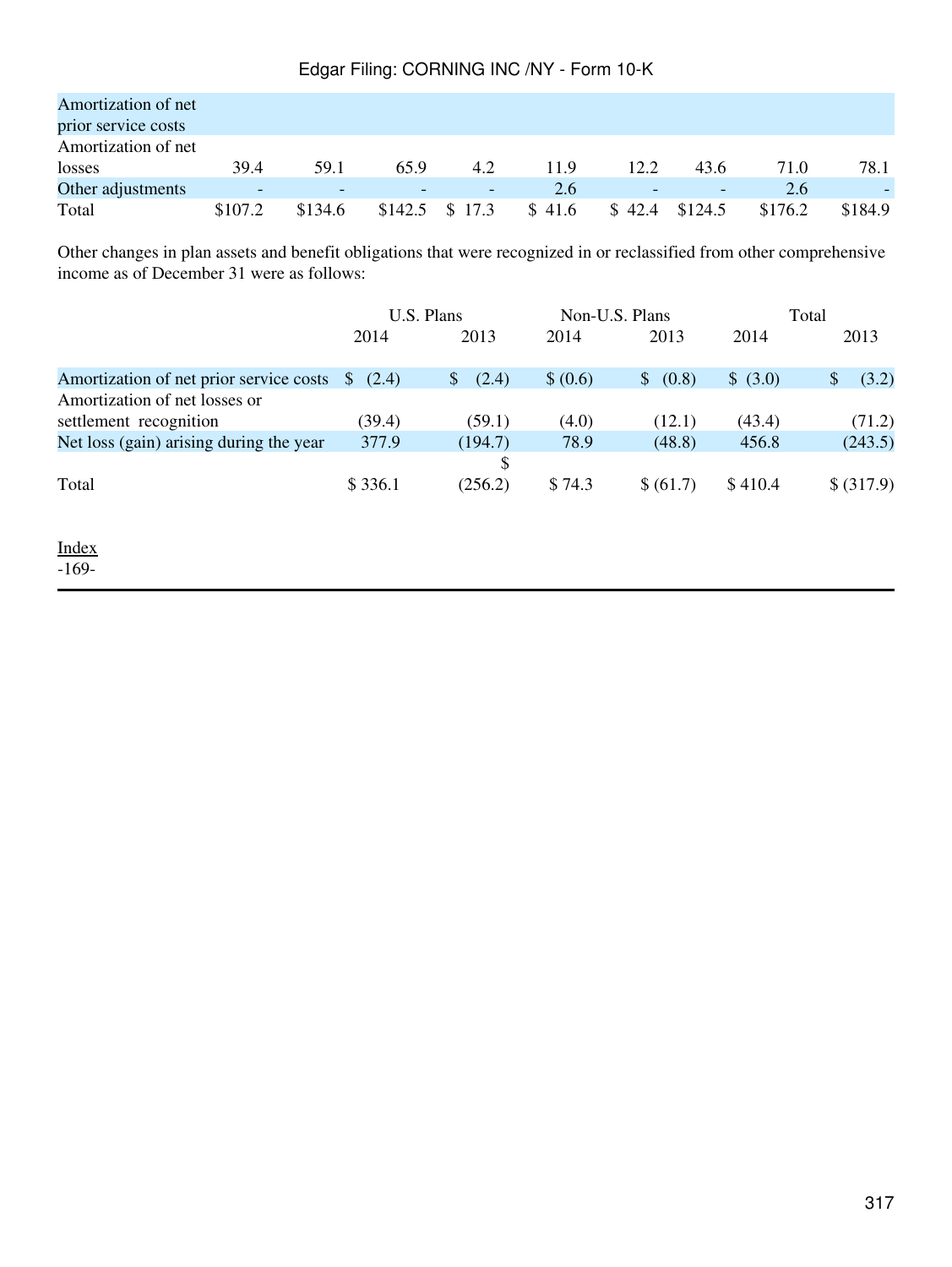The Company's defined benefit employee retirement plans have a measurement date of December 31 of the applicable year. The projected benefit obligation, accumulated benefit obligation, and fair value of plan assets for defined benefit plans with accumulated benefit obligations in excess of plan assets as of December 31 were as follows:

|                                | U.S. Plans |              | Non-U.S. Plans |         |         | Total        |
|--------------------------------|------------|--------------|----------------|---------|---------|--------------|
|                                | 2014       | 2013<br>2014 |                | 2013    | 2014    | 2013         |
|                                |            |              |                |         |         | $\mathbf{s}$ |
| Projected benefit obligation   | 2,458.4    | 1,948.4      | \$826.4        | \$742.0 | 3,284.8 | 2,690.4      |
| Accumulated benefit obligation | 2,080.1    | 1,663.8      | 808.0          | 726.2   | 2,888.1 | 2,390.0      |
| Fair value of plan assets      | 1,483.9    | 1,330.5      | 608.6          | 566.0   | 2,092.5 | 1,896.5      |

The reconciliation of beginning and ending balances of the projected benefit obligation, beginning and ending balances of the fair value of plan assets, and the funded status of the plans as of December 31 were as follows:

|                               |                                            | U.S. Plans |           |               |        | Non-U.S. Plans |        |           | Total     |  |
|-------------------------------|--------------------------------------------|------------|-----------|---------------|--------|----------------|--------|-----------|-----------|--|
|                               |                                            | 2014       | 2013      |               | 2014   |                | 2013   | 2014      | 2013      |  |
| Change in benefit obligation  |                                            |            |           |               |        |                |        |           |           |  |
|                               | Projected benefit<br>obligation, beginning |            |           |               |        |                |        |           |           |  |
| of year                       |                                            | \$1,948.3  | \$2,136.3 | \$            | 867.9  | \$             | 833.7  | \$2,816.2 | \$2,970.0 |  |
| Service cost                  |                                            | 49.9       | 61.6      |               | 13.2   |                | 26.0   | 63.1      | 87.6      |  |
| Interest cost                 |                                            | 90.3       | 83.1      |               | 33.7   |                | 30.5   | 124.0     | 113.6     |  |
|                               | Actuarial (gains)                          |            |           |               |        |                |        |           |           |  |
| losses                        |                                            | 482.0      | (245.8)   |               | 141.4  |                | 19.6   | 623.4     | (226.2)   |  |
| exchange rate                 | Foreign currency                           |            |           |               |        |                |        |           |           |  |
| changes                       |                                            |            |           |               | (75.9) |                | 7.3    | (75.9)    | 7.3       |  |
| settlements                   | Benefits paid and                          | (112.1)    | (86.9)    |               | (29.0) |                | (28.5) | (141.1)   | (115.4)   |  |
| Other                         | Curtailments and                           |            |           |               |        |                | (20.7) |           | (20.7)    |  |
| Projected benefit obligation, |                                            |            |           |               |        |                |        |           |           |  |
| end of year                   |                                            | \$2,458.4  | \$1,948.3 | $\mathcal{S}$ | 951.3  | $\frac{1}{2}$  | 867.9  | \$3,409.7 | \$2,816.2 |  |
| Fair value of plan assets     |                                            |            |           |               |        |                |        |           |           |  |
|                               | Fair value of plan<br>assets, beginning of |            |           |               |        |                |        |           |           |  |
| year                          |                                            | \$1,330.5  | \$1,310.9 | $\mathbb{S}$  | 661.1  | \$             | 579.3  | \$1,991.6 | \$1,890.2 |  |
|                               | Actual return on plan                      |            |           |               |        |                |        |           |           |  |
| assets                        |                                            | 179.0      | 20.8      |               | 97.2   |                | 62.3   | 276.2     | 83.1      |  |
| exchange rate                 | Foreign currency                           |            |           |               |        |                |        |           |           |  |
| changes                       |                                            |            |           |               | (50.0) |                | 15.9   | (50.0)    | 15.9      |  |
| Employer                      |                                            |            |           |               |        |                |        |           |           |  |
| contributions                 |                                            | 86.5       | 85.7      |               | 18.4   |                | 32.1   | 104.9     | 117.8     |  |
| settlements                   | Benefits paid and                          | (112.1)    | (86.9)    |               | (29.0) |                | (28.5) | (141.1)   | (115.4)   |  |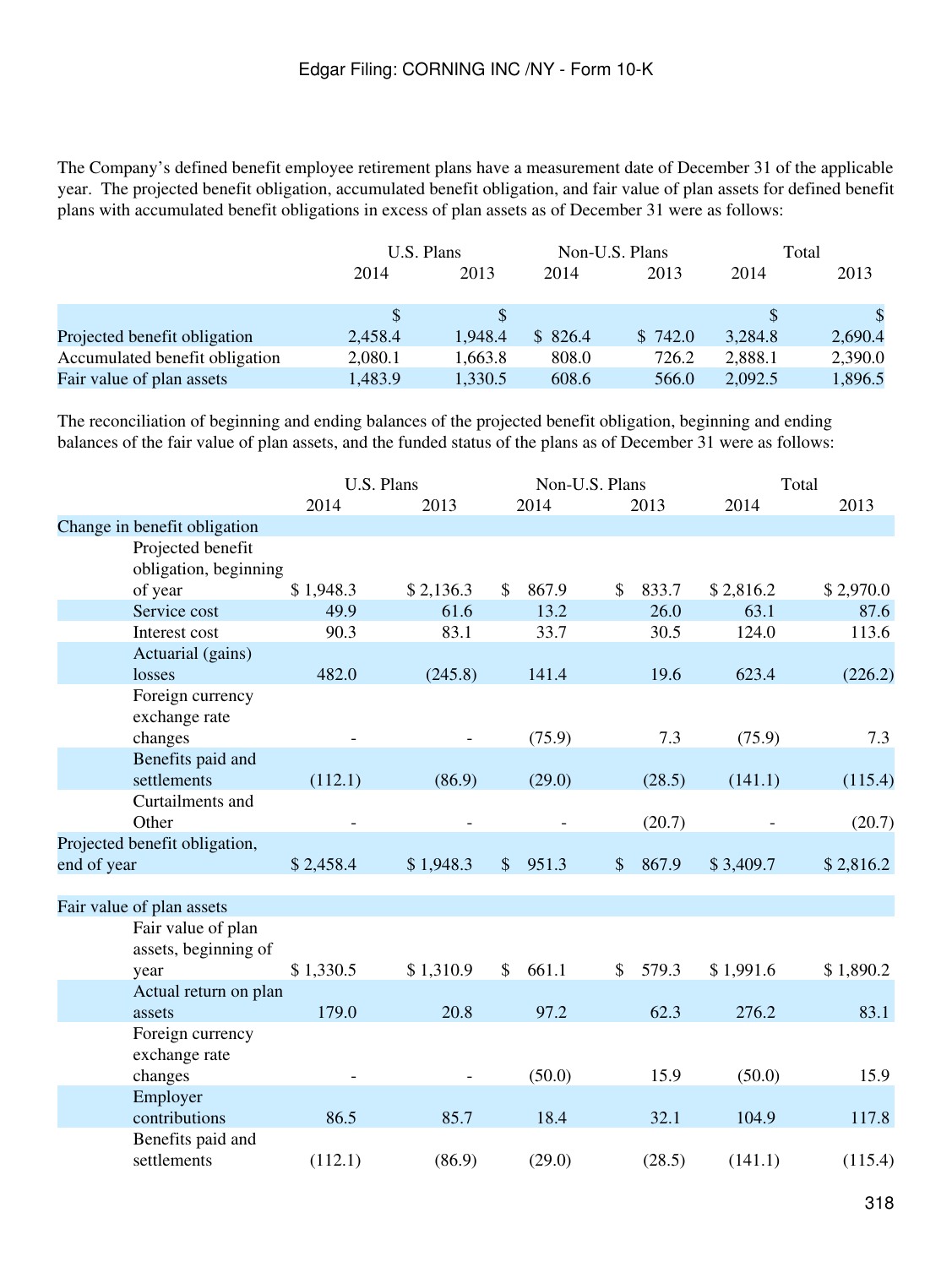| Fair value of plan assets, end of |                       |            |                       |            |                 |            |
|-----------------------------------|-----------------------|------------|-----------------------|------------|-----------------|------------|
| year                              | \$1,483.9             | \$1,330.5  | \$ 697.7              | \$661.1    | \$2,181.6       | \$1,991.6  |
|                                   |                       |            |                       |            |                 |            |
| Funded status of plans            | $\frac{1}{2}$ (974.5) | \$ (617.8) | $\frac{1}{2}$ (253.6) | \$ (206.8) | $\{(1,228.1)\}$ | \$ (824.6) |
| Accumulated benefit obligation    | 2.080.1               | 1.663.8    | 875.8                 | 802.7      | 2.955.9         | 2,466.5    |

The assets by category and fair value level of the U.S and non-U.S. defined benefit employee retirement plans were as follows:

|                                            | December 31, 2014        |               |                                |                      |  |
|--------------------------------------------|--------------------------|---------------|--------------------------------|----------------------|--|
|                                            | Level 1                  | Level 2       | Level 3                        | Total                |  |
| Cash and cash equivalents                  | $\mathcal{S}$<br>5.6     | $\mathcal{S}$ | \$<br>$\overline{\phantom{a}}$ | $\mathcal{S}$<br>5.6 |  |
| Equity securities                          | 194.5                    | 3.6           |                                | 198.1                |  |
| Corporate debt securities                  | $\overline{\phantom{a}}$ | 396.4         |                                | 396.4                |  |
| U.S. government debt securities            | $\overline{\phantom{a}}$ | 258.6         |                                | 258.6                |  |
| U.S. government guaranteed mortgage backed |                          |               |                                |                      |  |
| securities                                 |                          | 24.9          |                                | 24.9                 |  |
| Other governmental debt securities         | 1.2                      | 75.2          |                                | 76.4                 |  |
| <b>Investment</b> funds                    | 45.1                     | 1,170.3       | 0.4                            | 1,215.8              |  |
| Other                                      | $\overline{\phantom{0}}$ | 5.8           |                                | 5.8                  |  |
| Total                                      | \$246.4                  | \$1,934.8     | \$0.4                          | \$2,181.6            |  |
|                                            |                          |               |                                |                      |  |

[Index](#page-283-0)

-170-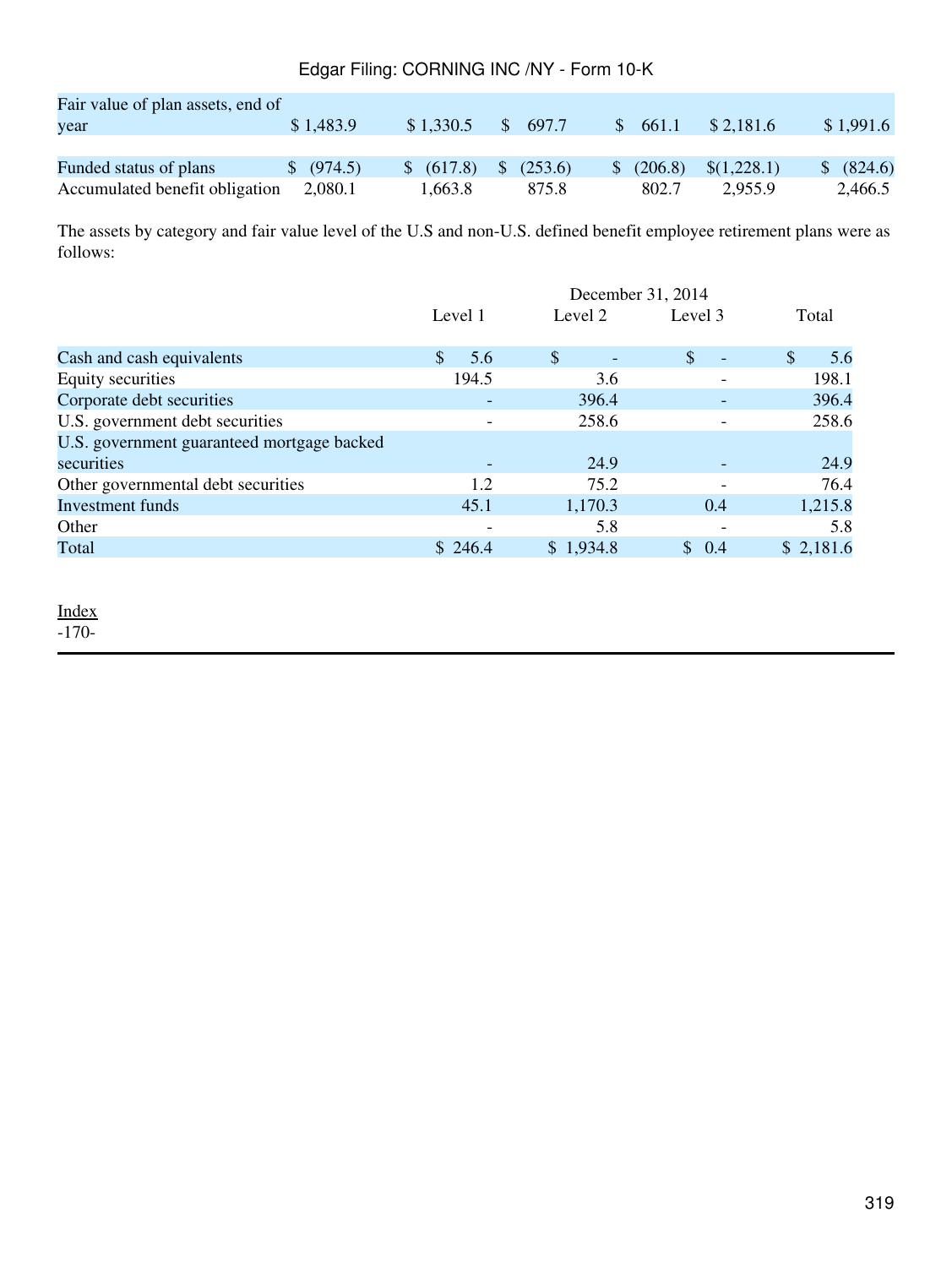|                                            | December 31, 2013    |           |                                    |                      |  |
|--------------------------------------------|----------------------|-----------|------------------------------------|----------------------|--|
|                                            | Level 1              | Level 2   | Level 3                            | Total                |  |
| Cash and cash equivalents                  | 4.9<br><sup>\$</sup> | \$        | $\mathcal{S}$<br>$\qquad \qquad -$ | $\mathcal{S}$<br>4.9 |  |
| Equity securities                          | 192.2                | 3.0       |                                    | 195.2                |  |
| Corporate debt securities                  |                      | 354.9     |                                    | 354.9                |  |
| U.S. government debt securities            |                      | 200.0     |                                    | 200.0                |  |
| U.S. government guaranteed mortgage backed |                      |           |                                    |                      |  |
| securities                                 |                      | 18.5      |                                    | 18.5                 |  |
| Other governmental debt securities         | 1.0                  | 66.2      |                                    | 67.2                 |  |
| <b>Investment</b> funds                    | 70.8                 | 1,073.2   | 0.4                                | 1,144.4              |  |
| Other                                      |                      | 6.5       |                                    | 6.5                  |  |
| Total                                      | \$268.9              | \$1,722.3 | $\mathcal{S}$<br>0.4               | \$1,991.6            |  |

The changes in fair value of Level 3 assets for the year ended December 31, 2014 were as follows:

| Beginning balance as of January 1, 2014 | $0.4^{\circ}$ |
|-----------------------------------------|---------------|
| Actual return on assets                 |               |
| Purchases                               |               |
| <b>Sales</b>                            |               |
| Ending balance as of December 31, 2014  | $0.4^{\circ}$ |

Level 1 assets were valued based on quoted prices in active markets. Level 2 assets were primarily comprised of assets held in investment funds. The value of these funds was determined based on quoted prices in active markets for assets that are identical to the underlying assets held by the funds.

Level 3 assets were investments in a long-term property lease fund. Due to the absence of observable prices in an active market for the same or similar securities, the fair value of the securities was based on the last available market price for the underlying assets.

Amounts recorded in the consolidated balance sheets as of December 31 were as follows:

|                                                                         | U.S. Plans            |                       | Non-U.S. Plans        |                       | Total                  |                       |
|-------------------------------------------------------------------------|-----------------------|-----------------------|-----------------------|-----------------------|------------------------|-----------------------|
|                                                                         | 2014                  | 2013                  | 2014                  | 2013                  | 2014                   | 2013                  |
| <b>Current benefit liabilities</b>                                      | $\mathbb{S}$<br>(6.1) | (5.8)<br><sup>S</sup> | <sup>S</sup><br>(4.2) | (3.4)<br><sup>S</sup> | <sup>S</sup><br>(10.3) | $\mathbb{S}$<br>(9.2) |
| Noncurrent benefit liabilities                                          | (968.4)               | (612.0)               | (249.4)               | (203.4)               | (1,217.8)              | (815.4)               |
| Total recognized<br>liabilities                                         | \$ (974.5)            | \$ (617.8)            | \$ (253.6)            | \$ (206.8)            | \$(1,228.1)            | \$ (824.6)            |
| Amounts recognized in accumulated<br>other comprehensive loss (pre-tax) |                       |                       |                       |                       |                        |                       |
| Prior service cost                                                      | \$<br>8.1             | $\mathbb{S}$<br>10.5  | \$<br>4.4             | \$<br>6.0             | <sup>\$</sup><br>12.5  | \$.<br>16.5           |
| Net loss                                                                | 1,063.2               | 724.8                 | 214.6                 | 157.1                 | 1,277.8                | 881.9                 |
| Accumulated other<br>comprehensive loss                                 | \$<br>1,071.3         | 735.3                 | 219.0<br>S.           | 163.1                 | \$1,290.3              | 898.4                 |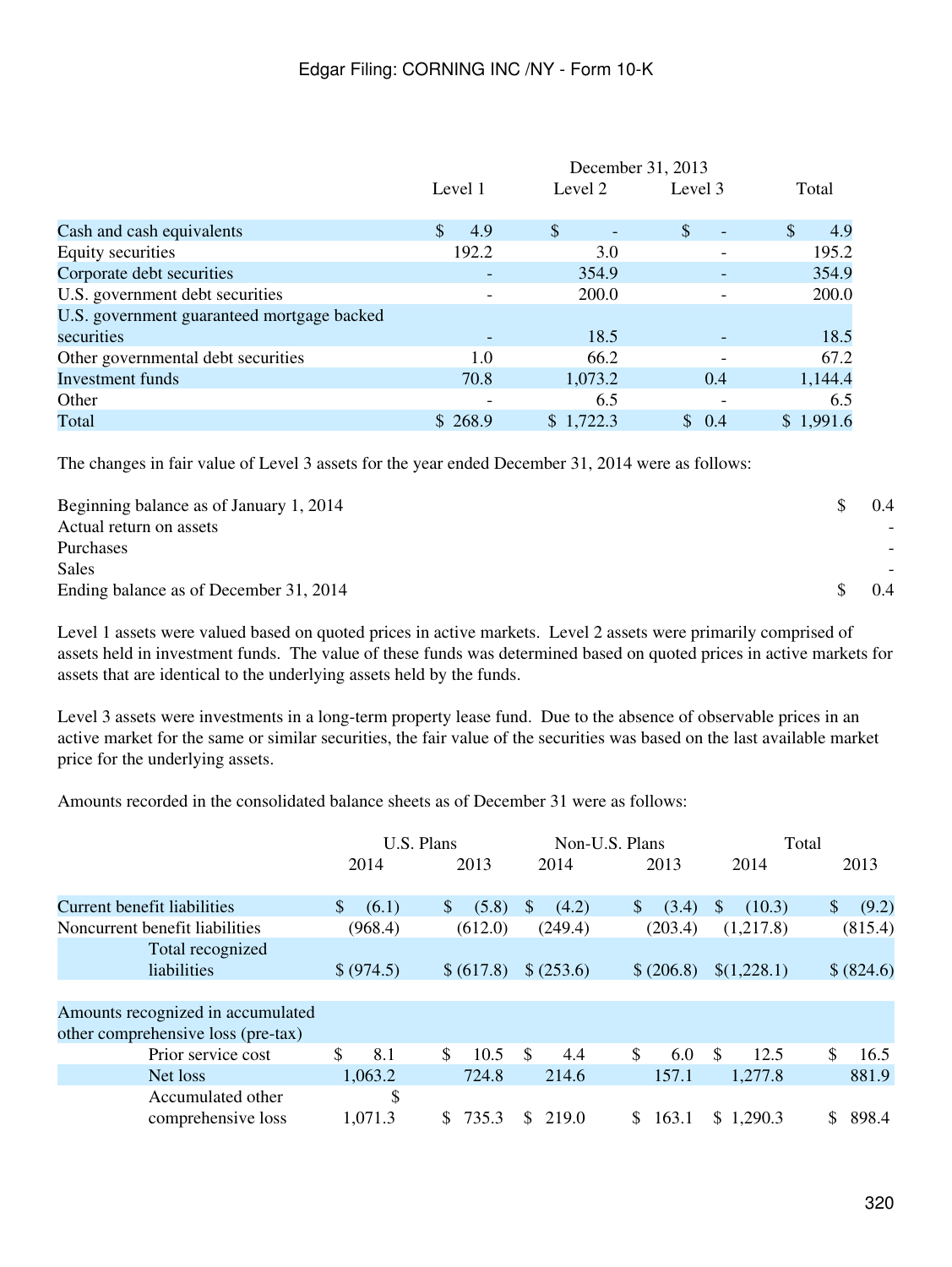The Company expects to recognize \$77.3 of net loss and \$3.3 of net prior service cost as a component of net periodic pension cost in 2015 for its defined benefit pension plans.

The expected return on plan assets is a long-term assumption based on projected returns for assets and the approved asset allocations of the plan. For the purpose of pension expense recognition, the Company uses a market-related value of assets that amortizes the difference between the expected return and the actual return on plan assets over a three-year period. The Company had approximately \$52.5 of net unrecognized asset gains associated with its U.S. pension plans as of December 31, 2014 that will be recognized in the calculation of the market-related value of assets and subject to amortization in future periods.

For the U.S. defined benefit plan, as of December 31, 2014, the fair value of plan assets included 37% of equity securities and 63% of debt securities. The plan targets an asset allocation of 40% equity securities and 60% debt securities. The plan's expected long-term rate of return is determined by the asset allocation and expected future rates of return on equity and fixed income securities.

[Index](#page-283-0) -171-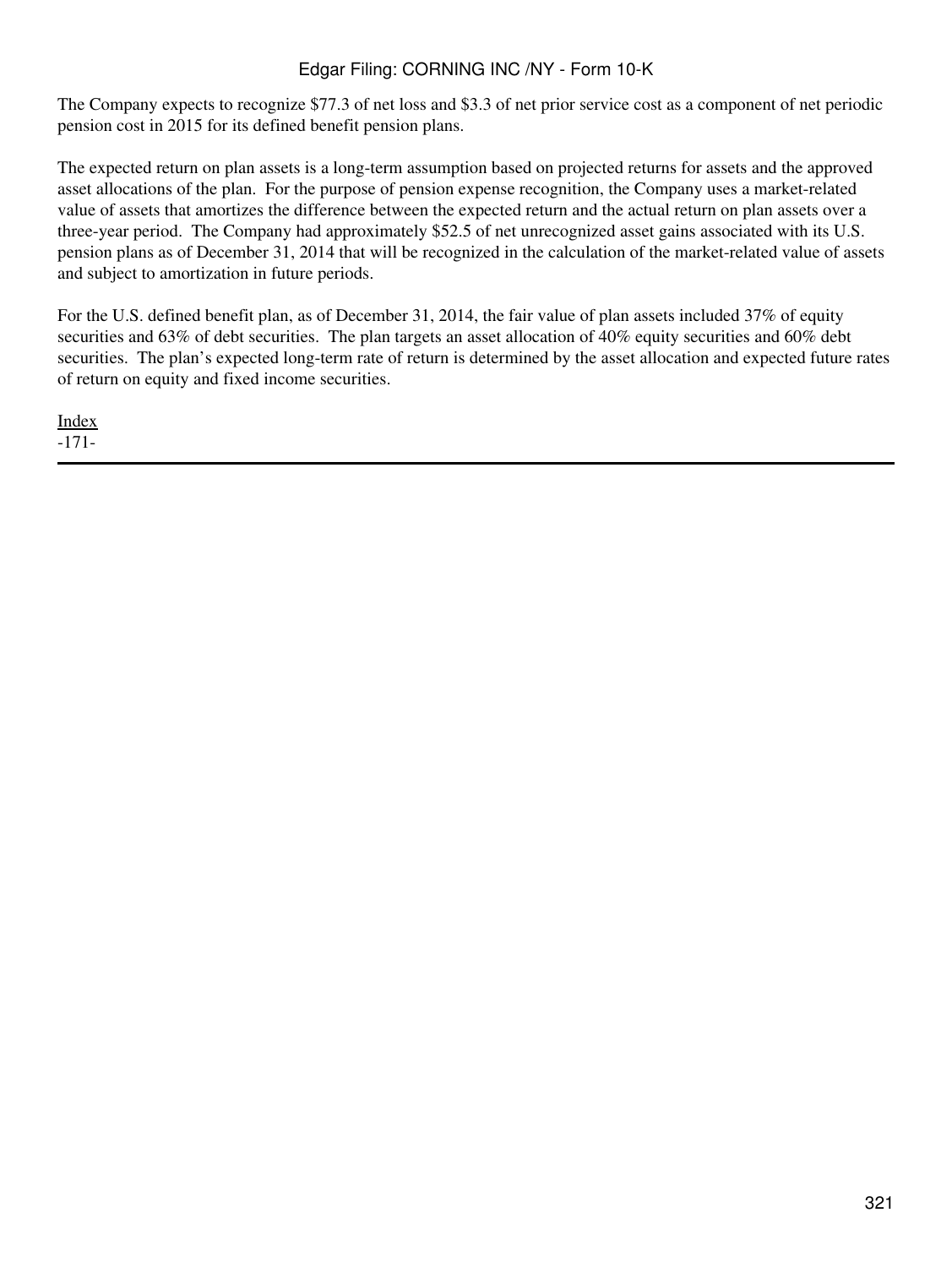Given the relatively long horizon of the Company's aggregate obligation, its investment strategy is to improve and maintain the funded status of its U.S. and non-U.S. plans over time without exposure to excessive asset value volatility. The Company manages this risk primarily by maintaining actual asset allocations between equity and fixed income securities for the plans within a specified range of its target asset allocation. In addition, the Company ensures that diversification across various investment subcategories within each plan are maintained within specified ranges.

All of the Company's pension assets are managed by outside investment managers and held in trust by third-party custodians. The selection and oversight of these outside service providers is the responsibility of investment committees. The selection of specific securities is at the discretion of the investment manager and is subject to the provisions set forth by written investment management agreements and related policy guidelines regarding permissible investments and risk control practices.

The Company's funding policy is to contribute to defined benefit plans when pension laws and economics either require or encourage funding. Contributions of approximately \$136.2 are planned for the U.S. plans in 2015. Contributions of approximately \$15.5 are planned for non-U.S. plans in 2015.

The weighted-average assumptions used to determine the benefit obligation and to determine the net benefit costs are shown in the following table. Discount rates and rates of increase in future compensation are weighted based upon the projected benefit obligations of the respective plans. The expected long-term rate of return on plan assets is weighted based on total plan assets for each plan at year end. The long-term rate of return on plan assets assumption is determined considering historical returns and expected future asset allocation and returns for each plan.

|                                                 |         |            |         |                                                            |                |                | Benefit Obligations as of December 31, |       |         |
|-------------------------------------------------|---------|------------|---------|------------------------------------------------------------|----------------|----------------|----------------------------------------|-------|---------|
|                                                 |         |            |         | U.S. Plans                                                 |                | Non-U.S. Plans |                                        |       | Total   |
|                                                 |         |            | 2014    | 2013                                                       | 2014           |                | 2013                                   | 2014  | 2013    |
| Discount rate                                   |         |            | 3.8%    | 4.8%                                                       | 2.8%           |                | $4.0\%$                                | 3.5%  | $4.5\%$ |
| Rate of increase in future compensation         |         |            |         |                                                            |                |                |                                        |       |         |
| levels                                          |         |            | 4.3%    | 4.3%                                                       | $1.0\%$        |                | 1.1%                                   | 3.4%  | $3.2\%$ |
|                                                 |         |            |         | Net Periodic Pension Cost for the Years Ended December 31, |                |                |                                        |       |         |
|                                                 |         | U.S. Plans |         |                                                            | Non-U.S. Plans |                |                                        | Total |         |
|                                                 | 2014    | 2013       | 2012    | 2014                                                       | 2013           | 2012           | 2014                                   | 2013  | 2012    |
| Discount rate                                   | 4.8%    | $4.0\%$    | 4.3%    | 4.0%                                                       | 3.8%           | 4.4%           | 4.5%                                   | 4.0%  | 4.3%    |
| Rate of increase in<br>future<br>compensation   |         |            |         |                                                            |                |                |                                        |       |         |
| levels                                          | $4.3\%$ | $4.3\%$    | 4.8%    | 1.0%                                                       | 3.6%           | 4.2%           | 3.4%                                   | 4.1%  | 4.6%    |
| Expected<br>long-term rate of<br>return on plan |         |            |         |                                                            |                |                |                                        |       |         |
| assets                                          | 5.6%    | 5.6%       | $6.6\%$ | 5.6%                                                       | 5.6%           | 5.9%           | 5.6%                                   | 5.6%  | $6.4\%$ |

The Company uses the Citigroup Pension Discount Curve and matches points along the curve to the estimated future benefit payments of the U.S. defined benefit plans to arrive at an effective discount rate. The discount rates for non-U.S. defined benefit plans are based on benchmark rate indices specific to the respective countries and durations similar to those of the plans' liabilities.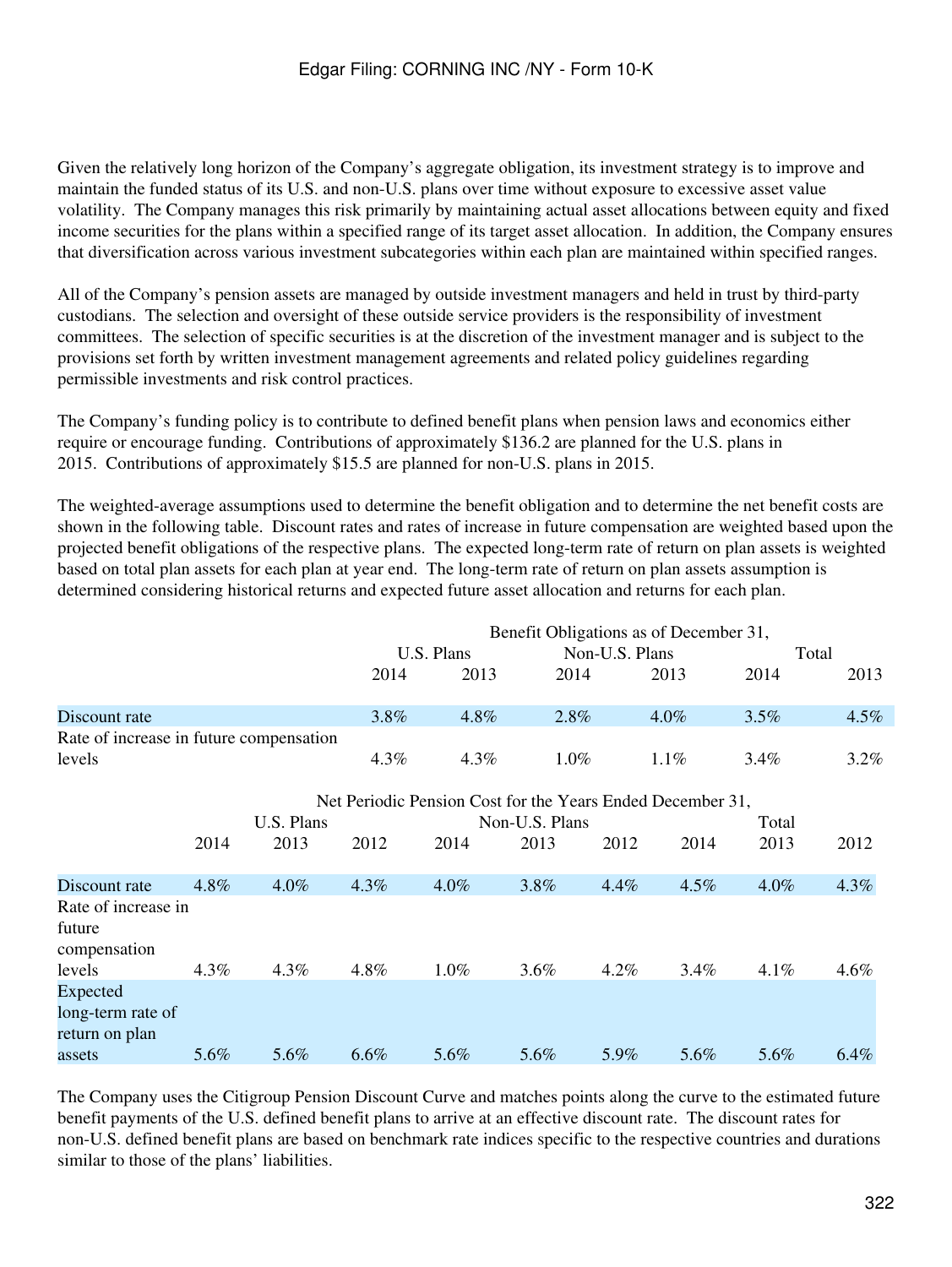In 2014, the Company determined that its best estimate for a mortality assumption related to its U.S. defined benefit plans was to follow the recommendation of the Society of Actuaries ("SOA") and implement the new mortality tables and related improvement scale released by the SOA in 2014. The new mortality information reflects improved life expectancies and an expectation that the trend will continue, which increased the Company's benefit obligation as of December 31, 2014.

The Company expects to pay benefits under its defined benefit plans in future periods as detailed in the following table. The expected benefits have been estimated based on the same assumptions used to measure the Company's benefit obligation as of December 31, 2014 and include benefits attributable to future employee service.

[Index](#page-283-0) -172-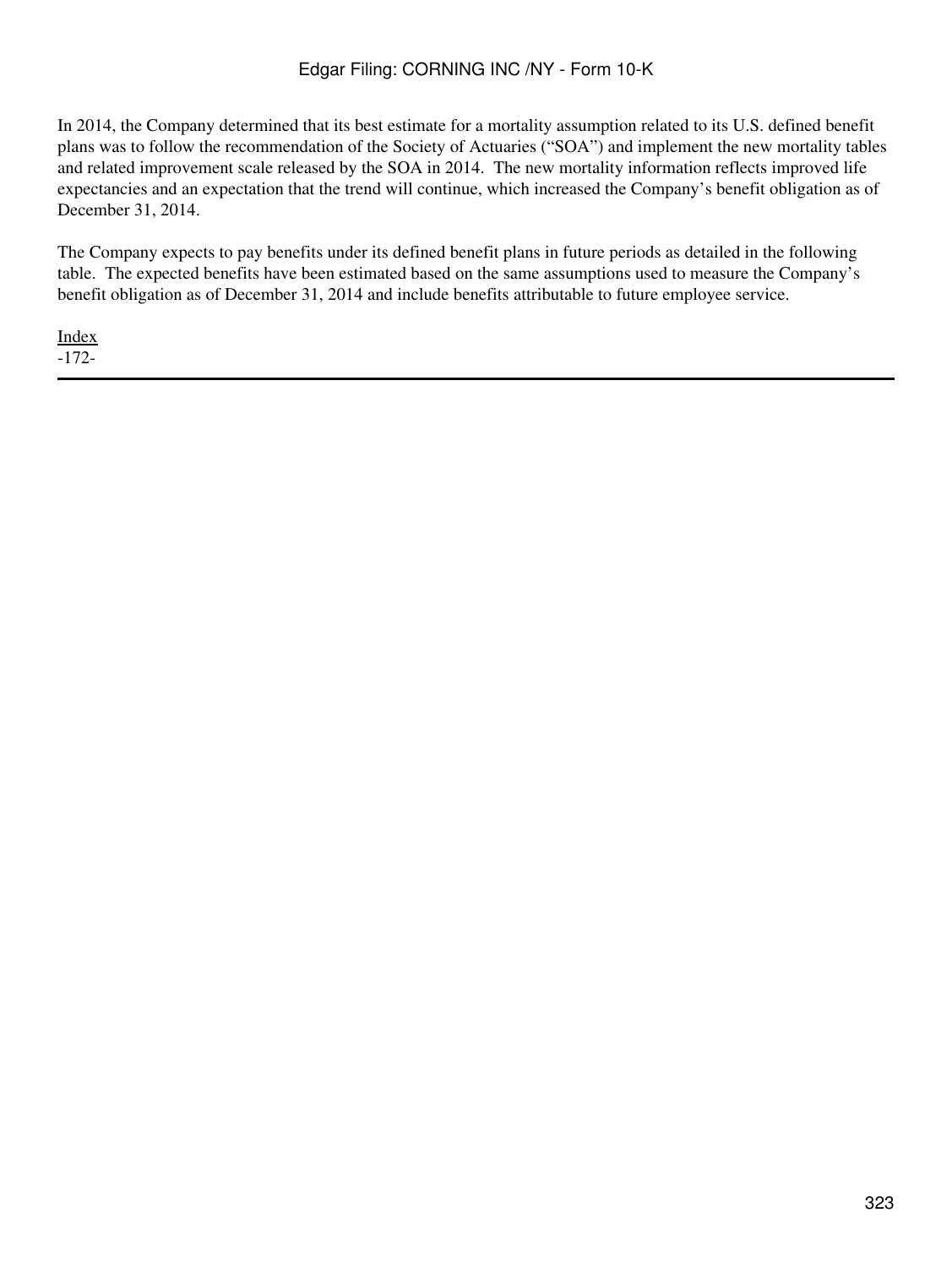|           | <b>Estimated Future Benefit Payments</b> |                |         |  |
|-----------|------------------------------------------|----------------|---------|--|
|           | U.S. Plans                               | Non-U.S. Plans | Total   |  |
| 2015      | \$91.4                                   | 24.5           | \$115.9 |  |
| 2016      | 93.1                                     | 28.7           | 121.8   |  |
| 2017      | 95.6                                     | 31.2           | 126.8   |  |
| 2018      | 98.6                                     | 33.8           | 132.4   |  |
| 2019      | 102.2                                    | 35.7           | 137.9   |  |
| 2020-2024 | 578.3                                    | 213.7          | 792.0   |  |
|           |                                          |                |         |  |

Other Postretirement Plans

In addition to providing pension benefits, the Company provides certain health care benefits for most retired employees, primarily in the U.S. The cost of providing these benefits to retirees outside the U.S. is not significant; therefore, this discussion relates to the U.S. plans only. Net periodic postretirement benefit cost included the following components:

|                                          | Years Ended December 31, |        |        |
|------------------------------------------|--------------------------|--------|--------|
|                                          | 2014                     | 2013   | 2012   |
| Net Periodic Postretirement Benefit Cost |                          |        |        |
| Service cost                             | \$ 4.7                   | \$5.9  | \$5.9  |
| Interest cost                            | 12.7                     | 13.4   | 14.2   |
| Amortization of prior service credits    | (1.5)                    | (1.6)  | (4.7)  |
| Amortization of actuarial losses         | 4.1                      | 8.7    | 7.4    |
| Total                                    | \$20.0                   | \$26.4 | \$22.8 |

Other changes in benefit obligations that were recognized in or reclassified from other comprehensive income included:

|                                              |                  | <b>Years Ended December</b> |  |  |
|----------------------------------------------|------------------|-----------------------------|--|--|
|                                              |                  | 31,                         |  |  |
|                                              | 2014             | 2013                        |  |  |
| Amortization of prior service credits        | $\frac{\$}{1.5}$ | $1.6^{\circ}$               |  |  |
| Amortization of loss                         | (4.1)            | (8.7)                       |  |  |
| Prior service credit arising during the year | (19.7)           |                             |  |  |
| Net loss (gain) arising during the year      | 29.5             | (44.0)                      |  |  |
| Total                                        | 7.2              | \$ (51.1)                   |  |  |

## [Index](#page-283-0)

-173-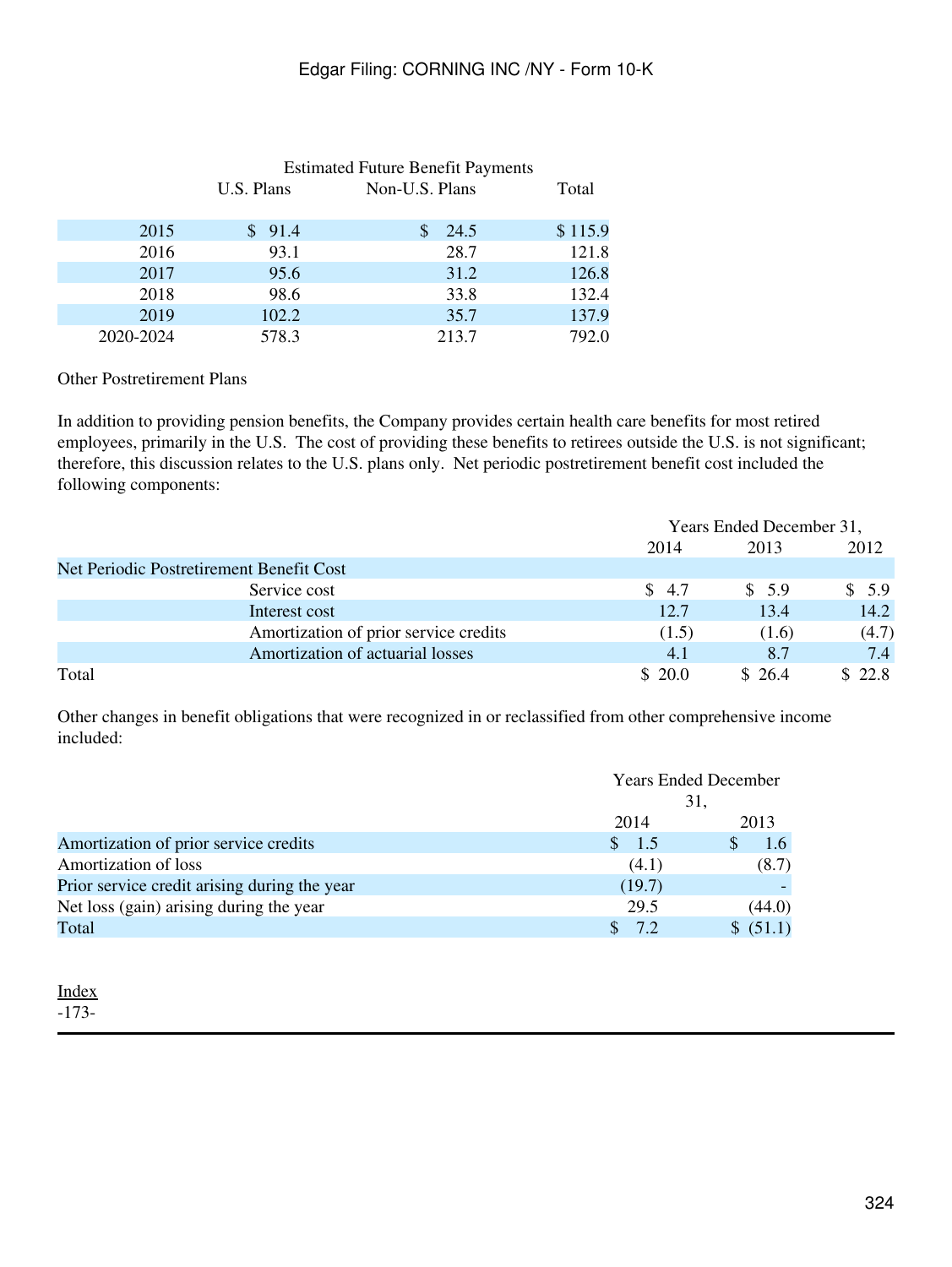The reconciliation of the beginning and ending balances of the accumulated postretirement benefit obligation was as follows:

|                                                                      | December 31, |             |
|----------------------------------------------------------------------|--------------|-------------|
|                                                                      | 2014         | 2013        |
| Change in accumulated postretirement benefit obligation              |              |             |
| Accrued postretirement benefit obligation at beginning of year       | \$320.0      | \$362.9     |
| Service cost                                                         | 4.7          | 5.9         |
| Interest cost                                                        | 12.7         | 13.4        |
| Actuarial loss/(gain)                                                | 29.5         | (44.0)      |
| Plan change                                                          | (19.7)       |             |
| Benefits paid                                                        | (18.0)       | (18.2)      |
| Accumulated postretirement benefit obligation at end of year         | \$329.2      | \$320.0     |
|                                                                      |              |             |
| Funded status of plans                                               | \$ (329.2)   | \$ (320.0)  |
|                                                                      |              |             |
| Amounts recognized in the consolidated balance sheets                |              |             |
| <b>Current benefit liabilities</b>                                   | \$(17.8)     | \$ (19.9)   |
| Noncurrent benefit liabilities                                       | (311.4)      | (300.1)     |
| Total recognized liabilities                                         | \$ (329.2)   | \$ (320.0)  |
|                                                                      |              |             |
| Amounts recognized in accumulated other comprehensive loss (pre-tax) |              |             |
| Prior service credit                                                 | \$ (21.8)    | \$<br>(3.6) |
| Net loss (gain)                                                      | 108.6        | 83.2        |
| Accumulated other comprehensive loss                                 | \$<br>86.8   | 79.6<br>\$  |

The Company expects to recognize \$7.1 of net loss and \$3.1 of net prior service credit as a component of net periodic postretirement benefit cost in 2015.

The health care cost trend rate used in measuring the accumulated postretirement benefit obligation was 7.9% and 8.0% in 2014 and 2013, respectively. In both 2014 and 2013, the health care cost trend rate was assumed to decrease gradually to 5.0% in 2033 and remain at that level thereafter. The health care cost trend rate assumption has an effect on the amounts reported, but is offset by plan provisions that limit the Company's share of the total postretirement health care benefits cost for the vast majority of participants. The Company's portion of the total annual health care benefits cost is capped at specified dollar amounts for participants who retired in 1994 or later and such limits are expected to be reached in all subsequent years. Increasing the assumed health care cost trend rate by one percentage point in each year would increase the accumulated postretirement benefit obligation by 2.0% and the aggregate of the service and interest cost components of net periodic postretirement benefit cost for 2014 by 1.5%. Decreasing the assumed health care cost trend rates by one percentage point in each year would decrease the accumulated postretirement benefit obligation by 1.6% and the aggregate of the service and interest cost components of net periodic postretirement benefit cost for 2014 by 1.2%.

The discount rate used to determine the accumulated postretirement benefit obligation as of December 31, 2014 and 2013 was 3.8% and 4.5%, respectively. The discount rate used to determine net periodic postretirement benefit cost for the years ended December 31, 2014, 2013, and 2012 was 4.5%, 3.8%, and 4.3%, respectively. The Company uses the Citigroup Pension Discount Curve and matches points along the curve to the estimated future benefit payments of the U.S. postretirement health care benefit plans to arrive at an effective discount rate.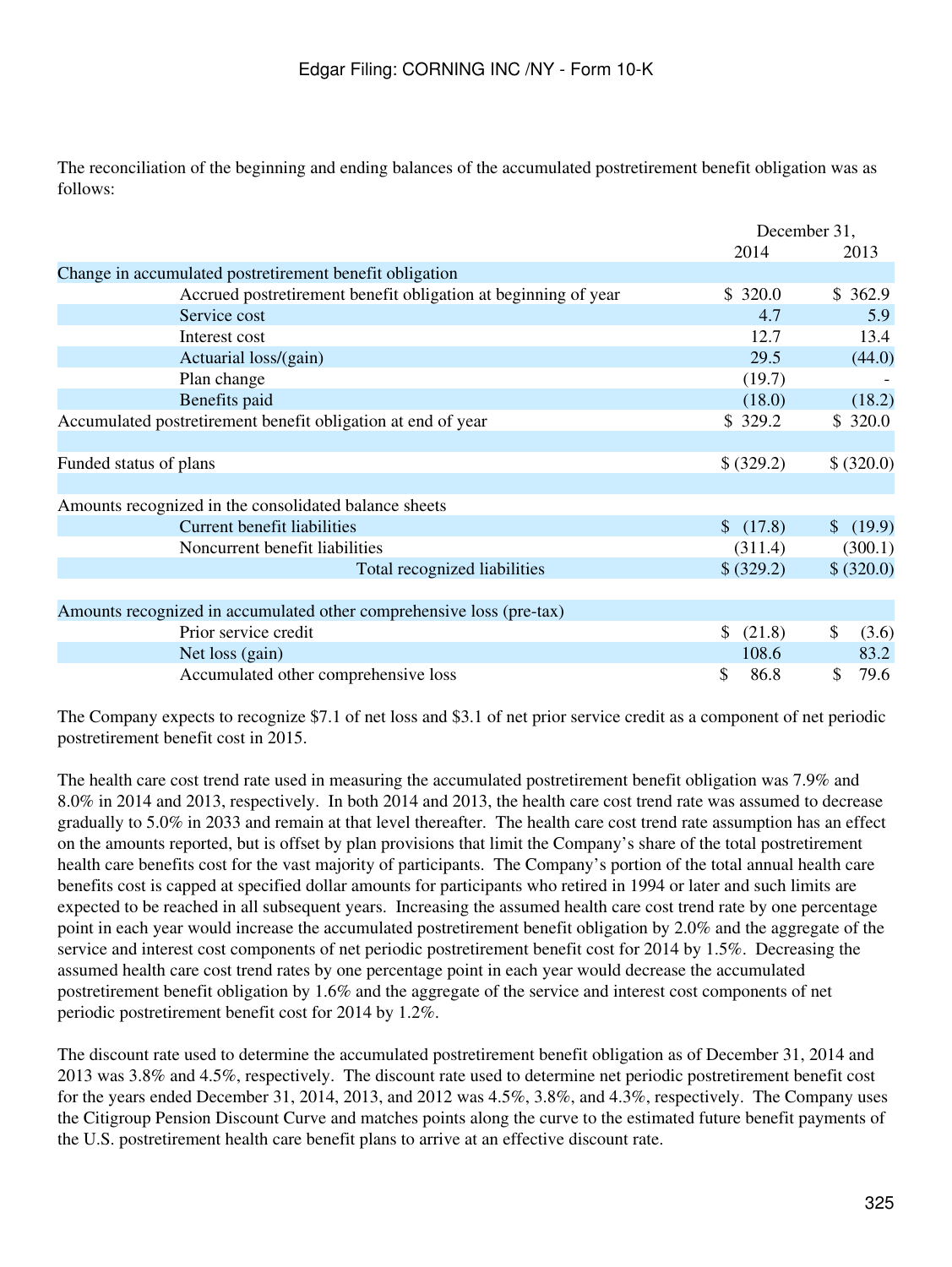The Company funds most of the cost of the postretirement health care as incurred. Benefit payments to retirees were \$19.0 for the year ended December 31, 2014. Reimbursements received under Medicare Part D were \$1.0 for the year ended December 31, 2014. The Company expects to pay future benefits under its postretirement health care plans as detailed in the following table. The expected payments have been estimated based on the same assumptions used to measure the Company's postretirement benefit obligations as of December 31, 2014.

[Index](#page-283-0) -174-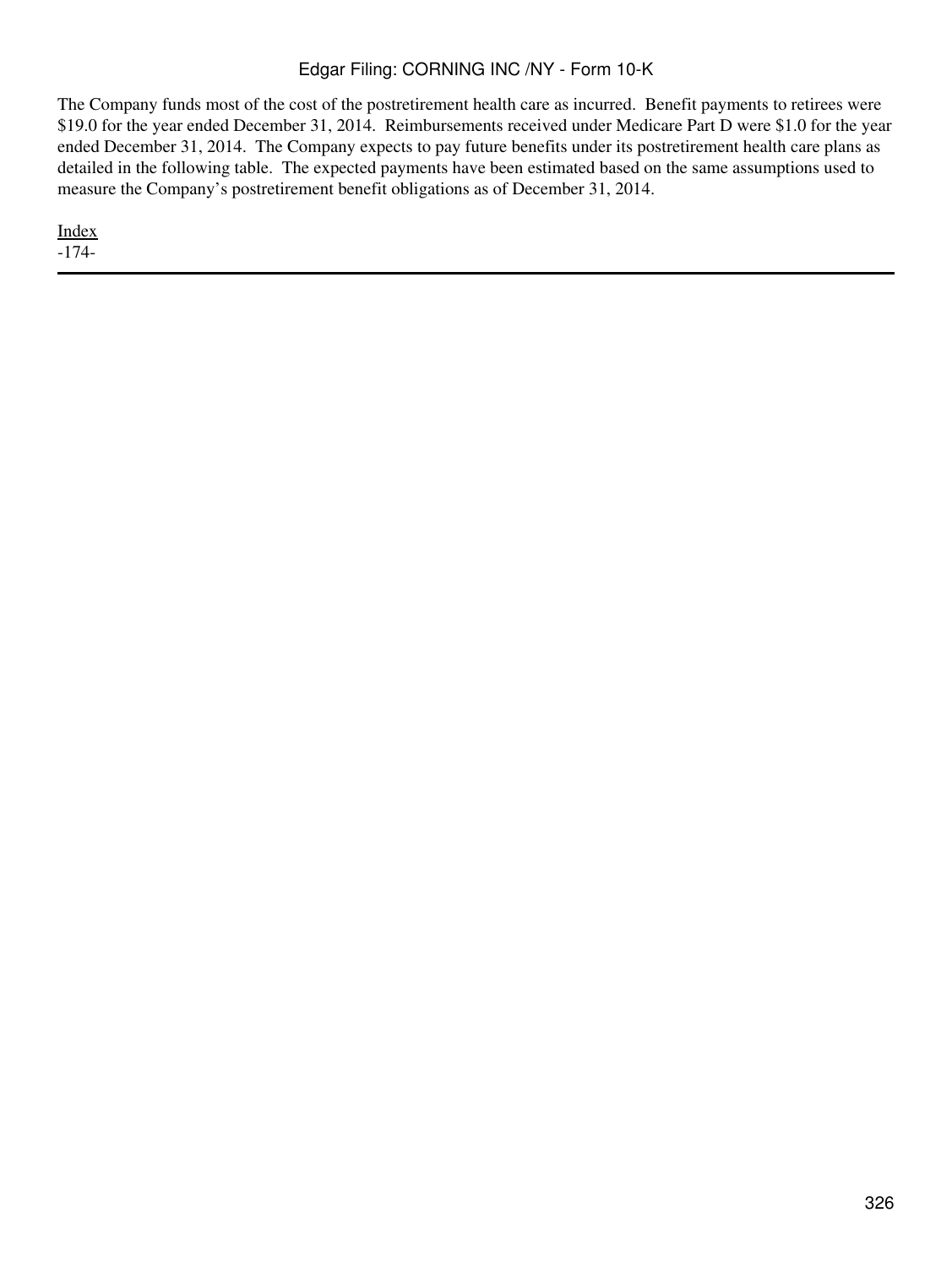## Estimated Postretirement Benefit Payments

| 2015         | 18.1<br>$\mathcal{S}$ |
|--------------|-----------------------|
| 2016<br>2017 | 18.3                  |
|              | 18.6                  |
| 2018<br>2019 | 19.0                  |
|              | 19.4                  |
| 2020-2024    | 101.2                 |

## Defined Contribution Plans

The Company has various defined contribution and savings plans covering certain employees. The Company made matching contributions under defined contribution plans of \$17.1, \$17.8, and \$19.5 for the years ended December 31, 2014, 2013, and 2012, respectively. The U.S. plan is the largest of the defined contribution and savings plans maintained by the Company. Employer matching contributions for the U.S. defined contribution plan for the year ended December 31, 2014 were \$14.7. The Company expects to make additional contributions of \$17.1 to all defined contribution plans during 2015.

# NOTE 16 – ACCUMULATED OTHER COMPREHENSIVE LOSS

A summary of the components of accumulated other comprehensive loss for the years ended December 31, 2014, 2013, and 2012, included the following components:

|                                 | Foreign<br>currency<br>translation<br>adjustment | Unrealized net<br>gain (loss) on<br>available for<br>sale securities | Net gain<br>(loss) on cash<br>flow hedges1 | Unamortized<br>pension losses<br>and prior<br>service costs2 | Accumulated<br>other<br>comprehensive<br>income (loss) |
|---------------------------------|--------------------------------------------------|----------------------------------------------------------------------|--------------------------------------------|--------------------------------------------------------------|--------------------------------------------------------|
| Balance as of December 31, 2011 | \$228.1                                          | \$ (15.5)                                                            | \$ (7.6)                                   | \$ (922.3)                                                   | \$(717.3)                                              |
| Other comprehensive income      |                                                  |                                                                      |                                            |                                                              |                                                        |
| before reclassifications        | (10.6)                                           | 20.9                                                                 | (1.9)                                      | 15.1                                                         | 23.5                                                   |
| Amounts reclassified from AOCI3 |                                                  | (3.4)                                                                | 6.0                                        | 54.6                                                         | 57.2                                                   |
| Net current-period other        |                                                  |                                                                      |                                            |                                                              |                                                        |
| comprehensive income            | (10.6)                                           | 17.5                                                                 | 4.1                                        | 69.7                                                         | 80.7                                                   |
| Balance as of December 31, 2012 | 217.5<br>$\mathbb{S}$                            | 2.0<br>$\mathbb{S}$                                                  | (3.5)<br>$\mathbb{S}^-$                    | \$ (852.6)                                                   | \$ (636.6)                                             |
|                                 |                                                  |                                                                      |                                            |                                                              |                                                        |
| Other comprehensive income      |                                                  |                                                                      |                                            |                                                              |                                                        |
| before reclassifications        | 11.6                                             | 3.7                                                                  |                                            | 192.9                                                        | 208.2                                                  |
| Amounts reclassified from AOCI3 |                                                  |                                                                      | 3.5                                        | 53.1                                                         | 56.6                                                   |
| Net current-period other        |                                                  |                                                                      |                                            |                                                              |                                                        |
| comprehensive income            | 11.6                                             | 3.7                                                                  | 3.5                                        | 246.0                                                        | 264.8                                                  |
| Balance as of December 31, 2013 | \$229.1                                          | \$<br>5.7                                                            | \$                                         | \$ (606.6)                                                   | \$ (371.8)                                             |
|                                 |                                                  |                                                                      |                                            |                                                              |                                                        |
| Other comprehensive income      |                                                  |                                                                      |                                            |                                                              |                                                        |
| before reclassifications        | (158.1)                                          | 7.2                                                                  |                                            | (308.3)                                                      | (459.2)                                                |
| Amounts reclassified from AOCI3 |                                                  | (15.0)                                                               |                                            | 31.6                                                         | 16.6                                                   |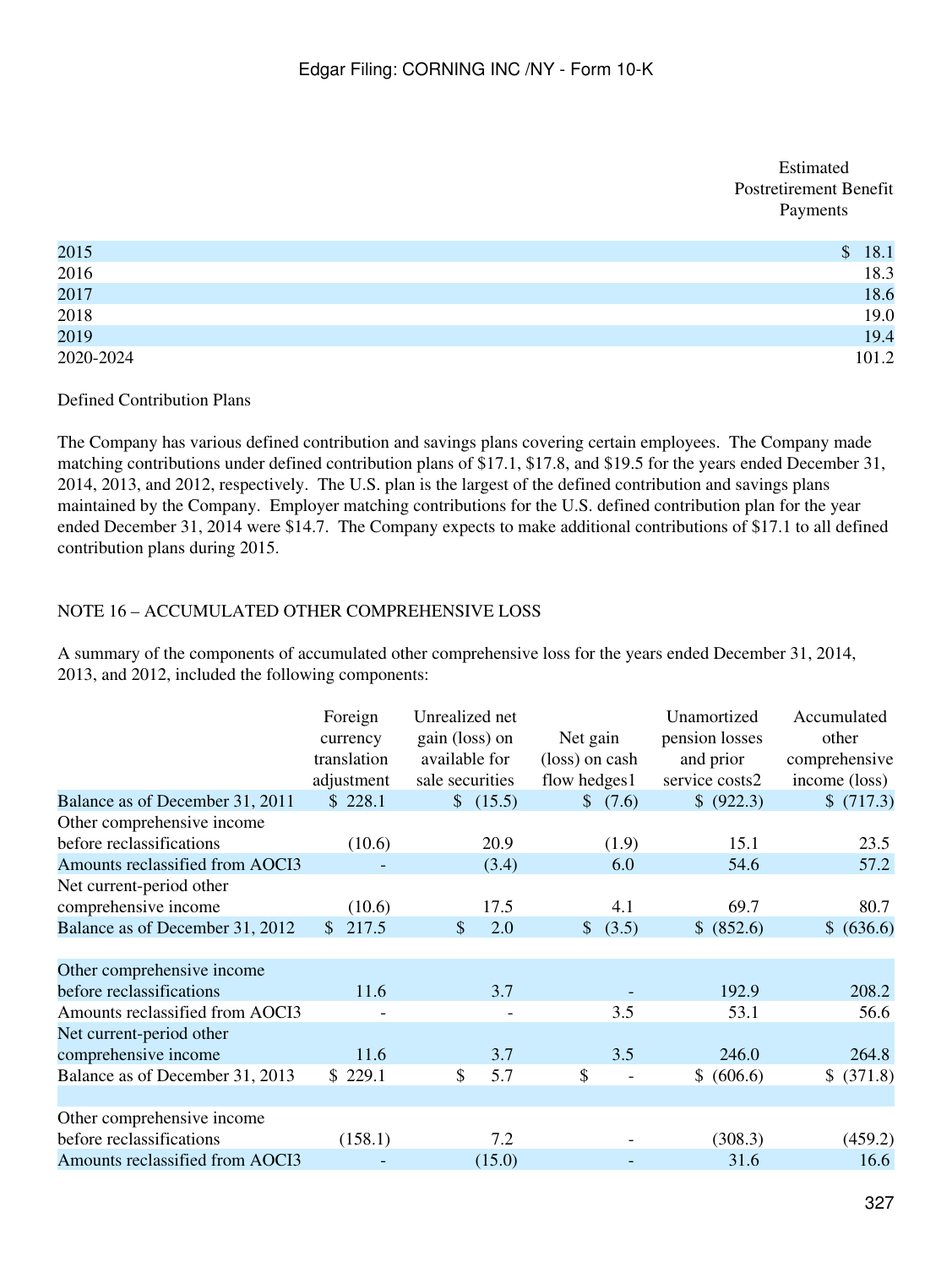| Net current-period other        |         |       |                          |            |            |
|---------------------------------|---------|-------|--------------------------|------------|------------|
| comprehensive income            | (158.1) | (7.8) | $\overline{\phantom{0}}$ | (276.7)    | (442.6)    |
| Balance as of December 31, 2014 | S 71.0  | (2.1) |                          | \$ (883.3) | \$ (814.4) |

1Net of tax effect of \$(0.0), \$(2.1), and \$(2.4) for the years ended December 31, 2014, 2013, and 2012, respectively. Tax effects of gains and losses arising during the period and reclassifications for gains included in income are included in the table below.

2Net of tax effect of \$141.9, \$(130.1), and \$(40.3) for the years ended December 31, 2014, 2013, and 2012, respectively. Tax effects of gains and losses arising during the period and amortization in net income are included in the table below.

3The unamortized pension losses and prior service costs are included in the computation of net periodic pension cost (see Note 15 for additional details).

|                                                    | Years Ended December 31, |                       |           |
|----------------------------------------------------|--------------------------|-----------------------|-----------|
|                                                    | 2014                     | 2013                  | 2012      |
| Net gain (loss) on cash flow hedges:               |                          |                       |           |
| Gain (loss) arising during the period              | \$                       | <sup>S</sup><br>(0.1) | \$1.0     |
| Less: reclassification for gain included in income |                          | (2.0)                 | (3.4)     |
| Net unrealized gain (loss) on cash flow hedges     |                          | (2.1)                 | (2.4)     |
|                                                    |                          |                       |           |
| Defined benefit plan adjustments:                  |                          |                       |           |
| Net gain (loss) arising during the period          | 159.4                    | (99.6)                | (8.3)     |
| Less: amortization of pension adjustments in net   |                          |                       |           |
| income                                             | (17.5)                   | (28.4)                | (29.6)    |
| Defined benefit plans, net                         | 141.9                    | (128.0)               | (37.9)    |
|                                                    |                          |                       |           |
| Total tax (expense) benefit                        | \$141.9                  | \$(130.1)             | \$ (40.3) |
|                                                    |                          |                       |           |

[Index](#page-283-0) -175-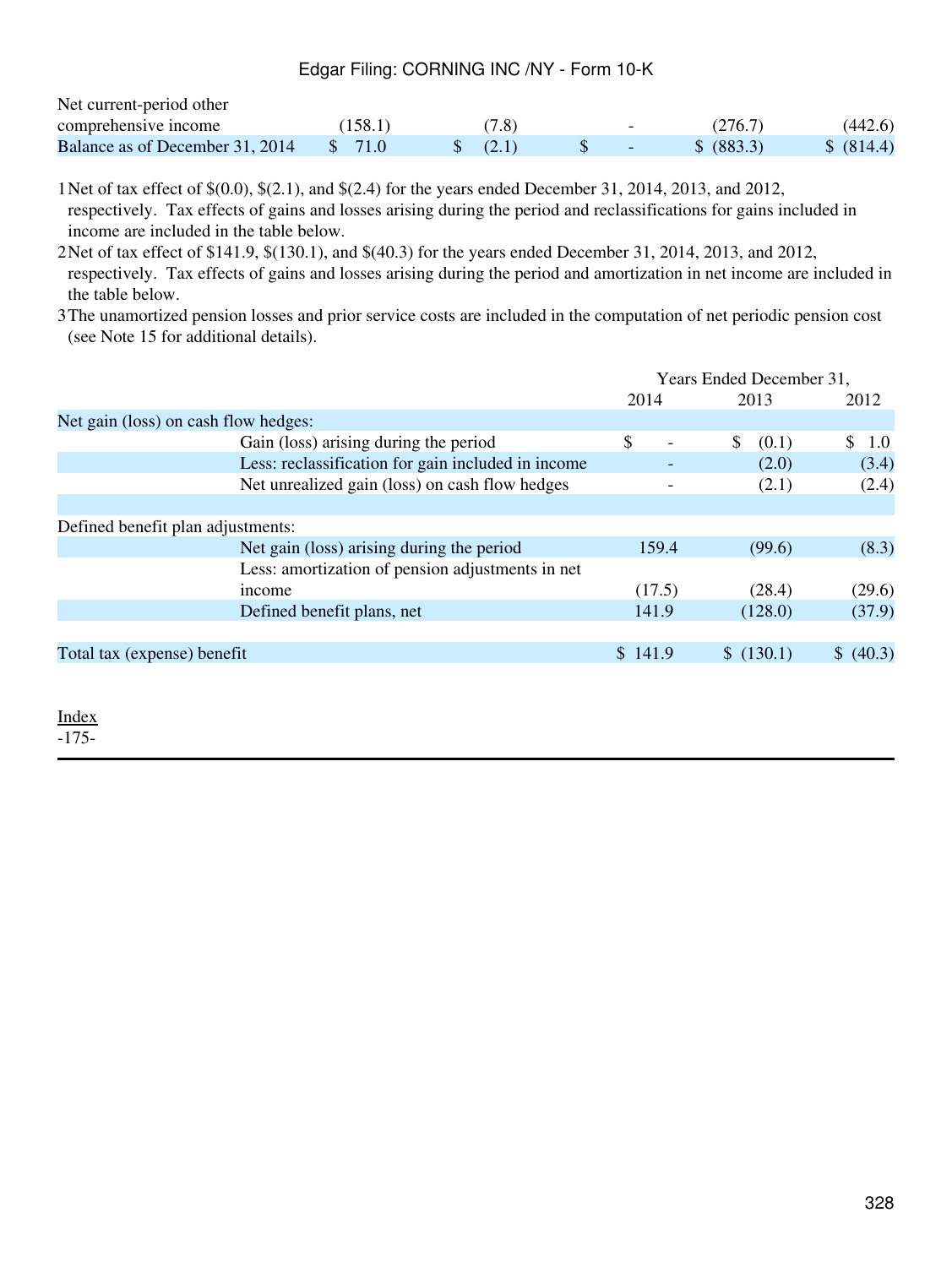## NOTE 17 – COMMITMENTS AND CONTINGENCIES

### Chapter 11 Related Matters

On May 15, 1995 (the "Filing Date"), the Company voluntarily filed for protection under Chapter 11 of the U.S. Bankruptcy Code with the U.S. Bankruptcy Court for the Eastern District of Michigan in order to resolve the Company's breast implant liabilities and related matters (the "Chapter 11 Proceeding"). The Company's Joint Plan of Reorganization (the "Plan") was confirmed in November 1999 and provides funding for the resolution of breast implant and other products liability litigation covered by the Chapter 11 Proceeding through several settlement options or through litigation and provides a process for the satisfaction of commercial creditor claims in the Chapter 11 Proceeding. The Company emerged from the Chapter 11 Proceeding on June 1, 2004 (the "Effective Date") and is implementing the Plan.

Breast Implant and Other Products Liability Claims

The centerpiece of the Plan is a products liability settlement program administered by an independent claims office (the "Settlement Facility"). Claim processing activities of the Settlement Facility are performed under the management and direct oversight of a court-appointed Finance Committee. Products liability claimants rejecting the settlement program in favor of pursuing litigation must bring suit against a litigation facility (the "Litigation Facility"). Under the Plan, total payments by the Company committed to resolving products liability claims are capped at a maximum \$2.35 billion net present value ("NPV") determined as of the Effective Date using a discount rate of 7%. Of this amount, no more than \$400.0 NPV determined as of the Effective Date (the "Litigation Subfund") can be used to fund the Litigation Facility. The Plan provisions specify certain fixed benefit amounts paid based on claimant eligibility ("First Priority"), as well as additional secondary benefit amounts ("Second Priority") that vary based on claimant eligibility and availability of funds for distribution after the First Priority payments have been satisfied. Under certain circumstances described in the Plan, the Litigation Subfund can be used to fund the settlement program, but only for First Priority payments.

The Company has an obligation to fund the Settlement Facility and the Litigation Facility (collectively, the "Facilities") over a 16-year period, commencing at the Effective Date. Under the Plan, the Company is not required to remit additional funds to the Settlement Facility unless and until necessary to preserve liquidity. The amount of funds paid by or on behalf of the Company is subject to annual and aggregate funding limits. Insurance recoveries are paid directly to the Settlement Facility by the Company or by the Company's insurers on behalf of the Company. In 2013, the Company recognized a \$24.2 gain in "Other nonoperating income, net" in the consolidated statements of income in connection with insurance settlements. As of December 31, 2014, the Company and its insurers have made life-to-date payments of \$1,753.2 to the Settlement Facility and the Settlement Facility reported an unexpended balance of \$191.8. The Company anticipates that it will be able to meet its remaining payment obligations to the Facilities utilizing cash flow from operations, insurance proceeds, and/or prospective borrowings.

As of December 31, 2013, the Company's "Implant liability" recorded in the consolidated balance sheets was \$1,616.4. Consistent with previous liability amounts reported after Plan inception, this liability reflected the maximum capped amount under the Plan and represented management's best estimate of the remaining obligation to fund the resolution of breast implant and other medical device claims pursuant to the Plan. As of December 31, 2014, the Company revised its estimate and reduced the implant liability to \$363.6. The revision to the estimate was due to a combination of factors and the basis for the reduction is described in the following paragraphs.

Overall, the Settlement Facility has reported that claim filing rates and aggregate claim payouts have declined in recent years compared to the levels experienced near plan inception. Under the Plan, the Settlement Facility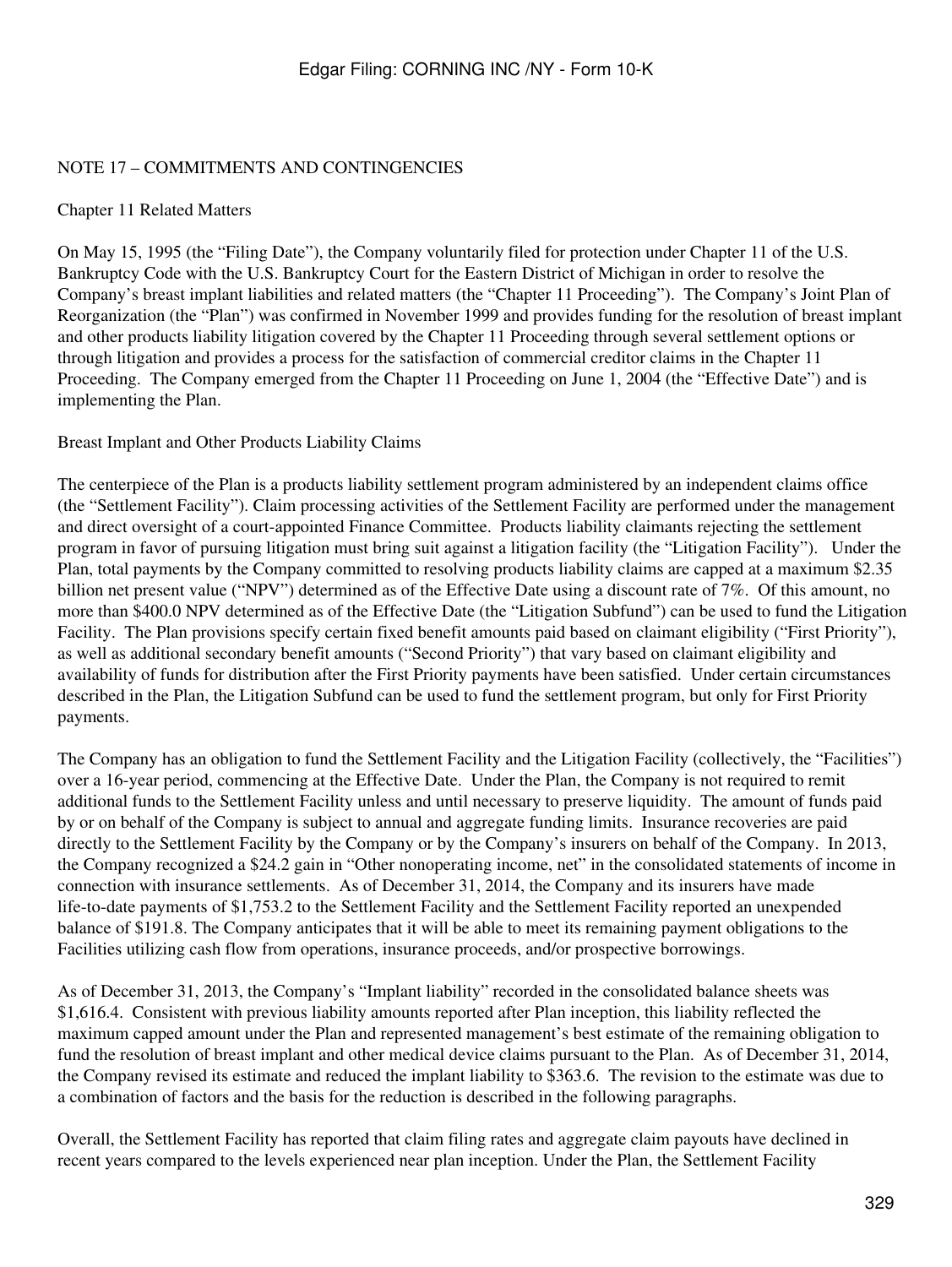administers various levels of benefits to multiple classes of claimants based on claimant eligibility and the claimant's ability to demonstrate certain medical or other qualifying criteria. Since Plan inception, filing deadlines for certain categories of benefits have expired and benefit payments to certain groups of claimants have been fully or substantially distributed. The Domestic Breast Implant Personal Injury class ("Class 5") represents the largest group of claimants in the Settlement Facility with the highest aggregate eligible benefit values. As of December 31, 2014, the Settlement Facility reported that approximately \$1.2 billion in funds had been distributed to Class 5 claimants. As of June 1, 2014, filing deadlines for all settlement benefits in this group, other than "Disease" benefits, had expired. Class 5 claimants remain eligible to file claims under the "Disease" benefit category through June 1, 2019. As of December 31, 2014, the Settlement Facility reported that approximately 57,000 claimant "Disease" filings have been resolved, representing approximately \$600.0 of the \$1.2 billion distributed to this group. Based on the information reported by the Settlement Facility, approximately 63,000 Class 5 claimants remain potentially eligible to file "Disease" claims as of December 31, 2014. This group represents the most significant remaining source of liability exposure as qualifying claimants are eligible for payments ranging from \$2 thousand to \$250 thousand dollars per claim. While management anticipates a rise in claim filings as the 2019 filing deadline approaches, as is typical for mass tort settlement programs, future filing behaviors and the level of future funding requirements for this group over the remaining duration of the plan are uncertain.

[Index](#page-283-0)

-176-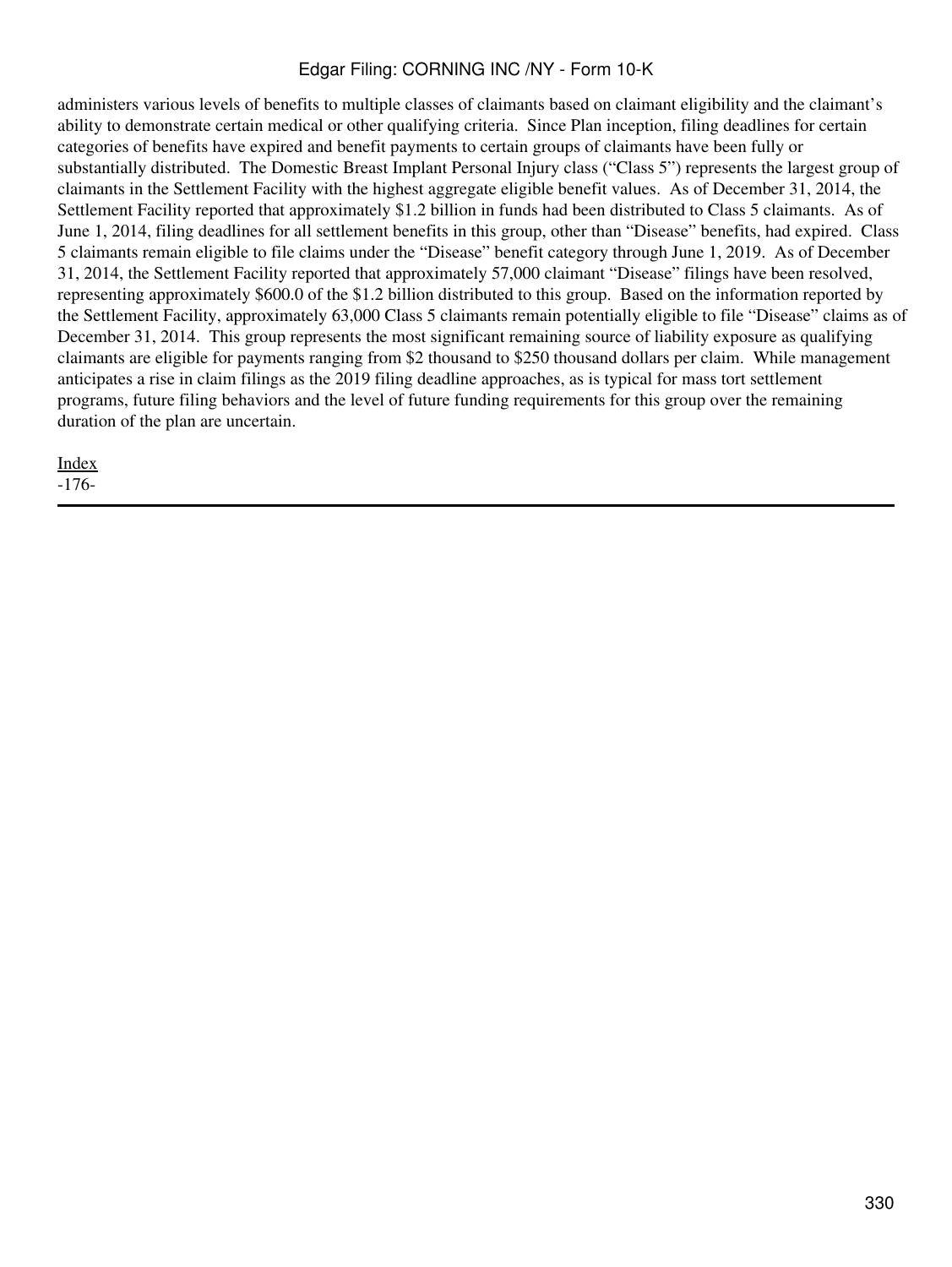Since the Effective Date, approximately 740 opt-out lawsuits have been brought against the Litigation Facility. As of December 31, 2014, the Settlement Facility reported that approximately \$35.4 has been expended by the Litigation Facility and 17 claims remain unresolved.

In December 2013, the U.S. District Court for the Eastern District of Michigan, acting upon the recommendation and motion of the court-appointed Finance Committee and over the objection of the Company, authorized the Finance Committee to disburse a portion (50%) of Second Priority payments to claimants. The Settlement Facility began disbursing payments to claimants under the court's authorization in the second quarter of 2014. The Plan documents provide that Second Priority payments, in full or in part, may be paid only upon a showing that adequate funding for First Priority payments is assured. The Company believes the required level of assurance, as set forth in the Plan documents, has not been demonstrated. An appellate court ruling in January 2015 supports the Company's legal view. Although the timing of the disbursements is under legal dispute, the majority of the court-authorized Second Priority payments have been disbursed to claimants as of December 31, 2014.

In the second quarter of 2014, the Company received the Final Report on Claims Processing in the Revised Settlement Program (the "RSP Final Report"). The Revised Settlement Program (the "RSP") was a program sponsored by certain other breast implant manufacturers in the context of multi-district, coordinated federal breast implant cases. The RSP was also a revised successor to an earlier settlement plan involving the Company (prior to its bankruptcy filing) and was open from 1995 through 2010. While the Company withdrew from the RSP, many of the benefit categories and payment levels in the Company's settlement program were drawn from the RSP. The RSP Final Report indicated that claim filing levels and benefits paid as reported in the comparable remaining periods of the RSP were substantially lower than filing levels and payments reported in earlier periods of the RSP.

Primarily as a result of the court's authorization to disburse a portion of Second Priority payments and management's assessment of information contained in the RSP Final Report, management determined sufficient information existed to revise its estimate of the implant liability during the fourth quarter of 2014. The court's concurrence with the motion of the court-appointed Finance Committee and the actual disbursement of early Second Priority payments provided stronger indication that these parties do not expect the maximum level of funding to be required in order to satisfy future obligations under the Plan. Further, management concluded that claim information from the RSP Final Report would provide a reasonable basis to estimate future claim filing levels for the comparable periods remaining in the Settlement Facility. This conclusion was based on an analysis that compared the design of both plans, as well as a comparison of actual claim filing experience observed through the first 10 years of each plan. Management has determined that through 2014, adequate time has passed and sufficient actual claim experience has been accumulated in order to make a reasonable judgment on the comparability of claim experience between the RSP and the Settlement Facility. Management, with the assistance of a third-party advisor, developed an estimate of the future Settlement Facility liability, primarily based on the assumption that future claim filings in the Settlement Facility will be similar to claim filing trends observed in the comparable periods of the RSP. This assessment resulted in an estimated liability of \$363.6. Accordingly, as of December 31, 2014, management reduced the recorded liability to this amount and reflected the \$1,299.8 reduction in "Implant liability adjustment" in the consolidated statements of income.

Management believes the revised liability reflects the best estimate of the remaining funding obligations under the Plan; however, the estimate relies upon a number of significant assumptions, including:

- Future claim filing levels in the Settlement Facility will be similar to the RSP;
- Future acceptance rates, disease mix, and payment values will be materially consistent with historical experience;
	- No material negative outcomes in future controversies or disputes over Plan interpretation will occur; and
		- The Plan will not be modified.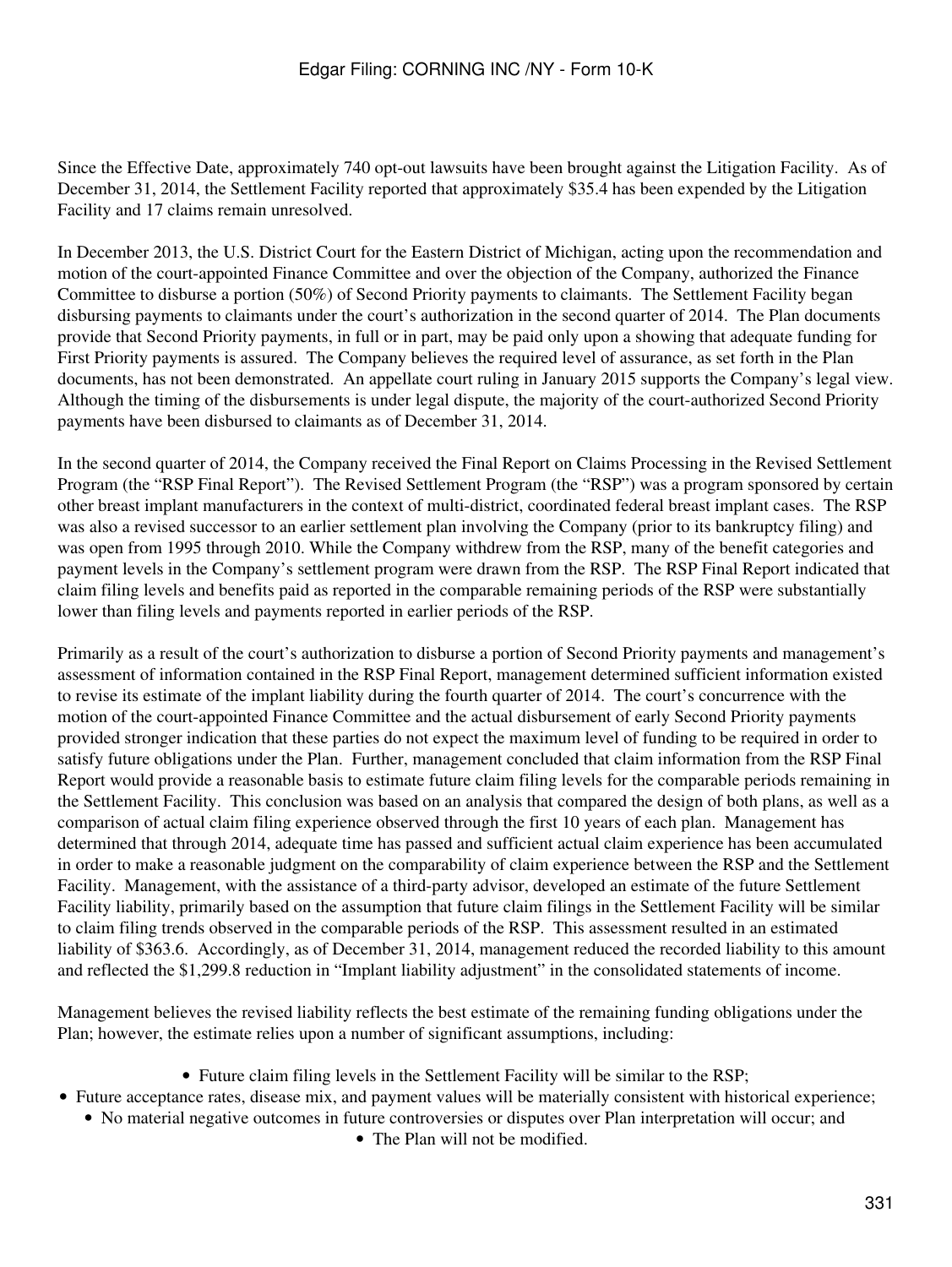If actual outcomes related to any of these assumptions prove to be materially different, the future liability to fund the Plan may be materially different than the amount estimated. If Dow Corning was ultimately required to fund the full liability up to the maximum capped value, the liability would be \$1,681.7 as of December 31, 2014.

Insurance Allocation Agreement between the Company and Dow Chemical

A number of the products liability insurance policies relevant to claims against the Company name the Company and Dow Chemical as co-insureds (the "Shared Insurance Assets"). In order to resolve issues related to the amount of the Shared Insurance Assets that would be available to the Company for resolution of its products liability claims, the Company and Dow Chemical entered into an insurance allocation agreement. Under this agreement, 25% of certain of the Shared Insurance Assets were paid by the Company to Dow Chemical subsequent to the Effective Date. The maximum amount payable under the agreement was \$285.0. As of December 31, 2014, \$284.1 had been paid to Dow Chemical and \$0.9 was reflected in "Other noncurrent liabilities" in the consolidated balance sheets.

[Index](#page-283-0) -177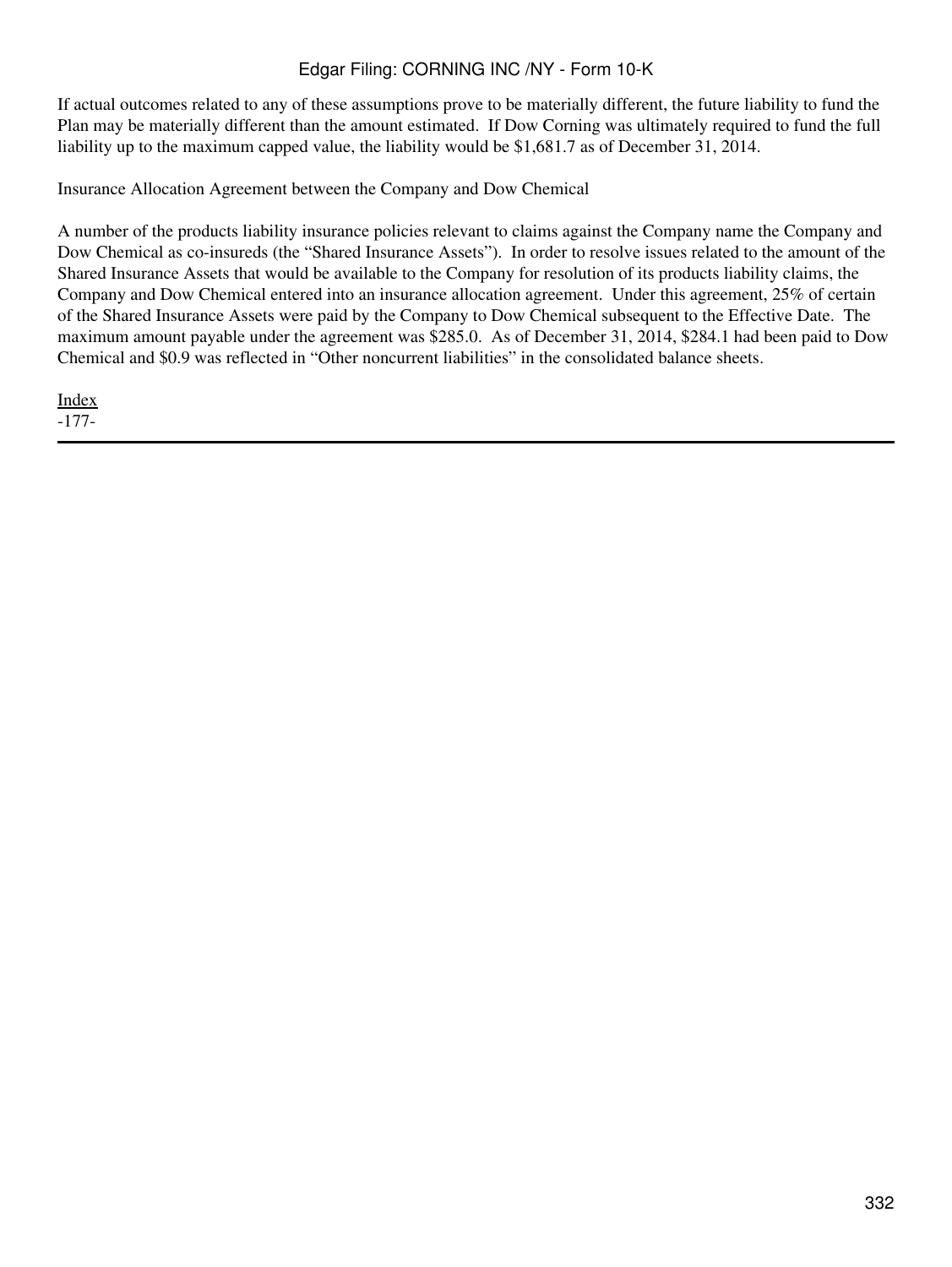In accordance with the agreement, a portion of any such amounts paid to Dow Chemical, to the extent not offset by certain qualifying product liability claims paid by Dow Chemical, will be paid over to the Company after the expiration of a 17.5-year period commencing on the Effective Date. As of December 31, 2014, Dow Chemical had given notice to the Company that it has thus far incurred \$174.0 of potentially qualifying claims.

## Commercial Creditor Issues

The Joint Plan of Reorganization provides that each of the Company's commercial creditors (the "Commercial Creditors") would receive in cash the sum of (a) an amount equal to the principal amount of their claims and (b) interest on such claims.The actual amount of interest that will ultimately be paid to these Commercial Creditors is uncertain due to pending litigation between the Company and the Commercial Creditors regarding the appropriate interest rates to be applied to outstanding obligations from the Filing Date through the Effective Date (the "Pendency Interest") as well as the presence of any recoverable fees, costs, and expenses.

The Company's position is that (a) Pendency Interest should be (i) an amount determined by applying non-default rates of interest for floating rate obligations in accordance with the formulas in the relevant contracts, except that the aggregate amount of interest cannot be less than that resulting from the application of a fixed rate of 6.28% through the Effective Date and (ii) the higher of the relevant contract rates or 6.28% for all other obligations to the Commercial Creditors through the Effective Date, (b) interest payable to the Commercial Creditors for periods following the Effective Date should be computed at 5%, and (c) default interest rates should not apply (the "Company's Position"). The Commercial Creditors' position is that (a) Pendency Interest should be an amount determined by applying default rates of interest with respect to amounts overdue under the terms of the relevant debt and commercial agreements until the Effective Date, (b) interest payable to the Commercial Creditors for periods following the Effective Date should be computed at 5%, and (c) certain of the Commercial Creditors are entitled to unspecified fees, costs, and expenses. The Company has paid to the Commercial Creditors an amount of interest that the Company considers to be undisputed, which was calculated by application of the Company's Position (the "Undisputed Portion").

In July 2006, the U.S. Court of Appeals for the Sixth Circuit concluded that there is a general presumption that contractually specified default interest should be paid by a solvent debtor to unsecured creditors (the "Interest Rate Presumption") and permitting the Company's Commercial Creditors to recover fees, costs, and expenses where allowed by relevant loan agreements and state law. The matter was remanded to the U.S. District Court for the Eastern District of Michigan for further proceedings, including rulings on the facts surrounding specific claims and consideration of any equitable factors that would preclude the application of the Interest Rate Presumption.

As of December 31, 2014, the Company has paid approximately \$1.5 billion to the Commercial Creditors, representing principal and the Undisputed Portion. As of December 31, 2014, the Company has estimated its liability payable to the Commercial Creditors to be within a range of \$98.9 to \$324.3. However, no single amount within the range appears to be a better estimate than any other amount within the range. Therefore, the Company has recorded the minimum liability within the range. As of December 31, 2014 and December 31, 2013, the amount of interest included in "Accrued interest" in the consolidated balance sheets related to the Company's potential obligation to pay additional interest to its Commercial Creditors in the Chapter 11 Proceeding was \$97.4 and \$92.7, respectively. The actual amount of interest that will be paid to these creditors is uncertain and will ultimately be resolved through continued proceedings in the District Court.

## Risks and Uncertainties

The actual amount of future liabilities to resolve Chapter 11 related matters is uncertain. As additional facts and circumstances develop related to Chapter 11 matters, it is at least reasonably possible that estimates recorded in the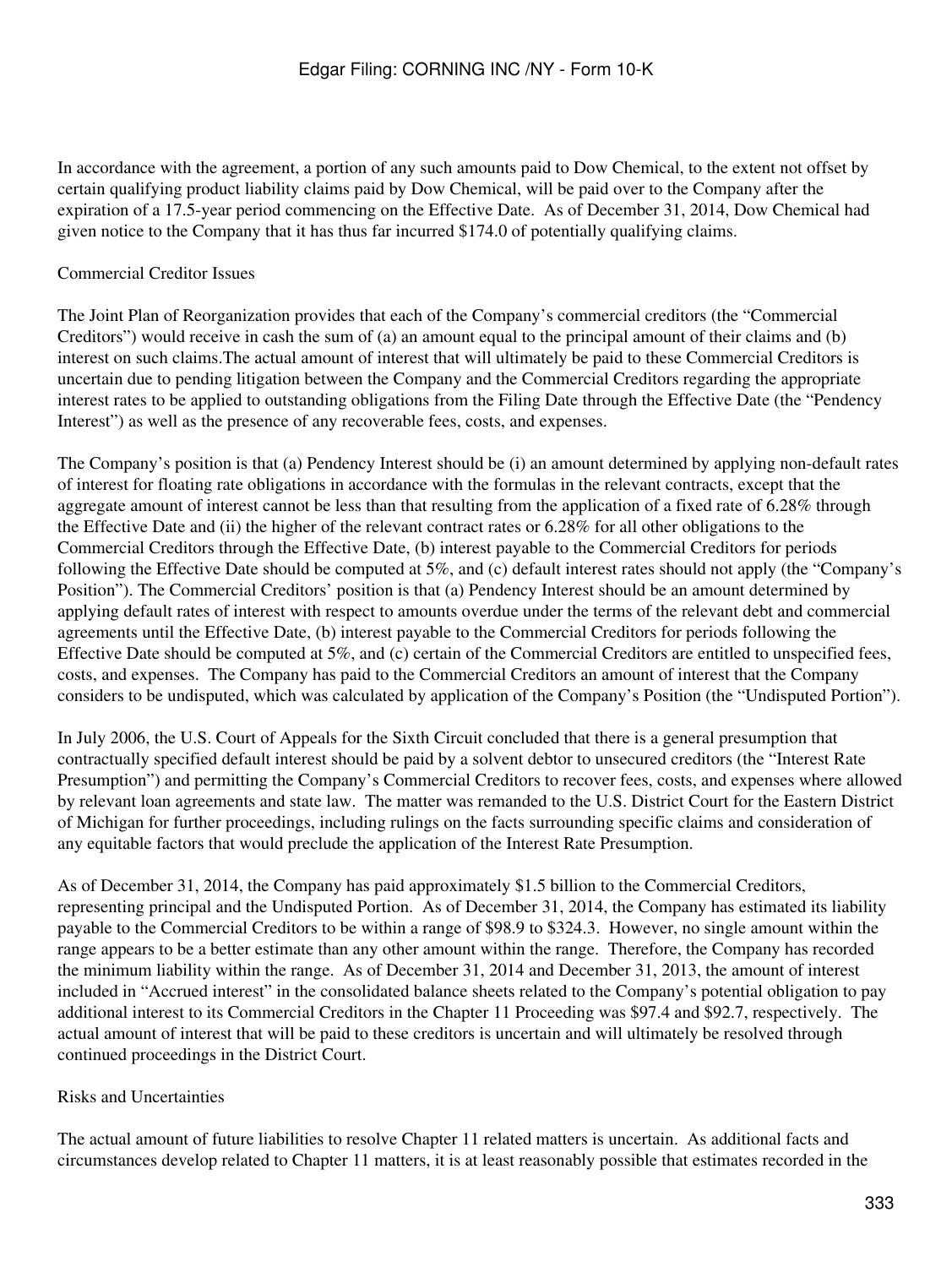Company's consolidated financial statements may be revised. Future revisions, if required, could have a material effect on the Company's financial position and results of operations in the period or periods in which such revisions are recorded. Since any specific future developments, and the impact such developments might have on amounts recorded in the Company's consolidated financial statements, are unknown at this time, an estimate of possible future adjustments cannot be made.

### Environmental Matters

The Company was previously advised by the U.S. Environmental Protection Agency ("EPA") or by similar state and non-U.S. national regulatory agencies that the Company, together with others, is a Potentially Responsible Party ("PRP") with respect to a portion of the cleanup costs and other related matters involving a number of waste disposal sites. Management believes that there are 25 sites at which the Company may have some liability, although management expects to settle the Company's liability for 11 of these sites for amounts that are not material.

[Index](#page-283-0) -178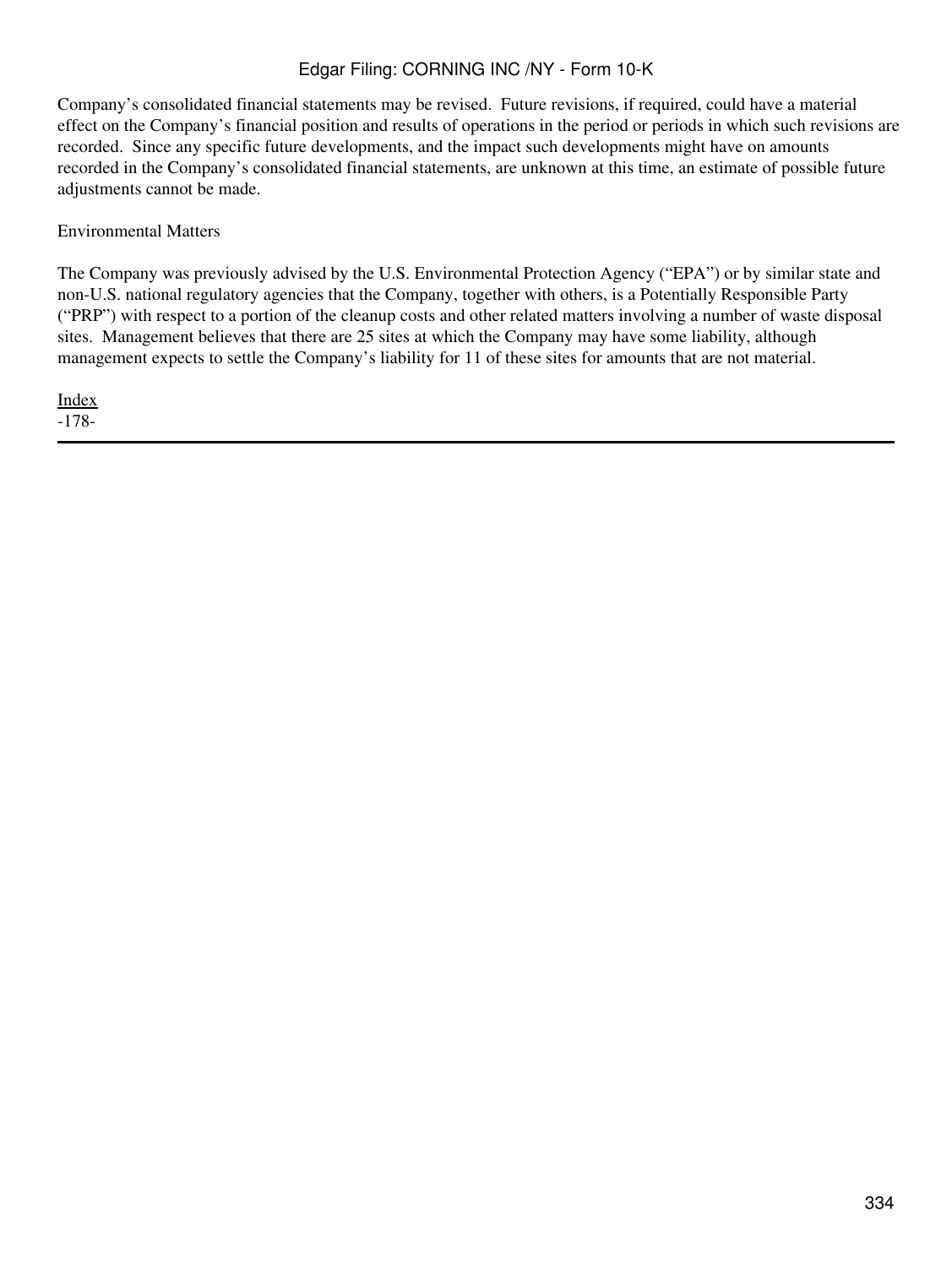Based upon preliminary estimates by the EPA or the PRP groups formed with respect to these sites, the aggregate liabilities for all PRP's at those sites at which management believes the Company may have more than a de minimis liability is \$30.3. Management cannot estimate the aggregate liability for all PRP's at all of the sites at which management expects the Company has a de minimis liability. The Company records accruals for environmental matters when it is probable that a liability has been incurred and the Company's costs can be reasonably estimated. The amount accrued for environmental matters was \$4.1 and \$3.6 as of December 31, 2014 and 2013, respectively.

As additional facts and circumstances develop, it is at least reasonably possible that the accrued liability related to environmental matters may be revised. While there are a number of uncertainties with respect to the Company's estimate of its ultimate liability for cleanup costs at these waste disposal sites, management believes that any costs incurred in excess of those accrued will not have a material adverse impact on the Company's consolidated financial statements. This opinion is based upon the number of identified PRP's at each site, the number of such PRP's that are believed by management to be financially capable of paying their share of the ultimate liability, and the portion of waste sent to the sites for which management believes the Company might be held responsible based on available records.

## Other Regulatory Matters

Companies that manufacture and sell chemical products may experience risks under current or future laws and regulations which may result in significant costs and liabilities. The Company routinely conducts health, toxicological, and environmental tests of its products. The Company cannot predict what future regulatory or other actions, if any, may be taken regarding the Company's products or the consequences of their production and sale. Such actions could result in significant losses, and there can be no assurance that significant losses would not be incurred. However, based on currently available information, the Company does not believe that any such actions would have a material adverse impact on the Company's financial statements.

## Other Legal Matters

The Company is subject to various claims and lawsuits that arise during the normal course of business, including matters relating to commercial disputes, product liability, governmental regulation, and other actions. The Company believes that the possibility is remote that resolution of all presently pending matters would have a material adverse impact on the Company's consolidated financial statements.

### Leases

The Company leases certain real and personal property under agreements that generally require the Company to pay for maintenance, insurance, and taxes. For the years ended December 31, 2014, 2013, and 2012 lease expense was \$52.9, \$51.4, and \$53.9, respectively. The minimum future lease payments required under noncancellable operating leases as of December 31, 2014 in the aggregate are \$252.5, including the following amounts due in each of the next five years: 2015 - \$44.7, 2016 - \$33.1, 2017 - \$23.5, 2018 - \$19.4, and 2019 - \$17.3.

## NOTE 18 – CHANGES IN OWNERSHIP OF CONSOLIDATED SUBSIDIARIES

In 2013, the Company acquired additional ownership interests in three majority owned consolidated subsidiaries within the polycrystalline silicon industry in exchange for total cash consideration of \$266.1. The Company adjusted the carrying amount of the noncontrolling interest by \$111.3 to reflect the change in ownership of the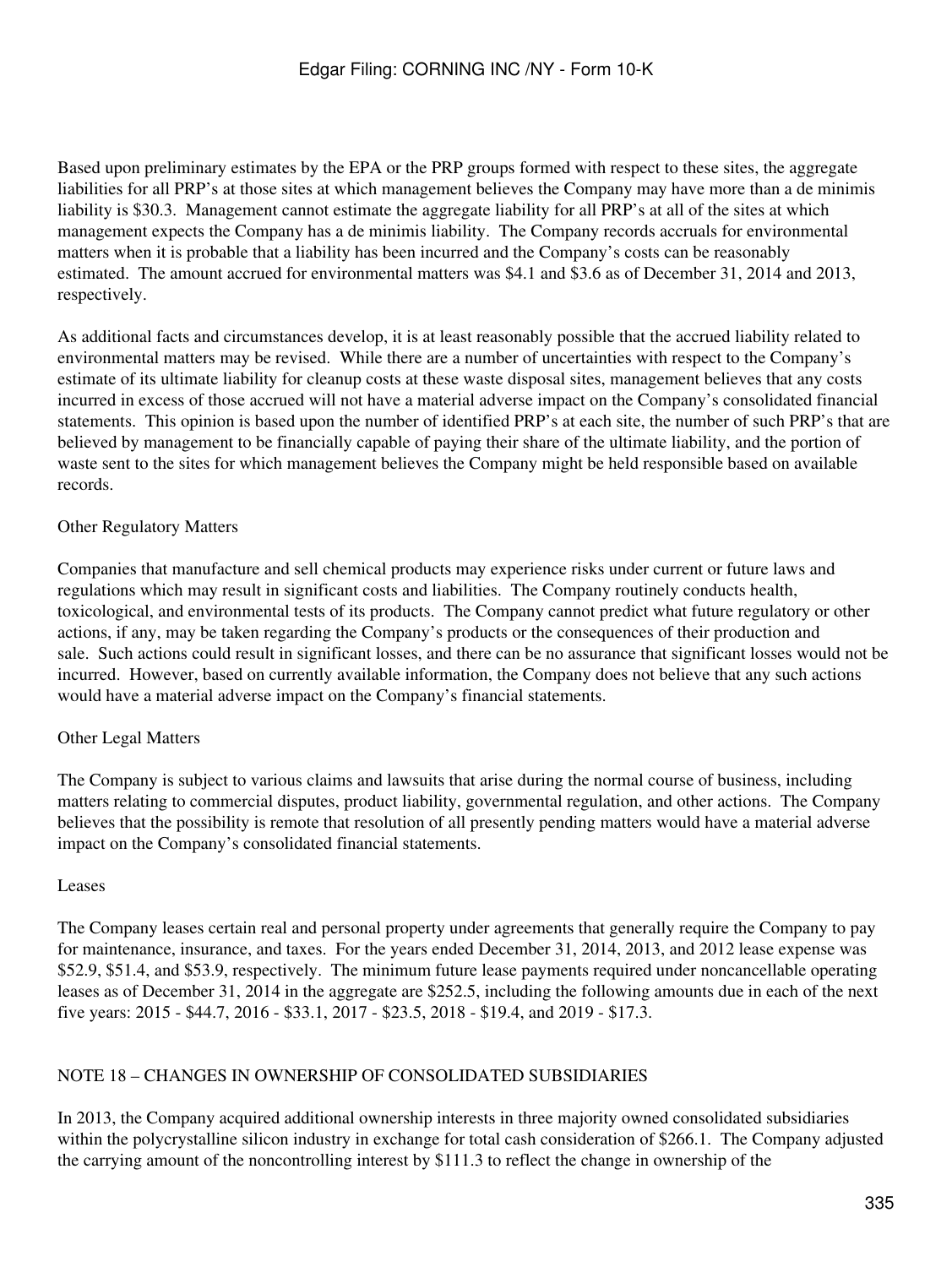subsidiaries. The acquisitions were accounted for as equity transactions.

[Index](#page-283-0) -179-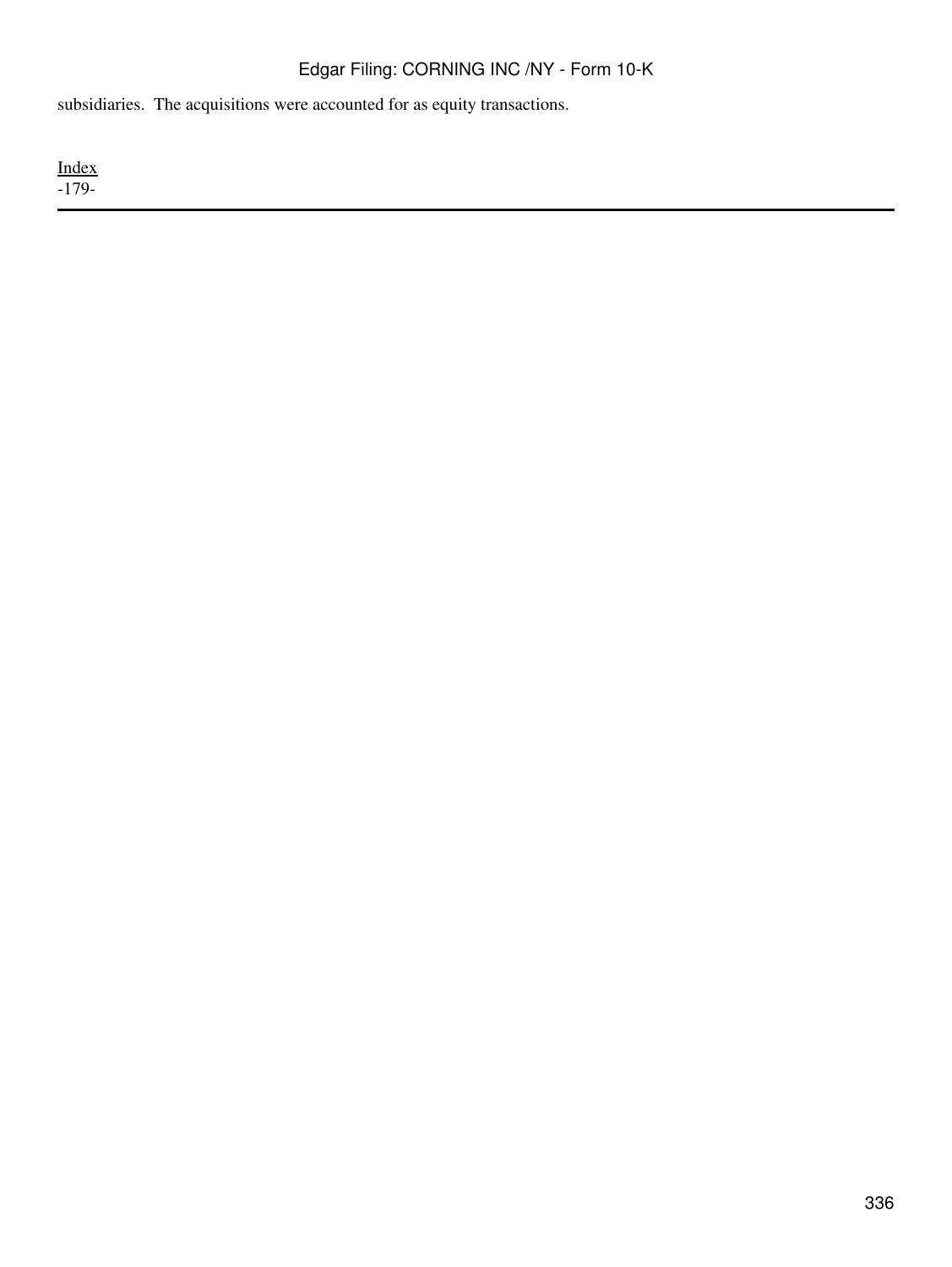## NOTE 19 – RELATED PARTY TRANSACTIONS

The Company has transactions in the normal course of business with its shareholders, Dow Chemical and Corning, and their affiliates. The following tables summarize related party transactions and balances with the Company's shareholders:

|                                       |                      | Years Ended December 31, |       |  |
|---------------------------------------|----------------------|--------------------------|-------|--|
|                                       | 2014                 | 2013                     | 2012  |  |
| Sales to Dow Chemical                 | \$19.3               | \$17.0                   | \$6.9 |  |
| Sales to Corning                      | 15.4                 | 18.9                     | 23.3  |  |
| <b>Purchases from Dow Chemical</b>    | 52.4                 | 69.3                     | 65.3  |  |
|                                       |                      |                          |       |  |
|                                       |                      | December 31,             |       |  |
|                                       | 2014                 | 2013                     |       |  |
| Accounts receivable from Dow Chemical | $\mathcal{S}$<br>2.1 | \$1.0                    |       |  |
| Accounts receivable from Corning      | 1.0                  | 0.7                      |       |  |

Accounts payable to Dow Chemical 3.9 2.1

Amounts shown as payables to Dow Chemical exclude the balance owed under the insurance allocation agreement disclosed in Note 17. In addition, the Company has transactions in the normal course of business with nonconsolidated affiliates and noncontrolling shareholders. The following tables summarize related party transactions and balances with nonconsolidated affiliates and noncontrolling shareholders:

|                                                                             | Years Ended December 31, |         |         |
|-----------------------------------------------------------------------------|--------------------------|---------|---------|
|                                                                             | 2014                     | 2013    | 2012    |
| Sales to nonconsolidated affiliates and noncontrolling shareholders \$461.1 |                          | \$528.6 | \$612.4 |
| Purchases from nonconsolidated affiliates and noncontrolling                |                          |         |         |
| shareholders                                                                | 357 O                    | 337.6   | 361.0   |

The 2013 and 2012 "Purchases from nonconsolidated affiliates and noncontrolling shareholders" have been increased by \$173.4 and \$92.2, respectively, to correct the amounts previously reported. The Company determined the impact of these revisions was not material to the prior periods, however, if revised, the comparability of prior periods would be enhanced.

|                                                                                             |      | December 31. |
|---------------------------------------------------------------------------------------------|------|--------------|
|                                                                                             | 2014 | 2013         |
| Accounts receivable from nonconsolidated affiliates and noncontrolling shareholders $$91.6$ |      | \$95.5       |
| Accounts payable to nonconsolidated affiliates and noncontrolling shareholders              | 24.6 | 7.2          |

In addition, the Company loans excess funds to Toray Industries, Inc., which is the noncontrolling shareholder of one of the Company's non-wholly owned consolidated subsidiaries. The amount of loans receivable as of December 31, 2014 and 2013 was \$34.6 and \$46.7, respectively. These balances are included in "Notes and other receivables" in the consolidated balance sheets.

In November 2012, a majority owned subsidiary received a loan from the noncontrolling shareholder, Wacker Chemie AG. The loan bears interest at 4.5% and is due in November 2021. In December 2012, the majority owned subsidiary received an additional loan from Wacker Chemie AG, which also bears interest at 4.5% and is due in November 2020. The outstanding balance of these loans was 705.0 and 740.1 Renminbi (\$115.2 and \$121.4 U.S. dollars,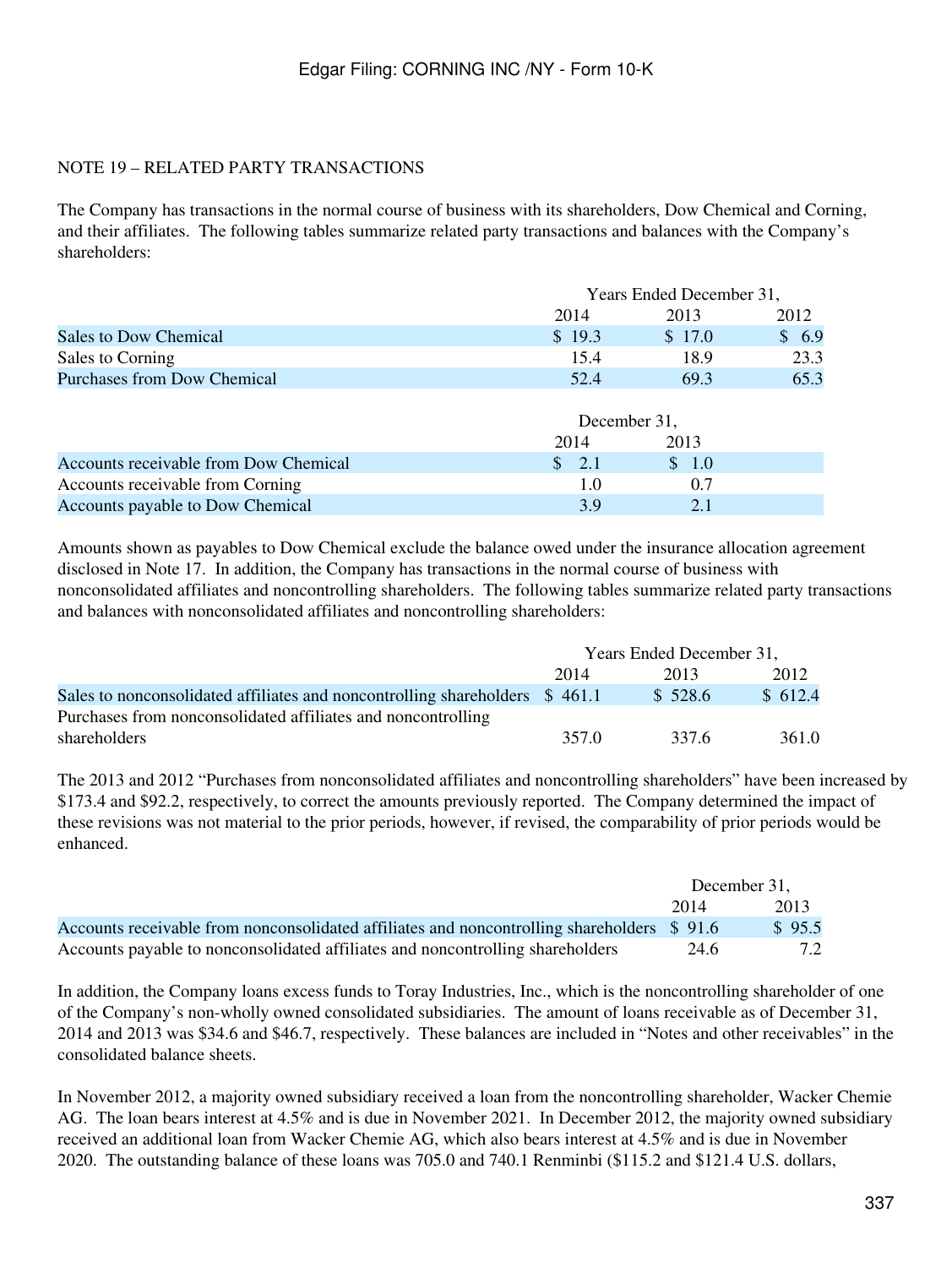respectively) as of December 31, 2014 and 2013, respectively. The loan balances are included in "Other noncurrent liabilities" in the consolidated balance sheets.

[Index](#page-283-0) -180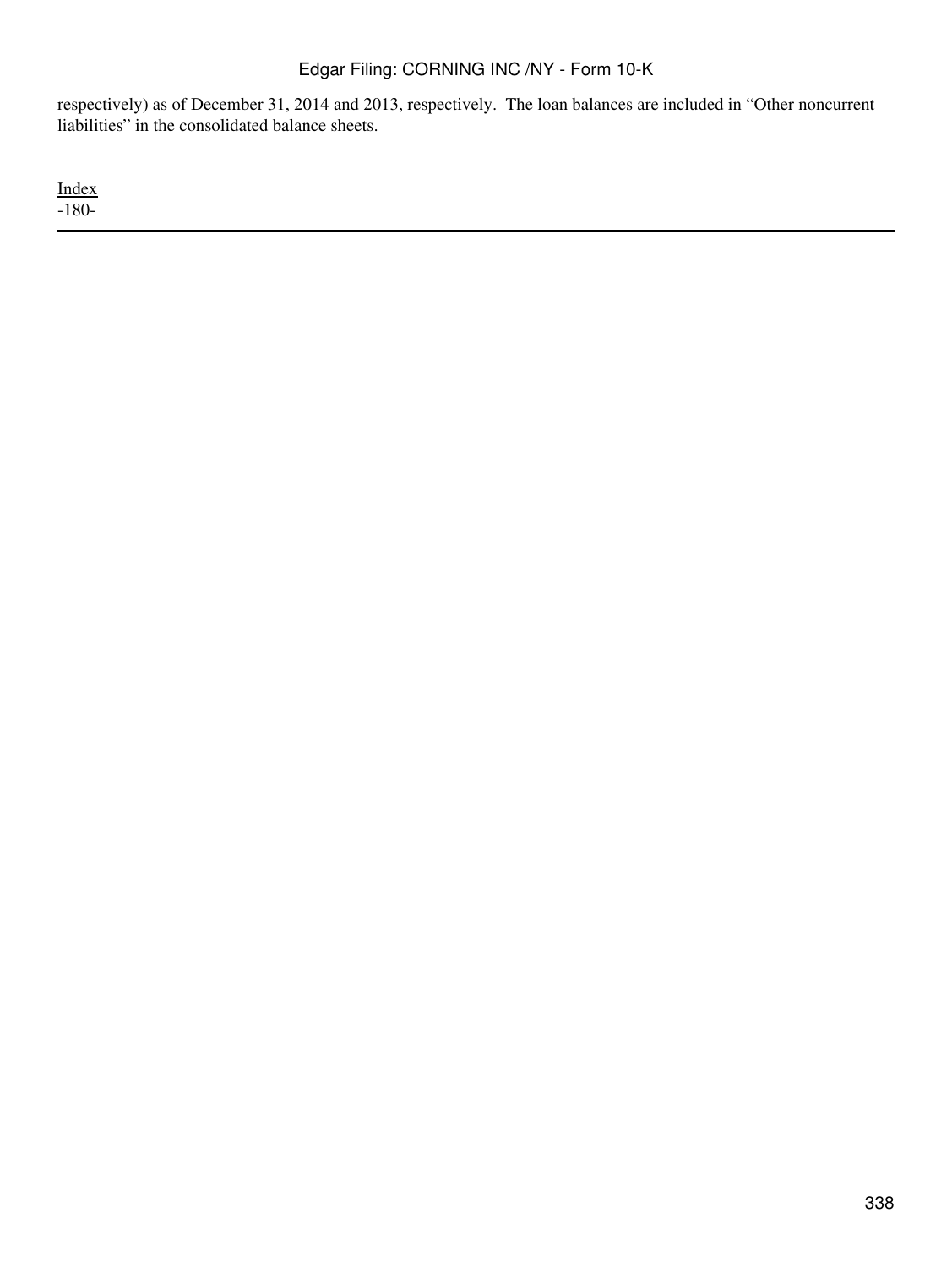Samsung Corning Precision Materials Co., Ltd.

Consolidated Financial Statements

As of December 31, 2013 and 2012 and for the years ended December 31, 2013, 2012 and 2011

[Index](#page-339-0) -181-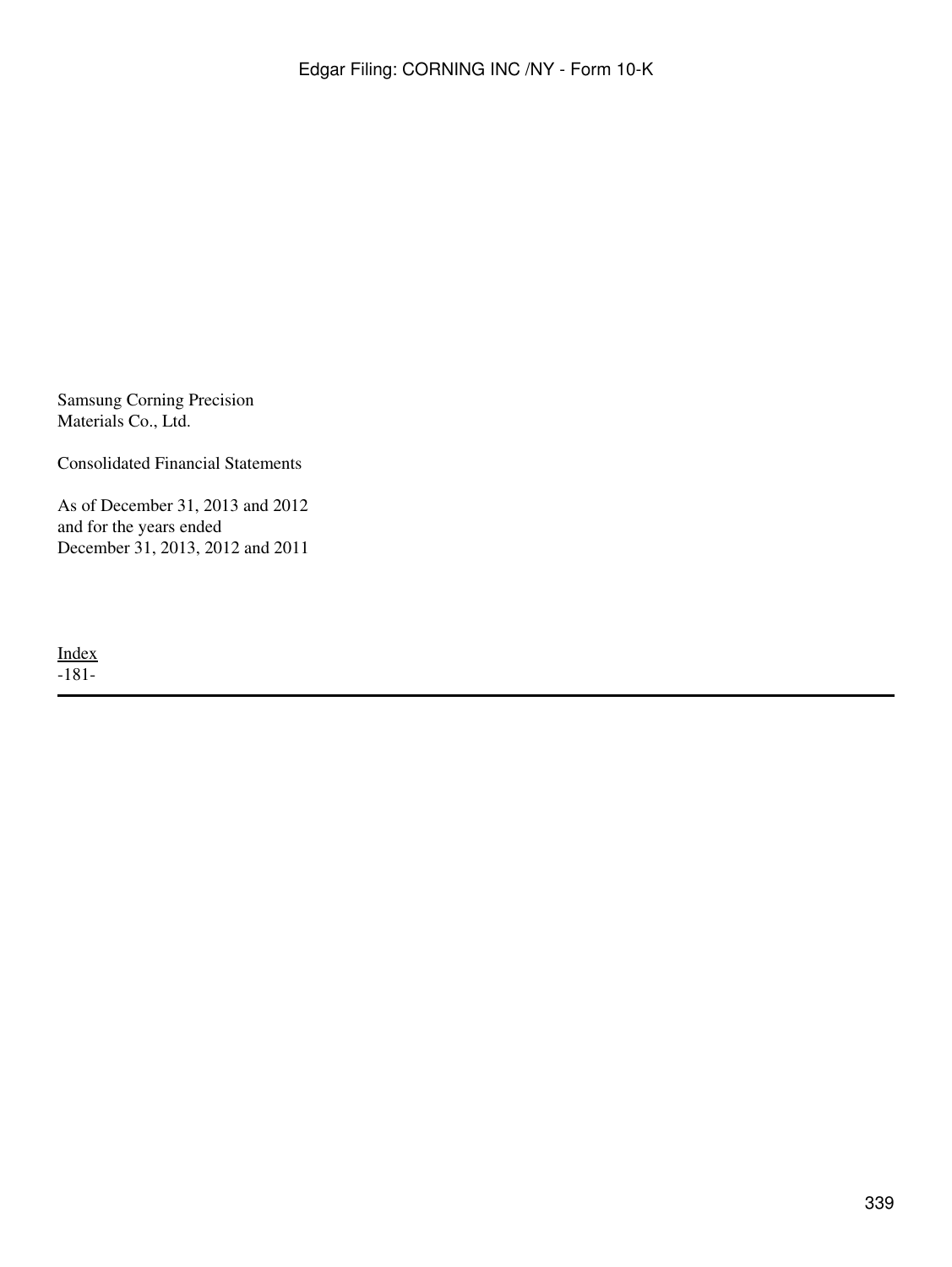<span id="page-339-0"></span>Samsung Corning Precision Materials Co., Ltd. Index December 31, 2013 and 2012 and for the years ended December 31, 2013, 2012 and 2011

|                                                        | Page(s) |
|--------------------------------------------------------|---------|
| <b>Independent Auditor's Report</b>                    | 183     |
| <b>Consolidated Financial Statements</b>               |         |
| <b>Consolidated Balance Sheets</b>                     | 184     |
| <b>Consolidated Statements of Income</b>               | 186     |
| <b>Consolidated Statements of Comprehensive Income</b> | 187     |
| <b>Consolidated Statements of Cash Flows</b>           | 188     |
| <b>Notes to Consolidated Financial Statements</b>      | 189-205 |

-182-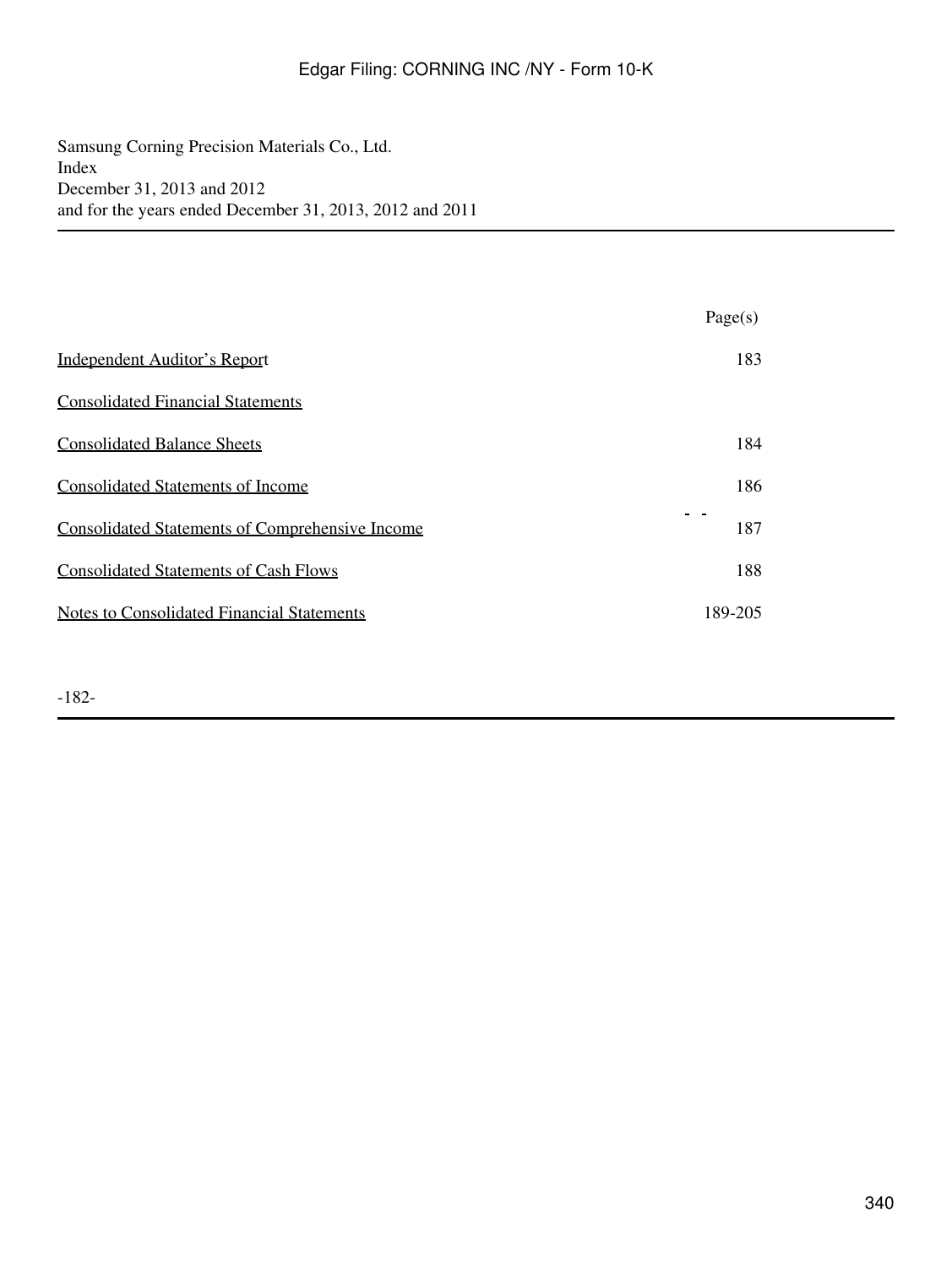Independent Auditor's Report

<span id="page-340-0"></span>To the Board of Directors and Shareholders of Samsung Corning Precision Materials Co., Ltd.

We have audited the accompanying consolidated financial statements of Samsung Corning Precision Materials Co., Ltd., and its subsidiaries, which comprise the consolidated balance sheets as of December 31, 2013 and 2012, and the related consolidated statements of income, comprehensive income and cash flows for each of the three years in the period ended December 31, 2013.

Management's Responsibility for the Consolidated Financial Statements

Management is responsible for the preparation and fair presentation of the consolidated financial statements in accordance with accounting principles generally accepted in the United States of America; this includes the design, implementation, and maintenance of internal control relevant to the preparation and fair presentation of consolidated financial statements that are free from material misstatement, whether due to fraud or error.

## Auditor's Responsibility

Our responsibility is to express an opinion on the consolidated financial statements based on our audits. We conducted our audits in accordance with auditing standards generally accepted in the United States of America and in accordance with the auditing standards of the Public Company Accounting Oversight Board (United States). Those standards require that we plan and perform the audit to obtain reasonable assurance about whether the consolidated financial statements are free from material misstatement.

An audit involves performing procedures to obtain audit evidence about the amounts and disclosures in the consolidated financial statements. The procedures selected depend on our judgment, including the assessment of the risks of material misstatement of the consolidated financial statements, whether due to fraud or error. In making those risk assessments, we consider internal control relevant to the Company's preparation and fair presentation of the consolidated financial statements in order to design audit procedures that are appropriate in the circumstances. An audit also includes evaluating the appropriateness of accounting policies used and the reasonableness of significant accounting estimates made by management, as well as evaluating the overall presentation of the consolidated financial statements. We believe that the audit evidence we have obtained is sufficient and appropriate to provide a basis for our audit opinion.

## Opinion

In our opinion, the consolidated financial statements referred to above present fairly, in all material respects, the financial position of Samsung Corning Precision Materials Co., Ltd., and its subsidiaries at December 31, 2013 and 2012, and the results of their operations and their cash flows for each of the three years in the period ended December 31, 2013 in accordance with accounting principles generally accepted in the United States of America.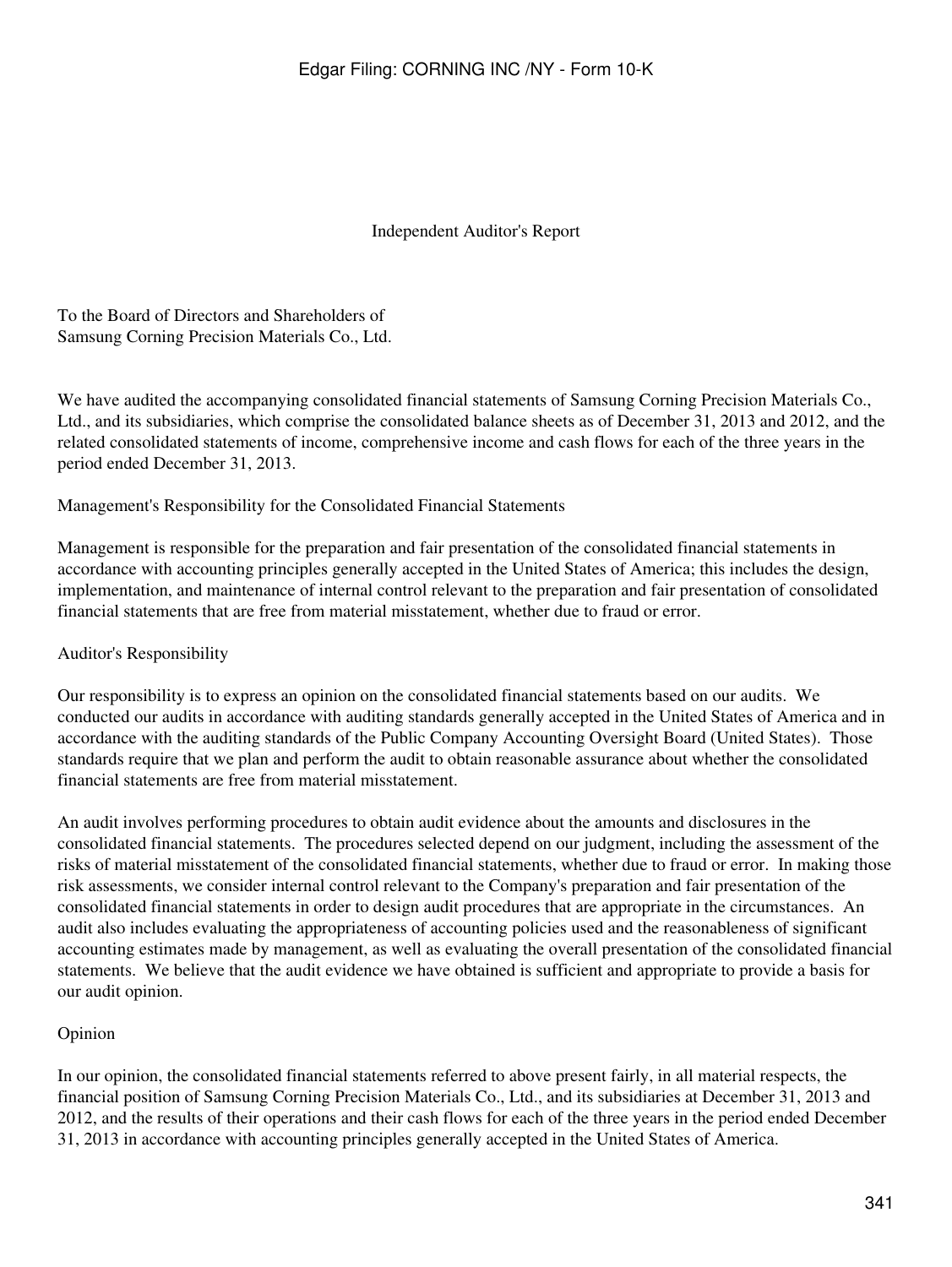/s/ Samil PricewaterhouseCoopers Seoul, Korea February 8, 2014

[Index](#page-339-0) -183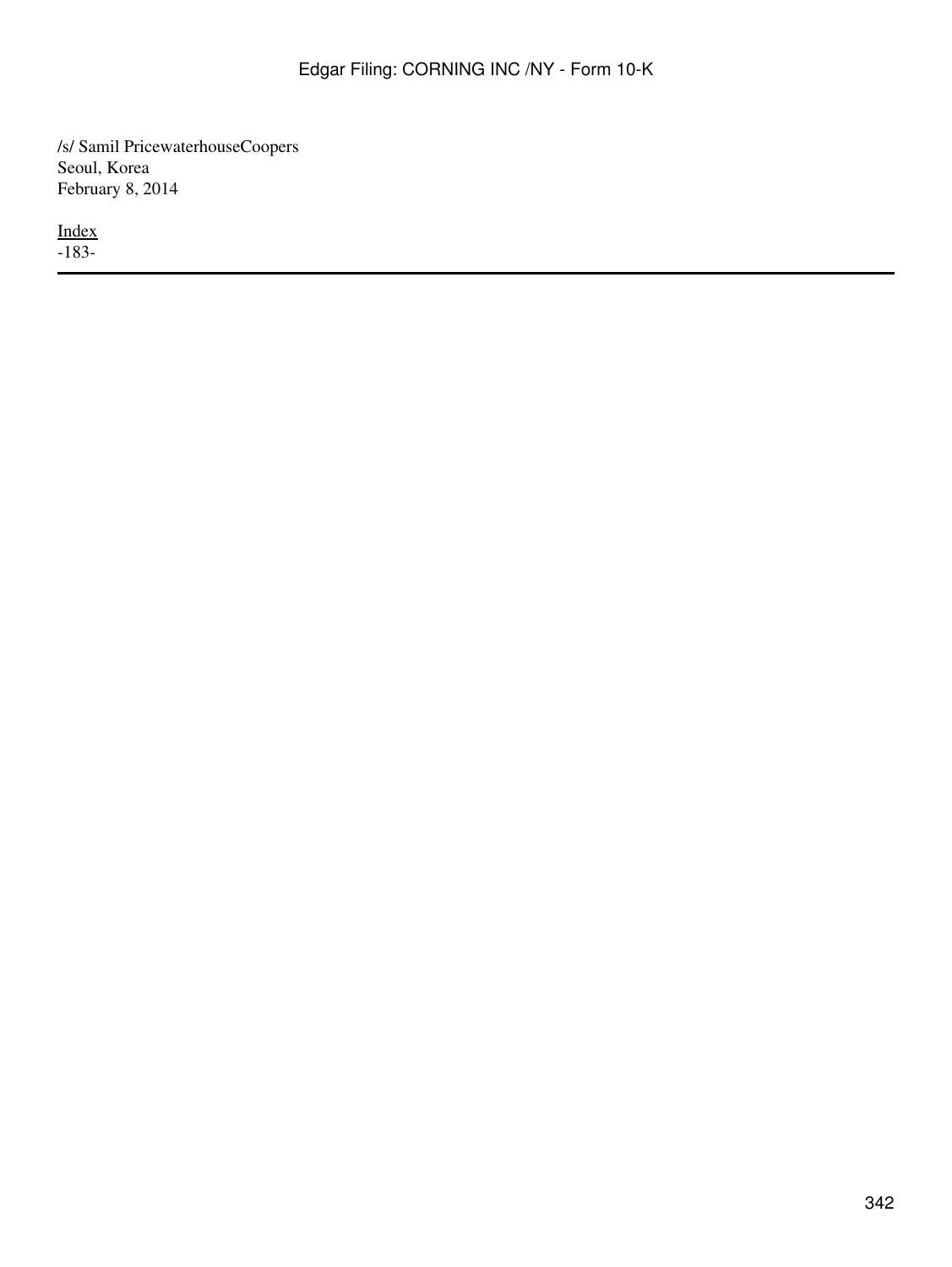<span id="page-342-1"></span><span id="page-342-0"></span>Samsung Corning Precision Materials Co., Ltd. Consolidated Balance Sheets December 31, 2013 and 2012

| (in thousands, except share and per share amounts)               | 2013        | 2012         |
|------------------------------------------------------------------|-------------|--------------|
| <b>Assets</b>                                                    |             |              |
| Current assets                                                   |             |              |
| Cash and cash equivalents                                        | \$2,525,381 | \$1,609,360  |
| Short-term financial instruments                                 | 190,025     | 844,365      |
| Accounts and notes receivable                                    |             |              |
| Customers, net of allowance for doubtful accounts of \$5,115 and |             |              |
| \$5,931                                                          | 74,957      | 110,315      |
| <b>Related parties</b>                                           | 277,845     | 382,994      |
| Inventories                                                      | 92,767      | 92,324       |
| Current deferred income tax assets, net                          | 2,062       | 1,914        |
| Assets held for sale                                             | 292,617     | 313,288      |
| Other current assets                                             | 109,291     | 136,571      |
| Total current assets                                             | 3,564,945   | 3,491,131    |
|                                                                  |             |              |
| Equity method investments                                        | 2,352       | 6,689        |
| Property, plant and equipment, net                               | 3,336,416   | 3,644,033    |
| Non-current deferred income tax assets, net                      | 102         | 129          |
| Other non-current assets                                         | 183,048     | 243,704      |
| <b>Total assets</b>                                              | \$7,086,863 | \$7,385,686  |
|                                                                  |             |              |
| Liabilities and Equity                                           |             |              |
| <b>Current liabilities</b>                                       |             |              |
| Accounts payable                                                 |             |              |
| Trade accounts payable                                           | \$<br>3,025 | 16,098<br>\$ |
| Non-trade accounts payable                                       | 21,753      | 32,834       |
| <b>Related parties</b>                                           | 50,507      | 78,549       |
| Income taxes payable                                             | 109,787     | 158,126      |
| Accrued bonus payable                                            | 60,198      | 71,667       |
| Accrued expenses                                                 | 27,967      | 21,431       |
| Liabilities held for sale                                        | 51,095      | 14,228       |
| Other current liabilities                                        | 13,081      | 12,279       |
| Total current liabilities                                        | 337,413     | 405,212      |
|                                                                  |             |              |
| Accrued severance benefits, net                                  |             | 5,975        |
| Non-current deferred income tax liabilities, net                 | 210,740     | 247,185      |
| <b>Total liabilities</b>                                         | 548,153     | 658,372      |
| Commitments and contingencies                                    |             |              |

The accompanying notes are an integral part of these financial statements.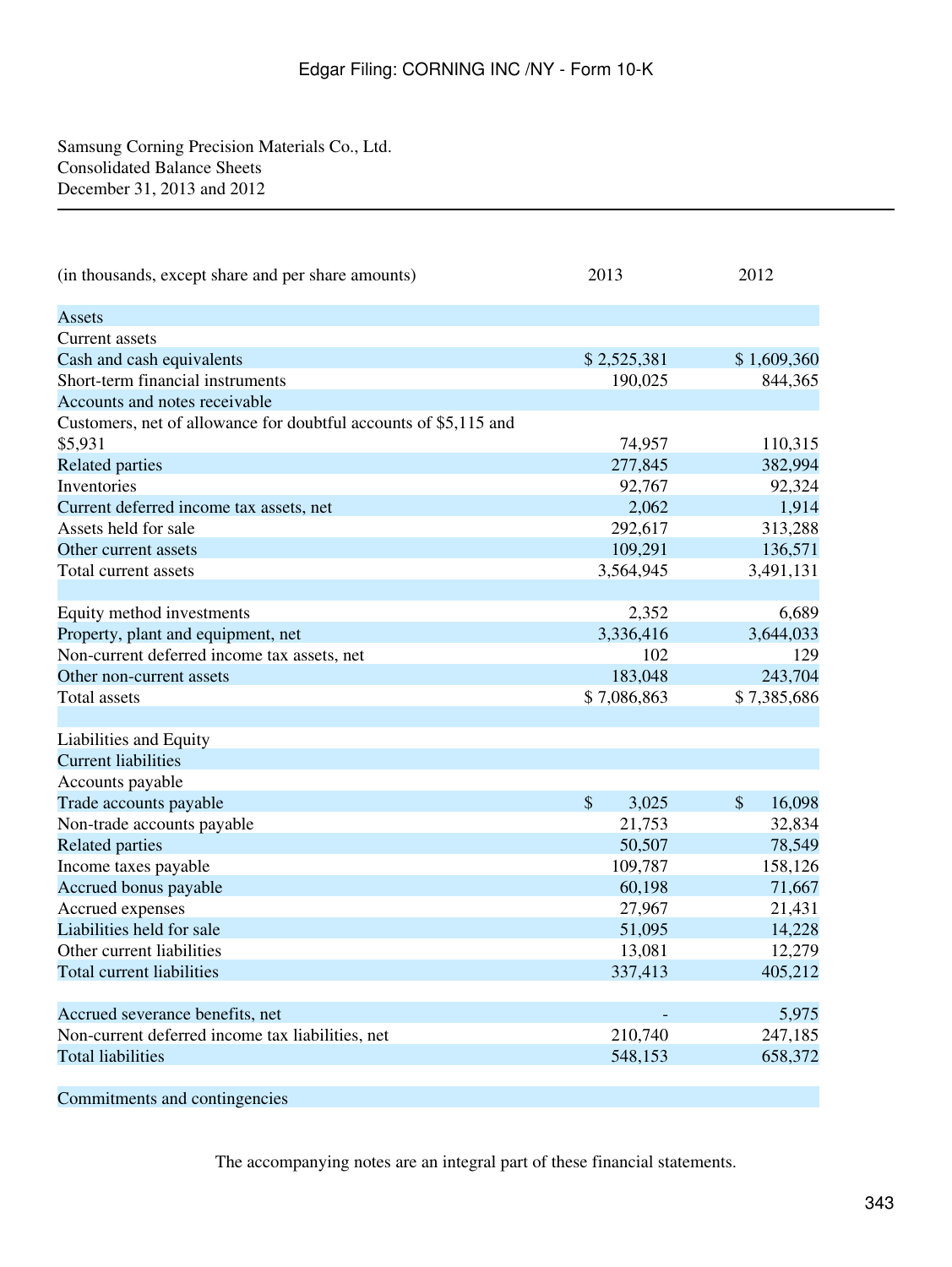[Index](#page-339-0) -184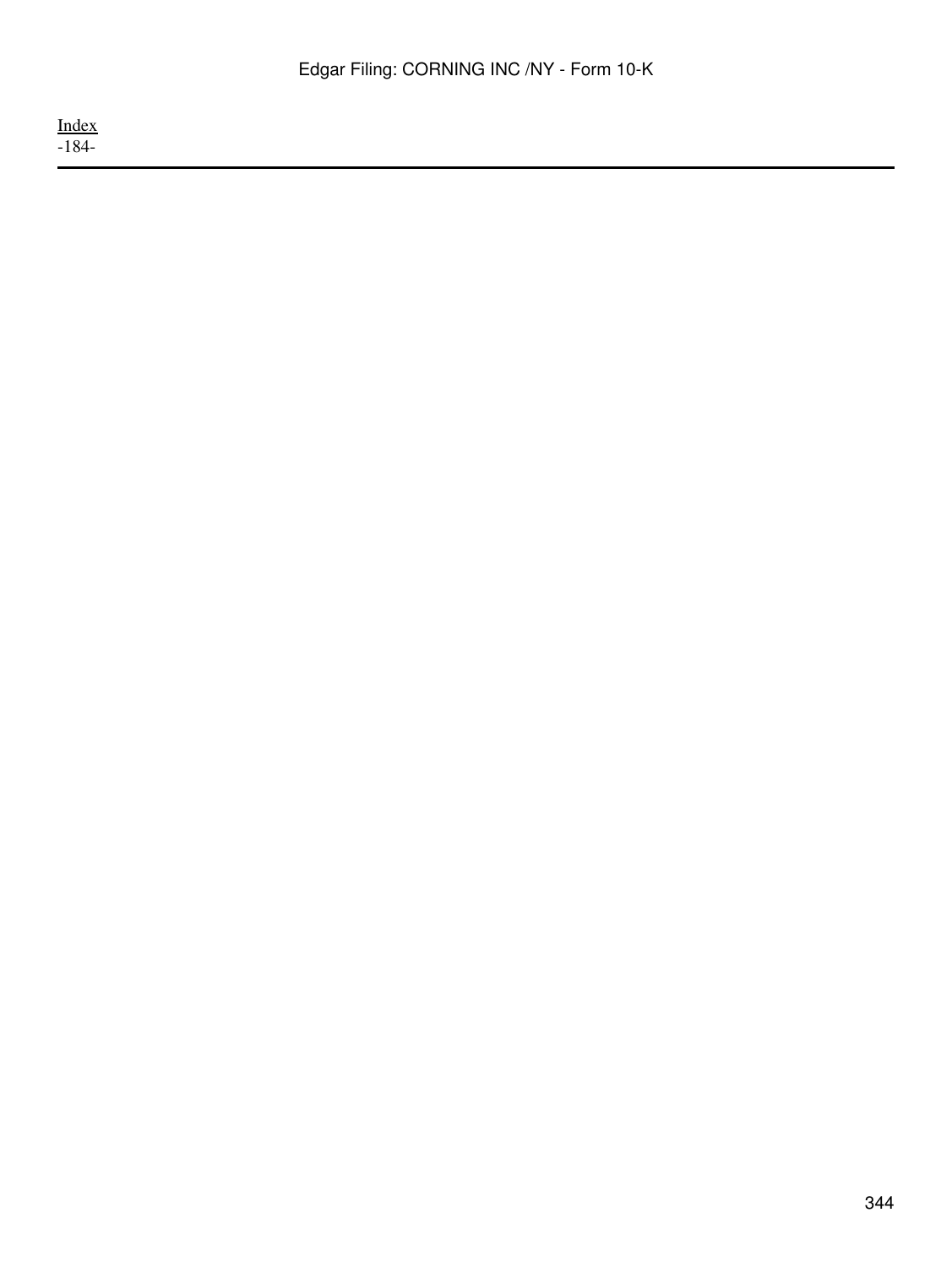Samsung Corning Precision Materials Co., Ltd. Consolidated Balance Sheets December 31, 2013 and 2012

| (in thousands, except share and per share amounts)           | 2013 |             | 2012 |             |
|--------------------------------------------------------------|------|-------------|------|-------------|
| Shareholders' equity                                         |      |             |      |             |
| Preferred stock: par value \$8.51 per share, 153,190 shares  |      |             |      |             |
| authorized, 41,107 shares issued and outstanding             | \$   | 350         | \$   | 350         |
| Common stock: par value \$10.03 per share, 30,000,000 shares |      |             |      |             |
| authorized, 17,617,462 shares issued and outstanding         |      | 176,700     |      | 176,700     |
| Additional paid-in capital                                   |      | 312,114     |      | 312,114     |
| Retained earnings                                            |      | 5,749,288   |      | 6,040,493   |
| Accumulated other comprehensive income                       |      | 290,078     |      | 185,480     |
| <b>Total Samsung Corning Precision Materials equity</b>      |      | 6,528,530   |      | 6,715,137   |
| Noncontrolling interests                                     |      | 10,180      |      | 12,177      |
| Total equity                                                 |      | 6,538,710   |      | 6,727,314   |
| Total liabilities and equity                                 |      | \$7,086,863 |      | \$7,385,686 |

The accompanying notes are an integral part of these financial statements.

[Index](#page-339-0)  $-185-$ 

345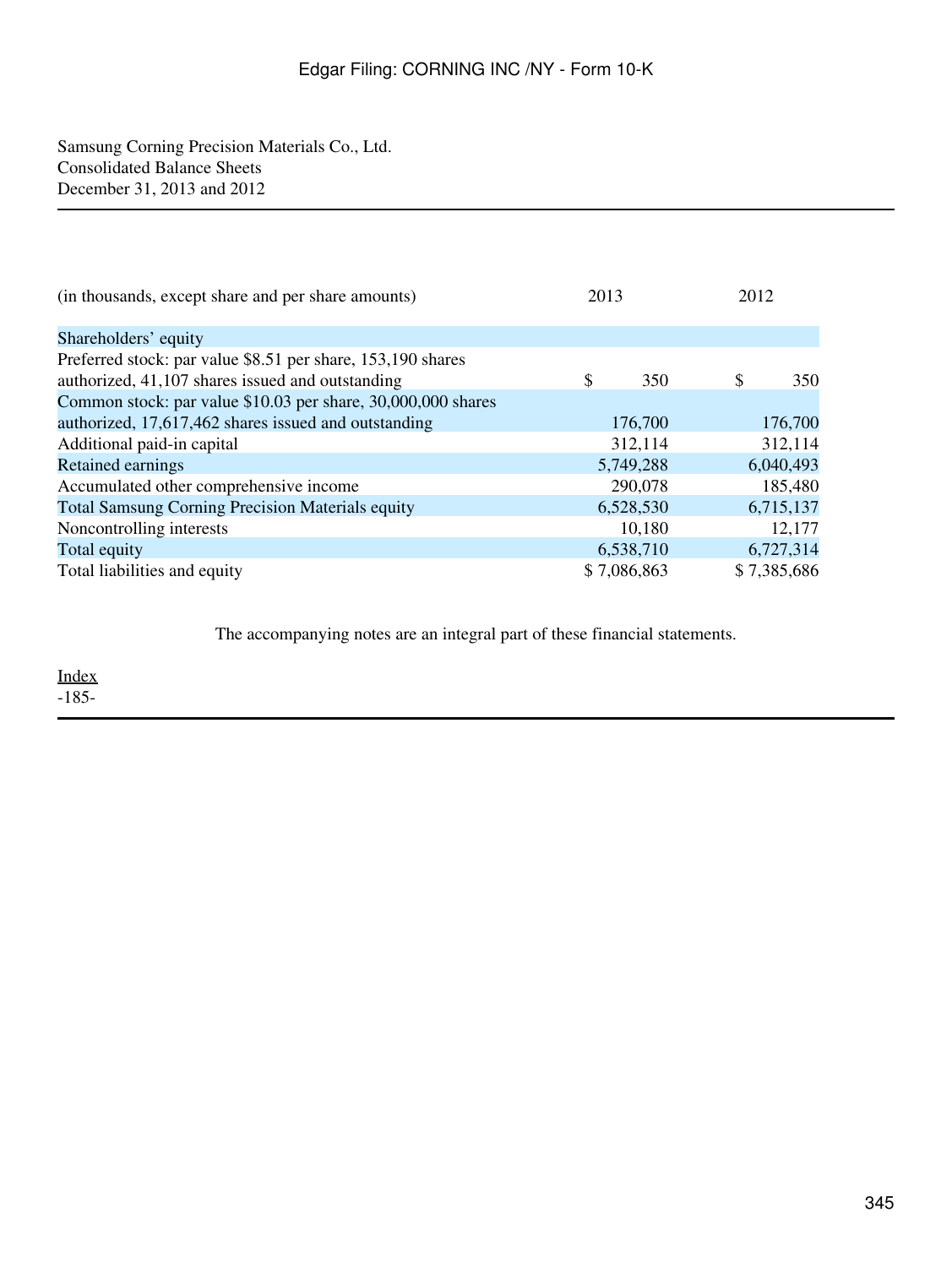## <span id="page-345-0"></span>Samsung Corning Precision Materials Co., Ltd. Consolidated Statements of Income Years ended December 31, 2013, 2012 and 2011

| (in thousands)                                    | 2013          | 2012            | 2011            |
|---------------------------------------------------|---------------|-----------------|-----------------|
| Net sales                                         |               |                 |                 |
| Related parties                                   | \$1,747,484   | \$2,294,153     | \$2,668,020     |
| Other                                             | 401,730       | 670,542         | 1,270,572       |
|                                                   | 2,149,214     | 2,964,695       | 3,938,592       |
| Cost of sales                                     | 953,254       | 964,623         | 1,051,234       |
| Gross profit                                      | 1,195,960     | 2,000,072       | 2,887,358       |
| Selling and administrative expenses               | 151,812       | 140,927         | 160,861         |
| Research and development expenses                 | 80,012        | 92,661          | 79,902          |
| Royalty expenses to related parties               | 55,572        | 81,616          | 213,838         |
| Operating income                                  | 908,564       | 1,684,868       | 2,432,757       |
| Other income (expense)                            |               |                 |                 |
| Interest income (expense), net                    | 72,772        | 91,914          | 110,561         |
| Foreign exchange (loss) gain, net                 | (10, 784)     | (35,160)        | 5,450           |
| Charitable donations                              | (26,746)      | (26, 815)       | (23, 737)       |
| Other income (expense), net                       | 506           | (5,205)         | 28,187          |
| Income from continuing operations before income   |               |                 |                 |
| taxes                                             | 944,312       | 1,709,602       | 2,553,218       |
| Provision for income taxes                        | 223,502       | 301,652         | 477,230         |
| Income from continuing operations before equity   |               |                 |                 |
| losses                                            | 720,810       | 1,407,950       | 2,075,988       |
| Equity losses of affiliated companies             | (5,198)       | (39, 366)       | (27,758)        |
| Net income from continuing operations             | 715,612       | 1,368,584       | 2,048,230       |
| Discontinued operations:                          |               |                 |                 |
| (Loss) income from operations                     | (67, 021)     | 30,478          | 23,731          |
| Income tax expense                                | 539           | 9,621           | 9,318           |
| Net income (loss) from discontinued operations    | (67, 560)     | 20,857          | 14,413          |
| Net income including noncontrolling interests     | 648,052       | 1,389,441       | 2,062,643       |
| Less: Net (loss) income attributable to the       |               |                 |                 |
| noncontrolling interests                          | (1,299)       | (116)           | 1,873           |
| Net income attributable to Samsung Corning        |               |                 |                 |
| <b>Precision Materials</b>                        | \$<br>649,351 | \$1,389,557     | \$2,060,770     |
| Income from continuing operations attributable to |               |                 |                 |
| <b>Samsung Corning Precision Materials</b>        | 716,911       | 1,368,700       | 2,046,357       |
| (Loss) income from discontinued operations        |               |                 |                 |
| attributable to Samsung Corning Precision         |               |                 |                 |
| <b>Materials</b>                                  | (67,560)      | 20,857          | 14,413          |
| Net income attributable to Samsung Corning        |               |                 |                 |
| <b>Precision Materials</b>                        | 649,351<br>\$ | 1,389,557<br>\$ | 2,060,770<br>\$ |

The accompanying notes are an integral part of these financial statements.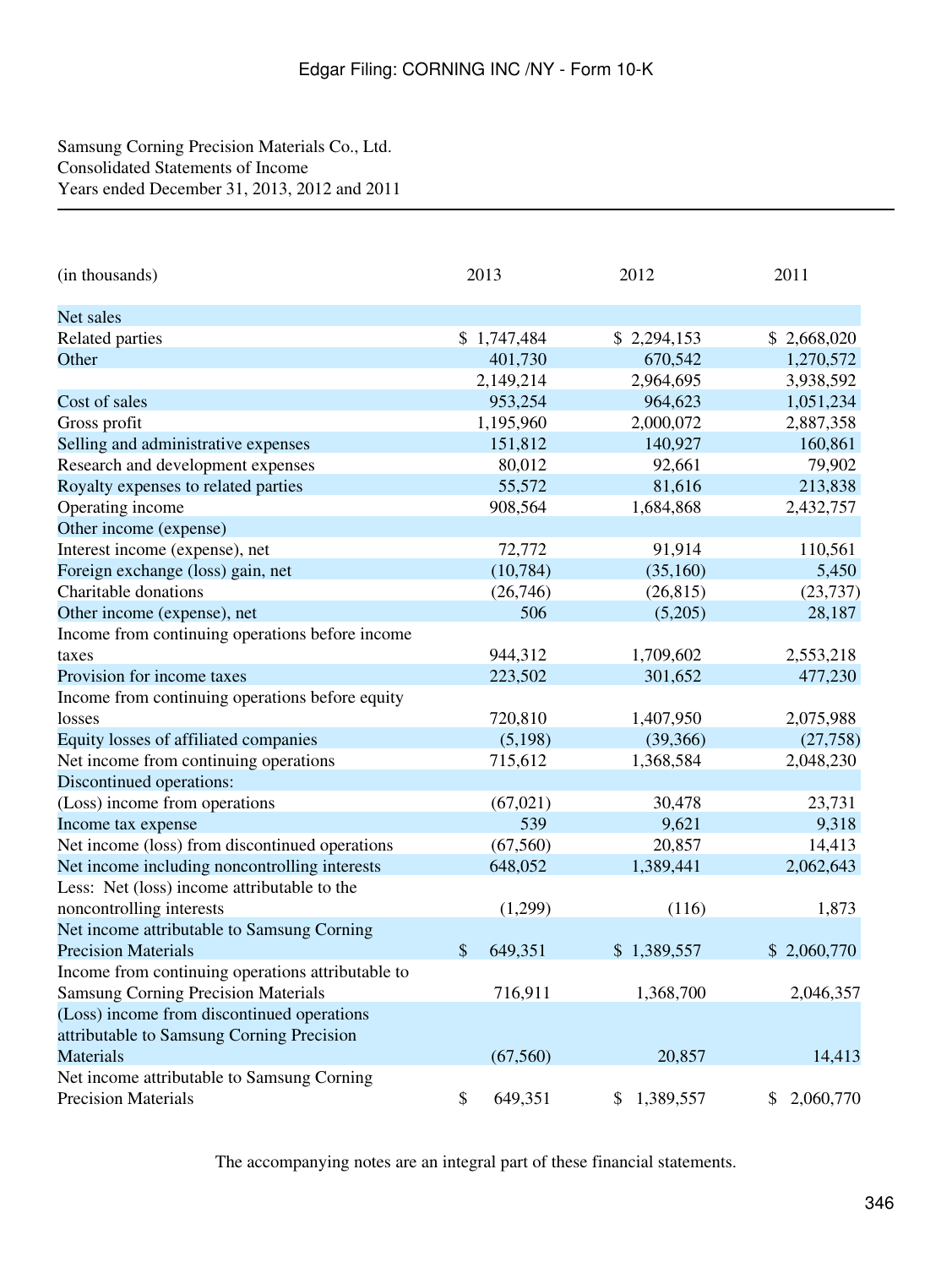<u>[Index](#page-339-0)</u> -186-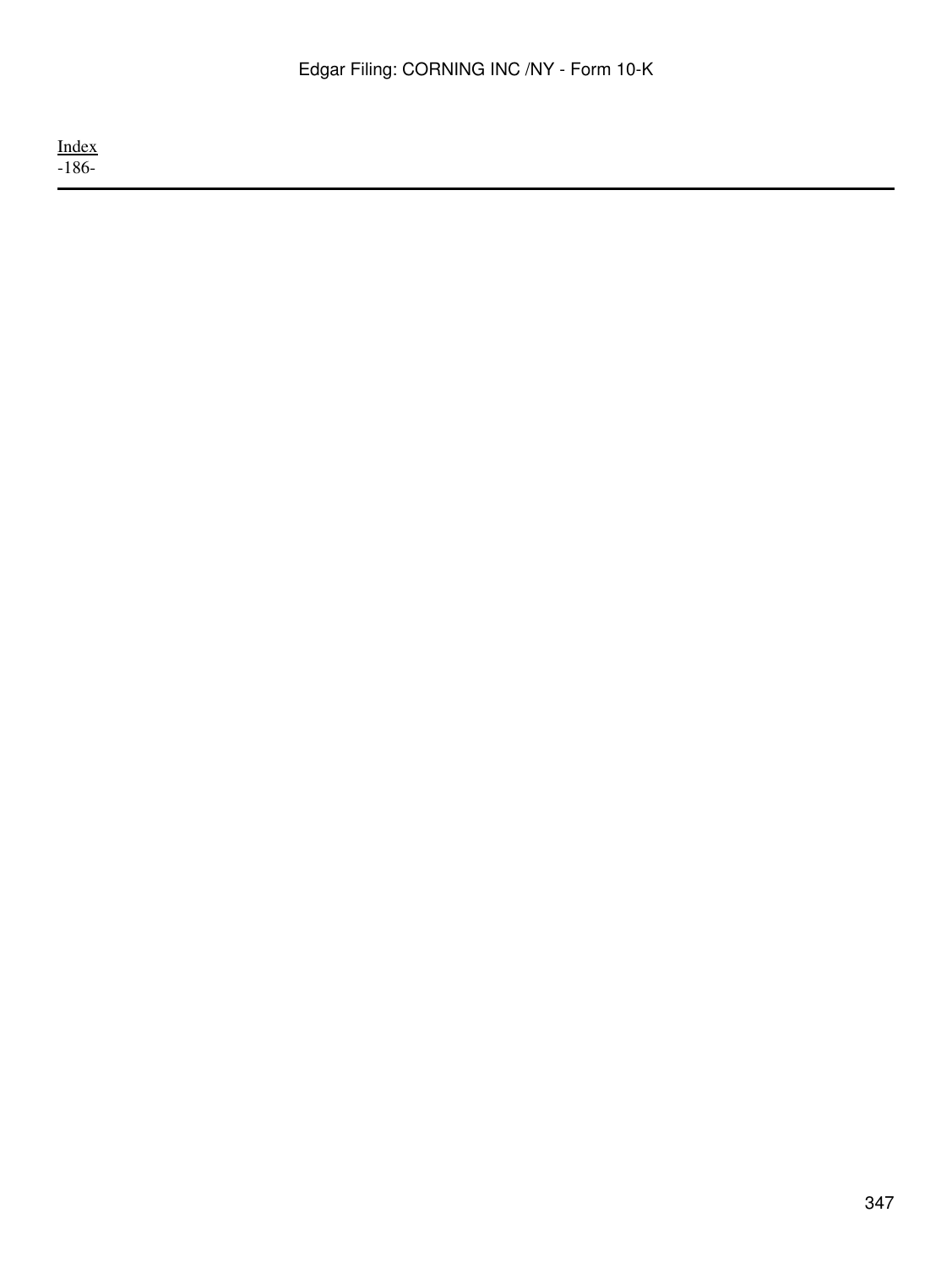## <span id="page-347-0"></span>Samsung Corning Precision Materials Co., Ltd. Consolidated Statements of Comprehensive Income Years ended December 31, 2013, 2012 and 2011

| (in thousands)                                                 | 2013          | 2012        | 2011        |  |
|----------------------------------------------------------------|---------------|-------------|-------------|--|
| Net income including noncontrolling interests                  | \$<br>648,052 | \$1,389,441 | \$2,062,643 |  |
| Other comprehensive income (loss), before tax:                 |               |             |             |  |
| Foreign currency translation adjustments                       | 137,850       | 771,533     | (357,249)   |  |
| Unrealized net gain (loss) on available for sale<br>securities |               |             |             |  |
| Unrealized holding gain (loss) arising during the              |               |             |             |  |
| period                                                         | (735)         | 3,025       | (6,358)     |  |
| Less: reclassification adjustment for gain                     |               |             |             |  |
| included in income                                             |               |             | (23, 441)   |  |
| Other comprehensive income (loss), before tax:                 | 137,115       | 774,558     | (387, 048)  |  |
| Income tax (expense) benefit related to items of               |               |             |             |  |
| other comprehensive income (loss)                              | (33, 182)     | (187, 443)  | 85,151      |  |
| Other comprehensive income (loss), net of tax:                 | 103,933       | 587,115     | (301, 897)  |  |
| Comprehensive income including noncontrolling                  |               |             |             |  |
| interests                                                      | 751,985       | 1,976,556   | 1,760,746   |  |
| Less: Comprehensive income attributable to the                 |               |             |             |  |
| noncontrolling interests                                       | (1,964)       | 1,027       | 1,868       |  |
| Comprehensive income attributable to Samsung                   |               |             |             |  |
| <b>Corning Precision Materials</b>                             | \$<br>753,949 | \$1,975,529 | \$1,758,878 |  |

The accompanying notes are an integral part of these financial statements.

[Index](#page-339-0) -187-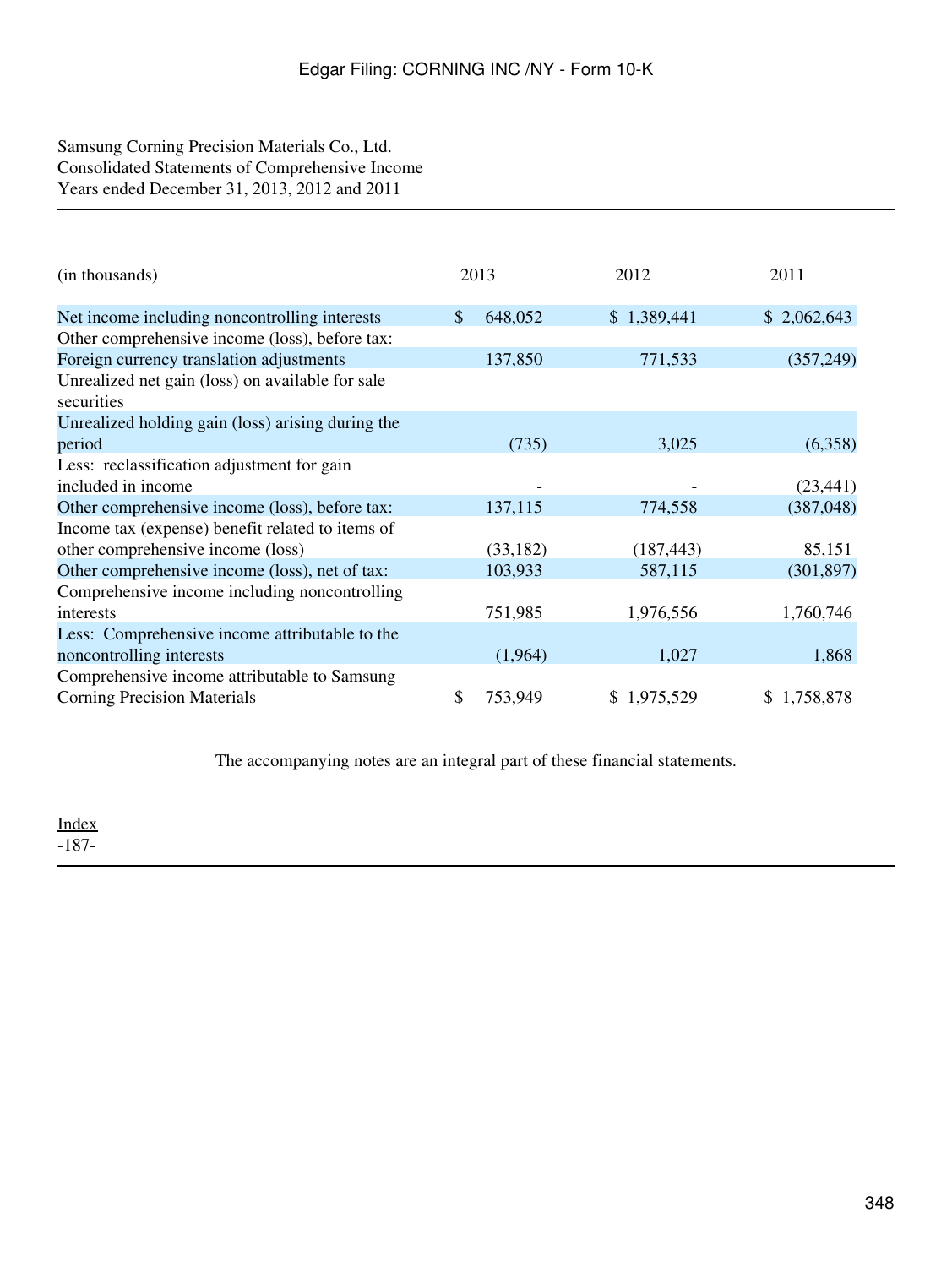## <span id="page-348-0"></span>Samsung Corning Precision Materials Co., Ltd. Consolidated Statements of Cash Flows Years ended December 31, 2013, 2012 and 2011

| (in thousands)                                      | 2013          | 2012                      | 2011          |  |
|-----------------------------------------------------|---------------|---------------------------|---------------|--|
| Cash flows from operating activities                |               |                           |               |  |
| Net income including noncontrolling interests       | \$<br>648,052 | $\mathbb{S}$<br>1,389,441 | \$2,062,643   |  |
| Adjustments to reconcile net income to net cash     |               |                           |               |  |
| provided by operating activities                    |               |                           |               |  |
| Depreciation                                        | 315,687       | 334,588                   | 388,438       |  |
| Foreign exchange translation (gain) loss, net       | (140, 325)    | (116,072)                 | (3,382)       |  |
| Provision for severance benefits                    | 27,212        | 26,924                    | 18,385        |  |
| Deferred income tax expense (benefit)               | (29, 817)     | 16,332                    | (21, 829)     |  |
| Equity losses of affiliated companies               | 5,198         | 39,366                    | 27,758        |  |
| Impairment charges / write-off                      | 127,196       | 35,173                    | 10,954        |  |
| Amortization of long-term supply contract           |               |                           |               |  |
| payment                                             | 63,341        | 64,745                    |               |  |
| Gain on disposal of property, plant and equipment   | (13,797)      | (345)                     | (1)           |  |
| Other, net                                          | 1,799         | (14, 335)                 | (991)         |  |
| Changes in operating assets and liabilities         |               |                           |               |  |
| Accounts and notes receivable                       | 137,300       | 57,017                    | (310, 924)    |  |
| Inventories                                         | (29, 603)     | 6,651                     | (37,203)      |  |
| Other current assets                                | 82,458        | (7,111)                   | 27,629        |  |
| Payment on long-term supply contract                |               |                           | (300,000)     |  |
| Accounts payable and other current liabilities      | 32,538        | (25, 156)                 | (3,741)       |  |
| Net cash provided by operating activities           | 1,227,239     | 1,807,218                 | 1,857,736     |  |
| Cash flows from investing activities                |               |                           |               |  |
| Purchases of property, plant and equipment          | (303, 266)    | (407, 451)                | (512,797)     |  |
| Decrease (increase) in short-term financial         |               |                           |               |  |
| instruments, net                                    | 607,475       | 21,611                    | (242, 721)    |  |
| Investment in affiliates                            |               | (7,000)                   |               |  |
| Change in restricted cash, net                      | 3,645         | (11, 974)                 | (17, 472)     |  |
| Net proceeds from sale or disposal of assets        | 157,663       | 85,304                    | 24,468        |  |
| Other, net                                          | (2,190)       | 5,880                     | (1,681)       |  |
| Net cash provided by (used in) investing activities | 463,327       | (313, 630)                | (750, 203)    |  |
| Cash flows from financing activities                |               |                           |               |  |
| Increase in short-term borrowings                   | 32,059        |                           |               |  |
| Acquisition of subsidiary's stock                   |               |                           | (26,074)      |  |
| Cash dividends to noncontrolling interests          | (33)          | (65)                      | (67)          |  |
| Cash dividends to Samsung Corning Precision         |               |                           |               |  |
| Materials shareholders                              | (940, 556)    | (1,960,667)               | (1,116,619)   |  |
| Net cash used in financing activities               | (908, 530)    | (1,960,732)               | (1, 116, 686) |  |
| Effect of exchange rate changes on cash and cash    |               |                           |               |  |
| equivalents                                         | 133,985       | 379,536                   | (24,063)      |  |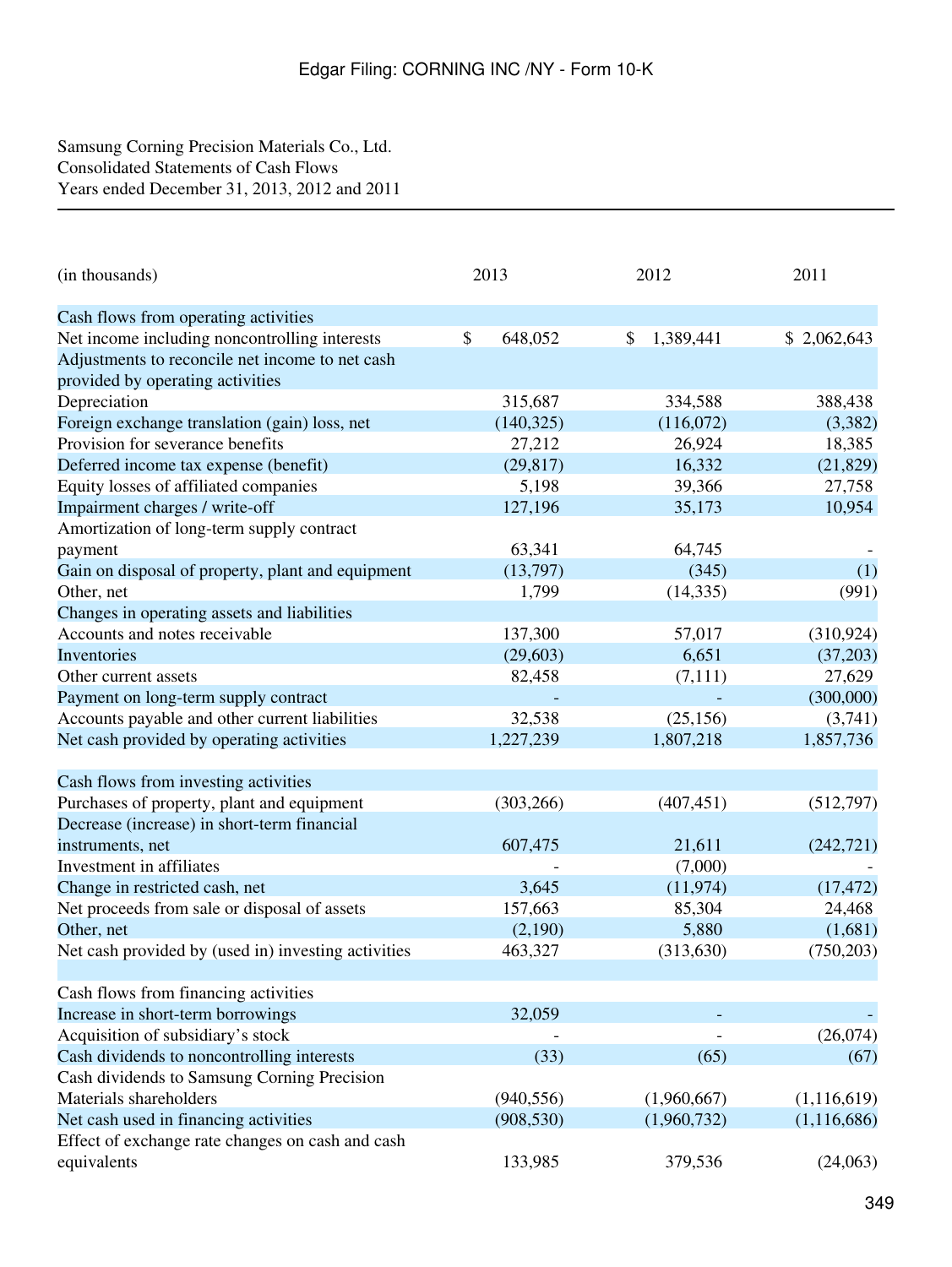| Net increase (decrease) in cash and cash |           |           |             |
|------------------------------------------|-----------|-----------|-------------|
| equivalents                              | 916,021   | (87,608)  | (33,216)    |
|                                          |           |           |             |
| Cash and cash equivalents                |           |           |             |
| Beginning of year                        | 1.635.434 | 1.723,042 | 1,756,258   |
| End of year                              | 2,551,455 | 1,635,434 | \$1,723,042 |

Certain amounts for prior periods were reclassified to conform to the 2013 presentation.

The accompanying notes are an integral part of these financial statements.

[Index](#page-339-0)  $-188-$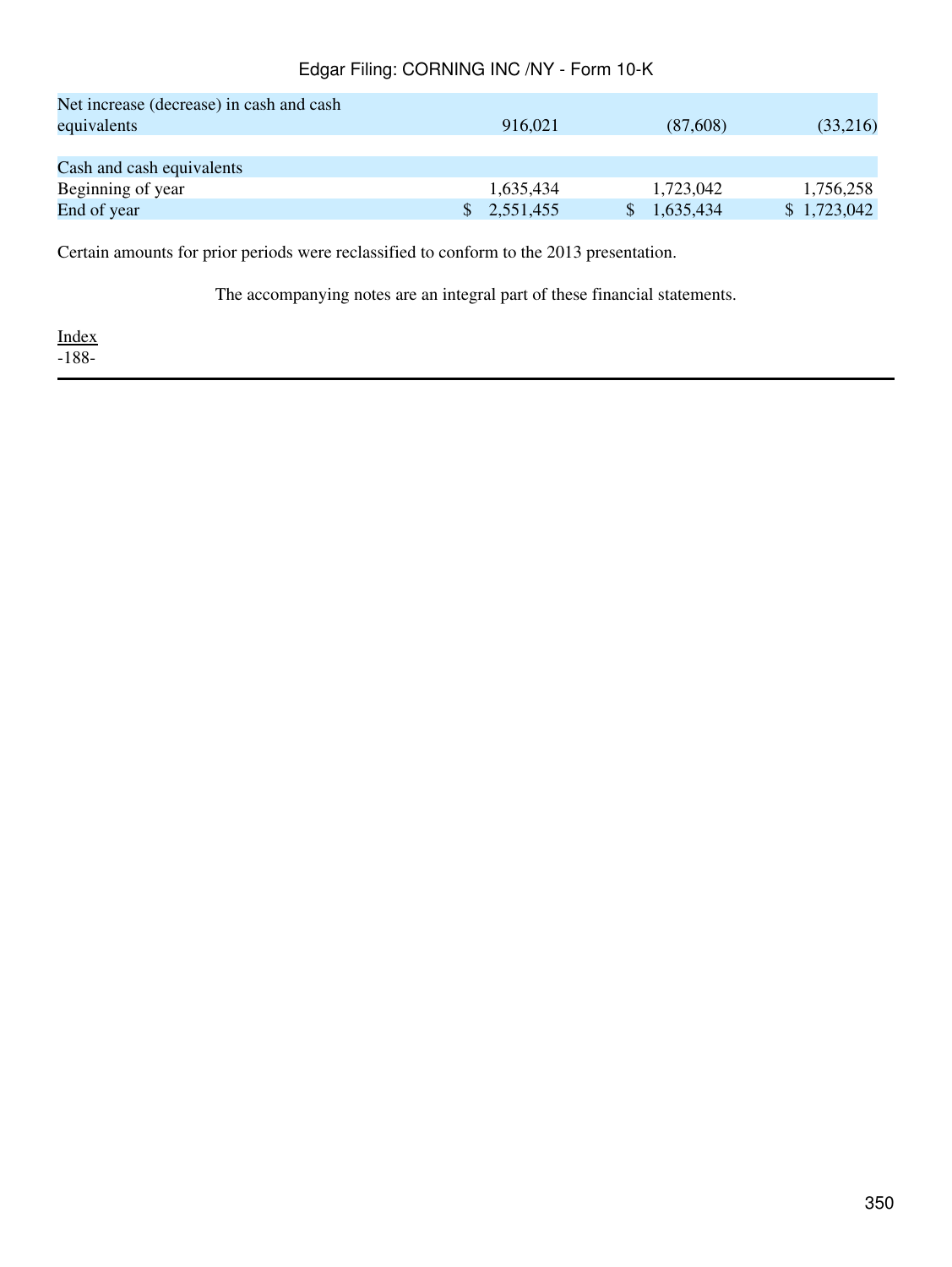<span id="page-350-0"></span>Samsung Corning Precision Materials Co., Ltd. Notes to Consolidated Financial Statements

## 1. Organization and Nature of Operations

Samsung Corning Precision Materials Co., Ltd. and its subsidiaries (the "Company") are providers of flat glass substrates which are used to manufacture TFT-LCD (Thin-Film Transistor Liquid Crystal Display) panels for notebook computers, LCD monitors, LCD TVs and other handheld devices. The Company's major customers are Korean LCD panel makers such as Samsung Display Co., Ltd. ("Samsung Display") and LG Display Co., Ltd. The Company's current market is primarily companies incorporated in Korea.

The Company was incorporated on April 20, 1995 under the laws of the Republic of Korea in accordance with a joint venture agreement between Corning Incorporated ("Corning") located in the U.S.A. and domestic companies in Korea. On December 31, 2007, the Company acquired all of outstanding shares of Samsung Corning Co., Ltd. ("SSC") which owned 70% interest in Samsung Corning (Malaysia) Sdn. Bhd. ("SCM"), 60% interest in SSH Limited ("SSH") and 51% interest in Global Technology Video Co., Ltd. ("GTV"). These SSC investments were accounted for as consolidated subsidiaries. SCM purchased 30% shares owned by Samsung SDI Co., Ltd. in SCM for \$ 26,074 thousand and retired the treasury stock in September 2011.

As of December 31, 2013, the issued and outstanding number of common shares of the Company is 17,617,462, of which are owned 50% by Corning Hungary Data Services Limited Liability Company, 7.4% by Corning Luxembourg S.ar.l., which are subsidiaries of Corning and 42.6% by Samsung Display, a subsidiary of Samsung Electronics Co., Ltd.

The Company has evaluated subsequent events through February 8, 2014, the date the financial statements are available to be issued.

2. Summary of Significant Accounting Policies

The accompanying consolidated financial statements are presented in accordance with accounting principles generally accepted in the United States of America ("US GAAP"). Significant accounting policies followed by the Company in the preparation of the accompanying consolidated financial statements are summarized below.

## Basis of Presentation and Principles of Consolidation

The consolidated financial statements include the accounts of the Company, including its subsidiaries in which a controlling interest is held. All significant intercompany balances and transactions have been eliminated in consolidation. Equity investments in which the Company exercises significant influence but does not control are accounted for using the equity method.

## Foreign Currency Translation

The Company operates primarily in Korean Won, its local and functional currency. The Company has chosen the U.S. dollar as its reporting currency. In accordance with ASC 830, Foreign Currency Matters, revenues and expenses are translated into U.S. dollars at average exchange rates prevailing during the period. Assets and liabilities are translated at the exchange rates on the balance sheet date. Equity accounts are translated at historical rates and the resulting translation gain or loss are recorded directly as a separate component of accumulated other comprehensive income (loss) in shareholders' equity. Transaction gains or losses that arise from exchange rate fluctuations on transactions denominated in a currency other than the functional currency are included in the income statement as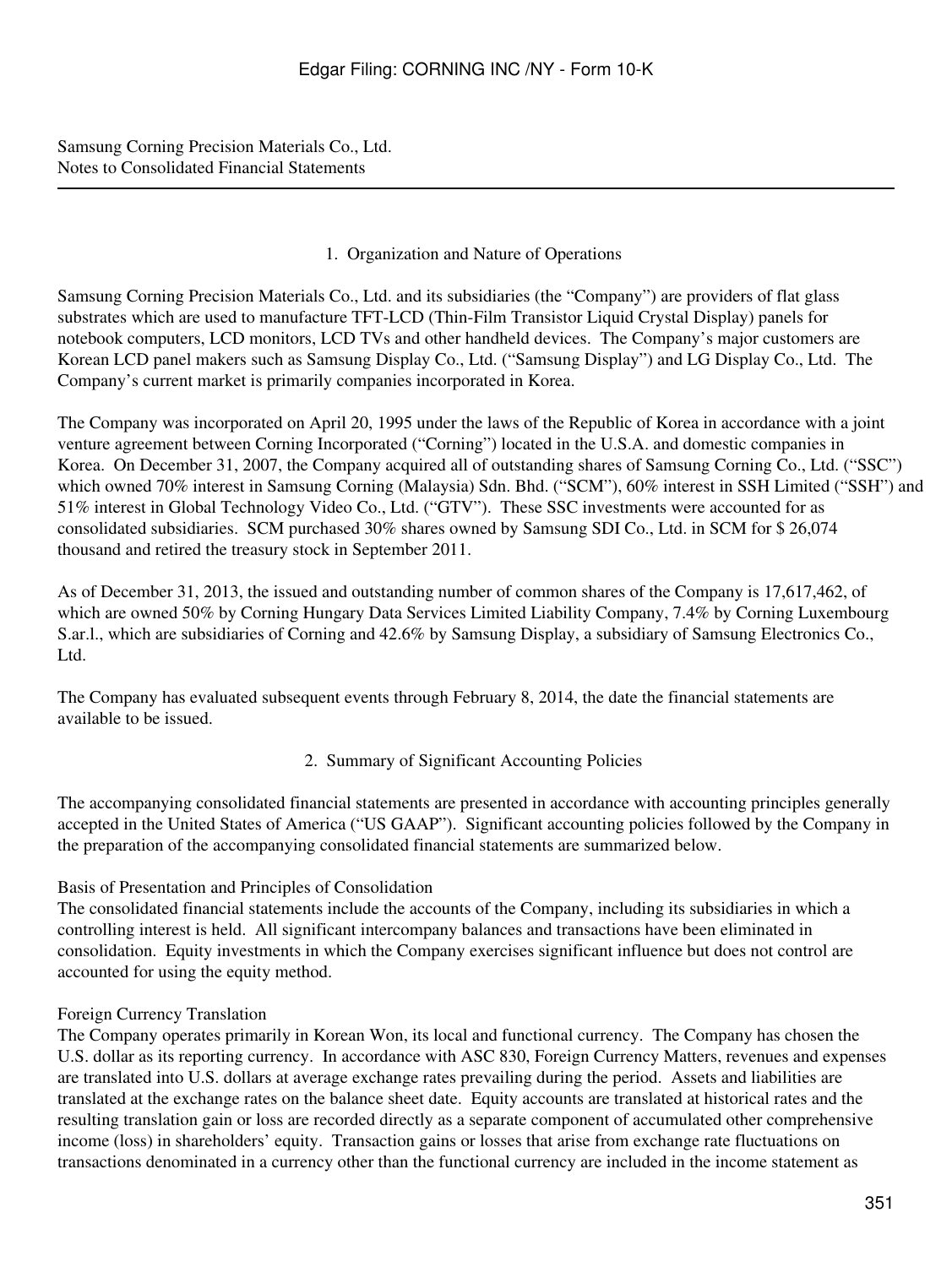incurred. Assets and liabilities denominated in currencies other than the functional currency are translated at the exchange rates at the balance sheet date and the related exchange gains or losses are recorded in the statement of comprehensive income.

Translation of Foreign Currency Financial Statements of Subsidiaries

The consolidated financial position and results of operations of SCM are measured using its functional currency of the U.S. dollar. All other subsidiaries use their local currency as their functional currency. The financial statements of these subsidiaries are translated into Korean won, the Korean parent company's functional currency, using the current exchange rate method. Income and expenses are translated into U.S. dollars at average exchange rates prevailing during the period. Assets and liabilities are translated into U.S. dollars using the exchange rates at the balance sheet date. Equity accounts are translated at historical rates and the resulting translation adjustments are recorded directly in accumulated other comprehensive income as a component of shareholder's equity.

[Index](#page-339-0) -189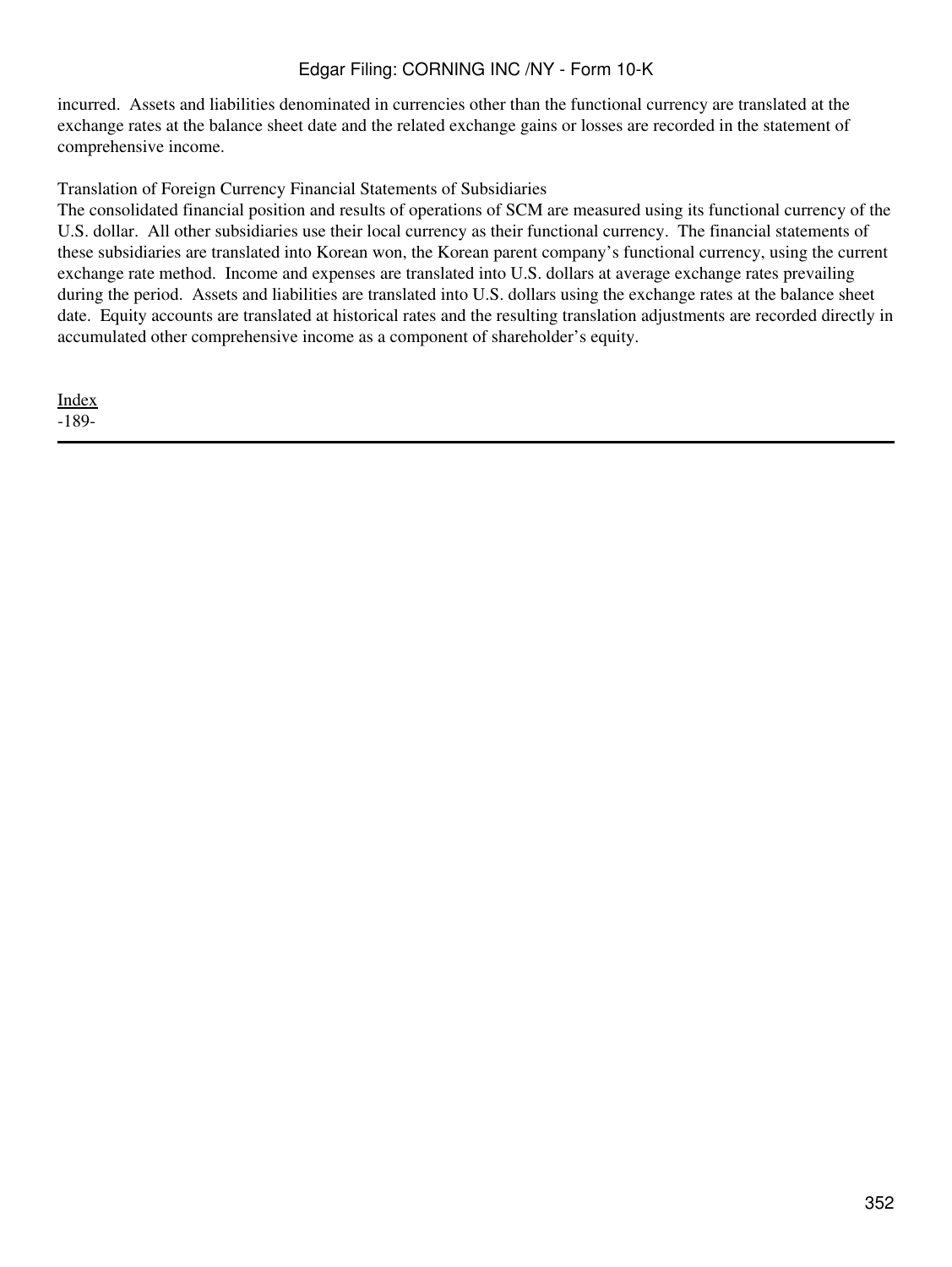Samsung Corning Precision Materials Co., Ltd. Notes to Consolidated Financial Statements

## Revenue Recognition

The Company recognizes revenue when persuasive evidence of an arrangement exists, the products have been delivered and all risks of ownership have been transferred to the customers, the sale price is fixed and determinable, and collection of the resulting receivable is reasonably assured. Utilizing these criteria, product revenue is recognized upon delivery of the product at customer's location or upon customer acceptance, depending on the terms of the arrangements. At the time revenue is recognized, allowances are recorded, with the related reduction to revenue, for estimated product returns and price discounts based upon historical experience and the related terms of customer arrangements.

## Use of Estimates

The preparation of the financial statements in conformity with US GAAP requires management to make estimates and assumptions that affect amounts reported in the accompanying consolidated financial statements and disclosures. The most significant estimates and assumptions relate to the useful life of property, plant and equipment, estimates of fair value of available for sale securities, allowance for uncollectible accounts receivable, contingent liabilities, inventory valuation, impairment of long-lived assets and allocated expenses, income taxes and deferred tax valuation allowances. Although these estimates are based on management's best knowledge of current events and actions that the Company may undertake in the future, actual results may be different from those estimates.

### Cash and Cash Equivalents

Cash equivalents consist of highly liquid investments that are readily convertible into cash. The Company considers securities with contractual maturities of three months or less, when purchased, to be cash equivalents. The carrying amount of these securities approximates fair value because of the short-term maturity of these instruments.

Supplemental disclosure of cash flow information follows:

| (in thousands)                            | 2013 |         | 2012    |  | 2011    |  |
|-------------------------------------------|------|---------|---------|--|---------|--|
| Non-cash transactions                     |      |         |         |  |         |  |
| Acquisition of capital assets included in |      |         |         |  |         |  |
| accounts payable                          | \$.  | 9.364   | 42.463  |  | 31.958  |  |
| Cash paid for interest and income taxes   |      |         |         |  |         |  |
| Cash paid for interest                    |      |         |         |  | 57      |  |
| Cash paid for income taxes, net of refund |      | 303,094 | 440,157 |  | 405,278 |  |
|                                           |      |         |         |  |         |  |

### Restricted Cash

Restricted cash mainly represents time deposits with local Korean banks who support small-size companies. Deposits are kept with these banks as part of the Company's corporate responsibility program. The Company has included the restricted cash in the other non-current assets and short-term financial instruments as of December 31, 2013 and 2012.

### Short-Term Financial Instruments

The Company's short-term financial instruments are time deposits with financial institutions. These time deposits have original maturities of twelve months or less, and their carrying values approximate fair value.

Available-for-Sale Securities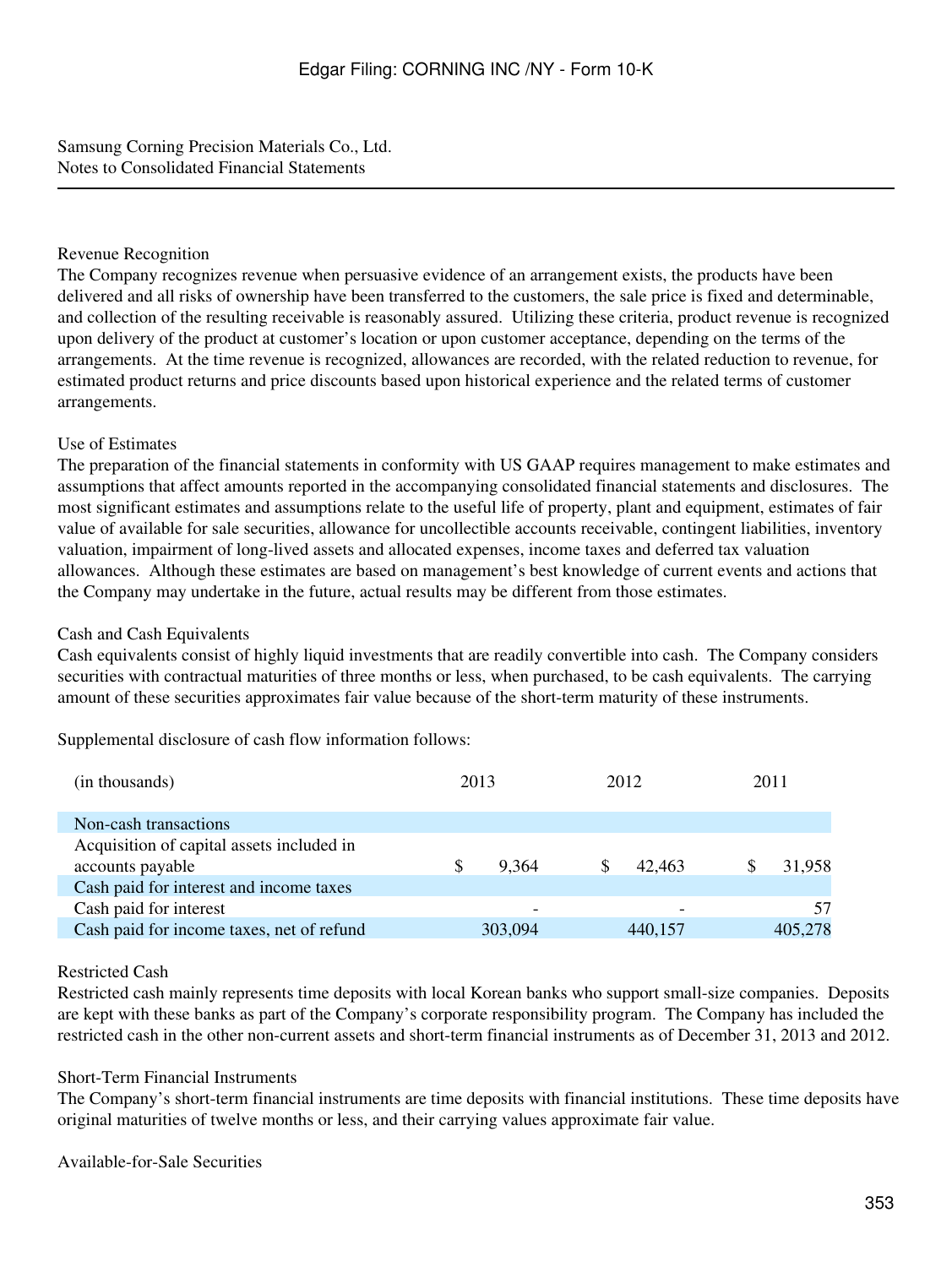The Company's other non-current assets include available-for-sale securities that are recorded at fair value. These securities are equity securities that have readily determinable fair values. Unrealized gains and losses, net of deferred income taxes, are reported as a separate component of accumulated other comprehensive income in shareholders' equity until realized.

[Index](#page-339-0) -190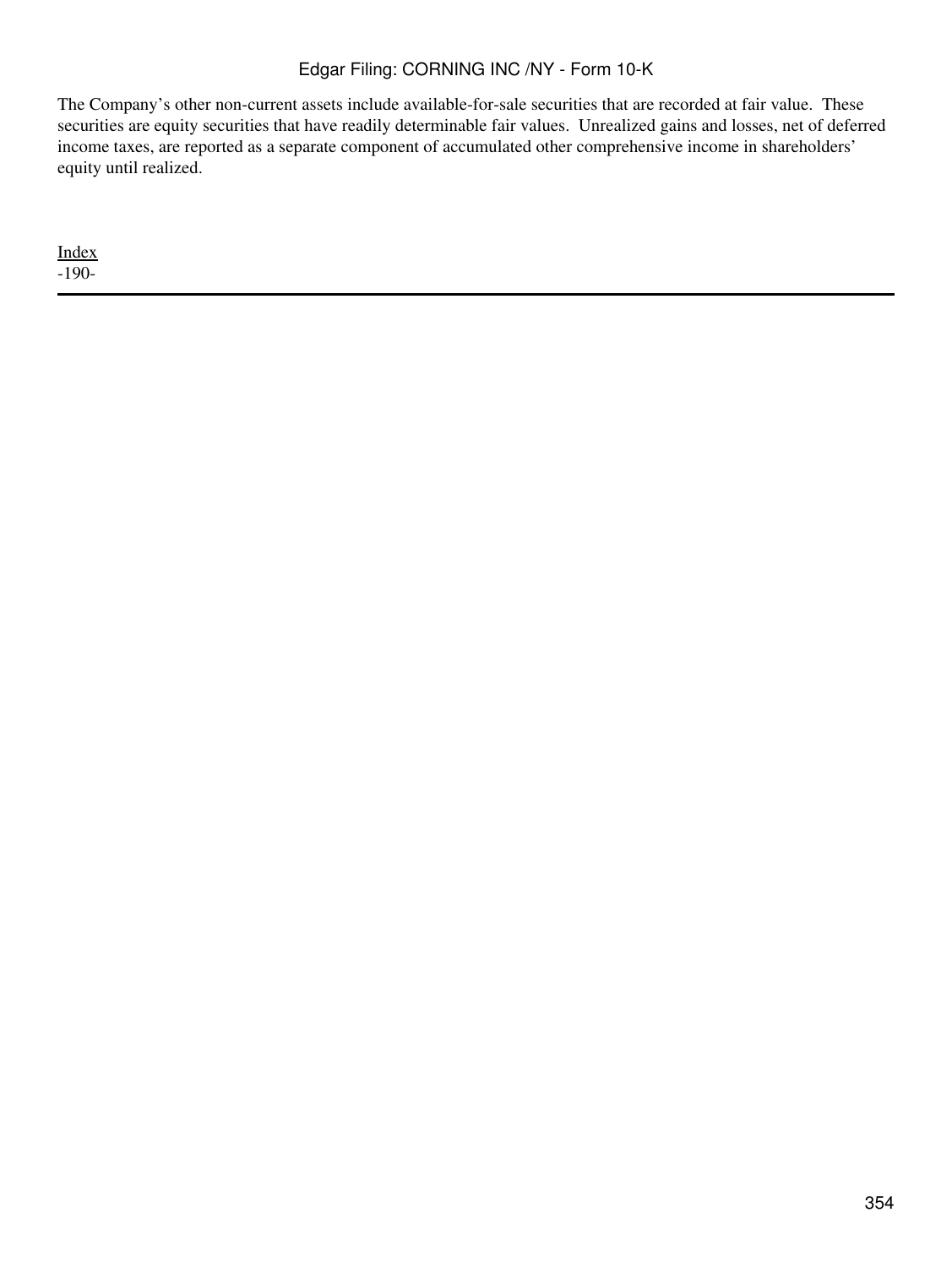Samsung Corning Precision Materials Co., Ltd. Notes to Consolidated Financial Statements

Available-for sale securities reflected in "other non-current assets" in the consolidated balance sheets as at December 31, 2013 and 2012 were \$5,835 thousand and \$6,366 thousand, respectively. The cost, gross unrealized gains and fair value of the available-for-sale securities were as follows:

| (in thousands)           |      | 2013        |       |      | 2012       |       |
|--------------------------|------|-------------|-------|------|------------|-------|
|                          |      | Gross       |       |      | Gross      |       |
|                          |      | unrealized  | Fair  |      | unrealized | Fair  |
|                          | Cost | gains       | value | Cost | gains      | value |
|                          |      |             |       |      |            |       |
| <b>Equity securities</b> | 103  | 5,732<br>\$ | 5,835 | 103  | 6,263      | 6,366 |

There were no realized gains during the year ended December 31, 2013 and 2012.

#### **Inventories**

Inventories are stated at the lower of cost or market, with cost being determined by the average cost method, which approximates the first-in, first-out method. The cost of inventories is determined based on the normal capacity of the production facility. In case the capacity utilization is lower than a level that management believes to be normal, the fixed overhead costs per production unit which exceeds those under normal capacity, are charged to cost of sales rather than capitalized as inventories.

### Property and Depreciation

Property, plant and equipment, including precious metals, are stated at cost less accumulated depreciation. Depreciation is computed using the straight-line method based on the following estimated useful lives except for the depreciation of precious metals.

| <b>Buildings</b>                                    | $15-40$ years   |
|-----------------------------------------------------|-----------------|
| Machinery and equipment (excluding precious metals) | $1.5 - 8$ years |
| Vehicle, tools, furniture and fixtures              | $2-8$ years     |

Manufacturing equipment includes certain components of production equipment that are constructed of precious metals. These assets are not depreciated because they have very low physical losses and are repeatedly reclaimed and reused in the Company's manufacturing process over a very long useful life. The Company treats the physical loss of precious metals in the manufacturing and reclamation process as depletion and accounts for these losses as a period expense based on reasonably estimated units lost. Precious metals are integral to many of the Company's glass production processes. Precious metals are only acquired to support the Company's operations and are not held for trading or other purposes.

Finite-lived Intangible Assets

Finite-lived intangible assets are amortized on a straight-line basis over their useful lives.

### Impairment of Long-Lived Assets

Long-lived assets are reviewed for impairment whenever events or changes in circumstances indicate that the carrying amount of an asset may not be recoverable. Recoverability of assets to be held and used is measured by comparing the carrying amount of an asset or asset group against future undiscounted cash flows expected to be generated from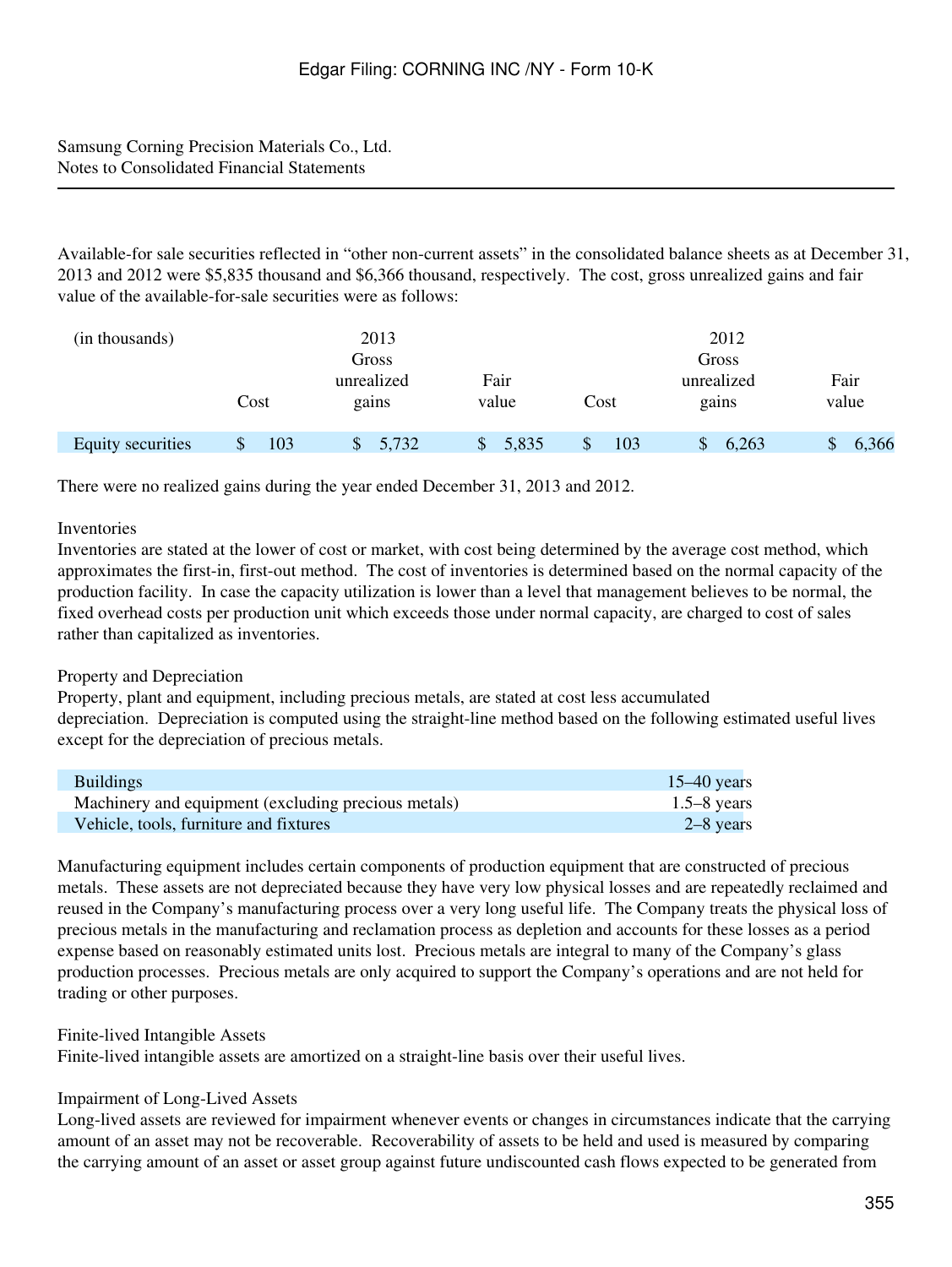the asset or asset group. The Company assesses the recoverability of the carrying value of long-lived assets at the lowest level for which identifiable cash flows are largely independent of the cash flows of other assets and liabilities. If the sum of the expected future cash flows is less than the carrying amount of the asset or asset group, an impairment loss is measured as the difference between the estimated fair value and the carrying value.

### Accrued Severance Benefits

Employees and directors with one or more years of service are entitled to severance benefits upon the termination of their employment based on their length of service and rate of pay. As of December 31, 2013, approximately all employees of the Company were eligible for severance benefits. Accrued severance benefits represent the amount which would be payable assuming eligible employees and directors were to terminate their employment with the Company as of the balance sheet date.

[Index](#page-339-0) -191-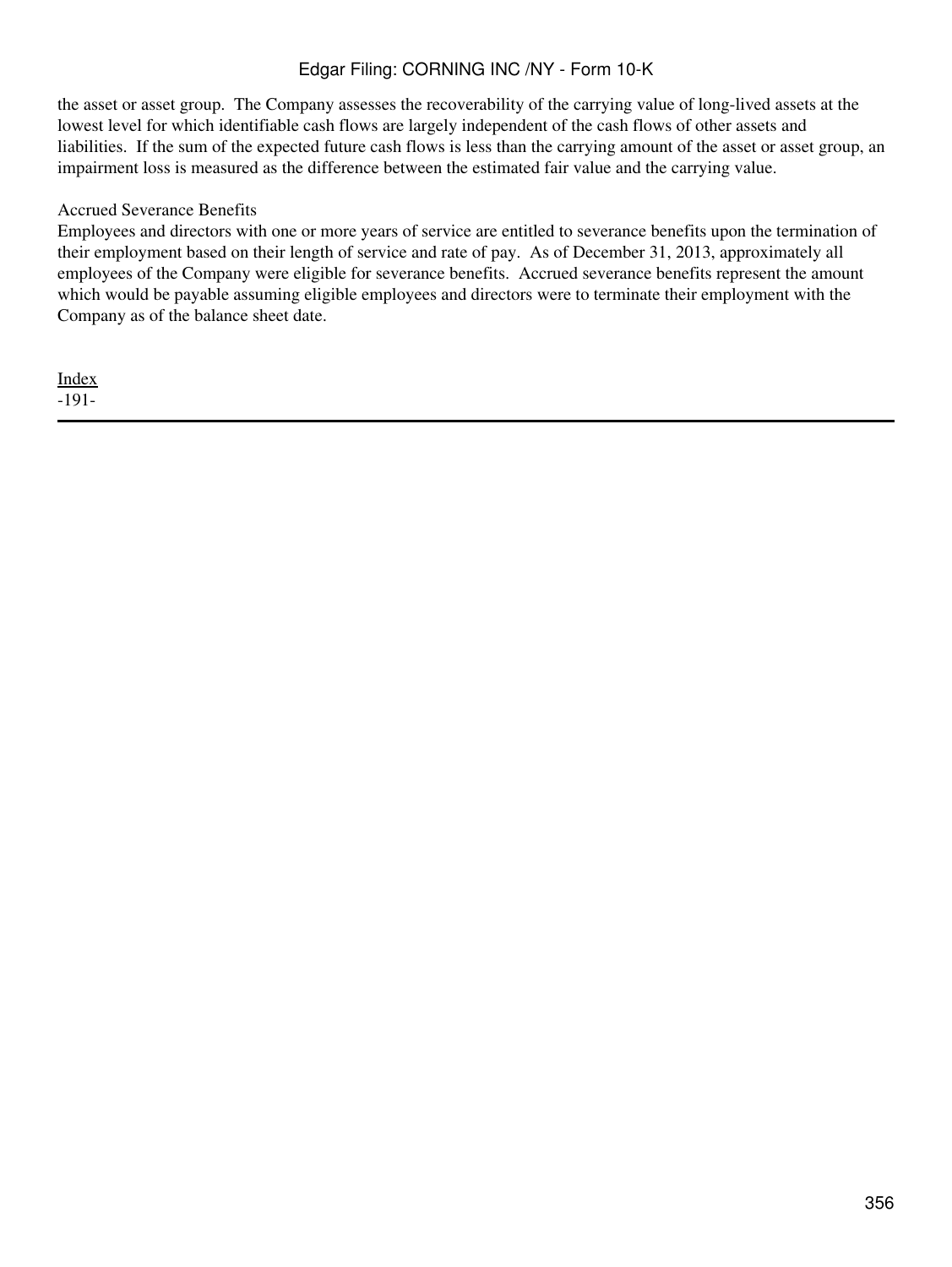## Samsung Corning Precision Materials Co., Ltd. Notes to Consolidated Financial Statements

Changes in accrued severance benefits for each period are as follows:

| (in thousands)                                 | 2013          | 2012         | 2011         |  |
|------------------------------------------------|---------------|--------------|--------------|--|
| Balance at the beginning of the year           | \$.<br>77,907 | \$<br>55,023 | 41,909<br>\$ |  |
| Provision for severance benefits               | 24,705        | 24,749       | 16,380       |  |
| Severance payments                             | (6,799)       | (7, 931)     | (4,057)      |  |
| Translation adjustments and other              | 1,849         | 6,066        | 791          |  |
|                                                | 97,662        | 77,907       | 55,023       |  |
| Less: Cumulative contributions to the National |               |              |              |  |
| Pension Fund                                   | (45)          | (47)         | (53)         |  |
| Severance plan assets                          | (100, 800)    | (71, 885)    | (43,099)     |  |
| Balance at the end of the year                 | (3,183)1<br>S | \$<br>5,975  | 11,871       |  |

1 The balance included in other current assets as of December 31, 2013.

During 2010, under new tax and labor laws, the Company elected to fund the accrued severance benefits through severance plan assets for which Samsung Fire & Marine Insurance Co., Ltd., has guaranteed a certain rate of return to the Company. The severance plan assets are classified as a reduction from the accrued severance benefits. As of December 31, 2013 and 2012, the accrued severance benefits are approximately 101% and 94% funded.

Also, in accordance with the National Pension Act of the Republic of Korea, a portion of accrued severance benefits was deposited with the National Pension Fund and deducted from the accrued severance benefits. The contributed amount is paid to employees from the National Pension Fund upon their separation from the Company.

## Research and Development Costs

Research and development expenditures, which include costs in relation to new product, development, research, process improvement and product use technology, are expensed as incurred and included in operating expenses.

## Income Taxes and Investment Tax Credit

The Company recognizes deferred income taxes for anticipated future tax consequences resulting from temporary differences between amounts reported for financial reporting and income tax purposes. Deferred income tax assets and liabilities are computed on the temporary differences by applying the enacted statutory tax rates applicable to the years when such differences are expected to reverse. Deferred income tax assets are recognized when it is more likely than not that they will be realized. Valuation allowances are established when necessary to reduce deferred income tax assets to the amount expected to be realized. The total income tax provision includes the current income tax expense under the applicable tax regulation and the change in the balance of deferred income tax assets and liabilities during the year.

The Company is eligible to use investment tax credits that are temporarily allowed for qualified plant and equipment expenditures. The investment tax credit is recognized as a reduction of tax expense in the year in which the qualified plant and equipment expenditure is incurred.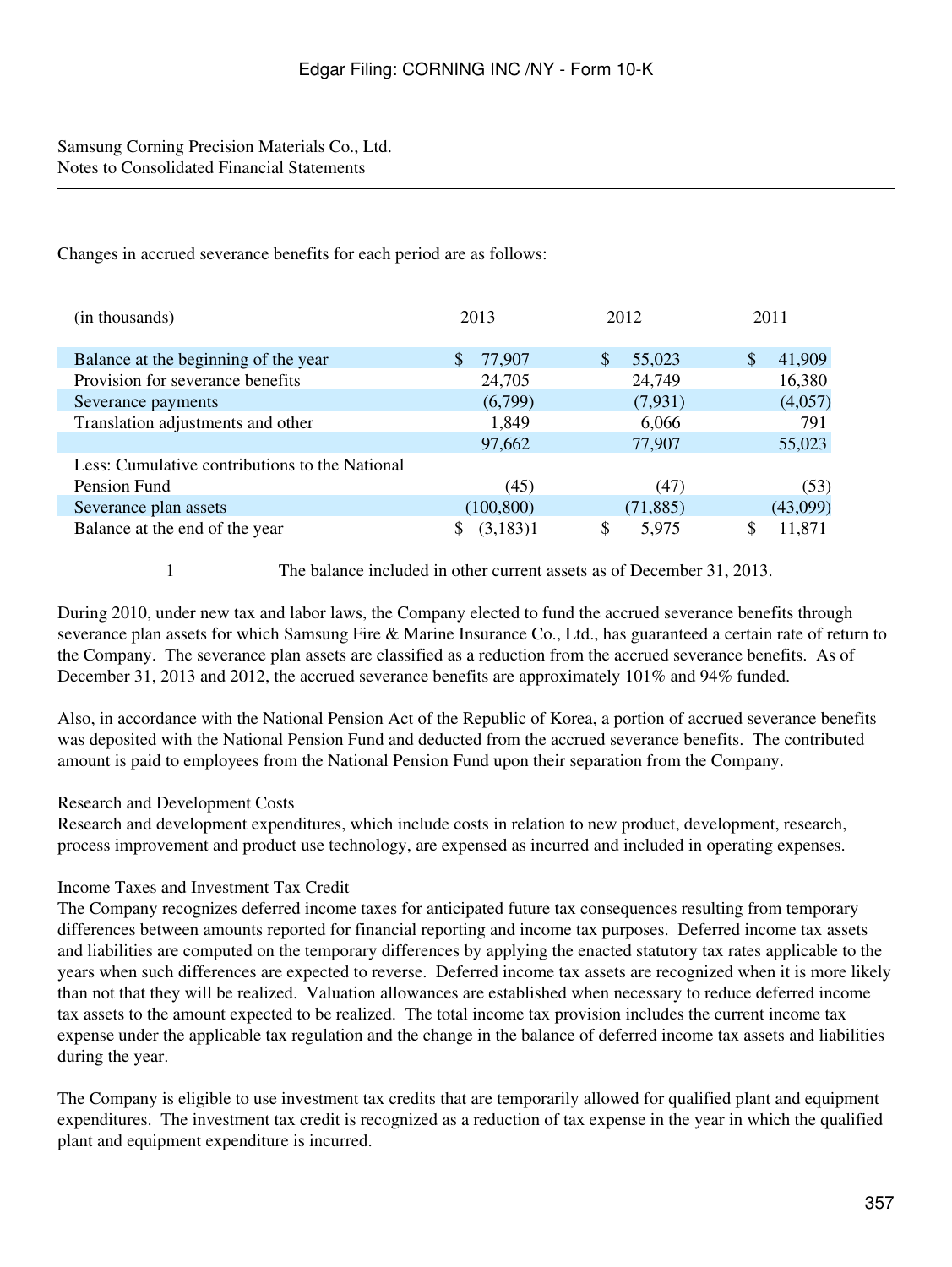In determining the Company's provision for income taxes, the Company uses annual effective income tax rates. The effective tax rate also reflects the Company's assessment of the ultimate outcome of tax audits. In evaluating the tax benefits associated with the Company's various tax filing positions, the Company assesses its income tax positions and records a tax benefit for uncertain tax positions using the highest cumulative tax benefit that is more likely than not to be realized. Adjustments are made to the Company's liability for unrecognized tax benefits in the period in which the Company determines the issue is effectively settled with the tax authorities, the statute of limitations expires for the return containing the tax position or when more information becomes available. The Company's policy is to include interest and penalties related to unrecognized tax benefits within the income tax expense line item in the consolidated statements of income.

Discrete events such as tax audit settlements or changes in tax laws are recognized in the period in which they occur. Valuation allowances are established when management is unable to conclude that it is more likely than not that some portion, or all, of the deferred tax asset will ultimately be realized.

[Index](#page-339-0) -192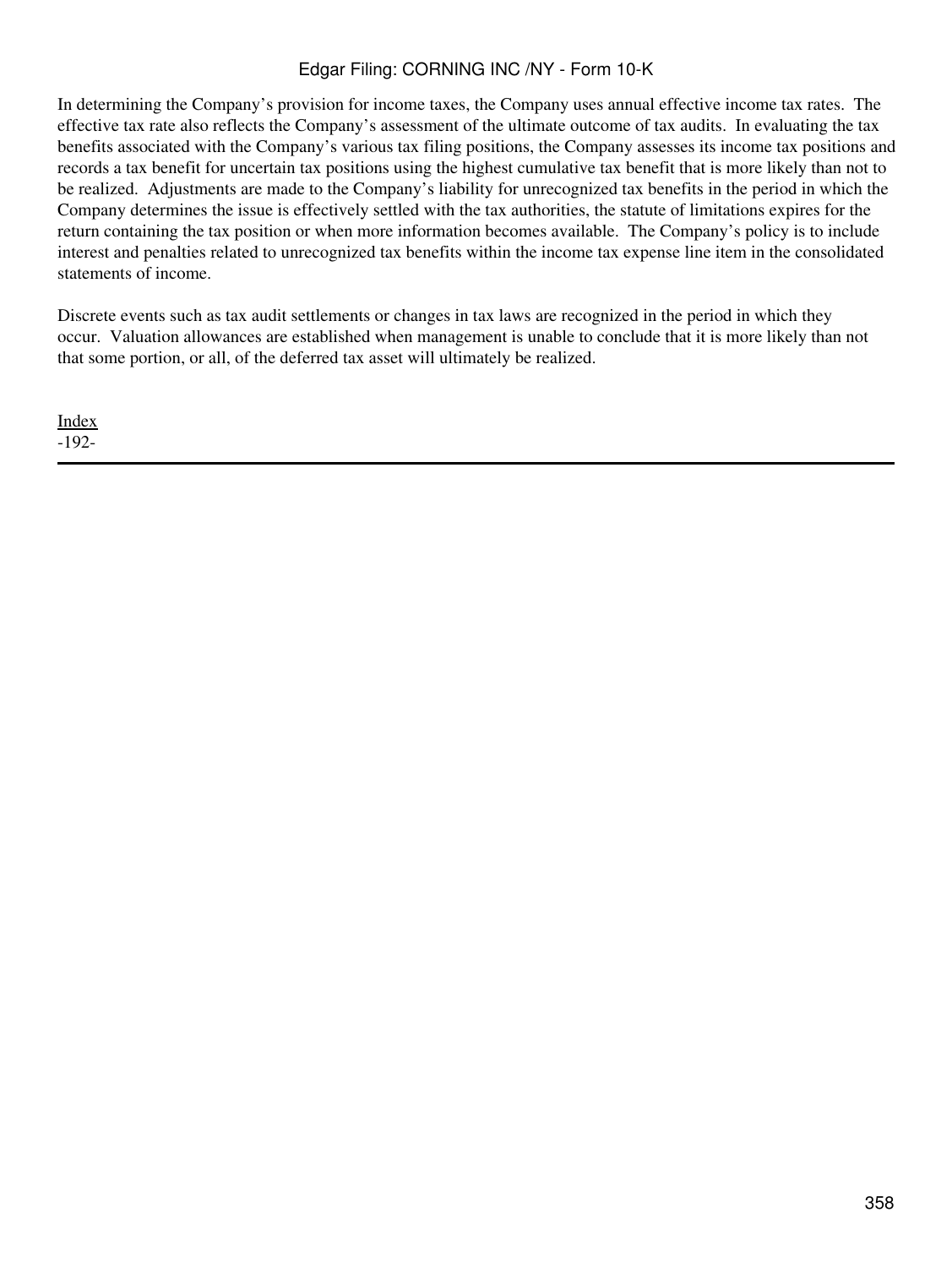Samsung Corning Precision Materials Co., Ltd. Notes to Consolidated Financial Statements

## Equity Method Investments

The equity method of accounting is used for investments in affiliated companies that are not controlled by the Company and in which the Company's interest is generally between 20% and 50% and the Company has significant influence over the entity. The Company's share of earnings or losses of affiliated companies, in which at least 20% of the voting securities is owned and the Company has significant influence but not control over the entity, is included in consolidated operating results.

The Company uses the cost method to account for the Company's investments in companies that the Company does not control and for which the Company does not have the ability to exercise significant influence over operating and financial policies. In accordance with the cost method, these investments are recorded at cost or fair value, as appropriate.

All material intercompany accounts, transactions and profits are eliminated in consolidation.

The Company's equity method investments are reviewed for impairment on a periodic basis or if an event occurs or circumstances change that indicate the carrying amount may be impaired. This assessment is based on a review of the equity investments' performance and a review of indicators of impairment to determine if there is evidence of a loss in value of an equity investment. Factors the Company considers include:

- Absence of the Company's ability to recover the carrying amount;
- Inability of the equity affiliate to sustain an earnings capacity which would justify the carrying amount of the investment; and
	- Significant litigation, bankruptcy or other events that could impact recoverability.

For an equity investment with impairment indicators, the Company measures fair value on the basis of discounted cash flows or other appropriate valuation methods, depending on the nature of the company involved. If it is probable that the Company will not recover the carrying amount of their investment, the impairment is considered other-than-temporary and recorded in earnings, and the equity investment balance is reduced to its fair value accordingly. The Company requires their equity method affiliates to provide audited financial statements. Consequently, required assessments of asset recoverability are included in their results. The Company also includes these financial statements in their recoverability assessment.

### Recent Accounting Pronouncements

In July 2013, the FASB issued Accounting Standards Update No. 2013-11 Income Taxes (Topic 740): Presentation of an Unrecognized Tax Benefit When a Net Operating Loss Carryforward, a Similar Tax Loss or a Tax Credit Carryforward Exists. With certain exceptions, ASU 2013-11 requires entities to present an unrecognized tax benefit, or portion of an unrecognized tax benefit, as a reduction to a deferred tax asset for a net operating loss carryforward, a similar tax loss or a tax credit carryforward. The guidance is effective for interim and annual periods beginning after December 15, 2013 on either a prospective or retrospective basis with early adoption permitted. The Company does not expect adoption of this guidance to have a material impact on its consolidated results of operations and financial condition.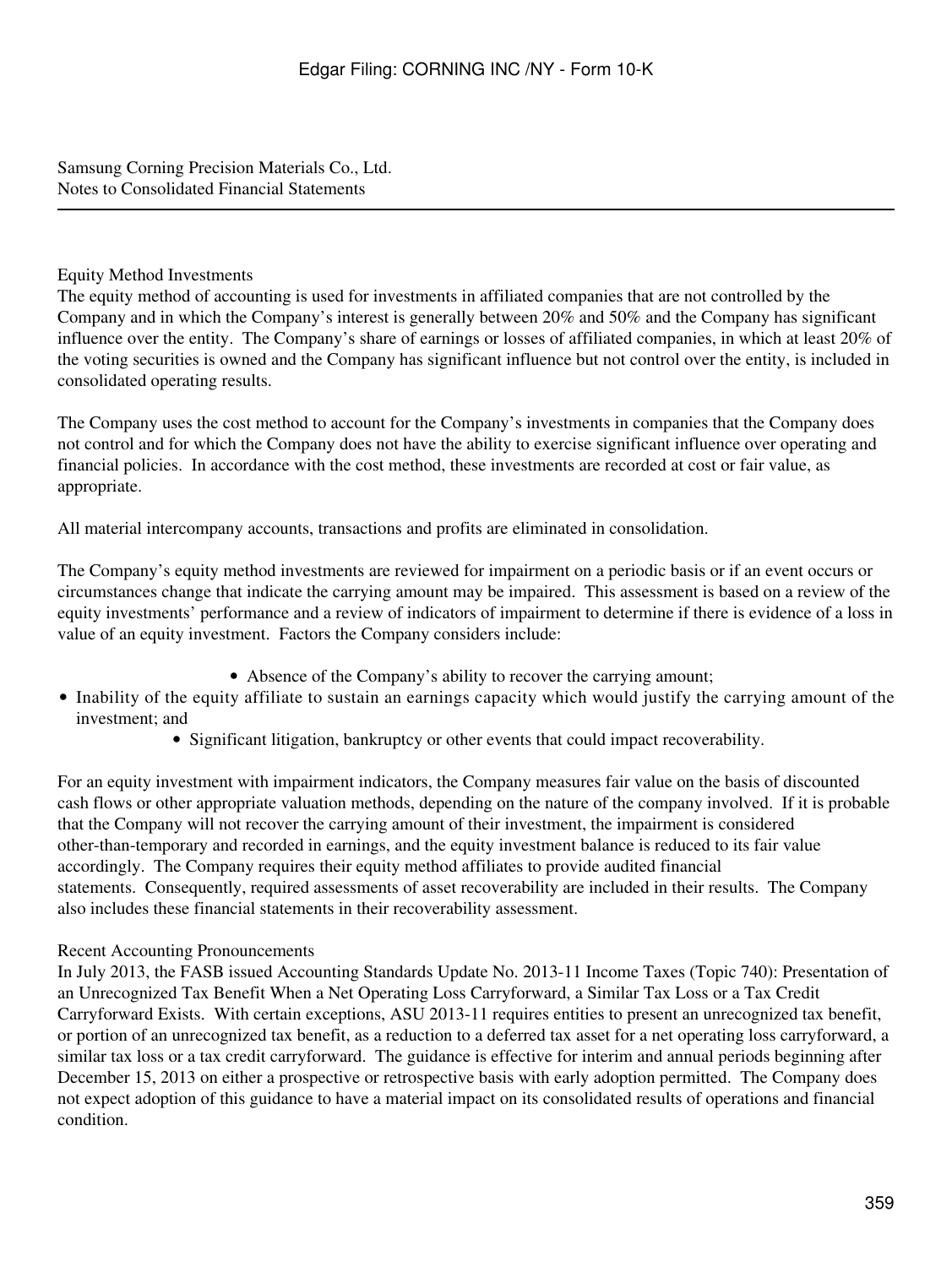In March 2013, the FASB issued Accounting Standards Update No. 2013-05 Foreign Currency Matters (Topic 830): Parent's Accounting for the Cumulative Translation Adjustment upon Derecognition of Certain Subsidiaries or Groups of Assets within a Foreign Entity or of an Investment in a Foreign Entity. ASU 2013-05 clarifies when to release the cumulative translation adjustment into net income for transactions involving the disposition of some or all of an investment or a business combination achieved in stages (step acquisitions). The amendments are effective prospectively for interim and annual periods beginning on or after December 15, 2013. The Company does not expect adoption of this guidance to have a material impact on its consolidated results of operations and financial condition.

[Index](#page-339-0) -193-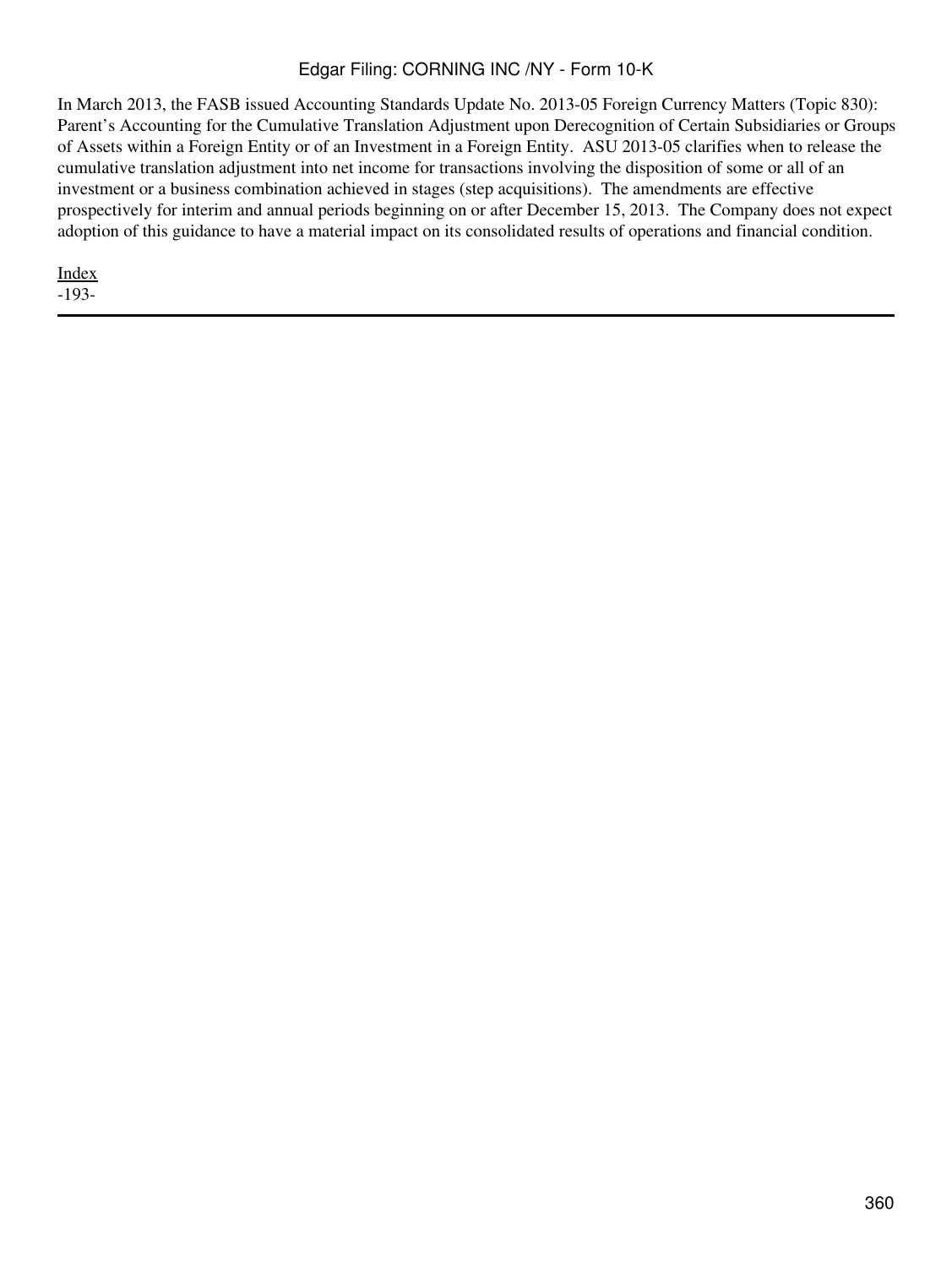In February 2013, the FASB issued Accounting Standards Update No. 2013-04 Liabilities (Topic 405): Obligations Resulting from Joint and Several Liability Arrangements for Which the Total Amount of the Obligation Is Fixed at the Reporting Date. ASU 2013-04 requires an entity to measure such obligations as the sum of the amount that the reporting entity agreed to pay on the basis of its arrangement with co-obligors and any additional amount the reporting entity expects to pay on behalf of its co-obligors. The guidance is effective for interim and annual periods beginning after December 15, 2013. Retrospective presentation for all comparative period presented is required with early adoption permitted. The Company does not expect adoption of this guidance to have a material impact on its consolidated results of operations and financial condition.

The FASB issued Accounting Standards Update No. 2013-02, Reporting of Amounts Reclassified Out of Accumulated Other Comprehensive Income, on February 5, 2013. The standard is effective for public entities for annual periods, and interim periods within those periods, beginning after December 15, 2012. Non-public companies will adopt the standard one year later, but would be exempt from certain interim disclosure requirements.

The standard is intended to improve the reporting of reclassifications out of accumulated other comprehensive income of various components. Among other things, an entity is required to present either parenthetically on the face of the financial statements or in the notes, significant amounts reclassified from each component of accumulated other comprehensive income and the income statement line items affected by the reclassification. However, an entity would not need to show the income statement line item affected for certain components that are not required to be reclassified in their entirety to net income, such as amounts amortized into net periodic pension cost. The adoption of ASU No. 2013-02 does not have a material impact on the Company's financial position or results of operations.

### 3. Discontinued Operation

As specified in the Framework Agreement by and among Samsung Display, Corning, solely for the purposes of Sections 1.5, 6.1 and 11 thereof, Corning Hungary Data Services Limited Liability Company, Corning Holding Japan, G.K., and Corning Luxembourg S.ar.l., dated October 22, 2013 ("Framework Agreement") to which SCP and Samsung Corning Advanced Glass LLC. ("SCG") became parties pursuant to the SCP Joinder Agreement and the SCG Joinder Agreement, respectively.

In connection with the Framework Agreement, on December 6, 2013, the Board of Directors authorized the Company to sell the Target Business, which is a core material that ensures conductivity and transparency by coating a flat panel display, to SCG. The Business Transfer Agreement was signed on January 17, 2014, stipulates that the sale occur on February 1, 2014. The net proceeds are expected to be \$158,341 thousand.

In connection with the Framework Agreement, on December 6, 2013, the Board of Directors authorized the Company to sell all facilities within the Company's Gumi plant but excluding any assets comprising the Target Business. Accordingly, the Real Property Sale and Purchase Agreement was entered with SCG on January 23, 2014, stipulates that the sale occur on February 1, 2014. The net proceeds are expected to be \$83,998 thousand.

In connection with the Framework Agreement, the Company shall dispose precious metals and the disposal are expected to occur on February 17, 2014 under the management plan. The net proceeds expected to be calculated based on the market price at the date of transactions.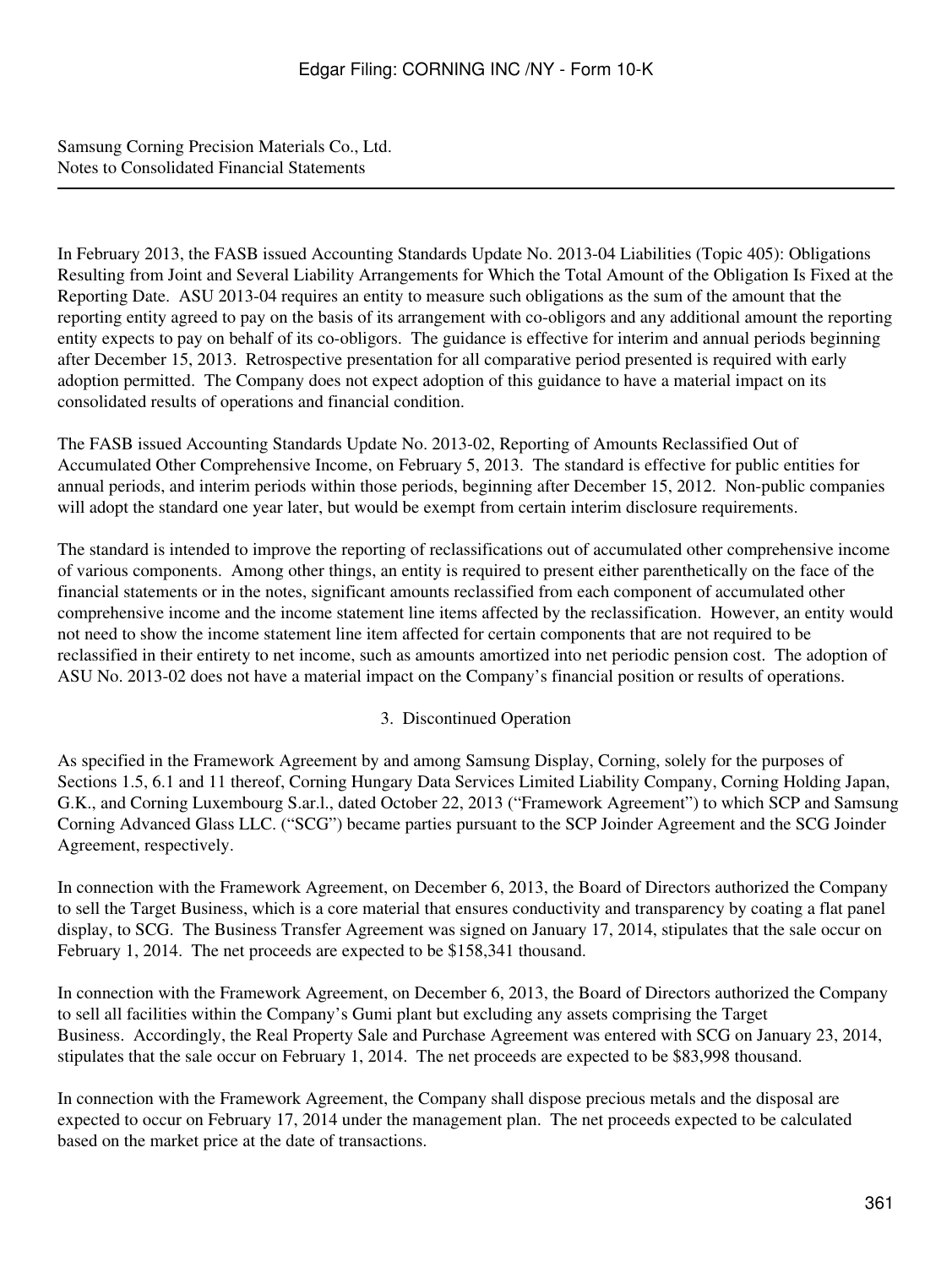In connection with the Framework Agreement, SCP shall shut down its existing photovoltaic glass business ("PV Business") within one year following the agreement date and, no later than one year after the general completion of such shut-down of the PV Business, operated by SCM. Accordingly, the Company plans to market the remaining assets of PV Business and complete the disposition of PV Business to comply with the Framework Agreement. An impairment charge of \$62,722 thousand was recognized by fully written down of the net book value of long-lived assets in the year ended December 31, 2013.

[Index](#page-339-0)

-194-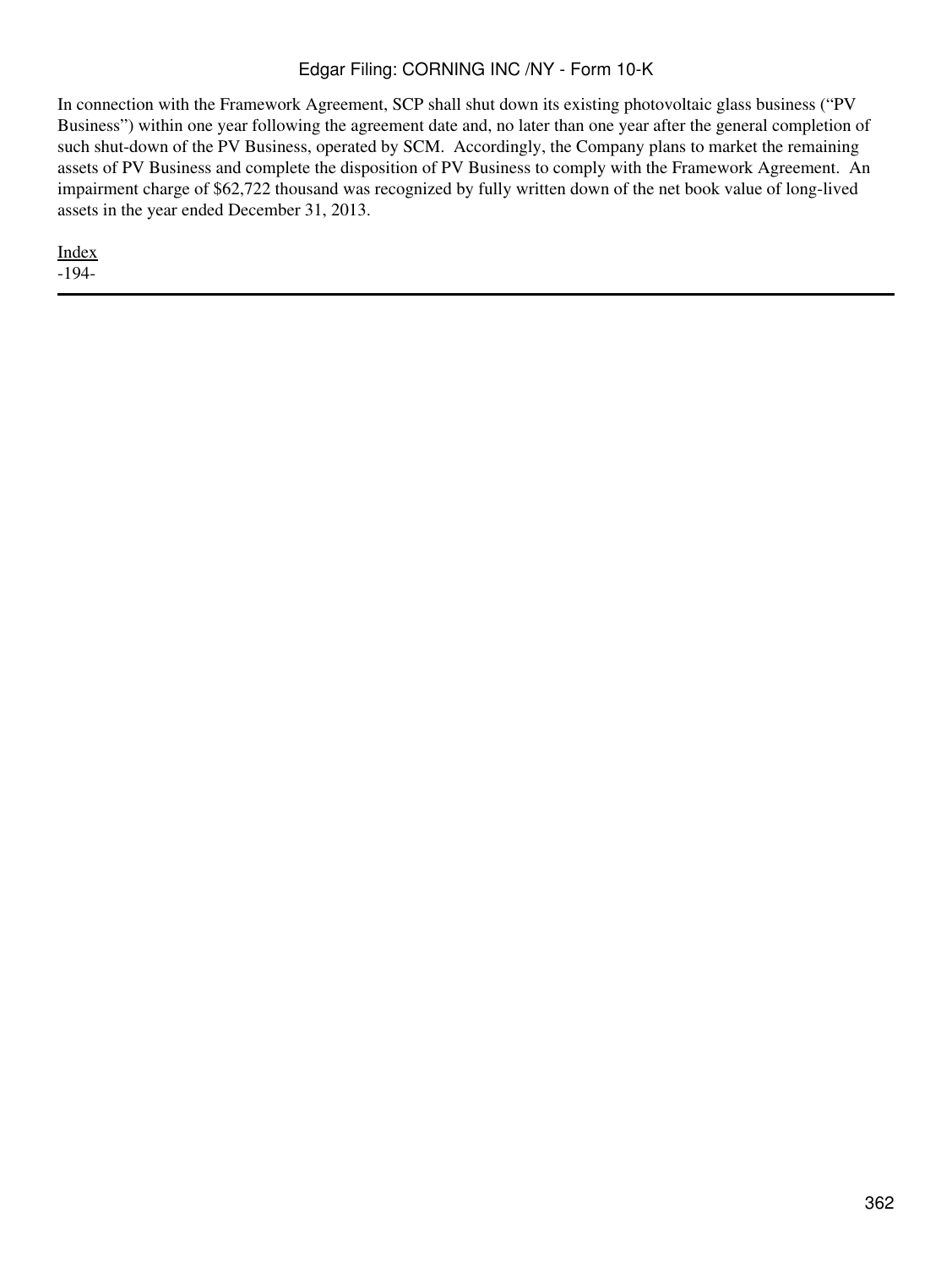As a result, the operating results of Target Business and PV Business to be sold are reported as discontinued operations in all periods presented. Amounts previously reported have been reclassified to conform to this presentation in accordance with ASC 205, Presentation of Financial Statements, to allow for meaningful comparison of continuing operations. The Company's historical financial results, except for disclosures related to cash flows, have been restated to account for Target Business and PV Business as discontinued operations. The assets and liabilities of Target Business, PV Business, precious metals and Gumi facilities to be sold are classified as held for sale and have been aggregated and reported on separate lines of the consolidated balance sheets for all periods presented.

The following table discloses the results of operations reported as discontinued operations for years ended December 31, 2013, 2012, and 2011, respectively.

| (in thousands)                                 | 2013      | 2012      | 2011    |
|------------------------------------------------|-----------|-----------|---------|
| <b>Discontinued Operations:</b>                |           |           |         |
| Net sales                                      | 162,366   | \$174,197 | 232,375 |
| Earnings (loss) from discontinued operations   | (67, 021) | 30,478    | 23,731  |
| Income taxes on discontinued operations        | (539)     | (9,621)   | (9,318) |
| Net (loss) income from discontinued operations | (67, 560) | 20,857    | 14,413  |

The following table reflects the summary of assets and liabilities held for sale as of December 31, 2013 and 2012, for Target Business and PV Business reported as discontinued operations and precious metals and Gumi facilities to be disposed within one year from December 31, 2013.

| (in thousands)                         | 2013          |               | 2012    |
|----------------------------------------|---------------|---------------|---------|
|                                        |               |               |         |
| Assets                                 |               |               |         |
| Accounts and notes receivable, net     | \$<br>29,337  | \$            | 25,949  |
| Inventories, net                       | 102,593       |               | 76,701  |
| Property, plant and equipment, net     | 158,862       |               | 208,273 |
| Other assets                           | 1,825         |               | 2,365   |
| Assets of discontinued operations      | \$<br>292,617 | \$            | 313,288 |
|                                        |               |               |         |
| Liabilities                            |               |               |         |
| Accounts payable and accrued expenses  | \$<br>9,538   | $\mathcal{S}$ | 8,414   |
| Short-term borrowings1                 | 32,059        |               |         |
| Other liabilities                      | 9,498         |               | 5,814   |
| Liabilities of discontinued operations | \$<br>51,095  | \$            | 14,228  |

1As of December 31, 2013, SCM's term loan debt was \$32,059 thousand, and variable interest rate is contracted. As of December 31, 2013, the weighted average rate was 2.08%. Due to the decision to shut down PV business, the term loan is immediately due and payable.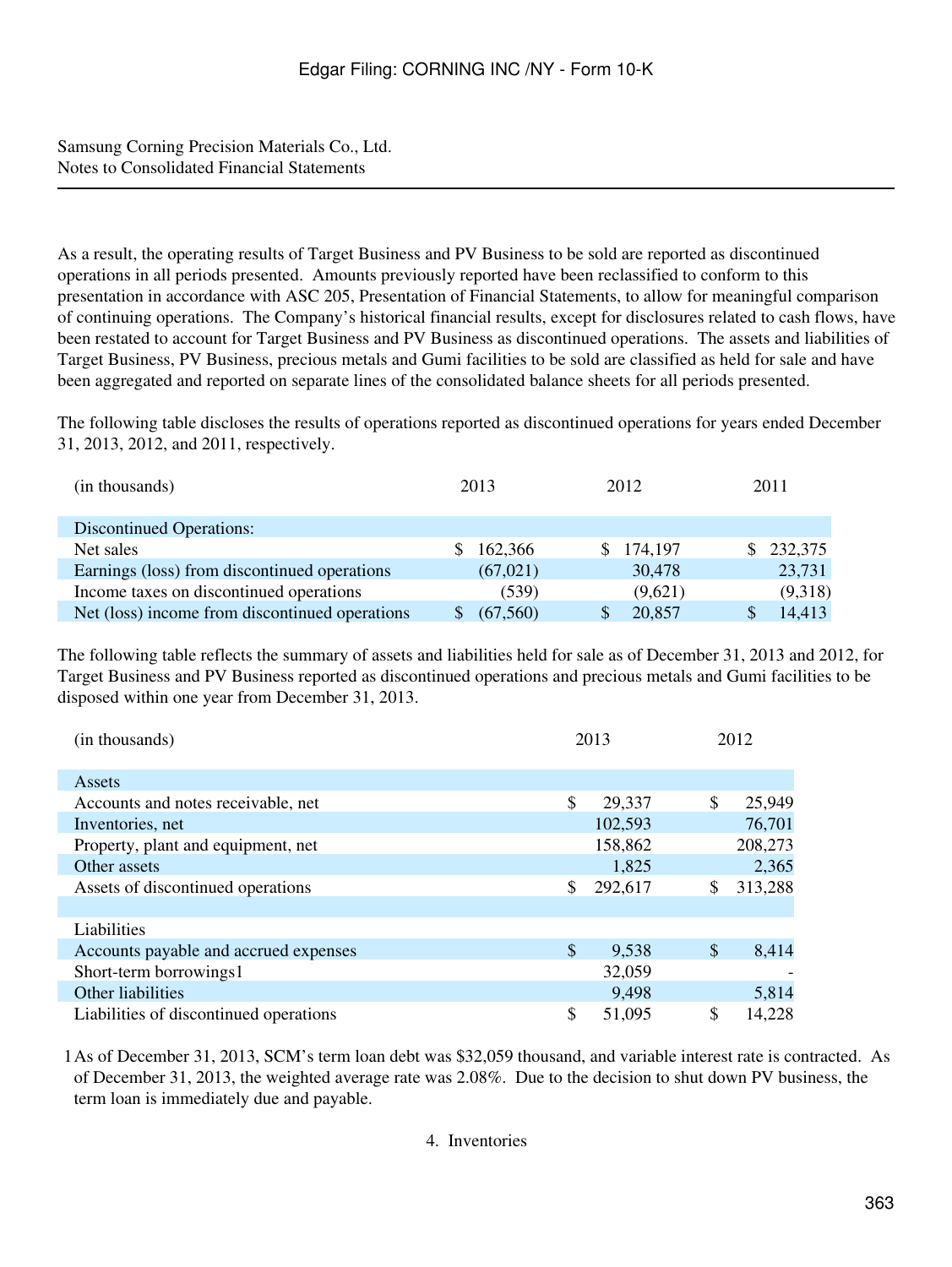Inventories consist of the following:

| (in thousands)      |    | 2013   |    | 2012   |
|---------------------|----|--------|----|--------|
| Finished goods      | S  | 14,808 | S  | 13,879 |
| Semi-finished goods |    | 4,685  |    | 6,783  |
| Raw materials       |    | 17,823 |    | 21,511 |
| Work-in-process     |    | 768    |    | 1,046  |
| Auxiliary materials |    | 54,683 |    | 49,105 |
|                     | \$ | 92,767 | \$ | 92,324 |

<u>[Index](#page-339-0)</u>

-195-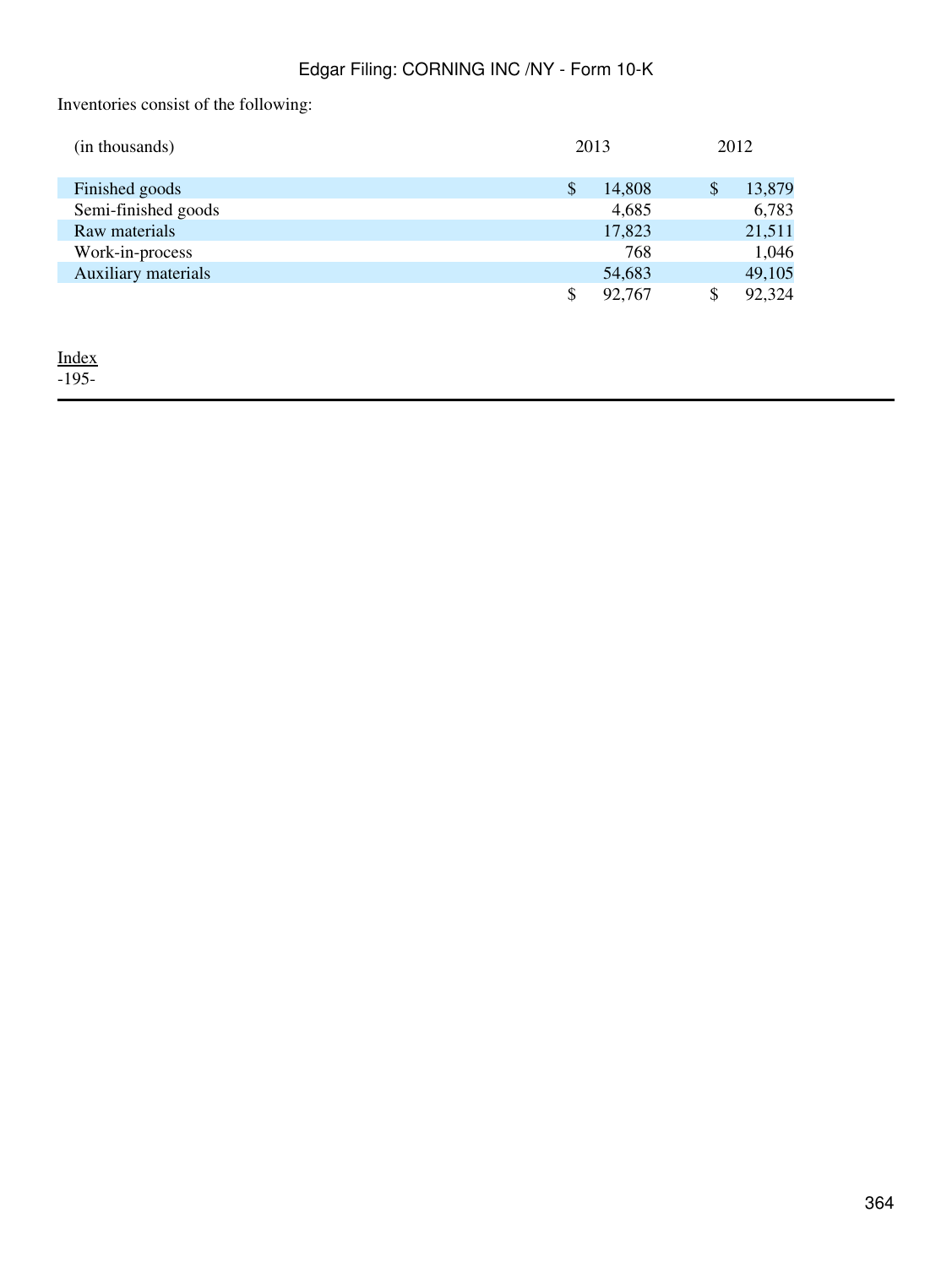### 5. Other Current Assets

Other current assets consist of the following:

| (in thousands)            |               | 2013    | 2012         |
|---------------------------|---------------|---------|--------------|
| Prepaid expenses          | <sup>\$</sup> | 79,659  | \$<br>79,926 |
| Prepaid value added tax   |               |         | 10,907       |
| Accrued income receivable |               | 4,165   | 17,434       |
| Restricted cash           |               | 24,703  | 28,145       |
| Other current assets      |               | 764     | 159          |
|                           |               | 109,291 | 136,571      |

### 6. Equity Method Investments

Equity method investments comprise the following:

| (in thousands)                                                | Ownership<br>interest1 | 2013 |       | 2012 |       |
|---------------------------------------------------------------|------------------------|------|-------|------|-------|
| Affiliated companies accounted for under the<br>equity method |                        |      |       |      |       |
| Corsam Technologies LLC                                       | 50%                    |      | 2.352 |      | 6,689 |

1This reflects the Company's direct ownership interests in the affiliated company. The Company does not have control of the entity.

During September 2009, the Company entered into an operating agreement with Corning. Pursuant to the operating agreement, the parties established Corsam Technologies LLC ("Corsam"), a new equity affiliate established to provide glass technology research for future product applications. The Company contributed \$124,000 thousand in cash and Corning contributed intellectual property with a corresponding value. In 2012, the Company and Corning each contributed an additional \$7,000 thousand. The Company and Corning each own 50% of the common stock of Corsam and Corning has agreed to provide research and development services to Corsam. The Company does not control Corsam as Corning maintains participating voting rights. In addition, Corsam has sufficient equity to finance its activities, the voting rights of investors in Corsam are considered substantive, and the risks and rewards of Corsam's research are shared only by those investors noted. As a result, the Company accounts for its investment in Corsam under the equity method of accounting for investments.

The Company's share of Corsam net losses of \$5,198 thousand, \$39,366 thousand and \$ 27,758 thousand for the years ended December 31, 2013, 2012, and 2011, respectively, has been recognized in equity losses of affiliated companies.

On December 31, 2013 and 2012, because of slow down of the photovoltaic industry, Corsam recorded \$7,697 thousand and \$49,719 thousand, respectively, of impairment loss related to its intellectual property which was initially contributed by Corning. The Company recorded its 50% share of such impairment charge totaling \$3,848 thousand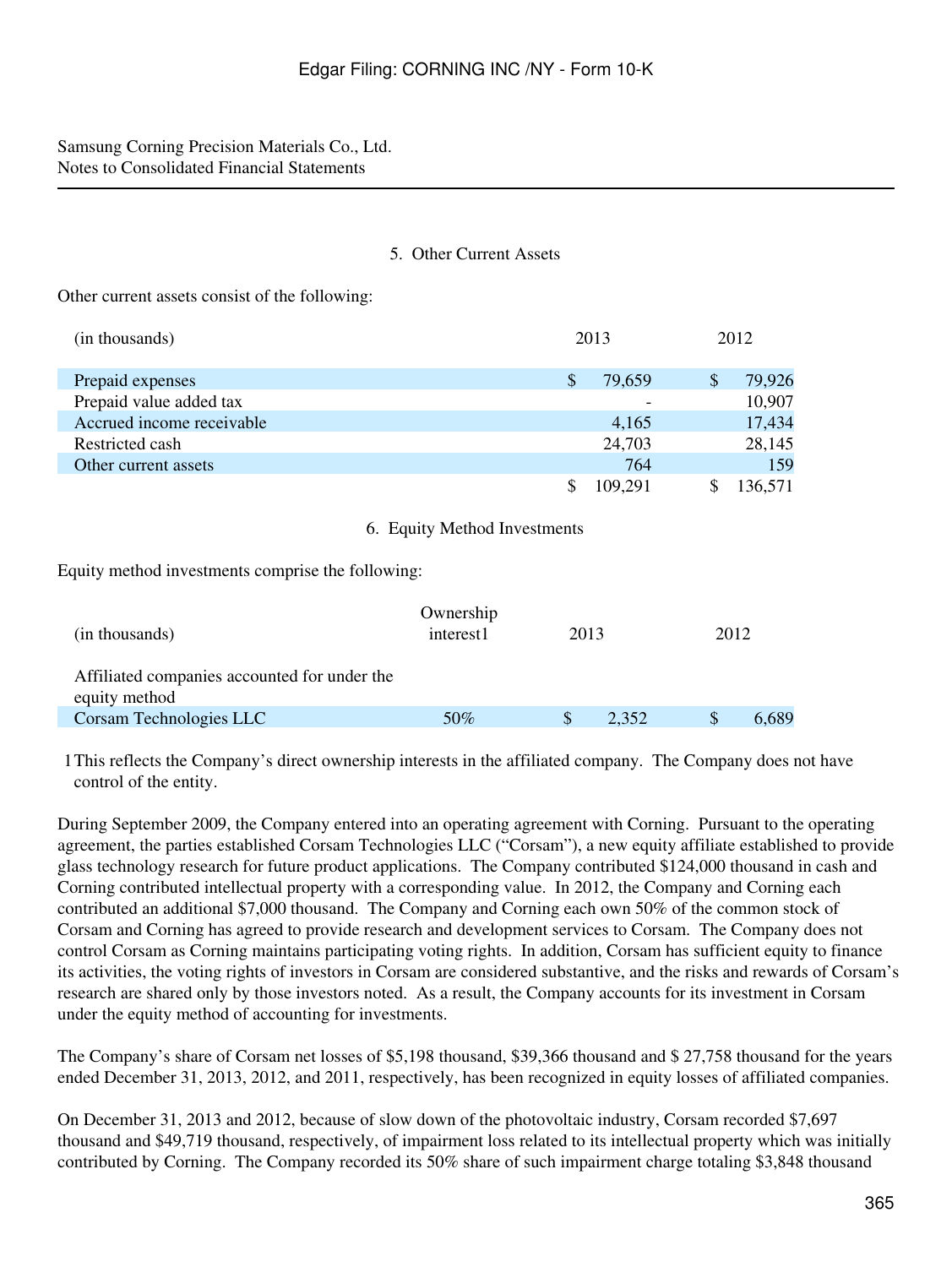and \$24,860 thousand for the year ended December 31, 2013 and 2012, respectively.

[Index](#page-339-0)  $-196-$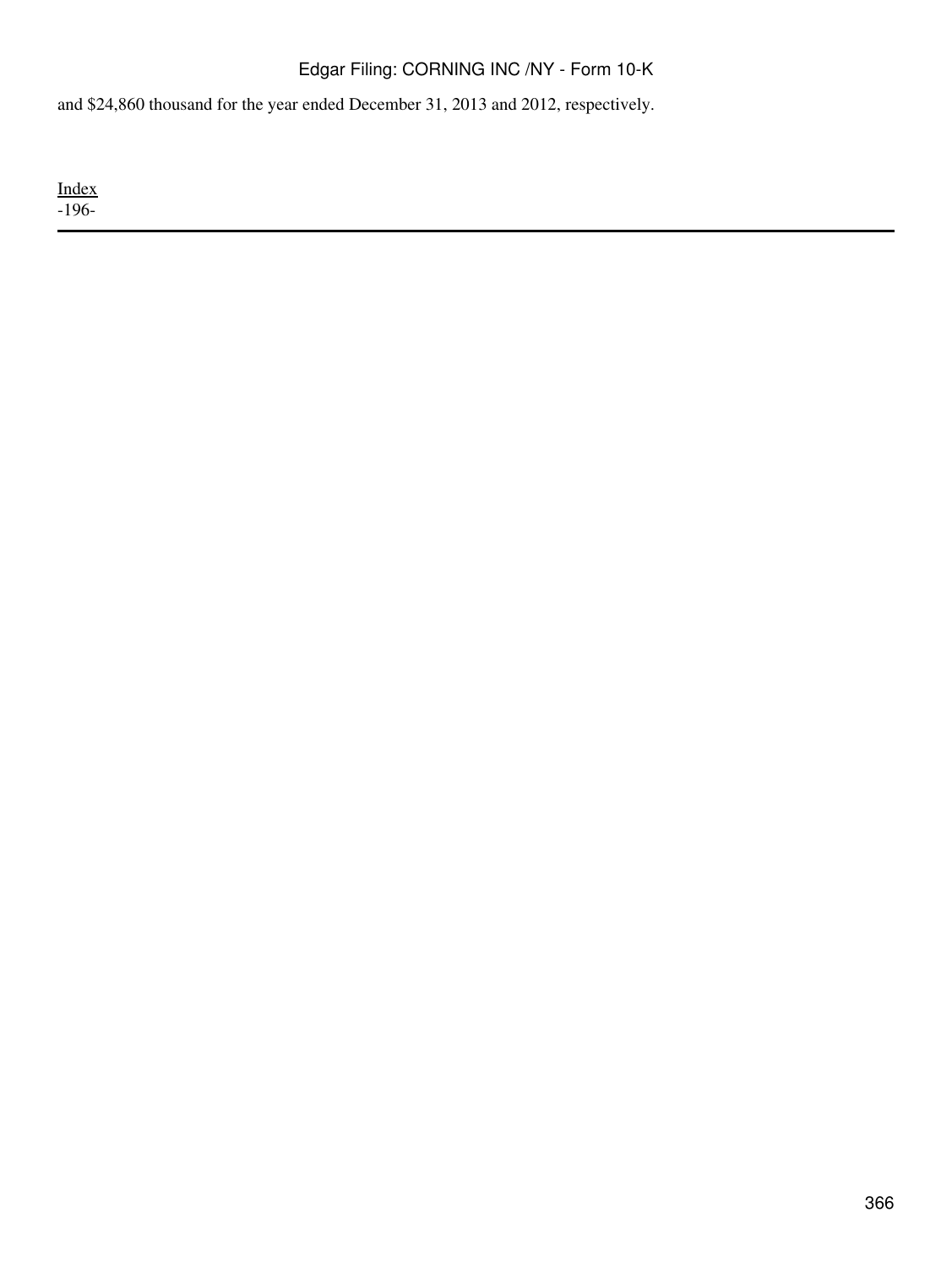### 7. Property, Plant and Equipment

Property, plant and equipment comprise the following:

| (in thousands)                         | 2013        | 2012        |
|----------------------------------------|-------------|-------------|
| <b>Building</b>                        | \$1,744,579 | \$1,765,014 |
| Machinery and equipment                | 2,623,229   | 2,705,678   |
| Vehicle, tools, furniture and fixtures | 219,722     | 246,189     |
|                                        | 4,587,530   | 4,716,881   |
| Less: accumulated depreciation         | (1,964,996) | (1,859,087) |
|                                        | 2,622,534   | 2,857,794   |
| Land                                   | 258,031     | 254,788     |
| Construction-in-progress               | 455,851     | 531,451     |
|                                        | \$3,336,416 | \$3,644,033 |

Manufacturing equipment includes certain components of production equipment that are constructed with precious metals. At December 31, 2013 and 2012, the recorded amount of precious metals totaled \$939,692 thousand and \$942,187 thousand, respectively. Depletion expense for precious metals in the year ended December 31, 2013 and 2012 totaled \$11,049 thousand and \$18,862 thousand, respectively.

### 8. Other Non-current Assets

Other non-current assets consist of the following:

| (in thousands)                           | 2013    |   | 2012    |
|------------------------------------------|---------|---|---------|
| Deposits                                 | 30,844  | S | 28,424  |
| Available-for-sale marketable securities | 5,835   |   | 6,366   |
| Payment on long-term contract            | 132,435 |   | 195,645 |
| Other non-current assets                 | 13.934  |   | 13,269  |
|                                          | 183,048 |   | 243,704 |

### 9. Impairment Charges

In response to economic challenges and strategic alternatives, certain assets used for the production of glasses were committed to be abandoned before the end of their previously estimated useful lives based on management's decision to reduce the manufacturing capacity. As a result, a group of unusable assets was fully written off in 2012, and another group in 2013. Before their respective write-offs, the group of assets written off in 2012 had a net book value of \$27,294 thousand, while the group of assets written off in 2013 had a net book value of \$20,945 thousand. These amounts are included as part of cost of sales in the consolidated statements of income.

In December 2013, the Company discontinued development of Willow coater technology, a technology for touch panel. As a result, for the year ended December 31, 2013, the Company recorded a pre-tax impairment charge of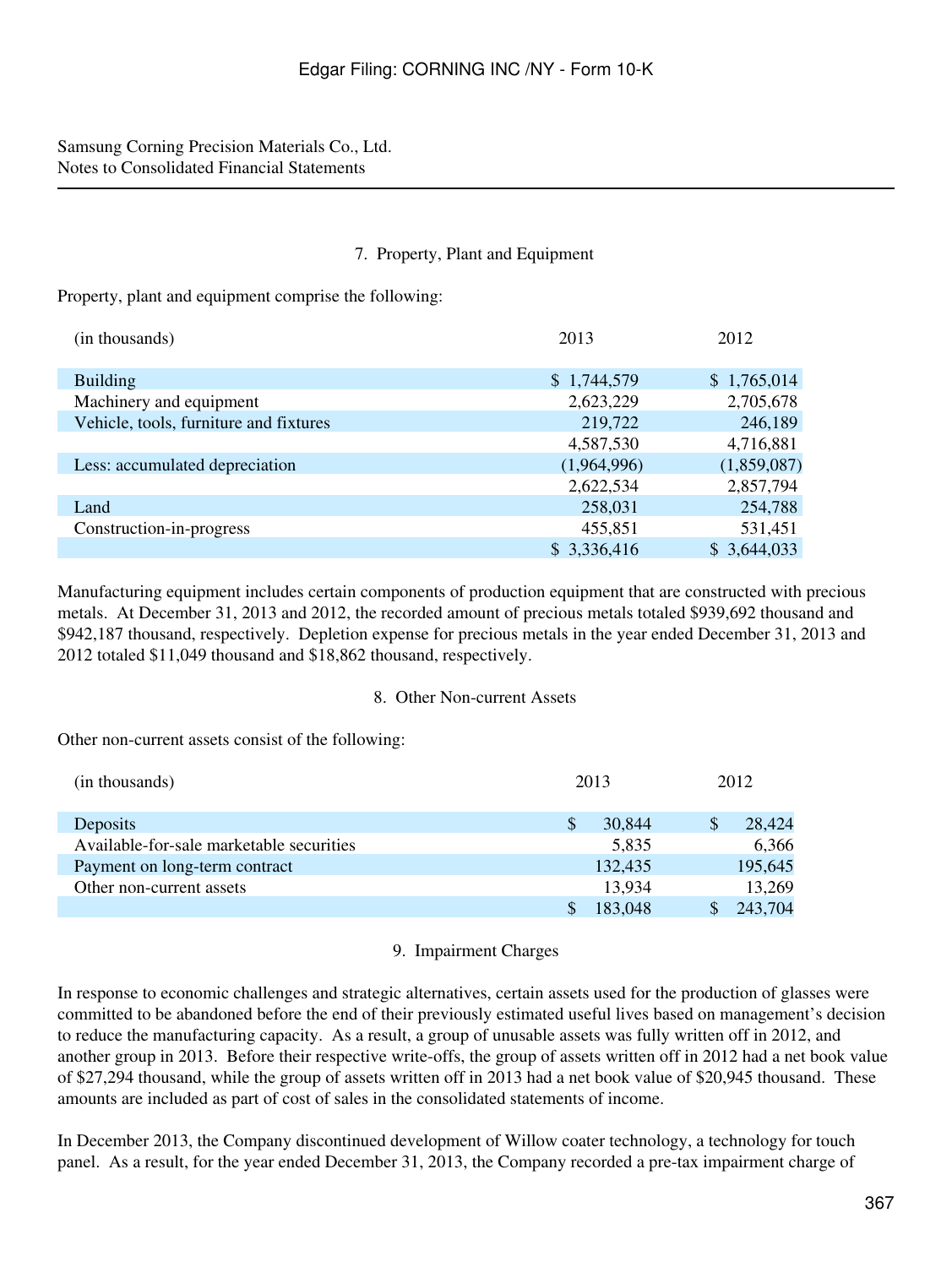\$11,569 thousand for related long-lived assets associated with the development of Willow coating technology. These amounts are included as part of cost of sales in the consolidated statements of income.

The Company agreed with SCG to execute demolition and clean-up activities of a LCD processing building and certain office premises in Gumi plant. Accordingly, the Company recorded impairment charges totaling \$31,960 thousand to fully write-down the subject assets of demolition and clean-up in 2013. These amounts are included as part of cost of sales in the consolidated statements of income.

[Index](#page-339-0) -197-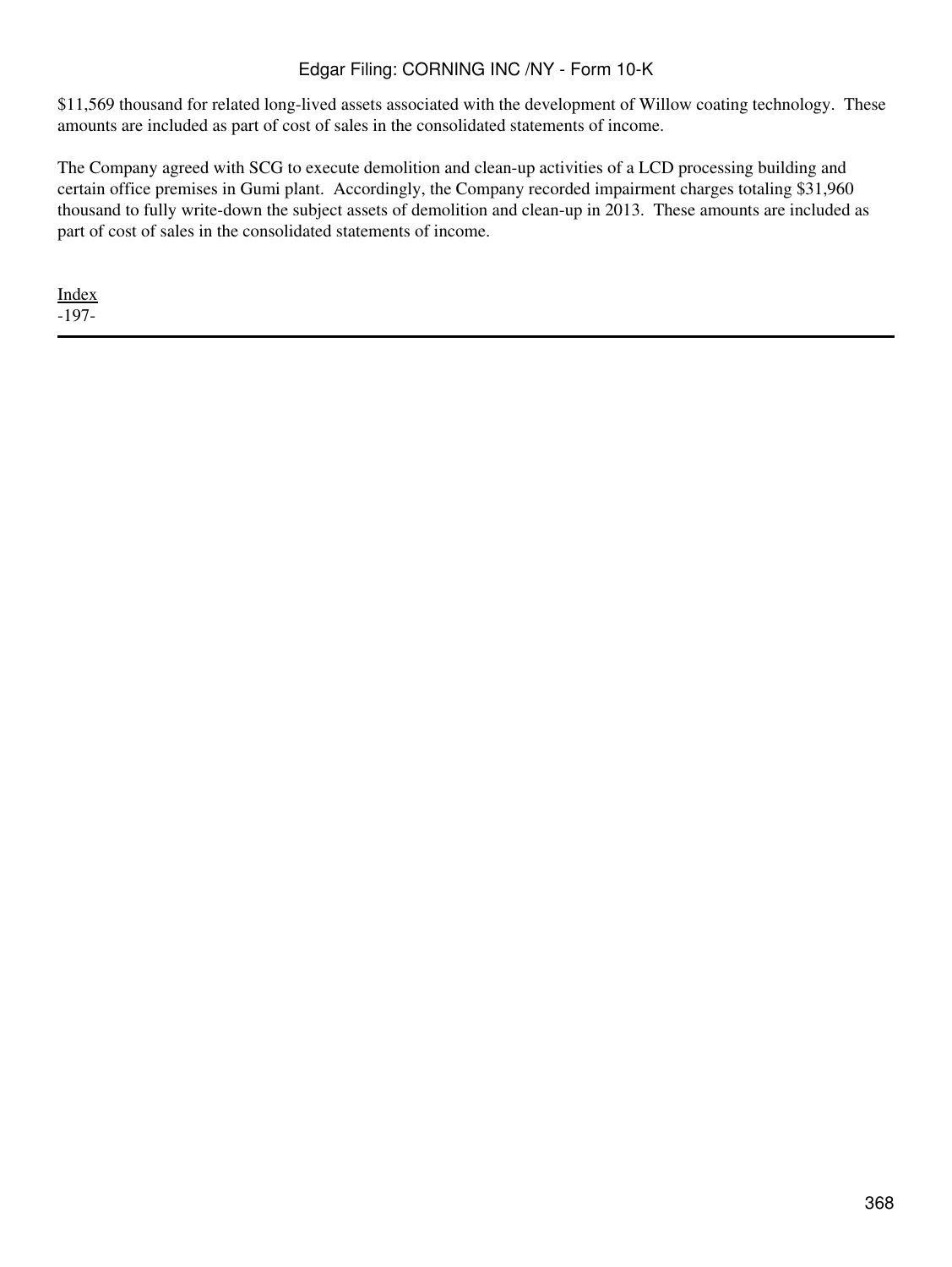On December 2, 2011, the Company decided to exit from the CRT glass business operated in SCM, and the manufacturing of the CRT glass was ceased in December 2011 in response to anticipated lower sales in 2012. An impairment charge was needed for asset dismantling and restoration costs and costs for special termination benefits. Total cash payments with this plan were expected to be approximately \$14,461 thousand with the majority of spending made in 2012. Accordingly, the Company recorded restructuring costs totaling \$14,461 thousand in accordance with ASC 420, Exit or Disposal Cost Obligations, in the year ended December 31, 2011. These amounts are included as part of selling and administrative expenses in the consolidated statements of income.

### 10. Transactions with Related Parties

A summary of related party transactions and related receivable and payable balances as of December 31 is as follows:

| 2013(1)                | Sales4      | Purchases <sub>5</sub> | Services<br>Expensed | Receivables | Payables     |
|------------------------|-------------|------------------------|----------------------|-------------|--------------|
| (in thousands)         |             |                        |                      |             |              |
| Samsung affiliates     |             |                        |                      |             |              |
| <b>Samsung Display</b> | \$1,597,601 | \$                     | \$<br>2,475          | \$241,901   | \$<br>281    |
| Samsung C&T            |             |                        |                      |             |              |
| Corporation            | 1,170       | 79,460                 | 239                  | 266         | 11,859       |
| Samsung Engineering    | 208         | 5,882                  | 6,126                |             | 6,968        |
| <b>Samsung SDS</b>     | 3,233       | 10,631                 | 35,040               |             | 14,129       |
| <b>SCG</b>             | 100,197     |                        | 2,910                | 38,010      | 1,187        |
| Others                 | 160,627     | 20,658                 | 39,423               | 10,742      | 6,337        |
|                        | 1,863,036   | 116,631                | 86,213               | 290,919     | 40,761       |
| Corning                | 161,131     | 36,912                 | 62,318               | 1,717       | 11,313       |
|                        | \$2,024,167 | \$153,543              | \$148,531            | \$292,636   | 52,074<br>\$ |

(1) As of and for the year ended December 31, 2013, related parties sales of \$83,525 thousand, purchases of \$19 thousand and services expenses of \$1,653 thousand and related receivables of \$14,791 thousand and payables of \$1,567 thousand for discontinued operations are included in the above table.

|                        |             |                          | Services    |             |           |
|------------------------|-------------|--------------------------|-------------|-------------|-----------|
| 2012(2)                | Sales4      | Purchases <sub>5</sub>   | Expensed    | Receivables | Payables  |
| (in thousands)         |             |                          |             |             |           |
| Samsung affiliates     |             |                          |             |             |           |
| <b>Samsung Display</b> | \$2,231,298 | \$29,919                 | \$<br>2,312 | \$349,236   | \$<br>521 |
| Samsung C&T            |             |                          |             |             |           |
| Corporation            | 22          | 50,334                   | 286         |             | 25,845    |
| Samsung Engineering    | 156         | 36,370                   | 147         | 7,201       | 640       |
| <b>Samsung SDS</b>     | 60          | 71,945                   | 35,828      |             | 27,829    |
| <b>SCG</b>             | 69,779      | $\overline{\phantom{a}}$ | 1,211       | ٠           |           |
| Others                 | 17,968      | 21,557                   | 53,296      | 7,412       | 17,417    |
|                        | 2,319,283   | 210,125                  | 93,080      | 363,850     | 72,252    |
| Corning                | 126,041     | 79,691                   | 89,535      | 31,836      | 6,386     |
|                        |             |                          |             |             |           |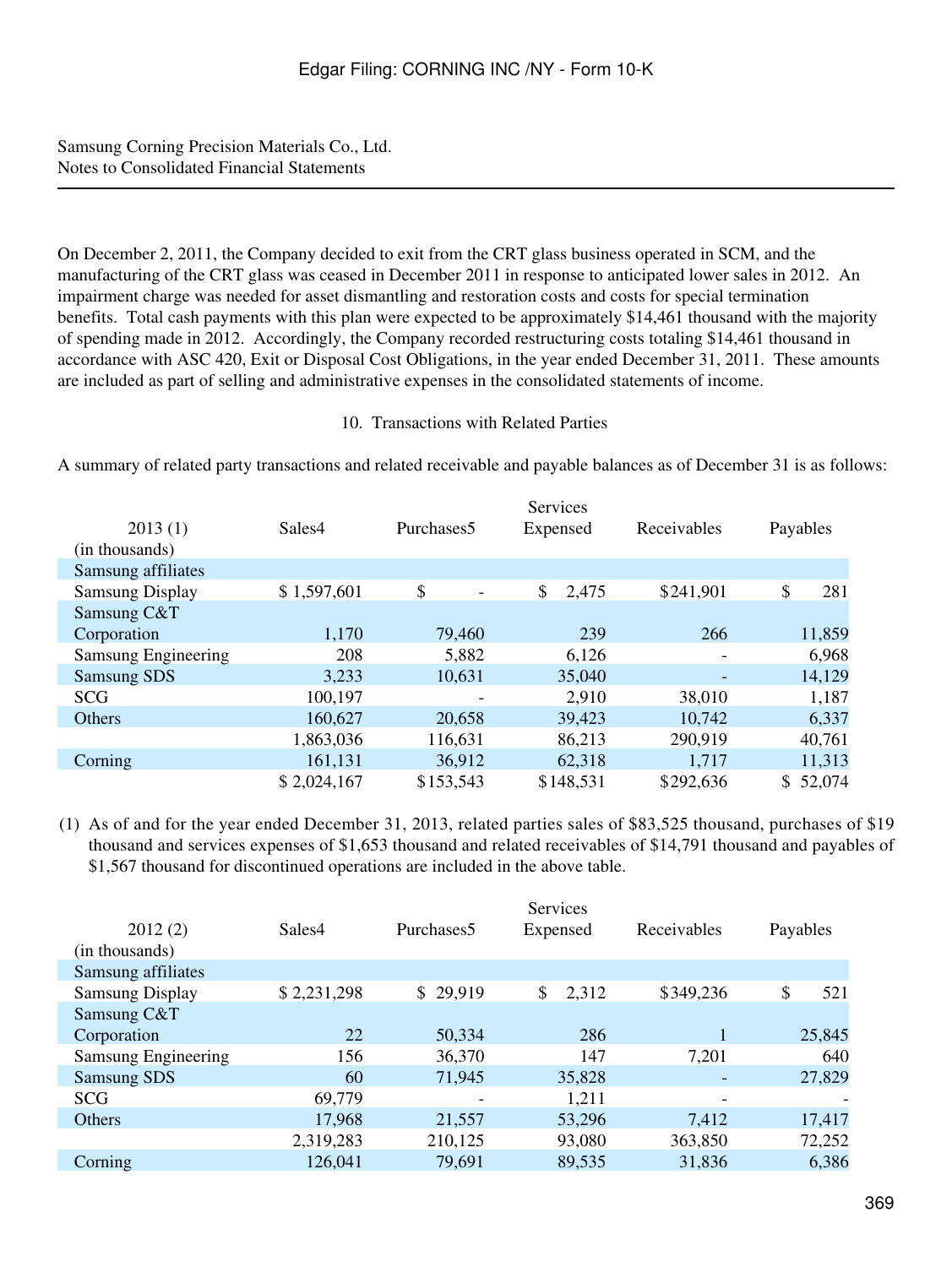\$ 2,445,324 \$289,816 \$182,615 \$395,686 \$ 78,638

(2) As of and for the year ended December 31, 2012, related parties sales of \$98,271 thousand, purchases of \$195 thousand and services expenses of \$1,029 thousand and related receivables of \$12,692 thousand and payables of \$89 thousand for discontinued operations are included in the above table.

[Index](#page-339-0) -198-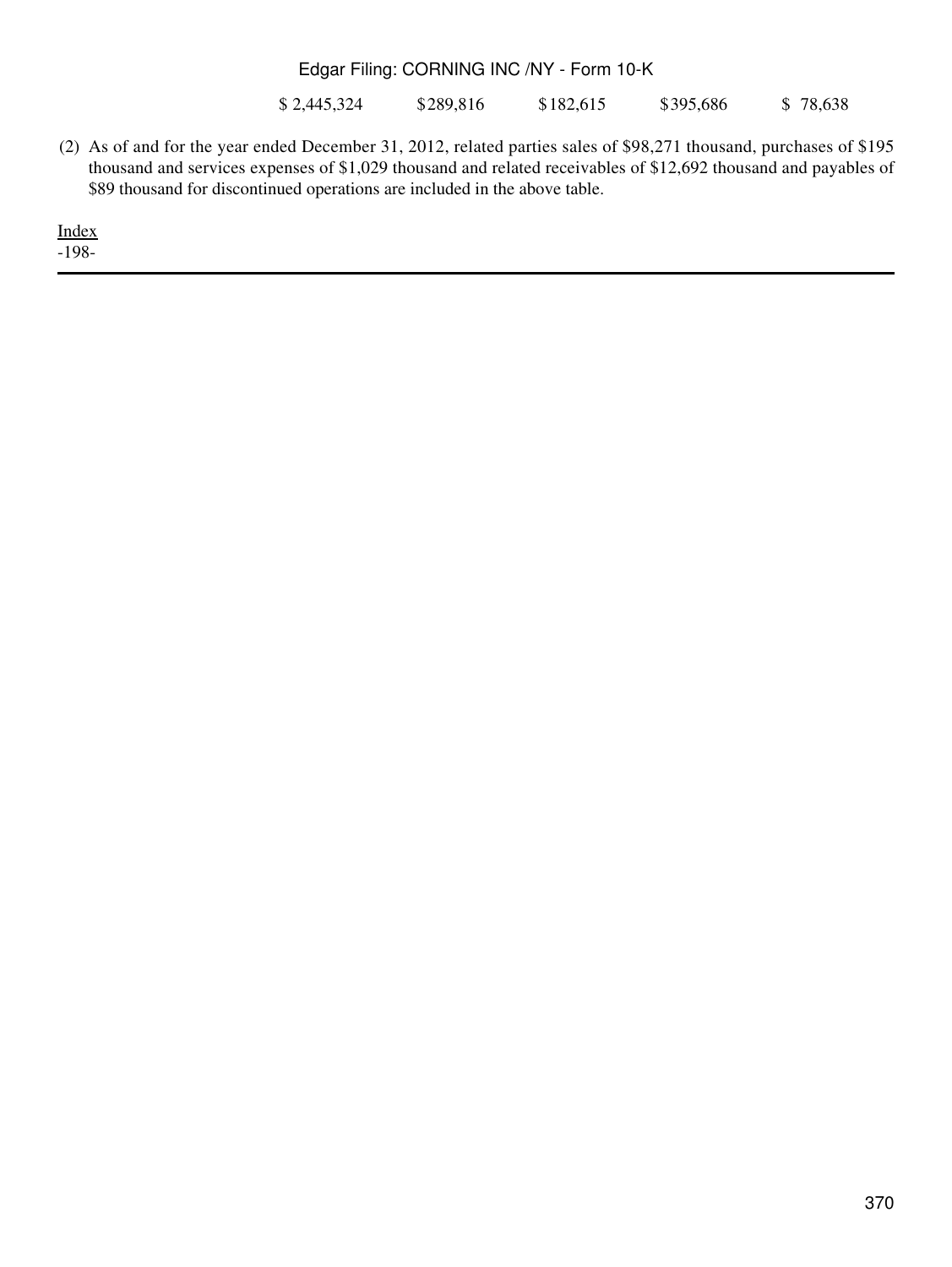| 2011(3)                    | Sales4      | Purchases <sub>5</sub> | <b>Services</b><br>Expensed | Receivables    | Payables     |
|----------------------------|-------------|------------------------|-----------------------------|----------------|--------------|
| (in thousands)             |             |                        |                             |                |              |
| Samsung affiliates         |             |                        |                             |                |              |
| <b>Samsung Electronics</b> | \$2,580,173 | \$<br>$\blacksquare$   | \$<br>8,677                 | \$317,693      | \$<br>5,480  |
| Samsung C&T                |             |                        |                             |                |              |
| Corporation                | 27          | 66,165                 | 496                         | $\overline{2}$ | 13,790       |
| Samsung Engineering        | 1,034       | 41,619                 | 1,279                       | 53             | 6,881        |
| <b>Samsung SDS</b>         | 15          | 13,923                 | 19,844                      | 6              | 8,928        |
| Others                     | 62,234      | 23,937                 | 98,208                      | 5,091          | 28,638       |
|                            | 2,643,483   | 145,644                | 128,504                     | 322,845        | 63,717       |
| Corning                    | 108,916     | 102,037                | 226,441                     | 1,039          | 5,478        |
|                            | \$2,752,399 | \$247,681              | \$354,945                   | \$323,884      | \$<br>69,195 |

(3)As of and for the year ended December 31, 2011, related parties sales of \$84,379 thousand, purchases of \$8,885 thousand and services expenses of \$1,327 thousand and related receivables of \$18,165 thousand and payables of \$96 thousand for discontinued operations are included in the above table.

(4)Transfers of machinery and equipment to related parties including SCG, Samsung Electronics, Samsung SDS and Samsung Fine Chemicals are included.

(5) Purchases of property, plant and equipment are included.

In the normal course of business, the Company sells its products to Samsung Display and Corning, purchases semi-finished goods from Corning and purchases property, plant and equipment from Samsung affiliates and Corning. The Company also obtains services from Samsung affiliated companies. In addition, the Company paid a 3% royalty on net sales amounts of certain products to Corning. The royalty rate has been lowered from 6% to 3% under the revised royalty agreement effective from December 1, 2011.

Samsung Display was established on April 1, 2012 through a spin-off of Samsung Electronics' LCD division. As a result, the Company's shareholder has been changed to Samsung Display and the existing contractual relationship with Samsung Electronics was fully succeeded to Samsung Display. As of and for the year ended December 31, 2012, Samsung Display represents the sum of transactions and balances with Samsung Electronics and Samsung Display.

As of December 31, 2013 and 2012, the Company deposited the severance plan assets to Samsung Fire & Marine Insurance Co., Ltd. of \$100,800 thousand and \$71,885 thousand, respectively.

Effective in January 2012, the Company signed a five-year renewal of its long term LCD supply contract with Samsung Electronics.

In April 2012, Corning and Samsung Display formed SCG, a new affiliate of the Company established to manufacture organic light emitting diode glasses. The Company entered into a Shared Service Agreement and a Leasing Agreement with SCG and charges relevant fees on a cost basis with a reasonable mark-up to SCG. In addition, the Company sold certain inventories, machinery and equipment to SCG amounting to \$49,795 thousand and \$52,900 thousand for the year ended December 31, 2013 and 2012, respectively.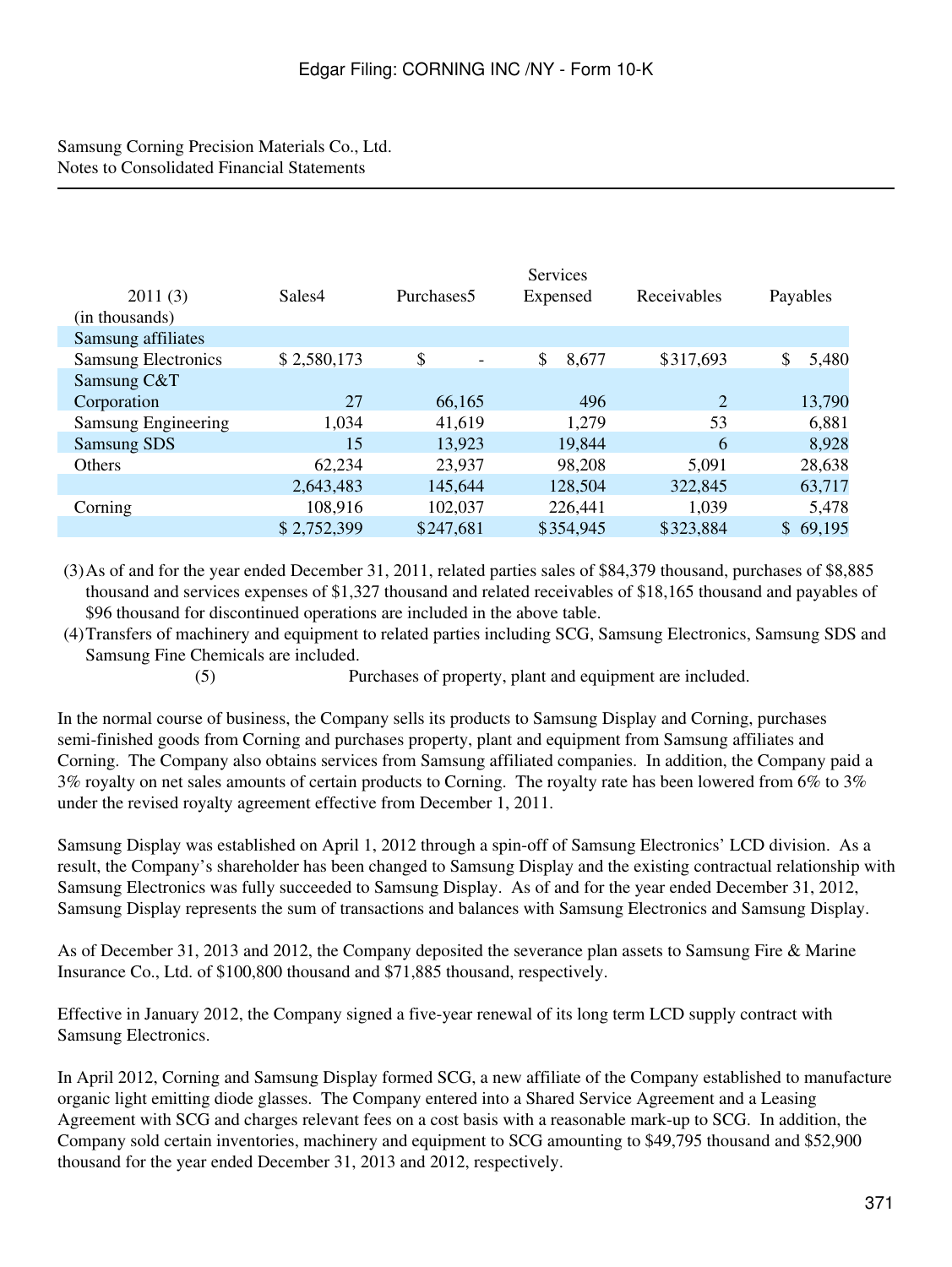In December 2013, the Company and Samsung Electronics signed a sales and purchase agreement over Suwon R&D center at the amount of \$138,076 thousand. The transaction completed on December 13, 2013. There was no gains or losses incurred as a result of the transaction.

[Index](#page-339-0) -199-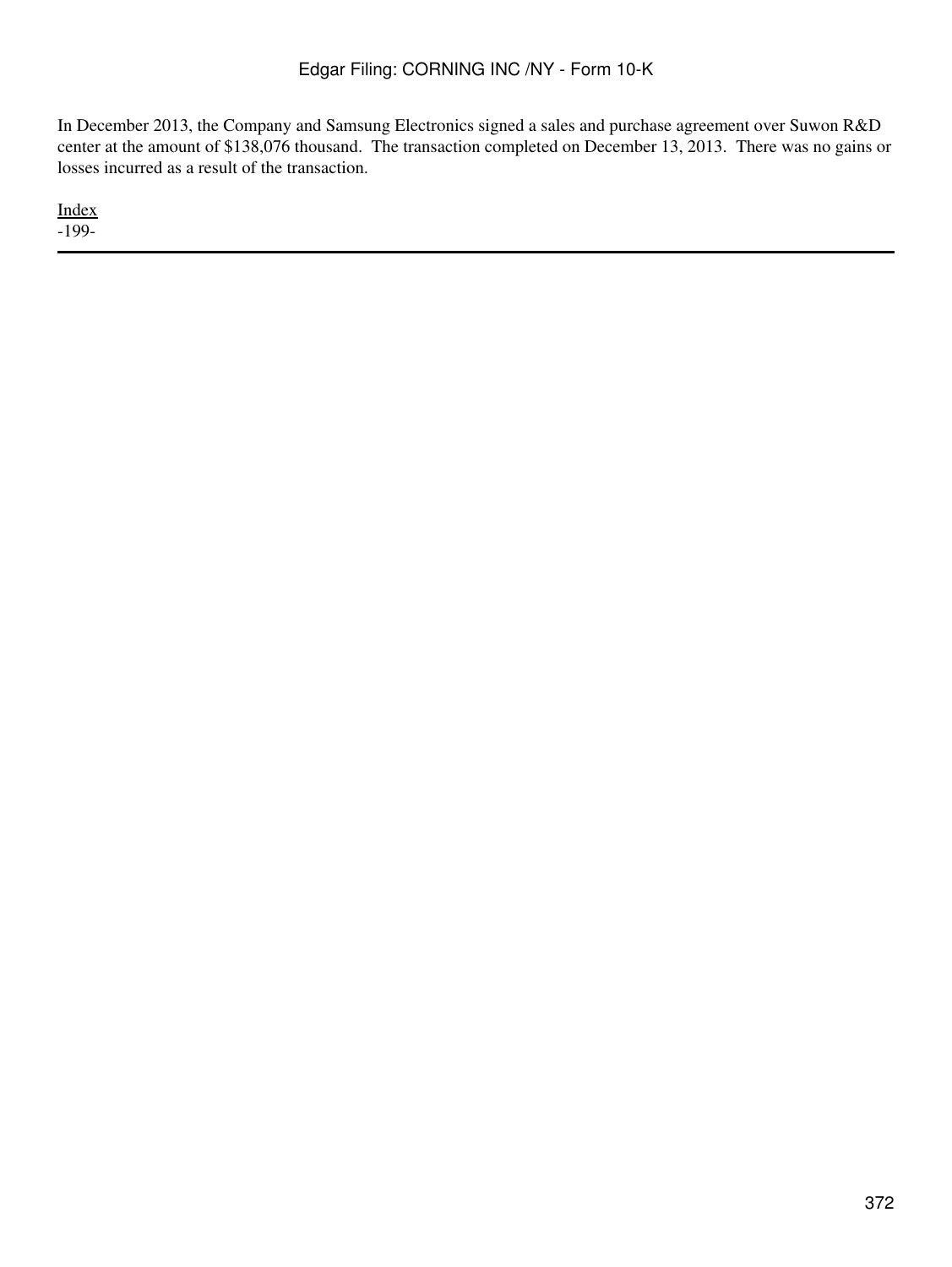### 11. Fair Value Measurements

Fair value accounting standards define fair value, establish a framework for measuring fair value in applying generally accepted accounting principles, and require disclosures about fair value measurements. The accounting standards also identify two kinds of inputs that are used to determine the fair value of assets and liabilities: observable and unobservable. Observable inputs are based on market data or independent sources while unobservable inputs are based on the Company's market assumptions. Once inputs have been characterized, the inputs are prioritized into one of three broad levels used to measure fair value as follows. Level 1 inputs are quoted prices (unadjusted) in active markets for identical assets or liabilities. Level 2 inputs are quoted prices that are observable for the asset or liabilities, including interest rates, yield curves and credit risks, or inputs that are derived principally from or corroborated by observable market data through correlation. Level 3 inputs are unobservable inputs based on the Company's assumptions used to measure assets and liabilities at fair value. A financial asset or liability's classification within the hierarchy is determined based on the lowest level input that is significant to the fair value measurement.

Fair value standards apply whenever an entity is measuring fair value under other accounting pronouncements that require or permit fair value measurement and require the use of observable market data when available. As of December 31, 2013 and 2012, the Company did not have any financial assets or liabilities that were measured using unobservable (or Level 3) inputs.

As of December 31, 2013 and 2012, the Company's financial assets consisted of available-for-sale securities. These financial assets are measured at fair value and are classified within the Level 1 valuation hierarchy.

The Company's available for sale investments include equity investments with a fair value of \$5,835 thousand and \$6,366 thousand at December 31, 2013 and 2012, respectively that are traded in active market. They are measured at fair value using closing stock prices from active markets.

Certain financial instruments that are not carried at fair value on the balance sheets are carried at amounts that approximate fair value due to their short-term nature and generally negligible credit risk. These instruments include cash and cash equivalents, short-term financial instruments, severance plan assets, accounts and notes receivable, prepaid expenses, accounts payable, accrued liabilities, and short-term borrowing.

### 12. Income Taxes

The Company's income tax expenses are composed of domestic and foreign income taxes depending on the relevant tax jurisdiction.

Income tax expense consists of the following:

| (in thousands)               | 2013      | 2012                     | 2011    |
|------------------------------|-----------|--------------------------|---------|
| Current                      |           |                          |         |
| Domestic (Republic of Korea) | \$253,319 | 285,320                  | 499,059 |
| Foreign                      |           | $\overline{\phantom{0}}$ |         |
| Total current                | 253,319   | 285,320                  | 499,059 |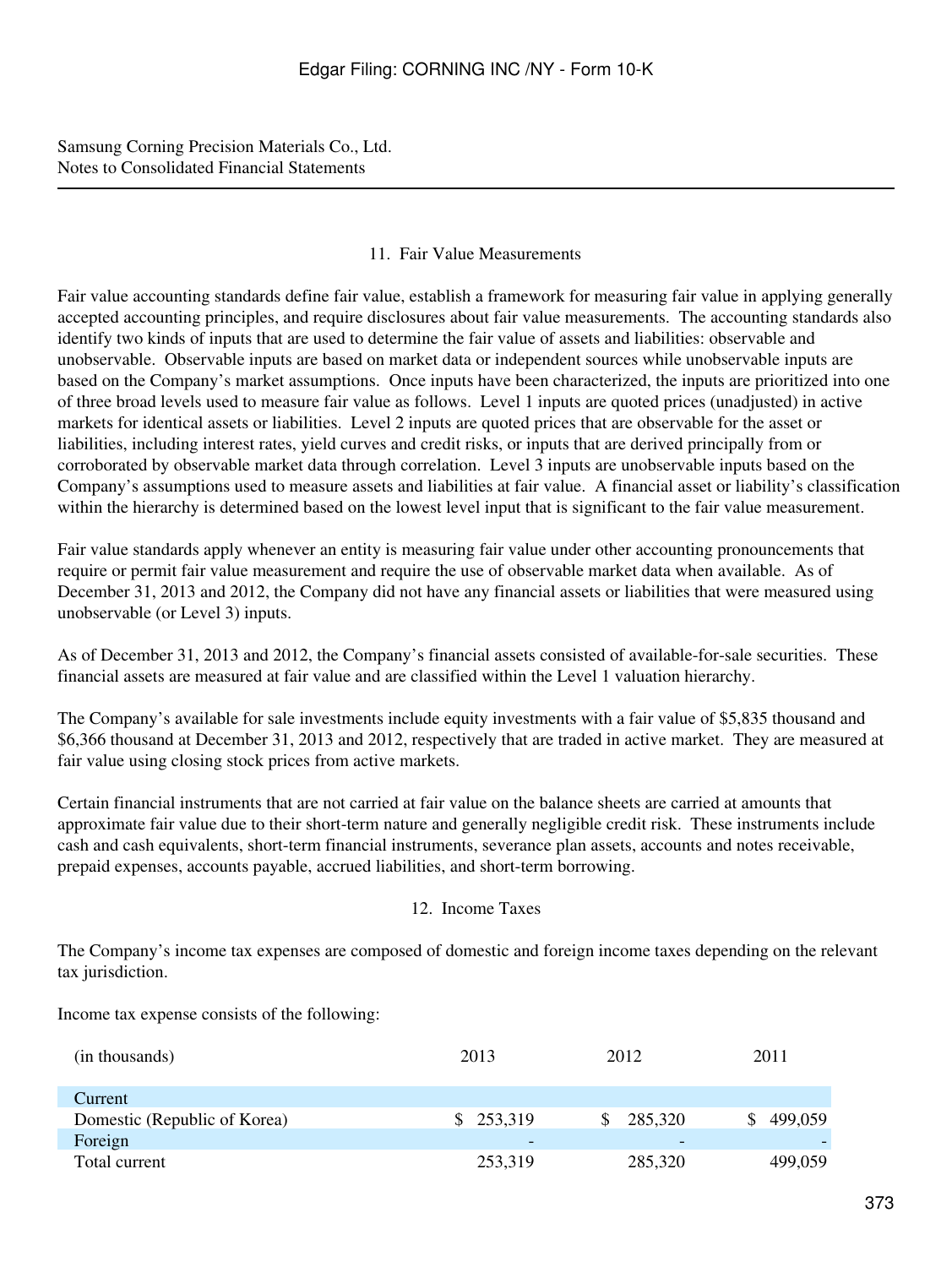| Deferred                              |                         |              |           |
|---------------------------------------|-------------------------|--------------|-----------|
| Domestic (Republic of Korea)          | (29, 817)               | 16,332       | (21, 829) |
| Foreign                               | -                       | -            |           |
| Total deferred                        | (29, 817)               | 16,332       | (21, 829) |
| Income taxes on continuing operations | 223,502<br><sup>S</sup> | 301,652<br>S | 477,230   |
| <u>Index</u><br>$-200-$               |                         |              |           |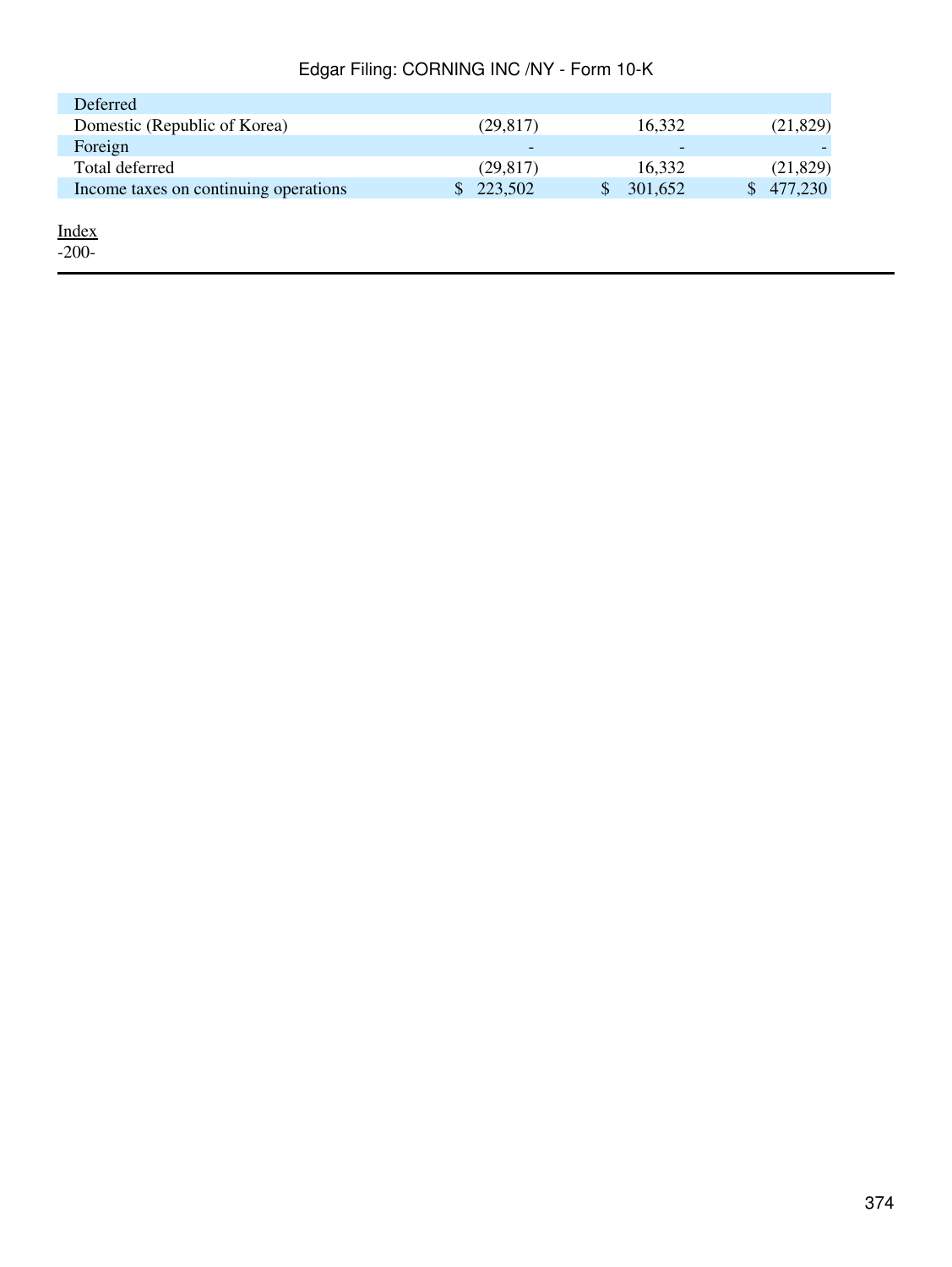The following table reconciles the expected amount of income tax expense based on consolidated statutory rates to the actual amount of taxes recorded by the Company:

| (in thousands)                        | 2013                     | 2012          | 2011          |  |
|---------------------------------------|--------------------------|---------------|---------------|--|
|                                       |                          |               |               |  |
| Expected taxes at statutory rate      | 227,265<br>S.            | 404,197<br>\$ | 611,161<br>S. |  |
| Tax exemption for foreign investment  | $\overline{\phantom{0}}$ | (107, 599)    | (167,302)     |  |
| Tax rate changes                      |                          |               | 29,633        |  |
| Tax credits, net of surtax effect     |                          | (1,032)       | (13,737)      |  |
| Others, net                           | (3,763)                  | 6,086         | 17,475        |  |
| Income taxes on continuing operations | 223,502                  | 301,652<br>\$ | 477,230       |  |
| Effective tax rate                    | 23.80%                   | 18.06%        | 18.44%        |  |

The statutory income tax rate of the Company, including tax surcharges, is approximately 24.2%, but the effective income tax rate on continuing operation is 23.8%, 18.06% and 18.44% for 2013, 2012 and 2011, respectively, primarily due to tax exemption benefits for a foreign invested company under the Korean Tax Preference Control Law ("TPCL"). In accordance with the TPCL and the approval of the Korean government, the Company was fully exempt from the corporate income taxes on the taxable income arising from the sales of manufactured goods in proportion to the percentage of qualified foreign shareholder's equity until 2003 and 50% exemption for the subsequent two years. In 2006, the Company issued additional shares to extend the tax exemption period. As a result, the Company was fully exempt from corporate income taxes until 2010, and thereafter was subject to a 50% tax exemption for a period of 2 years to 2012.

In November 2010, the NTS commenced a review of the Company's 2008 tax year and a review of the SSC 2006 tax year. In April 2011, the tax review by the NTS was closed without claiming additional taxes for adjustment.

The corporate income tax rates including resident tax surcharge is a) 11 % on the taxable income of up to 0.2 billion won, b) 22% over taxable income exceeding 0.2 billion won up to 20 billion won, and c) 24.2% for the taxable income exceeding 20 billion won. The Company recognized its deferred income tax assets and liabilities as of December 31, 2013 based on the enacted future tax rates.

The primary components of the temporary differences that gave rise to the Company's deferred income tax assets and liabilities were as follows:

| (in thousands)                       | 2013   | 2012    |
|--------------------------------------|--------|---------|
| Deferred income tax assets           |        |         |
| Property, plant and equipment        | 11,466 | S<br>69 |
| Accrued bonus payables               | 2,557  | 3,625   |
| Other current liabilities            | 398    | 794     |
| Equity method investments            | 50,887 | 37,618  |
| Other                                | 3,289  | 1,067   |
| Total tax deferred income tax assets | 68,597 | 43,173  |
|                                      |        |         |

Deferred income tax liabilities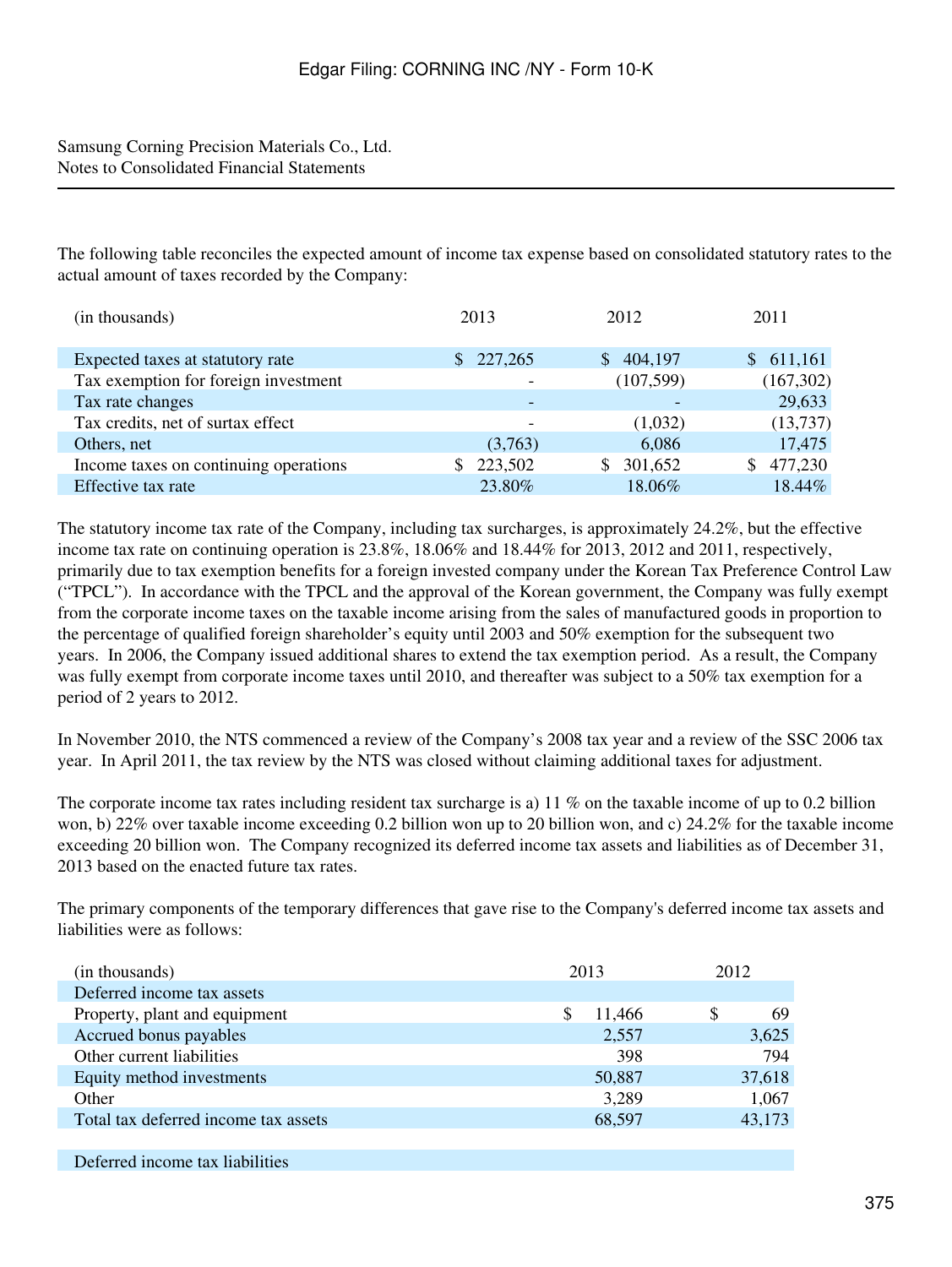| Property, plant and equipment, intangible | (270, 576)   | (265,746)   |
|-------------------------------------------|--------------|-------------|
| Reserve for technology development        | (6.898)      | (13,622)    |
| Available-for-sale securities             | (1,385)      | (1,513)     |
| Other                                     | 1,686        | (7, 434)    |
| Total tax deferred income tax liabilities | (277, 173)   | (288, 315)  |
| Net deferred income tax liabilities       | \$ (208,576) | \$(245,142) |

[Index](#page-339-0) -201-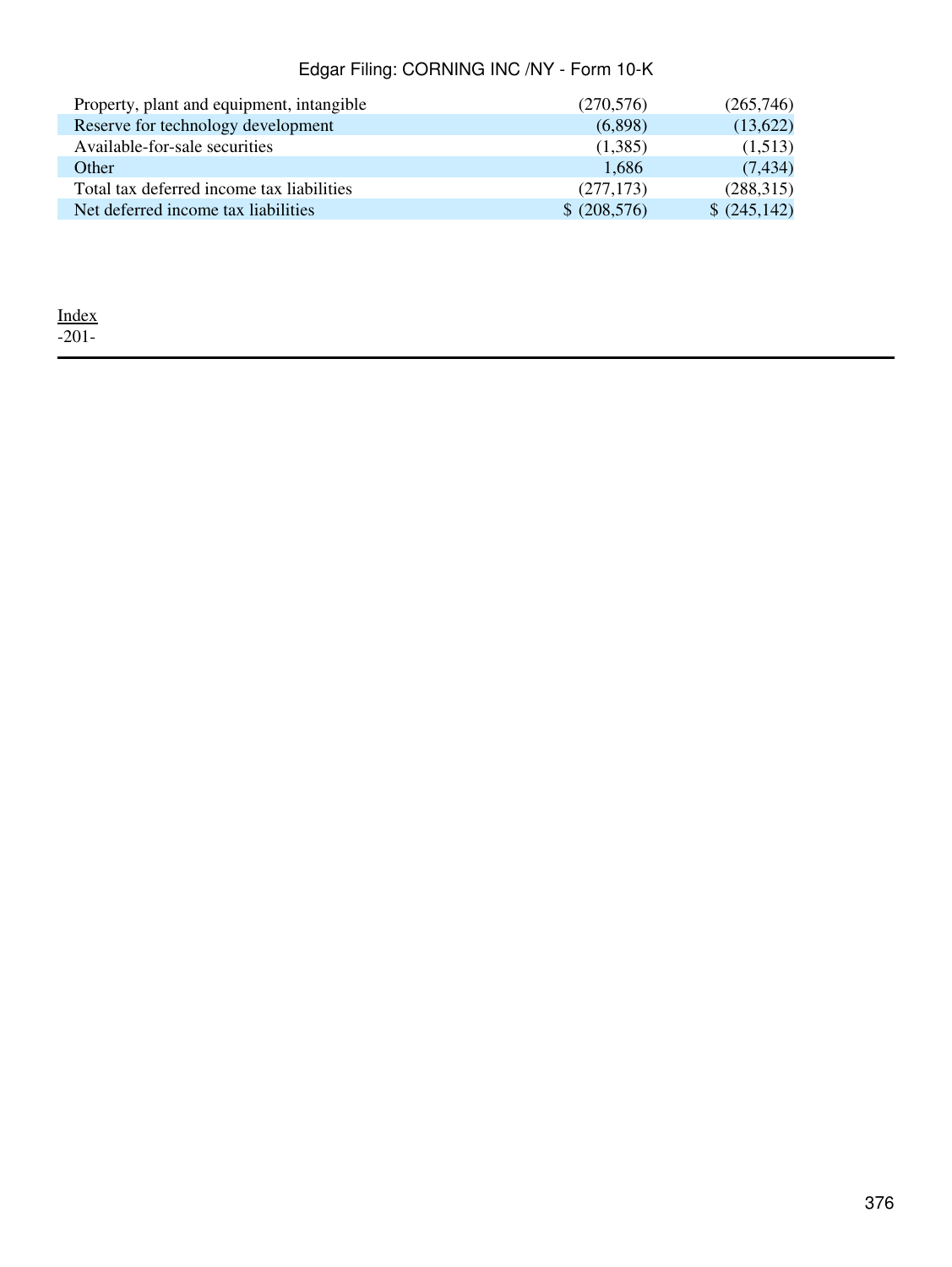A valuation allowance on deferred income tax assets is recognized when it is more likely than not that the deferred income tax assets will not be realized. Realization of the future tax benefit related to the deferred income tax assets is dependent on many factors, including the Company's ability to generate taxable income within the period during which the temporary differences reverse, the outlook for the economic environment in which the Company operates, and the overall future industry outlook.

The Company applies the provisions of ASC 740, Income taxes. The Company believes that it is more likely than not, based on the technical merits of a tax position, that the Company is entitled to economic benefits resulting from positions taken in its income tax returns.

The Company files income tax return in Korea and various other jurisdictions with varying statutes of limitations. Years open to examination by tax authorities in Korea are 2009 and subsequent tax years.

### 13. Shareholders' Equity

The components of and changes in shareholders' equity are as follows:

| (in thousands)                                   | 2013                 | 2012                 | 2011                 |
|--------------------------------------------------|----------------------|----------------------|----------------------|
| <b>Preferred Stock</b>                           | $\mathcal{S}$<br>350 | $\mathcal{S}$<br>350 | $\mathcal{S}$<br>350 |
| Common Stock                                     | 176,700              | 176,700              | 176,700              |
| <b>Additional Paid-in Capital</b>                | 312,114              | 312,114              | 312,114              |
| <b>Retained Earnings:</b>                        |                      |                      |                      |
| Balance at the beginning of year                 | 6,040,493            | 6,611,603            | 5,538,151            |
| Net income attributable to Samsung Corning       |                      |                      |                      |
| <b>Precision Materials</b>                       | 649,351              | 1,389,557            | 2,060,770            |
| Dividends paid to preferred shareholders         | (1,103)              | (3,288)              | (2,786)              |
| Dividends paid to common shareholders            | (939, 453)           | (1,957,379)          | (984, 532)           |
| Balance at end of year                           | 5,749,288            | 6,040,493            | 6,611,603            |
| Accumulated Other Comprehensive Income           |                      |                      |                      |
| $(\text{loss})$ :                                |                      |                      |                      |
| Balance at the beginning of year                 | 185,480              | (400, 492)           | (98,600)             |
| Other comprehensive income, net of tax           |                      |                      |                      |
| Foreign currency translation adjustment          | 105,155              | 583,679              | (278, 649)           |
| Unrealized net gain on available for sale        |                      |                      |                      |
| securities                                       | (557)                | 2,293                | (23, 243)            |
| Balance at end of year                           | 290,078              | 185,480              | (400, 492)           |
| <b>Total Samsung Corning Precision Materials</b> |                      |                      |                      |
| shareholders' equity                             | 6,528,530            | 6,715,137            | 6,700,275            |
| Noncontrolling interests:                        |                      |                      |                      |
| Balance at the beginning of year                 | 12,177               | 11,214               | 35,487               |
| Net (loss) income attributable to                |                      |                      |                      |
| noncontrolling interests                         | (1,299)              | (116)                | 1,873                |
| Cash dividend to noncontrolling interests        | (33)                 | (64)                 | (67)                 |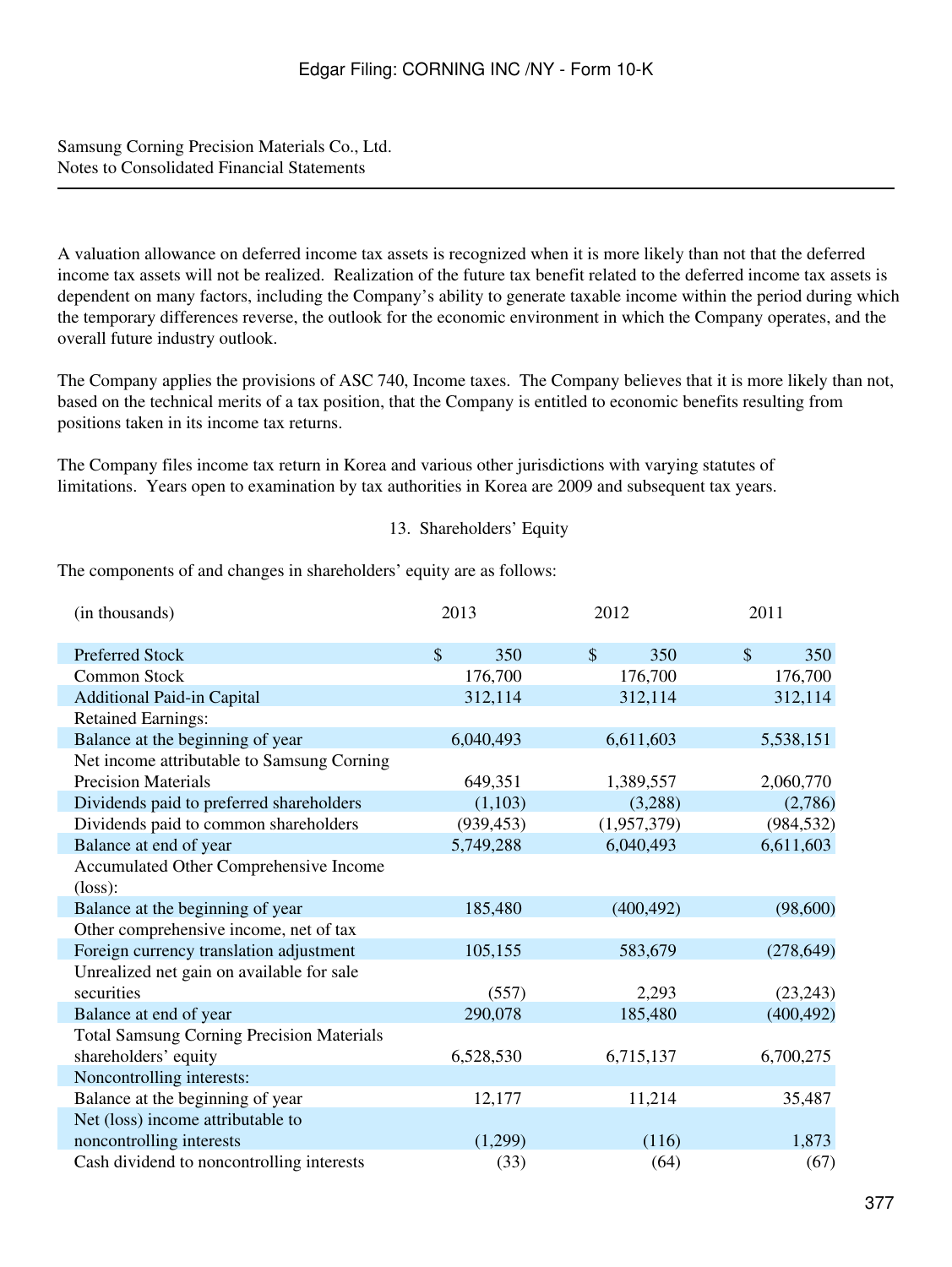| Acquisition of subsidiary's stock            |             |             | (26,074)    |
|----------------------------------------------|-------------|-------------|-------------|
| OCI attributable to noncontrolling interest, |             |             |             |
| net of tax                                   |             |             |             |
| Foreign currency translation adjustment      | (665)       | 1,143       | (5)         |
| Balance at end of year                       | 10,180      | 12,177      | 11,214      |
| Total equity                                 | \$6,538,710 | \$6,727,314 | \$6,711,489 |

Preferred Stock

There were 41,107 shares of non-voting preferred stock with a par value of \$8.51 issued and outstanding as of December 31, 2013 and 2012. Each share is entitled to non-cumulative dividends at the rate of 5% on par value. In addition, if the dividend ratio of common stock exceeds that of preferred stock, the additional dividend on preferred stock may be declared by a resolution of the general shareholders' meeting.

[Index](#page-339-0) -202-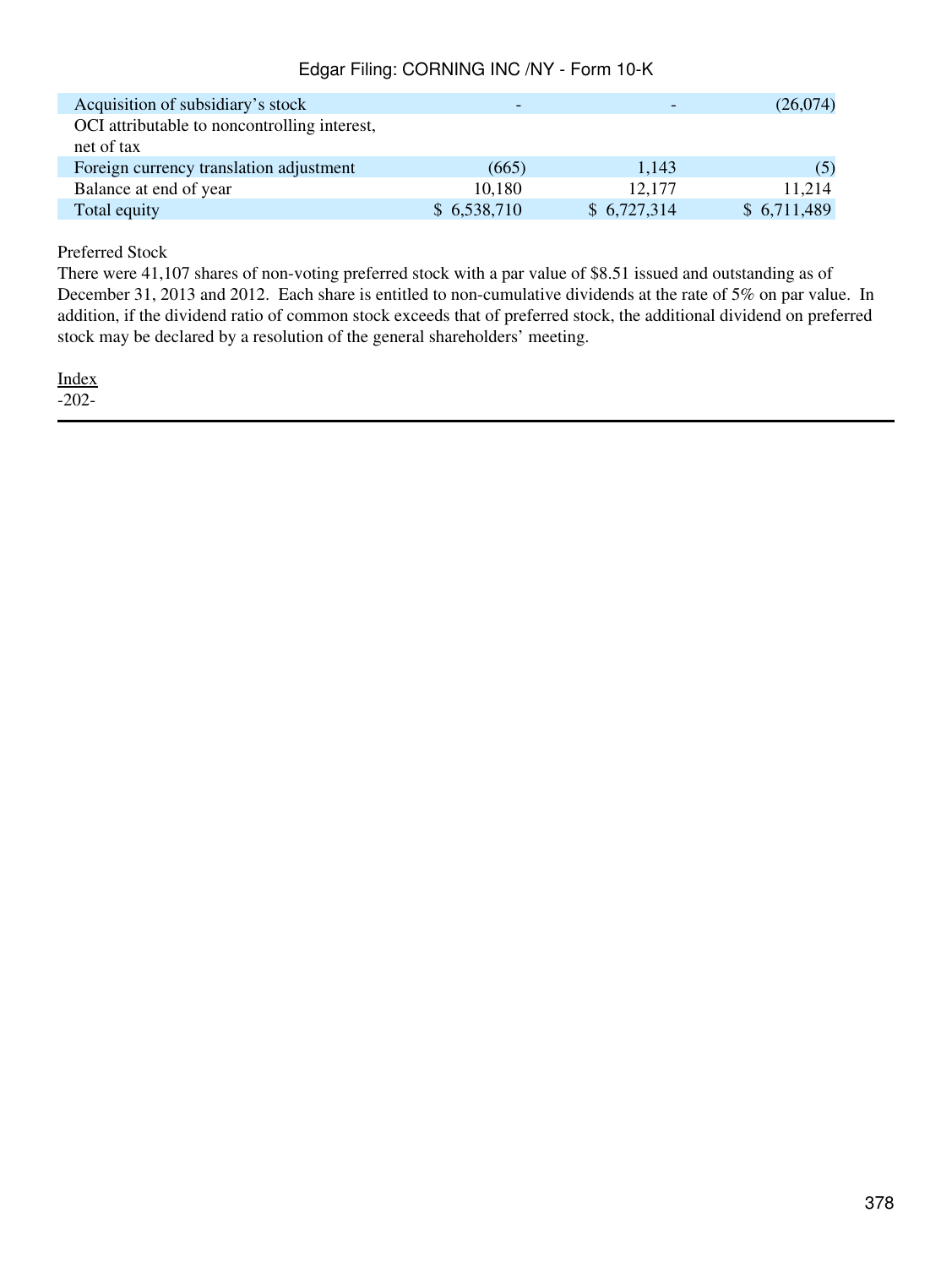### Retained Earnings

Retained earnings as of December 31, 2013 and 2012 comprised of the following:

| (in thousands)                                | 2013         | 2012         |
|-----------------------------------------------|--------------|--------------|
| Appropriated                                  |              |              |
| Legal reserve                                 | \$<br>82,339 | \$<br>82,339 |
| Reserve for business development              | 30,800       | 30,800       |
| Reserve for research and manpower development | 51,733       | 77,600       |
| Voluntary reserve                             | 4,157        | 4,157        |
|                                               | 169,029      | 194,896      |
| Unappropriated                                | 5,580,259    | 5,845,597    |
|                                               | \$5,749,288  | \$6,040,493  |

### Legal Reserve

The Commercial Code of the Republic of Korea requires the Company to appropriate a portion of the retained earnings as a legal reserve equal to a minimum of 10% of its cash dividends until such reserve equals 50% of its capital stock. The reserve is not available for dividends, but may be transferred to capital stock or used to reduce accumulated deficit, if any, through resolution by the Company's shareholders.

### Reserve for Business Development

Pursuant to the Corporate Income Tax Law of Korea, the Company is allowed to appropriate a portion of the retained earnings as a reserve for business development. This reserve is not available for dividends, but may be transferred to capital stock or used to reduce accumulated deficit, if any, through resolution by the Company's shareholders.

### Reserve for Research and Manpower Development

Pursuant to the former Korean Tax Exemption and Reduction Control Law and the Korean Tax Preference Control Law, the Company appropriates a portion of the retained earnings as a reserve for research and manpower development. This reserve is not available for dividends until it is used for the specified purpose or reversed.

### Voluntary Reserve

The Company appropriates a certain portion of retained earnings pursuant to shareholder resolution as a voluntary reserve. This reserve may be reversed and transferred to unappropriated retained earnings by the resolution of shareholders and may be distributed as dividends after reversal.

## [Index](#page-339-0)

-203-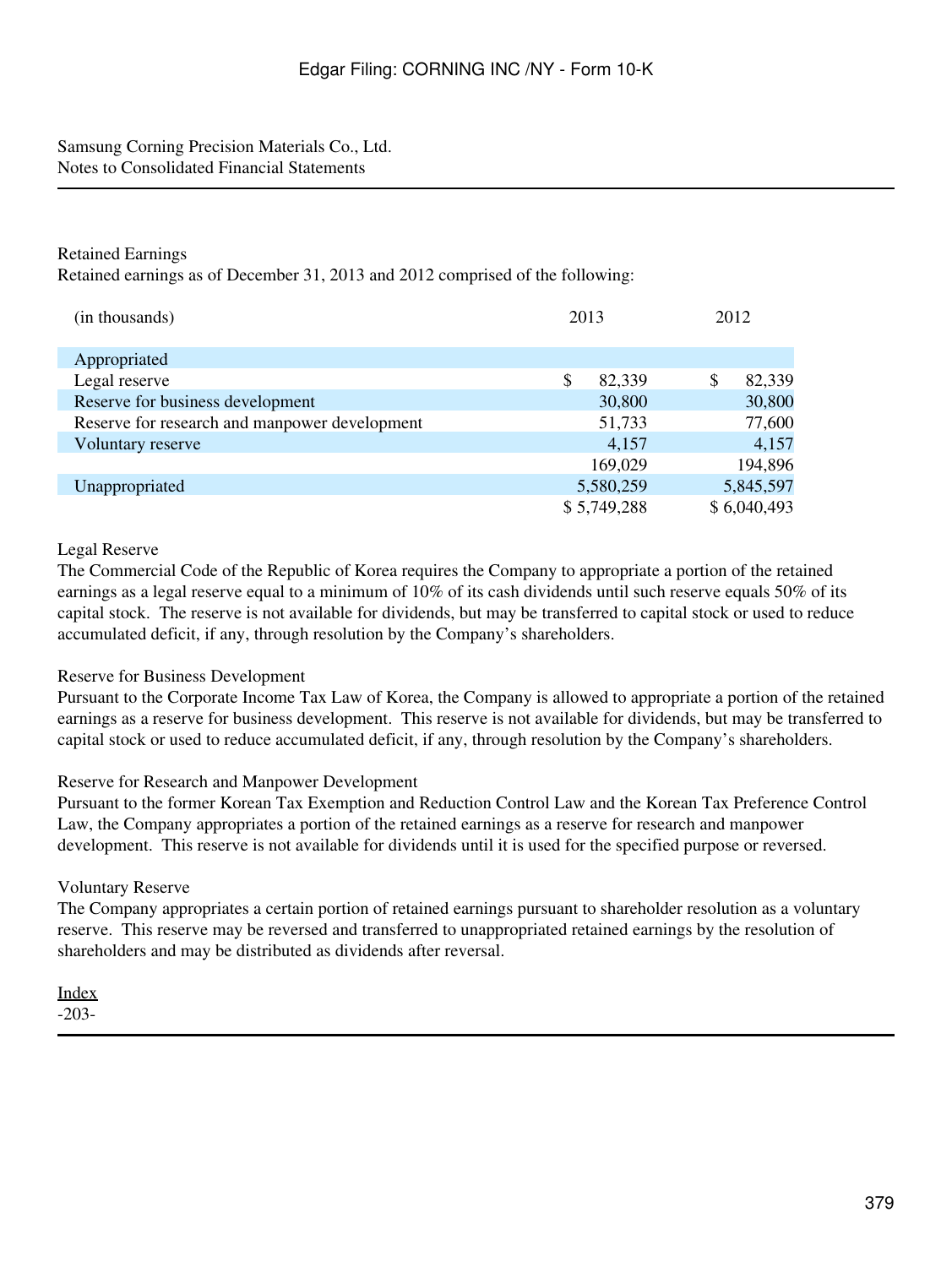#### 14. Accumulated Other Comprehensive Income

A summary of changes in the components of accumulated other comprehensive income (loss), after tax, is as follows:

|                                        |           | Unrealized      |                  |               |            |  |
|----------------------------------------|-----------|-----------------|------------------|---------------|------------|--|
|                                        | Gains and |                 | Foreign          |               |            |  |
|                                        |           | Losses on       | currency         |               |            |  |
|                                        |           | Available-for-  | translation      |               |            |  |
| (in thousands)                         |           | sale securities | adjustment       |               | Total      |  |
|                                        |           |                 |                  |               |            |  |
| Balances at December 31, 2010          | \$        | 25,089          | \$<br>(123, 689) | $\sqrt{\ }$   | (98,600)   |  |
| Other comprehensive income before      |           |                 |                  |               |            |  |
| reclassifications                      |           | 198             | (278, 649)       |               | (278, 451) |  |
| Amounts reclassified from accumulated  |           |                 |                  |               |            |  |
| other comprehensive income             |           | (23, 441)       |                  |               | (23, 441)  |  |
| Net current-period other comprehensive |           |                 |                  |               |            |  |
| income                                 |           | (23, 243)       | (278, 649)       |               | (301, 892) |  |
| Balances at December 31, 2011          | \$        | 1,846           | \$<br>(402, 338) | \$            | (400, 492) |  |
| Other comprehensive income before      |           |                 |                  |               |            |  |
| reclassifications                      |           | 2,293           | 583,679          |               | 585,972    |  |
| Amounts reclassified from accumulated  |           |                 |                  |               |            |  |
| other comprehensive income             |           |                 |                  |               |            |  |
| Net current-period other comprehensive |           |                 |                  |               |            |  |
| income                                 |           | 2,293           | 583,679          |               | 585,972    |  |
| Balances at December 31, 2012          | \$        | 4,139           | \$<br>181,341    | $\mathcal{S}$ | 185,480    |  |
| Other comprehensive income before      |           |                 |                  |               |            |  |
| reclassifications                      |           | (557)           | 105,155          |               | 104,598    |  |
| Amounts reclassified from accumulated  |           |                 |                  |               |            |  |
| other comprehensive income             |           |                 |                  |               |            |  |
| Net current-period other comprehensive |           |                 |                  |               |            |  |
| income                                 |           | (557)           | 105,155          |               | 104,598    |  |
| Balances at December 31, 2013          | \$        | 3,582           | \$<br>286,496    | \$            | 290,078    |  |

A summary of reclassification out of accumulated other comprehensive income by component is as follows:

|                                      | 2013 |                              | 2012          | 2011     | Affected line item<br>in the consolidated<br>statements of income |
|--------------------------------------|------|------------------------------|---------------|----------|-------------------------------------------------------------------|
| Realized gains on available for sale |      |                              |               |          |                                                                   |
| securities                           |      | ÷,                           | <sup>\$</sup> | \$30,924 | Other income, net                                                 |
|                                      |      | $\qquad \qquad \blacksquare$ |               | (7, 483) | Tax expense                                                       |
|                                      |      | $\overline{\phantom{0}}$     |               | \$23,441 | Net of tax                                                        |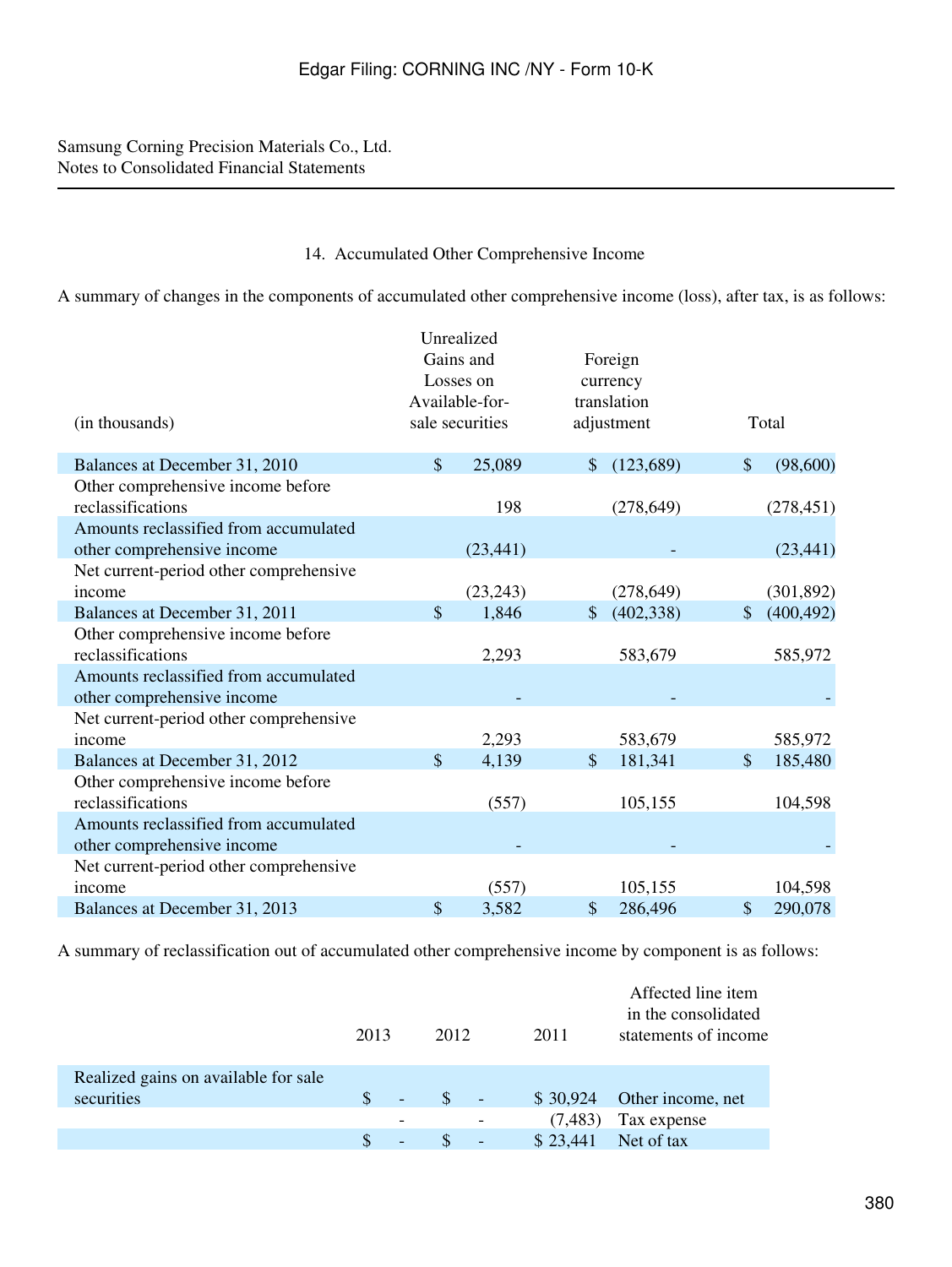15. Commitments and Contingencies

### Credit Facilities

The Company has an unused credit facility totaling \$161,568 thousand and \$148,209 thousand at December 31, 2013 and 2012, respectively, under this facility as of and for the years ended December 31, 2013 and 2012.

### Business and Credit Risk Concentration

The Company sells its products on a credit basis to its customers including certain related parties. Management estimates the collectability of accounts receivable based on the financial condition of the customers and prevailing economic trends. Based on management's estimates, the Company established allowances for doubtful accounts receivable which management believes are adequate. Concentrations of credit risk with respect to accounts receivable are limited to the credit worthiness of the Company's customers. Major customers of the Company are domestic TFT-LCD makers incorporated in Korea. Trade accounts receivables from these three major customers are 96% and 93% of total trade accounts receivable of the Company as of December 31, 2013 and 2012, respectively, and revenues from these three major customers constitute 92%, 91% and 93% of total revenues of the Company for the years ended December 31, 2013, 2012 and 2011, respectively.

[Index](#page-339-0) -204-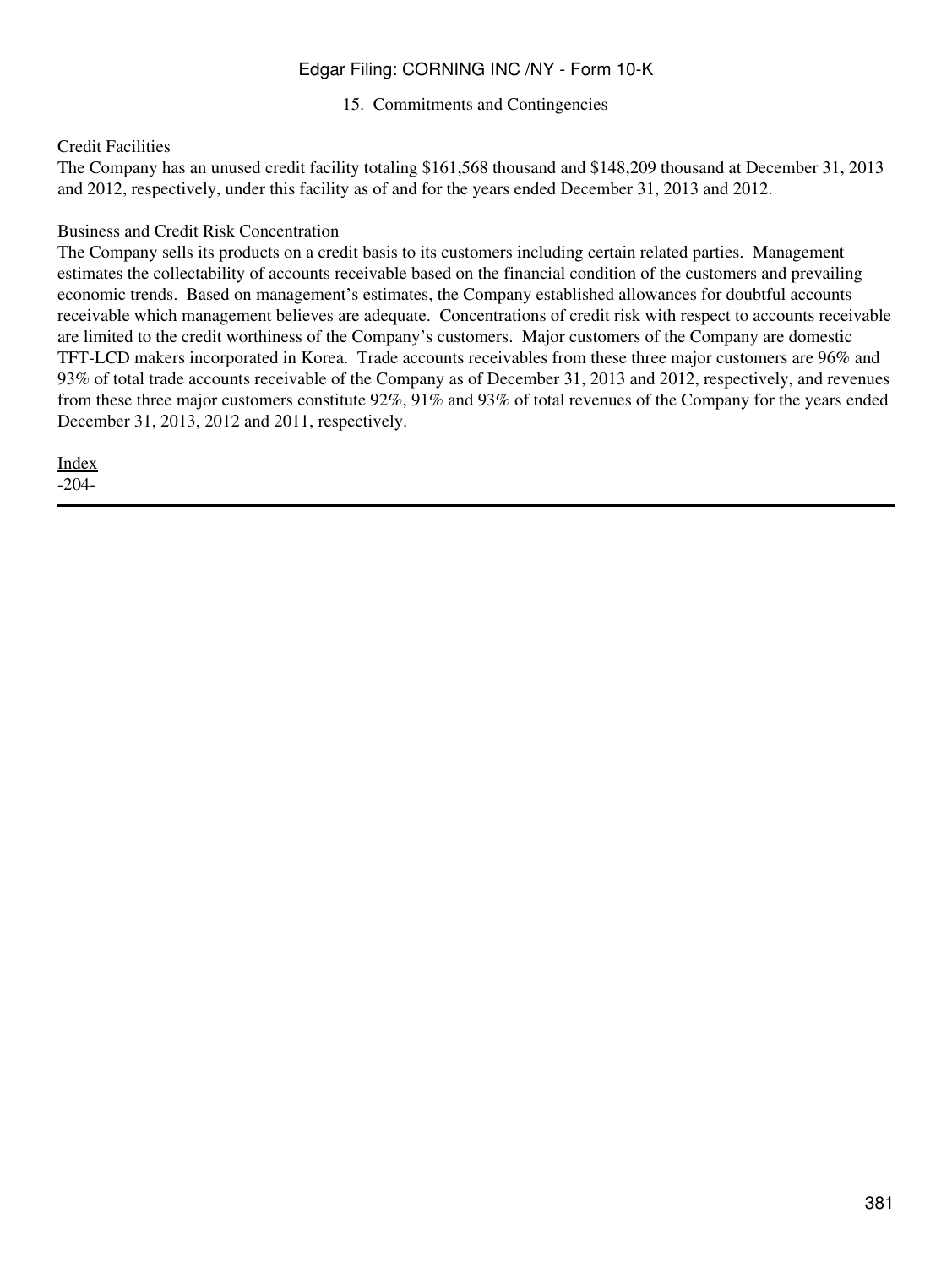### Pending Litigation

Based on the agreement entered on August 24, 1999 with respect to Samsung Motor Inc.'s ("SMI") bankruptcy proceedings, Samsung Motor Inc.'s creditors ("the Creditors") filed a civil action against Mr. Kun Hee Lee, former chairman of the Company, and 28 Samsung Group affiliates including the Company under joint and several liability for failing to comply with such agreement. Under the suit, the Creditors have sought 2,450 billion won (approximately \$1.95 billion) for loss of principal on loans extended to SMI, a separate amount for breach of the agreement, and an amount for default interest. Samsung Life Insurance Co., Ltd. ("SLI") completed its Initial Public Offering ("IPO") on May 7, 2010. After disposing 2,277,787 shares and paying the principal balance owed to the Creditors, 878 billion won (approximately \$ 0.80 billion) was deposited in to an escrow account. That remaining balance was to be used to pay the Creditors interest due to the delay in the SLI IPO. On January 11, 2011, the Seoul High Court ordered Samsung Group affiliates to pay 600 billion won (approximately \$ 0.53 billion) to the Creditors and pay 5% annual interest for the period between May 8, 2010 and January 11, 2011, and pay 20% annual interest for the period after January 11, 2011 until the amounts owed to the Creditors are paid. In accordance with the Seoul High Court order, 620.4 billion won (which includes penalties and interest owed) was paid to the Creditors from the funds held in escrow during January 2011. On February 7, 2011, the Samsung Group affiliates and the Creditors appealed the Seoul High Court's ruling to the Korean Supreme Court and the appeal is currently in progress. The Company has not contributed to any payment related to these disputes, and has concluded that no provision for loss related to this matter should be reflected in the Company's consolidated financial statements at December 31, 2013.

### 16. Subsequent Event

On October 22, 2013, Corning announced that it has signed a series of strategic and financial agreements with Samsung Display, to strengthening the product and technology collaborations between the two companies. On January 15, 2014, the deal transactions closed and resulted in:

- On January 15, 2014, the Company entered into a 15 year \$1,902,359 thousand borrowing from Corning Luxembourg S.ar.l. and the interest rate is 8.0% per annum.
- On January 15, 2014, the Company repurchased shares of \$1,902,359 thousand from Samsung Display. As a result, Corning obtained full ownership of the Company, formerly an unconsolidated equity venture with Samsung Display.
- Amendment to the agreement on a long-term LCD display glass pricing was signed between Corning and Samsung Display on January 15, 2014. The amendment is effective for ten years, accordingly, the term of the TFT-LCD glass substrate long-term supply agreement, effective as of January 1, 2012 will also be extended from January 1, 2014 to December 31, 2023.
- On January 17, 2014, the Company has entered into the Business Transfer Agreement with SCG to transfer the Target business at Gumi. On February 1, 2014, the transaction closed. The expected proceeds from this transaction are \$158,341 thousand and the expected pre-tax gains are \$16,786 thousand.
- On January 21, 2014, the Company has entered into the Interest Transfer Agreement of Corsam with SCG to transfer investment in equity of Corsam. The transaction closed on February 1, 2014. No gain and loss expected.